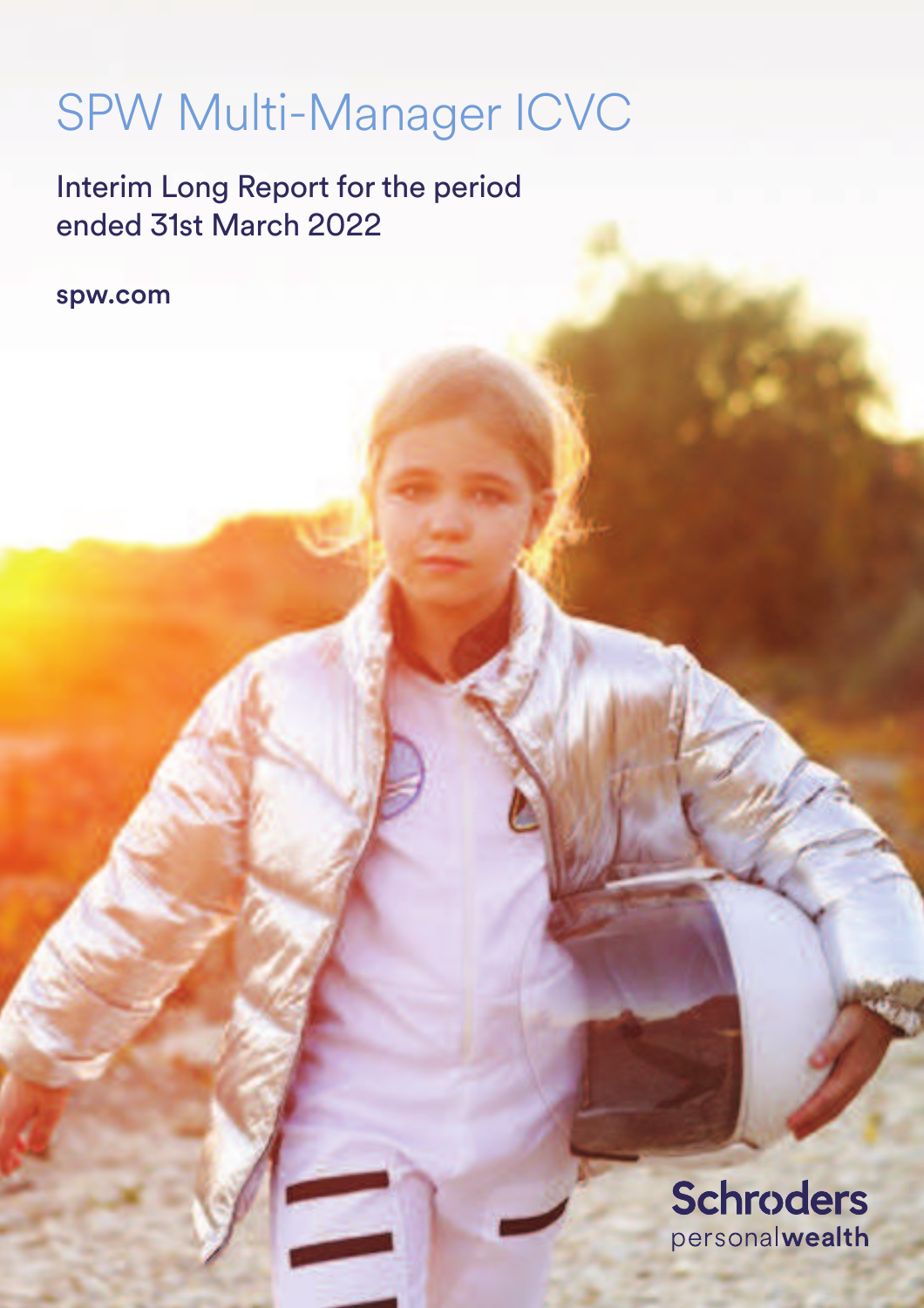### **The Company and Head Office**

SPW Multi-Manager ICVC 1 London Wall London EC2Y 5EB

Incorporated in United Kingdom under registered number IC000330. Authorised and regulated by the Financial Conduct Authority.

#### **Authorised Corporate Director (ACD), Authorised Fund Manager\***

Scottish Widows Schroder Personal Wealth (ACD) Limited Registered Office: 25 Gresham Street London EC2V 7HN

Authorised and regulated by the Financial Conduct Authority and a member of The Investment Association.

#### **Investment Adviser\***

Schroder Investment Management Limited Registered Office: 1 London Wall Place London EC2Y 5AU

Correspondence Address: 1 London Wall Place London EC2Y 5AU

Correspondence Address:

PO Box 560 **Darlington** DL1 97<sub>R</sub>

Authorised and regulated by the Financial Conduct Authority and a member of The Investment Association.

#### **Depositary\***

State Street Trustees Limited Registered Office: 20 Churchill Place Canary Wharf London E14 5HJ

Correspondence Address: 20 Churchill Place Canary Wharf London E14 5HJ

Authorised and regulated by the Financial Conduct Authority.

#### **Registrar\***

Link Fund Administrators Limited 65 Gresham Street London EC2V 7NQ

#### **Independent Auditors\***

Deloitte LLP 110 Queen Street Glasgow G1 3BX

\*The Company names and addresses form part of the Authorised Corporate Director's Report.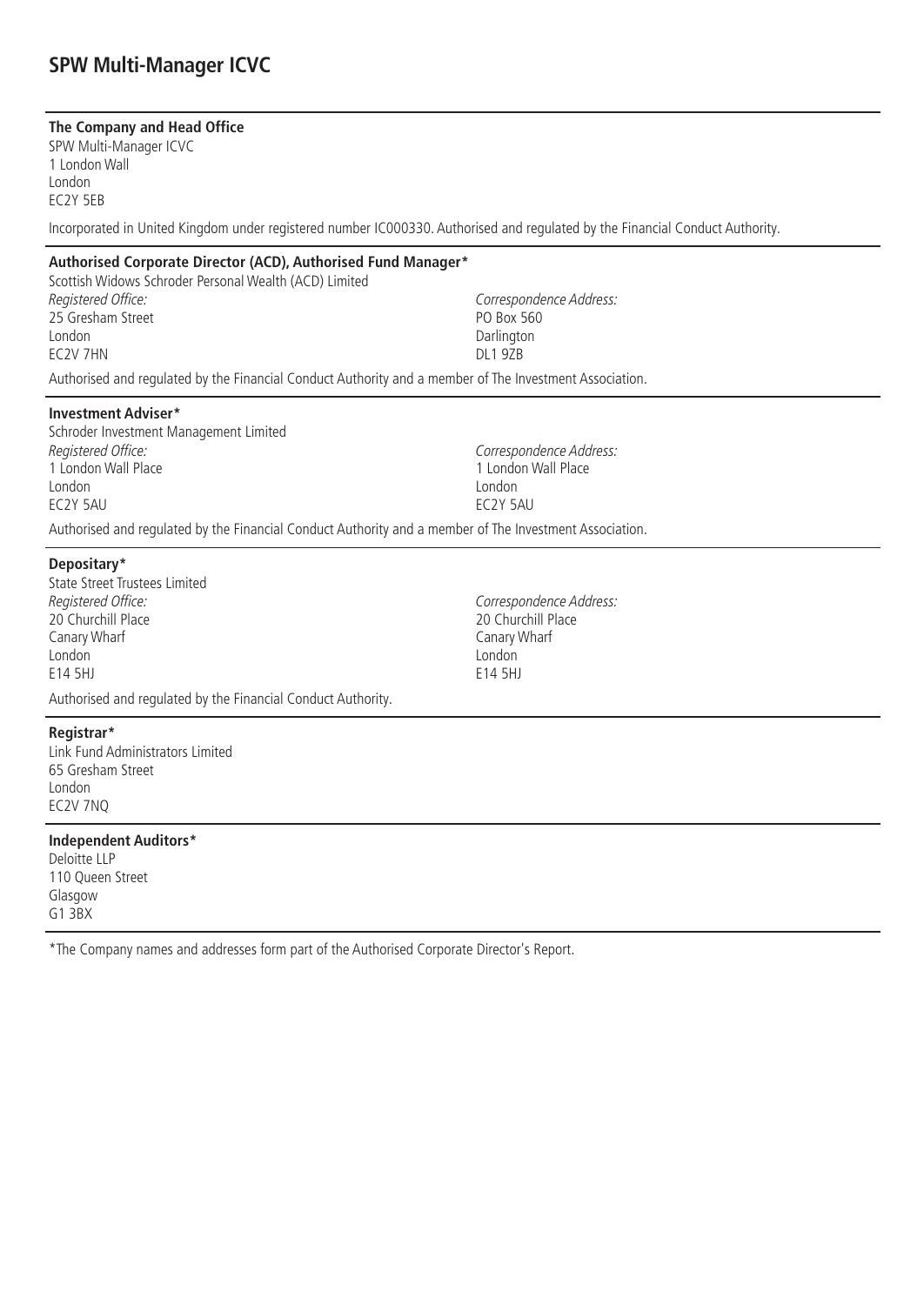### **Contents**

### **Page**

2 About the Company\*

- 4 Report of the Authorised Corporate Director\*
- 5 Summary of Significant Accounting Policies applicable to all sub-funds

### **Investment Markets Overview\*, Portfolio Statement\*, Material Portfolio Changes\*, Securities Financing Transactions (SFT) (where applicable), Comparative Table and Financial Statements for:**

- 6 SPW Multi-Manager Asia ex Japan & Global Emerging Markets Equity Fund
- 22 SPW Multi-Manager European Equity Fund
- 26 SPW Multi-Manager European ex UK Equity Fund
- 38 SPW Multi-Manager Global High Income & Emerging Markets Bond Fund
- 72 SPW Multi-Manager Global Investment Grade Bond Fund
- 132 SPW Multi-Manager Global Real Estate Securities Fund
- 151 SPW Multi-Manager Global Sovereign Bond Fund
- 184 SPW Multi-Manager International Equity Fund
- 190 SPW Multi-Manager Japanese Equity Fund
- 204 SPW Multi-Manager North American Equity Fund
- 228 SPW Multi-Manager UK Equity Fund
- 246 SPW Multi-Manager UK Equity Growth Fund
- 252 SPW Multi-Manager UK Equity Income Fund
- 271 General Information

\*Collectively, these comprise the Authorised Corporate Director's Report in accordance with the Financial Conduct Authority's (the "FCA") Collective Investment Schemes Sourcebook (the "COLL Sourcebook").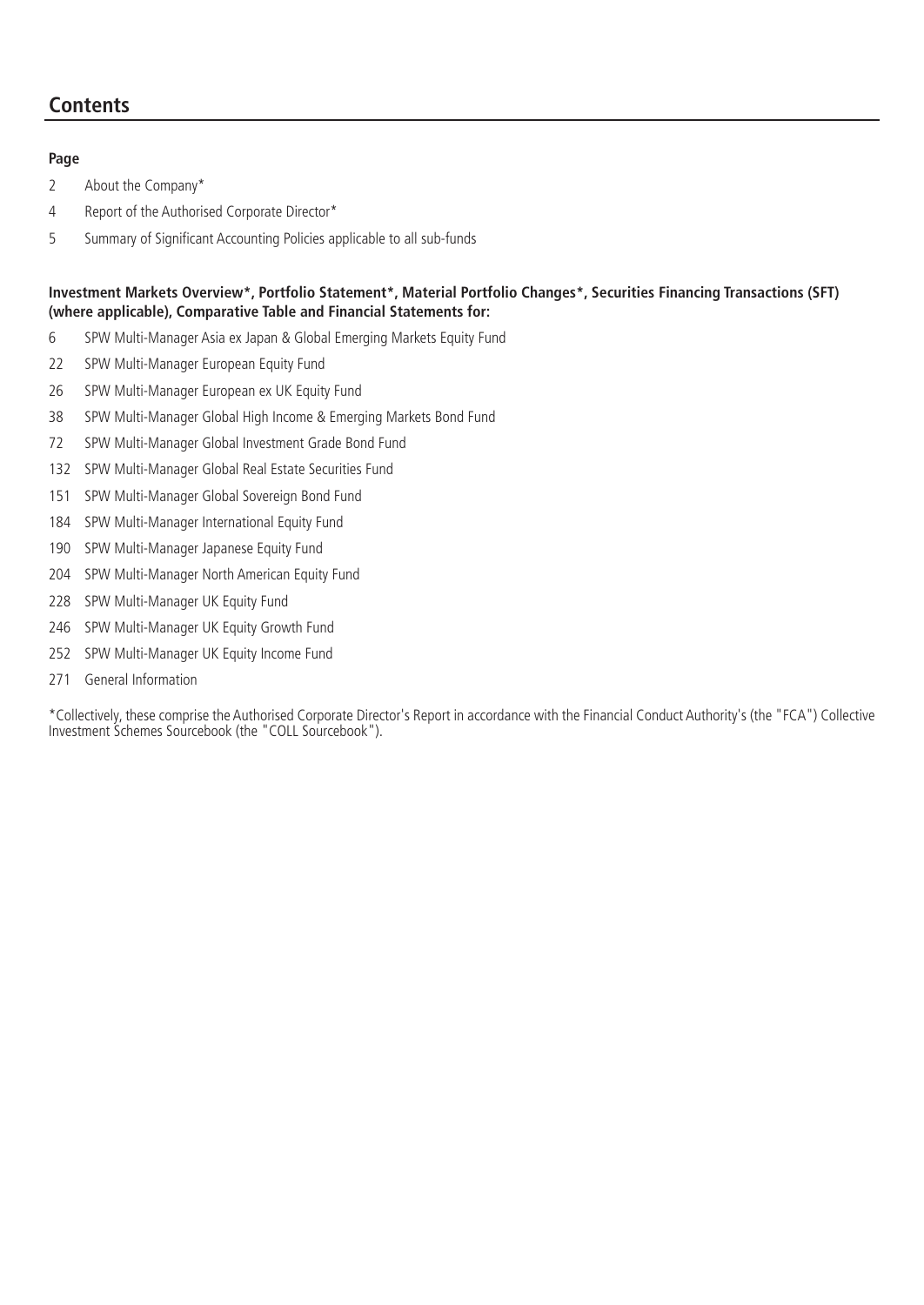### **About the Company**

Welcome to the Interim Long Report for the SPW Multi-Manager ICVC (the "Company") covering the six month period ended 31st March 2022 (the "Report"). The Authorised Corporate Director (the "ACD") of the Company is Scottish Widows Schroder Personal Wealth (ACD) Limited, a private company limited by shares which was incorporated in England and Wales on 11th December 2018. Its ultimate holding company is Scottish Widows Schroder Wealth Holdings Limited, which is incorporated in England and Wales.

The Company is an Open-Ended Investment Company ("OEIC") with variable capital, incorporated in United Kingdom under registration number IC000330 and is authorised and regulated by the Financial Conduct Authority ("the FCA") under regulation 12 of the Open-Ended Investment Companies Regulations 2001 (SI2001/1228) ("the OEIC Regulations"), with effect from 21st September 2004.

Shareholders are not liable for the debts of the Company.

The Company is a UK UCITS scheme which complies with the Financial Conduct Authority's Collective Investment Schemes Sourcebook (the "COLL Sourcebook"). Please note that subsequent references to UCITS throughout this report means UK UCITS. A UCITS Scheme is an undertaking for collective investment in transferable securities (a) that are established in accordance with the UCITS Directive; or (b) from the date on which the European Union (Withdrawal) Act 2018 ("the Act") comes into effect, that are established in an EEA State in accordance with the UCITS Directive or in the UK within the meaning of section 263A of the Act.

The Company is structured as an umbrella fund, in that the scheme property of the Company is currently divided among 13 sub-funds (three of which are in the process of being terminated: the SPW Multi-Manager European Equity Fund, SPW Multi-Manager International Equity Fund and SPW Multi-Manager UK Equity Growth Fund - Please refer to the Investment Objective and Policy in the Investment Markets Overview section, page 22, page 184 and page 246 respectively), each with different investment objectives. The assets of each sub-fund will be treated as separate from those of every other sub-fund and will be invested in accordance with the investment objective and investment policy applicable to the sub-fund. The investment objective, policies and a review of the investment activities during the six month period are disclosed in the Investment Markets Overview of the individual sub-funds. New sub-funds may be established from time to time by the ACD with the approval of the FCA and Depositary.

Each sub-fund would, if it were a separate investment company with variable capital, also be a UCITS scheme which complies with Chapter 5 of the COLL Sourcebook.

The assets of each sub-fund belong exclusively to that sub-fund and shall not be used or made available to discharge (directly or indirectly) the liabilities of, or claims against, any other person or body, including the Company and any other sub-fund and shall not be available for such purpose.

Under the OEIC Regulations, the assets of each sub-fund can only be used to meet the liabilities of, or claims against, that sub-fund. This is known as segregated liability. Provisions for segregated liability between funds were introduced in the OEIC Regulations in 2012. Where claims are brought by local creditors in foreign courts or under foreign law contracts, it is not yet known whether a foreign court would recognise the segregated liability and cross-investments provisions contained in the OEIC Regulations. Therefore, it is not possible to be certain that the assets of a sub-fund will always be completely protected from the liabilities of another sub-fund of the Company in every circumstance.

The Financial Statements have been prepared on an individual basis including the 13 sub-funds in existence during the six month period covered by this Interim Long Report, as permitted by the OEIC Regulations and the COLL Sourcebook.

The Report of the Authorised Corporate Director is defined as those items highlighted in the contents page in accordance with paragraph 4.5.9 of the COLL Sourcebook.

During the six month period there have been a number of changes to the Company. These changes are detailed in the section Prospectus changes below.

#### **Prospectus changes**

During the period and up to the date of this report, the following changes were made to the Company and therefore the following changes were reflected in the Prospectus of Multi-Manager ICVC:

On 24 August 2021 the benchmarks used by the SPW Multi-Manager Global Sovereign Bond Fund, SPW Multi-Manager Global Investment Grade Bond Fund and SPW Multi-Manager Global High Income & Emerging Markets Bond Fund ('the Funds') to compare their performance against were rebranded by Bloomberg, the benchmark provider, with the removal of "Barclays" from the name. Accordingly, the benchmark's name in each Fund's investment objective and in other product documentation was amended on 1 November 2021 as follows:

| <b>Fund</b>                                                                                         | <b>Previous name</b>                                                                     | Revised name                                                                  |
|-----------------------------------------------------------------------------------------------------|------------------------------------------------------------------------------------------|-------------------------------------------------------------------------------|
| SPW Multi-Manager Global Sovereign Bond<br>Fund                                                     | Bloomberg Barclays Global Aggregate<br>Treasury (Total Return) Value GBP Hedged<br>index | Bloomberg Global Aggregate Treasury (Total<br>Return) Value GBP Hedged index  |
| SPW Multi-Manager Global Investment Grade   Bloomberg Barclays Global Aggregate<br><b>Bond Fund</b> | Corporate (Total Return) Value GBP Hedged<br>index                                       | Bloomberg Global Aggregate Corporate (Total<br>Return) Value GBP Hedged index |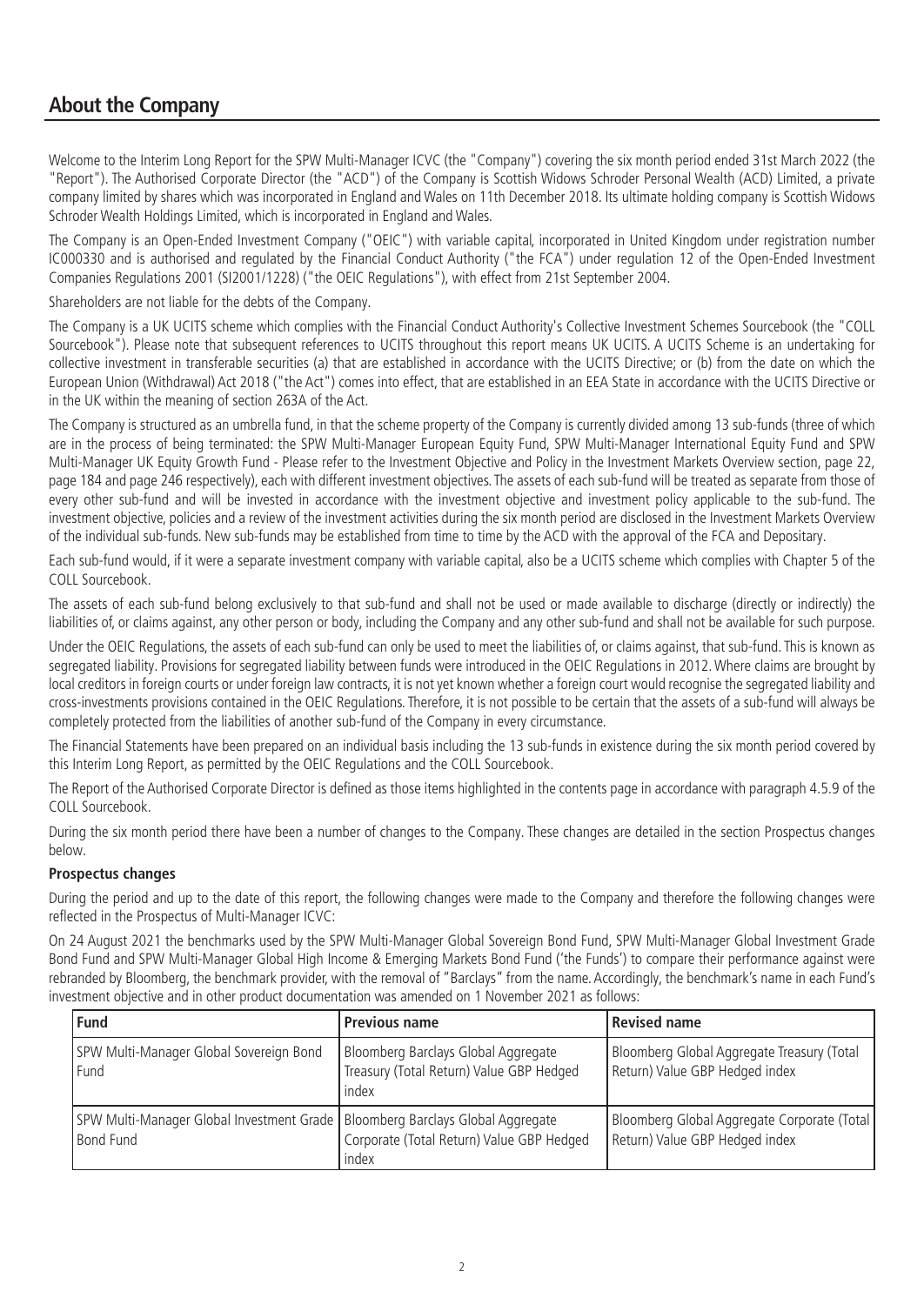### **About the Company (continued)**

#### **Prospectus changes (continued)**

| <b>Fund</b>                                                          | <b>Previous name</b>                                                                                                                                                                                                                       | <b>Revised name</b>                                                                                                       |
|----------------------------------------------------------------------|--------------------------------------------------------------------------------------------------------------------------------------------------------------------------------------------------------------------------------------------|---------------------------------------------------------------------------------------------------------------------------|
| SPW Multi-Manager Global High Income &<br>Emerging Markets Bond Fund | 50% Bloomberg Barclays Global High Yield<br>Corporate (Total Return) Value GBP Hedged<br>  index and 50% Bloomberg Barclays Emerging   50% Bloomberg Emerging Market Debt (Total)<br>Market Debt (Total Return) Value GBP<br>Hedged index. | 50% Bloomberg Global High Yield Corporate<br>(Total Return) Value GBP Hedged index and<br>Return) Value GBP Hedged index. |

On 9th May 2022 the following changes were made to the shareholdings within the below Multi Manager funds:

| Global High Income and Emerging Markets Bond Fund | Q Accumulation shares converted to the newly created X<br>Accumulation                                                                                                  |
|---------------------------------------------------|-------------------------------------------------------------------------------------------------------------------------------------------------------------------------|
| Global Investment Grade Bond Fund                 | Q Accumulation shares converted to the newly created X<br>Accumulation                                                                                                  |
| Global Real Estate Securities Fund                | A Income and Accumulation shares held by related parties converted<br>to X Accumulation shares. The remaining A class and C class shares<br>converted to B class shares |
| Global Sovereign Bond Fund                        | Q Accumulation shares converted to the newly created X<br>Accumulation                                                                                                  |
| UK Equity Fund                                    | A Accumulation shares held by related parties converted to X<br>Accumulation shares. The remaining A Accumulation shares converted<br>to B Accumulation shares          |
| UK Equity Income Fund                             | A and C class Shares converted to B class shares                                                                                                                        |

A copy of the Prospectus is available on request.

#### **Coronavirus**

The ongoing COVID 19 pandemic is continuing to drive high volatility in the financial markets.As the situation continues to evolve, so does the ACD's assessment of the risks facing the sub-funds and the Company as a whole, including impacts on operations and supply chains and the degree to which these risks might crystallise.

### **Russian sanctions**

The ACD is monitoring the evolving situation in Ukraine and the risks to the funds associated with sanctions being employed by a number of countries against Russia.The ICVC had some small direct exposure to Russian investments at the year end and has been actively looking to dispose of them. Three funds held investments in either Russian government bonds or company equities ranging from 0.04% to 0.82% of the total fund net asset values.

### **Sub-fund cross-holdings**

As at 31st March 2022 there were no shares in sub-funds of the Multi-Manager ICVC held by other sub-funds of the Company.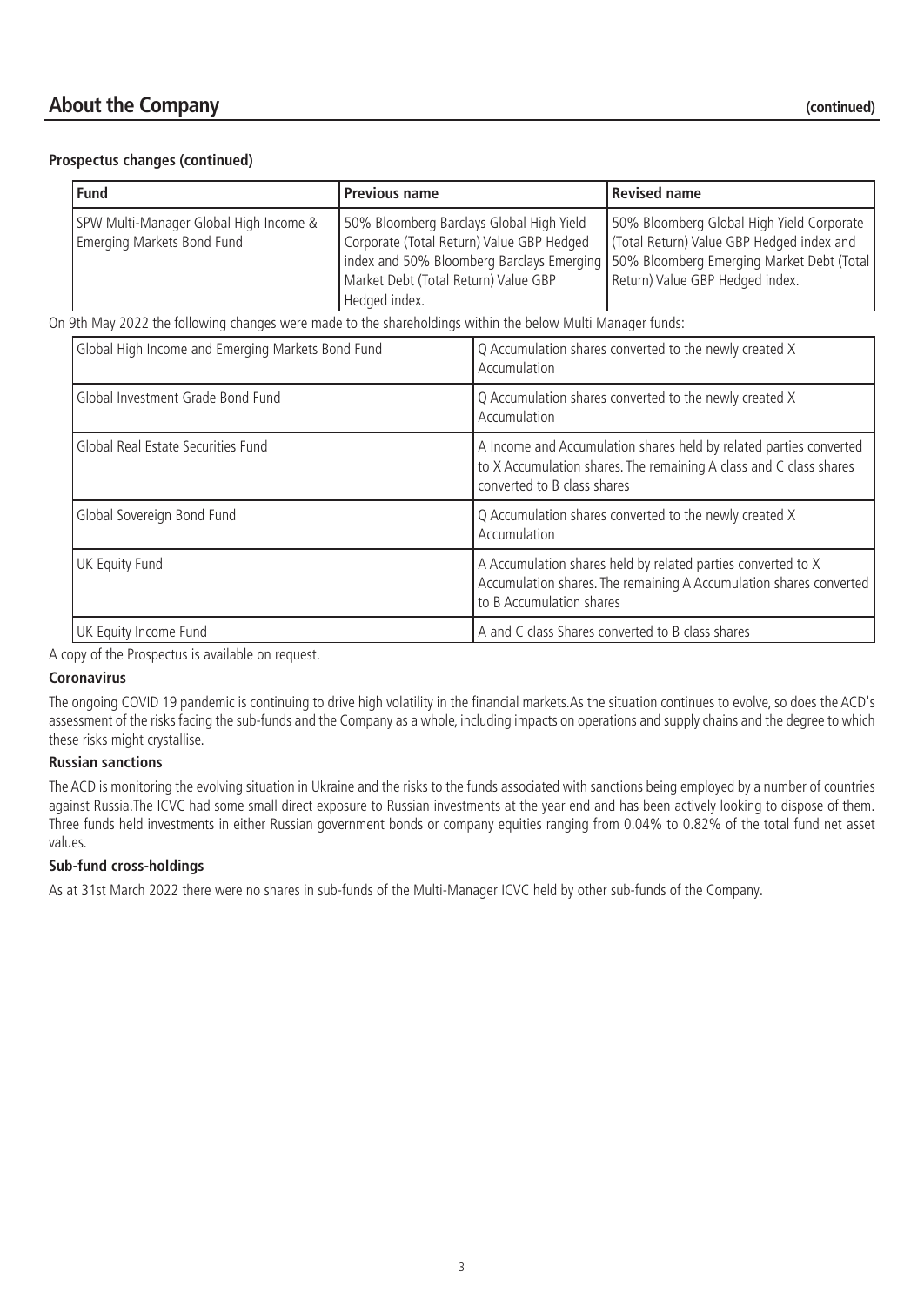### **Report of the Authorised Corporate Director**

In accordance with the rules in the Collective Investment Schemes Sourcebook as issued and amended by the Financial Conduct Authority, I hereby approve the report and financial statements on behalf of Scottish Widows Schroder Personal Wealth (ACD) Limited, the Authorised Corporate Director.

Joel Ripley

**Director Scottish Widows Schroder Personal Wealth (ACD) Limited 25 May 2022**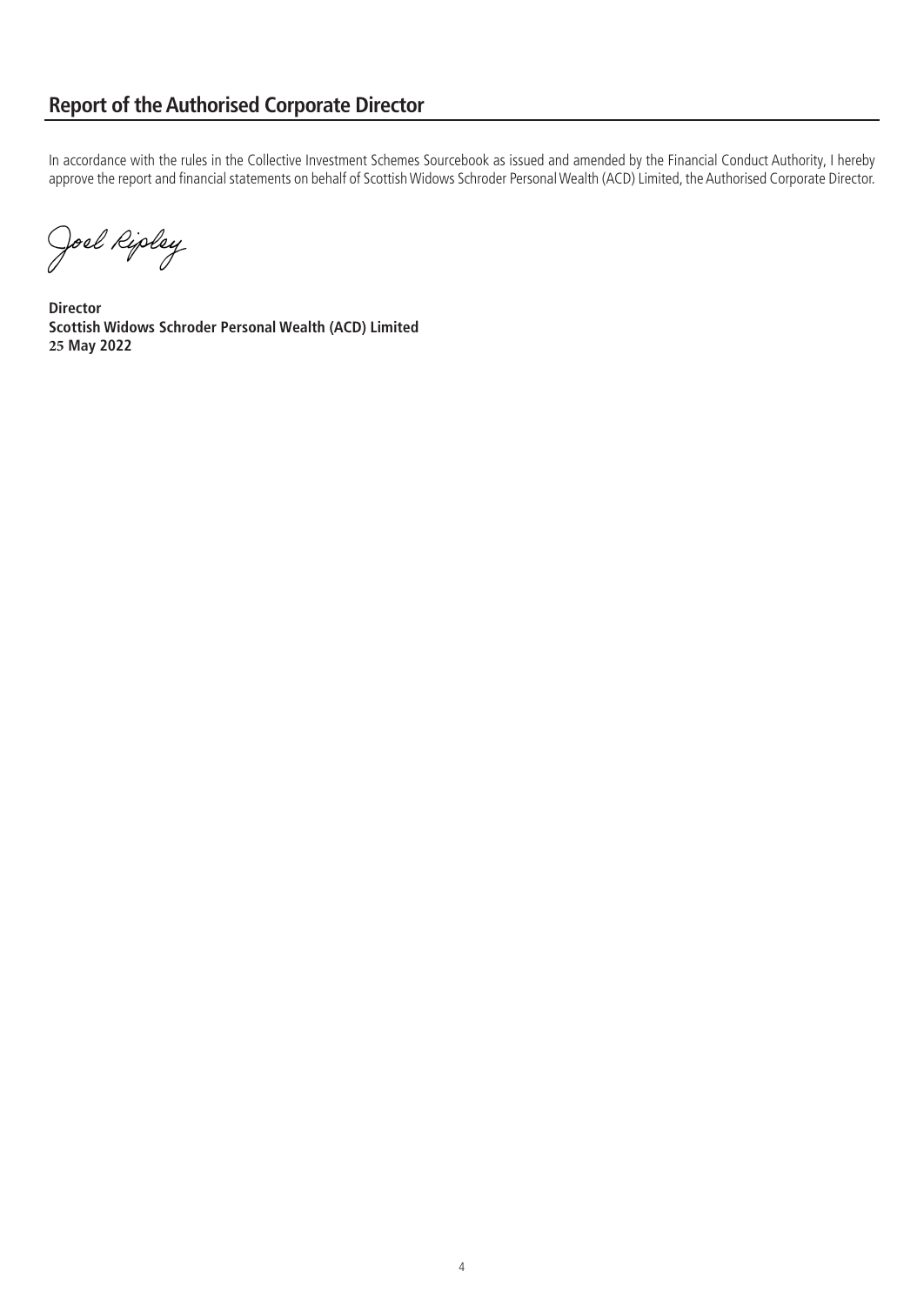### **Summary of Significant Accounting Policies applicable to all sub-funds**

for the six month period ended 31st March 2022 (unaudited)

The financial statements have been prepared on a going concern basis, under the historical cost basis, as modified by the revaluation of investments, and in accordance with applicable law, United Kingdom Generally Accepted Accounting Practice (UK GAAP) and the Statement of Recommended Practice (SORP) for UK Authorised Funds issued by the Investment Management Association (IMA) in May 2014 as amended in June 2017. The accounting and distribution policies applied are consistent with those of the financial statements for the year ended 30th September 2021 and are described in those annual financial statements.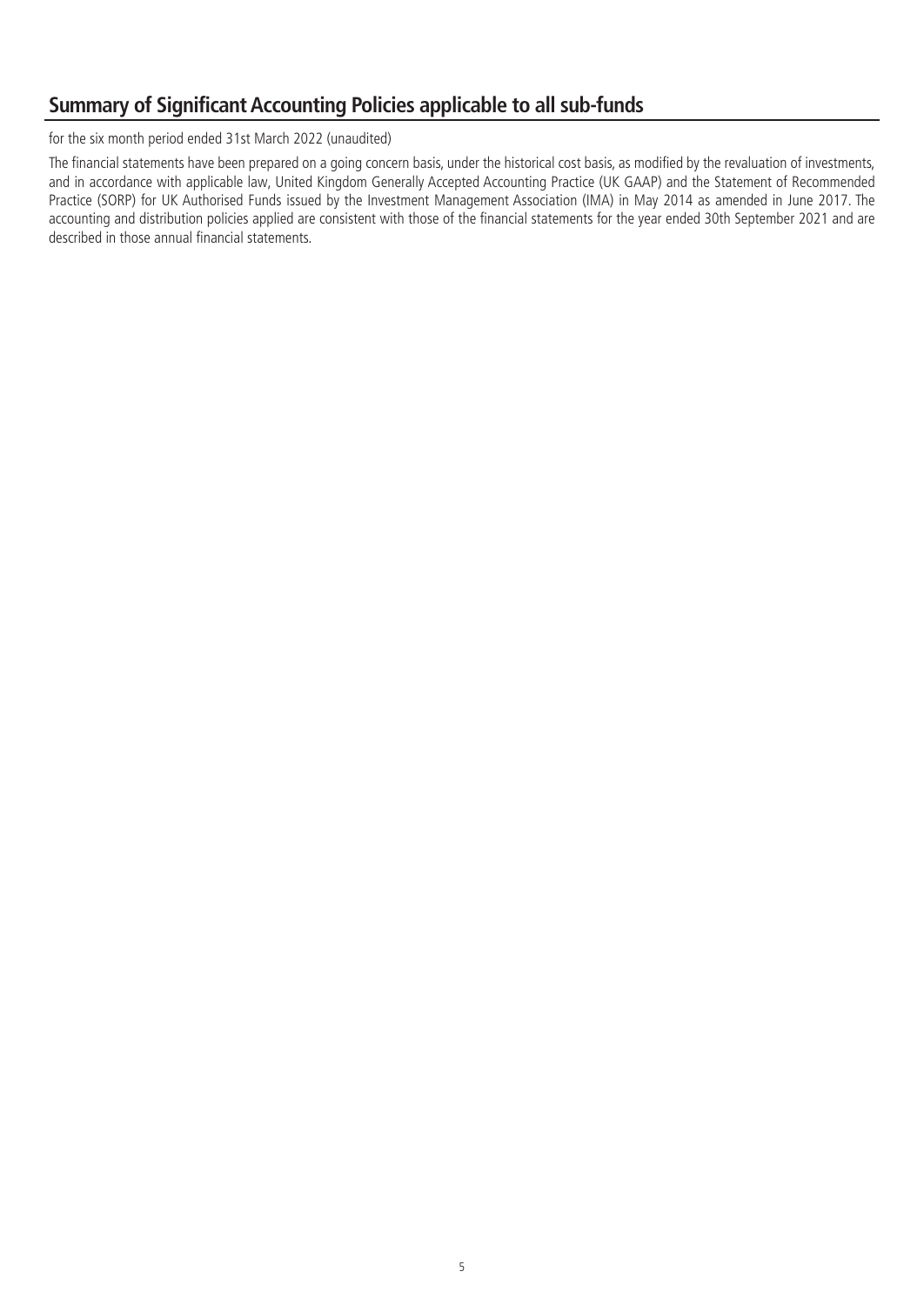### **Investment Markets Overview**

for the six month period ended 31st March 2022 (unaudited)

### **Investment Objective**

The Fund aims to provide capital growth and income in excess of the composite benchmark\* (after fees have been deducted) over five to seven years by investing in the equities of companies in the Asia Pacific region (excluding Japan) and in global emerging markets.

\*The composite benchmark comprises 50% MSCI Emerging Markets (Net Total Return) index and 50% MSCI AC Asia Pacific ex Japan (Net Total Return) index.

#### **Investment Policy**

The Fund is actively managed and invests at least 80% of its assets in equity and equity related securities of companies in the Asia Pacific (excluding Japan) region and in global emerging markets. These companies may be chosen from any industry or economic sector. There are no restrictions on the size of company in which the Fund may invest, however, investment will focus on large sized and medium sized companies.

The Fund may also invest in companies headquartered or quoted on developed markets if those companies derive a significant proportion of their revenues or profits in the Asia Pacific region or in emerging markets.

The Fund may also invest in other securities, countries (including Japan) and regions.

The Fund may invest in collective investment schemes (including those managed by the ACD, the Investment Adviser and their associates) and money market instruments, and hold cash.

The Fund may use derivatives with the aim of reducing risk and managing the Fund more efficiently (often referred to as 'efficient portfolio management').

#### Further information

The Fund is actively managed on a multi-manager basis. The Investment Adviser will appoint individual investment firms (Sub-Investment Advisers) to manage elements of the Fund based on a variety of factors. There will be at least two Sub-Investment Advisers.

### **Synthetic Risk and Reward Indicator**

There are several different ways of measuring risk. The table below uses an industry standard measure of fund risk based on measuring a fund's volatility using its returns over the past five years.Volatility is generated by both rising and falling prices.Volatility doesn't tell you how much a fund has lost or gained; it indicates how volatile its returns were historically. The Fund's ranking may change over time and may not be a reliable indication of its future risk profile.

| As the Fund has been available for less<br>than 5 years, we have used simulated<br>historical data for the part of the 5 year<br>period before the Fund began. The fund is<br>$ $ ranked at $5^*$ because, based on |                          |  |                           |  |
|---------------------------------------------------------------------------------------------------------------------------------------------------------------------------------------------------------------------|--------------------------|--|---------------------------|--|
| simulated data, it would<br>have<br>experienced high levels of volatility over                                                                                                                                      | Typically lower rewards, |  | Typically higher rewards, |  |
| the past 5 years.                                                                                                                                                                                                   | lower risks              |  | higher risks              |  |
| <sup>*</sup> As disclosed in the key investor<br>Information document dated<br>15th                                                                                                                                 |                          |  |                           |  |
| February 2022.                                                                                                                                                                                                      |                          |  | 6                         |  |

### **Investment Review**

| <b>Performance</b>                                                                   | 01/10/21                | 09/07/21 |
|--------------------------------------------------------------------------------------|-------------------------|----------|
|                                                                                      | to 31/03/22 to 30/09/21 |          |
|                                                                                      | $\frac{0}{0}$           | $\%$     |
| SPW Multi-Manager Asia ex Japan & Global Emerging Markets Equity Fund Q Accumulation | (9.58)                  | 2.86)    |

Source: Lipper for SPW Multi-Manager Asia ex Japan & Global Emerging Markets Equity Fund. Basis: Gross revenue reinvested and net of expenses. On 9th July 2021 SPW Multi-Manager Asia ex Japan & Global Emerging Markets Equity Fund was launched with Share Classes Q Accumulation, Q Income and X Accumulation.

Past performance is not a reliable indicator of future results. The value of an investment and any revenue from it is not guaranteed and can go down as well as up depending on investment performance and currency exchange rates.

The fund returned -9.6% in the six months to 31 March 2022.

Asia ex Japan equities recorded a modest decline in the final three months of 2021. There was a broad global market sell-off following the emergence of the Omicron variant of COVID-19, which investors feared could derail the international economic recovery.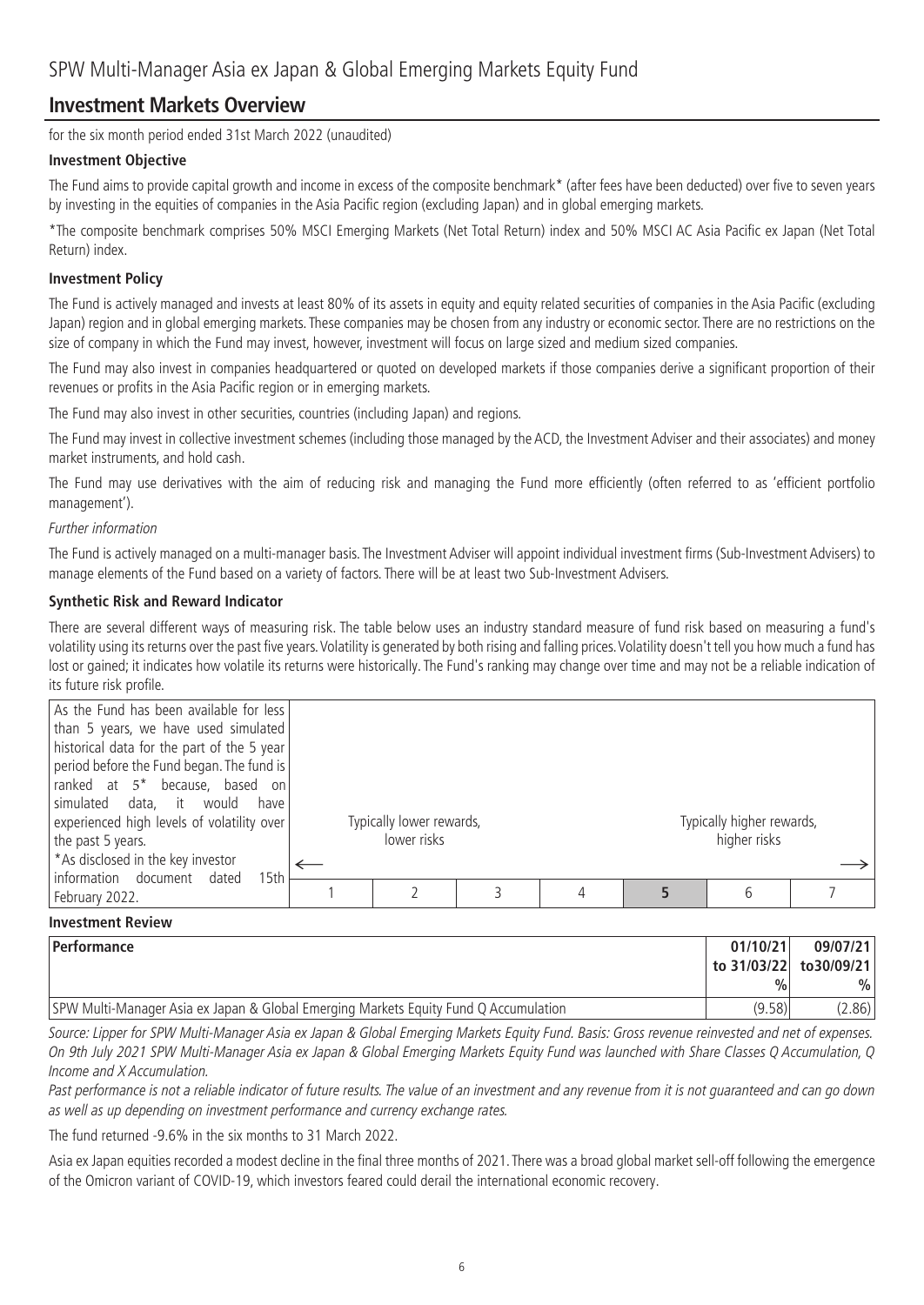### **Investment Markets Overview (continued)**

for the six month period ended 31st March 2022 (unaudited)

#### **Investment Review (continued)**

China was the worst-performing market in the regions this fund can invest in, due to investor fears that new lockdown restrictions would be implemented following the rapid spread of Omicron. Share prices in Singapore and Hong Kong also ended the fourth quarter in negative territory, and there were fears the Singapore government might reverse some recently relaxed pandemic restrictions. In addition, India and South Korea ended the three-month period in negative territory, although their share price declines were more modest.

Taiwan and Indonesia were the best-performing markets, of the regions this fund can invest in, during those three months. They were the only two of these markets to achieve gains of more than 5% in the period. In Taiwan, positive economic data and a rise in exports boosted investor confidence, with chipmakers performing well. Share prices in Thailand, the Philippines and Malaysia also generally ended the quarter in positive territory.

Equities turned sharply negative in the first three months of 2022, amid a turbulent and challenging market environment as Russia invaded Ukraine. Share prices in China were sharply lower in the period, while shares in Hong Kong and Taiwan also fell. The number of COVID-19 cases in Hong Kong and China rose to their highest level in more than two years during the first three months of 2022. This was despite the Chinese government pursuing one of the world's strictest virus elimination policies.

Share prices in South Korea were also sharply lower in the first three months of 2022, as the Covid-19 pandemic continued to affect economic activity in many parts of the Asia-Pacific region. Even so, there were pockets of growth, such as Indonesia, which achieved solid gains in share prices during the period. Thailand, Malaysia and the Philippines also moved higher, although gains were more muted.

> Schroder Investment Management Limited April 2022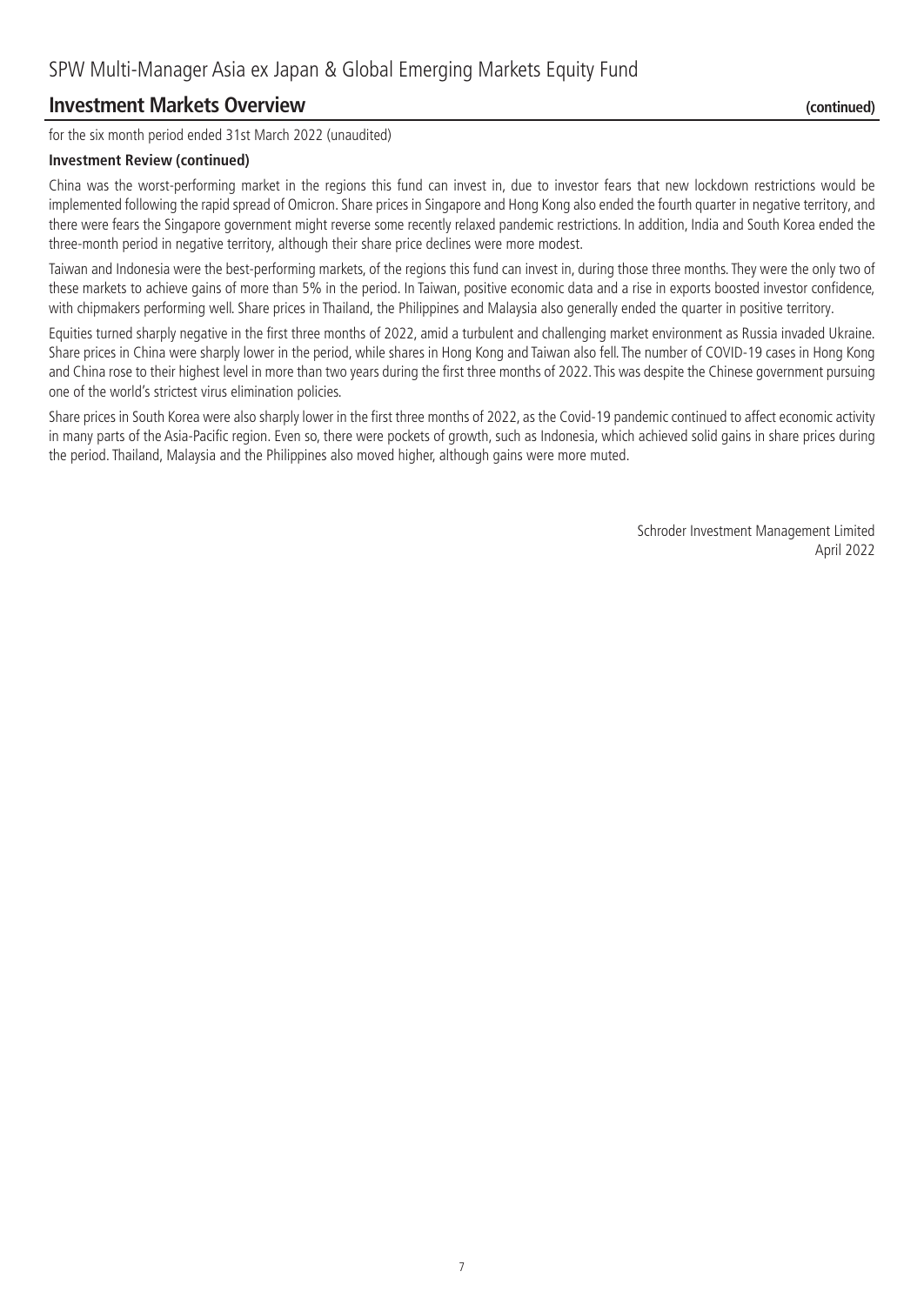# **Portfolio Statement**

as at 31st March 2022 (unaudited)

|                                                | <b>Holdings</b> | <b>Market</b><br>Value<br>£000 | <b>Total</b><br><b>Net Assets</b><br>$\frac{0}{0}$ |
|------------------------------------------------|-----------------|--------------------------------|----------------------------------------------------|
| AUSTRALIA (4.62%, 30/09/21 4.22%)              |                 |                                |                                                    |
| Aristocrat Leisure                             | 156,659         | 3,281                          | 0.51                                               |
| <b>BHP</b>                                     | 150,504         | 4,443                          | 0.69                                               |
| <b>CSL</b>                                     | 38,702          | 5,922                          | 0.91                                               |
| Flight Centre Travel                           | 396,725         | 4,455                          | 0.69                                               |
| Medibank Pvt                                   | 1,838,774       | 3,221                          | 0.50                                               |
| Qantas Airways                                 | 1,354,675       | 4,027                          | 0.62                                               |
| QBE Insurance                                  | 690,932         | 4,534                          | 0.70                                               |
| <b>TOTAL AUSTRALIA</b>                         |                 | 29,883                         | 4.62                                               |
| BERMUDA (2.29%, 30/09/21 2.09%)                |                 |                                |                                                    |
| China Resources Gas                            | 2,234,000       | 7,217                          | 1.12                                               |
| Credicorp                                      | 30,525          | 4,017                          | 0.62                                               |
| Hongkong Land                                  | 962,800         | 3,595                          | 0.55                                               |
| <b>TOTAL BERMUDA</b>                           |                 | 14,829                         | 2.29                                               |
|                                                |                 |                                |                                                    |
| BRAZIL (3.30%, 30/09/21 2.42%)                 |                 |                                |                                                    |
| B3 - Brasil Bolsa Balcao                       | 1,963,634       | 4,910                          | 0.76                                               |
| Hapvida Participacoes e Investimentos          | 3,057,442       | 5,863                          | 0.91                                               |
| Petroleo Brasileiro ADR                        | 176,788         | 1,975                          | 0.31                                               |
| Petroleo Brasileiro Preference Shares          | 269,392         | 1,418                          | 0.22                                               |
| Sendas Distribuidora                           | 1,589,411       | 4,098                          | 0.63                                               |
| Vale                                           | 125,951         | 1,928                          | 0.30                                               |
| Vale ADR                                       | 73,605          | 1,123                          | 0.17                                               |
| <b>TOTAL BRAZIL</b>                            |                 | 21,315                         | 3.30                                               |
| BRITISH VIRGIN ISLANDS (0.02%, 30/09/21 0.41%) |                 |                                |                                                    |
| Fix Price GDR                                  | 391,298         | 119                            | 0.02                                               |
| <b>TOTAL BRITISH VIRGIN ISLANDS</b>            |                 | 119                            | 0.02                                               |
| CAYMAN ISLANDS (18.97%, 30/09/21 19.58%)       |                 |                                |                                                    |
| Alibaba                                        | 541,508         | 5,907                          | 0.91                                               |
| Alibaba ADR                                    | 82,680          | 7,339                          | 1.14                                               |
| <b>Baidu ADR</b>                               | 5,850           | 81                             | 0.01                                               |
| <b>Baidu ADR</b>                               | 19,704          | 2,159                          | 0.33                                               |
| <b>Budweiser Brewing Co APAC</b>               | 298,500         | 606                            | 0.09                                               |
| Chailease                                      | 450,450         | 3,036                          | 0.47                                               |
| China Mengniu Dairy                            | 2,528,000       | 10,369                         | 1.60                                               |
| China Resources Land                           | 588,000         | 2,088                          | 0.32                                               |
| China Resources Mixc Lifestyle Services        | 587,800         | 2,216                          | 0.34                                               |
| <b>ENN Energy</b>                              | 409,500         | 4,678                          | 0.72                                               |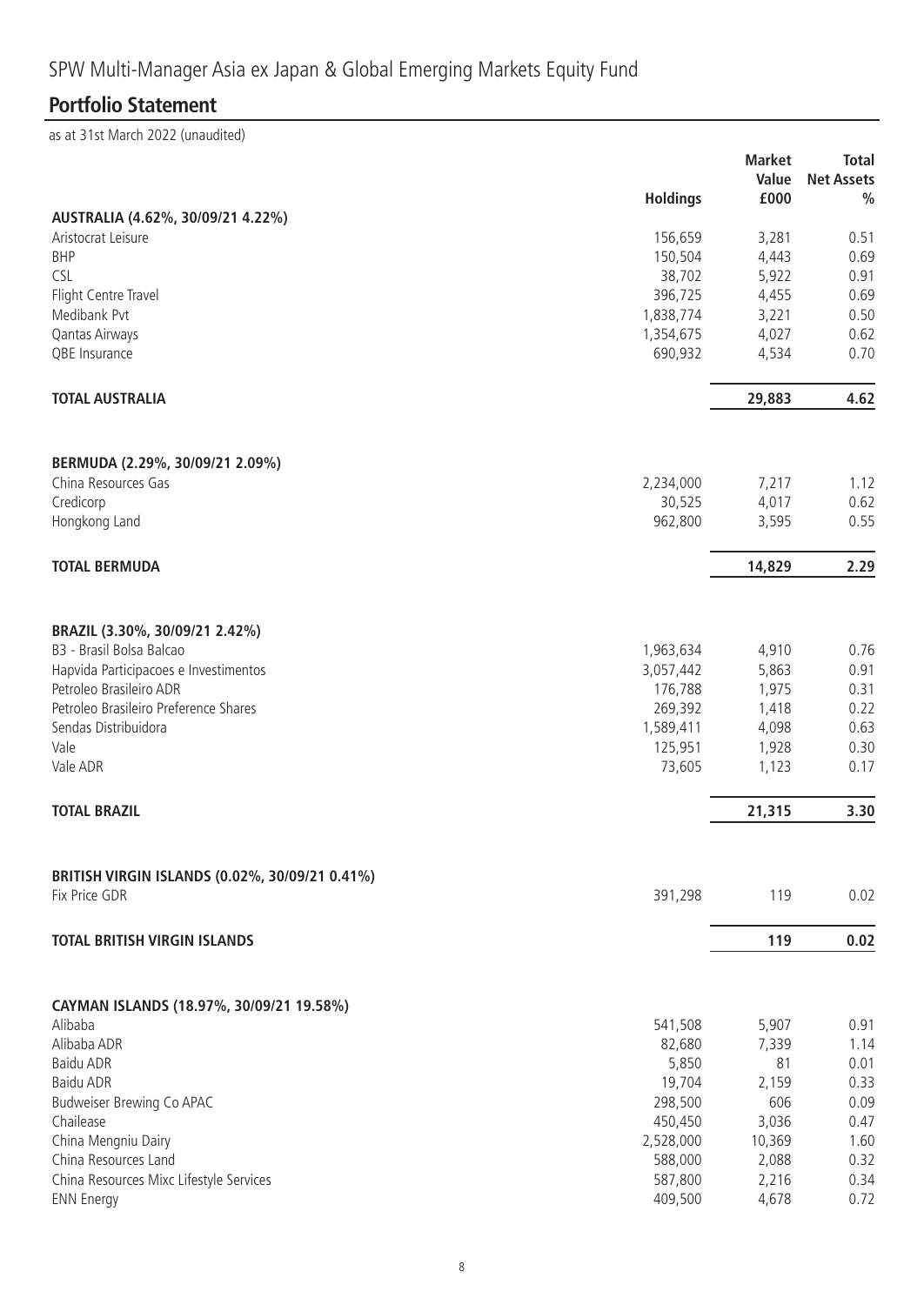### **Portfolio Statement (continued)**

as at 31st March 2022 (unaudited)

|                                       |                 | <b>Market</b> | <b>Total</b>      |
|---------------------------------------|-----------------|---------------|-------------------|
|                                       |                 | Value         | <b>Net Assets</b> |
|                                       | <b>Holdings</b> | £000          | $\frac{0}{0}$     |
| Huazhu ADR                            | 104,155         | 2,709         | 0.42              |
| I-Mab ADR                             | 51,935          | 749           | 0.12              |
| JD Health International               | 258,150         | 1,208         | 0.19              |
| JD.com                                | 83,222          | 1,893         | 0.29              |
| JD.com ADR                            | 103,654         | 4,854         | 0.75              |
| Kanzhun ADR                           | 143,575         | 2,967         | 0.46              |
| <b>KE ADR</b>                         | 236,229         | 2,359         | 0.36              |
| Li Auto                               | 125,000         | 1,277         | 0.20              |
| Li Ning                               | 468,000         | 3,074         | 0.48              |
| Linklogis                             | 252,000         | 181           | 0.03              |
| Longfor                               | 1,306,000       | 5,115         | 0.79              |
| Meituan                               | 506,400         | 7,667         | 1.19              |
| NetEase                               | 51,465          | 720           | 0.11              |
| New Horizon Health                    | 229,500         | 509           | 0.08              |
| NIO ADR                               | 236,717         | 3,997         | 0.62              |
| Sands China                           | 846,000         | 1,563         | 0.24              |
| Sea ADR                               | 20,400          | 1,918         | 0.30              |
| Silergy                               | 34,000          | 3,097         | 0.48              |
| Sino Biopharmaceutical                | 1,904,000       | 904           | 0.14              |
| Sunny Optical Technology              | 140,800         | 1,728         | 0.27              |
| Tencent                               | 568,800         | 20,711        | 3.20              |
| <b>Tencent ADR</b>                    | 27,516          | 1,013         | 0.16              |
| Trip.com                              | 111,321         | 2,042         | 0.32              |
| Wuxi Biologics Cayman                 | 937,500         | 5,934         | 0.92              |
| Xinyi Solar                           | 1,760,000       | 2,367         | 0.37              |
| XPeng                                 | 324,900         | 3,557         | 0.55              |
|                                       |                 |               |                   |
| <b>TOTAL CAYMAN ISLANDS</b>           |                 | 122,592       | 18.97             |
|                                       |                 |               |                   |
| CHINA (11.85%, 30/09/21 12.09%)       |                 |               |                   |
| China Construction Bank               | 12,017,000      | 6,888         | 1.07              |
| China Datang Corp Renewable Power     | 10,830,526      | 3,415         | 0.53              |
| China Molybdenum 'A' Shares           | 4,212,800       | 2,631         | 0.41              |
| China Molybdenum 'H' Shares           | 1,953,000       | 775           | 0.12              |
| China Petroleum & Chemical            | 3,380,000       | 1,293         | 0.20              |
| East Money Information                | 1,228,160       | 3,738         | 0.58              |
| Great Wall Motor                      | 4,117,000       | 5,032         | 0.78              |
| Haier Smart Home                      | 686,833         | 1,906         | 0.29              |
| Han's Laser Technology Industry       | 935,100         | 4,308         | 0.67              |
| Hongfa Technology                     | 329,167         | 1,867         | 0.29              |
| Hundsun Technologies                  | 150,300         | 803           | 0.12              |
| Jiangsu Hengrui Medicine              | 349,200         | 1,544         | 0.24              |
| Jinke Smart Services                  | 294,200         | 810           | 0.13              |
| Kweichow Moutai                       | 42,100          | 8,692         | 1.34              |
| NARI Technology                       | 456,040         | 1,724         | 0.27              |
| Shandong Weigao Group Medical Polymer | 2,318,800       | 1,889         | 0.29              |
| Shanghai International Airport        | 485,100         | 2,866         | 0.44              |
| Shanghai MicroPort MedBot             | 198,020         | 524           | 0.08              |
| Shenzhen Inovance Technology          | 291,400         | 1,995         | 0.31              |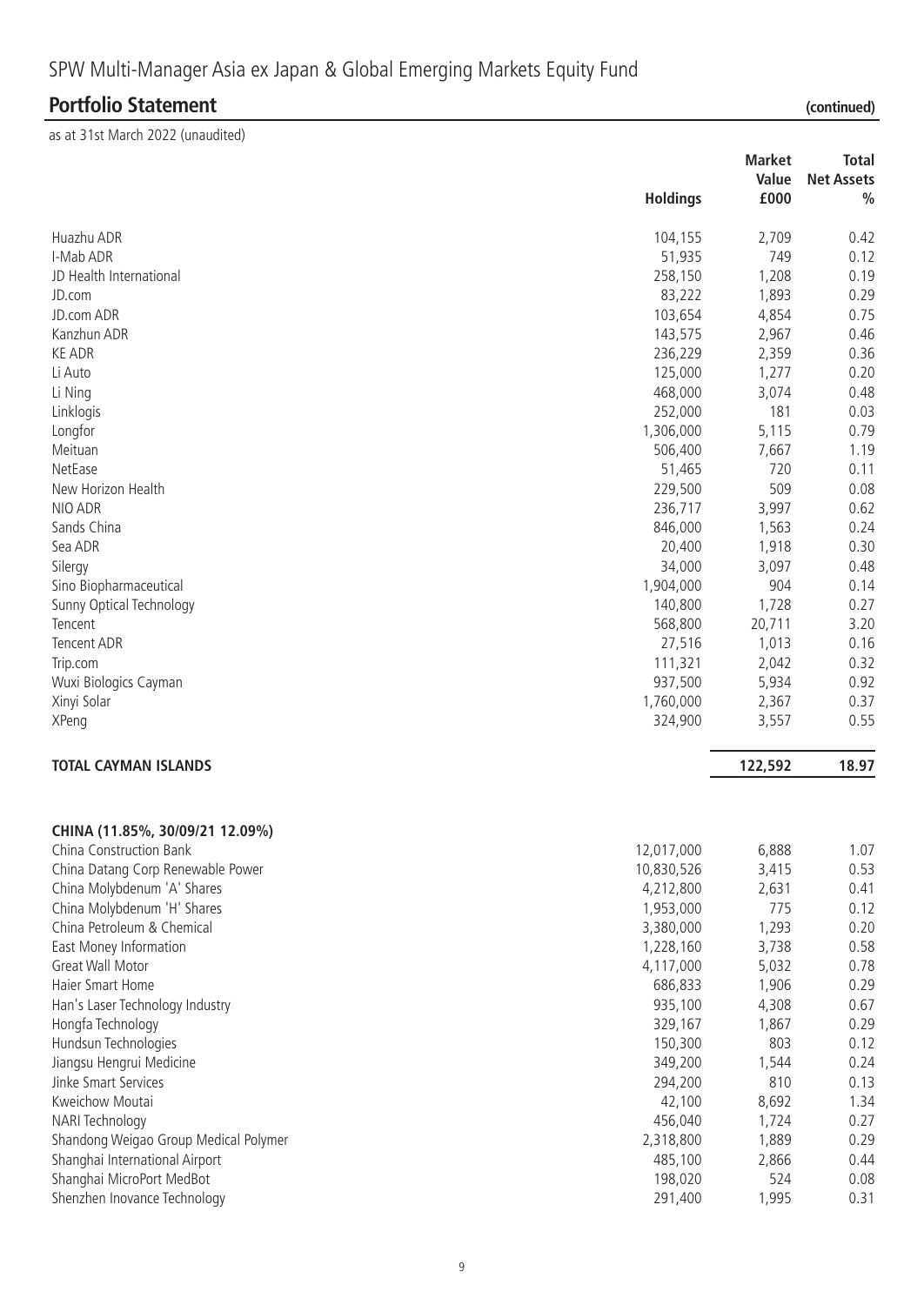| <b>Portfolio Statement</b>               |                      |                | (continued)                        |
|------------------------------------------|----------------------|----------------|------------------------------------|
| as at 31st March 2022 (unaudited)        |                      |                |                                    |
|                                          |                      | <b>Market</b>  | <b>Total</b>                       |
|                                          | <b>Holdings</b>      | Value<br>£000  | <b>Net Assets</b><br>$\frac{0}{0}$ |
| Shenzhen Mindray Bio-Medical Electronics | 194,100              | 7,163          | 1.11                               |
| Sungrow Power Supply                     | 424,600              | 5,470          | 0.85                               |
| <b>Tsingtao Brewery</b>                  | 398,000              | 2,409          | 0.37                               |
| WuXi AppTec                              | 303,500              | 4,094          | 0.63                               |
| Wuxi Lead Intelligent Equipment          | 582,100              | 4,086          | 0.63                               |
| Yifeng Pharmacy Chain                    | 138,800              | 667            | 0.10                               |
| <b>TOTAL CHINA</b>                       |                      | 76,589         | 11.85                              |
| CYPRUS (0.03%, 30/09/21 1.34%)           |                      |                |                                    |
| TCS GDR (London Listing)                 | 46,743               | 111            | 0.02                               |
| TCS GDR (Moscow Listing)                 | 8,822                | 54             | 0.01                               |
| <b>TOTAL CYPRUS</b>                      |                      | 165            | 0.03                               |
|                                          |                      |                |                                    |
| EGYPT (0.31%, 30/09/21 0.27%)            |                      |                |                                    |
| Commercial International Bank Egypt      | 1,047,906            | 2,001          | 0.31                               |
| <b>TOTAL EGYPT</b>                       |                      | 2,001          | 0.31                               |
|                                          |                      |                |                                    |
| HONG KONG (3.52%, 30/09/21 4.91%)<br>AIA | 1,243,400            | 9,976          | 1.54                               |
| <b>BOC Hong Kong</b>                     | 3,048,000            | 8,809          | 1.36                               |
| Hang Seng Bank                           | 166,600              | 2,451          | 0.38                               |
| HKT Trust & HKT                          | 1,444,000            | 1,512          | 0.24                               |
| <b>TOTAL HONG KONG</b>                   |                      | 22,748         | 3.52                               |
|                                          |                      |                |                                    |
| INDIA (10.56%, 30/09/21 5.85%)           |                      |                |                                    |
| Axis Bank<br>Bandhan Bank                | 523,632<br>1,275,190 | 4,007          | 0.62<br>0.60                       |
| Container Corp Of India                  | 342,242              | 3,912<br>2,308 | 0.36                               |
| Godrej Consumer Products                 | 92,652               | 694            | 0.11                               |
| <b>HDFC Bank</b>                         | 65,626               | 970            | 0.15                               |
| <b>HDFC Bank ADR</b>                     | 232,835              | 10,862         | 1.68                               |
| Housing Development Finance              | 79,711               | 1,911          | 0.30                               |
| <b>ICICI Bank ADR</b>                    | 508,284              | 7,361          | 1.14                               |
| <b>ICICI Prudential Life Insurance</b>   | 727,903              | 3,660          | 0.57                               |
| Infosys                                  | 52,136               | 1,001          | 0.15                               |
| Infosys ADR                              | 891,128              | 16,953         | 2.62                               |
| InterGlobe Aviation                      | 169,791              | 3,428          | 0.53                               |
| Kotak Mahindra Bank                      | 113,693              | 2,002          | 0.31                               |
| Maruti Suzuki India                      | 40,012               | 3,043          | 0.47                               |

Maruti Suzuki India 40,012 3,043 0.47

Power Grid Corp of India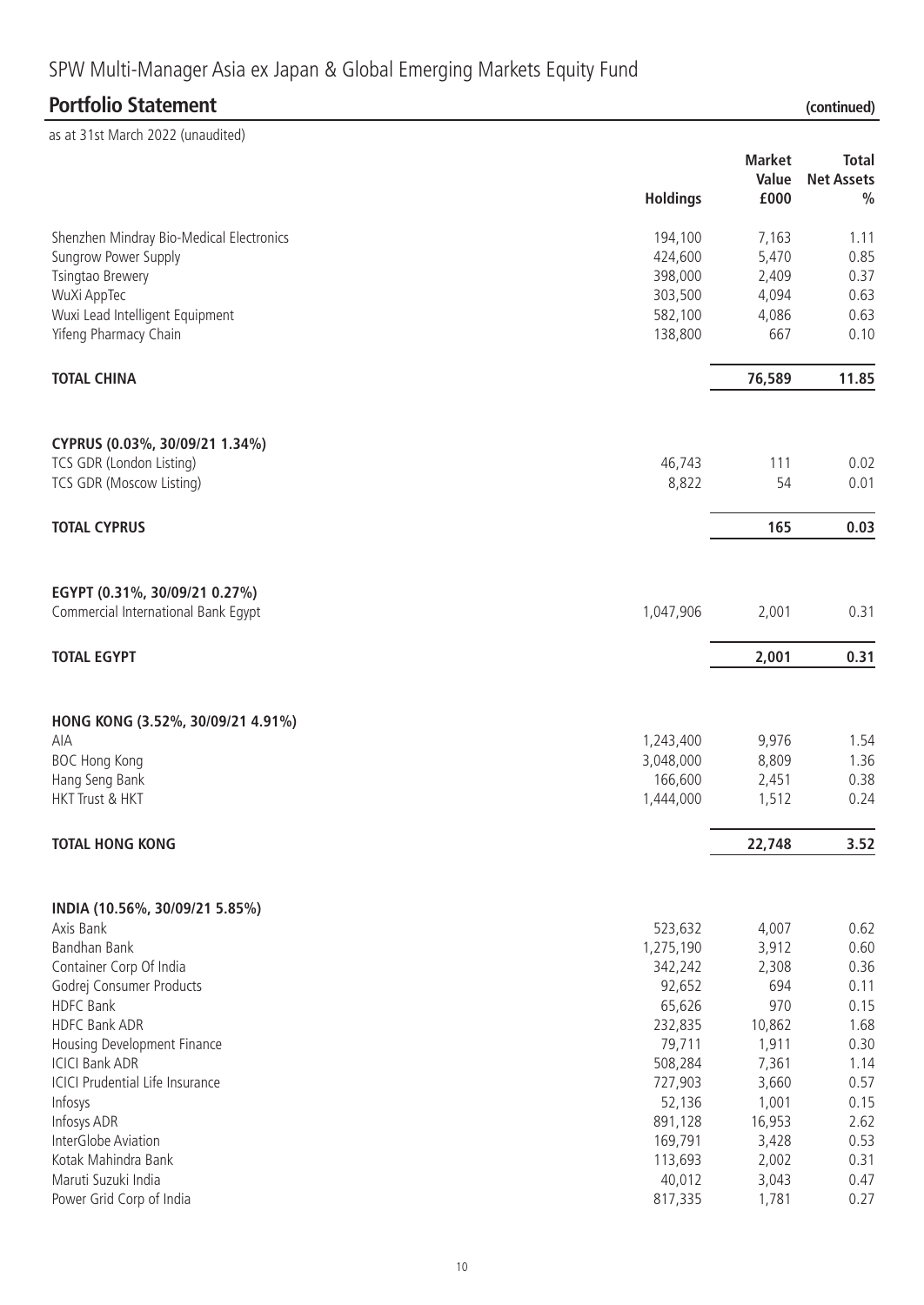# **Holdings Market Value £000 Total Net Assets %** UltraTech Cement 34,031 2,255 0.35 Voltas 109,364 1,370 0.21 Zomato 909,666 751 0.12 **TOTAL INDIA 68,269 10.56 INDONESIA (1.96%, 30/09/21 1.55%)** Avia Avian 60,919,087 2,505 2,505 2,505 2,505 2,505 2,505 2,505 2,505 2,505 2,505 2,505 2,505 2,505 2,505 2,50 Bank Central Asia 12,925,896 5,451 0.84 Bank Mandiri 9,353,291 3,907 0.61 Unilever Indonesia 4,156,500 805 0.12 **TOTAL INDONESIA 12,668 1.96 IRELAND (1.91%, 30/09/21 6.21%)** BlackRock ICS US Dollar Liquid Environmentally Aware Fund 161,716 12,320 1.91 **TOTAL IRELAND 12,320 1.91 ISRAEL (0.24%, 30/09/21 0.00%)**  $ICL$  173,868 1,548 0.24 **TOTAL ISRAEL 1,548 0.24 ITALY (0.48%, 30/09/21 0.30%)** PRADA 637,000 3,081 0.48 **TOTAL ITALY 3,081 0.48 KAZAKHSTAN (0.37%, 30/09/21 0.74%)** Kaspi.KZ GDR 62,721 2,394 0.37 **TOTAL KAZAKHSTAN 2,394 0.37 MALAYSIA (0.62%, 30/09/21 0.62%)** Petronas Chemicals 2,220,699 3,847 0.59 Public Bank 211,800 179 0.03 **Portfolio Statement (continued)** as at 31st March 2022 (unaudited)

#### **TOTAL MALAYSIA 4,026 0.62**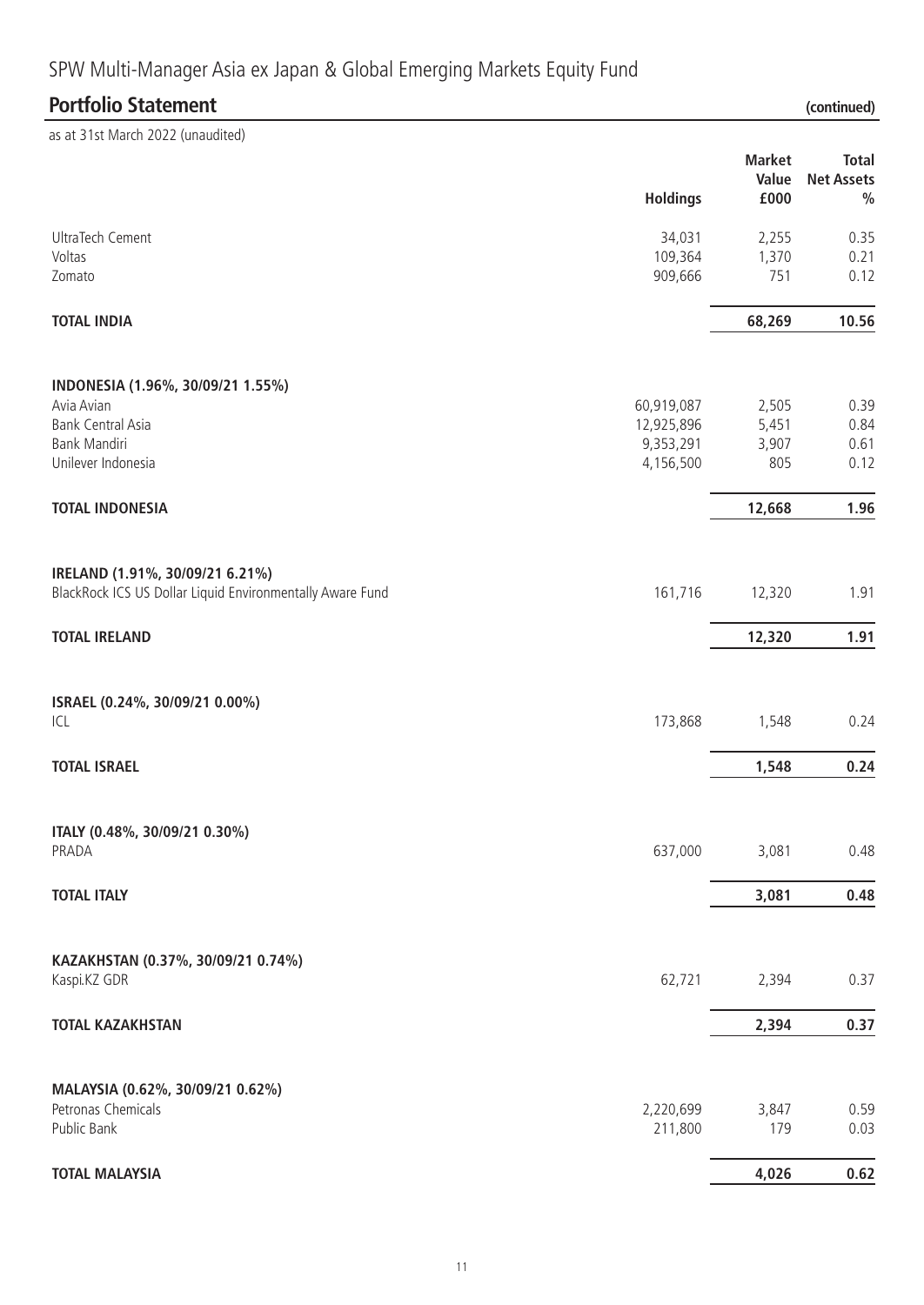## **Holdings Market Value £000 Total Net Assets % MEXICO (2.10%, 30/09/21 1.43%)** Cemex 1,463,676 595 0.09 Cemex ADR 788,073 3,188 0.50 Fomento Economico Mexicano ADR 49,151 3,107 0.48 Grupo Aeroportuario del Pacifico 286,841 3,421 0.53 Grupo Aeroportuario del Pacifico ADR 27,024 3,241 0.50 **TOTAL MEXICO 13,552 2.10 NETHERLANDS (0.78%, 30/09/21 0.50%)** ASML 9,706 5,062 0.78 **TOTAL NETHERLANDS 5,062 0.78 PANAMA (0.50%, 30/09/21 0.58%)** Copa 52,355 3,208 0.50 **TOTAL PANAMA 3,208 0.50 PHILIPPINES (0.44%, 30/09/21 0.52%)** Bank of the Philippine Islands and the State of the Philippine Islands and the State of the Philippine Islands and the State of the State of the State of the State of the State of the State of the State of the State of the Converge Information and Communications Technology Solutions 2,581,700 1,148 0.18 Universal Robina 613,410 1,092 0.17 **TOTAL PHILIPPINES 2,826 0.44 POLAND (0.47%, 30/09/21 0.00%)** Bank Polska Kasa Opieki 2014 | 2022 | 2032 | 2047 | 2047 | 2047 | 2047 | 2047 | 2047 | 2047 | 2047 | 2047 | 20 **TOTAL POLAND 3,065 0.47 RUSSIA (0.42%, 30/09/21 2.38%)** Gazprom ADR 61,378 27 0.00 LUKOIL ADR 126,530 46 0.01 Novatek 5,450 73 0.01 Novatek GDR 1,728 1 0.00 Sberbank of Russia ADR 50,296 2 0.00 Surgutneftegas Preference Shares 6.40 **TOTAL RUSSIA 2,701 0.42 Portfolio Statement** *(continued)* as at 31st March 2022 (unaudited)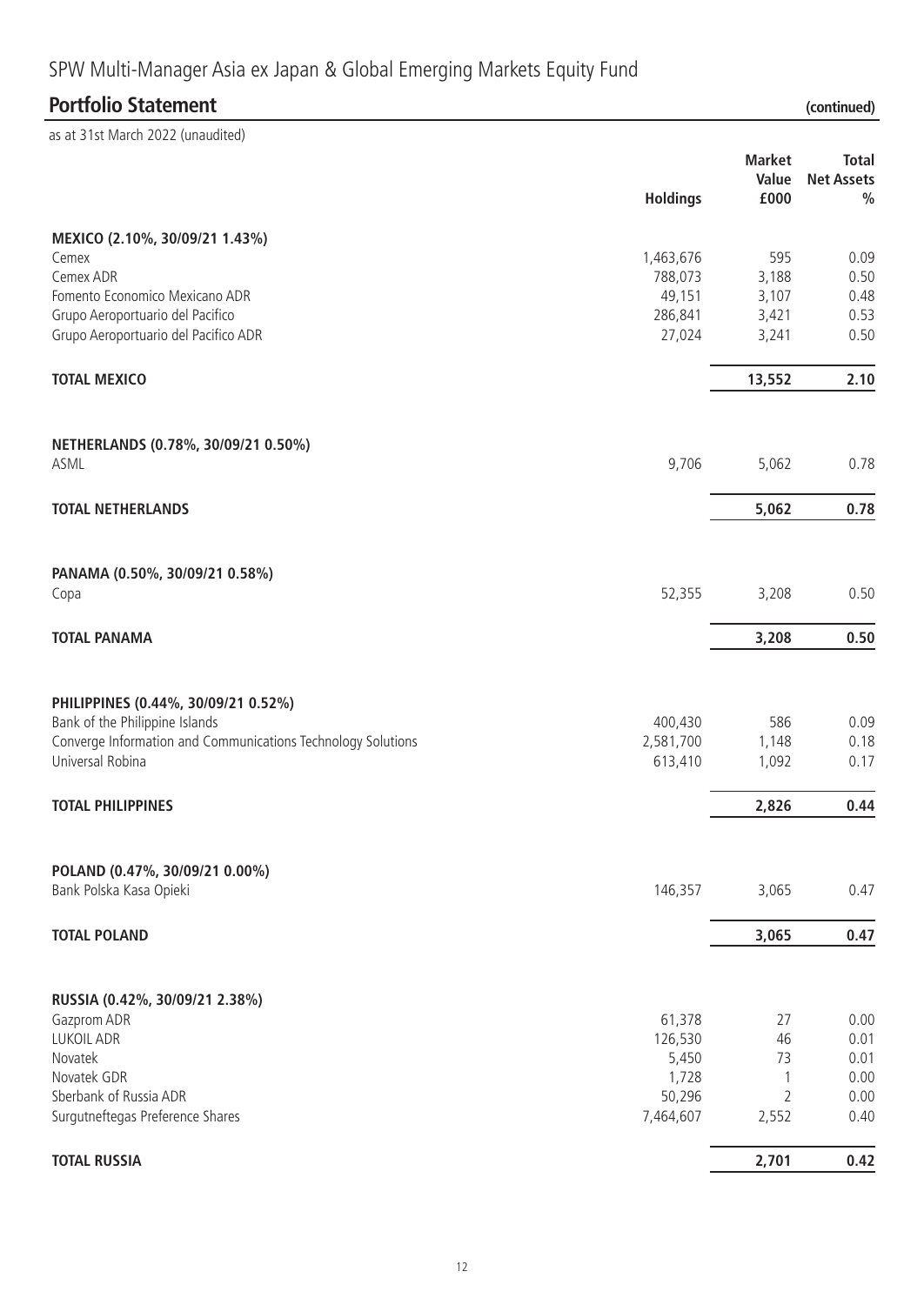| <b>Portfolio Statement</b>             |                  |                        | (continued)                        |
|----------------------------------------|------------------|------------------------|------------------------------------|
| as at 31st March 2022 (unaudited)      |                  |                        |                                    |
|                                        |                  | <b>Market</b><br>Value | <b>Total</b>                       |
|                                        | <b>Holdings</b>  | £000                   | <b>Net Assets</b><br>$\frac{0}{0}$ |
| SAUDI ARABIA (2.03%, 30/09/21 0.85%)   |                  |                        |                                    |
| Al Rajhi Bank                          | 100,061          | 3,255                  | 0.51                               |
| Saudi National Bank                    | 344,098          | 4,927                  | 0.76                               |
| Saudi Telecom                          | 224,414          | 4,931                  | 0.76                               |
| <b>TOTAL SAUDI ARABIA</b>              |                  | 13,113                 | 2.03                               |
|                                        |                  |                        |                                    |
| SINGAPORE (2.21%, 30/09/21 0.87%)      |                  |                        |                                    |
| ComfortDelGro                          | 2,171,800        | 1,821                  | 0.28                               |
| DBS                                    | 410,600          | 8,277                  | 1.28                               |
| Singapore Telecommunications           | 2,799,100        | 4,157                  | 0.65                               |
| <b>TOTAL SINGAPORE</b>                 |                  | 14,255                 | 2.21                               |
|                                        |                  |                        |                                    |
| SOUTH AFRICA (1.33%, 30/09/21 0.48%)   |                  |                        |                                    |
| Gold Fields                            | 186,227          | 2,209                  | 0.34                               |
| Gold Fields ADR                        | 186,059          | 2,203                  | 0.34                               |
| Sanlam                                 | 1,112,906        | 4,184                  | 0.65                               |
| <b>TOTAL SOUTH AFRICA</b>              |                  | 8,596                  | 1.33                               |
|                                        |                  |                        |                                    |
| SOUTH KOREA (6.66%, 30/09/21 7.50%)    |                  |                        |                                    |
| Hyundai Mobis                          | 10,283           | 1,386                  | 0.21                               |
| <b>KB Financial</b><br>LG Chem         | 131,963<br>4,369 | 5,077<br>1,461         | 0.79<br>0.23                       |
| <b>NAVER</b>                           | 14,402           | 3,078                  | 0.48                               |
| Samsung Electronics                    | 523,816          | 22,917                 | 3.55                               |
| SK Hynix                               | 108,396          | 8,040                  | 1.24                               |
| SK Innovation                          | 7,810            | 1,055                  | 0.16                               |
| <b>TOTAL SOUTH KOREA</b>               |                  | 43,014                 | 6.66                               |
|                                        |                  |                        |                                    |
| SWITZERLAND (0.54%, 30/09/21 0.40%)    |                  |                        |                                    |
| Cie Financiere Richemont               | 35,890           | 3,507                  | 0.54                               |
| <b>TOTAL SWITZERLAND</b>               |                  | 3,507                  | 0.54                               |
|                                        |                  |                        |                                    |
| TAIWAN (11.46%, 30/09/21 11.23%)       |                  |                        |                                    |
| Accton Technology                      | 606,000          | 3,577                  | 0.55                               |
| Chunghwa Telecom                       | 829,000          | 2,789                  | 0.43                               |
| Hon Hai Precision Industry<br>MediaTek | 2,363,000        | 6,629<br>529           | 1.03<br>0.08                       |
|                                        | 22,000           |                        |                                    |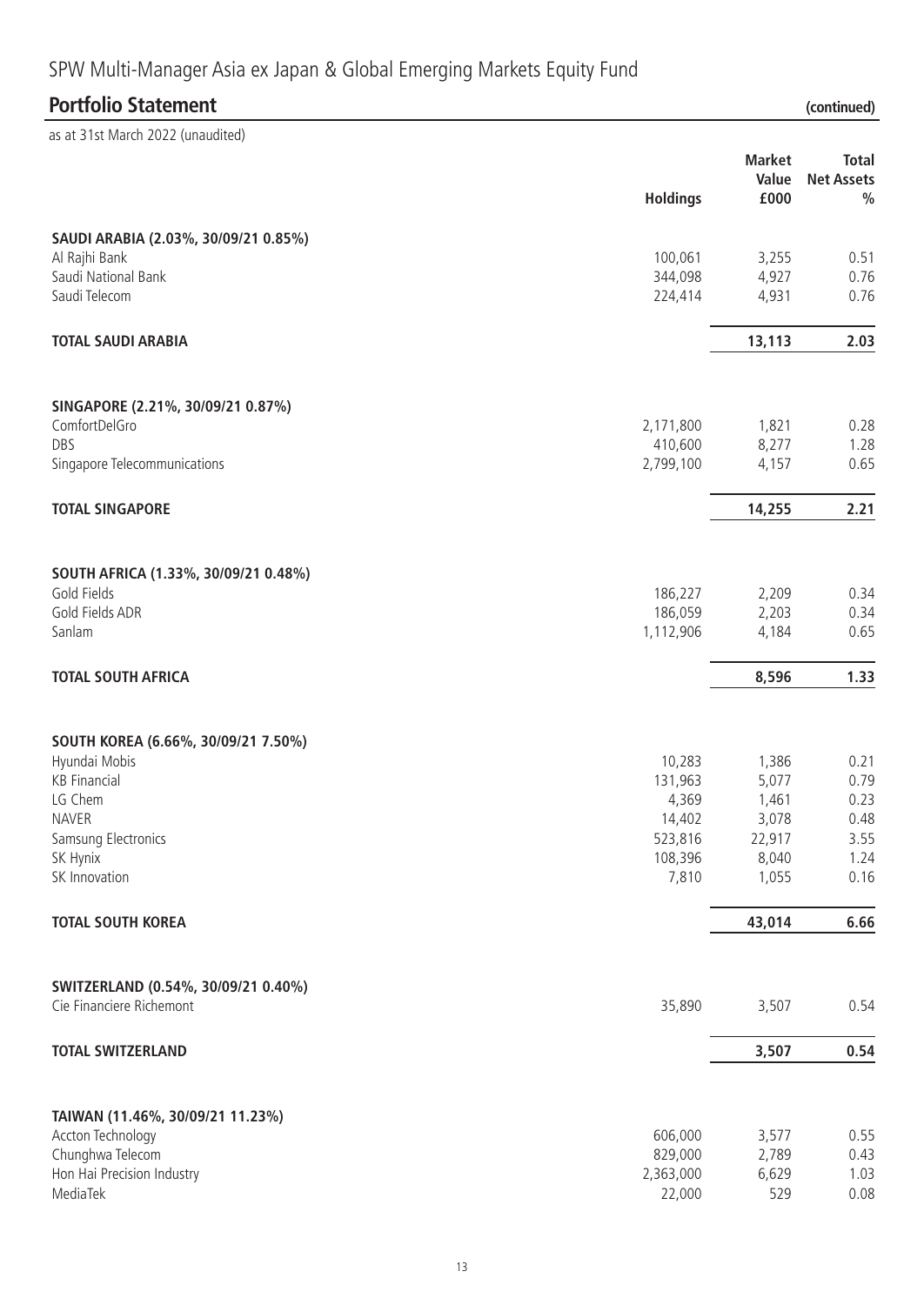# **Portfolio Statement (continued)**

| as at 31st March 2022 (unaudited)                                         |                        |                |                   |
|---------------------------------------------------------------------------|------------------------|----------------|-------------------|
|                                                                           |                        | <b>Market</b>  | <b>Total</b>      |
|                                                                           |                        | Value          | <b>Net Assets</b> |
|                                                                           | <b>Holdings</b>        | £000           | $\frac{0}{0}$     |
| President Chain Store                                                     | 116,000                | 811            | 0.13              |
| Taiwan Semiconductor Manufacturing                                        | 3,682,000              | 58,354         | 9.03              |
| Taiwan Semiconductor Manufacturing ADR                                    | 3,595                  | 292            | 0.04              |
| Vanguard International Semiconductor                                      | 328,000                | 1,086          | 0.17              |
| <b>TOTAL TAIWAN</b>                                                       |                        | 74,067         | 11.46             |
|                                                                           |                        |                |                   |
| THAILAND (3.48%, 30/09/21 2.53%)<br>Advanced Info Service NVDR            |                        |                | 0.83              |
| <b>Bangkok Dusit Medical Services</b>                                     | 1,002,900<br>6,427,800 | 5,354<br>3,682 | 0.57              |
| <b>CP ALL</b>                                                             | 1,904,500              | 2,826          | 0.44              |
| Kasikornbank                                                              | 992,000                | 3,660          | 0.56              |
| PTT NVDR                                                                  | 4,524,200              | 3,991          | 0.62              |
| Thai Beverage                                                             | 7,447,900              | 2,975          | 0.46              |
| <b>TOTAL THAILAND</b>                                                     |                        | 22,488         | 3.48              |
| UNITED KINGDOM (0.92%, 30/09/21 0.87%)                                    |                        |                |                   |
| Prudential                                                                | 167,303                | 1,891          | 0.29              |
| <b>Standard Chartered</b>                                                 | 788,092                | 4,059          | 0.63              |
| <b>TOTAL UNITED KINGDOM</b>                                               |                        | 5,950          | 0.92              |
|                                                                           |                        |                |                   |
| UNITED STATES (1.58%, 30/09/21 1.90%)                                     |                        |                |                   |
| Albemarle                                                                 | 25,847                 | 4,395          | 0.68              |
| Coupang                                                                   | 33,399                 | 476            | 0.07              |
| Yum China (Hong Kong Listing)                                             | 24,400                 | 825            | 0.13              |
| Yum China (USA Listing)                                                   | 135,978                | 4,528          | 0.70              |
| <b>TOTAL UNITED STATES</b>                                                |                        | 10,224         | 1.58              |
| DERIVATIVES (0.14%, 30/09/21 -0.10%)<br><b>Forward Currency Contracts</b> |                        |                |                   |
| Bought AUD1,224,087 for GBP676,000 Settlement 21/04/2022                  |                        | 23             | 0.00              |
| Bought AUD1,259,649 for GBP698,000 Settlement 21/04/2022                  |                        | 21             | 0.00              |
| Bought AUD824,255 for GBP454,990 Settlement 21/04/2022                    |                        | 16             | 0.00              |
| Bought AUD822,027 for GBP472,000 Settlement 21/04/2022                    |                        | (3)            | 0.00              |
| Bought CNH28,671,667 for GBP3,400,000 Settlement 21/04/2022               |                        | 37             | 0.01              |
| Bought CNH4,696,514 for GBP561,000 Settlement 21/04/2022                  |                        | 2              | 0.00              |
| Bought CNH23,319,349 for GBP2,809,121 Settlement 21/04/2022               |                        | (14)           | 0.00              |
| Bought HKD14,976,809 for GBP1,457,000 Settlement 21/04/2022               |                        | $\mathbf{1}$   | 0.00              |
| Bought HKD9,978,506 for GBP972,000 Settlement 21/04/2022                  |                        | (1)            | 0.00              |
| Bought HKD4,941,440 for GBP482,000 Settlement 21/04/2022                  |                        | (1)            | 0.00              |
| Bought HKD9,423,155 for GBP925,000 Settlement 21/04/2022                  |                        | (8)            | 0.00              |
| Bought HKD10,041,181 for GBP985,000 Settlement 21/04/2022                 |                        | (8)            | 0.00              |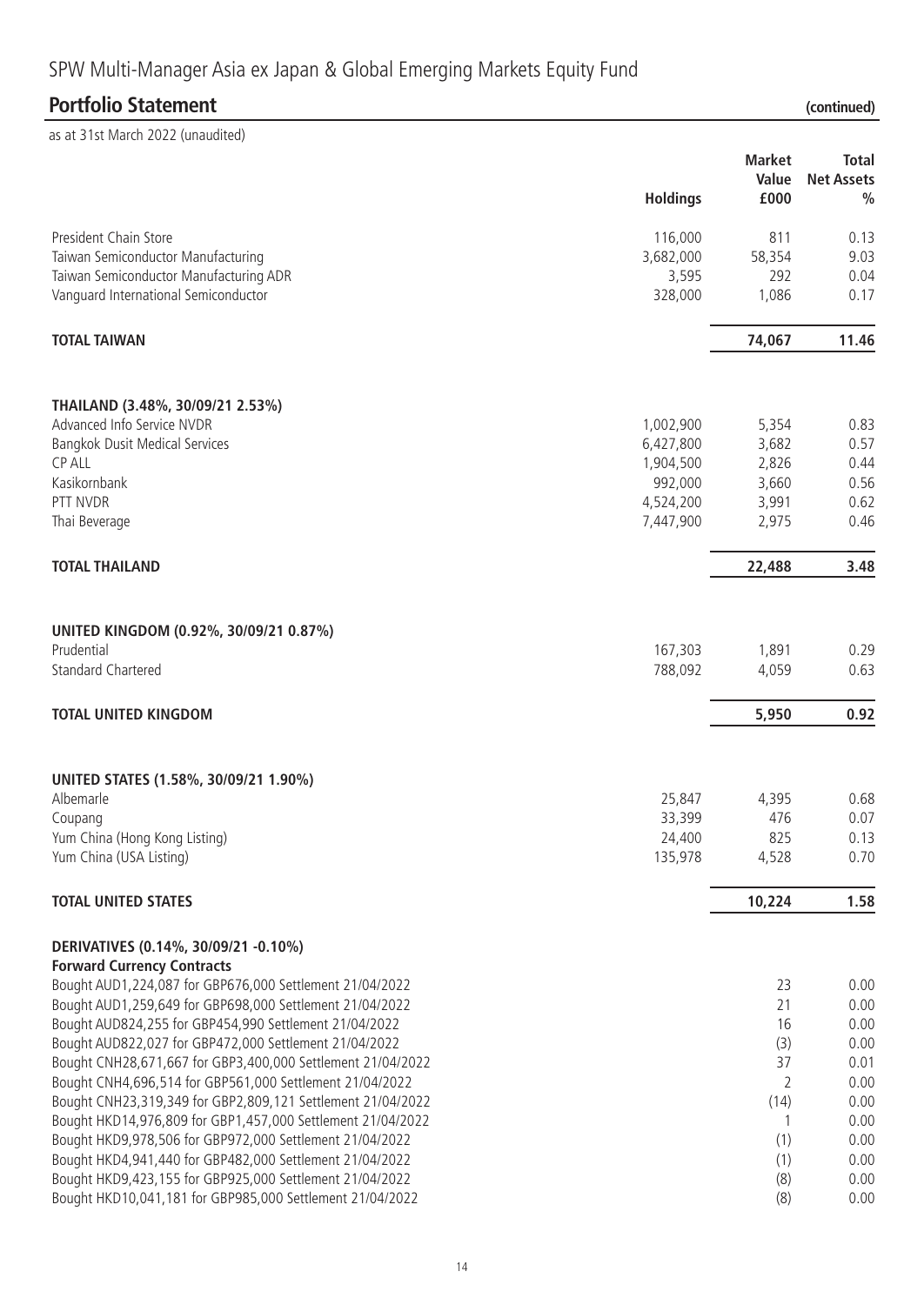### **Portfolio Statement (continued)**

as at 31st March 2022 (unaudited)

|                                                                  | <b>Market</b>   |                | Total             |
|------------------------------------------------------------------|-----------------|----------------|-------------------|
|                                                                  |                 | Value          | <b>Net Assets</b> |
|                                                                  | <b>Holdings</b> | £000           | $\frac{0}{0}$     |
| Bought HKD25,853,470 for GBP2,538,066 Settlement 21/04/2022      |                 | (22)           | 0.00              |
| Bought INR936,080,895 for GBP9,302,349 Settlement 21/04/2022     |                 | 94             | 0.02              |
| Bought INR61,983,820 for GBP617,000 Settlement 21/04/2022        |                 | 5              | 0.00              |
| Bought INR53,376,120 for GBP531,000 Settlement 21/04/2022        |                 | 5              | 0.00              |
| Bought INR76,715,520 for GBP768,000 Settlement 21/04/2022        |                 | $\overline{2}$ | 0.00              |
| Bought KRW18,757,525,570 for GBP11,630,410 Settlement 21/04/2022 |                 | 158            | 0.03              |
| Bought KRW1,803,268,500 for GBP1,119,000 Settlement 21/04/2022   |                 | 14             | 0.00              |
| Bought KRW816,076,800 for GBP506,000 Settlement 21/04/2022       |                 | $\overline{7}$ | 0.00              |
| Bought NZD1,392,319 for GBP720,581 Settlement 21/04/2022         |                 | 15             | 0.00              |
| Bought PHP88,489,025 for GBP1,285,668 Settlement 21/04/2022      |                 | 16             | 0.00              |
| Bought SGD1,647,873 for GBP923,683 Settlement 21/04/2022         |                 | 4              | 0.00              |
| Bought TWD22,282,800 for GBP599,000 Settlement 21/04/2022        |                 | (6)            | 0.00              |
| Bought TWD34,155,000 for GBP920,000 Settlement 21/04/2022        |                 | (12)           | 0.00              |
| Bought TWD111,237,597 for GBP3,003,258 Settlement 21/04/2022     |                 | (45)           | (0.01)            |
| Bought USD1,715,878 for GBP1,316,000 Settlement 21/04/2022       |                 | (9)            | 0.00              |
| Sold AUD1,135,976 for GBP638,000 Settlement 21/04/2022           |                 | (10)           | 0.00              |
| Sold CNH7,483,445 for GBP900,000 Settlement 21/04/2022           |                 | 3              | 0.00              |
| Sold CNH21,668,048 for GBP2,598,156 Settlement 21/04/2022        |                 |                | 0.00              |
| Sold CNH4,502,344 for GBP540,000 Settlement 21/04/2022~          |                 | $\theta$       | 0.00              |
| Sold CNH7,989,651 for GBP957,010 Settlement 21/04/2022           |                 | (1)            | 0.00              |
| Sold CNH5,876,201 for GBP700,000 Settlement 21/04/2022           |                 | (4)            | 0.00              |
| Sold CNH43,456,664 for GBP5,201,901 Settlement 21/04/2022        |                 | (7)            | 0.00              |
| Sold CNH7,697,030 for GBP915,494 Settlement 21/04/2022           |                 | (7)            | 0.00              |
| Sold HKD9,363,797 for GBP918,083 Settlement 21/04/2022           |                 | 7              | 0.00              |
| Sold HKD4,945,127 for GBP484,442 Settlement 21/04/2022           |                 | 3              | 0.00              |
| Sold HKD5,469,908 for GBP532,000 Settlement 21/04/2022~          |                 | $\mathbf 0$    | 0.00              |
| Sold HKD9,444,980 for GBP918,047 Settlement 21/04/2022           |                 | (1)            | 0.00              |
| Sold HKD9,529,310 for GBP927,000 Settlement 21/04/2022           |                 | (1)            | 0.00              |
| Sold HKD34,378,967 for GBP3,330,000 Settlement 21/04/2022        |                 | (16)           | 0.00              |
| Sold IDR103,329,992,493 for GBP5,520,643 Settlement 21/04/2022   |                 | 42             | 0.01              |
| Sold IDR9,248,750,000 for GBP490,000 Settlement 21/04/2022~      |                 | $\theta$       | 0.00              |
| Sold MYR4,299,768 for GBP782,446 Settlement 21/04/2022           |                 | 4              | 0.00              |
| Sold MYR4, 125, 975 for GBP750, 000 Settlement 21/04/2022        |                 | 3              | 0.00              |
| Sold SGD10,112,870 for GBP5,677,181 Settlement 21/04/2022        |                 | (13)           | 0.00              |
| Sold THB73,710,777 for GBP1,696,759 Settlement 21/04/2022        |                 | 7              | 0.00              |
| Sold THB70,967,648 for GBP1,633,615 Settlement 21/04/2022        |                 | $\overline{7}$ | 0.00              |
| Sold THB40,263,311 for GBP921,702 Settlement 21/04/2022          |                 | (1)            | 0.00              |
| Sold TWD18,925,400 for GBP502,000 Settlement 21/04/2022          |                 | (1)            | 0.00              |
| Sold USD5,347,039 for GBP4,106,276 Settlement 21/04/2022         |                 | 32             | 0.00              |
| Sold USD1,436,334 for GBP1,100,297 Settlement 21/04/2022         |                 | 6              | 0.00              |
| Sold USD669,097 for GBP510,000 Settlement 21/04/2022~            |                 | $\theta$       | 0.00              |
|                                                                  |                 | 344            | 0.06              |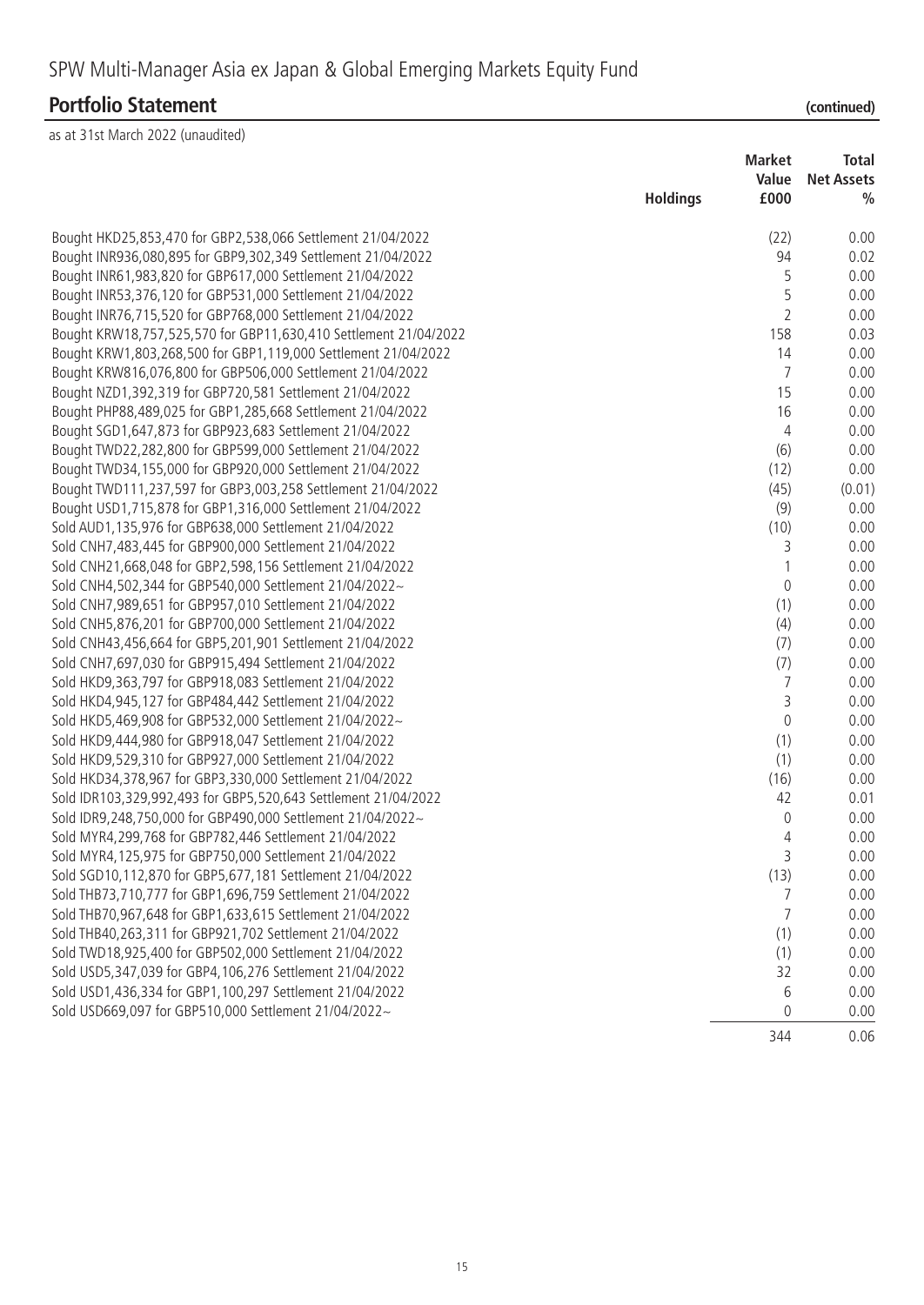### **Portfolio Statement (continued)**

as at 31st March 2022 (unaudited)

| $\frac{1}{2}$ . $\frac{1}{2}$ . $\frac{1}{2}$ . $\frac{1}{2}$ . $\frac{1}{2}$ . $\frac{1}{2}$ . $\frac{1}{2}$ . $\frac{1}{2}$ . $\frac{1}{2}$ . $\frac{1}{2}$ . $\frac{1}{2}$ . $\frac{1}{2}$ . $\frac{1}{2}$ . $\frac{1}{2}$ . $\frac{1}{2}$ . $\frac{1}{2}$ . $\frac{1}{2}$ . $\frac{1}{2}$ . $\frac{1$ | <b>Holdings</b> | <b>Market</b><br>Value<br>£000 | Total<br><b>Net Assets</b><br>$\frac{0}{0}$ |
|-----------------------------------------------------------------------------------------------------------------------------------------------------------------------------------------------------------------------------------------------------------------------------------------------------------|-----------------|--------------------------------|---------------------------------------------|
| <b>Futures Contracts</b>                                                                                                                                                                                                                                                                                  |                 |                                |                                             |
| Bharti Airtel Index Futures April 2022                                                                                                                                                                                                                                                                    | 293             | 280                            | 0.04                                        |
| MSCI Emerging Markets Index Futures June 2022                                                                                                                                                                                                                                                             | 169             | 245                            | 0.04                                        |
|                                                                                                                                                                                                                                                                                                           |                 | 525                            | 0.08                                        |
| <b>TOTAL DERIVATIVES</b>                                                                                                                                                                                                                                                                                  |                 | 869                            | 0.14                                        |
| Portfolio of investments^<br>Net other assets                                                                                                                                                                                                                                                             |                 | 621,044<br>25,161              | 96.11<br>3.89                               |
| <b>Total net assets</b>                                                                                                                                                                                                                                                                                   |                 | 646,205                        | 100.00                                      |

Equity investment instruments are quoted on a listed securities market, unless otherwise stated.

Derivative contracts can be exchange traded on a regulated market or over the counter (OTC). The futures contracts were traded on another regulated market.

Stocks shown as ADRs, GDRs and NVDRs represent American Depositary Receipts, Global Depositary Receipts and Non Voting Depositary Receipts. ^Including investment liabilities.

~The market value of the holding is below 500 and is therefore rounded down to 0.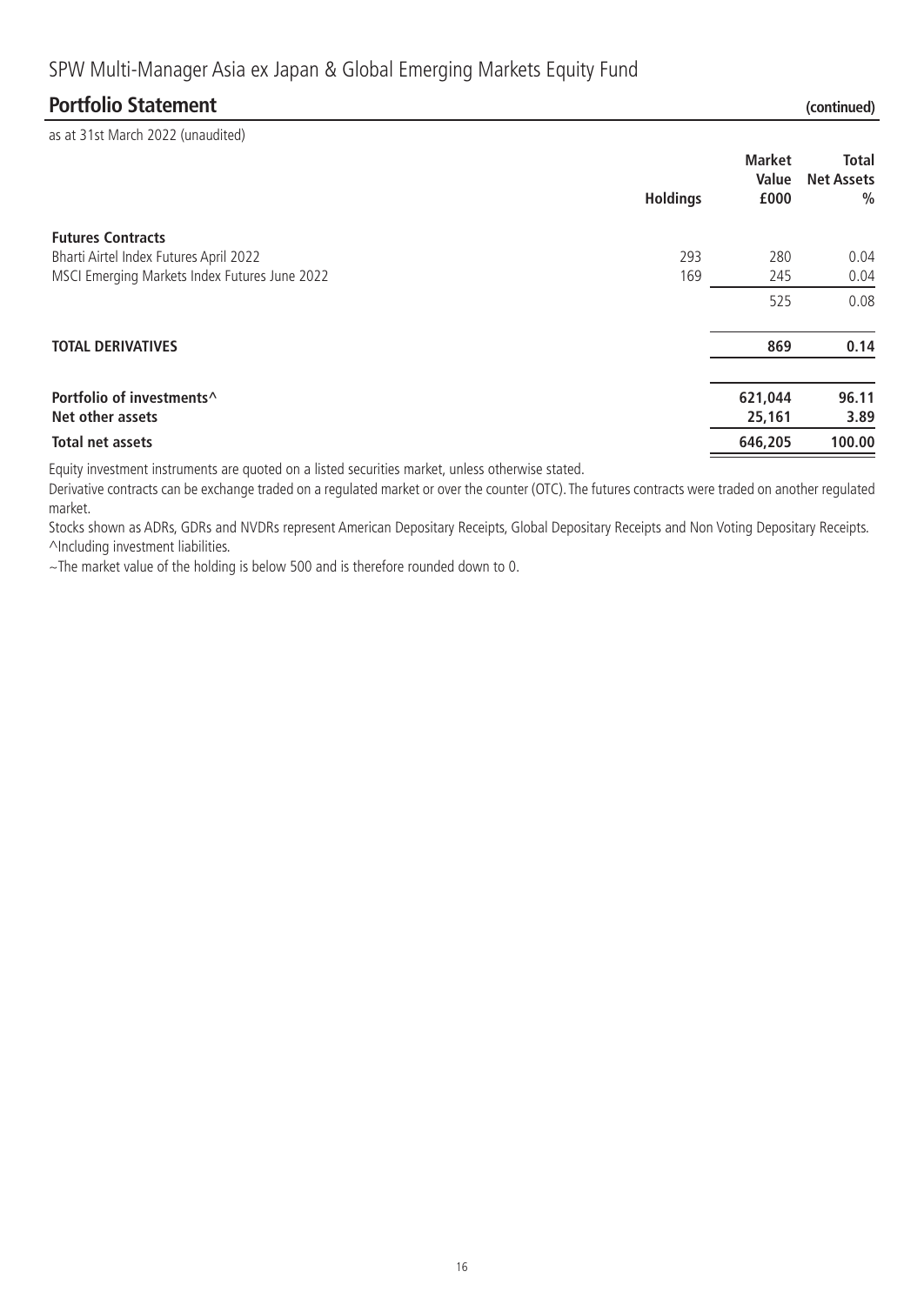### **Material Portfolio Changes**

for the six month period ended 31st March 2022 (unaudited)

|                                                           | Cost<br>£000 |                                                           | <b>Proceeds</b><br>£000 |
|-----------------------------------------------------------|--------------|-----------------------------------------------------------|-------------------------|
| <b>Major purchases</b>                                    |              | <b>Major sales</b>                                        |                         |
| BlackRock ICS US Dollar Liquid Environmentally Aware Fund | 48,547       | BlackRock ICS US Dollar Liquid Environmentally Aware Fund | 60,655                  |
| Taiwan Semiconductor Manufacturing                        | 17.718       | iShares MSCI India                                        | 13,209                  |
| Samsung Electronics                                       | 14,750       | Tencent                                                   | 8,394                   |
| <b>BOC Hong Kong</b>                                      | 9.142        | Notre Dame Intermedica Participacoes                      | 6,331                   |
| China Mengniu Dairy                                       | 8.831        | Wuxi Biologics Cayman                                     | 6,287                   |
| Kweichow Moutai                                           | 8.779        | Wiwynn                                                    | 5,574                   |
| Meituan                                                   | 7.957        | Taiwan Semiconductor Manufacturing                        | 5,383                   |
| Sungrow Power Supply                                      | 7.817        | Woori Financial                                           | 5,187                   |
| Alibaba ADR                                               | 7.472        | <b>Bank Central Asia</b>                                  | 5,185                   |
| Wuxi Biologics Cayman                                     | 7.394        | Anhui Conch Cement                                        | 5,154                   |

The above table compliments the data provided in the investment managers report by outlining the top 10 Portfolio components. Stocks shown as ADRs represent American Depositary Receipts.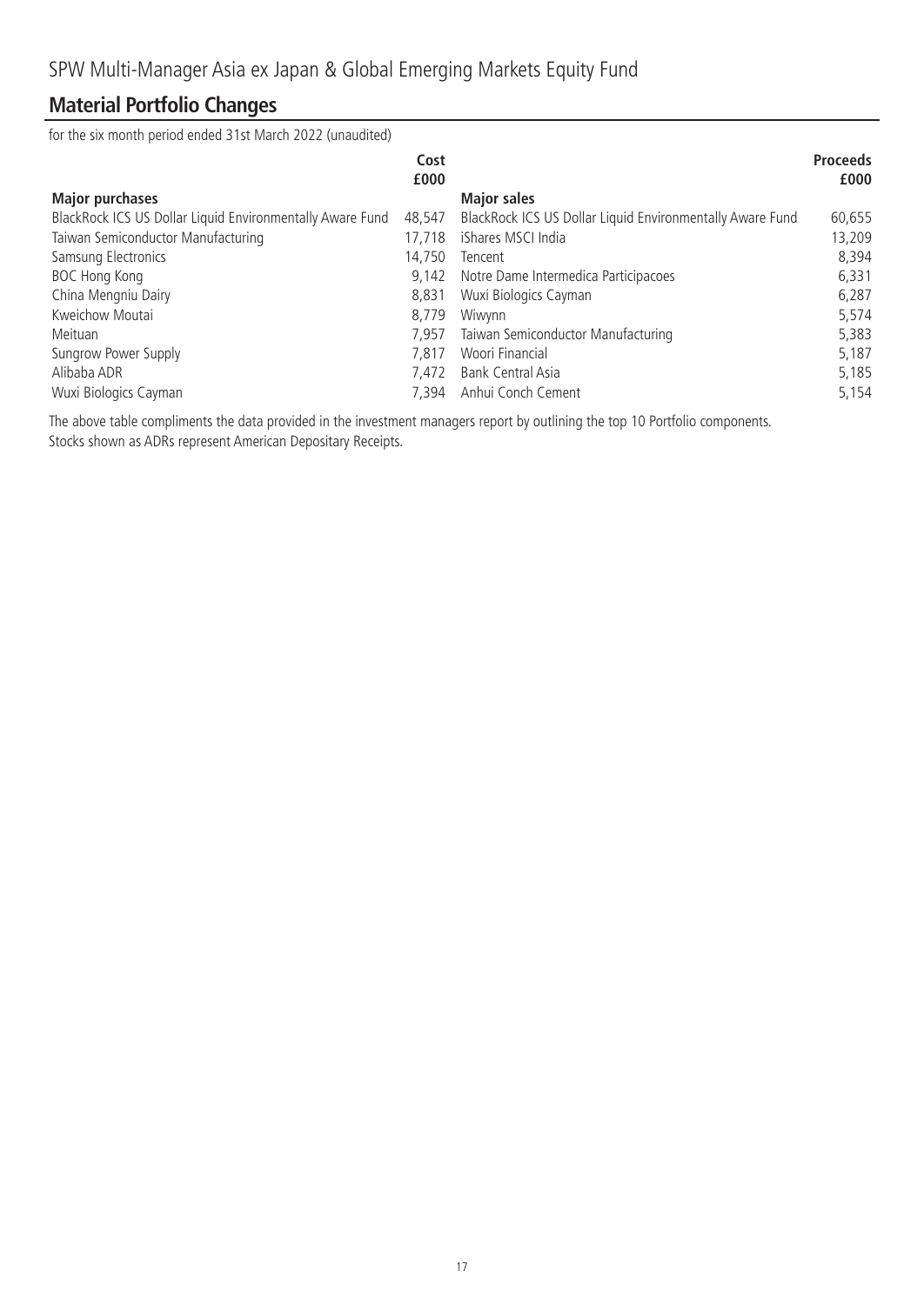### **Comparative Table**

as at 31st March 2022 (unaudited)

|                                       | 31/03/22    | 30/09/21    |
|---------------------------------------|-------------|-------------|
| <b>Share Class Q - Accumulation</b>   |             |             |
| Closing net asset value (£000)        | 9,329       | 11,258      |
| Closing number of shares              | 10,632,399  | 11,599,764  |
| Closing net asset value per share (p) | 87.74       | 97.05       |
| All in Charge#                        | 0.84%       | 0.65%       |
|                                       | 31/03/22    | 30/09/21    |
| Share Class Q - Income                |             |             |
| Closing net asset value (£000)        | 579,407     | 491,765     |
| Closing number of shares              | 663,643,746 | 508,366,018 |
| Closing net asset value per share (p) | 87.31       | 96.73       |
| All in Charge#                        | 0.84%       | 0.65%       |
|                                       | 31/03/22    | 30/09/21    |
| <b>Share Class X - Accumulation</b>   |             |             |
| Closing net asset value (£000)        | 57,469      | 59,740      |
| Closing number of shares              | 65,362,069  | 61,513,903  |
| Closing net asset value per share (p) | 87.92       | 97.12       |
| All in Charge#                        | 0.54%       | 0.35%       |

#The all-in charge covers the ACD's periodic charge together with the Depositary's, miscellaneous, professional and sub-advisers' fees. This is representative of the ongoing charges figure.

Share Classes Q Accumulation, Q Income and X Accumulation were launched on 9th July 2021.

Prices for Share Class X Accumulation are not published externally, as this is an internal share class.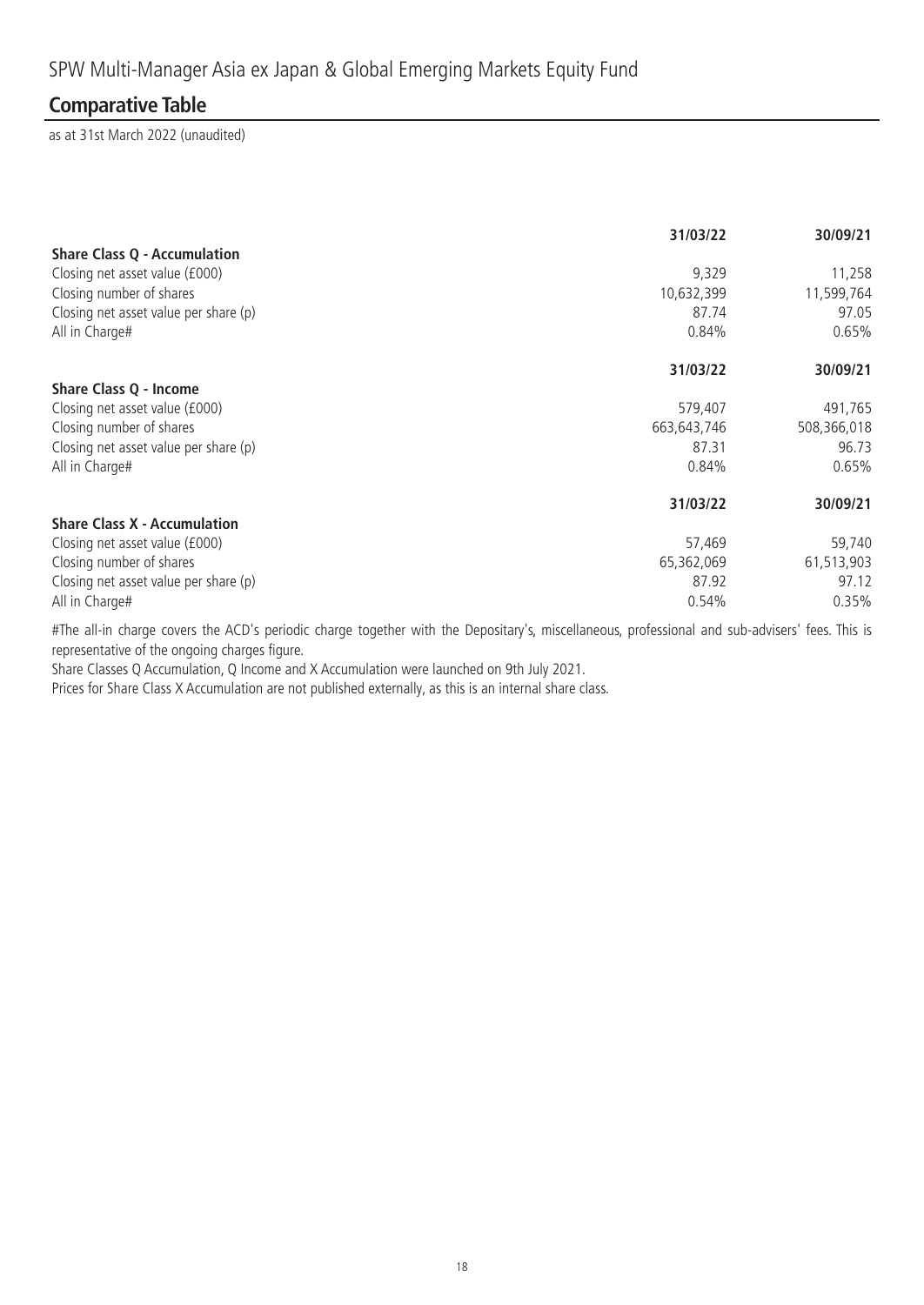### **Statement of Total Return**

for the six month period ended 31st March 2022 (unaudited)

|                                                                              | 01/10/21 to 31/03/22 |           |
|------------------------------------------------------------------------------|----------------------|-----------|
|                                                                              | £000                 | £000      |
| Income                                                                       |                      |           |
| Net capital losses                                                           |                      | (60, 535) |
| Revenue                                                                      | 3,997                |           |
| Expenses                                                                     | (2, 449)             |           |
| Interest payable and similar charges                                         | (2)                  |           |
| Net revenue before taxation                                                  | 1,546                |           |
| Taxation                                                                     | (479)                |           |
| Net revenue after taxation                                                   |                      | 1,067     |
| <b>Total return before distributions</b>                                     |                      | (59, 468) |
| <b>Distributions</b>                                                         |                      | (1,068)   |
| Change in net assets attributable to shareholders from investment activities |                      | (60, 536) |

# **Statement of Change in Net Assets Attributable to Shareholders**

| for the six month period ended 31st March 2022 (unaudited)                   |         |                      |
|------------------------------------------------------------------------------|---------|----------------------|
|                                                                              |         | 01/10/21 to 31/03/22 |
|                                                                              | £000    | £000                 |
| Opening net assets attributable to shareholders                              |         | 562,763              |
| Amounts receivable on creation of shares                                     | 148,435 |                      |
| Less: Amounts payable on cancellation of shares                              | (4,850) |                      |
|                                                                              |         | 143,585              |
| Dilution adjustment                                                          |         | 194                  |
| Change in net assets attributable to shareholders from investment activities |         | (60, 536)            |
| Retained distributions on accumulation shares                                |         | 199                  |
| Closing net assets attributable to shareholders                              |         | 646,205              |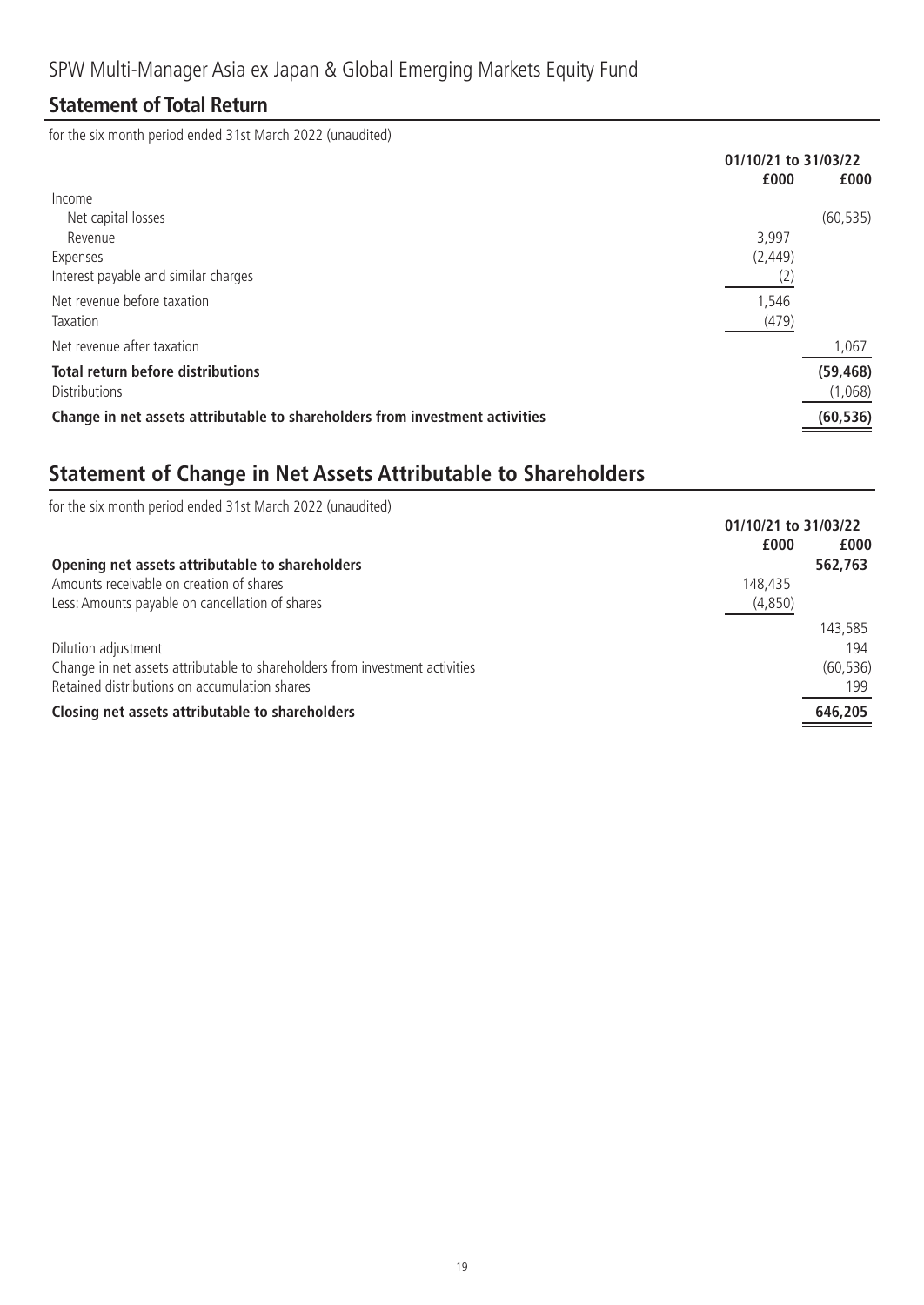# **Balance Sheet**

as at 31st March 2022 (unaudited)

|                                         | 31/03/22<br>£000 | 30/09/21<br>£000 |
|-----------------------------------------|------------------|------------------|
| <b>Assets</b>                           |                  |                  |
| <b>Fixed assets</b>                     |                  |                  |
| Investments                             | 621,235          | 533,160          |
| <b>Current assets</b>                   |                  |                  |
| Debtors                                 | 20,945           | 6,372            |
| Cash and bank balances                  | 61,939           | 53,292           |
| <b>Total assets</b>                     | 704,119          | 592,824          |
| <b>Liabilities</b>                      |                  |                  |
| Investment liabilities                  | (191)            | (1, 116)         |
| <b>Creditors</b>                        |                  |                  |
| Bank overdrafts                         | (40, 795)        | (23, 236)        |
| Distribution payable                    | (946)            | (1,606)          |
| Other creditors                         | (15, 982)        | (4, 103)         |
| <b>Total liabilities</b>                | (57, 914)        | (30, 061)        |
| Net assets attributable to shareholders | 646,205          | 562,763          |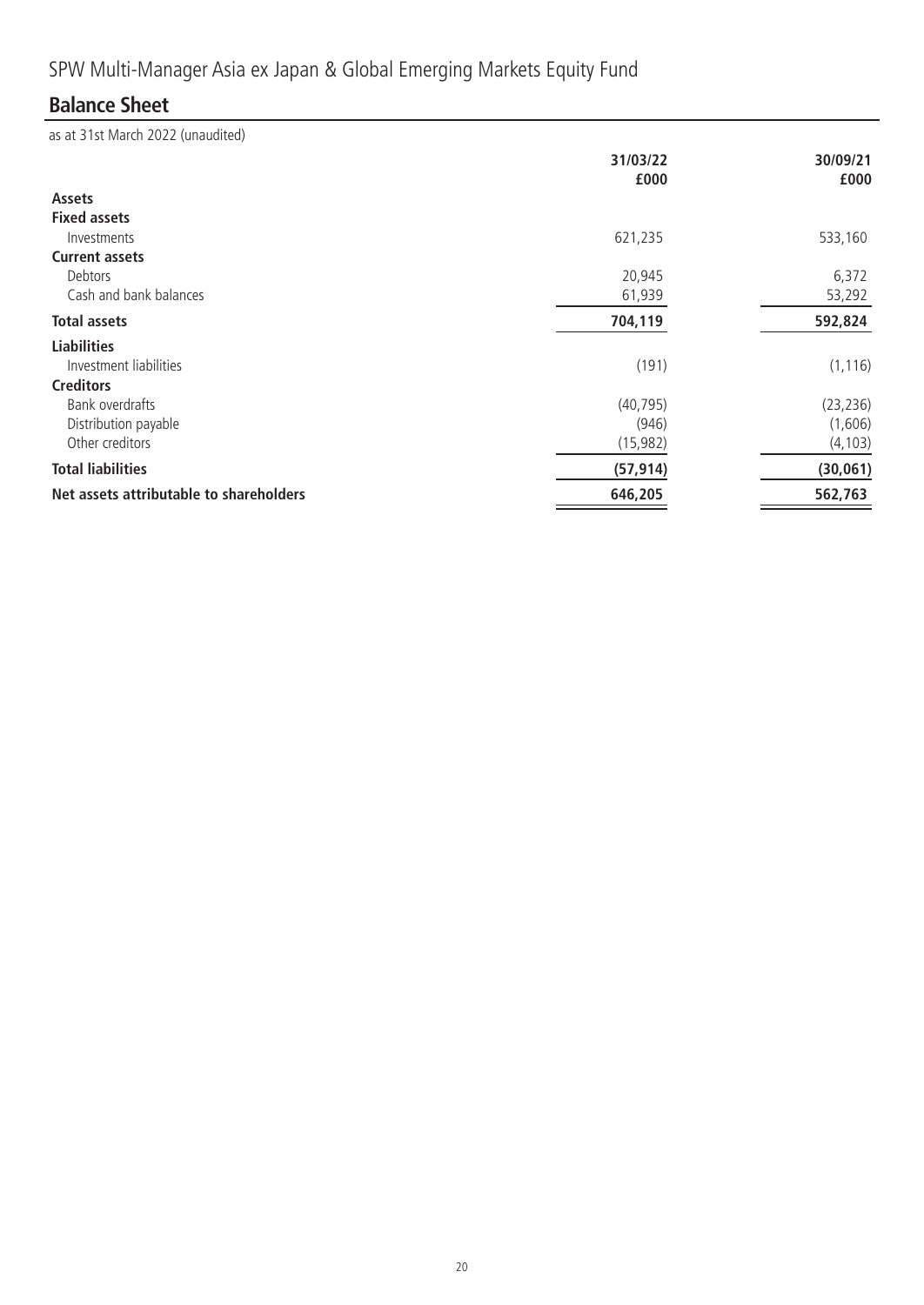### **Distribution Tables**

for the six month period ended 31st March 2022 (unaudited)

#### **Distribution in pence per share**

Group 1 Interim Shares purchased prior to 1st October 2021

Group 2 Interim Shares purchased on or between 1st October 2021 and 31st March 2022

### **Share Class Q - Accumulation**

|         |         |                          | <b>DISLINGUILL</b> |
|---------|---------|--------------------------|--------------------|
|         | Net     |                          | payable to         |
|         | revenue | Equalisation             | 31/05/2022         |
| Group 1 | (p)     | (p)                      | (p)                |
| Interim | 0.1394  | $\overline{\phantom{0}}$ | 0.1394             |
| Group 2 | (p)     | (p)                      | (p)                |
| Interim | 0.1394  | $\overline{\phantom{0}}$ | 0.1394             |
|         |         |                          |                    |

Distribution

Share Class Q Accumulation was launched on 9th July 2021.

### **Share Class Q - Income**

|         | Net     | Equalisation             | Distribution<br>payable to<br>31/05/2022 |
|---------|---------|--------------------------|------------------------------------------|
|         | revenue |                          |                                          |
| Group 1 | (p)     | (p)                      | (p)                                      |
| Interim | 0.1425  | $\overline{\phantom{0}}$ | 0.1425                                   |
| Group 2 | (p)     | (p)                      | (p)                                      |
| Interim | 0.1019  | 0.0406                   | 0.1425                                   |

Share Class Q Income was launched on 9th July 2021.

### **Share Class X - Accumulation**

|         | <b>Net</b><br>revenue | Equalisation             | Distribution<br>payable to<br>31/05/2022 |
|---------|-----------------------|--------------------------|------------------------------------------|
| Group 1 | (p)                   | (p)                      | (p)                                      |
| Interim | 0.2821                | $\overline{\phantom{0}}$ | 0.2821                                   |
| Group 2 | (p)                   | (p)                      | (p)                                      |
| Interim | 0.0443                | 0.2378                   | 0.2821                                   |

Share Class X Accumulation was launched on 9th July 2021.

### **Corporate shareholder information (unaudited) for all share classes**

A shareholder liable to corporation tax receives this distribution, excluding equalisation, as follows:

Interim - 100.00% of the dividend is received as non-taxable income.

Interim - 0.00% of the dividend is received as an annual payment (non-foreign element) received after the deduction of tax.

Interim - 0.00% of the dividend is received as an annual payment (foreign element) received after the deduction of tax.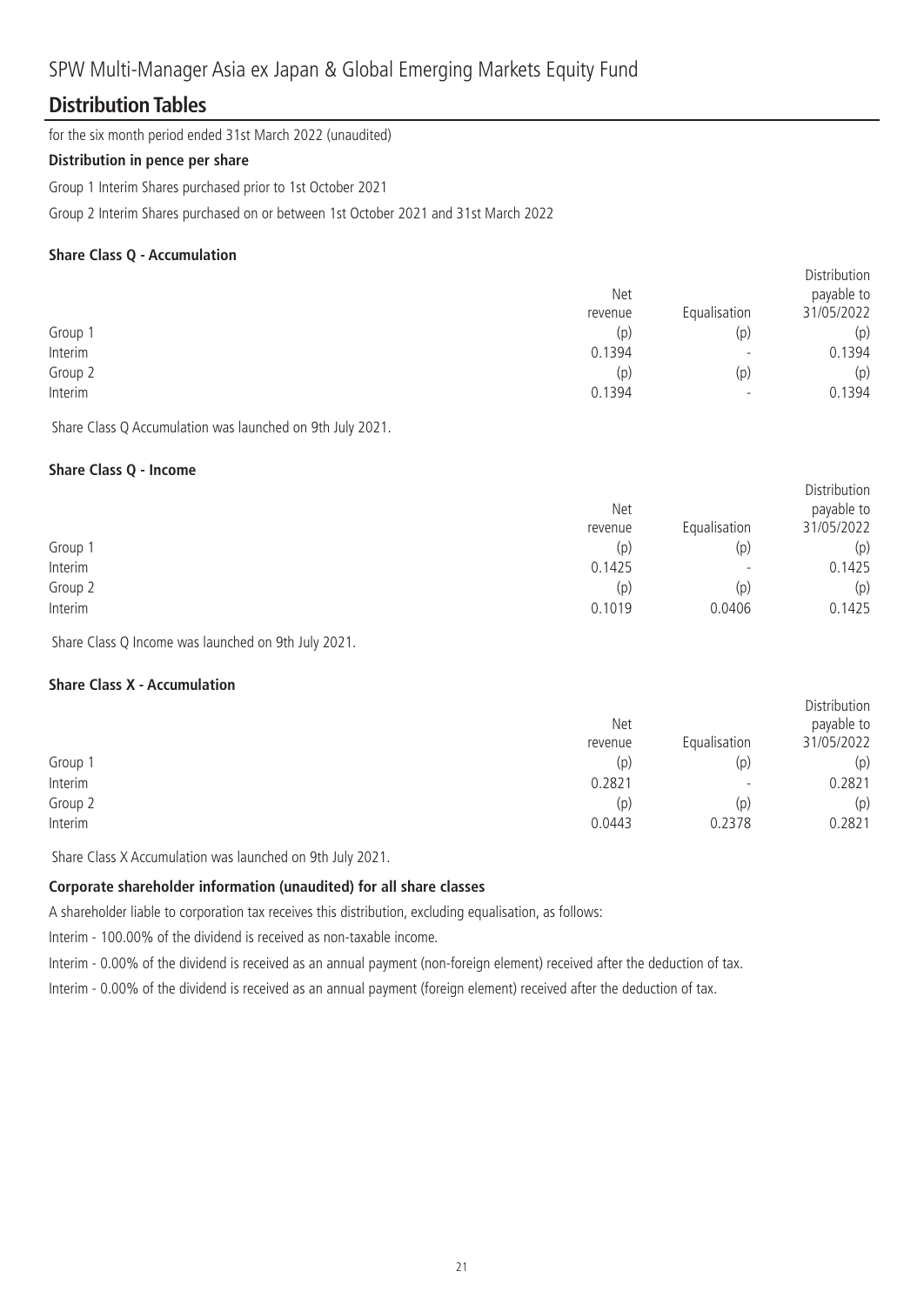### **Investment Markets Overview**

for the six month period ended 31st March 2022 (unaudited)

### **Investment Objective and Policy**

The SPW Multi-Manager European Equity Fund commenced termination on 22nd November 2010. As all distributions had been made to the shareholders in existence at 12:00pm on 22nd November 2010, and as all holdings had been sold by way of a scheme of arrangement at 12:00pm on 22nd November 2010, there is no performance data, net asset value, total expense ratio / ongoing charges figure or a portfolio statement as at 31st March 2022.

Due to the possibility of windfall receipts from the pursuit of claims against several European Governments over tax withheld, the termination is unable to be completed at present. Termination accounts will be issued within four months of completion date.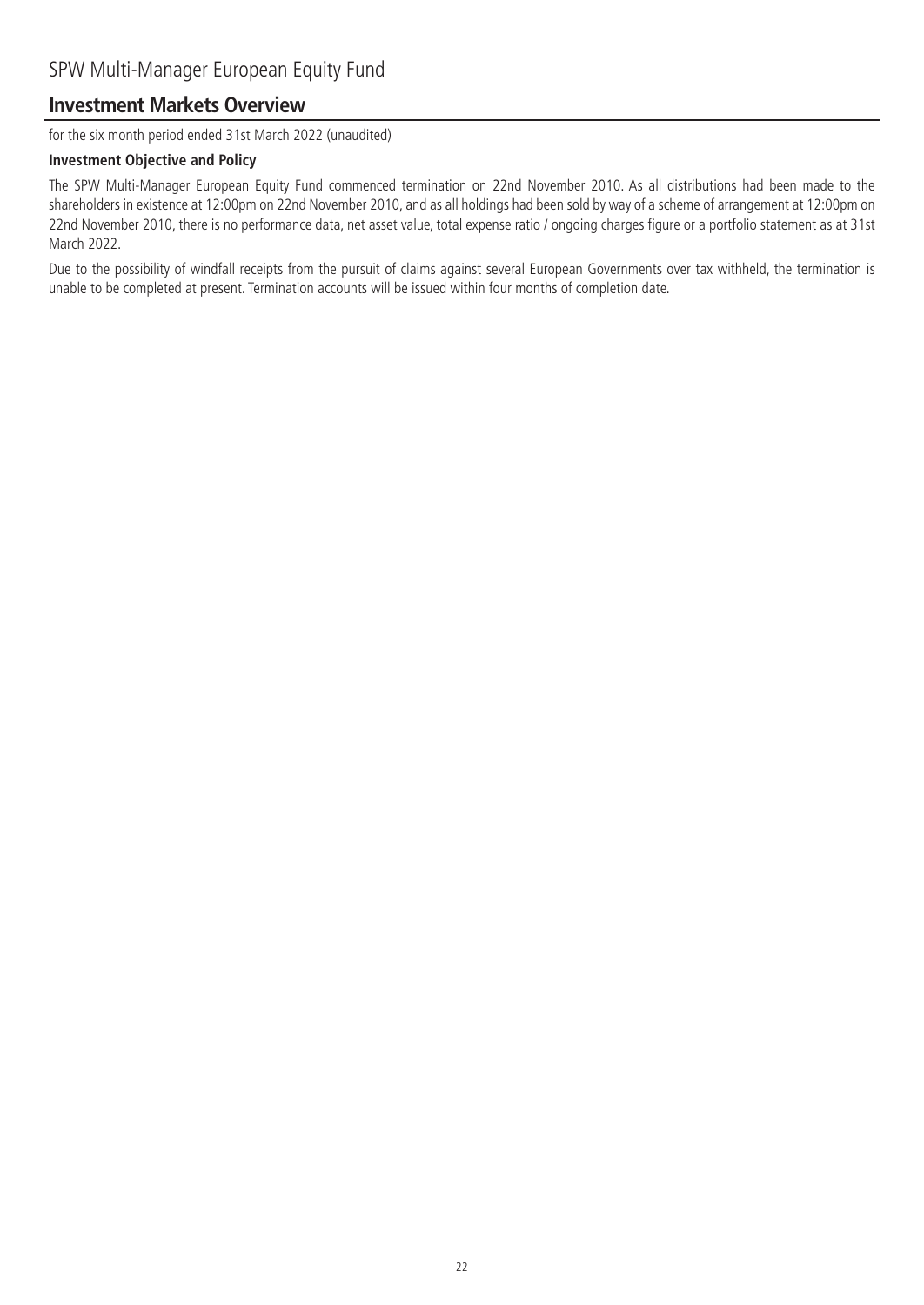### **Comparative Table**

as at 31st March 2022 (unaudited)

Share Class A Accumulation was closed 22nd November 2010. Share Class S Accumulation (USD share class) was closed 22nd November 2010. Share Class X Accumulation was closed 22nd November 2010.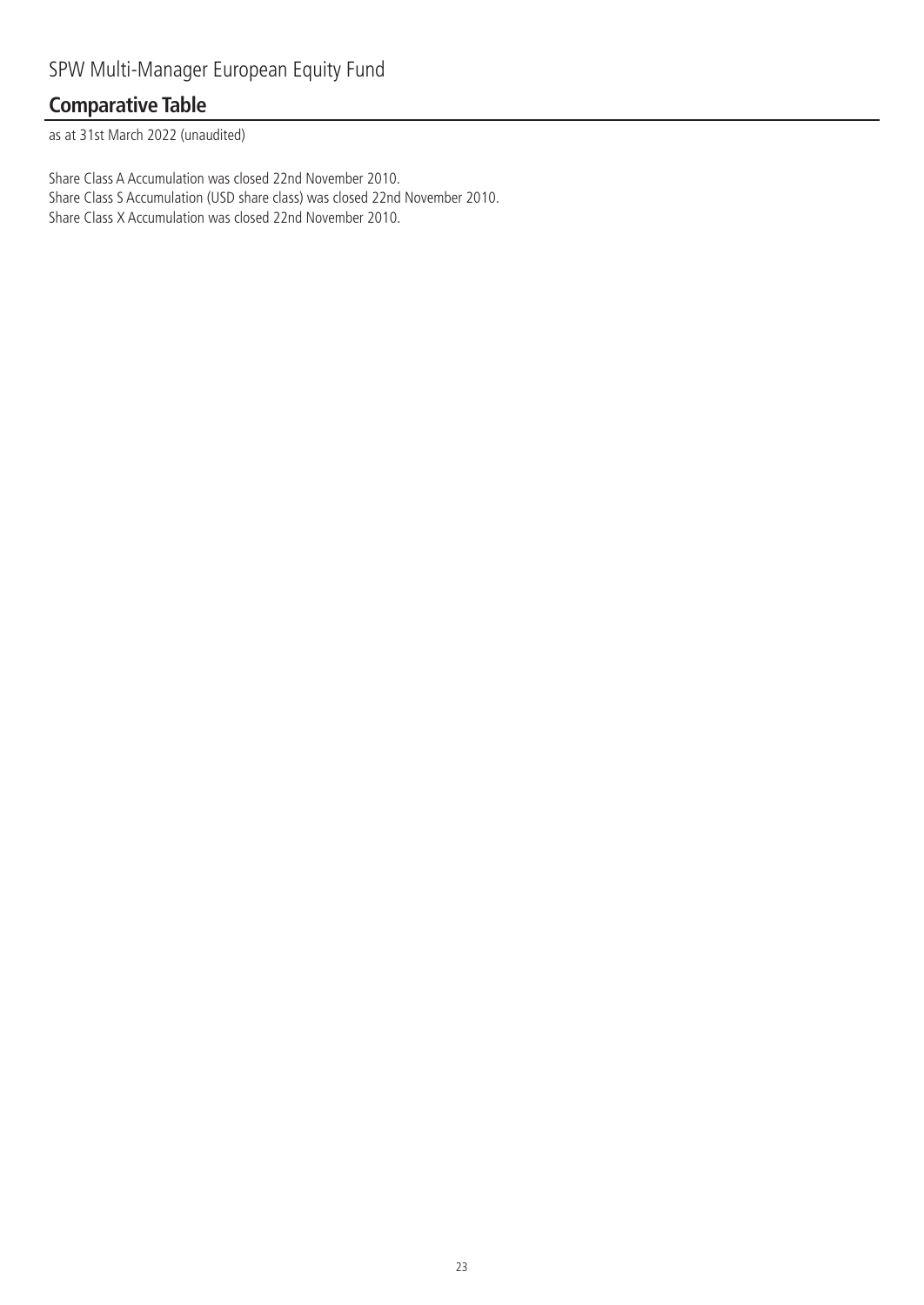### **Statement of Total Return**

for the six month period ended 31st March 2022 (unaudited)

|                                                                              | 01/10/21 to 31/03/22 |      | 01/10/20 to 31/03/21 |      |
|------------------------------------------------------------------------------|----------------------|------|----------------------|------|
|                                                                              | £000                 | £000 | £000                 | £000 |
| Income                                                                       |                      |      |                      |      |
| Net capital gains                                                            |                      |      |                      |      |
| Revenue                                                                      |                      |      |                      |      |
| Expenses                                                                     |                      |      |                      |      |
| Interest payable and similar charges                                         |                      |      |                      |      |
| Net revenue before taxation                                                  |                      |      |                      |      |
| Taxation                                                                     |                      |      |                      |      |
| Net revenue after taxation                                                   |                      |      |                      |      |
| <b>Total return before distributions</b>                                     |                      |      |                      |      |
| Distributions                                                                |                      |      |                      |      |
| Change in net assets attributable to shareholders from investment activities |                      |      |                      |      |

# **Statement of Change in Net Assets Attributable to Shareholders**

| for the six month period ended 31st March 2022 (unaudited)                   |                                           |                          |      |      |
|------------------------------------------------------------------------------|-------------------------------------------|--------------------------|------|------|
|                                                                              | 01/10/21 to 31/03/22 01/10/20 to 31/03/21 |                          |      |      |
|                                                                              | £000                                      | £000                     | £000 | £000 |
| Opening net assets attributable to shareholders                              |                                           | 286                      |      | 291  |
| Change in net assets attributable to shareholders from investment activities |                                           | $\overline{\phantom{a}}$ |      |      |
| Closing net assets attributable to shareholders                              |                                           | 286                      |      | 291  |

Comparative information is provided for the Statement of Change in Net Assets Attributable to Shareholders. Since this information is for the prior interim period, the net assets at the end of that period do not correspond to the net assets at the start of the current period.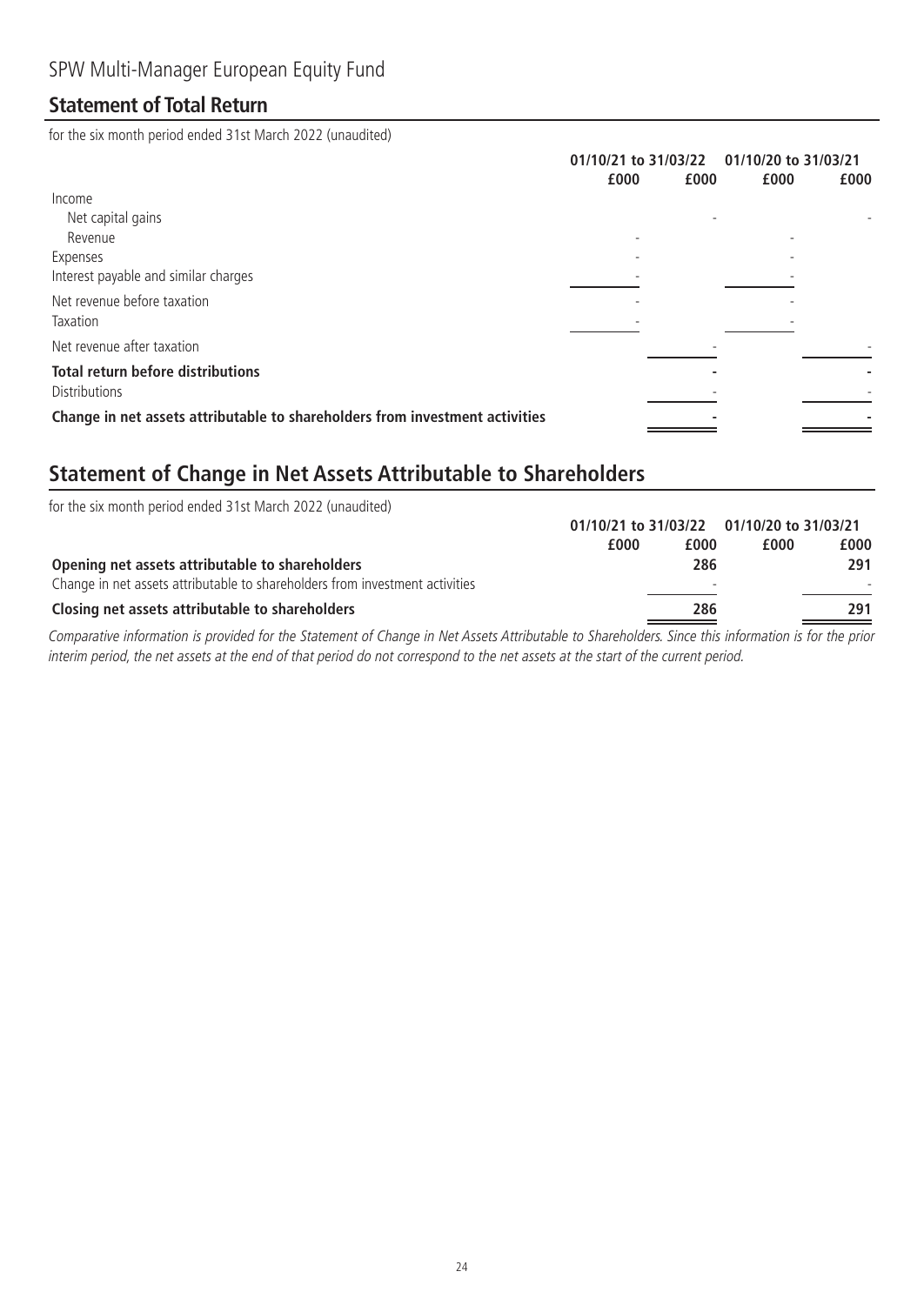# SPW Multi-Manager European Equity Fund

# **Balance Sheet**

as at 31st March 2022 (unaudited)

|                                         | 31/03/22<br>£000 | 30/09/21<br>£000 |
|-----------------------------------------|------------------|------------------|
| <b>Assets</b>                           |                  |                  |
| <b>Fixed assets</b>                     |                  |                  |
| Investments                             |                  |                  |
| <b>Current assets</b>                   |                  |                  |
| Cash and bank balances                  | 342              | 342              |
| <b>Total assets</b>                     | 342              | 342              |
| <b>Liabilities</b>                      |                  |                  |
| <b>Creditors</b>                        |                  |                  |
| Other creditors                         | (56)             | (56)             |
| <b>Total liabilities</b>                | (56)             | (56)             |
| Net assets attributable to shareholders | 286              | 286              |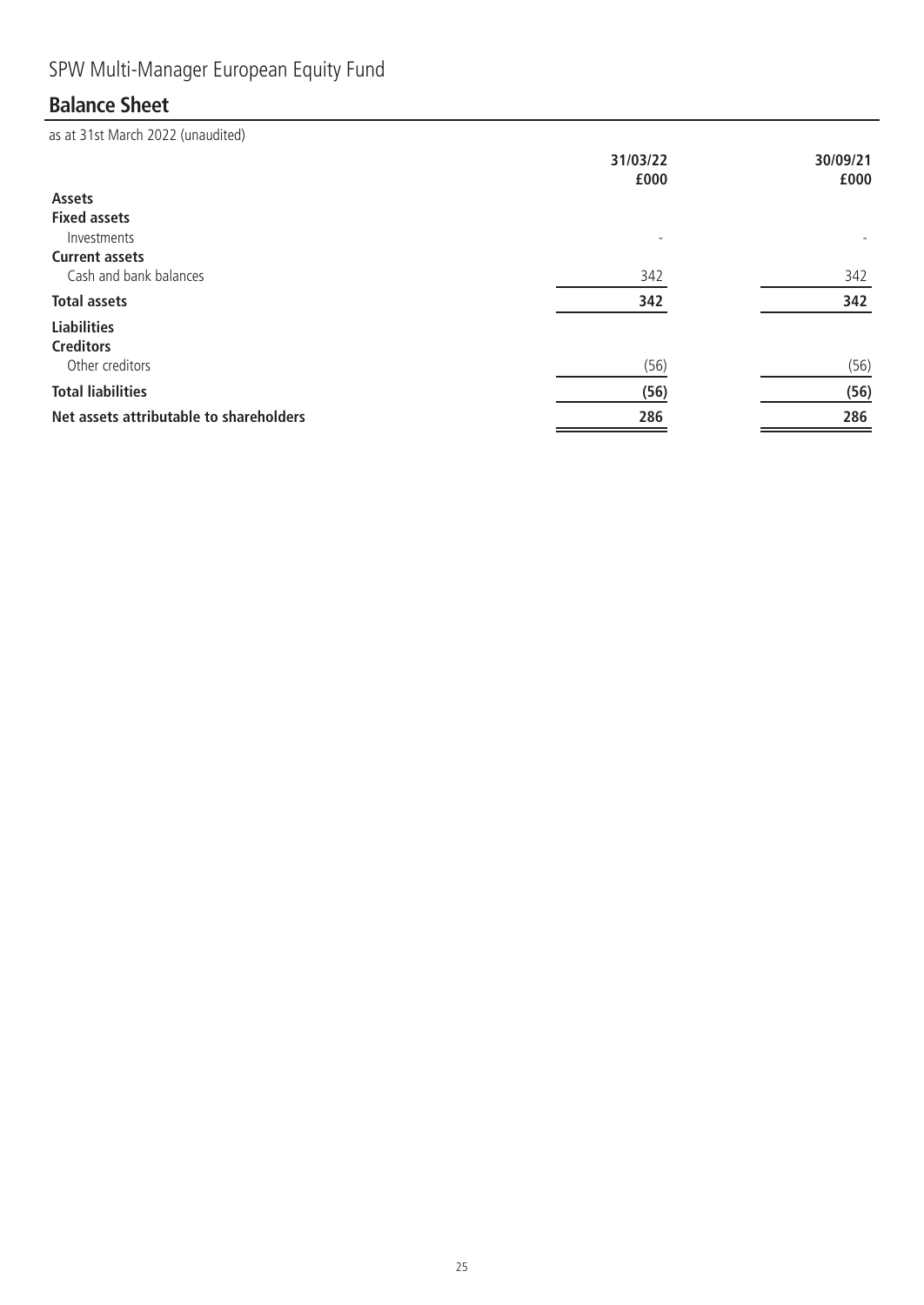### **Investment Markets Overview**

for the six month period ended 31st March 2022 (unaudited)

### **Investment Objective**

The Fund aims to provide capital growth and income in excess of the MSCI Europe ex UK (Net Total Return) index (after fees have been deducted) over five to seven years by investing in the equities of European companies, excluding the United Kingdom.

#### **Investment Policy**

The Fund is actively managed and invests at least 80% of its assets in equity and equity related securities of European companies or companies which have their principal business activities in Europe, excluding the United Kingdom. These companies may be chosen from any industry or economic sector. There are no restrictions on the size of company in which the Fund may invest, however, investment will focus on large sized and medium sized companies.

The Fund may also invest in other securities, countries (including the UK) and regions.

The Fund may invest in collective investment schemes (including those managed by the ACD, the Investment Adviser and their associates) and money market instruments, and hold cash.

The Fund may use derivatives with the aim of reducing risk and managing the Fund more efficiently (often referred to as 'efficient portfolio management').

Further information

The Fund is actively managed on a multi-manager basis. The Investment Adviser will appoint individual investment firms (Sub-Investment Advisers) to manage elements of the Fund based on a variety of factors. There will be at least two Sub-Investment Advisers.

### **Synthetic Risk and Reward Indicator**

There are several different ways of measuring risk. The table below uses an industry standard measure of fund risk based on measuring a fund's volatility using its returns over the past five years.Volatility is generated by both rising and falling prices.Volatility doesn't tell you how much a fund has lost or gained; it indicates how volatile its returns were historically. The Fund's ranking may change over time and may not be a reliable indication of its future risk profile.

| As this Fund has been available for less<br>than five years, we have used simulated<br>historical data for the part of the five year<br>period before the Fund began. The Fund is<br>ranked at 6 <sup>*</sup> because, based on<br>simulated data, it would<br>have<br>experienced medium to high levels of<br>volatility over the past five years.<br>*As disclosed in the key investor | Typically lower rewards,<br>lower risks |   | Typically higher rewards,<br>higher risks |  |
|------------------------------------------------------------------------------------------------------------------------------------------------------------------------------------------------------------------------------------------------------------------------------------------------------------------------------------------------------------------------------------------|-----------------------------------------|---|-------------------------------------------|--|
| information document dated<br>15th<br>February 2022.                                                                                                                                                                                                                                                                                                                                     |                                         | 4 |                                           |  |

#### **Investment Review**

| <b>Performance</b>                                          | 01/10/21                | 09/07/21         |
|-------------------------------------------------------------|-------------------------|------------------|
|                                                             | to 31/03/22 to 30/09/21 |                  |
|                                                             | $\frac{0}{0}$           | $\%$             |
| SPW Multi-Manager European ex UK Equity Fund Q Accumulation | (3.59)                  | .30 <sub>1</sub> |

Source: Lipper for SPW Multi-Manager European ex UK Equity Fund. Basis: Gross revenue reinvested and net of expenses.

On 9th July 2021 SPW Multi-Manager European ex UK Equity Fund was launched with Share Classes Q Accumulation, Q Income and X Accumulation. Past performance is not a reliable indicator of future results. The value of an investment and any revenue from it is not guaranteed and can go down as well as up depending on investment performance and currency exchange rates.

The fund returned -3.6% in the six months to 31 March 2022.

Eurozone shares rose in the final three months of 2021, as strong corporate profits and economic resilience offset worries over the new Omicron variant of COVID-19. The eurozone composite purchasing managers' index (PMI), a key indicator of industrial trends, hit a nine-month low in December, as the service sector was affected by rising COVID-19 cases. But equity markets drew support from early data indicating a reduced risk of severe illness from contraction of the virus.

High gas prices contributed to higher inflation in the three-month period, with the eurozone's annual inflation rate reaching 4.9% in November, compared to -0.3% a year earlier. The European Central Bank (ECB) said it would scale back bond purchases but ruled out interest rate rises in 2022.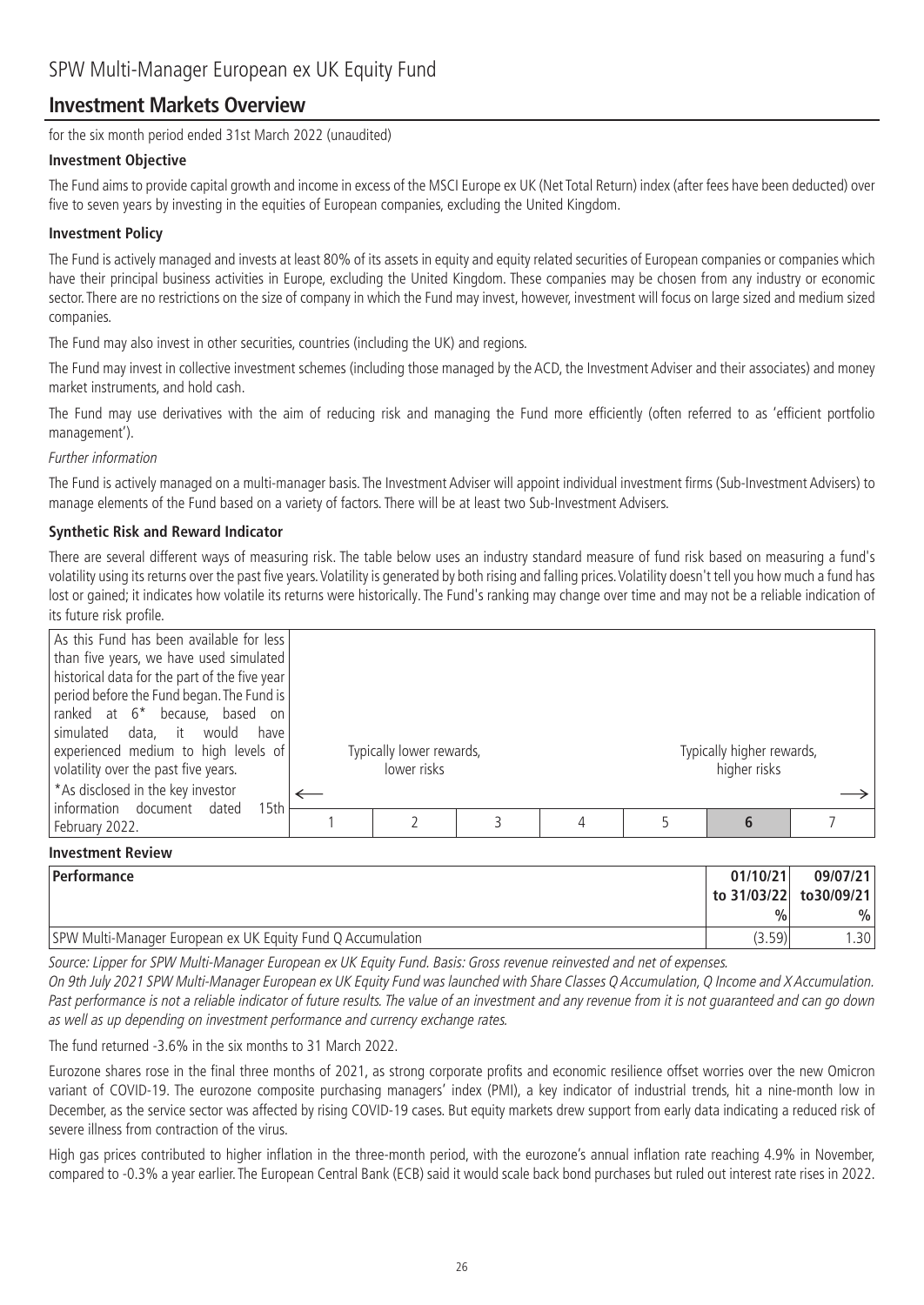### **Investment Markets Overview (continued)**

for the six month period ended 31st March 2022 (unaudited)

#### **Investment Review (continued)**

Eurozone shares fell sharply in the first three months of 2022, due to the region's close economic ties with Ukraine and Russia, particularly its reliance on Russian oil and gas.The invasion led to a rise in energy prices and fears about supply security. Germany suspended the approval of the Nord Stream 2 gas pipeline from Russia. The European Commission announced a plan to diversify sources of gas and speed up the roll-out of renewable energy.

Energy was the only sector to register a positive return in the first three months of 2022, with the steepest declines coming from the consumer discretionary and information technology sectors. Worries over consumer spending led to declines for sectors such as retail, while the war in Ukraine increased supply chain disruption, reducing the availability of parts for many products.

In response to rising inflation, the ECB outlined plans to end bond purchases by the end of September. ECB president Christine Lagarde indicated that a first interest rate rise could potentially come this year, while data showed annual eurozone inflation at 7.5% in March, up from 5.9% in February.

The ongoing war in Ukraine and rising inflation led the eurozone PMI to fall between February and March. But it still indicated that the region was expanding economically.

> Schroder Investment Management Limited April 2022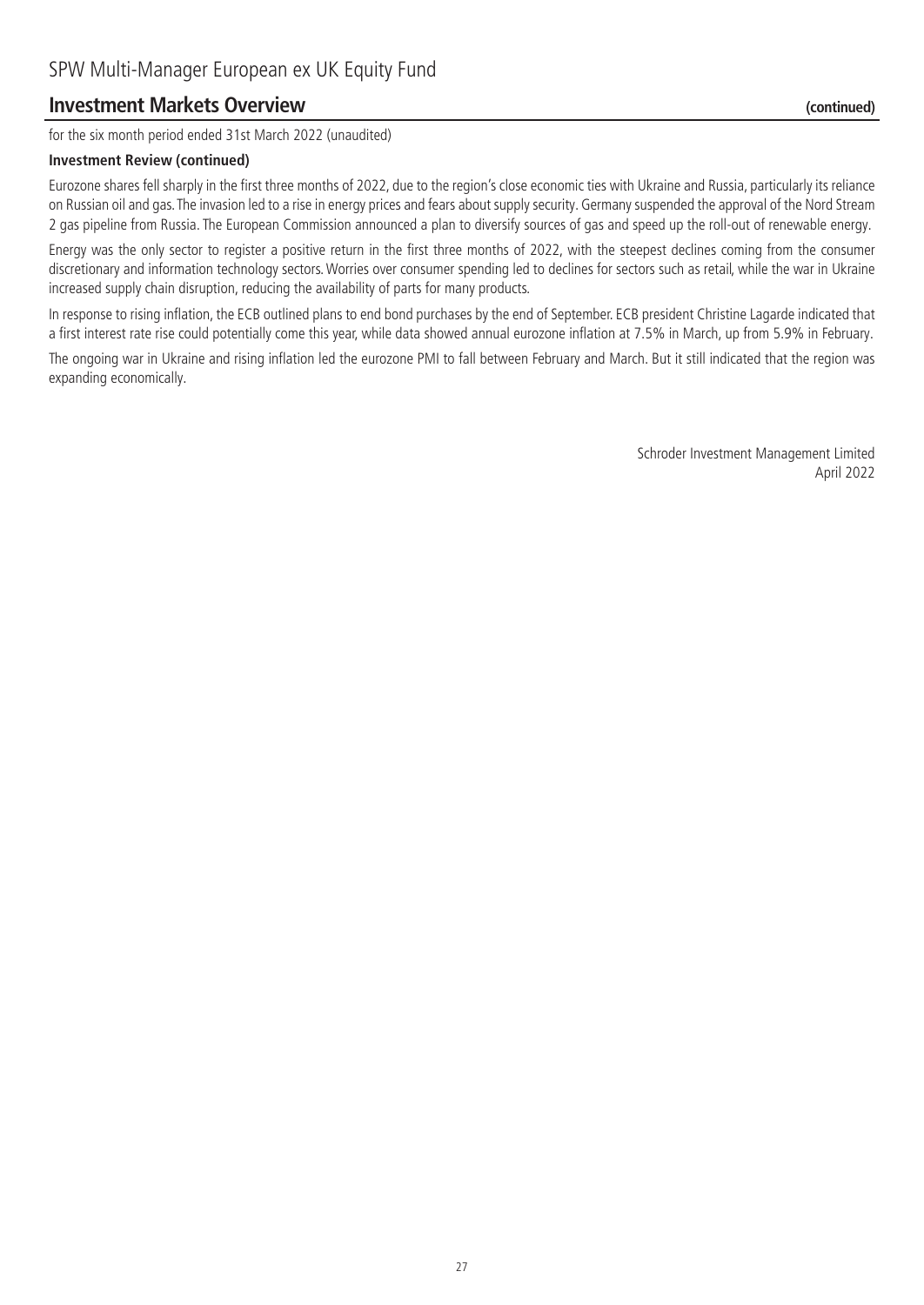# SPW Multi-Manager European ex UK Equity Fund

# **Portfolio Statement**

as at 31st March 2022 (unaudited)

|                                  | <b>Holdings</b>   | <b>Market</b><br>Value<br>£000 | <b>Total</b><br><b>Net Assets</b><br>$\frac{0}{0}$ |
|----------------------------------|-------------------|--------------------------------|----------------------------------------------------|
| AUSTRIA (1.10%, 30/09/21 1.04%)  |                   |                                |                                                    |
| ams                              | 116,179           | 1,383                          | 0.27                                               |
| <b>OMV</b><br>Verbund            | 59,057            | 2,168                          | 0.43<br>0.40                                       |
|                                  | 24,925            | 2,023                          |                                                    |
| <b>TOTAL AUSTRIA</b>             |                   | 5,574                          | 1.10                                               |
| BELGIUM (2.15%, 30/09/21 2.17%)  |                   |                                |                                                    |
| Ageas                            | 102,383           | 4,031                          | 0.80                                               |
| Azelis                           | 82,603            | 1,567                          | 0.31                                               |
| UCB                              | 31,077            | 2,839                          | 0.56                                               |
| Umicore                          | 74,331            | 2,447                          | 0.48                                               |
| <b>TOTAL BELGIUM</b>             |                   | 10,884                         | 2.15                                               |
| DENMARK (6.72%, 30/09/21 7.40%)  |                   |                                |                                                    |
| Carlsberg                        | 49,616            | 4,730                          | 0.93                                               |
| Chemometec                       | 40,191            | 3,780                          | 0.75                                               |
| <b>DSV PANALPINA</b>             | 37,421            | 5,592                          | 1.10                                               |
| Novo Nordisk                     | 78,305            | 6,802                          | 1.34                                               |
| Novozymes                        | 62,385            | 3,295                          | 0.65                                               |
| Pandora                          | 39,177            | 2,911                          | 0.57                                               |
| Royal Unibrew                    | 41,987            | 3,120                          | 0.62                                               |
| Vestas Wind Systems              | 169,856           | 3,861                          | 0.76                                               |
| <b>TOTAL DENMARK</b>             |                   | 34,091                         | 6.72                                               |
| FINLAND (4.02%, 30/09/21 5.95%)  |                   |                                |                                                    |
| Fortum                           | 154,593           | 2,190                          | 0.43                                               |
| Metso Outotec                    | 385,956           | 2,546                          | 0.50                                               |
| Neste                            | 123,365           | 4,241                          | 0.84                                               |
| Outokumpu<br>Sampo               | 731,682<br>17,266 | 3,050<br>650                   | 0.60<br>0.13                                       |
| UPM-Kymmene                      | 304,246           | 7,737                          | 1.52                                               |
| <b>TOTAL FINLAND</b>             |                   | 20,414                         | 4.02                                               |
|                                  |                   |                                |                                                    |
| FRANCE (23.79%, 30/09/21 22.02%) |                   |                                |                                                    |
| ALD                              | 190,781           | 1,955                          | 0.39                                               |
| Arkema<br>Atos                   | 44,042            | 4,080<br>1,720                 | 0.80<br>0.34                                       |
| AXA                              | 80,419<br>290,526 | 6,579                          | 1.30                                               |
| <b>BNP Paribas</b>               | 179,980           | 7,982                          | 1.57                                               |
| Capgemini                        | 46,512            | 7,931                          | 1.56                                               |
| Carrefour                        | 681,033           | 11,333                         | 2.23                                               |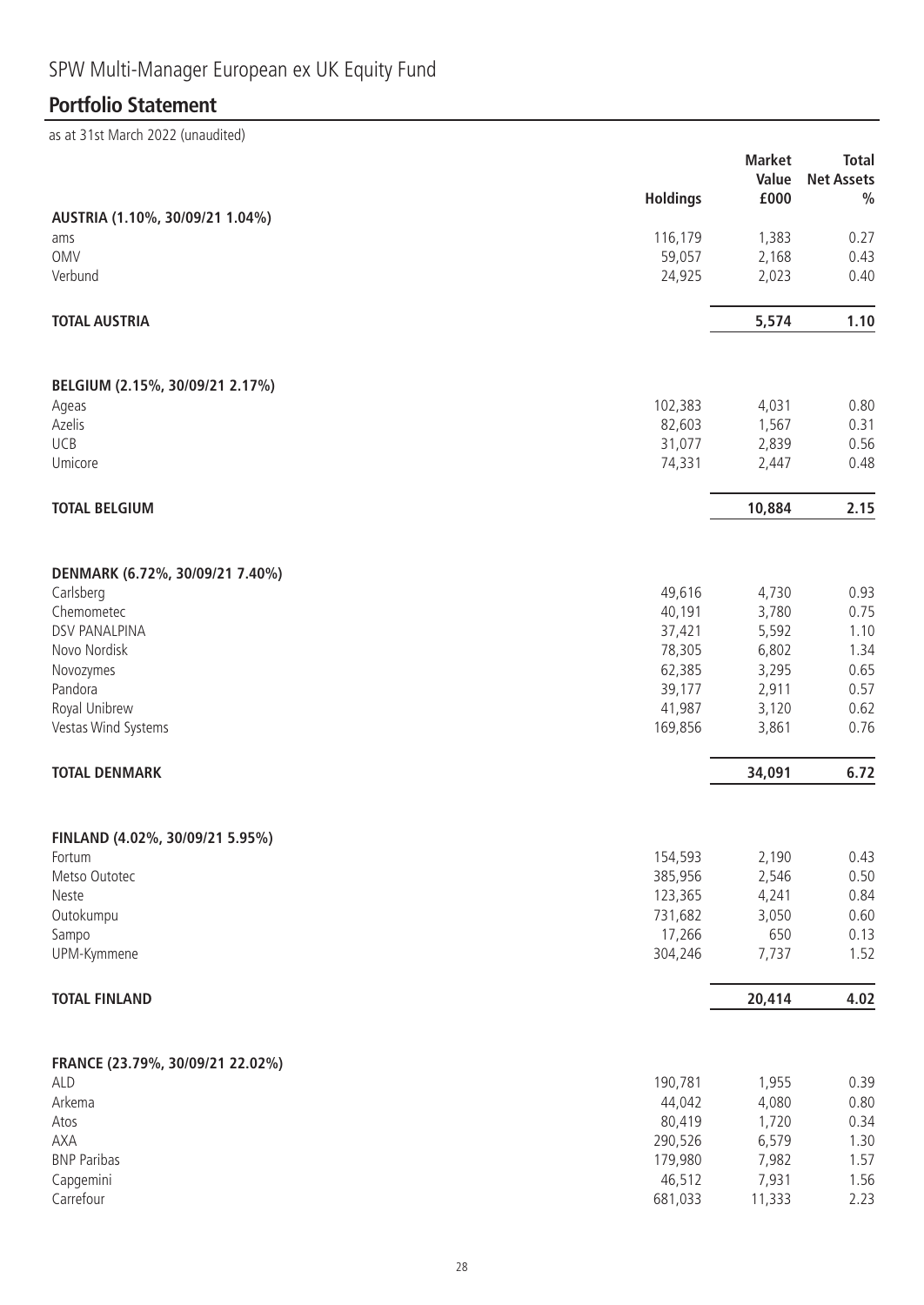# **Portfolio Statement (continued)**

as at 31st March 2022 (unaudited)

|                                                        | <b>Holdings</b> | <b>Market</b><br>Value<br>£000 | <b>Total</b><br><b>Net Assets</b><br>$\frac{0}{0}$ |
|--------------------------------------------------------|-----------------|--------------------------------|----------------------------------------------------|
| Cie de Saint-Gobain                                    | 142,460         | 6,646                          | 1.31                                               |
| Danone                                                 | 86,292          | 3,682                          | 0.73                                               |
| Dassault Systemes                                      | 68,628          | 2,613                          | 0.51                                               |
| Engie                                                  | 414,162         | 4,265                          | 0.84                                               |
| Hermes International                                   | 3,182           | 3,502                          | 0.69                                               |
| L'Oreal                                                | 6,470           | 2,018                          | 0.40                                               |
| LVMH Moet Hennessy Louis Vuitton                       | 12,262          | 6,772                          | 1.33                                               |
| Publicis                                               | 88,222          | 4,170                          | 0.82                                               |
| Sanofi                                                 | 115,721         | 9,154                          | 1.80                                               |
| SEB                                                    | 13,190          | 1,411                          | 0.28                                               |
| Societe Generale                                       | 205,446         | 4,311                          | 0.85                                               |
| Teleperformance                                        | 11,580          | 3,393                          | 0.67                                               |
| Thales                                                 | 24,244          | 2,337                          | 0.46                                               |
| <b>TOTAL</b>                                           | 378,706         | 14,806                         | 2.92                                               |
| <b>Ubisoft Entertainment</b>                           | 80,190          | 2,768                          | 0.55                                               |
| Veolia Environnement                                   | 292,386         | 7,299                          | 1.44                                               |
| <b>TOTAL FRANCE</b>                                    |                 | 120,727                        | 23.79                                              |
| GERMANY (13.52%, 30/09/21 14.50%)                      |                 |                                |                                                    |
| Bayer                                                  | 118,052         | 6,221                          | 1.23                                               |
| Beiersdorf                                             | 22,371          | 1,819                          | 0.36                                               |
| CTS Eventim                                            | 36,914          | 1,935                          | 0.38                                               |
| Daimler                                                | 101,118         | 5,518                          | 1.09                                               |
| Deutsche Post                                          | 171,323         | 6,411                          | 1.26                                               |
| Deutsche Telekom                                       | 562,334         | 8,118                          | 1.60                                               |
| flatexDEGIRO                                           | 61,766          | 978                            | 0.19                                               |
| Fresenius                                              | 66,373          | 1,875                          | 0.37                                               |
| GEA                                                    | 93,691          | 2,970                          | 0.58                                               |
| HelloFresh                                             | 16,050          | 591                            | 0.12                                               |
| Infineon Technologies                                  | 186,540         | 4,910                          | 0.97                                               |
| KION                                                   | 28,640          | 1,483                          | 0.29                                               |
| Merck                                                  | 16,233          | 2,649                          | 0.52                                               |
| MTU Aero Engines                                       | 25,007          | 4,407                          | 0.87                                               |
| Muenchener Rueckversicherungs-Gesellschaft in Muenchen | 22,304          | 4,613                          | 0.91                                               |
| Porsche Automobil Preference Shares                    | 66,892          | 5,022                          | 0.99                                               |
| Puma                                                   | 27,734          | 1,823                          | 0.36                                               |
| Software                                               | 82,202          | 2,217                          | 0.44                                               |
| Vonovia                                                | 79,561          | 2,871                          | 0.56                                               |
| Wacker Chemie                                          | 16,642          | 2,195                          | 0.43                                               |
| <b>TOTAL GERMANY</b>                                   |                 | 68,626                         | 13.52                                              |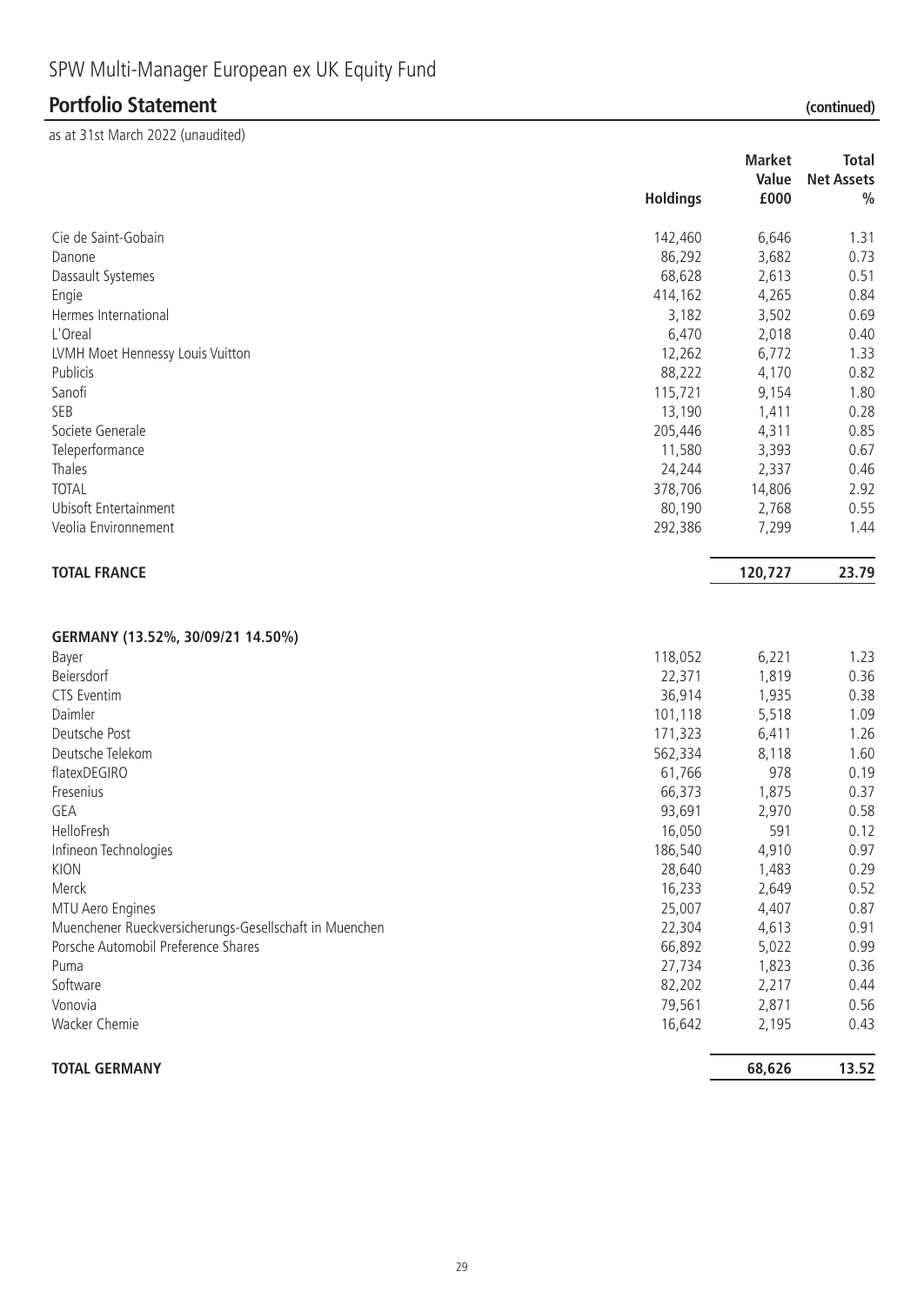# SPW Multi-Manager European ex UK Equity Fund

# **Portfolio Statement (continued)**

| as at 31st March 2022 (unaudited)                    |                 |               |                   |
|------------------------------------------------------|-----------------|---------------|-------------------|
|                                                      |                 | <b>Market</b> | <b>Total</b>      |
|                                                      |                 | Value         | <b>Net Assets</b> |
|                                                      | <b>Holdings</b> | £000          | $\frac{0}{0}$     |
| IRELAND (2.66%, 30/09/21 2.06%)                      |                 |               |                   |
| Bank of Ireland                                      | 481,716         | 2,405         | 0.47              |
| BlackRock ICS Euro Liquid Environmentally Aware Fund | 16,278          | 1,353         | 0.27              |
| CRH                                                  | 90,158          | 2,807         | 0.55              |
| Kingspan                                             | 35,223          | 2,652         | 0.52              |
| Linde                                                | 17,389          | 4,297         | 0.85              |
| <b>TOTAL IRELAND</b>                                 |                 | 13,514        | 2.66              |
| ITALY (3.35%, 30/09/21 3.14%)                        |                 |               |                   |
| Banca Mediolanum                                     | 276,980         | 1,840         | 0.36              |
| DiaSorin                                             | 14,638          | 1,758         | 0.35              |
| Enel                                                 | 709,523         | 3,709         | 0.73              |
| Intesa Sanpaolo                                      | 1,304,152       | 2,340         | 0.46              |
| Telecom Italia                                       | 10,204,022      | 2,763         | 0.55              |
| UniCredit                                            | 532,818         | 4,561         | 0.90              |
| <b>TOTAL ITALY</b>                                   |                 | 16,971        | 3.35              |
| LUXEMBOURG (1.51%, 30/09/21 1.44%)                   |                 |               |                   |
| ArcelorMittal                                        | 262,139         | 6,494         | 1.28              |
| Majorel Group Luxembourg                             | 47,276          | 1,177         | 0.23              |
| <b>TOTAL LUXEMBOURG</b>                              |                 | 7,671         | 1.51              |
| NETHERLANDS (12.26%, 30/09/21 12.15%)                |                 |               |                   |
| Adyen                                                | 1,989           | 3,118         | 0.61              |
| ASM International                                    | 18,512          | 5,227         | 1.03              |
| ASML                                                 | 16,287          | 8,477         | 1.67              |
| BE Semiconductor Industries                          | 211,571         | 14,065        | 2.77              |
| CNH Industrial                                       | 370,623         | 4,447         | 0.88              |
| Ferrari                                              | 15,990          | 2,729         | 0.54              |
| Fiat Chrysler Automobiles                            | 388,266         | 4,937         | 0.97              |
| <b>IMCD</b>                                          | 28,362          | 3,731         | 0.73              |
| <b>ING</b>                                           | 580,944         | 4,766         | 0.94              |
| Koninklijke Ahold Delhaize                           | 109,423         | 2,721         | 0.54              |
| Koninklijke KPN                                      | 884,819         | 2,324         | 0.46              |
| QIAGEN                                               | 149,981         | 5,685         | 1.12              |
| <b>TOTAL NETHERLANDS</b>                             |                 | 62,227        | 12.26             |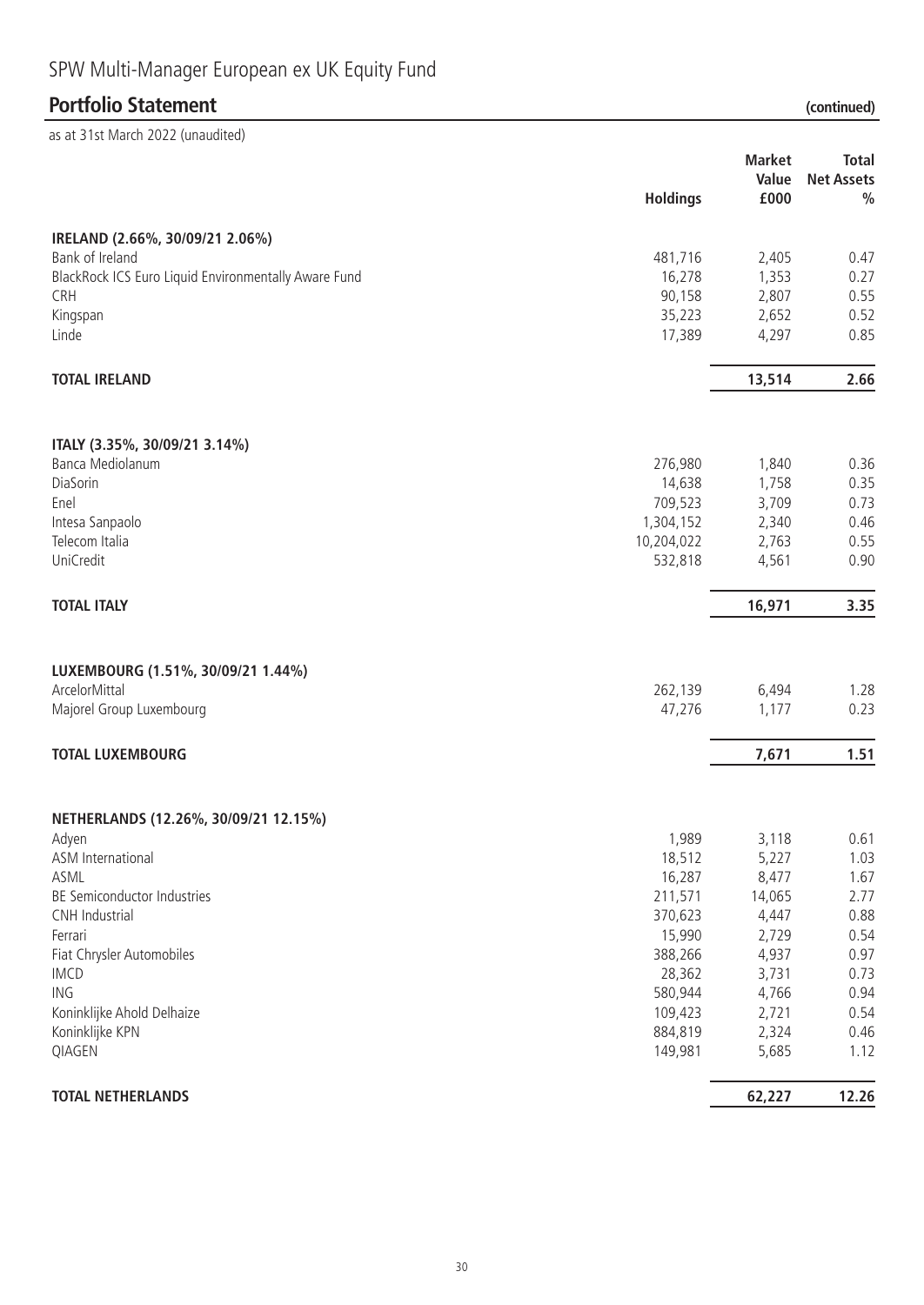# SPW Multi-Manager European ex UK Equity Fund

# **Portfolio Statement (continued)**

| as at 31st March 2022 (unaudited)                              |                    |                        |                                   |
|----------------------------------------------------------------|--------------------|------------------------|-----------------------------------|
|                                                                |                    | <b>Market</b><br>Value | <b>Total</b><br><b>Net Assets</b> |
|                                                                | <b>Holdings</b>    | £000                   | $\frac{0}{0}$                     |
| NORWAY (1.53%, 30/09/21 1.07%)                                 |                    |                        |                                   |
| Aker BP                                                        | 89,008             | 2,496                  | 0.49                              |
| Mowi                                                           | 86,988             | 1,799                  | 0.36                              |
| Yara International                                             | 85,631             | 3,448                  | 0.68                              |
| <b>TOTAL NORWAY</b>                                            |                    | 7,743                  | 1.53                              |
| PORTUGAL (0.92%, 30/09/21 0.93%)<br>EDP - Energias de Portugal | 1,234,786          | 4,648                  | 0.92                              |
|                                                                |                    |                        |                                   |
| <b>TOTAL PORTUGAL</b>                                          |                    | 4,648                  | 0.92                              |
| SPAIN (3.65%, 30/09/21 3.06%)                                  |                    |                        |                                   |
| Amadeus IT                                                     | 18,230             | 902                    | 0.18                              |
| Banco Bilbao Vizcaya Argentaria                                | 758,531            | 3,399                  | 0.67                              |
| CaixaBank                                                      | 3,409,728          | 9,062                  | 1.78                              |
| Repsol                                                         | 515,273            | 5,174                  | 1.02                              |
| <b>TOTAL SPAIN</b>                                             |                    | 18,537                 | 3.65                              |
| SWEDEN (6.29%, 30/09/21 6.70%)                                 |                    |                        |                                   |
| AAK                                                            | 148,983            | 2,083                  | 0.41                              |
| Atlas Copco                                                    | 48,569             | 1,918                  | 0.38                              |
| BillerudKorsnas                                                | 224,637            | 2,556                  | 0.50                              |
| Elekta                                                         | 231,277            | 1,415                  | 0.28                              |
| Epiroc                                                         | 128,640            | 2,115                  | 0.42                              |
| EQT                                                            | 31,917             | 976                    | 0.19                              |
| Hexagon<br>Munters                                             | 241,281<br>267,623 | 2,603<br>1,274         | 0.51<br>0.25                      |
| Mycronic                                                       | 99,456             | 1,431                  | 0.28                              |
| Nordic Entertainment                                           | 73,244             | 2,326                  | 0.46                              |
| OEM International                                              | 126,812            | 1,701                  | 0.34                              |
| Sandvik                                                        | 215,324            | 3,555                  | 0.70                              |
| SKF                                                            | 206,174            | 2,585                  | 0.51                              |
| Svenska Handelsbanken                                          | 262,416            | 1,883                  | 0.37                              |
| Tele2                                                          | 305,710            | 3,514                  | 0.69                              |
| <b>TOTAL SWEDEN</b>                                            |                    | 31,935                 | 6.29                              |
| SWITZERLAND (10.83%, 30/09/21 11.46%)                          |                    |                        |                                   |
| Adecco                                                         | 76,013             | 2,656                  | 0.52                              |
| Alcon                                                          | 30,128             | 1,841                  | 0.36                              |
| Cie Financiere Richemont                                       | 22,155             | 2,165                  | 0.43                              |
| Credit Suisse                                                  | 260,185            | 1,604                  | 0.32                              |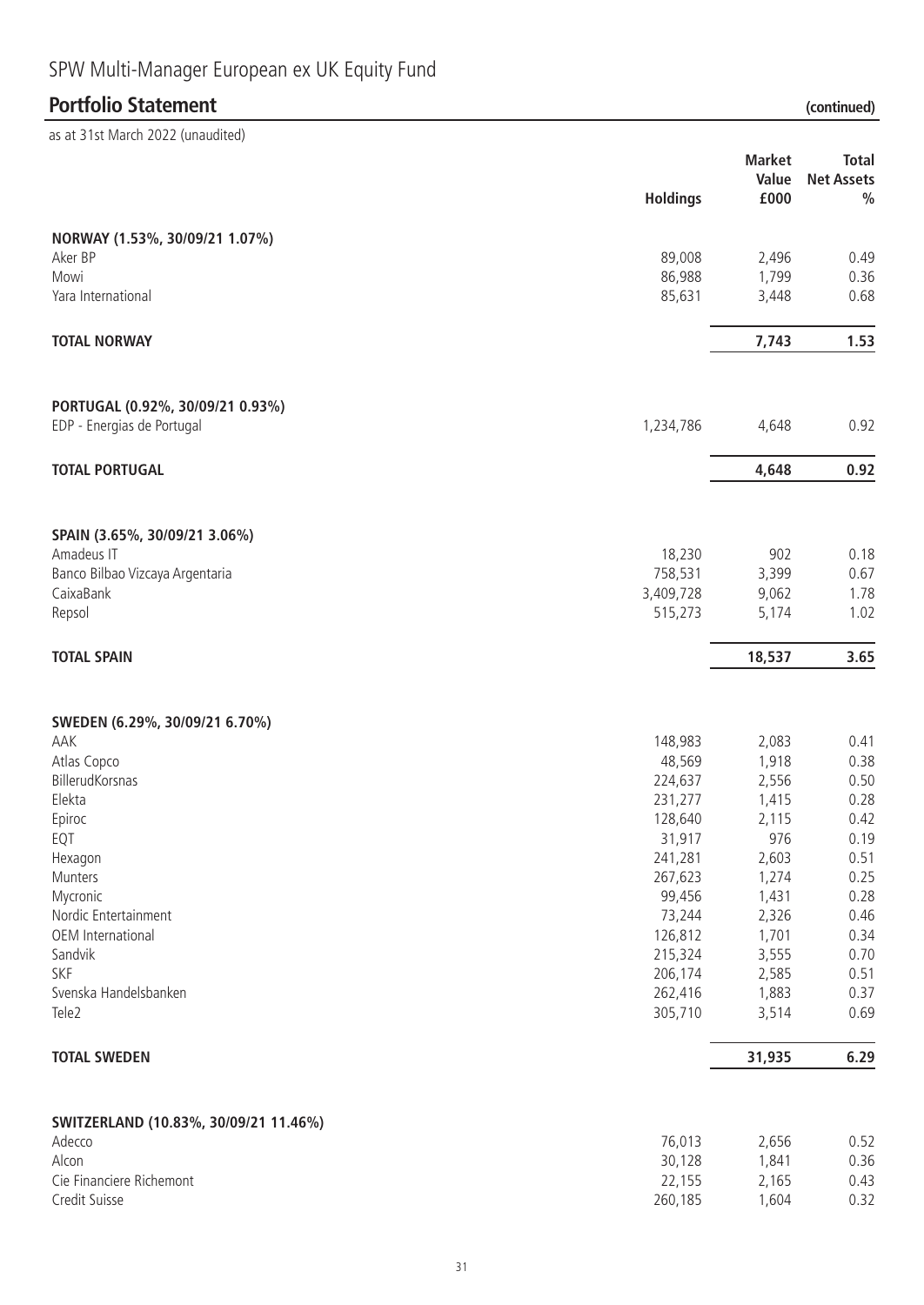# **Portfolio Statement (continued)**

| as at 31st March 2022 (unaudited)      |                 |               |                   |
|----------------------------------------|-----------------|---------------|-------------------|
|                                        |                 | <b>Market</b> | <b>Total</b>      |
|                                        |                 | Value         | <b>Net Assets</b> |
|                                        | <b>Holdings</b> | £000          | $\frac{0}{0}$     |
| Holcim                                 | 69,150          | 2,597         | 0.51              |
| Logitech International                 | 12,444          | 717           | 0.14              |
| Lonza                                  | 14,153          | 7,899         | 1.56              |
| Novartis                               | 163,205         | 10,995        | 2.17              |
| Partners                               | 2,368           | 2,258         | 0.44              |
| Roche                                  | 30,068          | 9,198         | 1.81              |
| Sika                                   | 23,573          | 6,007         | 1.18              |
| Sonova                                 | 7,493           | 2,403         | 0.47              |
| Straumann                              | 1,783           | 2,213         | 0.44              |
| VAT                                    | 8,177           | 2,418         | 0.48              |
| <b>TOTAL SWITZERLAND</b>               |                 | 54,971        | 10.83             |
|                                        |                 |               |                   |
| UNITED KINGDOM (3.02%, 30/09/21 2.79%) |                 |               |                   |
| Ashtead                                | 44,746          | 2,182         | 0.43              |
|                                        |                 |               |                   |
| AstraZeneca                            | 66,622          | 6,812         | 1.34              |
| easyJet                                | 525,414         | 2,923         | 0.58              |
| Shell                                  | 163,370         | 3,420         | 0.67              |
| <b>TOTAL UNITED KINGDOM</b>            |                 | 15,337        | 3.02              |
|                                        |                 |               |                   |
| UNITED STATES (0.91%, 30/09/21 0.91%)  |                 |               |                   |
| MasterCard                             | 16,676          | 4,599         | 0.91              |
| <b>TOTAL UNITED STATES</b>             |                 | 4,599         | 0.91              |
| DERIVATIVES (0.01%, 30/09/21 0.00%)    |                 |               |                   |
| <b>Futures Contracts</b>               |                 |               |                   |
| EURO STOXX 50 Index Futures June 2022  | 88              | 52            | 0.01              |
|                                        |                 |               |                   |
|                                        |                 | 52            | 0.01              |
| <b>TOTAL DERIVATIVES</b>               |                 | 52            | 0.01              |
| <b>Portfolio of investments</b>        |                 | 498,521       | 98.24             |
| Net other assets                       |                 | 8,921         | 1.76              |

**Total net assets 507,442 100.00**

Equity investment instruments are quoted on a listed securities market, unless otherwise stated.

Any derivative contracts were traded on an eligible derivatives exchange. The futures contracts were traded on another regulated market.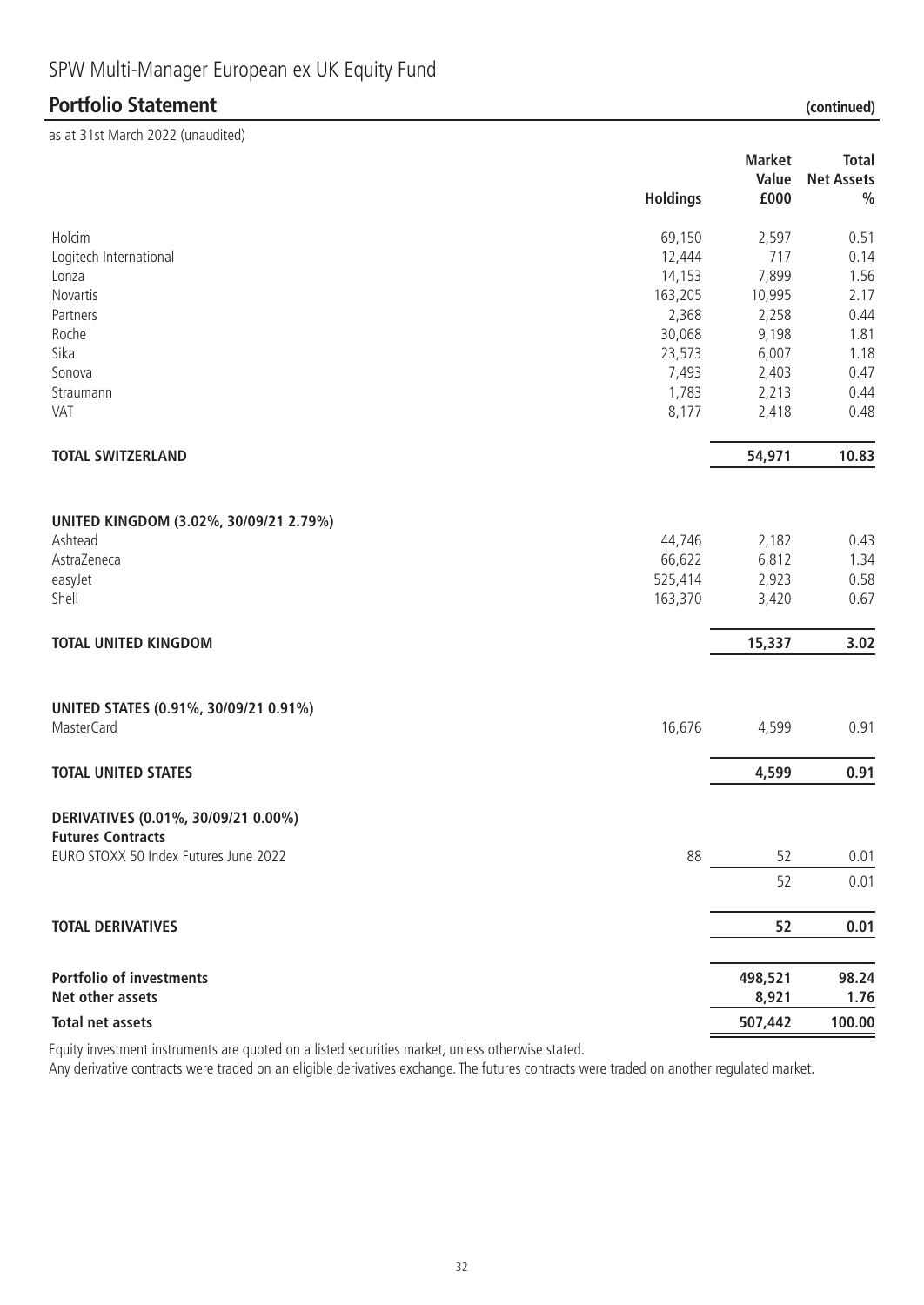### **Material Portfolio Changes**

for the six month period ended 31st March 2022 (unaudited)

|                                                      | Cost<br>£000 |                                                      | <b>Proceeds</b><br>£000 |
|------------------------------------------------------|--------------|------------------------------------------------------|-------------------------|
| <b>Major purchases</b>                               |              | <b>Major sales</b>                                   |                         |
| BlackRock ICS Euro Liquid Environmentally Aware Fund | 15,488       | BlackRock ICS Euro Liquid Environmentally Aware Fund | 14,115                  |
| TotalEnergies                                        | 4.386        | Cie Financiere Richemont                             | 5,485                   |
| ASM International                                    | 3.916        | ASM International                                    | 4,736                   |
| CaixaBank                                            | 3.914        | Nordea Bank                                          | 4,068                   |
| Banco Bilbao Vizcaya Argentaria                      | 3,622        | Sampo                                                | 3,914                   |
| Tele <sub>2</sub>                                    | 3,318        | alstria office REIT*                                 | 3,099                   |
| Vonovia                                              | 3.227        | Acciona                                              | 2,734                   |
| Shell                                                | 3,149        | Orange                                               | 2,621                   |
| Chemometec                                           | 3,004        | Merck                                                | 2,555                   |
| Carlsberg                                            | 2,985        | Neste                                                | 2,528                   |

The above table compliments the data provided in the investment managers report by outlining the top 10 Portfolio components. \*Real Estate Investment Trust (REIT).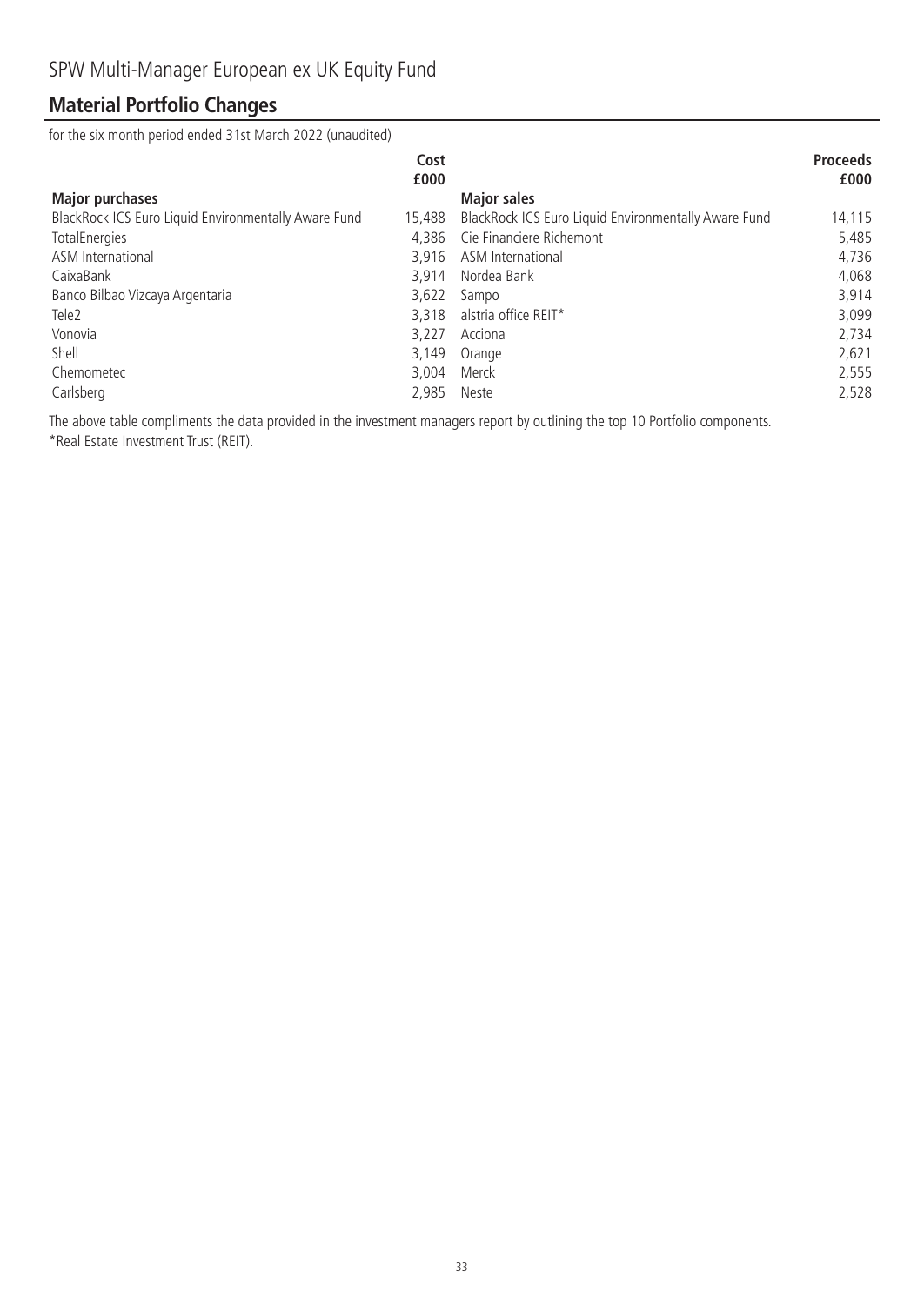### **Comparative Table**

as at 31st March 2022 (unaudited)

|                                       | 31/03/22    | 30/09/21    |
|---------------------------------------|-------------|-------------|
| <b>Share Class Q - Accumulation</b>   |             |             |
| Closing net asset value (£000)        | 9,091       | 10,183      |
| Closing number of shares              | 9,310,381   | 10,059,109  |
| Closing net asset value per share (p) | 97.64       | 101.23      |
| All in Charge#                        | 0.78%       | 0.68%       |
|                                       | 31/03/22    | 30/09/21    |
| Share Class Q - Income                |             |             |
| Closing net asset value (£000)        | 450,551     | 453,439     |
| Closing number of shares              | 462,467,579 | 447,937,401 |
| Closing net asset value per share (p) | 97.42       | 101.23      |
| All in Charge#                        | 0.78%       | 0.69%       |
|                                       | 31/03/22    | 30/09/21    |
| <b>Share Class X - Accumulation</b>   |             |             |
| Closing net asset value (£000)        | 47,800      | 48,088      |
| Closing number of shares              | 48,849,597  | 47,470,176  |
| Closing net asset value per share (p) | 97.85       | 101.30      |
| All in Charge#                        | 0.48%       | 0.38%       |

#The all-in charge covers the ACD's periodic charge together with the Depositary's, miscellaneous, professional and sub-advisers' fees. This is representative of the ongoing charges figure.

Share Classes Q Accumulation, Q Income and X Accumulation were launched on 9th July 2021.

Prices for Share Class X Accumulation are not published externally, as this is an internal share class.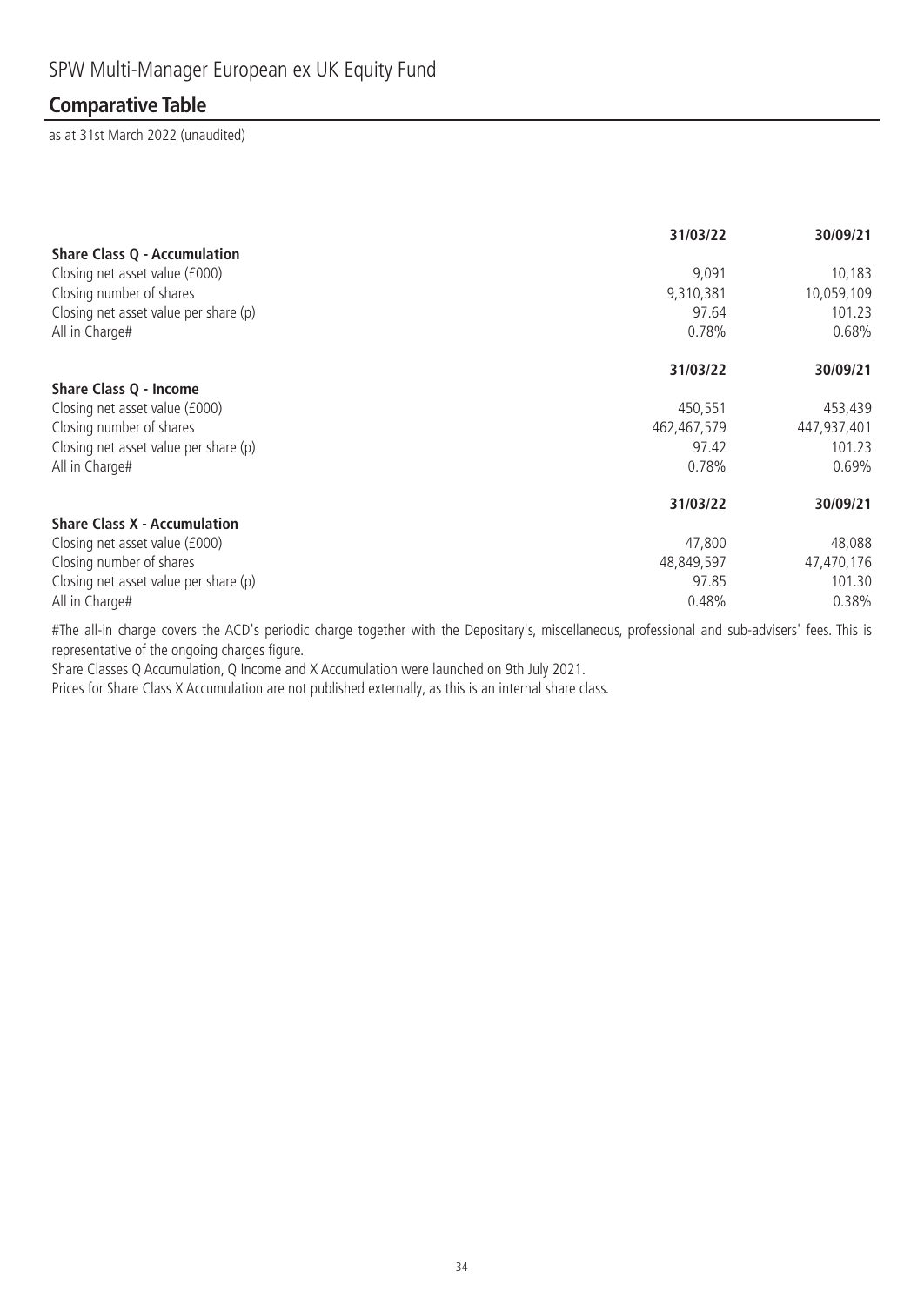### **Statement of Total Return**

for the six month period ended 31st March 2022 (unaudited)

|                                                                              | 01/10/21 to 31/03/22 |           |
|------------------------------------------------------------------------------|----------------------|-----------|
|                                                                              | £000                 | £000      |
| Income                                                                       |                      |           |
| Net capital losses                                                           |                      | (18,960)  |
| Revenue                                                                      | 3,623                |           |
| Expenses                                                                     | (1, 922)             |           |
| Interest payable and similar charges                                         | (9)                  |           |
| Net revenue before taxation                                                  | 1,692                |           |
| Taxation                                                                     | (540)                |           |
| Net revenue after taxation                                                   |                      | 1,152     |
| <b>Total return before distributions</b>                                     |                      | (17, 808) |
| <b>Distributions</b>                                                         |                      | (1, 152)  |
| Change in net assets attributable to shareholders from investment activities |                      | (18, 960) |

## **Statement of Change in Net Assets Attributable to Shareholders**

| for the six month period ended 31st March 2022 (unaudited)                   |                      |
|------------------------------------------------------------------------------|----------------------|
|                                                                              | 01/10/21 to 31/03/22 |
| £000                                                                         | £000                 |
| Opening net assets attributable to shareholders                              | 511,710              |
| Amounts receivable on creation of shares<br>24.053                           |                      |
| Less: Amounts payable on cancellation of shares<br>(9, 555)                  |                      |
|                                                                              | 14,498               |
| Dilution adjustment                                                          | (1)                  |
| Change in net assets attributable to shareholders from investment activities | (18,960)             |
| Retained distributions on accumulation shares                                | 195                  |
| Closing net assets attributable to shareholders                              | 507,442              |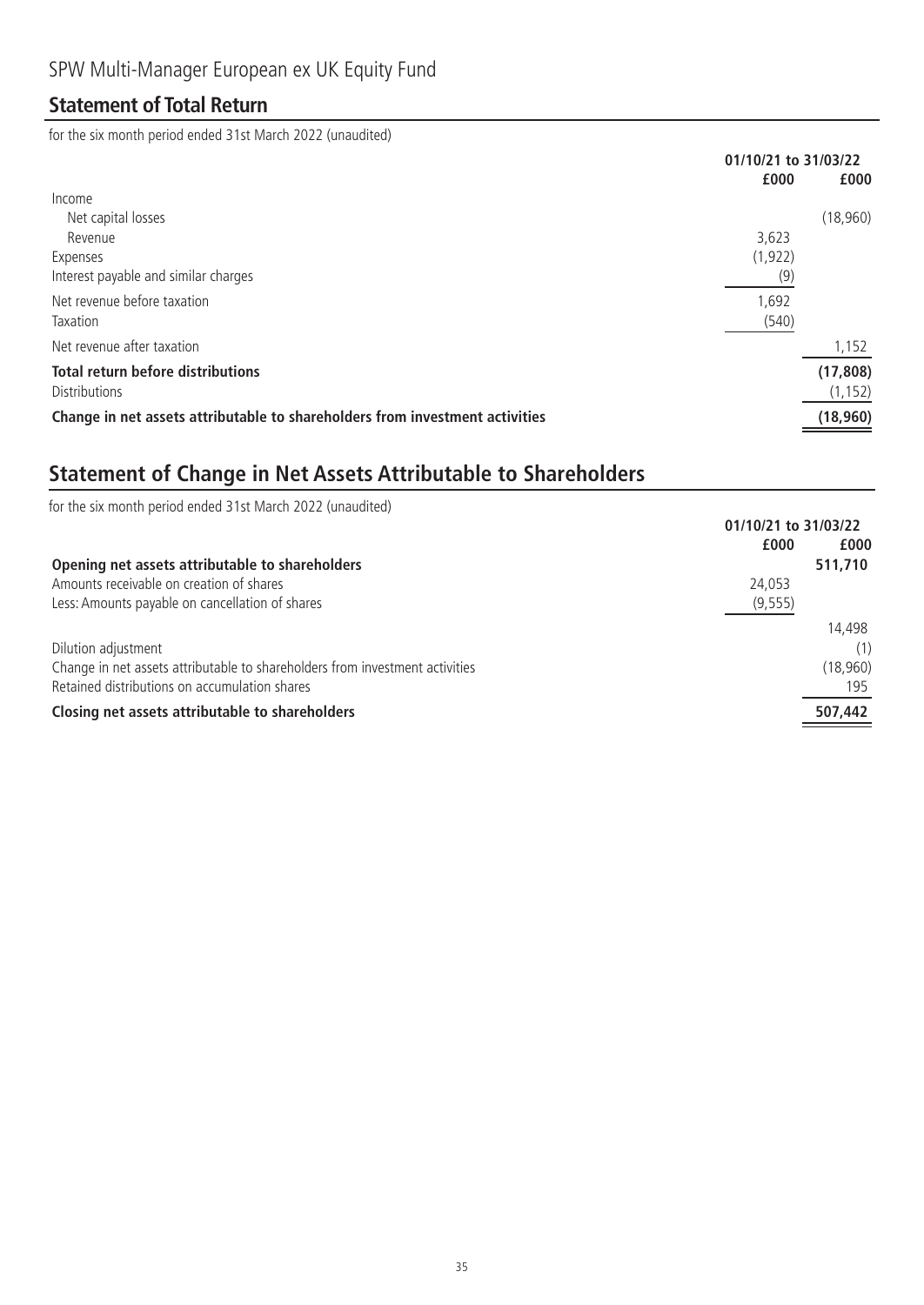# SPW Multi-Manager European ex UK Equity Fund

## **Balance Sheet**

|                                         | 31/03/22<br>£000 | 30/09/21<br>£000 |
|-----------------------------------------|------------------|------------------|
| <b>Assets</b>                           |                  |                  |
| <b>Fixed assets</b>                     |                  |                  |
| Investments                             | 498,521          | 505,505          |
| <b>Current assets</b>                   |                  |                  |
| Debtors                                 | 5,151            | 11,831           |
| Cash and bank balances                  | 9,037            | 15,360           |
| <b>Total assets</b>                     | 512,709          | 532,696          |
| <b>Liabilities</b>                      |                  |                  |
| <b>Creditors</b>                        |                  |                  |
| Distribution payable                    | (967)            | (23)             |
| Other creditors                         | (4,300)          | (20, 963)        |
| <b>Total liabilities</b>                | (5, 267)         | (20, 986)        |
| Net assets attributable to shareholders | 507,442          | 511,710          |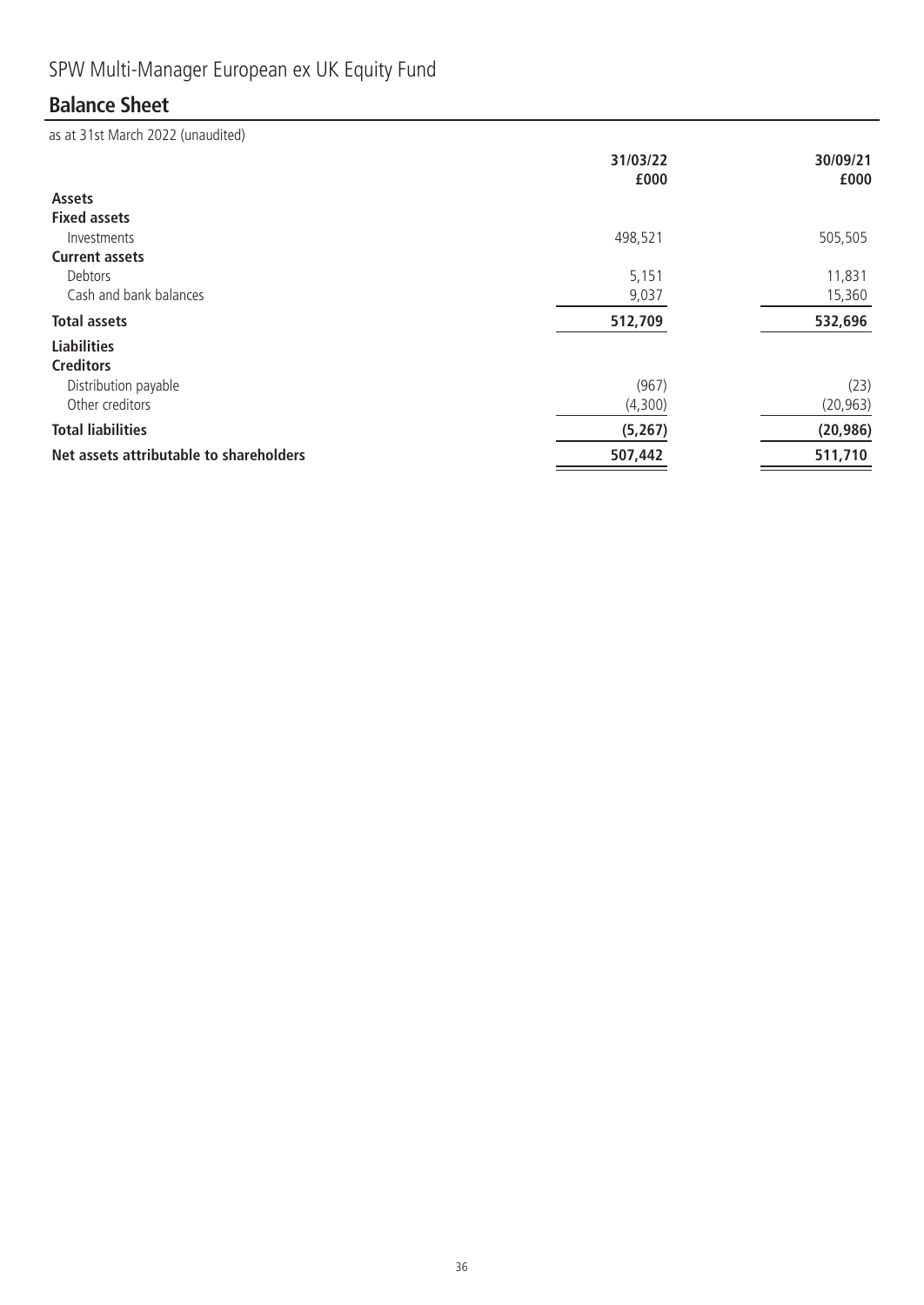### SPW Multi-Manager European ex UK Equity Fund

#### **Distribution Tables**

for the six month period ended 31st March 2022 (unaudited)

#### **Distribution in pence per share**

Group 1 Interim Shares purchased prior to 1st October 2021

Interim Shares purchased on or between 1st October 2021 and 31st March 2022

#### **Share Class Q - Accumulation**

|         |         |                          | <b>DISTILIDATION</b> |
|---------|---------|--------------------------|----------------------|
|         | Net     |                          | payable to           |
|         | revenue | Equalisation             | 31/05/2022           |
| Group 1 | (p)     | (p)                      | (p)                  |
| Interim | 0.2068  | $\overline{\phantom{0}}$ | 0.2068               |
| Group 2 | (p)     | (p)                      | (p)                  |
| Interim | 0.2068  | $\overline{\phantom{0}}$ | 0.2068               |
|         |         |                          |                      |

Distribution

Share Class Q Accumulation was launched on 9th July 2021.

#### **Share Class Q - Income**

|         | <b>Net</b> |                          | Distribution<br>payable to |
|---------|------------|--------------------------|----------------------------|
|         | revenue    | Equalisation             | 31/05/2022                 |
| Group 1 | (p)        | (p)                      | (p)                        |
| Interim | 0.2090     | $\overline{\phantom{a}}$ | 0.2090                     |
| Group 2 | (p)        | (p)                      | (p)                        |
| Interim | 0.1628     | 0.0462                   | 0.2090                     |

Share Class Q Income was launched on 9th July 2021.

#### **Share Class X - Accumulation**

|         | <b>Net</b><br>revenue | Equalisation             | Distribution<br>payable to<br>31/05/2022 |
|---------|-----------------------|--------------------------|------------------------------------------|
| Group 1 | (p)                   | (p)                      | (p)                                      |
| Interim | 0.3595                | $\overline{\phantom{0}}$ | 0.3595                                   |
| Group 2 | (p)                   | (p)                      | (p)                                      |
| Interim | 0.2812                | 0.0783                   | 0.3595                                   |

Share Class X Accumulation was launched on 9th July 2021.

#### **Corporate shareholder information (unaudited) for all share classes**

A shareholder liable to corporation tax receives this distribution, excluding equalisation, as follows:

Interim - 100.00% of the dividend is received as non-taxable income.

Interim - 0.00% of the dividend is received as an annual payment (non-foreign element) received after the deduction of tax.

Interim - 0.00% of the dividend is received as an annual payment (foreign element) received after the deduction of tax.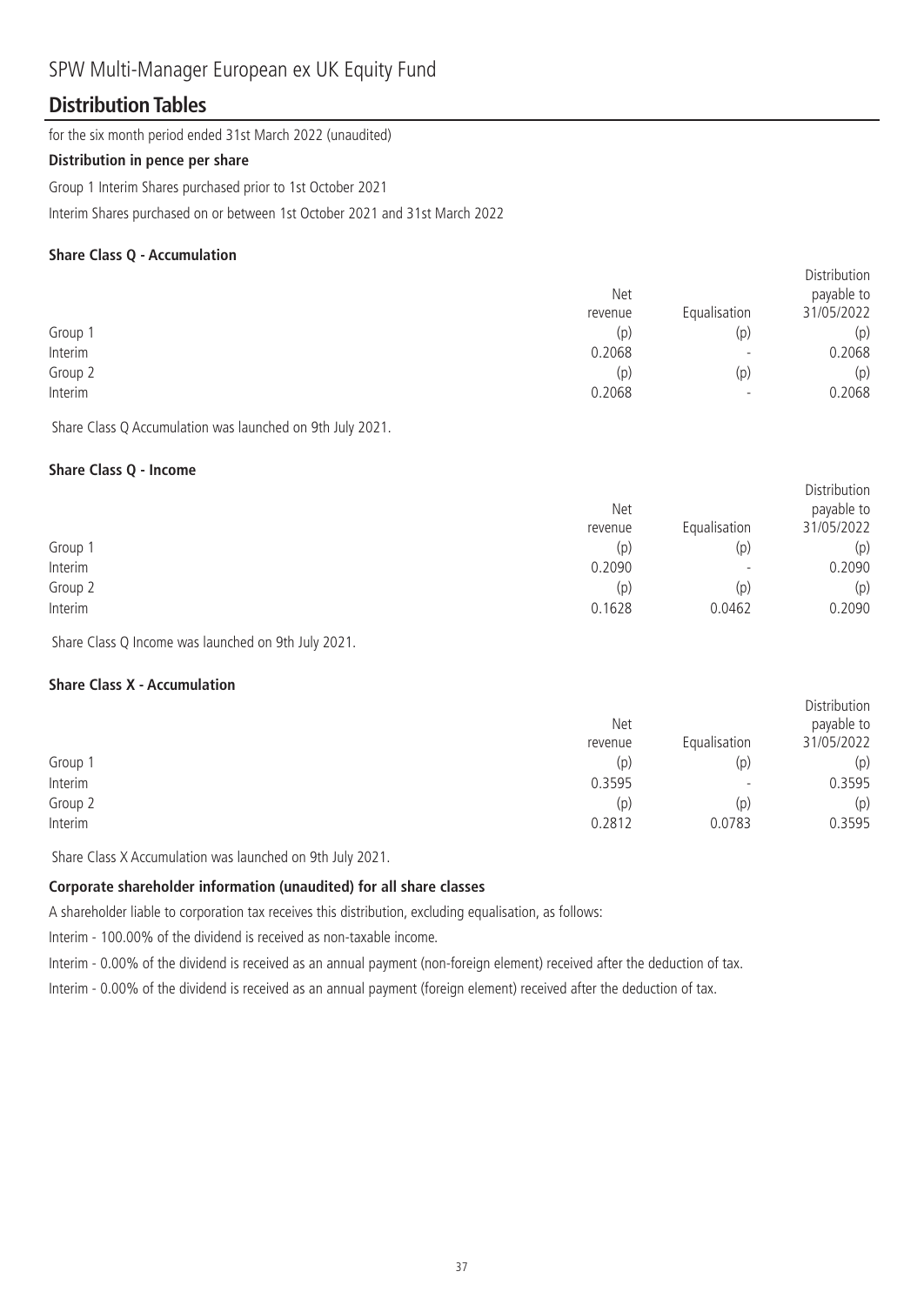#### **Investment Markets Overview**

for the six month period ended 31st March 2022 (unaudited)

#### **Investment Objective**

The Fund aims to provide income and capital growth in excess of the composite benchmark\* (after fees have been deducted) over five to seven years by investing in a range of bonds issued by governments and companies worldwide.

\*The composite benchmark comprises 50% Bloomberg Global High Yield Corporate (Total Return) Value GBP Hedged index and 50% Bloomberg Emerging Market Debt (Total Return) Value GBP Hedged index.

#### **Investment Policy**

The Fund is actively managed and invests at least 80% of its assets in bonds denominated in sterling (or in other currencies and hedged back into sterling) and issued by governments, government agencies, supra-nationals and companies worldwide. The Fund will adopt a flexible approach to investing in high income corporate bonds and emerging markets government and corporate bonds.

The Fund will invest at least 30% of its assets in below investment grade bonds (as measured by Standard & Poor's or any other equivalent credit rating agencies) or in unrated securities.

The Fund may invest in other types of bonds including government bonds, bonds issued by government agencies and supra-nationals, convertible bonds, and asset-backed and mortgage-backed securities.

The Fund may also invest in collective investment schemes (including those managed by the ACD, the Investment Adviser and their associates) and money market instruments, and hold cash.

The Fund may use derivatives with the aim of reducing risk, managing the Fund more efficiently (often referred to as 'efficient portfolio management') or for investment purposes. The Fund may use leverage and take short positions.

#### Further information

The Fund is actively managed on a multi-manager basis. The Investment Adviser will appoint individual investment firms (Sub-Investment Advisers) to manage elements of the Fund based on a variety of factors. There will be at least two Sub-Investment Advisers.

#### **Synthetic Risk and Reward Indicator**

There are several different ways of measuring risk. The table below uses an industry standard measure of fund risk based on measuring a fund's volatility using its returns over the past five years.Volatility is generated by both rising and falling prices.Volatility doesn't tell you how much a fund has lost or gained; it indicates how volatile its returns were historically. The Fund's ranking may change over time and may not be a reliable indication of its future risk profile.

| The fund is ranked at 4* because, based<br>on simulated data, it would have<br>experienced medium levels of volatility<br>over the past 5 years.<br><sup>*</sup> As disclosed in the key investor | Typically lower rewards,<br>lower risks |  | Typically higher rewards,<br>higher risks |  |
|---------------------------------------------------------------------------------------------------------------------------------------------------------------------------------------------------|-----------------------------------------|--|-------------------------------------------|--|
| information document dated<br>15th<br>February 2022.                                                                                                                                              |                                         |  |                                           |  |

#### **Investment Review**

| Performance                                                                      | 01/10/21      | 26/02/21                |
|----------------------------------------------------------------------------------|---------------|-------------------------|
|                                                                                  |               | to 31/03/22 to 30/09/21 |
|                                                                                  | $\frac{0}{0}$ | $\%$                    |
| SPW Multi-Manager Global High Income & Emerging Markets Bond Fund Q Accumulation | (7.58)        | .571                    |

Source: Lipper for SPW Multi-Manager Global High Income & Emerging Markets Bond Fund. Basis: Gross revenue reinvested and net of expenses. On 26th February 2021 SPW Multi-Manager Global High Income & Emerging Markets Bond Fund was launched with Share Classes Q Accumulation and Q Income.

Past performance is not a reliable indicator of future results. The value of an investment and any revenue from it is not guaranteed and can go down as well as up depending on investment performance and currency exchange rates.

The fund returned -7.6% in the six months to 31 March 2022.

Markets began to focus on heightened inflationary pressures as the easing of lockdown measures in many countries led to a strong post-pandemic economic rebound.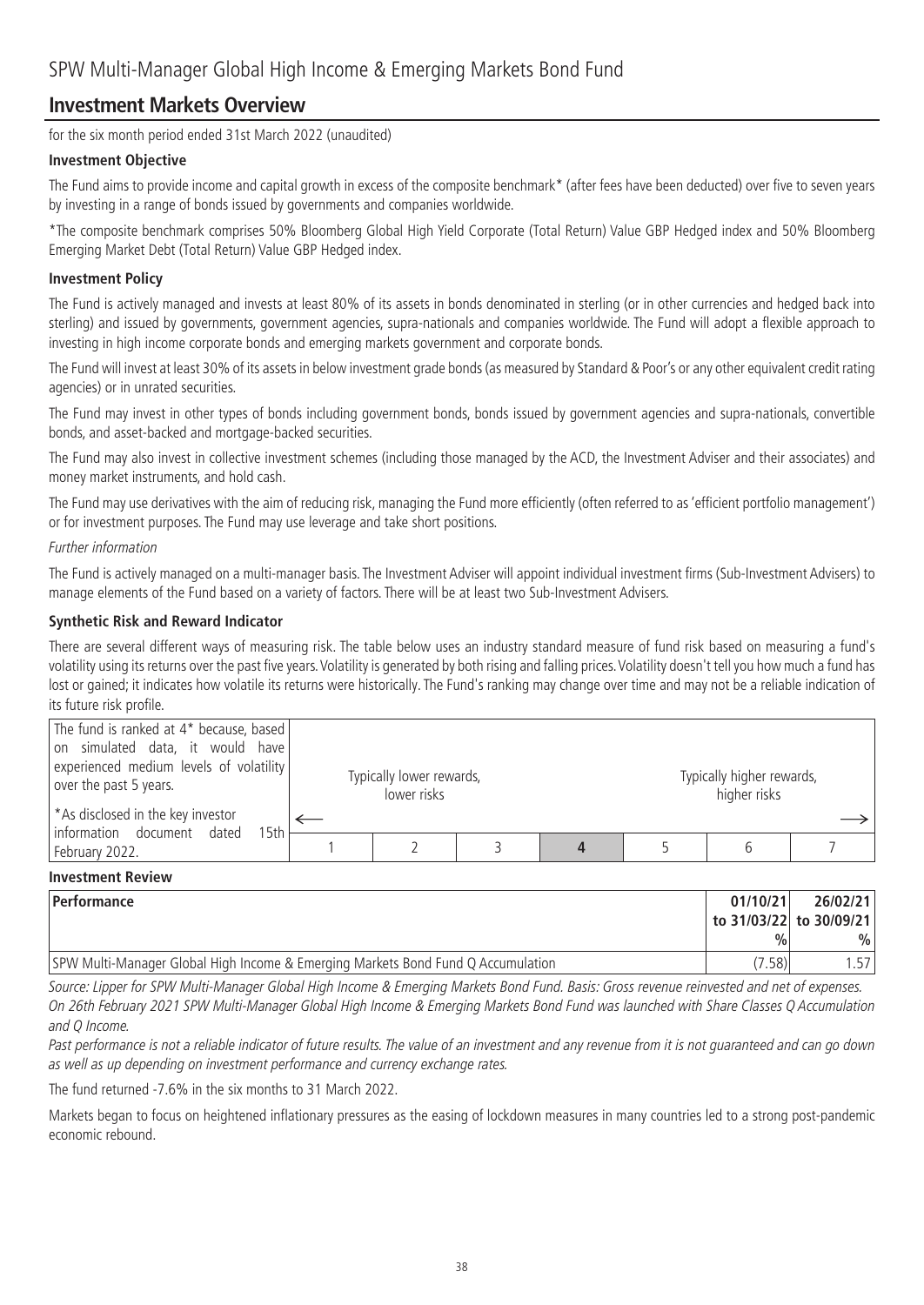#### **Investment Markets Overview** *(continued) (continued)*

for the six month period ended 31st March 2022 (unaudited)

#### **Investment Review (continued)**

Central banks often raise interest rates as a means to potentially control inflation, but they retained low interest rates for much of 2021, despite rising inflation. However, inflation proved stubbornly persistent as COVID-19 restrictions were eased, due to sharply resurgent economic demand, energy price rises and supply chain disruption. So, later in 2021, central banks became more willing to raise interest rates, particularly given the healthy economic backdrop and low unemployment.

Bond prices fell sharply in the first three months of 2022. The Federal Reserve (Fed) began to reduce its bond-buying activity and also raised interest rates in March. Fed comments led investors to expect a series of further interest rate rises in 2022, and to reassess the value of bonds accordingly, as bond prices can often fall when interest rates go up.

The Bank of England (BoE) raised interest rates in December, February and March, despite concerns over rising cost of living pressures on consumers. In February, the European Central Bank (ECB) no longer ruled out the possibility of interest rate rises in 2022. The ECB also confirmed a faster reduction in their bond-buying programme.

Bond prices generally fell during the six-month period, and bond yields rise when prices fall. The yield on US government bonds with 10 years to expiry increased from 1.49% to 2.35%. But the sell-off in government bonds with a shorter time to expiry was even greater. Indeed the yield on US government bonds with a two-year expiry date rose from 0.28% to 2.33%.

The yield on 10-year UK government bonds rose from 1.02% to 1.61% and the two-year from 0.41% to 1.36%. The German 10-year yield increased from -0.19% to 0.55% and the German two-year yield rose from -0.69% to -0.07%. Meanwhile, the 10-year Italian yield rose from 0.86% to 2.04%.

Global corporate bonds produced negative total returns (in local currency terms), and performed more weakly than government bonds (source: ICE Data Indices). Bonds from companies perceived as higher risk generally performed better than those perceived as lower risk.

> Schroder Investment Management Limited April 2022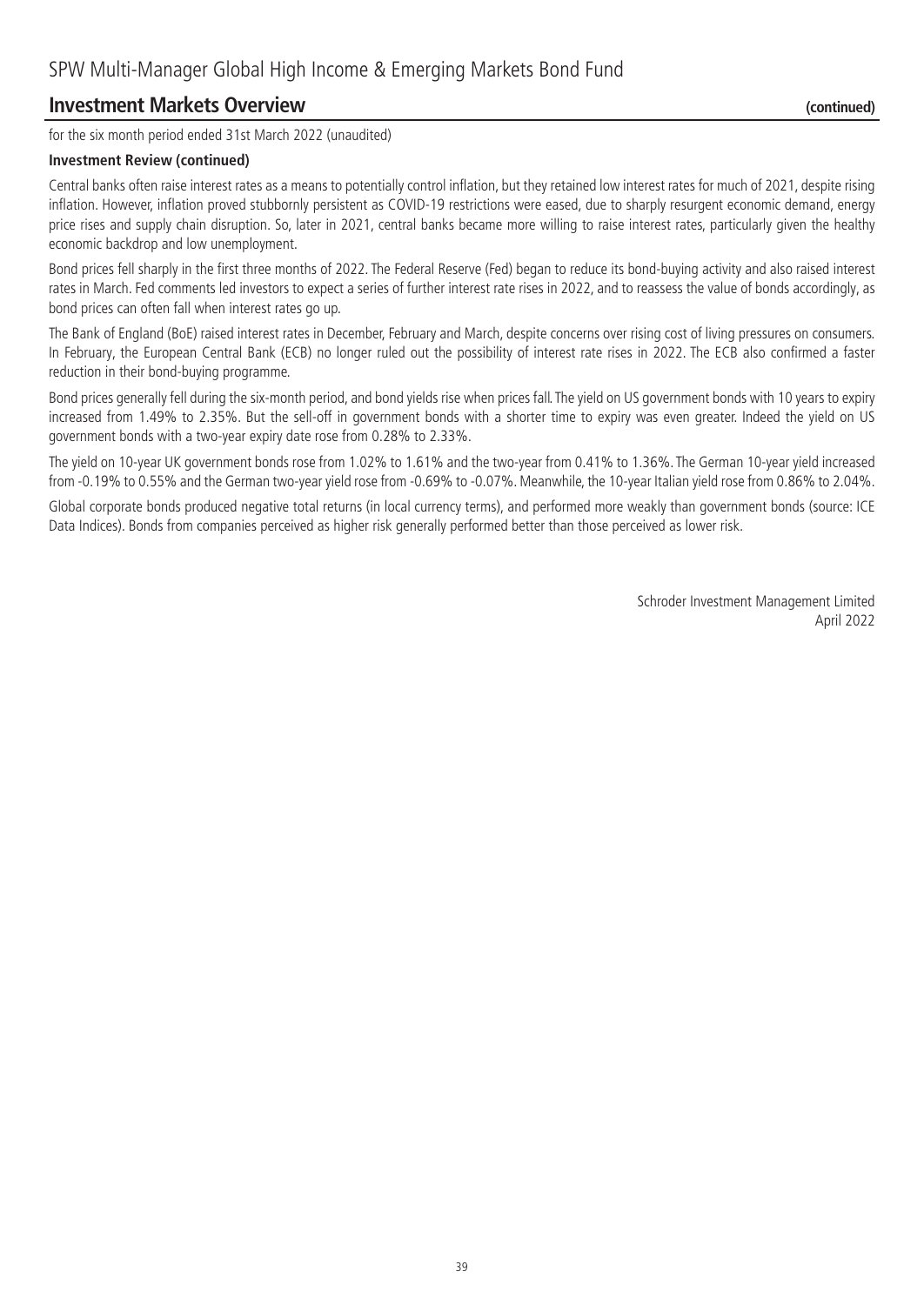## **Portfolio Statement**

|                                                                                       | <b>Holdings</b>   | <b>Market</b><br>Value | <b>Total</b><br><b>Net Assets</b> |
|---------------------------------------------------------------------------------------|-------------------|------------------------|-----------------------------------|
|                                                                                       | or Nominal Values | £000                   | $\%$                              |
| CANADIAN DOLLAR DENOMINATED BONDS (0.10%, 30/09/2021 0.03%)<br><b>Corporate Bonds</b> |                   |                        |                                   |
| Air Canada (Canada listing) 4.625% 15/08/2029                                         | CAD512,000        | 293                    | 0.04                              |
| Air Canada (United States listing) 4.625% 15/08/2029                                  | CAD400,000        | 228                    | 0.03                              |
| Ritchie Bros 4.95% 15/12/2029                                                         | CAD400,000        | 236                    | 0.03                              |
|                                                                                       |                   | 757                    | 0.10                              |
| <b>TOTAL CANADIAN DOLLAR DENOMINATED BONDS</b>                                        |                   | 757                    | 0.10                              |
|                                                                                       |                   |                        |                                   |
| EURO DENOMINATED BONDS (8.58%, 30/09/2021 7.82%)<br><b>Corporate Bonds</b>            |                   |                        |                                   |
| Abertis Infraestructuras Finance 2.625% Perpetual                                     | EUR1,200,000      | 931                    | 0.13                              |
| ADLER 1.875% 14/01/2026                                                               | EUR800,000        | 570                    | 0.08                              |
| ADLER 2.25% 14/01/2029                                                                | EUR100,000        | 70                     | 0.01                              |
| Altice Financing 3% 15/01/2028                                                        | EUR570,000        | 424                    | 0.06                              |
| Altice France 8% 15/05/2027                                                           | EUR765,000        | 667                    | 0.09                              |
| Avis Budget Finance 4.75% 30/01/2026                                                  | EUR530,000        | 448                    | 0.06                              |
| Banca Monte dei Paschi di Siena 5.375% 18/01/2028                                     | EUR720,000        | 392                    | 0.05                              |
| Banca Monte dei Paschi di Siena 10.5% 23/07/2029                                      | EUR710,000        | 434                    | 0.06                              |
| Banco de Sabadell 5.75% Perpetual                                                     | EUR1,200,000      | 987                    | 0.13                              |
| Banco Santander 3.625% Perpetual                                                      | EUR1,200,000      | 860                    | 0.12                              |
| Banco Santander 4.375% Perpetual                                                      | EUR800,000        | 655                    | 0.09                              |
| Banff Merger Sub 8.375% 01/09/2026                                                    | EUR1,800,000      | 1,515                  | 0.21                              |
| Banijay Group SAS 6.5% 01/03/2026                                                     | EUR1,680,000      | 1,419                  | 0.19                              |
| Bayer 5.375% 25/03/2082                                                               | EUR400,000        | 347                    | 0.05                              |
| Belden 3.375% 15/07/2031                                                              | EUR748,000        | 588                    | 0.08                              |
| BOI Finance 7.5% 16/02/2027                                                           | EUR975,000        | 812                    | 0.11                              |
| CAB SELAS 3.375% 01/02/2028                                                           | EUR500,000        | 401                    | 0.05                              |
| CaixaBank 3.625% Perpetual                                                            | EUR1,400,000      | 1,004                  | 0.14                              |
| Casino Guichard Perrachon 6.625% 15/01/2026                                           | EUR657,000        | 505                    | 0.07                              |
| Cidron Aida Finco 5% 01/04/2028                                                       | EUR1,210,000      | 957                    | 0.13                              |
| Cirsa Finance International 6.25% 20/12/2023                                          | EUR140,113        | 119                    | 0.02                              |
| Cirsa Finance International 4.5% 15/03/2027                                           | EUR595,000        | 475                    | 0.06                              |
| Commerzbank 6.125% Perpetual                                                          | EUR1,600,000      | 1,382                  | 0.19                              |
| Cooperatieve Rabobank UA 4.875% Perpetual                                             | EUR600,000        | 508                    | 0.07                              |
| Deutsche Bank 4.5% Perpetual                                                          | EUR1,400,000      | 1,092                  | 0.15                              |
| Deutsche Bank 4.625% Perpetual                                                        | EUR800,000        | 624                    | 0.08                              |
| eG Global Finance 6.25% 30/10/2025                                                    | EUR870,000        | 732                    | 0.10                              |
| Electricite de France 3% Perpetual                                                    | EUR800,000        | 626                    | 0.08                              |
| Electricite de France 3.375% Perpetual                                                | EUR1,400,000      | 1,058                  | 0.14                              |
| Gruenenthal 3.625% 15/11/2026                                                         | EUR559,000        | 468                    | 0.06                              |
| Gruenenthal 4.125% 15/05/2028                                                         | EUR269,000        | 221                    | 0.03                              |
| Ibercaja Banco 2.75% 23/07/2030                                                       | EUR700,000        | 567                    | 0.08                              |
| Inter Media and Communication 6.75% 09/02/2027                                        | EUR525,000        | 432                    | 0.06                              |
| Intesa Sanpaolo 4.125% Perpetual                                                      | EUR1,700,000      | 1,243                  | 0.17                              |
| IPD 3 5.5% 01/12/2025                                                                 | EUR320,000        | 270                    | 0.04                              |
| Jaguar Land Rover Automotive 4.5% 15/07/2028                                          | EUR782,000        | 597                    | 0.08                              |
| Laboratoire Eimer Selas 5% 01/02/2029                                                 | EUR250,000        | 197                    | 0.03                              |
| Petroleos Mexicanos 4.75% 26/02/2029                                                  | EUR827,000        | 646                    | 0.09                              |
| Pinnacle Bidco 5.5% 15/02/2025                                                        | EUR1,380,000      | 1,168                  | 0.16                              |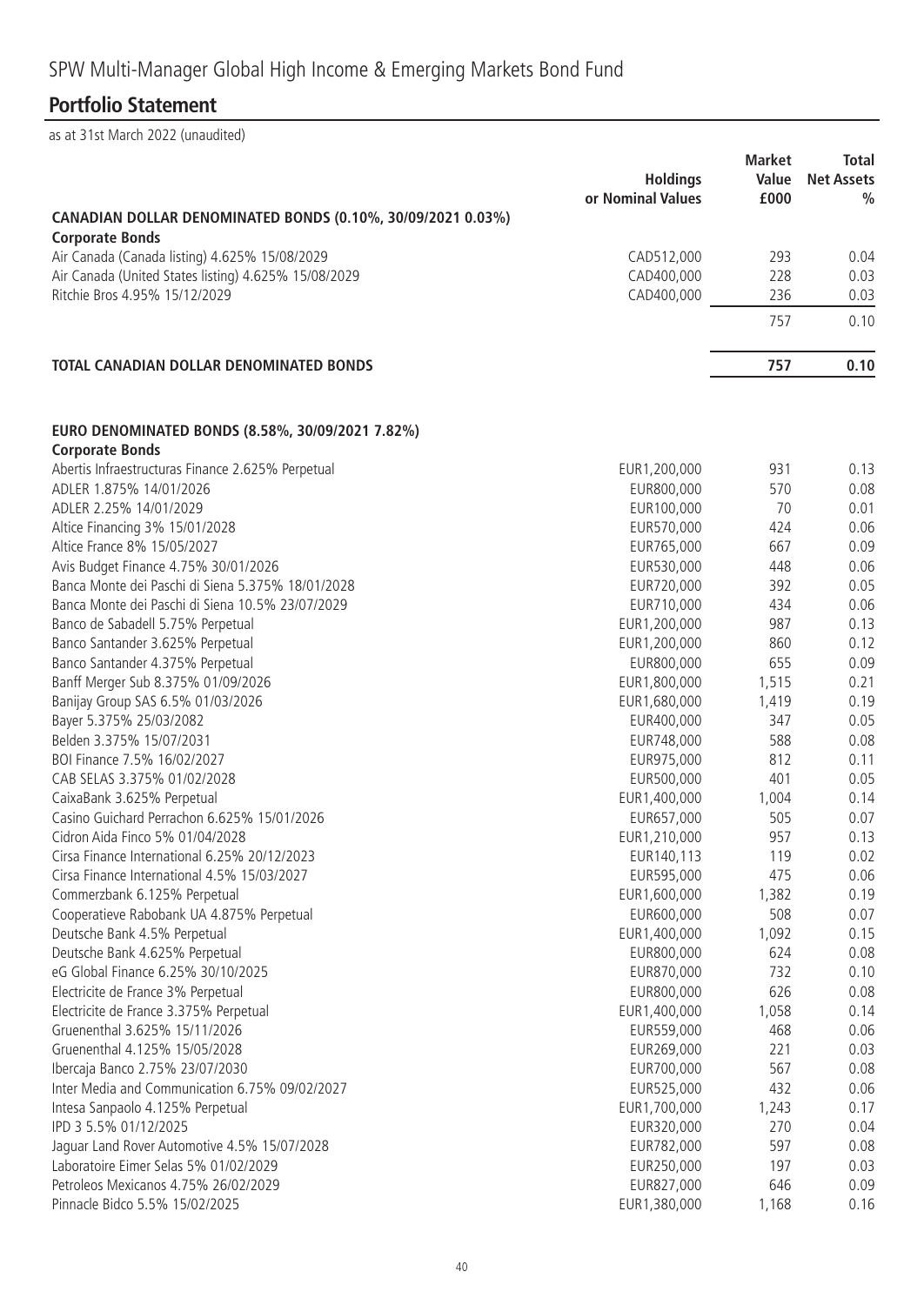|                                                                                  | <b>Holdings</b><br>or Nominal Values | <b>Market</b><br>Value<br>£000 | Total<br><b>Net Assets</b><br>$\frac{0}{0}$ |
|----------------------------------------------------------------------------------|--------------------------------------|--------------------------------|---------------------------------------------|
| Piraeus Financial 5.5% 19/02/2030                                                | EUR1,050,000                         | 810                            | 0.11                                        |
| Prosus 1.985% 13/07/2033                                                         | EUR1,900,000                         | 1,269                          | 0.17                                        |
| Sigma Holdco 5.75% 15/05/2026                                                    | EUR525,000                           | 361                            | 0.05                                        |
| SoftBank 3.375% 06/07/2029                                                       | EUR1,370,000                         | 976                            | 0.13                                        |
| SoftBank 3.875% 06/07/2032                                                       | EUR410,000                           | 289                            | 0.04                                        |
| Summer BC Holdco 5.75% 31/10/2026                                                | EUR1,092,000                         | 935                            | 0.13                                        |
| Telecom Italia Finance 7.75% 24/01/2033                                          | EUR648,000                           | 628                            | 0.08                                        |
| Teva Pharmaceutical Finance Netherlands II 6% 31/01/2025                         | EUR1,385,000                         | 1,223                          | 0.17                                        |
| Teva Pharmaceutical Finance Netherlands II 4.5% 01/03/2025                       | EUR160,000                           | 136                            | 0.02                                        |
| Tl Automotive Finance 3.75% 15/04/2029                                           | EUR120,000                           | 91                             | 0.01                                        |
| UniCredit 4.45% Perpetual                                                        | EUR1,535,000                         | 1,186                          | 0.16                                        |
| UniCredit 7.5% Perpetual                                                         | EUR480,000                           | 437                            | 0.06                                        |
| United 5.25% 01/02/2030                                                          | EUR1,180,000                         | 929                            | 0.13                                        |
| United FRN 4.875% 01/02/2029                                                     | EUR1,000,000                         | 825                            | 0.11                                        |
| Verde Bidco 4.625% 01/10/2026                                                    | EUR100,000                           | 81                             | 0.01                                        |
| Wintershall Dea Finance 2 3% Perpetual                                           | EUR1,400,000                         | 996                            | 0.14                                        |
|                                                                                  |                                      | 37,583                         | 5.12                                        |
| <b>Government Bonds</b><br>Albania Government International Bond 3.5% 16/06/2027 | EUR1,100,000                         | 900                            | 0.12                                        |
| Albania Government International Bond 3.5% 23/11/2031                            |                                      | 731                            |                                             |
| Chile Government International Bond 0.83% 02/07/2031                             | EUR1,000,000<br>EUR1,145,000         | 880                            | 0.10<br>0.12                                |
| China Government International Bond 1% 12/11/2039                                | EUR527,000                           | 398                            | 0.05                                        |
| Croatia Government International Bond 1.125% 04/03/2033                          | EUR1,010,000                         | 754                            | 0.10                                        |
| Egypt Government International Bond 6.375% 11/04/2031                            | EUR250,000                           | 181                            | 0.03                                        |
| Hellenic Republic Government Bond 1.75% 18/06/2032                               | EUR1,100,000                         | 853                            | 0.12                                        |
| Indonesia Government International Bond 0.9% 14/02/2027                          | EUR2,212,000                         | 1,765                          | 0.24                                        |
| Indonesia Government International Bond 3.75% 14/06/2028                         | EUR1,031,000                         | 942                            | 0.13                                        |
| Indonesia Government International Bond 1.3% 23/03/2034                          | EUR1,420,000                         | 1,044                          | 0.14                                        |
| Israel Government International Bond 2.875% 29/01/2024                           | EUR369,000                           | 324                            | 0.04                                        |
| Israel Government International Bond 1.5% 18/01/2027                             | EUR108,000                           | 93                             | 0.01                                        |
| Israel Government International Bond 0.625% 18/01/2032                           | EUR500,000                           | 389                            | 0.05                                        |
| Ivory Coast Government International Bond 5.875% 17/10/2031                      | EUR730,000                           | 571                            | 0.08                                        |
| Mexico Government International Bond 1.45% 25/10/2033                            | EUR3,555,000                         | 2,525                          | 0.34                                        |
| North Macedonia Government International Bond 3.675% 03/06/2026                  | EUR1,070,000                         | 901                            | 0.12                                        |
| North Macedonia Government International Bond 1.625% 10/03/2028                  | EUR2, 140,000                        | 1,575                          | 0.22                                        |
| Romanian Government International Bond 2% 28/01/2032                             | EUR798,000                           | 558                            | 0.08                                        |
| Romanian Government International Bond 2% 14/04/2033                             | EUR2,928,000                         | 1,982                          | 0.27                                        |
| Romanian Government International Bond 3.875% 29/10/2035                         | EUR680,000                           | 536                            | 0.07                                        |
| Romanian Government International Bond 2.625% 02/12/2040                         | EUR2, 193,000                        | 1,404                          | 0.19                                        |
| Romanian Government International Bond 2.75% 14/04/2041                          | EUR1,226,000                         | 788                            | 0.11                                        |
| Romanian Government International Bond 2.875% 13/04/2042                         | EUR1,939,000                         | 1,250                          | 0.17                                        |
| Russian Foreign Bond - Eurobond 1.85% 20/11/2032                                 | EUR2,200,000                         |                                |                                             |
| Saudi Government International Bond 0.75% 09/07/2027                             | EUR219,000                           | 178                            | 0.02                                        |
| Senegal Government International Bond 5.375% 08/06/2037                          | EUR183,000                           | 131                            | 0.02                                        |
| Serbia International Bond 1.65% 03/03/2033                                       | EUR420,000                           | 277                            | 0.04                                        |
| Serbia International Bond 2.05% 23/09/2036                                       | EUR2,415,000                         | 1,559                          | 0.21                                        |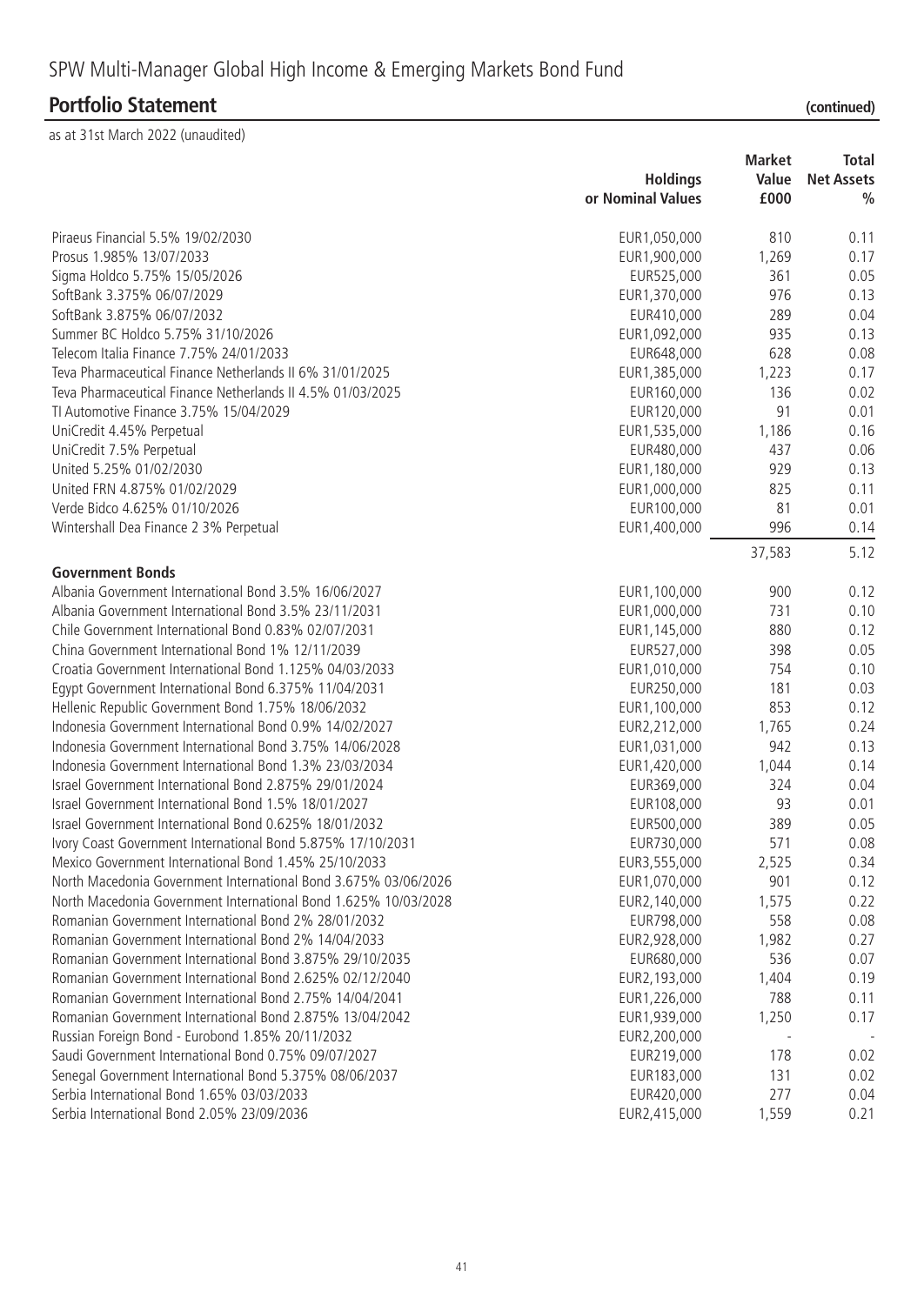|                                                                                                  | <b>Holdings</b><br>or Nominal Values | <b>Market</b><br>Value<br>£000 | <b>Total</b><br><b>Net Assets</b><br>$\frac{0}{0}$ |
|--------------------------------------------------------------------------------------------------|--------------------------------------|--------------------------------|----------------------------------------------------|
| Tunisian Republic 5.625% 17/02/2024                                                              | EUR2,366,000                         | 1,364                          | 0.19                                               |
| Tunisian Republic 6.375% 15/07/2026                                                              | EUR1,075,000                         | 572                            | 0.08                                               |
|                                                                                                  |                                      | 25,425                         | 3.46                                               |
| <b>TOTAL EURO DENOMINATED BONDS</b>                                                              |                                      | 63,008                         | 8.58                                               |
| STERLING DENOMINATED BONDS (0.89%, 30/09/2021 0.79%)                                             |                                      |                                |                                                    |
| <b>Corporate Bonds</b>                                                                           |                                      |                                |                                                    |
| AA Bond 6.5% 31/01/2026                                                                          | GBP565,000                           | 552                            | 0.07                                               |
| Allied Universal Holdco Allied Universal Finance Corp/Atlas Luxco 4.875% 01/06/2028              | GBP155,000                           | 142                            | 0.02                                               |
| Constellation Automotive Financing 4.875% 15/07/2027                                             | GBP1,455,000                         | 1,328                          | 0.18                                               |
| CPUK Finance 4.5% 28/08/2027                                                                     | GBP195,000                           | 187                            | 0.03                                               |
| Deuce Finco 5.5% 15/06/2027                                                                      | GBP255,000                           | 243                            | 0.03                                               |
| Iceland Bondco 4.625% 15/03/2025                                                                 | GBP300,000                           | 268                            | 0.04                                               |
| Jerrold Finco 5.25% 15/01/2027                                                                   | GBP765,000                           | 735                            | 0.10                                               |
| Stonegate Pub Co Financing 2019 8.25% 31/07/2025                                                 | GBP1,885,000                         | 1,917                          | 0.26                                               |
| Virgin Media Secured Finance 4.25% 15/01/2030                                                    | GBP1,075,000                         | 986                            | 0.13                                               |
| Virgin Media Vendor Financing Notes III 4.875% 15/07/2028                                        | GBP200,000                           | 188                            | 0.03                                               |
|                                                                                                  |                                      | 6,546                          | 0.89                                               |
| <b>TOTAL STERLING DENOMINATED BONDS</b>                                                          |                                      | 6,546                          | 0.89                                               |
| US DOLLAR DENOMINATED BONDS (84.52%, 30/09/2021 87.11%)<br><b>Corporate Bonds</b>                |                                      |                                |                                                    |
| AAC Technologies 3.75% 02/06/2031                                                                | USD1,649,000                         | 1,059                          | 0.14                                               |
| Absa 6.375% Perpetual                                                                            | USD992,000                           | 729                            | 0.10                                               |
| Abu Dhabi Commercial Bank 3.5% 31/03/2027                                                        | USD2,510,000                         | 1,906                          | 0.26                                               |
| Abu Dhabi National Energy 3.4% 29/04/2051                                                        | USD4,000,000                         | 2,864                          | 0.39                                               |
| Access Bank 6.125% 21/09/2026                                                                    | USD308,000                           | 220                            | 0.03                                               |
| Access Bank 9.125% Perpetual                                                                     | USD650,000                           | 457                            | 0.06                                               |
| Acrisure / Acrisure Finance 10.125% 01/08/2026                                                   | USD915,000                           | 745                            | 0.10                                               |
| Acu Petroleo Luxembourg 7.5% 13/01/2032                                                          | USD811,000                           | 572                            | 0.08                                               |
| Adani Green Energy 4.375% 08/09/2024<br>Adani International Container Terminal Pvt 3% 16/02/2031 | USD300,000<br>USD486,720             | 222                            | 0.03                                               |
| Adani Ports & Special Economic Zone 4.2% 04/08/2027                                              | USD692,000                           | 331<br>518                     | 0.04<br>0.07                                       |
| Adani Ports & Special Economic Zone 4.375% 03/07/2029                                            | USD1,530,000                         | 1,118                          | 0.15                                               |
| Adani Ports & Special Economic Zone 3.1% 02/02/2031                                              | USD875,000                           | 571                            | 0.08                                               |
| Adani Renewable Energy RJ Kodangal Solar Parks Pvt Wardha Solar Maharash 4.625%                  |                                      |                                |                                                    |
| 15/10/2039                                                                                       | USD977,813                           | 650                            | 0.09                                               |
| AdaptHealth 5.125% 01/03/2030                                                                    | USD235,000                           | 166                            | 0.02                                               |
| ADCB Finance Cayman 4.5% 06/03/2023                                                              | USD1,455,000                         | 1,124                          | 0.15                                               |
| ADT Security 4.125% 01/08/2029                                                                   | USD1,393,000                         | 986                            | 0.13                                               |
| Adtalem Global Education 5.5% 01/03/2028                                                         | USD1,963,000                         | 1,443                          | 0.20                                               |
| Advantage Sales & Marketing 6.5% 15/11/2028                                                      | USD730,000                           | 527                            | 0.07                                               |
| Advisor 10.75% 01/08/2027                                                                        | USD275,000                           | 225                            | 0.03                                               |
| AES Andes 7.125% 26/03/2079                                                                      | USD200,000                           | 154                            | 0.02                                               |
| AES Gener 6.35% 07/10/2079                                                                       | USD350,000                           | 263                            | 0.04                                               |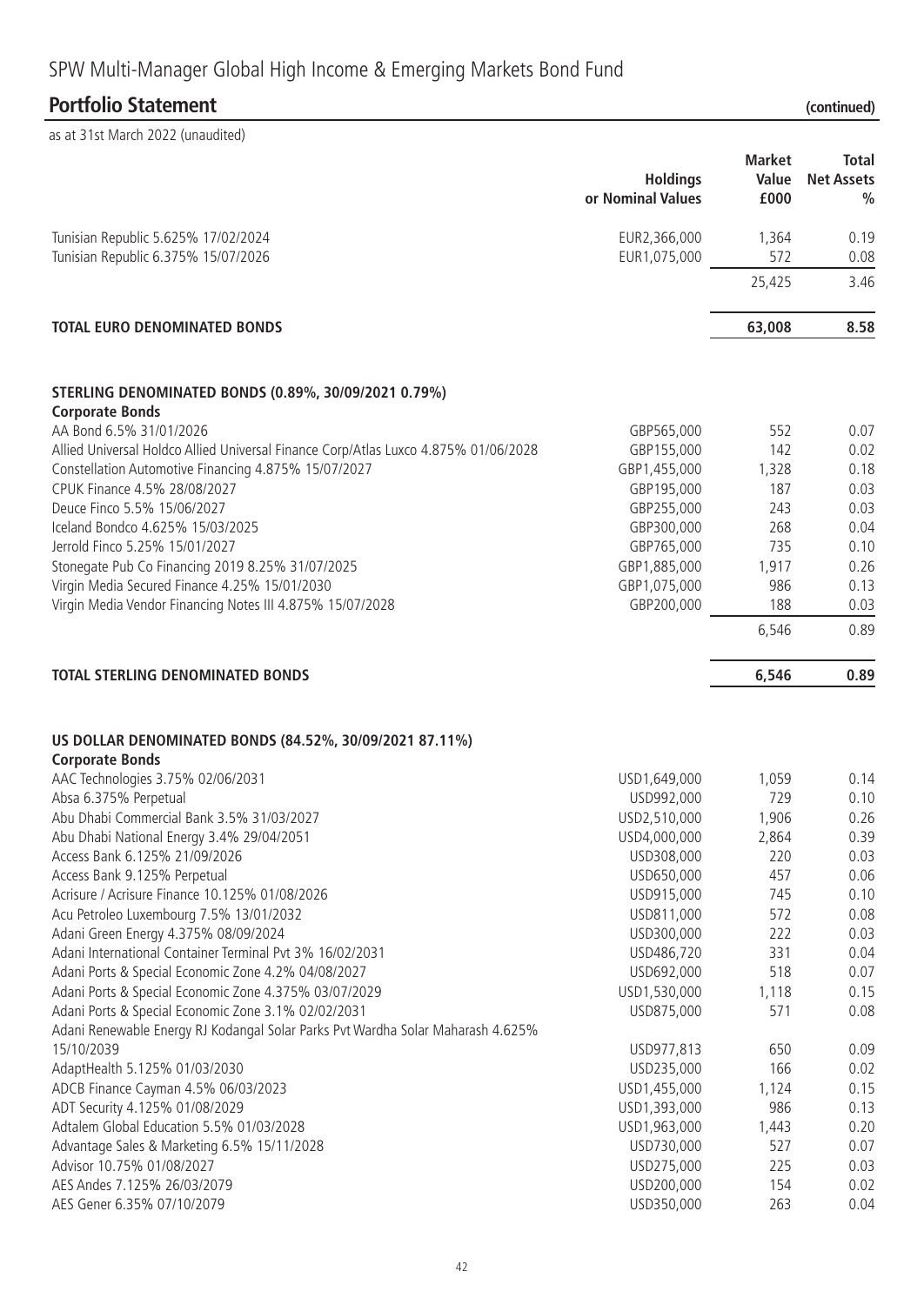|                                                                                    | <b>Holdings</b><br>or Nominal Values | <b>Market</b><br>Value<br>£000 | <b>Total</b><br><b>Net Assets</b><br>$\frac{0}{0}$ |
|------------------------------------------------------------------------------------|--------------------------------------|--------------------------------|----------------------------------------------------|
| AES Panama Generation SRL 4.375% 31/05/2030                                        | USD1,133,000                         | 814                            | 0.11                                               |
| Aethon United BR / Aethon United Finance 8.25% 15/02/2026                          | USD560,000                           | 441                            | 0.06                                               |
| Affinity Gaming 6.875% 15/12/2027                                                  | USD385,000                           | 288                            | 0.04                                               |
| Africa Finance 3.75% 30/10/2029                                                    | USD1,788,000                         | 1,293                          | 0.18                                               |
|                                                                                    | USD750,000                           | 531                            | 0.07                                               |
| African Export-Import Bank 2.634% 17/05/2026                                       | USD730,000                           | 534                            | 0.07                                               |
| Agrosuper 4.6% 20/01/2032                                                          |                                      | 359                            | 0.05                                               |
| Al Candelaria Spain 5.75% 15/06/2033                                               | USD550,000                           |                                |                                                    |
| AIA 3.2% 16/09/2040                                                                | USD2,000,000                         | 1,329                          | 0.18                                               |
| Air Canada 3.875% 15/08/2026                                                       | USD310,000                           | 224                            | 0.03                                               |
| Aircastle 5.25% Perpetual                                                          | USD1,250,000                         | 871                            | 0.12                                               |
| Akumin 7% 01/11/2025                                                               | USD1,748,000                         | 1,100                          | 0.15                                               |
| Albertsons Cos / Safeway / New Albertsons / Albertsons 3.25% 15/03/2026            | USD565,000                           | 407                            | 0.05                                               |
| Albertsons Cos / Safeway / New Albertsons / Albertsons 3.5% 15/03/2029             | USD420,000                           | 289                            | 0.04                                               |
| Albertsons Cos / Safeway / New Albertsons / Albertsons 4.875% 15/02/2030           | USD1,395,000                         | 1,038                          | 0.14                                               |
| Albion Financing 1 6.125% 15/10/2026                                               | USD1,000,000                         | 737                            | 0.10                                               |
| Albion Financing 2SARL 8.75% 15/04/2027                                            | USD625,000                           | 458                            | 0.06                                               |
| Alcoa Nederland 6.125% 15/05/2028                                                  | USD1,325,000                         | 1,061                          | 0.14                                               |
| Alfa 5.25% 25/03/2024                                                              | USD2,313,000                         | 1,804                          | 0.25                                               |
| Alfa Desarrollo 4.55% 27/09/2051                                                   | USD1,907,843                         | 1,251                          | 0.17                                               |
| Alibaba 4% 06/12/2037                                                              | USD1,726,000                         | 1,222                          | 0.17                                               |
| Alibaba 2.7% 09/02/2041                                                            | USD262,000                           | 152                            | 0.02                                               |
| Alibaba 3.15% 09/02/2051                                                           | USD2,000,000                         | 1,171                          | 0.16                                               |
| Alliance Data Systems 7% 15/01/2026                                                | USD2,350,000                         | 1,826                          | 0.25                                               |
| Alliant Intermediate / Alliant Co-Issuer 6.75% 15/10/2027                          | USD1,255,000                         | 935                            | 0.13                                               |
| Alliant Intermediate / Alliant Co-Issuer 5.875% 01/11/2029                         | USD250,000                           | 183                            | 0.02                                               |
| Allied Universal Holdco Allied Universal Finance Corp/Atlas Luxco 9.75% 15/07/2027 | USD585,000                           | 459                            | 0.06                                               |
| Alpek 4.25% 18/09/2029                                                             | USD805,000                           | 603                            | 0.08                                               |
| Alsea 7.75% 14/12/2026                                                             | USD671,000                           | 528                            | 0.07                                               |
| Altice Financing 5% 15/01/2028                                                     | USD2,045,000                         | 1,397                          | 0.19                                               |
| Altice Financing 5.75% 15/08/2029                                                  | USD1,483,000                         | 1,019                          | 0.14                                               |
| Altice France 5.5% 15/01/2028                                                      | USD1,115,000                         | 784                            | 0.11                                               |
| Altice France 6% 15/02/2028                                                        | USD975,000                           | 648                            | 0.09                                               |
| Altice France 5.125% 15/01/2029                                                    | USD570,000                           | 386                            | 0.05                                               |
| Altice France 5.125% 15/07/2029                                                    | USD1,405,000                         | 941                            | 0.13                                               |
| Altice France 5.5% 15/10/2029                                                      | USD375,000                           | 256                            | 0.03                                               |
| Amaggi Luxembourg International 5.25% 28/01/2028                                   | USD1,050,000                         | 775                            | 0.11                                               |
| America Movil 2.875% 07/05/2030                                                    | USD200,000                           | 145                            | 0.02                                               |
| America Movil 4.375% 22/04/2049                                                    | USD400,000                           | 322                            | 0.04                                               |
| American Airlines 11.75% 15/07/2025                                                | USD1,765,000                         | 1,569                          | 0.21                                               |
|                                                                                    |                                      |                                | 0.16                                               |
| American Airlines AAdvantage Loyalty IP 5.5% 20/04/2026                            | USD1,522,000                         | 1,159                          |                                                    |
| American Airlines AAdvantage Loyalty IP 5.75% 20/04/2029                           | USD940,000                           | 709                            | 0.10                                               |
| American Finance Trust / American Finance Operating Partner 4.5% 30/09/2028        | USD475,000                           | 328                            | 0.04                                               |
| AMN Healthcare 4.625% 01/10/2027                                                   | USD265,000                           | 196                            | 0.03                                               |
| AmWINS 4.875% 30/06/2029                                                           | USD590,000                           | 429                            | 0.06                                               |
| Apollo Commercial Real Estate Finance 4.625% 15/06/2029                            | USD720,000                           | 498                            | 0.07                                               |
| Arabian Centres Sukuk II 5.625% 07/10/2026                                         | USD500,000                           | 359                            | 0.05                                               |
| Arches Buyer 4.25% 01/06/2028                                                      | USD275,000                           | 196                            | 0.03                                               |
| Arches Buyer 6.125% 01/12/2028                                                     | USD435,000                           | 302                            | 0.04                                               |
| Archrock Partners / Archrock Partners Finance 6.875% 01/04/2027                    | USD200,000                           | 154                            | 0.02                                               |
| Arconic 6.125% 15/02/2028                                                          | USD375,000                           | 286                            | 0.04                                               |
| Ardagh Metal Packaging Finance USA / Ardagh Metal Packaging Finance 4% 01/09/2029  | USD1,995,000                         | 1,371                          | 0.19                                               |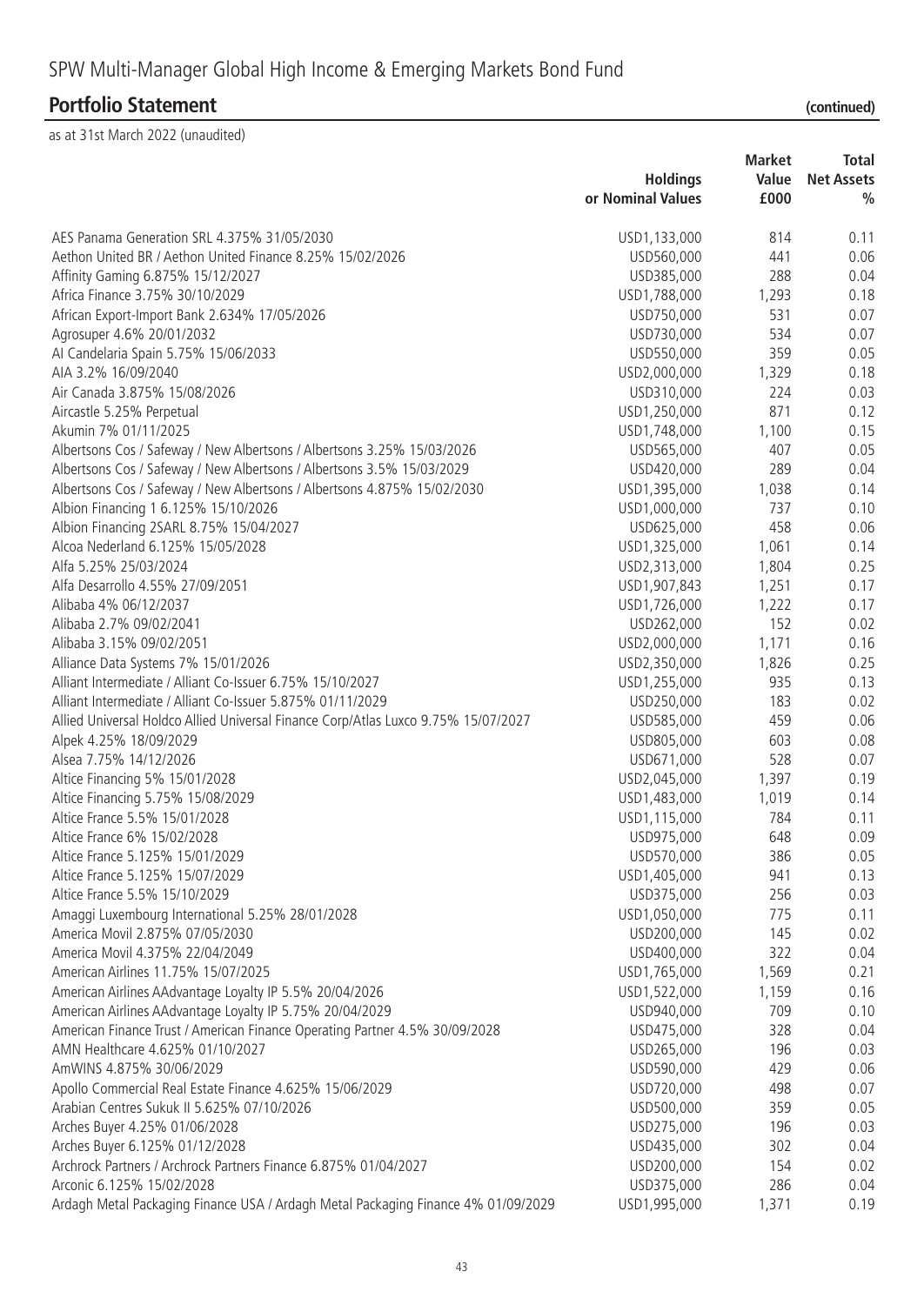|                                                                             |                          | <b>Market</b>     | <b>Total</b>  |
|-----------------------------------------------------------------------------|--------------------------|-------------------|---------------|
|                                                                             | <b>Holdings</b><br>Value | <b>Net Assets</b> |               |
|                                                                             | or Nominal Values        | £000              | $\frac{0}{0}$ |
| Aretec Escrow Issuer 7.5% 01/04/2029                                        | USD370,000               | 271               | 0.04          |
| Asbury Automotive 4.625% 15/11/2029                                         | USD1,253,000             | 894               | 0.12          |
| ASP Unifrax 5.25% 30/09/2028                                                | USD442,000               | 316               | 0.04          |
| ASP Unifrax 7.5% 30/09/2029                                                 | USD379,000               | 259               | 0.03          |
| ATP Tower / Andean Tower Partners Colombia SAS / Andean Telecom Par 4.05%   |                          |                   |               |
| 27/04/2026                                                                  | USD200,000               | 145               | 0.02          |
| Avis Budget Car Rental / Avis Budget Finance 5.375% 01/03/2029              | USD970,000               | 728               | 0.10          |
| Axian Telecom 7.375% 16/02/2027                                             | USD408,000               | 301               | 0.04          |
| B2W Digital Lux 4.375% 20/12/2030                                           | USD200,000               | 131               | 0.02          |
| Baidu 2.375% 23/08/2031                                                     | USD2,000,000             | 1,330             | 0.18          |
| Banco Continental SAECA 2.75% 10/12/2025                                    | USD789,000               | 548               | 0.07          |
| Banco de Credito del Peru S.A. 3.125% 01/07/2030                            | USD293,000               | 209               | 0.03          |
| Banco Mercantil del Norte 6.625% Perpetual                                  | USD3,033,000             | 2,131             | 0.29          |
| Banco Mercantil del Norte 6.75% Perpetual                                   | USD913,000               | 676               | 0.09          |
| Banco Mercantil del Norte 8.375% Perpetual                                  | USD1,050,000             | 838               | 0.11          |
| Bangkok Bank 3.466% 23/09/2036                                              | USD750,000               | 511               | 0.07          |
| Bank Hapoalim 3.255% 21/01/2032                                             | USD1,350,000             | 946               | 0.13          |
| Bank of China 5% 13/11/2024                                                 | USD711,000               | 564               | 0.08          |
| Bank of Georgia 11.125% Perpetual                                           | USD350,000               | 267               | 0.04          |
| Bath & Body Works 6.694% 15/01/2027                                         | USD520,000               | 422               | 0.06          |
| Bath & Body Works 6.625% 01/10/2030                                         | USD1,000,000             | 802               | 0.11          |
| Bath & Body Works 6.95% 01/03/2033                                          | USD590,000               | 462               | 0.06          |
| Bausch Health 6.125% 01/02/2027                                             | USD270,000               | 207               | 0.03          |
| Bausch Health 7.25% 30/05/2029                                              | USD210,000               | 136               | 0.02          |
| BBVA Bancomer 5.875% 13/09/2034                                             | USD350,000               | 260               | 0.03          |
| BCPE Ulysses Intermediate 7.75% 01/04/2027                                  | USD905,000               | 627               | 0.08          |
| BellRing Brands 7% 15/03/2030                                               | USD630,000               | 490               | 0.07          |
| Bharti Airtel International Netherlands 5.35% 20/05/2024                    | USD1,165,000             | 918               | 0.12          |
| Bidvest 3.625% 23/09/2026                                                   | USD1,530,000             | 1,089             | 0.15          |
| Big River Steel / BRS Finance 6.625% 31/01/2029                             | USD1,280,000             | 1,017             | 0.14          |
| Bioceanico Sovereign Certificate 0% 05/06/2034                              | USD239,978               | 132               | 0.02          |
| Black Knight InfoServ 3.625% 01/09/2028                                     | USD415,000               | 299               | 0.04          |
| Bombardier 7.875% 15/04/2027                                                | USD1,723,000             | 1,290             | 0.18          |
| Bombardier 6% 15/02/2028                                                    | USD1,218,000             | 868               | 0.12          |
| Booz Allen Hamilton 4% 01/07/2029                                           | USD805,000               | 599               | 0.08          |
| Borets Finance 6% 17/09/2026                                                | USD1,050,000             | 40                | 0.01          |
| Boxer Parent 7.125% 02/10/2025                                              | USD750,000               | 591               | 0.08          |
| Braskem America Finance 7.125% 22/07/2041                                   | USD800,000               | 669               | 0.09          |
| Braskem Idesa SAPI 7.45% 15/11/2029                                         | USD500,000               | 387               | 0.05          |
| Braskem Idesa SAPI 6.99% 20/02/2032                                         | USD1,164,000             | 876               | 0.12          |
| Braskem Netherlands Finance 4.5% 31/01/2030                                 | USD223,000               | 165               | 0.02          |
| Braskem Netherlands Finance 8.5% 23/01/2081                                 | USD434,000               | 361               | 0.05          |
| BRF 5.75% 21/09/2050                                                        | USD350,000               | 236               | 0.03          |
| Brookfield Residential Properties / Brookfield Residential US 5% 15/06/2029 | USD715,000               | 495               | 0.07          |
| Burgan Bank SAK 2.75% 15/12/2031                                            | USD1,888,000             | 1,249             | 0.17          |
| BWX Technologies 4.125% 15/04/2029                                          | USD385,000               | 282               | 0.04          |
| C&W Senior Financing 6.875% 15/09/2027                                      | USD900,000               | 679               | 0.09          |
| CA Magnum 5.375% 31/10/2026                                                 | USD750,000               | 568               | 0.08          |
| Cable One 4% 15/11/2030                                                     | USD860,000               | 600               | 0.08          |
| Cablevision Lightpath 5.625% 15/09/2028                                     | USD1,400,000             | 968               | 0.13          |
| Caesars Entertainment 8.125% 01/07/2027                                     | USD870,000               | 711               | 0.10          |
|                                                                             |                          |                   |               |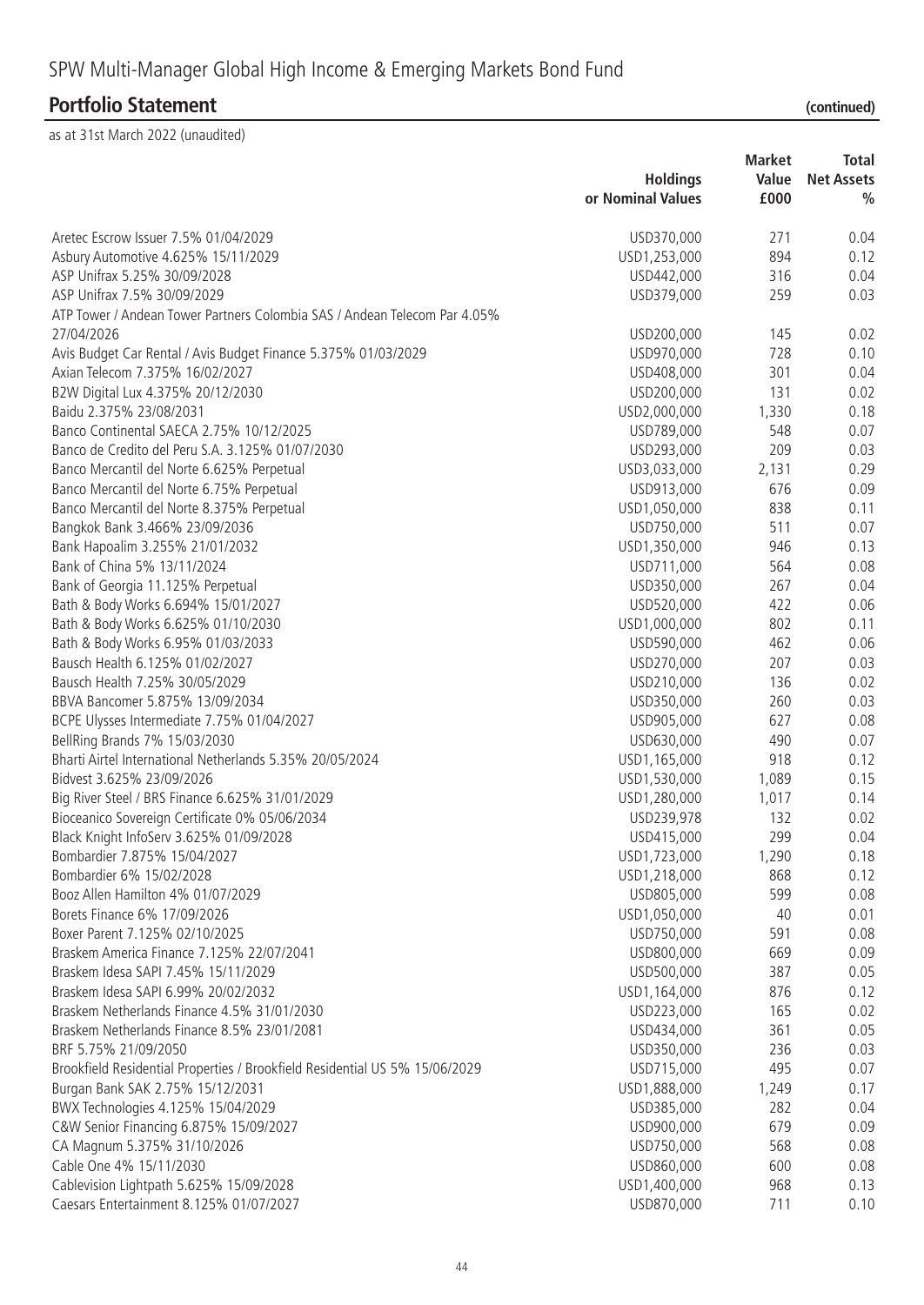|                                                                                            | <b>Market</b>                |              | <b>Total</b>      |  |
|--------------------------------------------------------------------------------------------|------------------------------|--------------|-------------------|--|
|                                                                                            | <b>Holdings</b>              | Value        | <b>Net Assets</b> |  |
|                                                                                            | or Nominal Values            | £000         | $\frac{0}{0}$     |  |
| Caesars Entertainment 4.625% 15/10/2029                                                    | USD632,000                   | 451          | 0.06              |  |
| Calpine 4.5% 15/02/2028                                                                    | USD140,000                   | 104          | 0.01              |  |
| Calpine 5% 01/02/2031                                                                      | USD690,000                   | 476          | 0.06              |  |
| Camposol 6% 03/02/2027                                                                     | USD788,000                   | 564          | 0.08              |  |
| Cano Health 6.25% 01/10/2028                                                               | USD625,000                   | 460          | 0.06              |  |
| CAP 3.9% 27/04/2031                                                                        | USD373,000                   | 256          | 0.03              |  |
| Cargo Aircraft Management 4.75% 01/02/2028                                                 | USD925,000                   | 686          | 0.09              |  |
| Carnival 7.625% 01/03/2026                                                                 | USD905,000                   | 692          | 0.09              |  |
| Carnival 5.75% 01/03/2027                                                                  | USD1,655,000                 | 1,198        | 0.16              |  |
| Carnival 4% 01/08/2028                                                                     | USD370,000                   | 263          | 0.04              |  |
| Carnival 6% 01/05/2029                                                                     | USD440,000                   | 315          | 0.04              |  |
| Carpenter Technology 7.625% 15/03/2030                                                     | USD415,000                   | 323          | 0.04              |  |
| Carvana 5.625% 01/10/2025                                                                  | USD555,000                   | 400          | 0.05              |  |
| CAS Capital No. 1 4% Perpetual                                                             | USD1,055,000                 | 752          | 0.10              |  |
| Cascades Cascades USA 5.375% 15/01/2028                                                    | USD285,000                   | 218          | 0.03              |  |
| CCO / CCO Capital 4.5% 15/08/2030                                                          | USD1,100,000                 | 787          | 0.11              |  |
| CCO / CCO Capital 4.25% 01/02/2031                                                         | USD1,600,000                 | 1,113        | 0.15              |  |
| CCO / CCO Capital 4.5% 01/05/2032                                                          | USD1,300,000                 | 904          | 0.12              |  |
| CCO / CCO Capital 4.5% 01/06/2033                                                          | USD785,000                   | 537          | 0.07              |  |
| CDI Escrow Issuer 5.75% 01/04/2030                                                         | USD1,000,000                 | 762          | 0.10              |  |
| Cedar Fair 5.25% 15/07/2029                                                                | USD115,000                   | 86           | 0.01              |  |
| Cedar Fair / Canada's Wonderland Co / Magnum Management Corp / Millennium Op 6.5%          |                              |              |                   |  |
| 01/10/2028                                                                                 | USD925,000                   | 717          | 0.10              |  |
| Celestial Miles 5.75% Perpetual                                                            | USD2,000,000                 | 1,494        | 0.20              |  |
| Cemex 5.45% 19/11/2029                                                                     | USD530,000                   | 409          | 0.06              |  |
| Cemex 3.875% 11/07/2031                                                                    | USD525,000                   | 365          | 0.05              |  |
| Cemex 5.125% Perpetual                                                                     | USD260,000                   | 194          | 0.03              |  |
| Cemig Geracao e Transmissao 9.25% 05/12/2024                                               | USD1,334,000                 | 1,105        | 0.15              |  |
| Centene 4.625% 15/12/2029                                                                  | USD375,000                   | 288          | 0.04              |  |
| Centene 2.625% 01/08/2031                                                                  | USD485,000                   | 326          | 0.04              |  |
| Central American Bottling Corp / CBC Bottling Holdco SL / Beliv Holdco SL 5.25%            |                              |              |                   |  |
| 27/04/2029                                                                                 | USD708,000                   | 539          | 0.07              |  |
| Cerdia Finanz 10.5% 15/02/2027                                                             | USD1,300,000                 | 857          | 0.12              |  |
| Cheniere Energy Partners 3.25% 31/01/2032                                                  | USD1,290,000                 | 892          | 0.12              |  |
| Cheplapharm Arzneimittel 5.5% 15/01/2028                                                   | USD1,150,000                 | 851          | 0.12              |  |
| Chesapeake Energy 5.5% 01/02/2026                                                          | USD300,000                   | 233          | 0.03              |  |
| Chesapeake Energy 5.875% 01/02/2029                                                        | USD285,000                   | 224          | 0.03              |  |
| Chesapeake Energy 6.75% 15/04/2029                                                         | USD1,640,000                 | 1,321        | 0.18              |  |
| China Construction Bank 2.45% 24/06/2030                                                   | USD861,000                   | 630          | 0.09              |  |
| China Evergrande 11.5% 22/01/2023                                                          | USD1,711,000                 | 163          | 0.02              |  |
| China Evergrande 8.75% 28/06/2025                                                          | USD622,000                   | 59           | 0.01              |  |
| CHS/Community Health Systems 8% 15/12/2027                                                 | USD530,000                   | 428          | 0.06              |  |
| CHS/Community Health Systems 6.875% 01/04/2028                                             | USD600,000                   | 416          | 0.06              |  |
| CHS/Community Health Systems 6% 15/01/2029                                                 | USD665,000                   | 512          | 0.07              |  |
| CHS/Community Health Systems 6.875% 15/04/2029                                             | USD1,505,000                 | 1,122        | 0.15              |  |
|                                                                                            |                              | 692          | 0.09              |  |
| CHS/Community Health Systems 6.125% 01/04/2030                                             | USD976,000                   | 753          | 0.10              |  |
| CHS/Community Health Systems 5.25% 15/05/2030<br>Cia de Minas Buenaventura 5.5% 23/07/2026 | USD1,030,000                 | 997          | 0.14              |  |
| Cibanco Ibm / PLA Administradora Industrial S de RL de 4.962% 18/07/2029                   | USD1,330,000<br>USD1,313,000 |              | 0.14              |  |
| CIFI 4.8% 17/05/2028                                                                       | USD583,000                   | 1,002<br>355 | 0.05              |  |
|                                                                                            |                              |              |                   |  |
| CITGO Petroleum 7% 15/06/2025                                                              | USD2,277,000                 | 1,750        | 0.24              |  |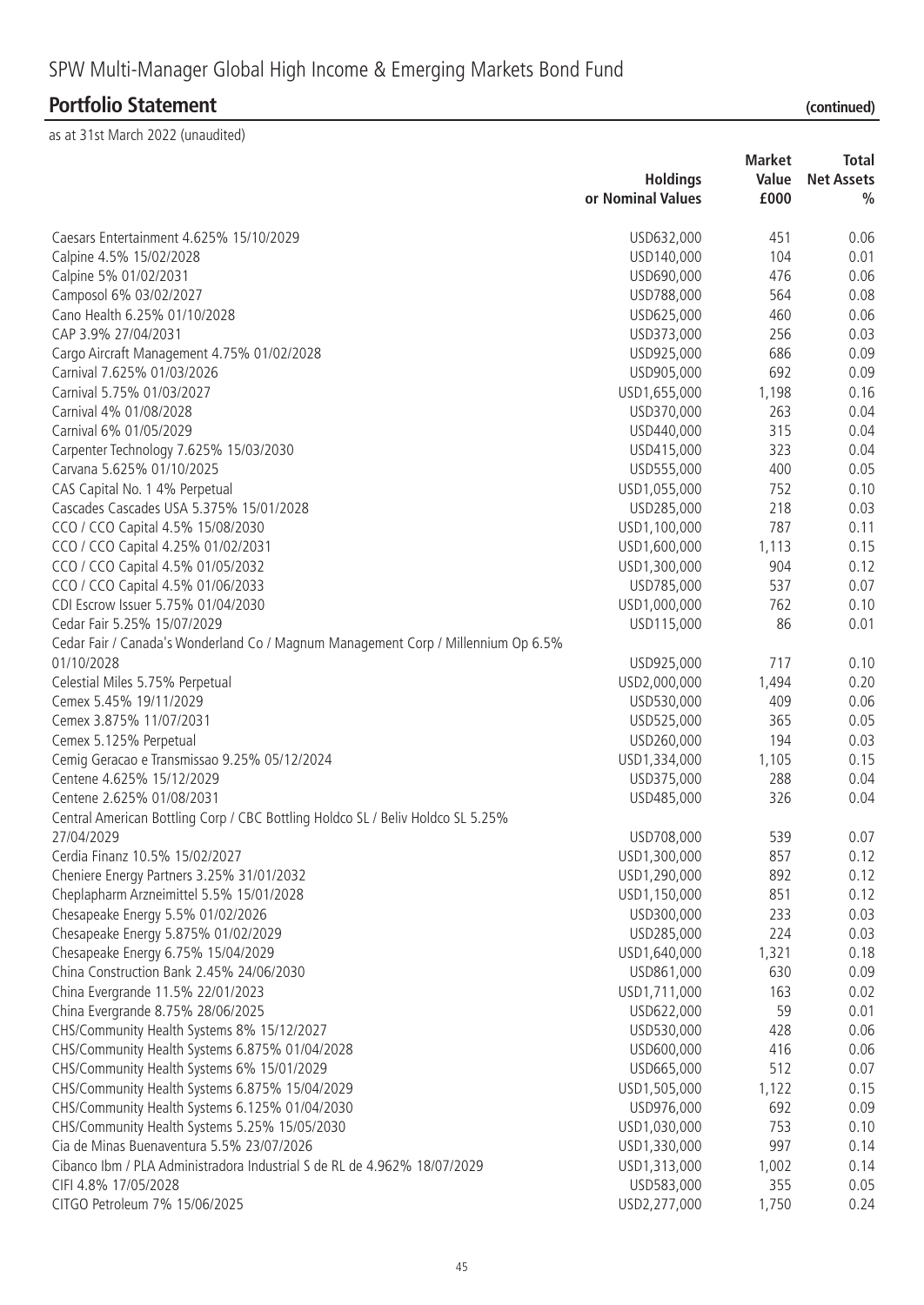|                                                                      | <b>Holdings</b><br>or Nominal Values | <b>Market</b><br>Value<br>£000 | <b>Total</b><br><b>Net Assets</b><br>$\frac{0}{0}$ |
|----------------------------------------------------------------------|--------------------------------------|--------------------------------|----------------------------------------------------|
|                                                                      |                                      |                                |                                                    |
| CK Hutchison International 19 II 3.375% 06/09/2049                   | USD1,250,000                         | 894                            | 0.12                                               |
| Clarios Global / Clarios US Finance 6.25% 15/05/2026                 | USD1,654,000                         | 1,300                          | 0.18                                               |
| Clarios Global / Clarios US Finance 8.5% 15/05/2027                  | USD125,000                           | 99                             | 0.01                                               |
| Clarivate Science 3.875% 01/07/2028                                  | USD470,000                           | 341                            | 0.05                                               |
| Clarivate Science 4.875% 01/07/2029                                  | USD330,000                           | 236                            | 0.03                                               |
| Clean Renewable Power Mauritius Pte 4.25% 25/03/2027                 | USD534,100                           | 390                            | 0.05                                               |
| Clear Channel Outdoor 5.125% 15/08/2027                              | USD465,000                           | 348                            | 0.05                                               |
| Clear Channel Outdoor 7.5% 01/06/2029                                | USD450,000                           | 345                            | 0.05                                               |
| Cobra Acquisition Co 6.375% 01/11/2029                               | USD990,000                           | 647                            | 0.09                                               |
| Coinbase Global 3.375% 01/10/2028                                    | USD2,084,000                         | 1,416                          | 0.19                                               |
| Colgate Energy Partners III 7.75% 15/02/2026                         | USD571,000                           | 463                            | 0.06                                               |
| Colgate Energy Partners III 5.875% 01/07/2029                        | USD1,287,000                         | 1,010                          | 0.14                                               |
|                                                                      |                                      | 181                            | 0.02                                               |
| Commercial Bank PSQC 4.5% Perpetual                                  | USD246,000                           |                                |                                                    |
| Compass Minerals International 6.75% 01/12/2027                      | USD70,000                            | 54                             | 0.01                                               |
| Comstock Resources 6.75% 01/03/2029                                  | USD1,280,000                         | 1,006                          | 0.14                                               |
| Comstock Resources 5.875% 15/01/2030                                 | USD1,179,000                         | 885                            | 0.12                                               |
| Condor Merger Sub 7.375% 15/02/2030                                  | USD2,340,000                         | 1,698                          | 0.23                                               |
| Connect Finco / Connect US Finco 6.75% 01/10/2026                    | USD750,000                           | 580                            | 0.08                                               |
| Contemporary Ruiding Development 1.875% 17/09/2025                   | USD261,000                           | 187                            | 0.03                                               |
| Contemporary Ruiding Development 2.625% 17/09/2030                   | USD545,000                           | 366                            | 0.05                                               |
| Continuum Energy Levanter Pte 4.5% 09/02/2027                        | USD453,675                           | 333                            | 0.04                                               |
| CoreLogic 4.5% 01/05/2028                                            | USD1,590,000                         | 1,138                          | 0.15                                               |
| Coty 5% 15/04/2026                                                   | USD1,823,000                         | 1,346                          | 0.18                                               |
| Country Garden 3.3% 12/01/2031                                       | USD1,050,000                         | 542                            | 0.07                                               |
| CP Atlas Buyer 7% 01/12/2028                                         | USD300,000                           | 194                            | 0.03                                               |
| CQP Holdco / BIP-V Chinook Holdco 5.5% 15/06/2031                    | USD1,640,000                         | 1,234                          | 0.17                                               |
| Crescent Energy Finance 7.25% 01/05/2026                             | USD745,000                           | 571                            | 0.08                                               |
| Crocs 4.25% 15/03/2029                                               | USD920,000                           | 622                            | 0.08                                               |
| CSC 7.5% 01/04/2028                                                  | USD800,000                           | 600                            | 0.08                                               |
| CSC 6.5% 01/02/2029                                                  | USD1,500,000                         | 1,151                          | 0.16                                               |
| CSC 5.75% 15/01/2030                                                 | USD921,000                           | 629                            | 0.09                                               |
| CSC 4.625% 01/12/2030                                                | USD1,072,000                         | 683                            | 0.09                                               |
| CSN Inova Ventures 6.75% 28/01/2028                                  | USD1,050,000                         | 833                            | 0.11                                               |
| CT Trust 5.125% 03/02/2032                                           | USD425,000                           | 324                            | 0.04                                               |
| CTR Partnership / CareTrust Capital 3.875% 30/06/2028                | USD1,326,000                         | 953                            | 0.13                                               |
| Cushman & Wakefield US Borrower 6.75% 15/05/2028                     | USD1,175,000                         | 935                            | 0.13                                               |
| CVR Partners / CVR Nitrogen Finance 6.125% 15/06/2028                | USD260,000                           | 199                            | 0.03                                               |
| DAE Funding 2.625% 20/03/2025                                        | USD892,000                           | 646                            | 0.09                                               |
| DAE Funding 3.375% 20/03/2028                                        | USD1,172,000                         | 836                            | 0.11                                               |
| Dana 4.25% 01/09/2030                                                | USD215,000                           | 149                            | 0.02                                               |
| DaVita 4.625% 01/06/2030                                             | USD95,000                            | 68                             | 0.01                                               |
| DCP Midstream 7.375% Perpetual                                       | USD335,000                           | 245                            | 0.03                                               |
| DCP Midstream Operating 8.125% 16/08/2030                            | USD465,000                           | 432                            | 0.06                                               |
| DCP Midstream Operating 6.45% 03/11/2036                             | USD320,000                           | 283                            | 0.04                                               |
| Dealer Tire / DT Issuer 8% 01/02/2028                                |                                      | 937                            | 0.13                                               |
|                                                                      | USD1,223,000                         |                                |                                                    |
| Digicel 6.75% 01/03/2023                                             | USD1,130,000                         | 807                            | 0.11                                               |
| Digicel 10% 01/04/2024                                               | USD1,053,870                         | 800                            | 0.11                                               |
| Digicel International Finance Digicel international 8.75% 25/05/2024 | USD365,000                           | 277                            | 0.04                                               |
| Directv Financing / Directv Financing Co-Obligor 5.875% 15/08/2027   | USD1,869,000                         | 1,401                          | 0.19                                               |
| DISH DBS 5% 15/03/2023                                               | USD2,100,000                         | 1,605                          | 0.22                                               |
| DISH DBS 7.75% 01/07/2026                                            | USD205,000                           | 155                            | 0.02                                               |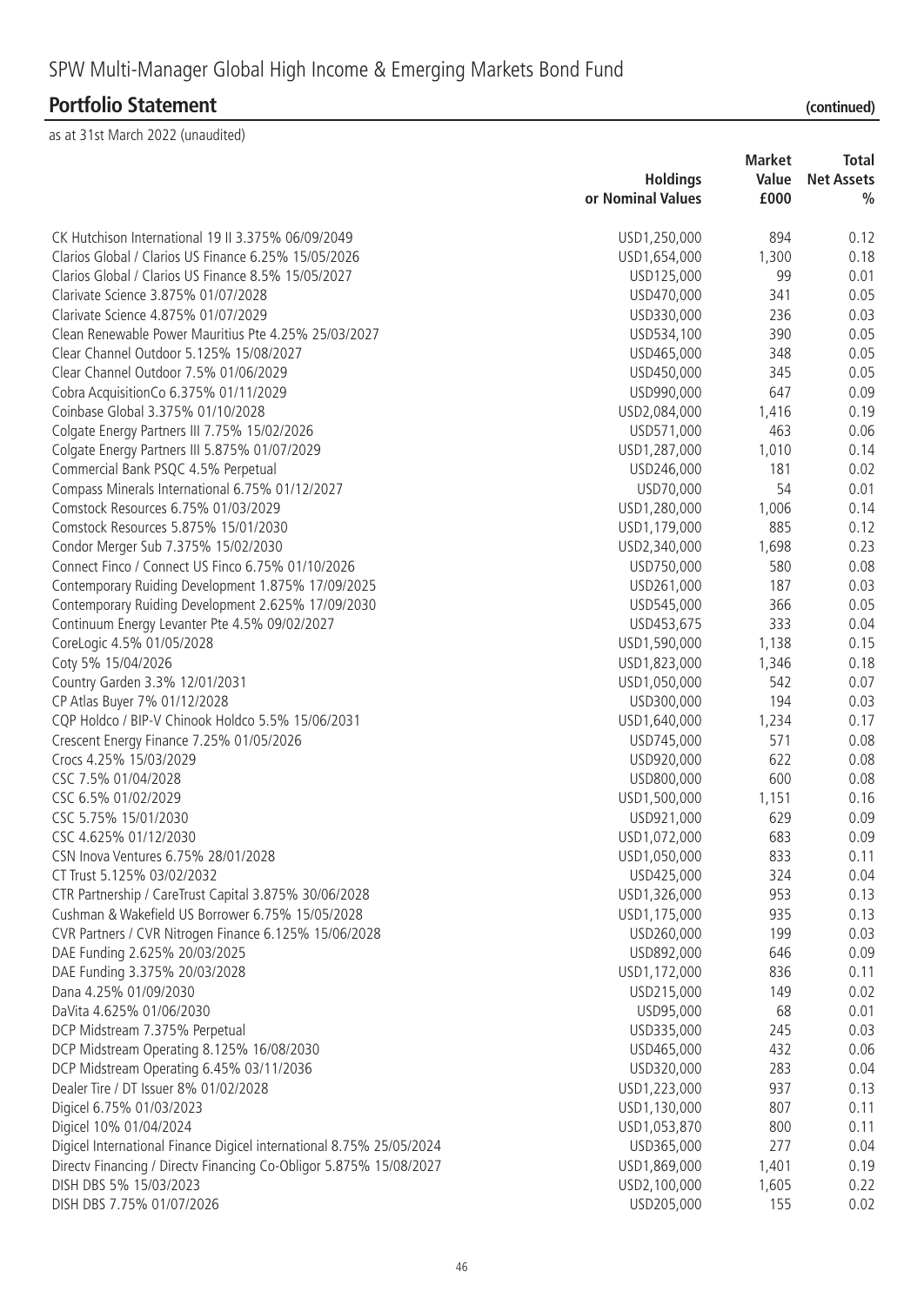| <i>continue</i> |  |  |
|-----------------|--|--|

|                                                                       | <b>Holdings</b><br>or Nominal Values | <b>Market</b><br>Value<br>£000 | <b>Total</b><br><b>Net Assets</b><br>$\frac{0}{0}$ |
|-----------------------------------------------------------------------|--------------------------------------|--------------------------------|----------------------------------------------------|
|                                                                       |                                      |                                |                                                    |
| DISH DBS 5.25% 01/12/2026                                             | USD1,260,000                         | 917                            | 0.12                                               |
| DISH DBS 7.375% 01/07/2028                                            | USD230,000                           | 165                            | 0.02                                               |
| DISH DBS 5.75% 01/12/2028                                             | USD2,338,000                         | 1,686                          | 0.23                                               |
| DISH DBS 5.125% 01/06/2029                                            | USD305,000                           | 197                            | 0.03                                               |
| DISH Network 3.375% 15/08/2026                                        | USD300,000                           | 206                            | 0.03                                               |
| Domtar 6.75% 01/10/2028                                               | USD1,704,000                         | 1,292                          | 0.18                                               |
| Dornoch Debt Merger Sub 6.625% 15/10/2029                             | USD260,000                           | 172                            | 0.02                                               |
| DP World Salaam 6% Perpetual                                          | USD788,000                           | 613                            | 0.08                                               |
| DP World United Arab Emirates 4.7% 30/09/2049                         | USD530,000                           | 391                            | 0.05                                               |
| Dun & Bradstreet 5% 15/12/2029                                        | USD320,000                           | 230                            | 0.03                                               |
| Eastern & Southern African Trade & Development Bank 4.125% 30/06/2028 | USD1,852,000                         | 1,313                          | 0.18                                               |
| Eco Material Technologies 7.875% 31/01/2027                           | USD996,600                           | 756                            | 0.10                                               |
| Ecopetrol 4.625% 02/11/2031                                           | USD863,000                           | 599                            | 0.08                                               |
| Ecopetrol 5.875% 28/05/2045                                           | USD1,002,000                         | 674                            | 0.09                                               |
| Ecopetrol 5.875% 02/11/2051                                           | USD1,316,000                         | 859                            | 0.12                                               |
| eG Global Finance 6.75% 07/02/2025                                    | USD1,325,000                         | 1,004                          | 0.14                                               |
| eG Global Finance 8.5% 30/10/2025                                     | USD1,175,000                         | 916                            | 0.12                                               |
| EIG Pearl 3.545% 31/08/2036                                           | USD1,210,000                         | 875                            | 0.12                                               |
| EIG Pearl 4.387% 30/11/2046                                           | USD5,250,000                         | 3,729                          | 0.51                                               |
| Elastic 4.125% 15/07/2029                                             | USD725,000                           | 513                            | 0.07                                               |
| Electricidad Firme de Mexico de 4.9% 20/11/2026                       | USD375,000                           | 266                            | 0.04                                               |
| Embarq 7.995% 01/06/2036                                              | USD350,000                           | 259                            | 0.03                                               |
| Embecta 5% 15/02/2030                                                 | USD235,000                           | 170                            | 0.02                                               |
| Emirates NBD Bank 6.125% Perpetual                                    | USD260,000                           | 198                            | 0.03                                               |
| Emirates NBD Bank 6.125% Perpetual                                    | USD1,050,000                         | 812                            | 0.11                                               |
| Empresa de los Ferrocarriles del Estado 3.83% 14/09/2061              | USD3,000,000                         | 1,891                          | 0.26                                               |
| Empresa Nacional de Telecomunicaciones 3.05% 14/09/2032               | USD500,000                           | 346                            | 0.05                                               |
| Empresas Publicas de Medellin ESP 4.25% 18/07/2029                    | USD2, 157,000                        | 1,450                          | 0.20                                               |
| ENA Master Trust 4% 19/05/2048                                        | USD350,000                           | 250                            | 0.03                                               |
| Enact 6.5% 15/08/2025                                                 | USD1,100,000                         | 863                            | 0.12                                               |
| Endeavor Energy Resources / EER Finance 5.75% 30/01/2028              | USD200,000                           | 158                            | 0.02                                               |
| Endeavour Mining 5% 14/10/2026                                        | USD450,000                           | 313                            | 0.04                                               |
| ENN Energy 3.25% 24/07/2022                                           | USD380,000                           | 290                            | 0.04                                               |
| ENN Energy 2.625% 17/09/2030                                          | USD1,749,000                         | 1,193                          | 0.16                                               |
| EQT 7.5% 01/02/2030                                                   | USD515,000                           | 455                            | 0.06                                               |
| ERO Copper 6.5% 15/02/2030                                            | USD270,000                           | 200                            | 0.03                                               |
| Eurotorg Via Bonitron 9% 22/10/2025                                   | USD1,250,000                         | 190                            | 0.03                                               |
| Fair Isaac 4% 15/06/2028                                              | USD965,000                           | 713                            | 0.10                                               |
| F-Brasile SpA / F-Brasile US 7.375% 15/08/2026                        | USD1,260,000                         | 856                            | 0.12                                               |
| FEL Energy VI 5.75% 01/12/2040                                        | USD405,221                           | 277                            | 0.04                                               |
| Ferrellgas / Ferrellgas Finance 5.375% 01/04/2026                     | USD2,546,000                         | 1,817                          | 0.25                                               |
| Fidelity Bank 7.625% 28/10/2026                                       | USD508,000                           | 370                            | 0.05                                               |
| First Abu Dhabi Bank 4.5% Perpetual                                   | USD788,000                           | 594                            | 0.08                                               |
| First Quantum Minerals 6.875% 15/10/2027                              | USD1,050,000                         | 838                            | 0.11                                               |
| FirstEnergy 7.375% 15/11/2031                                         | USD220,000                           | 205                            | 0.03                                               |
| Fomento Economico Mexicano 3.5% 16/01/2050                            | USD2,000,000                         | 1,400                          | 0.19                                               |
| Ford Motor 9% 22/04/2025                                              | USD425,000                           | 371                            | 0.05                                               |
| Ford Motor 6.625% 01/10/2028                                          | USD1,415,000                         | 1,179                          | 0.16                                               |
| Ford Motor 7.45% 16/07/2031                                           | USD1,290,000                         | 1,163                          | 0.16                                               |
| Ford Motor Credit 4.95% 28/05/2027                                    | USD665,000                           | 512                            | 0.07                                               |
| Ford Motor Credit 4% 13/11/2030                                       | USD200,000                           | 143                            | 0.02                                               |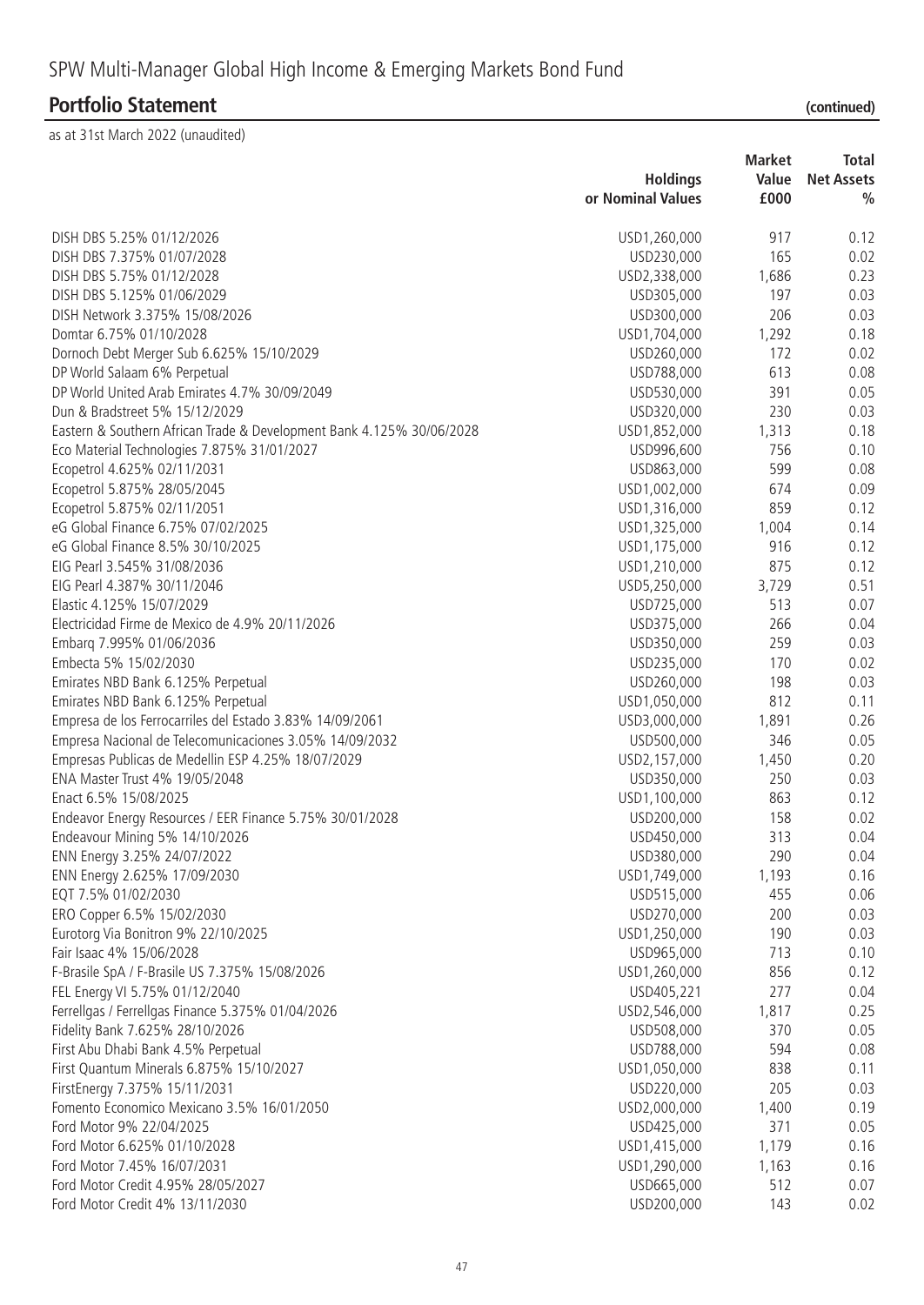### **Portfolio Statement**

| (continued) |  |
|-------------|--|
|             |  |

|                                                                               | <b>Holdings</b><br>or Nominal Values | <b>Market</b><br>Value<br>£000 | Total<br><b>Net Assets</b><br>% |
|-------------------------------------------------------------------------------|--------------------------------------|--------------------------------|---------------------------------|
| Fortress Transportation and Infrastructure Investors 5.5% 01/05/2028          | USD1,769,000                         | 1,225                          | 0.17                            |
| Freedom Mortgage 6.625% 15/01/2027                                            | USD1,342,750                         | 946                            | 0.13                            |
| Freeport-McMoRan 5.4% 14/11/2034                                              | USD925,000                           | 781                            | 0.11                            |
| Freeport-McMoRan 5.45% 15/03/2043                                             | USD330,000                           | 274                            | 0.04                            |
| Fresnillo 4.25% 02/10/2050                                                    | USD350,000                           | 234                            | 0.03                            |
| Future Retail 5.6% 22/01/2025                                                 | USD1,050,000                         | 450                            | 0.06                            |
| Galaxy Pipeline Assets Bidco 1.75% 30/09/2027                                 | USD2, 161, 364                       | 1,578                          | 0.21                            |
| Galaxy Pipeline Assets Bidco 2.16% 31/03/2034                                 | USD733,167                           | 513                            | 0.07                            |
| Galaxy Pipeline Assets Bidco 2.625% 31/03/2036                                | USD1,781,000                         | 1,214                          | 0.16                            |
| Galaxy Pipeline Assets Bidco 3.25% 30/09/2040                                 | USD2,420,000                         | 1,663                          | 0.23                            |
| Gap 3.625% 01/10/2029                                                         | USD1,872,000                         | 1,254                          | 0.17                            |
| Gartner 3.625% 15/06/2029                                                     | USD305,000                           | 220                            | 0.03                            |
| Gartner 3.75% 01/10/2030                                                      | USD430,000                           | 308                            | 0.04                            |
| GCI 4.75% 15/10/2028                                                          | USD1,266,000                         | 943                            | 0.13                            |
| GEMS MENASA Cayman / GEMS Education Delaware 7.125% 31/07/2026                | USD1,785,000                         | 1,363                          | 0.19                            |
| GFL Environmental 4% 01/08/2028                                               | USD955,000                           | 666                            | 0.09                            |
| GFL Environmental 4.75% 15/06/2029                                            | USD1,475,000                         | 1,070                          | 0.15                            |
| GFL Environmental 4.375% 15/08/2029                                           | USD965,000                           | 680                            | 0.09                            |
| G-III Apparel 7.875% 15/08/2025                                               | USD2,420,000                         | 1,936                          | 0.26                            |
| Global Aircraft Leasing 6.5% 15/09/2024                                       | USD2,618,044                         | 1,815                          | 0.25                            |
| Global Infrastructure Solutions 5.625% 01/06/2029                             | USD857,000                           | 634                            | 0.09                            |
| Global Net Lease / Global Net Lease Operating Partnership 3.75% 15/12/2027    | USD804,000                           | 564                            | 0.08                            |
| Global Partners / GLP Finance 7% 01/08/2027                                   | USD1,343,000                         | 1,026                          | 0.14                            |
| Globe Telecom 3% 23/07/2035                                                   | USD1,050,000                         | 635                            | 0.09                            |
| Globo Comunicacao e Participacoes 4.875% 22/01/2030                           | USD560,000                           | 378                            | 0.05                            |
| GLP China 4.974% 26/02/2024                                                   | USD751,000                           | 575                            | 0.08                            |
| GLP China 2.95% 29/03/2026                                                    | USD540,000                           | 380                            | 0.05                            |
| GLP Pte 3.875% 04/06/2025                                                     | USD1,679,000                         | 1,247                          | 0.17                            |
| GLP Pte 4.5% Perpetual                                                        | USD927,000                           | 629                            | 0.09                            |
| Gohl Capital 4.25% 24/01/2027                                                 | USD422,000                           | 303                            | 0.04                            |
| Goodyear Tire & Rubber 4.875% 15/03/2027                                      | USD300,000                           | 222                            | 0.03                            |
| Goodyear Tire & Rubber 5% 15/07/2029                                          | USD770,000                           | 547                            | 0.07                            |
| Goodyear Tire & Rubber 5.25% 30/04/2031                                       | USD330,000                           | 232                            | 0.03                            |
| Goodyear Tire & Rubber 5.25% 15/07/2031                                       | USD725,000                           | 507                            | 0.07                            |
| Goodyear Tire & Rubber 5.625% 30/04/2033                                      | USD240,000                           | 169                            | 0.02                            |
| GPD 10.125% 01/04/2026                                                        | USD1,095,000                         | 868                            | 0.12                            |
| Graphic Packaging International 3.75% 01/02/2030                              | USD485,000                           | 337                            | 0.05                            |
| Gray Escrow II 5.375% 15/11/2031                                              | USD420,000                           | 305                            | 0.04                            |
| Gray Television 7% 15/05/2027                                                 | USD1,752,000                         | 1,389                          | 0.19                            |
| Greenko Power II 4.3% 13/12/2028                                              | USD840,000                           | 608                            | 0.08                            |
| Griffon 5.75% 01/03/2028                                                      | USD1,264,000                         | 922                            | 0.13                            |
| GTCR AP Finance 8% 15/05/2027                                                 | USD935,000                           | 720                            | 0.10                            |
| Gtlk Europe Capital 4.349% 27/02/2029                                         | USD750,000                           | 119                            | 0.02                            |
| Guara Norte 5.198% 15/06/2034                                                 | USD1,947,866                         | 1,359                          | 0.18                            |
| Gulfport Energy 8% 17/05/2026                                                 | USD320,000                           | 254                            | 0.03                            |
| H&E Equipment Services 3.875% 15/12/2028                                      | USD430,000                           | 308                            | 0.04                            |
| Hadrian Merger Sub 8.5% 01/05/2026                                            | USD740,000                           | 567                            | 0.08                            |
| Hawaiian Brand Intellectual Property / HawaiianMiles Loyalty 5.75% 20/01/2026 | USD1,790,000                         | 1,364                          | 0.19                            |
| HCA 5.375% 01/02/2025                                                         | USD2,400,000                         | 1,906                          | 0.26                            |
| HealthEquity 4.5% 01/10/2029                                                  | USD495,000                           | 359                            | 0.05                            |
| Hecla Mining 7.25% 15/02/2028                                                 | USD1,184,000                         | 945                            | 0.13                            |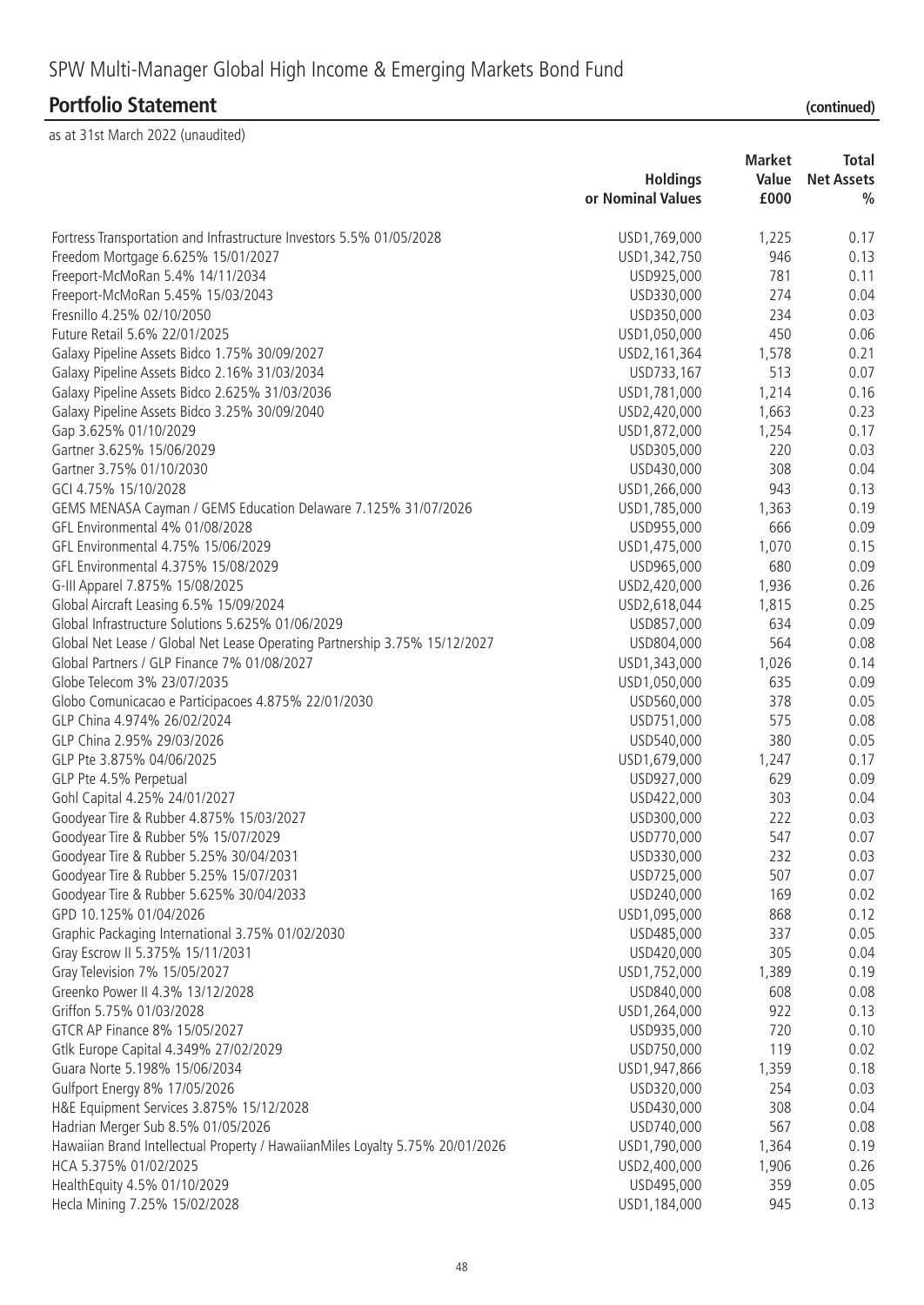|                                                                             | <b>Market</b>     |       | <b>Total</b>      |  |
|-----------------------------------------------------------------------------|-------------------|-------|-------------------|--|
|                                                                             | <b>Holdings</b>   | Value | <b>Net Assets</b> |  |
|                                                                             | or Nominal Values | £000  | %                 |  |
| Hidrovias International Finance 4.95% 08/02/2031                            | USD809,000        | 515   | 0.07              |  |
| Highlands Bond Issuer / Highlands Bond Co-Issuer 7.625% 15/10/2025          | USD1,798,256      | 1,377 | 0.19              |  |
| Hightower 6.75% 15/04/2029                                                  | USD400,000        | 298   | 0.04              |  |
| Hilcorp Energy I / Hilcorp Finance 5.75% 01/02/2029                         | USD200,000        | 152   | 0.02              |  |
| Hilcorp Energy I / Hilcorp Finance 6% 01/02/2031                            | USD270,000        | 208   | 0.03              |  |
| Hillenbrand 3.75% 01/03/2031                                                | USD890,000        | 622   | 0.08              |  |
| Hilton Domestic Operating 5.75% 01/05/2028                                  | USD380,000        | 300   | 0.04              |  |
| Hilton Domestic Operating 4% 01/05/2031                                     | USD820,000        | 591   | 0.08              |  |
| Home Point Capital 5% 01/02/2026                                            | USD360,000        | 226   | 0.03              |  |
| Howard Hughes 5.375% 01/08/2028                                             | USD920,000        | 703   | 0.10              |  |
| Howard Hughes 4.125% 01/02/2029                                             | USD370,000        | 263   | 0.04              |  |
| Howmet Aerospace 6.75% 15/01/2028                                           | USD50,000         | 41    | 0.01              |  |
| HPHT Finance 21 2% 19/03/2026                                               | USD810,000        | 585   | 0.08              |  |
| Huarong Finance 2019 3.375% 24/02/2030                                      | USD1,027,000      | 679   | 0.09              |  |
| Huarong Finance II 4.875% 22/11/2026                                        | USD174,000        | 131   | 0.02              |  |
| Huaxin Cement International Finance 2.25% 19/11/2025                        | USD240,000        | 169   | 0.02              |  |
| HUB International 5.625% 01/12/2029                                         |                   | 1,316 | 0.18              |  |
|                                                                             | USD1,805,000      | 573   | 0.08              |  |
| Hudbay Minerals 6.125% 01/04/2029                                           | USD730,000        |       |                   |  |
| Hughes Satellite Systems 6.625% 01/08/2026                                  | USD425,000        | 334   | 0.05              |  |
| iHeartCommunications 8.375% 01/05/2027                                      | USD360,000        | 284   | 0.04              |  |
| iHeartCommunications 5.25% 15/08/2027                                       | USD300,000        | 227   | 0.03              |  |
| IHS 6.25% 29/11/2028                                                        | USD1,482,000      | 1,057 | 0.14              |  |
| IHS Netherlands Holdco 8% 18/09/2027                                        | USD1,450,000      | 1,098 | 0.15              |  |
| Iliad SASU 6.5% 15/10/2026                                                  | USD1,260,000      | 968   | 0.13              |  |
| Iliad SASU 7% 15/10/2028                                                    | USD1,820,000      | 1,384 | 0.19              |  |
| India Cleantech Energy 4.7% 10/08/2026                                      | USD526,664        | 375   | 0.05              |  |
| India Green Energy 5.375% 29/04/2024                                        | USD1,050,000      | 808   | 0.11              |  |
| India Toll Roads 5.5% 19/08/2024                                            | USD420,000        | 320   | 0.04              |  |
| Indofood CBP Sukses Makmur 3.398% 09/06/2031                                | USD610,000        | 415   | 0.06              |  |
| Industrias Penoles 4.75% 06/08/2050                                         | USD350,000        | 241   | 0.03              |  |
| Infraestructura Energetica Nova 4.75% 15/01/2051                            | USD1,000,000      | 654   | 0.09              |  |
| Intelligent Packaging Finco / Intelligent Packaging Co-Issuer 6% 15/09/2028 | USD1,600,000      | 1,205 | 0.16              |  |
| Interconexion Electrica ESP 3.825% 26/11/2033                               | USD559,000        | 387   | 0.05              |  |
| International Game Technology 6.5% 15/02/2025                               | USD1,050,000      | 844   | 0.11              |  |
| International Game Technology 4.125% 15/04/2026                             | USD265,000        | 199   | 0.03              |  |
| Inversiones CMPC 4.75% 15/09/2024                                           | USD940,000        | 733   | 0.10              |  |
| Inversiones CMPC 3% 06/04/2031                                              | USD500,000        | 344   | 0.05              |  |
| Inversiones CMPC Cayman Islands Branch 4.375% 15/05/2023                    | USD744,000        | 575   | 0.08              |  |
| Investment Energy Resources 6.25% 26/04/2029                                | USD1,079,000      | 828   | 0.11              |  |
| Ipoteka-Bank ATIB 5.5% 19/11/2025                                           | USD1,050,000      | 708   | 0.10              |  |
| Israel Electric 5% 12/11/2024                                               | USD1,641,000      | 1,290 | 0.18              |  |
| Israel Electric 3.75% 22/02/2032                                            | USD1,515,000      | 1,105 | 0.15              |  |
| ITT 6.5% 01/08/2029                                                         | USD1,909,000      | 1,331 | 0.18              |  |
| Jaguar Land Rover Automotive 7.75% 15/10/2025                               | USD365,000        | 288   | 0.04              |  |
| Jaguar Land Rover Automotive 5.875% 15/01/2028                              | USD650,000        | 461   | 0.06              |  |
| Jaguar Land Rover Automotive 5.5% 15/07/2029                                | USD395,000        | 265   | 0.04              |  |
| Jane Street Group / JSG Finance 4.5% 15/11/2029                             | USD395,000        | 284   | 0.04              |  |
| JD.com 4.125% 14/01/2050                                                    | USD350,000        | 228   | 0.03              |  |
| Jefferies Finance / JFIN Co-Issuer 5% 15/08/2028                            | USD1,710,000      | 1,247 | 0.17              |  |
| JGSH Philippines 4.125% 09/07/2030                                          | USD850,000        | 630   | 0.09              |  |
| JSM Global 4.75% 20/10/2030                                                 | USD988,000        | 659   | 0.09              |  |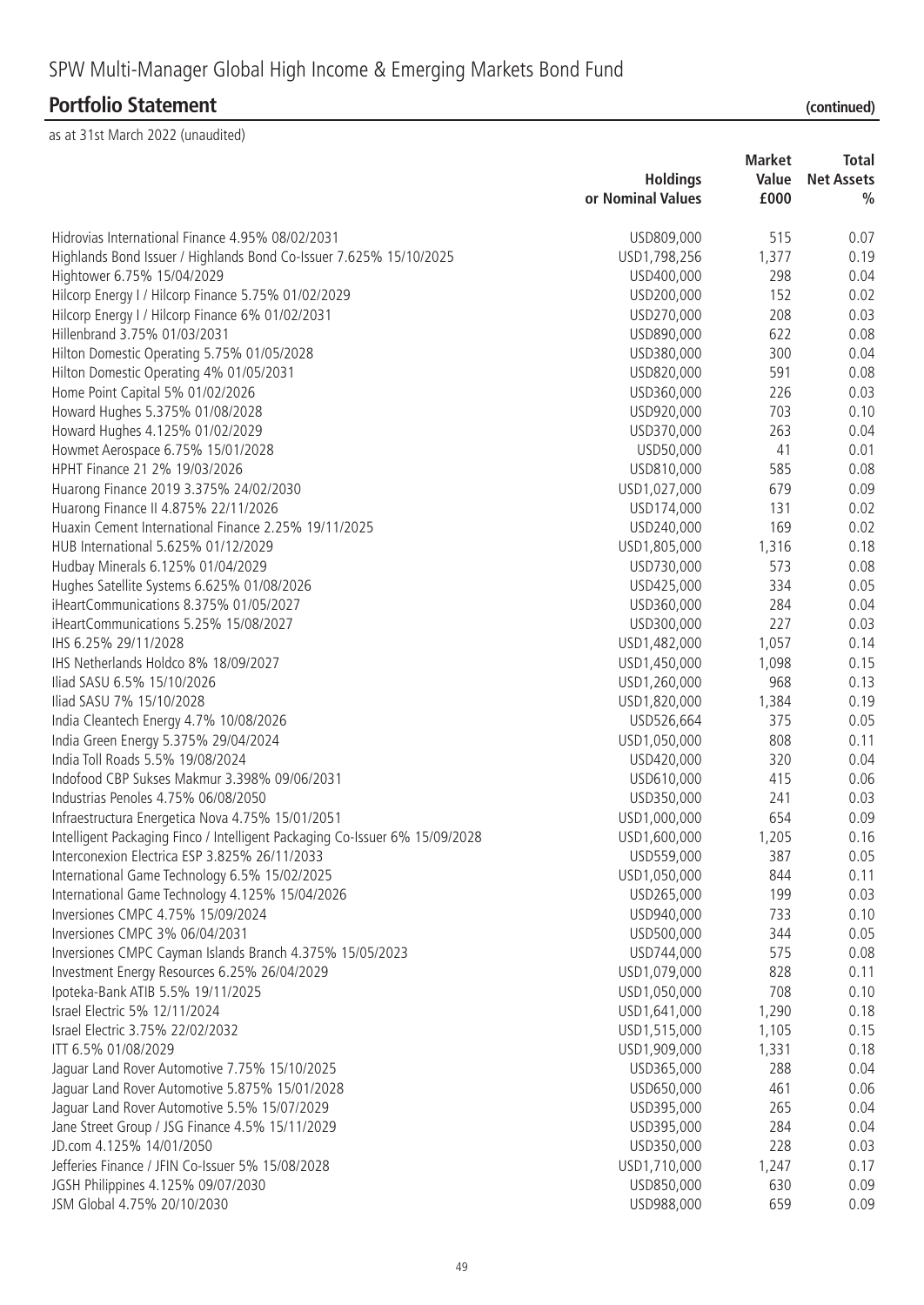|                                                                         | <b>Holdings</b>   | <b>Market</b><br>Value |               |
|-------------------------------------------------------------------------|-------------------|------------------------|---------------|
|                                                                         | or Nominal Values | £000                   | $\frac{0}{0}$ |
| JSW Steel 5.05% 05/04/2032                                              | USD563,000        | 397                    | 0.05          |
| Kaisa 8.5% 30/06/2022                                                   | USD615,000        | 89                     | 0.01          |
| Kaisa 11.95% 22/10/2022                                                 | USD1,426,000      | 209                    | 0.03          |
| Kaisa 9.75% 28/09/2023                                                  | USD323,000        | 44                     | 0.01          |
| Kaisa 9.375% 30/06/2024                                                 | USD725,000        | 105                    | 0.01          |
| Kaisa 10.5% 15/01/2025                                                  | USD525,000        | 76                     | 0.01          |
| Kaisa 11.25% 16/04/2025                                                 | USD1,650,000      | 229                    | 0.03          |
| Kaisa 10.875% Perpetual                                                 | USD525,000        | 39                     | 0.00          |
| KazMunayGas National 5.75% 19/04/2047                                   | USD437,000        | 292                    | 0.04          |
| Kenbourne Invest 4.7% 22/01/2028                                        | USD1,050,000      | 704                    | 0.10          |
| Kernel 6.75% 27/10/2027                                                 | USD1,050,000      | 363                    | 0.05          |
| Klabin Austria 3.2% 12/01/2031                                          | USD499,000        | 331                    | 0.04          |
| Kobe US Midco 2 9.25% 01/11/2026                                        | USD260,000        | 192                    | 0.03          |
| Kontoor Brands 4.125% 15/11/2029                                        | USD390,000        | 274                    | 0.04          |
| Kosmos Energy 7.125% 04/04/2026                                         | USD261,000        | 194                    | 0.03          |
| Kosmos Energy 7.75% 01/05/2027                                          | USD1,364,000      | 1,018                  | 0.14          |
| Kosmos Energy 7.5% 01/03/2028                                           | USD457,000        | 334                    | 0.05          |
| Kraft Heinz Foods 4.25% 01/03/2031                                      | USD450,000        | 350                    | 0.05          |
| Kraft Heinz Foods 6.875% 26/01/2039                                     | USD220,000        | 207                    | 0.03          |
| Kraft Heinz Foods 7.125% 01/08/2039                                     | USD360,000        | 347                    | 0.05          |
| Kronos Acquisition / KIK Custom Products 7% 31/12/2027                  | USD753,000        | 459                    | 0.06          |
| Lamar Media 4.875% 15/01/2029                                           | USD720,000        | 544                    | 0.07          |
|                                                                         |                   |                        |               |
| Lamar Media 4% 15/02/2030                                               | USD345,000        | 250                    | 0.03          |
| LBM Acquisition 6.25% 15/01/2029                                        | USD1,647,000      | 1,175                  | 0.16          |
| LCM Investments II 4.875% 01/05/2029                                    | USD720,000        | 521                    | 0.07          |
| LCPR Senior Secured Financing 6.75% 15/10/2027                          | USD2,614,000      | 2,034                  | 0.28          |
| LCPR Senior Secured Financing 5.125% 15/07/2029                         | USD733,000        | 533                    | 0.07          |
| Lenovo 3.421% 02/11/2030                                                | USD462,000        | 324                    | 0.04          |
| Level 3 Financing 4.25% 01/07/2028                                      | USD660,000        | 458                    | 0.06          |
| Life Time 5.75% 15/01/2026                                              | USD570,000        | 434                    | 0.06          |
| LifePoint Health 5.375% 15/01/2029                                      | USD1,316,000      | 947                    | 0.13          |
| Lions Gate Capital 5.5% 15/04/2029                                      | USD370,000        | 272                    | 0.04          |
| Live Nation Entertainment 4.75% 15/10/2027                              | USD1,075,000      | 801                    | 0.11          |
| Longfor 4.5% 16/01/2028                                                 | USD674,000        | 479                    | 0.06          |
| Longfor 3.95% 16/09/2029                                                | USD255,000        | 173                    | 0.02          |
| LPL 4% 15/03/2029                                                       | USD675,000        | 487                    | 0.07          |
| LPL 4.375% 15/05/2031                                                   | USD135,000        | 98                     | 0.01          |
| LSF11 A5 HoldCo 6.625% 15/10/2029                                       | USD370,000        | 261                    | 0.04          |
| LSF9 Atlantis / Victra Finance 7.75% 15/02/2026                         | USD715,000        | 523                    | 0.07          |
| Lumen Technologies 4.5% 15/01/2029                                      | USD415,000        | 270                    | 0.04          |
| Madison IAQ 4.125% 30/06/2028                                           | USD465,000        | 324                    | 0.04          |
| Madison IAQ 5.875% 30/06/2029                                           | USD355,000        | 243                    | 0.03          |
| Magnolia Oil & Gas Operating / Magnolia Oil & Gas Finance 6% 01/08/2026 | USD1,195,000      | 927                    | 0.13          |
| Manappuram Finance 5.9% 13/01/2023                                      | USD640,000        | 487                    | 0.07          |
| Matador Resources 5.875% 15/09/2026                                     | USD1,153,000      | 894                    | 0.12          |
| Match Group II 4.125% 01/08/2030                                        | USD1,107,000      | 789                    | 0.11          |
| Match Group II 3.625% 01/10/2031                                        | USD870,000        | 595                    | 0.08          |
| Matthews International 5.25% 01/12/2025                                 | USD2,549,000      | 1,954                  | 0.27          |
| Medco Bell Pte 6.375% 30/01/2027                                        | USD1,050,000      | 778                    | 0.11          |
| MEG Energy 7.125% 01/02/2027                                            | USD1,989,000      | 1,587                  | 0.22          |
| MEGlobal Canada ULC 5% 18/05/2025                                       | USD493,000        | 387                    | 0.05          |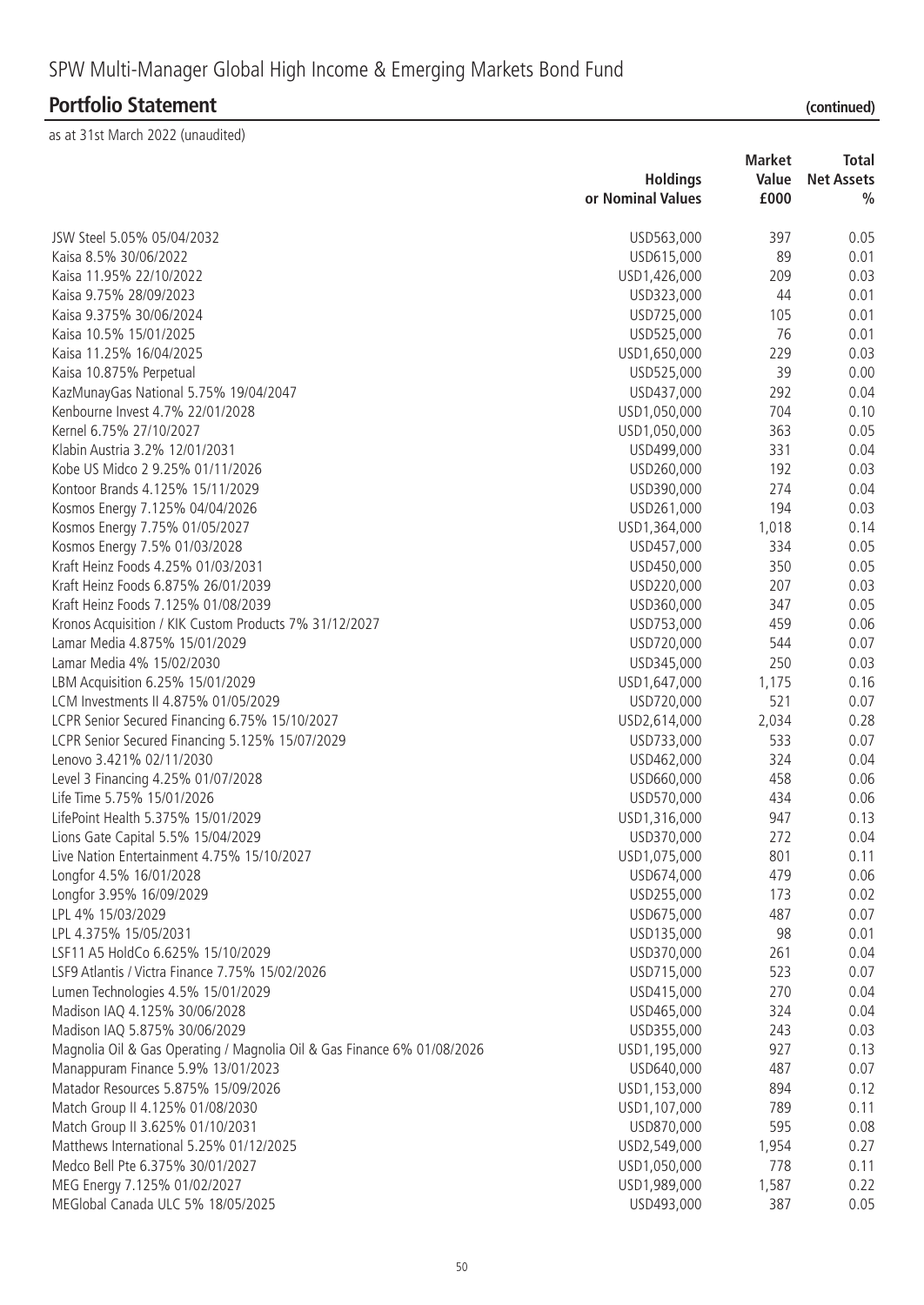|                                                                    | <b>Holdings</b><br>or Nominal Values | <b>Market</b><br>Value<br>£000 | <b>Total</b><br><b>Net Assets</b><br>$\frac{0}{0}$ |
|--------------------------------------------------------------------|--------------------------------------|--------------------------------|----------------------------------------------------|
| Meituan 3.05% 28/10/2030                                           | USD787,000                           | 482                            | 0.07                                               |
| Mercury Chile Holdco 6.5% 24/01/2027                               | USD1,980,000                         | 1,444                          | 0.20                                               |
|                                                                    |                                      | 149                            | 0.02                                               |
| Mersin Uluslararasi Liman Isletmeciligi 5.375% 15/11/2024          | USD200,000                           |                                |                                                    |
| Metalsa S A P I De 3.75% 04/05/2031                                | USD741,000                           | 487<br>589                     | 0.07<br>0.08                                       |
| Methanex 5.125% 15/10/2027<br>Metinvest 7.65% 01/10/2027           | USD770,000                           | 81                             | 0.01                                               |
|                                                                    | USD246,000                           |                                |                                                    |
| Metinvest 7.75% 17/10/2029                                         | USD1,050,000                         | 320                            | 0.04                                               |
| Metis Merger Sub 6.5% 15/05/2029                                   | USD2,058,000                         | 1,472                          | 0.20                                               |
| Mexico City Airport Trust 5.5% 31/07/2047                          | USD785,000                           | 525                            | 0.07                                               |
| MGM China 4.75% 01/02/2027                                         | USD785,000                           | 529                            | 0.07                                               |
| MGM Resorts International 4.75% 15/10/2028                         | USD175,000                           | 128                            | 0.02                                               |
| MHP 7.75% 10/05/2024                                               | USD206,000                           | 67                             | 0.01                                               |
| MHP Lux 6.95% 03/04/2026                                           | USD292,000                           | 98                             | 0.01                                               |
| MHP Lux 6.25% 19/09/2029                                           | USD1,050,000                         | 352                            | 0.05                                               |
| Michaels 5.25% 01/05/2028                                          | USD1,244,000                         | 882                            | 0.12                                               |
| Michaels 7.875% 01/05/2029                                         | USD1,034,000                         | 674                            | 0.09                                               |
| Midcap Financial Issuer Trust 6.5% 01/05/2028                      | USD2,311,000                         | 1,659                          | 0.23                                               |
| Midcap Financial Issuer Trust 5.625% 15/01/2030                    | USD668,000                           | 450                            | 0.06                                               |
| Midwest Gaming Borrower / Midwest Gaming Finance 4.875% 01/05/2029 | USD400,000                           | 283                            | 0.04                                               |
| Mileage Plus 6.5% 20/06/2027                                       | USD800,000                           | 623                            | 0.08                                               |
| Millennium Escrow 6.625% 01/08/2026                                | USD365,000                           | 263                            | 0.04                                               |
| Millicom International Cellular 4.5% 27/04/2031                    | USD285,000                           | 202                            | 0.03                                               |
| Minera Mexico de 4.5% 26/01/2050                                   | USD350,000                           | 250                            | 0.03                                               |
| Minerva Luxembourg 4.375% 18/03/2031                               | USD750,000                           | 517                            | 0.07                                               |
| Minerva Merger Sub 6.5% 15/02/2030                                 | USD1,615,000                         | 1,198                          | 0.16                                               |
| Minsur 4.5% 28/10/2031                                             | USD500,000                           | 367                            | 0.05                                               |
| Mizrahi Tefahot Bank 3.077% 07/04/2031                             | USD2,471,000                         | 1,748                          | 0.24                                               |
| Molina Healthcare 4.375% 15/06/2028                                | USD300,000                           | 226                            | 0.03                                               |
| Movida Europe 5.25% 08/02/2031                                     | USD1,051,000                         | 721                            | 0.10                                               |
| Mozart Debt Merger Sub 3.875% 01/04/2029                           | USD685,000                           | 484                            | 0.07                                               |
| Mozart Debt Merger Sub 5.25% 01/10/2029                            | USD1,090,000                         | 779                            | 0.11                                               |
| MSCI 3.875% 15/02/2031                                             | USD200,000                           | 144                            | 0.02                                               |
| MSCI 3.25% 15/08/2033                                              | USD875,000                           | 598                            | 0.08                                               |
| MTN Mauritius Investments 4.755% 11/11/2024                        | USD637,000                           | 487                            | 0.07                                               |
| MTN Mauritius Investments 6.5% 13/10/2026                          | USD1,204,000                         | 963                            | 0.13                                               |
| Mueller Water Products 4% 15/06/2029                               | USD280,000                           | 202                            | 0.03                                               |
| Multibank 4.375% 09/11/2022                                        | USD757,000                           | 582                            | 0.08                                               |
| Murphy Oil 6.375% 15/07/2028                                       | USD1,176,000                         | 934                            | 0.13                                               |
| Muthoot Finance 6.125% 31/10/2022                                  | USD200,000                           | 154                            | 0.02                                               |
| MV24 Capital 6.748% 01/06/2034                                     | USD2,150,210                         | 1,591                          | 0.22                                               |
| Nationstar Mortgage 5.5% 15/08/2028                                | USD1,440,000                         | 1,055                          | 0.14                                               |
| Natura Cosmeticos 4.125% 03/05/2028                                | USD675,000                           | 496                            | 0.07                                               |
| Navient 6.75% 15/06/2026                                           | USD825,000                           | 642                            | 0.09                                               |
| Navient 4.875% 15/03/2028                                          | USD260,000                           | 182                            | 0.02                                               |
| Navient 5.5% 15/03/2029                                            | USD645,000                           | 458                            | 0.06                                               |
| NBK SPC 1.625% 15/09/2027                                          | USD2,500,000                         | 1,739                          | 0.24                                               |
| Nbk Tier 2 2.5% 24/11/2030                                         | USD200,000                           | 142                            | 0.02                                               |
| NCL 5.875% 15/03/2026                                              | USD320,000                           | 232                            | 0.03                                               |
| NCL 5.875% 15/02/2027                                              | USD375,000                           | 282                            | 0.04                                               |
| NCL 7.75% 15/02/2029                                               | USD145,000                           | 111                            | 0.01                                               |
| NCL Finance 6.125% 15/03/2028                                      | USD215,000                           | 152                            | 0.02                                               |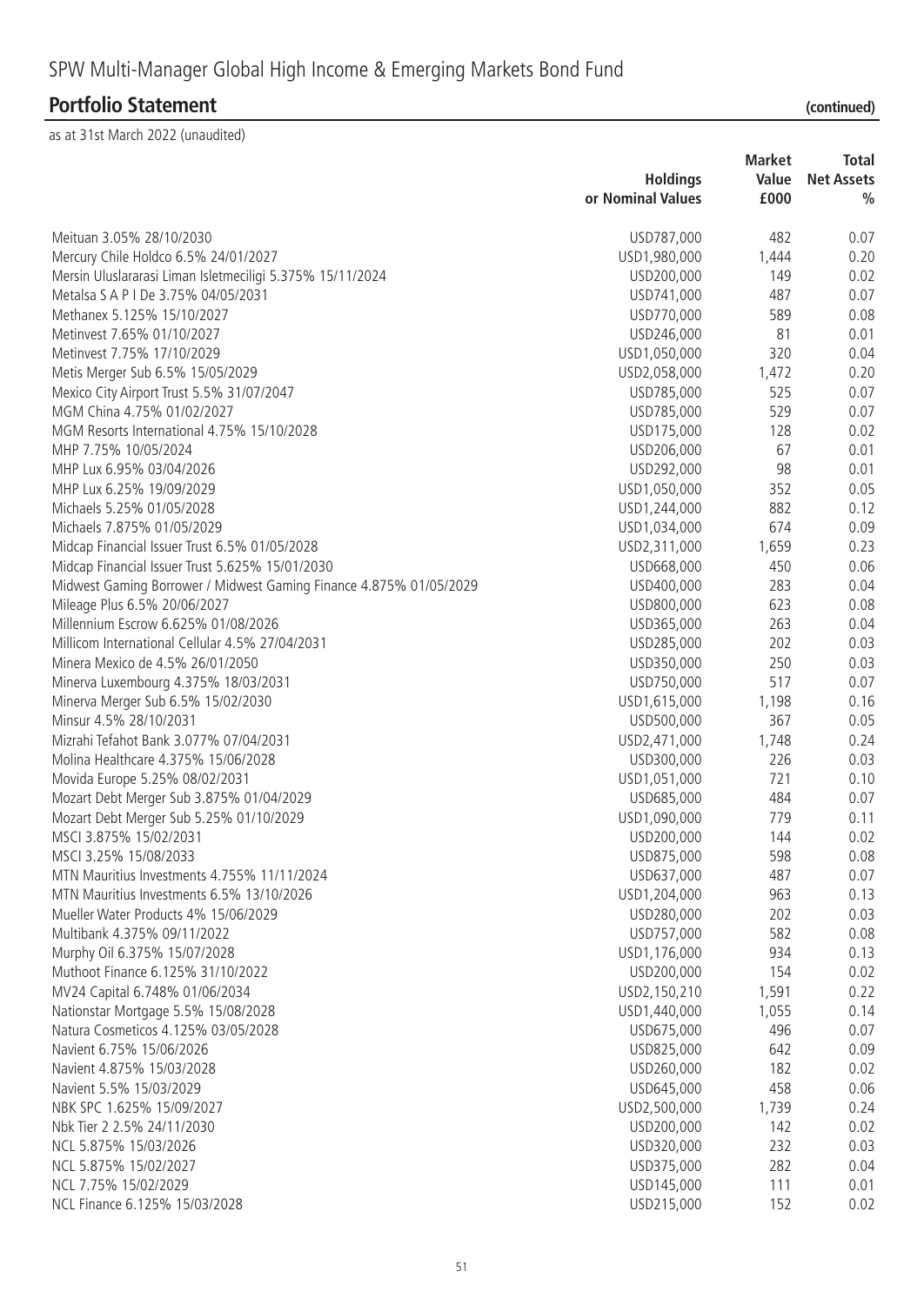|                                                                                                          | <b>Market</b>            |       | <b>Total</b>      |
|----------------------------------------------------------------------------------------------------------|--------------------------|-------|-------------------|
|                                                                                                          | <b>Holdings</b>          | Value | <b>Net Assets</b> |
|                                                                                                          | or Nominal Values        | £000  | $\frac{0}{0}$     |
| NESCO II 5.5% 15/04/2029                                                                                 | USD840,000               | 630   | 0.09              |
| Netflix 5.875% 15/11/2028                                                                                | USD1,125,000             | 947   | 0.13              |
| New Enterprise Stone & Lime 5.25% 15/07/2028                                                             | USD680,000               | 496   | 0.07              |
| New Gold 7.5% 15/07/2027                                                                                 | USD705,000               | 558   | 0.08              |
| New Metro Global 4.5% 02/05/2026                                                                         | USD675,000               | 273   | 0.04              |
| News 3.875% 15/05/2029                                                                                   | USD1,697,000             | 1,228 | 0.17              |
| Nexstar Media 5.625% 15/07/2027                                                                          | USD822,000               | 637   | 0.09              |
| NextEra Energy Operating Partners 4.5% 15/09/2027                                                        | USD1,320,000             | 1,009 | 0.14              |
| NGL Energy Operating / NGL Energy Finance 7.5% 01/02/2026                                                | USD550,000               | 412   | 0.06              |
| Nielsen Finance / Nielsen Finance 5.625% 01/10/2028                                                      | USD385,000               | 293   | 0.04              |
| Nielsen Finance / Nielsen Finance 5.875% 01/10/2030                                                      | USD280,000               | 214   | 0.03              |
| Nielsen Finance / Nielsen Finance 4.75% 15/07/2031                                                       | USD70,000                | 53    | 0.01              |
| NOVA Chemicals 4.25% 15/05/2029                                                                          | USD2,121,000             | 1,491 | 0.20              |
| Novelis 4.75% 30/01/2030                                                                                 | USD300,000               | 224   | 0.03              |
| NRG Energy 3.875% 15/02/2032                                                                             | USD735,000               | 493   | 0.07              |
| NuStar Logistics 5.625% 28/04/2027                                                                       | USD400,000               | 301   | 0.04              |
| NWD MTN 3.75% 14/01/2031                                                                                 | USD440,000               | 284   | 0.04              |
| Oasis Petroleum 6.375% 01/06/2026                                                                        | USD350,000               | 275   | 0.04              |
| Occidental Petroleum 8.5% 15/07/2027                                                                     | USD2,860,000             | 2,582 | 0.35              |
| Occidental Petroleum 8.875% 15/07/2030                                                                   | USD1,125,000             | 1,100 | 0.15              |
| Occidental Petroleum 6.125% 01/01/2031                                                                   | USD430,000               | 368   | 0.05              |
| Occidental Petroleum 7.5% 01/05/2031                                                                     | USD1,545,000             | 1,439 | 0.20              |
| Occidental Petroleum 7.875% 15/09/2031                                                                   | USD35,000                | 33    | 0.00              |
| Occidental Petroleum 6.2% 15/03/2040                                                                     | USD190,000               | 161   | 0.02              |
| OCI 4.625% 15/10/2025                                                                                    | USD1,051,000             | 805   | 0.11              |
| Oi Movel 8.75% 30/07/2026                                                                                | USD938,000               | 727   | 0.10              |
| Oleoducto Central 4% 14/07/2027                                                                          | USD858,000               | 612   | 0.08              |
| OneMain Finance 3.5% 15/01/2027                                                                          | USD435,000               | 307   | 0.04              |
| OneMain Finance 4% 15/09/2030                                                                            | USD315,000               | 210   | 0.03              |
| Ooredoo International Finance 2.625% 08/04/2031                                                          |                          | 442   | 0.06              |
|                                                                                                          | USD620,000               | 236   | 0.03              |
| Option Care Health 4.375% 31/10/2029                                                                     | USD330,000               | 202   | 0.03              |
| Organon 4.125% 30/04/2028                                                                                | USD275,000<br>USD255,000 | 189   |                   |
| Organon & Co / Organon Foreign Debt Co-Issuer 5.125% 30/04/2031<br>Oriflame Investment 5.125% 04/05/2026 |                          |       | 0.03              |
|                                                                                                          | USD1,521,000             | 924   | 0.13              |
| Oryx Funding 5.8% 03/02/2031                                                                             | USD700,000               | 533   | 0.07              |
| OT Merger 7.875% 15/10/2029                                                                              | USD1,498,000             | 1,004 | 0.14              |
| Outfront Media Capital / Outfront Media Capital 4.625% 15/03/2030                                        | USD310,000               | 223   | 0.03              |
| Pactiv 7.95% 15/12/2025                                                                                  | USD170,000               | 132   | 0.02              |
| Pampa Energia 7.375% 21/07/2023                                                                          | USD554,000               | 417   | 0.06              |
| Papa John's International 3.875% 15/09/2029                                                              | USD1,170,000             | 810   | 0.11              |
| Par Pharmaceutical 7.5% 01/04/2027                                                                       | USD860,000               | 618   | 0.08              |
| Paramount Global 6.375% 30/03/2062                                                                       | USD825,000               | 632   | 0.09              |
| Park Intermediate 4.875% 15/05/2029                                                                      | USD140,000               | 100   | 0.01              |
| Penn Virginia 9.25% 15/08/2026                                                                           | USD1,467,000             | 1,175 | 0.16              |
| PennyMac Financial Services 4.25% 15/02/2029                                                             | USD510,000               | 334   | 0.05              |
| Pertamina 5.625% 20/05/2043                                                                              | USD400,000               | 323   | 0.04              |
| Petrobras Global Finance 6.75% 03/06/2050                                                                | USD420,000               | 312   | 0.04              |
| Petrobras Global Finance 6.85% 05/06/2115                                                                | USD1,120,000             | 782   | 0.11              |
| Petroleos Mexicanos 6.5% 13/03/2027                                                                      | USD740,000               | 575   | 0.08              |
| Petroleos Mexicanos 5.35% 12/02/2028                                                                     | USD1,206,000             | 877   | 0.12              |
| Petroleos Mexicanos 6.84% 23/01/2030                                                                     | USD2,775,000             | 2,108 | 0.29              |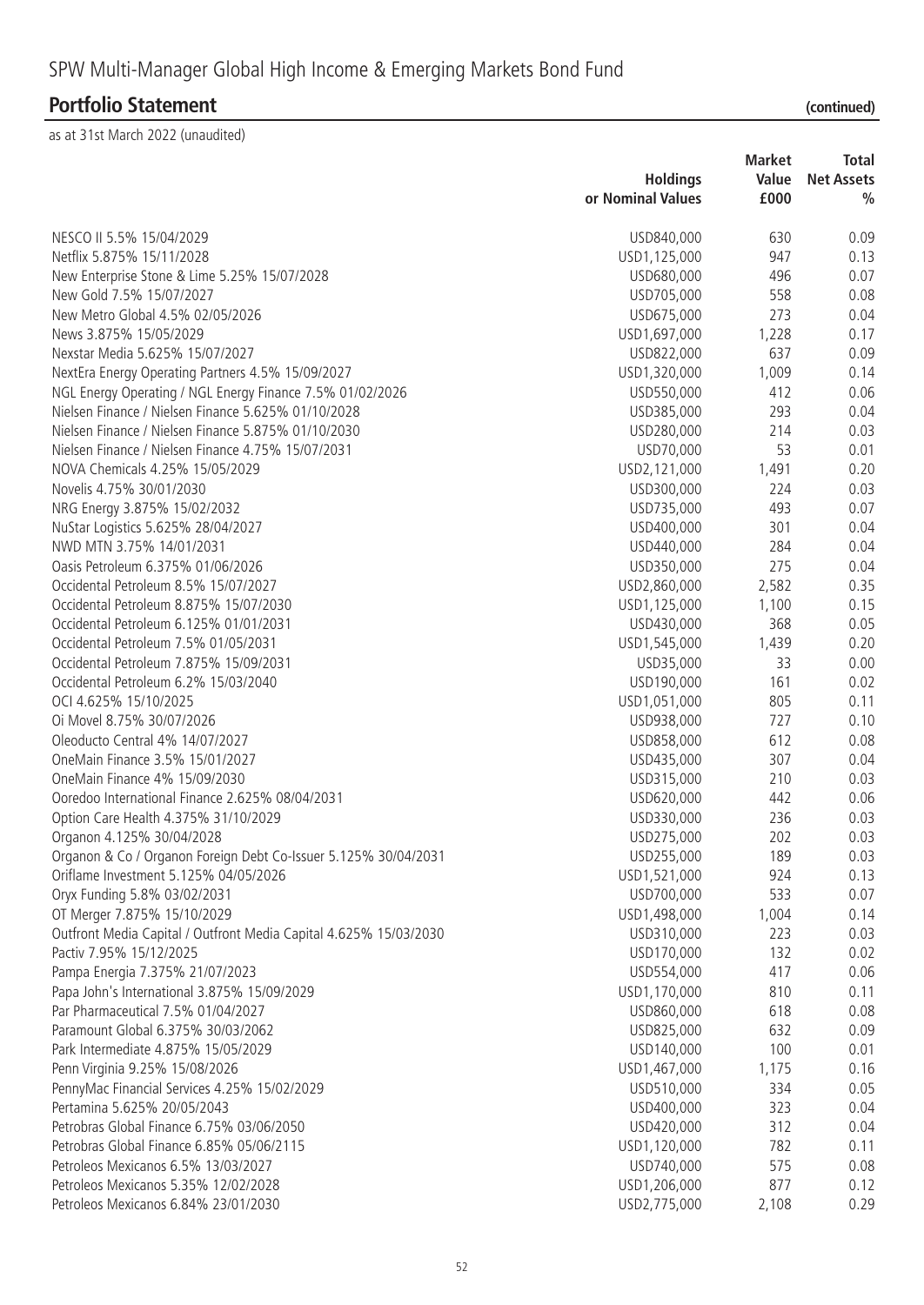|                                                                              | <b>Holdings</b>   | <b>Market</b><br>Value |                                    |
|------------------------------------------------------------------------------|-------------------|------------------------|------------------------------------|
|                                                                              | or Nominal Values | £000                   | <b>Net Assets</b><br>$\frac{0}{0}$ |
| Petroleos Mexicanos 5.95% 28/01/2031                                         | USD700,000        | 498                    | 0.07                               |
| Petroleos Mexicanos 6.7% 16/02/2032                                          | USD1,168,000      | 849                    | 0.12                               |
| Petroleos Mexicanos 6.625% 15/06/2038                                        | USD565,000        | 369                    | 0.05                               |
| Petroleos Mexicanos 5.5% 27/06/2044                                          | USD1,614,000      | 936                    | 0.13                               |
| Petroleos Mexicanos 6.375% 23/01/2045                                        | USD815,000        | 499                    | 0.07                               |
| Petroleos Mexicanos 6.35% 12/02/2048                                         | USD998,000        | 602                    | 0.08                               |
| Petroleos Mexicanos 7.69% 23/01/2050                                         | USD525,000        | 351                    | 0.05                               |
| Petroleos Mexicanos 6.95% 28/01/2060                                         | USD1,134,000      | 707                    | 0.10                               |
| Petronas Capital 3.5% 18/03/2025                                             | USD971,000        | 747                    | 0.10                               |
| Petronas Capital 3.5% 21/04/2030                                             | USD3,000,000      | 2,321                  | 0.32                               |
| PetSmart / PetSmart Finance 4.75% 15/02/2028                                 | USD400,000        | 295                    | 0.04                               |
| PetSmart / PetSmart Finance 7.75% 15/02/2029                                 | USD630,000        | 492                    | 0.07                               |
| PG&E 5% 01/07/2028                                                           | USD2,405,000      | 1,773                  | 0.24                               |
| PG&E 5.25% 01/07/2030                                                        | USD725,000        | 532                    | 0.07                               |
| PGT Innovations 4.375% 01/10/2029                                            | USD1,745,000      | 1,245                  | 0.17                               |
| Photo Merger Sub 8.5% 01/10/2026                                             | USD1,140,000      | 825                    | 0.11                               |
| Pike 5.5% 01/09/2028                                                         | USD1,276,000      | 914                    | 0.12                               |
| PMHC II 9% 15/02/2030                                                        | USD1,543,000      | 1,040                  | 0.14                               |
| Power Finance 6.15% 06/12/2028                                               | USD200,000        | 168                    | 0.02                               |
| Power Finance 4.5% 18/06/2029                                                | USD200,000        | 152                    | 0.02                               |
| Power Finance 3.35% 16/05/2031                                               | USD421,000        | 291                    | 0.04                               |
|                                                                              |                   | 244                    | 0.03                               |
| Powerlong Real Estate 5.95% 30/04/2025                                       | USD1,050,000      |                        |                                    |
| Powerlong Real Estate 4.9% 13/05/2026<br>PRA 7.375% 01/09/2025               | USD375,000        | 89<br>693              | 0.01<br>0.09                       |
|                                                                              | USD870,000        |                        |                                    |
| Presidio 4.875% 01/02/2027                                                   | USD175,000        | 132                    | 0.02                               |
| Presidio 8.25% 01/02/2028                                                    | USD1,575,000      | 1,228                  | 0.17                               |
| Prime Security Services Borrower 6.25% 15/01/2028                            | USD540,000        | 403                    | 0.05                               |
| Prime Security Services Borrower / Prime Finance 5.75% 15/04/2026            | USD345,000        | 267                    | 0.04                               |
| PROG 6% 15/11/2029                                                           | USD905,000        | 640                    | 0.09                               |
| Prosus 4.193% 19/01/2032                                                     | USD750,000        | 499                    | 0.07                               |
| Prosus 4.027% 03/08/2050                                                     | USD350,000        | 200                    | 0.03                               |
| Prosus 3.832% 08/02/2051                                                     | USD871,000        | 481                    | 0.07                               |
| Qatar Energy 3.125% 12/07/2041                                               | USD1,369,000      | 946                    | 0.13                               |
| Qatar Energy 3.3% 12/07/2051                                                 | USD2,700,000      | 1,884                  | 0.26                               |
| QNB Finance 1.375% 26/01/2026                                                | USD1,402,000      | 990                    | 0.13                               |
| Radiate Holdco / Radiate Finance 6.5% 15/09/2028                             | USD1,391,000      | 1,001                  | 0.14                               |
| Radiology Partners 9.25% 01/02/2028                                          | USD975,000        | 741                    | 0.10                               |
| Rakuten 5.125% Perpetual                                                     | USD1,816,000      | 1,266                  | 0.17                               |
| Rakuten 6.25% Perpetual                                                      | USD830,000        | 598                    | 0.08                               |
| Range Resources 8.25% 15/01/2029                                             | USD620,000        | 519                    | 0.07                               |
| Raptor Acquisition Corp / Raptor Co-Issuer 4.875% 01/11/2026                 | USD345,000        | 252                    | 0.03                               |
| Rayonier AM Products 7.625% 15/01/2026                                       | USD1,425,000      | 1,075                  | 0.15                               |
| Realogy Group / Realogy Co-Issuer 5.25% 15/04/2030                           | USD1,565,000      | 1,105                  | 0.15                               |
| ReNew Power Pvt 6.45% 27/09/2022                                             | USD510,000        | 389                    | 0.05                               |
| ReNew Wind Energy AP2 / ReNew Power Pvt other 9 Subsidiaries 4.5% 14/07/2028 | USD810,000        | 563                    | 0.08                               |
| Rent-A-Center 6.375% 15/02/2029                                              | USD820,000        | 571                    | 0.08                               |
| Resolute Forest Products 4.875% 01/03/2026                                   | USD1,658,000      | 1,207                  | 0.16                               |
| Resorts World Las Vegas / RWLV Capital 4.625% 06/04/2031                     | USD500,000        | 337                    | 0.05                               |
| RHP Hotel Properties / RHP Finance 4.75% 15/10/2027                          | USD270,000        | 199                    | 0.03                               |
| RHP Hotel Properties / RHP Finance 4.5% 15/02/2029                           | USD425,000        | 304                    | 0.04                               |
| Ritchie Bros 4.75% 15/12/2031                                                | USD310,000        | 231                    | 0.03                               |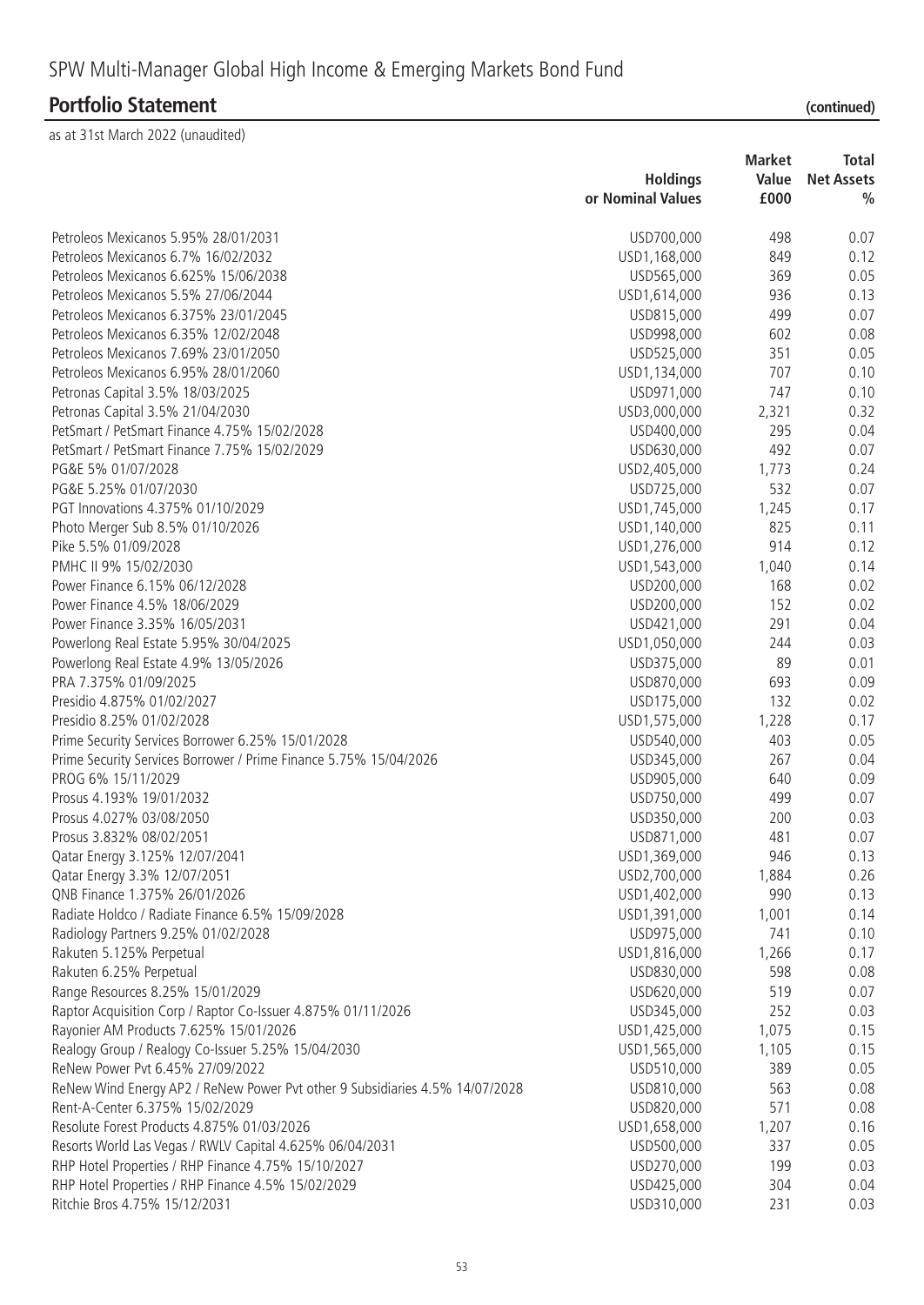|                                                                                 | <b>Holdings</b><br>or Nominal Values | <b>Market</b><br>Value<br>£000 | <b>Total</b><br><b>Net Assets</b><br>$\frac{0}{0}$ |
|---------------------------------------------------------------------------------|--------------------------------------|--------------------------------|----------------------------------------------------|
|                                                                                 |                                      |                                |                                                    |
| Rivian Rivian Rivian Automotive FRN 6.625% 15/10/2026                           | USD1,272,000                         | 952                            | 0.13                                               |
| ROBLOX 3.875% 01/05/2030                                                        | USD1,075,000                         | 767                            | 0.10                                               |
| Rockcliff Energy II 5.5% 15/10/2029                                             | USD310,000                           | 236                            | 0.03                                               |
| Royal Capital 5% Perpetual                                                      | USD400,000                           | 304                            | 0.04                                               |
| Royal Caribbean Cruises 10.875% 01/06/2023                                      | USD260,000                           | 212                            | 0.03                                               |
| Royal Caribbean Cruises 9.125% 15/06/2023                                       | USD50,000                            | 40                             | 0.00                                               |
| Royal Caribbean Cruises 5.5% 31/08/2026                                         | USD480,000                           | 352                            | 0.05                                               |
| Royal Caribbean Cruises 5.375% 15/07/2027                                       | USD765,000                           | 555                            | 0.08                                               |
| Royal Caribbean Cruises 7.5% 15/10/2027                                         | USD515,000                           | 413                            | 0.06                                               |
| Royal Caribbean Cruises 5.5% 01/04/2028                                         | USD785,000                           | 567                            | 0.08                                               |
| RP Escrow Issuer 5.25% 15/12/2025                                               | USD300,000                           | 223                            | 0.03                                               |
| Rumo Luxembourg 4.2% 18/01/2032                                                 | USD690,000                           | 455                            | 0.06                                               |
| Rutas 2 and 7 Finance 0% 30/09/2036                                             | USD232,000                           | 128                            | 0.02                                               |
| Ryan Specialty 4.375% 01/02/2030                                                | USD435,000                           | 315                            | 0.04                                               |
| SA Global Sukuk 2.694% 17/06/2031                                               | USD3,250,000                         | 2,342                          | 0.32                                               |
| SABIC Capital I 3% 14/09/2050                                                   | USD263,000                           | 170                            | 0.02                                               |
| Sable International Finance 5.75% 07/09/2027                                    | USD494,000                           | 378                            | 0.05                                               |
| Sabre GLBL 9.25% 15/04/2025                                                     | USD575,000                           | 483                            | 0.07                                               |
| Sagicor Financial 5.3% 13/05/2028                                               | USD442,000                           | 337                            | 0.05                                               |
| Saka Energi Indonesia 4.45% 05/05/2024                                          | USD365,000                           | 272                            | 0.04                                               |
| Samarco Mineracao 4.125% 01/11/2022                                             | USD2,806,000                         | 1,370                          | 0.19                                               |
| Sands China 4.375% 18/06/2030                                                   | USD1,082,000                         | 743                            | 0.10                                               |
| Sasol Financing USA 5.5% 18/03/2031                                             | USD1,000,000                         | 707                            | 0.10                                               |
| Saudi Arabian Oil 3.25% 24/11/2050                                              | USD2,000,000                         | 1,305                          | 0.18                                               |
| Saudi Electricity Global Sukuk Co 3 4% 08/04/2024                               | USD329,000                           | 255                            | 0.03                                               |
| SBA Communications 3.875% 15/02/2027                                            | USD405,000                           | 300                            | 0.04                                               |
| Scientific Games International 8.25% 15/03/2026                                 | USD788,000                           | 625                            | 0.08                                               |
| Scientific Games International 7% 15/05/2028                                    | USD1,058,000                         | 835                            | 0.11                                               |
| Scientific Games International 7.25% 15/11/2029                                 | USD425,000                           | 339                            | 0.05                                               |
| Scientific Games Scientific Games US FinCo 6.625% 01/03/2030                    | USD2,021,000                         | 1,511                          | 0.21                                               |
| Scripps Escrow 5.875% 15/07/2027                                                | USD800,000                           | 612                            | 0.08                                               |
|                                                                                 | USD400,000                           | 349                            | 0.05                                               |
| Sealed Air 6.875% 15/07/2033<br>SeaWorld Parks & Entertainment 8.75% 01/05/2025 | USD540,000                           | 427                            | 0.06                                               |
| SeaWorld Parks & Entertainment 5.25% 15/08/2029                                 | USD540,000                           | 387                            | 0.05                                               |
| Select Medical 6.25% 15/08/2026                                                 | USD35,000                            | 28                             | 0.00                                               |
|                                                                                 | USD135,000                           | 98                             | 0.01                                               |
| Sensata Technologies 4% 15/04/2029<br>Sensata Technologies 3.75% 15/02/2031     | USD720,000                           | 509                            | 0.07                                               |
|                                                                                 | USD280,000                           | 207                            |                                                    |
| Service Properties Trust 4.35% 01/10/2024                                       |                                      |                                | 0.03                                               |
| Service Properties Trust 7.5% 15/09/2025                                        | USD575,000                           | 457                            | 0.06                                               |
| Service Properties Trust 5.25% 15/02/2026                                       | USD300,000                           | 215                            | 0.03                                               |
| Shimao 3.975% 16/09/2023                                                        | USD750,000                           | 160                            | 0.02                                               |
| Shimao 3.45% 11/01/2031                                                         | USD1,838,000                         | 338                            | 0.05                                               |
| Shriram Transport Finance 5.95% 24/10/2022                                      | USD1,475,000                         | 1,128                          | 0.15                                               |
| Shriram Transport Finance 4.4% 13/03/2024                                       | USD883,000                           | 660                            | 0.09                                               |
| SierraCol Energy Andina 6% 15/06/2028                                           | USD870,000                           | 604                            | 0.08                                               |
| Silknet 8.375% 31/01/2027                                                       | USD639,000                           | 472                            | 0.06                                               |
| Sinclair Television 5.5% 01/03/2030                                             | USD1,644,000                         | 1,082                          | 0.15                                               |
| Sinclair Television 4.125% 01/12/2030                                           | USD1,643,000                         | 1,114                          | 0.15                                               |
| Sino-Ocean Land Treasure IV 4.75% 05/08/2029                                    | USD283,000                           | 140                            | 0.02                                               |
| Sirius XM Radio 4% 15/07/2028                                                   | USD1,300,000                         | 937                            | 0.13                                               |
| Sirius XM Radio 5.5% 01/07/2029                                                 | USD535,000                           | 414                            | 0.06                                               |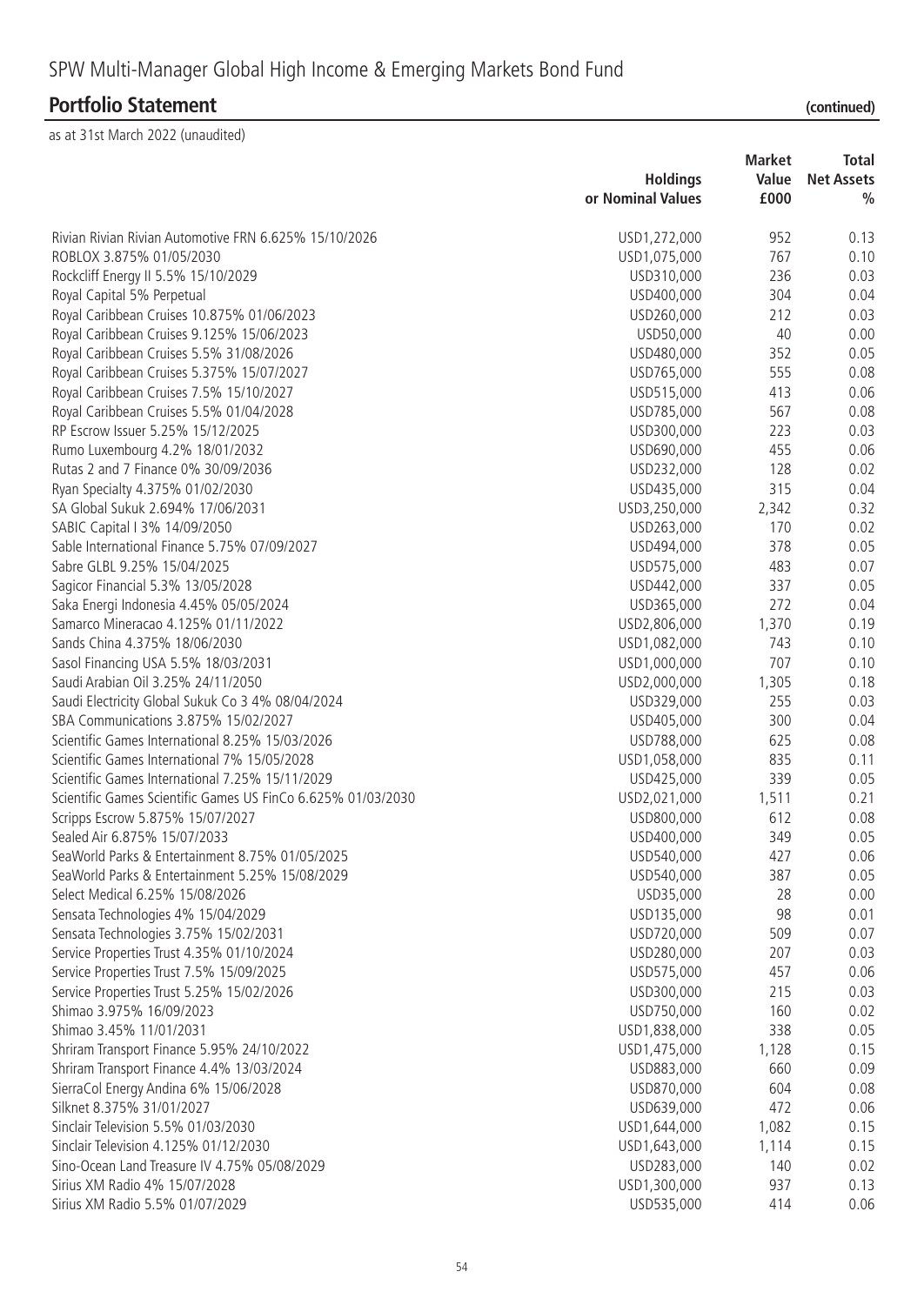|                                                                               | <b>Market</b>              |              | Total             |  |
|-------------------------------------------------------------------------------|----------------------------|--------------|-------------------|--|
|                                                                               | <b>Holdings</b>            | Value        | <b>Net Assets</b> |  |
|                                                                               | or Nominal Values          | £000         | $\frac{0}{0}$     |  |
| Sirius XM Radio 4.125% 01/07/2030                                             | USD465,000                 | 332          | 0.04              |  |
| Sirius XM Radio 3.875% 01/09/2031                                             | USD230,000                 | 159          | 0.02              |  |
| Sixsigma Networks Mexico de 7.5% 02/05/2025                                   | USD500,000                 | 371          | 0.05              |  |
| Snap 0% 01/05/2027                                                            | USD460,000                 | 297          | 0.04              |  |
| SNB Sukuk 2.342% 19/01/2027                                                   | USD2,510,000               | 1,831        | 0.25              |  |
| Sociedad de Transmision Austral 4% 27/01/2032                                 | USD1,300,000               | 957          | 0.13              |  |
| Solaris Midstream 7.625% 01/04/2026                                           | USD325,000                 | 255          | 0.03              |  |
| Southwestern Energy 8.375% 15/09/2028                                         | USD380,000                 | 320          | 0.04              |  |
| Southwestern Energy 4.75% 01/02/2032                                          | USD375,000                 | 284          | 0.04              |  |
| Sovcombank Via SovCom Capital 7.75% Perpetual                                 | USD1,050,000               | 40           | 0.01              |  |
| Specialty Building Products / SBP Finance 6.375% 30/09/2026                   | USD1,730,000               | 1,340        | 0.18              |  |
| Spotify USA 0% 15/03/2026                                                     | USD310,000                 | 200          | 0.03              |  |
| Sprint 7.625% 01/03/2026                                                      | USD950,000                 | 816          | 0.11              |  |
| Sprint Capital 6.875% 15/11/2028                                              | USD1,250,000               | 1,103        | 0.15              |  |
| SRM Escrow Issuer 6% 01/11/2028                                               |                            |              | 0.20              |  |
| SRS Distribution 6% 01/12/2029                                                | USD1,975,000<br>USD705,000 | 1,475<br>499 | 0.07              |  |
|                                                                               |                            | 965          | 0.13              |  |
| Stagwell Global 5.625% 15/08/2029                                             | USD1,335,000               |              |                   |  |
| Staples 7.5% 15/04/2026                                                       | USD1,150,000               | 843          | 0.11              |  |
| Staples 10.75% 15/04/2027                                                     | USD410,000                 | 280          | 0.04              |  |
| Starwood Property Trust 4.75% 15/03/2025                                      | USD60,000                  | 46           | 0.01              |  |
| Starwood Property Trust 4.375% 15/01/2027                                     | USD1,005,000               | 741          | 0.10              |  |
| State Agency of Roads of Ukraine 6.25% 24/06/2028                             | USD1,528,000               | 466          | 0.06              |  |
| State Elite Global 2.75% 13/06/2022                                           | USD600,000                 | 457          | 0.06              |  |
| Stillwater Mining 4% 16/11/2026                                               | USD1,330,000               | 973          | 0.13              |  |
| Stillwater Mining 4.5% 16/11/2029                                             | USD1,020,000               | 721          | 0.10              |  |
| Studio City Finance 6.5% 15/01/2028                                           | USD370,000                 | 241          | 0.03              |  |
| Studio City Finance 5% 15/01/2029                                             | USD730,000                 | 425          | 0.06              |  |
| Summit Materials / Summit Materials Finance 5.25% 15/01/2029                  | USD1,175,000               | 889          | 0.12              |  |
| Sunac China 8.35% 19/04/2023                                                  | USD561,000                 | 126          | 0.02              |  |
| Sunac China 6.5% 26/01/2026                                                   | USD1,050,000               | 176          | 0.02              |  |
| Surgery Center 10% 15/04/2027                                                 | USD975,000                 | 781          | 0.11              |  |
| Suzano Austria 6% 15/01/2029                                                  | USD224,000                 | 184          | 0.02              |  |
| Suzano Austria 5% 15/01/2030                                                  | USD761,000                 | 592          | 0.08              |  |
| Suzano Austria 3.75% 15/01/2031                                               | USD317,000                 | 227          | 0.03              |  |
| Sweihan PV Power 3.625% 31/01/2049                                            | USD660,000                 | 465          | 0.06              |  |
| Sylvamo 7% 01/09/2029                                                         | USD1,750,000               | 1,306        | 0.18              |  |
| Talen Energy Supply 7.25% 15/05/2027                                          | USD2,247,000               | 1,584        | 0.22              |  |
| Tallgrass Energy Partners / Tallgrass Energy Finance 7.5% 01/10/2025          | USD470,000                 | 375          | 0.05              |  |
| Tallgrass Energy Partners / Tallgrass Energy Finance 6% 01/03/2027            | USD700,000                 | 531          | 0.07              |  |
| Tallgrass Energy Partners / Tallgrass Energy Finance 6% 31/12/2030            | USD2,300,000               | 1,692        | 0.23              |  |
| Tallgrass Energy Partners / Tallgrass Energy Finance 6% 01/09/2031            | USD765,000                 | 560          | 0.08              |  |
| Targa Resources Partners / Targa Resources Partners Finance 6.875% 15/01/2029 | USD275,000                 | 222          | 0.03              |  |
| Targa Resources Partners Finance 4.875% 01/02/2031                            | USD70,000                  | 54           | 0.01              |  |
| Targa Resources Partners / Targa Resources Partners Finance 4% 15/01/2032     | USD1,750,000               | 1,278        | 0.17              |  |
| TEGNA 5% 15/09/2029                                                           | USD1,989,000               | 1,508        | 0.20              |  |
| Telefonica Celular del Paraguay 5.875% 15/04/2027                             | USD425,000                 | 328          | 0.04              |  |
| Telefonica Moviles Chile 3.537% 18/11/2031                                    | USD680,000                 | 481          | 0.07              |  |
| Tencent 3.24% 03/06/2050                                                      | USD350,000                 | 207          | 0.03              |  |
| Tencent 3.94% 22/04/2061                                                      | USD2,000,000               | 1,314        | 0.18              |  |
| Tenet Healthcare 6.125% 01/10/2028                                            | USD1,447,000               | 1,121        | 0.15              |  |
| Tenet Healthcare 4.375% 15/01/2030                                            | USD775,000                 | 567          | 0.08              |  |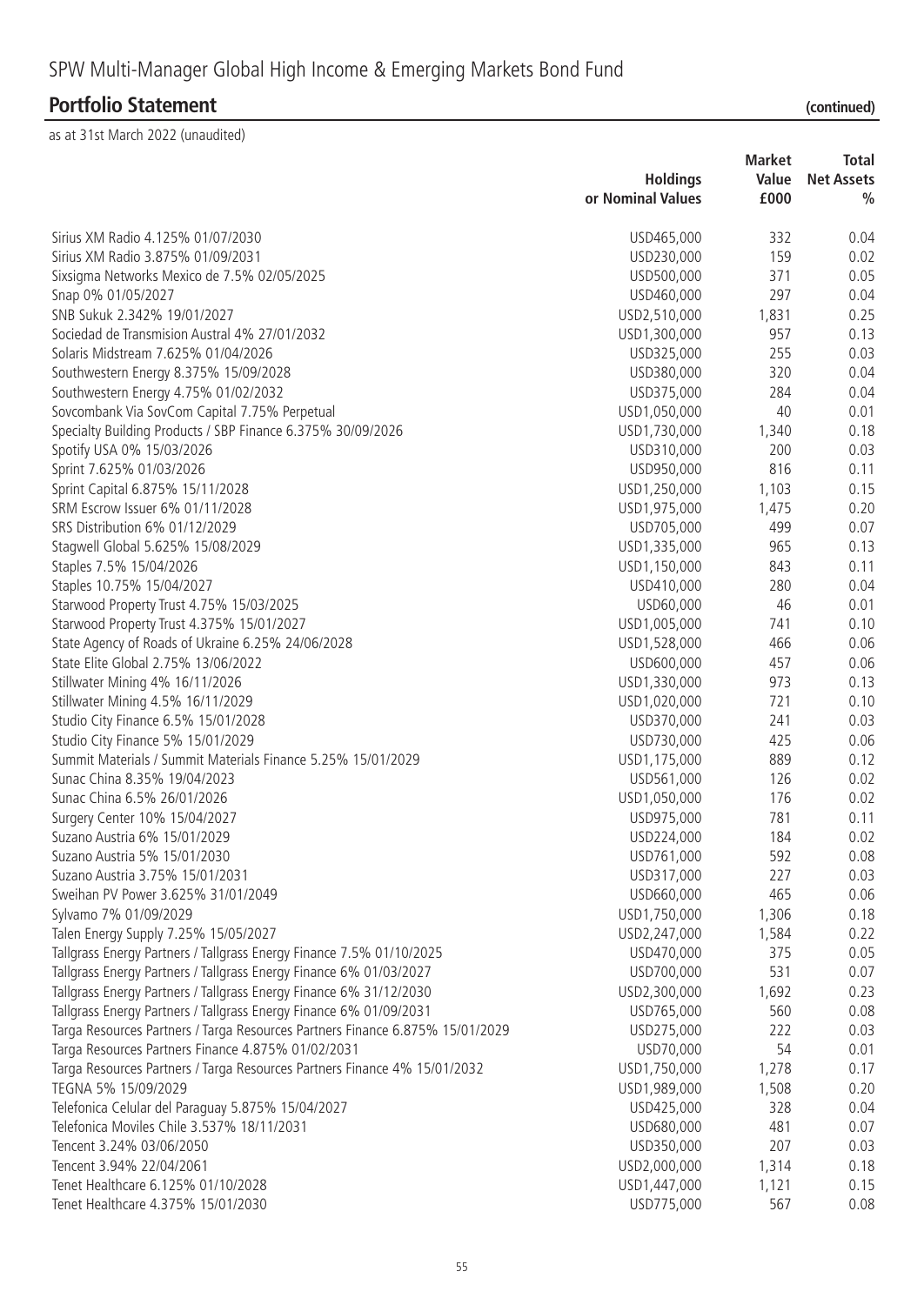### **Portfolio Statement**

| (continued) |  |
|-------------|--|
|             |  |

| Tenet Healthcare 6.875% 15/11/2031<br>509<br>0.07<br>USD625,000<br>Tenneco 5% 15/07/2026<br>USD435,000<br>326<br>0.04<br>Tenneco 7.875% 15/01/2029<br>USD875,000<br>702<br>0.10<br>Terraform Global Operating 6.125% 01/03/2026<br>USD1,250,000<br>952<br>0.13<br>Terrier Media Buyer 8.875% 15/12/2027<br>2,751<br>0.37<br>USD3,540,000<br>Teva Pharmaceutical Finance Netherlands III 7.125% 31/01/2025<br>950<br>0.13<br>USD1,183,000<br>Teva Pharmaceutical Finance Netherlands III 3.15% 01/10/2026<br>362<br>0.05<br>USD524,000<br>Teva Pharmaceutical Finance Netherlands III 4.75% 09/05/2027<br>USD530,000<br>388<br>0.05<br>558<br>Teva Pharmaceutical Finance Netherlands III 6.75% 01/03/2028<br>USD700,000<br>0.08<br>Times China 6.2% 22/03/2026<br>288<br>USD1,050,000<br>0.04<br>70<br>Tinkoff Bank JSC Via TCS Finance 6% Perpetual<br>USD918,000<br>0.01<br>TK Elevator Holdco 7.625% 15/07/2028<br>USD2,262,000<br>1,719<br>0.23<br>TK Elevator US Newco 5.25% 15/07/2027<br>USD1,150,000<br>872<br>0.12<br>TMBThanachart Bank 4.9% Perpetual<br>USD750,000<br>549<br>0.07<br>T-Mobile USA 2.625% 15/02/2029<br>USD415,000<br>290<br>0.04<br>T-Mobile USA 3.5% 15/04/2031<br>309<br>0.04<br>USD430,000<br>TMS International 6.25% 15/04/2029<br>USD175,000<br>126<br>0.02<br>Tongyang Life Insurance 5.25% Perpetual<br>802<br>0.11<br>USD1,050,000<br>Total Play Telecomunicaciones de 7.5% 12/11/2025<br>USD1,410,000<br>1,031<br>0.14<br>Total Play Telecomunicaciones de 6.375% 20/09/2028<br>USD968,000<br>649<br>0.09<br>USD1,270,000<br>989<br>Townsquare Media 6.875% 01/02/2026<br>0.13<br>USD285,000<br>223<br>0.03<br>TransDigm 6.25% 15/03/2026<br>TransDigm 7.5% 15/03/2027<br>USD25,000<br>20<br>0.00<br>TransDigm 5.5% 15/11/2027<br>USD270,000<br>203<br>0.03<br>Transocean Pontus 6.125% 01/08/2025<br>USD1,952,010<br>1,482<br>0.20<br>Triumph 6.25% 15/09/2024<br>USD850,000<br>645<br>0.09<br>1,074<br>0.15<br>Trivium Packaging Finance 8.5% 15/08/2027<br>USD1,410,000<br>TSMC Global 2.25% 23/04/2031<br>0.19<br>USD2,000,000<br>1,380<br>Tullow Oil 7% 01/03/2025<br>951<br>0.13<br>USD1,500,000<br>Tullow Oil 10.25% 15/05/2026<br>0.14<br>USD1,363,000<br>1,056<br>USD525,000<br>352<br>0.05<br>Tupy Overseas 4.5% 16/02/2031<br>145<br>0.02<br>Turk Telekomunikasyon 4.875% 19/06/2024<br>USD200,000<br>Twilio 3.875% 15/03/2031<br>USD710,000<br>504<br>0.07<br>Twitter 0% 15/03/2026<br>USD305,000<br>194<br>0.03<br>Twitter 5% 01/03/2030<br>USD790,000<br>598<br>0.08<br>Uber Technologies 7.5% 15/05/2025<br>USD200,000<br>159<br>0.02<br>Ukraine Railways Via Rail Capital Markets 8.25% 09/07/2024<br>USD1,050,000<br>224<br>0.03<br>Ukraine Railways Via Rail Capital Markets 7.875% 15/07/2026<br>USD500,000<br>103<br>0.01<br>United Airlines 4.375% 15/04/2026<br>USD1,787,000<br>1,337<br>0.18<br>United Airlines 4.625% 15/04/2029<br>USD670,000<br>484<br>0.07<br>United Natural Foods 6.75% 15/10/2028<br>USD280,000<br>218<br>0.03<br>United Rentals North America 3.75% 15/01/2032<br>USD365,000<br>261<br>0.04<br>United States Cellular 6.7% 15/12/2033<br>205<br>0.03<br>USD245,000<br>United Wholesale Mortgage 5.75% 15/06/2027<br>USD315,000<br>223<br>0.03<br>United Wholesale Mortgage 5.5% 15/04/2029<br>USD480,000<br>323<br>0.04<br>Univision Communications 6.625% 01/06/2027<br>USD1,330,000<br>1,063<br>0.14<br>Univision Communications 4.5% 01/05/2029<br>USD795,000<br>575<br>0.08<br>UPL 4.625% 16/06/2030<br>USD2,395,000<br>1,728<br>0.23<br>UPL 5.25% Perpetual<br>USD3,895,000<br>2,738<br>0.37<br>US Renal Care 10.625% 15/07/2027<br>USD280,000<br>204<br>0.03 |                                   | <b>Holdings</b><br>or Nominal Values | <b>Market</b><br>Value<br>£000 | Total<br><b>Net Assets</b><br>$\frac{0}{0}$ |
|-------------------------------------------------------------------------------------------------------------------------------------------------------------------------------------------------------------------------------------------------------------------------------------------------------------------------------------------------------------------------------------------------------------------------------------------------------------------------------------------------------------------------------------------------------------------------------------------------------------------------------------------------------------------------------------------------------------------------------------------------------------------------------------------------------------------------------------------------------------------------------------------------------------------------------------------------------------------------------------------------------------------------------------------------------------------------------------------------------------------------------------------------------------------------------------------------------------------------------------------------------------------------------------------------------------------------------------------------------------------------------------------------------------------------------------------------------------------------------------------------------------------------------------------------------------------------------------------------------------------------------------------------------------------------------------------------------------------------------------------------------------------------------------------------------------------------------------------------------------------------------------------------------------------------------------------------------------------------------------------------------------------------------------------------------------------------------------------------------------------------------------------------------------------------------------------------------------------------------------------------------------------------------------------------------------------------------------------------------------------------------------------------------------------------------------------------------------------------------------------------------------------------------------------------------------------------------------------------------------------------------------------------------------------------------------------------------------------------------------------------------------------------------------------------------------------------------------------------------------------------------------------------------------------------------------------------------------------------------------------------------------------------------------------------------------------------------------------------------------------------------------------------------------------------------------------------------------------------------------------------------------------------------------------------------------------------------------------------------------------------------------------------------------------------------------------------------------------------------------------------------------------------------------------------------------------------------------------------------------------------------------------------------|-----------------------------------|--------------------------------------|--------------------------------|---------------------------------------------|
|                                                                                                                                                                                                                                                                                                                                                                                                                                                                                                                                                                                                                                                                                                                                                                                                                                                                                                                                                                                                                                                                                                                                                                                                                                                                                                                                                                                                                                                                                                                                                                                                                                                                                                                                                                                                                                                                                                                                                                                                                                                                                                                                                                                                                                                                                                                                                                                                                                                                                                                                                                                                                                                                                                                                                                                                                                                                                                                                                                                                                                                                                                                                                                                                                                                                                                                                                                                                                                                                                                                                                                                                                                                       |                                   |                                      |                                |                                             |
|                                                                                                                                                                                                                                                                                                                                                                                                                                                                                                                                                                                                                                                                                                                                                                                                                                                                                                                                                                                                                                                                                                                                                                                                                                                                                                                                                                                                                                                                                                                                                                                                                                                                                                                                                                                                                                                                                                                                                                                                                                                                                                                                                                                                                                                                                                                                                                                                                                                                                                                                                                                                                                                                                                                                                                                                                                                                                                                                                                                                                                                                                                                                                                                                                                                                                                                                                                                                                                                                                                                                                                                                                                                       |                                   |                                      |                                |                                             |
|                                                                                                                                                                                                                                                                                                                                                                                                                                                                                                                                                                                                                                                                                                                                                                                                                                                                                                                                                                                                                                                                                                                                                                                                                                                                                                                                                                                                                                                                                                                                                                                                                                                                                                                                                                                                                                                                                                                                                                                                                                                                                                                                                                                                                                                                                                                                                                                                                                                                                                                                                                                                                                                                                                                                                                                                                                                                                                                                                                                                                                                                                                                                                                                                                                                                                                                                                                                                                                                                                                                                                                                                                                                       |                                   |                                      |                                |                                             |
|                                                                                                                                                                                                                                                                                                                                                                                                                                                                                                                                                                                                                                                                                                                                                                                                                                                                                                                                                                                                                                                                                                                                                                                                                                                                                                                                                                                                                                                                                                                                                                                                                                                                                                                                                                                                                                                                                                                                                                                                                                                                                                                                                                                                                                                                                                                                                                                                                                                                                                                                                                                                                                                                                                                                                                                                                                                                                                                                                                                                                                                                                                                                                                                                                                                                                                                                                                                                                                                                                                                                                                                                                                                       |                                   |                                      |                                |                                             |
|                                                                                                                                                                                                                                                                                                                                                                                                                                                                                                                                                                                                                                                                                                                                                                                                                                                                                                                                                                                                                                                                                                                                                                                                                                                                                                                                                                                                                                                                                                                                                                                                                                                                                                                                                                                                                                                                                                                                                                                                                                                                                                                                                                                                                                                                                                                                                                                                                                                                                                                                                                                                                                                                                                                                                                                                                                                                                                                                                                                                                                                                                                                                                                                                                                                                                                                                                                                                                                                                                                                                                                                                                                                       |                                   |                                      |                                |                                             |
|                                                                                                                                                                                                                                                                                                                                                                                                                                                                                                                                                                                                                                                                                                                                                                                                                                                                                                                                                                                                                                                                                                                                                                                                                                                                                                                                                                                                                                                                                                                                                                                                                                                                                                                                                                                                                                                                                                                                                                                                                                                                                                                                                                                                                                                                                                                                                                                                                                                                                                                                                                                                                                                                                                                                                                                                                                                                                                                                                                                                                                                                                                                                                                                                                                                                                                                                                                                                                                                                                                                                                                                                                                                       |                                   |                                      |                                |                                             |
|                                                                                                                                                                                                                                                                                                                                                                                                                                                                                                                                                                                                                                                                                                                                                                                                                                                                                                                                                                                                                                                                                                                                                                                                                                                                                                                                                                                                                                                                                                                                                                                                                                                                                                                                                                                                                                                                                                                                                                                                                                                                                                                                                                                                                                                                                                                                                                                                                                                                                                                                                                                                                                                                                                                                                                                                                                                                                                                                                                                                                                                                                                                                                                                                                                                                                                                                                                                                                                                                                                                                                                                                                                                       |                                   |                                      |                                |                                             |
|                                                                                                                                                                                                                                                                                                                                                                                                                                                                                                                                                                                                                                                                                                                                                                                                                                                                                                                                                                                                                                                                                                                                                                                                                                                                                                                                                                                                                                                                                                                                                                                                                                                                                                                                                                                                                                                                                                                                                                                                                                                                                                                                                                                                                                                                                                                                                                                                                                                                                                                                                                                                                                                                                                                                                                                                                                                                                                                                                                                                                                                                                                                                                                                                                                                                                                                                                                                                                                                                                                                                                                                                                                                       |                                   |                                      |                                |                                             |
|                                                                                                                                                                                                                                                                                                                                                                                                                                                                                                                                                                                                                                                                                                                                                                                                                                                                                                                                                                                                                                                                                                                                                                                                                                                                                                                                                                                                                                                                                                                                                                                                                                                                                                                                                                                                                                                                                                                                                                                                                                                                                                                                                                                                                                                                                                                                                                                                                                                                                                                                                                                                                                                                                                                                                                                                                                                                                                                                                                                                                                                                                                                                                                                                                                                                                                                                                                                                                                                                                                                                                                                                                                                       |                                   |                                      |                                |                                             |
|                                                                                                                                                                                                                                                                                                                                                                                                                                                                                                                                                                                                                                                                                                                                                                                                                                                                                                                                                                                                                                                                                                                                                                                                                                                                                                                                                                                                                                                                                                                                                                                                                                                                                                                                                                                                                                                                                                                                                                                                                                                                                                                                                                                                                                                                                                                                                                                                                                                                                                                                                                                                                                                                                                                                                                                                                                                                                                                                                                                                                                                                                                                                                                                                                                                                                                                                                                                                                                                                                                                                                                                                                                                       |                                   |                                      |                                |                                             |
|                                                                                                                                                                                                                                                                                                                                                                                                                                                                                                                                                                                                                                                                                                                                                                                                                                                                                                                                                                                                                                                                                                                                                                                                                                                                                                                                                                                                                                                                                                                                                                                                                                                                                                                                                                                                                                                                                                                                                                                                                                                                                                                                                                                                                                                                                                                                                                                                                                                                                                                                                                                                                                                                                                                                                                                                                                                                                                                                                                                                                                                                                                                                                                                                                                                                                                                                                                                                                                                                                                                                                                                                                                                       |                                   |                                      |                                |                                             |
|                                                                                                                                                                                                                                                                                                                                                                                                                                                                                                                                                                                                                                                                                                                                                                                                                                                                                                                                                                                                                                                                                                                                                                                                                                                                                                                                                                                                                                                                                                                                                                                                                                                                                                                                                                                                                                                                                                                                                                                                                                                                                                                                                                                                                                                                                                                                                                                                                                                                                                                                                                                                                                                                                                                                                                                                                                                                                                                                                                                                                                                                                                                                                                                                                                                                                                                                                                                                                                                                                                                                                                                                                                                       |                                   |                                      |                                |                                             |
|                                                                                                                                                                                                                                                                                                                                                                                                                                                                                                                                                                                                                                                                                                                                                                                                                                                                                                                                                                                                                                                                                                                                                                                                                                                                                                                                                                                                                                                                                                                                                                                                                                                                                                                                                                                                                                                                                                                                                                                                                                                                                                                                                                                                                                                                                                                                                                                                                                                                                                                                                                                                                                                                                                                                                                                                                                                                                                                                                                                                                                                                                                                                                                                                                                                                                                                                                                                                                                                                                                                                                                                                                                                       |                                   |                                      |                                |                                             |
|                                                                                                                                                                                                                                                                                                                                                                                                                                                                                                                                                                                                                                                                                                                                                                                                                                                                                                                                                                                                                                                                                                                                                                                                                                                                                                                                                                                                                                                                                                                                                                                                                                                                                                                                                                                                                                                                                                                                                                                                                                                                                                                                                                                                                                                                                                                                                                                                                                                                                                                                                                                                                                                                                                                                                                                                                                                                                                                                                                                                                                                                                                                                                                                                                                                                                                                                                                                                                                                                                                                                                                                                                                                       |                                   |                                      |                                |                                             |
|                                                                                                                                                                                                                                                                                                                                                                                                                                                                                                                                                                                                                                                                                                                                                                                                                                                                                                                                                                                                                                                                                                                                                                                                                                                                                                                                                                                                                                                                                                                                                                                                                                                                                                                                                                                                                                                                                                                                                                                                                                                                                                                                                                                                                                                                                                                                                                                                                                                                                                                                                                                                                                                                                                                                                                                                                                                                                                                                                                                                                                                                                                                                                                                                                                                                                                                                                                                                                                                                                                                                                                                                                                                       |                                   |                                      |                                |                                             |
|                                                                                                                                                                                                                                                                                                                                                                                                                                                                                                                                                                                                                                                                                                                                                                                                                                                                                                                                                                                                                                                                                                                                                                                                                                                                                                                                                                                                                                                                                                                                                                                                                                                                                                                                                                                                                                                                                                                                                                                                                                                                                                                                                                                                                                                                                                                                                                                                                                                                                                                                                                                                                                                                                                                                                                                                                                                                                                                                                                                                                                                                                                                                                                                                                                                                                                                                                                                                                                                                                                                                                                                                                                                       |                                   |                                      |                                |                                             |
|                                                                                                                                                                                                                                                                                                                                                                                                                                                                                                                                                                                                                                                                                                                                                                                                                                                                                                                                                                                                                                                                                                                                                                                                                                                                                                                                                                                                                                                                                                                                                                                                                                                                                                                                                                                                                                                                                                                                                                                                                                                                                                                                                                                                                                                                                                                                                                                                                                                                                                                                                                                                                                                                                                                                                                                                                                                                                                                                                                                                                                                                                                                                                                                                                                                                                                                                                                                                                                                                                                                                                                                                                                                       |                                   |                                      |                                |                                             |
|                                                                                                                                                                                                                                                                                                                                                                                                                                                                                                                                                                                                                                                                                                                                                                                                                                                                                                                                                                                                                                                                                                                                                                                                                                                                                                                                                                                                                                                                                                                                                                                                                                                                                                                                                                                                                                                                                                                                                                                                                                                                                                                                                                                                                                                                                                                                                                                                                                                                                                                                                                                                                                                                                                                                                                                                                                                                                                                                                                                                                                                                                                                                                                                                                                                                                                                                                                                                                                                                                                                                                                                                                                                       |                                   |                                      |                                |                                             |
|                                                                                                                                                                                                                                                                                                                                                                                                                                                                                                                                                                                                                                                                                                                                                                                                                                                                                                                                                                                                                                                                                                                                                                                                                                                                                                                                                                                                                                                                                                                                                                                                                                                                                                                                                                                                                                                                                                                                                                                                                                                                                                                                                                                                                                                                                                                                                                                                                                                                                                                                                                                                                                                                                                                                                                                                                                                                                                                                                                                                                                                                                                                                                                                                                                                                                                                                                                                                                                                                                                                                                                                                                                                       |                                   |                                      |                                |                                             |
|                                                                                                                                                                                                                                                                                                                                                                                                                                                                                                                                                                                                                                                                                                                                                                                                                                                                                                                                                                                                                                                                                                                                                                                                                                                                                                                                                                                                                                                                                                                                                                                                                                                                                                                                                                                                                                                                                                                                                                                                                                                                                                                                                                                                                                                                                                                                                                                                                                                                                                                                                                                                                                                                                                                                                                                                                                                                                                                                                                                                                                                                                                                                                                                                                                                                                                                                                                                                                                                                                                                                                                                                                                                       |                                   |                                      |                                |                                             |
|                                                                                                                                                                                                                                                                                                                                                                                                                                                                                                                                                                                                                                                                                                                                                                                                                                                                                                                                                                                                                                                                                                                                                                                                                                                                                                                                                                                                                                                                                                                                                                                                                                                                                                                                                                                                                                                                                                                                                                                                                                                                                                                                                                                                                                                                                                                                                                                                                                                                                                                                                                                                                                                                                                                                                                                                                                                                                                                                                                                                                                                                                                                                                                                                                                                                                                                                                                                                                                                                                                                                                                                                                                                       |                                   |                                      |                                |                                             |
|                                                                                                                                                                                                                                                                                                                                                                                                                                                                                                                                                                                                                                                                                                                                                                                                                                                                                                                                                                                                                                                                                                                                                                                                                                                                                                                                                                                                                                                                                                                                                                                                                                                                                                                                                                                                                                                                                                                                                                                                                                                                                                                                                                                                                                                                                                                                                                                                                                                                                                                                                                                                                                                                                                                                                                                                                                                                                                                                                                                                                                                                                                                                                                                                                                                                                                                                                                                                                                                                                                                                                                                                                                                       |                                   |                                      |                                |                                             |
|                                                                                                                                                                                                                                                                                                                                                                                                                                                                                                                                                                                                                                                                                                                                                                                                                                                                                                                                                                                                                                                                                                                                                                                                                                                                                                                                                                                                                                                                                                                                                                                                                                                                                                                                                                                                                                                                                                                                                                                                                                                                                                                                                                                                                                                                                                                                                                                                                                                                                                                                                                                                                                                                                                                                                                                                                                                                                                                                                                                                                                                                                                                                                                                                                                                                                                                                                                                                                                                                                                                                                                                                                                                       |                                   |                                      |                                |                                             |
|                                                                                                                                                                                                                                                                                                                                                                                                                                                                                                                                                                                                                                                                                                                                                                                                                                                                                                                                                                                                                                                                                                                                                                                                                                                                                                                                                                                                                                                                                                                                                                                                                                                                                                                                                                                                                                                                                                                                                                                                                                                                                                                                                                                                                                                                                                                                                                                                                                                                                                                                                                                                                                                                                                                                                                                                                                                                                                                                                                                                                                                                                                                                                                                                                                                                                                                                                                                                                                                                                                                                                                                                                                                       |                                   |                                      |                                |                                             |
|                                                                                                                                                                                                                                                                                                                                                                                                                                                                                                                                                                                                                                                                                                                                                                                                                                                                                                                                                                                                                                                                                                                                                                                                                                                                                                                                                                                                                                                                                                                                                                                                                                                                                                                                                                                                                                                                                                                                                                                                                                                                                                                                                                                                                                                                                                                                                                                                                                                                                                                                                                                                                                                                                                                                                                                                                                                                                                                                                                                                                                                                                                                                                                                                                                                                                                                                                                                                                                                                                                                                                                                                                                                       |                                   |                                      |                                |                                             |
|                                                                                                                                                                                                                                                                                                                                                                                                                                                                                                                                                                                                                                                                                                                                                                                                                                                                                                                                                                                                                                                                                                                                                                                                                                                                                                                                                                                                                                                                                                                                                                                                                                                                                                                                                                                                                                                                                                                                                                                                                                                                                                                                                                                                                                                                                                                                                                                                                                                                                                                                                                                                                                                                                                                                                                                                                                                                                                                                                                                                                                                                                                                                                                                                                                                                                                                                                                                                                                                                                                                                                                                                                                                       |                                   |                                      |                                |                                             |
|                                                                                                                                                                                                                                                                                                                                                                                                                                                                                                                                                                                                                                                                                                                                                                                                                                                                                                                                                                                                                                                                                                                                                                                                                                                                                                                                                                                                                                                                                                                                                                                                                                                                                                                                                                                                                                                                                                                                                                                                                                                                                                                                                                                                                                                                                                                                                                                                                                                                                                                                                                                                                                                                                                                                                                                                                                                                                                                                                                                                                                                                                                                                                                                                                                                                                                                                                                                                                                                                                                                                                                                                                                                       |                                   |                                      |                                |                                             |
|                                                                                                                                                                                                                                                                                                                                                                                                                                                                                                                                                                                                                                                                                                                                                                                                                                                                                                                                                                                                                                                                                                                                                                                                                                                                                                                                                                                                                                                                                                                                                                                                                                                                                                                                                                                                                                                                                                                                                                                                                                                                                                                                                                                                                                                                                                                                                                                                                                                                                                                                                                                                                                                                                                                                                                                                                                                                                                                                                                                                                                                                                                                                                                                                                                                                                                                                                                                                                                                                                                                                                                                                                                                       |                                   |                                      |                                |                                             |
|                                                                                                                                                                                                                                                                                                                                                                                                                                                                                                                                                                                                                                                                                                                                                                                                                                                                                                                                                                                                                                                                                                                                                                                                                                                                                                                                                                                                                                                                                                                                                                                                                                                                                                                                                                                                                                                                                                                                                                                                                                                                                                                                                                                                                                                                                                                                                                                                                                                                                                                                                                                                                                                                                                                                                                                                                                                                                                                                                                                                                                                                                                                                                                                                                                                                                                                                                                                                                                                                                                                                                                                                                                                       |                                   |                                      |                                |                                             |
|                                                                                                                                                                                                                                                                                                                                                                                                                                                                                                                                                                                                                                                                                                                                                                                                                                                                                                                                                                                                                                                                                                                                                                                                                                                                                                                                                                                                                                                                                                                                                                                                                                                                                                                                                                                                                                                                                                                                                                                                                                                                                                                                                                                                                                                                                                                                                                                                                                                                                                                                                                                                                                                                                                                                                                                                                                                                                                                                                                                                                                                                                                                                                                                                                                                                                                                                                                                                                                                                                                                                                                                                                                                       |                                   |                                      |                                |                                             |
|                                                                                                                                                                                                                                                                                                                                                                                                                                                                                                                                                                                                                                                                                                                                                                                                                                                                                                                                                                                                                                                                                                                                                                                                                                                                                                                                                                                                                                                                                                                                                                                                                                                                                                                                                                                                                                                                                                                                                                                                                                                                                                                                                                                                                                                                                                                                                                                                                                                                                                                                                                                                                                                                                                                                                                                                                                                                                                                                                                                                                                                                                                                                                                                                                                                                                                                                                                                                                                                                                                                                                                                                                                                       |                                   |                                      |                                |                                             |
|                                                                                                                                                                                                                                                                                                                                                                                                                                                                                                                                                                                                                                                                                                                                                                                                                                                                                                                                                                                                                                                                                                                                                                                                                                                                                                                                                                                                                                                                                                                                                                                                                                                                                                                                                                                                                                                                                                                                                                                                                                                                                                                                                                                                                                                                                                                                                                                                                                                                                                                                                                                                                                                                                                                                                                                                                                                                                                                                                                                                                                                                                                                                                                                                                                                                                                                                                                                                                                                                                                                                                                                                                                                       |                                   |                                      |                                |                                             |
|                                                                                                                                                                                                                                                                                                                                                                                                                                                                                                                                                                                                                                                                                                                                                                                                                                                                                                                                                                                                                                                                                                                                                                                                                                                                                                                                                                                                                                                                                                                                                                                                                                                                                                                                                                                                                                                                                                                                                                                                                                                                                                                                                                                                                                                                                                                                                                                                                                                                                                                                                                                                                                                                                                                                                                                                                                                                                                                                                                                                                                                                                                                                                                                                                                                                                                                                                                                                                                                                                                                                                                                                                                                       |                                   |                                      |                                |                                             |
|                                                                                                                                                                                                                                                                                                                                                                                                                                                                                                                                                                                                                                                                                                                                                                                                                                                                                                                                                                                                                                                                                                                                                                                                                                                                                                                                                                                                                                                                                                                                                                                                                                                                                                                                                                                                                                                                                                                                                                                                                                                                                                                                                                                                                                                                                                                                                                                                                                                                                                                                                                                                                                                                                                                                                                                                                                                                                                                                                                                                                                                                                                                                                                                                                                                                                                                                                                                                                                                                                                                                                                                                                                                       |                                   |                                      |                                |                                             |
|                                                                                                                                                                                                                                                                                                                                                                                                                                                                                                                                                                                                                                                                                                                                                                                                                                                                                                                                                                                                                                                                                                                                                                                                                                                                                                                                                                                                                                                                                                                                                                                                                                                                                                                                                                                                                                                                                                                                                                                                                                                                                                                                                                                                                                                                                                                                                                                                                                                                                                                                                                                                                                                                                                                                                                                                                                                                                                                                                                                                                                                                                                                                                                                                                                                                                                                                                                                                                                                                                                                                                                                                                                                       |                                   |                                      |                                |                                             |
|                                                                                                                                                                                                                                                                                                                                                                                                                                                                                                                                                                                                                                                                                                                                                                                                                                                                                                                                                                                                                                                                                                                                                                                                                                                                                                                                                                                                                                                                                                                                                                                                                                                                                                                                                                                                                                                                                                                                                                                                                                                                                                                                                                                                                                                                                                                                                                                                                                                                                                                                                                                                                                                                                                                                                                                                                                                                                                                                                                                                                                                                                                                                                                                                                                                                                                                                                                                                                                                                                                                                                                                                                                                       |                                   |                                      |                                |                                             |
|                                                                                                                                                                                                                                                                                                                                                                                                                                                                                                                                                                                                                                                                                                                                                                                                                                                                                                                                                                                                                                                                                                                                                                                                                                                                                                                                                                                                                                                                                                                                                                                                                                                                                                                                                                                                                                                                                                                                                                                                                                                                                                                                                                                                                                                                                                                                                                                                                                                                                                                                                                                                                                                                                                                                                                                                                                                                                                                                                                                                                                                                                                                                                                                                                                                                                                                                                                                                                                                                                                                                                                                                                                                       |                                   |                                      |                                |                                             |
|                                                                                                                                                                                                                                                                                                                                                                                                                                                                                                                                                                                                                                                                                                                                                                                                                                                                                                                                                                                                                                                                                                                                                                                                                                                                                                                                                                                                                                                                                                                                                                                                                                                                                                                                                                                                                                                                                                                                                                                                                                                                                                                                                                                                                                                                                                                                                                                                                                                                                                                                                                                                                                                                                                                                                                                                                                                                                                                                                                                                                                                                                                                                                                                                                                                                                                                                                                                                                                                                                                                                                                                                                                                       |                                   |                                      |                                |                                             |
|                                                                                                                                                                                                                                                                                                                                                                                                                                                                                                                                                                                                                                                                                                                                                                                                                                                                                                                                                                                                                                                                                                                                                                                                                                                                                                                                                                                                                                                                                                                                                                                                                                                                                                                                                                                                                                                                                                                                                                                                                                                                                                                                                                                                                                                                                                                                                                                                                                                                                                                                                                                                                                                                                                                                                                                                                                                                                                                                                                                                                                                                                                                                                                                                                                                                                                                                                                                                                                                                                                                                                                                                                                                       |                                   |                                      |                                |                                             |
|                                                                                                                                                                                                                                                                                                                                                                                                                                                                                                                                                                                                                                                                                                                                                                                                                                                                                                                                                                                                                                                                                                                                                                                                                                                                                                                                                                                                                                                                                                                                                                                                                                                                                                                                                                                                                                                                                                                                                                                                                                                                                                                                                                                                                                                                                                                                                                                                                                                                                                                                                                                                                                                                                                                                                                                                                                                                                                                                                                                                                                                                                                                                                                                                                                                                                                                                                                                                                                                                                                                                                                                                                                                       |                                   |                                      |                                |                                             |
|                                                                                                                                                                                                                                                                                                                                                                                                                                                                                                                                                                                                                                                                                                                                                                                                                                                                                                                                                                                                                                                                                                                                                                                                                                                                                                                                                                                                                                                                                                                                                                                                                                                                                                                                                                                                                                                                                                                                                                                                                                                                                                                                                                                                                                                                                                                                                                                                                                                                                                                                                                                                                                                                                                                                                                                                                                                                                                                                                                                                                                                                                                                                                                                                                                                                                                                                                                                                                                                                                                                                                                                                                                                       |                                   |                                      |                                |                                             |
|                                                                                                                                                                                                                                                                                                                                                                                                                                                                                                                                                                                                                                                                                                                                                                                                                                                                                                                                                                                                                                                                                                                                                                                                                                                                                                                                                                                                                                                                                                                                                                                                                                                                                                                                                                                                                                                                                                                                                                                                                                                                                                                                                                                                                                                                                                                                                                                                                                                                                                                                                                                                                                                                                                                                                                                                                                                                                                                                                                                                                                                                                                                                                                                                                                                                                                                                                                                                                                                                                                                                                                                                                                                       |                                   |                                      |                                |                                             |
|                                                                                                                                                                                                                                                                                                                                                                                                                                                                                                                                                                                                                                                                                                                                                                                                                                                                                                                                                                                                                                                                                                                                                                                                                                                                                                                                                                                                                                                                                                                                                                                                                                                                                                                                                                                                                                                                                                                                                                                                                                                                                                                                                                                                                                                                                                                                                                                                                                                                                                                                                                                                                                                                                                                                                                                                                                                                                                                                                                                                                                                                                                                                                                                                                                                                                                                                                                                                                                                                                                                                                                                                                                                       |                                   |                                      |                                |                                             |
|                                                                                                                                                                                                                                                                                                                                                                                                                                                                                                                                                                                                                                                                                                                                                                                                                                                                                                                                                                                                                                                                                                                                                                                                                                                                                                                                                                                                                                                                                                                                                                                                                                                                                                                                                                                                                                                                                                                                                                                                                                                                                                                                                                                                                                                                                                                                                                                                                                                                                                                                                                                                                                                                                                                                                                                                                                                                                                                                                                                                                                                                                                                                                                                                                                                                                                                                                                                                                                                                                                                                                                                                                                                       |                                   |                                      |                                |                                             |
|                                                                                                                                                                                                                                                                                                                                                                                                                                                                                                                                                                                                                                                                                                                                                                                                                                                                                                                                                                                                                                                                                                                                                                                                                                                                                                                                                                                                                                                                                                                                                                                                                                                                                                                                                                                                                                                                                                                                                                                                                                                                                                                                                                                                                                                                                                                                                                                                                                                                                                                                                                                                                                                                                                                                                                                                                                                                                                                                                                                                                                                                                                                                                                                                                                                                                                                                                                                                                                                                                                                                                                                                                                                       |                                   |                                      |                                |                                             |
|                                                                                                                                                                                                                                                                                                                                                                                                                                                                                                                                                                                                                                                                                                                                                                                                                                                                                                                                                                                                                                                                                                                                                                                                                                                                                                                                                                                                                                                                                                                                                                                                                                                                                                                                                                                                                                                                                                                                                                                                                                                                                                                                                                                                                                                                                                                                                                                                                                                                                                                                                                                                                                                                                                                                                                                                                                                                                                                                                                                                                                                                                                                                                                                                                                                                                                                                                                                                                                                                                                                                                                                                                                                       |                                   |                                      |                                |                                             |
|                                                                                                                                                                                                                                                                                                                                                                                                                                                                                                                                                                                                                                                                                                                                                                                                                                                                                                                                                                                                                                                                                                                                                                                                                                                                                                                                                                                                                                                                                                                                                                                                                                                                                                                                                                                                                                                                                                                                                                                                                                                                                                                                                                                                                                                                                                                                                                                                                                                                                                                                                                                                                                                                                                                                                                                                                                                                                                                                                                                                                                                                                                                                                                                                                                                                                                                                                                                                                                                                                                                                                                                                                                                       |                                   |                                      |                                |                                             |
|                                                                                                                                                                                                                                                                                                                                                                                                                                                                                                                                                                                                                                                                                                                                                                                                                                                                                                                                                                                                                                                                                                                                                                                                                                                                                                                                                                                                                                                                                                                                                                                                                                                                                                                                                                                                                                                                                                                                                                                                                                                                                                                                                                                                                                                                                                                                                                                                                                                                                                                                                                                                                                                                                                                                                                                                                                                                                                                                                                                                                                                                                                                                                                                                                                                                                                                                                                                                                                                                                                                                                                                                                                                       |                                   |                                      |                                |                                             |
|                                                                                                                                                                                                                                                                                                                                                                                                                                                                                                                                                                                                                                                                                                                                                                                                                                                                                                                                                                                                                                                                                                                                                                                                                                                                                                                                                                                                                                                                                                                                                                                                                                                                                                                                                                                                                                                                                                                                                                                                                                                                                                                                                                                                                                                                                                                                                                                                                                                                                                                                                                                                                                                                                                                                                                                                                                                                                                                                                                                                                                                                                                                                                                                                                                                                                                                                                                                                                                                                                                                                                                                                                                                       |                                   |                                      |                                |                                             |
|                                                                                                                                                                                                                                                                                                                                                                                                                                                                                                                                                                                                                                                                                                                                                                                                                                                                                                                                                                                                                                                                                                                                                                                                                                                                                                                                                                                                                                                                                                                                                                                                                                                                                                                                                                                                                                                                                                                                                                                                                                                                                                                                                                                                                                                                                                                                                                                                                                                                                                                                                                                                                                                                                                                                                                                                                                                                                                                                                                                                                                                                                                                                                                                                                                                                                                                                                                                                                                                                                                                                                                                                                                                       |                                   |                                      |                                |                                             |
|                                                                                                                                                                                                                                                                                                                                                                                                                                                                                                                                                                                                                                                                                                                                                                                                                                                                                                                                                                                                                                                                                                                                                                                                                                                                                                                                                                                                                                                                                                                                                                                                                                                                                                                                                                                                                                                                                                                                                                                                                                                                                                                                                                                                                                                                                                                                                                                                                                                                                                                                                                                                                                                                                                                                                                                                                                                                                                                                                                                                                                                                                                                                                                                                                                                                                                                                                                                                                                                                                                                                                                                                                                                       |                                   |                                      |                                |                                             |
|                                                                                                                                                                                                                                                                                                                                                                                                                                                                                                                                                                                                                                                                                                                                                                                                                                                                                                                                                                                                                                                                                                                                                                                                                                                                                                                                                                                                                                                                                                                                                                                                                                                                                                                                                                                                                                                                                                                                                                                                                                                                                                                                                                                                                                                                                                                                                                                                                                                                                                                                                                                                                                                                                                                                                                                                                                                                                                                                                                                                                                                                                                                                                                                                                                                                                                                                                                                                                                                                                                                                                                                                                                                       | Uzauto Motors AJ 4.85% 04/05/2026 | USD743,000                           | 498                            | 0.07                                        |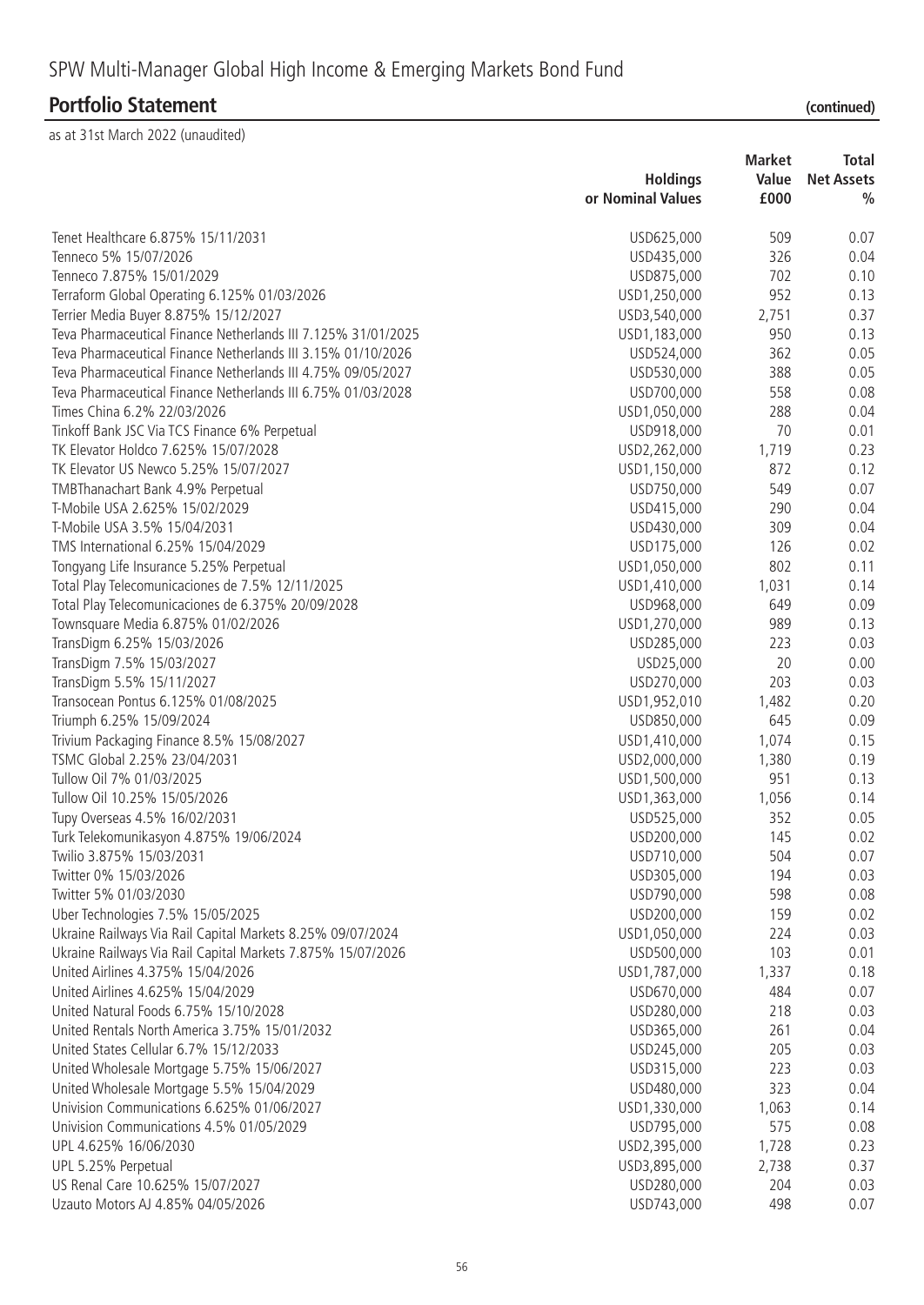|                                                           |                   | <b>Market</b> | <b>Total</b>      |
|-----------------------------------------------------------|-------------------|---------------|-------------------|
|                                                           | <b>Holdings</b>   | Value         | <b>Net Assets</b> |
|                                                           | or Nominal Values | £000          | $\frac{0}{0}$     |
| Vale Overseas 6.25% 10/08/2026                            | USD808,000        | 676           | 0.09              |
| Vanke Real Estate Hong Kong 3.975% 09/11/2027             | USD685,000        | 490           | 0.07              |
| Vector 5.75% 01/02/2029                                   | USD1,843,000      | 1,269         | 0.17              |
| Vedanta Resources Finance II 13.875% 21/01/2024           | USD1,450,000      | 1,151         | 0.16              |
| Vedanta Resources Finance II 8.95% 11/03/2025             | USD2,100,000      | 1,553         | 0.21              |
| Venture Global Calcasieu Pass 3.875% 15/08/2029           | USD1,185,000      | 875           | 0.12              |
| Venture Global Calcasieu Pass 4.125% 15/08/2031           | USD390,000        | 290           | 0.04              |
| Venture Global Calcasieu Pass 3.875% 01/11/2033           | USD385,000        | 277           | 0.04              |
| Veritas US / Veritas Bermuda 7.5% 01/09/2025              | USD40,000         | 29            | 0.00              |
| VF Ukraine PAT via VFU Funding 6.2% 11/02/2025            | USD1,450,000      | 497           | 0.07              |
| Viavi Solutions 3.75% 01/10/2029                          | USD285,000        | 203           | 0.03              |
| Virgin Media Secured Finance 5.5% 15/05/2029              | USD280,000        | 211           | 0.03              |
| Virgin Media Vendor Financing Notes IV 5% 15/07/2028      | USD1,590,000      | 1,167         | 0.16              |
| VistaJet Malta Finance / XO Management 6.375% 01/02/2030  | USD255,000        | 185           | 0.02              |
| Vistra 7% Perpetual                                       | USD3,670,000      | 2,719         | 0.37              |
| Vistra 8% Perpetual                                       | USD875,000        | 671           | 0.09              |
| Vistra Operations 5.625% 15/02/2027                       | USD115,000        | 88            | 0.01              |
| Vistra Operations 4.375% 01/05/2029                       | USD1,390,000      | 998           | 0.14              |
| Vmed O2 UK Financing I 4.75% 15/07/2031                   | USD1,230,000      | 882           | 0.12              |
| VTR Comunicaciones 5.125% 15/01/2028                      | USD924,000        | 671           | 0.09              |
| VTR Finance 6.375% 15/07/2028                             | USD900,000        | 664           | 0.09              |
| WASH Multifamily Acquisition 5.75% 15/04/2026             | USD455,000        | 348           | 0.05              |
| Weibo 3.375% 08/07/2030                                   | USD1,050,000      | 678           | 0.09              |
| Wens Foodstuffs 3.258% 29/10/2030                         | USD1,550,000      | 839           | 0.11              |
| White Cap Parent 8.25% 15/03/2026                         | USD1,229,000      | 920           | 0.12              |
| WMG Acquisition 3.75% 01/12/2029                          | USD385,000        | 277           | 0.04              |
| Wolverine World Wide 4% 15/08/2029                        | USD435,000        | 295           | 0.04              |
| WR Grace 4.875% 15/06/2027                                | USD400,000        | 297           | 0.04              |
| WR Grace 5.625% 15/08/2029                                | USD385,000        | 274           | 0.04              |
|                                                           | USD1,077,000      | 709           | 0.10              |
| Wynn Macau 5.625% 26/08/2028                              |                   | 370           | 0.05              |
| Wynn Macau 5.125% 15/12/2029                              | USD575,000        |               |                   |
| Xiaomi Best Time International 4.1% 14/07/2051            | USD1,207,000      | 737           | 0.10              |
| Yes Bank Ifsc Banking Unit Branch 3.75% 06/02/2023        | USD2,051,000      | 1,540         | 0.21              |
| YPF 8.75% 04/04/2024<br>YPF 8.5% 23/03/2025               | USD1,744,000      | 1,264<br>908  | 0.17              |
| Yum! Brands 4.75% 15/01/2030                              | USD1,300,500      | 579           | 0.12              |
|                                                           | USD770,000        |               | 0.08              |
| Yuzhou 6% 25/10/2023                                      | USD1,050,000      | 112           | 0.01              |
| Yuzhou 6.35% 13/01/2027                                   | USD1,050,000      | 84            | 0.01              |
| Zhenro Properties 8% 06/03/2023                           | USD1,661,000      | 159           | 0.02              |
| Zhenro Properties 6.63% 07/01/2026                        | USD286,000        | 22            | 0.00              |
| Zhenro Properties 6.7% 04/08/2026                         | USD1,263,000      | 96            | 0.01              |
| Ziggo 4.875% 15/01/2030                                   | USD1,695,000      | 1,214         | 0.16              |
| Ziggo Bond 5.125% 28/02/2030                              | USD825,000        | 578           | 0.08              |
| ZipRecruiter 5% 15/01/2030                                | USD1,335,000      | 988           | 0.13              |
| <b>Government Bonds</b>                                   |                   | 497,664       | 67.76             |
| Abu Dhabi Government International Bond 0.75% 02/09/2023  | USD2,550,000      | 1,901         | 0.26              |
| Abu Dhabi Government International Bond 3.125% 03/05/2026 | USD317,000        | 246           | 0.03              |
| Abu Dhabi Government International Bond 2.5% 30/09/2029   | USD469,000        | 350           | 0.05              |
| Abu Dhabi Government International Bond 3.125% 30/09/2049 | USD360,000        | 251           | 0.03              |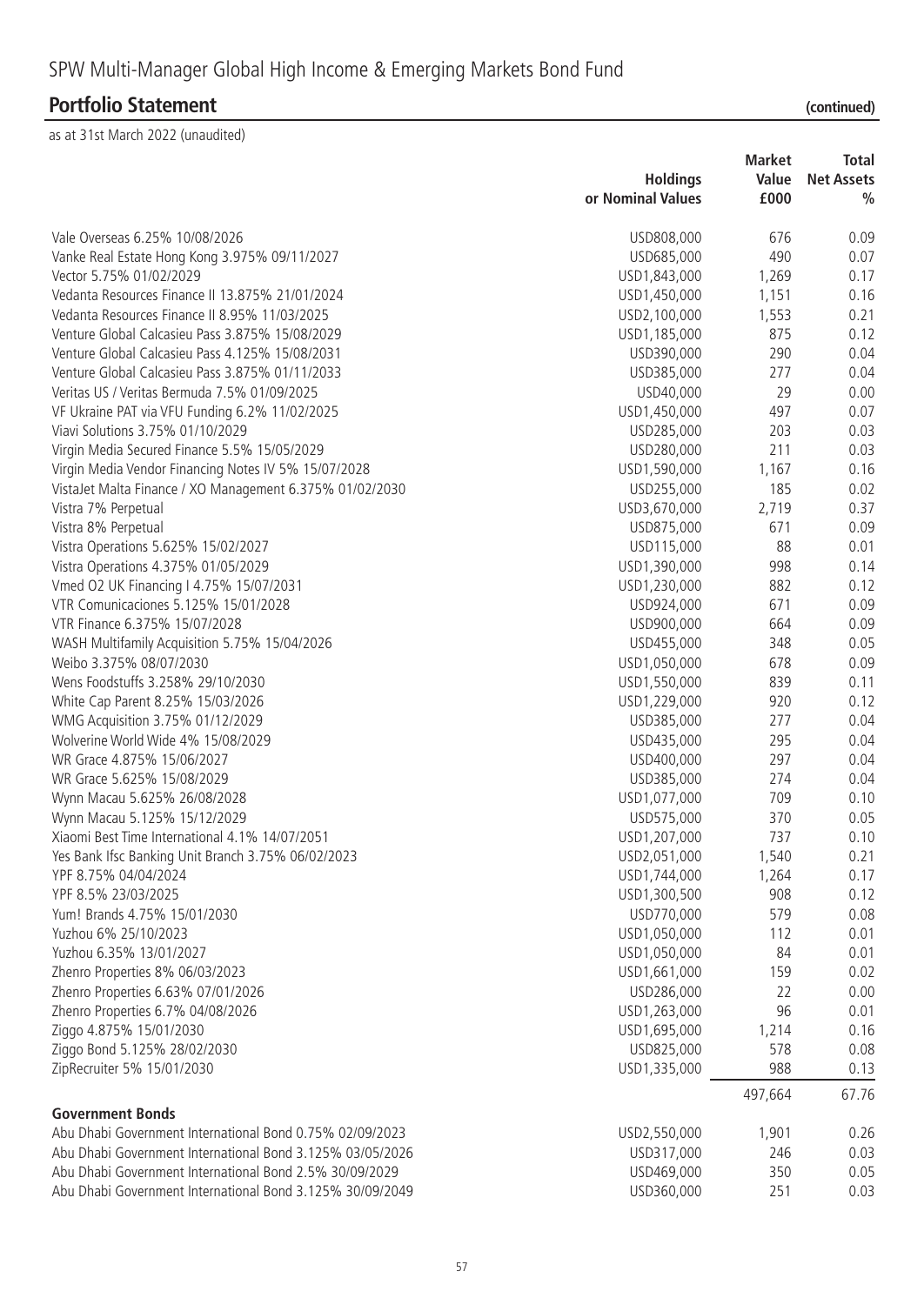|  | (continued |
|--|------------|

|                                                                    | <b>Holdings</b><br>or Nominal Values | <b>Market</b><br>Value<br>£000 | <b>Total</b><br><b>Net Assets</b><br>$\frac{0}{0}$ |
|--------------------------------------------------------------------|--------------------------------------|--------------------------------|----------------------------------------------------|
| Abu Dhabi Government International Bond 2.7% 02/09/2070            | USD1,066,000                         | 636                            | 0.09                                               |
| Airport Authority 3.25% 12/01/2052                                 | USD500,000                           | 343                            | 0.05                                               |
| Airport Authority 2.1% Perpetual                                   | USD805,000                           | 570                            | 0.08                                               |
| Airport Authority 2.4% Perpetual                                   | USD1,123,000                         | 777                            | 0.11                                               |
| Angolan Government International Bond 9.5% 12/11/2025              | USD795,000                           | 661                            | 0.09                                               |
| Angolan Government International Bond 8.25% 09/05/2028             | USD1,450,000                         | 1,127                          | 0.15                                               |
| Argentine Republic Government International Bond 1.125% 09/07/2035 | USD6,069,505                         | 1,395                          | 0.19                                               |
| Argentine Republic Government International Bond 2% 09/01/2038     | USD5,573,000                         | 1,576                          | 0.21                                               |
| Argentine Republic Government International Bond 2.5% 09/07/2041   | USD5,664,382                         | 1,498                          | 0.20                                               |
| Brazilian Government International Bond 3.875% 12/06/2030          | USD4,077,000                         | 2,861                          | 0.39                                               |
| Brazilian Government International Bond 3.75% 12/09/2031           | USD4,170,000                         | 2,871                          | 0.39                                               |
| Brazilian Government International Bond 8.25% 20/01/2034           | USD1,850,000                         | 1,735                          | 0.24                                               |
| Brazilian Government International Bond 5.625% 07/01/2041          | USD2,500,000                         | 1,845                          | 0.25                                               |
| Brazilian Government International Bond 4.75% 14/01/2050           | USD865,000                           | 554                            | 0.08                                               |
| Chile Government International Bond 2.55% 27/07/2033               | USD2,643,000                         | 1,834                          | 0.25                                               |
| Chile Government International Bond 3.5% 31/01/2034                | USD1,810,000                         | 1,366                          | 0.19                                               |
| Chile Government International Bond 4.34% 07/03/2042               | USD860,000                           | 672                            | 0.09                                               |
| Chile Government International Bond 4% 31/01/2052                  | USD610,000                           | 457                            | 0.06                                               |
| China Government International Bond 2.25% 21/10/2050               | USD530,000                           | 325                            | 0.04                                               |
| Colombia Government International Bond 2.625% 15/03/2023           | USD1,600,000                         | 1,212                          | 0.17                                               |
| Colombia Government International Bond 4.5% 15/03/2029             | USD200,000                           | 147                            | 0.02                                               |
| Colombia Government International Bond 7.375% 18/09/2037           | USD3,300,000                         | 2,847                          | 0.39                                               |
| Colombia Government International Bond 5.2% 15/05/2049             | USD590,000                           | 388                            | 0.05                                               |
| Colombia Government International Bond 4.125% 15/05/2051           | USD844,000                           | 489                            | 0.07                                               |
| Colombia Government International Bond 3.875% 15/02/2061           | USD555,000                           | 304                            | 0.04                                               |
| Costa Rica Government International Bond 6.125% 19/02/2031         | USD960,000                           | 740                            | 0.10                                               |
| Dominican Republic International Bond 5.95% 25/01/2027             | USD671,000                           | 522                            | 0.07                                               |
| Dominican Republic International Bond 5.5% 22/02/2029              | USD1,350,000                         | 1,010                          | 0.14                                               |
| Dominican Republic International Bond 4.875% 23/09/2032            | USD1,369,000                         | 938                            | 0.13                                               |
| Dominican Republic International Bond 6% 22/02/2033                | USD300,000                           | 221                            | 0.03                                               |
| Dominican Republic International Bond 6.85% 27/01/2045             | USD1,762,000                         | 1,315                          | 0.18                                               |
| Dominican Republic International Bond 5.875% 30/01/2060            | USD356,000                           | 229                            | 0.03                                               |
| Ecuador Government International Bond 1% 31/07/2035                | USD4,356,186                         | 2,171                          | 0.30                                               |
| Egypt Government International Bond 5.25% 06/10/2025               | USD1,224,000                         | 897                            | 0.12                                               |
| Egypt Government International Bond 8.15% 20/11/2059               | USD350,000                           | 221                            | 0.03                                               |
| El Salvador Government International Bond 5.875% 30/01/2025        | USD581,000                           | 245                            | 0.03                                               |
| Finance Department Government of Sharjah 3.625% 10/03/2033         | USD962,000                           | 674                            | 0.09                                               |
| Finance Department Government of Sharjah 4% 28/07/2050             | USD2,651,000                         | 1,623                          | 0.22                                               |
| Gabon Government International Bond 6.95% 16/06/2025               | USD500,000                           | 386                            | 0.05                                               |
| Gabon Government International Bond 7% 24/11/2031                  | USD450,000                           | 328                            | 0.04                                               |
| Guatemala Government Bond 3.7% 07/10/2033                          | USD630,000                           | 443                            | 0.06                                               |
| Guatemala Government Bond 4.65% 07/10/2041                         | USD680,000                           | 481                            | 0.07                                               |
| Guatemala Government Bond 6.125% 01/06/2050                        | USD600,000                           | 477                            | 0.07                                               |
| Honduras Government International Bond 5.625% 24/06/2030           | USD1,175,000                         | 809                            | 0.11                                               |
| Hungary Government International Bond 7.625% 29/03/2041            | USD600,000                           | 661                            | 0.09                                               |
| Hungary Government International Bond 3.125% 21/09/2051            | USD670,000                           | 425                            | 0.06                                               |
| Indonesia Government International Bond 3.4% 18/09/2029            | USD414,000                           | 322                            | 0.04                                               |
| Indonesia Government International Bond 2.85% 14/02/2030           | USD809,000                           | 605                            | 0.08                                               |
| Indonesia Government International Bond 3.55% 31/03/2032           | USD650,000                           | 508                            | 0.07                                               |
| Indonesia Government International Bond 5.25% 17/01/2042           | USD1,200,000                         | 1,018                          | 0.14                                               |
| Indonesia Government International Bond 4.35% 11/01/2048           | USD1,022,000                         | 798                            | 0.11                                               |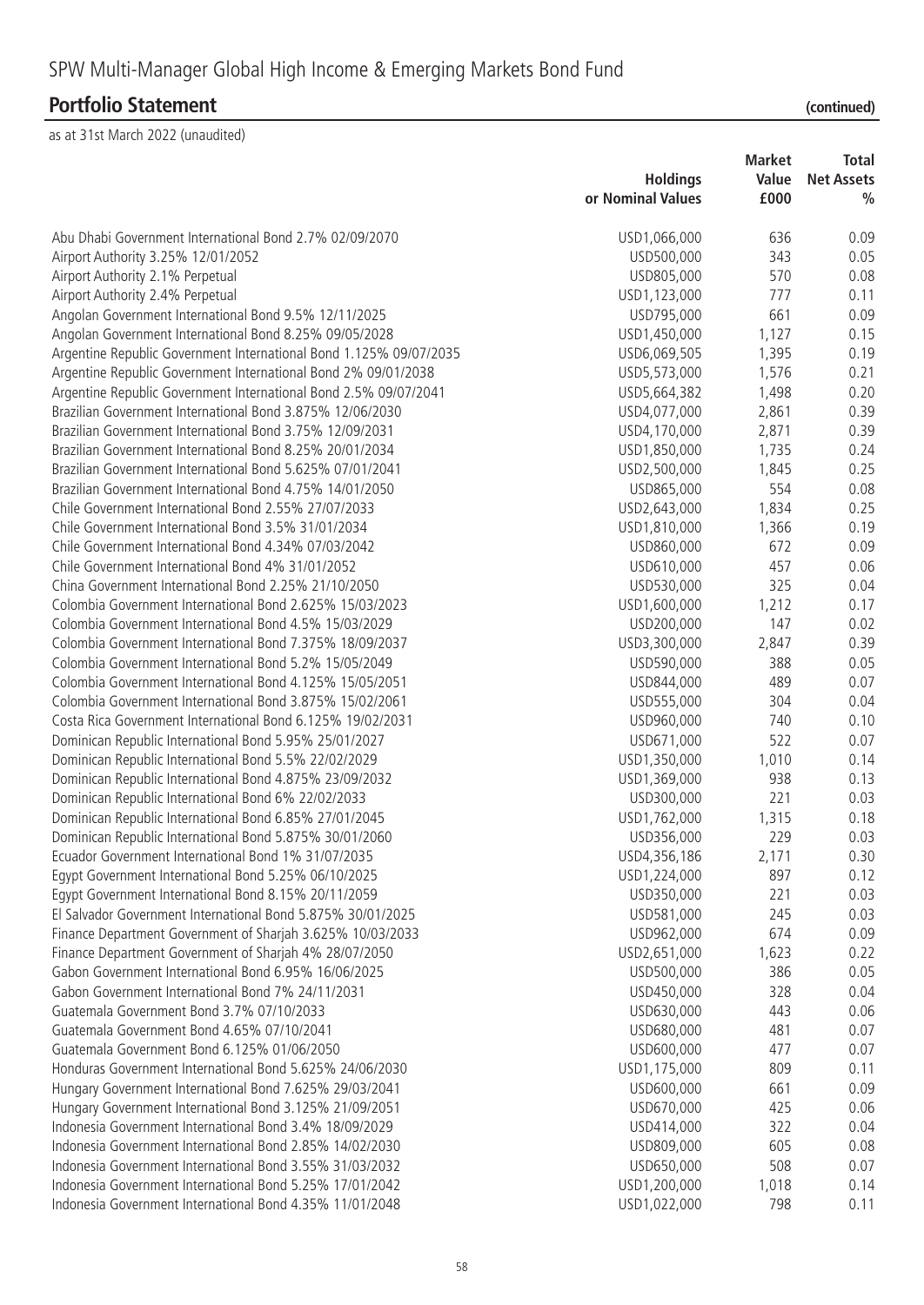| Indonesia Government International Bond 4.3% 31/03/2052<br>747<br>0.10<br>USD940,000<br>Indonesia Government International Bond 3.35% 12/03/2071<br>USD1,780,000<br>1,138<br>0.16<br>Iraq International Bond 6.752% 09/03/2023<br>732<br>0.10<br>USD959,000<br>831<br>Iraq International Bond 5.8% 15/01/2028<br>USD1,125,000<br>0.11<br>Israel Government International Bond 4.5% 30/01/2043<br>1,714<br>USD2,000,000<br>0.23<br>Ivory Coast Government International Bond 5.75% 31/12/2032<br>USD2,016,821<br>1,505<br>0.21<br>988<br>Jordan Government International Bond 5.85% 07/07/2030<br>USD1,400,000<br>0.13<br>839<br>Mexico Government International Bond 3.25% 16/04/2030<br>USD1,143,000<br>0.11<br>0.30<br>Mexico Government International Bond 3.5% 12/02/2034<br>USD3,106,000<br>2,209<br>Mexico Government International Bond 6.75% 27/09/2034<br>USD1,550,000<br>1,445<br>0.20<br>0.17<br>Mexico Government International Bond 4.4% 12/02/2052<br>USD1,729,000<br>1,214<br>0.20<br>Mexico Government International Bond 3.771% 24/05/2061<br>1,501<br>USD2,425,000<br>Mexico Government International Bond 5.75% 12/10/2110<br>2,263<br>0.31<br>USD2,920,000<br>Morocco Government International Bond 5.5% 11/12/2042<br>0.33<br>USD3,300,000<br>2,459<br>469<br>Nigeria Government International Bond 6.125% 28/09/2028<br>USD670,000<br>0.06<br>723<br>0.10<br>Nigeria Government International Bond 8.375% 24/03/2029<br>USD940,000<br>705<br>0.10<br>Nigeria Government International Bond 7.375% 28/09/2033<br>USD1,020,000<br>178<br>Nigeria Government International Bond 7.696% 23/02/2038<br>USD269,000<br>0.02<br>Nigeria Government International Bond 7.625% 28/11/2047<br>739<br>USD1,165,000<br>0.10<br>967<br>Oman Government International Bond 4.875% 01/02/2025<br>USD1,246,000<br>0.13<br>Oman Government International Bond 5.375% 08/03/2027<br>USD1,765,000<br>1,377<br>0.19<br>757<br>Oman Government International Bond 6.75% 28/10/2027<br>USD916,000<br>0.10<br>Oman Government International Bond 5.625% 17/01/2028<br>USD2,300,000<br>1,804<br>0.25<br>Oman Government International Bond 6.25% 25/01/2031<br>754<br>USD936,000<br>0.10<br>748<br>Oman Government International Bond 7.375% 28/10/2032<br>USD860,000<br>0.10<br>Oman Government International Bond 7% 25/01/2051<br>USD1,450,000<br>1,128<br>0.15<br>Pakistan Water & Power Development Authority 7.5% 04/06/2031<br>USD700,000<br>344<br>0.05<br>Panama Government International Bond 2.252% 29/09/2032<br>USD2,256,000<br>1,515<br>0.21<br>Panama Government International Bond 3.87% 23/07/2060<br>USD524,000<br>347<br>0.05<br>962<br>Paraguay Government International Bond 2.739% 29/01/2033<br>USD1,435,000<br>0.13<br>235<br>Paraguay Government International Bond 3.849% 28/06/2033<br>USD320,000<br>0.03<br>Paraguay Government International Bond 6.1% 11/08/2044<br>USD1,550,000<br>1,300<br>0.18<br>0.04<br>Paraguay Government International Bond 5.4% 30/03/2050<br>USD400,000<br>305<br>Perusahaan Penerbit SBSN Indonesia III 3.55% 09/06/2051<br>USD1,015,000<br>731<br>0.10<br>Peruvian Government International Bond 2.392% 23/01/2026<br>USD1,296,000<br>960<br>0.13<br>378<br>Peruvian Government International Bond 1.862% 01/12/2032<br>USD582,000<br>0.05<br>Peruvian Government International Bond 3% 15/01/2034<br>USD1,580,000<br>1,122<br>0.15<br>Peruvian Government International Bond 2.78% 01/12/2060<br>0.02<br>USD269,000<br>158<br>Philippine Government International Bond 2.457% 05/05/2030<br>USD260,000<br>188<br>0.03<br>Philippine Government International Bond 1.648% 10/06/2031<br>USD486,000<br>329<br>0.04<br>Philippine Government International Bond 2.95% 05/05/2045<br>USD170,000<br>112<br>0.02<br>324<br>Provincia de Buenos Aires/Government Bonds 3.9% 01/09/2037<br>USD995,000<br>0.04<br>Qatar Government International Bond 3.875% 23/04/2023<br>USD1,900,000<br>1,473<br>0.20<br>Qatar Government International Bond 3.25% 02/06/2026<br>USD2,350,000<br>1,823<br>0.25<br>297<br>Qatar Government International Bond 3.75% 16/04/2030<br>USD369,000<br>0.04<br>Qatar Government International Bond 4.4% 16/04/2050<br>USD1,414,000<br>1,210<br>0.16<br>0.25<br>Republic of Armenia International Bond 3.95% 26/09/2029<br>USD2,900,000<br>1,862<br>300<br>Republic of Armenia International Bond 3.6% 02/02/2031<br>USD500,000<br>0.04<br>623<br>0.09<br>Republic of Azerbaijan International Bond 3.5% 01/09/2032<br>USD880,000<br>Republic of Belarus International Bond 7.625% 29/06/2027<br>USD2,250,000<br>171<br>0.02 |                                                                   | <b>Holdings</b><br>or Nominal Values | <b>Market</b><br>Value<br>£000 | <b>Total</b><br><b>Net Assets</b><br>$\frac{0}{0}$ |
|-------------------------------------------------------------------------------------------------------------------------------------------------------------------------------------------------------------------------------------------------------------------------------------------------------------------------------------------------------------------------------------------------------------------------------------------------------------------------------------------------------------------------------------------------------------------------------------------------------------------------------------------------------------------------------------------------------------------------------------------------------------------------------------------------------------------------------------------------------------------------------------------------------------------------------------------------------------------------------------------------------------------------------------------------------------------------------------------------------------------------------------------------------------------------------------------------------------------------------------------------------------------------------------------------------------------------------------------------------------------------------------------------------------------------------------------------------------------------------------------------------------------------------------------------------------------------------------------------------------------------------------------------------------------------------------------------------------------------------------------------------------------------------------------------------------------------------------------------------------------------------------------------------------------------------------------------------------------------------------------------------------------------------------------------------------------------------------------------------------------------------------------------------------------------------------------------------------------------------------------------------------------------------------------------------------------------------------------------------------------------------------------------------------------------------------------------------------------------------------------------------------------------------------------------------------------------------------------------------------------------------------------------------------------------------------------------------------------------------------------------------------------------------------------------------------------------------------------------------------------------------------------------------------------------------------------------------------------------------------------------------------------------------------------------------------------------------------------------------------------------------------------------------------------------------------------------------------------------------------------------------------------------------------------------------------------------------------------------------------------------------------------------------------------------------------------------------------------------------------------------------------------------------------------------------------------------------------------------------------------------------------------------------------------------------------------------------------------------------------------------------------------------------------------------------------------------------------------------------------------------------------------------------------------------------------------------------------------------------------------------------------------------------------------------------------------------------------------------------------------------------------------------------------------------------------------------------------------------------------------------------------------------------------------------------------------------------------------------------------------------------------------------------------------------------------------------------------------------------------------------------------------------------------------------------------------------------------------------------|-------------------------------------------------------------------|--------------------------------------|--------------------------------|----------------------------------------------------|
|                                                                                                                                                                                                                                                                                                                                                                                                                                                                                                                                                                                                                                                                                                                                                                                                                                                                                                                                                                                                                                                                                                                                                                                                                                                                                                                                                                                                                                                                                                                                                                                                                                                                                                                                                                                                                                                                                                                                                                                                                                                                                                                                                                                                                                                                                                                                                                                                                                                                                                                                                                                                                                                                                                                                                                                                                                                                                                                                                                                                                                                                                                                                                                                                                                                                                                                                                                                                                                                                                                                                                                                                                                                                                                                                                                                                                                                                                                                                                                                                                                                                                                                                                                                                                                                                                                                                                                                                                                                                                                                                                                                                       |                                                                   |                                      |                                |                                                    |
|                                                                                                                                                                                                                                                                                                                                                                                                                                                                                                                                                                                                                                                                                                                                                                                                                                                                                                                                                                                                                                                                                                                                                                                                                                                                                                                                                                                                                                                                                                                                                                                                                                                                                                                                                                                                                                                                                                                                                                                                                                                                                                                                                                                                                                                                                                                                                                                                                                                                                                                                                                                                                                                                                                                                                                                                                                                                                                                                                                                                                                                                                                                                                                                                                                                                                                                                                                                                                                                                                                                                                                                                                                                                                                                                                                                                                                                                                                                                                                                                                                                                                                                                                                                                                                                                                                                                                                                                                                                                                                                                                                                                       |                                                                   |                                      |                                |                                                    |
|                                                                                                                                                                                                                                                                                                                                                                                                                                                                                                                                                                                                                                                                                                                                                                                                                                                                                                                                                                                                                                                                                                                                                                                                                                                                                                                                                                                                                                                                                                                                                                                                                                                                                                                                                                                                                                                                                                                                                                                                                                                                                                                                                                                                                                                                                                                                                                                                                                                                                                                                                                                                                                                                                                                                                                                                                                                                                                                                                                                                                                                                                                                                                                                                                                                                                                                                                                                                                                                                                                                                                                                                                                                                                                                                                                                                                                                                                                                                                                                                                                                                                                                                                                                                                                                                                                                                                                                                                                                                                                                                                                                                       |                                                                   |                                      |                                |                                                    |
|                                                                                                                                                                                                                                                                                                                                                                                                                                                                                                                                                                                                                                                                                                                                                                                                                                                                                                                                                                                                                                                                                                                                                                                                                                                                                                                                                                                                                                                                                                                                                                                                                                                                                                                                                                                                                                                                                                                                                                                                                                                                                                                                                                                                                                                                                                                                                                                                                                                                                                                                                                                                                                                                                                                                                                                                                                                                                                                                                                                                                                                                                                                                                                                                                                                                                                                                                                                                                                                                                                                                                                                                                                                                                                                                                                                                                                                                                                                                                                                                                                                                                                                                                                                                                                                                                                                                                                                                                                                                                                                                                                                                       |                                                                   |                                      |                                |                                                    |
|                                                                                                                                                                                                                                                                                                                                                                                                                                                                                                                                                                                                                                                                                                                                                                                                                                                                                                                                                                                                                                                                                                                                                                                                                                                                                                                                                                                                                                                                                                                                                                                                                                                                                                                                                                                                                                                                                                                                                                                                                                                                                                                                                                                                                                                                                                                                                                                                                                                                                                                                                                                                                                                                                                                                                                                                                                                                                                                                                                                                                                                                                                                                                                                                                                                                                                                                                                                                                                                                                                                                                                                                                                                                                                                                                                                                                                                                                                                                                                                                                                                                                                                                                                                                                                                                                                                                                                                                                                                                                                                                                                                                       |                                                                   |                                      |                                |                                                    |
|                                                                                                                                                                                                                                                                                                                                                                                                                                                                                                                                                                                                                                                                                                                                                                                                                                                                                                                                                                                                                                                                                                                                                                                                                                                                                                                                                                                                                                                                                                                                                                                                                                                                                                                                                                                                                                                                                                                                                                                                                                                                                                                                                                                                                                                                                                                                                                                                                                                                                                                                                                                                                                                                                                                                                                                                                                                                                                                                                                                                                                                                                                                                                                                                                                                                                                                                                                                                                                                                                                                                                                                                                                                                                                                                                                                                                                                                                                                                                                                                                                                                                                                                                                                                                                                                                                                                                                                                                                                                                                                                                                                                       |                                                                   |                                      |                                |                                                    |
|                                                                                                                                                                                                                                                                                                                                                                                                                                                                                                                                                                                                                                                                                                                                                                                                                                                                                                                                                                                                                                                                                                                                                                                                                                                                                                                                                                                                                                                                                                                                                                                                                                                                                                                                                                                                                                                                                                                                                                                                                                                                                                                                                                                                                                                                                                                                                                                                                                                                                                                                                                                                                                                                                                                                                                                                                                                                                                                                                                                                                                                                                                                                                                                                                                                                                                                                                                                                                                                                                                                                                                                                                                                                                                                                                                                                                                                                                                                                                                                                                                                                                                                                                                                                                                                                                                                                                                                                                                                                                                                                                                                                       |                                                                   |                                      |                                |                                                    |
|                                                                                                                                                                                                                                                                                                                                                                                                                                                                                                                                                                                                                                                                                                                                                                                                                                                                                                                                                                                                                                                                                                                                                                                                                                                                                                                                                                                                                                                                                                                                                                                                                                                                                                                                                                                                                                                                                                                                                                                                                                                                                                                                                                                                                                                                                                                                                                                                                                                                                                                                                                                                                                                                                                                                                                                                                                                                                                                                                                                                                                                                                                                                                                                                                                                                                                                                                                                                                                                                                                                                                                                                                                                                                                                                                                                                                                                                                                                                                                                                                                                                                                                                                                                                                                                                                                                                                                                                                                                                                                                                                                                                       |                                                                   |                                      |                                |                                                    |
|                                                                                                                                                                                                                                                                                                                                                                                                                                                                                                                                                                                                                                                                                                                                                                                                                                                                                                                                                                                                                                                                                                                                                                                                                                                                                                                                                                                                                                                                                                                                                                                                                                                                                                                                                                                                                                                                                                                                                                                                                                                                                                                                                                                                                                                                                                                                                                                                                                                                                                                                                                                                                                                                                                                                                                                                                                                                                                                                                                                                                                                                                                                                                                                                                                                                                                                                                                                                                                                                                                                                                                                                                                                                                                                                                                                                                                                                                                                                                                                                                                                                                                                                                                                                                                                                                                                                                                                                                                                                                                                                                                                                       |                                                                   |                                      |                                |                                                    |
|                                                                                                                                                                                                                                                                                                                                                                                                                                                                                                                                                                                                                                                                                                                                                                                                                                                                                                                                                                                                                                                                                                                                                                                                                                                                                                                                                                                                                                                                                                                                                                                                                                                                                                                                                                                                                                                                                                                                                                                                                                                                                                                                                                                                                                                                                                                                                                                                                                                                                                                                                                                                                                                                                                                                                                                                                                                                                                                                                                                                                                                                                                                                                                                                                                                                                                                                                                                                                                                                                                                                                                                                                                                                                                                                                                                                                                                                                                                                                                                                                                                                                                                                                                                                                                                                                                                                                                                                                                                                                                                                                                                                       |                                                                   |                                      |                                |                                                    |
|                                                                                                                                                                                                                                                                                                                                                                                                                                                                                                                                                                                                                                                                                                                                                                                                                                                                                                                                                                                                                                                                                                                                                                                                                                                                                                                                                                                                                                                                                                                                                                                                                                                                                                                                                                                                                                                                                                                                                                                                                                                                                                                                                                                                                                                                                                                                                                                                                                                                                                                                                                                                                                                                                                                                                                                                                                                                                                                                                                                                                                                                                                                                                                                                                                                                                                                                                                                                                                                                                                                                                                                                                                                                                                                                                                                                                                                                                                                                                                                                                                                                                                                                                                                                                                                                                                                                                                                                                                                                                                                                                                                                       |                                                                   |                                      |                                |                                                    |
|                                                                                                                                                                                                                                                                                                                                                                                                                                                                                                                                                                                                                                                                                                                                                                                                                                                                                                                                                                                                                                                                                                                                                                                                                                                                                                                                                                                                                                                                                                                                                                                                                                                                                                                                                                                                                                                                                                                                                                                                                                                                                                                                                                                                                                                                                                                                                                                                                                                                                                                                                                                                                                                                                                                                                                                                                                                                                                                                                                                                                                                                                                                                                                                                                                                                                                                                                                                                                                                                                                                                                                                                                                                                                                                                                                                                                                                                                                                                                                                                                                                                                                                                                                                                                                                                                                                                                                                                                                                                                                                                                                                                       |                                                                   |                                      |                                |                                                    |
|                                                                                                                                                                                                                                                                                                                                                                                                                                                                                                                                                                                                                                                                                                                                                                                                                                                                                                                                                                                                                                                                                                                                                                                                                                                                                                                                                                                                                                                                                                                                                                                                                                                                                                                                                                                                                                                                                                                                                                                                                                                                                                                                                                                                                                                                                                                                                                                                                                                                                                                                                                                                                                                                                                                                                                                                                                                                                                                                                                                                                                                                                                                                                                                                                                                                                                                                                                                                                                                                                                                                                                                                                                                                                                                                                                                                                                                                                                                                                                                                                                                                                                                                                                                                                                                                                                                                                                                                                                                                                                                                                                                                       |                                                                   |                                      |                                |                                                    |
|                                                                                                                                                                                                                                                                                                                                                                                                                                                                                                                                                                                                                                                                                                                                                                                                                                                                                                                                                                                                                                                                                                                                                                                                                                                                                                                                                                                                                                                                                                                                                                                                                                                                                                                                                                                                                                                                                                                                                                                                                                                                                                                                                                                                                                                                                                                                                                                                                                                                                                                                                                                                                                                                                                                                                                                                                                                                                                                                                                                                                                                                                                                                                                                                                                                                                                                                                                                                                                                                                                                                                                                                                                                                                                                                                                                                                                                                                                                                                                                                                                                                                                                                                                                                                                                                                                                                                                                                                                                                                                                                                                                                       |                                                                   |                                      |                                |                                                    |
|                                                                                                                                                                                                                                                                                                                                                                                                                                                                                                                                                                                                                                                                                                                                                                                                                                                                                                                                                                                                                                                                                                                                                                                                                                                                                                                                                                                                                                                                                                                                                                                                                                                                                                                                                                                                                                                                                                                                                                                                                                                                                                                                                                                                                                                                                                                                                                                                                                                                                                                                                                                                                                                                                                                                                                                                                                                                                                                                                                                                                                                                                                                                                                                                                                                                                                                                                                                                                                                                                                                                                                                                                                                                                                                                                                                                                                                                                                                                                                                                                                                                                                                                                                                                                                                                                                                                                                                                                                                                                                                                                                                                       |                                                                   |                                      |                                |                                                    |
|                                                                                                                                                                                                                                                                                                                                                                                                                                                                                                                                                                                                                                                                                                                                                                                                                                                                                                                                                                                                                                                                                                                                                                                                                                                                                                                                                                                                                                                                                                                                                                                                                                                                                                                                                                                                                                                                                                                                                                                                                                                                                                                                                                                                                                                                                                                                                                                                                                                                                                                                                                                                                                                                                                                                                                                                                                                                                                                                                                                                                                                                                                                                                                                                                                                                                                                                                                                                                                                                                                                                                                                                                                                                                                                                                                                                                                                                                                                                                                                                                                                                                                                                                                                                                                                                                                                                                                                                                                                                                                                                                                                                       |                                                                   |                                      |                                |                                                    |
|                                                                                                                                                                                                                                                                                                                                                                                                                                                                                                                                                                                                                                                                                                                                                                                                                                                                                                                                                                                                                                                                                                                                                                                                                                                                                                                                                                                                                                                                                                                                                                                                                                                                                                                                                                                                                                                                                                                                                                                                                                                                                                                                                                                                                                                                                                                                                                                                                                                                                                                                                                                                                                                                                                                                                                                                                                                                                                                                                                                                                                                                                                                                                                                                                                                                                                                                                                                                                                                                                                                                                                                                                                                                                                                                                                                                                                                                                                                                                                                                                                                                                                                                                                                                                                                                                                                                                                                                                                                                                                                                                                                                       |                                                                   |                                      |                                |                                                    |
|                                                                                                                                                                                                                                                                                                                                                                                                                                                                                                                                                                                                                                                                                                                                                                                                                                                                                                                                                                                                                                                                                                                                                                                                                                                                                                                                                                                                                                                                                                                                                                                                                                                                                                                                                                                                                                                                                                                                                                                                                                                                                                                                                                                                                                                                                                                                                                                                                                                                                                                                                                                                                                                                                                                                                                                                                                                                                                                                                                                                                                                                                                                                                                                                                                                                                                                                                                                                                                                                                                                                                                                                                                                                                                                                                                                                                                                                                                                                                                                                                                                                                                                                                                                                                                                                                                                                                                                                                                                                                                                                                                                                       |                                                                   |                                      |                                |                                                    |
|                                                                                                                                                                                                                                                                                                                                                                                                                                                                                                                                                                                                                                                                                                                                                                                                                                                                                                                                                                                                                                                                                                                                                                                                                                                                                                                                                                                                                                                                                                                                                                                                                                                                                                                                                                                                                                                                                                                                                                                                                                                                                                                                                                                                                                                                                                                                                                                                                                                                                                                                                                                                                                                                                                                                                                                                                                                                                                                                                                                                                                                                                                                                                                                                                                                                                                                                                                                                                                                                                                                                                                                                                                                                                                                                                                                                                                                                                                                                                                                                                                                                                                                                                                                                                                                                                                                                                                                                                                                                                                                                                                                                       |                                                                   |                                      |                                |                                                    |
|                                                                                                                                                                                                                                                                                                                                                                                                                                                                                                                                                                                                                                                                                                                                                                                                                                                                                                                                                                                                                                                                                                                                                                                                                                                                                                                                                                                                                                                                                                                                                                                                                                                                                                                                                                                                                                                                                                                                                                                                                                                                                                                                                                                                                                                                                                                                                                                                                                                                                                                                                                                                                                                                                                                                                                                                                                                                                                                                                                                                                                                                                                                                                                                                                                                                                                                                                                                                                                                                                                                                                                                                                                                                                                                                                                                                                                                                                                                                                                                                                                                                                                                                                                                                                                                                                                                                                                                                                                                                                                                                                                                                       |                                                                   |                                      |                                |                                                    |
|                                                                                                                                                                                                                                                                                                                                                                                                                                                                                                                                                                                                                                                                                                                                                                                                                                                                                                                                                                                                                                                                                                                                                                                                                                                                                                                                                                                                                                                                                                                                                                                                                                                                                                                                                                                                                                                                                                                                                                                                                                                                                                                                                                                                                                                                                                                                                                                                                                                                                                                                                                                                                                                                                                                                                                                                                                                                                                                                                                                                                                                                                                                                                                                                                                                                                                                                                                                                                                                                                                                                                                                                                                                                                                                                                                                                                                                                                                                                                                                                                                                                                                                                                                                                                                                                                                                                                                                                                                                                                                                                                                                                       |                                                                   |                                      |                                |                                                    |
|                                                                                                                                                                                                                                                                                                                                                                                                                                                                                                                                                                                                                                                                                                                                                                                                                                                                                                                                                                                                                                                                                                                                                                                                                                                                                                                                                                                                                                                                                                                                                                                                                                                                                                                                                                                                                                                                                                                                                                                                                                                                                                                                                                                                                                                                                                                                                                                                                                                                                                                                                                                                                                                                                                                                                                                                                                                                                                                                                                                                                                                                                                                                                                                                                                                                                                                                                                                                                                                                                                                                                                                                                                                                                                                                                                                                                                                                                                                                                                                                                                                                                                                                                                                                                                                                                                                                                                                                                                                                                                                                                                                                       |                                                                   |                                      |                                |                                                    |
|                                                                                                                                                                                                                                                                                                                                                                                                                                                                                                                                                                                                                                                                                                                                                                                                                                                                                                                                                                                                                                                                                                                                                                                                                                                                                                                                                                                                                                                                                                                                                                                                                                                                                                                                                                                                                                                                                                                                                                                                                                                                                                                                                                                                                                                                                                                                                                                                                                                                                                                                                                                                                                                                                                                                                                                                                                                                                                                                                                                                                                                                                                                                                                                                                                                                                                                                                                                                                                                                                                                                                                                                                                                                                                                                                                                                                                                                                                                                                                                                                                                                                                                                                                                                                                                                                                                                                                                                                                                                                                                                                                                                       |                                                                   |                                      |                                |                                                    |
|                                                                                                                                                                                                                                                                                                                                                                                                                                                                                                                                                                                                                                                                                                                                                                                                                                                                                                                                                                                                                                                                                                                                                                                                                                                                                                                                                                                                                                                                                                                                                                                                                                                                                                                                                                                                                                                                                                                                                                                                                                                                                                                                                                                                                                                                                                                                                                                                                                                                                                                                                                                                                                                                                                                                                                                                                                                                                                                                                                                                                                                                                                                                                                                                                                                                                                                                                                                                                                                                                                                                                                                                                                                                                                                                                                                                                                                                                                                                                                                                                                                                                                                                                                                                                                                                                                                                                                                                                                                                                                                                                                                                       |                                                                   |                                      |                                |                                                    |
|                                                                                                                                                                                                                                                                                                                                                                                                                                                                                                                                                                                                                                                                                                                                                                                                                                                                                                                                                                                                                                                                                                                                                                                                                                                                                                                                                                                                                                                                                                                                                                                                                                                                                                                                                                                                                                                                                                                                                                                                                                                                                                                                                                                                                                                                                                                                                                                                                                                                                                                                                                                                                                                                                                                                                                                                                                                                                                                                                                                                                                                                                                                                                                                                                                                                                                                                                                                                                                                                                                                                                                                                                                                                                                                                                                                                                                                                                                                                                                                                                                                                                                                                                                                                                                                                                                                                                                                                                                                                                                                                                                                                       |                                                                   |                                      |                                |                                                    |
|                                                                                                                                                                                                                                                                                                                                                                                                                                                                                                                                                                                                                                                                                                                                                                                                                                                                                                                                                                                                                                                                                                                                                                                                                                                                                                                                                                                                                                                                                                                                                                                                                                                                                                                                                                                                                                                                                                                                                                                                                                                                                                                                                                                                                                                                                                                                                                                                                                                                                                                                                                                                                                                                                                                                                                                                                                                                                                                                                                                                                                                                                                                                                                                                                                                                                                                                                                                                                                                                                                                                                                                                                                                                                                                                                                                                                                                                                                                                                                                                                                                                                                                                                                                                                                                                                                                                                                                                                                                                                                                                                                                                       |                                                                   |                                      |                                |                                                    |
|                                                                                                                                                                                                                                                                                                                                                                                                                                                                                                                                                                                                                                                                                                                                                                                                                                                                                                                                                                                                                                                                                                                                                                                                                                                                                                                                                                                                                                                                                                                                                                                                                                                                                                                                                                                                                                                                                                                                                                                                                                                                                                                                                                                                                                                                                                                                                                                                                                                                                                                                                                                                                                                                                                                                                                                                                                                                                                                                                                                                                                                                                                                                                                                                                                                                                                                                                                                                                                                                                                                                                                                                                                                                                                                                                                                                                                                                                                                                                                                                                                                                                                                                                                                                                                                                                                                                                                                                                                                                                                                                                                                                       |                                                                   |                                      |                                |                                                    |
|                                                                                                                                                                                                                                                                                                                                                                                                                                                                                                                                                                                                                                                                                                                                                                                                                                                                                                                                                                                                                                                                                                                                                                                                                                                                                                                                                                                                                                                                                                                                                                                                                                                                                                                                                                                                                                                                                                                                                                                                                                                                                                                                                                                                                                                                                                                                                                                                                                                                                                                                                                                                                                                                                                                                                                                                                                                                                                                                                                                                                                                                                                                                                                                                                                                                                                                                                                                                                                                                                                                                                                                                                                                                                                                                                                                                                                                                                                                                                                                                                                                                                                                                                                                                                                                                                                                                                                                                                                                                                                                                                                                                       |                                                                   |                                      |                                |                                                    |
|                                                                                                                                                                                                                                                                                                                                                                                                                                                                                                                                                                                                                                                                                                                                                                                                                                                                                                                                                                                                                                                                                                                                                                                                                                                                                                                                                                                                                                                                                                                                                                                                                                                                                                                                                                                                                                                                                                                                                                                                                                                                                                                                                                                                                                                                                                                                                                                                                                                                                                                                                                                                                                                                                                                                                                                                                                                                                                                                                                                                                                                                                                                                                                                                                                                                                                                                                                                                                                                                                                                                                                                                                                                                                                                                                                                                                                                                                                                                                                                                                                                                                                                                                                                                                                                                                                                                                                                                                                                                                                                                                                                                       |                                                                   |                                      |                                |                                                    |
|                                                                                                                                                                                                                                                                                                                                                                                                                                                                                                                                                                                                                                                                                                                                                                                                                                                                                                                                                                                                                                                                                                                                                                                                                                                                                                                                                                                                                                                                                                                                                                                                                                                                                                                                                                                                                                                                                                                                                                                                                                                                                                                                                                                                                                                                                                                                                                                                                                                                                                                                                                                                                                                                                                                                                                                                                                                                                                                                                                                                                                                                                                                                                                                                                                                                                                                                                                                                                                                                                                                                                                                                                                                                                                                                                                                                                                                                                                                                                                                                                                                                                                                                                                                                                                                                                                                                                                                                                                                                                                                                                                                                       |                                                                   |                                      |                                |                                                    |
|                                                                                                                                                                                                                                                                                                                                                                                                                                                                                                                                                                                                                                                                                                                                                                                                                                                                                                                                                                                                                                                                                                                                                                                                                                                                                                                                                                                                                                                                                                                                                                                                                                                                                                                                                                                                                                                                                                                                                                                                                                                                                                                                                                                                                                                                                                                                                                                                                                                                                                                                                                                                                                                                                                                                                                                                                                                                                                                                                                                                                                                                                                                                                                                                                                                                                                                                                                                                                                                                                                                                                                                                                                                                                                                                                                                                                                                                                                                                                                                                                                                                                                                                                                                                                                                                                                                                                                                                                                                                                                                                                                                                       |                                                                   |                                      |                                |                                                    |
|                                                                                                                                                                                                                                                                                                                                                                                                                                                                                                                                                                                                                                                                                                                                                                                                                                                                                                                                                                                                                                                                                                                                                                                                                                                                                                                                                                                                                                                                                                                                                                                                                                                                                                                                                                                                                                                                                                                                                                                                                                                                                                                                                                                                                                                                                                                                                                                                                                                                                                                                                                                                                                                                                                                                                                                                                                                                                                                                                                                                                                                                                                                                                                                                                                                                                                                                                                                                                                                                                                                                                                                                                                                                                                                                                                                                                                                                                                                                                                                                                                                                                                                                                                                                                                                                                                                                                                                                                                                                                                                                                                                                       |                                                                   |                                      |                                |                                                    |
|                                                                                                                                                                                                                                                                                                                                                                                                                                                                                                                                                                                                                                                                                                                                                                                                                                                                                                                                                                                                                                                                                                                                                                                                                                                                                                                                                                                                                                                                                                                                                                                                                                                                                                                                                                                                                                                                                                                                                                                                                                                                                                                                                                                                                                                                                                                                                                                                                                                                                                                                                                                                                                                                                                                                                                                                                                                                                                                                                                                                                                                                                                                                                                                                                                                                                                                                                                                                                                                                                                                                                                                                                                                                                                                                                                                                                                                                                                                                                                                                                                                                                                                                                                                                                                                                                                                                                                                                                                                                                                                                                                                                       |                                                                   |                                      |                                |                                                    |
|                                                                                                                                                                                                                                                                                                                                                                                                                                                                                                                                                                                                                                                                                                                                                                                                                                                                                                                                                                                                                                                                                                                                                                                                                                                                                                                                                                                                                                                                                                                                                                                                                                                                                                                                                                                                                                                                                                                                                                                                                                                                                                                                                                                                                                                                                                                                                                                                                                                                                                                                                                                                                                                                                                                                                                                                                                                                                                                                                                                                                                                                                                                                                                                                                                                                                                                                                                                                                                                                                                                                                                                                                                                                                                                                                                                                                                                                                                                                                                                                                                                                                                                                                                                                                                                                                                                                                                                                                                                                                                                                                                                                       |                                                                   |                                      |                                |                                                    |
|                                                                                                                                                                                                                                                                                                                                                                                                                                                                                                                                                                                                                                                                                                                                                                                                                                                                                                                                                                                                                                                                                                                                                                                                                                                                                                                                                                                                                                                                                                                                                                                                                                                                                                                                                                                                                                                                                                                                                                                                                                                                                                                                                                                                                                                                                                                                                                                                                                                                                                                                                                                                                                                                                                                                                                                                                                                                                                                                                                                                                                                                                                                                                                                                                                                                                                                                                                                                                                                                                                                                                                                                                                                                                                                                                                                                                                                                                                                                                                                                                                                                                                                                                                                                                                                                                                                                                                                                                                                                                                                                                                                                       |                                                                   |                                      |                                |                                                    |
|                                                                                                                                                                                                                                                                                                                                                                                                                                                                                                                                                                                                                                                                                                                                                                                                                                                                                                                                                                                                                                                                                                                                                                                                                                                                                                                                                                                                                                                                                                                                                                                                                                                                                                                                                                                                                                                                                                                                                                                                                                                                                                                                                                                                                                                                                                                                                                                                                                                                                                                                                                                                                                                                                                                                                                                                                                                                                                                                                                                                                                                                                                                                                                                                                                                                                                                                                                                                                                                                                                                                                                                                                                                                                                                                                                                                                                                                                                                                                                                                                                                                                                                                                                                                                                                                                                                                                                                                                                                                                                                                                                                                       |                                                                   |                                      |                                |                                                    |
|                                                                                                                                                                                                                                                                                                                                                                                                                                                                                                                                                                                                                                                                                                                                                                                                                                                                                                                                                                                                                                                                                                                                                                                                                                                                                                                                                                                                                                                                                                                                                                                                                                                                                                                                                                                                                                                                                                                                                                                                                                                                                                                                                                                                                                                                                                                                                                                                                                                                                                                                                                                                                                                                                                                                                                                                                                                                                                                                                                                                                                                                                                                                                                                                                                                                                                                                                                                                                                                                                                                                                                                                                                                                                                                                                                                                                                                                                                                                                                                                                                                                                                                                                                                                                                                                                                                                                                                                                                                                                                                                                                                                       |                                                                   |                                      |                                |                                                    |
|                                                                                                                                                                                                                                                                                                                                                                                                                                                                                                                                                                                                                                                                                                                                                                                                                                                                                                                                                                                                                                                                                                                                                                                                                                                                                                                                                                                                                                                                                                                                                                                                                                                                                                                                                                                                                                                                                                                                                                                                                                                                                                                                                                                                                                                                                                                                                                                                                                                                                                                                                                                                                                                                                                                                                                                                                                                                                                                                                                                                                                                                                                                                                                                                                                                                                                                                                                                                                                                                                                                                                                                                                                                                                                                                                                                                                                                                                                                                                                                                                                                                                                                                                                                                                                                                                                                                                                                                                                                                                                                                                                                                       |                                                                   |                                      |                                |                                                    |
|                                                                                                                                                                                                                                                                                                                                                                                                                                                                                                                                                                                                                                                                                                                                                                                                                                                                                                                                                                                                                                                                                                                                                                                                                                                                                                                                                                                                                                                                                                                                                                                                                                                                                                                                                                                                                                                                                                                                                                                                                                                                                                                                                                                                                                                                                                                                                                                                                                                                                                                                                                                                                                                                                                                                                                                                                                                                                                                                                                                                                                                                                                                                                                                                                                                                                                                                                                                                                                                                                                                                                                                                                                                                                                                                                                                                                                                                                                                                                                                                                                                                                                                                                                                                                                                                                                                                                                                                                                                                                                                                                                                                       |                                                                   |                                      |                                |                                                    |
|                                                                                                                                                                                                                                                                                                                                                                                                                                                                                                                                                                                                                                                                                                                                                                                                                                                                                                                                                                                                                                                                                                                                                                                                                                                                                                                                                                                                                                                                                                                                                                                                                                                                                                                                                                                                                                                                                                                                                                                                                                                                                                                                                                                                                                                                                                                                                                                                                                                                                                                                                                                                                                                                                                                                                                                                                                                                                                                                                                                                                                                                                                                                                                                                                                                                                                                                                                                                                                                                                                                                                                                                                                                                                                                                                                                                                                                                                                                                                                                                                                                                                                                                                                                                                                                                                                                                                                                                                                                                                                                                                                                                       |                                                                   |                                      |                                |                                                    |
|                                                                                                                                                                                                                                                                                                                                                                                                                                                                                                                                                                                                                                                                                                                                                                                                                                                                                                                                                                                                                                                                                                                                                                                                                                                                                                                                                                                                                                                                                                                                                                                                                                                                                                                                                                                                                                                                                                                                                                                                                                                                                                                                                                                                                                                                                                                                                                                                                                                                                                                                                                                                                                                                                                                                                                                                                                                                                                                                                                                                                                                                                                                                                                                                                                                                                                                                                                                                                                                                                                                                                                                                                                                                                                                                                                                                                                                                                                                                                                                                                                                                                                                                                                                                                                                                                                                                                                                                                                                                                                                                                                                                       |                                                                   |                                      |                                |                                                    |
|                                                                                                                                                                                                                                                                                                                                                                                                                                                                                                                                                                                                                                                                                                                                                                                                                                                                                                                                                                                                                                                                                                                                                                                                                                                                                                                                                                                                                                                                                                                                                                                                                                                                                                                                                                                                                                                                                                                                                                                                                                                                                                                                                                                                                                                                                                                                                                                                                                                                                                                                                                                                                                                                                                                                                                                                                                                                                                                                                                                                                                                                                                                                                                                                                                                                                                                                                                                                                                                                                                                                                                                                                                                                                                                                                                                                                                                                                                                                                                                                                                                                                                                                                                                                                                                                                                                                                                                                                                                                                                                                                                                                       |                                                                   |                                      |                                |                                                    |
|                                                                                                                                                                                                                                                                                                                                                                                                                                                                                                                                                                                                                                                                                                                                                                                                                                                                                                                                                                                                                                                                                                                                                                                                                                                                                                                                                                                                                                                                                                                                                                                                                                                                                                                                                                                                                                                                                                                                                                                                                                                                                                                                                                                                                                                                                                                                                                                                                                                                                                                                                                                                                                                                                                                                                                                                                                                                                                                                                                                                                                                                                                                                                                                                                                                                                                                                                                                                                                                                                                                                                                                                                                                                                                                                                                                                                                                                                                                                                                                                                                                                                                                                                                                                                                                                                                                                                                                                                                                                                                                                                                                                       |                                                                   |                                      |                                |                                                    |
|                                                                                                                                                                                                                                                                                                                                                                                                                                                                                                                                                                                                                                                                                                                                                                                                                                                                                                                                                                                                                                                                                                                                                                                                                                                                                                                                                                                                                                                                                                                                                                                                                                                                                                                                                                                                                                                                                                                                                                                                                                                                                                                                                                                                                                                                                                                                                                                                                                                                                                                                                                                                                                                                                                                                                                                                                                                                                                                                                                                                                                                                                                                                                                                                                                                                                                                                                                                                                                                                                                                                                                                                                                                                                                                                                                                                                                                                                                                                                                                                                                                                                                                                                                                                                                                                                                                                                                                                                                                                                                                                                                                                       |                                                                   |                                      |                                |                                                    |
|                                                                                                                                                                                                                                                                                                                                                                                                                                                                                                                                                                                                                                                                                                                                                                                                                                                                                                                                                                                                                                                                                                                                                                                                                                                                                                                                                                                                                                                                                                                                                                                                                                                                                                                                                                                                                                                                                                                                                                                                                                                                                                                                                                                                                                                                                                                                                                                                                                                                                                                                                                                                                                                                                                                                                                                                                                                                                                                                                                                                                                                                                                                                                                                                                                                                                                                                                                                                                                                                                                                                                                                                                                                                                                                                                                                                                                                                                                                                                                                                                                                                                                                                                                                                                                                                                                                                                                                                                                                                                                                                                                                                       |                                                                   |                                      |                                |                                                    |
|                                                                                                                                                                                                                                                                                                                                                                                                                                                                                                                                                                                                                                                                                                                                                                                                                                                                                                                                                                                                                                                                                                                                                                                                                                                                                                                                                                                                                                                                                                                                                                                                                                                                                                                                                                                                                                                                                                                                                                                                                                                                                                                                                                                                                                                                                                                                                                                                                                                                                                                                                                                                                                                                                                                                                                                                                                                                                                                                                                                                                                                                                                                                                                                                                                                                                                                                                                                                                                                                                                                                                                                                                                                                                                                                                                                                                                                                                                                                                                                                                                                                                                                                                                                                                                                                                                                                                                                                                                                                                                                                                                                                       |                                                                   |                                      |                                |                                                    |
|                                                                                                                                                                                                                                                                                                                                                                                                                                                                                                                                                                                                                                                                                                                                                                                                                                                                                                                                                                                                                                                                                                                                                                                                                                                                                                                                                                                                                                                                                                                                                                                                                                                                                                                                                                                                                                                                                                                                                                                                                                                                                                                                                                                                                                                                                                                                                                                                                                                                                                                                                                                                                                                                                                                                                                                                                                                                                                                                                                                                                                                                                                                                                                                                                                                                                                                                                                                                                                                                                                                                                                                                                                                                                                                                                                                                                                                                                                                                                                                                                                                                                                                                                                                                                                                                                                                                                                                                                                                                                                                                                                                                       |                                                                   |                                      |                                |                                                    |
|                                                                                                                                                                                                                                                                                                                                                                                                                                                                                                                                                                                                                                                                                                                                                                                                                                                                                                                                                                                                                                                                                                                                                                                                                                                                                                                                                                                                                                                                                                                                                                                                                                                                                                                                                                                                                                                                                                                                                                                                                                                                                                                                                                                                                                                                                                                                                                                                                                                                                                                                                                                                                                                                                                                                                                                                                                                                                                                                                                                                                                                                                                                                                                                                                                                                                                                                                                                                                                                                                                                                                                                                                                                                                                                                                                                                                                                                                                                                                                                                                                                                                                                                                                                                                                                                                                                                                                                                                                                                                                                                                                                                       |                                                                   |                                      |                                |                                                    |
|                                                                                                                                                                                                                                                                                                                                                                                                                                                                                                                                                                                                                                                                                                                                                                                                                                                                                                                                                                                                                                                                                                                                                                                                                                                                                                                                                                                                                                                                                                                                                                                                                                                                                                                                                                                                                                                                                                                                                                                                                                                                                                                                                                                                                                                                                                                                                                                                                                                                                                                                                                                                                                                                                                                                                                                                                                                                                                                                                                                                                                                                                                                                                                                                                                                                                                                                                                                                                                                                                                                                                                                                                                                                                                                                                                                                                                                                                                                                                                                                                                                                                                                                                                                                                                                                                                                                                                                                                                                                                                                                                                                                       |                                                                   |                                      |                                |                                                    |
|                                                                                                                                                                                                                                                                                                                                                                                                                                                                                                                                                                                                                                                                                                                                                                                                                                                                                                                                                                                                                                                                                                                                                                                                                                                                                                                                                                                                                                                                                                                                                                                                                                                                                                                                                                                                                                                                                                                                                                                                                                                                                                                                                                                                                                                                                                                                                                                                                                                                                                                                                                                                                                                                                                                                                                                                                                                                                                                                                                                                                                                                                                                                                                                                                                                                                                                                                                                                                                                                                                                                                                                                                                                                                                                                                                                                                                                                                                                                                                                                                                                                                                                                                                                                                                                                                                                                                                                                                                                                                                                                                                                                       |                                                                   |                                      |                                |                                                    |
|                                                                                                                                                                                                                                                                                                                                                                                                                                                                                                                                                                                                                                                                                                                                                                                                                                                                                                                                                                                                                                                                                                                                                                                                                                                                                                                                                                                                                                                                                                                                                                                                                                                                                                                                                                                                                                                                                                                                                                                                                                                                                                                                                                                                                                                                                                                                                                                                                                                                                                                                                                                                                                                                                                                                                                                                                                                                                                                                                                                                                                                                                                                                                                                                                                                                                                                                                                                                                                                                                                                                                                                                                                                                                                                                                                                                                                                                                                                                                                                                                                                                                                                                                                                                                                                                                                                                                                                                                                                                                                                                                                                                       | Republic of Italy Government International Bond 2.875% 17/10/2029 | USD1,200,000                         | 865                            | 0.12                                               |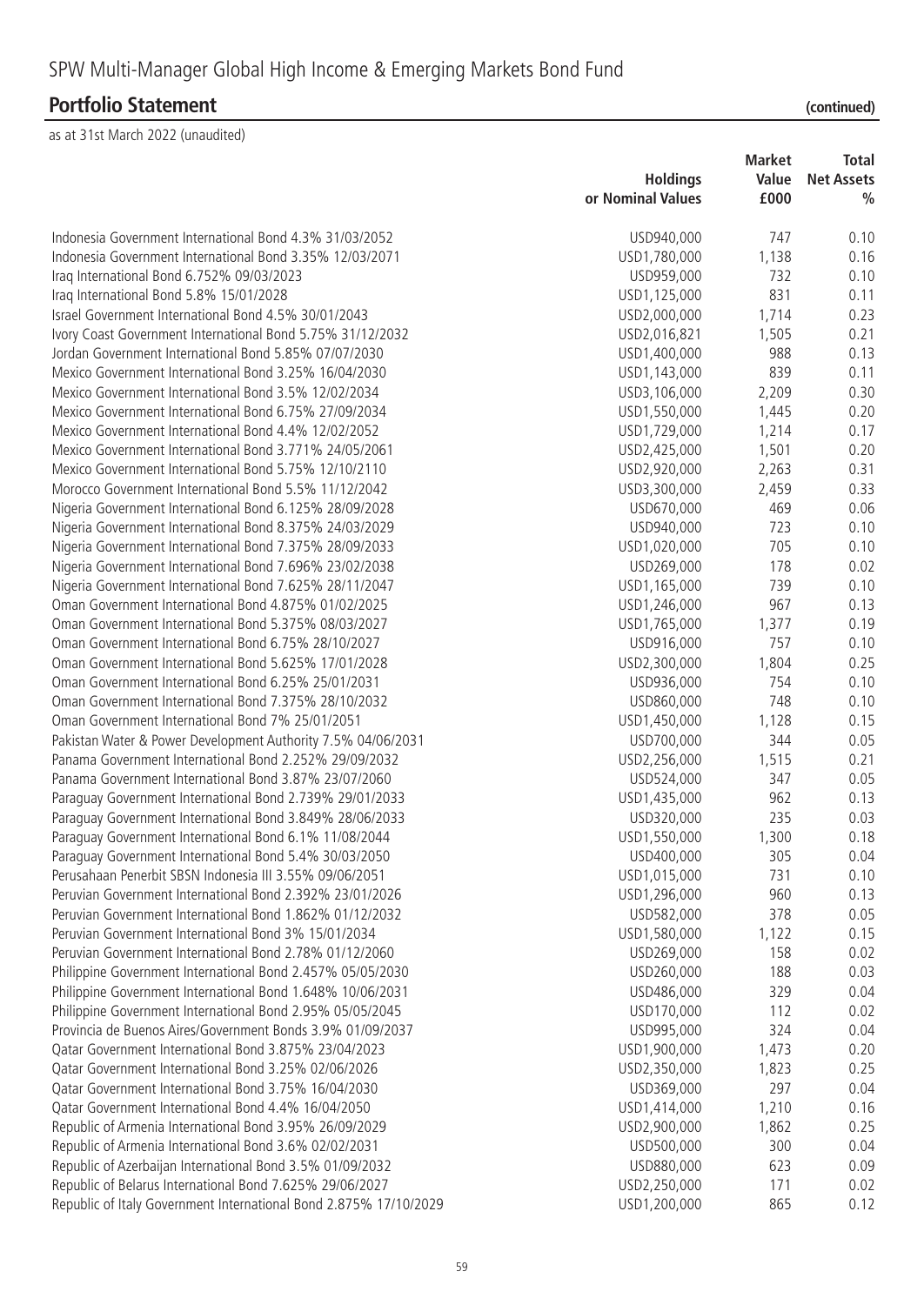as at 31st March 2022 (unaudited)

|                                                                                                       |                   | <b>Market</b> | <b>Total</b>      |
|-------------------------------------------------------------------------------------------------------|-------------------|---------------|-------------------|
|                                                                                                       | <b>Holdings</b>   | Value         | <b>Net Assets</b> |
|                                                                                                       | or Nominal Values | £000          | $\frac{0}{0}$     |
| Republic of South Africa Government International Bond 4.3% 12/10/2028                                | USD257,000        | 189           | 0.03              |
| Republic of South Africa Government International Bond 4.85% 30/09/2029                               | USD2,400,000      | 1,784         | 0.24              |
| Republic of South Africa Government International Bond 5% 12/10/2046                                  | USD698,000        | 440           | 0.06              |
| Republic of Tajikistan International Bond 7.125% 14/09/2027                                           | USD870,000        | 491           | 0.07              |
| Romanian Government International Bond 3% 27/02/2027                                                  | USD1,500,000      | 1,108         | 0.15              |
| Romanian Government International Bond 6.125% 22/01/2044                                              | USD2,580,000      | 2,269         | 0.31              |
| Romanian Government International Bond 5.125% 15/06/2048                                              | USD450,000        | 355           | 0.05              |
| Russian Foreign Bond - Eurobond 4.375% 21/03/2029                                                     | USD1,600,000      |               |                   |
| Saudi Government International Bond 3.25% 26/10/2026                                                  | USD253,000        | 197           | 0.03              |
| Saudi Government International Bond 3.25% 22/10/2030                                                  | USD3,000,000      | 2,306         | 0.31              |
| Saudi Government International Bond 2.75% 03/02/2032                                                  | USD897,000        | 664           | 0.09              |
| Saudi Government International Bond 2.25% 02/02/2033                                                  | USD300,000        | 210           | 0.03              |
| Saudi Government International Bond 3.25% 17/11/2051                                                  | USD2,400,000      | 1,612         | 0.22              |
| Saudi Government International Bond 3.75% 21/01/2055                                                  | USD1,140,000      | 835           | 0.11              |
| Saudi Government International Bond 3.45% 02/02/2061                                                  | USD2,303,000      | 1,557         | 0.21              |
| Serbia International Bond 2.125% 01/12/2030                                                           | USD600,000        | 383           | 0.05              |
| Sharjah Sukuk Program 2.942% 10/06/2027                                                               | USD285,000        | 210           | 0.03              |
| State of Israel 2.5% 15/01/2030                                                                       | USD598,000        | 443           | 0.06              |
| State of Israel 3.375% 15/01/2050                                                                     | USD1,521,000      | 1,094         | 0.15              |
| Tunisian Republic 5.75% 30/01/2025                                                                    | USD1,084,000      | 553           | 0.08              |
| Turkey Government International Bond 6.125% 24/10/2028                                                | USD900,000        | 624           | 0.09              |
| Turkey Government International Bond 7.625% 26/04/2029                                                | USD1,270,000      | 942           | 0.13              |
| Turkey Government International Bond 4.875% 16/04/2043                                                | USD1,411,000      | 763           | 0.10              |
| Turkey Government International Bond 5.75% 11/05/2047                                                 | USD2,327,000      | 1,324         | 0.18              |
| Ukraine Government International Bond 7.75% 01/09/2026                                                | USD900,000        | 293           | 0.04              |
| Ukraine Government International Bond 9.75% 01/11/2028                                                | USD427,000        | 138           | 0.02              |
| Ukraine Government International Bond 7.375% 25/09/2032                                               | USD1,860,000      | 591           | 0.08              |
| Ukraine Government International Bond 7.253% 15/03/2033                                               | USD1,000,000      | 320           | 0.04              |
| Uruguay Government International Bond 4.5% 14/08/2024                                                 | USD751,687        | 589           | 0.08              |
| Uruguay Government International Bond 4.375% 23/01/2031                                               | USD2,544,000      | 2,106         | 0.29              |
| Uruguay Government International Bond 5.1% 18/06/2050                                                 | USD566,000        | 510           | 0.07              |
| Uruguay Government International Bond 4.975% 20/04/2055                                               | USD401,000        | 358           | 0.05              |
| Uzbekneftegaz 4.75% 16/11/2028                                                                        | USD550,000        | 340           | 0.05              |
| Zambia Government International Bond 5.375% 20/09/2022                                                | USD558,000        | 290           | 0.04              |
|                                                                                                       |                   | 123,061       | 16.76             |
| <b>TOTAL US DOLLAR DENOMINATED BONDS</b>                                                              |                   | 620,725       | 84.52             |
|                                                                                                       |                   |               |                   |
| COLLECTIVE INVESTMENT SCHEMES (0.10%, 30/09/2021 0.12%)<br>Schroder Sterling Liquidity Fund X Inc 0 t | 700,965           | 701           | 0.10              |
| TOTAL COLLECTIVE INVESTMENT SCHEMES                                                                   |                   | 701           | 0.10              |

**EQUITIES (0.31%, 30/09/2021 0.31%)**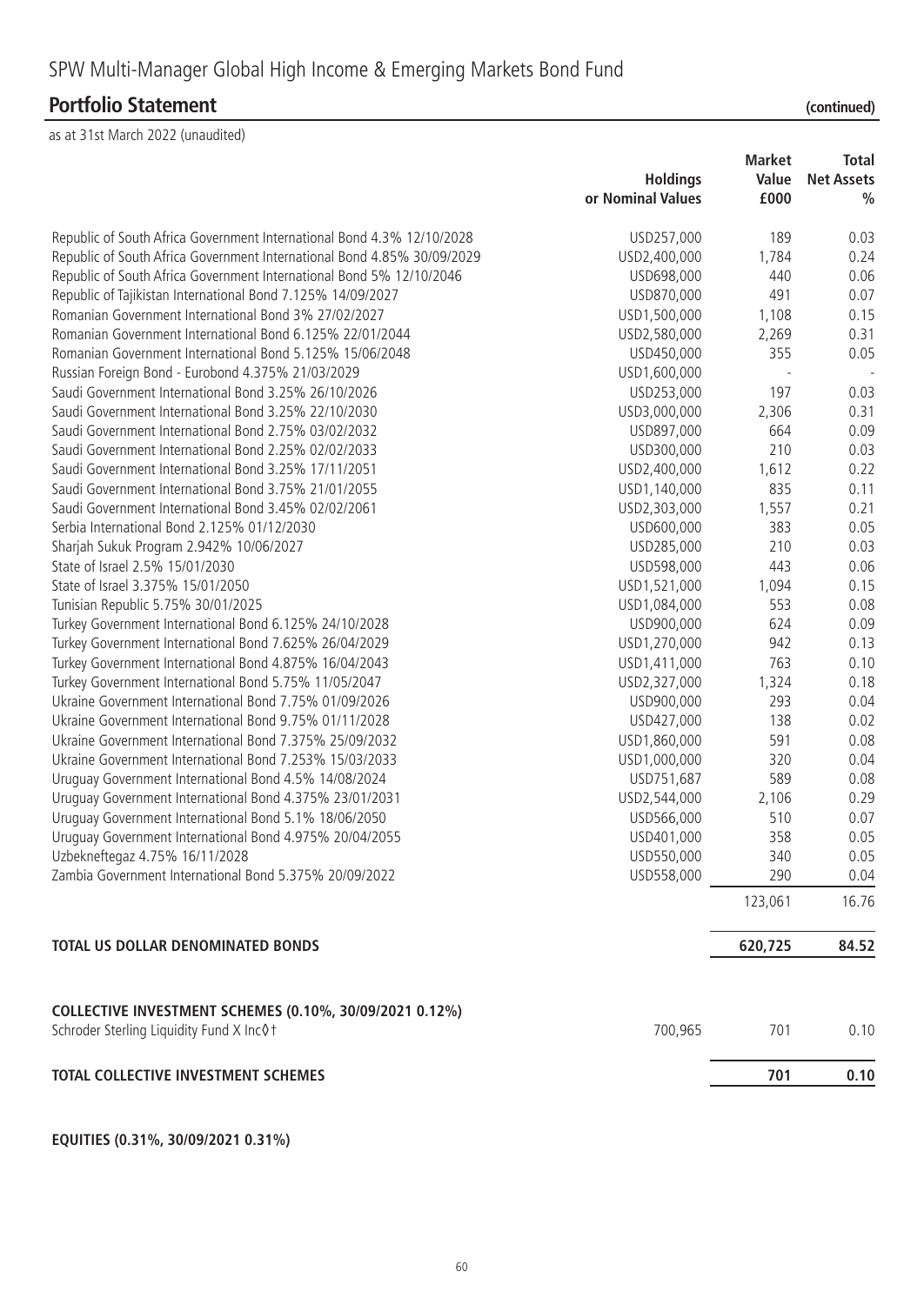# SPW Multi-Manager Global High Income & Emerging Markets Bond Fund

## **Portfolio Statement (continued)**

| (continued) |  |  |
|-------------|--|--|
|             |  |  |

| as at 31st March 2022 (unaudited)                                                                                |                                      |                                |                                                    |
|------------------------------------------------------------------------------------------------------------------|--------------------------------------|--------------------------------|----------------------------------------------------|
|                                                                                                                  | <b>Holdings</b><br>or Nominal Values | <b>Market</b><br>Value<br>£000 | <b>Total</b><br><b>Net Assets</b><br>$\frac{0}{0}$ |
| Electricity<br>American Electric Power                                                                           | 10,200                               | 436                            | 0.06                                               |
| Southern                                                                                                         | 7,400                                | 308                            | 0.04                                               |
|                                                                                                                  |                                      | 744                            | 0.10                                               |
| <b>Gas, Water &amp; Multiutilities</b>                                                                           |                                      |                                |                                                    |
| NextEra Energy                                                                                                   | 13,700                               | 548                            | 0.07                                               |
|                                                                                                                  |                                      | 548                            | 0.07                                               |
| <b>Medical Equipment &amp; Services</b>                                                                          |                                      |                                |                                                    |
| Danaher                                                                                                          | 375                                  | 454                            | 0.06                                               |
|                                                                                                                  |                                      | 454                            | 0.06                                               |
| <b>Pharmaceuticals &amp; Biotechnology</b>                                                                       |                                      |                                |                                                    |
| Avantor                                                                                                          | 7,100                                | 567                            | 0.08                                               |
|                                                                                                                  |                                      | 567                            | 0.08                                               |
|                                                                                                                  |                                      |                                |                                                    |
| <b>TOTAL EQUITIES</b>                                                                                            |                                      | 2,313                          | 0.31                                               |
|                                                                                                                  |                                      |                                |                                                    |
| DERIVATIVES (-3.35%, 30/09/2021 -2.50%)<br><b>Forward Currency Contracts</b>                                     |                                      |                                |                                                    |
| Bought CAD3,960,000 for GBP2,370,667 Settlement 26/04/2022                                                       |                                      | 38                             | 0.01                                               |
| Bought CAD99,375 for USD78,929 Settlement 22/04/2022~                                                            |                                      | $\mathbf 0$                    | 0.00                                               |
| Bought EUR1,500,000 for GBP1,253,319 Settlement 26/04/2022                                                       |                                      | 16                             | 0.00                                               |
| Bought EUR1,046,368 for GBP872,506 Settlement 26/04/2022                                                         |                                      | 13                             | 0.00                                               |
| Bought EUR1,000,973 for GBP838,308 Settlement 06/06/2022                                                         |                                      | 10                             | 0.00                                               |
| Bought EUR896,250 for GBP752,697 Settlement 26/04/2022                                                           |                                      | 6                              | 0.00                                               |
| Bought EUR1,029,895 for GBP866,496 Settlement 05/05/2022                                                         |                                      | 5                              | 0.00                                               |
| Bought EUR371,867 for GBP310,069 Settlement 06/06/2022                                                           |                                      | 5                              | 0.00                                               |
| Bought EUR317,331 for GBP263,967 Settlement 06/06/2022                                                           |                                      | 5                              | 0.00                                               |
| Bought EUR642,492 for GBP539,113 Settlement 26/04/2022<br>Bought EUR447,127 for GBP373,913 Settlement 26/04/2022 |                                      | 4                              | 0.00<br>0.00                                       |
| Bought EUR230,000 for GBP192,407 Settlement 26/04/2022                                                           |                                      | 4<br>$\overline{2}$            | 0.00                                               |
| Bought EUR210,000 for GBP175,671 Settlement 26/04/2022                                                           |                                      | $\overline{2}$                 | 0.00                                               |
| Bought EUR950,000 for GBP801,559 Settlement 26/04/2022                                                           |                                      | $\overline{2}$                 | 0.00                                               |
| Bought EUR312,840 for GBP262,955 Settlement 26/04/2022                                                           |                                      | $\overline{2}$                 | 0.00                                               |
| Bought EUR175,000 for GBP146,154 Settlement 26/04/2022                                                           |                                      | $\overline{2}$                 | 0.00                                               |
| Bought EUR143,938 for GBP120,072 Settlement 07/04/2022                                                           |                                      | $\overline{2}$                 | 0.00                                               |
| Bought EUR148,140 for GBP123,873 Settlement 05/05/2022                                                           |                                      | $\overline{2}$                 | 0.00                                               |
| Bought EUR155,389 for GBP129,986 Settlement 05/05/2022                                                           |                                      | $\overline{2}$                 | 0.00                                               |
| Bought EUR266,876 for GBP223,375 Settlement 05/05/2022                                                           |                                      | $\overline{2}$                 | 0.00                                               |
| Bought EUR315,387 for GBP265,516 Settlement 06/06/2022                                                           |                                      | 2                              | 0.00                                               |
| Bought EUR177,985 for GBP148,836 Settlement 06/06/2022                                                           |                                      | $\overline{2}$                 | 0.00                                               |
| Bought EUR605,700 for GBP511,432 Settlement 26/04/2022                                                           |                                      |                                | 0.00<br>0.00                                       |
| Bought EUR553,278 for USD613,473 Settlement 20/05/2022<br>Bought EUR71,459 for GBP59,858 Settlement 07/04/2022   |                                      |                                | 0.00                                               |
| Bought EUR101,525 for GBP84,816 Settlement 07/04/2022                                                            |                                      |                                | 0.00                                               |
| Bought EUR152,275 for GBP128,123 Settlement 05/05/2022                                                           |                                      |                                | 0.00                                               |
| Bought EUR622,256 for USD690,056 Settlement 20/05/2022                                                           |                                      |                                | 0.00                                               |
| Bought EUR122,941 for GBP103,093 Settlement 05/05/2022                                                           |                                      |                                | 0.00                                               |
| Bought EUR60,808 for GBP50,871 Settlement 06/06/2022                                                             |                                      |                                | 0.00                                               |
| Bought EUR70,588 for GBP58,530 Settlement 06/06/2022                                                             |                                      |                                | 0.00                                               |
| Bought EUR25,000 for GBP20,861 Settlement 26/04/2022~                                                            |                                      | 0                              | 0.00                                               |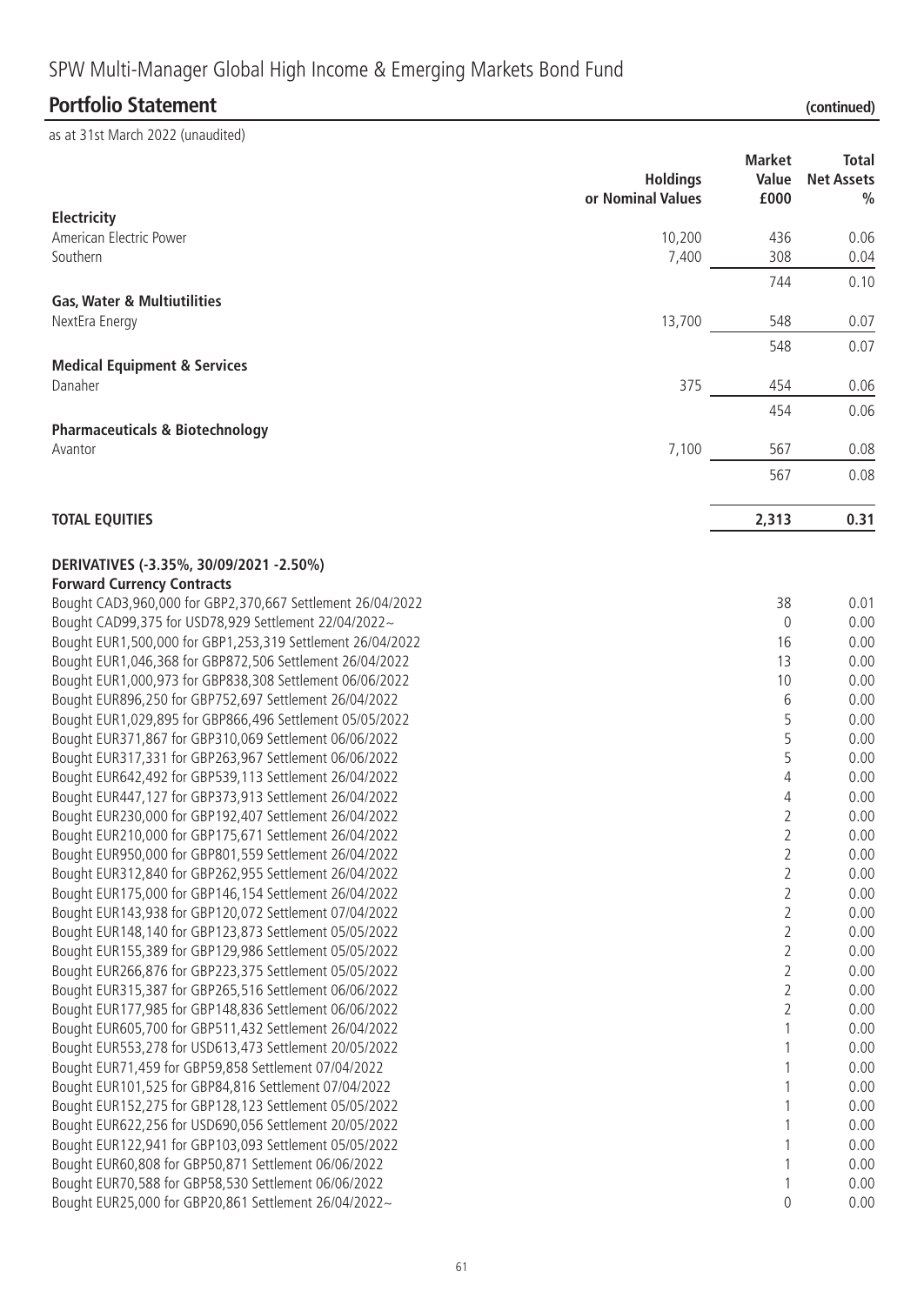# SPW Multi-Manager Global High Income & Emerging Markets Bond Fund

### **Portfolio Statement (continued)**

| as at 5 ist ividitii 2022 (diidduittu)                         | <b>Holdings</b><br>or Nominal Values | <b>Market</b><br>Value<br>£000 | <b>Total</b><br><b>Net Assets</b><br>$\frac{0}{0}$ |
|----------------------------------------------------------------|--------------------------------------|--------------------------------|----------------------------------------------------|
| Bought EUR44,322 for GBP37,049 Settlement 07/04/2022~          |                                      | $\mathbf 0$                    | 0.00                                               |
| Bought EUR116,513 for GBP98,829 Settlement 05/05/2022~         |                                      | 0                              | 0.00                                               |
| Bought EUR171,601 for GBP145,451 Settlement 05/05/2022~        |                                      | 0                              | 0.00                                               |
| Bought EUR152,588 for GBP128,908 Settlement 05/05/2022~        |                                      | $\mathbf 0$                    | 0.00                                               |
| Bought EUR93,543 for GBP79,206 Settlement 05/05/2022~          |                                      | $\theta$                       | 0.00                                               |
| Bought EUR54,401 for GBP45,938 Settlement 06/06/2022~          |                                      | $\theta$                       | 0.00                                               |
| Bought EUR891,185 for GBP756,355 Settlement 26/04/2022         |                                      | (2)                            | 0.00                                               |
| Bought USD4,945,909 for GBP3,608,862 Settlement 22/04/2022     |                                      | 160                            | 0.02                                               |
| Bought USD4,500,000 for GBP3,320,405 Settlement 26/04/2022     |                                      | 109                            | 0.02                                               |
| Bought USD6,771,619 for GBP5,058,335 Settlement 05/05/2022     |                                      | 102                            | 0.02                                               |
| Bought USD3,900,000 for GBP2,873,252 Settlement 26/04/2022     |                                      | 99                             | 0.01                                               |
| Bought USD4,027,483 for GBP2,974,000 Settlement 22/04/2022     |                                      | 95                             | 0.01                                               |
| Bought USD4,000,000 for GBP2,976,598 Settlement 26/04/2022     |                                      | 71                             | 0.01                                               |
| Bought USD3, 143, 855 for GBP2, 327, 000 Settlement 22/04/2022 |                                      | 69                             | 0.01                                               |
| Bought USD4,250,000 for GBP3,173,613 Settlement 26/04/2022     |                                      | 65                             | 0.01                                               |
| Bought USD2,250,000 for GBP1,650,040 Settlement 26/04/2022     |                                      | 64                             | 0.01                                               |
| Bought USD2,290,055 for GBP1,686,047 Settlement 07/04/2022     |                                      | 59                             | 0.01                                               |
| Bought USD4,968,574 for GBP3,728,258 Settlement 06/06/2022     |                                      | 58                             | 0.01                                               |
| Bought USD2,021,361 for GBP1,491,409 Settlement 05/05/2022     |                                      | 49                             | 0.01                                               |
| Bought USD2,005,035 for GBP1,482,526 Settlement 05/05/2022     |                                      | 45                             | 0.01                                               |
| Bought USD2,308,054 for EUR2,026,150 Settlement 20/05/2022     |                                      | 43                             | 0.01                                               |
| Bought USD1,572,677 for GBP1,157,318 Settlement 07/04/2022     |                                      | 41                             | 0.01                                               |
| Bought USD1,821,889 for GBP1,347,830 Settlement 26/04/2022     |                                      | 40                             | 0.01                                               |
|                                                                |                                      | 40                             | 0.01                                               |
| Bought USD1,446,108 for GBP1,061,419 Settlement 07/04/2022     |                                      | 40                             | 0.01                                               |
| Bought USD3,818,788 for GBP2,870,147 Settlement 06/06/2022     |                                      |                                |                                                    |
| Bought USD1,400,000 for GBP1,027,818 Settlement 26/04/2022     |                                      | 39                             | 0.01                                               |
| Bought USD1,248,748 for GBP919,936 Settlement 26/04/2022       |                                      | 32                             | 0.01                                               |
| Bought USD921,591 for GBP670,658 Settlement 07/04/2022         |                                      | 32                             | 0.01                                               |
| Bought USD1,178,628 for GBP865,747 Settlement 07/04/2022       |                                      | 32                             | 0.01                                               |
| Bought USD2,329,715 for GBP1,743,600 Settlement 05/05/2022     |                                      | 32                             | 0.01                                               |
| Bought USD1,371,472 for GBP1,013,843 Settlement 05/05/2022     |                                      | 31                             | 0.01                                               |
| Bought USD1,648,195 for EUR1,447,250 Settlement 20/05/2022     |                                      | 30                             | 0.01                                               |
| Bought USD1,538,765 for EUR1,350,766 Settlement 20/05/2022     |                                      | 29                             | 0.01                                               |
| Bought USD993,968 for GBP729,000 Settlement 26/04/2022         |                                      | 28                             | 0.00                                               |
| Bought USD1,000,000 for GBP734,160 Settlement 26/04/2022       |                                      | 28                             | 0.00                                               |
| Bought USD1,161,897 for GBP858,807 Settlement 26/04/2022       |                                      | 27                             | 0.00                                               |
| Bought USD1,100,000 for GBP810,923 Settlement 26/04/2022       |                                      | 27                             | 0.00                                               |
| Bought USD1,374,073 for EUR1,206,041 Settlement 20/05/2022     |                                      | 26                             | 0.00                                               |
| Bought USD1,161,470 for GBP860,347 Settlement 26/04/2022       |                                      | 25                             | 0.00                                               |
| Bought USD950,000 for GBP699,830 Settlement 26/04/2022         |                                      | 24                             | 0.00                                               |
| Bought USD1,033,686 for GBP767,433 Settlement 26/04/2022       |                                      | 20                             | 0.00                                               |
| Bought USD1,350,985 for GBP1,009,139 Settlement 26/04/2022     |                                      | 20                             | 0.00                                               |
| Bought USD750,350 for GBP552,031 Settlement 05/05/2022         |                                      | 20                             | 0.00                                               |
| Bought USD830,155 for GBP613,737 Settlement 05/05/2022         |                                      | 19                             | 0.00                                               |
| Bought USD1,002,872 for GBP746,126 Settlement 26/04/2022       |                                      | 18                             | 0.00                                               |
| Bought USD817,781 for GBP604,806 Settlement 07/04/2022         |                                      | 18                             | 0.00                                               |
| Bought USD723,806 for GBP535,380 Settlement 05/05/2022         |                                      | 16                             | 0.00                                               |
| Bought USD678,419 for GBP501,630 Settlement 26/04/2022         |                                      | 15                             | 0.00                                               |
| Bought USD678,419 for GBP501,586 Settlement 26/04/2022         |                                      | 15                             | 0.00                                               |
| Bought USD481,453 for GBP352,736 Settlement 26/04/2022         |                                      | 14                             | 0.00                                               |
| Bought USD481,453 for GBP352,734 Settlement 26/04/2022         |                                      | 14                             | 0.00                                               |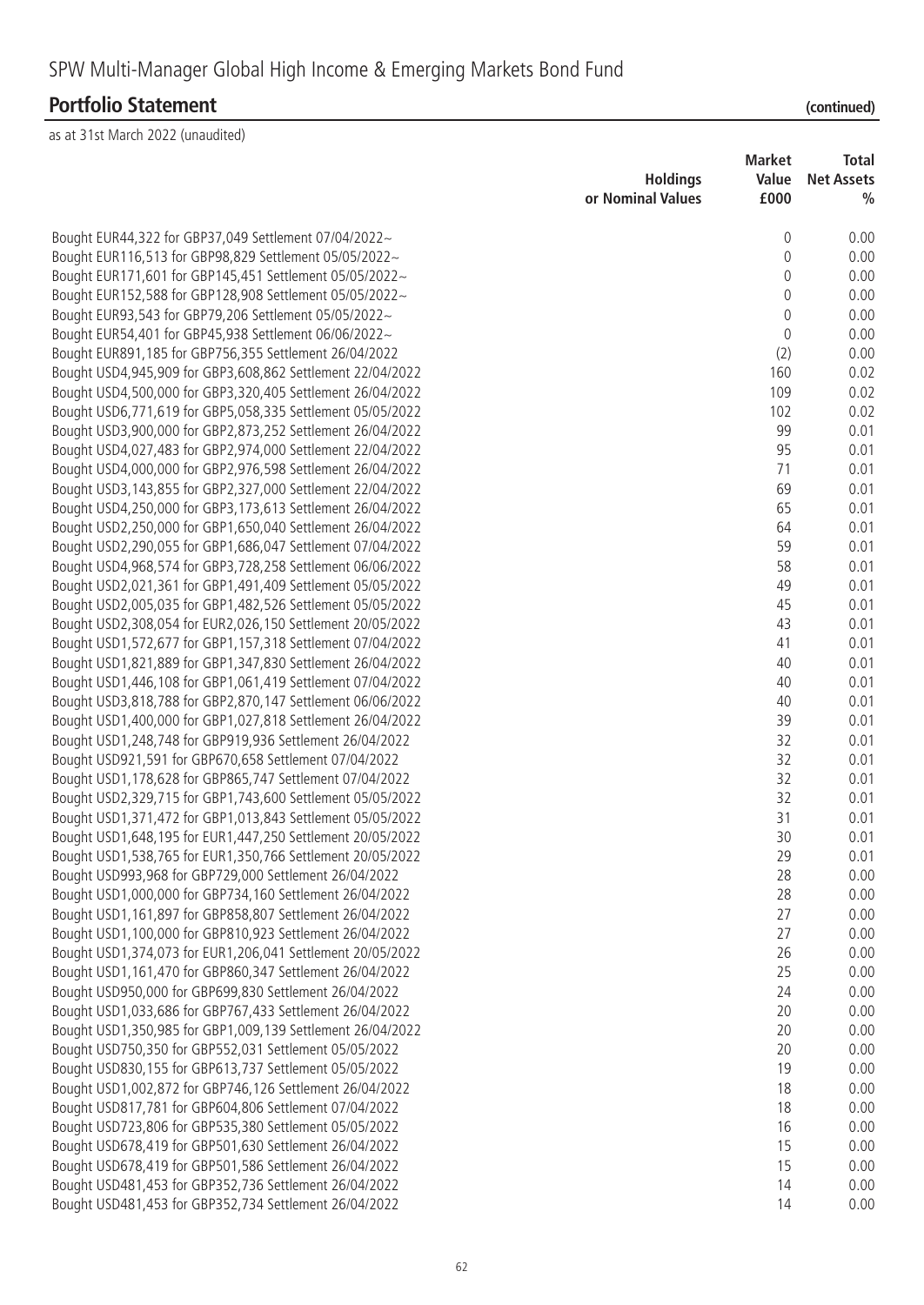| $\alpha$ at $\beta$ ist ividitif ZUZZ (uriduulteu)          |                                      |                                |                                                    |
|-------------------------------------------------------------|--------------------------------------|--------------------------------|----------------------------------------------------|
|                                                             | <b>Holdings</b><br>or Nominal Values | <b>Market</b><br>Value<br>£000 | <b>Total</b><br><b>Net Assets</b><br>$\frac{0}{0}$ |
| Bought USD475,655 for GBP349,196 Settlement 26/04/2022      |                                      | 13                             | 0.00                                               |
| Bought USD475,655 for GBP349,195 Settlement 26/04/2022      |                                      | 13                             | 0.00                                               |
| Bought USD475,655 for GBP349,195 Settlement 26/04/2022      |                                      | 13                             | 0.00                                               |
| Bought USD475,655 for GBP349,188 Settlement 26/04/2022      |                                      | 13                             | 0.00                                               |
| Bought USD713,419 for GBP533,072 Settlement 26/04/2022      |                                      | 11                             | 0.00                                               |
| Bought USD649,623 for GBP484,170 Settlement 26/04/2022      |                                      | 11                             | 0.00                                               |
|                                                             |                                      | 11                             | 0.00                                               |
| Bought USD520,852 for GBP385,761 Settlement 26/04/2022      |                                      |                                |                                                    |
| Bought USD520,852 for GBP385,761 Settlement 26/04/2022      |                                      | 11                             | 0.00                                               |
| Bought USD307,562 for GBP224,726 Settlement 26/04/2022      |                                      | 10                             | 0.00                                               |
| Bought USD666,011 for GBP497,491 Settlement 26/04/2022      |                                      | 10                             | 0.00                                               |
| Bought USD666,011 for GBP497,491 Settlement 26/04/2022      |                                      | 10                             | 0.00                                               |
| Bought USD307,562 for GBP224,993 Settlement 26/04/2022      |                                      | 9                              | 0.00                                               |
| Bought USD399,076 for GBP294,941 Settlement 26/04/2022      |                                      | 9                              | 0.00                                               |
| Bought USD399,076 for GBP294,941 Settlement 26/04/2022      |                                      | 9                              | 0.00                                               |
| Bought USD642,302 for GBP481,226 Settlement 06/06/2022      |                                      | 8                              | 0.00                                               |
| Bought USD1,710,905 for GBP1,296,925 Settlement 26/04/2022  |                                      | $\overline{7}$                 | 0.00                                               |
| Bought USD350,000 for GBP259,705 Settlement 26/04/2022      |                                      | $\overline{7}$                 | 0.00                                               |
| Bought USD554,850 for GBP415,587 Settlement 26/04/2022      |                                      | $\overline{7}$                 | 0.00                                               |
| Bought USD554,850 for GBP415,592 Settlement 26/04/2022      |                                      | $\overline{7}$                 | 0.00                                               |
| Bought USD3,500,000 for GBP2,659,845 Settlement 26/04/2022  |                                      | $\overline{7}$                 | 0.00                                               |
| Bought USD267,191 for GBP198,018 Settlement 22/04/2022      |                                      | 6                              | 0.00                                               |
| Bought USD1,260,658 for GBP957,000 Settlement 22/04/2022    |                                      | 4                              | 0.00                                               |
| Bought USD630,285 for GBP476,319 Settlement 06/06/2022      |                                      | $\overline{4}$                 | 0.00                                               |
| Bought USD769,871 for GBP583,576 Settlement 26/04/2022      |                                      | 3                              | 0.00                                               |
| Bought USD525,608 for GBP398,342 Settlement 26/04/2022      |                                      | $\sqrt{2}$                     | 0.00                                               |
| Bought USD517,763 for GBP392,383 Settlement 26/04/2022      |                                      | $\overline{2}$                 | 0.00                                               |
| Bought USD525,608 for GBP398,620 Settlement 26/04/2022      |                                      | $\overline{2}$                 | 0.00                                               |
| Bought USD754,022 for GBP572,427 Settlement 06/06/2022      |                                      | $\overline{2}$                 | 0.00                                               |
| Bought USD2,990,028 for GBP2,276,708 Settlement 06/06/2022  |                                      | $\overline{2}$                 | 0.00                                               |
| Bought USD7,500,000 for GBP5,714,059 Settlement 26/04/2022  |                                      | 1                              | 0.00                                               |
| Bought USD1,970,148 for GBP1,500,000 Settlement 22/04/2022  |                                      | 1                              | 0.00                                               |
| Bought USD424,219 for GBP322,232 Settlement 26/04/2022      |                                      |                                | 0.00                                               |
| Bought USD424,219 for GBP322,227 Settlement 26/04/2022      |                                      | 1                              | 0.00                                               |
| Bought USD840,119 for GBP640,272 Settlement 26/04/2022~     |                                      | $\theta$                       | 0.00                                               |
| Bought USD840,119 for GBP640,194 Settlement 26/04/2022~     |                                      | 0                              | 0.00                                               |
| Bought USD319,301 for CAD400,000 Settlement 22/04/2022~     |                                      | $\theta$                       | 0.00                                               |
| Bought USD1,443,933 for GBP1,100,481 Settlement 06/06/2022~ |                                      | $\mathbf 0$                    | 0.00                                               |
| Bought USD319,301 for CAD400,000 Settlement 22/04/2022~     |                                      | $\mathbf 0$                    | 0.00                                               |
| Bought USD646,105 for GBP493,666 Settlement 26/04/2022      |                                      | (1)                            | 0.00                                               |
| Bought USD1,045,452 for GBP799,016 Settlement 26/04/2022    |                                      | (2)                            | 0.00                                               |
| Bought USD1,600,000 for GBP1,220,793 Settlement 26/04/2022  |                                      | (2)                            | 0.00                                               |
| Bought USD199,366 for CAD253,512 Settlement 22/04/2022      |                                      | (2)                            | 0.00                                               |
| Bought USD779,336 for GBP595,592 Settlement 06/06/2022      |                                      | (2)                            | 0.00                                               |
| Bought USD1,165,987 for GBP891,742 Settlement 26/04/2022    |                                      | (3)                            | 0.00                                               |
| Bought USD692,363 for GBP530,639 Settlement 26/04/2022      |                                      | (3)                            | 0.00                                               |
| Bought USD568,275 for GBP435,522 Settlement 26/04/2022      |                                      | (3)                            | 0.00                                               |
| Bought USD293,151 for CAD372,322 Settlement 22/04/2022      |                                      | (3)                            | 0.00                                               |
| Bought USD1,000,000 for GBP765,927 Settlement 26/04/2022    |                                      | (4)                            | 0.00                                               |
| Bought USD2,675,002 for GBP2,043,000 Settlement 22/04/2022  |                                      | (5)                            | 0.00                                               |
| Bought USD1,844,065 for GBP1,411,332 Settlement 26/04/2022  |                                      | (6)                            | 0.00                                               |
| Bought USD1,700,299 for GBP1,304,449 Settlement 06/06/2022  |                                      | (9)                            | 0.00                                               |
|                                                             |                                      |                                |                                                    |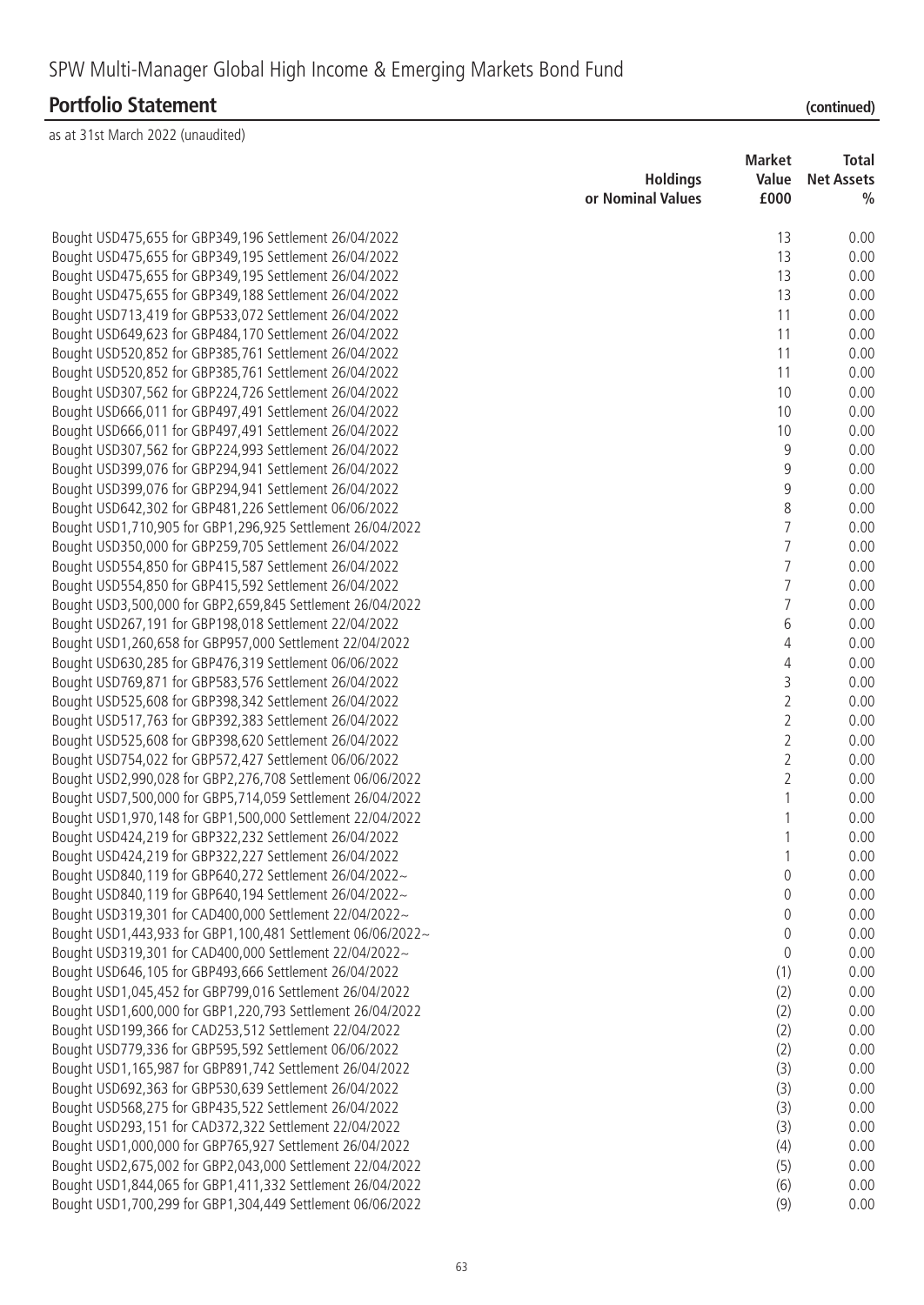| <b>Market</b><br><b>Total</b><br><b>Holdings</b><br>Value<br><b>Net Assets</b><br>or Nominal Values<br>£000<br>$\frac{0}{0}$<br>Bought USD4,926,862 for GBP3,783,000 Settlement 22/04/2022<br>(29)<br>0.00<br>Sold CAD3,983,638 for GBP2,324,525 Settlement 26/04/2022<br>(99)<br>(0.01)<br>Sold EUR179,365 for GBP152,541 Settlement 06/06/2022<br>0.00<br>1<br>Sold EUR80,000 for GBP67,564 Settlement 26/04/2022~<br>0.00<br>0<br>Sold EUR96,993 for GBP81,928 Settlement 05/05/2022~<br>$\mathsf{O}\xspace$<br>0.00<br>Sold EUR214,362 for GBP181,641 Settlement 06/06/2022~<br>$\boldsymbol{0}$<br>0.00<br>Sold EUR38,538 for GBP32,202 Settlement 06/06/2022~<br>$\mathsf{O}\xspace$<br>0.00<br>Sold EUR75,000 for GBP62,781 Settlement 26/04/2022<br>(1)<br>0.00<br>Sold EUR300,000 for GBP253,302 Settlement 26/04/2022<br>(1)<br>0.00<br>(1)<br>Sold EUR870,000 for GBP734,852 Settlement 26/04/2022<br>0.00<br>Sold EUR60,960 for GBP50,985 Settlement 05/05/2022<br>(1)<br>0.00<br>Sold EUR97,398 for GBP82,030 Settlement 06/06/2022<br>(1)<br>0.00<br>Sold EUR131,677 for GBP110,892 Settlement 06/06/2022<br>(1)<br>0.00<br>Sold EUR121,082 for GBP101,868 Settlement 06/06/2022<br>(1)<br>0.00<br>Sold EUR850,000 for GBP717,596 Settlement 26/04/2022<br>(2)<br>0.00<br>Sold EUR350,000 for GBP294,153 Settlement 26/04/2022<br>(2)<br>0.00<br>Sold EUR655, 143 for GBP552, 519 Settlement 26/04/2022<br>(2)<br>0.00<br>Sold EUR174,296 for GBP145,527 Settlement 06/06/2022<br>(2)<br>0.00<br>Sold EUR171,363 for GBP142,792 Settlement 06/06/2022<br>(2)<br>0.00<br>Sold EUR483,998 for GBP405,982 Settlement 26/04/2022<br>(3)<br>0.00<br>(3)<br>Sold EUR825,000 for GBP694,551 Settlement 26/04/2022<br>0.00<br>(3)<br>Sold EUR850,000 for GBP716,284 Settlement 26/04/2022<br>0.00<br>Sold EUR250,000 for GBP208,123 Settlement 26/04/2022<br>(3)<br>0.00<br>Sold EUR300,000 for GBP250,990 Settlement 26/04/2022<br>(3)<br>0.00<br>Sold EUR370,000 for GBP309,509 Settlement 26/04/2022<br>(4)<br>0.00<br>Sold EUR400,000 for GBP333,468 Settlement 26/04/2022<br>(5)<br>0.00<br>Sold EUR550,000 for GBP459,969 Settlement 26/04/2022<br>(5)<br>0.00<br>Sold EUR480,000 for GBP401,399 Settlement 26/04/2022<br>(5)<br>0.00<br>Sold EUR767,590 for GBP643,372 Settlement 07/04/2022<br>(6)<br>0.00<br>Sold EUR1,091,167 for GBP914,899 Settlement 07/04/2022<br>(8)<br>0.00<br>Sold EUR675,000 for GBP562,425 Settlement 26/04/2022<br>(9)<br>0.00<br>Sold EUR2,310,000 for GBP1,944,463 Settlement 26/04/2022<br>(10)<br>0.00<br>Sold EUR1,030,000 for GBP860,781 Settlement 26/04/2022<br>(11)<br>0.00<br>Sold EUR1,929,085 for GBP1,613,068 Settlement 07/04/2022<br>(18)<br>0.00<br>Sold EUR2,800,000 for GBP2,343,592 Settlement 26/04/2022<br>(25)<br>0.00<br>Sold EUR6,459,519 for GBP5,431,495 Settlement 07/04/2022<br>(30)<br>(0.01)<br>Sold EUR3,659,865 for GBP3,071,983 Settlement 06/06/2022<br>(30)<br>(0.01)<br>Sold EUR3,017,225 for GBP2,519,331 Settlement 05/05/2022<br>(34)<br>(0.01)<br>Sold EUR19,264,550 for GBP16,127,674 Settlement 26/04/2022<br>(170)<br>(0.02)<br>Sold EUR32,905,072 for GBP27,549,080 Settlement 26/04/2022<br>(289)<br>(0.04)<br>Sold USD679,124 for GBP519,804 Settlement 06/06/2022<br>0.00<br>2<br>Sold USD937,943 for GBP716,298 Settlement 06/06/2022<br>0.00<br>Sold USD867,457 for GBP662,286 Settlement 26/04/2022<br>0.00 | as at 31st March 2022 (unaudited) |  |  |
|---------------------------------------------------------------------------------------------------------------------------------------------------------------------------------------------------------------------------------------------------------------------------------------------------------------------------------------------------------------------------------------------------------------------------------------------------------------------------------------------------------------------------------------------------------------------------------------------------------------------------------------------------------------------------------------------------------------------------------------------------------------------------------------------------------------------------------------------------------------------------------------------------------------------------------------------------------------------------------------------------------------------------------------------------------------------------------------------------------------------------------------------------------------------------------------------------------------------------------------------------------------------------------------------------------------------------------------------------------------------------------------------------------------------------------------------------------------------------------------------------------------------------------------------------------------------------------------------------------------------------------------------------------------------------------------------------------------------------------------------------------------------------------------------------------------------------------------------------------------------------------------------------------------------------------------------------------------------------------------------------------------------------------------------------------------------------------------------------------------------------------------------------------------------------------------------------------------------------------------------------------------------------------------------------------------------------------------------------------------------------------------------------------------------------------------------------------------------------------------------------------------------------------------------------------------------------------------------------------------------------------------------------------------------------------------------------------------------------------------------------------------------------------------------------------------------------------------------------------------------------------------------------------------------------------------------------------------------------------------------------------------------------------------------------------------------------------------------------------------------------------------------------------------------------------------------------------------------------------------------------------------------------------------------------------------------------------------------------------------------------------------------------------|-----------------------------------|--|--|
|                                                                                                                                                                                                                                                                                                                                                                                                                                                                                                                                                                                                                                                                                                                                                                                                                                                                                                                                                                                                                                                                                                                                                                                                                                                                                                                                                                                                                                                                                                                                                                                                                                                                                                                                                                                                                                                                                                                                                                                                                                                                                                                                                                                                                                                                                                                                                                                                                                                                                                                                                                                                                                                                                                                                                                                                                                                                                                                                                                                                                                                                                                                                                                                                                                                                                                                                                                                                         |                                   |  |  |
|                                                                                                                                                                                                                                                                                                                                                                                                                                                                                                                                                                                                                                                                                                                                                                                                                                                                                                                                                                                                                                                                                                                                                                                                                                                                                                                                                                                                                                                                                                                                                                                                                                                                                                                                                                                                                                                                                                                                                                                                                                                                                                                                                                                                                                                                                                                                                                                                                                                                                                                                                                                                                                                                                                                                                                                                                                                                                                                                                                                                                                                                                                                                                                                                                                                                                                                                                                                                         |                                   |  |  |
|                                                                                                                                                                                                                                                                                                                                                                                                                                                                                                                                                                                                                                                                                                                                                                                                                                                                                                                                                                                                                                                                                                                                                                                                                                                                                                                                                                                                                                                                                                                                                                                                                                                                                                                                                                                                                                                                                                                                                                                                                                                                                                                                                                                                                                                                                                                                                                                                                                                                                                                                                                                                                                                                                                                                                                                                                                                                                                                                                                                                                                                                                                                                                                                                                                                                                                                                                                                                         |                                   |  |  |
|                                                                                                                                                                                                                                                                                                                                                                                                                                                                                                                                                                                                                                                                                                                                                                                                                                                                                                                                                                                                                                                                                                                                                                                                                                                                                                                                                                                                                                                                                                                                                                                                                                                                                                                                                                                                                                                                                                                                                                                                                                                                                                                                                                                                                                                                                                                                                                                                                                                                                                                                                                                                                                                                                                                                                                                                                                                                                                                                                                                                                                                                                                                                                                                                                                                                                                                                                                                                         |                                   |  |  |
|                                                                                                                                                                                                                                                                                                                                                                                                                                                                                                                                                                                                                                                                                                                                                                                                                                                                                                                                                                                                                                                                                                                                                                                                                                                                                                                                                                                                                                                                                                                                                                                                                                                                                                                                                                                                                                                                                                                                                                                                                                                                                                                                                                                                                                                                                                                                                                                                                                                                                                                                                                                                                                                                                                                                                                                                                                                                                                                                                                                                                                                                                                                                                                                                                                                                                                                                                                                                         |                                   |  |  |
|                                                                                                                                                                                                                                                                                                                                                                                                                                                                                                                                                                                                                                                                                                                                                                                                                                                                                                                                                                                                                                                                                                                                                                                                                                                                                                                                                                                                                                                                                                                                                                                                                                                                                                                                                                                                                                                                                                                                                                                                                                                                                                                                                                                                                                                                                                                                                                                                                                                                                                                                                                                                                                                                                                                                                                                                                                                                                                                                                                                                                                                                                                                                                                                                                                                                                                                                                                                                         |                                   |  |  |
|                                                                                                                                                                                                                                                                                                                                                                                                                                                                                                                                                                                                                                                                                                                                                                                                                                                                                                                                                                                                                                                                                                                                                                                                                                                                                                                                                                                                                                                                                                                                                                                                                                                                                                                                                                                                                                                                                                                                                                                                                                                                                                                                                                                                                                                                                                                                                                                                                                                                                                                                                                                                                                                                                                                                                                                                                                                                                                                                                                                                                                                                                                                                                                                                                                                                                                                                                                                                         |                                   |  |  |
|                                                                                                                                                                                                                                                                                                                                                                                                                                                                                                                                                                                                                                                                                                                                                                                                                                                                                                                                                                                                                                                                                                                                                                                                                                                                                                                                                                                                                                                                                                                                                                                                                                                                                                                                                                                                                                                                                                                                                                                                                                                                                                                                                                                                                                                                                                                                                                                                                                                                                                                                                                                                                                                                                                                                                                                                                                                                                                                                                                                                                                                                                                                                                                                                                                                                                                                                                                                                         |                                   |  |  |
|                                                                                                                                                                                                                                                                                                                                                                                                                                                                                                                                                                                                                                                                                                                                                                                                                                                                                                                                                                                                                                                                                                                                                                                                                                                                                                                                                                                                                                                                                                                                                                                                                                                                                                                                                                                                                                                                                                                                                                                                                                                                                                                                                                                                                                                                                                                                                                                                                                                                                                                                                                                                                                                                                                                                                                                                                                                                                                                                                                                                                                                                                                                                                                                                                                                                                                                                                                                                         |                                   |  |  |
|                                                                                                                                                                                                                                                                                                                                                                                                                                                                                                                                                                                                                                                                                                                                                                                                                                                                                                                                                                                                                                                                                                                                                                                                                                                                                                                                                                                                                                                                                                                                                                                                                                                                                                                                                                                                                                                                                                                                                                                                                                                                                                                                                                                                                                                                                                                                                                                                                                                                                                                                                                                                                                                                                                                                                                                                                                                                                                                                                                                                                                                                                                                                                                                                                                                                                                                                                                                                         |                                   |  |  |
|                                                                                                                                                                                                                                                                                                                                                                                                                                                                                                                                                                                                                                                                                                                                                                                                                                                                                                                                                                                                                                                                                                                                                                                                                                                                                                                                                                                                                                                                                                                                                                                                                                                                                                                                                                                                                                                                                                                                                                                                                                                                                                                                                                                                                                                                                                                                                                                                                                                                                                                                                                                                                                                                                                                                                                                                                                                                                                                                                                                                                                                                                                                                                                                                                                                                                                                                                                                                         |                                   |  |  |
|                                                                                                                                                                                                                                                                                                                                                                                                                                                                                                                                                                                                                                                                                                                                                                                                                                                                                                                                                                                                                                                                                                                                                                                                                                                                                                                                                                                                                                                                                                                                                                                                                                                                                                                                                                                                                                                                                                                                                                                                                                                                                                                                                                                                                                                                                                                                                                                                                                                                                                                                                                                                                                                                                                                                                                                                                                                                                                                                                                                                                                                                                                                                                                                                                                                                                                                                                                                                         |                                   |  |  |
|                                                                                                                                                                                                                                                                                                                                                                                                                                                                                                                                                                                                                                                                                                                                                                                                                                                                                                                                                                                                                                                                                                                                                                                                                                                                                                                                                                                                                                                                                                                                                                                                                                                                                                                                                                                                                                                                                                                                                                                                                                                                                                                                                                                                                                                                                                                                                                                                                                                                                                                                                                                                                                                                                                                                                                                                                                                                                                                                                                                                                                                                                                                                                                                                                                                                                                                                                                                                         |                                   |  |  |
|                                                                                                                                                                                                                                                                                                                                                                                                                                                                                                                                                                                                                                                                                                                                                                                                                                                                                                                                                                                                                                                                                                                                                                                                                                                                                                                                                                                                                                                                                                                                                                                                                                                                                                                                                                                                                                                                                                                                                                                                                                                                                                                                                                                                                                                                                                                                                                                                                                                                                                                                                                                                                                                                                                                                                                                                                                                                                                                                                                                                                                                                                                                                                                                                                                                                                                                                                                                                         |                                   |  |  |
|                                                                                                                                                                                                                                                                                                                                                                                                                                                                                                                                                                                                                                                                                                                                                                                                                                                                                                                                                                                                                                                                                                                                                                                                                                                                                                                                                                                                                                                                                                                                                                                                                                                                                                                                                                                                                                                                                                                                                                                                                                                                                                                                                                                                                                                                                                                                                                                                                                                                                                                                                                                                                                                                                                                                                                                                                                                                                                                                                                                                                                                                                                                                                                                                                                                                                                                                                                                                         |                                   |  |  |
|                                                                                                                                                                                                                                                                                                                                                                                                                                                                                                                                                                                                                                                                                                                                                                                                                                                                                                                                                                                                                                                                                                                                                                                                                                                                                                                                                                                                                                                                                                                                                                                                                                                                                                                                                                                                                                                                                                                                                                                                                                                                                                                                                                                                                                                                                                                                                                                                                                                                                                                                                                                                                                                                                                                                                                                                                                                                                                                                                                                                                                                                                                                                                                                                                                                                                                                                                                                                         |                                   |  |  |
|                                                                                                                                                                                                                                                                                                                                                                                                                                                                                                                                                                                                                                                                                                                                                                                                                                                                                                                                                                                                                                                                                                                                                                                                                                                                                                                                                                                                                                                                                                                                                                                                                                                                                                                                                                                                                                                                                                                                                                                                                                                                                                                                                                                                                                                                                                                                                                                                                                                                                                                                                                                                                                                                                                                                                                                                                                                                                                                                                                                                                                                                                                                                                                                                                                                                                                                                                                                                         |                                   |  |  |
|                                                                                                                                                                                                                                                                                                                                                                                                                                                                                                                                                                                                                                                                                                                                                                                                                                                                                                                                                                                                                                                                                                                                                                                                                                                                                                                                                                                                                                                                                                                                                                                                                                                                                                                                                                                                                                                                                                                                                                                                                                                                                                                                                                                                                                                                                                                                                                                                                                                                                                                                                                                                                                                                                                                                                                                                                                                                                                                                                                                                                                                                                                                                                                                                                                                                                                                                                                                                         |                                   |  |  |
|                                                                                                                                                                                                                                                                                                                                                                                                                                                                                                                                                                                                                                                                                                                                                                                                                                                                                                                                                                                                                                                                                                                                                                                                                                                                                                                                                                                                                                                                                                                                                                                                                                                                                                                                                                                                                                                                                                                                                                                                                                                                                                                                                                                                                                                                                                                                                                                                                                                                                                                                                                                                                                                                                                                                                                                                                                                                                                                                                                                                                                                                                                                                                                                                                                                                                                                                                                                                         |                                   |  |  |
|                                                                                                                                                                                                                                                                                                                                                                                                                                                                                                                                                                                                                                                                                                                                                                                                                                                                                                                                                                                                                                                                                                                                                                                                                                                                                                                                                                                                                                                                                                                                                                                                                                                                                                                                                                                                                                                                                                                                                                                                                                                                                                                                                                                                                                                                                                                                                                                                                                                                                                                                                                                                                                                                                                                                                                                                                                                                                                                                                                                                                                                                                                                                                                                                                                                                                                                                                                                                         |                                   |  |  |
|                                                                                                                                                                                                                                                                                                                                                                                                                                                                                                                                                                                                                                                                                                                                                                                                                                                                                                                                                                                                                                                                                                                                                                                                                                                                                                                                                                                                                                                                                                                                                                                                                                                                                                                                                                                                                                                                                                                                                                                                                                                                                                                                                                                                                                                                                                                                                                                                                                                                                                                                                                                                                                                                                                                                                                                                                                                                                                                                                                                                                                                                                                                                                                                                                                                                                                                                                                                                         |                                   |  |  |
|                                                                                                                                                                                                                                                                                                                                                                                                                                                                                                                                                                                                                                                                                                                                                                                                                                                                                                                                                                                                                                                                                                                                                                                                                                                                                                                                                                                                                                                                                                                                                                                                                                                                                                                                                                                                                                                                                                                                                                                                                                                                                                                                                                                                                                                                                                                                                                                                                                                                                                                                                                                                                                                                                                                                                                                                                                                                                                                                                                                                                                                                                                                                                                                                                                                                                                                                                                                                         |                                   |  |  |
|                                                                                                                                                                                                                                                                                                                                                                                                                                                                                                                                                                                                                                                                                                                                                                                                                                                                                                                                                                                                                                                                                                                                                                                                                                                                                                                                                                                                                                                                                                                                                                                                                                                                                                                                                                                                                                                                                                                                                                                                                                                                                                                                                                                                                                                                                                                                                                                                                                                                                                                                                                                                                                                                                                                                                                                                                                                                                                                                                                                                                                                                                                                                                                                                                                                                                                                                                                                                         |                                   |  |  |
|                                                                                                                                                                                                                                                                                                                                                                                                                                                                                                                                                                                                                                                                                                                                                                                                                                                                                                                                                                                                                                                                                                                                                                                                                                                                                                                                                                                                                                                                                                                                                                                                                                                                                                                                                                                                                                                                                                                                                                                                                                                                                                                                                                                                                                                                                                                                                                                                                                                                                                                                                                                                                                                                                                                                                                                                                                                                                                                                                                                                                                                                                                                                                                                                                                                                                                                                                                                                         |                                   |  |  |
|                                                                                                                                                                                                                                                                                                                                                                                                                                                                                                                                                                                                                                                                                                                                                                                                                                                                                                                                                                                                                                                                                                                                                                                                                                                                                                                                                                                                                                                                                                                                                                                                                                                                                                                                                                                                                                                                                                                                                                                                                                                                                                                                                                                                                                                                                                                                                                                                                                                                                                                                                                                                                                                                                                                                                                                                                                                                                                                                                                                                                                                                                                                                                                                                                                                                                                                                                                                                         |                                   |  |  |
|                                                                                                                                                                                                                                                                                                                                                                                                                                                                                                                                                                                                                                                                                                                                                                                                                                                                                                                                                                                                                                                                                                                                                                                                                                                                                                                                                                                                                                                                                                                                                                                                                                                                                                                                                                                                                                                                                                                                                                                                                                                                                                                                                                                                                                                                                                                                                                                                                                                                                                                                                                                                                                                                                                                                                                                                                                                                                                                                                                                                                                                                                                                                                                                                                                                                                                                                                                                                         |                                   |  |  |
|                                                                                                                                                                                                                                                                                                                                                                                                                                                                                                                                                                                                                                                                                                                                                                                                                                                                                                                                                                                                                                                                                                                                                                                                                                                                                                                                                                                                                                                                                                                                                                                                                                                                                                                                                                                                                                                                                                                                                                                                                                                                                                                                                                                                                                                                                                                                                                                                                                                                                                                                                                                                                                                                                                                                                                                                                                                                                                                                                                                                                                                                                                                                                                                                                                                                                                                                                                                                         |                                   |  |  |
|                                                                                                                                                                                                                                                                                                                                                                                                                                                                                                                                                                                                                                                                                                                                                                                                                                                                                                                                                                                                                                                                                                                                                                                                                                                                                                                                                                                                                                                                                                                                                                                                                                                                                                                                                                                                                                                                                                                                                                                                                                                                                                                                                                                                                                                                                                                                                                                                                                                                                                                                                                                                                                                                                                                                                                                                                                                                                                                                                                                                                                                                                                                                                                                                                                                                                                                                                                                                         |                                   |  |  |
|                                                                                                                                                                                                                                                                                                                                                                                                                                                                                                                                                                                                                                                                                                                                                                                                                                                                                                                                                                                                                                                                                                                                                                                                                                                                                                                                                                                                                                                                                                                                                                                                                                                                                                                                                                                                                                                                                                                                                                                                                                                                                                                                                                                                                                                                                                                                                                                                                                                                                                                                                                                                                                                                                                                                                                                                                                                                                                                                                                                                                                                                                                                                                                                                                                                                                                                                                                                                         |                                   |  |  |
|                                                                                                                                                                                                                                                                                                                                                                                                                                                                                                                                                                                                                                                                                                                                                                                                                                                                                                                                                                                                                                                                                                                                                                                                                                                                                                                                                                                                                                                                                                                                                                                                                                                                                                                                                                                                                                                                                                                                                                                                                                                                                                                                                                                                                                                                                                                                                                                                                                                                                                                                                                                                                                                                                                                                                                                                                                                                                                                                                                                                                                                                                                                                                                                                                                                                                                                                                                                                         |                                   |  |  |
|                                                                                                                                                                                                                                                                                                                                                                                                                                                                                                                                                                                                                                                                                                                                                                                                                                                                                                                                                                                                                                                                                                                                                                                                                                                                                                                                                                                                                                                                                                                                                                                                                                                                                                                                                                                                                                                                                                                                                                                                                                                                                                                                                                                                                                                                                                                                                                                                                                                                                                                                                                                                                                                                                                                                                                                                                                                                                                                                                                                                                                                                                                                                                                                                                                                                                                                                                                                                         |                                   |  |  |
|                                                                                                                                                                                                                                                                                                                                                                                                                                                                                                                                                                                                                                                                                                                                                                                                                                                                                                                                                                                                                                                                                                                                                                                                                                                                                                                                                                                                                                                                                                                                                                                                                                                                                                                                                                                                                                                                                                                                                                                                                                                                                                                                                                                                                                                                                                                                                                                                                                                                                                                                                                                                                                                                                                                                                                                                                                                                                                                                                                                                                                                                                                                                                                                                                                                                                                                                                                                                         |                                   |  |  |
|                                                                                                                                                                                                                                                                                                                                                                                                                                                                                                                                                                                                                                                                                                                                                                                                                                                                                                                                                                                                                                                                                                                                                                                                                                                                                                                                                                                                                                                                                                                                                                                                                                                                                                                                                                                                                                                                                                                                                                                                                                                                                                                                                                                                                                                                                                                                                                                                                                                                                                                                                                                                                                                                                                                                                                                                                                                                                                                                                                                                                                                                                                                                                                                                                                                                                                                                                                                                         |                                   |  |  |
|                                                                                                                                                                                                                                                                                                                                                                                                                                                                                                                                                                                                                                                                                                                                                                                                                                                                                                                                                                                                                                                                                                                                                                                                                                                                                                                                                                                                                                                                                                                                                                                                                                                                                                                                                                                                                                                                                                                                                                                                                                                                                                                                                                                                                                                                                                                                                                                                                                                                                                                                                                                                                                                                                                                                                                                                                                                                                                                                                                                                                                                                                                                                                                                                                                                                                                                                                                                                         |                                   |  |  |
|                                                                                                                                                                                                                                                                                                                                                                                                                                                                                                                                                                                                                                                                                                                                                                                                                                                                                                                                                                                                                                                                                                                                                                                                                                                                                                                                                                                                                                                                                                                                                                                                                                                                                                                                                                                                                                                                                                                                                                                                                                                                                                                                                                                                                                                                                                                                                                                                                                                                                                                                                                                                                                                                                                                                                                                                                                                                                                                                                                                                                                                                                                                                                                                                                                                                                                                                                                                                         |                                   |  |  |
|                                                                                                                                                                                                                                                                                                                                                                                                                                                                                                                                                                                                                                                                                                                                                                                                                                                                                                                                                                                                                                                                                                                                                                                                                                                                                                                                                                                                                                                                                                                                                                                                                                                                                                                                                                                                                                                                                                                                                                                                                                                                                                                                                                                                                                                                                                                                                                                                                                                                                                                                                                                                                                                                                                                                                                                                                                                                                                                                                                                                                                                                                                                                                                                                                                                                                                                                                                                                         |                                   |  |  |
|                                                                                                                                                                                                                                                                                                                                                                                                                                                                                                                                                                                                                                                                                                                                                                                                                                                                                                                                                                                                                                                                                                                                                                                                                                                                                                                                                                                                                                                                                                                                                                                                                                                                                                                                                                                                                                                                                                                                                                                                                                                                                                                                                                                                                                                                                                                                                                                                                                                                                                                                                                                                                                                                                                                                                                                                                                                                                                                                                                                                                                                                                                                                                                                                                                                                                                                                                                                                         |                                   |  |  |
|                                                                                                                                                                                                                                                                                                                                                                                                                                                                                                                                                                                                                                                                                                                                                                                                                                                                                                                                                                                                                                                                                                                                                                                                                                                                                                                                                                                                                                                                                                                                                                                                                                                                                                                                                                                                                                                                                                                                                                                                                                                                                                                                                                                                                                                                                                                                                                                                                                                                                                                                                                                                                                                                                                                                                                                                                                                                                                                                                                                                                                                                                                                                                                                                                                                                                                                                                                                                         |                                   |  |  |
|                                                                                                                                                                                                                                                                                                                                                                                                                                                                                                                                                                                                                                                                                                                                                                                                                                                                                                                                                                                                                                                                                                                                                                                                                                                                                                                                                                                                                                                                                                                                                                                                                                                                                                                                                                                                                                                                                                                                                                                                                                                                                                                                                                                                                                                                                                                                                                                                                                                                                                                                                                                                                                                                                                                                                                                                                                                                                                                                                                                                                                                                                                                                                                                                                                                                                                                                                                                                         |                                   |  |  |
|                                                                                                                                                                                                                                                                                                                                                                                                                                                                                                                                                                                                                                                                                                                                                                                                                                                                                                                                                                                                                                                                                                                                                                                                                                                                                                                                                                                                                                                                                                                                                                                                                                                                                                                                                                                                                                                                                                                                                                                                                                                                                                                                                                                                                                                                                                                                                                                                                                                                                                                                                                                                                                                                                                                                                                                                                                                                                                                                                                                                                                                                                                                                                                                                                                                                                                                                                                                                         |                                   |  |  |
|                                                                                                                                                                                                                                                                                                                                                                                                                                                                                                                                                                                                                                                                                                                                                                                                                                                                                                                                                                                                                                                                                                                                                                                                                                                                                                                                                                                                                                                                                                                                                                                                                                                                                                                                                                                                                                                                                                                                                                                                                                                                                                                                                                                                                                                                                                                                                                                                                                                                                                                                                                                                                                                                                                                                                                                                                                                                                                                                                                                                                                                                                                                                                                                                                                                                                                                                                                                                         |                                   |  |  |
|                                                                                                                                                                                                                                                                                                                                                                                                                                                                                                                                                                                                                                                                                                                                                                                                                                                                                                                                                                                                                                                                                                                                                                                                                                                                                                                                                                                                                                                                                                                                                                                                                                                                                                                                                                                                                                                                                                                                                                                                                                                                                                                                                                                                                                                                                                                                                                                                                                                                                                                                                                                                                                                                                                                                                                                                                                                                                                                                                                                                                                                                                                                                                                                                                                                                                                                                                                                                         |                                   |  |  |
|                                                                                                                                                                                                                                                                                                                                                                                                                                                                                                                                                                                                                                                                                                                                                                                                                                                                                                                                                                                                                                                                                                                                                                                                                                                                                                                                                                                                                                                                                                                                                                                                                                                                                                                                                                                                                                                                                                                                                                                                                                                                                                                                                                                                                                                                                                                                                                                                                                                                                                                                                                                                                                                                                                                                                                                                                                                                                                                                                                                                                                                                                                                                                                                                                                                                                                                                                                                                         |                                   |  |  |
|                                                                                                                                                                                                                                                                                                                                                                                                                                                                                                                                                                                                                                                                                                                                                                                                                                                                                                                                                                                                                                                                                                                                                                                                                                                                                                                                                                                                                                                                                                                                                                                                                                                                                                                                                                                                                                                                                                                                                                                                                                                                                                                                                                                                                                                                                                                                                                                                                                                                                                                                                                                                                                                                                                                                                                                                                                                                                                                                                                                                                                                                                                                                                                                                                                                                                                                                                                                                         |                                   |  |  |
|                                                                                                                                                                                                                                                                                                                                                                                                                                                                                                                                                                                                                                                                                                                                                                                                                                                                                                                                                                                                                                                                                                                                                                                                                                                                                                                                                                                                                                                                                                                                                                                                                                                                                                                                                                                                                                                                                                                                                                                                                                                                                                                                                                                                                                                                                                                                                                                                                                                                                                                                                                                                                                                                                                                                                                                                                                                                                                                                                                                                                                                                                                                                                                                                                                                                                                                                                                                                         |                                   |  |  |
|                                                                                                                                                                                                                                                                                                                                                                                                                                                                                                                                                                                                                                                                                                                                                                                                                                                                                                                                                                                                                                                                                                                                                                                                                                                                                                                                                                                                                                                                                                                                                                                                                                                                                                                                                                                                                                                                                                                                                                                                                                                                                                                                                                                                                                                                                                                                                                                                                                                                                                                                                                                                                                                                                                                                                                                                                                                                                                                                                                                                                                                                                                                                                                                                                                                                                                                                                                                                         |                                   |  |  |
| Sold USD487,158 for GBP371,782 Settlement 26/04/2022<br>0.00                                                                                                                                                                                                                                                                                                                                                                                                                                                                                                                                                                                                                                                                                                                                                                                                                                                                                                                                                                                                                                                                                                                                                                                                                                                                                                                                                                                                                                                                                                                                                                                                                                                                                                                                                                                                                                                                                                                                                                                                                                                                                                                                                                                                                                                                                                                                                                                                                                                                                                                                                                                                                                                                                                                                                                                                                                                                                                                                                                                                                                                                                                                                                                                                                                                                                                                                            |                                   |  |  |
| Sold USD487,158 for GBP371,782 Settlement 26/04/2022<br>0.00<br>Sold USD2,078,336 for GBP1,584,595 Settlement 06/06/2022                                                                                                                                                                                                                                                                                                                                                                                                                                                                                                                                                                                                                                                                                                                                                                                                                                                                                                                                                                                                                                                                                                                                                                                                                                                                                                                                                                                                                                                                                                                                                                                                                                                                                                                                                                                                                                                                                                                                                                                                                                                                                                                                                                                                                                                                                                                                                                                                                                                                                                                                                                                                                                                                                                                                                                                                                                                                                                                                                                                                                                                                                                                                                                                                                                                                                |                                   |  |  |
| 0.00<br>Sold USD657,650 for GBP500,951 Settlement 26/04/2022~<br>$\boldsymbol{0}$<br>0.00                                                                                                                                                                                                                                                                                                                                                                                                                                                                                                                                                                                                                                                                                                                                                                                                                                                                                                                                                                                                                                                                                                                                                                                                                                                                                                                                                                                                                                                                                                                                                                                                                                                                                                                                                                                                                                                                                                                                                                                                                                                                                                                                                                                                                                                                                                                                                                                                                                                                                                                                                                                                                                                                                                                                                                                                                                                                                                                                                                                                                                                                                                                                                                                                                                                                                                               |                                   |  |  |
| Sold USD563,700 for GBP429,399 Settlement 26/04/2022~<br>0<br>0.00                                                                                                                                                                                                                                                                                                                                                                                                                                                                                                                                                                                                                                                                                                                                                                                                                                                                                                                                                                                                                                                                                                                                                                                                                                                                                                                                                                                                                                                                                                                                                                                                                                                                                                                                                                                                                                                                                                                                                                                                                                                                                                                                                                                                                                                                                                                                                                                                                                                                                                                                                                                                                                                                                                                                                                                                                                                                                                                                                                                                                                                                                                                                                                                                                                                                                                                                      |                                   |  |  |
| Sold USD657,650 for GBP500,951 Settlement 26/04/2022~<br>0<br>0.00                                                                                                                                                                                                                                                                                                                                                                                                                                                                                                                                                                                                                                                                                                                                                                                                                                                                                                                                                                                                                                                                                                                                                                                                                                                                                                                                                                                                                                                                                                                                                                                                                                                                                                                                                                                                                                                                                                                                                                                                                                                                                                                                                                                                                                                                                                                                                                                                                                                                                                                                                                                                                                                                                                                                                                                                                                                                                                                                                                                                                                                                                                                                                                                                                                                                                                                                      |                                   |  |  |
| Sold USD3,900,000 for GBP2,970,680 Settlement 26/04/2022<br>(1)<br>0.00                                                                                                                                                                                                                                                                                                                                                                                                                                                                                                                                                                                                                                                                                                                                                                                                                                                                                                                                                                                                                                                                                                                                                                                                                                                                                                                                                                                                                                                                                                                                                                                                                                                                                                                                                                                                                                                                                                                                                                                                                                                                                                                                                                                                                                                                                                                                                                                                                                                                                                                                                                                                                                                                                                                                                                                                                                                                                                                                                                                                                                                                                                                                                                                                                                                                                                                                 |                                   |  |  |
| Sold USD1,361,000 for GBP1,035,618 Settlement 26/04/2022<br>(1)<br>0.00                                                                                                                                                                                                                                                                                                                                                                                                                                                                                                                                                                                                                                                                                                                                                                                                                                                                                                                                                                                                                                                                                                                                                                                                                                                                                                                                                                                                                                                                                                                                                                                                                                                                                                                                                                                                                                                                                                                                                                                                                                                                                                                                                                                                                                                                                                                                                                                                                                                                                                                                                                                                                                                                                                                                                                                                                                                                                                                                                                                                                                                                                                                                                                                                                                                                                                                                 |                                   |  |  |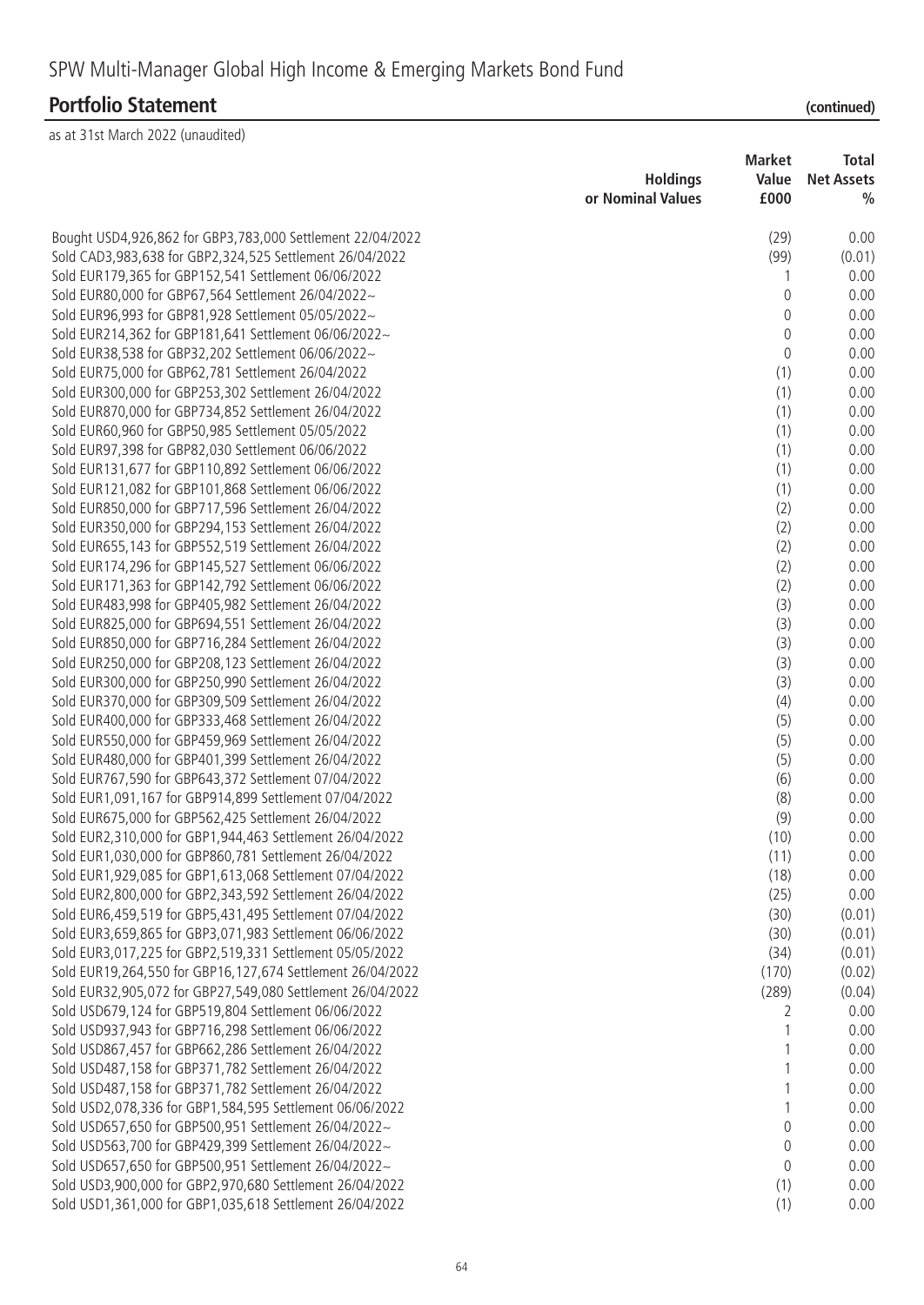# SPW Multi-Manager Global High Income & Emerging Markets Bond Fund

## **Portfolio Statement (continued)**

|                                                                | <b>Holdings</b><br>or Nominal Values | <b>Market</b><br>Value<br>£000 | <b>Total</b><br><b>Net Assets</b><br>$\frac{0}{0}$ |
|----------------------------------------------------------------|--------------------------------------|--------------------------------|----------------------------------------------------|
| Sold USD1,087,197 for GBP827,270 Settlement 26/04/2022         |                                      | (1)                            | 0.00                                               |
| Sold USD680,627 for GBP517,548 Settlement 26/04/2022           |                                      | (1)                            | 0.00                                               |
| Sold USD680,627 for GBP517,579 Settlement 26/04/2022           |                                      | (1)                            | 0.00                                               |
| Sold USD2,985,340 for GBP2,274,000 Settlement 22/04/2022       |                                      | (1)                            | 0.00                                               |
| Sold USD719,937 for GBP547,086 Settlement 26/04/2022           |                                      | (2)                            | 0.00                                               |
| Sold USD510,719 for GBP387,515 Settlement 26/04/2022           |                                      | (2)                            | 0.00                                               |
| Sold USD839,441 for GBP637,359 Settlement 06/06/2022           |                                      | (2)                            | 0.00                                               |
| Sold USD1,875,050 for GBP1,425,864 Settlement 06/06/2022       |                                      | (3)                            | 0.00                                               |
| Sold USD300,000 for GBP223,810 Settlement 26/04/2022           |                                      | (5)                            | 0.00                                               |
| Sold USD1,899,242 for GBP1,442,124 Settlement 06/06/2022       |                                      | (5)                            | 0.00                                               |
| Sold USD480,244 for GBP359,741 Settlement 26/04/2022           |                                      | (6)                            | 0.00                                               |
| Sold USD380,000 for GBP280,405 Settlement 26/04/2022           |                                      | (9)                            | 0.00                                               |
| Sold USD749,295 for GBP560,203 Settlement 26/04/2022           |                                      | (11)                           | 0.00                                               |
| Sold USD450,000 for GBP331,125 Settlement 26/04/2022           |                                      | (12)                           | 0.00                                               |
| Sold USD600,000 for GBP441,743 Settlement 26/04/2022           |                                      | (15)                           | 0.00                                               |
| Sold USD613,183 for GBP451,983 Settlement 26/04/2022           |                                      | (15)                           | 0.00                                               |
| Sold USD613,183 for GBP451,965 Settlement 26/04/2022           |                                      | (15)                           | 0.00                                               |
| Sold USD700,000 for GBP515,935 Settlement 26/04/2022           |                                      | (17)                           | 0.00                                               |
| Sold USD721,448 for GBP531,670 Settlement 26/04/2022           |                                      | (18)                           | 0.00                                               |
| Sold USD1,099,310 for GBP820,067 Settlement 26/04/2022         |                                      | (18)                           | 0.00                                               |
| Sold USD902,988 for GBP670,026 Settlement 26/04/2022           |                                      | (18)                           | 0.00                                               |
| Sold USD700,000 for GBP513,717 Settlement 26/04/2022           |                                      | (20)                           | 0.00                                               |
| Sold USD900,000 for GBP666,089 Settlement 26/04/2022           |                                      | (20)                           | 0.00                                               |
| Sold USD818,621 for GBP602,423 Settlement 05/05/2022           |                                      | (21)                           | 0.00                                               |
| Sold USD800,000 for GBP587,303 Settlement 07/04/2022           |                                      | (22)                           | 0.00                                               |
| Sold USD812,380 for GBP596,851 Settlement 05/05/2022           |                                      | (22)                           | 0.00                                               |
| Sold USD1,513,298 for GBP1,128,863 Settlement 26/04/2022       |                                      | (24)                           | 0.00                                               |
| Sold USD1,000,000 for GBP731,065 Settlement 07/04/2022         |                                      | (31)                           | (0.01)                                             |
| Sold USD2,337,128 for GBP1,747,000 Settlement 22/04/2022       |                                      | (34)                           | (0.01)                                             |
| Sold USD1,950,735 for GBP1,445,000 Settlement 22/04/2022       |                                      | (41)                           | (0.01)                                             |
| Sold USD1,840,000 for GBP1,354,892 Settlement 26/04/2022       |                                      | (47)                           | (0.01)                                             |
| Sold USD2,000,000 for GBP1,472,750 Settlement 05/05/2022       |                                      | (51)                           | (0.01)                                             |
| Sold USD3,000,000 for GBP2,231,926 Settlement 07/04/2022       |                                      | (54)                           | (0.01)                                             |
| Sold USD2,050,000 for GBP1,505,575 Settlement 26/04/2022       |                                      | (57)                           | (0.01)                                             |
| Sold USD4,200,000 for GBP3,137,912 Settlement 26/04/2022       |                                      | (62)                           | (0.01)                                             |
| Sold USD3,000,000 for GBP2,215,227 Settlement 26/04/2022       |                                      | (71)                           | (0.01)                                             |
| Sold USD3,200,000 for GBP2,333,761 Settlement 26/04/2022       |                                      | (105)                          | (0.02)                                             |
| Sold USD5,000,000 for GBP3,685,315 Settlement 26/04/2022       |                                      | (125)                          | (0.02)                                             |
| Sold USD4,900,000 for GBP3,603,641 Settlement 26/04/2022       |                                      | (130)                          | (0.02)                                             |
| Sold USD4,900,000 for GBP3,601,803 Settlement 26/04/2022       |                                      | (132)                          | (0.02)                                             |
| Sold USD5,428,697 for GBP3,984,778 Settlement 07/04/2022       |                                      | (151)                          | (0.02)                                             |
| Sold USD25,148,712 for GBP18,502,475 Settlement 26/04/2022     |                                      | (661)                          | (0.09)                                             |
| Sold USD25, 163, 017 for GBP18, 490, 417 Settlement 26/04/2022 |                                      | (683)                          | (0.09)                                             |
| Sold USD25, 155, 865 for GBP18, 482, 920 Settlement 26/04/2022 |                                      | (686)                          | (0.09)                                             |
| Sold USD25,141,559 for GBP18,471,025 Settlement 26/04/2022     |                                      | (687)                          | (0.09)                                             |
| Sold USD25, 134, 407 for GBP18, 458, 827 Settlement 26/04/2022 |                                      | (693)                          | (0.10)                                             |
| Sold USD25, 120, 101 for GBP18, 446, 113 Settlement 26/04/2022 |                                      | (695)                          | (0.10)                                             |
| Sold USD25, 112, 949 for GBP18, 439, 338 Settlement 26/04/2022 |                                      | (696)                          | (0.10)                                             |
| Sold USD25,127,254 for GBP18,449,794 Settlement 26/04/2022     |                                      | (697)                          | (0.10)                                             |
| Sold USD30,380,566 for GBP22,321,172 Settlement 26/04/2022     |                                      | (828)                          | (0.11)                                             |
| Sold USD48,806,866 for GBP36,367,222 Settlement 06/06/2022     |                                      | (828)                          | (0.11)                                             |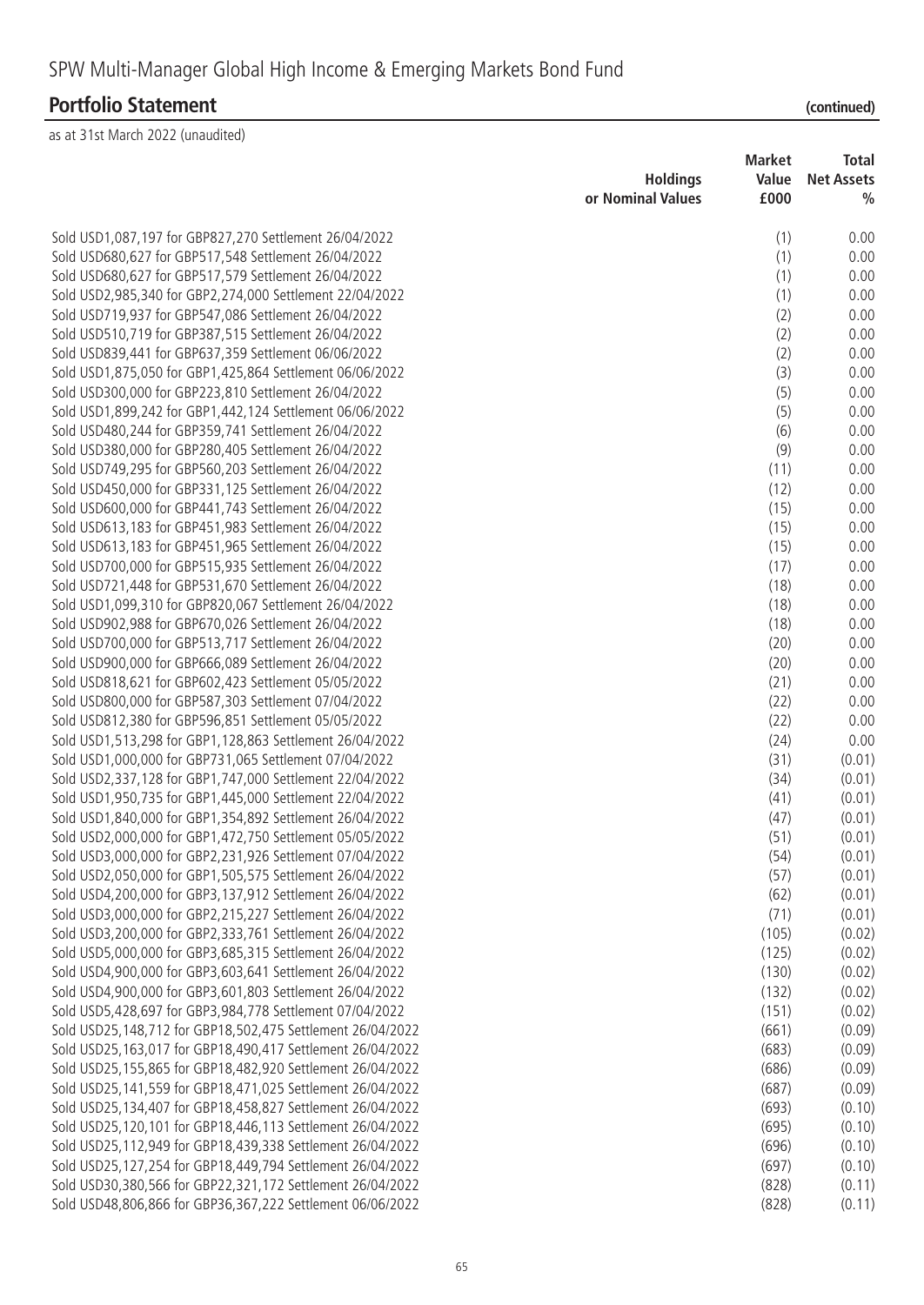### SPW Multi-Manager Global High Income & Emerging Markets Bond Fund

#### **Portfolio Statement (continued)**

| as at 31st March 2022 (unaudited)                                                                            |                                      |                                |                                                    |
|--------------------------------------------------------------------------------------------------------------|--------------------------------------|--------------------------------|----------------------------------------------------|
|                                                                                                              | <b>Holdings</b><br>or Nominal Values | <b>Market</b><br>Value<br>£000 | <b>Total</b><br><b>Net Assets</b><br>$\frac{0}{0}$ |
| Sold USD65,552,790 for GBP48,800,922 Settlement 05/05/2022                                                   |                                      | (1, 152)                       | (0.16)                                             |
| Sold USD107,338,507 for GBP79,568,703 Settlement 07/04/2022                                                  |                                      | (2, 212)                       | (0.30)                                             |
| Sold USD92,614,613 for GBP67,595,345 Settlement 26/04/2022                                                   |                                      | (2,976)                        | (0.41)                                             |
| Sold USD96,789,453 for GBP70,637,908 Settlement 26/04/2022                                                   |                                      | (3, 114)                       | (0.42)                                             |
| Sold USD270,246,739 for GBP197,189,866 Settlement 22/04/2022                                                 |                                      | (8,730)                        | (1.19)                                             |
|                                                                                                              |                                      | (25, 351)                      | (3.45)                                             |
| <b>Futures Contracts</b>                                                                                     |                                      |                                |                                                    |
| Euro BTP Futures June 2022                                                                                   | (47)                                 | 78                             | 0.01                                               |
| Euro BUXL 30 Year Bund Futures June 2022                                                                     | 5                                    | (44)                           | (0.01)                                             |
| German Euro Bund Futures June 2022                                                                           | 64                                   | (255)                          | (0.03)                                             |
| US Treasury Note 10 Year Futures June 2022                                                                   | (237)                                | 635                            | 0.09                                               |
| US Treasury Note 2 Year Futures June 2022                                                                    | 21                                   | (41)                           | (0.01)                                             |
| US Treasury Ultra Bond Futures June 2022                                                                     | (39)                                 | 220                            | 0.03                                               |
|                                                                                                              |                                      | 593                            | 0.08                                               |
| <b>Credit Default Swaps</b>                                                                                  |                                      |                                |                                                    |
| Barclays Credit Default Swaps Pay 1% 20/06/2027                                                              | USD(2,640,000)                       | (4)                            | 0.00                                               |
| Barclays Credit Default Swaps Rec 1% 20/12/2022                                                              | USD870,000                           | 17                             | 0.00                                               |
| Barclays Credit Default Swaps Rec 1% 20/12/2023                                                              | USD220,000                           | 86                             | 0.01                                               |
| Barclays Credit Default Swaps Rec 1% 20/12/2023                                                              | USD178,000                           | 69                             | 0.01                                               |
| Barclays Credit Default Swaps Rec 1% 20/06/2024                                                              | USD1,750,000                         | 116                            | 0.02                                               |
| Credit Suisse Credit Default Swaps Pay 5% 20/06/2027<br>Goldman Sachs Credit Default Swaps Rec 1% 20/06/2027 | EUR(2,690,000)<br>USD4,600,000       | (170)<br>31                    | (0.02)<br>0.00                                     |
| JP Morgan Chase Credit Default Swaps Rec 1% 20/06/2027                                                       | USD4,600,000                         | 17                             | 0.00                                               |
|                                                                                                              |                                      |                                |                                                    |
|                                                                                                              |                                      | 162                            | 0.02                                               |
| <b>TOTAL DERIVATIVES</b>                                                                                     |                                      | (24, 596)                      | (3.35)                                             |
| Portfolio of investments^                                                                                    |                                      | 669,454                        | 91.15                                              |
| Net other assets                                                                                             |                                      | 64,976                         | 8.85                                               |
| Total net assets                                                                                             |                                      | 734,430                        | 100.00                                             |

Equity investments and Fixed Interest securities are traded on a regulated market unless otherwise stated.

Derivative contracts can be exchange traded on a regulated market or over the counter (OTC). The futures contracts were traded on another regulated market.

^Including investment liabilities.

◊Asset managed by the Investment Adviser.

†This investment is a related party.

~The market value of the holding is below £500 and is therefore rounded down to £0.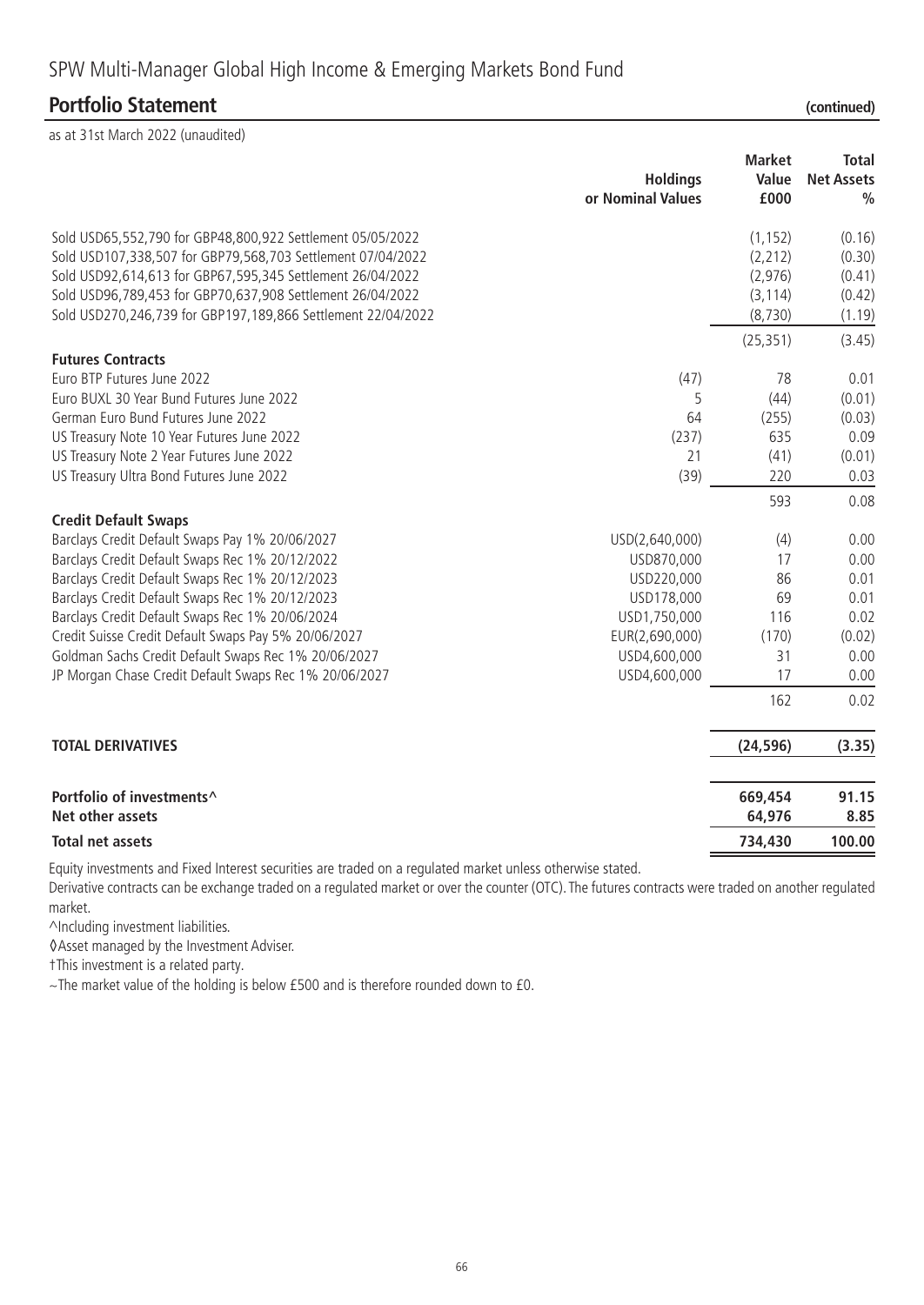### **Material Portfolio Changes**

for the six month period ended 31st March 2022 (unaudited)

|                                                      | Cost<br>£000 |                                                        | <b>Proceeds</b><br>£000 |
|------------------------------------------------------|--------------|--------------------------------------------------------|-------------------------|
| <b>Major purchases</b>                               |              | <b>Major sales</b>                                     |                         |
| US Treasury Note 0.5% 30/11/2023                     | 6,694        | US Treasury Note 0.5% 30/11/2023                       | 6,609                   |
| US Treasury Note 0.875% 31/01/2024                   | 4,748        | US Treasury Note 0.875% 31/01/2024                     | 4,754                   |
| EIG Pearl 4.387% 30/11/2046                          | 3,825        | US Treasury Note 0.125% 30/11/2022                     | 2,644                   |
| Mexico Government International Bond 3.5% 12/02/2034 | 3,134        | UK Treasury 0.125% 31/01/2023                          | 2,628                   |
| Abu Dhabi Government International Bond 0.75%        | 3.041        | Galaxy Pipeline Assets Bidco 2.94% 30/09/2040          | 2,529                   |
| 02/09/2023                                           |              |                                                        |                         |
| Vistra 7% Perpetual                                  | 2.768        | Canadian Government Bond 0.25% 01/02/2023              | 2,348                   |
| Ecopetrol 5.875% 02/11/2051                          | 2,704        | US Treasury Note 1.5% 29/02/2024                       | 2,259                   |
| UK Treasury 0.125% 31/01/2023                        | 2.644        | US Treasury Note 0.125% 31/01/2023                     | 2,041                   |
| US Treasury Note 0.125% 30/11/2022                   | 2.570        | Perusahaan Penerbit SBSN Indonesia III 2.8% 23/06/2030 | 2,026                   |
| Condor Merger Sub 7.375% 15/02/2030                  | 2.481        | Allegheny Technologies 7.875% 15/08/2023               | 1,976                   |

The above table compliments the data provided in the investment managers report by outlining the top 10 Portfolio components.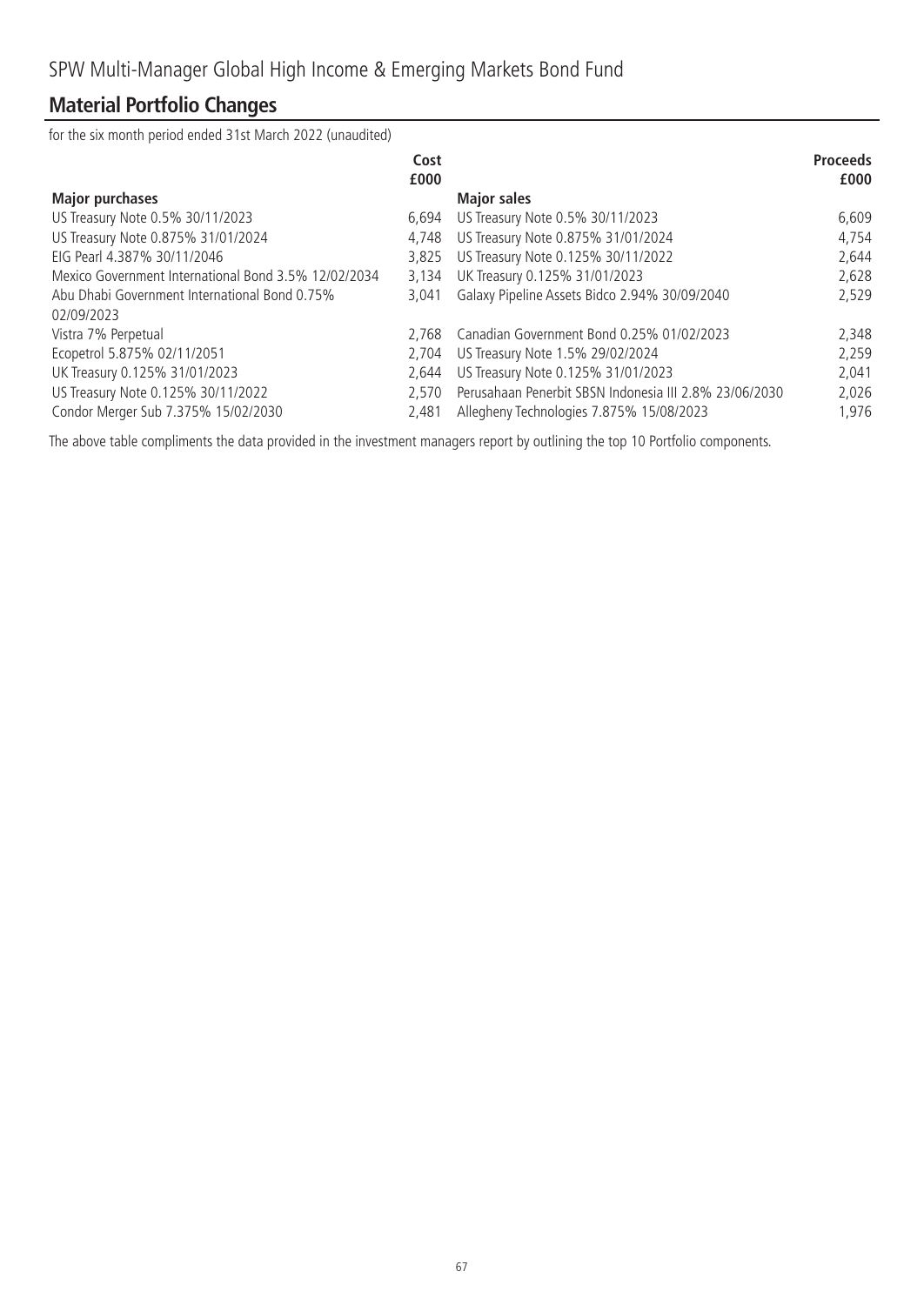### **Comparative Table**

as at 31st March 2022 (unaudited)

|                                             | 31/03/22    | 30/09/21    |
|---------------------------------------------|-------------|-------------|
| <b>Share Class Q - Accumulation (Gross)</b> |             |             |
| Closing net asset value (£000)              | 72.044      | 78,559      |
| Closing number of shares                    | 77,004,091  | 74,775,716  |
| Closing net asset value per share (p)       | 93.56       | 105.06      |
| All in Charge#                              | 0.70%       | 0.69%       |
|                                             | 31/03/22    | 30/09/21    |
|                                             |             |             |
| Share Class Q - Income (Gross)              |             |             |
| Closing net asset value (£000)              | 662,386     | 670,195     |
| Closing number of shares                    | 744,869,563 | 654,118,269 |
| Closing net asset value per share (p)       | 88.93       | 102.46      |

#The all-in charge covers the ACD's periodic charge together with the Depositary's, miscellaneous, professional and sub-advisers' fees. This is representative of the ongoing charges figure.

Share Classes Q Accumulation and Q Income were launched on 26th February 2021.

On 9th May 2022 all shareholdings in Q Accumulation were converted to the newly created X Accumulation share class.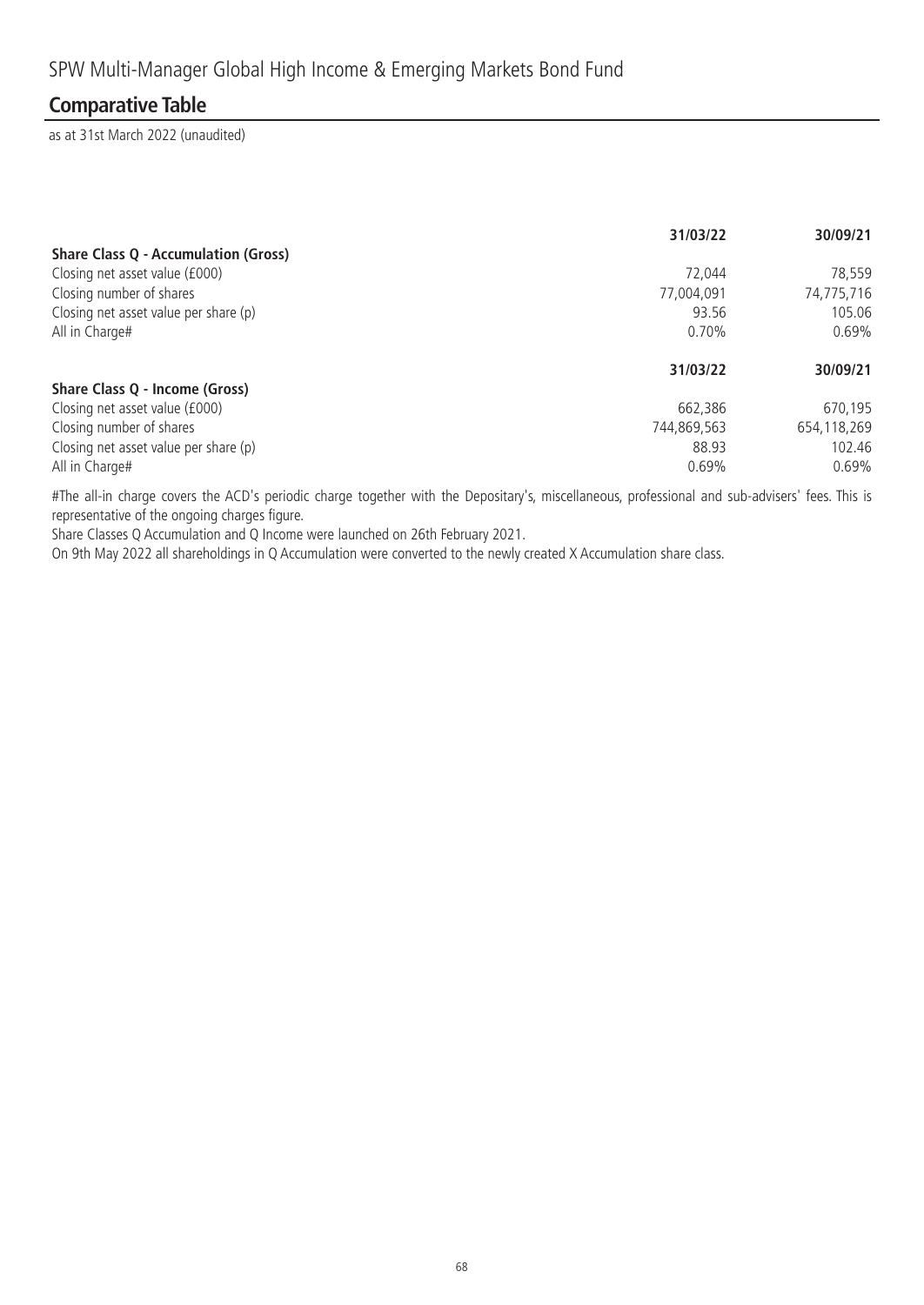### **Statement of Total Return**

for the six month period ended 31st March 2022 (unaudited)

|                                                                              | 01/10/21 to 31/03/22 |            | 26/02/21 to 31/03/21 |          |
|------------------------------------------------------------------------------|----------------------|------------|----------------------|----------|
|                                                                              | £000                 | £000       | £000                 | £000     |
| Income                                                                       |                      |            |                      |          |
| Net capital losses                                                           |                      | (104, 010) |                      | (4, 731) |
| Revenue                                                                      | 18.610               |            | 1,134                |          |
| Expenses                                                                     | (2,605)              |            | (205)                |          |
| Interest payable and similar charges                                         | (6)                  |            | (2)                  |          |
| Net revenue before taxation                                                  | 15,999               |            | 927                  |          |
| Taxation                                                                     | (15)                 |            |                      |          |
| Net revenue after taxation                                                   |                      | 15,984     |                      | 927      |
| <b>Total return before distributions</b>                                     |                      | (88, 026)  |                      | (3,804)  |
| <b>Distributions</b>                                                         |                      | (18, 589)  |                      | (1, 132) |
| Change in net assets attributable to shareholders from investment activities |                      | (106, 615) |                      | (4, 936) |

### **Statement of Change in Net Assets Attributable to Shareholders**

| for the six month period ended 31st March 2022 (unaudited)                   |                      |            |                      |         |
|------------------------------------------------------------------------------|----------------------|------------|----------------------|---------|
|                                                                              | 01/10/21 to 31/03/22 |            | 26/02/21 to 31/03/21 |         |
|                                                                              | £000                 | £000       | £000                 | £000    |
| Opening net assets attributable to shareholders                              |                      | 748,754    |                      |         |
| Amounts receivable on creation of shares                                     | 105,183              |            | 505,836              |         |
| Less: Amounts payable on cancellation of shares                              | (14, 903)            |            | (279)                |         |
|                                                                              |                      | 90.280     |                      | 505,557 |
| Dilution adjustment                                                          |                      | 134        |                      | 660     |
| Change in net assets attributable to shareholders from investment activities |                      | (106, 615) |                      | (4,936) |
| Retained distributions on accumulation shares                                |                      | 1,877      |                      | 238     |
| Closing net assets attributable to shareholders                              |                      | 734,430    |                      | 501,519 |

Comparative information is provided for the Statement of Change in Net Assets Attributable to Shareholders. Since this information is for the prior interim period, the net assets at the end of that period do not correspond to the net assets at the start of the current period.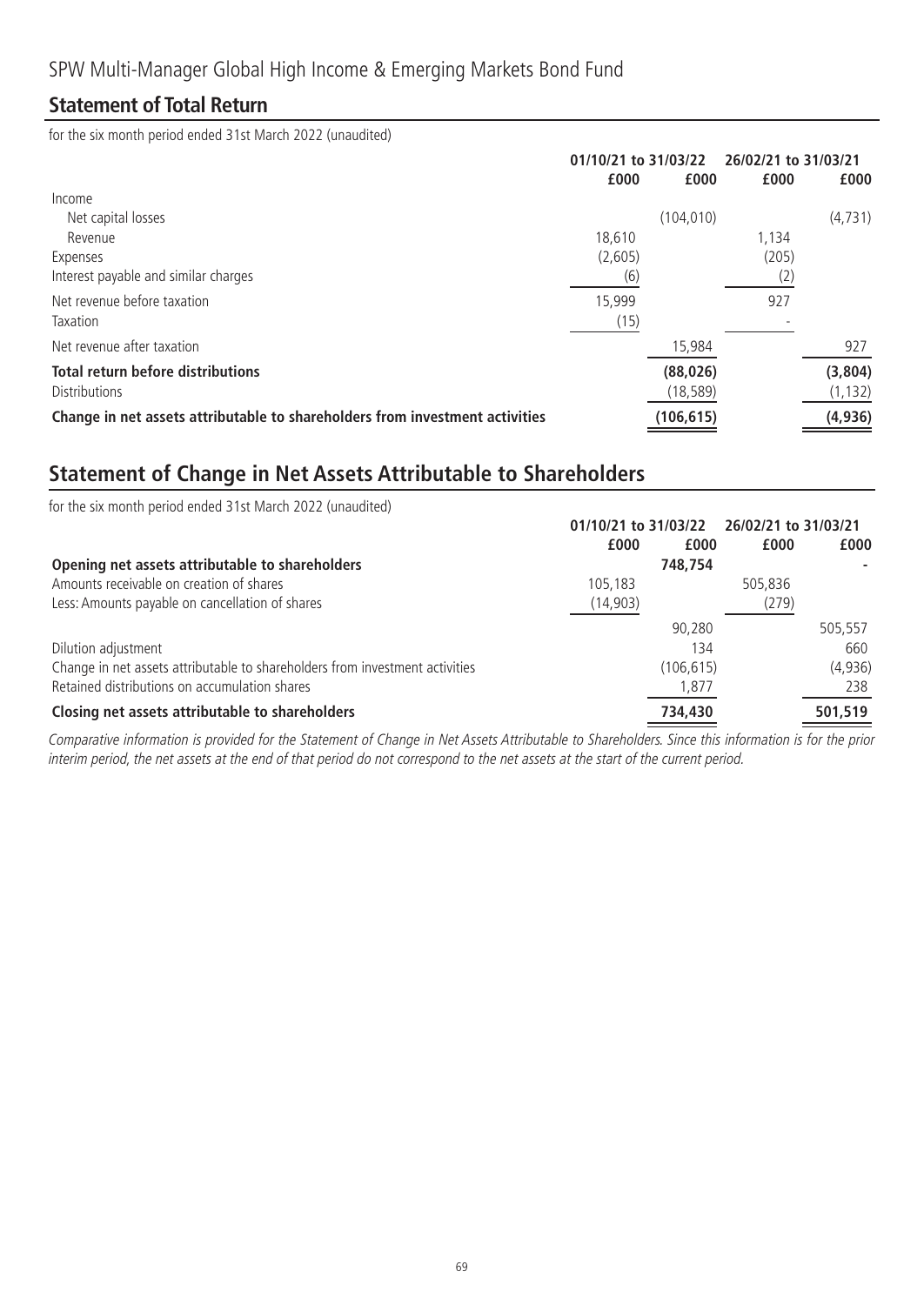# SPW Multi-Manager Global High Income & Emerging Markets Bond Fund

### **Balance Sheet**

|                                         | 31/03/22  | 30/09/21  |
|-----------------------------------------|-----------|-----------|
| <b>Assets</b>                           | £000      | £000      |
| <b>Fixed assets</b>                     |           |           |
| Investments                             | 697,571   | 721,828   |
| <b>Current assets</b>                   |           |           |
| Debtors                                 | 25,443    | 11,006    |
| Cash and bank balances                  | 60,899    | 48,221    |
| <b>Total assets</b>                     | 783,913   | 781,055   |
| <b>Liabilities</b>                      |           |           |
| Investment liabilities                  | (28, 117) | (20, 400) |
| <b>Creditors</b>                        |           |           |
| Bank overdrafts                         | (542)     | (759)     |
| Distribution payable                    | (8,985)   | (7, 738)  |
| Other creditors                         | (11, 839) | (3, 404)  |
| <b>Total liabilities</b>                | (49, 483) | (32, 301) |
| Net assets attributable to shareholders | 734,430   | 748,754   |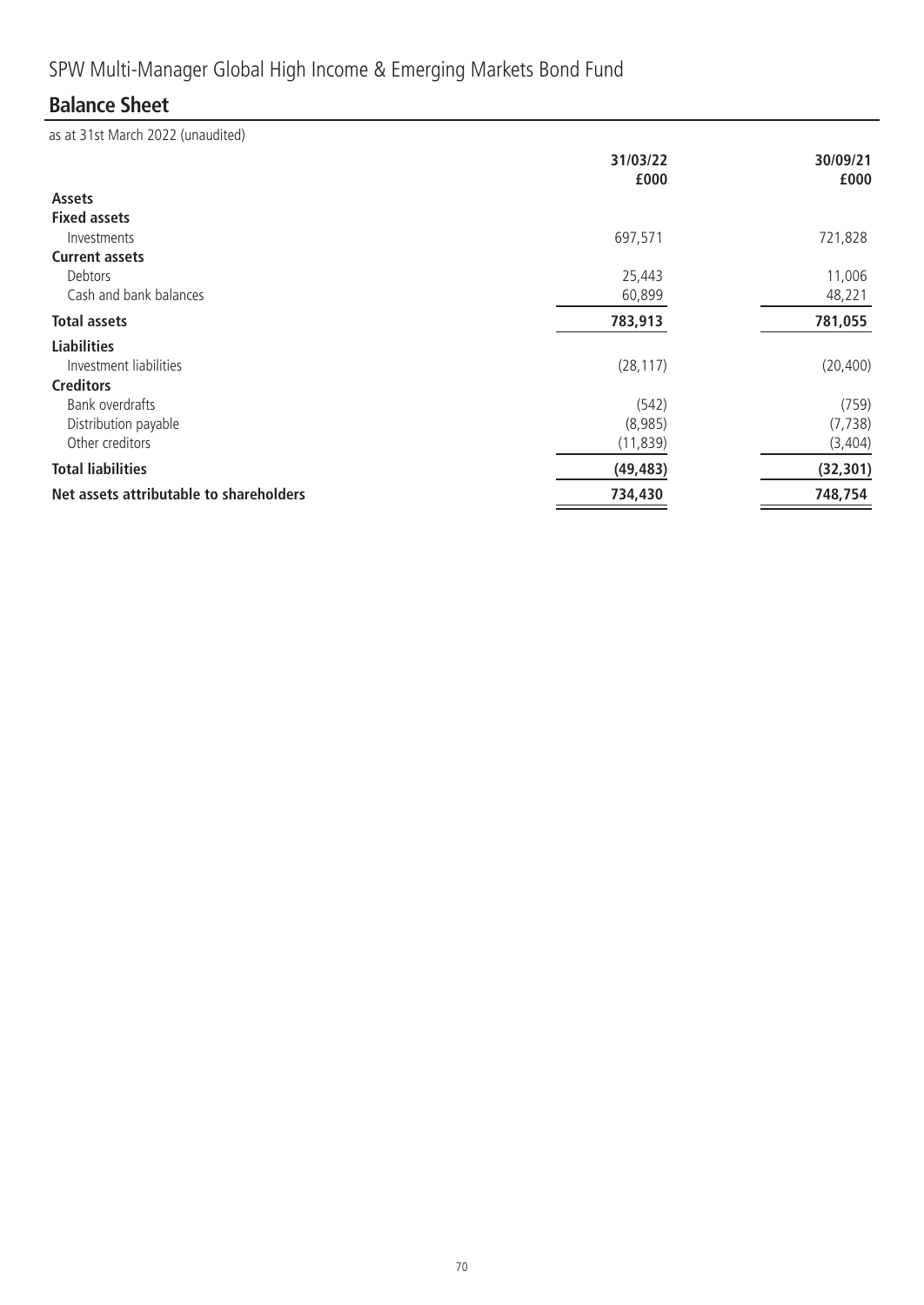### **Distribution Tables**

for the six month period ended 31st March 2022 (unaudited)

#### **Distribution in pence per share**

- Group 1 First interim Shares purchased prior to 1st October 2021 Second interim Shares purchased prior to 1st January 2022
- Group 2 First interim Shares purchased on or between 1st October 2021 and 31st December 2021 Second interim Shares purchased on or between 1st January 2022 and 31st March 2022

#### **Share Class Q - Accumulation (Gross)**

|                | <b>Net</b> |                          | <b>Distributions</b><br>paid/payable to | Distributions<br>paid to |
|----------------|------------|--------------------------|-----------------------------------------|--------------------------|
|                | revenue    | Equalisation             | 31/05/2022                              | 31/05/2021               |
| Group 1        | (p)        | (p)                      | (p)                                     | (p)                      |
| First interim  | 1.1772     | $\overline{\phantom{0}}$ | 1.1772                                  | $\overline{\phantom{a}}$ |
| Second interim | 1.2521     | $\overline{\phantom{0}}$ | 1.2521                                  | $\overline{\phantom{a}}$ |
| Group 2        | (p)        | (p)                      | (p)                                     | (p)                      |
| First interim  | 0.1530     | 1.0242                   | .1772                                   | $\overline{\phantom{a}}$ |
| Second interim | 0.9173     | 0.3348                   | .2521                                   | $\overline{\phantom{a}}$ |

Share Class Q Accumulation was launched on 26th February 2021.

#### **Share Class Q - Income (Gross)**

|                | <b>Net</b><br>revenue | Equalisation             | <b>Distributions</b><br>paid/payable to<br>31/05/2022 | Distributions<br>paid to<br>31/05/2021 |
|----------------|-----------------------|--------------------------|-------------------------------------------------------|----------------------------------------|
| Group 1        | (p)                   | (p)                      | (p)                                                   | (p)                                    |
| First interim  | 1.1476                |                          | 1.1476                                                | $\overline{\phantom{a}}$               |
| Second interim | 1.2063                | $\overline{\phantom{0}}$ | 1.2063                                                | $\overline{\phantom{a}}$               |
| Group 2        | (p)                   | (p)                      | (p)                                                   | (p)                                    |
| First interim  | 0.4727                | 0.6749                   | 1.1476                                                | $\overline{\phantom{a}}$               |
| Second interim | 0.7003                | 0.5060                   | 1.2063                                                | $\overline{\phantom{a}}$               |

Share Class Q Income was launched on 26th February 2021.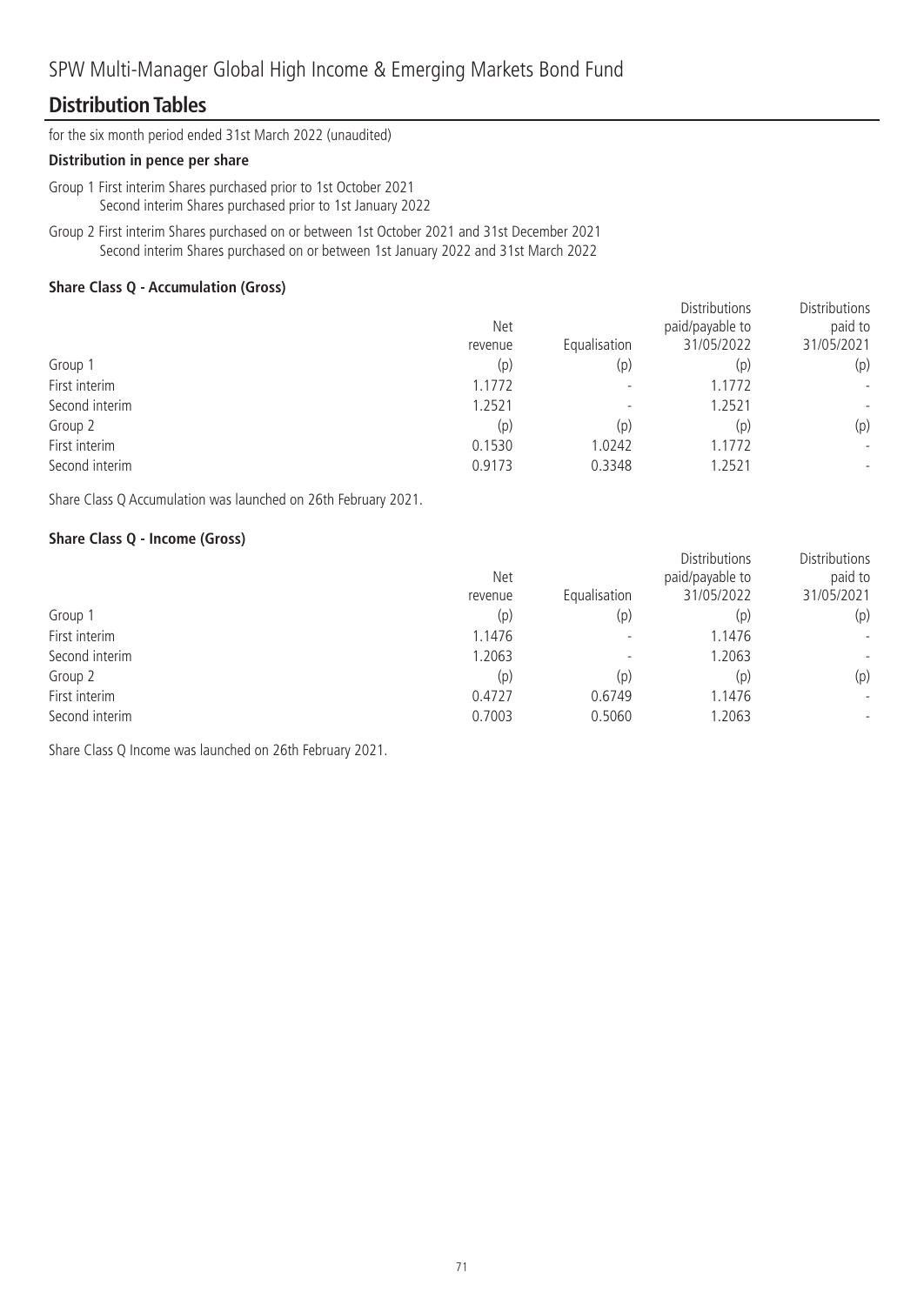### **Investment Markets Overview**

for the six month period ended 31st March 2022 (unaudited)

#### **Investment Objective**

The Fund aims to provide income and capital growth in excess of Bloomberg Global Aggregate Corporate (Total Return) Value GBP Hedged index (after fees have been deducted) over five to seven years by investing in a range of bonds issued by companies worldwide.

#### **Investment Policy**

The Fund is actively managed and invests at least 80% of its assets in investment grade bonds (as measured by Standard & Poor's or any other equivalent credit rating agencies) denominated in sterling (or in other currencies and hedged back into sterling) and issued by companies worldwide.

The Fund may invest up to 20% of its assets in below investment grade bonds (as measured by Standard & Poor's or any other equivalent credit rating agencies) or in unrated securities.

The Fund may invest in other bonds including government bonds, bonds issued by government agencies and supra-nationals, convertible bonds, money market instruments, short-term debt securities and asset-backed and mortgage- backed securities.

The Fund may also invest in collective investment schemes (including those managed by the ACD, the Investment Adviser and their associates) and money market instruments, and hold cash.

The Fund may use derivatives with the aim of reducing risk, managing the Fund more efficiently (often referred to as 'efficient portfolio management') or for investment purposes. The Fund may use leverage and take short positions.

The Fund is actively managed on a multi-manager basis. The Investment Adviser will appoint individual investment firms (Sub-Investment Advisers) to manage elements of the Fund based on a variety of factors. There will be at least two Sub-Investment Advisers.

#### **Synthetic Risk and Reward Indicator**

There are several different ways of measuring risk. The table below uses an industry standard measure of fund risk based on measuring a fund's volatility using its returns over the past five years.Volatility is generated by both rising and falling prices.Volatility doesn't tell you how much a fund has lost or gained; it indicates how volatile its returns were historically. The Fund's ranking may change over time and may not be a reliable indication of its future risk profile.

| As this Fund has been available for less<br>than five years, we have used simulated<br>historical data for the part of the five year<br>period before the Fund began. The fund is<br>ranked at 4 <sup>*</sup> because, based on<br>simulated data, it would<br>have<br>experienced medium levels of volatility<br>over the past five years. | Typically lower rewards,<br>lower risks |  | Typically higher rewards,<br>higher risks |  |
|---------------------------------------------------------------------------------------------------------------------------------------------------------------------------------------------------------------------------------------------------------------------------------------------------------------------------------------------|-----------------------------------------|--|-------------------------------------------|--|
| *As disclosed in the key investor                                                                                                                                                                                                                                                                                                           |                                         |  |                                           |  |
| Information document dated<br>15th<br>February 2022.                                                                                                                                                                                                                                                                                        |                                         |  | 6                                         |  |

#### **Investment Review**

| <b>Performance</b>                                                 | 01/10/21      | 26/02/21                |
|--------------------------------------------------------------------|---------------|-------------------------|
|                                                                    |               | to 31/03/22 to 30/09/21 |
|                                                                    | $\frac{0}{0}$ | $\%$                    |
| SPW Multi-Manager Global Investment Grade Bond Fund Q Accumulation | (6.90)        | .56                     |

Source: Lipper for SPW Multi-Manager Global Investment Grade Bond Fund. Basis: Gross revenue reinvested and net of expenses. On 26th February 2021 SPW Multi-Manager Global Investment Grade Bond Fund was launched with Share Classes Q Accumulation and Q Income. Past performance is not a reliable indicator of future results. The value of an investment and any revenue from it is not guaranteed and can go down as well as up depending on investment performance and currency exchange rates.

The fund returned -6.9% in the six months to 31 March 2022.

Markets began to focus on heightened inflationary pressures as the easing of lockdown measures in many countries led to a strong post-pandemic economic rebound.

Central banks often raise interest rates as a means to potentially control inflation, but they retained low interest rates for much of 2021, despite rising inflation. However, inflation proved stubbornly persistent as COVID-19 restrictions were eased, due to sharply resurgent economic demand, energy price rises and supply chain disruption. So, later in 2021, central banks became more willing to raise interest rates, particularly given the healthy economic backdrop and low unemployment.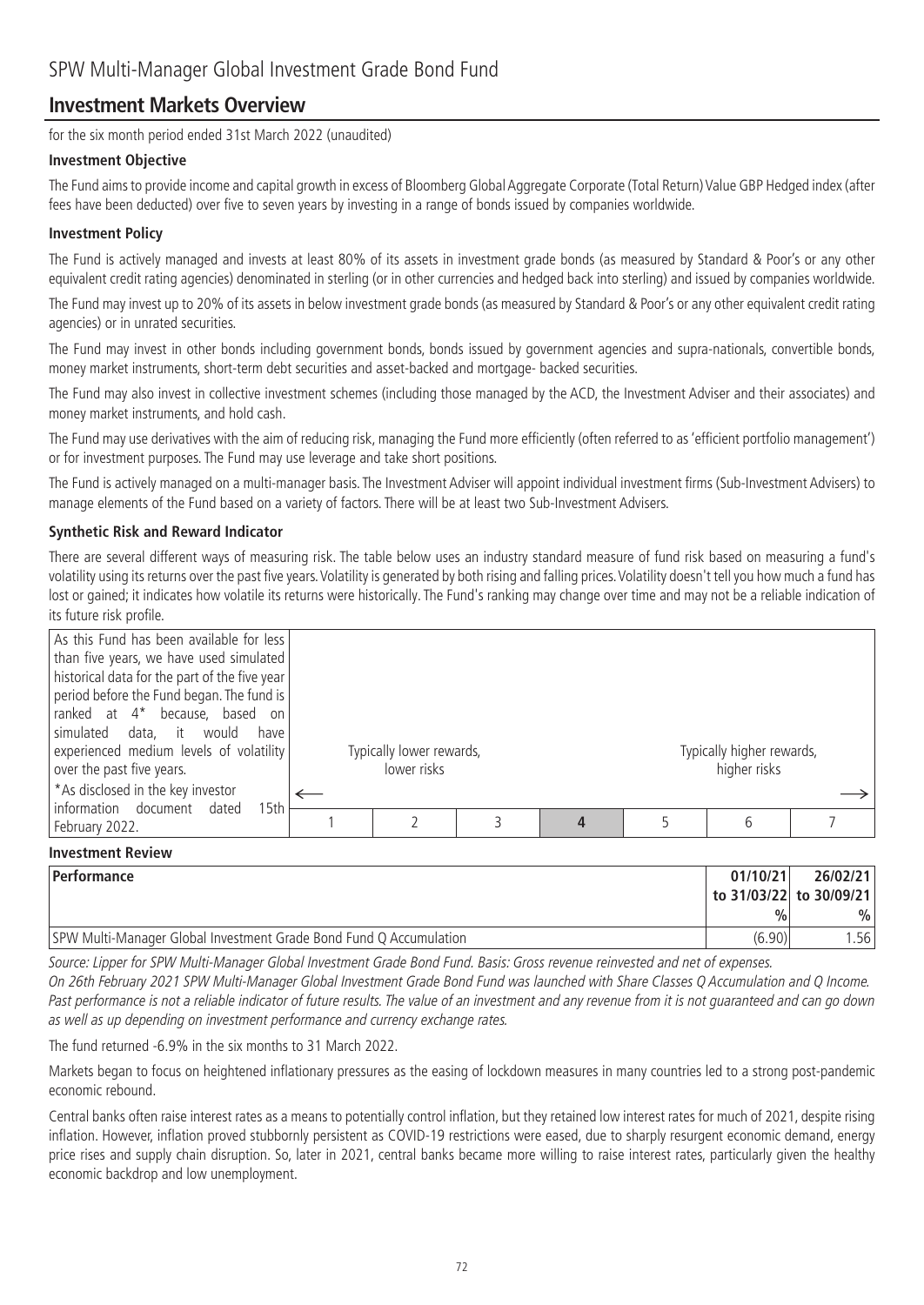### **Investment Markets Overview (continued)**

for the six month period ended 31st March 2022 (unaudited)

#### **Investment Review (continued)**

Bond prices fell sharply in the first three months of 2022. The Federal Reserve (Fed) began to reduce its bond-buying activity and also raised interest rates in March. Fed comments led investors to expect a series of further interest rate rises in 2022, and to reassess the value of bonds accordingly, as bond prices can often fall when interest rates go up.

The Bank of England (BoE) raised interest rates in December, February and March, despite concerns over rising cost of living pressures on consumers. In February, the European Central Bank (ECB) no longer ruled out the possibility of interest rate rises in 2022. The ECB also confirmed a faster reduction in their bond-buying programme.

Bond prices generally fell during the six-month period, and bond yields rise when prices fall. The yield on US government bonds with 10 years to expiry increased from 1.49% to 2.35%. But the sell-off in government bonds with a shorter time to expiry was even greater. Indeed the yield on US government bonds with a two-year expiry date rose from 0.28% to 2.33%.

The yield on 10-year UK government bonds rose from 1.02% to 1.61% and the two-year from 0.41% to 1.36%. The German 10-year yield increased from -0.19% to 0.55% and the German two-year yield rose from -0.69% to -0.07%. Meanwhile, the 10-year Italian yield rose from 0.86% to 2.04%.

Global corporate bonds produced negative total returns (in local currency terms), and performed more weakly than government bonds (source: ICE Data Indices). Bonds from companies perceived as higher risk generally performed better than those perceived as lower risk.

> Schroder Investment Management Limited April 2022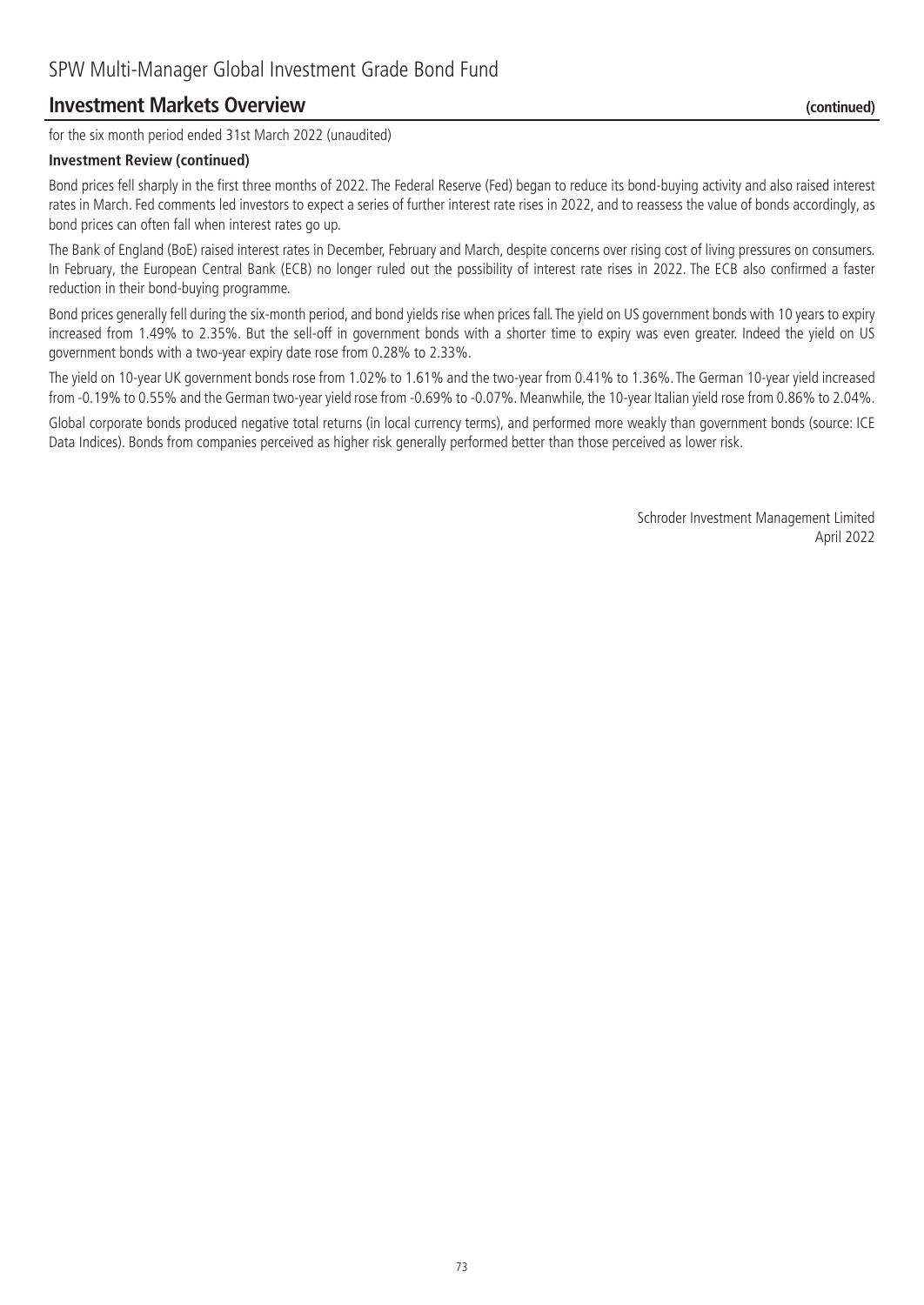# SPW Multi-Manager Global Investment Grade Bond Fund

# **Portfolio Statement**

|                                                                                       | <b>Holdings</b><br>or Nominal Values | <b>Market</b><br>Value<br>£000 | <b>Total</b><br><b>Net Assets</b><br>$\frac{0}{0}$ |
|---------------------------------------------------------------------------------------|--------------------------------------|--------------------------------|----------------------------------------------------|
| AUSTRALIAN DOLLAR DENOMINATED BONDS (0.09%, 30/09/21 0.06%)<br><b>Corporate Bonds</b> |                                      |                                |                                                    |
| APPF Commercial Finance 3.6% 11/11/2031                                               | AUD2,100,000                         | 1,094                          | 0.04                                               |
| Lendlease Finance 3.4% 27/10/2027                                                     | AUD800,000                           | 427                            | 0.01                                               |
| Qantas Airways 3.15% 27/09/2028                                                       | AUD1,800,000                         | 912                            | 0.03                                               |
| Shinhan Bank 1.183% 29/09/2025                                                        | AUD800,000                           | 423                            | 0.01                                               |
|                                                                                       |                                      | 2,856                          | 0.09                                               |
| TOTAL AUSTRALIAN DOLLAR DENOMINATED BONDS                                             |                                      | 2,856                          | 0.09                                               |
|                                                                                       |                                      |                                |                                                    |
| CANADIAN DOLLAR DENOMINATED BONDS (0.36%, 30/09/21 0.48%)<br><b>Corporate Bonds</b>   |                                      |                                |                                                    |
| AT&T 2.85% 25/05/2024                                                                 | CAD3,180,000                         | 1,918                          | 0.06                                               |
| AT&T 4.85% 25/05/2047                                                                 | CAD4,200,000                         | 2,544                          | 0.09                                               |
| Bell Telephone 4.35% 18/12/2045                                                       | CAD1,920,000                         | 1,125                          | 0.04                                               |
| BP Capital Markets 3.47% 15/05/2025                                                   | CAD1,280,000                         | 780                            | 0.03                                               |
| Fairfax Financial 4.23% 14/06/2029                                                    | CAD100,000                           | 60                             | 0.00                                               |
| Fairfax Financial 3.95% 03/03/2031                                                    | CAD100,000                           | 58                             | 0.00                                               |
| Rogers Communications 3.25% 01/05/2029                                                | CAD1,730,000                         | 998                            | 0.03                                               |
| Rogers Communications 6.56% 22/03/2041                                                | CAD1,840,000                         | 1,315                          | 0.04                                               |
| TELUS 2.05% 07/10/2030                                                                | CAD740,000                           | 386                            | 0.01                                               |
| TELUS 4.7% 06/03/2048                                                                 | CAD1,150,000                         | 698                            | 0.02                                               |
| TransCanada PipeLines 4.33% 16/09/2047                                                | CAD2,250,000                         | 1,252                          | 0.04                                               |
|                                                                                       |                                      | 11,134                         | 0.36                                               |
| <b>TOTAL CANADIAN DOLLAR DENOMINATED BONDS</b>                                        |                                      | 11,134                         | 0.36                                               |
| EURO DENOMINATED BONDS (25.61%, 30/09/21 24.97%)                                      |                                      |                                |                                                    |
| <b>Corporate Bonds</b>                                                                |                                      |                                |                                                    |
| Abertis Infraestructuras 2.375% 27/09/2027                                            | EUR1,100,000                         | 968                            | 0.03                                               |
| Abertis Infraestructuras 2.25% 29/03/2029                                             | EUR1,400,000                         | 1,201                          | 0.04                                               |
| Abertis Infraestructuras Finance 3.248% Perpetual                                     | EUR700,000                           | 578                            | 0.02                                               |
| ABN AMRO Bank 2.875% 18/01/2028                                                       | EUR2,000,000                         | 1,718                          | 0.06                                               |
| Acef 0.75% 14/06/2028                                                                 | EUR2,458,000                         | 1,884<br>376                   | 0.06                                               |
| ADLER 1.5% 26/07/2024<br>ADLER 3.25% 05/08/2025                                       | EUR500,000<br>EUR2,500,000           | 1,882                          | 0.01<br>0.06                                       |
| ADLER 2.25% 27/04/2027                                                                | EUR2,400,000                         | 1,698                          | 0.06                                               |
| ADLER 2.25% 14/01/2029                                                                | EUR600,000                           | 421                            | 0.01                                               |
| Aeroporti di Roma 1.625% 02/02/2029                                                   | EUR1,400,000                         | 1,120                          | 0.04                                               |
| Aeroporti di Roma 1.75% 30/07/2031                                                    | EUR509,000                           | 392                            | 0.01                                               |
| Aeroports de Paris 2.75% 02/04/2030                                                   | EUR500,000                           | 452                            | 0.01                                               |
| AIA 0.88% 09/09/2033                                                                  | EUR1,105,000                         | 844                            | 0.03                                               |
| AIB 1.5% 29/03/2023                                                                   | EUR818,000                           | 700                            | 0.02                                               |
| AIB 2.25% 04/04/2028                                                                  | EUR1,462,000                         | 1,239                          | 0.04                                               |
| AIB 2.875% 30/05/2031                                                                 | EUR1,050,000                         | 872                            | 0.03                                               |
| Airbus 2.375% 09/06/2040                                                              | EUR1,365,000                         | 1,169                          | 0.04                                               |
| Akelius Residential Property 1.125% 14/03/2024                                        | EUR516,000                           | 436                            | 0.01                                               |
| Akelius Residential Property 3.875% 05/10/2078                                        | EUR497,000                           | 432                            | 0.01                                               |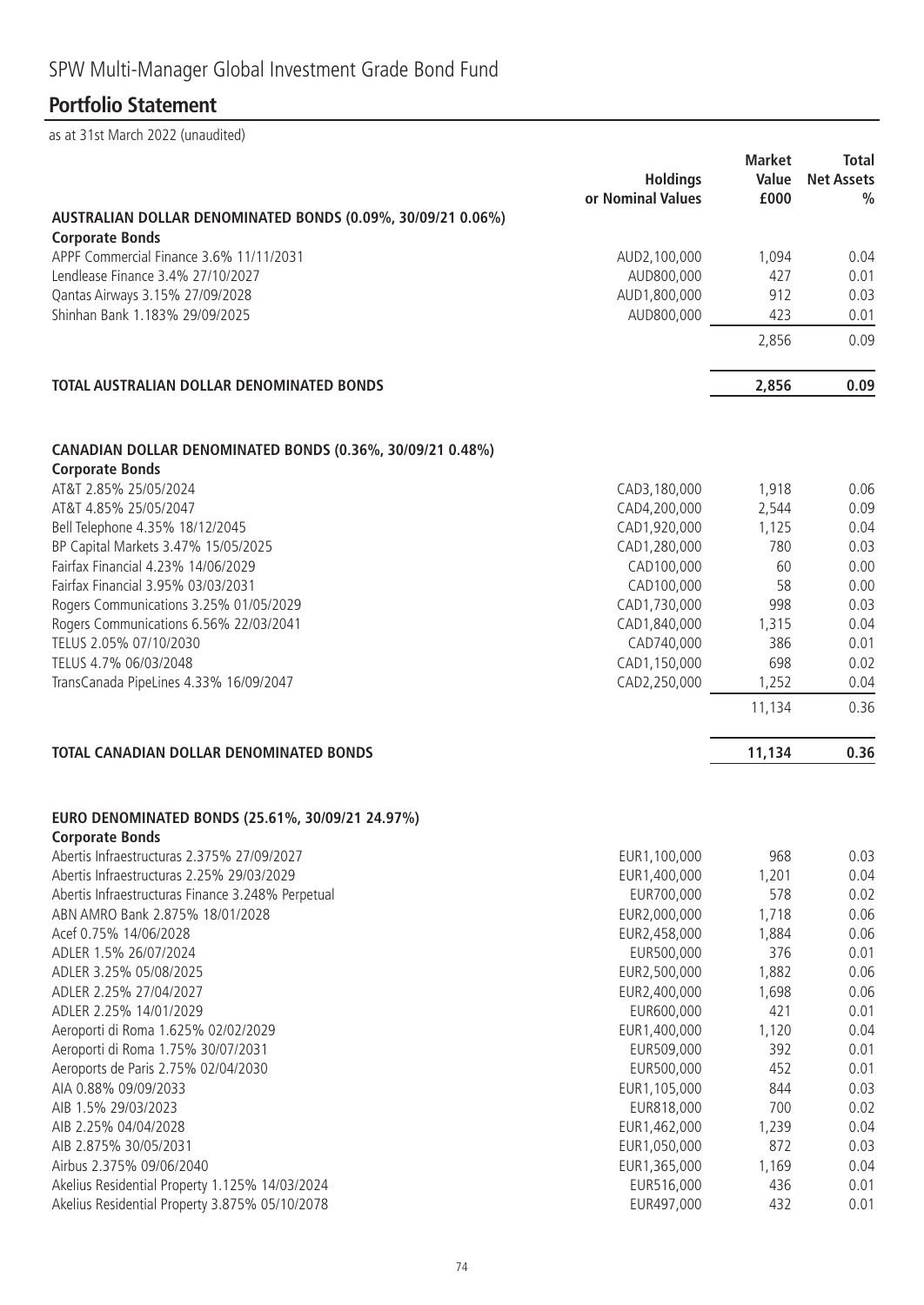|                                                              |                   | <b>Market</b> | Total             |
|--------------------------------------------------------------|-------------------|---------------|-------------------|
|                                                              | <b>Holdings</b>   | Value         | <b>Net Assets</b> |
|                                                              | or Nominal Values | £000          | $\frac{0}{0}$     |
| Akelius Residential Property Financing 1.125% 11/01/2029     | EUR573,000        | 436           | 0.01              |
| Aker BP 1.125% 12/05/2029                                    | EUR5,060,000      | 3,905         | 0.13              |
| Alfa Laval Treasury International 1.375% 18/02/2029          | EUR710,000        | 587           | 0.02              |
| Aliaxis Finance 0.875% 08/11/2028                            | EUR600,000        | 455           | 0.01              |
| Allianz 5.625% 17/10/2042                                    | EUR1,800,000      | 1,564         | 0.05              |
| Altarea 1.75% 16/01/2030                                     | EUR1,100,000      | 802           | 0.03              |
| AltaREIT 2.875% 02/07/2025                                   | EUR1,100,000      | 934           | 0.03              |
| Altice Financing 4.25% 15/08/2029                            | EUR500,000        | 376           | 0.01              |
| Altria 3.125% 15/06/2031                                     | EUR1,410,000      | 1,187         | 0.04              |
| Amadeus IT 1.875% 24/09/2028                                 | EUR300,000        | 254           | 0.01              |
| American Medical Systems Europe 0.75% 08/03/2025             | EUR2,065,000      | 1,724         | 0.06              |
| American Medical Systems Europe 1.375% 08/03/2028            | EUR1,462,000      | 1,208         | 0.04              |
| American Medical Systems Europe 1.625% 08/03/2031            | EUR366,000        | 300           | 0.01              |
| American Medical Systems Europe 1.875% 08/03/2034            | EUR259,000        | 212           | 0.01              |
| American Tower 0.45% 15/01/2027                              | EUR3,884,000      | 3,076         | 0.10              |
| American Tower 0.4% 15/02/2027                               | EUR2,680,000      | 2,111         | 0.07              |
| American Tower 0.5% 15/01/2028                               | EUR1,949,000      | 1,508         | 0.05              |
| American Tower 0.875% 21/05/2029                             | EUR3,350,000      | 2,583         | 0.08              |
| American Tower 1% 15/01/2032                                 | EUR1,000,000      | 740           | 0.02              |
| Amphenol Technologies 0.75% 04/05/2026                       | EUR100,000        | 83            | 0.00              |
| Amprion 0.625% 23/09/2033                                    | EUR2,000,000      | 1,411         | 0.05              |
| Anheuser-Busch InBev 3.7% 02/04/2040                         | EUR430,000        | 435           | 0.01              |
| Annington Funding 1.65% 12/07/2024                           | EUR516,000        | 436           | 0.01              |
| APT Pipelines 2% 15/07/2030                                  | EUR1,000,000      | 823           | 0.03              |
| Aquarius & Investments for Zurich Insurance 4.25% 02/10/2043 | EUR3,910,000      | 3,463         | 0.11              |
| ARGAN 1.011% 17/11/2026                                      | EUR400,000        | 314           | 0.01              |
| Argenta Spaarbank 1% 06/02/2024                              | EUR1,400,000      | 1,186         | 0.04              |
| Argenta Spaarbank 1% 13/10/2026                              | EUR1,000,000      | 815           | 0.03              |
| Argenta Spaarbank 1% 29/01/2027                              | EUR500,000        | 404           | 0.01              |
| Argenta Spaarbank 1.375% 08/02/2029                          | EUR5,400,000      | 4,328         | 0.14              |
| Argentum Netherlands BV for Givaudan 1.125% 17/09/2025       | EUR100,000        | 84            | 0.00              |
| Arkema 2.75% Perpetual                                       | EUR4,000,000      | 3,385         | 0.11              |
| Aroundtown 1.5% 28/05/2026                                   | EUR200,000        | 166           | 0.01              |
| Aroundtown 0.375% 15/04/2027                                 | EUR3,900,000      | 3,001         | 0.10              |
| Arval Service Lease 0% 30/09/2024                            | EUR1,000,000      | 828           | 0.03              |
| Asahi 0.155% 23/10/2024                                      | EUR800,000        | 662           | 0.02              |
| Asahi 0.541% 23/10/2028                                      | EUR2,000,000      | 1,560         | 0.05              |
| ASTM 1% 25/11/2026                                           | EUR1,200,000      | 967           | 0.03              |
| AT&T 2.75% 19/05/2023                                        | EUR1,800,000      | 1,567         | 0.05              |
| AT&T 2.4% 15/03/2024                                         | EUR516,000        | 449           | 0.01              |
| AT&T 1.8% 05/09/2026                                         | EUR1,197,000      | 1,034         | 0.03              |
| AT&T 1.6% 19/05/2028                                         | EUR5,014,000      | 4,260         | 0.14              |
| AT&T 2.35% 05/09/2029                                        | EUR1,825,000      | 1,609         | 0.05              |
| AT&T 2.05% 19/05/2032                                        | EUR1,250,000      | 1,071         | 0.03              |
| AT&T 2.45% 15/03/2035                                        | EUR400,000        | 344           | 0.01              |
| AT&T 3.15% 04/09/2036                                        | EUR3,054,000      | 2,822         | 0.09              |
| AT&T 2.6% 19/05/2038                                         | EUR2,160,000      | 1,870         | 0.06              |
| Atlantia 1.875% 13/07/2027                                   | EUR2,300,000      | 1,840         | 0.06              |
| Atlantia 1.875% 12/02/2028                                   | EUR900,000        | 715           | 0.02              |
| Atrium European Real Estate 3.625% Perpetual                 | EUR1,190,000      | 806           | 0.03              |
| Autostrade per l'Italia 1.625% 12/06/2023                    | EUR2,600,000      | 2,209         | 0.07              |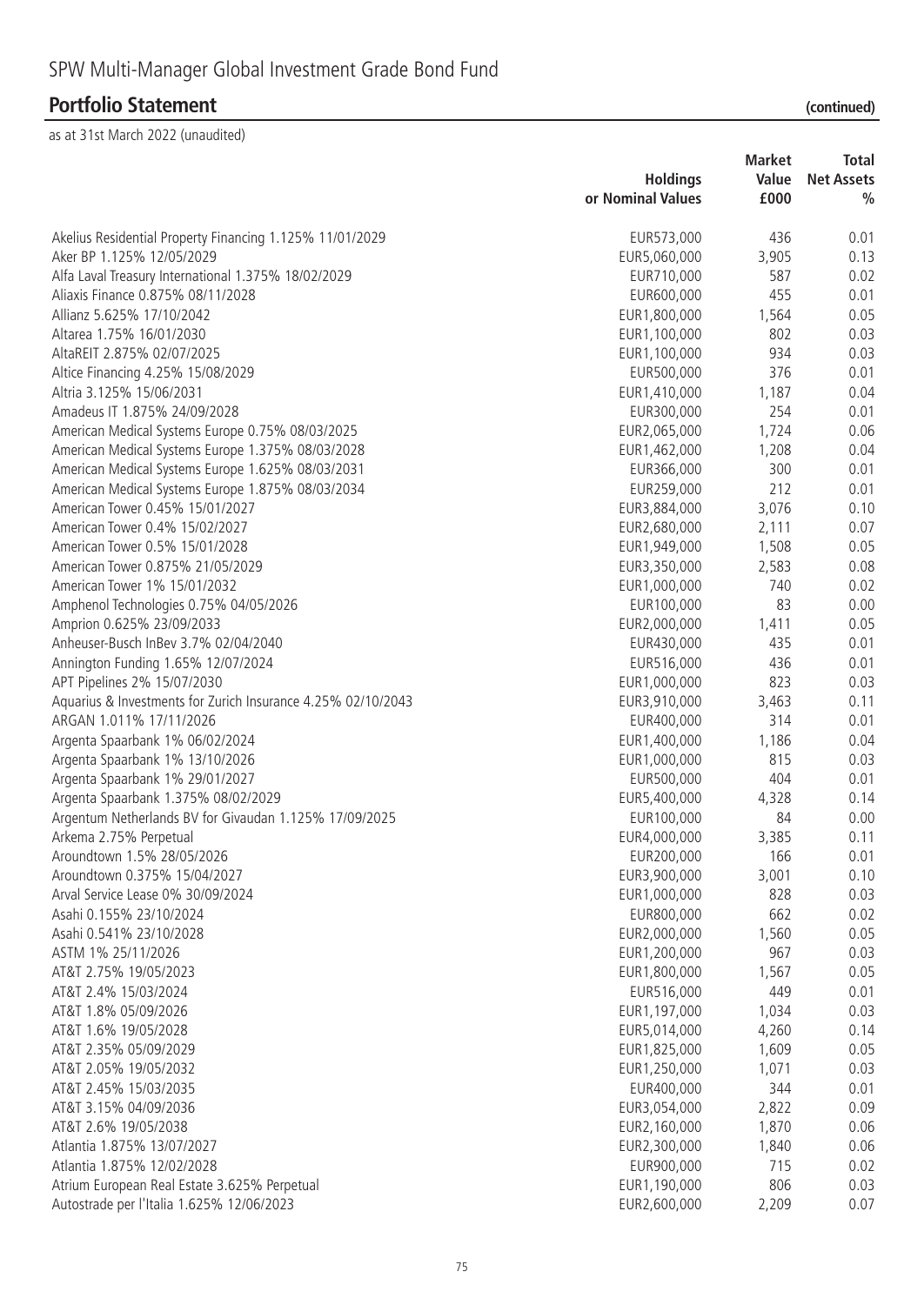|                                                      |                   | <b>Market</b> | Total             |
|------------------------------------------------------|-------------------|---------------|-------------------|
|                                                      | <b>Holdings</b>   | Value         | <b>Net Assets</b> |
|                                                      | or Nominal Values | £000          | $\frac{0}{0}$     |
| Autostrade per l'Italia 1.625% 25/01/2028            | EUR345,000        | 277           | 0.01              |
| Autostrade per l'Italia 2% 04/12/2028                | EUR1,447,000      | 1,180         | 0.04              |
| Autostrade per l'Italia 2.25% 25/01/2032             | EUR1,075,000      | 839           | 0.03              |
| AXA 1.875% 10/07/2042                                | EUR1,850,000      | 1,439         | 0.05              |
| Babcock International 1.375% 13/09/2027              | EUR700,000        | 549           | 0.02              |
| Balder Finland 1% 20/01/2029                         | EUR2,000,000      | 1,483         | 0.05              |
| Banca Monte dei Paschi di Siena 3.625% 24/09/2024    | EUR3,000,000      | 2,441         | 0.08              |
| Banca Monte dei Paschi di Siena 2.625% 28/04/2025    | EUR700,000        | 556           | 0.02              |
| Banca Monte dei Paschi di Siena 1.875% 09/01/2026    | EUR1,900,000      | 1,450         | 0.05              |
| Banco BPM 3.375% 19/01/2032                          | EUR1,700,000      | 1,346         | 0.04              |
| Banco de Sabadell 0.875% 05/03/2023                  | EUR1,400,000      | 1,190         | 0.04              |
| Banco de Sabadell 1.75% 29/06/2023                   | EUR1,700,000      | 1,441         | 0.05              |
| Banco de Sabadell 0.625% 07/11/2025                  | EUR1,000,000      | 823           | 0.03              |
| Banco de Sabadell 2.625% 24/03/2026                  | EUR500,000        | 423           | 0.01              |
| Banco de Sabadell 1.125% 11/03/2027                  | EUR800,000        | 657           | 0.02              |
| Bank of America 0.583% 24/08/2028                    | EUR3,968,000      | 3,151         | 0.10              |
| Bank of America 0.58% 08/08/2029                     | EUR2,000,000      | 1,568         | 0.05              |
| Bank of America 0.694% 22/03/2031                    | EUR340,000        | 261           | 0.01              |
| Bank of America 1.102% 24/05/2032                    | EUR2,300,000      | 1,803         | 0.06              |
| Bank of Ireland 1% 25/11/2025                        | EUR596,000        | 495           | 0.02              |
| Bank of Ireland 0.375% 10/05/2027                    | EUR600,000        | 471           | 0.02              |
| Bankinter 0.875% 08/07/2026                          | EUR1,900,000      | 1,548         | 0.05              |
| Banque Federative du Credit Mutuel 0.125% 05/02/2024 | EUR1,000,000      | 838           | 0.03              |
| Banque Federative du Credit Mutuel 0.625% 03/11/2028 | EUR1,700,000      | 1,333         | 0.04              |
| Barclays 0.877% 28/01/2028                           | EUR5,483,000      | 4,412         | 0.14              |
| Barclays 0.577% 09/08/2029                           | EUR7,775,000      | 5,966         | 0.19              |
| Barclays 1.125% 22/03/2031                           | EUR4,376,000      | 3,499         | 0.11              |
| Barclays 1.106% 12/05/2032                           | EUR2,345,000      | 1,807         | 0.06              |
| BAT International Finance 2.25% 16/01/2030           | EUR2,969,000      | 2,305         | 0.08              |
| BAWAG 2.375% 26/03/2029                              | EUR4,100,000      | 3,462         | 0.11              |
| BAWAG 1.875% 23/09/2030                              | EUR900,000        | 729           | 0.02              |
| Bayer 3.75% 01/07/2074                               | EUR628,000        | 537           | 0.02              |
| Bayer 2.375% 02/04/2075                              | EUR5,900,000      | 5,019         | 0.16              |
| Bayer 2.375% 12/11/2079                              | EUR1,800,000      | 1,466         | 0.05              |
| Bayer 3.125% 12/11/2079                              | EUR500,000        | 401           | 0.01              |
| Bayer 5.375% 25/03/2082                              | EUR4,500,000      | 3,899         | 0.13              |
| Bayer Capital 0.625% 15/12/2022                      | EUR500,000        | 424           | 0.01              |
| Becton Dickinson 0% 13/08/2023                       | EUR319,000        | 268           | 0.01              |
| Becton Dickinson 0.034% 13/08/2025                   | EUR348,000        | 282           | 0.01              |
| Becton Dickinson Euro Finance 0.632% 04/06/2023      | EUR833,000        | 707           | 0.02              |
| Becton Dickinson Euro Finance 0.334% 13/08/2028      | EUR1,835,000      | 1,416         | 0.05              |
| Becton Dickinson Euro Finance 1.213% 12/02/2036      | EUR1,590,000      | 1,177         | 0.04              |
| Becton Dickinson Euro Finance 1.336% 13/08/2041      | EUR4,886,000      | 3,363         | 0.11              |
| Belfius Bank 1.25% 06/04/2034                        | EUR2,900,000      | 2,184         | 0.07              |
| Berkshire Hathaway Finance 2% 18/03/2034             | EUR2,230,000      | 1,871         | 0.06              |
| Bertelsmann 3% 23/04/2075                            | EUR1,200,000      | 1,024         | 0.03              |
| Bevco Lux 1.5% 16/09/2027                            | EUR1,900,000      | 1,573         | 0.05              |
| Blackstone Property Partners Europe 2% 15/02/2024    | EUR1,400,000      | 1,196         | 0.04              |
| Blackstone Property Partners Europe 2.2% 24/07/2025  | EUR2,029,000      | 1,725         | 0.06              |
| Blackstone Property Partners Europe 1.25% 26/04/2027 | EUR1,336,000      | 1,061         | 0.03              |
| Blackstone Property Partners Europe 1% 04/05/2028    | EUR750,000        | 571           | 0.02              |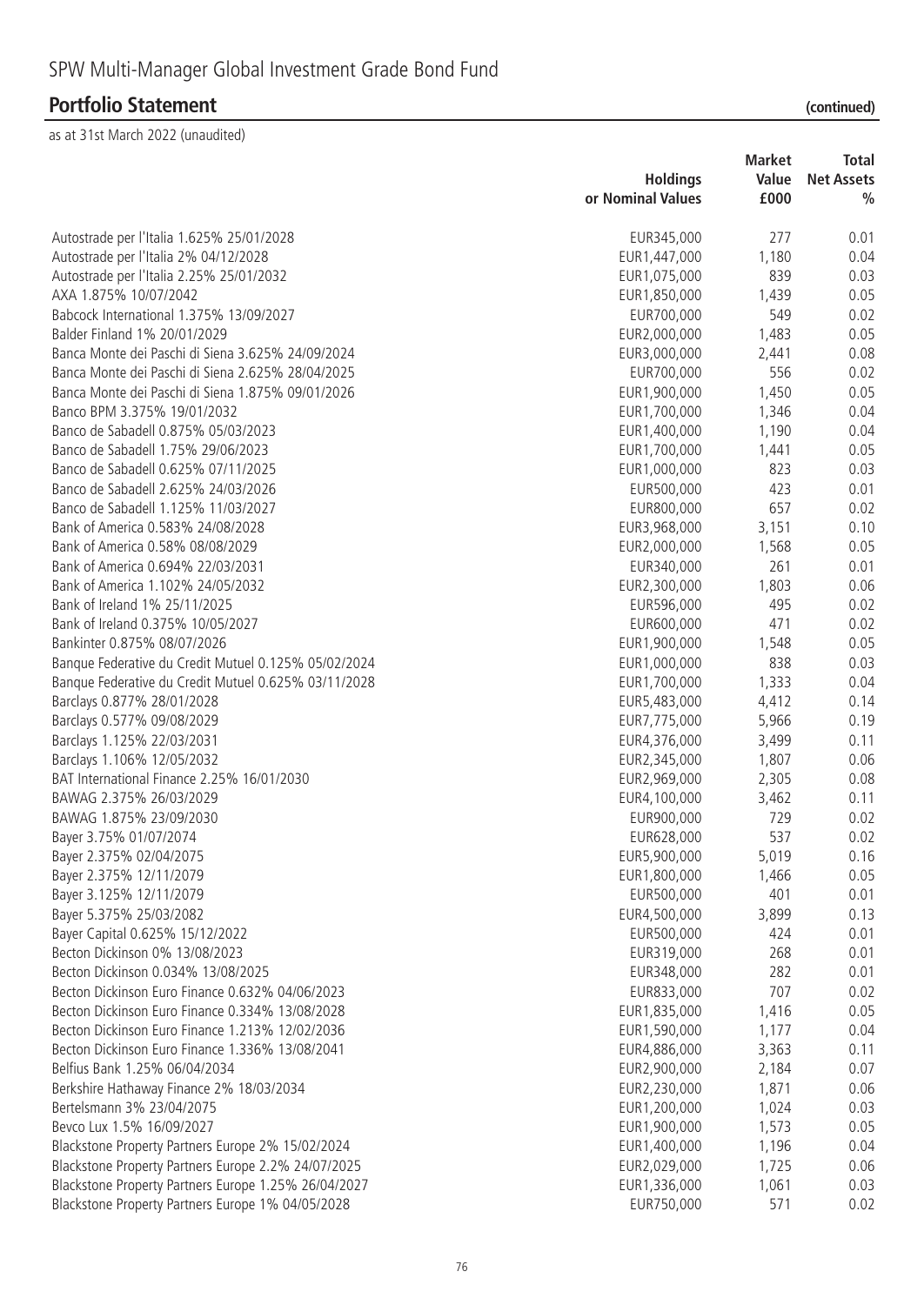|                                                                                 | <b>Holdings</b>   | <b>Market</b><br>Value | Total<br><b>Net Assets</b> |
|---------------------------------------------------------------------------------|-------------------|------------------------|----------------------------|
|                                                                                 | or Nominal Values | £000                   | $\%$                       |
| Blackstone Property Partners Europe 1.75% 12/03/2029                            | EUR1,710,000      | 1,347                  | 0.04                       |
| BNP Paribas 2.625% 14/10/2027                                                   | EUR1,600,000      | 1,366                  | 0.04                       |
| BNP Paribas 0.5% 19/02/2028                                                     | EUR3,800,000      | 3,012                  | 0.10                       |
| BNP Paribas 0.5% 01/09/2028                                                     | EUR4,000,000      | 3,129                  | 0.10                       |
| BNP Paribas 0.5% 19/01/2030                                                     | EUR1,500,000      | 1,148                  | 0.04                       |
| BNP Paribas 0.875% 11/07/2030                                                   | EUR3,100,000      | 2,420                  | 0.08                       |
| BNP Paribas 2.5% 31/03/2032                                                     | EUR2,100,000      | 1,779                  | 0.06                       |
| BNZ International Funding 0.5% 13/05/2023                                       | EUR516,000        | 438                    | 0.01                       |
| Booking 2.15% 25/11/2022                                                        | EUR100,000        | 85                     | 0.00                       |
| Booking 0.1% 08/03/2025                                                         | EUR1,400,000      | 1,150                  | 0.04                       |
| Booking 0.5% 08/03/2028                                                         | EUR888,000        | 706                    | 0.02                       |
| Boston Scientific 0.625% 01/12/2027                                             | EUR5,895,000      | 4,681                  | 0.15                       |
| BP Capital Markets 0.933% 04/12/2040                                            | EUR1,250,000      | 828                    | 0.03                       |
| BP Capital Markets 1.467% 21/09/2041                                            | EUR3,475,000      | 2,499                  | 0.08                       |
| BP Capital Markets 3.25% Perpetual                                              | EUR710,000        | 601                    | 0.02                       |
| BPCE 0.625% 26/09/2024                                                          | EUR3,600,000      | 3,022                  | 0.10                       |
| BPCE 0.125% 04/12/2024                                                          | EUR500,000        | 417                    | 0.01                       |
| BPCE 0.625% 28/04/2025                                                          | EUR2,300,000      | 1,926                  | 0.06                       |
| BPCE 0.25% 15/01/2026                                                           | EUR500,000        | 409                    | 0.01                       |
| BPCE 0.5% 24/02/2027                                                            | EUR500,000        | 398                    | 0.01                       |
| BPCE 0.5% 15/09/2027                                                            | EUR2,900,000      | 2,316                  | 0.08                       |
| BPCE 2.75% 30/11/2027                                                           | EUR1,500,000      | 1,286                  | 0.04                       |
| BPCE 1.625% 02/03/2029                                                          | EUR1,300,000      | 1,078                  | 0.04                       |
| BPCE 0.625% 15/01/2030                                                          | EUR2,600,000      | 2,026                  | 0.07                       |
| BPCE 2.25% 02/03/2032                                                           | EUR1,800,000      | 1,515                  | 0.05                       |
| Brenntag Finance 0.5% 06/10/2029                                                | EUR500,000        | 379                    | 0.01                       |
| British American Tobacco 3% Perpetual                                           | EUR1,310,000      | 1,006                  | 0.03                       |
| British Telecommunications 1% 21/11/2024                                        | EUR516,000        | 437                    | 0.01                       |
| British Telecommunications 0.5% 12/09/2025                                      | EUR1,229,000      | 1,017                  | 0.03                       |
| British Telecommunications 1.874% 18/08/2080                                    | EUR2,988,000      | 2,388                  | 0.08                       |
| CaixaBank 1.75% 24/10/2023                                                      | EUR1,700,000      | 1,465                  | 0.05                       |
| CaixaBank 1.125% 17/05/2024                                                     | EUR1,300,000      | 1,103                  | 0.04                       |
| Capital One Financial 1.65% 12/06/2029                                          | EUR1,210,000      | 977                    | 0.03                       |
| CBRE Global Investors Open-Ended Fund SCA SICAV-SIF Pan European Core Fund 0.5% |                   |                        |                            |
| 27/01/2028                                                                      | EUR613,000        | 466                    | 0.02                       |
| CCEP Finance Ireland 0.5% 06/09/2029                                            | EUR1,400,000      | 1,082                  | 0.04                       |
| Cellnex Finance 2.25% 12/04/2026                                                | EUR5,200,000      | 4,361                  | 0.14                       |
| Cellnex Finance 2% 15/09/2032                                                   | EUR2,000,000      | 1,440                  | 0.05                       |
| Cepsa Finance 2.25% 13/02/2026                                                  | EUR1,400,000      | 1,197                  | 0.04                       |
| Cepsa Finance 0.75% 12/02/2028                                                  | EUR500,000        | 377                    | 0.01                       |
| Channel Link Enterprises Finance 1.761% 30/06/2050                              | EUR380,000        | 321                    | 0.01                       |
| Channel Link Enterprises Finance 2.706% 30/06/2050                              | EUR100,000        | 82                     | 0.00                       |
| Chorus 0.875% 05/12/2026                                                        | EUR200,000        | 163                    | 0.01                       |
| Chubb INA 1.55% 15/03/2028                                                      | EUR1,870,000      | 1,562                  | 0.05                       |
| CIMIC Finance 1.5% 28/05/2029                                                   | EUR2,400,000      | 1,854                  | 0.06                       |
| Citycon Treasury 1.625% 12/03/2028                                              | EUR1,100,000      | 788                    | 0.03                       |
| CK Hutchison Group Telecom Finance 0.75% 17/04/2026                             | EUR1,100,000      | 897                    | 0.03                       |
| CK Hutchison Group Telecom Finance 1.5% 17/10/2031                              | EUR1,000,000      | 766                    | 0.02                       |
| Clearstream Banking 0% 01/12/2025                                               | EUR1,000,000      | 815                    | 0.03                       |
| Cloverie for Swiss Reinsurance 6.625% 01/09/2042                                | EUR800,000        | 693                    | 0.02                       |
| CNH Industrial Finance Europe 1.625% 03/07/2029                                 | EUR220,000        | 181                    | 0.01                       |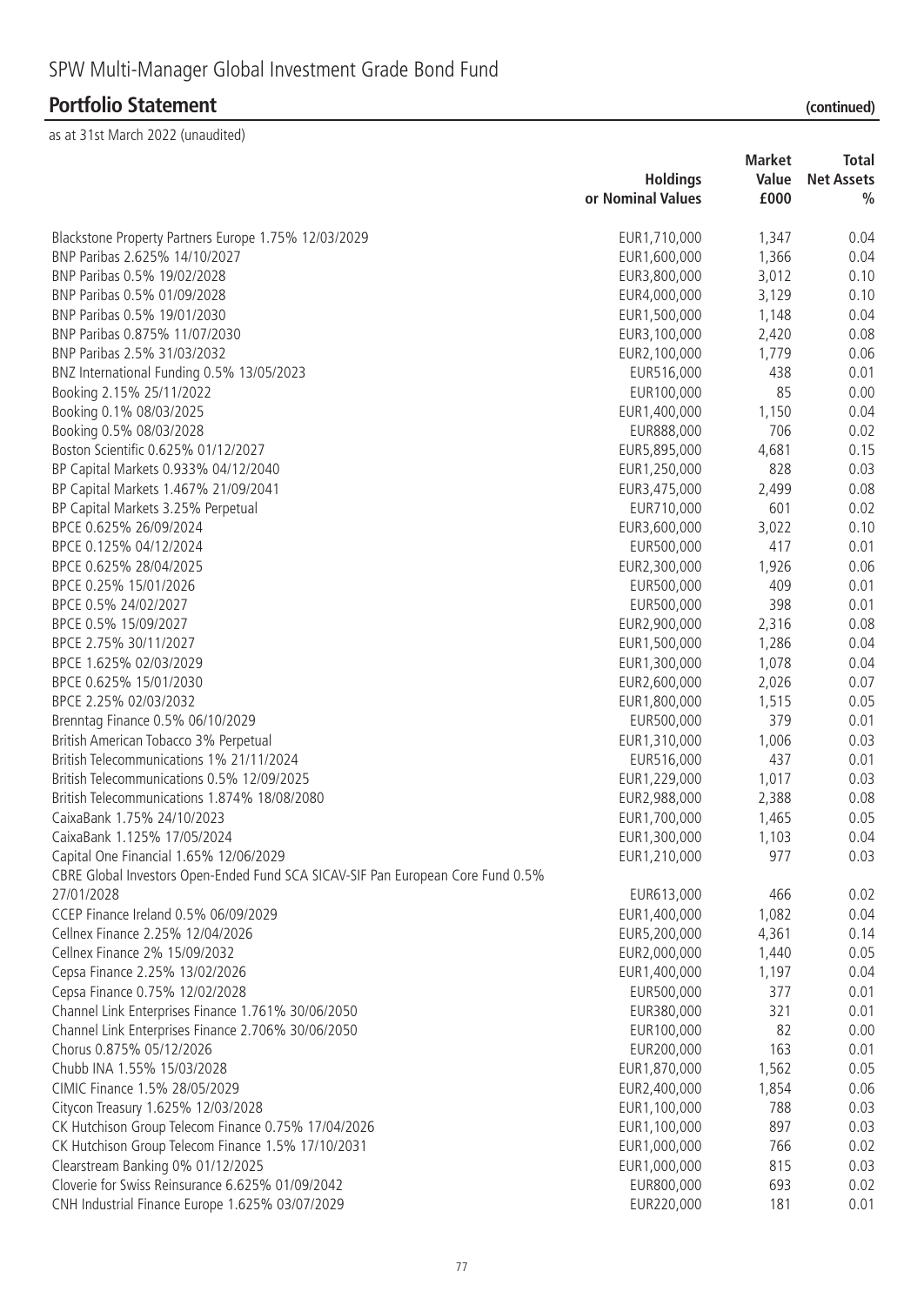|                                                          |                   | <b>Market</b> | <b>Total</b>      |  |
|----------------------------------------------------------|-------------------|---------------|-------------------|--|
|                                                          | <b>Holdings</b>   | Value         | <b>Net Assets</b> |  |
|                                                          | or Nominal Values | £000          | $\frac{0}{0}$     |  |
| CNP Assurances 0.375% 08/03/2028                         | EUR1,400,000      | 1,060         | 0.03              |  |
| Coca-Cola 0.125% 09/03/2029                              | EUR837,000        | 649           | 0.02              |  |
| Coca-Cola HBC Finance 0.625% 21/11/2029                  | EUR600,000        | 448           | 0.01              |  |
| Cofinimmo 0.875% 02/12/2030                              | EUR100,000        | 71            | 0.00              |  |
| Commerzbank 0.25% 16/09/2024                             | EUR1,700,000      | 1,401         | 0.05              |  |
| Commerzbank 4% 05/12/2030                                | EUR800,000        | 689           | 0.02              |  |
| Conti-Gummi Finance 2.125% 27/11/2023                    | EUR1,540,000      | 1,331         | 0.04              |  |
| Cooperatieve Rabobank UA 0.25% 30/10/2026                | EUR1,700,000      | 1,377         | 0.04              |  |
| Covivio Hotels SACA 1% 27/07/2029                        | EUR2,400,000      | 1,862         | 0.06              |  |
| CPI Property 1.625% 23/04/2027                           | EUR3,700,000      | 2,872         | 0.09              |  |
| CPI Property 1.75% 14/01/2030                            | EUR200,000        | 146           | 0.00              |  |
| CPI Property 1.5% 27/01/2031**                           | EUR2,517,000      | 1,745         | 0.06              |  |
| CPI Property 3.75% Perpetual                             | EUR874,000        | 611           | 0.02              |  |
| CPI Property 4.875% Perpetual                            | EUR1,603,000      | 1,219         | 0.04              |  |
| Credit Agricole 0.625% 12/01/2028                        | EUR1,300,000      | 1,044         | 0.03              |  |
| Credit Agricole 0.5% 21/09/2029                          | EUR800,000        | 619           | 0.02              |  |
| Credit Agricole Assurances 2% 17/07/2030                 | EUR500,000        | 401           | 0.01              |  |
| Credit Mutuel Arkea 3.375% 11/03/2031                    | EUR900,000        | 790           | 0.03              |  |
| Credit Suisse 0.25% 05/01/2026                           | EUR400,000        | 322           | 0.01              |  |
| Credit Suisse 2.125% 13/10/2026                          | EUR2,300,000      | 1,927         | 0.06              |  |
| Credit Suisse 0.25% 01/09/2028                           | EUR500,000        | 379           | 0.01              |  |
| Credit Suisse 2.875% 02/04/2032                          | EUR3,820,000      | 3,232         | 0.11              |  |
| Credit Suisse 0.625% 18/01/2033                          | EUR2,500,000      | 1,710         | 0.06              |  |
| CRH SMW Finance 1.25% 05/11/2026                         | EUR2,855,000      | 2,383         | 0.08              |  |
| CTP 0.625% 27/11/2023                                    | EUR942,000        | 787           | 0.03              |  |
| CTP 0.5% 21/06/2025                                      | EUR1,200,000      | 960           | 0.03              |  |
| CTP 1.25% 21/06/2029                                     | EUR500,000        | 369           | 0.01              |  |
| CyrusOne / CyrusOne Finance 1.45% 22/01/2027             | EUR416,000        | 361           | 0.01              |  |
| DAA Finance 1.601% 05/11/2032                            | EUR596,000        | 481           | 0.02              |  |
| Danaher 1.7% 30/03/2024                                  | EUR1,516,000      | 1,309         | 0.04              |  |
| Danaher 2.1% 30/09/2026                                  | EUR516,000        | 452           | 0.01              |  |
| Danske Bank 0.875% 22/05/2023                            | EUR516,000        | 439           | 0.01              |  |
| Danske Bank 0.5% 27/08/2025                              | EUR945,000        | 784           | 0.03              |  |
| Danske Bank 1.5% 02/09/2030                              | EUR2,555,000      | 2,094         | 0.07              |  |
| Danske Bank 1% 15/05/2031                                | EUR1,350,000      | 1,075         | 0.04              |  |
| Davide Campari-Milano 1.25% 06/10/2027                   | EUR479,000        | 375           | 0.01              |  |
| de Volksbank 1.75% 22/10/2030                            | EUR1,100,000      | 915           | 0.03              |  |
| Dell Bank International 1.625% 24/06/2024                | EUR700,000        | 598           | 0.02              |  |
| Dell Bank International 0.5% 27/10/2026                  | EUR2,400,000      | 1,915         | 0.06              |  |
| Deutsche Bahn Finance 0.625% 08/12/2050                  | EUR900,000        | 566           | 0.02              |  |
| Deutsche Bahn Finance 1.125% 29/05/2051                  | EUR2,500,000      | 1,789         | 0.06              |  |
| Deutsche Bank 1% 19/11/2025                              | EUR800,000        | 663           | 0.02              |  |
| Deutsche Bank 1.625% 20/01/2027                          | EUR6,900,000      | 5,663         | 0.18              |  |
| Deutsche Bank 0.75% 17/02/2027                           | EUR800,000        | 639           | 0.02              |  |
| Deutsche Bank 1.875% 23/02/2028                          | EUR6,600,000      | 5,484         | 0.18              |  |
| Deutsche Bank 1.75% 19/11/2030                           | EUR2,600,000      | 2,051         | 0.07              |  |
| Deutsche Bank 4% 24/06/2032                              | EUR2,400,000      | 2,021         | 0.07              |  |
| Deutsche Boerse 1.5% 04/04/2032                          | EUR500,000        | 422           | 0.01              |  |
| Deutsche Telekom 0.5% 05/07/2027                         | EUR2,820,000      | 2,299         | 0.07              |  |
| Deutsche Telekom International Finance 0.625% 13/12/2024 | EUR1,400,000      | 1,177         | 0.04              |  |
| Deutsche Wohnen 1% 30/04/2025                            | EUR1,400,000      | 1,169         | 0.04              |  |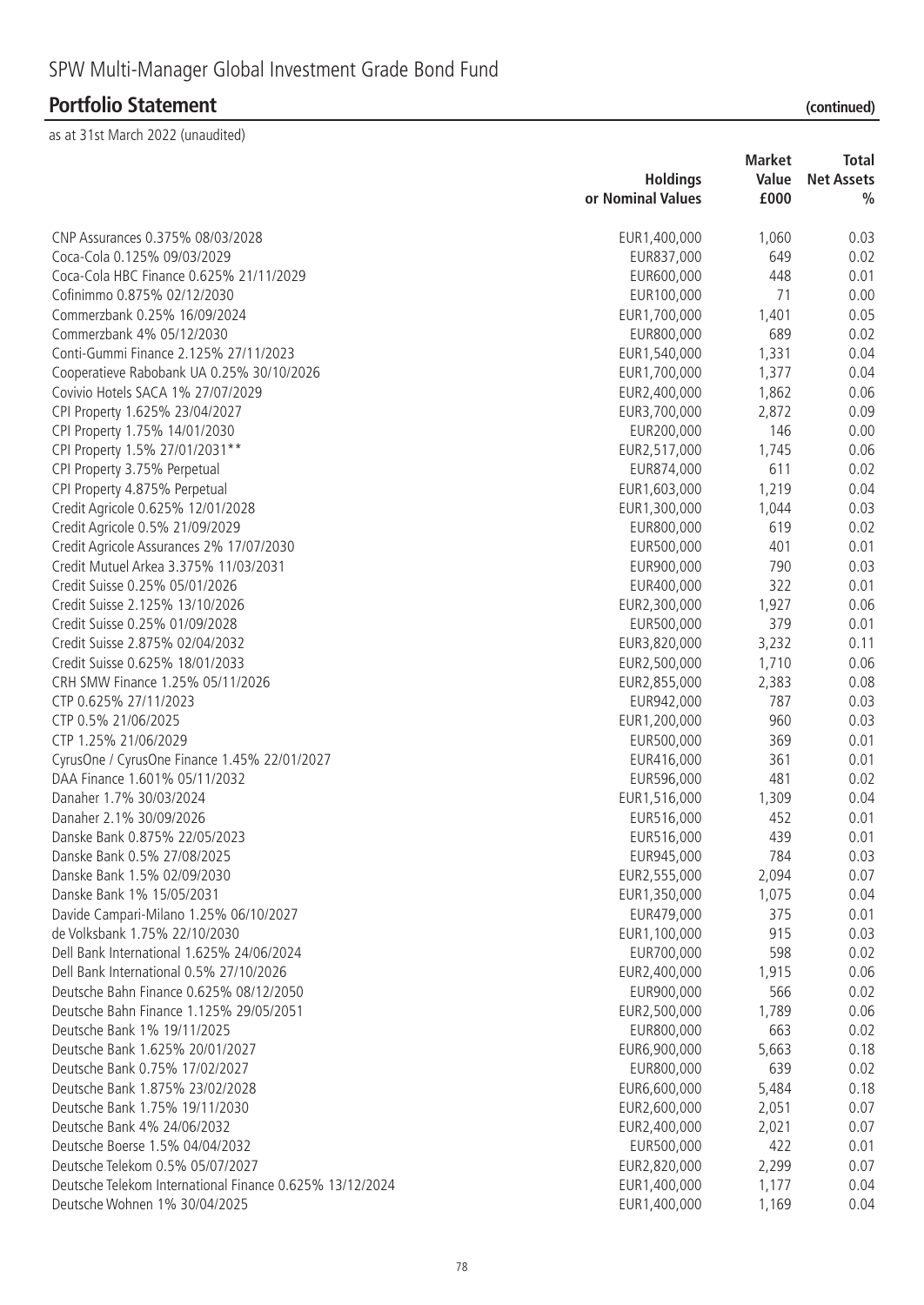|                                                                  | <b>Market</b>     |       | Total             |  |
|------------------------------------------------------------------|-------------------|-------|-------------------|--|
|                                                                  | <b>Holdings</b>   | Value | <b>Net Assets</b> |  |
|                                                                  | or Nominal Values | £000  | $\frac{0}{0}$     |  |
| Deutsche Wohnen 1.5% 30/04/2030                                  | EUR500,000        | 399   | 0.01              |  |
| DH Europe Finance II 1.8% 18/09/2049                             | EUR416,000        | 324   | 0.01              |  |
| Digital Dutch Finco 0.625% 15/07/2025                            | EUR1,066,000      | 870   | 0.03              |  |
| Digital Euro Finco 1.125% 09/04/2028                             | EUR516,000        | 407   | 0.01              |  |
| Digital Intrepid 1.375% 18/07/2032                               | EUR3,033,000      | 2,235 | 0.07              |  |
| Dow Chemical 1.875% 15/03/2040                                   | EUR700,000        | 518   | 0.02              |  |
| DS Smith 1.375% 26/07/2024                                       | EUR1,172,000      | 991   | 0.03              |  |
| Dufry One 2% 15/02/2027                                          | EUR300,000        | 226   | 0.01              |  |
| DVI Deutsche Vermoegens- & Immobilienverwaltungs 2.5% 25/01/2027 | EUR2,400,000      | 1,903 | 0.06              |  |
| E.ON 0.375% 20/04/2023                                           | EUR209,000        | 177   | 0.01              |  |
| E.ON 0.875% 08/01/2025                                           | EUR392,000        | 330   | 0.01              |  |
| East Japan Railway 0.773% 15/09/2034                             | EUR3,000,000      | 2,287 | 0.07              |  |
| easyJet FinCo 1.875% 03/03/2028                                  | EUR3,800,000      | 3,017 | 0.10              |  |
| EDP - Energias de Portugal 2.375% 27/11/2023                     | EUR500,000        | 433   | 0.01              |  |
| EDP - Energias de Portugal 4.496% 30/04/2079                     | EUR800,000        | 702   | 0.02              |  |
| EDP Finance 1.875% 21/09/2029                                    | EUR600,000        | 508   | 0.02              |  |
| Electricite de France 4% Perpetual                               | EUR400,000        | 338   | 0.01              |  |
|                                                                  |                   | 2,056 | 0.07              |  |
| Eli Lilly 1.375% 14/09/2061                                      | EUR3,190,000      |       | 0.07              |  |
| Elia Transmission Belgium 1.375% 27/05/2024                      | EUR2,600,000      | 2,224 |                   |  |
| Enel 1.375% Perpetual                                            | EUR3,900,000      | 2,962 | 0.10              |  |
| Enel Finance International 0% 17/06/2024                         | EUR2,563,000      | 2,127 | 0.07              |  |
| Enel Finance International 1.966% 27/01/2025                     | EUR1,900,000      | 1,648 | 0.05              |  |
| Enel Finance International 0% 28/05/2026                         | EUR2,127,000      | 1,696 | 0.06              |  |
| Enel Finance International 1.125% 16/09/2026                     | EUR620,000        | 520   | 0.02              |  |
| Enel Finance International 0% 17/06/2027                         | EUR1,800,000      | 1,406 | 0.05              |  |
| Enel Finance International 0.375% 28/05/2029                     | EUR1,595,000      | 1,218 | 0.04              |  |
| Enel Finance International 0.5% 17/06/2030                       | EUR6,850,000      | 5,158 | 0.17              |  |
| Engie 2% 28/09/2037                                              | EUR400,000        | 321   | 0.01              |  |
| Eni 3.75% 12/09/2025                                             | EUR1,900,000      | 1,758 | 0.06              |  |
| EP Infrastructure 2.045% 09/10/2028                              | EUR553,000        | 380   | 0.01              |  |
| EQT 2.375% 06/04/2028                                            | EUR700,000        | 591   | 0.02              |  |
| EQT 0.875% 14/05/2031                                            | EUR5,964,000      | 4,306 | 0.14              |  |
| Equitable Financial Life Global Funding 0.6% 16/06/2028          | EUR1,600,000      | 1,251 | 0.04              |  |
| Esercizi Aeroportuali SEA 3.5% 09/10/2025                        | EUR1,300,000      | 1,139 | 0.04              |  |
| Eurogrid 0.741% 21/04/2033                                       | EUR1,200,000      | 881   | 0.03              |  |
| Exxon Mobil 1.408% 26/06/2039                                    | EUR1,491,000      | 1,100 | 0.04              |  |
| Fairfax Financial 2.75% 29/03/2028                               | EUR2,300,000      | 1,948 | 0.06              |  |
| FCA Bank 0.125% 16/11/2023                                       | EUR1,350,000      | 1,132 | 0.04              |  |
| FCA Bank 0% 16/04/2024                                           | EUR1,877,000      | 1,556 | 0.05              |  |
| FCC Servicios Medio Ambiente SAU 0.815% 04/12/2023               | EUR571,000        | 484   | 0.02              |  |
| FCC Servicios Medio Ambiente SAU 1.661% 04/12/2026               | EUR1,237,000      | 1,022 | 0.03              |  |
| FedEx 0.45% 04/05/2029                                           | EUR860,000        | 666   | 0.02              |  |
| Fidelity National Information Services 0.625% 03/12/2025         | EUR1,400,000      | 1,152 | 0.04              |  |
| FinecoBank Banca Fineco 0.5% 21/10/2027                          | EUR1,022,000      | 802   | 0.03              |  |
| Fiserv 0.375% 01/07/2023                                         | EUR1,856,000      | 1,571 | 0.05              |  |
| Fiserv 1.625% 01/07/2030                                         | EUR700,000        | 571   | 0.02              |  |
| FLUVIUS System Operator CVBA 0.625% 24/11/2031                   | EUR1,100,000      | 828   | 0.03              |  |
| Fomento Economico Mexicano 1% 28/05/2033                         | EUR600,000        | 430   | 0.01              |  |
| Ford Motor Credit 1.514% 17/02/2023                              | EUR900,000        | 762   | 0.02              |  |
| Ford Motor Credit 3.021% 06/03/2024                              | EUR600,000        | 512   | 0.02              |  |
| Ford Motor Credit 1.744% 19/07/2024                              | EUR1,000,000      | 830   | 0.03              |  |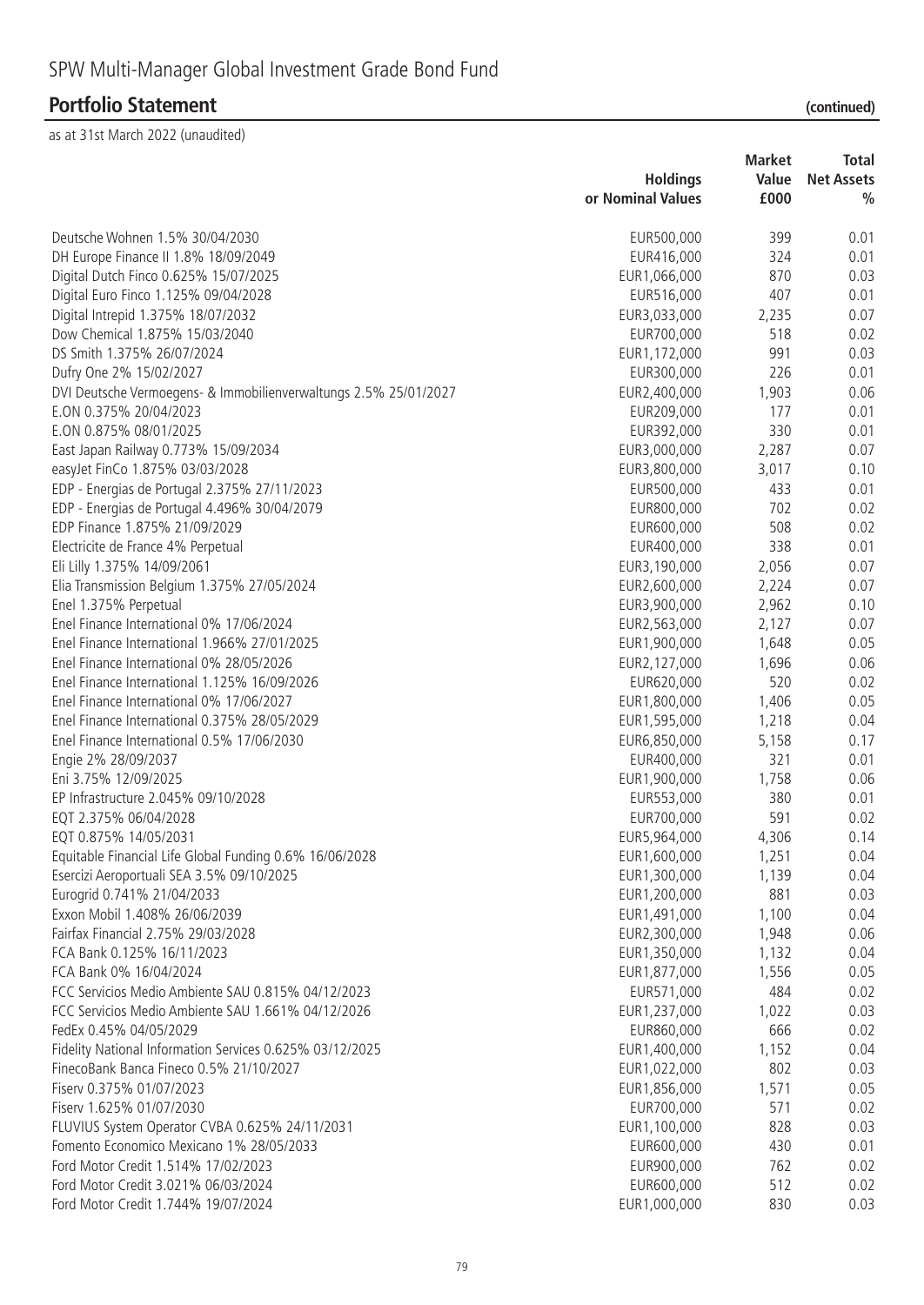|                                                                            | <b>Market</b>     |       | <b>Total</b>      |
|----------------------------------------------------------------------------|-------------------|-------|-------------------|
|                                                                            | <b>Holdings</b>   | Value | <b>Net Assets</b> |
|                                                                            | or Nominal Values | £000  | $\frac{0}{0}$     |
|                                                                            |                   |       |                   |
| Ford Motor Credit 3.25% 15/09/2025                                         | EUR1,500,000      | 1,285 | 0.04              |
| Ford Motor Credit 2.33% 25/11/2025                                         | EUR800,000        | 663   | 0.02              |
| Ford Motor Credit 2.386% 17/02/2026                                        | EUR800,000        | 662   | 0.02              |
| Fraport Frankfurt Airport Services Worldwide 1.625% 09/07/2024             | EUR200,000        | 169   | 0.01              |
| Fraport Frankfurt Airport Services Worldwide 2.125% 09/07/2027             | EUR829,000        | 696   | 0.02              |
| Fraport Frankfurt Airport Services Worldwide 1.875% 31/03/2028             | EUR3,299,000      | 2,682 | 0.09              |
| GAS Networks Ireland 0.125% 04/12/2024                                     | EUR3,010,000      | 2,487 | 0.08              |
| GELF Bond Issuer   1.125% 18/07/2029                                       | EUR790,000        | 614   | 0.02              |
| General Electric 0.875% 17/05/2025                                         | EUR1,030,000      | 854   | 0.03              |
| General Electric 2.125% 17/05/2037                                         | EUR400,000        | 315   | 0.01              |
| General Motors Financial 1% 24/02/2025                                     | EUR3,950,000      | 3,278 | 0.11              |
| General Motors Financial 0.85% 26/02/2026                                  | EUR1,800,000      | 1,450 | 0.05              |
| Givaudan Finance Europe 1.625% 22/04/2032                                  | EUR516,000        | 427   | 0.01              |
| Global Switch Finance 1.375% 07/10/2030                                    | EUR1,900,000      | 1,470 | 0.05              |
| Globalworth Real Estate Investments 2.875% 20/06/2022                      | EUR1,200,000      | 1,015 | 0.03              |
| Globalworth Real Estate Investments 3% 29/03/2025                          | EUR1,659,000      | 1,417 | 0.05              |
| Globalworth Real Estate Investments 2.95% 29/07/2026                       | EUR500,000        | 418   | 0.01              |
| Goldman Sachs 0.01% 30/04/2024                                             | EUR1,500,000      | 1,260 | 0.04              |
| Goldman Sachs 3.375% 27/03/2025                                            | EUR284,000        | 254   | 0.01              |
| Goldman Sachs 1.25% 01/05/2025                                             | EUR4,100,000      | 3,473 | 0.11              |
| Goldman Sachs 0.25% 26/01/2028                                             | EUR700,000        | 540   | 0.02              |
| Goldman Sachs 1.25% 07/02/2029                                             | EUR3,643,000      | 2,935 | 0.10              |
| Goldman Sachs 0.875% 09/05/2029                                            | EUR3,003,000      | 2,348 | 0.08              |
| Graphic Packaging International 2.625% 01/02/2029                          | EUR900,000        | 711   | 0.02              |
| Grupo Antolin-Irausa 3.5% 30/04/2028                                       | EUR1,345,000      | 922   | 0.03              |
| GSK Consumer Healthcare Capital NL 1.75% 29/03/2030                        | EUR1,060,000      | 901   | 0.03              |
| GSK Consumer Healthcare Capital NL 2.125% 29/03/2034                       | EUR2,100,000      | 1,792 | 0.06              |
| GTC Aurora Luxembourg 2.25% 23/06/2026                                     | EUR1,977,000      | 1,499 | 0.05              |
| Hamburg Commercial Bank 0.375% 09/03/2026                                  | EUR700,000        | 571   | 0.02              |
| Heathrow Funding 1.125% 08/10/2030                                         | EUR1,875,000      | 1,433 | 0.05              |
| Heimstaden Bostad 2.625% Perpetual                                         | EUR518,000        | 368   | 0.01              |
| Heimstaden Bostad 3% Perpetual                                             | EUR1,439,000      | 1,014 | 0.03              |
| Heimstaden Bostad 3.248% Perpetual                                         | EUR309,000        | 245   | 0.01              |
| Heimstaden Bostad 3.375% Perpetual                                         | EUR632,000        | 484   | 0.02              |
| Heineken 1.75% 07/05/2040                                                  | EUR435,000        | 334   | 0.01              |
| Holcim Finance Luxembourg 0.125% 19/07/2027                                | EUR1,080,000      | 840   | 0.03              |
| Holding d'Infrastructures de Transport SASU 2.5% 04/05/2027                | EUR800,000        | 698   | 0.02              |
| Holding d'Infrastructures de Transport SASU 0.625% 14/09/2028              | EUR500,000        | 387   | 0.01              |
| Holding d'Infrastructures de Transport SASU 1.625% 18/09/2029              | EUR1,000,000      | 815   | 0.03              |
| Holding d'Infrastructures des Metiers de l'Environnement 0.625% 16/09/2028 | EUR3,030,000      | 2,328 | 0.08              |
| Iberdrola Finanzas 0.875% 16/06/2025                                       | EUR1,200,000      | 1,013 | 0.03              |
| Iberdrola International 1.825% Perpetual                                   | EUR500,000        | 383   | 0.01              |
| Iberdrola International 1.874% Perpetual                                   | EUR1,800,000      | 1,471 | 0.05              |
|                                                                            | EUR1,700,000      | 1,448 | 0.05              |
| Iberdrola International 1.875% Perpetual<br>Iliad 1.875% 25/04/2025        |                   | 736   | 0.02              |
|                                                                            | EUR900,000        |       |                   |
| Iliad 2.375% 17/06/2026                                                    | EUR1,000,000      | 816   | 0.03              |
| Iliad 1.875% 11/02/2028                                                    | EUR300,000        | 227   | 0.01              |
| Illinois Tool Works 0.625% 05/12/2027                                      | EUR320,000        | 261   | 0.01              |
| IMCD 2.5% 26/03/2025                                                       | EUR600,000        | 513   | 0.02              |
| IMCD 2.125% 31/03/2027                                                     | EUR5,498,000      | 4,642 | 0.15              |
| Imperial Brands Finance 1.125% 14/08/2023                                  | EUR5,380,000      | 4,572 | 0.15              |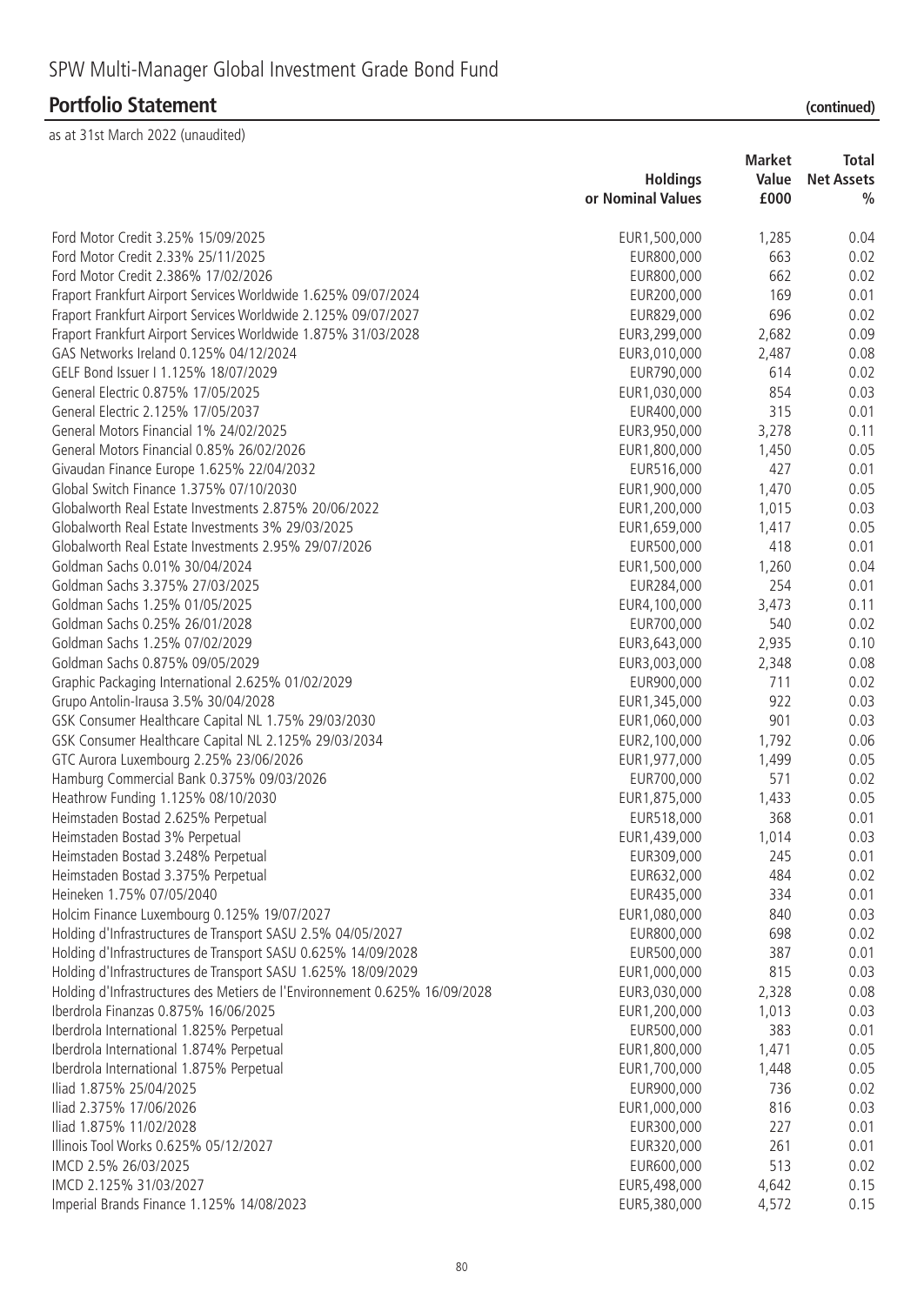|                                                   |                   | <b>Market</b> | <b>Total</b>      |  |
|---------------------------------------------------|-------------------|---------------|-------------------|--|
|                                                   | <b>Holdings</b>   | Value         | <b>Net Assets</b> |  |
|                                                   | or Nominal Values | £000          | $\frac{0}{0}$     |  |
| Indigo Group SAS 1.625% 19/04/2028                | EUR1,900,000      | 1,526         | 0.05              |  |
| Informa 1.5% 05/07/2023                           | EUR836,000        | 714           | 0.02              |  |
| Informa 2.125% 06/10/2025                         | EUR2,340,000      | 1,995         | 0.07              |  |
| Informa 1.25% 22/04/2028                          | EUR600,000        | 473           | 0.02              |  |
| ING 1.25% 16/02/2027                              | EUR3,700,000      | 3,084         | 0.10              |  |
| ING 0.25% 18/02/2029                              | EUR1,500,000      | 1,155         | 0.04              |  |
| ING 0.25% 01/02/2030                              | EUR3,600,000      | 2,717         | 0.09              |  |
| ING 0.875% 29/11/2030                             | EUR6,500,000      | 5,071         | 0.17              |  |
| ING 1.75% 16/02/2031                              | EUR1,100,000      | 912           | 0.03              |  |
| ING 2.125% 26/05/2031                             | EUR1,400,000      | 1,179         | 0.04              |  |
| In'li 1.125% 02/07/2029                           | EUR2,500,000      | 1,988         | 0.06              |  |
| Inmobiliaria Colonial Socimi 1.625% 28/11/2025    | EUR1,700,000      | 1,445         | 0.05              |  |
| InterContinental Hotels 1.625% 08/10/2024         | EUR700,000        | 593           | 0.02              |  |
| Intermediate Capital 1.625% 17/02/2027            | EUR3,232,000      | 2,582         | 0.08              |  |
| Intermediate Capital 2.5% 28/01/2030              | EUR2,677,000      | 2,083         | 0.07              |  |
| Intesa Sanpaolo 1% 04/07/2024                     | EUR2,950,000      | 2,496         | 0.08              |  |
| Intesa Sanpaolo 2.125% 26/05/2025                 | EUR250,000        | 216           | 0.01              |  |
| Intesa Sanpaolo Vita 2.375% 22/12/2030            | EUR1,600,000      | 1,211         | 0.04              |  |
| Intrum 3.5% 15/07/2026                            | EUR900,000        | 728           | 0.02              |  |
| Investec Bank 1.25% 11/08/2026                    | EUR1,210,000      | 994           | 0.03              |  |
| Investec Bank 0.5% 17/02/2027                     | EUR3, 146, 000    | 2,490         | 0.08              |  |
| Italgas 0.25% 24/06/2025                          | EUR2,000,000      | 1,633         | 0.05              |  |
| ITV 2.125% 21/09/2022                             | EUR304,000        | 258           | 0.01              |  |
| ITV 2% 01/12/2023                                 | EUR284,000        | 243           | 0.01              |  |
| JCDecaux 1.625% 07/02/2030                        | EUR2,000,000      | 1,596         | 0.05              |  |
| JDE Peet's 0.625% 09/02/2028                      | EUR3,700,000      | 2,875         | 0.09              |  |
| JDE Peet's 0.5% 16/01/2029                        | EUR3,200,000      | 2,410         | 0.08              |  |
| JP Morgan Chase 0.625% 25/01/2024                 | EUR3,230,000      | 2,739         | 0.09              |  |
| JP Morgan Chase 1.09% 11/03/2027                  | EUR1,288,000      | 1,071         | 0.03              |  |
| JP Morgan Chase 1.638% 18/05/2028                 | EUR2,690,000      | 2,270         | 0.07              |  |
| JP Morgan Chase 1.963% 23/03/2030                 | EUR2,275,000      | 1,932         | 0.06              |  |
| JP Morgan Chase 1.047% 04/11/2032                 | EUR1,575,000      | 1,226         | 0.04              |  |
| KBC 0.125% 10/09/2026                             | EUR600,000        | 485           | 0.02              |  |
| KBC 0.75% 21/01/2028                              | EUR1,000,000      | 810           | 0.03              |  |
| Kinder Morgan 2.25% 16/03/2027                    | EUR300,000        | 258           | 0.01              |  |
| Kojamo 1.625% 07/03/2025                          | EUR316,000        | 266           | 0.01              |  |
| Korian 2.25% 15/10/2028                           | EUR800,000        | 600           | 0.02              |  |
| Kreditanstalt fuer Wiederaufbau 0.125% 30/06/2025 | EUR2,585,000      | 2,157         | 0.07              |  |
| Kreditanstalt fuer Wiederaufbau 0% 09/11/2028     | EUR10,165,000     | 8,129         | 0.27              |  |
| La Poste 3.125% Perpetual                         | EUR500,000        | 416           | 0.01              |  |
| Landesbank Baden-Wuerttemberg 2.2% 09/05/2029     | EUR500,000        | 387           | 0.01              |  |
| LeasePlan 0.75% 03/10/2022                        | EUR1,197,000      | 1,016         | 0.03              |  |
| LeasePlan 0.125% 13/09/2023                       | EUR538,000        | 451           | 0.01              |  |
| LEG Immobilien 1.5% 17/01/2034                    | EUR700,000        | 527           | 0.02              |  |
| Liberty Mutual 3.625% 23/05/2059                  | EUR461,000        | 384           | 0.01              |  |
| Linde 1% 30/09/2051                               | EUR400,000        | 267           | 0.01              |  |
| Linde CT 1.625% 01/12/2025                        | EUR730,000        | 631           | 0.02              |  |
| Lloyds Bank Corporate Markets 0.25% 04/10/2022+   | EUR519,000        | 440           | 0.01              |  |
| Lloyds Banking 0.625% 15/01/2024t                 | EUR1,090,000      | 926           | 0.03              |  |
| Lloyds Banking 0.5% 12/11/2025†                   | EUR574,000        | 476           | 0.02              |  |
| Logicor Financing 0.75% 15/07/2024                | EUR1,352,000      | 1,126         | 0.04              |  |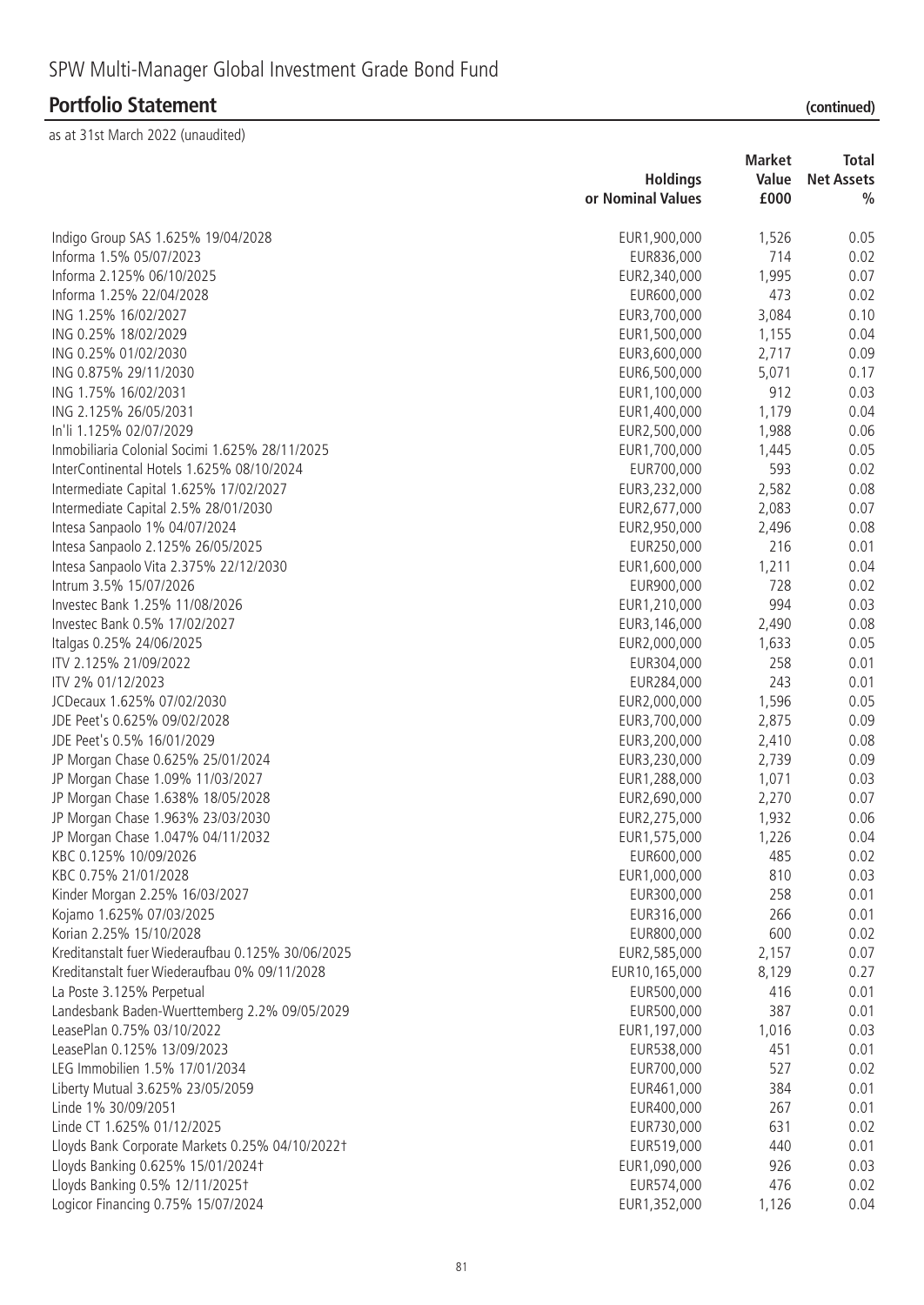| (continued) |  |
|-------------|--|
|             |  |

|                                                                                         | <b>Holdings</b>   | <b>Market</b><br>Value | Total<br><b>Net Assets</b> |
|-----------------------------------------------------------------------------------------|-------------------|------------------------|----------------------------|
|                                                                                         | or Nominal Values | £000                   | $\frac{0}{0}$              |
| Logicor Financing 1.5% 13/07/2026                                                       | EUR570,000        | 468                    | 0.02                       |
| Logicor Financing 1.625% 15/07/2027                                                     | EUR2,346,000      | 1,899                  | 0.06                       |
| Logicor Financing 3.25% 13/11/2028                                                      | EUR2,800,000      | 2,435                  | 0.08                       |
| Logicor Financing 1.625% 17/01/2030                                                     | EUR1,500,000      | 1,165                  | 0.04                       |
| Logicor Financing 2% 17/01/2034                                                         | EUR1,205,000      | 894                    | 0.03                       |
| Lonza Finance International 1.625% 21/04/2027                                           | EUR913,000        | 775                    | 0.03                       |
| Lorca Telecom Bondco 4% 18/09/2027                                                      | EUR3,555,000      | 2,890                  | 0.09                       |
| Louis Dreyfus Co Finance 2.375% 27/11/2025                                              | EUR900,000        | 761                    | 0.02                       |
| Lseg Netherlands 0% 06/04/2025                                                          | EUR1,643,000      | 1,350                  | 0.04                       |
| Macquarie 0.35% 03/03/2028                                                              | EUR2,650,000      | 2,025                  | 0.07                       |
| Marsh & McLennan 1.349% 21/09/2026                                                      | EUR660,000        | 552                    | 0.02                       |
| mBank 0.966% 21/09/2027                                                                 | EUR1,600,000      | 1,215                  | 0.04                       |
| Medtronic Global 0.375% 07/03/2023                                                      | EUR546,000        | 463                    | 0.02                       |
| Medtronic Global 0% 15/03/2023                                                          | EUR5,630,000      | 4,762                  | 0.16                       |
| Medtronic Global 0.25% 02/07/2025                                                       | EUR2,738,000      | 2,261                  | 0.07                       |
| Medtronic Global 2.25% 07/03/2039                                                       | EUR1,499,000      | 1,288                  | 0.04                       |
| Medtronic Global 1.375% 15/10/2040                                                      | EUR550,000        | 410                    | 0.01                       |
| Merlin Properties Socimi 1.375% 01/06/2030                                              | EUR1,400,000      | 1,037                  | 0.03                       |
| Mitsubishi UFJ Financial 0.339% 19/07/2024                                              | EUR200,000        | 167                    | 0.01                       |
| MMS USA 0.625% 13/06/2025                                                               | EUR700,000        | 581                    | 0.02                       |
| Molnlycke 1.875% 28/02/2025                                                             | EUR516,000        | 441                    | 0.01                       |
| Mondelez International 0.25% 17/03/2028                                                 | EUR2,405,000      | 1,886                  | 0.06                       |
| Mondi Finance Europe 2.375% 01/04/2028                                                  | EUR2,084,000      | 1,802                  | 0.06                       |
| Morgan Stanley 0.637% 26/07/2024                                                        | EUR638,000        | 541                    | 0.02                       |
| Morgan Stanley 1.342% 23/10/2026                                                        | EUR1,361,000      | 1,147                  | 0.04                       |
| Morgan Stanley 0.497% 07/02/2031                                                        | EUR4,025,000      | 3,048                  | 0.10                       |
| Morgan Stanley 1.102% 29/04/2033                                                        | EUR1,599,000      | 1,240                  | 0.04                       |
| Motability Operations 0.375% 03/01/2026                                                 | EUR610,000        | 500                    | 0.02                       |
| MPT Operating Partnership / MPT Finance 3.325% 24/03/2025                               | EUR619,000        | 538                    | 0.02                       |
| Mutuelle Assurance Des Commercants et Industriels de France et Des Cadres et Sal 0.625% |                   |                        |                            |
| 21/06/2027                                                                              | EUR3,000,000      | 2,341                  | 0.08                       |
| MVM Energetika Zrt 0.875% 18/11/2027                                                    | EUR1,427,000      | 1,098                  | 0.04                       |
| National Grid 0.25% 01/09/2028                                                          | EUR2,430,000      | 1,873                  | 0.06                       |
| National Grid North America 0.41% 20/01/2026                                            | EUR2,860,000      | 2,333                  | 0.08                       |
| NatWest 0.67% 14/09/2029                                                                | EUR2,640,000      | 2,040                  | 0.07                       |
| NatWest 0.78% 26/02/2030                                                                | EUR610,000        | 474                    | 0.02                       |
| NatWest 1.043% 14/09/2032                                                               | EUR3,295,000      | 2,551                  | 0.08                       |
| NatWest Markets 0.125% 18/06/2026                                                       | EUR2,070,000      | 1,642                  | 0.05                       |
| Nestle Finance International 0% 03/12/2025                                              | EUR526,000        | 430                    | 0.01                       |
| Nestle Finance International 1.5% 01/04/2030                                            | EUR120,000        | 104                    | 0.00                       |
| Netflix 3% 15/06/2025                                                                   | EUR110,000        | 97                     | 0.00                       |
| Netflix 4.625% 15/05/2029                                                               | EUR500,000        | 477                    | 0.02                       |
| Netflix 3.875% 15/11/2029                                                               | EUR700,000        | 642                    | 0.02                       |
| Netflix 3.625% 15/06/2030                                                               | EUR907,000        | 811                    | 0.03                       |
| NGG Finance 1.625% 05/12/2079                                                           | EUR710,000        | 584                    | 0.02                       |
| NIBC Bank 0.25% 09/09/2026                                                              | EUR1,400,000      | 1,102                  | 0.04                       |
| NIBC Bank 0.875% 24/06/2027                                                             | EUR1,200,000      | 952                    | 0.03                       |
| Nissan Motor 1.94% 15/09/2023                                                           | EUR600,000        | 514                    | 0.02                       |
| Nissan Motor 3.201% 17/09/2028                                                          | EUR260,000        | 220                    | 0.01                       |
| NN 4.625% 08/04/2044                                                                    | EUR100,000        | 89                     | 0.00                       |
| Nova Kreditna Banka Maribor dd 1.875% 27/01/2025                                        | EUR800,000        | 666                    | 0.02                       |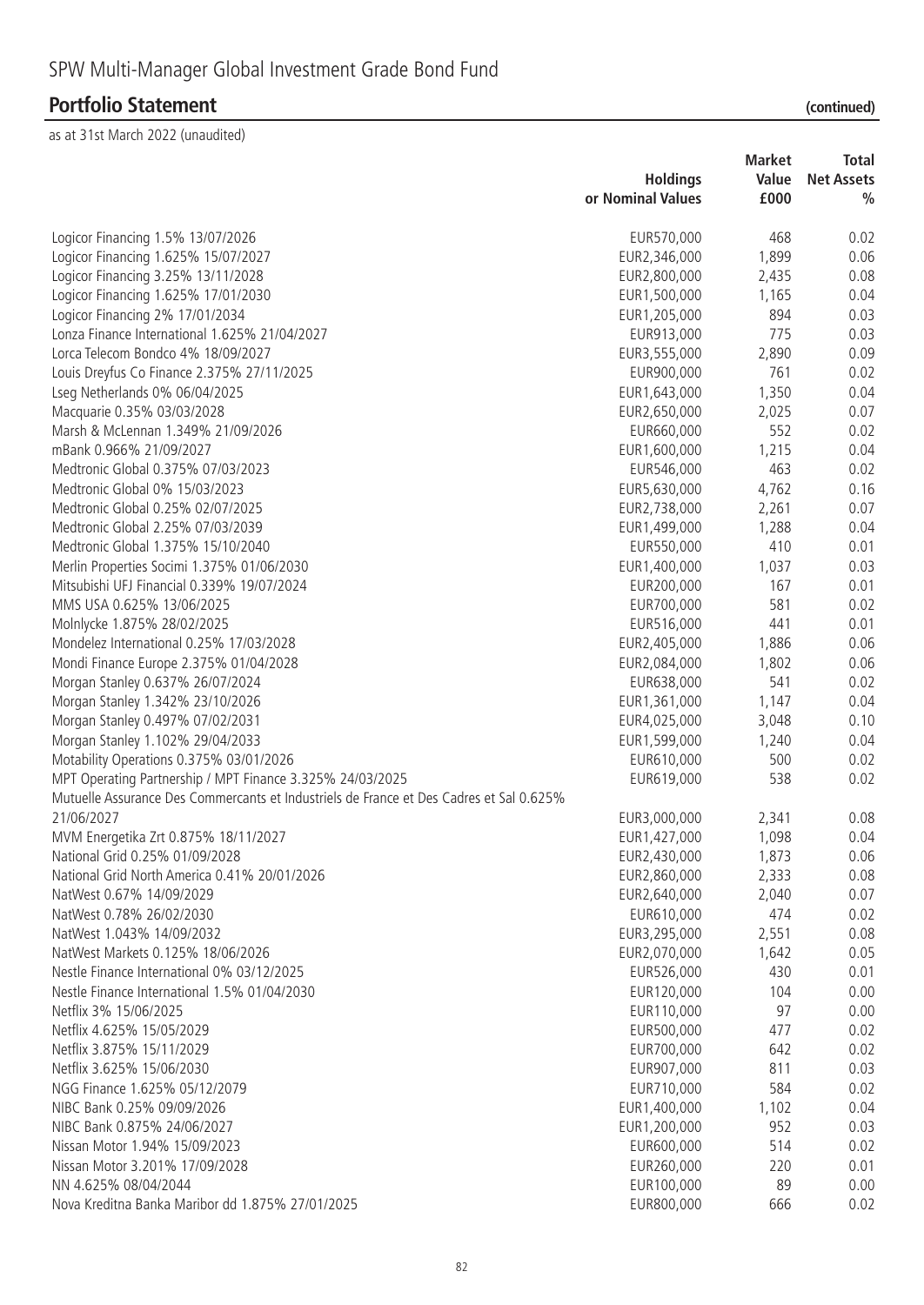|                                                    | <b>Holdings</b><br>or Nominal Values | <b>Market</b><br>Value<br>£000 | <b>Total</b><br><b>Net Assets</b><br>$\frac{0}{0}$ |
|----------------------------------------------------|--------------------------------------|--------------------------------|----------------------------------------------------|
| Novo Nordisk Finance Netherlands 0.125% 04/06/2028 | EUR793,000                           | 624                            | 0.02                                               |
| NTT Finance 0.01% 03/03/2025                       | EUR2,047,000                         | 1,681                          | 0.05                                               |
| Nykredit Realkredit 0.25% 20/01/2023               | EUR560,000                           | 474                            | 0.02                                               |
| OP Corporate Bank 1.625% 09/06/2030                | EUR2,006,000                         | 1,664                          | 0.05                                               |
| Orange 1.25% 07/07/2027                            | EUR1,200,000                         | 1,014                          | 0.03                                               |
| Orange 0.625% 16/12/2033                           | EUR1,900,000                         | 1,427                          | 0.05                                               |
| P3 0.875% 26/01/2026                               | EUR1,304,000                         | 1,044                          | 0.03                                               |
| P3 1.625% 26/01/2029                               | EUR3,235,000                         | 2,497                          | 0.08                                               |
| Permanent TSB 3% 19/08/2031                        | EUR997,000                           | 801                            | 0.03                                               |
|                                                    |                                      | 899                            | 0.03                                               |
| Philip Morris International 0.625% 08/11/2024      | EUR1,080,000                         |                                |                                                    |
| Philip Morris International 3.125% 03/06/2033      | EUR100,000                           | 86                             | 0.00                                               |
| Philip Morris International 2% 09/05/2036          | EUR630,000                           | 459                            | 0.01                                               |
| Philip Morris International 1.875% 06/11/2037      | EUR570,000                           | 400                            | 0.01                                               |
| Pinnacle Bidco 5.5% 15/02/2025                     | EUR1,100,000                         | 931                            | 0.03                                               |
| Procter & Gamble 0.9% 04/11/2041                   | EUR1,430,000                         | 1,044                          | 0.03                                               |
| Prologis Euro Finance 1% 08/02/2029                | EUR686,000                           | 548                            | 0.02                                               |
| Prosus 2.085% 19/01/2030                           | EUR1,217,000                         | 880                            | 0.03                                               |
| Public Storage 0.5% 09/09/2030                     | EUR4,450,000                         | 3,257                          | 0.11                                               |
| Raiffeisenbank 1% 09/06/2028                       | EUR1,400,000                         | 998                            | 0.03                                               |
| RCI Banque 0.75% 10/04/2023                        | EUR1,865,000                         | 1,576                          | 0.05                                               |
| Redexis Gas Finance 1.875% 28/05/2025              | EUR2,800,000                         | 2,396                          | 0.08                                               |
| RELX Finance 0.5% 10/03/2028                       | EUR516,000                           | 409                            | 0.01                                               |
| Repsol International Finance 2.5% Perpetual        | EUR2,800,000                         | 2,237                          | 0.07                                               |
| Repsol International Finance 4.247% Perpetual      | EUR416,000                           | 352                            | 0.01                                               |
| Resa Belgium 1% 22/07/2026                         | EUR100,000                           | 84                             | 0.00                                               |
| Richemont International 1.125% 26/05/2032          | EUR549,000                           | 446                            | 0.01                                               |
| Rolls-Royce 0.875% 09/05/2024                      | EUR1,800,000                         | 1,489                          | 0.05                                               |
| Rolls-Royce 4.625% 16/02/2026                      | EUR2,300,000                         | 2,042                          | 0.07                                               |
| Rolls-Royce 1.625% 09/05/2028                      | EUR300,000                           | 224                            | 0.01                                               |
| Royal Schiphol 0.75% 22/04/2033                    | EUR569,000                           | 430                            | 0.01                                               |
| Ryanair 0.875% 25/05/2026                          | EUR5,600,000                         | 4,525                          | 0.15                                               |
| Safran 0.75% 17/03/2031                            | EUR1,100,000                         | 829                            | 0.03                                               |
| Sagax 2.25% 13/03/2025                             | EUR1,000,000                         | 851                            | 0.03                                               |
| Sagax Euro Mtn NL 1% 17/05/2029                    | EUR1,500,000                         | 1,085                          | 0.04                                               |
| Samhallsbyggnadsbolaget i Norden 1% 12/08/2027     | EUR1,500,000                         | 1,102                          | 0.04                                               |
| Santander Consumer Bank 0.125% 11/09/2024          | EUR500,000                           | 414                            | 0.01                                               |
| SATO 1.375% 31/05/2024                             | EUR516,000                           | 434                            | 0.01                                               |
| Schaeffler 1.875% 26/03/2024                       | EUR89,000                            | 76                             | 0.00                                               |
| Sealed Air 4.5% 15/09/2023                         | EUR560,000                           | 489                            | 0.02                                               |
| Segro Capital 1.25% 23/03/2026                     | EUR281,000                           | 235                            | 0.01                                               |
| Segro Capital 1.875% 23/03/2030                    | EUR820,000                           | 688                            | 0.02                                               |
| SELP Finance 1.5% 20/11/2025                       | EUR516,000                           | 429                            | 0.01                                               |
| SELP Finance 0.875% 27/05/2029                     | EUR1,500,000                         | 1,127                          | 0.04                                               |
| SES 1.625% 22/03/2026                              | EUR100,000                           | 84                             | 0.00                                               |
| SES 2.875% Perpetual                               | EUR4,130,000                         | 3,228                          | 0.11                                               |
| SGS Nederland 0.125% 21/04/2027                    | EUR1,400,000                         | 1,100                          | 0.04                                               |
| Shinhan Bank 0.25% 16/10/2024                      | EUR2,400,000                         | 2,001                          | 0.07                                               |
| Silgan 2.25% 01/06/2028                            | EUR1,580,000                         | 1,211                          | 0.04                                               |
| Sirius Real Estate 1.125% 22/06/2026               | EUR900,000                           | 706                            | 0.02                                               |
| Sirius Real Estate 1.75% 24/11/2028                | EUR700,000                           | 515                            | 0.02                                               |
| Skandinaviska Enskilda Banken 1.375% 31/10/2028    | EUR1,000,000                         | 848                            | 0.03                                               |
|                                                    |                                      |                                |                                                    |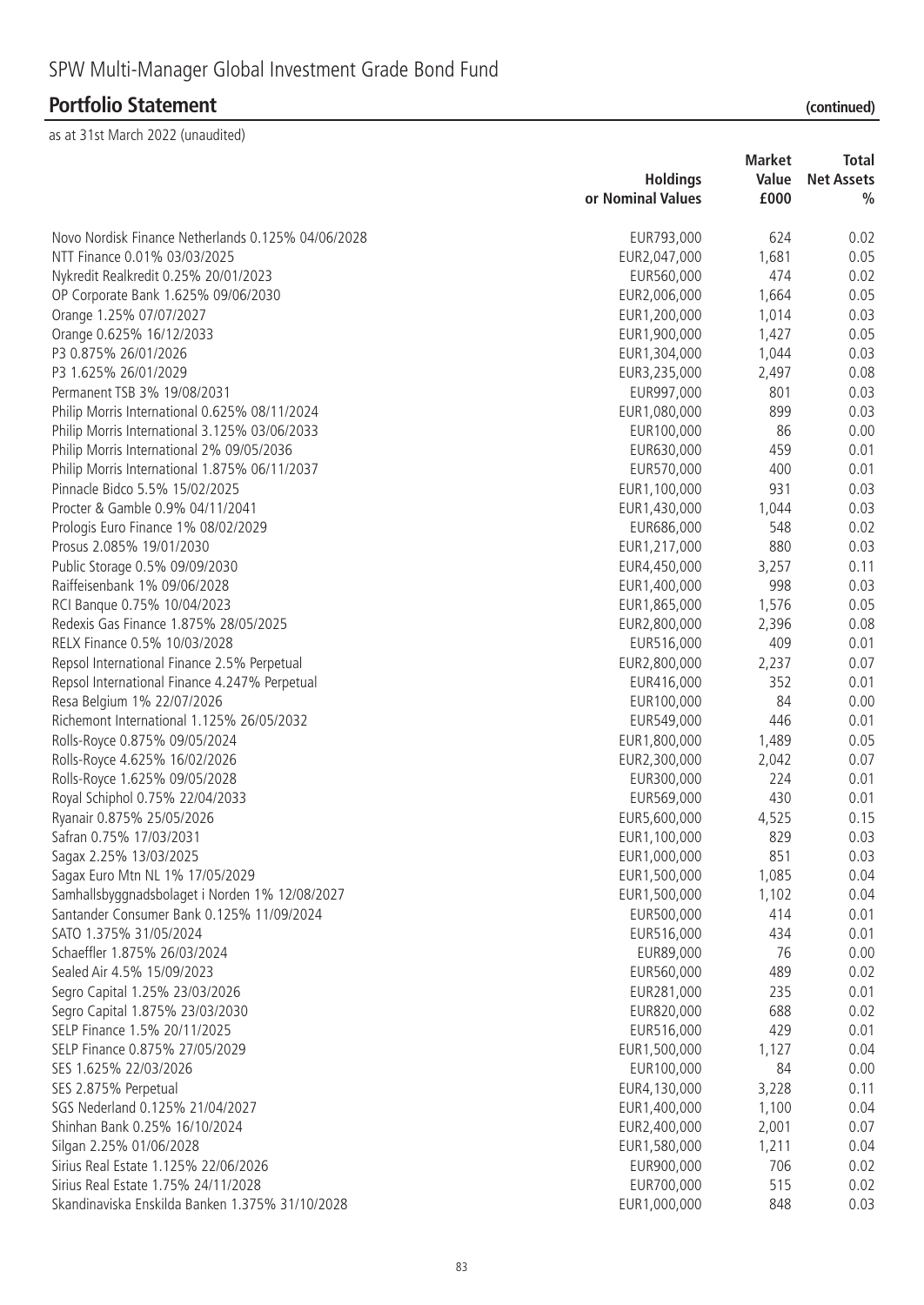|  |  | (continued) |  |
|--|--|-------------|--|
|  |  |             |  |

|                                                              | <b>Holdings</b><br>or Nominal Values | <b>Market</b><br>Value<br>£000 | Total<br><b>Net Assets</b><br>$\frac{0}{0}$ |
|--------------------------------------------------------------|--------------------------------------|--------------------------------|---------------------------------------------|
|                                                              |                                      |                                |                                             |
| Sky 2.25% 17/11/2025                                         | EUR1,340,000                         | 1,178                          | 0.04                                        |
| Smurfit Kappa Treasury ULC 1.5% 15/09/2027                   | EUR2,000,000                         | 1,658                          | 0.05                                        |
| Snam 0.875% 25/10/2026                                       | EUR600,000                           | 496                            | 0.02                                        |
| Societe Generale 1.125% 23/01/2025                           | EUR800,000                           | 678                            | 0.02                                        |
| Societe Generale 0.75% 25/01/2027                            | EUR500,000                           | 402                            | 0.01                                        |
| Sofina 1% 23/09/2028                                         | EUR3,700,000                         | 2,791                          | 0.09                                        |
| Solvay Finance SACA 5.869% Perpetual                         | EUR1,055,000                         | 926                            | 0.03                                        |
| Southern 1.875% 15/09/2081                                   | EUR300,000                           | 226                            | 0.01                                        |
| SSE 1.25% 16/04/2025                                         | EUR2,095,000                         | 1,774                          | 0.06                                        |
| Standard Chartered 0.9% 02/07/2027                           | EUR2,000,000                         | 1,631                          | 0.05                                        |
| Standard Chartered 2.5% 09/09/2030                           | EUR2,210,000                         | 1,863                          | 0.06                                        |
| Standard Industries 2.25% 21/11/2026                         | EUR1,900,000                         | 1,501                          | 0.05                                        |
| Stellantis 1.25% 20/06/2033                                  | EUR1,700,000                         | 1,234                          | 0.04                                        |
| Stryker 0.25% 03/12/2024                                     | EUR2,229,000                         | 1,848                          | 0.06                                        |
| Suez 2.875% Perpetual                                        | EUR1,700,000                         | 1,453                          | 0.05                                        |
| Swiss Re Finance 2.714% 04/06/2052                           | EUR300,000                           | 244                            | 0.01                                        |
| Sydbank 1.375% 18/09/2023                                    | EUR604,000                           | 517                            | 0.02                                        |
| Syngenta Finance 3.375% 16/04/2026                           | EUR3,200,000                         | 2,750                          | 0.09                                        |
| Syngenta Finance 1.25% 10/09/2027                            | EUR700,000                           | 539                            | 0.02                                        |
| Takeda Pharmaceutical 2% 09/07/2040                          | EUR2,000,000                         | 1,588                          | 0.05                                        |
| TDF Infrastructure SASU 1.75% 01/12/2029                     | EUR2,000,000                         | 1,536                          | 0.05                                        |
| Telefonica Europe 2.625% Perpetual                           | EUR100,000                           | 85                             | 0.00                                        |
| Telefonica Europe 2.88% Perpetual                            | EUR2,500,000                         | 1,950                          | 0.06                                        |
| Telefonica Europe 3% Perpetual                               | EUR4,100,000                         | 3,493                          | 0.11                                        |
| Telefonica Europe 4.375% Perpetual                           | EUR300,000                           | 262                            | 0.01                                        |
| Telefonica Europe 5.875% Perpetual                           | EUR2,700,000                         | 2,422                          | 0.08                                        |
| Teleperformance 1.875% 02/07/2025                            | EUR100,000                           | 86                             | 0.00                                        |
| Terega SASU 0.625% 27/02/2028                                | EUR700,000                           | 537                            | 0.02                                        |
| Tesco Corporate Treasury Services 1.375% 24/10/2023          | EUR800,000                           | 683                            | 0.02                                        |
| Tesco Corporate Treasury Services 0.375% 27/07/2029          | EUR680,000                           | 504                            | 0.02                                        |
| Teva Pharmaceutical Finance Netherlands II 4.5% 01/03/2025   | EUR1,800,000                         | 1,530                          | 0.05                                        |
| Teva Pharmaceutical Finance Netherlands II 3.75% 09/05/2027  | EUR3,690,000                         | 2,940                          | 0.10                                        |
| Teva Pharmaceutical Finance Netherlands II 4.375% 09/05/2030 | EUR1,600,000                         | 1,253                          | 0.04                                        |
| Thales 0% 26/03/2026                                         | EUR500,000                           | 404                            | 0.01                                        |
| Thermo Fisher Scientific 0.75% 12/09/2024                    | EUR1,481,000                         | 1,251                          | 0.04                                        |
| Thermo Fisher Scientific 0.125% 01/03/2025                   | EUR4,659,000                         | 3,835                          | 0.12                                        |
| Thermo Fisher Scientific 2.375% 15/04/2032                   | EUR516,000                           | 458                            | 0.01                                        |
| Thermo Fisher Scientific 1.5% 01/10/2039                     | EUR680,000                           | 512                            | 0.02                                        |
| Thermo Fisher Scientific Finance I 0.8% 18/10/2030           | EUR1,435,000                         | 1,131                          | 0.04                                        |
| Thermo Fisher Scientific Finance I 1.625% 18/10/2041         | EUR1,890,000                         | 1,429                          | 0.05                                        |
| TotalEnergies 1.625% Perpetual                               | EUR1,309,000                         | 1,013                          | 0.03                                        |
| TotalEnergies 2% Perpetual                                   | EUR1,584,000                         | 1,269                          | 0.04                                        |
| TotalEnergies 2.625% Perpetual                               | EUR1,700,000                         | 1,442                          | 0.05                                        |
| TotalEnergies Capital International 2.875% 19/11/2025        | EUR1,400,000                         | 1,265                          | 0.04                                        |
| Toyota Motor Finance Netherlands 0% 27/10/2025               | EUR1,610,000                         | 1,303                          | 0.04                                        |
| Transmission Finance 0.375% 18/06/2028                       | EUR1,517,000                         | 1,160                          | 0.04                                        |
| Transurban Finance 1.45% 16/05/2029                          | EUR593,000                           | 483                            | 0.02                                        |
| Traton Finance Luxembourg 0.125% 24/03/2025                  | EUR500,000                           | 407                            | 0.01                                        |
| Traton Finance Luxembourg 1.25% 24/03/2033                   | EUR1,200,000                         | 882                            | 0.03                                        |
| Tritax EuroBox 0.95% 02/06/2026                              | EUR1,530,000                         | 1,216                          | 0.04                                        |
| Ubisoft Entertainment 0.878% 24/11/2027                      | EUR1,800,000                         | 1,369                          | 0.04                                        |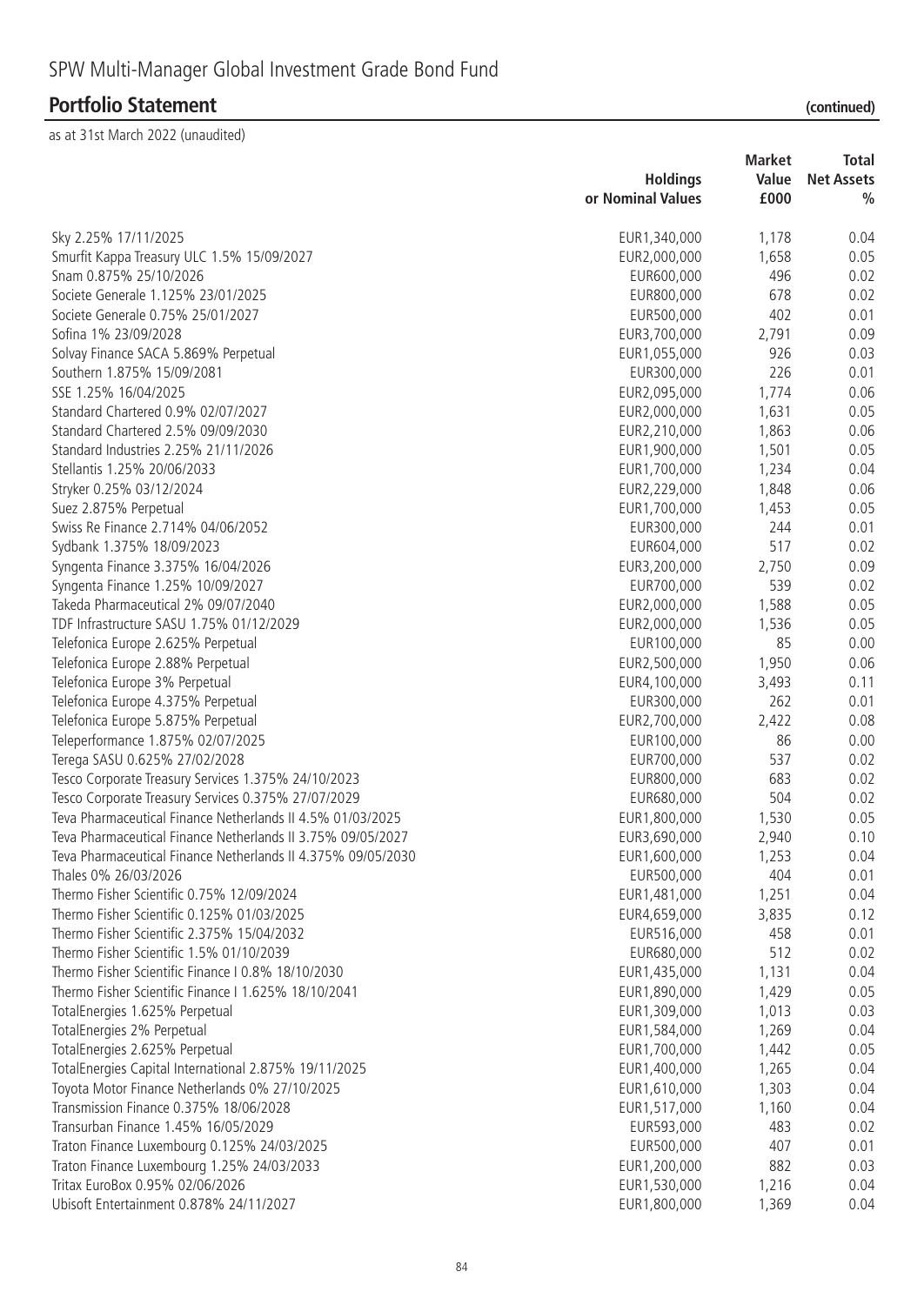|                                                    |                   | <b>Market</b> | <b>Total</b>      |
|----------------------------------------------------|-------------------|---------------|-------------------|
|                                                    | <b>Holdings</b>   | Value         | <b>Net Assets</b> |
|                                                    | or Nominal Values | £000          | $\frac{0}{0}$     |
| UBS 1.75% 16/11/2022                               | EUR4,405,000      | 3,770         | 0.12              |
| UBS 0.01% 31/03/2026                               | EUR1,274,000      | 1,026         | 0.03              |
| UBS 0.25% 03/11/2026                               | EUR2,750,000      | 2,219         | 0.07              |
| UBS 0.25% 24/02/2028                               | EUR1,100,000      | 853           | 0.03              |
| UBS 0.25% 05/11/2028                               | EUR750,000        | 583           | 0.02              |
| UBS 0.875% 03/11/2031                              | EUR960,000        | 744           | 0.02              |
| Unicaja Banco 1% 01/12/2026                        | EUR800,000        | 641           | 0.02              |
| Unicaja Banco 2.875% 13/11/2029                    | EUR800,000        | 652           | 0.02              |
| UniCredit 2.2% 22/07/2027                          | EUR4,589,000      | 3,844         | 0.13              |
| UniCredit 1.625% 18/01/2032                        | EUR650,000        | 501           | 0.02              |
| Unilever Finance Netherlands 1.25% 25/03/2025      | EUR1,229,000      | 1,050         | 0.03              |
| Unilever Finance Netherlands 1.75% 25/03/2030      | EUR516,000        | 450           | 0.01              |
| UNIQA Insurance 3.25% 09/10/2035                   | EUR500,000        | 419           | 0.01              |
| Upjohn Finance 1.023% 23/06/2024                   | EUR980,000        | 822           | 0.03              |
| Upjohn Finance 1.362% 23/06/2027                   | EUR110,000        | 88            | 0.00              |
| Vantage Towers 0.375% 31/03/2027                   | EUR2,700,000      | 2,131         | 0.07              |
| Vantage Towers 0.75% 31/03/2030                    | EUR2,400,000      | 1,811         | 0.06              |
| Veolia Environnement 2.25% Perpetual               | EUR500,000        | 411           | 0.01              |
| Veolia Environnement 2.5% Perpetual                | EUR1,700,000      | 1,323         | 0.04              |
| Verallia 1.625% 14/05/2028                         | EUR200,000        | 157           | 0.01              |
| Verallia 1.875% 10/11/2031                         | EUR800,000        | 595           | 0.02              |
| Verisure 3.875% 15/07/2026                         | EUR3,245,000      | 2,674         | 0.09              |
| Verizon Communications 0.875% 08/04/2027           | EUR1,582,000      | 1,309         | 0.04              |
| Verizon Communications 0.375% 22/03/2029           | EUR1,100,000      | 860           | 0.03              |
| Verizon Communications 0.875% 19/03/2032           | EUR975,000        | 756           | 0.02              |
| Verizon Communications 1.125% 19/09/2035           | EUR4,548,000      | 3,452         | 0.11              |
| Verizon Communications 2.875% 15/01/2038           | EUR1,700,000      | 1,560         | 0.05              |
| VIA Outlets 1.75% 15/11/2028                       | EUR1,397,000      | 1,085         | 0.04              |
| Virgin Money 0.375% 27/05/2024                     | EUR446,000        | 375           | 0.01              |
| Viterra Finance 1% 24/09/2028                      | EUR5,865,000      | 4,384         | 0.14              |
| Vmed O2 UK Financing I 3.25% 31/01/2031            | EUR4,390,000      | 3,414         | 0.11              |
| Vodafone 2.5% 24/05/2039                           | EUR900,000        | 769           | 0.03              |
| Vodafone 3.1% 03/01/2079                           | EUR2,700,000      | 2,297         | 0.07              |
| Volkswagen Bank 1.875% 31/01/2024                  | EUR3,800,000      | 3,269         | 0.11              |
| Volkswagen Financial Services 3% 06/04/2025        | EUR200,000        | 176           | 0.01              |
| Volkswagen Financial Services 0.125% 12/02/2027    | EUR3,400,000      | 2,634         | 0.09              |
| Volkswagen International Finance 4.125% 16/11/2038 | EUR600,000        | 604           | 0.02              |
| Volkswagen International Finance 2.7% Perpetual    | EUR2,400,000      | 2,038         | 0.07              |
| Volkswagen International Finance 4.375% Perpetual  | EUR1,400,000      | 1,179         | 0.04              |
| Volkswagen International Finance 5.125% Perpetual  | EUR2,100,000      | 1,851         | 0.06              |
| Volkswagen Leasing 0% 12/07/2023                   | EUR2,314,000      | 1,945         | 0.06              |
| Volkswagen Leasing 0.25% 12/01/2026                | EUR3,040,000      | 2,430         | 0.08              |
| Volkswagen Leasing 1.5% 19/06/2026                 | EUR1,800,000      | 1,502         | 0.05              |
| Volkswagen Leasing 0.625% 19/07/2029               | EUR1,730,000      | 1,305         | 0.04              |
| Volvo Treasury 0% 18/05/2026                       | EUR1,075,000      | 862           | 0.03              |
| Vonovia 1.875% 28/06/2028                          | EUR1,400,000      | 1,172         | 0.04              |
| Vonovia 0.25% 01/09/2028                           | EUR4,200,000      | 3,169         | 0.10              |
| Vonovia 2.375% 25/03/2032                          | EUR400,000        | 342           | 0.01              |
| Vonovia 1% 16/06/2033                              | EUR1,600,000      | 1,163         | 0.04              |
| Vonovia 1.5% 14/06/2041                            | EUR1,600,000      | 1,098         | 0.04              |
| Vonovia 1.625% 01/09/2051                          | EUR700,000        | 454           | 0.01              |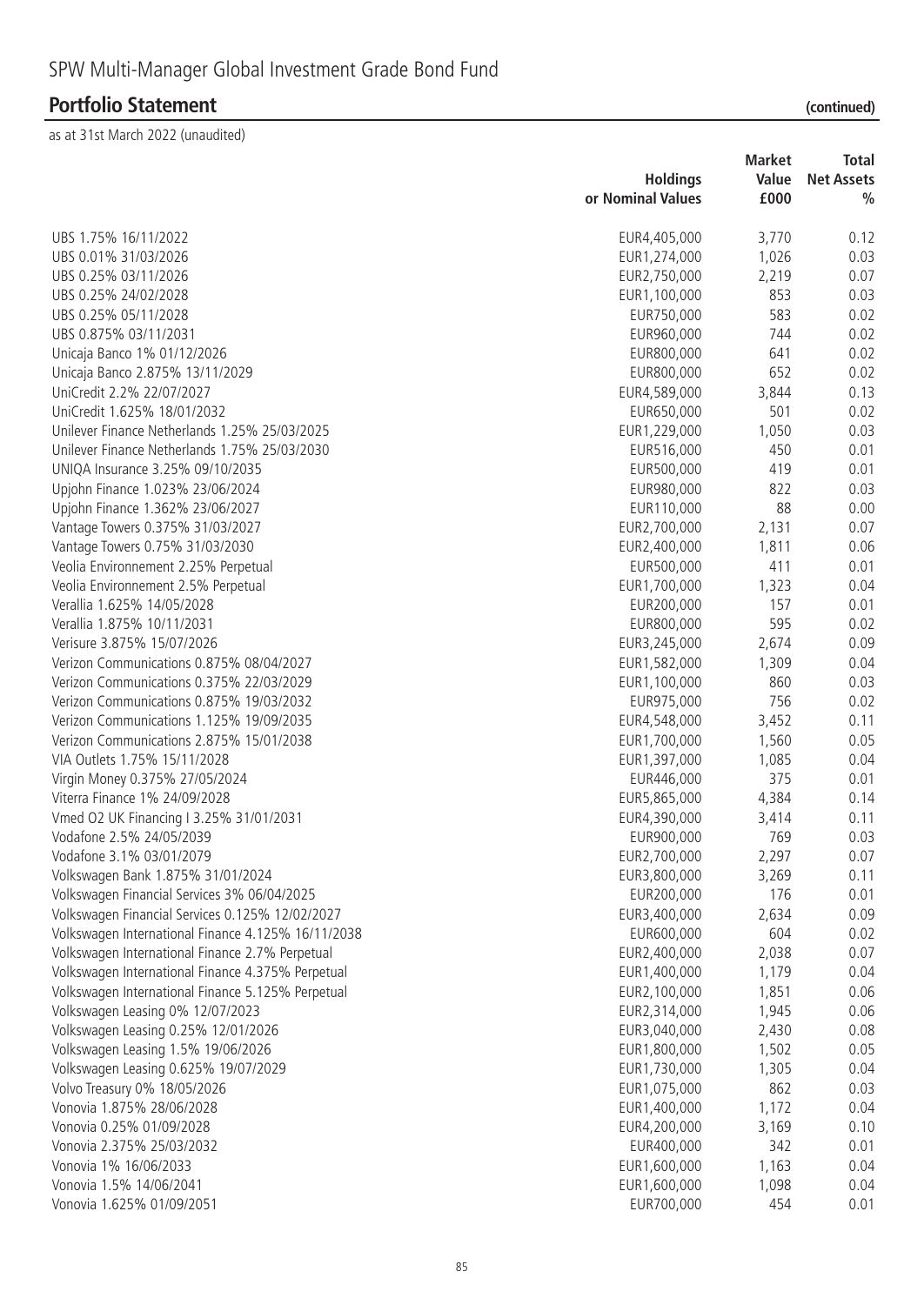as at 31st March 2022 (unaudited)

|                                                                                   | <b>Holdings</b><br>or Nominal Values | <b>Market</b><br>Value<br>£000 | <b>Total</b><br><b>Net Assets</b><br>$\frac{0}{0}$ |
|-----------------------------------------------------------------------------------|--------------------------------------|--------------------------------|----------------------------------------------------|
| Vonovia Finance 1.625% 07/04/2024                                                 | EUR2,100,000                         | 1,793                          | 0.06                                               |
| Vonovia Finance 1% 28/01/2041                                                     | EUR1,300,000                         | 815                            | 0.03                                               |
| VZ Vendor Financing II 2.875% 15/01/2029                                          | EUR1,980,000                         | 1,507                          | 0.05                                               |
| Wabtec Transportation Netherlands 1.25% 03/12/2027                                | EUR2,700,000                         | 2,160                          | 0.07                                               |
| Wells Fargo 2.125% 04/06/2024                                                     | EUR830,000                           | 720                            | 0.02                                               |
| Wells Fargo 1.338% 04/05/2025                                                     | EUR4,914,000                         | 4,180                          | 0.14                                               |
| Wells Fargo 1% 02/02/2027                                                         | EUR5, 180,000                        | 4,251                          | 0.14                                               |
| Wells Fargo 1.741% 04/05/2030                                                     | EUR3,933,000                         | 3,265                          | 0.11                                               |
| Wintershall Dea Finance 0.452% 25/09/2023                                         | EUR1,700,000                         | 1,396                          | 0.05                                               |
| Wintershall Dea Finance 0.84% 25/09/2025                                          | EUR2,200,000                         | 1,729                          | 0.06                                               |
| Wintershall Dea Finance 1.332% 25/09/2028                                         | EUR700,000                           | 521                            | 0.02                                               |
| Wintershall Dea Finance 1.823% 25/09/2031                                         | EUR4,200,000                         | 3,045                          | 0.10                                               |
| Wintershall Dea Finance 2.4985% Perpetual                                         | EUR2,200,000                         | 1,619                          | 0.05                                               |
| Wintershall Dea Finance 2 3% Perpetual                                            | EUR900,000                           | 640                            | 0.02                                               |
| Wizz Air Finance 1.35% 19/01/2024                                                 | EUR499,000                           | 413                            | 0.01                                               |
| Wizz Air Finance 1% 19/01/2026                                                    | EUR467,000                           | 362                            | 0.01                                               |
| Woolworths 0.375% 15/11/2028                                                      | EUR2,400,000                         | 1,833                          | 0.06                                               |
| WPC Eurobond 1.35% 15/04/2028                                                     | EUR1,900,000                         | 1,513                          | 0.05                                               |
| ZF Europe Finance 2% 23/02/2026                                                   | EUR700,000                           | 555                            | 0.02                                               |
| ZF Finance 3% 21/09/2025                                                          | EUR1,300,000                         | 1,078                          | 0.04                                               |
| ZF Finance 2.25% 03/05/2028                                                       | EUR1,300,000                         | 975                            | 0.03                                               |
| Zimmer Biomet 1.414% 13/12/2022                                                   | EUR516,000                           | 440                            | 0.01                                               |
| Zimmer Biomet 1.164% 15/11/2027                                                   | EUR1,000,000                         | 808                            | 0.03                                               |
|                                                                                   |                                      | 783,421                        | 25.55                                              |
| <b>Government Bonds</b>                                                           |                                      |                                |                                                    |
| GEWOBAG Wohnungsbau-AG Berlin 0.125% 24/06/2027                                   | EUR700,000                           | 547                            | 0.02                                               |
| Mexico Government International Bond 1.625% 08/04/2026                            | EUR618,000                           | 523                            | 0.02                                               |
| Mexico Government International Bond 1.45% 25/10/2033                             | EUR960,000                           | 682                            | 0.02                                               |
| Romanian Government International Bond 3.75% 07/02/2034                           | EUR200,000                           | 157                            | 0.00                                               |
|                                                                                   |                                      | 1,909                          | 0.06                                               |
| <b>TOTAL EURO DENOMINATED BONDS</b>                                               |                                      | 785,330                        | 25.61                                              |
| JAPANESE YEN DENOMINATED BONDS (0.50%, 30/09/21 0.00%)<br><b>Government Bonds</b> |                                      |                                |                                                    |
| Japan Treasury Discount Bill 0% 20/01/2023                                        | JPY2,457,900,000                     | 15,392                         | 0.50                                               |
|                                                                                   |                                      | 15,392                         | 0.50                                               |

**TOTAL JAPANESE YEN DENOMINATED BONDS 15,392 0.50**

#### **STERLING DENOMINATED BONDS (4.83%, 30/09/21 4.97%) Corporate Bonds** AA Bond 4.875% 31/07/2024 6.05 AA Bond 3.25% 31/07/2028 GBP258,000 237 0.01 American Honda Finance 0.75% 25/11/2026 6BP1,685,000 6BP1,685,000 1,563 0.05

Anheuser-Busch InBev 4% 24/09/2025 and the state of the GBP930,000 control of the GBP930,000 control of the GBP930,000

| ۷<br>٦<br>٠ |  |  |
|-------------|--|--|
|             |  |  |
|             |  |  |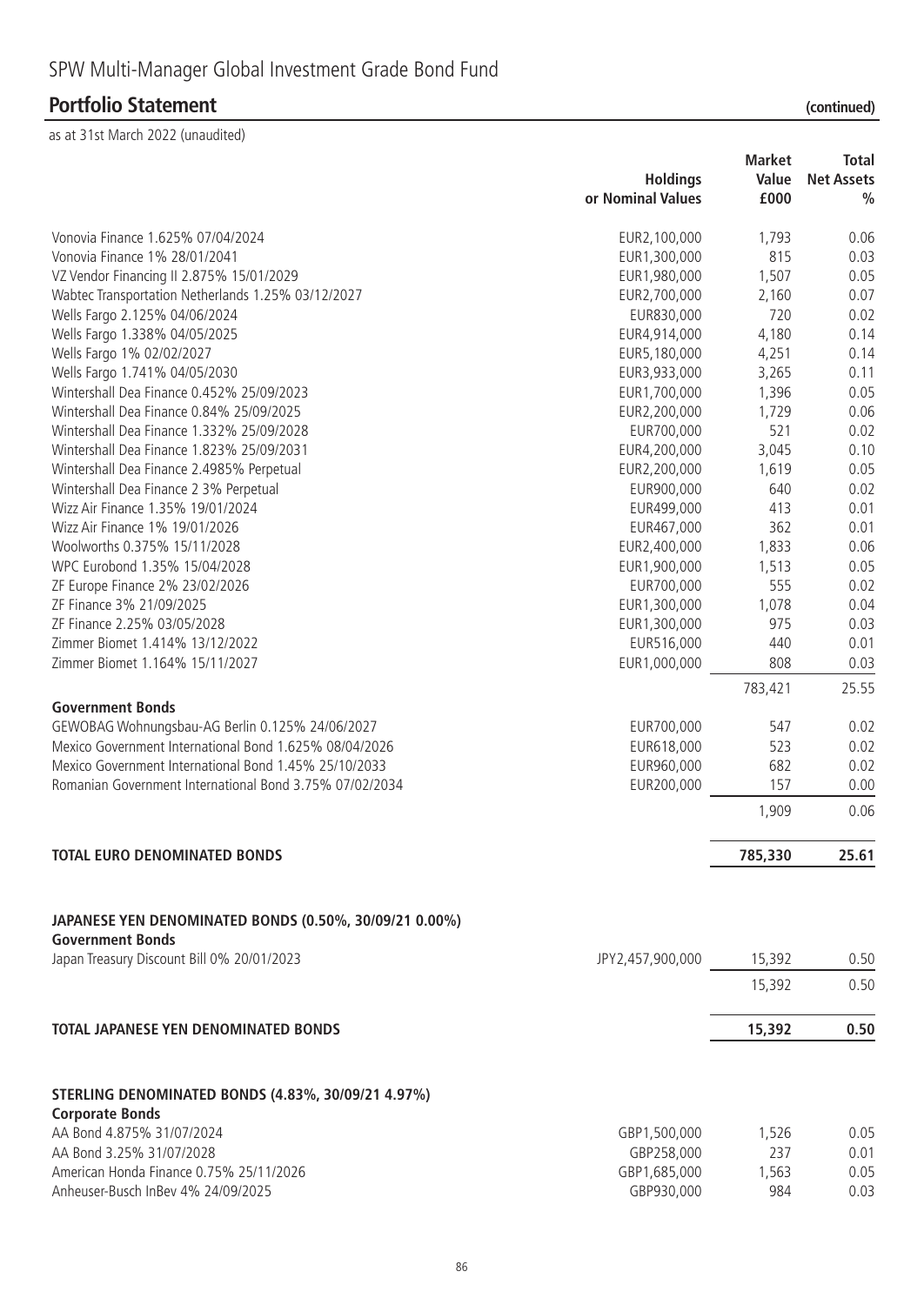|                                                     | <b>Holdings</b>   | <b>Market</b><br>Value | Total<br><b>Net Assets</b> |
|-----------------------------------------------------|-------------------|------------------------|----------------------------|
|                                                     | or Nominal Values | £000                   | $\frac{0}{0}$              |
| APT Pipelines 3.5% 22/03/2030                       | GBP505,000        | 507                    | 0.02                       |
| APT Pipelines 2.5% 15/03/2036                       | GBP1,013,000      | 870                    | 0.03                       |
| Aroundtown 3% 16/10/2029                            | GBP900,000        | 862                    | 0.03                       |
| AT&T 5.5% 15/03/2027                                | GBP2,400,000      | 2,705                  | 0.09                       |
| AT&T 5.2% 18/11/2033                                | GBP905,000        | 1,059                  | 0.03                       |
| AT&T 4.875% 01/06/2044                              | GBP575,000        | 682                    | 0.02                       |
| Babcock International 1.875% 05/10/2026             | GBP1,600,000      | 1,502                  | 0.05                       |
| Banco Santander 1.375% 31/07/2024                   | GBP500,000        | 486                    | 0.01                       |
| Bank of America 1.667% 02/06/2029                   | GBP1,250,000      | 1,160                  | 0.04                       |
| Bank of Ireland 3.125% 19/09/2027                   | GBP2,545,000      | 2,546                  | 0.08                       |
| Banque Federative du Credit Mutuel 1.75% 19/12/2024 | GBP1,600,000      | 1,566                  | 0.05                       |
| Barclays 2.375% 06/10/2023                          | GBP2,986,000      | 2,988                  | 0.10                       |
| Barclays 3.125% 17/01/2024                          | GBP5,100,000      | 5,127                  | 0.17                       |
| BAT International Finance 2.25% 09/09/2052          | GBP580,000        | 339                    | 0.01                       |
| Berkeley 2.5% 11/08/2031                            | GBP1,846,000      | 1,619                  | 0.05                       |
| BNP Paribas 2% 13/09/2036                           | GBP1,400,000      | 1,175                  | 0.04                       |
| BP Capital Markets 4.25% Perpetual                  | GBP340,000        | 336                    | 0.01                       |
| BPCE 2.5% 30/11/2032                                | GBP600,000        | 563                    | 0.02                       |
| British Telecommunications 5.75% 07/12/2028         | GBP1,370,000      | 1,564                  | 0.05                       |
| Bunzl Finance 1.5% 30/10/2030                       | GBP220,000        | 197                    | 0.01                       |
| BUPA Finance 5% 08/12/2026                          | GBP730,000        | 781                    | 0.02                       |
| CaixaBank 1.5% 03/12/2026                           | GBP2,600,000      | 2,440                  | 0.08                       |
| Cardiff University 3% 07/12/2055                    | GBP100,000        | 106                    | 0.00                       |
| Catalyst Housing 3.125% 31/10/2047                  | GBP568,000        | 580                    | 0.02                       |
| Channel Link Enterprises Finance 3.043% 30/06/2050  | GBP450,000        | 430                    | 0.01                       |
| Close Brothers 2% 11/09/2031                        | GBP492,000        | 457                    | 0.01                       |
| Comcast 1.5% 20/02/2029                             | GBP530,000        | 496                    | 0.02                       |
| CPI Property 2.75% 22/01/2028                       | GBP1,600,000      | 1,488                  | 0.05                       |
| CPUK Finance 4.5% 28/08/2027                        | GBP600,000        | 577                    | 0.02                       |
| Credit Suisse 2.25% 09/06/2028                      | GBP1,920,000      | 1,800                  | 0.06                       |
| Credit Suisse 2.125% 15/11/2029                     | GBP675,000        | 614                    | 0.02                       |
| Danske Bank 2.25% 14/01/2028                        | GBP845,000        | 808                    | 0.03                       |
| DNB Bank 1.375% 02/12/2025                          | GBP1,450,000      | 1,404                  | 0.04                       |
| Enel Finance International 5.625% 14/08/2024        | GBP2,140,000      | 2,297                  | 0.07                       |
| Enel Finance International 1% 20/10/2027            | GBP900,000        | 828                    | 0.03                       |
| Fisery 3% 01/07/2031                                | GBP900,000        | 884                    | 0.03                       |
| Ford Motor Credit 2.748% 14/06/2024                 | GBP900,000        | 871                    | 0.03                       |
| Gatwick Funding 2.5% 15/04/2030                     | GBP303,000        | 282                    | 0.01                       |
| General Motors Financial 2.35% 03/09/2025           | GBP1,000,000      | 978                    | 0.03                       |
| General Motors Financial 1.55% 30/07/2027           | GBP1,615,000      | 1,486                  | 0.05                       |
| Glencore Finance Europe 3.125% 26/03/2026           | GBP5,600,000      | 5,611                  | 0.18                       |
| Goldman Sachs 1% 16/12/2025                         | GBP2,300,000      | 2,179                  | 0.07                       |
| Goldman Sachs 3.125% 25/07/2029                     | GBP800,000        | 801                    | 0.03                       |
| Grainger 3% 03/07/2030                              | GBP572,000        | 540                    | 0.02                       |
| GSK Consumer Healthcare Capital 3.375% 29/03/2038   | GBP545,000        | 559                    | 0.02                       |
| Heathrow Funding 2.625% 16/03/2028                  | GBP1,445,000      | 1,351                  | 0.04                       |
| Heathrow Funding 2.75% 13/10/2029                   | GBP1,680,000      | 1,624                  | 0.05                       |
| HSBC 1.75% 24/07/2027                               | GBP2,320,000      | 2,183                  | 0.07                       |
| HSBC 3% 22/07/2028                                  | GBP3,700,000      | 3,653                  | 0.12                       |
| HSBC 6% 29/03/2040                                  | GBP460,000        | 560                    | 0.02                       |
| Imperial Brands Finance 8.125% 15/03/2024           | GBP459,000        | 502                    | 0.02                       |
|                                                     |                   |                        |                            |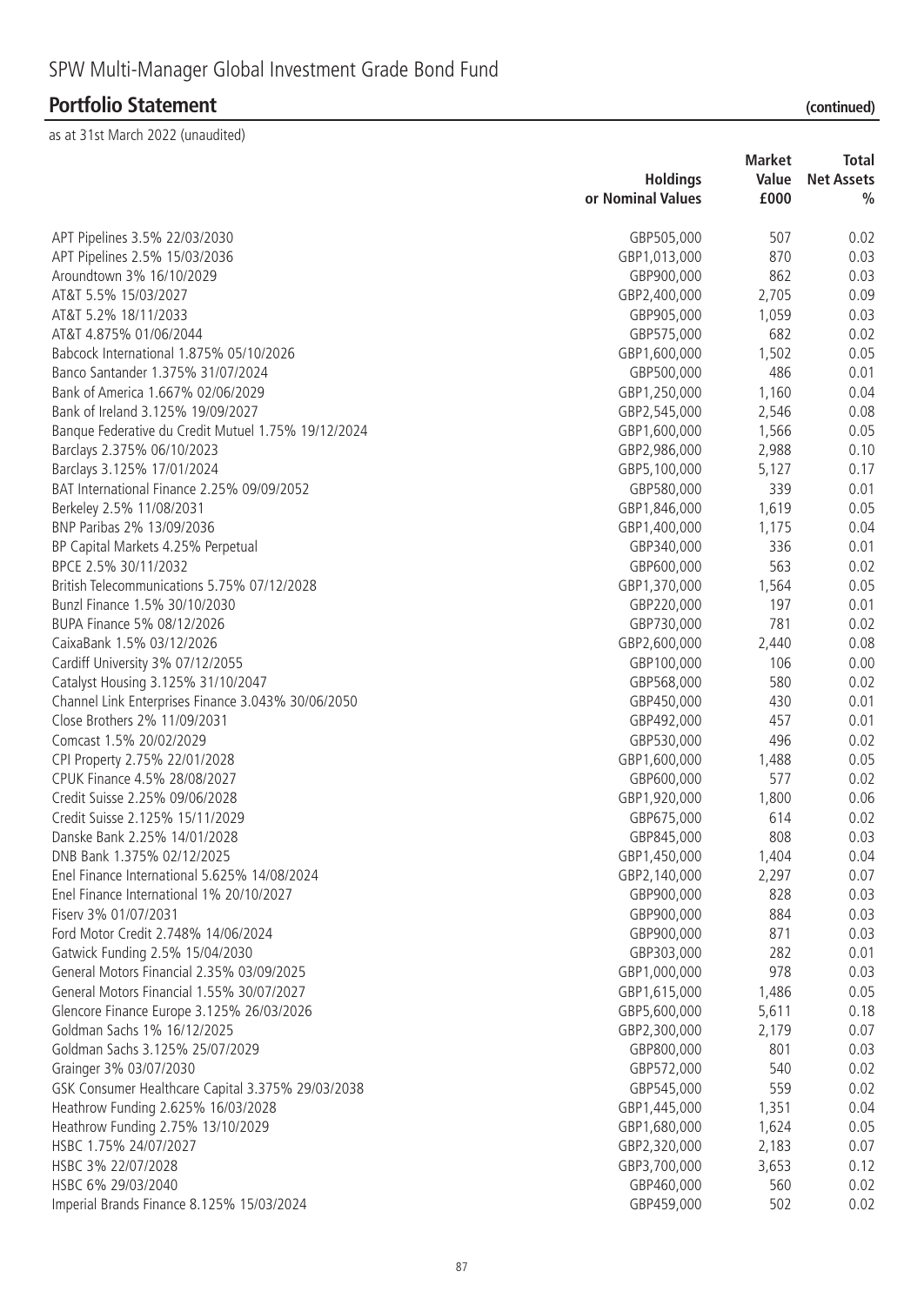|                                                                          | <b>Holdings</b>            | <b>Market</b><br>Value | Total<br><b>Net Assets</b> |
|--------------------------------------------------------------------------|----------------------------|------------------------|----------------------------|
|                                                                          | or Nominal Values          | £000                   | $\%$                       |
| Imperial Brands Finance 4.875% 07/06/2032                                | GBP400,000                 | 413                    | 0.01                       |
| Informa 3.125% 05/07/2026                                                | GBP1,600,000               | 1,602                  | 0.05                       |
| InterContinental Hotels 3.375% 08/10/2028                                | GBP1,700,000               | 1,687                  | 0.05                       |
| Intesa Sanpaolo 2.625% 11/03/2036                                        | GBP2,000,000               | 1,699                  | 0.05                       |
| Investec 4.5% 05/05/2022                                                 | GBP246,000                 | 246                    | 0.01                       |
| Investec 2.625% 04/01/2032                                               | GBP1,001,000               | 929                    | 0.03                       |
| Jerrold Finco 5.25% 15/01/2027                                           | GBP1,066,000               | 1,024                  | 0.03                       |
| John Lewis 6.125% 21/01/2025                                             | GBP2,200,000               | 2,332                  | 0.08                       |
| John Lewis 4.25% 18/12/2034                                              | GBP1,700,000               | 1,553                  | 0.05                       |
| JP Morgan Chase 0.991% 28/04/2026                                        | GBP2,395,000               | 2,263                  | 0.07                       |
| Koninklijke KPN 5% 18/11/2026                                            | GBP364,000                 | 391                    | 0.01                       |
| Koninklijke KPN 5.75% 17/09/2029                                         | GBP241,000                 | 274                    | 0.01                       |
| Leeds Building Society 1.5% 16/03/2027                                   | GBP616,000                 | 579                    | 0.02                       |
| Liberty Living Finance 2.625% 28/11/2024                                 | GBP416,000                 | 417                    | 0.01                       |
| Liberty Living Finance 3.375% 28/11/2029                                 | GBP288,000                 | 291                    | 0.01                       |
| Lloyds Bank Corporate Markets 1.5% 23/06/2023+                           | GBP563,000                 | 558                    | 0.02                       |
| Lloyds Banking 2% 12/04/2028†                                            | GBP3,495,000               | 3,306                  | 0.11                       |
| Lloyds Banking 2.707% 03/12/2035†                                        | GBP440,000                 | 402                    | 0.01                       |
| London & Quadrant Housing Trust 2.625% 28/02/2028                        | GBP503,000                 | 507                    | 0.02                       |
| M&G 3.875% 20/07/2049                                                    | GBP599,000                 | 607                    | 0.02                       |
| M&G 5.625% 20/10/2051                                                    | GBP837,000                 | 911                    | 0.03                       |
| Macquarie Bank 1.125% 15/12/2025                                         | GBP1,575,000               | 1,492                  | 0.05                       |
| Marks & Spencer 4.25% 08/12/2023                                         | GBP700,000                 | 704                    | 0.02                       |
| MPT Operating Partnership / MPT Finance 3.692% 05/06/2028                | GBP2,119,000               | 2,056                  | 0.07                       |
| National Express 4.25% Perpetual                                         | GBP516,000                 | 504                    | 0.02                       |
| National Grid Gas 1.625% 14/01/2043                                      | GBP1,995,000               | 1,441                  | 0.05                       |
| NatWest 3.619% 29/03/2029                                                | GBP2,410,000               | 2,436                  | 0.08                       |
| NatWest 2.105% 28/11/2031                                                | GBP1,915,000               | 1,783                  | 0.06                       |
| Nestle 2.125% 04/04/2027                                                 | GBP2,570,000               | 2,563                  | 0.08                       |
| Nestle 2.5% 04/04/2032                                                   |                            |                        |                            |
| Next 4.375% 02/10/2026                                                   | GBP3,385,000<br>GBP599,000 | 3,385<br>635           | 0.11<br>0.02               |
| NIBC Bank 3.125% 15/11/2023                                              | GBP500,000                 | 502                    | 0.02                       |
| Northern Powergrid Northeast 3.25% 01/04/2052                            | GBP480,000                 | 499                    | 0.02                       |
|                                                                          |                            | 296                    |                            |
| Orange 5.75% Perpetual                                                   | GBP289,000<br>GBP516,000   | 522                    | 0.01<br>0.02               |
| Pearson Funding 3.75% 04/06/2030                                         |                            | 1,436                  | 0.05                       |
| Realty Income 1.75% 13/07/2033                                           | GBP1,640,000               | 552                    | 0.02                       |
| Realty Income 2.5% 14/01/2042<br>RL Finance Bonds NO 4 4.875% 07/10/2049 | GBP620,000                 | 537                    | 0.02                       |
|                                                                          | GBP538,000                 | 729                    |                            |
| Rolls-Royce 5.75% 15/10/2027                                             | GBP700,000                 | 525                    | 0.02                       |
| Sage 1.625% 25/02/2031                                                   | GBP588,000                 |                        | 0.02                       |
| Sage 2.875% 08/02/2034                                                   | GBP1,900,000               | 1,833                  | 0.06                       |
| Santander 3.625% 14/01/2026                                              | GBP1,500,000               | 1,529                  | 0.05                       |
| SSE 3.625% 16/09/2077                                                    | GBP2,251,000               | 2,248                  | 0.07                       |
| Telefonica Emisiones 5.375% 02/02/2026                                   | GBP620,000                 | 682                    | 0.02                       |
| Tesco Personal Finance 3.5% 25/07/2025                                   | GBP516,000                 | 518                    | 0.02                       |
| Tesco Property Finance 3 5.744% 13/04/2040                               | GBP1,870,618               | 2,208                  | 0.07                       |
| Toyota Motor Credit 0.75% 19/11/2026                                     | GBP1,595,000               | 1,484                  | 0.05                       |
| TP ICAP Finance 5.25% 26/01/2024                                         | GBP205,000                 | 211                    | 0.01                       |
| TP ICAP Finance 2.625% 18/11/2028                                        | GBP100,000                 | 90                     | 0.00                       |
| Verizon Communications 1.875% 19/09/2030                                 | GBP650,000                 | 601                    | 0.02                       |
| Virgin Money 3.125% 22/06/2025                                           | GBP521,000                 | 521                    | 0.02                       |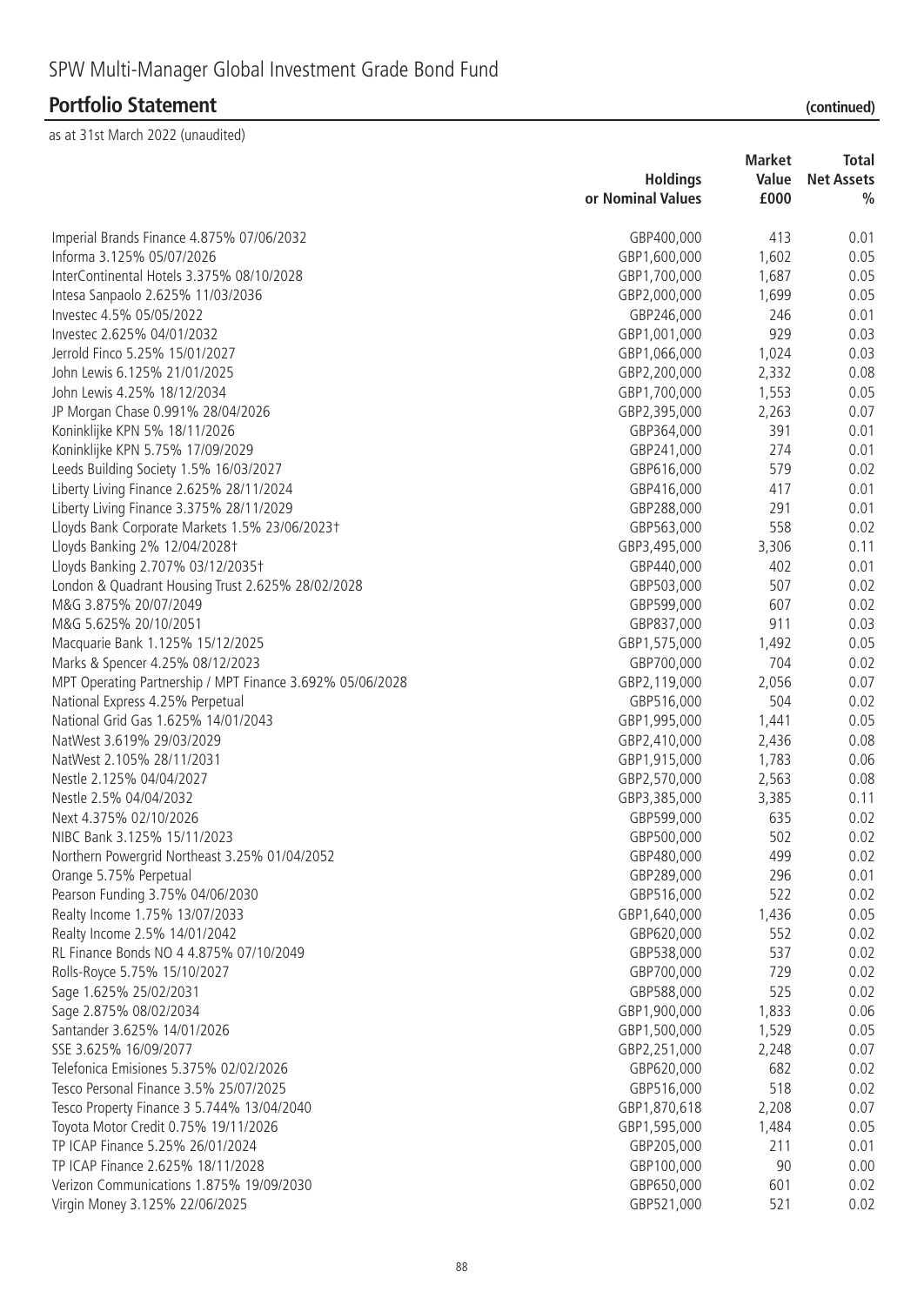|                                                                                 | <b>Holdings</b><br>or Nominal Values | <b>Market</b><br>Value<br>£000 | <b>Total</b><br><b>Net Assets</b><br>$\frac{0}{0}$ |
|---------------------------------------------------------------------------------|--------------------------------------|--------------------------------|----------------------------------------------------|
| Virgin Money 4% 25/09/2026                                                      | GBP650,000                           | 660                            | 0.02                                               |
| Virgin Money 4% 03/09/2027                                                      | GBP3,600,000                         | 3,666                          | 0.12                                               |
| Virgin Money 7.875% 14/12/2028                                                  | GBP900,000                           | 961                            | 0.03                                               |
| Volkswagen Financial Services 1.625% 10/02/2024                                 | GBP1,200,000                         | 1,177                          | 0.04                                               |
| Volkswagen Financial Services 1.875% 03/12/2024                                 | GBP1,800,000                         | 1,752                          | 0.06                                               |
| Volkswagen Financial Services 0.875% 20/02/2025                                 | GBP4,000,000                         | 3,769                          | 0.12                                               |
| Volkswagen Financial Services 2.125% 18/01/2028                                 | GBP1,000,000                         | 942                            | 0.03                                               |
| Volkswagen Financial Services 1.375% 14/09/2028                                 | GBP1,800,000                         | 1,611                          | 0.05                                               |
| Wells Fargo 1.375% 30/06/2022                                                   | GBP3,825,000                         | 3,823                          | 0.12                                               |
| Western Power Distribution East Midlands 5.25% 17/01/2023                       | GBP1,100,000                         | 1,127                          | 0.04                                               |
| Workspace 2.25% 11/03/2028                                                      | GBP600,000                           | 549                            | 0.02                                               |
| WPP Finance 2017 3.75% 19/05/2032                                               | GBP240,000                           | 245                            | 0.01                                               |
|                                                                                 |                                      | 148,128                        | 4.83                                               |
|                                                                                 |                                      |                                |                                                    |
| <b>TOTAL STERLING DENOMINATED BONDS</b>                                         |                                      | 148,128                        | 4.83                                               |
| DENOMINATED BONDS (0.12%, 30/09/21 0.25%)                                       |                                      |                                |                                                    |
| <b>Corporate Bonds</b>                                                          |                                      |                                |                                                    |
| Corebridge Financial 3.65% 05/04/2027                                           | USD3,629,000                         | 3,617                          | 0.12                                               |
|                                                                                 |                                      | 3,617                          | 0.12                                               |
| <b>DENOMINATED BONDS</b>                                                        |                                      | 3,617                          | 0.12                                               |
| US DOLLAR DENOMINATED BONDS (66.99%, 30/09/21 66.87%)<br><b>Corporate Bonds</b> |                                      |                                |                                                    |
| 7-Eleven 1.8% 10/02/2031                                                        | USD2,940,000                         | 1,924                          | 0.06                                               |
| 7-Eleven 2.5% 10/02/2041                                                        | USD100,000                           | 61                             | 0.00                                               |
| 7-Eleven 2.8% 10/02/2051                                                        | USD1,500,000                         | 916                            | 0.03                                               |
| AAC Technologies 2.625% 02/06/2026                                              | USD480,000                           | 328                            | 0.01                                               |
| AbbVie 2.9% 06/11/2022                                                          | USD1,900,000                         | 1,456                          | 0.05                                               |
| AbbVie 2.85% 14/05/2023                                                         | USD4,565,000                         | 3,494                          | 0.11                                               |
| AbbVie 2.6% 21/11/2024                                                          | USD4,970,000                         | 3,762                          | 0.12                                               |
| AbbVie 2.95% 21/11/2026                                                         | USD665,000                           | 503                            | 0.02                                               |
| AbbVie 4.25% 14/11/2028                                                         | USD650,000                           | 521                            | 0.02                                               |
| AbbVie 3.2% 21/11/2029                                                          | USD4,650,000                         | 3,502                          | 0.11                                               |
| AbbVie 4.05% 21/11/2039                                                         | USD2,810,000                         | 2,196                          | 0.07                                               |
| AbbVie 4.7% 14/05/2045                                                          | USD1,500,000                         | 1,240                          | 0.04                                               |
| AbbVie 4.45% 14/05/2046                                                         | USD3,430,000                         | 2,774                          | 0.09                                               |
| AbbVie 4.875% 14/11/2048                                                        | USD710,000                           | 612                            | 0.02                                               |
| ABN AMRO Bank 4.75% 28/07/2025                                                  | USD430,000                           | 335                            | 0.01                                               |
| ABN AMRO Bank 4.4% 27/03/2028                                                   | USD800,000                           | 612                            | 0.02                                               |
| ABN AMRO Bank 2.47% 13/12/2029                                                  | USD900,000                           | 627                            | 0.02                                               |
| ABQ Finance 2% 06/07/2026                                                       | USD486,000                           | 347                            | 0.01                                               |
| Activision Blizzard 2.5% 15/09/2050                                             | USD1,618,000                         | 1,004                          | 0.03                                               |
| Adani Electricity Mumbai 3.949% 12/02/2030                                      | USD1,400,000                         | 965                            | 0.03                                               |
| Advanced Micro Devices 2.375% 01/06/2030                                        | USD240,000                           | 170                            | 0.01                                               |
| AEP Transmission 3.65% 01/04/2050                                               | USD680,000                           | 498                            | 0.02                                               |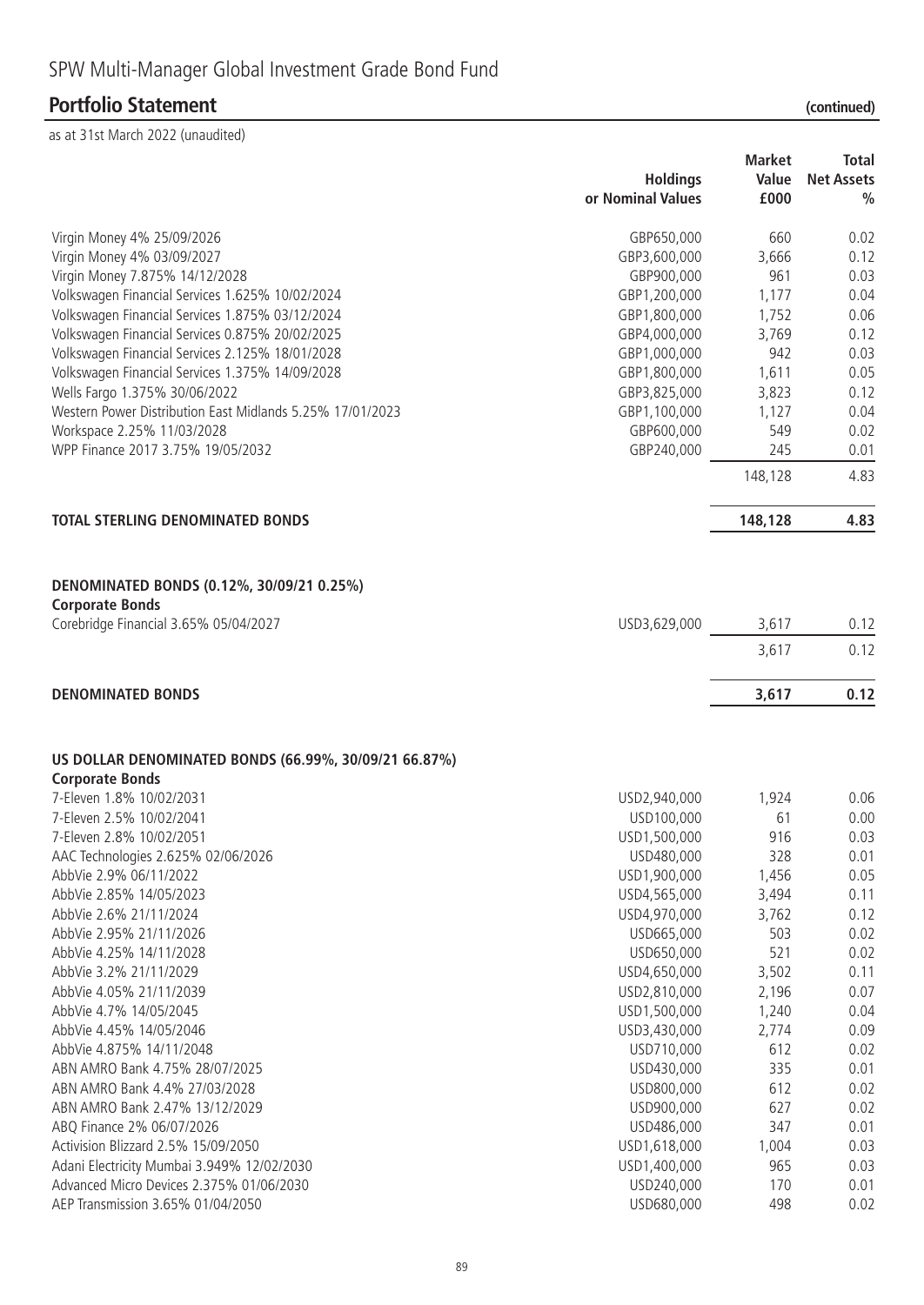| AerCap 5.875% 10/10/2079<br>1,213<br>USD1,664,000<br>0.04<br>1,364<br>AerCap Global Aviation Trust 1.75% 29/10/2024<br>USD1,900,000<br>0.04<br>1,922<br>AerCap Ireland Capital DAC / AerCap Global Aviation Trust 4.45% 03/04/2026<br>USD2,500,000<br>0.06<br>2,025<br>AerCap Ireland Capital DAC / AerCap Global Aviation Trust 2.45% 29/10/2026<br>USD2,880,000<br>0.07<br>AerCap Ireland Capital DAC / AerCap Global Aviation Trust 3.65% 21/07/2027<br>728<br>USD1,000,000<br>0.02<br>AerCap Ireland Capital DAC / AerCap Global Aviation Trust 3% 29/10/2028<br>2,080<br>0.07<br>USD2,976,000<br>137<br>Aeropuerto Internacional de Tocumen 5.125% 11/08/2061<br>USD200,000<br>0.00<br>0.09<br>AES 1.375% 15/01/2026<br>USD3,800,000<br>2,658<br>0.02<br>AES 3.95% 15/07/2030<br>604<br>USD800,000<br>410<br>AES 2.45% 15/01/2031<br>USD600,000<br>0.01<br>Aetna 4.125% 15/11/2042<br>USD370,000<br>276<br>0.01<br>Africa Finance 4.375% 17/04/2026<br>USD400,000<br>304<br>0.01<br>253<br>African Export-Import Bank 2.634% 17/05/2026<br>USD357,000<br>0.01<br>African Export-Import Bank 3.798% 17/05/2031<br>USD252,000<br>177<br>0.01<br>285<br>AIA 2.7% Perpetual<br>USD400,000<br>0.01<br>AIB 4.263% 10/04/2025<br>918<br>USD1,200,000<br>0.03<br>AIG Global Funding 0.45% 08/12/2023<br>USD7,580,000<br>0.18<br>5,545<br>Air Canada 3.875% 15/08/2026<br>USD300,000<br>217<br>0.01<br>893<br>Air Canada 2020-2 Class A Pass Through Trust 5.25% 01/04/2029<br>USD1,136,586<br>0.03<br>0.09<br>Air Lease 3.75% 01/06/2026<br>USD3,760,000<br>2,849<br>Air Lease 1.875% 15/08/2026<br>USD550,000<br>387<br>0.01<br>189<br>Air Products and Chemicals 2.05% 15/05/2030<br>USD270,000<br>0.01<br>Aircastle 2.85% 26/01/2028<br>USD1,900,000<br>1,305<br>0.04<br>Aircastle 5.25% Perpetual<br>360<br>0.01<br>USD516,000<br>Aker BP 2.875% 15/01/2026<br>USD850,000<br>634<br>0.02<br>Alaska Airlines 2020-1 Class A Pass Through Trust 4.8% 15/08/2027<br>USD1,941,319<br>1,504<br>0.05<br>Albertsons Cos / Safeway / New Albertsons / Albertsons 5.875% 15/02/2028<br>USD955,000<br>725<br>0.02<br>Alcon Finance 3% 23/09/2029<br>505<br>USD692,000<br>0.02<br>Alcon Finance 3.8% 23/09/2049<br>1,765<br>0.06<br>USD2,500,000<br>Alexandria Real Estate Equities 4.3% 15/01/2026<br>USD1,200,000<br>941<br>0.03<br>Alexandria Real Estate Equities 2% 18/05/2032<br>USD5,000,000<br>3,252<br>0.11<br>515<br>0.02<br>USD810,000<br>Alexandria Real Estate Equities 3% 18/05/2051<br>Alibaba 2.125% 09/02/2031<br>USD1,300,000<br>859<br>0.03<br>Alibaba 3.15% 09/02/2051<br>USD300,000<br>176<br>0.01<br>861<br>Alibaba 4.4% 06/12/2057<br>USD1,200,000<br>0.03<br>Alibaba 3.25% 09/02/2061<br>USD1,600,000<br>910<br>0.03<br>Alimentation Couche-Tard 3.625% 13/05/2051<br>374<br>0.01<br>USD560,000<br>Allegion US 3.55% 01/10/2027<br>USD2,400,000<br>1,796<br>0.06<br>Allianz 3.2% Perpetual<br>USD2,400,000<br>1,585<br>0.05<br>Ally Financial 5.75% 20/11/2025<br>1,283<br>0.04<br>USD1,600,000<br>227<br>Ally Financial 8% 01/11/2031<br>USD240,000<br>0.01<br>Ally Financial 8% 01/11/2031<br>USD5,500,000<br>5,256<br>0.17<br>Altice France 5.125% 15/07/2029<br>134<br>USD200,000<br>0.00<br>Altria 4.8% 14/02/2029<br>USD670,000<br>534<br>0.02<br>Altria 3.4% 06/05/2030<br>USD600,000<br>438<br>0.01<br>Altria 5.8% 14/02/2039<br>USD230,000<br>189<br>0.01<br>Altria 4.5% 02/05/2043<br>USD440,000<br>308<br>0.01<br>USD340,000<br>280<br>0.01<br>Altria 5.95% 14/02/2049<br>Amazon.com 2.1% 12/05/2031<br>USD3,280,000<br>0.08<br>2,310 | <b>Holdings</b><br>or Nominal Values | <b>Market</b><br>Value<br>£000 | <b>Total</b><br><b>Net Assets</b><br>$\frac{0}{0}$ |
|----------------------------------------------------------------------------------------------------------------------------------------------------------------------------------------------------------------------------------------------------------------------------------------------------------------------------------------------------------------------------------------------------------------------------------------------------------------------------------------------------------------------------------------------------------------------------------------------------------------------------------------------------------------------------------------------------------------------------------------------------------------------------------------------------------------------------------------------------------------------------------------------------------------------------------------------------------------------------------------------------------------------------------------------------------------------------------------------------------------------------------------------------------------------------------------------------------------------------------------------------------------------------------------------------------------------------------------------------------------------------------------------------------------------------------------------------------------------------------------------------------------------------------------------------------------------------------------------------------------------------------------------------------------------------------------------------------------------------------------------------------------------------------------------------------------------------------------------------------------------------------------------------------------------------------------------------------------------------------------------------------------------------------------------------------------------------------------------------------------------------------------------------------------------------------------------------------------------------------------------------------------------------------------------------------------------------------------------------------------------------------------------------------------------------------------------------------------------------------------------------------------------------------------------------------------------------------------------------------------------------------------------------------------------------------------------------------------------------------------------------------------------------------------------------------------------------------------------------------------------------------------------------------------------------------------------------------------------------------------------------------------------------------------------------------------------------------------------------------------------------------------------------------------------------------------------------------------------------------------------------------------------------------------------------------------------------------------------------------------------------------------------------------------------------------------------------------------------------------------------------------------------------------------------------------------|--------------------------------------|--------------------------------|----------------------------------------------------|
|                                                                                                                                                                                                                                                                                                                                                                                                                                                                                                                                                                                                                                                                                                                                                                                                                                                                                                                                                                                                                                                                                                                                                                                                                                                                                                                                                                                                                                                                                                                                                                                                                                                                                                                                                                                                                                                                                                                                                                                                                                                                                                                                                                                                                                                                                                                                                                                                                                                                                                                                                                                                                                                                                                                                                                                                                                                                                                                                                                                                                                                                                                                                                                                                                                                                                                                                                                                                                                                                                                                                                                |                                      |                                |                                                    |
|                                                                                                                                                                                                                                                                                                                                                                                                                                                                                                                                                                                                                                                                                                                                                                                                                                                                                                                                                                                                                                                                                                                                                                                                                                                                                                                                                                                                                                                                                                                                                                                                                                                                                                                                                                                                                                                                                                                                                                                                                                                                                                                                                                                                                                                                                                                                                                                                                                                                                                                                                                                                                                                                                                                                                                                                                                                                                                                                                                                                                                                                                                                                                                                                                                                                                                                                                                                                                                                                                                                                                                |                                      |                                |                                                    |
|                                                                                                                                                                                                                                                                                                                                                                                                                                                                                                                                                                                                                                                                                                                                                                                                                                                                                                                                                                                                                                                                                                                                                                                                                                                                                                                                                                                                                                                                                                                                                                                                                                                                                                                                                                                                                                                                                                                                                                                                                                                                                                                                                                                                                                                                                                                                                                                                                                                                                                                                                                                                                                                                                                                                                                                                                                                                                                                                                                                                                                                                                                                                                                                                                                                                                                                                                                                                                                                                                                                                                                |                                      |                                |                                                    |
|                                                                                                                                                                                                                                                                                                                                                                                                                                                                                                                                                                                                                                                                                                                                                                                                                                                                                                                                                                                                                                                                                                                                                                                                                                                                                                                                                                                                                                                                                                                                                                                                                                                                                                                                                                                                                                                                                                                                                                                                                                                                                                                                                                                                                                                                                                                                                                                                                                                                                                                                                                                                                                                                                                                                                                                                                                                                                                                                                                                                                                                                                                                                                                                                                                                                                                                                                                                                                                                                                                                                                                |                                      |                                |                                                    |
|                                                                                                                                                                                                                                                                                                                                                                                                                                                                                                                                                                                                                                                                                                                                                                                                                                                                                                                                                                                                                                                                                                                                                                                                                                                                                                                                                                                                                                                                                                                                                                                                                                                                                                                                                                                                                                                                                                                                                                                                                                                                                                                                                                                                                                                                                                                                                                                                                                                                                                                                                                                                                                                                                                                                                                                                                                                                                                                                                                                                                                                                                                                                                                                                                                                                                                                                                                                                                                                                                                                                                                |                                      |                                |                                                    |
|                                                                                                                                                                                                                                                                                                                                                                                                                                                                                                                                                                                                                                                                                                                                                                                                                                                                                                                                                                                                                                                                                                                                                                                                                                                                                                                                                                                                                                                                                                                                                                                                                                                                                                                                                                                                                                                                                                                                                                                                                                                                                                                                                                                                                                                                                                                                                                                                                                                                                                                                                                                                                                                                                                                                                                                                                                                                                                                                                                                                                                                                                                                                                                                                                                                                                                                                                                                                                                                                                                                                                                |                                      |                                |                                                    |
|                                                                                                                                                                                                                                                                                                                                                                                                                                                                                                                                                                                                                                                                                                                                                                                                                                                                                                                                                                                                                                                                                                                                                                                                                                                                                                                                                                                                                                                                                                                                                                                                                                                                                                                                                                                                                                                                                                                                                                                                                                                                                                                                                                                                                                                                                                                                                                                                                                                                                                                                                                                                                                                                                                                                                                                                                                                                                                                                                                                                                                                                                                                                                                                                                                                                                                                                                                                                                                                                                                                                                                |                                      |                                |                                                    |
|                                                                                                                                                                                                                                                                                                                                                                                                                                                                                                                                                                                                                                                                                                                                                                                                                                                                                                                                                                                                                                                                                                                                                                                                                                                                                                                                                                                                                                                                                                                                                                                                                                                                                                                                                                                                                                                                                                                                                                                                                                                                                                                                                                                                                                                                                                                                                                                                                                                                                                                                                                                                                                                                                                                                                                                                                                                                                                                                                                                                                                                                                                                                                                                                                                                                                                                                                                                                                                                                                                                                                                |                                      |                                |                                                    |
|                                                                                                                                                                                                                                                                                                                                                                                                                                                                                                                                                                                                                                                                                                                                                                                                                                                                                                                                                                                                                                                                                                                                                                                                                                                                                                                                                                                                                                                                                                                                                                                                                                                                                                                                                                                                                                                                                                                                                                                                                                                                                                                                                                                                                                                                                                                                                                                                                                                                                                                                                                                                                                                                                                                                                                                                                                                                                                                                                                                                                                                                                                                                                                                                                                                                                                                                                                                                                                                                                                                                                                |                                      |                                |                                                    |
|                                                                                                                                                                                                                                                                                                                                                                                                                                                                                                                                                                                                                                                                                                                                                                                                                                                                                                                                                                                                                                                                                                                                                                                                                                                                                                                                                                                                                                                                                                                                                                                                                                                                                                                                                                                                                                                                                                                                                                                                                                                                                                                                                                                                                                                                                                                                                                                                                                                                                                                                                                                                                                                                                                                                                                                                                                                                                                                                                                                                                                                                                                                                                                                                                                                                                                                                                                                                                                                                                                                                                                |                                      |                                |                                                    |
|                                                                                                                                                                                                                                                                                                                                                                                                                                                                                                                                                                                                                                                                                                                                                                                                                                                                                                                                                                                                                                                                                                                                                                                                                                                                                                                                                                                                                                                                                                                                                                                                                                                                                                                                                                                                                                                                                                                                                                                                                                                                                                                                                                                                                                                                                                                                                                                                                                                                                                                                                                                                                                                                                                                                                                                                                                                                                                                                                                                                                                                                                                                                                                                                                                                                                                                                                                                                                                                                                                                                                                |                                      |                                |                                                    |
|                                                                                                                                                                                                                                                                                                                                                                                                                                                                                                                                                                                                                                                                                                                                                                                                                                                                                                                                                                                                                                                                                                                                                                                                                                                                                                                                                                                                                                                                                                                                                                                                                                                                                                                                                                                                                                                                                                                                                                                                                                                                                                                                                                                                                                                                                                                                                                                                                                                                                                                                                                                                                                                                                                                                                                                                                                                                                                                                                                                                                                                                                                                                                                                                                                                                                                                                                                                                                                                                                                                                                                |                                      |                                |                                                    |
|                                                                                                                                                                                                                                                                                                                                                                                                                                                                                                                                                                                                                                                                                                                                                                                                                                                                                                                                                                                                                                                                                                                                                                                                                                                                                                                                                                                                                                                                                                                                                                                                                                                                                                                                                                                                                                                                                                                                                                                                                                                                                                                                                                                                                                                                                                                                                                                                                                                                                                                                                                                                                                                                                                                                                                                                                                                                                                                                                                                                                                                                                                                                                                                                                                                                                                                                                                                                                                                                                                                                                                |                                      |                                |                                                    |
|                                                                                                                                                                                                                                                                                                                                                                                                                                                                                                                                                                                                                                                                                                                                                                                                                                                                                                                                                                                                                                                                                                                                                                                                                                                                                                                                                                                                                                                                                                                                                                                                                                                                                                                                                                                                                                                                                                                                                                                                                                                                                                                                                                                                                                                                                                                                                                                                                                                                                                                                                                                                                                                                                                                                                                                                                                                                                                                                                                                                                                                                                                                                                                                                                                                                                                                                                                                                                                                                                                                                                                |                                      |                                |                                                    |
|                                                                                                                                                                                                                                                                                                                                                                                                                                                                                                                                                                                                                                                                                                                                                                                                                                                                                                                                                                                                                                                                                                                                                                                                                                                                                                                                                                                                                                                                                                                                                                                                                                                                                                                                                                                                                                                                                                                                                                                                                                                                                                                                                                                                                                                                                                                                                                                                                                                                                                                                                                                                                                                                                                                                                                                                                                                                                                                                                                                                                                                                                                                                                                                                                                                                                                                                                                                                                                                                                                                                                                |                                      |                                |                                                    |
|                                                                                                                                                                                                                                                                                                                                                                                                                                                                                                                                                                                                                                                                                                                                                                                                                                                                                                                                                                                                                                                                                                                                                                                                                                                                                                                                                                                                                                                                                                                                                                                                                                                                                                                                                                                                                                                                                                                                                                                                                                                                                                                                                                                                                                                                                                                                                                                                                                                                                                                                                                                                                                                                                                                                                                                                                                                                                                                                                                                                                                                                                                                                                                                                                                                                                                                                                                                                                                                                                                                                                                |                                      |                                |                                                    |
|                                                                                                                                                                                                                                                                                                                                                                                                                                                                                                                                                                                                                                                                                                                                                                                                                                                                                                                                                                                                                                                                                                                                                                                                                                                                                                                                                                                                                                                                                                                                                                                                                                                                                                                                                                                                                                                                                                                                                                                                                                                                                                                                                                                                                                                                                                                                                                                                                                                                                                                                                                                                                                                                                                                                                                                                                                                                                                                                                                                                                                                                                                                                                                                                                                                                                                                                                                                                                                                                                                                                                                |                                      |                                |                                                    |
|                                                                                                                                                                                                                                                                                                                                                                                                                                                                                                                                                                                                                                                                                                                                                                                                                                                                                                                                                                                                                                                                                                                                                                                                                                                                                                                                                                                                                                                                                                                                                                                                                                                                                                                                                                                                                                                                                                                                                                                                                                                                                                                                                                                                                                                                                                                                                                                                                                                                                                                                                                                                                                                                                                                                                                                                                                                                                                                                                                                                                                                                                                                                                                                                                                                                                                                                                                                                                                                                                                                                                                |                                      |                                |                                                    |
|                                                                                                                                                                                                                                                                                                                                                                                                                                                                                                                                                                                                                                                                                                                                                                                                                                                                                                                                                                                                                                                                                                                                                                                                                                                                                                                                                                                                                                                                                                                                                                                                                                                                                                                                                                                                                                                                                                                                                                                                                                                                                                                                                                                                                                                                                                                                                                                                                                                                                                                                                                                                                                                                                                                                                                                                                                                                                                                                                                                                                                                                                                                                                                                                                                                                                                                                                                                                                                                                                                                                                                |                                      |                                |                                                    |
|                                                                                                                                                                                                                                                                                                                                                                                                                                                                                                                                                                                                                                                                                                                                                                                                                                                                                                                                                                                                                                                                                                                                                                                                                                                                                                                                                                                                                                                                                                                                                                                                                                                                                                                                                                                                                                                                                                                                                                                                                                                                                                                                                                                                                                                                                                                                                                                                                                                                                                                                                                                                                                                                                                                                                                                                                                                                                                                                                                                                                                                                                                                                                                                                                                                                                                                                                                                                                                                                                                                                                                |                                      |                                |                                                    |
|                                                                                                                                                                                                                                                                                                                                                                                                                                                                                                                                                                                                                                                                                                                                                                                                                                                                                                                                                                                                                                                                                                                                                                                                                                                                                                                                                                                                                                                                                                                                                                                                                                                                                                                                                                                                                                                                                                                                                                                                                                                                                                                                                                                                                                                                                                                                                                                                                                                                                                                                                                                                                                                                                                                                                                                                                                                                                                                                                                                                                                                                                                                                                                                                                                                                                                                                                                                                                                                                                                                                                                |                                      |                                |                                                    |
|                                                                                                                                                                                                                                                                                                                                                                                                                                                                                                                                                                                                                                                                                                                                                                                                                                                                                                                                                                                                                                                                                                                                                                                                                                                                                                                                                                                                                                                                                                                                                                                                                                                                                                                                                                                                                                                                                                                                                                                                                                                                                                                                                                                                                                                                                                                                                                                                                                                                                                                                                                                                                                                                                                                                                                                                                                                                                                                                                                                                                                                                                                                                                                                                                                                                                                                                                                                                                                                                                                                                                                |                                      |                                |                                                    |
|                                                                                                                                                                                                                                                                                                                                                                                                                                                                                                                                                                                                                                                                                                                                                                                                                                                                                                                                                                                                                                                                                                                                                                                                                                                                                                                                                                                                                                                                                                                                                                                                                                                                                                                                                                                                                                                                                                                                                                                                                                                                                                                                                                                                                                                                                                                                                                                                                                                                                                                                                                                                                                                                                                                                                                                                                                                                                                                                                                                                                                                                                                                                                                                                                                                                                                                                                                                                                                                                                                                                                                |                                      |                                |                                                    |
|                                                                                                                                                                                                                                                                                                                                                                                                                                                                                                                                                                                                                                                                                                                                                                                                                                                                                                                                                                                                                                                                                                                                                                                                                                                                                                                                                                                                                                                                                                                                                                                                                                                                                                                                                                                                                                                                                                                                                                                                                                                                                                                                                                                                                                                                                                                                                                                                                                                                                                                                                                                                                                                                                                                                                                                                                                                                                                                                                                                                                                                                                                                                                                                                                                                                                                                                                                                                                                                                                                                                                                |                                      |                                |                                                    |
|                                                                                                                                                                                                                                                                                                                                                                                                                                                                                                                                                                                                                                                                                                                                                                                                                                                                                                                                                                                                                                                                                                                                                                                                                                                                                                                                                                                                                                                                                                                                                                                                                                                                                                                                                                                                                                                                                                                                                                                                                                                                                                                                                                                                                                                                                                                                                                                                                                                                                                                                                                                                                                                                                                                                                                                                                                                                                                                                                                                                                                                                                                                                                                                                                                                                                                                                                                                                                                                                                                                                                                |                                      |                                |                                                    |
|                                                                                                                                                                                                                                                                                                                                                                                                                                                                                                                                                                                                                                                                                                                                                                                                                                                                                                                                                                                                                                                                                                                                                                                                                                                                                                                                                                                                                                                                                                                                                                                                                                                                                                                                                                                                                                                                                                                                                                                                                                                                                                                                                                                                                                                                                                                                                                                                                                                                                                                                                                                                                                                                                                                                                                                                                                                                                                                                                                                                                                                                                                                                                                                                                                                                                                                                                                                                                                                                                                                                                                |                                      |                                |                                                    |
|                                                                                                                                                                                                                                                                                                                                                                                                                                                                                                                                                                                                                                                                                                                                                                                                                                                                                                                                                                                                                                                                                                                                                                                                                                                                                                                                                                                                                                                                                                                                                                                                                                                                                                                                                                                                                                                                                                                                                                                                                                                                                                                                                                                                                                                                                                                                                                                                                                                                                                                                                                                                                                                                                                                                                                                                                                                                                                                                                                                                                                                                                                                                                                                                                                                                                                                                                                                                                                                                                                                                                                |                                      |                                |                                                    |
|                                                                                                                                                                                                                                                                                                                                                                                                                                                                                                                                                                                                                                                                                                                                                                                                                                                                                                                                                                                                                                                                                                                                                                                                                                                                                                                                                                                                                                                                                                                                                                                                                                                                                                                                                                                                                                                                                                                                                                                                                                                                                                                                                                                                                                                                                                                                                                                                                                                                                                                                                                                                                                                                                                                                                                                                                                                                                                                                                                                                                                                                                                                                                                                                                                                                                                                                                                                                                                                                                                                                                                |                                      |                                |                                                    |
|                                                                                                                                                                                                                                                                                                                                                                                                                                                                                                                                                                                                                                                                                                                                                                                                                                                                                                                                                                                                                                                                                                                                                                                                                                                                                                                                                                                                                                                                                                                                                                                                                                                                                                                                                                                                                                                                                                                                                                                                                                                                                                                                                                                                                                                                                                                                                                                                                                                                                                                                                                                                                                                                                                                                                                                                                                                                                                                                                                                                                                                                                                                                                                                                                                                                                                                                                                                                                                                                                                                                                                |                                      |                                |                                                    |
|                                                                                                                                                                                                                                                                                                                                                                                                                                                                                                                                                                                                                                                                                                                                                                                                                                                                                                                                                                                                                                                                                                                                                                                                                                                                                                                                                                                                                                                                                                                                                                                                                                                                                                                                                                                                                                                                                                                                                                                                                                                                                                                                                                                                                                                                                                                                                                                                                                                                                                                                                                                                                                                                                                                                                                                                                                                                                                                                                                                                                                                                                                                                                                                                                                                                                                                                                                                                                                                                                                                                                                |                                      |                                |                                                    |
|                                                                                                                                                                                                                                                                                                                                                                                                                                                                                                                                                                                                                                                                                                                                                                                                                                                                                                                                                                                                                                                                                                                                                                                                                                                                                                                                                                                                                                                                                                                                                                                                                                                                                                                                                                                                                                                                                                                                                                                                                                                                                                                                                                                                                                                                                                                                                                                                                                                                                                                                                                                                                                                                                                                                                                                                                                                                                                                                                                                                                                                                                                                                                                                                                                                                                                                                                                                                                                                                                                                                                                |                                      |                                |                                                    |
|                                                                                                                                                                                                                                                                                                                                                                                                                                                                                                                                                                                                                                                                                                                                                                                                                                                                                                                                                                                                                                                                                                                                                                                                                                                                                                                                                                                                                                                                                                                                                                                                                                                                                                                                                                                                                                                                                                                                                                                                                                                                                                                                                                                                                                                                                                                                                                                                                                                                                                                                                                                                                                                                                                                                                                                                                                                                                                                                                                                                                                                                                                                                                                                                                                                                                                                                                                                                                                                                                                                                                                |                                      |                                |                                                    |
|                                                                                                                                                                                                                                                                                                                                                                                                                                                                                                                                                                                                                                                                                                                                                                                                                                                                                                                                                                                                                                                                                                                                                                                                                                                                                                                                                                                                                                                                                                                                                                                                                                                                                                                                                                                                                                                                                                                                                                                                                                                                                                                                                                                                                                                                                                                                                                                                                                                                                                                                                                                                                                                                                                                                                                                                                                                                                                                                                                                                                                                                                                                                                                                                                                                                                                                                                                                                                                                                                                                                                                |                                      |                                |                                                    |
|                                                                                                                                                                                                                                                                                                                                                                                                                                                                                                                                                                                                                                                                                                                                                                                                                                                                                                                                                                                                                                                                                                                                                                                                                                                                                                                                                                                                                                                                                                                                                                                                                                                                                                                                                                                                                                                                                                                                                                                                                                                                                                                                                                                                                                                                                                                                                                                                                                                                                                                                                                                                                                                                                                                                                                                                                                                                                                                                                                                                                                                                                                                                                                                                                                                                                                                                                                                                                                                                                                                                                                |                                      |                                |                                                    |
|                                                                                                                                                                                                                                                                                                                                                                                                                                                                                                                                                                                                                                                                                                                                                                                                                                                                                                                                                                                                                                                                                                                                                                                                                                                                                                                                                                                                                                                                                                                                                                                                                                                                                                                                                                                                                                                                                                                                                                                                                                                                                                                                                                                                                                                                                                                                                                                                                                                                                                                                                                                                                                                                                                                                                                                                                                                                                                                                                                                                                                                                                                                                                                                                                                                                                                                                                                                                                                                                                                                                                                |                                      |                                |                                                    |
|                                                                                                                                                                                                                                                                                                                                                                                                                                                                                                                                                                                                                                                                                                                                                                                                                                                                                                                                                                                                                                                                                                                                                                                                                                                                                                                                                                                                                                                                                                                                                                                                                                                                                                                                                                                                                                                                                                                                                                                                                                                                                                                                                                                                                                                                                                                                                                                                                                                                                                                                                                                                                                                                                                                                                                                                                                                                                                                                                                                                                                                                                                                                                                                                                                                                                                                                                                                                                                                                                                                                                                |                                      |                                |                                                    |
|                                                                                                                                                                                                                                                                                                                                                                                                                                                                                                                                                                                                                                                                                                                                                                                                                                                                                                                                                                                                                                                                                                                                                                                                                                                                                                                                                                                                                                                                                                                                                                                                                                                                                                                                                                                                                                                                                                                                                                                                                                                                                                                                                                                                                                                                                                                                                                                                                                                                                                                                                                                                                                                                                                                                                                                                                                                                                                                                                                                                                                                                                                                                                                                                                                                                                                                                                                                                                                                                                                                                                                |                                      |                                |                                                    |
|                                                                                                                                                                                                                                                                                                                                                                                                                                                                                                                                                                                                                                                                                                                                                                                                                                                                                                                                                                                                                                                                                                                                                                                                                                                                                                                                                                                                                                                                                                                                                                                                                                                                                                                                                                                                                                                                                                                                                                                                                                                                                                                                                                                                                                                                                                                                                                                                                                                                                                                                                                                                                                                                                                                                                                                                                                                                                                                                                                                                                                                                                                                                                                                                                                                                                                                                                                                                                                                                                                                                                                |                                      |                                |                                                    |
|                                                                                                                                                                                                                                                                                                                                                                                                                                                                                                                                                                                                                                                                                                                                                                                                                                                                                                                                                                                                                                                                                                                                                                                                                                                                                                                                                                                                                                                                                                                                                                                                                                                                                                                                                                                                                                                                                                                                                                                                                                                                                                                                                                                                                                                                                                                                                                                                                                                                                                                                                                                                                                                                                                                                                                                                                                                                                                                                                                                                                                                                                                                                                                                                                                                                                                                                                                                                                                                                                                                                                                |                                      |                                |                                                    |
|                                                                                                                                                                                                                                                                                                                                                                                                                                                                                                                                                                                                                                                                                                                                                                                                                                                                                                                                                                                                                                                                                                                                                                                                                                                                                                                                                                                                                                                                                                                                                                                                                                                                                                                                                                                                                                                                                                                                                                                                                                                                                                                                                                                                                                                                                                                                                                                                                                                                                                                                                                                                                                                                                                                                                                                                                                                                                                                                                                                                                                                                                                                                                                                                                                                                                                                                                                                                                                                                                                                                                                |                                      |                                |                                                    |
|                                                                                                                                                                                                                                                                                                                                                                                                                                                                                                                                                                                                                                                                                                                                                                                                                                                                                                                                                                                                                                                                                                                                                                                                                                                                                                                                                                                                                                                                                                                                                                                                                                                                                                                                                                                                                                                                                                                                                                                                                                                                                                                                                                                                                                                                                                                                                                                                                                                                                                                                                                                                                                                                                                                                                                                                                                                                                                                                                                                                                                                                                                                                                                                                                                                                                                                                                                                                                                                                                                                                                                |                                      |                                |                                                    |
|                                                                                                                                                                                                                                                                                                                                                                                                                                                                                                                                                                                                                                                                                                                                                                                                                                                                                                                                                                                                                                                                                                                                                                                                                                                                                                                                                                                                                                                                                                                                                                                                                                                                                                                                                                                                                                                                                                                                                                                                                                                                                                                                                                                                                                                                                                                                                                                                                                                                                                                                                                                                                                                                                                                                                                                                                                                                                                                                                                                                                                                                                                                                                                                                                                                                                                                                                                                                                                                                                                                                                                |                                      |                                |                                                    |
|                                                                                                                                                                                                                                                                                                                                                                                                                                                                                                                                                                                                                                                                                                                                                                                                                                                                                                                                                                                                                                                                                                                                                                                                                                                                                                                                                                                                                                                                                                                                                                                                                                                                                                                                                                                                                                                                                                                                                                                                                                                                                                                                                                                                                                                                                                                                                                                                                                                                                                                                                                                                                                                                                                                                                                                                                                                                                                                                                                                                                                                                                                                                                                                                                                                                                                                                                                                                                                                                                                                                                                |                                      |                                |                                                    |
|                                                                                                                                                                                                                                                                                                                                                                                                                                                                                                                                                                                                                                                                                                                                                                                                                                                                                                                                                                                                                                                                                                                                                                                                                                                                                                                                                                                                                                                                                                                                                                                                                                                                                                                                                                                                                                                                                                                                                                                                                                                                                                                                                                                                                                                                                                                                                                                                                                                                                                                                                                                                                                                                                                                                                                                                                                                                                                                                                                                                                                                                                                                                                                                                                                                                                                                                                                                                                                                                                                                                                                |                                      |                                |                                                    |
|                                                                                                                                                                                                                                                                                                                                                                                                                                                                                                                                                                                                                                                                                                                                                                                                                                                                                                                                                                                                                                                                                                                                                                                                                                                                                                                                                                                                                                                                                                                                                                                                                                                                                                                                                                                                                                                                                                                                                                                                                                                                                                                                                                                                                                                                                                                                                                                                                                                                                                                                                                                                                                                                                                                                                                                                                                                                                                                                                                                                                                                                                                                                                                                                                                                                                                                                                                                                                                                                                                                                                                |                                      |                                |                                                    |
|                                                                                                                                                                                                                                                                                                                                                                                                                                                                                                                                                                                                                                                                                                                                                                                                                                                                                                                                                                                                                                                                                                                                                                                                                                                                                                                                                                                                                                                                                                                                                                                                                                                                                                                                                                                                                                                                                                                                                                                                                                                                                                                                                                                                                                                                                                                                                                                                                                                                                                                                                                                                                                                                                                                                                                                                                                                                                                                                                                                                                                                                                                                                                                                                                                                                                                                                                                                                                                                                                                                                                                |                                      |                                |                                                    |
|                                                                                                                                                                                                                                                                                                                                                                                                                                                                                                                                                                                                                                                                                                                                                                                                                                                                                                                                                                                                                                                                                                                                                                                                                                                                                                                                                                                                                                                                                                                                                                                                                                                                                                                                                                                                                                                                                                                                                                                                                                                                                                                                                                                                                                                                                                                                                                                                                                                                                                                                                                                                                                                                                                                                                                                                                                                                                                                                                                                                                                                                                                                                                                                                                                                                                                                                                                                                                                                                                                                                                                |                                      |                                |                                                    |
|                                                                                                                                                                                                                                                                                                                                                                                                                                                                                                                                                                                                                                                                                                                                                                                                                                                                                                                                                                                                                                                                                                                                                                                                                                                                                                                                                                                                                                                                                                                                                                                                                                                                                                                                                                                                                                                                                                                                                                                                                                                                                                                                                                                                                                                                                                                                                                                                                                                                                                                                                                                                                                                                                                                                                                                                                                                                                                                                                                                                                                                                                                                                                                                                                                                                                                                                                                                                                                                                                                                                                                |                                      |                                |                                                    |
|                                                                                                                                                                                                                                                                                                                                                                                                                                                                                                                                                                                                                                                                                                                                                                                                                                                                                                                                                                                                                                                                                                                                                                                                                                                                                                                                                                                                                                                                                                                                                                                                                                                                                                                                                                                                                                                                                                                                                                                                                                                                                                                                                                                                                                                                                                                                                                                                                                                                                                                                                                                                                                                                                                                                                                                                                                                                                                                                                                                                                                                                                                                                                                                                                                                                                                                                                                                                                                                                                                                                                                |                                      |                                |                                                    |
|                                                                                                                                                                                                                                                                                                                                                                                                                                                                                                                                                                                                                                                                                                                                                                                                                                                                                                                                                                                                                                                                                                                                                                                                                                                                                                                                                                                                                                                                                                                                                                                                                                                                                                                                                                                                                                                                                                                                                                                                                                                                                                                                                                                                                                                                                                                                                                                                                                                                                                                                                                                                                                                                                                                                                                                                                                                                                                                                                                                                                                                                                                                                                                                                                                                                                                                                                                                                                                                                                                                                                                |                                      |                                |                                                    |
| Amazon.com 3.1% 12/05/2051<br>0.04<br>USD1,565,000<br>1,117                                                                                                                                                                                                                                                                                                                                                                                                                                                                                                                                                                                                                                                                                                                                                                                                                                                                                                                                                                                                                                                                                                                                                                                                                                                                                                                                                                                                                                                                                                                                                                                                                                                                                                                                                                                                                                                                                                                                                                                                                                                                                                                                                                                                                                                                                                                                                                                                                                                                                                                                                                                                                                                                                                                                                                                                                                                                                                                                                                                                                                                                                                                                                                                                                                                                                                                                                                                                                                                                                                    |                                      |                                |                                                    |
| Amazon.com 2.7% 03/06/2060<br>USD1,260,000<br>792<br>0.03                                                                                                                                                                                                                                                                                                                                                                                                                                                                                                                                                                                                                                                                                                                                                                                                                                                                                                                                                                                                                                                                                                                                                                                                                                                                                                                                                                                                                                                                                                                                                                                                                                                                                                                                                                                                                                                                                                                                                                                                                                                                                                                                                                                                                                                                                                                                                                                                                                                                                                                                                                                                                                                                                                                                                                                                                                                                                                                                                                                                                                                                                                                                                                                                                                                                                                                                                                                                                                                                                                      |                                      |                                |                                                    |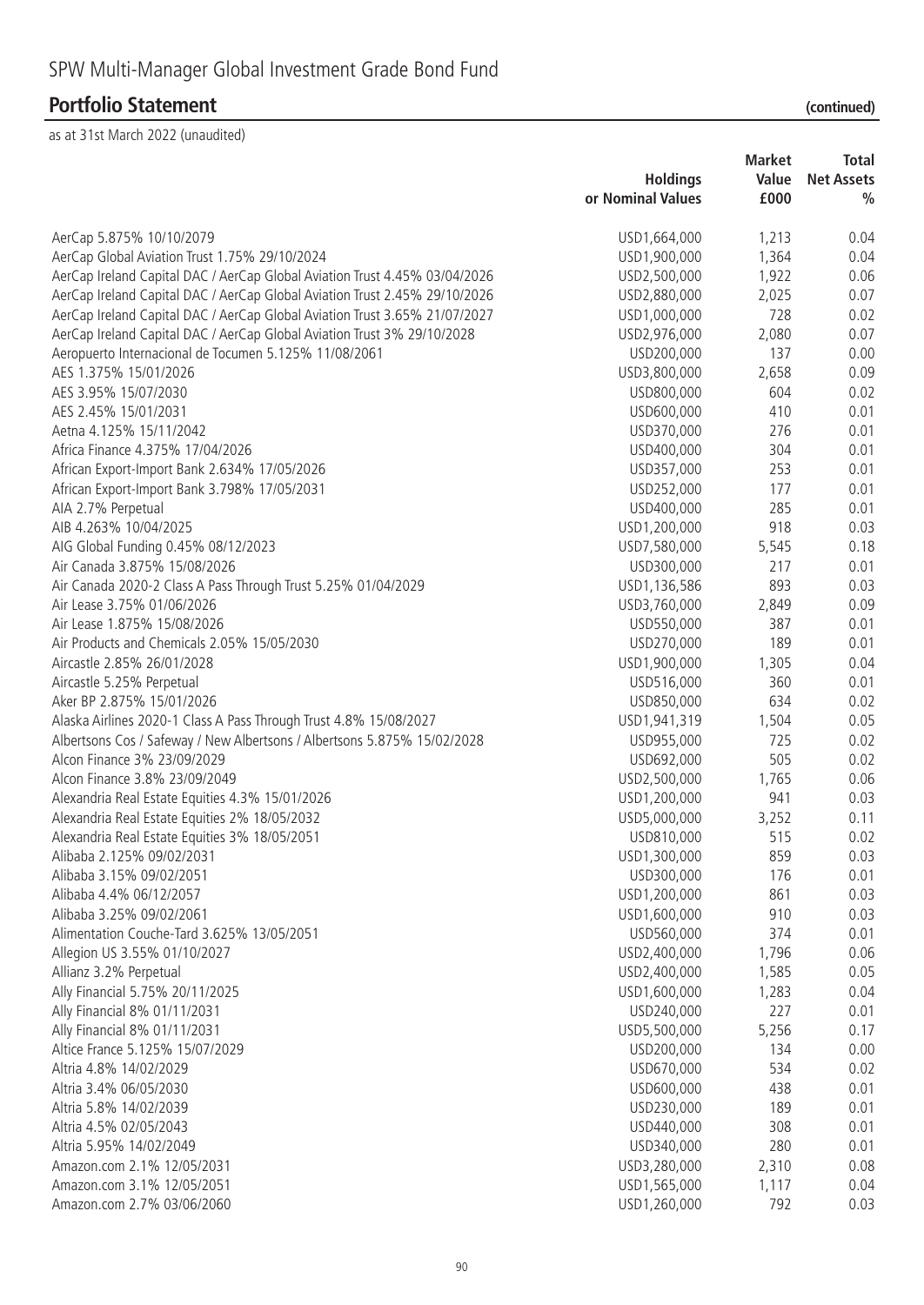|                                                                       |                   | <b>Market</b> | <b>Total</b>      |
|-----------------------------------------------------------------------|-------------------|---------------|-------------------|
|                                                                       | <b>Holdings</b>   | Value         | <b>Net Assets</b> |
|                                                                       | or Nominal Values | £000          | $\frac{0}{0}$     |
| Amazon.com 3.25% 12/05/2061                                           | USD325,000        | 231           | 0.01              |
| AMC Networks 4.25% 15/02/2029                                         | USD100,000        | 70            | 0.00              |
| Amcor Flexibles North America 2.63% 19/06/2030                        | USD380,000        | 267           | 0.01              |
| Amcor Flexibles North America 2.69% 25/05/2031                        | USD800,000        | 560           | 0.02              |
| Amdocs 2.538% 15/06/2030                                              | USD1,200,000      | 830           | 0.03              |
| Ameren 1.75% 15/03/2028                                               | USD300,000        | 206           | 0.01              |
| America Movil 4.375% 16/07/2042                                       | USD810,000        | 630           | 0.02              |
| American Airlines 2015-1 Class A Pass Through Trust 3.375% 01/05/2027 | USD1,014,559      | 743           | 0.02              |
| American Airlines 2016-2 Class AA Pass Through Trust 3.2% 15/06/2028  | USD1,911,250      | 1,381         | 0.05              |
| American Airlines 2019-1 Class A Pass Through Trust 3.5% 15/02/2032   | USD89,157         | 61            | 0.00              |
| American Airlines AAdvantage Loyalty IP 5.5% 20/04/2026               | USD1,912,000      | 1,456         | 0.05              |
| American Airlines AAdvantage Loyalty IP 5.75% 20/04/2029              | USD12,000         | 9             | 0.00              |
| American Campus Communities Operating Partnership 3.625% 15/11/2027   | USD2,250,000      | 1,701         | 0.06              |
| American Campus Communities Operating Partnership 2.85% 01/02/2030    | USD2,000,000      | 1,422         | 0.05              |
| American Electric Power 4.3% 01/12/2028                               | USD1,200,000      | 942           | 0.03              |
| American Express 4.05% 03/12/2042                                     | USD260,000        | 208           | 0.01              |
| American Express 3.55% Perpetual                                      | USD3,126,000      | 2,163         | 0.07              |
| American Honda Finance 1.95% 10/05/2023                               | USD1,500,000      | 1,137         | 0.04              |
| American International 4.2% 01/04/2028                                | USD1,330,000      | 1,056         | 0.03              |
| American International 4.25% 15/03/2029                               | USD1,880,000      | 1,535         | 0.05              |
| American International 3.4% 30/06/2030                                | USD1,134,000      | 854           | 0.03              |
| American International 3.875% 15/01/2035                              | USD135,000        | 103           | 0.00              |
| American International 4.5% 16/07/2044                                | USD115,000        | 94            | 0.00              |
| American International 4.8% 10/07/2045                                | USD980,000        | 840           | 0.03              |
| American International 4.75% 01/04/2048                               | USD760,000        | 659           | 0.02              |
| American International 4.375% 30/06/2050                              | USD275,000        | 228           | 0.01              |
| American International 4.375% 15/01/2055                              | USD160,000        | 130           | 0.00              |
| American Tower 1.5% 31/01/2028                                        | USD5,000,000      | 3,396         | 0.11              |
| American Tower 3.8% 15/08/2029                                        | USD3,600,000      | 2,732         | 0.09              |
| American Tower 2.1% 15/06/2030                                        | USD2,000,000      | 1,330         | 0.04              |
| American Tower 1.875% 15/10/2030                                      | USD2,800,000      | 1,818         | 0.06              |
| American Tower 4.05% 15/03/2032                                       | USD1,225,000      | 935           | 0.03              |
| American Tower 3.7% 15/10/2049                                        | USD100,000        | 68            | 0.00              |
| American Tower 3.1% 15/06/2050                                        | USD1,200,000      | 734           | 0.02              |
| American Tower 2.95% 15/01/2051                                       | USD100,000        | 60            | 0.00              |
| American Transmission Systems 2.65% 15/01/2032                        | USD800,000        | 561           | 0.02              |
| American Water Capital 2.8% 01/05/2030                                | USD4,535,000      | 3,297         | 0.11              |
| American Water Capital 2.3% 01/06/2031                                | USD2,875,000      | 2,001         | 0.07              |
| American Water Capital 3.45% 01/05/2050                               | USD285,000        | 201           | 0.01              |
| American Water Capital 3.25% 01/06/2051                               | USD1,795,000      | 1,229         | 0.04              |
| Amgen 3.15% 21/02/2040                                                | USD3,910,000      | 2,709         | 0.09              |
| Amgen 3.375% 21/02/2050                                               | USD1,800,000      | 1,231         | 0.04              |
| Amgen 4.2% 22/02/2052                                                 | USD340,000        | 267           | 0.01              |
| Amipeace 2.25% 22/10/2030                                             | USD300,000        | 205           | 0.01              |
| Amphenol 2.2% 15/09/2031                                              | USD2,034,000      | 1,375         | 0.04              |
| Analog Devices 1.7% 01/10/2028                                        | USD1,514,000      | 1,061         | 0.03              |
| Analog Devices 2.95% 01/10/2051                                       | USD510,000        | 348           | 0.01              |
| Anglo American Capital 4% 11/09/2027                                  | USD213,000        | 163           | 0.01              |
| Anglo American Capital 4.5% 15/03/2028                                | USD807,000        | 637           | 0.02              |
| Anglo American Capital 2.25% 17/03/2028                               | USD495,000        | 346           | 0.01              |
| Anglo American Capital 3.875% 16/03/2029                              | USD2,115,000      | 1,613         | 0.05              |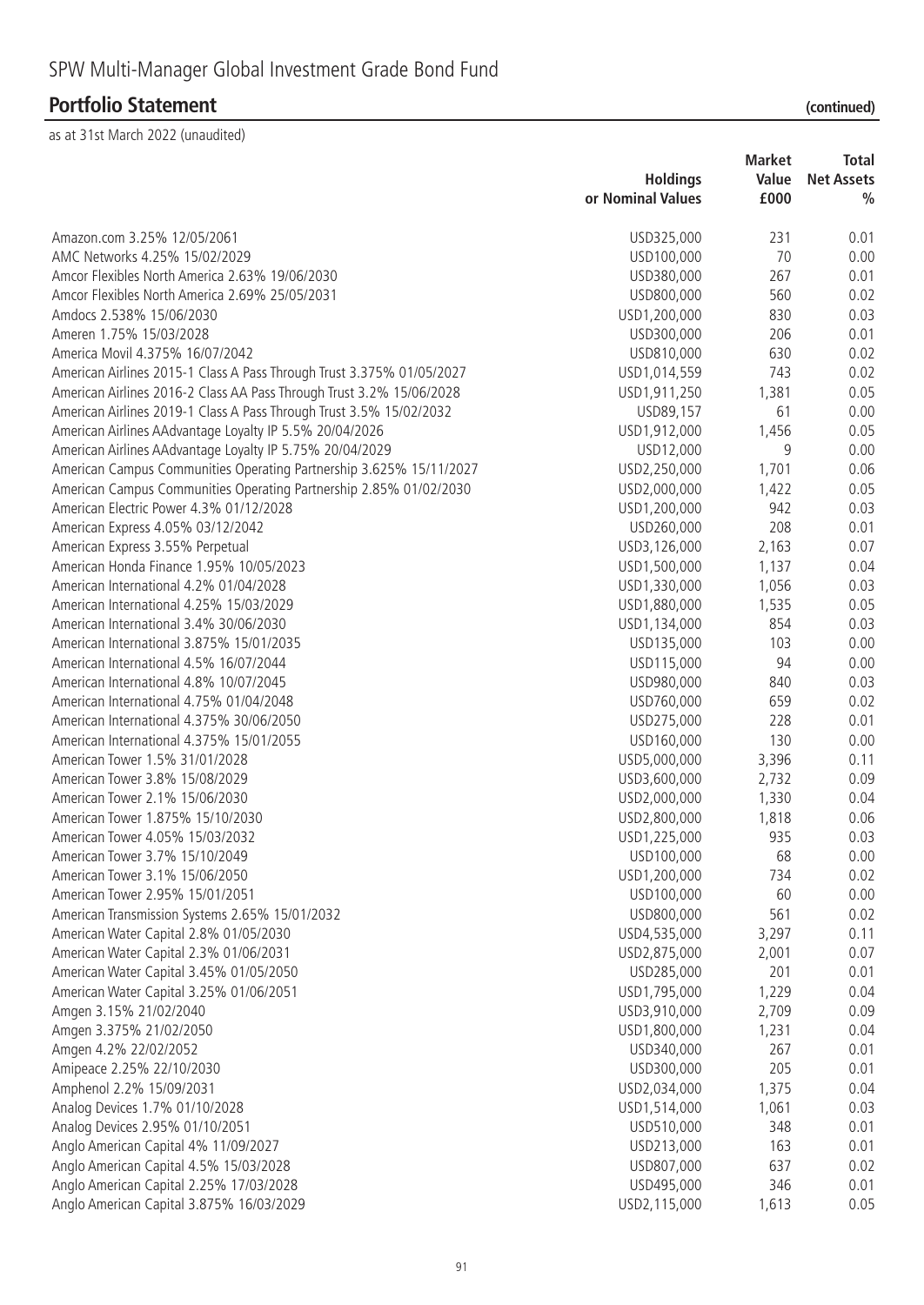|                                                                           | <b>Holdings</b>   | <b>Market</b><br>Value | <b>Total</b><br><b>Net Assets</b> |
|---------------------------------------------------------------------------|-------------------|------------------------|-----------------------------------|
|                                                                           | or Nominal Values | £000                   | $\frac{0}{0}$                     |
| Anglo American Capital 2.875% 17/03/2031                                  | USD4,910,000      | 3,428                  | 0.11                              |
| Anheuser-Busch Cos / Anheuser-Busch InBev Worldwide 4.7% 01/02/2036       | USD780,000        | 646                    | 0.02                              |
| Anheuser-Busch Cos / Anheuser-Busch InBev Worldwide 4.9% 01/02/2046       | USD3,445,000      | 2,909                  | 0.09                              |
| Anheuser-Busch InBev Finance 4% 17/01/2043                                | USD1,200,000      | 893                    | 0.03                              |
| Anheuser-Busch InBev Worldwide 5.45% 23/01/2039                           | USD2,090,000      | 1,853                  | 0.06                              |
| Anheuser-Busch InBev Worldwide 4.95% 15/01/2042                           | USD1,565,000      | 1,310                  | 0.04                              |
| Anheuser-Busch InBey Worldwide 4.439% 06/10/2048                          | USD7,356,000      | 5,855                  | 0.19                              |
| Anheuser-Busch InBev Worldwide 5.55% 23/01/2049                           | USD3,490,000      | 3,251                  | 0.11                              |
| Anheuser-Busch InBev Worldwide 4.6% 01/06/2060                            | USD215,000        | 172                    | 0.01                              |
| Antero Resources 5.375% 01/03/2030                                        | USD717,000        | 559                    | 0.02                              |
| Anthem 0.45% 15/03/2023                                                   | USD4,755,000      | 3,563                  | 0.12                              |
| Anthem 3.65% 01/12/2027                                                   | USD945,000        | 735                    | 0.02                              |
| Anthem 4.101% 01/03/2028                                                  | USD910,000        | 719                    | 0.02                              |
| Anthem 2.25% 15/05/2030                                                   | USD2,620,000      | 1,824                  | 0.06                              |
| Anthem 2.55% 15/03/2031                                                   | USD3,920,000      | 2,792                  | 0.09                              |
| Anthem 4.625% 15/05/2042                                                  | USD368,000        | 305                    | 0.01                              |
| Anthem 3.6% 15/03/2051                                                    | USD1,075,000      | 786                    | 0.03                              |
| Antofagasta 2.375% 14/10/2030                                             | USD1,300,000      | 871                    | 0.03                              |
| Aon 2.8% 15/05/2030                                                       | USD3,460,000      | 2,501                  | 0.08                              |
| Aon 2.85% 28/05/2027                                                      | USD475,000        | 353                    | 0.01                              |
| Aon 2.6% 02/12/2031                                                       | USD500,000        | 350                    | 0.01                              |
| AP Moller - Maersk 4.5% 20/06/2029                                        | USD800,000        | 632                    | 0.02                              |
| Apple 2.85% 11/05/2024                                                    | USD2,000,000      | 1,536                  | 0.05                              |
| Apple 4.65% 23/02/2046                                                    | USD3,980,000      | 3,560                  | 0.12                              |
| Apple 3.75% 12/09/2047                                                    | USD170,000        | 135                    | 0.00                              |
| Apple 2.95% 11/09/2049                                                    | USD1,600,000      | 1,116                  | 0.04                              |
| Apple 2.55% 20/08/2060                                                    | USD3,600,000      | 2,233                  | 0.07                              |
| Apple 2.8% 08/02/2061                                                     | USD985,000        | 637                    | 0.02                              |
| Apple 2.85% 05/08/2061                                                    | USD2,500,000      | 1,639                  | 0.05                              |
| Applied Materials 1.75% 01/06/2030                                        | USD270,000        | 187                    | 0.01                              |
| Applied Materials 4.35% 01/04/2047                                        | USD190,000        | 163                    | 0.01                              |
| Aptiv 4.35% 15/03/2029                                                    | USD300,000        | 235                    | 0.01                              |
| Aptiv 3.1% 01/12/2051                                                     | USD669,000        | 398                    | 0.01                              |
| Aptiv / Aptiv 3.25% 01/03/2032                                            | USD1,849,000      | 1,327                  | 0.04                              |
| Arch Capital 3.635% 30/06/2050                                            | USD1,200,000      | 835                    | 0.03                              |
| Archrock Partners / Archrock Partners Finance 6.25% 01/04/2028            | USD425,000        | 319                    | 0.01                              |
| Ardagh Metal Packaging Finance USA / Ardagh Metal Packaging Finance 3.25% |                   |                        |                                   |
| 01/09/2028                                                                | USD435,000        | 299                    | 0.01                              |
| Ares Capital 2.875% 15/06/2027                                            | USD1,100,000      | 764                    | 0.02                              |
| Argentum Netherlands BV for Swiss Re 5.75% 15/08/2050                     | USD1,350,000      | 1,055                  | 0.03                              |
| Aroundtown 5.375% 21/03/2029                                              | USD3,100,000      | 2,478                  | 0.08                              |
| Arthur J Gallagher 3.5% 20/05/2051                                        | USD175,000        | 119                    | 0.00                              |
| Ashtead Capital 1.5% 12/08/2026                                           | USD1,315,000      | 919                    | 0.03                              |
| Ashtead Capital 2.45% 12/08/2031                                          | USD3,680,000      | 2,460                  | 0.08                              |
| Assurant 4.2% 27/09/2023                                                  | USD800,000        | 621                    | 0.02                              |
| Assured Guaranty US 3.6% 15/09/2051                                       | USD700,000        | 462                    | 0.02                              |
| AstraZeneca 4.375% 17/08/2048                                             | USD800,000        | 688                    | 0.02                              |
| AT&T 4.05% 15/12/2023                                                     | USD3,735,000      | 2,916                  | 0.10                              |
| AT&T 0.9% 25/03/2024                                                      | USD3,400,000      | 2,512                  | 0.08                              |
| AT&T 1.7% 25/03/2026                                                      | USD3,925,000      | 2,812                  | 0.09                              |
| AT&T 1.65% 01/02/2028                                                     | USD1,000,000      | 696                    | 0.02                              |
|                                                                           |                   |                        |                                   |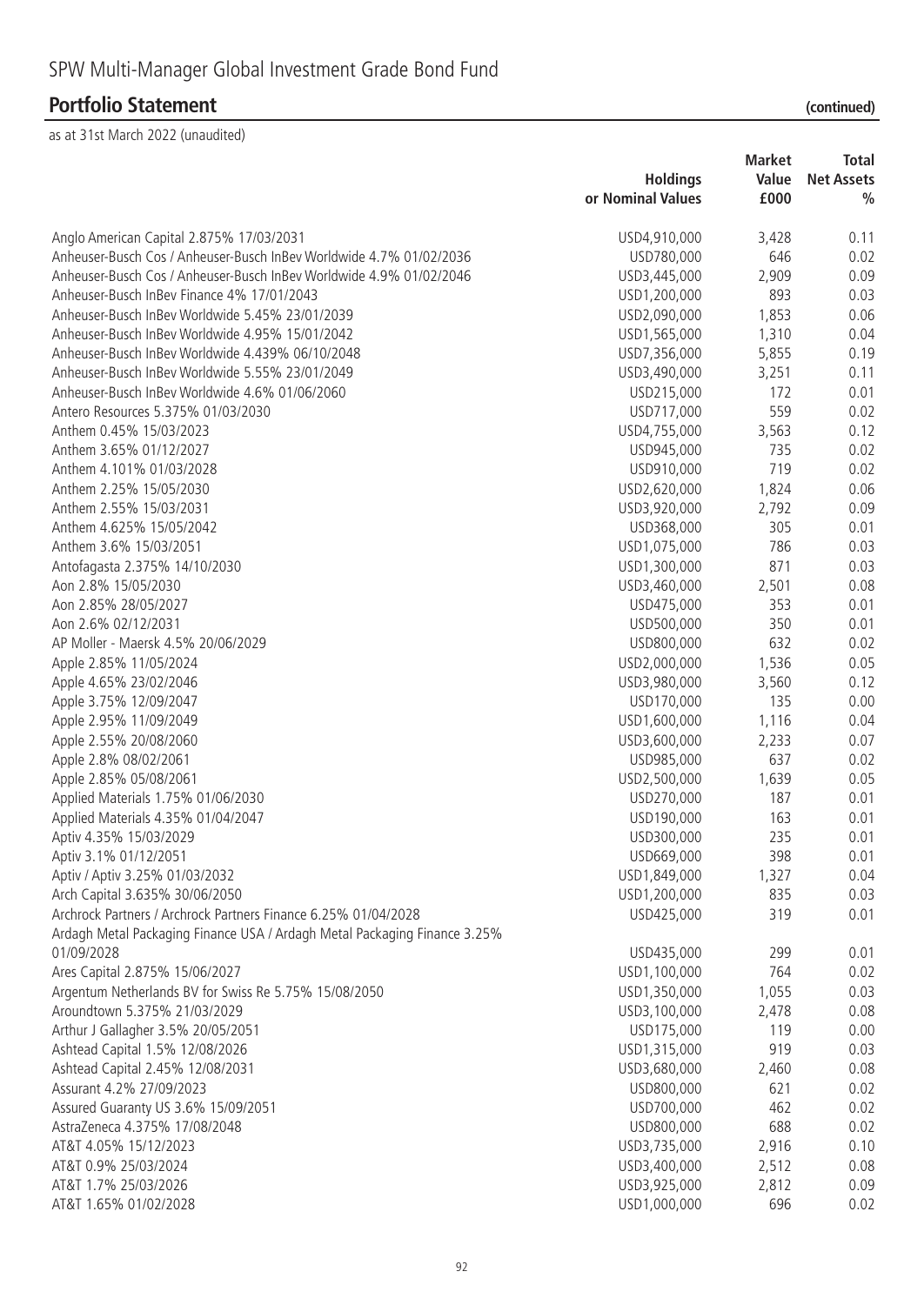|                                                   |                   | <b>Market</b> | Total             |
|---------------------------------------------------|-------------------|---------------|-------------------|
|                                                   | <b>Holdings</b>   | Value         | <b>Net Assets</b> |
|                                                   | or Nominal Values | £000          | $\frac{0}{0}$     |
| AT&T 4.5% 15/05/2035                              |                   |               |                   |
| AT&T 4.85% 01/03/2039                             | USD2,710,000      | 2,170         | 0.07              |
|                                                   | USD790,000        | 655           | 0.02              |
| AT&T 3.5% 01/06/2041                              | USD6,860,000      | 4,825         | 0.16              |
| AT&T 3.65% 01/06/2051                             | USD2,272,000      | 1,577         | 0.05              |
| AT&T 3.5% 15/09/2053                              | USD11,946,000     | 7,998         | 0.26              |
| AT&T 3.55% 15/09/2055                             | USD2,285,000      | 1,528         | 0.05              |
| AT&T 3.8% 01/12/2057                              | USD870,000        | 602           | 0.02              |
| AT&T 3.85% 01/06/2060                             | USD1,375,000      | 947           | 0.03              |
| AT&T 3.5% 01/02/2061                              | USD200,000        | 129           | 0.00              |
| Athene 3.95% 25/05/2051                           | USD665,000        | 460           | 0.02              |
| Athene Global Funding 2.514% 08/03/2024           | USD3,150,000      | 2,362         | 0.08              |
| Athene Global Funding 3.205% 08/03/2027           | USD3,150,000      | 2,326         | 0.08              |
| Atlantic City Electric 2.3% 15/03/2031            | USD400,000        | 281           | 0.01              |
| Atmos Energy 2.85% 15/02/2052                     | USD1,350,000      | 870           | 0.03              |
| AvalonBay Communities 1.9% 01/12/2028             | USD2,100,000      | 1,457         | 0.05              |
| Avery Dennison 2.25% 15/02/2032                   | USD1,200,000      | 803           | 0.03              |
| Aviation Capital 3.875% 01/05/2023                | USD2,400,000      | 1,835         | 0.06              |
| Aviation Capital 4.375% 30/01/2024                | USD1,200,000      | 920           | 0.03              |
| Aviation Capital 4.125% 01/08/2025                | USD300,000        | 227           | 0.01              |
| Aviation Capital 3.5% 01/11/2027                  | USD228,000        | 164           | 0.01              |
| Avolon Funding 5.5% 15/01/2026                    | USD2,500,000      | 1,943         | 0.06              |
| Avolon Funding 4.25% 15/04/2026                   | USD2,200,000      | 1,661         | 0.05              |
| AXA 6.379% Perpetual                              | USD800,000        | 778           | 0.03              |
| Bacardi 4.45% 15/05/2025                          | USD200,000        | 156           | 0.01              |
| Bacardi 4.7% 15/05/2028                           | USD1,000,000      | 792           | 0.03              |
| BAE Systems 3% 15/09/2050                         | USD1,560,000      | 1,007         | 0.03              |
| Baidu 1.72% 09/04/2026                            | USD2,700,000      | 1,898         | 0.06              |
| Baltimore Gas and Electric 2.25% 15/06/2031       | USD1,500,000      | 1,040         | 0.03              |
| Baltimore Gas and Electric 3.5% 15/08/2046        | USD1,060,000      | 770           | 0.03              |
| Baltimore Gas and Electric 3.2% 15/09/2049        | USD1,425,000      | 988           | 0.03              |
| Banco Bilbao Vizcaya Argentaria 0.875% 18/09/2023 | USD3,600,000      | 2,661         | 0.09              |
| Banco BTG Pactual 5.5% 31/01/2023                 | USD700,000        | 544           | 0.02              |
| Banco Daycoval 4.25% 13/12/2024                   | USD800,000        | 607           | 0.02              |
| Banco de Credito del Peru S.A. 3.125% 01/07/2030  | USD300,000        | 214           | 0.01              |
| Banco de Credito del Peru S.A. 3.25% 30/09/2031   | USD350,000        | 249           | 0.01              |
| Banco Santander 1.849% 25/03/2026                 | USD200,000        | 142           | 0.00              |
| Banco Santander 4.175% 24/03/2028                 | USD1,400,000      | 1,072         | 0.04              |
| Banco Santander 2.749% 03/12/2030                 | USD5,000,000      | 3,307         | 0.11              |
| Bank Mandiri 3.75% 11/04/2024                     | USD200,000        | 153           | 0.01              |
| Bank of America 3.093% 01/10/2025                 | USD2,500,000      | 1,897         | 0.06              |
| Bank of America 2.456% 22/10/2025                 | USD3,700,000      |               | 0.09              |
| Bank of America 1.319% 19/06/2026                 |                   | 2,768<br>535  |                   |
|                                                   | USD750,000        |               | 0.02              |
| Bank of America 3.559% 23/04/2027                 | USD2,000,000      | 1,530         | 0.05              |
| Bank of America 1.734% 22/07/2027                 | USD2,500,000      | 1,774         | 0.06              |
| Bank of America 3.593% 21/07/2028                 | USD1,400,000      | 1,067         | 0.03              |
| Bank of America 3.419% 20/12/2028                 | USD1,960,000      | 1,480         | 0.05              |
| Bank of America 3.97% 05/03/2029                  | USD3,290,000      | 2,553         | 0.08              |
| Bank of America 2.087% 14/06/2029                 | USD2,700,000      | 1,882         | 0.06              |
| Bank of America 4.271% 23/07/2029                 | USD2,600,000      | 2,046         | 0.07              |
| Bank of America 3.974% 07/02/2030                 | USD710,000        | 552           | 0.02              |
| Bank of America 3.194% 23/07/2030                 | USD23,425,000     | 17,295        | 0.56              |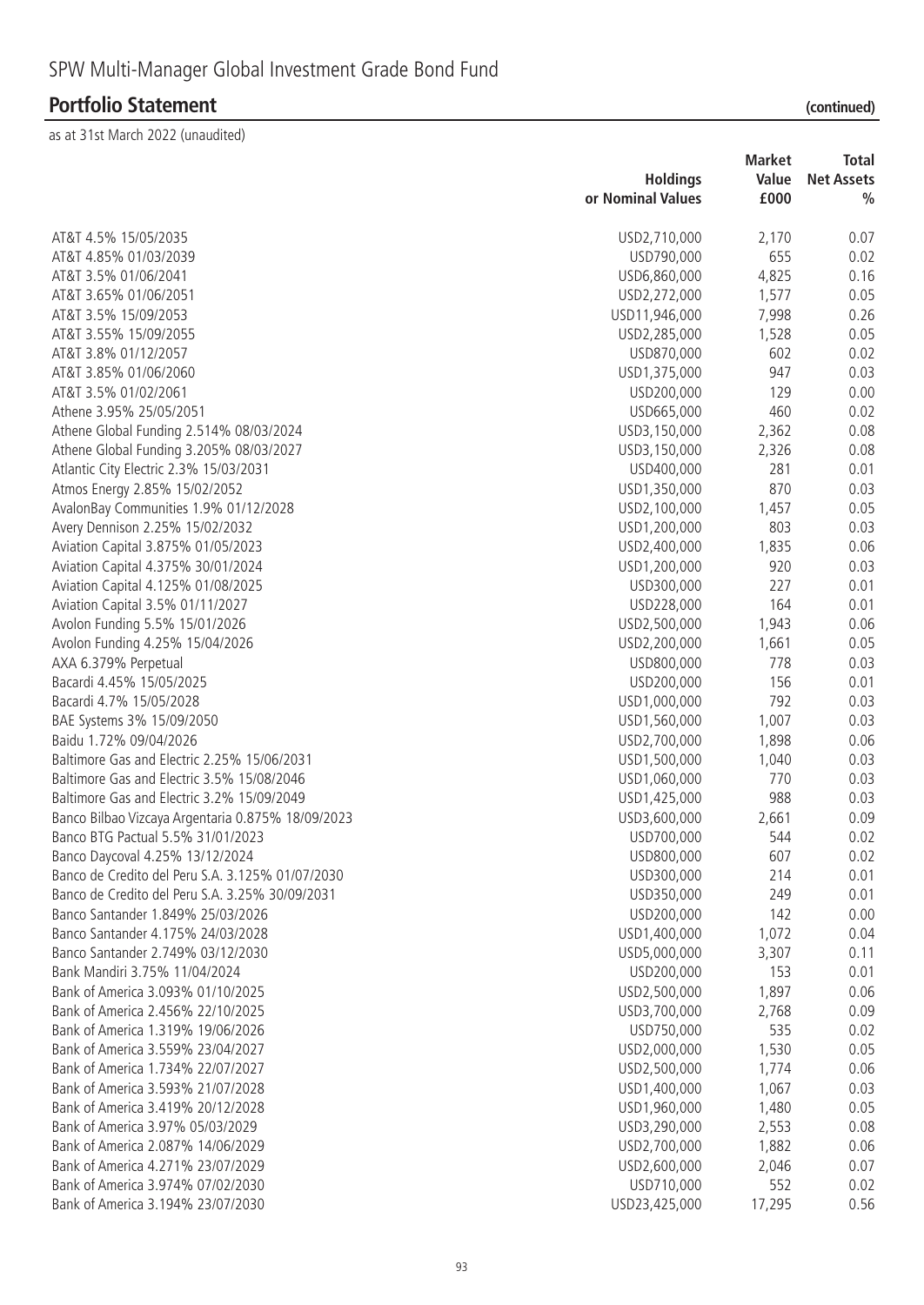| (continued) |  |
|-------------|--|
|             |  |

|                                                       | <b>Holdings</b><br>or Nominal Values | <b>Market</b><br>Value<br>£000 | <b>Total</b><br><b>Net Assets</b><br>$\frac{0}{0}$ |
|-------------------------------------------------------|--------------------------------------|--------------------------------|----------------------------------------------------|
|                                                       |                                      |                                |                                                    |
| Bank of America 2.884% 22/10/2030                     | USD12,848,000                        | 9,278                          | 0.30                                               |
| Bank of America 2.496% 13/02/2031                     | USD2,520,000                         | 1,768                          | 0.06                                               |
| Bank of America 1.898% 23/07/2031                     | USD2,398,000                         | 1,595                          | 0.05                                               |
| Bank of America 2.651% 11/03/2032                     | USD410,000                           | 287                            | 0.01                                               |
| Bank of America 2.687% 22/04/2032                     | USD3,775,000                         | 2,647                          | 0.09                                               |
| Bank of America 2.299% 21/07/2032                     | USD390,000                           | 264                            | 0.01                                               |
| Bank of America 2.972% 04/02/2033                     | USD1,705,000                         | 1,222                          | 0.04                                               |
| Bank of America 2.482% 21/09/2036                     | USD1,635,000                         | 1,073                          | 0.04                                               |
| Bank of America 6.11% 29/01/2037                      | USD890,000                           | 808                            | 0.03                                               |
| Bank of America 3.846% 08/03/2037                     | USD2,300,000                         | 1,681                          | 0.05                                               |
| Bank of America 7.75% 14/05/2038                      | USD200,000                           | 211                            | 0.01                                               |
| Bank of America 4.078% 23/04/2040                     | USD1,810,000                         | 1,400                          | 0.05                                               |
| Bank of America 3.311% 22/04/2042                     | USD1,100,000                         | 775                            | 0.03                                               |
| Bank of America 2.972% 21/07/2052                     | USD1,100,000                         | 720                            | 0.02                                               |
| Bank of America 4.375% Perpetual                      | USD9,190,000                         | 6,601                          | 0.22                                               |
| Bank of China Hong Kong 5.9% Perpetual                | USD400,000                           | 315                            | 0.01                                               |
| Bank of Communications Hong Kong 2.304% 08/07/2031    | USD353,000                           | 251                            | 0.01                                               |
| Bank of Ireland 2.029% 30/09/2027                     | USD7,285,000                         | 5,026                          | 0.16                                               |
| Bank of Nova Scotia FRN 0.5627% 15/04/2024            | USD3,500,000                         | 2,650                          | 0.09                                               |
| Bank Rakyat Indonesia 4.625% 20/07/2023               | USD1,300,000                         | 1,007                          | 0.03                                               |
| Banque Ouest Africaine de Developpement 5% 27/07/2027 | USD500,000                           | 383                            | 0.01                                               |
| Barclays 1.007% 10/12/2024                            | USD1,199,000                         | 877                            | 0.03                                               |
| Barclays 3.932% 07/05/2025                            | USD1,950,000                         | 1,496                          | 0.05                                               |
| Barclays 4.375% 12/01/2026                            | USD2,300,000                         | 1,791                          | 0.06                                               |
| Barclays 2.645% 24/06/2031                            | USD1,100,000                         | 760                            | 0.02                                               |
| Barclays 2.894% 24/11/2032                            | USD3,150,000                         | 2,176                          | 0.07                                               |
| Barclays 5.25% 17/08/2045                             | USD1,100,000                         | 927                            | 0.03                                               |
| Barrick North America Finance 5.75% 01/05/2043        | USD1,541,000                         | 1,432                          | 0.05                                               |
| BAT Capital 3.557% 15/08/2027                         | USD1,248,000                         | 926                            | 0.03                                               |
| BAT Capital 2.726% 25/03/2031                         | USD1,300,000                         | 874                            | 0.03                                               |
| BAT International Finance 1.668% 25/03/2026           | USD2,500,000                         | 1,749                          | 0.06                                               |
| Bath & Body Works 6.875% 01/11/2035                   | USD345,000                           | 273                            | 0.01                                               |
| Bath & Body Works 6.75% 01/07/2036                    | USD115,000                           | 90                             | 0.00                                               |
| Baxter International 1.322% 29/11/2024                | USD3,555,000                         | 2,583                          | 0.08                                               |
| Baxter International 2.272% 01/12/2028                | USD1,400,000                         | 986                            | 0.03                                               |
| Baxter International 2.539% 01/02/2032                | USD5,897,000                         | 4,113                          | 0.13                                               |
| Bay Area Toll Authority 6.263% 01/04/2049             | USD730,000                           | 789                            | 0.03                                               |
| Bayer US Finance II 3.875% 15/12/2023                 | USD1,800,000                         | 1,388                          | 0.05                                               |
| Bayer US Finance II 4.25% 15/12/2025                  | USD2,000,000                         | 1,551                          | 0.05                                               |
| Bayer US Finance II 4.375% 15/12/2028                 | USD5,310,000                         | 4,151                          | 0.14                                               |
| Bayer US Finance II 4.875% 25/06/2048                 | USD200,000                           | 166                            | 0.01                                               |
| Bayer US Finance II 4.7% 15/07/2064                   | USD630,000                           | 475                            | 0.02                                               |
| Bayer US Finance II FRN 1.836% 15/12/2023             | USD450,000                           | 345                            | 0.01                                               |
| BBVA Bancomer 5.35% 12/11/2029                        | USD400,000                           | 305                            | 0.01                                               |
|                                                       |                                      |                                |                                                    |
| BDO Unibank 2.125% 13/01/2026                         | USD500,000                           | 367                            | 0.01                                               |
| Becton Dickinson 1.957% 11/02/2031                    | USD3,500,000                         | 2,344                          | 0.08                                               |
| Becton Dickinson FRN 1.6131% 06/06/2022               | USD4,508,000                         | 3,435                          | 0.11                                               |
| Berkshire Hathaway Finance 4.2% 15/08/2048            | USD945,000                           | 772                            | 0.03                                               |
| Berry Global 4.875% 15/07/2026                        | USD1,600,000                         | 1,232                          | 0.04                                               |
| Berry Global 1.65% 15/01/2027                         | USD3,389,000                         | 2,341                          | 0.08                                               |
| BGC Partners 5.375% 24/07/2023                        | USD900,000                           | 700                            | 0.02                                               |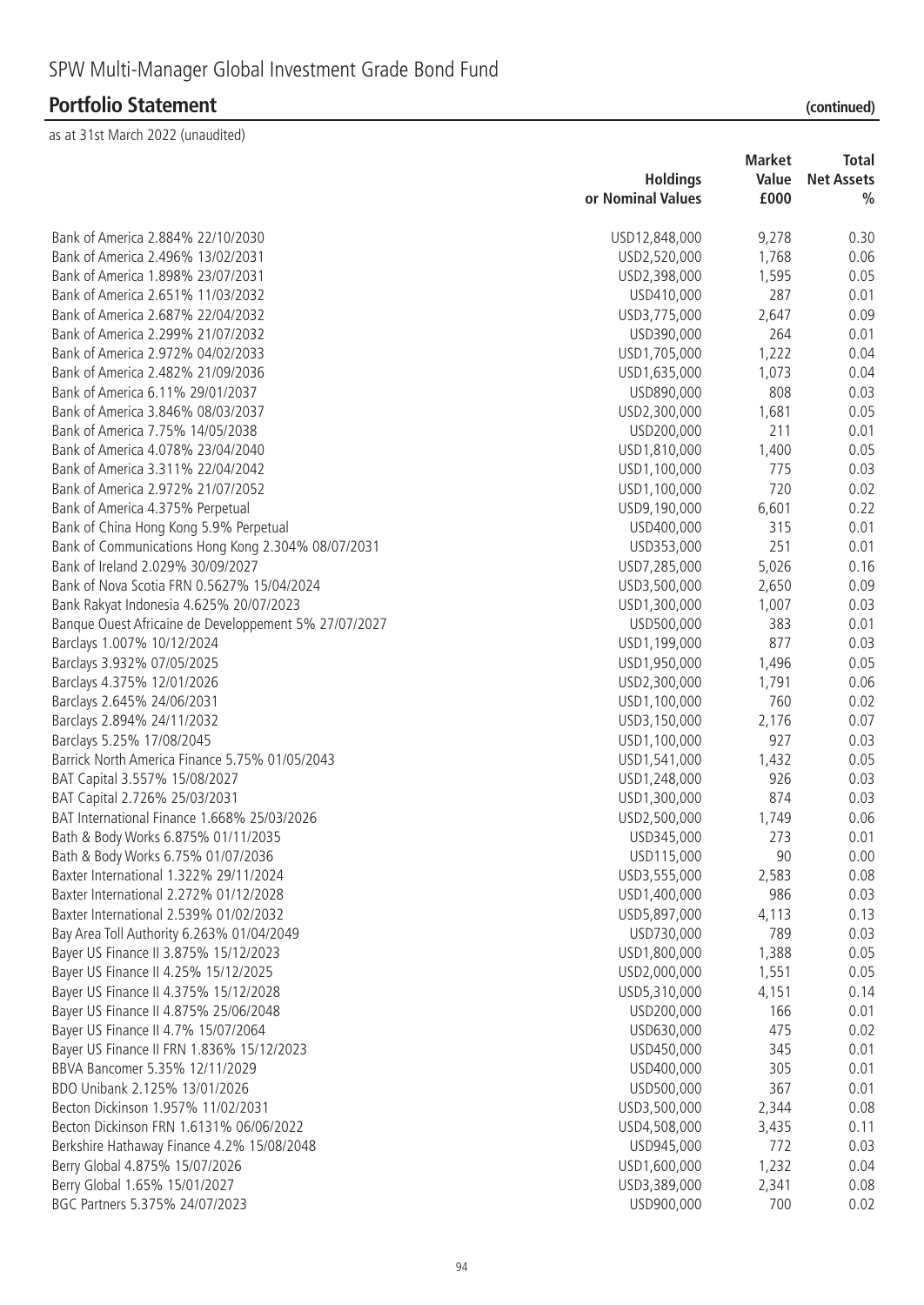| (continued) |  |
|-------------|--|
|             |  |

|                                                  |                   | <b>Market</b> | <b>Total</b>      |
|--------------------------------------------------|-------------------|---------------|-------------------|
|                                                  | <b>Holdings</b>   | Value         | <b>Net Assets</b> |
|                                                  | or Nominal Values | £000          | $\frac{0}{0}$     |
| Black Hills 2.5% 15/06/2030                      | USD1,300,000      | 896           | 0.03              |
| Black Hills 3.875% 15/10/2049                    | USD100,000        | 71            | 0.00              |
| BlackRock 2.1% 25/02/2032                        | USD2,180,000      | 1,501         | 0.05              |
| Blackstone Finance 2.85% 05/08/2051              | USD1,200,000      | 734           | 0.02              |
| Blackstone Private Credit Fund 2.35% 22/11/2024  | USD1,400,000      | 1,014         | 0.03              |
| Blackstone Private Credit Fund 3.25% 15/03/2027  | USD2,300,000      | 1,607         | 0.05              |
| Blackstone Secured Lending Fund 2.75% 16/09/2026 | USD100,000        | 70            | 0.00              |
| Blackstone Secured Lending Fund 2.85% 30/09/2028 | USD3,200,000      | 2,121         | 0.07              |
| Block Financial 2.5% 15/07/2028                  | USD1,900,000      | 1,325         | 0.04              |
| BlueScope Finance Americas 4.625% 25/05/2023     | USD400,000        | 309           | 0.01              |
| BMW US Capital 3.9% 09/04/2025                   | USD540,000        | 420           | 0.01              |
| BNP Paribas 3.375% 09/01/2025                    | USD3,000,000      | 2,278         | 0.07              |
| BNP Paribas 2.819% 19/11/2025                    | USD3,300,000      | 2,460         | 0.08              |
| BNP Paribas 1.323% 13/01/2027                    | USD400,000        | 278           | 0.01              |
| BNP Paribas 1.323% 13/01/2027                    | USD5,200,000      | 3,615         | 0.12              |
| BNP Paribas 2.159% 15/09/2029                    | USD1,785,000      | 1,212         | 0.04              |
| BNP Paribas 3.052% 13/01/2031                    | USD300,000        | 213           | 0.01              |
| BNP Paribas 2.871% 19/04/2032                    | USD2,500,000      | 1,736         | 0.06              |
| BNP Paribas 3.132% 20/01/2033                    |                   |               | 0.07              |
| BOC Aviation 3% 11/09/2029                       | USD2,945,000      | 2,079         |                   |
|                                                  | USD2,300,000      | 1,635         | 0.05              |
| Boeing 1.433% 04/02/2024                         | USD3,500,000      | 2,578         | 0.08              |
| Boeing 4.875% 01/05/2025                         | USD4,220,000      | 3,313         | 0.11              |
| Boeing 2.75% 01/02/2026                          | USD1,930,000      | 1,429         | 0.05              |
| Boeing 2.196% 04/02/2026                         | USD11,955,000     | 8,611         | 0.28              |
| Boeing 3.25% 01/02/2028                          | USD4,700,000      | 3,422         | 0.11              |
| Boeing 5.15% 01/05/2030                          | USD1,100,000      | 893           | 0.03              |
| Boeing 5.805% 01/05/2050                         | USD700,000        | 612           | 0.02              |
| Boeing 5.93% 01/05/2060                          | USD1,180,000      | 1,035         | 0.03              |
| Boston Gas 3.001% 01/08/2029                     | USD200,000        | 145           | 0.00              |
| Boston Gas 3.757% 16/03/2032                     | USD5,390,000      | 4,097         | 0.13              |
| Boston Properties 4.5% 01/12/2028                | USD1,280,000      | 1,028         | 0.03              |
| Boston Properties 2.9% 15/03/2030                | USD5,000,000      | 3,599         | 0.12              |
| Boston Properties 3.25% 30/01/2031               | USD1,820,000      | 1,338         | 0.04              |
| Boston Properties 2.45% 01/10/2033               | USD100,000        | 66            | 0.00              |
| Boston Scientific 2.65% 01/06/2030               | USD2,200,000      | 1,576         | 0.05              |
| Boyne USA 4.75% 15/05/2029                       | USD100,000        | 74            | 0.00              |
| BP Capital Markets 3.994% 26/09/2023             | USD4,830,000      | 3,749         | 0.12              |
| BP Capital Markets 3.814% 10/02/2024             | USD6,523,000      | 5,065         | 0.17              |
| BP Capital Markets America 3.06% 17/06/2041      | USD2,685,000      | 1,830         | 0.06              |
| BP Capital Markets America 3.001% 17/03/2052     | USD3,010,000      | 1,944         | 0.06              |
| BP Capital Markets America 3.379% 08/02/2061     | USD2,120,000      | 1,424         | 0.05              |
| BPCE 3% 22/05/2022                               | USD3,413,000      | 2,599         | 0.08              |
| BPCE 4% 12/09/2023                               | USD4,950,000      | 3,806         | 0.12              |
| BPCE 4.5% 15/03/2025                             | USD770,000        | 593           | 0.02              |
| BPCE 1.652% 06/10/2026                           | USD4,760,000      | 3,355         | 0.11              |
| BPCE 2.045% 19/10/2027                           | USD1,307,000      | 918           | 0.03              |
| BPCE 2.277% 20/01/2032                           | USD3,700,000      | 2,470         | 0.08              |
| Brighthouse Financial 4.7% 22/06/2047            | USD2,071,000      | 1,524         | 0.05              |
| Brighthouse Financial 3.85% 22/12/2051           | USD1,150,000      | 724           | 0.02              |
| Bristol-Myers Squibb 3.4% 26/07/2029             | USD68,000         | 53            | 0.00              |
| Bristol-Myers Squibb 1.45% 13/11/2030            | USD975,000        | 649           | 0.02              |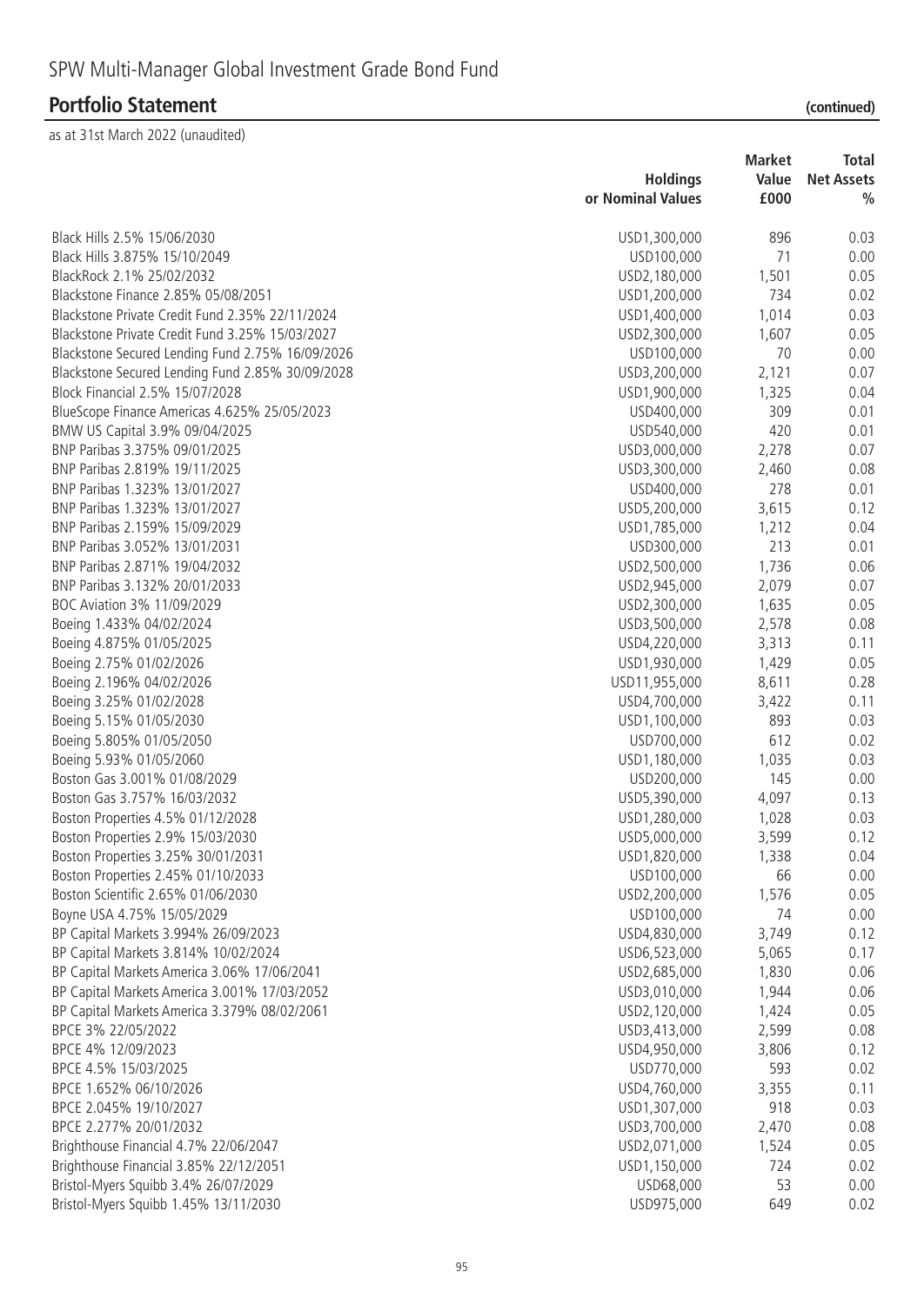|                                                                    | <b>Holdings</b>            | <b>Market</b><br>Value | Total<br><b>Net Assets</b> |
|--------------------------------------------------------------------|----------------------------|------------------------|----------------------------|
|                                                                    | or Nominal Values          | £000                   | $\frac{0}{0}$              |
| Bristol-Myers Squibb 3.55% 15/03/2042                              | USD4,097,000               | 3,087                  | 0.10                       |
| Bristol-Myers Squibb 4.35% 15/11/2047                              | USD1,280,000               | 1,071                  | 0.03                       |
| Bristol-Myers Squibb 3.7% 15/03/2052                               | USD1,035,000               | 792                    | 0.03                       |
| Bristol-Myers Squibb 3.9% 15/03/2062                               | USD930,000                 | 714                    | 0.02                       |
| British Airways 2018-1 Class AA Pass Through Trust 3.8% 20/09/2031 | USD155,301                 | 117                    | 0.00                       |
| British Airways 2019-1 Class AA Pass Through Trust 3.3% 15/12/2032 | USD742,970                 | 534                    | 0.02                       |
| British Airways 2020-1 Class A Pass Through Trust 4.25% 15/11/2032 | USD56,494                  | 43                     | 0.00                       |
| Brixmor Operating Partnership 2.25% 01/04/2028                     | USD230,000                 | 160                    | 0.01                       |
| Brixmor Operating Partnership 4.05% 01/07/2030                     | USD1,945,000               | 1,486                  | 0.05                       |
| Brixmor Operating Partnership 2.5% 16/08/2031                      | USD1,680,000               | 1,131                  | 0.04                       |
| Broadcom 4.11% 15/09/2028                                          | USD1,783,000               | 1,371                  | 0.04                       |
| Broadcom 4% 15/04/2029                                             | USD1,540,000               | 1,536                  | 0.05                       |
| Broadcom 4.75% 15/04/2029                                          | USD1,405,000               | 1,122                  | 0.04                       |
| Broadcom 5% 15/04/2030                                             | USD1,980,000               | 1,607                  | 0.05                       |
| Broadcom 4.15% 15/11/2030                                          | USD475,000                 | 366                    | 0.01                       |
| Broadcom 2.45% 15/02/2031                                          | USD3,600,000               | 2,436                  | 0.08                       |
| Broadcom 4.3% 15/11/2032                                           | USD100,000                 | 77                     | 0.00                       |
| Broadcom 2.6% 15/02/2033                                           | USD3,000,000               | 1,985                  | 0.06                       |
| Broadcom 3.419% 15/04/2033                                         | USD1,970,000               | 1,397                  | 0.05                       |
| Broadcom 3.469% 15/04/2034                                         | USD210,000                 | 148                    | 0.00                       |
| Broadcom 3.137% 15/11/2035                                         | USD707,000                 | 474                    | 0.02                       |
| Broadcom 3.187% 15/11/2036                                         | USD3,425,000               | 2,288                  | 0.07                       |
| Broadcom 3.5% 15/02/2041                                           | USD1,100,000               | 739                    | 0.02                       |
| Broadcom 3.75% 15/02/2051                                          | USD100,000                 | 68                     | 0.00                       |
| Broadstone Net Lease 2.6% 15/09/2031                               | USD600,000                 | 408                    | 0.01                       |
| Brookfield Finance 3.9% 25/01/2028                                 | USD1,000,000               | 767                    | 0.03                       |
| Brookfield Finance 4.85% 29/03/2029                                | USD200,000                 | 162                    | 0.01                       |
| Brookfield Finance 3.5% 30/03/2051                                 | USD1,600,000               | 1,084                  | 0.04                       |
| Brookfield Finance I 2.34% 30/01/2032                              | USD1,740,000               | 1,174                  | 0.04                       |
| Bunge Finance 2.75% 14/05/2031                                     | USD3,938,000               | 2,753                  | 0.09                       |
| Burgan Bank SAK 2.75% 15/12/2031                                   | USD400,000                 | 265                    | 0.01                       |
| Burlington Northern Santa Fe 4.15% 15/12/2048                      | USD1,190,000               | 976                    | 0.03                       |
| Caesars Entertainment 6.25% 01/07/2025                             | USD1,505,000               | 1,185                  | 0.04                       |
| Caesars Resort Collection / CRC Finco 5.75% 01/07/2025             | USD400,000                 | 312                    | 0.01                       |
| California State University 2.939% 01/11/2052                      | USD1,230,000               | 801                    | 0.03                       |
| Cameron LNG 3.402% 15/01/2038                                      | USD220,000                 | 155                    | 0.01                       |
| Cameron LNG 3.701% 15/01/2039                                      | USD1,200,000               | 886                    | 0.03                       |
| Campbell Soup 3.125% 24/04/2050                                    | USD100,000                 | 63                     | 0.00                       |
| Canadian Natural Resources 2.95% 15/07/2030                        | USD5,500,000               | 3,944                  | 0.13                       |
| Canadian Pacific Railway 2.9% 01/02/2025                           | USD2,980,000               | 2,263                  | 0.07                       |
| Canadian Pacific Railway 3% 02/12/2041                             | USD1,025,000               | 701                    | 0.02                       |
| Canadian Pacific Railway 3.1% 02/12/2051                           | USD780,000                 | 525                    | 0.02                       |
| Canpack / Canpack US 3.875% 15/11/2029                             | USD481,000                 | 316                    | 0.01                       |
| Capital One Financial 3.273% 01/03/2030                            | USD2,565,000               | 1,894                  | 0.06                       |
| Capital One Financial 3.95% Perpetual                              | USD3,865,000               | 2,714                  | 0.09                       |
| Carqill 0.75% 02/02/2026                                           |                            | 3,499                  | 0.11                       |
| Carnival 10.5% 01/02/2026                                          | USD5,000,000<br>USD435,000 | 368                    | 0.01                       |
| Carrier Global 2.722% 15/02/2030                                   | USD750,000                 | 537                    | 0.02                       |
| Carrier Global 3.377% 05/04/2040                                   | USD6,281,000               | 4,343                  | 0.14                       |
| Carrier Global 3.577% 05/04/2050                                   | USD75,000                  | 52                     | 0.00                       |
| CCO / CCO Capital 4.25% 01/02/2031                                 | USD1,615,000               | 1,123                  | 0.04                       |
|                                                                    |                            |                        |                            |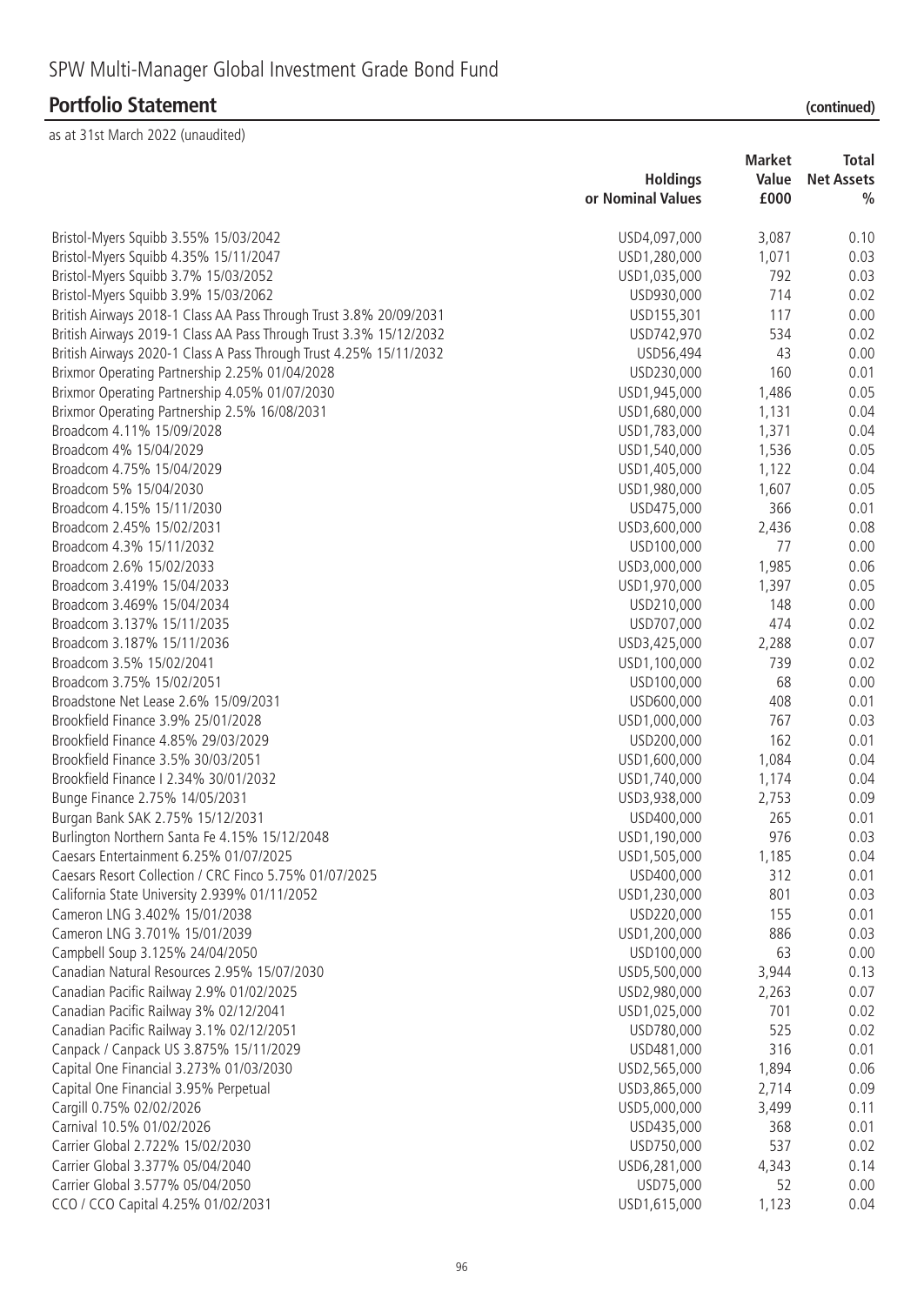| (continued) |  |
|-------------|--|
|             |  |

|                                                                                                                      |                          | <b>Market</b> | Total             |
|----------------------------------------------------------------------------------------------------------------------|--------------------------|---------------|-------------------|
|                                                                                                                      | <b>Holdings</b>          | Value         | <b>Net Assets</b> |
|                                                                                                                      | or Nominal Values        | £000          | $\frac{0}{0}$     |
| CCO / CCO Capital 4.5% 01/06/2033                                                                                    | USD600,000               | 411           | 0.01              |
| CDW / CDW Finance 3.276% 01/12/2028                                                                                  | USD2,101,000             | 1,505         | 0.05              |
| CDW / CDW Finance 3.569% 01/12/2031                                                                                  | USD900,000               | 635           | 0.02              |
| Cenovus Energy 4.25% 15/04/2027                                                                                      | USD5,000,000             | 3,929         | 0.13              |
| Cenovus Energy 2.65% 15/01/2032                                                                                      | USD344,000               | 235           | 0.01              |
| Cenovus Energy 3.75% 15/02/2052                                                                                      | USD165,000               | 112           | 0.00              |
| Centene 2.45% 15/07/2028                                                                                             | USD1,100,000             | 765           | 0.02              |
| CenterPoint Energy Houston Electric 3.35% 01/04/2051                                                                 | USD100,000               | 72            | 0.00              |
| CF Industries 4.95% 01/06/2043                                                                                       | USD100,000               | 81            | 0.00              |
| CF Industries 5.375% 15/03/2044                                                                                      | USD100,000               | 86            | 0.00              |
| CGI 1.45% 14/09/2026                                                                                                 | USD1,300,000             | 910           | 0.03              |
| Champion Path 4.85% 27/01/2028                                                                                       | USD2,000,000             | 1,204         | 0.04              |
| Charles Schwab 2.9% 03/03/2032                                                                                       | USD1,217,000             | 892           | 0.03              |
| Charming Light Investments 4.375% 21/12/2027                                                                         | USD200,000               | 154           | 0.01              |
| Charter Communications Operating Capital 3.75% 15/02/2028                                                            | USD6,500,000             | 4,902         | 0.16              |
| Charter Communications Operating Capital 2.25% 15/01/2029                                                            | USD1,275,000             | 876           | 0.03              |
| Charter Communications Operating Capital 2.3% 01/02/2032                                                             | USD1,300,000             | 843           | 0.03              |
| Charter Communications Operating Capital 6.384% 23/10/2035                                                           | USD800,000               | 691           | 0.02              |
| Charter Communications Operating Capital 5.375% 01/04/2038                                                           | USD2,300,000             | 1,802         | 0.06              |
| Charter Communications Operating Capital 3.5% 01/06/2041                                                             | USD3,672,000             | 2,330         | 0.08              |
| Charter Communications Operating Capital 3.5% 01/03/2042                                                             | USD1,700,000             | 1,073         | 0.04              |
| Charter Communications Operating Capital 6.484% 23/10/2045                                                           | USD3,990,000             | 3,474         | 0.11              |
| Charter Communications Operating Capital 5.125% 01/07/2049                                                           | USD3,000,000             | 2,262         | 0.07              |
| Charter Communications Operating Capital 4.8% 01/03/2050                                                             | USD100,000<br>USD200,000 | 72<br>124     | 0.00<br>0.00      |
| Charter Communications Operating Capital 3.7% 01/04/2051<br>Charter Communications Operating Capital 3.9% 01/06/2052 | USD3,000,000             | 1,922         | 0.06              |
| Charter Communications Operating Capital 5.25% 01/04/2053                                                            | USD800,000               | 619           | 0.02              |
| Charter Communications Operating Capital 3.85% 01/04/2061                                                            | USD700,000               | 425           | 0.01              |
| Cheniere Corpus Christi 7% 30/06/2024                                                                                | USD3,000,000             | 2,435         | 0.08              |
| Cheniere Corpus Christi 5.875% 31/03/2025                                                                            | USD670,000               | 540           | 0.02              |
| Cheniere Corpus Christi 5.125% 30/06/2027                                                                            | USD500,000               | 406           | 0.01              |
| Cheniere Corpus Christi 3.7% 15/11/2029                                                                              | USD6,700,000             | 5,075         | 0.17              |
| Cheniere Corpus Christi 2.742% 31/12/2039                                                                            | USD1,700,000             | 1,140         | 0.04              |
| Cheniere Energy 4.625% 15/10/2028                                                                                    | USD510,000               | 391           | 0.01              |
| Cheniere Energy Partners 4% 01/03/2031                                                                               | USD720,000               | 533           | 0.02              |
| Cheniere Energy Partners 3.25% 31/01/2032                                                                            | USD415,000               | 287           | 0.01              |
| China Construction Bank 2.45% 24/06/2030                                                                             | USD300,000               | 220           | 0.01              |
| China Development Bank Financial Leasing 2.875% 28/09/2030                                                           | USD400,000               | 294           | 0.01              |
| China Ping An Insurance Overseas 2.85% 12/08/2031                                                                    | USD380,000               | 243           | 0.01              |
| Chongqing Nan'an Urban Construction & Development 4.66% 04/06/2024                                                   | USD200,000               | 152           | 0.01              |
| Chongqing Nan'an Urban Construction & Development 4.5% 17/08/2026                                                    | USD200,000               | 147           | 0.00              |
| Churchill Downs 4.75% 15/01/2028                                                                                     | USD100,000               | 74            | 0.00              |
| CI Financial 3.2% 17/12/2030                                                                                         | USD2,300,000             | 1,592         | 0.05              |
| CICC Hong Kong Finance 2016 MTN 2% 26/01/2026                                                                        | USD300,000               | 216           | 0.01              |
| CIFI 4.45% 17/08/2026                                                                                                | USD2,500,000             | 1,552         | 0.05              |
| Cigna 3% 15/07/2023                                                                                                  | USD4,670,000             | 3,580         | 0.12              |
| Cigna 3.5% 15/06/2024                                                                                                | USD1,145,000             | 883           | 0.03              |
| Cigna 2.375% 15/03/2031                                                                                              | USD1,330,000             | 926           | 0.03              |
| Cigna 4.9% 15/12/2048                                                                                                | USD200,000               | 171           | 0.01              |
| Cigna 3.4% 15/03/2051                                                                                                | USD1,275,000             | 876           | 0.03              |
| Citigroup 2.75% 25/04/2022                                                                                           | USD5,000,000             | 3,810         | 0.12              |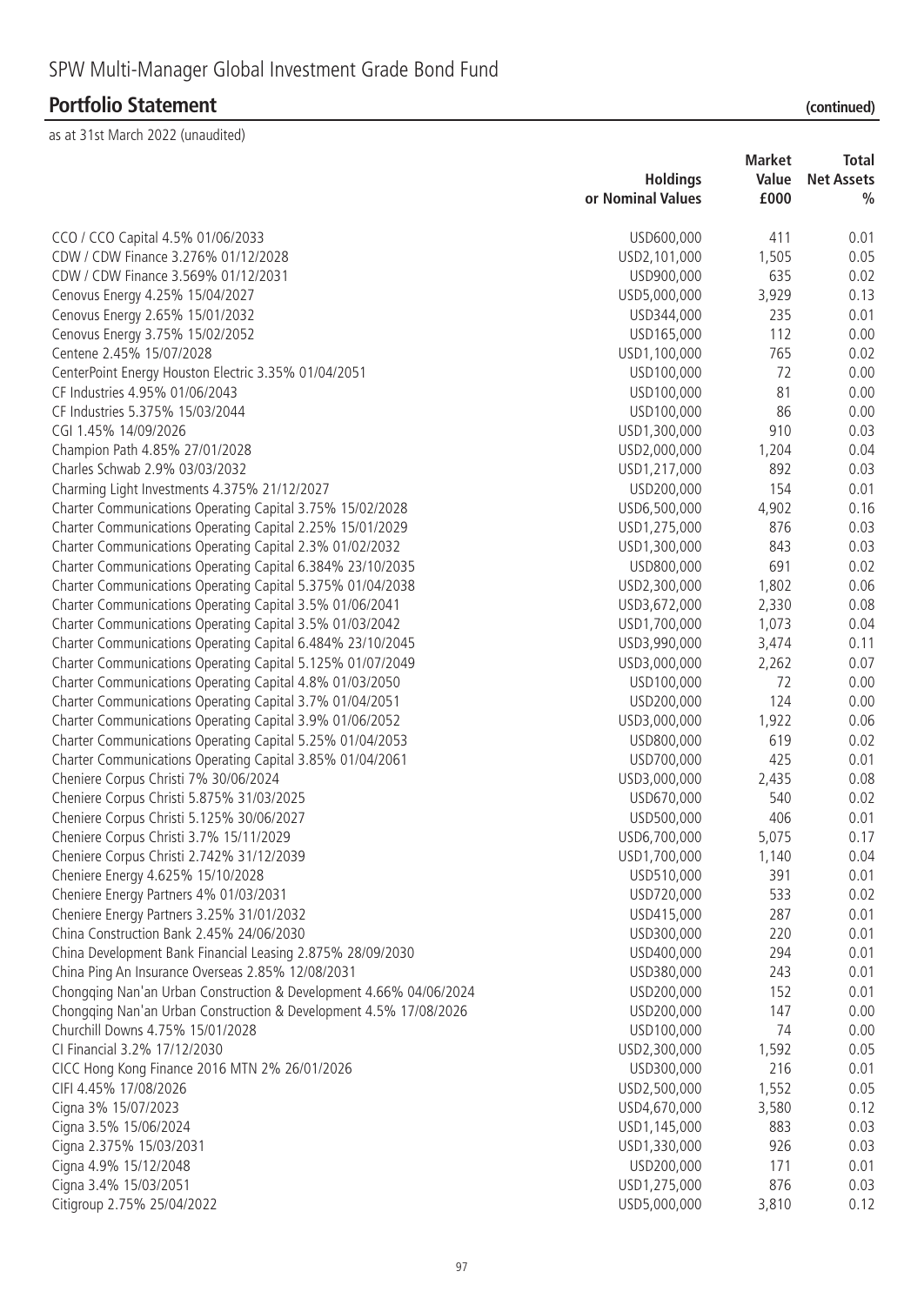| (continued) |  |
|-------------|--|
|             |  |
|             |  |

| or Nominal Values<br>£000<br>$\frac{0}{0}$<br>769<br>Citigroup 1.678% 15/05/2024<br>USD1,018,000<br>0.03<br>2,123<br>Citigroup 4.4% 10/06/2025<br>USD2,710,000<br>0.07<br>Citigroup 3.29% 17/03/2026<br>2,431<br>0.08<br>USD3,200,000<br>5,246<br>Citigroup 1.122% 28/01/2027<br>USD7,500,000<br>0.17<br>1,321<br>Citigroup 3.07% 24/02/2028<br>USD1,775,000<br>0.04<br>USD1,850,000<br>1,434<br>0.05<br>Citigroup 4.125% 25/07/2028<br>4,067<br>0.13<br>Citigroup 4.075% 23/04/2029<br>USD5,250,000<br>Citigroup 3.98% 20/03/2030<br>2,083<br>0.07<br>USD2,690,000<br>3,339<br>0.11<br>Citigroup 2.666% 29/01/2031<br>USD4,727,000<br>1,047<br>0.03<br>Citigroup 2.572% 03/06/2031<br>USD1,500,000<br>Citigroup 2.561% 01/05/2032<br>USD1,600,000<br>1,103<br>0.04<br>5,027<br>0.16<br>Citigroup 3.057% 25/01/2033<br>USD7,025,000<br>Citigroup 8.125% 15/07/2039<br>665<br>0.02<br>USD580,000<br>520<br>Citigroup 4.65% 30/07/2045<br>USD620,000<br>0.02<br>564<br>Citigroup 4.15% Perpetual<br>USD795,000<br>0.02<br>74<br>Citrix Systems 1.25% 01/03/2026<br>USD100,000<br>0.00<br>Citrix Systems 3.3% 01/03/2030<br>USD1,300,000<br>980<br>0.03<br>CK Hutchison International 21 2.5% 15/04/2031<br>275<br>0.01<br>USD392,000<br>CK Hutchison International 21 3.125% 15/04/2041<br>USD200,000<br>139<br>0.00<br>CLP Power HK Finance 3.55% Perpetual<br>USD400,000<br>303<br>0.01<br>CLP Power Hong Kong Financing 2.125% 30/06/2030<br>USD2,400,000<br>0.05<br>1,645<br>267<br>CMB International Leasing Management 2.875% 04/02/2031<br>USD400,000<br>0.01<br>CNH Industrial Capital 1.45% 15/07/2026<br>USD2,930,000<br>2,061<br>0.07<br>Colombia Telecomunicaciones ESP 4.95% 17/07/2030<br>278<br>0.01<br>USD400,000<br>462<br>Comcast 3.3% 01/04/2027<br>0.02<br>USD600,000<br>Comcast 1.95% 15/01/2031<br>USD3,554,000<br>2,439<br>0.08<br>Comcast 3.75% 01/04/2040<br>1,289<br>0.04<br>USD1,690,000<br>774<br>0.03<br>Comcast 3.999% 01/11/2049<br>USD1,000,000<br>215<br>Comcast 3.45% 01/02/2050<br>USD300,000<br>0.01<br>Comcast 2.8% 15/01/2051<br>USD2,700,000<br>1,723<br>0.06<br>Comcast 2.887% 01/11/2051<br>USD3,690,000<br>2,381<br>0.08<br>0.04<br>Comcast 2.937% 01/11/2056<br>USD1,986,000<br>1,252<br>Comcast 2.937% 01/11/2056<br>USD2,194,000<br>1,383<br>0.05<br>271<br>Cometa Energia de 6.375% 24/04/2035<br>USD359,600<br>0.01<br>Comision Federal de Electricidad 3.348% 09/02/2031<br>200<br>USD300,000<br>0.01<br>187<br>Comision Federal de Electricidad 4.677% 09/02/2051<br>USD300,000<br>0.01<br>651<br>CommonSpirit Health 2.782% 01/10/2030<br>USD920,000<br>0.02<br>CommonSpirit Health 3.91% 01/10/2050<br>USD3,770,000<br>2,692<br>0.09<br>Commonwealth Bank of Australia 3.784% 14/03/2032<br>USD650,000<br>479<br>0.02<br>Competition Team Technologies 4.25% 12/03/2029<br>USD300,000<br>234<br>0.01<br>Comstock Resources 5.875% 15/01/2030<br>USD162,000<br>122<br>0.00<br>Conagra Brands 5.3% 01/11/2038<br>251<br>USD300,000<br>0.01<br>ConocoPhillips 3.758% 15/03/2042<br>USD580,000<br>449<br>0.01<br>ConocoPhillips 3.8% 15/03/2052<br>USD170,000<br>132<br>0.00<br>ConocoPhillips 4.025% 15/03/2062<br>USD275,000<br>213<br>0.01<br>Consolidated Edison Co of New York 2.4% 15/06/2031<br>USD4,436,000<br>3,108<br>0.10 |                                                    |                 | <b>Market</b> | Total             |
|-----------------------------------------------------------------------------------------------------------------------------------------------------------------------------------------------------------------------------------------------------------------------------------------------------------------------------------------------------------------------------------------------------------------------------------------------------------------------------------------------------------------------------------------------------------------------------------------------------------------------------------------------------------------------------------------------------------------------------------------------------------------------------------------------------------------------------------------------------------------------------------------------------------------------------------------------------------------------------------------------------------------------------------------------------------------------------------------------------------------------------------------------------------------------------------------------------------------------------------------------------------------------------------------------------------------------------------------------------------------------------------------------------------------------------------------------------------------------------------------------------------------------------------------------------------------------------------------------------------------------------------------------------------------------------------------------------------------------------------------------------------------------------------------------------------------------------------------------------------------------------------------------------------------------------------------------------------------------------------------------------------------------------------------------------------------------------------------------------------------------------------------------------------------------------------------------------------------------------------------------------------------------------------------------------------------------------------------------------------------------------------------------------------------------------------------------------------------------------------------------------------------------------------------------------------------------------------------------------------------------------------------------------------------------------------------------------------------------------------------------------------------------------------------------------------------------------------------------------------------------------------------------------------------------------------------------------------------------------------------------------------------------------------------------------------------------------------------------------------------------------------------------------------------------------------------------------------------------------------------------------------------------------------|----------------------------------------------------|-----------------|---------------|-------------------|
|                                                                                                                                                                                                                                                                                                                                                                                                                                                                                                                                                                                                                                                                                                                                                                                                                                                                                                                                                                                                                                                                                                                                                                                                                                                                                                                                                                                                                                                                                                                                                                                                                                                                                                                                                                                                                                                                                                                                                                                                                                                                                                                                                                                                                                                                                                                                                                                                                                                                                                                                                                                                                                                                                                                                                                                                                                                                                                                                                                                                                                                                                                                                                                                                                                                                                   |                                                    | <b>Holdings</b> | Value         | <b>Net Assets</b> |
|                                                                                                                                                                                                                                                                                                                                                                                                                                                                                                                                                                                                                                                                                                                                                                                                                                                                                                                                                                                                                                                                                                                                                                                                                                                                                                                                                                                                                                                                                                                                                                                                                                                                                                                                                                                                                                                                                                                                                                                                                                                                                                                                                                                                                                                                                                                                                                                                                                                                                                                                                                                                                                                                                                                                                                                                                                                                                                                                                                                                                                                                                                                                                                                                                                                                                   |                                                    |                 |               |                   |
|                                                                                                                                                                                                                                                                                                                                                                                                                                                                                                                                                                                                                                                                                                                                                                                                                                                                                                                                                                                                                                                                                                                                                                                                                                                                                                                                                                                                                                                                                                                                                                                                                                                                                                                                                                                                                                                                                                                                                                                                                                                                                                                                                                                                                                                                                                                                                                                                                                                                                                                                                                                                                                                                                                                                                                                                                                                                                                                                                                                                                                                                                                                                                                                                                                                                                   |                                                    |                 |               |                   |
|                                                                                                                                                                                                                                                                                                                                                                                                                                                                                                                                                                                                                                                                                                                                                                                                                                                                                                                                                                                                                                                                                                                                                                                                                                                                                                                                                                                                                                                                                                                                                                                                                                                                                                                                                                                                                                                                                                                                                                                                                                                                                                                                                                                                                                                                                                                                                                                                                                                                                                                                                                                                                                                                                                                                                                                                                                                                                                                                                                                                                                                                                                                                                                                                                                                                                   |                                                    |                 |               |                   |
|                                                                                                                                                                                                                                                                                                                                                                                                                                                                                                                                                                                                                                                                                                                                                                                                                                                                                                                                                                                                                                                                                                                                                                                                                                                                                                                                                                                                                                                                                                                                                                                                                                                                                                                                                                                                                                                                                                                                                                                                                                                                                                                                                                                                                                                                                                                                                                                                                                                                                                                                                                                                                                                                                                                                                                                                                                                                                                                                                                                                                                                                                                                                                                                                                                                                                   |                                                    |                 |               |                   |
|                                                                                                                                                                                                                                                                                                                                                                                                                                                                                                                                                                                                                                                                                                                                                                                                                                                                                                                                                                                                                                                                                                                                                                                                                                                                                                                                                                                                                                                                                                                                                                                                                                                                                                                                                                                                                                                                                                                                                                                                                                                                                                                                                                                                                                                                                                                                                                                                                                                                                                                                                                                                                                                                                                                                                                                                                                                                                                                                                                                                                                                                                                                                                                                                                                                                                   |                                                    |                 |               |                   |
|                                                                                                                                                                                                                                                                                                                                                                                                                                                                                                                                                                                                                                                                                                                                                                                                                                                                                                                                                                                                                                                                                                                                                                                                                                                                                                                                                                                                                                                                                                                                                                                                                                                                                                                                                                                                                                                                                                                                                                                                                                                                                                                                                                                                                                                                                                                                                                                                                                                                                                                                                                                                                                                                                                                                                                                                                                                                                                                                                                                                                                                                                                                                                                                                                                                                                   |                                                    |                 |               |                   |
|                                                                                                                                                                                                                                                                                                                                                                                                                                                                                                                                                                                                                                                                                                                                                                                                                                                                                                                                                                                                                                                                                                                                                                                                                                                                                                                                                                                                                                                                                                                                                                                                                                                                                                                                                                                                                                                                                                                                                                                                                                                                                                                                                                                                                                                                                                                                                                                                                                                                                                                                                                                                                                                                                                                                                                                                                                                                                                                                                                                                                                                                                                                                                                                                                                                                                   |                                                    |                 |               |                   |
|                                                                                                                                                                                                                                                                                                                                                                                                                                                                                                                                                                                                                                                                                                                                                                                                                                                                                                                                                                                                                                                                                                                                                                                                                                                                                                                                                                                                                                                                                                                                                                                                                                                                                                                                                                                                                                                                                                                                                                                                                                                                                                                                                                                                                                                                                                                                                                                                                                                                                                                                                                                                                                                                                                                                                                                                                                                                                                                                                                                                                                                                                                                                                                                                                                                                                   |                                                    |                 |               |                   |
|                                                                                                                                                                                                                                                                                                                                                                                                                                                                                                                                                                                                                                                                                                                                                                                                                                                                                                                                                                                                                                                                                                                                                                                                                                                                                                                                                                                                                                                                                                                                                                                                                                                                                                                                                                                                                                                                                                                                                                                                                                                                                                                                                                                                                                                                                                                                                                                                                                                                                                                                                                                                                                                                                                                                                                                                                                                                                                                                                                                                                                                                                                                                                                                                                                                                                   |                                                    |                 |               |                   |
|                                                                                                                                                                                                                                                                                                                                                                                                                                                                                                                                                                                                                                                                                                                                                                                                                                                                                                                                                                                                                                                                                                                                                                                                                                                                                                                                                                                                                                                                                                                                                                                                                                                                                                                                                                                                                                                                                                                                                                                                                                                                                                                                                                                                                                                                                                                                                                                                                                                                                                                                                                                                                                                                                                                                                                                                                                                                                                                                                                                                                                                                                                                                                                                                                                                                                   |                                                    |                 |               |                   |
|                                                                                                                                                                                                                                                                                                                                                                                                                                                                                                                                                                                                                                                                                                                                                                                                                                                                                                                                                                                                                                                                                                                                                                                                                                                                                                                                                                                                                                                                                                                                                                                                                                                                                                                                                                                                                                                                                                                                                                                                                                                                                                                                                                                                                                                                                                                                                                                                                                                                                                                                                                                                                                                                                                                                                                                                                                                                                                                                                                                                                                                                                                                                                                                                                                                                                   |                                                    |                 |               |                   |
|                                                                                                                                                                                                                                                                                                                                                                                                                                                                                                                                                                                                                                                                                                                                                                                                                                                                                                                                                                                                                                                                                                                                                                                                                                                                                                                                                                                                                                                                                                                                                                                                                                                                                                                                                                                                                                                                                                                                                                                                                                                                                                                                                                                                                                                                                                                                                                                                                                                                                                                                                                                                                                                                                                                                                                                                                                                                                                                                                                                                                                                                                                                                                                                                                                                                                   |                                                    |                 |               |                   |
|                                                                                                                                                                                                                                                                                                                                                                                                                                                                                                                                                                                                                                                                                                                                                                                                                                                                                                                                                                                                                                                                                                                                                                                                                                                                                                                                                                                                                                                                                                                                                                                                                                                                                                                                                                                                                                                                                                                                                                                                                                                                                                                                                                                                                                                                                                                                                                                                                                                                                                                                                                                                                                                                                                                                                                                                                                                                                                                                                                                                                                                                                                                                                                                                                                                                                   |                                                    |                 |               |                   |
|                                                                                                                                                                                                                                                                                                                                                                                                                                                                                                                                                                                                                                                                                                                                                                                                                                                                                                                                                                                                                                                                                                                                                                                                                                                                                                                                                                                                                                                                                                                                                                                                                                                                                                                                                                                                                                                                                                                                                                                                                                                                                                                                                                                                                                                                                                                                                                                                                                                                                                                                                                                                                                                                                                                                                                                                                                                                                                                                                                                                                                                                                                                                                                                                                                                                                   |                                                    |                 |               |                   |
|                                                                                                                                                                                                                                                                                                                                                                                                                                                                                                                                                                                                                                                                                                                                                                                                                                                                                                                                                                                                                                                                                                                                                                                                                                                                                                                                                                                                                                                                                                                                                                                                                                                                                                                                                                                                                                                                                                                                                                                                                                                                                                                                                                                                                                                                                                                                                                                                                                                                                                                                                                                                                                                                                                                                                                                                                                                                                                                                                                                                                                                                                                                                                                                                                                                                                   |                                                    |                 |               |                   |
|                                                                                                                                                                                                                                                                                                                                                                                                                                                                                                                                                                                                                                                                                                                                                                                                                                                                                                                                                                                                                                                                                                                                                                                                                                                                                                                                                                                                                                                                                                                                                                                                                                                                                                                                                                                                                                                                                                                                                                                                                                                                                                                                                                                                                                                                                                                                                                                                                                                                                                                                                                                                                                                                                                                                                                                                                                                                                                                                                                                                                                                                                                                                                                                                                                                                                   |                                                    |                 |               |                   |
|                                                                                                                                                                                                                                                                                                                                                                                                                                                                                                                                                                                                                                                                                                                                                                                                                                                                                                                                                                                                                                                                                                                                                                                                                                                                                                                                                                                                                                                                                                                                                                                                                                                                                                                                                                                                                                                                                                                                                                                                                                                                                                                                                                                                                                                                                                                                                                                                                                                                                                                                                                                                                                                                                                                                                                                                                                                                                                                                                                                                                                                                                                                                                                                                                                                                                   |                                                    |                 |               |                   |
|                                                                                                                                                                                                                                                                                                                                                                                                                                                                                                                                                                                                                                                                                                                                                                                                                                                                                                                                                                                                                                                                                                                                                                                                                                                                                                                                                                                                                                                                                                                                                                                                                                                                                                                                                                                                                                                                                                                                                                                                                                                                                                                                                                                                                                                                                                                                                                                                                                                                                                                                                                                                                                                                                                                                                                                                                                                                                                                                                                                                                                                                                                                                                                                                                                                                                   |                                                    |                 |               |                   |
|                                                                                                                                                                                                                                                                                                                                                                                                                                                                                                                                                                                                                                                                                                                                                                                                                                                                                                                                                                                                                                                                                                                                                                                                                                                                                                                                                                                                                                                                                                                                                                                                                                                                                                                                                                                                                                                                                                                                                                                                                                                                                                                                                                                                                                                                                                                                                                                                                                                                                                                                                                                                                                                                                                                                                                                                                                                                                                                                                                                                                                                                                                                                                                                                                                                                                   |                                                    |                 |               |                   |
|                                                                                                                                                                                                                                                                                                                                                                                                                                                                                                                                                                                                                                                                                                                                                                                                                                                                                                                                                                                                                                                                                                                                                                                                                                                                                                                                                                                                                                                                                                                                                                                                                                                                                                                                                                                                                                                                                                                                                                                                                                                                                                                                                                                                                                                                                                                                                                                                                                                                                                                                                                                                                                                                                                                                                                                                                                                                                                                                                                                                                                                                                                                                                                                                                                                                                   |                                                    |                 |               |                   |
|                                                                                                                                                                                                                                                                                                                                                                                                                                                                                                                                                                                                                                                                                                                                                                                                                                                                                                                                                                                                                                                                                                                                                                                                                                                                                                                                                                                                                                                                                                                                                                                                                                                                                                                                                                                                                                                                                                                                                                                                                                                                                                                                                                                                                                                                                                                                                                                                                                                                                                                                                                                                                                                                                                                                                                                                                                                                                                                                                                                                                                                                                                                                                                                                                                                                                   |                                                    |                 |               |                   |
|                                                                                                                                                                                                                                                                                                                                                                                                                                                                                                                                                                                                                                                                                                                                                                                                                                                                                                                                                                                                                                                                                                                                                                                                                                                                                                                                                                                                                                                                                                                                                                                                                                                                                                                                                                                                                                                                                                                                                                                                                                                                                                                                                                                                                                                                                                                                                                                                                                                                                                                                                                                                                                                                                                                                                                                                                                                                                                                                                                                                                                                                                                                                                                                                                                                                                   |                                                    |                 |               |                   |
|                                                                                                                                                                                                                                                                                                                                                                                                                                                                                                                                                                                                                                                                                                                                                                                                                                                                                                                                                                                                                                                                                                                                                                                                                                                                                                                                                                                                                                                                                                                                                                                                                                                                                                                                                                                                                                                                                                                                                                                                                                                                                                                                                                                                                                                                                                                                                                                                                                                                                                                                                                                                                                                                                                                                                                                                                                                                                                                                                                                                                                                                                                                                                                                                                                                                                   |                                                    |                 |               |                   |
|                                                                                                                                                                                                                                                                                                                                                                                                                                                                                                                                                                                                                                                                                                                                                                                                                                                                                                                                                                                                                                                                                                                                                                                                                                                                                                                                                                                                                                                                                                                                                                                                                                                                                                                                                                                                                                                                                                                                                                                                                                                                                                                                                                                                                                                                                                                                                                                                                                                                                                                                                                                                                                                                                                                                                                                                                                                                                                                                                                                                                                                                                                                                                                                                                                                                                   |                                                    |                 |               |                   |
|                                                                                                                                                                                                                                                                                                                                                                                                                                                                                                                                                                                                                                                                                                                                                                                                                                                                                                                                                                                                                                                                                                                                                                                                                                                                                                                                                                                                                                                                                                                                                                                                                                                                                                                                                                                                                                                                                                                                                                                                                                                                                                                                                                                                                                                                                                                                                                                                                                                                                                                                                                                                                                                                                                                                                                                                                                                                                                                                                                                                                                                                                                                                                                                                                                                                                   |                                                    |                 |               |                   |
|                                                                                                                                                                                                                                                                                                                                                                                                                                                                                                                                                                                                                                                                                                                                                                                                                                                                                                                                                                                                                                                                                                                                                                                                                                                                                                                                                                                                                                                                                                                                                                                                                                                                                                                                                                                                                                                                                                                                                                                                                                                                                                                                                                                                                                                                                                                                                                                                                                                                                                                                                                                                                                                                                                                                                                                                                                                                                                                                                                                                                                                                                                                                                                                                                                                                                   |                                                    |                 |               |                   |
|                                                                                                                                                                                                                                                                                                                                                                                                                                                                                                                                                                                                                                                                                                                                                                                                                                                                                                                                                                                                                                                                                                                                                                                                                                                                                                                                                                                                                                                                                                                                                                                                                                                                                                                                                                                                                                                                                                                                                                                                                                                                                                                                                                                                                                                                                                                                                                                                                                                                                                                                                                                                                                                                                                                                                                                                                                                                                                                                                                                                                                                                                                                                                                                                                                                                                   |                                                    |                 |               |                   |
|                                                                                                                                                                                                                                                                                                                                                                                                                                                                                                                                                                                                                                                                                                                                                                                                                                                                                                                                                                                                                                                                                                                                                                                                                                                                                                                                                                                                                                                                                                                                                                                                                                                                                                                                                                                                                                                                                                                                                                                                                                                                                                                                                                                                                                                                                                                                                                                                                                                                                                                                                                                                                                                                                                                                                                                                                                                                                                                                                                                                                                                                                                                                                                                                                                                                                   |                                                    |                 |               |                   |
|                                                                                                                                                                                                                                                                                                                                                                                                                                                                                                                                                                                                                                                                                                                                                                                                                                                                                                                                                                                                                                                                                                                                                                                                                                                                                                                                                                                                                                                                                                                                                                                                                                                                                                                                                                                                                                                                                                                                                                                                                                                                                                                                                                                                                                                                                                                                                                                                                                                                                                                                                                                                                                                                                                                                                                                                                                                                                                                                                                                                                                                                                                                                                                                                                                                                                   |                                                    |                 |               |                   |
|                                                                                                                                                                                                                                                                                                                                                                                                                                                                                                                                                                                                                                                                                                                                                                                                                                                                                                                                                                                                                                                                                                                                                                                                                                                                                                                                                                                                                                                                                                                                                                                                                                                                                                                                                                                                                                                                                                                                                                                                                                                                                                                                                                                                                                                                                                                                                                                                                                                                                                                                                                                                                                                                                                                                                                                                                                                                                                                                                                                                                                                                                                                                                                                                                                                                                   |                                                    |                 |               |                   |
|                                                                                                                                                                                                                                                                                                                                                                                                                                                                                                                                                                                                                                                                                                                                                                                                                                                                                                                                                                                                                                                                                                                                                                                                                                                                                                                                                                                                                                                                                                                                                                                                                                                                                                                                                                                                                                                                                                                                                                                                                                                                                                                                                                                                                                                                                                                                                                                                                                                                                                                                                                                                                                                                                                                                                                                                                                                                                                                                                                                                                                                                                                                                                                                                                                                                                   |                                                    |                 |               |                   |
|                                                                                                                                                                                                                                                                                                                                                                                                                                                                                                                                                                                                                                                                                                                                                                                                                                                                                                                                                                                                                                                                                                                                                                                                                                                                                                                                                                                                                                                                                                                                                                                                                                                                                                                                                                                                                                                                                                                                                                                                                                                                                                                                                                                                                                                                                                                                                                                                                                                                                                                                                                                                                                                                                                                                                                                                                                                                                                                                                                                                                                                                                                                                                                                                                                                                                   |                                                    |                 |               |                   |
|                                                                                                                                                                                                                                                                                                                                                                                                                                                                                                                                                                                                                                                                                                                                                                                                                                                                                                                                                                                                                                                                                                                                                                                                                                                                                                                                                                                                                                                                                                                                                                                                                                                                                                                                                                                                                                                                                                                                                                                                                                                                                                                                                                                                                                                                                                                                                                                                                                                                                                                                                                                                                                                                                                                                                                                                                                                                                                                                                                                                                                                                                                                                                                                                                                                                                   |                                                    |                 |               |                   |
|                                                                                                                                                                                                                                                                                                                                                                                                                                                                                                                                                                                                                                                                                                                                                                                                                                                                                                                                                                                                                                                                                                                                                                                                                                                                                                                                                                                                                                                                                                                                                                                                                                                                                                                                                                                                                                                                                                                                                                                                                                                                                                                                                                                                                                                                                                                                                                                                                                                                                                                                                                                                                                                                                                                                                                                                                                                                                                                                                                                                                                                                                                                                                                                                                                                                                   |                                                    |                 |               |                   |
|                                                                                                                                                                                                                                                                                                                                                                                                                                                                                                                                                                                                                                                                                                                                                                                                                                                                                                                                                                                                                                                                                                                                                                                                                                                                                                                                                                                                                                                                                                                                                                                                                                                                                                                                                                                                                                                                                                                                                                                                                                                                                                                                                                                                                                                                                                                                                                                                                                                                                                                                                                                                                                                                                                                                                                                                                                                                                                                                                                                                                                                                                                                                                                                                                                                                                   |                                                    |                 |               |                   |
|                                                                                                                                                                                                                                                                                                                                                                                                                                                                                                                                                                                                                                                                                                                                                                                                                                                                                                                                                                                                                                                                                                                                                                                                                                                                                                                                                                                                                                                                                                                                                                                                                                                                                                                                                                                                                                                                                                                                                                                                                                                                                                                                                                                                                                                                                                                                                                                                                                                                                                                                                                                                                                                                                                                                                                                                                                                                                                                                                                                                                                                                                                                                                                                                                                                                                   |                                                    |                 |               |                   |
|                                                                                                                                                                                                                                                                                                                                                                                                                                                                                                                                                                                                                                                                                                                                                                                                                                                                                                                                                                                                                                                                                                                                                                                                                                                                                                                                                                                                                                                                                                                                                                                                                                                                                                                                                                                                                                                                                                                                                                                                                                                                                                                                                                                                                                                                                                                                                                                                                                                                                                                                                                                                                                                                                                                                                                                                                                                                                                                                                                                                                                                                                                                                                                                                                                                                                   |                                                    |                 |               |                   |
|                                                                                                                                                                                                                                                                                                                                                                                                                                                                                                                                                                                                                                                                                                                                                                                                                                                                                                                                                                                                                                                                                                                                                                                                                                                                                                                                                                                                                                                                                                                                                                                                                                                                                                                                                                                                                                                                                                                                                                                                                                                                                                                                                                                                                                                                                                                                                                                                                                                                                                                                                                                                                                                                                                                                                                                                                                                                                                                                                                                                                                                                                                                                                                                                                                                                                   |                                                    |                 |               |                   |
|                                                                                                                                                                                                                                                                                                                                                                                                                                                                                                                                                                                                                                                                                                                                                                                                                                                                                                                                                                                                                                                                                                                                                                                                                                                                                                                                                                                                                                                                                                                                                                                                                                                                                                                                                                                                                                                                                                                                                                                                                                                                                                                                                                                                                                                                                                                                                                                                                                                                                                                                                                                                                                                                                                                                                                                                                                                                                                                                                                                                                                                                                                                                                                                                                                                                                   |                                                    |                 |               |                   |
|                                                                                                                                                                                                                                                                                                                                                                                                                                                                                                                                                                                                                                                                                                                                                                                                                                                                                                                                                                                                                                                                                                                                                                                                                                                                                                                                                                                                                                                                                                                                                                                                                                                                                                                                                                                                                                                                                                                                                                                                                                                                                                                                                                                                                                                                                                                                                                                                                                                                                                                                                                                                                                                                                                                                                                                                                                                                                                                                                                                                                                                                                                                                                                                                                                                                                   |                                                    |                 |               |                   |
|                                                                                                                                                                                                                                                                                                                                                                                                                                                                                                                                                                                                                                                                                                                                                                                                                                                                                                                                                                                                                                                                                                                                                                                                                                                                                                                                                                                                                                                                                                                                                                                                                                                                                                                                                                                                                                                                                                                                                                                                                                                                                                                                                                                                                                                                                                                                                                                                                                                                                                                                                                                                                                                                                                                                                                                                                                                                                                                                                                                                                                                                                                                                                                                                                                                                                   |                                                    |                 |               |                   |
|                                                                                                                                                                                                                                                                                                                                                                                                                                                                                                                                                                                                                                                                                                                                                                                                                                                                                                                                                                                                                                                                                                                                                                                                                                                                                                                                                                                                                                                                                                                                                                                                                                                                                                                                                                                                                                                                                                                                                                                                                                                                                                                                                                                                                                                                                                                                                                                                                                                                                                                                                                                                                                                                                                                                                                                                                                                                                                                                                                                                                                                                                                                                                                                                                                                                                   |                                                    |                 |               |                   |
|                                                                                                                                                                                                                                                                                                                                                                                                                                                                                                                                                                                                                                                                                                                                                                                                                                                                                                                                                                                                                                                                                                                                                                                                                                                                                                                                                                                                                                                                                                                                                                                                                                                                                                                                                                                                                                                                                                                                                                                                                                                                                                                                                                                                                                                                                                                                                                                                                                                                                                                                                                                                                                                                                                                                                                                                                                                                                                                                                                                                                                                                                                                                                                                                                                                                                   |                                                    |                 |               |                   |
|                                                                                                                                                                                                                                                                                                                                                                                                                                                                                                                                                                                                                                                                                                                                                                                                                                                                                                                                                                                                                                                                                                                                                                                                                                                                                                                                                                                                                                                                                                                                                                                                                                                                                                                                                                                                                                                                                                                                                                                                                                                                                                                                                                                                                                                                                                                                                                                                                                                                                                                                                                                                                                                                                                                                                                                                                                                                                                                                                                                                                                                                                                                                                                                                                                                                                   |                                                    |                 |               |                   |
|                                                                                                                                                                                                                                                                                                                                                                                                                                                                                                                                                                                                                                                                                                                                                                                                                                                                                                                                                                                                                                                                                                                                                                                                                                                                                                                                                                                                                                                                                                                                                                                                                                                                                                                                                                                                                                                                                                                                                                                                                                                                                                                                                                                                                                                                                                                                                                                                                                                                                                                                                                                                                                                                                                                                                                                                                                                                                                                                                                                                                                                                                                                                                                                                                                                                                   |                                                    |                 |               |                   |
|                                                                                                                                                                                                                                                                                                                                                                                                                                                                                                                                                                                                                                                                                                                                                                                                                                                                                                                                                                                                                                                                                                                                                                                                                                                                                                                                                                                                                                                                                                                                                                                                                                                                                                                                                                                                                                                                                                                                                                                                                                                                                                                                                                                                                                                                                                                                                                                                                                                                                                                                                                                                                                                                                                                                                                                                                                                                                                                                                                                                                                                                                                                                                                                                                                                                                   |                                                    |                 |               |                   |
|                                                                                                                                                                                                                                                                                                                                                                                                                                                                                                                                                                                                                                                                                                                                                                                                                                                                                                                                                                                                                                                                                                                                                                                                                                                                                                                                                                                                                                                                                                                                                                                                                                                                                                                                                                                                                                                                                                                                                                                                                                                                                                                                                                                                                                                                                                                                                                                                                                                                                                                                                                                                                                                                                                                                                                                                                                                                                                                                                                                                                                                                                                                                                                                                                                                                                   |                                                    |                 |               |                   |
| 463<br>0.02<br>USD690,000                                                                                                                                                                                                                                                                                                                                                                                                                                                                                                                                                                                                                                                                                                                                                                                                                                                                                                                                                                                                                                                                                                                                                                                                                                                                                                                                                                                                                                                                                                                                                                                                                                                                                                                                                                                                                                                                                                                                                                                                                                                                                                                                                                                                                                                                                                                                                                                                                                                                                                                                                                                                                                                                                                                                                                                                                                                                                                                                                                                                                                                                                                                                                                                                                                                         | Consolidated Edison Co of New York 3.2% 01/12/2051 |                 |               |                   |
| 60<br>USD100,000<br>0.00                                                                                                                                                                                                                                                                                                                                                                                                                                                                                                                                                                                                                                                                                                                                                                                                                                                                                                                                                                                                                                                                                                                                                                                                                                                                                                                                                                                                                                                                                                                                                                                                                                                                                                                                                                                                                                                                                                                                                                                                                                                                                                                                                                                                                                                                                                                                                                                                                                                                                                                                                                                                                                                                                                                                                                                                                                                                                                                                                                                                                                                                                                                                                                                                                                                          | Consolidated Edison Co of New York 3% 01/12/2060   |                 |               |                   |
| USD585,000<br>447<br>0.01                                                                                                                                                                                                                                                                                                                                                                                                                                                                                                                                                                                                                                                                                                                                                                                                                                                                                                                                                                                                                                                                                                                                                                                                                                                                                                                                                                                                                                                                                                                                                                                                                                                                                                                                                                                                                                                                                                                                                                                                                                                                                                                                                                                                                                                                                                                                                                                                                                                                                                                                                                                                                                                                                                                                                                                                                                                                                                                                                                                                                                                                                                                                                                                                                                                         | Constellium 5.625% 15/06/2028                      |                 |               |                   |
| USD1,355,000<br>773<br>0.03                                                                                                                                                                                                                                                                                                                                                                                                                                                                                                                                                                                                                                                                                                                                                                                                                                                                                                                                                                                                                                                                                                                                                                                                                                                                                                                                                                                                                                                                                                                                                                                                                                                                                                                                                                                                                                                                                                                                                                                                                                                                                                                                                                                                                                                                                                                                                                                                                                                                                                                                                                                                                                                                                                                                                                                                                                                                                                                                                                                                                                                                                                                                                                                                                                                       | Consumers Energy 2.5% 01/05/2060                   |                 |               |                   |
| USD4,900,000<br>3,371<br>0.11                                                                                                                                                                                                                                                                                                                                                                                                                                                                                                                                                                                                                                                                                                                                                                                                                                                                                                                                                                                                                                                                                                                                                                                                                                                                                                                                                                                                                                                                                                                                                                                                                                                                                                                                                                                                                                                                                                                                                                                                                                                                                                                                                                                                                                                                                                                                                                                                                                                                                                                                                                                                                                                                                                                                                                                                                                                                                                                                                                                                                                                                                                                                                                                                                                                     | Contemporary Ruiding Development 1.5% 09/09/2026   |                 |               |                   |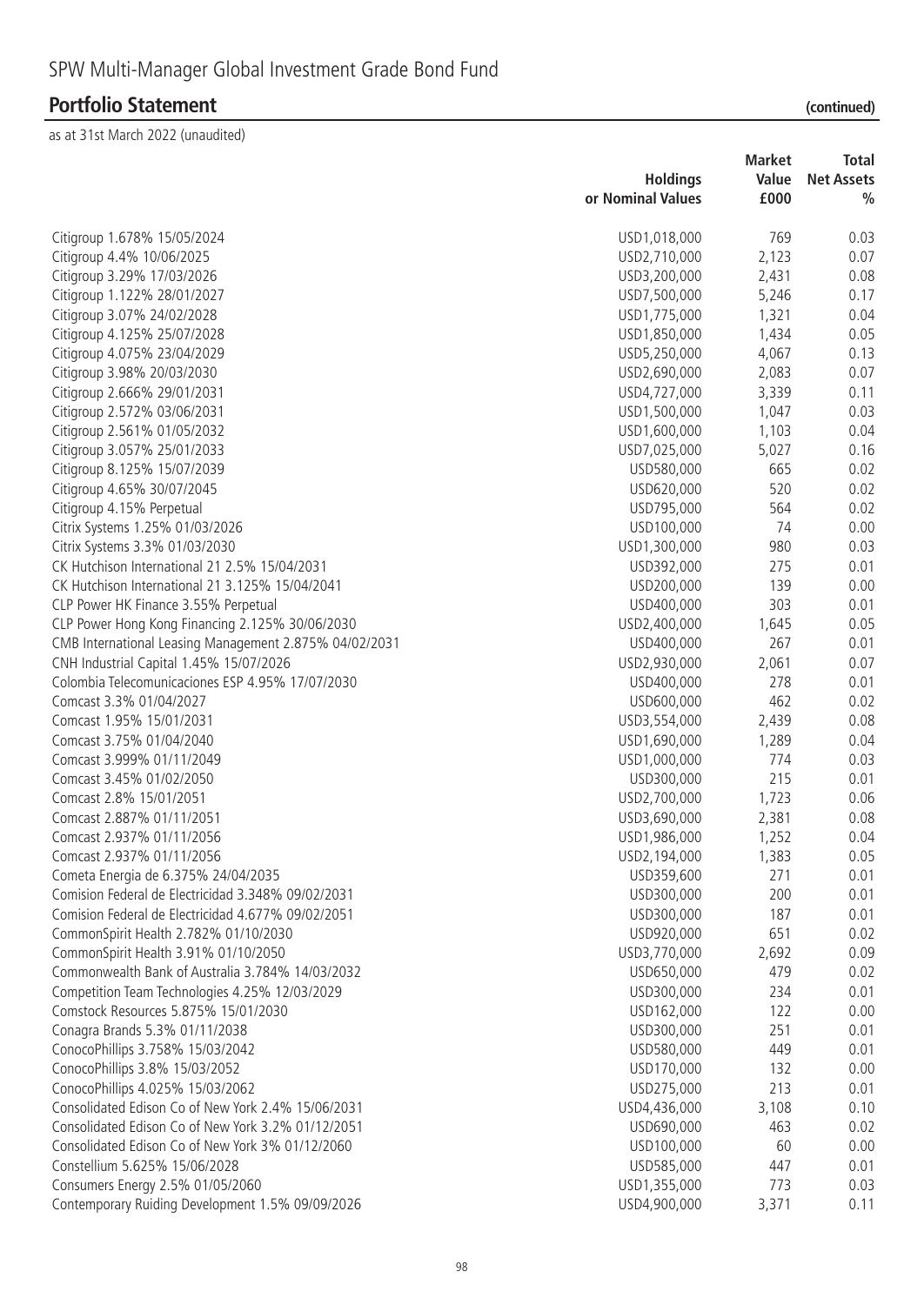| (continued) |  |
|-------------|--|
|             |  |

|                                             |                   | <b>Market</b> | <b>Total</b>      |
|---------------------------------------------|-------------------|---------------|-------------------|
|                                             | <b>Holdings</b>   | Value         | <b>Net Assets</b> |
|                                             | or Nominal Values | £000          | $\frac{0}{0}$     |
| Continental Resources 2.268% 15/11/2026     | USD4,569,000      | 3,259         | 0.11              |
| Continental Resources 4.375% 15/01/2028     | USD650,000        | 502           | 0.02              |
| Continental Resources 5.75% 15/01/2031      | USD2,320,000      | 1,938         | 0.06              |
| Cooperatieve Rabobank UA 1.004% 24/09/2026  | USD850,000        | 595           | 0.02              |
| Cooperatieve Rabobank UA 1.106% 24/02/2027  | USD4,000,000      | 2,788         | 0.09              |
| Corp Inmobiliaria Vesta 3.625% 13/05/2031   | USD665,000        | 458           | 0.01              |
| Coterra Energy 4.375% 15/03/2029            | USD70,000         | 56            | 0.00              |
| Country Garden 3.125% 22/10/2025            | USD3,400,000      | 1,921         | 0.06              |
| Country Garden 5.125% 14/01/2027            | USD400,000        | 215           | 0.01              |
| Cox Communications 1.8% 01/10/2030          | USD460,000        | 299           | 0.01              |
| Cox Communications 2.6% 15/06/2031          | USD2,560,000      | 1,761         | 0.06              |
| Cox Communications 4.7% 15/12/2042          | USD1,316,000      | 1,011         | 0.03              |
| Cox Communications 2.95% 01/10/2050         | USD100,000        | 60            | 0.00              |
| Cox Communications 3.6% 15/06/2051          | USD1,789,000      | 1,214         | 0.04              |
| Credit Agricole 3.25% 04/10/2024            | USD2,875,000      | 2,192         | 0.07              |
| Credit Agricole 1.247% 26/01/2027           | USD1,600,000      | 1,111         | 0.04              |
| Credit Suisse 2.997% 14/12/2023             | USD2,000,000      | 1,523         | 0.05              |
| Credit Suisse 3.625% 09/09/2024             | USD900,000        | 693           | 0.02              |
| Credit Suisse 3.75% 26/03/2025              | USD1,100,000      | 835           | 0.03              |
| Credit Suisse 2.593% 11/09/2025             | USD7,700,000      | 5,666         | 0.18              |
| Credit Suisse 1.305% 02/02/2027             | USD2,500,000      | 1,704         | 0.06              |
| Credit Suisse 4.194% 01/04/2031             | USD5,500,000      | 4,133         | 0.13              |
| Credit Suisse 3.091% 14/05/2032             | USD850,000        | 581           | 0.02              |
| Crown Castle International 4.45% 15/02/2026 | USD800,000        | 628           | 0.02              |
| Crown Castle International 2.9% 15/03/2027  | USD730,000        | 538           | 0.02              |
| Crown Castle International 3.8% 15/02/2028  | USD1,710,000      | 1,304         | 0.04              |
| Crown Castle International 4.3% 15/02/2029  | USD500,000        | 393           | 0.01              |
| Crown Castle International 2.25% 15/01/2031 | USD13,000,000     | 8,734         | 0.28              |
| Crown Castle International 2.1% 01/04/2031  | USD300,000        | 198           | 0.01              |
| Crown Castle International 2.5% 15/07/2031  | USD3,593,000      | 2,445         | 0.08              |
| Crown Castle International 4.15% 01/07/2050 | USD1,960,000      | 1,423         | 0.05              |
| Crown Castle International 3.25% 15/01/2051 | USD100,000        | 64            | 0.00              |
| CrownRock 5.625% 15/10/2025                 | USD540,000        | 418           | 0.01              |
| CSC 5.5% 15/04/2027                         | USD200,000        | 152           | 0.01              |
| CSC 5.375% 01/02/2028                       | USD320,000        | 236           | 0.01              |
| CSX 6.15% 01/05/2037                        | USD220,000        | 210           | 0.01              |
| CubeSmart 2.25% 15/12/2028                  | USD1,170,000      | 811           | 0.03              |
| CubeSmart 2.5% 15/02/2032                   | USD1,535,000      | 1,048         | 0.03              |
| CVS Health 3.875% 20/07/2025                | USD930,000        | 724           | 0.02              |
| CVS Health 4.3% 25/03/2028                  | USD369,000        | 295           | 0.01              |
| CVS Health 3.25% 15/08/2029                 | USD900,000        | 678           | 0.02              |
| CVS Health 3.75% 01/04/2030                 | USD1,090,000      | 845           | 0.03              |
| CVS Health 1.75% 21/08/2030                 | USD1,110,000      | 741           | 0.02              |
| CVS Health 1.875% 28/02/2031                | USD1,240,000      | 831           | 0.03              |
| CVS Health 4.78% 25/03/2038                 | USD400,000        | 332           | 0.01              |
| CVS Health 2.7% 21/08/2040                  | USD5,000,000      | 3,214         | 0.10              |
| CVS Health 5.125% 20/07/2045                | USD1,130,000      | 970           | 0.03              |
| CVS Health 5.05% 25/03/2048                 | USD220,000        | 191           | 0.01              |
| Dana 5.625% 15/06/2028                      | USD185,000        | 143           | 0.00              |
| Danaher 2.8% 10/12/2051                     | USD655,000        | 423           | 0.01              |
| Danske Bank FRN 1.8629% 12/09/2023          | USD300,000        | 230           | 0.01              |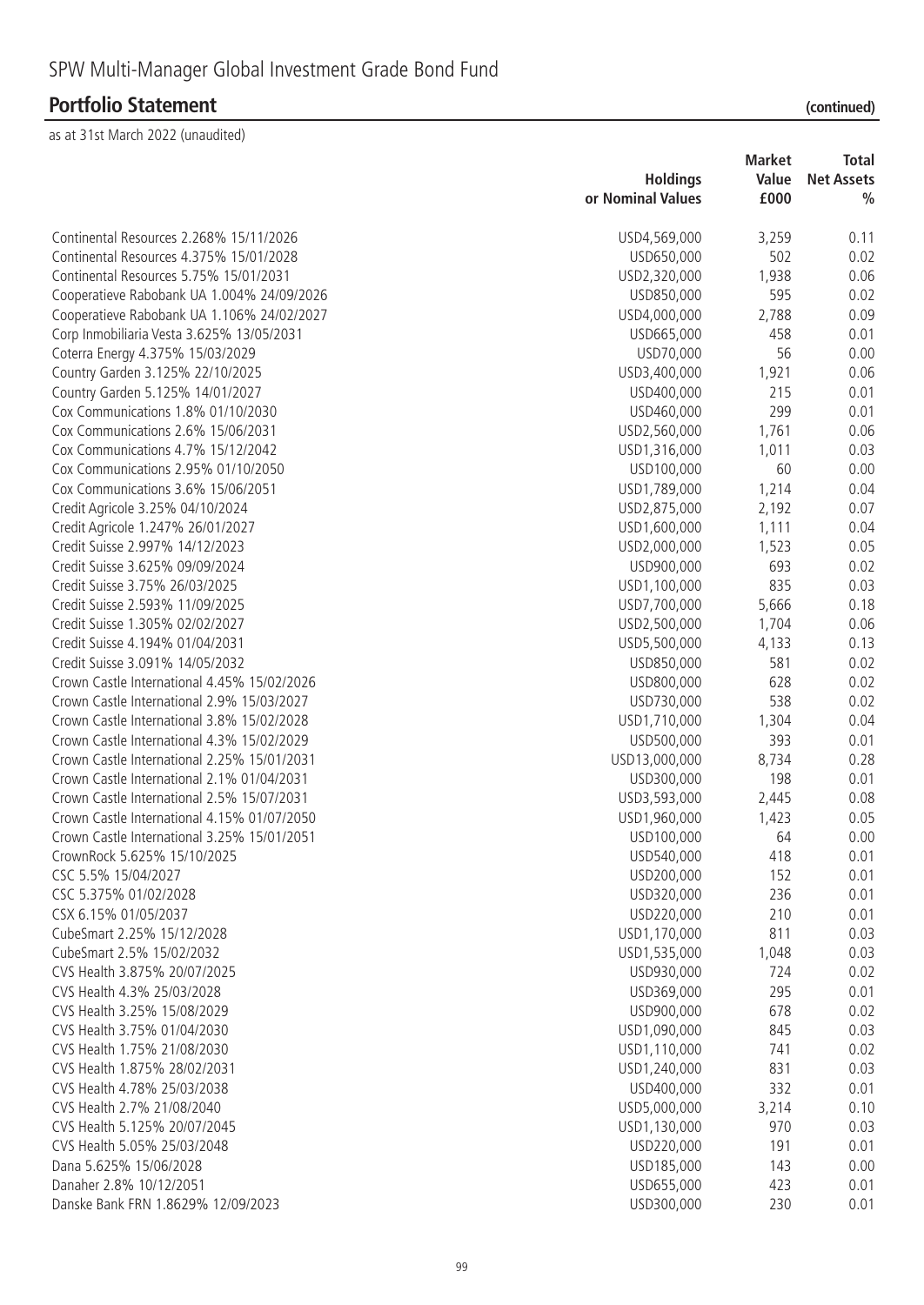|                                                                  |                   | <b>Market</b> | Total             |
|------------------------------------------------------------------|-------------------|---------------|-------------------|
|                                                                  | <b>Holdings</b>   | Value         | <b>Net Assets</b> |
|                                                                  | or Nominal Values | £000          | $\frac{0}{0}$     |
| DaVita 4.625% 01/06/2030                                         | USD200,000        | 143           | 0.00              |
| DBS 4.52% 11/12/2028                                             | USD500,000        | 389           | 0.01              |
| DBS 3.3% Perpetual                                               | USD300,000        | 222           | 0.01              |
| Dell International / EMC 4% 15/07/2024                           | USD1,900,000      | 1,471         | 0.05              |
| Dell International / EMC 5.85% 15/07/2025                        | USD2,200,000      | 1,791         | 0.06              |
| Dell International / EMC 6.02% 15/06/2026                        | USD200,000        | 167           | 0.01              |
| Dell International / EMC 4.9% 01/10/2026                         | USD1,200,000      | 960           | 0.03              |
| Dell International / EMC 6.1% 15/07/2027                         | USD800,000        | 674           | 0.02              |
| Delta Air Lines 2.9% 28/10/2024                                  | USD4,000,000      | 2,979         | 0.10              |
| Delta Air Lines 7% 01/05/2025                                    | USD3,526,000      | 2,868         | 0.09              |
| Delta Air Lines 7.375% 15/01/2026                                | USD304,000        | 251           | 0.01              |
| Delta Air Lines 3.75% 28/10/2029                                 | USD1,000,000      | 698           | 0.02              |
| Delta Air Lines / SkyMiles IP 4.5% 20/10/2025                    | USD300,000        | 229           | 0.01              |
| Delta Air Lines 2020-1 Class AA Pass Through Trust 2% 10/06/2028 | USD273,093        | 190           | 0.01              |
| Deutsche Bank 3.7% 30/05/2024                                    | USD100,000        | 77            | 0.00              |
| Deutsche Bank 2.311% 16/11/2027                                  | USD1,000,000      | 701           | 0.02              |
| Deutsche Bank 3.547% 18/09/2031                                  | USD1,350,000      | 968           | 0.03              |
| Deutsche Bank 3.035% 28/05/2032                                  | USD2,995,000      | 2,048         | 0.07              |
| Deutsche Bank 3.742% 07/01/2033                                  | USD2,646,000      | 1,779         | 0.06              |
| Deutsche Bank FRN 1.6486% 16/11/2022                             | USD700,000        | 535           | 0.02              |
| Development Bank of the Philippines 2.375% 11/03/2031            | USD600,000        | 402           | 0.01              |
| Devon Energy 5.25% 15/09/2024                                    | USD4,202,000      | 3,340         | 0.11              |
| Devon Energy 5.6% 15/07/2041                                     | USD1,785,000      | 1,563         | 0.05              |
| DH Europe Finance II 3.4% 15/11/2049                             | USD5,000,000      | 3,599         | 0.12              |
| Diamondback Energy 3.25% 01/12/2026                              | USD2,150,000      | 1,634         | 0.05              |
| Diamondback Energy 3.125% 24/03/2031                             | USD4,500,000      | 3,260         | 0.11              |
| Diamondback Energy 4.25% 15/03/2052                              | USD915,000        | 689           | 0.02              |
| Digital Realty Trust 3.7% 15/08/2027                             | USD540,000        | 415           | 0.01              |
| Digital Realty Trust 3.6% 01/07/2029                             | USD2,460,000      | 1,863         | 0.06              |
| Discovery Communications 2.95% 20/03/2023                        | USD7,130,000      | 5,453         | 0.18              |
| Discovery Communications 3.95% 20/03/2028                        | USD2,000,000      | 1,520         | 0.05              |
| Discovery Communications 4.125% 15/05/2029                       | USD1,765,000      | 1,356         | 0.04              |
| Discovery Communications 5% 20/09/2037                           | USD2,075,000      | 1,626         | 0.05              |
| Discovery Communications 4% 15/09/2055                           | USD738,000        | 483           | 0.02              |
| DISH DBS 7.375% 01/07/2028                                       | USD470,000        | 338           | 0.01              |
| Dominion Energy 3.375% 01/04/2030                                | USD2,700,000      | 2,027         | 0.07              |
| Dominion Energy 2.25% 15/08/2031                                 | USD1,600,000      | 1,096         | 0.04              |
| DT Midstream 4.125% 15/06/2029                                   | USD177,000        | 130           | 0.00              |
| DT Midstream 4.375% 15/06/2031                                   | USD108,000        | 79            | 0.00              |
| DTE Electric 1.9% 01/04/2028                                     | USD1,010,000      | 714           | 0.02              |
| DTE Electric 3.7% 01/06/2046                                     | USD890,000        | 671           | 0.02              |
| DTE Electric 3.25% 01/04/2051                                    | USD1,020,000      | 720           | 0.02              |
| Duke Energy 3.3% 15/06/2041                                      | USD4,518,000      | 3,065         | 0.10              |
| Duke Energy 3.5% 15/06/2051                                      | USD500,000        | 343           | 0.01              |
| Duke Energy 3.25% 15/01/2082                                     | USD2,040,000      | 1,363         | 0.04              |
| Duke Energy Carolinas 4.25% 15/12/2041                           | USD500,000        | 397           | 0.01              |
| Duke Energy Carolinas 4% 30/09/2042                              | USD930,000        | 721           | 0.02              |
| Duke Energy Carolinas 3.75% 01/06/2045                           | USD950,000        | 703           | 0.02              |
| Duke Energy Carolinas 3.45% 15/04/2051                           | USD3,000,000      | 2,195         | 0.07              |
| Duke Energy Carolinas 3.55% 15/03/2052                           | USD835,000        | 625           | 0.02              |
| Duke Energy Florida 5.65% 01/04/2040                             | USD120,000        | 109           | 0.00              |
|                                                                  |                   |               |                   |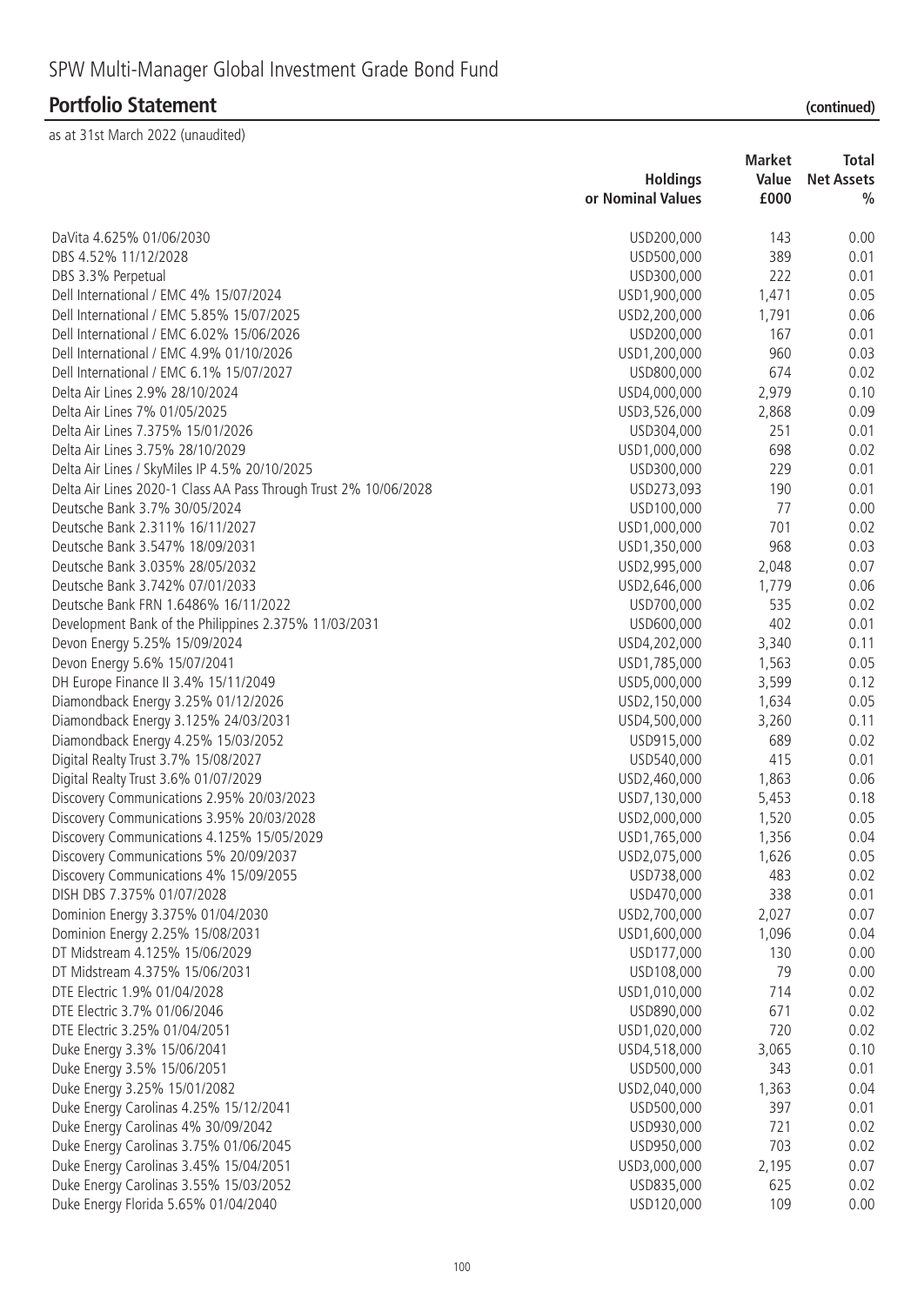|                                                          | <b>Holdings</b>   | <b>Market</b><br>Value | Total<br><b>Net Assets</b> |
|----------------------------------------------------------|-------------------|------------------------|----------------------------|
|                                                          | or Nominal Values | £000                   | $\frac{0}{0}$              |
| Duke Energy Florida 4.2% 15/07/2048                      | USD310,000        | 248                    | 0.01                       |
| Duke Energy Progress 3.45% 15/03/2029                    | USD400,000        | 307                    | 0.01                       |
| Duke Realty 2.25% 15/01/2032                             | USD1,945,000      | 1,328                  | 0.04                       |
| East Ohio Gas 3% 15/06/2050                              | USD1,355,000      | 873                    | 0.03                       |
| Eastern Gas Transmission & Storage 3% 15/11/2029         | USD600,000        | 440                    | 0.01                       |
| Ecolab 4.8% 24/03/2030                                   | USD630,000        | 531                    | 0.02                       |
| Ecolab 2.7% 15/12/2051                                   | USD2,490,000      | 1,610                  | 0.05                       |
| Edison International 5.375% Perpetual                    | USD405,000        | 298                    | 0.01                       |
| eG Global Finance 8.5% 30/10/2025                        | USD475,000        | 370                    | 0.01                       |
| eHi Car Services 7% 21/09/2026                           | USD800,000        | 430                    | 0.01                       |
| El Sukuk 1.827% 23/09/2025                               | USD400,000        | 290                    | 0.01                       |
| EIG Pearl 3.545% 31/08/2036                              | USD1,320,000      | 955                    | 0.03                       |
| EIG Pearl 3.545% 31/08/2036                              | USD2,525,000      | 1,833                  | 0.06                       |
| EIG Pearl 4.387% 30/11/2046                              | USD1,230,000      | 874                    | 0.03                       |
| Elect Global Investments 4.1% Perpetual                  | USD400,000        | 291                    | 0.01                       |
| Elect Global Investments 4.85% Perpetual                 | USD400,000        | 278                    | 0.01                       |
| Electricite de France 5.25% Perpetual                    | USD1,252,000      | 950                    | 0.03                       |
| Electronic Arts 1.85% 15/02/2031                         | USD100,000        | 67                     | 0.00                       |
|                                                          |                   |                        |                            |
| Electronic Arts 2.95% 15/02/2051                         | USD1,195,000      | 754                    | 0.02                       |
| Enact 6.5% 15/08/2025                                    | USD1,100,000      | 863                    | 0.03                       |
| Enbridge 2.5% 01/08/2033                                 | USD4,200,000      | 2,835                  | 0.09                       |
| Encompass Health 5.75% 15/09/2025                        | USD285,000        | 221                    | 0.01                       |
| Encompass Health 4.75% 01/02/2030                        | USD245,000        | 179                    | 0.01                       |
| Endo Luxembourg Finance Co I / Endo US 6.125% 01/04/2029 | USD58,000         | 40                     | 0.00                       |
| Enel Finance International 2.65% 10/09/2024              | USD3,600,000      | 2,698                  | 0.09                       |
| Enel Finance International 1.375% 12/07/2026             | USD1,000,000      | 699                    | 0.02                       |
| Enel Finance International 1.875% 12/07/2028             | USD842,000        | 576                    | 0.02                       |
| Enel Finance International 2.25% 12/07/2031              | USD3,830,000      | 2,566                  | 0.08                       |
| Energy Transfer 4.75% 15/01/2026                         | USD1,030,000      | 814                    | 0.03                       |
| Energy Transfer 7.5% 01/07/2038                          | USD2,500,000      | 2,356                  | 0.08                       |
| Energy Transfer 6.5% 01/02/2042                          | USD920,000        | 806                    | 0.03                       |
| Energy Transfer 6% 15/06/2048                            | USD800,000        | 672                    | 0.02                       |
| Energy Transfer 6.25% 15/04/2049                         | USD1,190,000      | 1,030                  | 0.03                       |
| Eni 4% 12/09/2023                                        | USD2,120,000      | 1,639                  | 0.05                       |
| EnLink Midstream Partners 4.85% 15/07/2026               | USD560,000        | 430                    | 0.01                       |
| Entergy 1.9% 15/06/2028                                  | USD100,000        | 69                     | 0.00                       |
| Entergy Louisiana 3.12% 01/09/2027                       | USD1,260,000      | 948                    | 0.03                       |
| Entergy Louisiana 3.1% 15/06/2041                        | USD1,400,000      | 974                    | 0.03                       |
| Entergy Louisiana 2.9% 15/03/2051                        | USD100,000        | 65                     | 0.00                       |
| Entergy Texas 1.75% 15/03/2031                           | USD1,900,000      | 1,264                  | 0.04                       |
| Enterprise Products Operating 3.9% 15/02/2024            | USD1,390,000      | 1,081                  | 0.04                       |
| Enterprise Products Operating 2.8% 31/01/2030            | USD2,525,000      | 1,843                  | 0.06                       |
| Enterprise Products Operating 4.45% 15/02/2043           | USD1,020,000      | 775                    | 0.03                       |
| Enterprise Products Operating 5.1% 15/02/2045            | USD100,000        | 83                     | 0.00                       |
| Enterprise Products Operating 4.8% 01/02/2049            | USD2,000,000      | 1,628                  | 0.05                       |
| Enterprise Products Operating 3.3% 15/02/2053            | USD1,635,000      | 1,060                  | 0.03                       |
| Enterprise Products Operating 4.95% 15/10/2054           | USD1,800,000      | 1,485                  | 0.05                       |
| Enterprise Products Operating 3.95% 31/01/2060           | USD420,000        | 297                    | 0.01                       |
| EOG Resources 4.375% 15/04/2030                          | USD2,310,000      | 1,905                  | 0.06                       |
| EPR Properties 4.5% 01/04/2025                           | USD257,000        | 197                    | 0.01                       |
| EPR Properties 4.75% 15/12/2026                          | USD525,000        | 401                    | 0.01                       |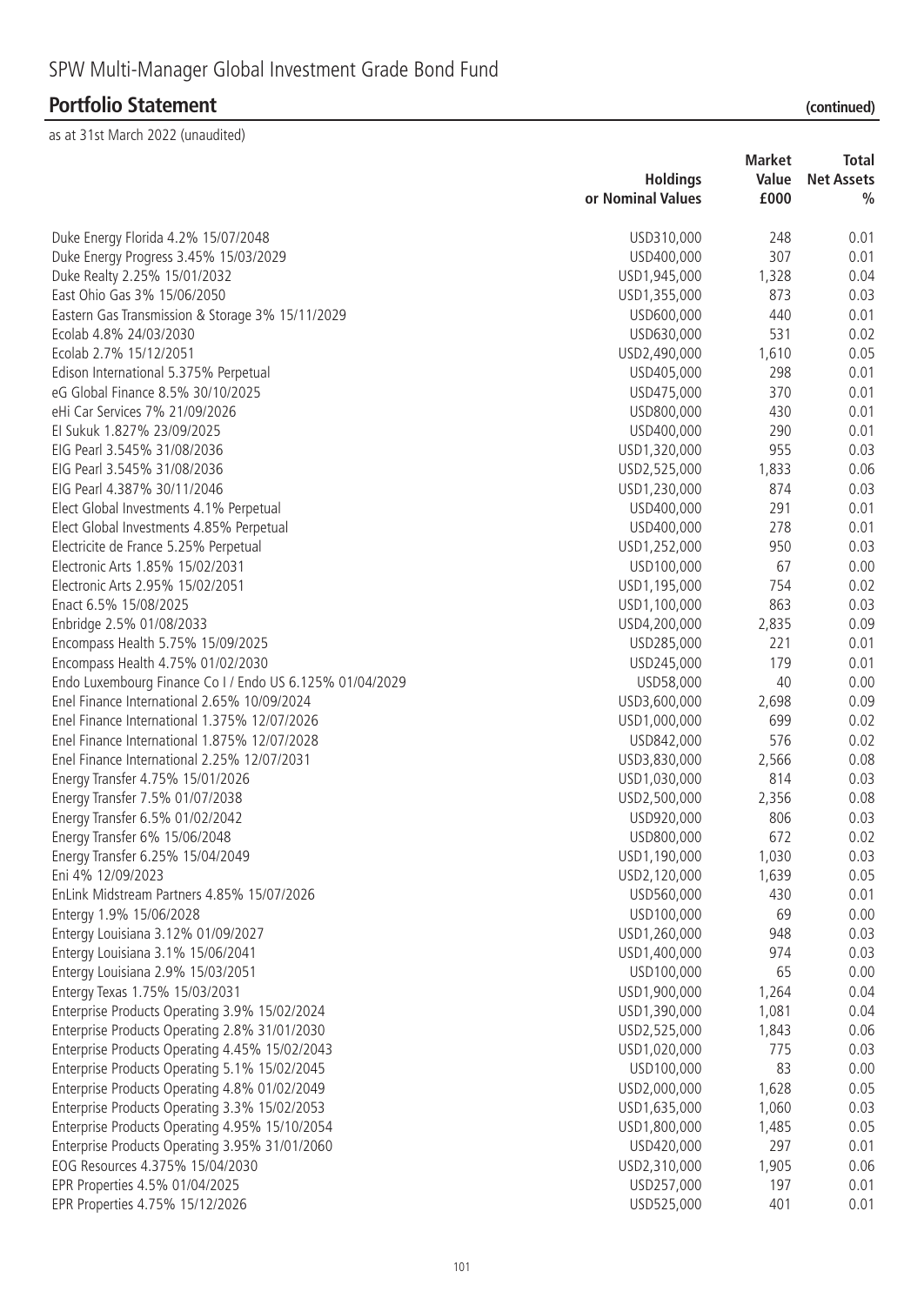|                                                         |                            | <b>Market</b> | Total             |
|---------------------------------------------------------|----------------------------|---------------|-------------------|
|                                                         | <b>Holdings</b>            | Value         | <b>Net Assets</b> |
|                                                         | or Nominal Values          | £000          | $\frac{0}{0}$     |
| EPR Properties 4.5% 01/06/2027                          | USD300,000                 | 226           | 0.01              |
| EPR Properties 4.95% 15/04/2028                         | USD1,218,000               | 930           | 0.03              |
| EPR Properties 3.75% 15/08/2029                         | USD2,036,000               | 1,455         | 0.05              |
| EPR Properties 3.6% 15/11/2031                          | USD1,435,000               | 992           | 0.03              |
| EQT 6.625% 01/02/2025                                   | USD5,000,000               | 4,001         | 0.13              |
| EQT 3.125% 15/05/2026                                   | USD893,000                 | 659           | 0.02              |
| Equate Petrochemical 4.25% 03/11/2026                   | USD400,000                 | 308           | 0.01              |
| Equifax 3.1% 15/05/2030                                 | USD1,495,000               | 1,084         | 0.04              |
| Equinix 1% 15/09/2025                                   | USD1,450,000               | 1,017         | 0.03              |
| Equinix 3.2% 18/11/2029                                 | USD670,000                 | 488           | 0.02              |
| Equinix 2.15% 15/07/2030                                | USD4,548,000               | 3,038         | 0.10              |
| Equinix 3% 15/07/2050                                   | USD1,400,000               | 861           | 0.03              |
| Equitable 4.35% 20/04/2028                              | USD1,200,000               | 942           | 0.03              |
| ERAC USA Finance 2.7% 01/11/2023                        | USD1,500,000               | 1,142         | 0.04              |
| Essential Utilities 2.4% 01/05/2031                     | USD6,520,000               | 4,486         | 0.15              |
| Essex Portfolio 3.875% 01/05/2024                       | USD2,200,000               | 1,696         | 0.06              |
| Exelon 3.4% 15/04/2026                                  | USD2,100,000               | 1,606         | 0.05              |
| Exelon 4.05% 15/04/2030                                 | USD7,220,000               | 5,670         | 0.18              |
| Exelon 3.35% 15/03/2032                                 | USD2,290,000               | 1,700         | 0.06              |
| Exelon 5.1% 15/06/2045                                  | USD2,210,000               | 1,867         | 0.06              |
| Exelon 4.7% 15/04/2050                                  | USD400,000                 | 333           | 0.01              |
| Exelon 4.1% 15/03/2052                                  | USD1,000,000               | 772           | 0.03              |
| Expedia 5% 15/02/2026                                   | USD255,000                 | 203           | 0.01              |
| Expedia 4.625% 01/08/2027                               | USD7,860,000               | 6,232         | 0.20              |
| Expedia 3.8% 15/02/2028                                 | USD1,700,000               | 1,277         | 0.04              |
| Expedia 3.25% 15/02/2030                                | USD400,000                 | 290           | 0.01              |
| Expedia 2.95% 15/03/2031                                | USD3,524,000               | 2,482         | 0.08              |
| Fairfax Financial 4.85% 17/04/2028                      | USD1,200,000               | 950           | 0.03              |
| Fairfax Financial 4.625% 29/04/2030                     | USD100,000                 | 78            | 0.00              |
| FedEx 3.25% 15/05/2041                                  | USD2,000,000               | 1,363         | 0.04              |
| FedEx 4.75% 15/11/2045                                  | USD420,000                 | 341           | 0.01              |
| FedEx 5.25% 15/05/2050                                  | USD450,000                 | 396           | 0.01              |
| FEL Energy VI 5.75% 01/12/2040                          | USD385,925                 | 264           | 0.01              |
| Ferguson Finance 3.25% 02/06/2030                       | USD1,200,000               | 872           | 0.03              |
| Fidelity National Financial 5.5% 01/09/2022             | USD400,000                 | 310           | 0.01              |
| Fidelity National Information Services 1.65% 01/03/2028 | USD3,000,000               | 2,047         | 0.07              |
| First American Financial 4.3% 01/02/2023                | USD2,100,000               | 1,676         | 0.05              |
| First American Financial 2.4% 15/08/2031                | USD1,600,000               | 1,063         | 0.03              |
| FirstEnergy Transmission 4.35% 15/01/2025               | USD1,800,000               | 1,378         | 0.04              |
| Fiserv 2.25% 01/06/2027                                 | USD2,500,000               | 1,802         | 0.06              |
| Flex 4.875% 15/06/2029                                  | USD100,000                 | 79            | 0.00              |
| Florida Gas Transmission 2.55% 01/07/2030               | USD240,000                 | 168           | 0.01              |
| Florida Power & Light 3.95% 01/03/2048                  | USD1,000,000               | 805           | 0.03              |
| Florida Power & Light 2.875% 04/12/2051                 | USD1,800,000               | 1,225         | 0.04              |
| Flowers Foods 2.4% 15/03/2031                           |                            |               |                   |
| Ford Motor Credit 3.087% 09/01/2023                     | USD5,222,000               | 3,561<br>152  | 0.12              |
| Ford Motor Credit 5.125% 16/06/2025                     | USD200,000                 | 377           | 0.01              |
|                                                         | USD485,000                 | 664           | 0.01              |
| Ford Motor Credit 4.125% 17/08/2027                     | USD895,000                 |               | 0.02              |
| Ford Motor Credit 2.9% 16/02/2028                       | USD200,000                 | 137           | 0.00              |
| Ford Motor Credit FRN 1.7414% 15/02/2023                | USD2,700,000<br>USD100,000 | 2,041<br>67   | 0.07<br>0.00      |
| Fortinet 2.2% 15/03/2031                                |                            |               |                   |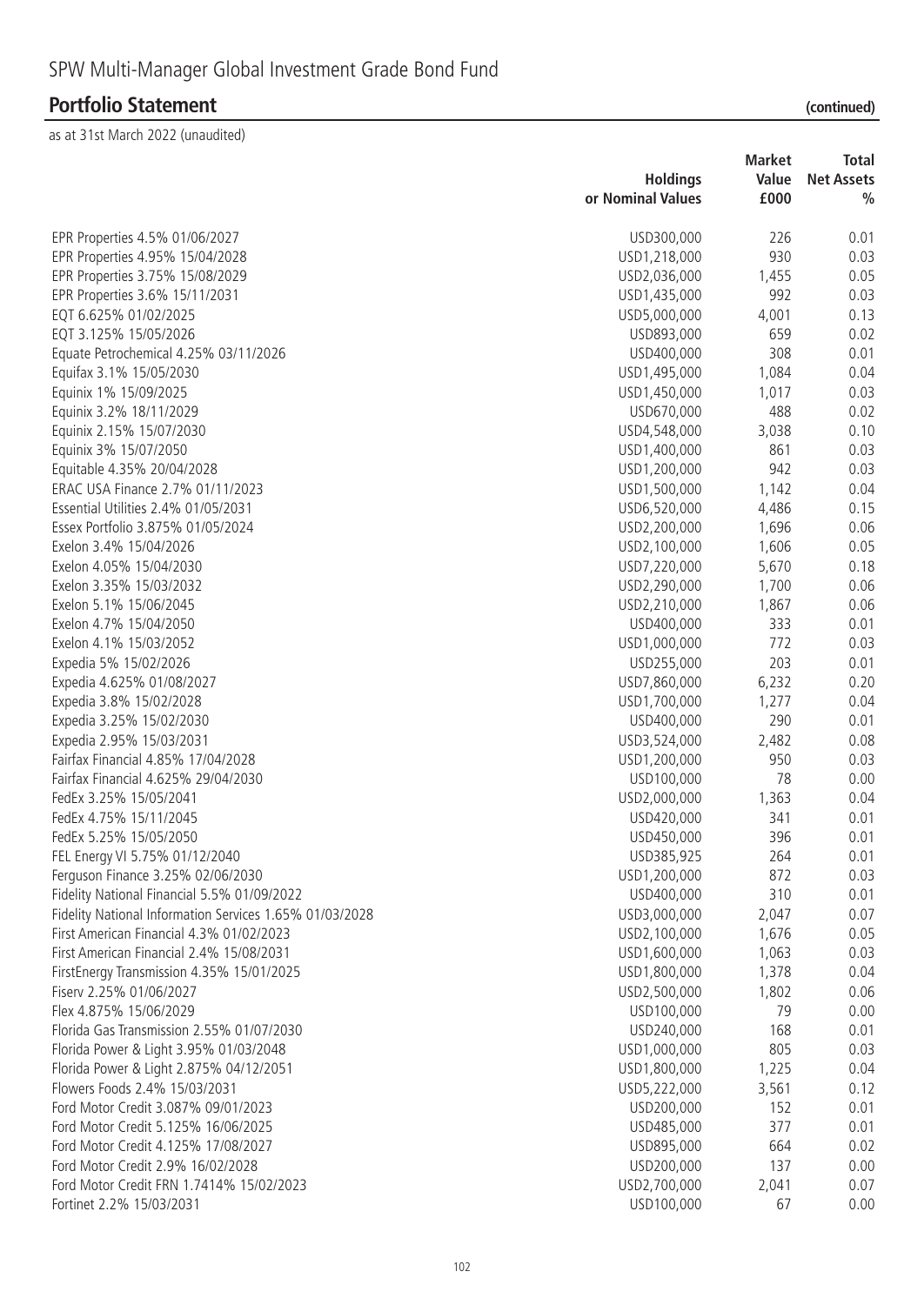|                                                                      | <b>Holdings</b>   | <b>Market</b><br>Value | Total<br><b>Net Assets</b> |
|----------------------------------------------------------------------|-------------------|------------------------|----------------------------|
|                                                                      | or Nominal Values | £000                   | $\frac{0}{0}$              |
| Fortress Transportation and Infrastructure Investors 6.5% 01/10/2025 | USD2,300,000      | 1,742                  | 0.06                       |
| Fox 5.576% 25/01/2049                                                | USD250,000        | 222                    | 0.01                       |
| Foxconn Far East 2.5% 28/10/2030                                     | USD473,000        | 321                    | 0.01                       |
| Franklin Resources 1.6% 30/10/2030                                   | USD100,000        | 66                     | 0.00                       |
| Freedom Mortgage 8.125% 15/11/2024                                   | USD100,000        | 76                     | 0.00                       |
| Freedom Mortgage 8.25% 15/04/2025                                    | USD1,252,000      | 944                    | 0.03                       |
| Freedom Mortgage 6.625% 15/01/2027                                   | USD1,600,000      | 1,128                  | 0.04                       |
| Fresenius Medical Care US Finance II 4.75% 15/10/2024                | USD542,000        | 425                    | 0.01                       |
| Fresenius Medical Care US Finance III 1.875% 01/12/2026              | USD5,720,000      | 4,046                  | 0.13                       |
| Fresenius Medical Care US Finance III 2.375% 16/02/2031              | USD2,830,000      | 1,877                  | 0.06                       |
| Frontier Communications 5.875% 15/10/2027                            | USD25,000         | 19                     | 0.00                       |
| Frontier Communications 5% 01/05/2028                                | USD3,200,000      | 2,331                  | 0.08                       |
| FS KKR Capital 1.65% 12/10/2024                                      | USD1,000,000      | 713                    | 0.02                       |
| FS KKR Capital 2.625% 15/01/2027                                     | USD400,000        | 278                    | 0.01                       |
| GAIF Bond Issuer 3.4% 30/09/2026                                     | USD1,000,000      | 767                    | 0.03                       |
| Galaxy Pipeline Assets Bidco 2.16% 31/03/2034                        | USD3,973,322      | 2,781                  | 0.09                       |
| Galaxy Pipeline Assets Bidco 2.625% 31/03/2036                       | USD1,685,000      | 1,149                  | 0.04                       |
| Gap 3.625% 01/10/2029                                                | USD275,000        | 184                    | 0.01                       |
| GATX 3.1% 01/06/2051                                                 | USD70,000         | 44                     | 0.00                       |
| GC Treasury Center 4.4% 30/03/2032                                   | USD334,000        | 258                    | 0.01                       |
|                                                                      |                   | 1,284                  | 0.04                       |
| GE Capital International Funding Co Unlimited 4.418% 15/11/2035      | USD1,567,000      | 761                    | 0.02                       |
| Geely Automobile 3.625% 25/01/2023                                   | USD1,000,000      | 95                     |                            |
| General Electric 6.75% 15/03/2032                                    | USD100,000        |                        | 0.00<br>0.11               |
| General Electric 4.156% Perpetual<br>General Mills 3% 01/02/2051     | USD4,676,000      | 3,412                  | 0.03                       |
|                                                                      | USD1,580,000      | 1,034                  |                            |
| General Motors 5.4% 02/10/2023                                       | USD3,960,000      | 3,124                  | 0.10                       |
| General Motors 6.125% 01/10/2025                                     | USD1,540,000      | 1,259                  | 0.04                       |
| General Motors 6.6% 01/04/2036                                       | USD500,000        | 442                    | 0.01                       |
| General Motors Financial 3.15% 30/06/2022                            | USD2,700,000      | 2,063                  | 0.07                       |
| General Motors Financial 1.05% 08/03/2024                            | USD1,844,000      | 1,350                  | 0.04                       |
| General Motors Financial 1.25% 08/01/2026                            | USD3,500,000      | 2,435                  | 0.08                       |
| General Motors Financial 3.6% 21/06/2030                             | USD2,115,000      | 1,541                  | 0.05                       |
| General Motors Financial 3.1% 12/01/2032                             | USD530,000        | 364                    | 0.01                       |
| General Motors Financial 5.75% Perpetual                             | USD380,000        | 287                    | 0.01                       |
| Georgia Power 4.75% 01/09/2040                                       | USD100,000        | 80                     | 0.00                       |
| Gilead Sciences 3.65% 01/03/2026                                     | USD1,450,000      | 1,126                  | 0.04                       |
| Gilead Sciences 2.6% 01/10/2040                                      | USD960,000        | 612                    | 0.02                       |
| Gilead Sciences 4.75% 01/03/2046                                     | USD660,000        | 555                    | 0.02                       |
| Glencore Funding 1.625% 01/09/2025                                   | USD1,010,000      | 717                    | 0.02                       |
| Glencore Funding 3.875% 27/10/2027                                   | USD2,350,000      | 1,784                  | 0.06                       |
| Glencore Funding 2.5% 01/09/2030                                     | USD1,440,000      | 982                    | 0.03                       |
| Global Atlantic Fin 3.125% 15/06/2031                                | USD5,300,000      | 3,578                  | 0.12                       |
| Global Payments 3.2% 15/08/2029                                      | USD2,995,000      | 2,173                  | 0.07                       |
| Global Payments 2.9% 15/05/2030                                      | USD500,000        | 352                    | 0.01                       |
| Global Payments 2.9% 15/11/2031                                      | USD530,000        | 368                    | 0.01                       |
| Globe Life 2.15% 15/08/2030                                          | USD100,000        | 68                     | 0.00                       |
| GLP Capital 5.375% 15/04/2026                                        | USD880,000        | 699                    | 0.02                       |
| GLP Capital 5.3% 15/01/2029                                          | USD3,076,000      | 2,447                  | 0.08                       |
| GLP Capital 4% 15/01/2030                                            | USD977,000        | 710                    | 0.02                       |
| GLP Capital 4% 15/01/2031                                            | USD275,000        | 202                    | 0.01                       |
| GLP Capital 3.25% 15/01/2032                                         | USD695,000        | 480                    | 0.02                       |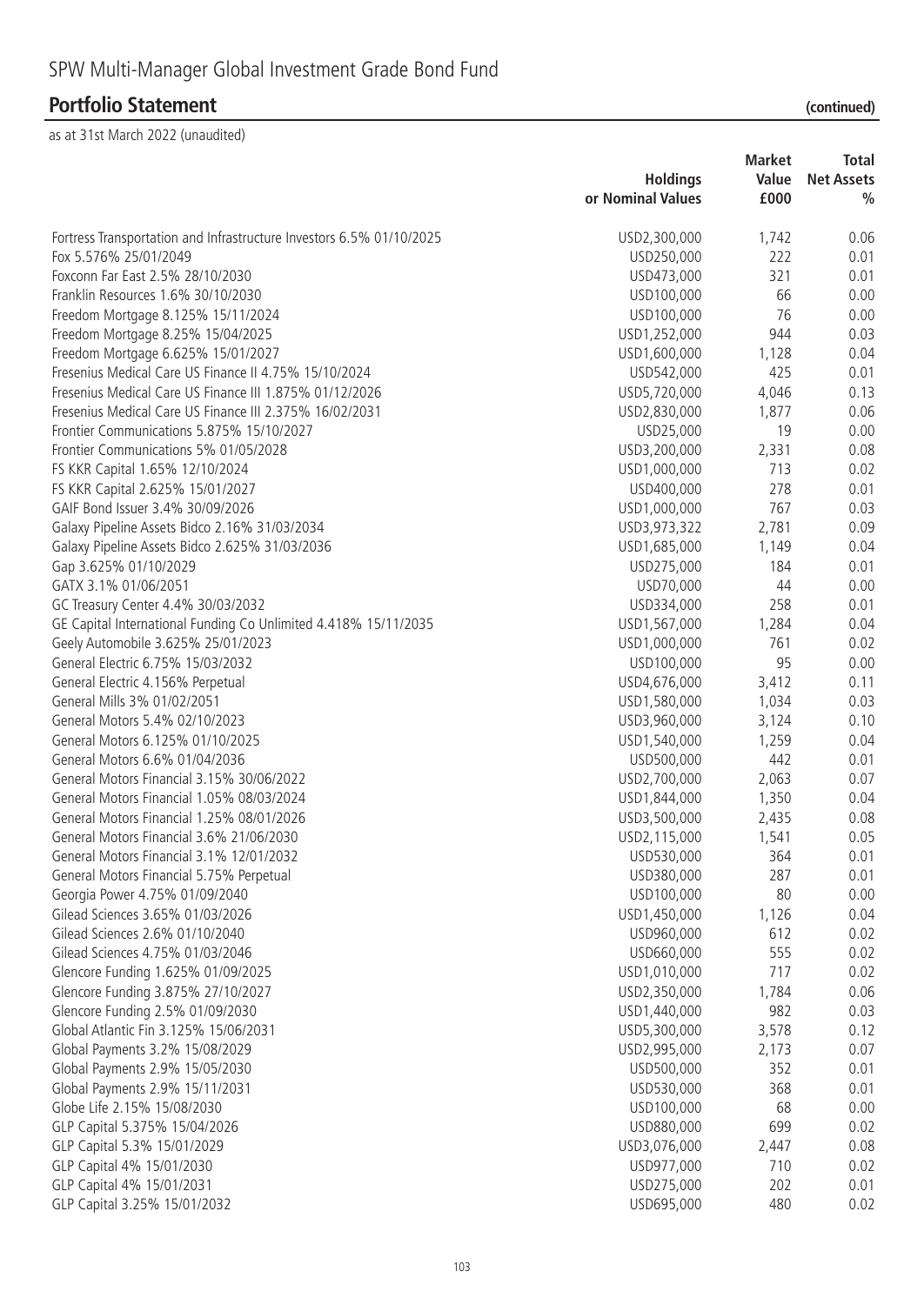|  | (continued) |
|--|-------------|

|                                                      |                   | <b>Market</b> | Total             |
|------------------------------------------------------|-------------------|---------------|-------------------|
|                                                      | <b>Holdings</b>   | Value         | <b>Net Assets</b> |
|                                                      | or Nominal Values | £000          | $\frac{0}{0}$     |
| GNL Quintero 4.634% 31/07/2029                       | USD352,960        | 272           | 0.01              |
| Goldman Sachs 0.657% 10/09/2024                      | USD5,000,000      | 3,683         | 0.12              |
| Goldman Sachs 1.542% 10/09/2027                      | USD4,500,000      | 3,147         | 0.10              |
| Goldman Sachs 1.948% 21/10/2027                      | USD9,475,000      | 6,733         | 0.22              |
| Goldman Sachs 3.615% 15/03/2028                      | USD2,975,000      | 2,270         | 0.07              |
| Goldman Sachs 3.691% 05/06/2028                      | USD800,000        | 611           | 0.02              |
| Goldman Sachs 3.814% 23/04/2029                      | USD2,140,000      | 1,643         | 0.05              |
| Goldman Sachs 4.223% 01/05/2029                      | USD9,525,000      | 7,455         | 0.24              |
| Goldman Sachs 3.8% 15/03/2030                        | USD3,940,000      | 3,025         | 0.10              |
| Goldman Sachs 1.992% 27/01/2032                      | USD870,000        | 575           | 0.02              |
| Goldman Sachs 2.615% 22/04/2032                      | USD1,775,000      | 1,230         | 0.04              |
| Goldman Sachs 2.383% 21/07/2032                      | USD1,885,000      | 1,278         | 0.04              |
| Goldman Sachs 2.65% 21/10/2032                       | USD2,735,000      | 1,892         | 0.06              |
| Goldman Sachs 3.102% 24/02/2033                      | USD5,210,000      | 3,745         | 0.12              |
| Goldman Sachs 6.75% 01/10/2037                       | USD1,540,000      | 1,483         | 0.05              |
| Goldman Sachs 3.21% 22/04/2042                       | USD1,870,000      | 1,279         | 0.04              |
| Goldman Sachs 4.8% 08/07/2044                        | USD260,000        | 220           | 0.01              |
| Goldman Sachs 5.15% 22/05/2045                       | USD675,000        | 574           | 0.02              |
| Goldman Sachs FRN 1.6331% 05/06/2023                 | USD1,800,000      | 1,371         | 0.04              |
| Goldman Sachs FRN 2.1079% 29/11/2023                 | USD100,000        | 77            | 0.00              |
| Golub Capital BDC 2.5% 24/08/2026                    | USD100,000        | 70            | 0.00              |
| Goodman US Finance Three 3.7% 15/03/2028             | USD1,900,000      | 1,448         | 0.05              |
| Greenko Solar Mauritius 5.95% 29/07/2026             | USD1,800,000      | 1,389         | 0.05              |
| Grupo Aval 4.375% 04/02/2030                         | USD300,000        | 199           | 0.01              |
| Grupo Televisa 5.25% 24/05/2049                      | USD400,000        | 332           | 0.01              |
| GSK Consumer Healthcare Capital 3.125% 24/03/2025    | USD2,500,000      | 1,898         | 0.06              |
| GSK Consumer Healthcare Capital US 3.024% 24/03/2024 | USD810,000        | 615           | 0.02              |
| GSK Consumer Healthcare Capital US 3.375% 24/03/2027 | USD1,235,000      | 944           | 0.03              |
| GSK Consumer Healthcare Capital US 3.375% 24/03/2029 | USD380,000        | 287           | 0.01              |
| GSK Consumer Healthcare Capital US 3.625% 24/03/2032 | USD3,837,000      | 2,927         | 0.10              |
| GSK Consumer Healthcare Capital US 4% 24/03/2052     | USD1,470,000      | 1,122         | 0.04              |
| GTL Trade Finance 7.25% 16/04/2044                   | USD200,000        | 185           | 0.01              |
| Guangzhou Metro Investment Finance 1.507% 17/09/2025 | USD300,000        | 213           | 0.01              |
| Guotai Junan International 2% 03/03/2026             | USD400,000        | 288           | 0.01              |
| GUSAP III 4.25% 21/01/2030                           | USD500,000        | 381           | 0.01              |
| Haidilao International 2.15% 14/01/2026              | USD6,390,000      | 4,045         | 0.13              |
| Halliburton 4.85% 15/11/2035                         | USD520,000        | 424           | 0.01              |
| Hartford Financial Services 3.6% 19/08/2049          | USD200,000        | 142           | 0.00              |
| Hartford Financial Services 2.9% 15/09/2051          | USD3,132,000      | 1,947         | 0.06              |
| Hasbro 3.55% 19/11/2026                              | USD50,000         | 38            | 0.00              |
| HCA 4.125% 15/06/2029                                | USD2,200,000      | 1,705         | 0.06              |
| HCA 2.375% 15/07/2031                                | USD2,898,000      | 1,968         | 0.06              |
| HCA 4.375% 15/03/2042                                | USD2,000,000      | 1,506         | 0.05              |
| HCA 5.5% 15/06/2047                                  | USD1,120,000      | 961           | 0.03              |
| HCA 3.5% 15/07/2051                                  | USD3,368,000      | 2,210         | 0.07              |
| Healthcare Realty Trust 3.875% 01/05/2025            | USD200,000        | 155           | 0.01              |
| Healthpeak Properties 2.875% 15/01/2031              | USD170,000        | 122           | 0.00              |
| Hess 4.3% 01/04/2027                                 | USD5,453,000      | 4,271         | 0.14              |
| Hess 7.3% 15/08/2031                                 | USD4,190,000      | 3,908         | 0.13              |
| Hess 5.6% 15/02/2041                                 | USD2,095,000      | 1,793         | 0.06              |
| Hess 5.8% 01/04/2047                                 | USD620,000        | 557           | 0.02              |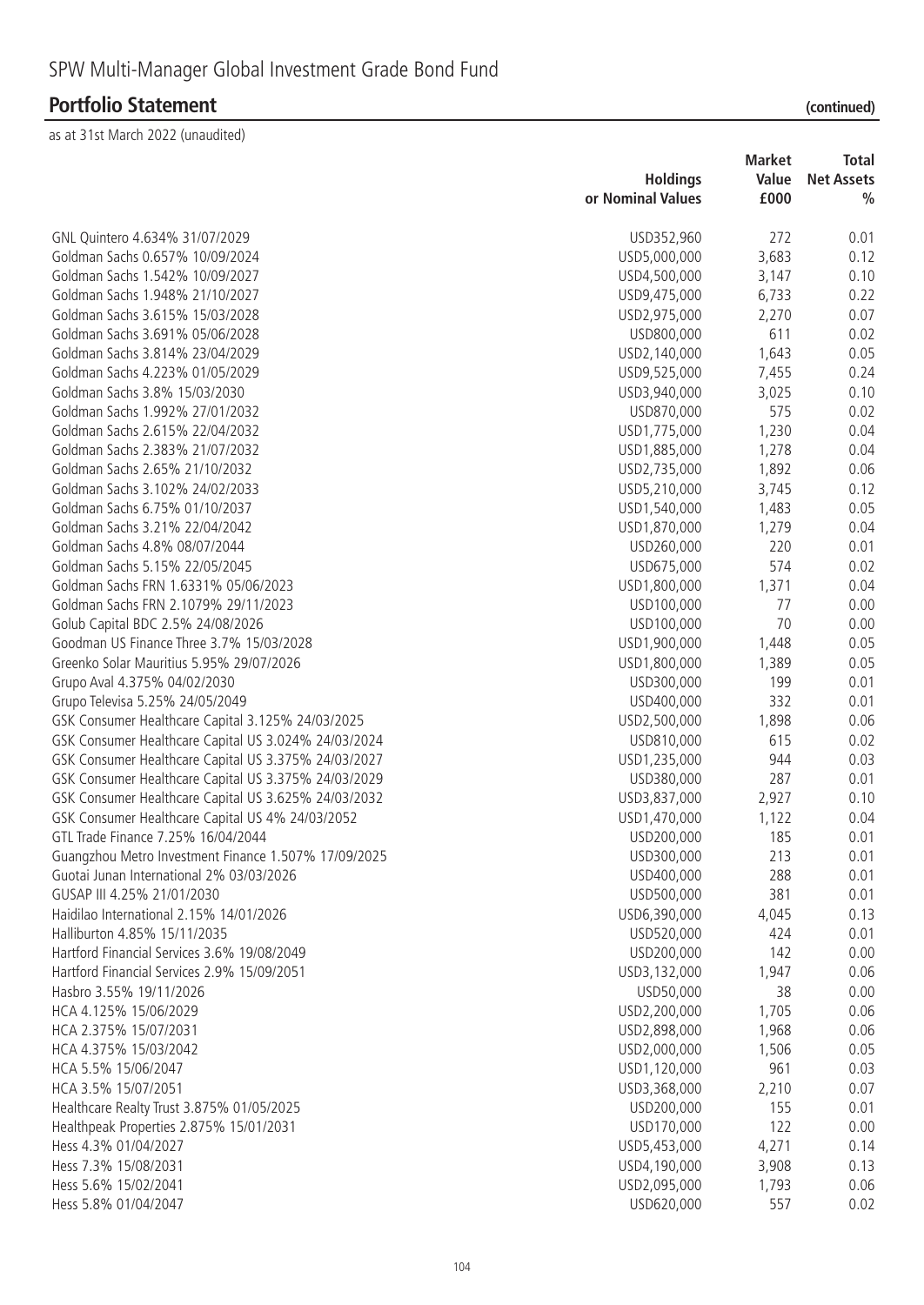|                                                         |                                      | <b>Market</b> | Total                              |
|---------------------------------------------------------|--------------------------------------|---------------|------------------------------------|
|                                                         | <b>Holdings</b><br>or Nominal Values | Value<br>£000 | <b>Net Assets</b><br>$\frac{0}{0}$ |
|                                                         |                                      |               |                                    |
| Hilton Domestic Operating 4% 01/05/2031                 | USD2,400,000                         | 1,730         | 0.06                               |
| Hilton Domestic Operating 3.625% 15/02/2032             | USD300,000                           | 208           | 0.01                               |
| Hologic 3.25% 15/02/2029                                | USD835,000                           | 593           | 0.02                               |
| Home Depot 2.7% 15/04/2025                              | USD595,000                           | 453           | 0.01                               |
| Home Depot 2.875% 15/04/2027                            | USD1,080,000                         | 822           | 0.03                               |
| Home Depot 1.5% 15/09/2028                              | USD2,395,000                         | 1,662         | 0.05                               |
| Home Depot 3.25% 15/04/2032                             | USD1,820,000                         | 1,389         | 0.05                               |
| Home Depot 3.35% 15/04/2050                             | USD780,000                           | 565           | 0.02                               |
| Home Depot 3.625% 15/04/2052                            | USD4,080,000                         | 3,085         | 0.10                               |
| Hongkong Land Finance Cayman Islands 2.25% 15/07/2031   | USD273,000                           | 184           | 0.01                               |
| Howard Hughes 4.375% 01/02/2031                         | USD100,000                           | 71            | 0.00                               |
| Howmet Aerospace 3% 15/01/2029                          | USD1,293,000                         | 903           | 0.03                               |
| HP 3.4% 17/06/2030                                      | USD140,000                           | 103           | 0.00                               |
| HPHT Finance 17 2.75% 11/09/2022                        | USD200,000                           | 152           | 0.01                               |
| HPHT Finance 21 II 1.5% 17/09/2026                      | USD297,000                           | 209           | 0.01                               |
| HSBC 3.033% 22/11/2023                                  | USD1,200,000                         | 916           | 0.03                               |
| HSBC 4.041% 13/03/2028                                  | USD3,000,000                         | 2,295         | 0.07                               |
| HSBC 2.013% 22/09/2028                                  | USD1,000,000                         | 691           | 0.02                               |
| HSBC 2.206% 17/08/2029                                  | USD3,975,000                         | 2,725         | 0.09                               |
| HSBC 3.973% 22/05/2030                                  | USD2,350,000                         | 1,770         | 0.06                               |
| HSBC 2.871% 22/11/2032                                  | USD575,000                           | 399           | 0.01                               |
| HSBC 4.762% 29/03/2033                                  | USD2,430,000                         | 1,905         | 0.06                               |
| HSBC FRN 1.975% 11/03/2025                              | USD4,700,000                         | 3,595         | 0.12                               |
| Huarong Finance 2017 FRN 2.1176% 27/04/2022             | USD400,000                           | 304           | 0.01                               |
| Hubbell 2.3% 15/03/2031                                 | USD130,000                           | 90            | 0.00                               |
| Hudbay Minerals 6.125% 01/04/2029                       | USD410,000                           | 322           | 0.01                               |
| Humana 1.35% 03/02/2027                                 | USD2,000,000                         | 1,385         | 0.05                               |
| Humana 3.125% 15/08/2029                                | USD3,000,000                         | 2,211         | 0.07                               |
| Humana 2.15% 03/02/2032                                 | USD857,000                           | 573           | 0.02                               |
| Huntsman International 4.5% 01/05/2029                  | USD2,100,000                         | 1,654         | 0.05                               |
| Huntsman International 2.95% 15/06/2031                 | USD2,955,000                         | 2,086         | 0.07                               |
| Hyatt Hotels 1.3% 01/10/2023                            | USD1,000,000                         | 743           | 0.02                               |
| Hyatt Hotels 5.375% 23/04/2025                          | USD1,536,000                         | 1,220         | 0.04                               |
| Hyatt Hotels 4.375% 15/09/2028                          | USD787,000                           | 595           | 0.02                               |
| Hyatt Hotels 5.75% 23/04/2030                           | USD2,395,000                         | 1,998         | 0.07                               |
| Hyundai Capital America 2% 15/06/2028                   | USD2,605,000                         | 1,768         | 0.06                               |
| ICBCIL Finance 1.625% 02/11/2024                        | USD285,000                           | 208           | 0.01                               |
| ICBCIL Finance 2.25% 02/11/2026                         | USD285,000                           | 205           | 0.01                               |
| Iliad SASU 7% 15/10/2028                                | USD200,000                           | 152           | 0.01                               |
| Imperial Brands Finance 3.5% 26/07/2026                 | USD3,800,000                         | 2,831         | 0.09                               |
| Imperial Brands Finance 3.875% 26/07/2029               | USD600,000                           | 447           | 0.01                               |
| Indian Railway Finance 3.249% 13/02/2030                | USD500,000                           | 356           | 0.01                               |
| Indofood CBP Sukses Makmur 3.541% 27/04/2032            | USD1,050,000                         | 715           | 0.02                               |
| Industrial & Commercial Bank of China 4.875% 21/09/2025 | USD300,000                           | 238           | 0.01                               |
| Infor 1.75% 15/07/2025                                  | USD1,200,000                         | 861           | 0.03                               |
| Infraestructura Energetica Nova 4.75% 15/01/2051        | USD400,000                           | 262           | 0.01                               |
| ING 4.7% 22/03/2028                                     | USD3,260,000                         | 2,501         | 0.08                               |
| Intel 3.2% 12/08/2061                                   | USD1,275,000                         | 856           | 0.03                               |
| Intercontinental Exchange 0.7% 15/06/2023               | USD7,735,000                         | 5,804         | 0.19                               |
| Intercontinental Exchange 2.1% 15/06/2030               | USD1,010,000                         | 704           | 0.02                               |
| Intercontinental Exchange 1.85% 15/09/2032              | USD3,780,000                         | 2,493         | 0.08                               |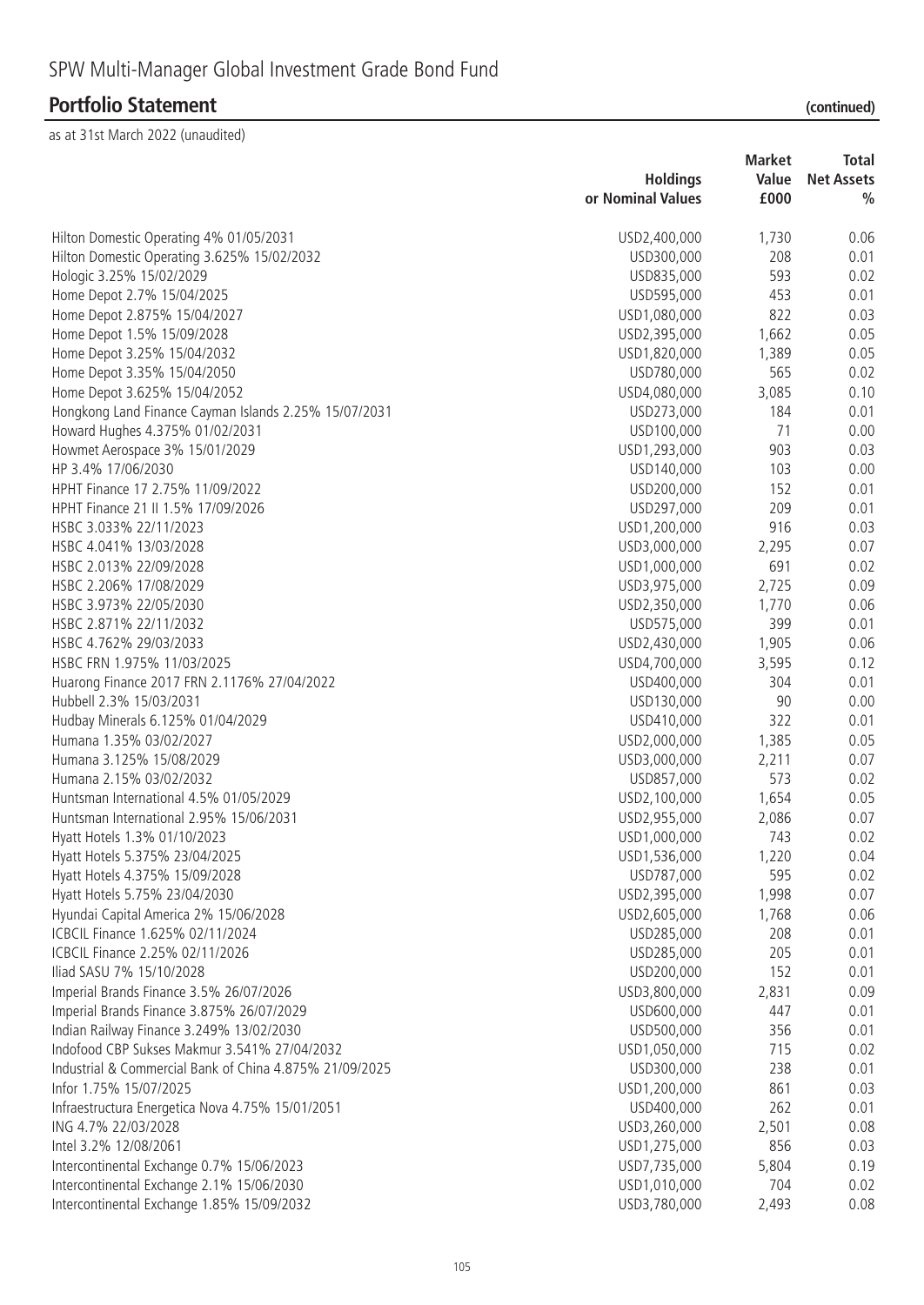|                                                         | <b>Market</b><br><b>Holdings</b><br>Value |              | Total<br><b>Net Assets</b> |  |
|---------------------------------------------------------|-------------------------------------------|--------------|----------------------------|--|
|                                                         | or Nominal Values                         | £000         | $\frac{0}{0}$              |  |
| Intercontinental Exchange 2.65% 15/09/2040              | USD375,000                                | 244          | 0.01                       |  |
| Intercontinental Exchange 3% 15/06/2050                 | USD338,000                                | 224          | 0.01                       |  |
| Intercontinental Exchange 3% 15/09/2060                 | USD1,600,000                              | 1,022        | 0.03                       |  |
| International Business Machines 4.25% 15/05/2049        | USD1,070,000                              | 870          | 0.03                       |  |
| International Flavors & Fragrances 1.23% 01/10/2025     | USD2,160,000                              | 1,526        | 0.05                       |  |
| International Flavors & Fragrances 1.832% 15/10/2027    | USD4,140,000                              | 2,866        | 0.09                       |  |
| International Flavors & Fragrances 2.3% 01/11/2030      | USD2,400,000                              | 1,627        | 0.05                       |  |
| International Flavors & Fragrances 3.468% 01/12/2050    | USD100,000                                | 67           | 0.00                       |  |
| International Game Technology 5.25% 15/01/2029          | USD665,000                                | 506          | 0.02                       |  |
| International Paper 6% 15/11/2041                       | USD430,000                                | 389          | 0.01                       |  |
| Intesa Sanpaolo 3.375% 12/01/2023                       | USD2,700,000                              | 2,064        | 0.07                       |  |
| Intesa Sanpaolo 3.875% 14/07/2027                       | USD300,000                                | 222          | 0.01                       |  |
| Intesa Sanpaolo 4.198% 01/06/2032                       | USD1,710,000                              | 1,153        | 0.04                       |  |
| Inventive Global Investments 1.1% 01/09/2024            | USD300,000                                | 218          | 0.01                       |  |
| Inventive Global Investments 1.65% 03/09/2025           | USD200,000                                | 143          | 0.00                       |  |
| Invitation Homes Operating Partnership 4.15% 15/04/2032 | USD3,200,000                              | 2,467        | 0.08                       |  |
| Invitation Homes Operating Partnership 2.7% 15/01/2034  | USD1,100,000                              | 731          | 0.02                       |  |
| IPALCO Enterprises 4.25% 01/05/2030                     | USD200,000                                | 152          | 0.01                       |  |
| Itau Unibanco Cayman Island 3.25% 24/01/2025            | USD1,400,000                              | 1,058        | 0.03                       |  |
| JAB 2.2% 23/11/2030                                     | USD2,300,000                              | 1,561        | 0.05                       |  |
| JDE Peet's 1.375% 15/01/2027                            | USD395,000                                | 271          | 0.01                       |  |
| JDE Peet's 2.25% 24/09/2031                             | USD2,757,000                              | 1,828        | 0.06                       |  |
| Jersey Central Power & Light 4.7% 01/04/2024            | USD1,450,000                              | 1,126        | 0.04                       |  |
| JMH 2.5% 09/04/2031                                     | USD400,000                                | 280          | 0.01                       |  |
| Johnson & Johnson 3.5% 15/01/2048                       | USD420,000                                | 328          | 0.01                       |  |
| Johnson Controls International 4.95% 02/07/2064         | USD740,000                                | 589          | 0.02                       |  |
| JP Morgan Chase 0.697% 16/03/2024                       | USD3,895,000                              | 2,912        | 0.09                       |  |
| JP Morgan Chase 3.125% 23/01/2025                       | USD2,000,000                              | 1,530        | 0.05                       |  |
| JP Morgan Chase 2.301% 15/10/2025                       | USD1,000,000                              | 744          | 0.02                       |  |
| JP Morgan Chase 1.045% 19/11/2026                       | USD3,000,000                              | 2,100        | 0.07                       |  |
| JP Morgan Chase 1.578% 22/04/2027                       | USD4,520,000                              | 3,211        | 0.10                       |  |
| JP Morgan Chase 1.47% 22/09/2027                        | USD700,000                                | 491          | 0.02                       |  |
| JP Morgan Chase 3.782% 01/02/2028                       | USD1,100,000                              | 851          | 0.03                       |  |
| JP Morgan Chase 3.509% 23/01/2029                       | USD2,800,000                              | 2,129        | 0.07                       |  |
| JP Morgan Chase 2.069% 01/06/2029                       | USD1,133,000                              | 793          | 0.03                       |  |
| JP Morgan Chase 4.203% 23/07/2029                       | USD1,200,000                              | 944          | 0.03                       |  |
| JP Morgan Chase 3.702% 06/05/2030                       | USD6,305,000                              | 4,838        | 0.16                       |  |
| JP Morgan Chase 2.956% 13/05/2031                       | USD3,705,000                              | 2,653        | 0.09                       |  |
| JP Morgan Chase 1.953% 04/02/2032                       | USD7,500,000                              | 5,004        | 0.16                       |  |
| JP Morgan Chase 2.58% 22/04/2032                        | USD5,945,000                              | 4,162        | 0.14                       |  |
| JP Morgan Chase 2.545% 08/11/2032                       | USD4,180,000                              | 2,905        | 0.09                       |  |
| JP Morgan Chase 2.963% 25/01/2033                       | USD1,815,000                              | 1,307        | 0.04                       |  |
| JP Morgan Chase 6.4% 15/05/2038                         | USD1,800,000                              | 1,774        | 0.06                       |  |
| JP Morgan Chase 3.157% 22/04/2042                       | USD4,700,000                              | 3,233        | 0.11                       |  |
| JP Morgan Chase 3.964% 15/11/2048                       | USD600,000                                | 467          | 0.02                       |  |
|                                                         |                                           | 877          |                            |  |
| JP Morgan Chase 3.328% 22/04/2052                       | USD1,250,000                              |              | 0.03                       |  |
| JP Morgan Chase 3.65% Perpetual                         | USD3,346,000                              | 2,355<br>363 | 0.08                       |  |
| JP Morgan Chase 4.6% Perpetual                          | USD495,000                                |              | 0.01                       |  |
| Kaisa 11.25% 09/04/2022<br>Kaisa 9.75% 28/09/2023       | USD200,000                                | 30<br>82     | 0.00                       |  |
|                                                         | USD600,000                                | 189          | 0.00<br>0.01               |  |
| Kaisa 9.375% 30/06/2024                                 | USD1,300,000                              |              |                            |  |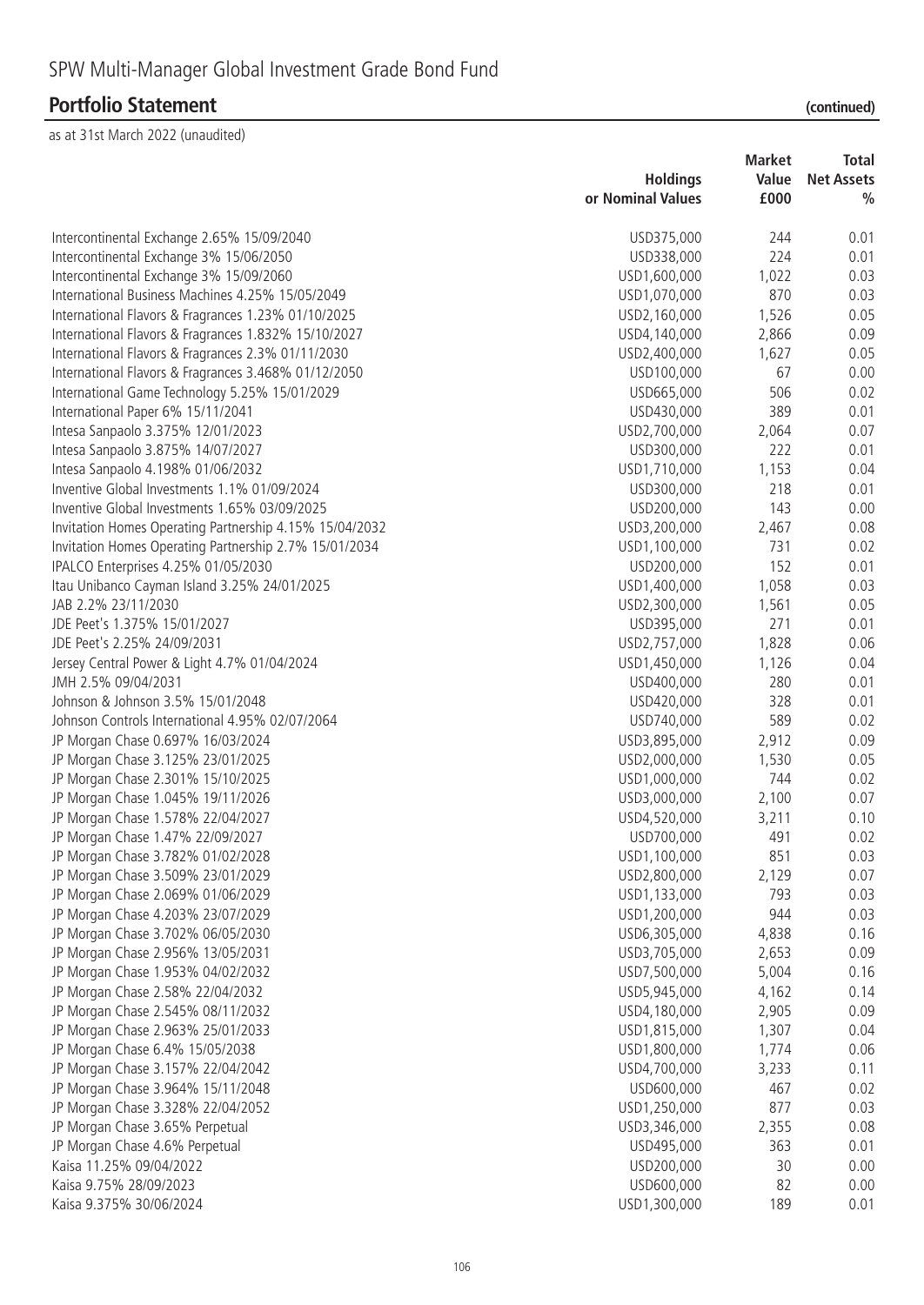# **Portfolio Statement**

| (continued) |  |
|-------------|--|
|             |  |

|                                                |                   | <b>Market</b> | Total             |
|------------------------------------------------|-------------------|---------------|-------------------|
|                                                | <b>Holdings</b>   | Value         | <b>Net Assets</b> |
|                                                | or Nominal Values | £000          | $\frac{0}{0}$     |
| Kaisa 11.7% 11/11/2025                         | USD500,000        | 70            | 0.00              |
|                                                |                   | 84            | 0.00              |
| Kansas City Southern 4.95% 15/08/2045          | USD100,000        |               |                   |
| KB Securities 2.125% 01/11/2026                | USD337,000        | 241           | 0.01              |
| Kellogg 2.1% 01/06/2030                        | USD200,000        | 137           | 0.00              |
| Kennametal 4.625% 15/06/2028                   | USD220,000        | 174           | 0.01              |
| Kennametal 2.8% 01/03/2031                     | USD590,000        | 411           | 0.01              |
| Kia 1% 16/04/2024                              | USD200,000        | 146           | 0.00              |
| Kia 1.75% 16/10/2026                           | USD294,000        | 209           | 0.01              |
| KIB Sukuk 2.375% 30/11/2030                    | USD400,000        | 291           | 0.01              |
| Kilroy Realty 3.45% 15/12/2024                 | USD1,000,000      | 764           | 0.02              |
| Kilroy Realty 3.05% 15/02/2030                 | USD1,290,000      | 922           | 0.03              |
| Kimco Realty 2.8% 01/10/2026                   | USD5,250,000      | 3,896         | 0.13              |
| Kinder Morgan 2% 15/02/2031                    | USD637,000        | 424           | 0.01              |
| Kinder Morgan 5.55% 01/06/2045                 | USD2,370,000      | 2,015         | 0.07              |
| Kinder Morgan Energy Partners 5.8% 15/03/2035  | USD285,000        | 246           | 0.01              |
| Kinder Morgan Energy Partners 6.5% 01/02/2037  | USD537,000        | 476           | 0.02              |
| Kinder Morgan Energy Partners 6.95% 15/01/2038 | USD636,000        | 603           | 0.02              |
| Kinder Morgan Energy Partners 6.55% 15/09/2040 | USD351,000        | 324           | 0.01              |
| KLA 4.1% 15/03/2029                            | USD490,000        | 391           | 0.01              |
| Kookmin Bank 4.5% 01/02/2029                   | USD300,000        | 238           | 0.01              |
| Kraft Heinz Foods 7.125% 01/08/2039            | USD1,300,000      | 1,254         | 0.04              |
| Kraft Heinz Foods 4.625% 01/10/2039            | USD590,000        | 450           | 0.01              |
| Kraft Heinz Foods 4.875% 01/10/2049            | USD10,000         | 8             | 0.00              |
| Kyndryl 3.15% 15/10/2031                       | USD1,021,000      | 655           | 0.02              |
| L3Harris Technologies 4.4% 15/06/2028          | USD2,800,000      | 2,238         | 0.07              |
| Lam Research 4% 15/03/2029                     | USD310,000        | 248           | 0.01              |
| Lamb Weston 4.125% 31/01/2030                  | USD295,000        | 210           | 0.01              |
| Lamb Weston 4.375% 31/01/2032                  | USD175,000        | 124           | 0.00              |
| Las Vegas Sands 3.2% 08/08/2024                | USD8,100,000      | 5,894         | 0.19              |
| Las Vegas Sands 2.9% 25/06/2025                | USD2,500,000      | 1,779         | 0.06              |
| Las Vegas Sands 3.5% 18/08/2026                | USD300,000        | 211           | 0.01              |
| Lazard 4.5% 19/09/2028                         | USD400,000        | 314           | 0.01              |
| Leidos 4.375% 15/05/2030                       | USD110,000        | 86            | 0.00              |
| Lennar 4.75% 29/11/2027                        | USD100,000        | 80            | 0.00              |
| Lenovo 5.875% 24/04/2025                       | USD1,000,000      | 795           | 0.03              |
| Level 3 Financing 3.625% 15/01/2029            | USD575,000        | 385           | 0.01              |
| Level 3 Financing 3.875% 15/11/2029            | USD700,000        | 481           | 0.02              |
| LG Chem 2.375% 07/07/2031                      | USD500,000        | 342           | 0.01              |
| Lincoln National 3.4% 15/01/2031               | USD2,120,000      | 1,587         | 0.05              |
| Link Finance Cayman 2009 2.75% 19/01/2032      | USD275,000        | 196           | 0.01              |
| Live Nation Entertainment 3.75% 15/01/2028     | USD200,000        | 143           | 0.00              |
| Lloyds Banking 0.695% 11/05/2024t              | USD7,500,000      | 5,576         | 0.18              |
| Lloyds Banking 4.45% 08/05/2025†               | USD3,850,000      | 3,029         | 0.10              |
| Lloyds Banking 3.75% 18/03/2028+               | USD400,000        | 304           | 0.01              |
|                                                |                   |               |                   |
| Lloyds Banking 4.55% 16/08/2028+               | USD3,500,000      | 2,761         | 0.09              |
| Longfor 3.375% 13/04/2027                      | USD200,000        | 138           | 0.00              |
| Lowe's 1.3% 15/04/2028                         | USD850,000        | 579           | 0.02              |
| Lowe's 3.65% 05/04/2029                        | USD2,390,000      | 1,847         | 0.06              |
| Lowe's 4.5% 15/04/2030                         | USD1,505,000      | 1,225         | 0.04              |
| Lowe's 1.7% 15/10/2030                         | USD280,000        | 186           | 0.01              |
| Lowe's 2.625% 01/04/2031                       | USD5,730,000      | 4,081         | 0.13              |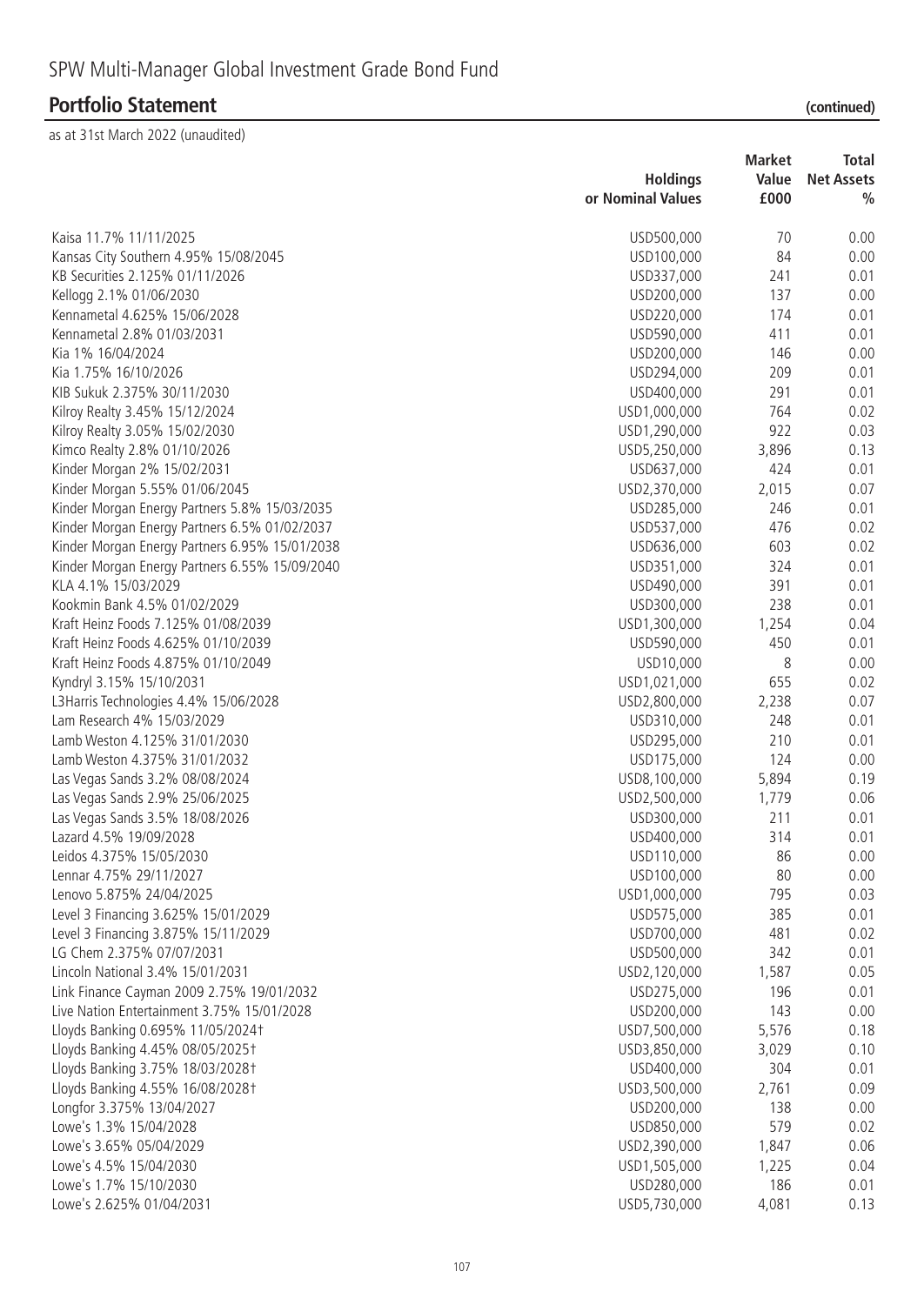|                                                             |                   | <b>Market</b> | <b>Total</b>      |
|-------------------------------------------------------------|-------------------|---------------|-------------------|
|                                                             | <b>Holdings</b>   | Value         | <b>Net Assets</b> |
|                                                             | or Nominal Values | £000          | $\frac{0}{0}$     |
| Lowe's 2.8% 15/09/2041                                      | USD215,000        | 140           | 0.00              |
| Lowe's 3% 15/10/2050                                        | USD70,000         | 45            | 0.00              |
| Lowe's 3.5% 01/04/2051                                      | USD375,000        | 261           | 0.01              |
| Lowe's 4.25% 01/04/2052                                     | USD540,000        | 426           | 0.01              |
| LSEGA Financing 2% 06/04/2028                               | USD700,000        | 487           | 0.02              |
| LSEGA Financing 2.5% 06/04/2031                             | USD650,000        | 456           | 0.01              |
| Lundin Energy Finance 3.1% 15/07/2031                       | USD2,000,000      | 1,407         | 0.05              |
| LYB International Finance 4% 15/07/2023                     | USD1,538,000      | 1,191         | 0.04              |
| LYB International Finance III 4.2% 15/10/2049               | USD350,000        | 261           | 0.01              |
| Macquarie 1.935% 14/04/2028                                 | USD4,100,000      | 2,812         | 0.09              |
| Macquarie 4.098% 21/06/2028                                 | USD3,000,000      | 2,278         | 0.07              |
| Magallanes 3.755% 15/03/2027                                | USD4,360,000      | 3,316         | 0.11              |
| Magallanes 4.054% 15/03/2029                                | USD975,000        | 746           | 0.02              |
| Magallanes 5.05% 15/03/2042                                 | USD5,551,000      | 4,311         | 0.14              |
| Magallanes 5.141% 15/03/2052                                | USD8,074,000      | 6,284         | 0.20              |
| Magallanes 5.391% 15/03/2062                                | USD2,762,000      | 2,161         | 0.07              |
| Marathon Oil 4.4% 15/07/2027                                | USD900,000        | 707           | 0.02              |
| Marathon Oil 6.6% 01/10/2037                                | USD260,000        | 241           | 0.01              |
| Marathon Petroleum 6.5% 01/03/2041                          | USD190,000        | 177           | 0.01              |
| Marriott International 4.15% 01/12/2023                     | USD200,000        | 154           | 0.01              |
| Marriott International 2.85% 15/04/2031                     | USD3,763,000      | 2,618         | 0.09              |
| Marriott International 3.5% 15/10/2032                      | USD1,700,000      | 1,230         | 0.04              |
| Marriott International 2.75% 15/10/2033                     | USD2,088,000      | 1,403         | 0.05              |
| Marsh & McLennan 4.375% 15/03/2029                          | USD1,835,000      | 1,461         | 0.05              |
| Marsh & McLennan 2.375% 15/12/2031                          | USD500,000        | 347           | 0.01              |
| Marsh & McLennan 4.9% 15/03/2049                            | USD1,200,000      | 1,051         | 0.03              |
| Martin Marietta Materials 2.4% 15/07/2031                   | USD2,265,000      | 1,547         | 0.05              |
| Martin Marietta Materials 3.2% 15/07/2051                   | USD1,065,000      | 687           | 0.02              |
| Marvell Technology 4.2% 22/06/2023                          | USD100,000        | 77            | 0.00              |
| Masco 1.5% 15/02/2028                                       | USD5,490,000      | 3,697         | 0.12              |
| Mastercard 3.35% 26/03/2030                                 | USD890,000        | 691           | 0.02              |
| McDonald's 4.875% 09/12/2045                                | USD660,000        | 561           | 0.02              |
| MDGH GMTN RSC 2.5% 03/06/2031                               | USD200,000        | 141           | 0.00              |
| MEGlobal Canada ULC 5% 18/05/2025                           | USD400,000        | 314           | 0.01              |
| Meituan 3.05% 28/10/2030                                    | USD2,790,000      | 1,709         | 0.06              |
| Melco Resorts Finance 5.25% 26/04/2026                      | USD2,100,000      | 1,442         | 0.05              |
| Melco Resorts Finance 5.75% 21/07/2028                      | USD300,000        | 200           | 0.01              |
| Melco Resorts Finance 5.375% 04/12/2029                     | USD200,000        | 130           | 0.00              |
| Merck 2.9% 10/12/2061                                       | USD820,000        | 531           | 0.02              |
| MetLife 6.4% 15/12/2036                                     | USD4,620,000      | 3,773         | 0.12              |
| Metropolitan Life Global Funding I 2.65% 08/04/2022         | USD3,755,000      | 2,861         | 0.09              |
| Metropolitan Life Global Funding I 1.95% 13/01/2023         | USD1,770,000      | 1,347         | 0.04              |
| Metropolitan Life Global Funding I 2.95% 09/04/2030         | USD150,000        | 110           | 0.00              |
| Metropolitan Transportation Authority 6.668% 15/11/2039     | USD530,000        | 508           | 0.02              |
| Metropolitan Transportation Authority 6.687% 15/11/2040     | USD700,000        | 671           | 0.02              |
| Metropolitan Transportation Authority 6.814% 15/11/2040     | USD1,385,000      | 1,352         | 0.04              |
| MGM China 5.375% 15/05/2024                                 | USD1,000,000      | 713           | 0.02              |
| MGM China 4.75% 01/02/2027                                  | USD600,000        | 404           | 0.01              |
| MGM Growth Properties Operating Partnership 4.5% 15/01/2028 | USD515,000        | 393           | 0.01              |
| Michigan Finance Authority 3.384% 01/12/2040                | USD1,180,000      | 857           | 0.03              |
| Microchip Technology 2.67% 01/09/2023                       | USD5,810,000      | 4,411         | 0.14              |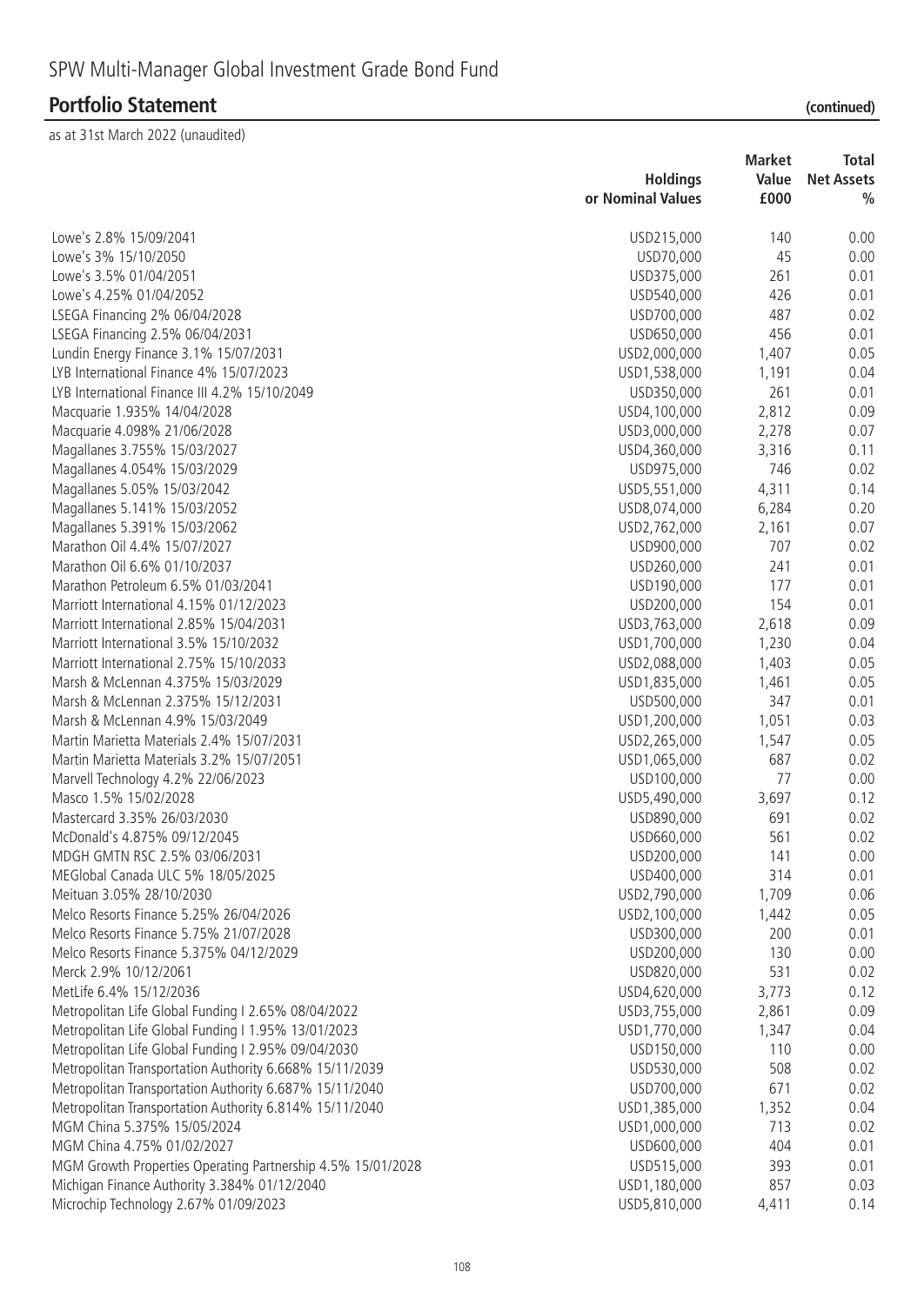|                                                      | <b>Holdings</b>   | <b>Market</b><br>Value | <b>Total</b><br><b>Net Assets</b> |
|------------------------------------------------------|-------------------|------------------------|-----------------------------------|
|                                                      | or Nominal Values | £000                   | $\frac{0}{0}$                     |
| Micron Technology 4.185% 15/02/2027                  | USD1,370,000      | 1,070                  | 0.03                              |
| Microsoft 3.7% 08/08/2046                            | USD2,240,000      | 1,815                  | 0.06                              |
| Microsoft 4.25% 06/02/2047                           | USD630,000        | 548                    | 0.02                              |
| Microsoft 2.525% 01/06/2050                          | USD210,000        | 138                    | 0.00                              |
| Microsoft 2.921% 17/03/2052                          | USD3,000          | 2                      | 0.00                              |
| Microsoft 3.95% 08/08/2056                           | USD1,810,000      | 1,511                  | 0.05                              |
| Microsoft 2.675% 01/06/2060                          | USD380,000        | 248                    | 0.01                              |
| Mid-America Apartments 3.95% 15/03/2029              | USD2,000,000      | 1,571                  | 0.05                              |
| Mid-America Apartments 1.7% 15/02/2031               | USD800,000        | 526                    | 0.02                              |
| Mid-America Apartments 2.875% 15/09/2051             | USD40,000         | 25                     | 0.00                              |
| Mid-Atlantic Interstate Transmission 4.1% 15/05/2028 | USD200,000        | 156                    | 0.01                              |
| Midcap Financial Issuer Trust 6.5% 01/05/2028        | USD200,000        | 144                    | 0.00                              |
| Midwest Connector Capital 3.9% 01/04/2024            | USD900,000        | 686                    | 0.02                              |
| Midwest Connector Capital 4.625% 01/04/2029          | USD600,000        | 463                    | 0.02                              |
| Mileage Plus 6.5% 20/06/2027                         |                   |                        | 0.12                              |
|                                                      | USD4,700,000      | 3,661                  |                                   |
| Millennium Escrow 6.625% 01/08/2026                  | USD308,000        | 222                    | 0.01                              |
| Minor International 2.7% Perpetual                   | USD225,000        | 161                    | 0.01                              |
| Minor International 3.1% Perpetual                   | USD500,000        | 378                    | 0.01                              |
| Mississippi Power 3.95% 30/03/2028                   | USD500,000        | 387                    | 0.01                              |
| Mississippi Power 4.25% 15/03/2042                   | USD5,035,000      | 3,782                  | 0.12                              |
| Mitsubishi UFJ Financial 2.801% 18/07/2024           | USD2,000,000      | 1,507                  | 0.05                              |
| Mitsubishi UFJ Financial 1.64% 13/10/2027            | USD2,900,000      | 2,032                  | 0.07                              |
| Mitsubishi UFJ Financial 2.048% 17/07/2030           | USD1,100,000      | 740                    | 0.02                              |
| Mizuho Financial 2.721% 16/07/2023                   | USD3,500,000      | 2,660                  | 0.09                              |
| Mizuho Financial 2.226% 25/05/2026                   | USD1,000,000      | 731                    | 0.02                              |
| Mizuho Financial 2.201% 10/07/2031                   | USD3,210,000      | 2,174                  | 0.07                              |
| Mizuho Financial 1.979% 08/09/2031                   | USD1,400,000      | 929                    | 0.03                              |
| Mondelez International 1.5% 04/05/2025               | USD1,360,000      | 991                    | 0.03                              |
| Mondelez International Netherlands 2.25% 19/09/2024  | USD1,015,000      | 760                    | 0.02                              |
| Monongahela Power 5.4% 15/12/2043                    | USD100,000        | 86                     | 0.00                              |
| Moody's 2% 19/08/2031                                | USD700,000        | 473                    | 0.02                              |
| Moody's 3.75% 25/02/2052                             | USD1,706,000      | 1,274                  | 0.04                              |
| Morgan Stanley 4% 23/07/2025                         | USD1,600,000      | 1,238                  | 0.04                              |
| Morgan Stanley 4.35% 08/09/2026                      | USD10,000,000     | 7,875                  | 0.26                              |
| Morgan Stanley 3.625% 20/01/2027                     | USD1,400,000      | 1,078                  | 0.04                              |
| Morgan Stanley 1.593% 04/05/2027                     | USD1,795,000      | 1,272                  | 0.04                              |
| Morgan Stanley 4.431% 23/01/2030                     | USD3,750,000      | 2,990                  | 0.10                              |
| Morgan Stanley 2.699% 22/01/2031                     | USD4,590,000      | 3,283                  | 0.11                              |
| Morgan Stanley 3.622% 01/04/2031                     | USD6,500,000      | 4,933                  | 0.16                              |
| Morgan Stanley 2.239% 21/07/2032                     | USD1,600,000      | 1,085                  | 0.04                              |
| Morgan Stanley 2.511% 20/10/2032                     | USD1,388,000      | 958                    | 0.03                              |
| Morgan Stanley 2.943% 21/01/2033                     | USD1,255,000      | 898                    | 0.03                              |
| Morgan Stanley 2.484% 16/09/2036                     | USD5,175,000      | 3,388                  | 0.11                              |
| Morgan Stanley 3.217% 22/04/2042                     | USD310,000        | 216                    | 0.01                              |
| Morgan Stanley Domestic 4.5% 20/06/2028              | USD700,000        | 554                    | 0.02                              |
| Motorola Solutions 2.3% 15/11/2030                   | USD700,000        | 468                    | 0.02                              |
| Motorola Solutions 2.75% 24/05/2031                  | USD6,547,000      | 4,514                  | 0.15                              |
| Mozart Debt Merger Sub 3.875% 01/04/2029             | USD739,000        | 522                    | 0.02                              |
| MPLX 1.75% 01/03/2026                                | USD930,000        | 664                    | 0.02                              |
| MPLX 4% 15/03/2028                                   | USD881,000        | 681                    | 0.02                              |
| MPLX 2.65% 15/08/2030                                | USD6,595,000      | 4,600                  | 0.15                              |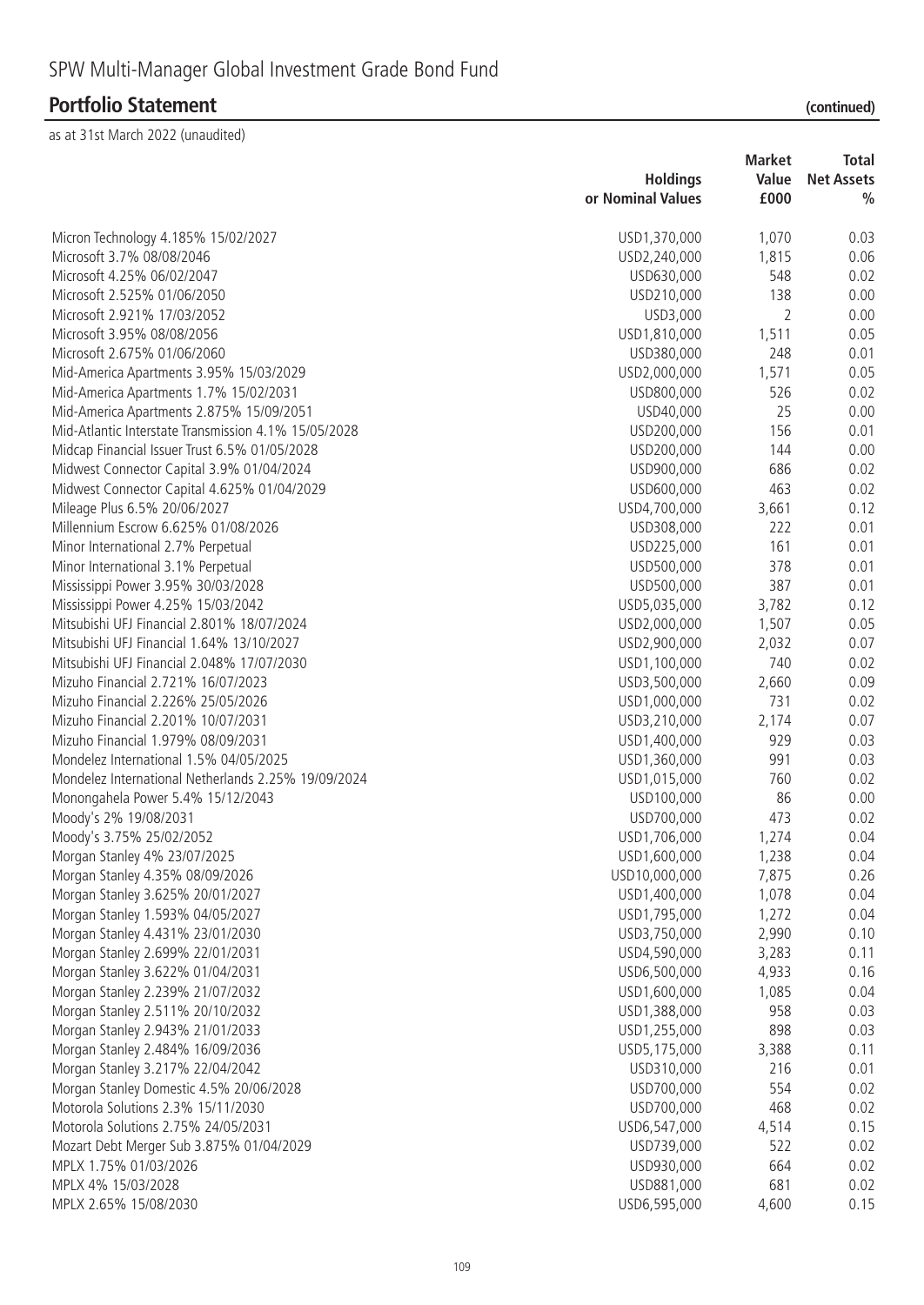|                                                                                   |                              | <b>Market</b> | <b>Total</b>      |
|-----------------------------------------------------------------------------------|------------------------------|---------------|-------------------|
|                                                                                   | <b>Holdings</b>              | Value         | <b>Net Assets</b> |
|                                                                                   | or Nominal Values            | £000          | $\frac{0}{0}$     |
| MPLX 4.5% 15/04/2038                                                              | USD300,000                   | 231           | 0.01              |
| MPLX 5.2% 01/12/2047                                                              | USD1,030,000                 | 823           | 0.03              |
| Muang Thai Life Assurance 3.552% 27/01/2037                                       | USD236,000                   | 169           | 0.01              |
| Nan Fung Treasury III 5% Perpetual                                                | USD400,000                   | 287           | 0.01              |
| Nasdaq 2.5% 21/12/2040                                                            | USD500,000                   | 305           | 0.01              |
| Nasdaq 3.25% 28/04/2050                                                           | USD1,295,000                 | 849           | 0.03              |
| National Fuel Gas 2.95% 01/03/2031                                                | USD50,000                    | 34            | 0.00              |
| National Retail Properties 3.5% 15/04/2051                                        | USD1,245,000                 | 818           | 0.03              |
| National Retail Properties 3% 15/04/2052                                          | USD1,225,000                 | 746           | 0.02              |
| Nationstar Mortgage 5.5% 15/08/2028                                               | USD1,900,000                 | 1,392         | 0.05              |
| Nationwide Building Society 1.5% 13/10/2026                                       | USD596,000                   | 417           | 0.01              |
| Nationwide Building Society 2.972% 16/02/2028                                     | USD2,527,000                 | 1,837         | 0.06              |
| Nationwide Building Society 4.302% 08/03/2029                                     | USD1,864,000                 | 1,410         | 0.05              |
| NatWest 3.875% 12/09/2023                                                         | USD1,950,000                 | 1,500         | 0.05              |
| NatWest 1.642% 14/06/2027                                                         | USD1,560,000                 | 1,087         | 0.04              |
| NatWest 4.892% 18/05/2029                                                         | USD6,350,000                 | 4,992         | 0.16              |
| NatWest 3.754% 01/11/2029                                                         | USD2,430,000                 | 1,833         | 0.06              |
| NatWest 5.076% 27/01/2030                                                         | USD2,000,000                 | 1,617         | 0.05              |
| NatWest Markets 0.8% 12/08/2024                                                   | USD1,023,000                 | 733           | 0.02              |
| NBK SPC 1.625% 15/09/2027                                                         | USD385,000                   | 268           | 0.01              |
| Nbk Tier 2 2.5% 24/11/2030                                                        | USD400,000                   | 284           | 0.01              |
| NESCO II 5.5% 15/04/2029                                                          | USD745,000                   | 558           | 0.02              |
| Netflix 4.375% 15/11/2026                                                         | USD1,400,000                 | 1,102         | 0.04              |
| Netflix 4.875% 15/06/2030                                                         | USD295,000                   | 239           | 0.01              |
| New England Power 2.807% 06/10/2050                                               | USD1,275,000                 | 769           | 0.03              |
| New Fortress Energy 6.5% 30/09/2026                                               | USD316,000                   | 238           | 0.01              |
| New Jersey Turnpike Authority 7.102% 01/01/2041                                   | USD1,020,000                 | 1,103         | 0.04              |
| New Metro Global 4.8% 15/12/2024                                                  | USD1,400,000                 | 619           | 0.02              |
| New York and Presbyterian Hospital 2.606% 01/08/2060                              | USD775,000                   | 462           | 0.02              |
| Newcrest Finance 5.75% 15/11/2041                                                 | USD1,000,000                 | 870           | 0.03              |
| Newmont 2.8% 01/10/2029                                                           | USD400,000                   | 291           | 0.01              |
| Newmont 2.25% 01/10/2030                                                          | USD555,000                   | 386           | 0.01              |
| Nexstar Media 4.75% 01/11/2028                                                    | USD540,000                   | 400           | 0.01              |
|                                                                                   |                              | 900           | 0.03              |
| NextEra Energy Capital 0.65% 01/03/2023<br>NextEra Energy Capital 1.9% 15/06/2028 | USD1,200,000<br>USD5,865,000 | 4,114         | 0.13              |
| NextEra Energy Capital 2.44% 15/01/2032                                           | USD1,359,000                 | 944           | 0.03              |
| NextEra Energy Capital 5.65% 01/05/2079                                           | USD100,000                   | 78            | 0.00              |
| Niagara Mohawk Power 2.759% 10/01/2032                                            | USD1,900,000                 | 1,327         | 0.04              |
| NIKE 3.875% 01/11/2045                                                            | USD160,000                   | 127           | 0.00              |
| NiSource 3.6% 01/05/2030                                                          | USD1,030,000                 | 775           | 0.03              |
| NiSource 1.7% 15/02/2031                                                          | USD2,500,000                 | 1,604         | 0.05              |
| Nissan Motor 3.522% 17/09/2025                                                    | USD2,880,000                 |               |                   |
| Nissan Motor 4.345% 17/09/2027                                                    | USD2,100,000                 | 2,152         | 0.07              |
| Nissan Motor 4.81% 17/09/2030                                                     |                              | 1,579         | 0.05              |
|                                                                                   | USD3,300,000                 | 2,491         | 0.08              |
| Nissan Motor Acceptance 2.65% 13/07/2022                                          | USD1,900,000                 | 1,448         | 0.05              |
| Nissan Motor Acceptance 1.05% 08/03/2024                                          | USD2,845,000                 | 2,062         | 0.07              |
| Nissan Motor Acceptance 2% 09/03/2026                                             | USD2,560,000                 | 1,784         | 0.06              |
| Nissan Motor Acceptance 2.45% 15/09/2028                                          | USD1,740,000                 | 1,165         | 0.04              |
| Nomura 2.648% 16/01/2025                                                          | USD1,200,000                 | 891           | 0.03              |
| Nomura 1.653% 14/07/2026                                                          | USD2,500,000                 | 1,750         | 0.06              |
| Nomura 2.679% 16/07/2030                                                          | USD200,000                   | 137           | 0.00              |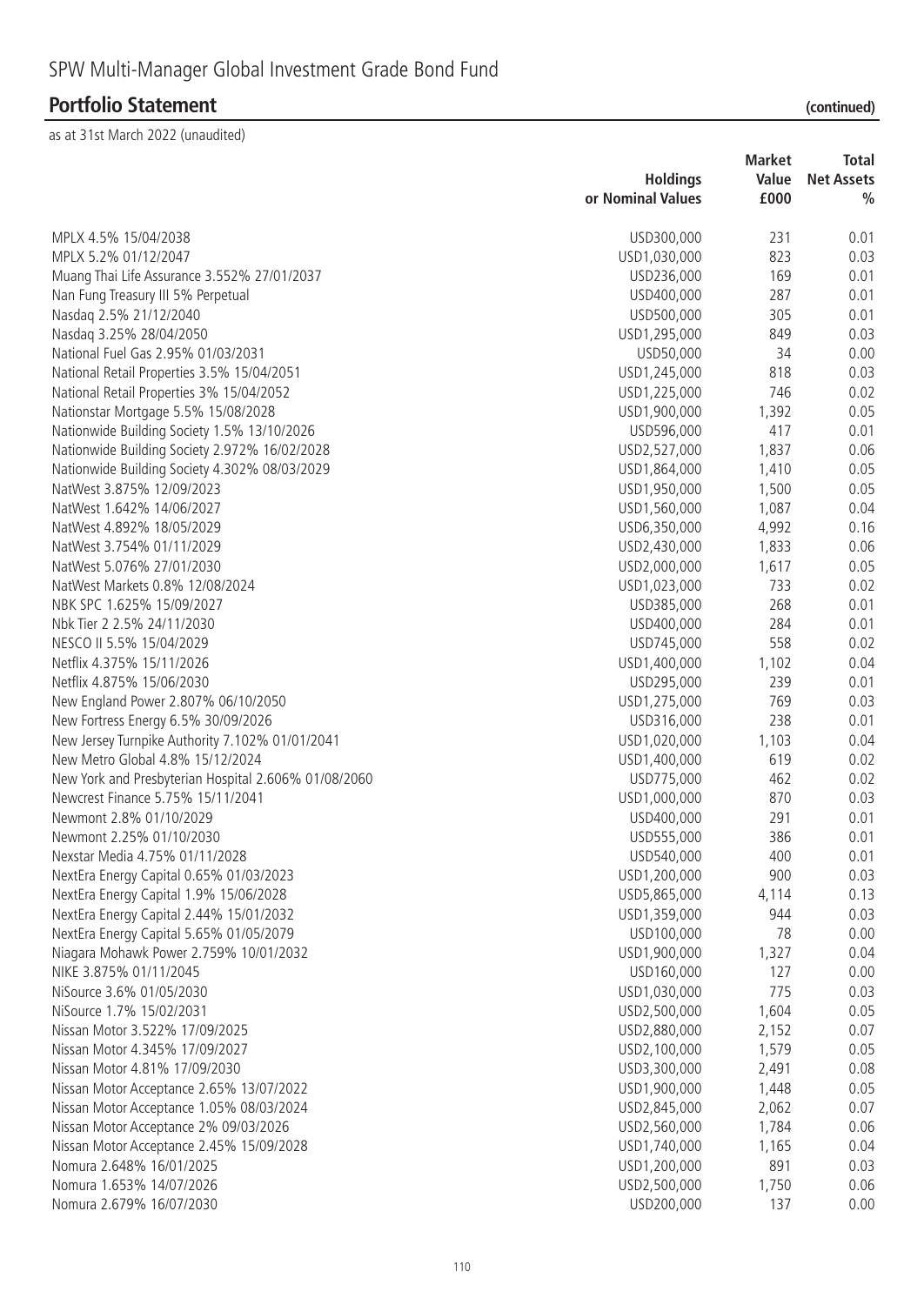# **Portfolio Statement**

|  | (continued) |  |  |
|--|-------------|--|--|
|  |             |  |  |
|  |             |  |  |

|                                                     | <b>Holdings</b>              | <b>Market</b><br>Value | Total<br><b>Net Assets</b> |
|-----------------------------------------------------|------------------------------|------------------------|----------------------------|
|                                                     | or Nominal Values            | £000                   | $\frac{0}{0}$              |
| Nomura 2.999% 22/01/2032                            | USD960,000                   | 670                    | 0.02                       |
| Nordstrom 2.3% 08/04/2024                           | USD3,390,000                 | 2,538                  | 0.08                       |
| Nordstrom 4.25% 01/08/2031                          | USD1,180,000                 | 802                    | 0.03                       |
| Norfolk Southern 2.903% 15/02/2023                  | USD2,550,000                 | 1,952                  | 0.06                       |
| Norfolk Southern 3.05% 15/05/2050                   | USD620,000                   | 420                    | 0.01                       |
| Norfolk Southern 2.9% 25/08/2051                    | USD1,450,000                 | 945                    | 0.03                       |
| Northern Natural Gas 3.4% 16/10/2051                | USD2,500,000                 | 1,660                  | 0.05                       |
| Northrop Grumman 5.15% 01/05/2040                   |                              | 1,599                  | 0.05                       |
| Northwestern Mutual Life Insurance 3.45% 30/03/2051 | USD1,805,000<br>USD1,606,000 | 1,108                  | 0.04                       |
|                                                     |                              | 473                    | 0.02                       |
| Novartis Capital 4.4% 06/05/2044                    | USD550,000                   |                        |                            |
| Novelis 4.75% 30/01/2030                            | USD755,000                   | 563                    | 0.02                       |
| NRG Energy 2% 02/12/2025                            | USD2,200,000                 | 1,579                  | 0.05                       |
| NRG Energy 2.45% 02/12/2027                         | USD3,545,000                 | 2,499                  | 0.08                       |
| NRG Energy 4.45% 15/06/2029                         | USD730,000                   | 551                    | 0.02                       |
| Nucor 2.7% 01/06/2030                               | USD680,000                   | 491                    | 0.02                       |
| NVIDIA 2.85% 01/04/2030                             | USD3,840,000                 | 2,879                  | 0.09                       |
| NVR 3% 15/05/2030                                   | USD1,100,000                 | 785                    | 0.03                       |
| NXP BV / NXP Funding 4.875% 01/03/2024              | USD1,535,000                 | 1,201                  | 0.04                       |
| NXP BV / NXP Funding / NXP USA 4.3% 18/06/2029      | USD3,600,000                 | 2,819                  | 0.09                       |
| NXP BV / NXP Funding / NXP USA 3.4% 01/05/2030      | USD3,000,000                 | 2,220                  | 0.07                       |
| NXP BV / NXP Funding / NXP USA 3.25% 30/11/2051     | USD800,000                   | 511                    | 0.02                       |
| Occidental Petroleum 5.5% 01/12/2025                | USD515,000                   | 412                    | 0.01                       |
| Occidental Petroleum 3.4% 15/04/2026                | USD590,000                   | 446                    | 0.01                       |
| Ohio Power 1.625% 15/01/2031                        | USD650,000                   | 424                    | 0.01                       |
| Oil India International Pte 4% 21/04/2027           | USD300,000                   | 227                    | 0.01                       |
| Omega Healthcare Investors 4.5% 15/01/2025          | USD100,000                   | 77                     | 0.00                       |
| Omega Healthcare Investors 5.25% 15/01/2026         | USD100,000                   | 79                     | 0.00                       |
| Omega Healthcare Investors 3.375% 01/02/2031        | USD2,500,000                 | 1,730                  | 0.06                       |
| Omega Healthcare Investors 3.25% 15/04/2033         | USD800,000                   | 530                    | 0.02                       |
| Omnicom 2.6% 01/08/2031                             | USD195,000                   | 137                    | 0.00                       |
| Oncor Electric Delivery 3.1% 15/09/2049             | USD1,690,000                 | 1,155                  | 0.04                       |
| ONE Gas 0.85% 11/03/2023                            | USD1,000,000                 | 749                    | 0.02                       |
| OneMain Finance 5.375% 15/11/2029                   | USD1,600,000                 | 1,179                  | 0.04                       |
| ONEOK 4.55% 15/07/2028                              | USD1,000,000                 | 786                    | 0.03                       |
| ONEOK 4.35% 15/03/2029                              | USD3,100,000                 | 2,405                  | 0.08                       |
| ONEOK 3.4% 01/09/2029                               | USD4,000,000                 | 2,927                  | 0.10                       |
| ONEOK 3.1% 15/03/2030                               | USD480,000                   | 342                    | 0.01                       |
| Ooredoo International Finance 2.625% 08/04/2031     | USD466,000                   | 332                    | 0.01                       |
| Oracle 2.5% 15/05/2022                              | USD5,020,000                 | 3,825                  | 0.12                       |
| Oracle 2.3% 25/03/2028                              | USD1,390,000                 | 977                    | 0.03                       |
| Oracle 2.95% 01/04/2030                             | USD1,920,000                 | 1,351                  | 0.04                       |
| Oracle 2.875% 25/03/2031                            | USD5,280,000                 | 3,665                  | 0.12                       |
| Oracle 3.6% 01/04/2040                              | USD1,405,000                 | 924                    | 0.03                       |
| Oracle 3.65% 25/03/2041                             | USD1,470,000                 | 966                    | 0.03                       |
| Oracle 4.5% 08/07/2044                              | USD740,000                   | 534                    | 0.02                       |
| Oracle 4.125% 15/05/2045                            | USD820,000                   | 556                    | 0.02                       |
| Oracle 4% 15/07/2046                                | USD170,000                   | 114                    | 0.00                       |
|                                                     |                              |                        |                            |
| Oracle 4% 15/11/2047                                | USD1,990,000                 | 1,332                  | 0.04                       |
| Oracle 3.6% 01/04/2050                              | USD2,166,000                 | 1,364                  | 0.04                       |
| Oracle 3.95% 25/03/2051                             | USD615,000                   | 409                    | 0.01                       |
| Oracle 3.85% 01/04/2060                             | USD600,000                   | 374                    | 0.01                       |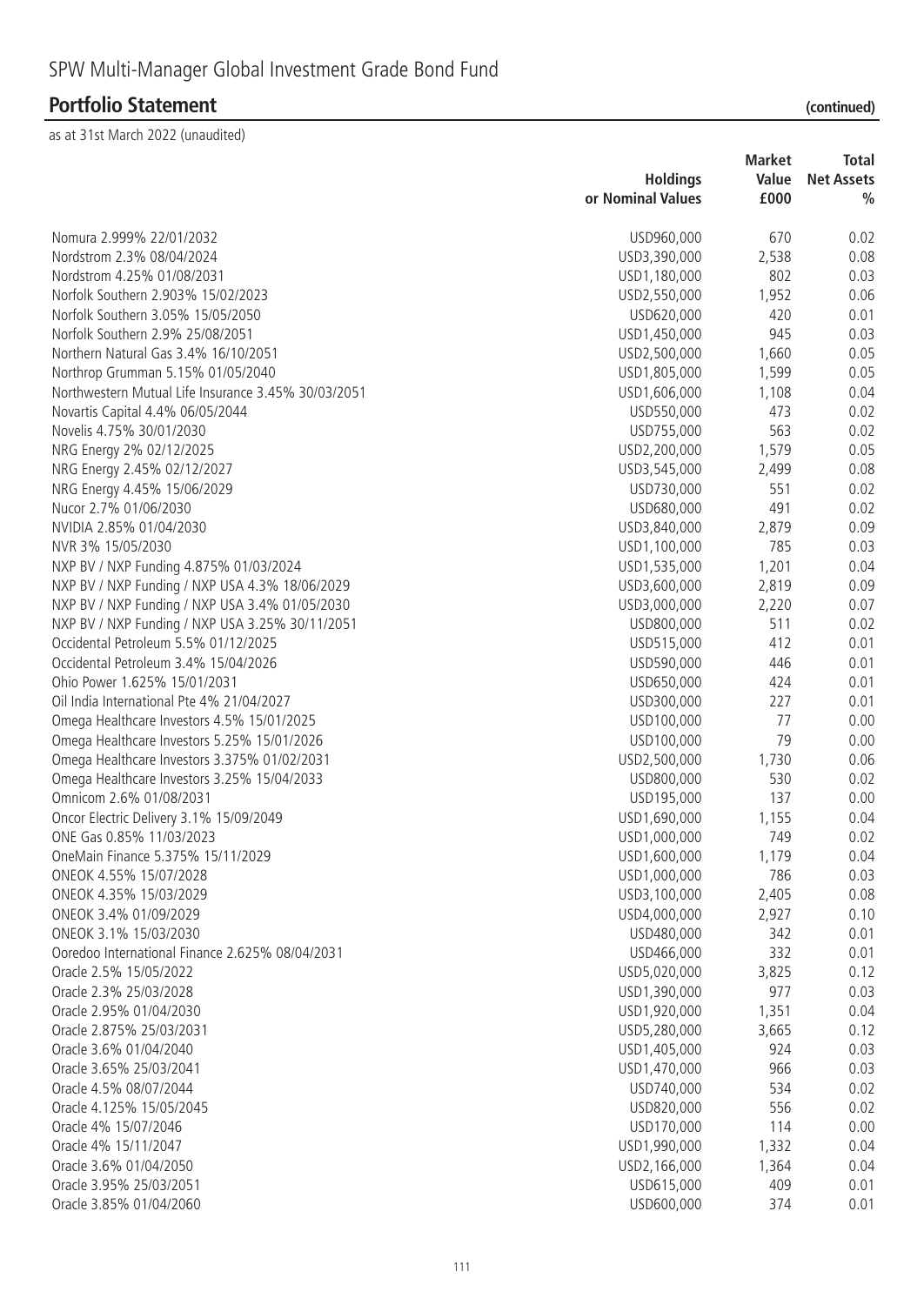as at 31st March 2022 (unaudited)

|                                                      | <b>Holdings</b><br>or Nominal Values | <b>Market</b><br>Value<br>£000 | <b>Total</b><br><b>Net Assets</b><br>$\frac{0}{0}$ |
|------------------------------------------------------|--------------------------------------|--------------------------------|----------------------------------------------------|
|                                                      |                                      |                                |                                                    |
| Oracle 4.1% 25/03/2061                               | USD1,335,000                         | 868                            | 0.03                                               |
| Orange 9% 01/03/2031                                 | USD200,000                           | 212                            | 0.01                                               |
| Organon 4.125% 30/04/2028                            | USD710,000                           | 521                            | 0.02                                               |
| ORIX 2.25% 09/03/2031                                | USD600,000                           | 416                            | 0.01                                               |
| Otis Worldwide 2.565% 15/02/2030                     | USD390,000                           | 278                            | 0.01                                               |
| Otis Worldwide 3.112% 15/02/2040                     | USD5,028,000                         | 3,390                          | 0.11                                               |
| Oversea-Chinese Banking 1.832% 10/09/2030            | USD500,000                           | 358                            | 0.01                                               |
| Ovintiv 7.2% 01/11/2031                              | USD1,260,000                         | 1,150                          | 0.04                                               |
| Ovintiv 6.5% 01/02/2038                              | USD1,861,000                         | 1,672                          | 0.05                                               |
| Owl Rock Capital 2.875% 11/06/2028                   | USD3,500,000                         | 2,331                          | 0.08                                               |
| Pacific Gas and Electric 1.367% 10/03/2023           | USD2,485,000                         | 1,863                          | 0.06                                               |
| Pacific Gas and Electric 4.25% 01/08/2023            | USD500,000                           | 384                            | 0.01                                               |
| Pacific Gas and Electric 3.75% 15/02/2024            | USD3,500,000                         | 2,672                          | 0.09                                               |
| Pacific Gas and Electric 3.5% 15/06/2025             | USD1,700,000                         | 1,269                          | 0.04                                               |
| Pacific Gas and Electric 3.15% 01/01/2026            | USD200,000                           | 147                            | 0.00                                               |
| Pacific Gas and Electric 3.3% 15/03/2027             | USD1,800,000                         | 1,315                          | 0.04                                               |
| Pacific Gas and Electric 2.1% 01/08/2027             | USD100,000                           | 69                             | 0.00                                               |
| Pacific Gas and Electric 3.3% 01/12/2027             | USD700,000                           | 505                            | 0.02                                               |
| Pacific Gas and Electric 3% 15/06/2028               | USD2,900,000                         | 2,055                          | 0.07                                               |
| Pacific Gas and Electric 4.2% 01/03/2029             | USD800,000                           | 600                            | 0.02                                               |
| Pacific Gas and Electric 2.5% 01/02/2031             | USD500,000                           | 326                            | 0.01                                               |
| Pacific Gas and Electric 3.25% 01/06/2031            | USD4,475,000                         | 3,082                          | 0.10                                               |
| Pacific Gas and Electric 4.5% 01/07/2040             | USD700,000                           | 484                            | 0.02                                               |
| Pacific Gas and Electric 3.3% 01/08/2040             | USD1,000,000                         | 618                            | 0.02                                               |
| Pacific Gas and Electric 4.95% 01/07/2050            | USD600,000                           | 431                            | 0.01                                               |
| Pacific Gas and Electric 3.5% 01/08/2050             | USD50,000                            | 30                             | 0.00                                               |
| Par Pharmaceutical 7.5% 01/04/2027                   | USD310,000                           | 223                            | 0.01                                               |
| Paramount Global 4.75% 15/05/2025                    | USD3,495,000                         | 2,772                          | 0.09                                               |
| Paramount Global 4.2% 01/06/2029                     | USD750,000                           | 580                            | 0.02                                               |
| Paramount Global 4.2% 19/05/2032                     | USD4,810,000                         | 3,670                          | 0.12                                               |
| Paramount Global 4.95% 19/05/2050                    | USD280,000                           | 222                            | 0.01                                               |
| Park Aerospace 4.5% 15/03/2023                       | USD800,000                           | 614                            | 0.02                                               |
| Park Intermediate 4.875% 15/05/2029                  | USD1,000,000                         | 717                            | 0.02                                               |
| Parkland 4.5% 01/10/2029                             | USD711,000                           | 501                            | 0.02                                               |
| PECO Energy 2.8% 15/06/2050                          | USD940,000                           | 606                            | 0.02                                               |
| Pennsylvania Electric 3.25% 15/03/2028               | USD400,000                           | 295                            | 0.01                                               |
| PennyMac Financial Services 5.75% 15/09/2031         | USD1,500,000                         | 1,024                          | 0.03                                               |
| Penske Truck Leasing Co 3.95% 10/03/2025             | USD1,570,000                         | 1,208                          | 0.04                                               |
| Penske Truck Leasing Co 1.2% 15/11/2025              | USD2,020,000                         | 1,417                          | 0.05                                               |
| Penske Truck Leasing Co 1.7% 15/06/2026              | USD1,225,000                         | 878                            | 0.03                                               |
| Penske Truck Leasing Co 3.35% 01/11/2029             | USD1,660,000                         | 1,238                          | 0.04                                               |
| Performance Food 4.25% 01/08/2029                    | USD141,000                           | 97                             | 0.00                                               |
| Pernod Ricard International Finance 1.25% 01/04/2028 | USD490,000                           | 328                            | 0.01                                               |
| Pernod Ricard International Finance 2.75% 01/10/2050 | USD170,000                           | 108                            | 0.00                                               |
| Perrigo Finance Unlimited 3.9% 15/06/2030            | USD2,600,000                         | 1,864                          | 0.06                                               |
| Perrigo Finance Unlimited 4.9% 15/12/2044            | USD300,000                           | 190                            | 0.01                                               |
| Pertamina 2.3% 09/02/2031                            | USD400,000                           | 269                            | 0.01                                               |
| Pertamina 4.175% 21/01/2050                          | USD400,000                           | 282                            | 0.01                                               |
| Perusahaan Gas Negara 5.125% 16/05/2024              | USD400,000                           | 315                            | 0.01                                               |
|                                                      |                                      |                                |                                                    |

Perusahaan Perseroan Persero PT Perusahaan Listrik Negara 4.875% 17/07/2049 USD400,000 292 0.01 Petroleos Mexicanos 6.7% 16/02/2032 USD600,000 436 0.01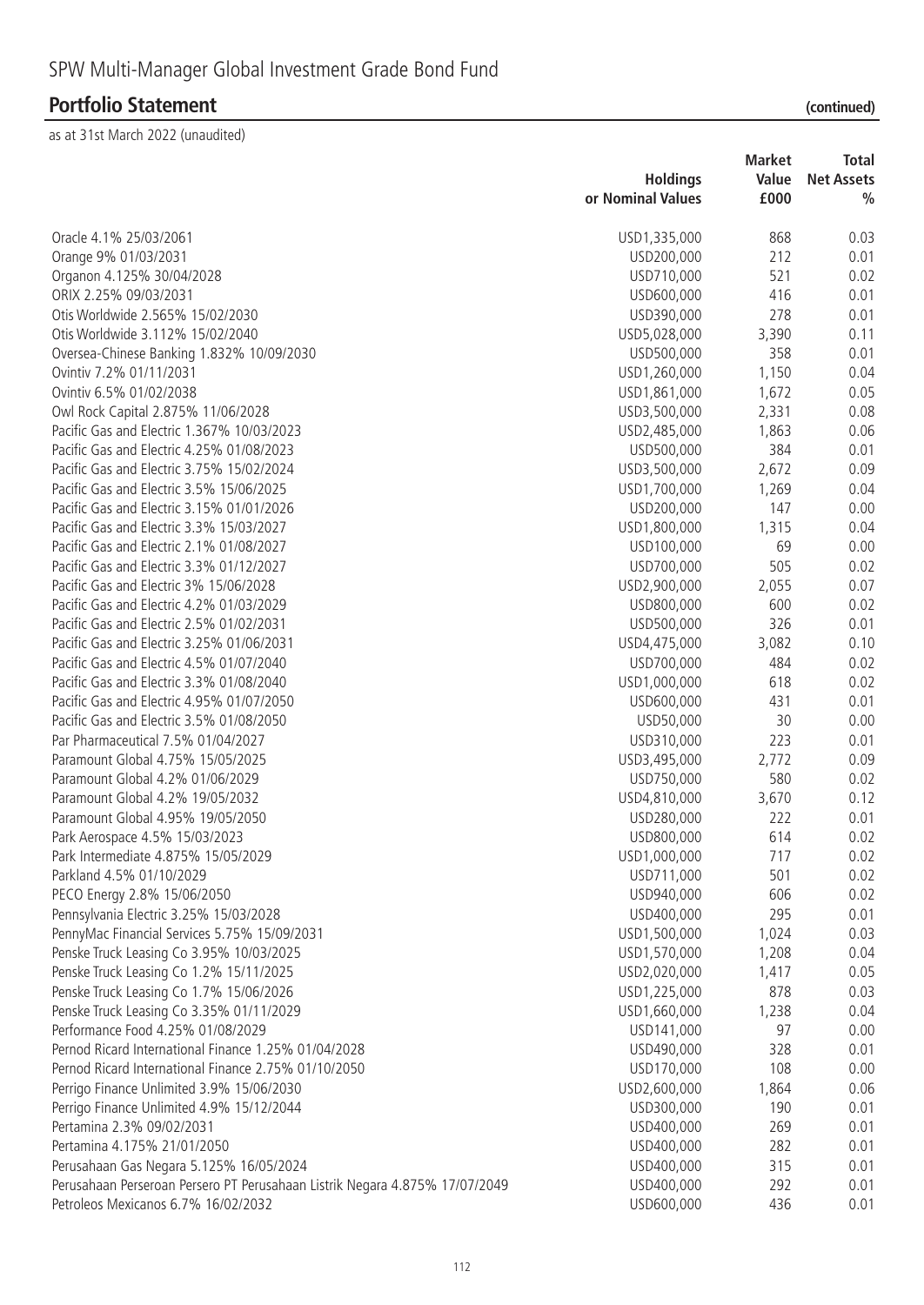|                                                                                         |                   | <b>Market</b> | <b>Total</b>      |  |
|-----------------------------------------------------------------------------------------|-------------------|---------------|-------------------|--|
|                                                                                         | <b>Holdings</b>   | Value         | <b>Net Assets</b> |  |
|                                                                                         | or Nominal Values | £000          | $\frac{0}{0}$     |  |
| Pfizer 4% 15/03/2049                                                                    | USD920,000        | 762           | 0.02              |  |
| Phillips 66 2.15% 15/12/2030                                                            | USD410,000        | 277           | 0.01              |  |
| Phillips 66 Partners 3.15% 15/12/2029                                                   | USD405,000        | 296           | 0.01              |  |
| Phoenix Lead 4.85% Perpetual                                                            | USD400,000        | 285           | 0.01              |  |
| Piedmont Natural Gas 2.5% 15/03/2031                                                    | USD100,000        | 69            | 0.00              |  |
| Piedmont Operating Partnership 3.15% 15/08/2030                                         | USD2,441,000      | 1,736         | 0.06              |  |
| Piedmont Operating Partnership 2.75% 01/04/2032                                         | USD859,000        | 581           | 0.02              |  |
| Pioneer Natural Resources 1.9% 15/08/2030                                               | USD4,390,000      | 2,958         | 0.10              |  |
| Plains All American Pipeline 3.55% 15/12/2029                                           | USD4,000,000      | 2,932         | 0.10              |  |
| Plains All American Pipeline 6.65% 15/01/2037                                           | USD630,000        | 543           | 0.02              |  |
| PLDT 2.5% 23/01/2031                                                                    | USD400,000        | 278           | 0.01              |  |
| PNC Bank 2.7% 22/10/2029                                                                | USD1,730,000      | 1,258         | 0.04              |  |
| PNC Financial Services 2.307% 23/04/2032                                                | USD1,500,000      | 1,047         | 0.03              |  |
| Post 4.5% 15/09/2031                                                                    | USD420,000        | 284           | 0.01              |  |
| Powerlong Real Estate 5.95% 30/04/2025                                                  | USD2,400,000      | 558           | 0.02              |  |
| Prime Healthcare Services 7.25% 01/11/2025                                              | USD500,000        | 389           | 0.01              |  |
| Principal Financial 2.125% 15/06/2030                                                   | USD3,805,000      | 2,596         | 0.08              |  |
| Progressive 3.7% 15/03/2052                                                             | USD120,000        | 91            | 0.00              |  |
| Prosus 3.832% 08/02/2051                                                                | USD2,400,000      | 1,325         | 0.04              |  |
| Protective Life Global Funding 2.615% 22/08/2022                                        | USD5,582,000      | 4,273         | 0.14              |  |
| Protective Life Global Funding 1.737% 21/09/2030                                        | USD200,000        | 132           | 0.00              |  |
| Prudential Financial 3.905% 07/12/2047                                                  | USD1,180,000      | 904           | 0.03              |  |
| Prudential Financial 3.935% 07/12/2049                                                  | USD490,000        | 376           | 0.01              |  |
| Prudential Financial 3.7% 01/10/2050                                                    | USD3,500,000      | 2,435         | 0.08              |  |
| Prudential Financial 5.125% 01/03/2052                                                  | USD1,083,000      | 827           | 0.03              |  |
| Public Service Co of Colorado 4.05% 15/09/2049                                          | USD1,050,000      | 830           | 0.03              |  |
| Public Service Enterprise 2.65% 15/11/2022                                              | USD5,000,000      | 3,831         | 0.12              |  |
| Public Service Enterprise 2.45% 15/11/2031                                              | USD2,000,000      | 1,378         | 0.04              |  |
| PulteGroup 5.5% 01/03/2026                                                              | USD600,000        | 487           | 0.02              |  |
| PulteGroup 6% 15/02/2035                                                                | USD570,000        | 489           | 0.02              |  |
| Qatar Energy 1.375% 12/09/2026                                                          | USD386,000        | 274           | 0.01              |  |
| QNB Finance 3.5% 28/03/2024                                                             | USD2,100,000      | 1,605         | 0.05              |  |
| QNB Finance 1.375% 26/01/2026                                                           | USD3,700,000      | 2,613         | 0.09              |  |
| Qorvo 3.375% 01/04/2031                                                                 | USD1,943,000      | 1,341         | 0.04              |  |
| QUALCOMM 2.15% 20/05/2030                                                               | USD5,000,000      | 3,538         | 0.12              |  |
| QUALCOMM 4.3% 20/05/2047                                                                | USD110,000        | 94            | 0.00              |  |
| Quanta Services 2.9% 01/10/2030                                                         | USD3,277,000      | 2,305         | 0.08              |  |
| Quanta Services 2.35% 15/01/2032                                                        | USD1,900,000      | 1,253         | 0.04              |  |
| Quanta Services 3.05% 01/10/2041                                                        | USD1,825,000      | 1,139         | 0.04              |  |
| Radiate Holdco 4.5% 15/09/2026                                                          | USD700,000        | 516           | 0.02              |  |
| Raizen Fuels Finance 5.3% 20/01/2027                                                    | USD400,000        | 314           | 0.01              |  |
| Raytheon Technologies 2.375% 15/03/2032                                                 | USD2,150,000      | 1,505         | 0.05              |  |
| Raytheon Technologies 4.5% 01/06/2042                                                   | USD895,000        | 745           | 0.02              |  |
| Realty Income 4.625% 01/11/2025                                                         | USD1,400,000      | 1,114         | 0.04              |  |
| Realty Income 2.85% 15/12/2032                                                          | USD1,220,000      | 871           | 0.03              |  |
| Regency Centers 3.6% 01/02/2027                                                         | USD800,000        | 616           | 0.02              |  |
| Regeneron Pharmaceuticals 1.75% 15/09/2030                                              | USD300,000        | 198           | 0.01              |  |
| Regents of the University of California Medical Center Pooled Revenue 6.548% 15/05/2048 | USD700,000        | 731           | 0.02              |  |
| Regents of the University of California Medical Center Pooled Revenue 6.583% 15/05/2049 | USD635,000        | 664           | 0.02              |  |
| Reliance Industries 3.667% 30/11/2027                                                   | USD400,000        | 303           | 0.01              |  |
| Reliance Industries 2.875% 12/01/2032                                                   | USD380,000        | 266           | 0.01              |  |
|                                                                                         |                   |               |                   |  |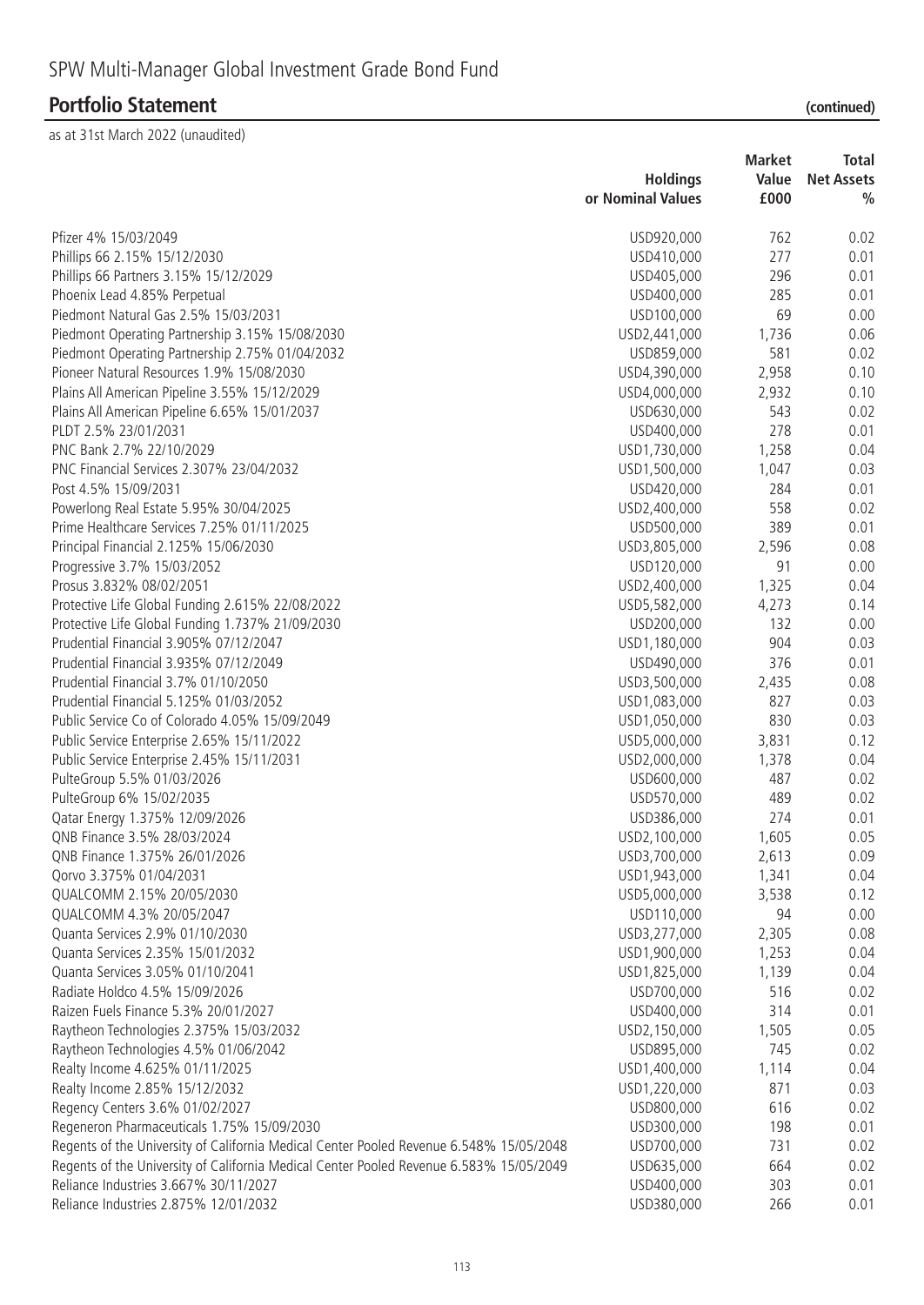# **Portfolio Statement**

| (continued) |  |
|-------------|--|
|             |  |

|                                                               | <b>Holdings</b>   | <b>Market</b><br>Value | Total<br><b>Net Assets</b> |
|---------------------------------------------------------------|-------------------|------------------------|----------------------------|
|                                                               | or Nominal Values | £000                   | $\frac{0}{0}$              |
| Reliance Industries 3.625% 12/01/2052                         | USD1,580,000      | 1,060                  | 0.03                       |
| RELX Capital 4% 18/03/2029                                    | USD3,130,000      | 2,449                  | 0.08                       |
| RELX Capital 3% 22/05/2030                                    | USD1,200,000      | 871                    | 0.03                       |
| Republic Services 1.45% 15/02/2031                            | USD4,662,000      | 3,011                  | 0.10                       |
| Republic Services 1.75% 15/02/2032                            | USD1,000,000      | 654                    | 0.02                       |
| Rio Tinto Finance USA 4.125% 21/08/2042                       | USD240,000        | 196                    | 0.01                       |
| Rite Aid 8% 15/11/2026                                        | USD165,000        | 117                    | 0.00                       |
| Roche 1.882% 08/03/2024                                       | USD2,550,000      | 1,920                  | 0.06                       |
| Roche 3.35% 30/09/2024                                        | USD1,515,000      | 1,171                  | 0.04                       |
| Roche 2.132% 10/03/2025                                       | USD2,550,000      | 1,906                  | 0.06                       |
| Roche 2.607% 13/12/2051                                       | USD1,195,000      | 777                    | 0.03                       |
| Rockcliff Energy II 5.5% 15/10/2029                           | USD900,000        | 687                    | 0.02                       |
| Rocket Mortgage / Rocket Mortgage Co-Issuer 3.625% 01/03/2029 | USD565,000        | 391                    | 0.01                       |
| Rogers Communications 4.5% 15/03/2042                         | USD363,000        | 280                    | 0.01                       |
| Rogers Communications 4.55% 15/03/2052                        | USD2,901,000      | 2,232                  | 0.07                       |
| Rogers Communications 5.25% 15/03/2082                        | USD3,201,000      | 2,366                  | 0.08                       |
| Roper Technologies 2.95% 15/09/2029                           | USD190,000        | 139                    | 0.00                       |
| Royal Caribbean Cruises 5.375% 15/07/2027                     | USD552,000        | 401                    | 0.01                       |
| Royalty Pharma 2.15% 02/09/2031                               | USD1,285,000      | 840                    | 0.03                       |
| Royalty Pharma 3.3% 02/09/2040                                | USD1,930,000      | 1,252                  | 0.04                       |
| S&P Global 2.45% 01/03/2027                                   | USD4,025,000      | 2,989                  | 0.10                       |
| S&P Global 4.75% 01/08/2028                                   | USD500,000        | 408                    | 0.01                       |
| S&P Global 2.7% 01/03/2029                                    | USD2,930,000      | 2,171                  | 0.07                       |
| S&P Global 4.25% 01/05/2029                                   | USD600,000        | 481                    | 0.02                       |
| S&P Global 3.7% 01/03/2052                                    | USD935,000        | 720                    | 0.02                       |
| SA Global Sukuk 1.602% 17/06/2026                             | USD200,000        | 143                    | 0.00                       |
| Sabine Pass Liquefaction 5.625% 15/04/2023                    | USD700,000        | 546                    | 0.02                       |
| Sabine Pass Liquefaction 5.75% 15/05/2024                     | USD1,500,000      | 1,197                  | 0.04                       |
| Sabine Pass Liquefaction 5.625% 01/03/2025                    | USD2,400,000      | 1,932                  | 0.06                       |
| Sabine Pass Liquefaction 4.5% 15/05/2030                      | USD2,200,000      | 1,757                  | 0.06                       |
| salesforce.com 2.7% 15/07/2041                                | USD2,431,000      | 1,632                  | 0.05                       |
| salesforce.com 2.9% 15/07/2051                                | USD2,635,000      | 1,777                  | 0.06                       |
| salesforce.com 3.05% 15/07/2061                               | USD260,000        | 174                    | 0.01                       |
| Samba Funding 2.75% 02/10/2024                                | USD400,000        | 301                    | 0.01                       |
| San Diego Gas & Electric 4.3% 01/04/2042                      | USD200,000        | 154                    | 0.01                       |
| San Diego Gas & Electric 3.32% 15/04/2050                     | USD1,300,000      | 910                    | 0.03                       |
| Sands China 3.8% 08/01/2026                                   | USD1,600,000      | 1,140                  | 0.04                       |
| Sands China 5.4% 08/08/2028                                   | USD2,400,000      | 1,689                  | 0.06                       |
| Santander 5% 07/11/2023                                       | USD500,000        | 391                    | 0.01                       |
| Santander 1.089% 15/03/2025                                   | USD4,000,000      | 2,897                  | 0.09                       |
| Santander 1.532% 21/08/2026                                   | USD400,000        | 281                    | 0.01                       |
| Santander 1.673% 14/06/2027                                   | USD6,300,000      | 4,371                  | 0.14                       |
| Santander 2.469% 11/01/2028                                   | USD1,165,000      | 826                    | 0.03                       |
| Santander 2.896% 15/03/2032                                   | USD1,800,000      | 1,228                  | 0.04                       |
| Santander USA 4.5% 17/07/2025                                 | USD1,300,000      | 1,011                  | 0.03                       |
| Santander USA 3.244% 05/10/2026                               | USD600,000        | 445                    | 0.01                       |
| Santander USA 4.4% 13/07/2027                                 | USD100,000        | 76                     | 0.00                       |
| Santos Finance 3.649% 29/04/2031                              | USD1,300,000      | 928                    | 0.03                       |
| Saudi Electricity Global Sukuk Co 2 5.06% 08/04/2043          | USD200,000        | 164                    | 0.01                       |
| Saudi Electricity Global Sukuk Co 3 5.5% 08/04/2044           | USD200,000        | 171                    | 0.01                       |
| SBA Communications 3.125% 01/02/2029                          | USD855,000        | 591                    | 0.02                       |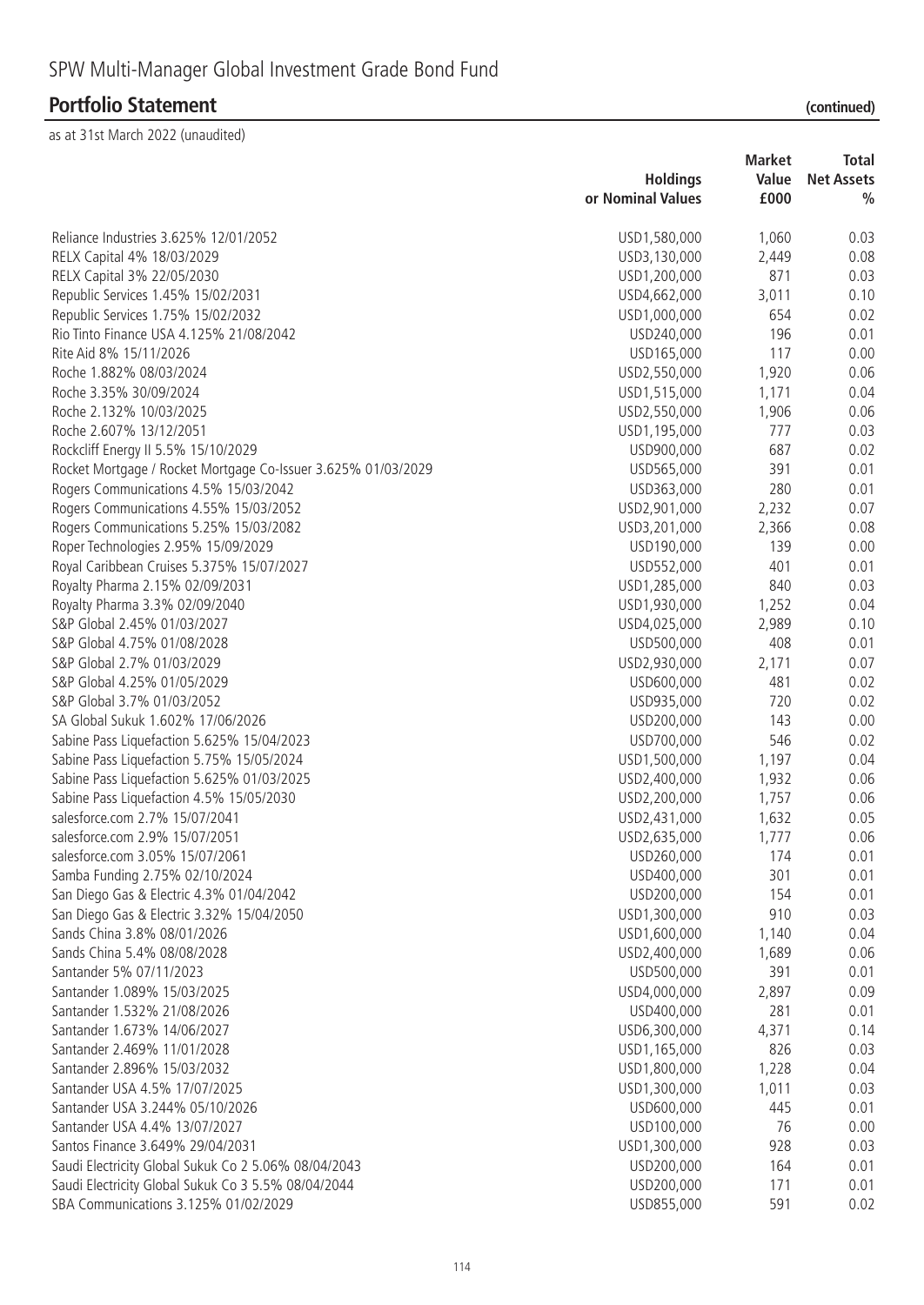# **Portfolio Statement**

| (continued) |  |
|-------------|--|
|             |  |

|                                                   |                   | <b>Market</b> | Total             |
|---------------------------------------------------|-------------------|---------------|-------------------|
|                                                   | <b>Holdings</b>   | Value         | <b>Net Assets</b> |
|                                                   | or Nominal Values | £000          | $\frac{0}{0}$     |
| SBL 5.125% 13/11/2026                             | USD300,000        | 232           | 0.01              |
| Scientific Games International 5% 15/10/2025      | USD475,000        | 371           | 0.01              |
| Seagate HDD Cayman 4.875% 01/06/2027              | USD100,000        | 78            | 0.00              |
| Seagate HDD Cayman 3.125% 15/07/2029              | USD540,000        | 369           | 0.01              |
| Seagate HDD Cayman 4.125% 15/01/2031              | USD1,500,000      | 1,085         | 0.04              |
| Seagate HDD Cayman 3.375% 15/07/2031              | USD520,000        | 353           | 0.01              |
| Seazen 4.45% 13/07/2025                           | USD1,000,000      | 373           | 0.01              |
| Select Medical 6.25% 15/08/2026                   | USD525,000        | 414           | 0.01              |
| Sempra Energy 3.7% 01/04/2029                     | USD1,610,000      | 1,230         | 0.04              |
| Sempra Infrastructure Partners 3.25% 15/01/2032   | USD1,938,000      | 1,361         | 0.04              |
| Senaat Sukuk 4.76% 05/12/2025                     | USD300,000        | 240           | 0.01              |
| Sensata Technologies 3.75% 15/02/2031             | USD830,000        | 587           | 0.02              |
| ServiceNow 1.4% 01/09/2030                        | USD100,000        | 65            | 0.00              |
| Shell International Finance 2.875% 26/11/2041     | USD745,000        | 505           | 0.02              |
| Shell International Finance 4.375% 11/05/2045     | USD1,200,000      | 985           | 0.03              |
| Sherwin-Williams 2.2% 15/03/2032                  | USD1,195,000      | 808           | 0.03              |
| Sherwin-Williams 2.9% 15/03/2052                  | USD970,000        | 603           | 0.02              |
| Shinhan Card 1.375% 23/06/2026                    | USD351,000        | 246           | 0.01              |
| Shinhan Financial 3.34% 05/02/2030                | USD300,000        | 225           | 0.01              |
| Shinhan Financial 5.875% Perpetual                | USD300,000        | 233           | 0.01              |
| Shriram Transport Finance 5.95% 24/10/2022        | USD400,000        | 306           | 0.01              |
| Siemens Financieringsmaatschappij 1.2% 11/03/2026 | USD1,950,000      | 1,379         | 0.05              |
| Siemens Financieringsmaatschappij 1.7% 11/03/2028 | USD1,960,000      | 1,377         | 0.04              |
| Sigma Alimentos de 4.125% 02/05/2026              | USD300,000        | 229           | 0.01              |
| Simon Property 2.65% 15/07/2030                   | USD1,090,000      | 781           | 0.03              |
| Singapore Exchange 1.234% 03/09/2026              | USD248,000        | 176           | 0.01              |
| SK Hynix 2.375% 19/01/2031                        | USD400,000        | 266           | 0.01              |
| SLM 3.125% 02/11/2026                             | USD1,800,000      | 1,272         | 0.04              |
| SMBC Aviation Capital Finance 3.55% 15/04/2024    | USD1,400,000      | 1,060         | 0.03              |
| SMBC Aviation Capital Finance 2.3% 15/06/2028     | USD900,000        | 604           | 0.02              |
| Societe Generale 1.488% 14/12/2026                | USD2,000,000      | 1,383         | 0.05              |
| Societe Generale 1.488% 14/12/2026                | USD2,500,000      | 1,729         | 0.06              |
| Societe Generale 4% 12/01/2027                    | USD300,000        | 227           | 0.01              |
| Societe Generale 1.792% 09/06/2027                | USD1,785,000      | 1,232         | 0.04              |
| Societe Generale 2.889% 09/06/2032                | USD1,700,000      | 1,157         | 0.04              |
| Societe Generale 3.337% 21/01/2033                | USD900,000        | 631           | 0.02              |
| Southern California Edison 3.5% 01/10/2023        | USD3,152,000      | 2,423         | 0.08              |
| Southern California Edison 4.2% 01/03/2029        | USD3,000,000      | 2,364         | 0.08              |
| Southern California Edison 6.65% 01/04/2029       | USD400,000        | 350           | 0.01              |
| Southern California Edison 2.85% 01/08/2029       | USD3,700,000      | 2,685         | 0.09              |
| Southern California Edison 2.5% 01/06/2031        | USD900,000        | 623           | 0.02              |
| Southern California Edison 3.9% 01/12/2041        | USD200,000        | 139           | 0.00              |
| Southern California Edison 4.65% 01/10/2043       | USD800,000        | 627           | 0.02              |
| Southern California Edison 4% 01/04/2047          | USD100,000        | 73            | 0.00              |
| Southern California Edison 4.125% 01/03/2048      | USD3,110,000      | 2,305         | 0.08              |
| Southern California Edison 3.65% 01/02/2050       | USD1,145,000      | 803           | 0.03              |
| Southern California Edison 2.95% 01/02/2051       | USD2,070,000      | 1,285         | 0.04              |
| Southern California Edison 3.65% 01/06/2051       | USD80,000         | 56            | 0.00              |
| Southern California Gas 2.95% 15/04/2027          | USD1,000,000      | 749           | 0.02              |
| Southern California Gas 2.55% 01/02/2030          | USD250,000        | 180           | 0.01              |
| Southern Co Gas Capital 3.95% 01/10/2046          | USD1,570,000      | 1,118         | 0.04              |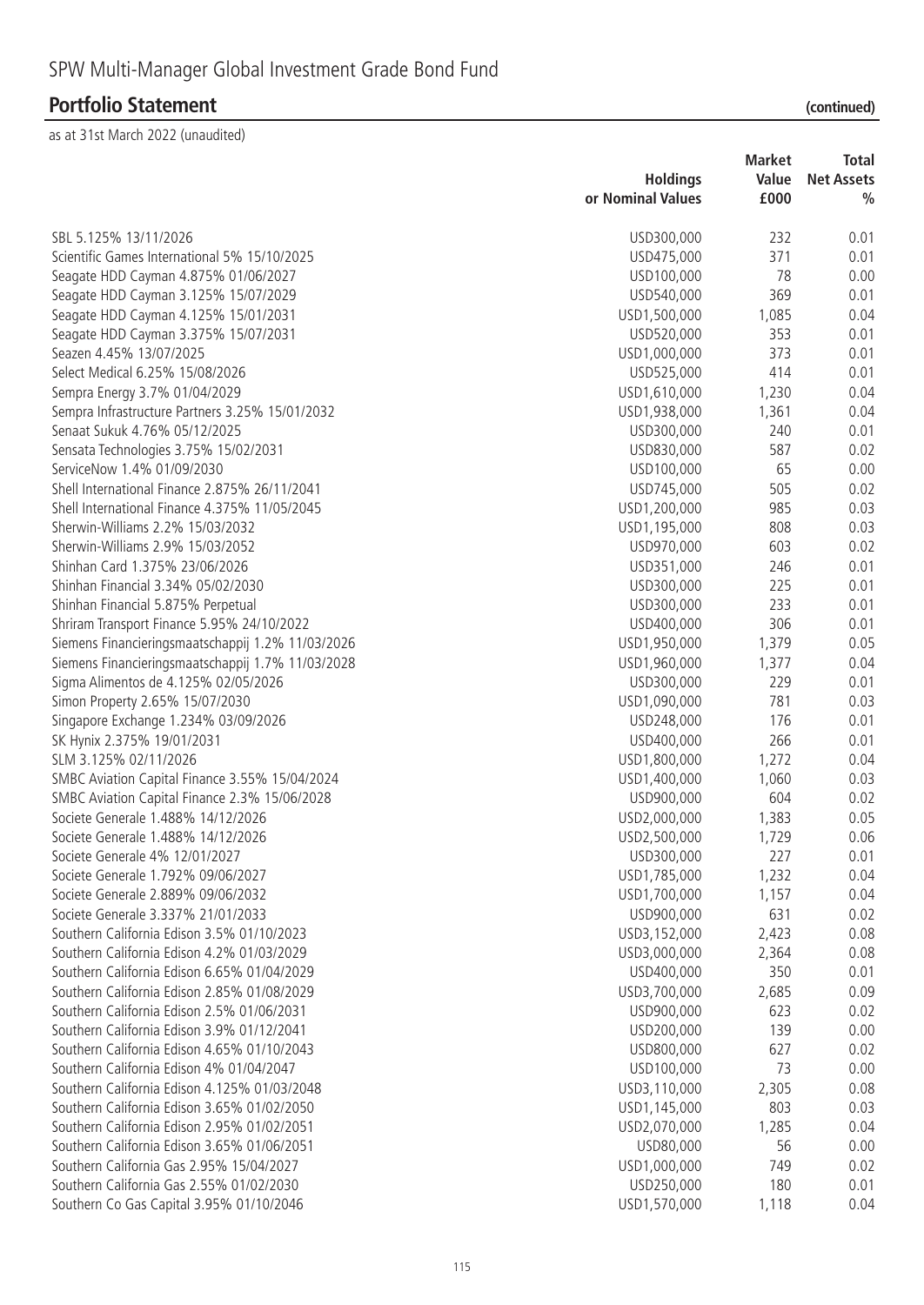|                                                    |                   | <b>Market</b> | Total             |
|----------------------------------------------------|-------------------|---------------|-------------------|
|                                                    | <b>Holdings</b>   | Value         | <b>Net Assets</b> |
|                                                    | or Nominal Values | £000          | $\frac{0}{0}$     |
| Southern Copper 5.25% 08/11/2042                   | USD510,000        | 439           | 0.01              |
| Southwest Airlines 5.125% 15/06/2027               | USD4,700,000      | 3,824         | 0.12              |
| Southwest Gas 4.05% 15/03/2032                     | USD200,000        | 151           | 0.00              |
| Southwestern Electric Power 3.25% 01/11/2051       | USD1,200,000      | 780           | 0.03              |
| Southwestern Energy 5.375% 15/03/2030              | USD193,000        | 149           | 0.00              |
| Southwestern Energy 4.75% 01/02/2032               | USD1,205,000      | 913           | 0.03              |
| Spectra Energy Partners 4.5% 15/03/2045            | USD450,000        | 346           | 0.01              |
| Sprint 7.625% 15/02/2025                           | USD1,350,000      | 1,121         | 0.04              |
| Sprint Communications 6% 15/11/2022                | USD8,730,000      | 6,801         | 0.22              |
| Standard Chartered 5.2% 26/01/2024                 | USD980,000        | 763           | 0.02              |
| Standard Chartered 2.608% 12/01/2028               | USD1,255,000      | 896           | 0.03              |
| Standard Chartered 4.644% 01/04/2031               | USD1,800,000      | 1,412         | 0.05              |
| Standard Chartered 2.678% 29/06/2032               | USD2,800,000      | 1,862         | 0.06              |
| Standard Chartered 3.265% 18/02/2036               | USD430,000        | 291           | 0.01              |
| Standard Chartered 5.7% 26/03/2044                 | USD200,000        | 165           | 0.01              |
| Standard Industries 4.375% 15/07/2030              | USD170,000        | 119           | 0.00              |
| Star Energy Geothermal 4.85% 14/10/2038            | USD300,000        | 226           | 0.01              |
| State Elite Global 1.5% 29/09/2026                 | USD280,000        | 199           | 0.01              |
| State Grid Overseas Investment 1% 05/08/2025       | USD2,400,000      | 1,706         | 0.06              |
| Steel Dynamics 3.45% 15/04/2030                    | USD240,000        | 180           | 0.01              |
| Steel Dynamics 3.25% 15/01/2031                    | USD4,000,000      | 2,951         | 0.10              |
| Stifel Financial 4% 15/05/2030                     | USD2,100,000      | 1,613         | 0.05              |
| STORE Capital 2.75% 18/11/2030                     | USD200,000        | 138           | 0.00              |
| Stryker 1.95% 15/06/2030                           | USD1,100,000      | 749           | 0.02              |
| Studio City Finance 6% 15/07/2025                  | USD1,600,000      | 1,109         | 0.04              |
| Studio City Finance 6.5% 15/01/2028                | USD600,000        | 390           | 0.01              |
| Studio City Finance 5% 15/01/2029                  | USD1,300,000      | 756           | 0.02              |
| Sumitomo Mitsui Financial 2.696% 16/07/2024        | USD1,800,000      | 1,356         | 0.04              |
| Sumitomo Mitsui Financial 2.75% 15/01/2030         | USD1,200,000      | 857           | 0.03              |
| Sunac China 5.95% 26/04/2024                       | USD3,600,000      | 686           | 0.02              |
| Suncor Energy 6.8% 15/05/2038                      | USD310,000        | 301           | 0.01              |
| Suzano Austria 6% 15/01/2029                       | USD400,000        | 328           | 0.01              |
| Svenska Handelsbanken 1.418% 11/06/2027            | USD2,900,000      | 2,042         | 0.07              |
| Synchrony Financial 3.7% 04/08/2026                | USD500,000        | 377           | 0.01              |
| Synchrony Financial 5.15% 19/03/2029               | USD700,000        | 560           | 0.02              |
| Synchrony Financial 2.875% 28/10/2031              | USD2,460,000      | 1,662         | 0.05              |
| Syngenta Finance 5.182% 24/04/2028                 | USD200,000        | 157           | 0.01              |
| Tampa Electric 2.4% 15/03/2031                     | USD530,000        | 371           | 0.01              |
| Targa Resources 4.2% 01/02/2033                    | USD3,820,000      | 2,945         | 0.10              |
| Targa Resources 4.95% 15/04/2052                   | USD4,420,000      | 3,408         | 0.11              |
| Targa Resources Partners Finance 5.5% 01/03/2030   | USD1,943,000      | 1,540         | 0.05              |
| Targa Resources Partners Finance 4.875% 01/02/2031 | USD240,000        | 184           | 0.01              |
| Telefonaktiebolaget LM Ericsson 4.125% 15/05/2022  | USD3,400,000      | 2,589         | 0.08              |
| Telefonica Emisiones 7.045% 20/06/2036             | USD350,000        | 336           | 0.01              |
| TELUS 3.4% 13/05/2032                              | USD2,460,000      | 1,833         | 0.06              |
| Tencent 3.595% 19/01/2028                          | USD300,000        | 223           | 0.01              |
| Tencent 3.975% 11/04/2029                          | USD1,300,000      | 987           | 0.03              |
| Tencent 3.975% 11/04/2029                          | USD2,700,000      | 2,049         | 0.07              |
| Tencent 3.84% 22/04/2051                           | USD600,000        | 395           | 0.01              |
| Tencent 3.94% 22/04/2061                           | USD300,000        | 197           | 0.01              |
| Tencent 3.94% 22/04/2061                           | USD1,100,000      | 723           | 0.02              |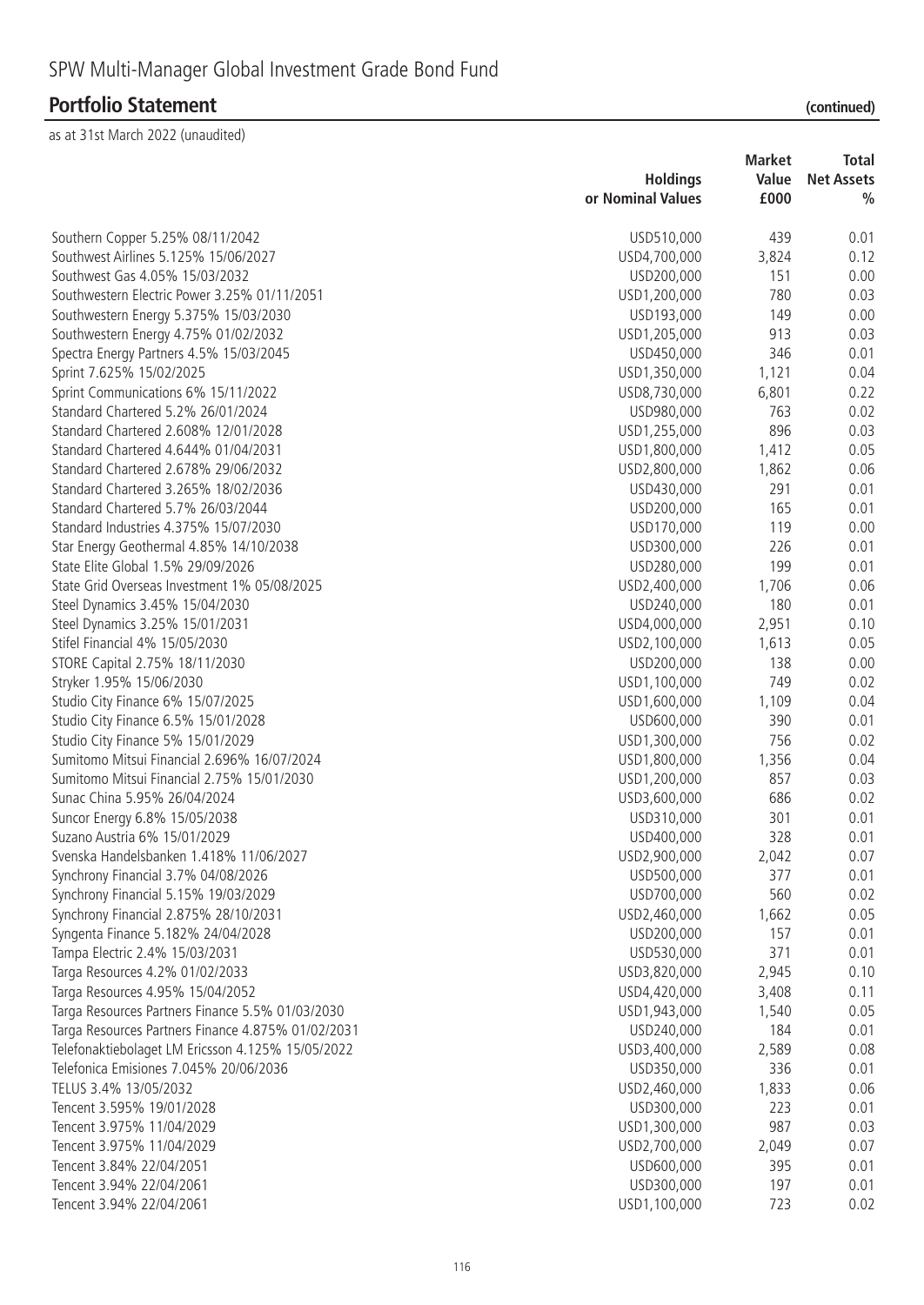|                                                             |                   | <b>Market</b> | Total             |
|-------------------------------------------------------------|-------------------|---------------|-------------------|
|                                                             | <b>Holdings</b>   | Value         | <b>Net Assets</b> |
|                                                             | or Nominal Values | £000          | $\frac{0}{0}$     |
| Tencent Music Entertainment 1.375% 03/09/2025               | USD2,270,000      | 1,592         | 0.05              |
| Tencent Music Entertainment 2% 03/09/2030                   | USD400,000        | 252           | 0.01              |
| Tenet Healthcare 4.375% 15/01/2030                          | USD1,707,000      | 1,250         | 0.04              |
| Teva Pharmaceutical Finance 2.95% 18/12/2022                | USD1,668,000      | 1,264         | 0.04              |
| Teva Pharmaceutical Finance Netherlands III 2.8% 21/07/2023 | USD520,000        | 391           | 0.01              |
| T-Mobile USA 3.5% 15/04/2025                                | USD5,940,000      | 4,541         | 0.15              |
| T-Mobile USA 3.375% 15/04/2029                              | USD800,000        | 581           | 0.02              |
| T-Mobile USA 3.875% 15/04/2030                              | USD5,403,000      | 4,119         | 0.13              |
| T-Mobile USA 2.55% 15/02/2031                               | USD1,742,000      | 1,198         | 0.04              |
| T-Mobile USA 2.875% 15/02/2031                              | USD1,240,000      | 849           | 0.03              |
| T-Mobile USA 3.5% 15/04/2031                                | USD6,266,000      | 4,499         | 0.15              |
| T-Mobile USA 2.7% 15/03/2032                                | USD1,845,000      | 1,275         | 0.04              |
| T-Mobile USA 3% 15/02/2041                                  | USD665,000        | 427           | 0.01              |
| T-Mobile USA 4.5% 15/04/2050                                | USD980,000        | 754           | 0.02              |
| T-Mobile USA 3.4% 15/10/2052                                | USD1,300,000      | 839           | 0.03              |
| Toronto-Dominion Bank 3.2% 10/03/2032                       | USD300,000        | 224           | 0.01              |
| Toyota Motor 0.681% 25/03/2024                              | USD710,000        | 521           | 0.02              |
|                                                             |                   | 833           | 0.03              |
| Toyota Motor Credit 0.5% 14/08/2023                         | USD1,121,000      |               |                   |
| Toyota Motor Credit 3.45% 20/09/2023                        | USD2,595,000      | 2,004         | 0.07              |
| Tractor Supply 1.75% 01/11/2030                             | USD5,000,000      | 3,276         | 0.11              |
| Trane Technologies Global 5.75% 15/06/2043                  | USD325,000        | 300           | 0.01              |
| Trane Technologies Luxembourg Finance 3.8% 21/03/2029       | USD1,420,000      | 1,091         | 0.04              |
| TransCanada PipeLines 4.875% 15/01/2026                     | USD1,187,000      | 962           | 0.03              |
| TransCanada PipeLines 2.5% 12/10/2031                       | USD3,280,000      | 2,266         | 0.07              |
| TransCanada PipeLines 5.6% 31/03/2034                       | USD200,000        | 170           | 0.01              |
| TransCanada PipeLines 4.75% 15/05/2038                      | USD2,100,000      | 1,698         | 0.06              |
| Transcanada Trust 5.6% 07/03/2082                           | USD3, 168, 000    | 2,419         | 0.08              |
| TransDigm 6.25% 15/03/2026                                  | USD415,000        | 325           | 0.01              |
| Transportadora de Gas del Peru 4.25% 30/04/2028             | USD600,000        | 464           | 0.02              |
| Travelers 5.35% 01/11/2040                                  | USD940,000        | 854           | 0.03              |
| Truist Bank 2.25% 11/03/2030                                | USD250,000        | 174           | 0.01              |
| Trust Fibra Uno 4.869% 15/01/2030                           | USD300,000        | 224           | 0.01              |
| Trust Fibra Uno 6.39% 15/01/2050                            | USD300,000        | 227           | 0.01              |
| TSMC Global 2.25% 23/04/2031                                | USD1,100,000      | 759           | 0.02              |
| Tutor Perini 6.875% 01/05/2025                              | USD509,000        | 363           | 0.01              |
| Tyson Foods 5.1% 28/09/2048                                 | USD2,500,000      | 2,184         | 0.07              |
| UBS 5.125% 15/05/2024                                       | USD4,310,000      | 3,354         | 0.11              |
| UBS 4.125% 24/09/2025                                       | USD9,100,000      | 7,076         | 0.23              |
| UBS 1.494% 10/08/2027                                       | USD3,700,000      | 2,570         | 0.08              |
| UBS 3.126% 13/08/2030                                       | USD2,500,000      | 1,831         | 0.06              |
| UBS 2.095% 11/02/2032                                       | USD2,905,000      | 1,933         | 0.06              |
| UBS 2.746% 11/02/2033                                       | USD5,170,000      | 3,583         | 0.12              |
| UBS 4.375% Perpetual                                        | USD2,500,000      | 1,717         | 0.06              |
| UBS 7% Perpetual                                            | USD2,190,000      | 1,739         | 0.06              |
| UniCredit 7.83% 04/12/2023                                  | USD1,900,000      | 1,537         | 0.05              |
| UniCredit 2.569% 22/09/2026                                 | USD2,500,000      | 1,766         | 0.06              |
| UniCredit 1.982% 03/06/2027                                 | USD3,039,000      | 2,087         | 0.07              |
| UniCredit 7.296% 02/04/2034                                 | USD862,000        | 691           | 0.02              |
| Union Electric 2.15% 15/03/2032                             | USD2,900,000      | 2,008         | 0.07              |
| Union Electric 2.625% 15/03/2051                            | USD150,000        | 93            | 0.00              |
| Union Pacific 2.95% 15/01/2023                              | USD3,227,000      | 2,500         | 0.08              |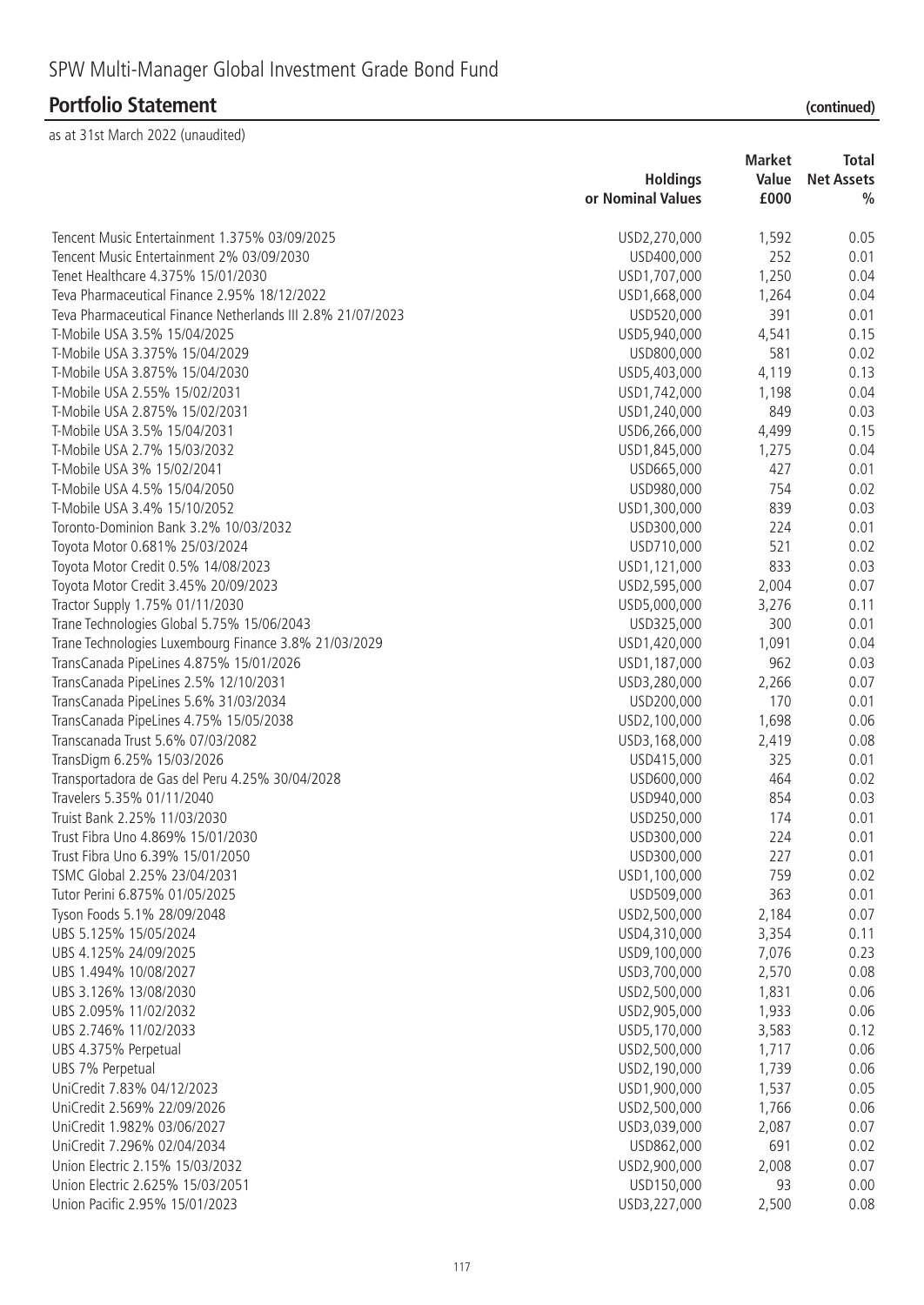| Union Pacific 3.646% 15/02/2024<br>4,654<br>0.15<br>USD5,975,000<br>Union Pacific 2.4% 05/02/2030<br>2,855<br>USD3,960,000<br>0.09<br>Union Pacific 2.375% 20/05/2031<br>USD2,750,000<br>1,964<br>0.06<br>Union Pacific 3.375% 14/02/2042<br>0.02<br>USD800,000<br>588<br>Union Pacific 2.95% 10/03/2052<br>675<br>0.02<br>USD1,005,000<br>Union Pacific 3.5% 14/02/2053<br>0.02<br>640<br>USD865,000<br>38<br>0.00<br>Union Pacific 3.839% 20/03/2060<br>USD50,000<br>Union Pacific 3.55% 20/05/2061<br>USD560,000<br>404<br>0.01<br>Union Pacific 2.973% 16/09/2062<br>513<br>USD800,000<br>0.02<br>59<br>United Airlines 4.375% 15/04/2026<br>USD79,000<br>0.00<br>USD1,280,000<br>0.03<br>United Airlines 4.625% 15/04/2029<br>924<br>United Airlines 2020-1 Class A Pass Through Trust 5.875% 15/10/2027<br>0.06<br>USD2,213,929<br>1,730<br>United Overseas Bank 1.75% 16/03/2031<br>354<br>USD500,000<br>0.01<br>510<br>United Rentals North America 3.875% 15/02/2031<br>USD710,000<br>0.02<br>UnitedHealth 2.375% 15/08/2024<br>USD5,600,000<br>4,242<br>0.14<br>UnitedHealth 2.3% 15/05/2031<br>0.05<br>USD2,100,000<br>1,502<br>UnitedHealth 3.5% 15/08/2039<br>278<br>0.01<br>USD370,000<br>UnitedHealth 3.05% 15/05/2041<br>USD770,000<br>545<br>0.02<br>UnitedHealth 4.625% 15/11/2041<br>935<br>0.03<br>USD1,090,000<br>UnitedHealth 4.375% 15/03/2042<br>USD550,000<br>455<br>0.01<br>UnitedHealth 4.25% 15/03/2043<br>USD1,454,000<br>0.04<br>1,188<br>UnitedHealth 4.25% 15/04/2047<br>USD1,000,000<br>826<br>0.03<br>UnitedHealth 3.75% 15/10/2047<br>801<br>USD1,040,000<br>0.03<br>623<br>UnitedHealth 4.25% 15/06/2048<br>USD750,000<br>0.02<br>UnitedHealth 3.7% 15/08/2049<br>123<br>USD160,000<br>0.00<br>UnitedHealth 3.25% 15/05/2051<br>USD365,000<br>261<br>0.01<br>Unity 1 Sukuk 2.394% 03/11/2025<br>USD400,000<br>296<br>0.01<br>Univision Communications 4.5% 01/05/2029<br>USD413,000<br>299<br>0.01<br>Unum 5.75% 15/08/2042<br>USD888,000<br>715<br>0.02<br>500<br>Unum 4.5% 15/12/2049<br>USD717,000<br>0.02<br>0.05<br>Unum 4.125% 15/06/2051<br>USD2,460,000<br>1,625<br>96<br>0.00<br>US Airways 2013-1 Class A Pass Through Trust 3.95% 15/11/2025<br>USD132,499<br>US Foods 4.625% 01/06/2030<br>USD800,000<br>564<br>0.02<br>502<br>Vale Overseas 6.25% 10/08/2026<br>USD600,000<br>0.02<br>Valero Energy 4% 01/04/2029<br>USD300,000<br>232<br>0.01<br>Valero Energy 2.8% 01/12/2031<br>3,692<br>USD5,299,000<br>0.12<br>Valero Energy 6.625% 15/06/2037<br>243<br>USD260,000<br>0.01<br>221<br>Valero Energy 3.65% 01/12/2051<br>USD330,000<br>0.01<br>Valero Energy 4% 01/06/2052<br>USD1,655,000<br>1,175<br>0.04<br>Vanke Real Estate Hong Kong 4.15% 18/04/2023<br>USD2,200,000<br>1,662<br>0.05<br>215<br>Vanke Real Estate Hong Kong 3.975% 09/11/2027<br>USD300,000<br>0.01<br>881<br>Vanke Real Estate Hong Kong 3.5% 12/11/2029<br>USD1,300,000<br>0.03<br>Vanke Real Estate Hong Kong FRN 2.0476% 25/05/2023<br>225<br>USD300,000<br>0.01<br>Venture Global Calcasieu Pass 3.875% 15/08/2029<br>103<br>0.00<br>USD140,000<br>Venture Global Calcasieu Pass 4.125% 15/08/2031<br>USD140,000<br>104<br>0.00<br>VeriSign 2.7% 15/06/2031<br>USD1,620,000<br>1,127<br>0.04<br>Verizon Communications 2.1% 22/03/2028<br>577<br>USD810,000<br>0.02<br>Verizon Communications 1.68% 30/10/2030<br>USD2,200,000<br>1,463<br>0.05<br>Verizon Communications 2.55% 21/03/2031<br>USD5,825,000<br>4,115<br>0.13<br>Verizon Communications 2.355% 15/03/2032<br>USD2,029,000<br>1,395<br>0.05<br>Verizon Communications 2.355% 15/03/2032<br>USD5,627,000<br>3,866<br>0.13 | <b>Holdings</b><br>or Nominal Values | <b>Market</b><br>Value<br>£000 | Total<br><b>Net Assets</b><br>$\frac{0}{0}$ |
|------------------------------------------------------------------------------------------------------------------------------------------------------------------------------------------------------------------------------------------------------------------------------------------------------------------------------------------------------------------------------------------------------------------------------------------------------------------------------------------------------------------------------------------------------------------------------------------------------------------------------------------------------------------------------------------------------------------------------------------------------------------------------------------------------------------------------------------------------------------------------------------------------------------------------------------------------------------------------------------------------------------------------------------------------------------------------------------------------------------------------------------------------------------------------------------------------------------------------------------------------------------------------------------------------------------------------------------------------------------------------------------------------------------------------------------------------------------------------------------------------------------------------------------------------------------------------------------------------------------------------------------------------------------------------------------------------------------------------------------------------------------------------------------------------------------------------------------------------------------------------------------------------------------------------------------------------------------------------------------------------------------------------------------------------------------------------------------------------------------------------------------------------------------------------------------------------------------------------------------------------------------------------------------------------------------------------------------------------------------------------------------------------------------------------------------------------------------------------------------------------------------------------------------------------------------------------------------------------------------------------------------------------------------------------------------------------------------------------------------------------------------------------------------------------------------------------------------------------------------------------------------------------------------------------------------------------------------------------------------------------------------------------------------------------------------------------------------------------------------------------------------------------------------------------------------------------------------------------------------------------------------------------------------------------------------------------------------------------------------------------------------------------------------------------------------------------------------------------------------------------------------------------------------------------------------------------------------------------------------------|--------------------------------------|--------------------------------|---------------------------------------------|
|                                                                                                                                                                                                                                                                                                                                                                                                                                                                                                                                                                                                                                                                                                                                                                                                                                                                                                                                                                                                                                                                                                                                                                                                                                                                                                                                                                                                                                                                                                                                                                                                                                                                                                                                                                                                                                                                                                                                                                                                                                                                                                                                                                                                                                                                                                                                                                                                                                                                                                                                                                                                                                                                                                                                                                                                                                                                                                                                                                                                                                                                                                                                                                                                                                                                                                                                                                                                                                                                                                                                                                                                                        |                                      |                                |                                             |
|                                                                                                                                                                                                                                                                                                                                                                                                                                                                                                                                                                                                                                                                                                                                                                                                                                                                                                                                                                                                                                                                                                                                                                                                                                                                                                                                                                                                                                                                                                                                                                                                                                                                                                                                                                                                                                                                                                                                                                                                                                                                                                                                                                                                                                                                                                                                                                                                                                                                                                                                                                                                                                                                                                                                                                                                                                                                                                                                                                                                                                                                                                                                                                                                                                                                                                                                                                                                                                                                                                                                                                                                                        |                                      |                                |                                             |
|                                                                                                                                                                                                                                                                                                                                                                                                                                                                                                                                                                                                                                                                                                                                                                                                                                                                                                                                                                                                                                                                                                                                                                                                                                                                                                                                                                                                                                                                                                                                                                                                                                                                                                                                                                                                                                                                                                                                                                                                                                                                                                                                                                                                                                                                                                                                                                                                                                                                                                                                                                                                                                                                                                                                                                                                                                                                                                                                                                                                                                                                                                                                                                                                                                                                                                                                                                                                                                                                                                                                                                                                                        |                                      |                                |                                             |
|                                                                                                                                                                                                                                                                                                                                                                                                                                                                                                                                                                                                                                                                                                                                                                                                                                                                                                                                                                                                                                                                                                                                                                                                                                                                                                                                                                                                                                                                                                                                                                                                                                                                                                                                                                                                                                                                                                                                                                                                                                                                                                                                                                                                                                                                                                                                                                                                                                                                                                                                                                                                                                                                                                                                                                                                                                                                                                                                                                                                                                                                                                                                                                                                                                                                                                                                                                                                                                                                                                                                                                                                                        |                                      |                                |                                             |
|                                                                                                                                                                                                                                                                                                                                                                                                                                                                                                                                                                                                                                                                                                                                                                                                                                                                                                                                                                                                                                                                                                                                                                                                                                                                                                                                                                                                                                                                                                                                                                                                                                                                                                                                                                                                                                                                                                                                                                                                                                                                                                                                                                                                                                                                                                                                                                                                                                                                                                                                                                                                                                                                                                                                                                                                                                                                                                                                                                                                                                                                                                                                                                                                                                                                                                                                                                                                                                                                                                                                                                                                                        |                                      |                                |                                             |
|                                                                                                                                                                                                                                                                                                                                                                                                                                                                                                                                                                                                                                                                                                                                                                                                                                                                                                                                                                                                                                                                                                                                                                                                                                                                                                                                                                                                                                                                                                                                                                                                                                                                                                                                                                                                                                                                                                                                                                                                                                                                                                                                                                                                                                                                                                                                                                                                                                                                                                                                                                                                                                                                                                                                                                                                                                                                                                                                                                                                                                                                                                                                                                                                                                                                                                                                                                                                                                                                                                                                                                                                                        |                                      |                                |                                             |
|                                                                                                                                                                                                                                                                                                                                                                                                                                                                                                                                                                                                                                                                                                                                                                                                                                                                                                                                                                                                                                                                                                                                                                                                                                                                                                                                                                                                                                                                                                                                                                                                                                                                                                                                                                                                                                                                                                                                                                                                                                                                                                                                                                                                                                                                                                                                                                                                                                                                                                                                                                                                                                                                                                                                                                                                                                                                                                                                                                                                                                                                                                                                                                                                                                                                                                                                                                                                                                                                                                                                                                                                                        |                                      |                                |                                             |
|                                                                                                                                                                                                                                                                                                                                                                                                                                                                                                                                                                                                                                                                                                                                                                                                                                                                                                                                                                                                                                                                                                                                                                                                                                                                                                                                                                                                                                                                                                                                                                                                                                                                                                                                                                                                                                                                                                                                                                                                                                                                                                                                                                                                                                                                                                                                                                                                                                                                                                                                                                                                                                                                                                                                                                                                                                                                                                                                                                                                                                                                                                                                                                                                                                                                                                                                                                                                                                                                                                                                                                                                                        |                                      |                                |                                             |
|                                                                                                                                                                                                                                                                                                                                                                                                                                                                                                                                                                                                                                                                                                                                                                                                                                                                                                                                                                                                                                                                                                                                                                                                                                                                                                                                                                                                                                                                                                                                                                                                                                                                                                                                                                                                                                                                                                                                                                                                                                                                                                                                                                                                                                                                                                                                                                                                                                                                                                                                                                                                                                                                                                                                                                                                                                                                                                                                                                                                                                                                                                                                                                                                                                                                                                                                                                                                                                                                                                                                                                                                                        |                                      |                                |                                             |
|                                                                                                                                                                                                                                                                                                                                                                                                                                                                                                                                                                                                                                                                                                                                                                                                                                                                                                                                                                                                                                                                                                                                                                                                                                                                                                                                                                                                                                                                                                                                                                                                                                                                                                                                                                                                                                                                                                                                                                                                                                                                                                                                                                                                                                                                                                                                                                                                                                                                                                                                                                                                                                                                                                                                                                                                                                                                                                                                                                                                                                                                                                                                                                                                                                                                                                                                                                                                                                                                                                                                                                                                                        |                                      |                                |                                             |
|                                                                                                                                                                                                                                                                                                                                                                                                                                                                                                                                                                                                                                                                                                                                                                                                                                                                                                                                                                                                                                                                                                                                                                                                                                                                                                                                                                                                                                                                                                                                                                                                                                                                                                                                                                                                                                                                                                                                                                                                                                                                                                                                                                                                                                                                                                                                                                                                                                                                                                                                                                                                                                                                                                                                                                                                                                                                                                                                                                                                                                                                                                                                                                                                                                                                                                                                                                                                                                                                                                                                                                                                                        |                                      |                                |                                             |
|                                                                                                                                                                                                                                                                                                                                                                                                                                                                                                                                                                                                                                                                                                                                                                                                                                                                                                                                                                                                                                                                                                                                                                                                                                                                                                                                                                                                                                                                                                                                                                                                                                                                                                                                                                                                                                                                                                                                                                                                                                                                                                                                                                                                                                                                                                                                                                                                                                                                                                                                                                                                                                                                                                                                                                                                                                                                                                                                                                                                                                                                                                                                                                                                                                                                                                                                                                                                                                                                                                                                                                                                                        |                                      |                                |                                             |
|                                                                                                                                                                                                                                                                                                                                                                                                                                                                                                                                                                                                                                                                                                                                                                                                                                                                                                                                                                                                                                                                                                                                                                                                                                                                                                                                                                                                                                                                                                                                                                                                                                                                                                                                                                                                                                                                                                                                                                                                                                                                                                                                                                                                                                                                                                                                                                                                                                                                                                                                                                                                                                                                                                                                                                                                                                                                                                                                                                                                                                                                                                                                                                                                                                                                                                                                                                                                                                                                                                                                                                                                                        |                                      |                                |                                             |
|                                                                                                                                                                                                                                                                                                                                                                                                                                                                                                                                                                                                                                                                                                                                                                                                                                                                                                                                                                                                                                                                                                                                                                                                                                                                                                                                                                                                                                                                                                                                                                                                                                                                                                                                                                                                                                                                                                                                                                                                                                                                                                                                                                                                                                                                                                                                                                                                                                                                                                                                                                                                                                                                                                                                                                                                                                                                                                                                                                                                                                                                                                                                                                                                                                                                                                                                                                                                                                                                                                                                                                                                                        |                                      |                                |                                             |
|                                                                                                                                                                                                                                                                                                                                                                                                                                                                                                                                                                                                                                                                                                                                                                                                                                                                                                                                                                                                                                                                                                                                                                                                                                                                                                                                                                                                                                                                                                                                                                                                                                                                                                                                                                                                                                                                                                                                                                                                                                                                                                                                                                                                                                                                                                                                                                                                                                                                                                                                                                                                                                                                                                                                                                                                                                                                                                                                                                                                                                                                                                                                                                                                                                                                                                                                                                                                                                                                                                                                                                                                                        |                                      |                                |                                             |
|                                                                                                                                                                                                                                                                                                                                                                                                                                                                                                                                                                                                                                                                                                                                                                                                                                                                                                                                                                                                                                                                                                                                                                                                                                                                                                                                                                                                                                                                                                                                                                                                                                                                                                                                                                                                                                                                                                                                                                                                                                                                                                                                                                                                                                                                                                                                                                                                                                                                                                                                                                                                                                                                                                                                                                                                                                                                                                                                                                                                                                                                                                                                                                                                                                                                                                                                                                                                                                                                                                                                                                                                                        |                                      |                                |                                             |
|                                                                                                                                                                                                                                                                                                                                                                                                                                                                                                                                                                                                                                                                                                                                                                                                                                                                                                                                                                                                                                                                                                                                                                                                                                                                                                                                                                                                                                                                                                                                                                                                                                                                                                                                                                                                                                                                                                                                                                                                                                                                                                                                                                                                                                                                                                                                                                                                                                                                                                                                                                                                                                                                                                                                                                                                                                                                                                                                                                                                                                                                                                                                                                                                                                                                                                                                                                                                                                                                                                                                                                                                                        |                                      |                                |                                             |
|                                                                                                                                                                                                                                                                                                                                                                                                                                                                                                                                                                                                                                                                                                                                                                                                                                                                                                                                                                                                                                                                                                                                                                                                                                                                                                                                                                                                                                                                                                                                                                                                                                                                                                                                                                                                                                                                                                                                                                                                                                                                                                                                                                                                                                                                                                                                                                                                                                                                                                                                                                                                                                                                                                                                                                                                                                                                                                                                                                                                                                                                                                                                                                                                                                                                                                                                                                                                                                                                                                                                                                                                                        |                                      |                                |                                             |
|                                                                                                                                                                                                                                                                                                                                                                                                                                                                                                                                                                                                                                                                                                                                                                                                                                                                                                                                                                                                                                                                                                                                                                                                                                                                                                                                                                                                                                                                                                                                                                                                                                                                                                                                                                                                                                                                                                                                                                                                                                                                                                                                                                                                                                                                                                                                                                                                                                                                                                                                                                                                                                                                                                                                                                                                                                                                                                                                                                                                                                                                                                                                                                                                                                                                                                                                                                                                                                                                                                                                                                                                                        |                                      |                                |                                             |
|                                                                                                                                                                                                                                                                                                                                                                                                                                                                                                                                                                                                                                                                                                                                                                                                                                                                                                                                                                                                                                                                                                                                                                                                                                                                                                                                                                                                                                                                                                                                                                                                                                                                                                                                                                                                                                                                                                                                                                                                                                                                                                                                                                                                                                                                                                                                                                                                                                                                                                                                                                                                                                                                                                                                                                                                                                                                                                                                                                                                                                                                                                                                                                                                                                                                                                                                                                                                                                                                                                                                                                                                                        |                                      |                                |                                             |
|                                                                                                                                                                                                                                                                                                                                                                                                                                                                                                                                                                                                                                                                                                                                                                                                                                                                                                                                                                                                                                                                                                                                                                                                                                                                                                                                                                                                                                                                                                                                                                                                                                                                                                                                                                                                                                                                                                                                                                                                                                                                                                                                                                                                                                                                                                                                                                                                                                                                                                                                                                                                                                                                                                                                                                                                                                                                                                                                                                                                                                                                                                                                                                                                                                                                                                                                                                                                                                                                                                                                                                                                                        |                                      |                                |                                             |
|                                                                                                                                                                                                                                                                                                                                                                                                                                                                                                                                                                                                                                                                                                                                                                                                                                                                                                                                                                                                                                                                                                                                                                                                                                                                                                                                                                                                                                                                                                                                                                                                                                                                                                                                                                                                                                                                                                                                                                                                                                                                                                                                                                                                                                                                                                                                                                                                                                                                                                                                                                                                                                                                                                                                                                                                                                                                                                                                                                                                                                                                                                                                                                                                                                                                                                                                                                                                                                                                                                                                                                                                                        |                                      |                                |                                             |
|                                                                                                                                                                                                                                                                                                                                                                                                                                                                                                                                                                                                                                                                                                                                                                                                                                                                                                                                                                                                                                                                                                                                                                                                                                                                                                                                                                                                                                                                                                                                                                                                                                                                                                                                                                                                                                                                                                                                                                                                                                                                                                                                                                                                                                                                                                                                                                                                                                                                                                                                                                                                                                                                                                                                                                                                                                                                                                                                                                                                                                                                                                                                                                                                                                                                                                                                                                                                                                                                                                                                                                                                                        |                                      |                                |                                             |
|                                                                                                                                                                                                                                                                                                                                                                                                                                                                                                                                                                                                                                                                                                                                                                                                                                                                                                                                                                                                                                                                                                                                                                                                                                                                                                                                                                                                                                                                                                                                                                                                                                                                                                                                                                                                                                                                                                                                                                                                                                                                                                                                                                                                                                                                                                                                                                                                                                                                                                                                                                                                                                                                                                                                                                                                                                                                                                                                                                                                                                                                                                                                                                                                                                                                                                                                                                                                                                                                                                                                                                                                                        |                                      |                                |                                             |
|                                                                                                                                                                                                                                                                                                                                                                                                                                                                                                                                                                                                                                                                                                                                                                                                                                                                                                                                                                                                                                                                                                                                                                                                                                                                                                                                                                                                                                                                                                                                                                                                                                                                                                                                                                                                                                                                                                                                                                                                                                                                                                                                                                                                                                                                                                                                                                                                                                                                                                                                                                                                                                                                                                                                                                                                                                                                                                                                                                                                                                                                                                                                                                                                                                                                                                                                                                                                                                                                                                                                                                                                                        |                                      |                                |                                             |
|                                                                                                                                                                                                                                                                                                                                                                                                                                                                                                                                                                                                                                                                                                                                                                                                                                                                                                                                                                                                                                                                                                                                                                                                                                                                                                                                                                                                                                                                                                                                                                                                                                                                                                                                                                                                                                                                                                                                                                                                                                                                                                                                                                                                                                                                                                                                                                                                                                                                                                                                                                                                                                                                                                                                                                                                                                                                                                                                                                                                                                                                                                                                                                                                                                                                                                                                                                                                                                                                                                                                                                                                                        |                                      |                                |                                             |
|                                                                                                                                                                                                                                                                                                                                                                                                                                                                                                                                                                                                                                                                                                                                                                                                                                                                                                                                                                                                                                                                                                                                                                                                                                                                                                                                                                                                                                                                                                                                                                                                                                                                                                                                                                                                                                                                                                                                                                                                                                                                                                                                                                                                                                                                                                                                                                                                                                                                                                                                                                                                                                                                                                                                                                                                                                                                                                                                                                                                                                                                                                                                                                                                                                                                                                                                                                                                                                                                                                                                                                                                                        |                                      |                                |                                             |
|                                                                                                                                                                                                                                                                                                                                                                                                                                                                                                                                                                                                                                                                                                                                                                                                                                                                                                                                                                                                                                                                                                                                                                                                                                                                                                                                                                                                                                                                                                                                                                                                                                                                                                                                                                                                                                                                                                                                                                                                                                                                                                                                                                                                                                                                                                                                                                                                                                                                                                                                                                                                                                                                                                                                                                                                                                                                                                                                                                                                                                                                                                                                                                                                                                                                                                                                                                                                                                                                                                                                                                                                                        |                                      |                                |                                             |
|                                                                                                                                                                                                                                                                                                                                                                                                                                                                                                                                                                                                                                                                                                                                                                                                                                                                                                                                                                                                                                                                                                                                                                                                                                                                                                                                                                                                                                                                                                                                                                                                                                                                                                                                                                                                                                                                                                                                                                                                                                                                                                                                                                                                                                                                                                                                                                                                                                                                                                                                                                                                                                                                                                                                                                                                                                                                                                                                                                                                                                                                                                                                                                                                                                                                                                                                                                                                                                                                                                                                                                                                                        |                                      |                                |                                             |
|                                                                                                                                                                                                                                                                                                                                                                                                                                                                                                                                                                                                                                                                                                                                                                                                                                                                                                                                                                                                                                                                                                                                                                                                                                                                                                                                                                                                                                                                                                                                                                                                                                                                                                                                                                                                                                                                                                                                                                                                                                                                                                                                                                                                                                                                                                                                                                                                                                                                                                                                                                                                                                                                                                                                                                                                                                                                                                                                                                                                                                                                                                                                                                                                                                                                                                                                                                                                                                                                                                                                                                                                                        |                                      |                                |                                             |
|                                                                                                                                                                                                                                                                                                                                                                                                                                                                                                                                                                                                                                                                                                                                                                                                                                                                                                                                                                                                                                                                                                                                                                                                                                                                                                                                                                                                                                                                                                                                                                                                                                                                                                                                                                                                                                                                                                                                                                                                                                                                                                                                                                                                                                                                                                                                                                                                                                                                                                                                                                                                                                                                                                                                                                                                                                                                                                                                                                                                                                                                                                                                                                                                                                                                                                                                                                                                                                                                                                                                                                                                                        |                                      |                                |                                             |
|                                                                                                                                                                                                                                                                                                                                                                                                                                                                                                                                                                                                                                                                                                                                                                                                                                                                                                                                                                                                                                                                                                                                                                                                                                                                                                                                                                                                                                                                                                                                                                                                                                                                                                                                                                                                                                                                                                                                                                                                                                                                                                                                                                                                                                                                                                                                                                                                                                                                                                                                                                                                                                                                                                                                                                                                                                                                                                                                                                                                                                                                                                                                                                                                                                                                                                                                                                                                                                                                                                                                                                                                                        |                                      |                                |                                             |
|                                                                                                                                                                                                                                                                                                                                                                                                                                                                                                                                                                                                                                                                                                                                                                                                                                                                                                                                                                                                                                                                                                                                                                                                                                                                                                                                                                                                                                                                                                                                                                                                                                                                                                                                                                                                                                                                                                                                                                                                                                                                                                                                                                                                                                                                                                                                                                                                                                                                                                                                                                                                                                                                                                                                                                                                                                                                                                                                                                                                                                                                                                                                                                                                                                                                                                                                                                                                                                                                                                                                                                                                                        |                                      |                                |                                             |
|                                                                                                                                                                                                                                                                                                                                                                                                                                                                                                                                                                                                                                                                                                                                                                                                                                                                                                                                                                                                                                                                                                                                                                                                                                                                                                                                                                                                                                                                                                                                                                                                                                                                                                                                                                                                                                                                                                                                                                                                                                                                                                                                                                                                                                                                                                                                                                                                                                                                                                                                                                                                                                                                                                                                                                                                                                                                                                                                                                                                                                                                                                                                                                                                                                                                                                                                                                                                                                                                                                                                                                                                                        |                                      |                                |                                             |
|                                                                                                                                                                                                                                                                                                                                                                                                                                                                                                                                                                                                                                                                                                                                                                                                                                                                                                                                                                                                                                                                                                                                                                                                                                                                                                                                                                                                                                                                                                                                                                                                                                                                                                                                                                                                                                                                                                                                                                                                                                                                                                                                                                                                                                                                                                                                                                                                                                                                                                                                                                                                                                                                                                                                                                                                                                                                                                                                                                                                                                                                                                                                                                                                                                                                                                                                                                                                                                                                                                                                                                                                                        |                                      |                                |                                             |
|                                                                                                                                                                                                                                                                                                                                                                                                                                                                                                                                                                                                                                                                                                                                                                                                                                                                                                                                                                                                                                                                                                                                                                                                                                                                                                                                                                                                                                                                                                                                                                                                                                                                                                                                                                                                                                                                                                                                                                                                                                                                                                                                                                                                                                                                                                                                                                                                                                                                                                                                                                                                                                                                                                                                                                                                                                                                                                                                                                                                                                                                                                                                                                                                                                                                                                                                                                                                                                                                                                                                                                                                                        |                                      |                                |                                             |
|                                                                                                                                                                                                                                                                                                                                                                                                                                                                                                                                                                                                                                                                                                                                                                                                                                                                                                                                                                                                                                                                                                                                                                                                                                                                                                                                                                                                                                                                                                                                                                                                                                                                                                                                                                                                                                                                                                                                                                                                                                                                                                                                                                                                                                                                                                                                                                                                                                                                                                                                                                                                                                                                                                                                                                                                                                                                                                                                                                                                                                                                                                                                                                                                                                                                                                                                                                                                                                                                                                                                                                                                                        |                                      |                                |                                             |
|                                                                                                                                                                                                                                                                                                                                                                                                                                                                                                                                                                                                                                                                                                                                                                                                                                                                                                                                                                                                                                                                                                                                                                                                                                                                                                                                                                                                                                                                                                                                                                                                                                                                                                                                                                                                                                                                                                                                                                                                                                                                                                                                                                                                                                                                                                                                                                                                                                                                                                                                                                                                                                                                                                                                                                                                                                                                                                                                                                                                                                                                                                                                                                                                                                                                                                                                                                                                                                                                                                                                                                                                                        |                                      |                                |                                             |
|                                                                                                                                                                                                                                                                                                                                                                                                                                                                                                                                                                                                                                                                                                                                                                                                                                                                                                                                                                                                                                                                                                                                                                                                                                                                                                                                                                                                                                                                                                                                                                                                                                                                                                                                                                                                                                                                                                                                                                                                                                                                                                                                                                                                                                                                                                                                                                                                                                                                                                                                                                                                                                                                                                                                                                                                                                                                                                                                                                                                                                                                                                                                                                                                                                                                                                                                                                                                                                                                                                                                                                                                                        |                                      |                                |                                             |
|                                                                                                                                                                                                                                                                                                                                                                                                                                                                                                                                                                                                                                                                                                                                                                                                                                                                                                                                                                                                                                                                                                                                                                                                                                                                                                                                                                                                                                                                                                                                                                                                                                                                                                                                                                                                                                                                                                                                                                                                                                                                                                                                                                                                                                                                                                                                                                                                                                                                                                                                                                                                                                                                                                                                                                                                                                                                                                                                                                                                                                                                                                                                                                                                                                                                                                                                                                                                                                                                                                                                                                                                                        |                                      |                                |                                             |
|                                                                                                                                                                                                                                                                                                                                                                                                                                                                                                                                                                                                                                                                                                                                                                                                                                                                                                                                                                                                                                                                                                                                                                                                                                                                                                                                                                                                                                                                                                                                                                                                                                                                                                                                                                                                                                                                                                                                                                                                                                                                                                                                                                                                                                                                                                                                                                                                                                                                                                                                                                                                                                                                                                                                                                                                                                                                                                                                                                                                                                                                                                                                                                                                                                                                                                                                                                                                                                                                                                                                                                                                                        |                                      |                                |                                             |
|                                                                                                                                                                                                                                                                                                                                                                                                                                                                                                                                                                                                                                                                                                                                                                                                                                                                                                                                                                                                                                                                                                                                                                                                                                                                                                                                                                                                                                                                                                                                                                                                                                                                                                                                                                                                                                                                                                                                                                                                                                                                                                                                                                                                                                                                                                                                                                                                                                                                                                                                                                                                                                                                                                                                                                                                                                                                                                                                                                                                                                                                                                                                                                                                                                                                                                                                                                                                                                                                                                                                                                                                                        |                                      |                                |                                             |
|                                                                                                                                                                                                                                                                                                                                                                                                                                                                                                                                                                                                                                                                                                                                                                                                                                                                                                                                                                                                                                                                                                                                                                                                                                                                                                                                                                                                                                                                                                                                                                                                                                                                                                                                                                                                                                                                                                                                                                                                                                                                                                                                                                                                                                                                                                                                                                                                                                                                                                                                                                                                                                                                                                                                                                                                                                                                                                                                                                                                                                                                                                                                                                                                                                                                                                                                                                                                                                                                                                                                                                                                                        |                                      |                                |                                             |
|                                                                                                                                                                                                                                                                                                                                                                                                                                                                                                                                                                                                                                                                                                                                                                                                                                                                                                                                                                                                                                                                                                                                                                                                                                                                                                                                                                                                                                                                                                                                                                                                                                                                                                                                                                                                                                                                                                                                                                                                                                                                                                                                                                                                                                                                                                                                                                                                                                                                                                                                                                                                                                                                                                                                                                                                                                                                                                                                                                                                                                                                                                                                                                                                                                                                                                                                                                                                                                                                                                                                                                                                                        |                                      |                                |                                             |
|                                                                                                                                                                                                                                                                                                                                                                                                                                                                                                                                                                                                                                                                                                                                                                                                                                                                                                                                                                                                                                                                                                                                                                                                                                                                                                                                                                                                                                                                                                                                                                                                                                                                                                                                                                                                                                                                                                                                                                                                                                                                                                                                                                                                                                                                                                                                                                                                                                                                                                                                                                                                                                                                                                                                                                                                                                                                                                                                                                                                                                                                                                                                                                                                                                                                                                                                                                                                                                                                                                                                                                                                                        |                                      |                                |                                             |
|                                                                                                                                                                                                                                                                                                                                                                                                                                                                                                                                                                                                                                                                                                                                                                                                                                                                                                                                                                                                                                                                                                                                                                                                                                                                                                                                                                                                                                                                                                                                                                                                                                                                                                                                                                                                                                                                                                                                                                                                                                                                                                                                                                                                                                                                                                                                                                                                                                                                                                                                                                                                                                                                                                                                                                                                                                                                                                                                                                                                                                                                                                                                                                                                                                                                                                                                                                                                                                                                                                                                                                                                                        |                                      |                                |                                             |
|                                                                                                                                                                                                                                                                                                                                                                                                                                                                                                                                                                                                                                                                                                                                                                                                                                                                                                                                                                                                                                                                                                                                                                                                                                                                                                                                                                                                                                                                                                                                                                                                                                                                                                                                                                                                                                                                                                                                                                                                                                                                                                                                                                                                                                                                                                                                                                                                                                                                                                                                                                                                                                                                                                                                                                                                                                                                                                                                                                                                                                                                                                                                                                                                                                                                                                                                                                                                                                                                                                                                                                                                                        |                                      |                                |                                             |
|                                                                                                                                                                                                                                                                                                                                                                                                                                                                                                                                                                                                                                                                                                                                                                                                                                                                                                                                                                                                                                                                                                                                                                                                                                                                                                                                                                                                                                                                                                                                                                                                                                                                                                                                                                                                                                                                                                                                                                                                                                                                                                                                                                                                                                                                                                                                                                                                                                                                                                                                                                                                                                                                                                                                                                                                                                                                                                                                                                                                                                                                                                                                                                                                                                                                                                                                                                                                                                                                                                                                                                                                                        |                                      |                                |                                             |
|                                                                                                                                                                                                                                                                                                                                                                                                                                                                                                                                                                                                                                                                                                                                                                                                                                                                                                                                                                                                                                                                                                                                                                                                                                                                                                                                                                                                                                                                                                                                                                                                                                                                                                                                                                                                                                                                                                                                                                                                                                                                                                                                                                                                                                                                                                                                                                                                                                                                                                                                                                                                                                                                                                                                                                                                                                                                                                                                                                                                                                                                                                                                                                                                                                                                                                                                                                                                                                                                                                                                                                                                                        |                                      |                                |                                             |
|                                                                                                                                                                                                                                                                                                                                                                                                                                                                                                                                                                                                                                                                                                                                                                                                                                                                                                                                                                                                                                                                                                                                                                                                                                                                                                                                                                                                                                                                                                                                                                                                                                                                                                                                                                                                                                                                                                                                                                                                                                                                                                                                                                                                                                                                                                                                                                                                                                                                                                                                                                                                                                                                                                                                                                                                                                                                                                                                                                                                                                                                                                                                                                                                                                                                                                                                                                                                                                                                                                                                                                                                                        |                                      |                                |                                             |
|                                                                                                                                                                                                                                                                                                                                                                                                                                                                                                                                                                                                                                                                                                                                                                                                                                                                                                                                                                                                                                                                                                                                                                                                                                                                                                                                                                                                                                                                                                                                                                                                                                                                                                                                                                                                                                                                                                                                                                                                                                                                                                                                                                                                                                                                                                                                                                                                                                                                                                                                                                                                                                                                                                                                                                                                                                                                                                                                                                                                                                                                                                                                                                                                                                                                                                                                                                                                                                                                                                                                                                                                                        |                                      |                                |                                             |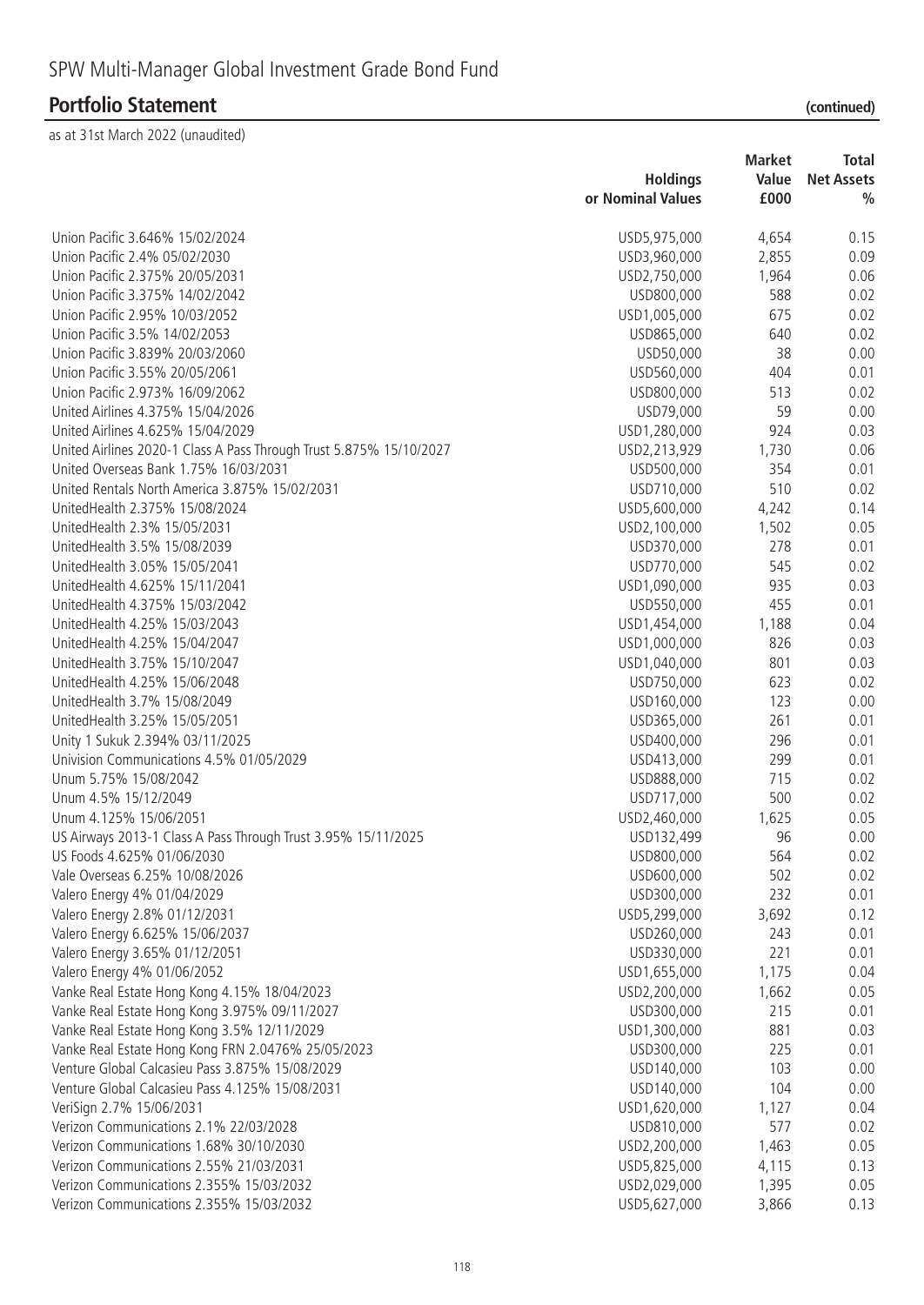|                                                       | <b>Holdings</b>   | <b>Market</b><br>Value | <b>Total</b><br><b>Net Assets</b> |
|-------------------------------------------------------|-------------------|------------------------|-----------------------------------|
|                                                       | or Nominal Values | £000                   | $\frac{0}{0}$                     |
|                                                       |                   |                        |                                   |
| Verizon Communications 4.272% 15/01/2036              | USD5,060,000      | 4,056                  | 0.13                              |
| Verizon Communications 3.4% 22/03/2041                | USD4,577,000      | 3,274                  | 0.11                              |
| Verizon Communications 2.85% 03/09/2041               | USD500,000        | 335                    | 0.01                              |
| Verizon Communications 3.55% 22/03/2051               | USD200,000        | 143                    | 0.00                              |
| Verizon Communications 3.875% 01/03/2052              | USD3,258,000      | 2,473                  | 0.08                              |
| Verizon Communications 3.7% 22/03/2061                | USD965,000        | 681                    | 0.02                              |
| Viatris 2.7% 22/06/2030                               | USD460,000        | 309                    | 0.01                              |
| VICI Properties 4.625% 01/12/2029                     | USD990,000        | 752                    | 0.02                              |
| Vigorous Champion International 4.25% 28/05/2029      | USD800,000        | 583                    | 0.02                              |
| Viking Cruises 13% 15/05/2025                         | USD200,000        | 169                    | 0.01                              |
| Virginia Electric and Power 3.5% 15/03/2027           | USD1,170,000      | 904                    | 0.03                              |
| Virginia Electric and Power 2.45% 15/12/2050          | USD560,000        | 337                    | 0.01                              |
| Vistra 7% Perpetual                                   | USD571,000        | 423                    | 0.01                              |
| Vistra Operations 3.7% 30/01/2027                     | USD190,000        | 138                    | 0.00                              |
| Vmed O2 UK Financing I 4.25% 31/01/2031               | USD100,000        | 70                     | 0.00                              |
| VMware 0.6% 15/08/2023                                | USD1,785,000      | 1,321                  | 0.04                              |
| VMware 1.4% 15/08/2026                                | USD2,000,000      | 1,403                  | 0.05                              |
| VMware 3.9% 21/08/2027                                | USD1,700,000      | 1,320                  | 0.04                              |
| VMware 2.2% 15/08/2031                                | USD10,137,000     | 6,752                  | 0.22                              |
| VOC Escrow 5% 15/02/2028                              | USD340,000        | 242                    | 0.01                              |
| Vodafone 6.15% 27/02/2037                             | USD670,000        | 609                    | 0.02                              |
| Vodafone 4.25% 17/09/2050                             | USD300,000        | 228                    | 0.01                              |
| Volkswagen Group of America Finance 3.125% 12/05/2023 | USD12,070,000     | 9,238                  | 0.30                              |
| Volkswagen Group of America Finance 2.85% 26/09/2024  | USD2,675,000      | 2,010                  | 0.07                              |
| Volkswagen Group of America Finance 3.35% 13/05/2025  | USD200,000        | 152                    | 0.01                              |
| Voya Financial 3.65% 15/06/2026                       | USD1,805,000      | 1,386                  | 0.05                              |
| W R Berkley 4% 12/05/2050                             | USD100,000        | 74                     | 0.00                              |
| Walmart 1.8% 22/09/2031                               | USD600,000        | 416                    | 0.01                              |
| Walt Disney 3.8% 22/03/2030                           | USD470,000        | 373                    | 0.01                              |
| Walt Disney 2.75% 01/09/2049                          | USD790,000        | 510                    | 0.02                              |
| Walt Disney 4.7% 23/03/2050                           | USD690,000        | 609                    | 0.02                              |
| Walt Disney 3.6% 13/01/2051                           | USD2,200,000      | 1,650                  | 0.05                              |
| Washington Gas Light 3.65% 15/09/2049                 | USD1,200,000      | 874                    | 0.03                              |
| Waste Management 2.9% 15/09/2022                      | USD6,775,000      | 5,173                  | 0.17                              |
| Waste Management 2% 01/06/2029                        | USD3,620,000      | 2,562                  | 0.08                              |
| WEA Finance 3.5% 15/06/2029                           | USD240,000        | 176                    | 0.01                              |
| Weatherford International 8.625% 30/04/2030           | USD182,000        | 141                    | 0.00                              |
| Weibo 3.5% 05/07/2024                                 | USD2,030,000      | 1,513                  | 0.05                              |
| Weibo 3.375% 08/07/2030                               | USD1,300,000      | 839                    | 0.03                              |
| Wells Fargo 2.164% 11/02/2026                         | USD3,000,000      | 2,214                  | 0.07                              |
| Wells Fargo 4.1% 03/06/2026                           | USD4,482,000      | 3,505                  | 0.11                              |
| Wells Fargo 3.526% 24/03/2028                         | USD3,280,000      | 2,500                  | 0.08                              |
| Wells Fargo 2.393% 02/06/2028                         | USD3,500,000      | 2,515                  | 0.08                              |
| Wells Fargo 2.572% 11/02/2031                         | USD1,450,000      | 1,028                  | 0.03                              |
| Wells Fargo 3.35% 02/03/2033                          | USD8,944,000      | 6,641                  | 0.22                              |
| Wells Fargo 3.068% 30/04/2041                         | USD200,000        | 137                    | 0.00                              |
| Wells Fargo 5.013% 04/04/2051                         | USD700,000        | 636                    | 0.02                              |
| Wells Fargo 3.9% Perpetual                            | USD2,518,000      | 1,821                  | 0.06                              |
| Welltower 2.05% 15/01/2029                            | USD965,000        | 668                    | 0.02                              |
| Welltower 2.75% 15/01/2031                            | USD431,000        | 307                    | 0.01                              |
| Welltower 2.8% 01/06/2031                             | USD2,250,000      | 1,597                  | 0.05                              |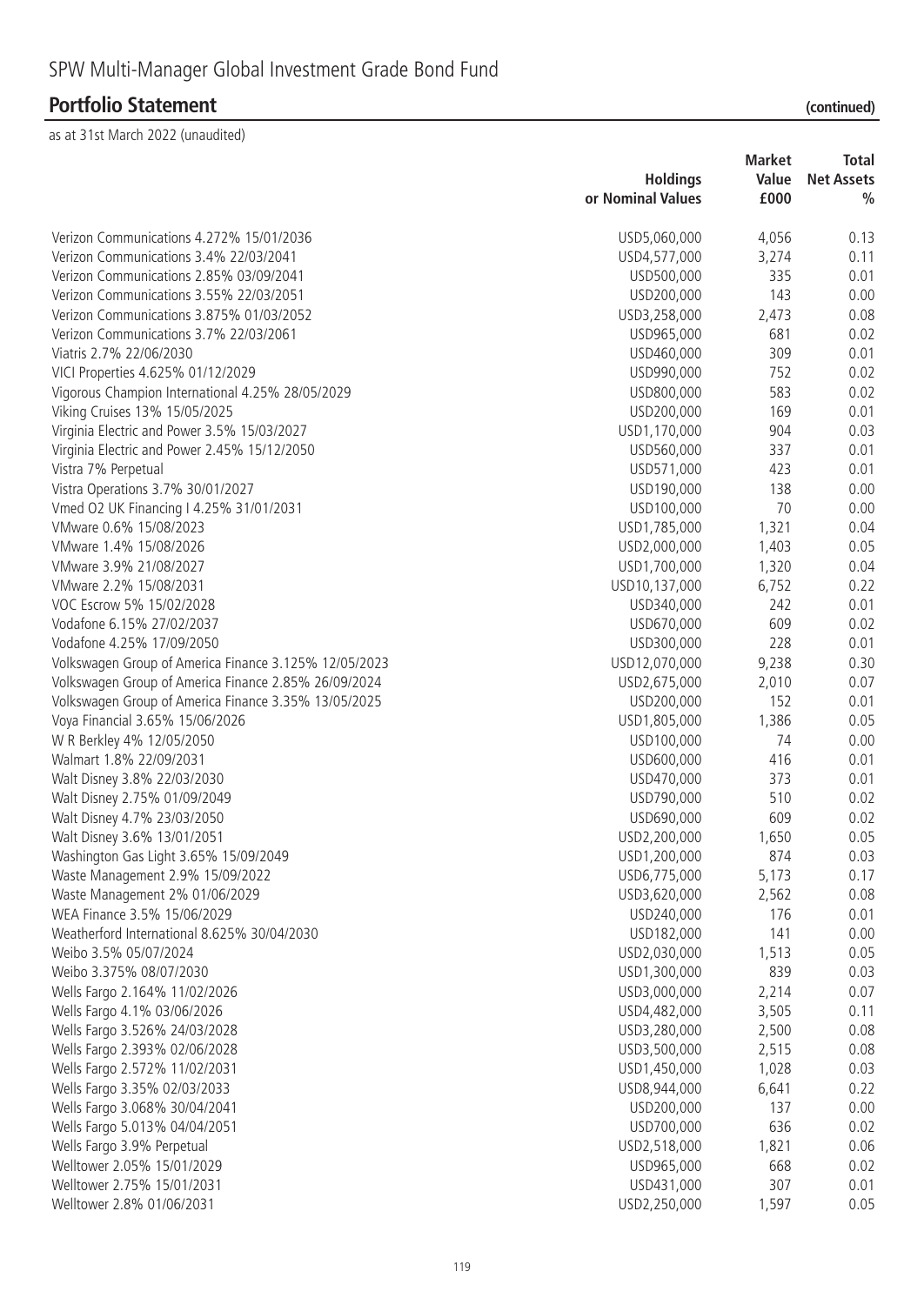|                                                            |                   | <b>Market</b> | Total             |
|------------------------------------------------------------|-------------------|---------------|-------------------|
|                                                            | <b>Holdings</b>   | Value         | <b>Net Assets</b> |
|                                                            | or Nominal Values | £000          | $\frac{0}{0}$     |
| Wens Foodstuffs 3.258% 29/10/2030                          | USD300,000        | 162           | 0.01              |
| Westinghouse Air Brake Technologies 4.4% 15/03/2024        | USD2,600,000      | 2,017         | 0.07              |
| Westinghouse Air Brake Technologies 4.95% 15/09/2028       | USD300,000        | 239           | 0.01              |
| Weyerhaeuser 6.95% 01/10/2027                              | USD1,100,000      | 989           | 0.03              |
| Weyerhaeuser 7.375% 15/03/2032                             | USD762,000        | 756           | 0.02              |
| Williams 4.3% 04/03/2024                                   | USD5,190,000      | 4,049         | 0.13              |
| Williams 3.9% 15/01/2025                                   | USD3,395,000      | 2,619         | 0.09              |
| Williams 3.5% 15/11/2030                                   | USD900,000        | 674           | 0.02              |
| Williams 2.6% 15/03/2031                                   | USD4,145,000      | 2,894         | 0.09              |
| Williams 6.3% 15/04/2040                                   | USD1,275,000      | 1,167         | 0.04              |
| Williams 3.5% 15/10/2051                                   | USD1,085,000      | 719           | 0.02              |
| Williams Scotsman International 4.625% 15/08/2028          | USD500,000        | 370           | 0.01              |
| Woodside Finance 4.5% 04/03/2029                           | USD3,600,000      | 2,827         | 0.09              |
| Workday 3.5% 01/04/2027                                    | USD505,000        | 385           | 0.01              |
| Workday 3.7% 01/04/2029                                    | USD1,320,000      | 1,006         | 0.03              |
| Workday 3.8% 01/04/2032                                    | USD2,105,000      | 1,601         | 0.05              |
| WRKCo 3% 15/06/2033                                        | USD2,205,000      | 1,567         | 0.05              |
| Wynn Las Vegas Capital 5.5% 01/03/2025                     | USD285,000        | 218           | 0.01              |
| Wynn Las Vegas Capital 5.25% 15/05/2027                    | USD578,000        | 430           | 0.01              |
| Wynn Macau 5.5% 15/01/2026                                 | USD1,700,000      | 1,168         | 0.04              |
| Wynn Macau 5.5% 01/10/2027                                 | USD <sub>0</sub>  | 0             |                   |
| Wynn Macau 5.5% 01/10/2027                                 | USD3,200,000      | 2,130         | 0.07              |
| Wynn Macau 5.625% 26/08/2028                               | USD4,000,000      | 2,634         | 0.09              |
| Wynn Resorts Finance 5.125% 01/10/2029                     | USD100,000        | 72            | 0.00              |
| Xcel Energy 3.5% 01/12/2049                                | USD1,430,000      | 1,003         | 0.03              |
| Xiaomi Best Time International 2.875% 14/07/2031           | USD387,000        | 254           | 0.01              |
| Xiaomi Best Time International 4.1% 14/07/2051             | USD200,000        | 122           | 0.00              |
| Yamana Gold 2.63% 15/08/2031                               | USD2,183,000      | 1,478         | 0.05              |
| Yan Gang 1.9% 23/03/2026                                   | USD200,000        | 145           | 0.00              |
| Zeneca Wilmington 7% 15/11/2023                            | USD1,053,000      | 859           | 0.03              |
| ZhongAn Online P&C Insurance 3.125% 16/07/2025             | USD400,000        | 276           | 0.01              |
| ZhongAn Online P&C Insurance 3.5% 08/03/2026               | USD400,000        | 270           | 0.01              |
| Ziff Davis 4.625% 15/10/2030                               | USD399,000        | 290           | 0.01              |
| Zoetis 2% 15/05/2030                                       | USD500,000        | 342           | 0.01              |
| Zoetis 4.45% 20/08/2048                                    | USD1,000,000      | 846           | 0.03              |
| Zurich Finance Ireland Designated Activity 3.5% 02/05/2052 | USD3,500,000      | 2,408         | 0.08              |
|                                                            |                   | 1,948,999     | 63.55             |
| <b>Government Bonds</b>                                    |                   |               |                   |
| Airport Authority 2.1% Perpetual                           | USD200,000        | 141           | 0.00              |
| Airport Authority 2.4% Perpetual                           | USD400,000        | 277           | 0.01              |
| Chile Government International Bond 2.55% 27/07/2033       | USD2,095,000      | 1,454         | 0.05              |
| Chile Government International Bond 3.1% 07/05/2041        | USD1,510,000      | 1,014         | 0.03              |
| Corp Financiera de Desarrollo 5.25% 15/07/2029             | USD400,000        | 300           | 0.01              |
| Industrial Bank of Korea 0.625% 17/09/2024                 | USD605,000        | 438           | 0.01              |
| Mexico Government International Bond 3.5% 12/02/2034       | USD1,130,000      | 804           | 0.03              |
| Mexico Government International Bond 4.28% 14/08/2041      | USD1,210,000      | 865           | 0.03              |
| Panama Government International Bond 3.87% 23/07/2060      | USD1,975,000      | 1,309         | 0.04              |
| State of Israel 3.8% 13/05/2060                            | USD685,000        | 519           | 0.02              |
| US Treasury 0% 14/04/2022                                  | USD17,900,000     | 13,637        | 0.45              |
| US Treasury 0% 21/04/2022                                  | USD2,600,000      | 1,981         | 0.06              |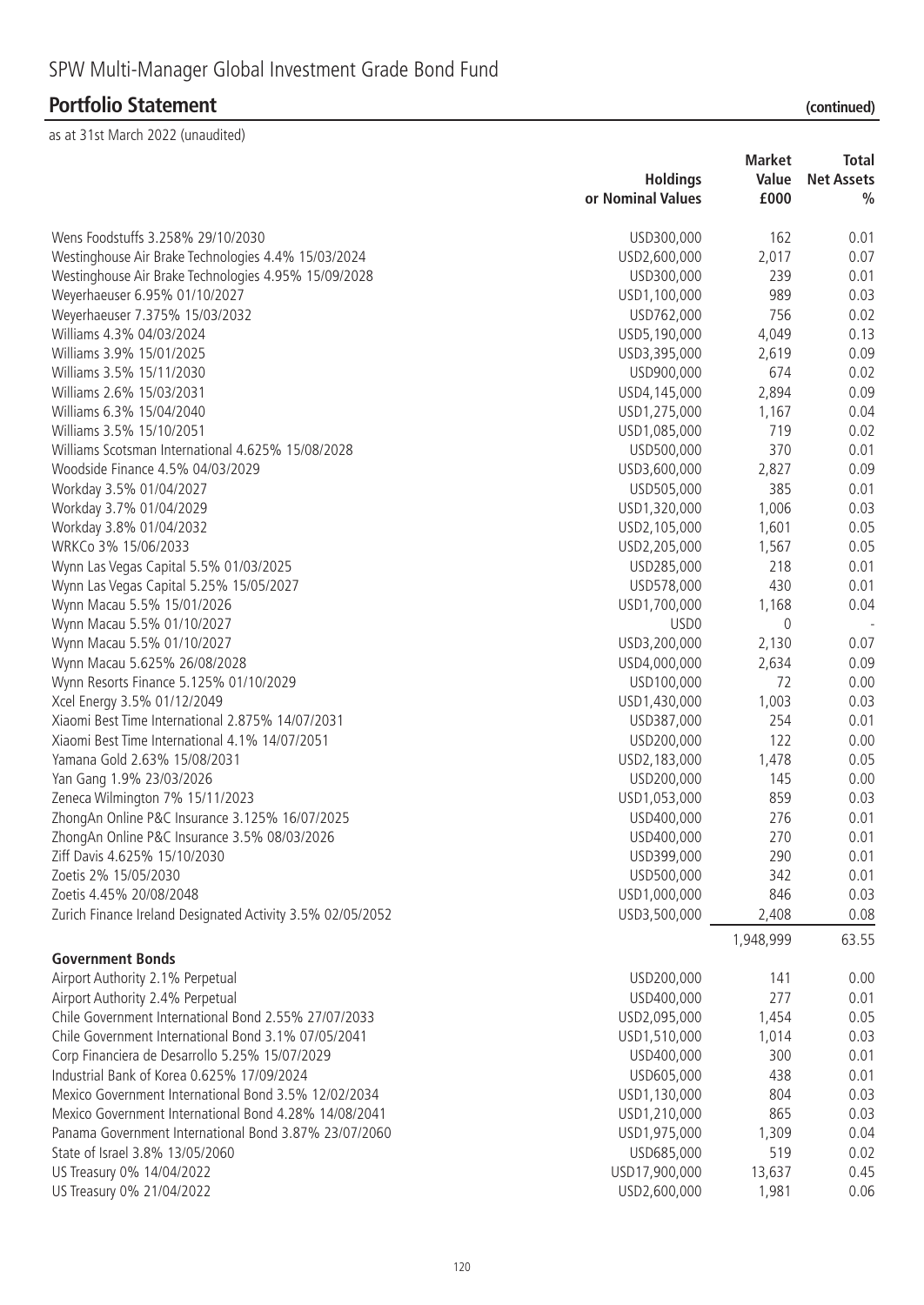### **Portfolio Statement**

| (continued) |  |  |  |
|-------------|--|--|--|
|-------------|--|--|--|

|                                                                   | <b>Holdings</b><br>or Nominal Values | <b>Market</b><br>Value<br>£000 | <b>Total</b><br><b>Net Assets</b><br>$\frac{0}{0}$ |
|-------------------------------------------------------------------|--------------------------------------|--------------------------------|----------------------------------------------------|
| US Treasury 0% 26/04/2022                                         | USD34,400,000                        | 26,206                         | 0.85                                               |
| US Treasury 0% 28/04/2022                                         | USD1,000,000                         | 762                            | 0.03                                               |
| US Treasury 0% 23/06/2022                                         | USD8,600,000                         | 6,544                          | 0.21                                               |
| US Treasury 0% 22/09/2022                                         | USD900,000                           | 683                            | 0.02                                               |
| US Treasury 0% 15/11/2050                                         | USD31,900,000                        | 11,952                         | 0.39                                               |
| US Treasury Note 0.5% 15/03/2023                                  | USD10,400,000                        | 7,837                          | 0.26                                               |
| US Treasury Note 1.875% 15/02/2041                                | USD6,000,000                         | 4,066                          | 0.13                                               |
| US Treasury Note 2.375% 15/02/2042                                | USD2,700,000                         | 1,982                          | 0.07                                               |
| US Treasury Note 1.875% 15/11/2051                                | USD4,083,000                         | 2,722                          | 0.09                                               |
|                                                                   |                                      | 85,493                         | 2.79                                               |
| <b>Mortgage-Backed Securities</b>                                 |                                      |                                |                                                    |
| American Airlines 2013-1 Class A Pass Through Trust 4% 15/07/2025 | USD45,540                            | 32                             | 0.00                                               |
| Fannie Mae 3% 15/04/2052                                          | USD26,578,000                        | 19,797                         | 0.65                                               |
|                                                                   |                                      | 19,829                         | 0.65                                               |
| <b>TOTAL US DOLLAR DENOMINATED BONDS</b>                          |                                      | 2,054,321                      | 66.99                                              |
|                                                                   |                                      |                                |                                                    |
| COLLECTIVE INVESTMENT SCHEMES (0.20%, 30/09/21 0.45%)             |                                      |                                |                                                    |
| iShares EUR Ultrashort Bond                                       | 60,000                               | 5,055                          | 0.17                                               |
| Schroder Sterling Liquidity Fund X Inc 0 t                        | 1,002,590                            | 1,002                          | 0.03                                               |
|                                                                   |                                      |                                | 0.20                                               |
| <b>TOTAL COLLECTIVE INVESTMENT SCHEMES</b>                        |                                      | 6,057                          |                                                    |
| SHORT TERM DEPOSITS (0.12%, 30/09/21 0.00%)                       |                                      |                                |                                                    |
| Enel Finance America 0.001% 18/04/2022                            | USD2,500,000                         | 1,904                          | 0.06                                               |
| Internal Flv+Fgr 0.001% 16/06/2022                                | USD2,400,000                         | 1,824                          | 0.06                                               |
| <b>TOTAL SHORT TERM DEPOSITS</b>                                  |                                      | 3,728                          | 0.12                                               |
| DERIVATIVES (-1.61%, 30/09/21 -1.95%)                             |                                      |                                |                                                    |
| <b>Forward Currency Contracts</b>                                 |                                      |                                |                                                    |
| Bought BRL14,875,178 for USD2,850,634 Settlement 04/04/2022       |                                      | 203                            | 0.01                                               |
| Bought BRL49,246 for USD9,980 Settlement 04/04/2022~              |                                      | $\overline{0}$                 | 0.00                                               |
| Bought CAD1,500,000 for GBP894,067 Settlement 04/04/2022          |                                      | 18                             | 0.00                                               |
| Bought CAD690,000 for GBP405,401 Settlement 04/04/2022            |                                      | 14                             | 0.00                                               |
| Bought CLP1,391,368,998 for USD1,698,822 Settlement 15/06/2022    |                                      | 33                             | 0.00                                               |
| Bought EUR24,998,653 for GBP20,971,470 Settlement 31/05/2022      |                                      | 209                            | 0.01                                               |
| Bought EUR15,000,000 for GBP12,492,837 Settlement 04/04/2022      |                                      | 187                            | 0.00                                               |
| Bought EUR6, 153,000 for USD6, 758, 681 Settlement 06/04/2022     |                                      | 52                             | 0.00                                               |
| Bought EUR6,340,000 for GBP5,312,736 Settlement 04/04/2022        |                                      | 47                             | 0.00                                               |
| Bought EUR4,800,000 for GBP4,031,107 Settlement 28/04/2022        |                                      | 30                             | 0.00                                               |
| Bought EUR4,056,000 for USD4,462,189 Settlement 04/04/2022        |                                      | 29                             | 0.00                                               |
| Bought EUR1,800,000 for GBP1,506,553 Settlement 31/05/2022        |                                      | 19                             | 0.00                                               |
| Bought EUR1, 195, 314 for USD1, 323, 141 Settlement 31/05/2022    |                                      | 4                              | 0.00                                               |
| Bought EUR525,000 for GBP441,246 Settlement 31/05/2022            |                                      | $\overline{4}$                 | 0.00                                               |
| Bought EUR959,000 for USD1,078,640 Settlement 06/04/2022          |                                      | (11)                           | 0.00                                               |
| Bought EUR7,000,000 for GBP5,940,183 Settlement 29/04/2022        |                                      | (17)                           | 0.00                                               |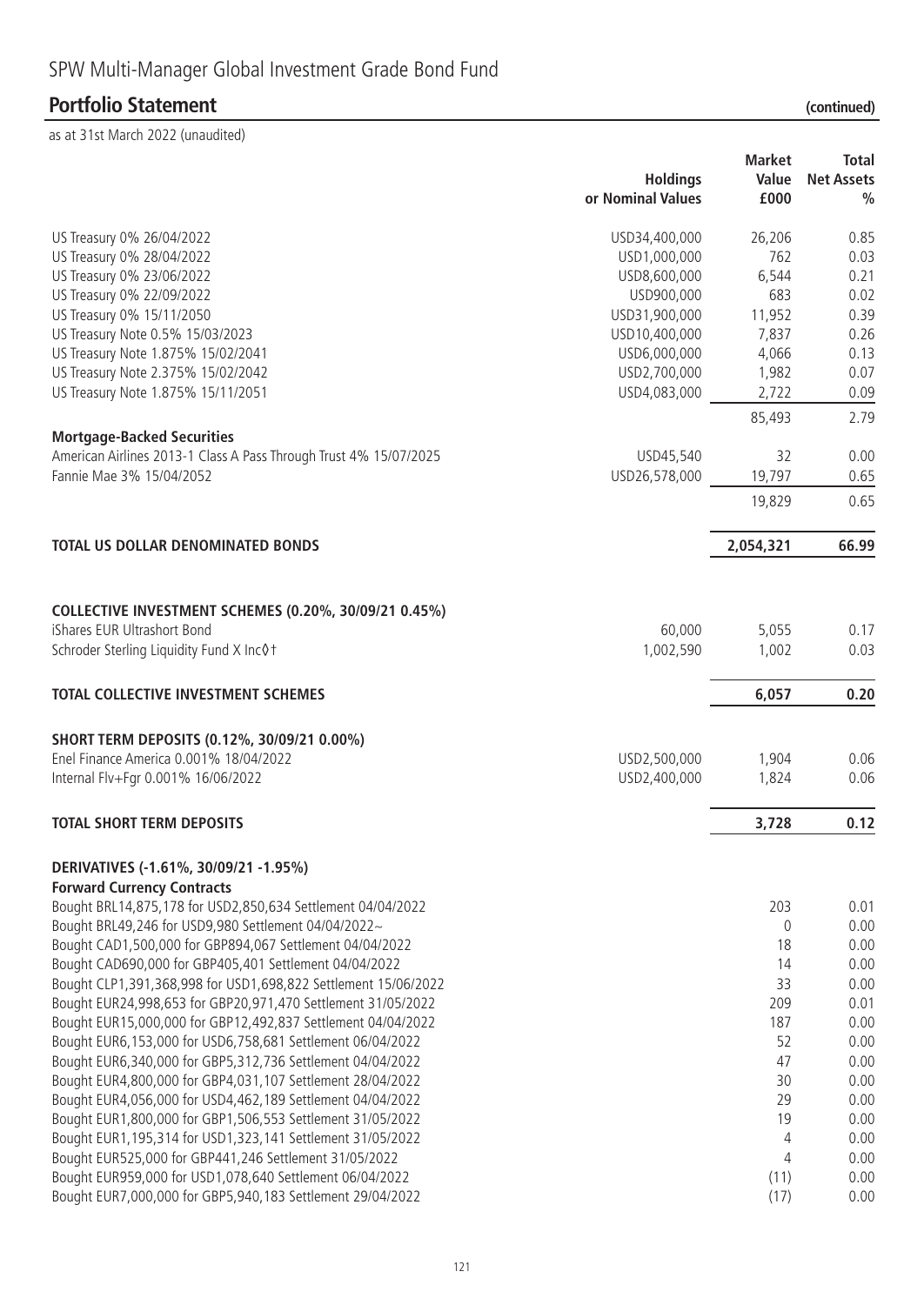|                                                                  | <b>Holdings</b><br>or Nominal Values | <b>Market</b><br>Value<br>£000 | Total<br><b>Net Assets</b><br>$\frac{0}{0}$ |
|------------------------------------------------------------------|--------------------------------------|--------------------------------|---------------------------------------------|
|                                                                  |                                      |                                |                                             |
| Bought EUR3,073,246 for USD3,455,305 Settlement 04/04/2022       |                                      | (35)                           | 0.00                                        |
| Bought EUR6,802,754 for USD7,648,582 Settlement 04/04/2022       |                                      | (77)                           | 0.00                                        |
| Bought MXN26,494,824 for USD1,265,032 Settlement 15/06/2022      |                                      | 38                             | 0.00                                        |
| Bought MXN20,072,000 for USD966,518 Settlement 18/05/2022        |                                      | 27                             | 0.00                                        |
| Bought MXN8,319,161 for USD399,480 Settlement 18/05/2022         |                                      | 12                             | 0.00                                        |
| Bought MXN4,558,000 for USD217,412 Settlement 15/06/2022         |                                      | $\overline{7}$                 | 0.00                                        |
| Bought NOK28,011,312 for USD3,249,000 Settlement 18/05/2022      |                                      | (35)                           | 0.00                                        |
| Bought USD265,887,921 for EUR236,420,000 Settlement 04/04/2022   |                                      | 2,718                          | 0.09                                        |
| Bought USD194,589,083 for EUR174,164,000 Settlement 06/04/2022   |                                      | 1,017                          | 0.03                                        |
| Bought USD21,607,532 for JPY2,457,900,000 Settlement 20/01/2023  |                                      | 838                            | 0.03                                        |
| Bought USD253,508,424 for EUR227,460,000 Settlement 03/05/2022   |                                      | 695                            | 0.02                                        |
| Bought USD29,799,199 for GBP22,203,000 Settlement 04/04/2022     |                                      | 500                            | 0.01                                        |
| Bought USD26, 183, 396 for GBP19, 510, 000 Settlement 06/04/2022 |                                      | 439                            | 0.01                                        |
| Bought USD18,070,000 for GBP13,463,909 Settlement 04/04/2022     |                                      | 303                            | 0.01                                        |
| Bought USD10,039,168 for GBP7,506,000 Settlement 04/04/2022      |                                      | 143                            | 0.00                                        |
| Bought USD4,938,000 for GBP3,727,836 Settlement 31/05/2022       |                                      | 35                             | 0.00                                        |
| Bought USD2,868,272 for GBP2,154,000 Settlement 04/04/2022       |                                      | 31                             | 0.00                                        |
| Bought USD4,900,000 for GBP3,715,492 Settlement 31/05/2022       |                                      | 19                             | 0.00                                        |
| Bought USD1,246,140 for GBP930,000 Settlement 04/04/2022         |                                      | 19                             | 0.00                                        |
| Bought USD1,069,146 for GBP800,000 Settlement 04/04/2022         |                                      | 15                             | 0.00                                        |
| Bought USD6,065,020 for GBP4,611,000 Settlement 04/04/2022       |                                      | 10                             | 0.00                                        |
| Bought USD2,019,000 for GBP1,529,221 Settlement 31/05/2022       |                                      | 9                              | 0.00                                        |
| Bought USD545,903 for GBP411,000 Settlement 04/04/2022           |                                      | 5                              | 0.00                                        |
| Bought USD2,274,678 for GBP1,730,000 Settlement 04/04/2022       |                                      | 3                              | 0.00                                        |
| Bought USD764,705 for GBP580,000 Settlement 04/04/2022           |                                      | 3                              | 0.00                                        |
| Bought USD1,442,139 for CAD1,805,000 Settlement 06/05/2022       |                                      |                                | 0.00                                        |
| Bought USD349,763 for CAD437,000 Settlement 18/05/2022           |                                      | 1                              | 0.00                                        |
| Bought USD6,286,961 for GBP4,789,000 Settlement 04/04/2022       |                                      | 1                              | 0.00                                        |
| Bought USD607,917 for GBP462,000 Settlement 04/04/2022           |                                      | 1                              | 0.00                                        |
| Bought USD1,640,000 for GBP1,248,206 Settlement 04/04/2022       |                                      | $\mathbf{1}$                   | 0.00                                        |
| Bought USD9,903 for BRL49,246 Settlement 03/05/2022~             |                                      | $\mathbf 0$                    | 0.00                                        |
| Bought USD305,207 for EUR275,000 Settlement 04/04/2022~          |                                      | 0                              | 0.00                                        |
| Bought USD46,339 for MXN965,000 Settlement 15/06/2022            |                                      | (1)                            | 0.00                                        |
| Bought USD452,580 for CAD571,000 Settlement 18/05/2022           |                                      | (2)                            | 0.00                                        |
| Bought USD1,100,000 for GBP839,641 Settlement 04/04/2022         |                                      | (2)                            | 0.00                                        |
| Bought USD249,069 for CAD317,000 Settlement 18/05/2022           |                                      | (3)                            | 0.00                                        |
| Bought USD798,702 for GBP613,000 Settlement 04/04/2022           |                                      | (4)                            | 0.00                                        |
| Bought USD119,324 for BRL603,899 Settlement 04/04/2022           |                                      | (5)                            | 0.00                                        |
| Bought USD143,837 for BRL736,949 Settlement 04/04/2022           |                                      | (8)                            | 0.00                                        |
| Bought USD3,358,722 for GBP2,567,000 Settlement 06/04/2022       |                                      | (8)                            | 0.00                                        |
| Bought USD5,604,000 for GBP4,281,036 Settlement 31/05/2022       |                                      | (10)                           | 0.00                                        |
| Bought USD3,307,643 for EUR3,002,000 Settlement 04/04/2022       |                                      | (18)                           | 0.00                                        |
| Bought USD3,727,145 for GBP2,859,000 Settlement 04/04/2022       |                                      | (19)                           | 0.00                                        |
| Bought USD535,676 for BRL2,708,646 Settlement 04/04/2022         |                                      | (24)                           | 0.00                                        |
| Bought USD1,848,112 for EUR1,695,000 Settlement 04/04/2022       |                                      | (25)                           | 0.00                                        |
| Bought USD558,163 for BRL2,862,553 Settlement 04/04/2022         |                                      | (32)                           | 0.00                                        |
| Bought USD665,000 for BRL3,389,965 Settlement 04/04/2022         |                                      | (35)                           | 0.00                                        |
| Bought USD901,663 for MXN19,239,000 Settlement 15/06/2022        |                                      | (41)                           | 0.00                                        |
| Bought USD1,075,235 for AUD1,510,000 Settlement 18/05/2022       |                                      | (43)                           | 0.00                                        |
| Bought USD4,730,430 for CAD6,002,000 Settlement 18/05/2022       |                                      | (47)                           | 0.00                                        |
| Bought USD896,000 for BRL4,622,412 Settlement 04/04/2022         |                                      | (55)                           | 0.00                                        |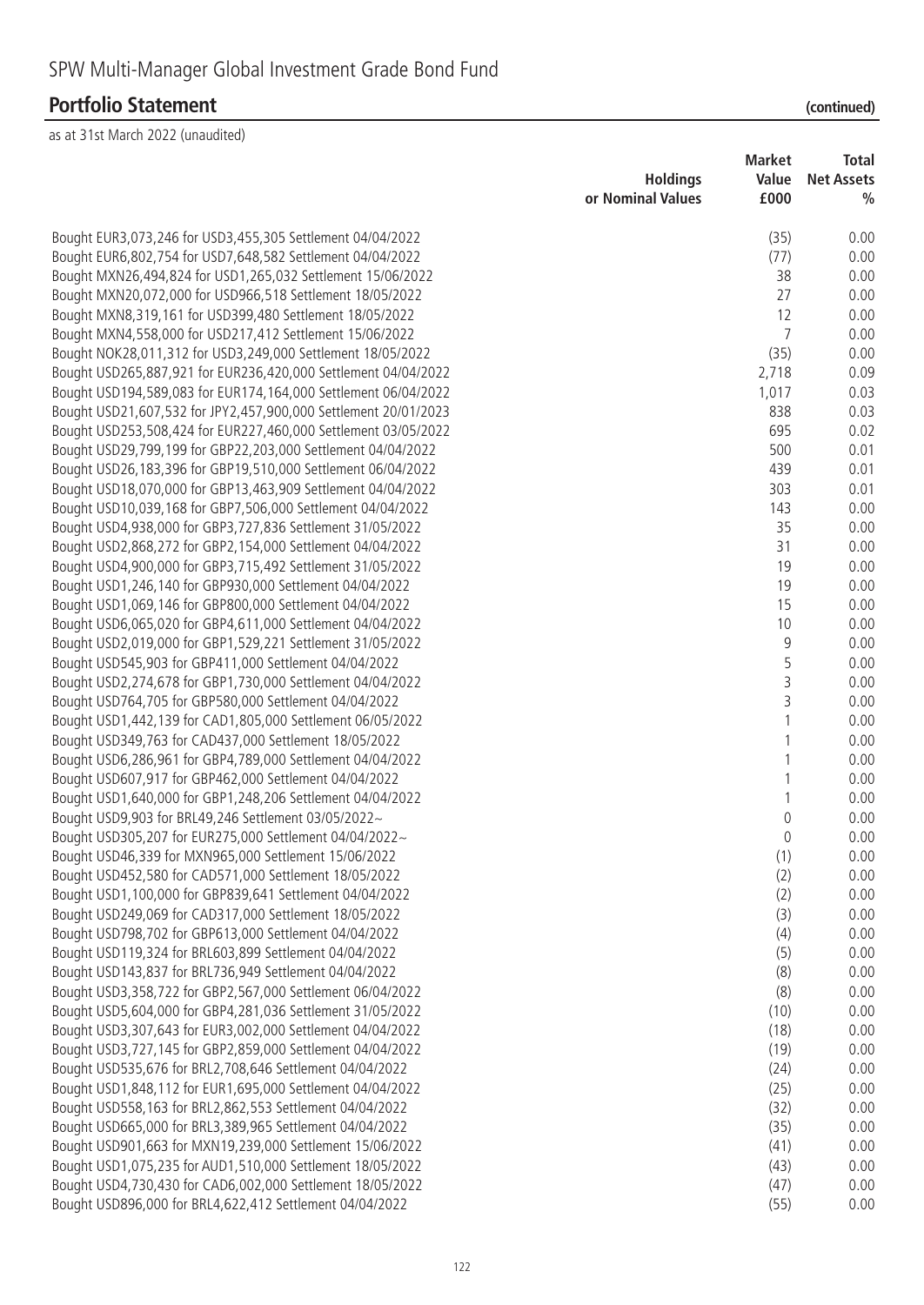# **Portfolio Statement**

| (continued) |  |
|-------------|--|
|             |  |

| <b>Holdings</b><br>Value<br><b>Net Assets</b><br>or Nominal Values<br>£000<br>$\frac{0}{0}$<br>Bought USD1,830,628 for MXN38,631,000 Settlement 15/06/2022<br>(66)<br>0.00<br>Bought USD6,226,014 for EUR5,707,000 Settlement 06/04/2022<br>(81)<br>0.00<br>(111)<br>Bought USD12,876,516 for EUR11,736,000 Settlement 06/04/2022<br>0.00<br>Sold CAD16,170,000 for GBP9,873,772 Settlement 29/04/2022<br>0.00<br>37<br>Sold CAD18,360,000 for GBP10,749,433 Settlement 04/04/2022<br>(420)<br>(0.01)<br>639<br>Sold EUR342,730,000 for GBP290,624,073 Settlement 29/04/2022<br>0.02<br>0.00<br>Sold EUR1,800,000 for GBP1,527,343 Settlement 31/05/2022<br>2<br>Sold EUR1,310,000 for GBP1,108,731 Settlement 29/04/2022~<br>$\mathbf 0$<br>0.00<br>Sold EUR1,570,000 for GBP1,320,875 Settlement 04/04/2022<br>(6)<br>0.00<br>Sold EUR2,000,000 for GBP1,675,600 Settlement 04/04/2022<br>(15)<br>0.00<br>Sold EUR2,000,000 for GBP1,668,414 Settlement 04/04/2022<br>(22)<br>0.00<br>Sold EUR5, 197, 000 for GBP4, 331, 261 Settlement 06/04/2022<br>(62)<br>0.00<br>Sold EUR131,580,047 for GBP111,026,717 Settlement 28/04/2022<br>(300)<br>(0.01)<br>Sold EUR123,724,481 for GBP103,792,962 Settlement 31/05/2022<br>(1,035)<br>(0.03)<br>Sold EUR356,000,000 for GBP297,925,720 Settlement 04/04/2022<br>(3,015)<br>(0.10)<br>Sold USD557,130,000 for GBP424,682,230 Settlement 29/04/2022<br>150<br>0.00 |
|------------------------------------------------------------------------------------------------------------------------------------------------------------------------------------------------------------------------------------------------------------------------------------------------------------------------------------------------------------------------------------------------------------------------------------------------------------------------------------------------------------------------------------------------------------------------------------------------------------------------------------------------------------------------------------------------------------------------------------------------------------------------------------------------------------------------------------------------------------------------------------------------------------------------------------------------------------------------------------------------------------------------------------------------------------------------------------------------------------------------------------------------------------------------------------------------------------------------------------------------------------------------------------------------------------------------------------------------------------------------------------------------------------------|
|                                                                                                                                                                                                                                                                                                                                                                                                                                                                                                                                                                                                                                                                                                                                                                                                                                                                                                                                                                                                                                                                                                                                                                                                                                                                                                                                                                                                                  |
|                                                                                                                                                                                                                                                                                                                                                                                                                                                                                                                                                                                                                                                                                                                                                                                                                                                                                                                                                                                                                                                                                                                                                                                                                                                                                                                                                                                                                  |
|                                                                                                                                                                                                                                                                                                                                                                                                                                                                                                                                                                                                                                                                                                                                                                                                                                                                                                                                                                                                                                                                                                                                                                                                                                                                                                                                                                                                                  |
|                                                                                                                                                                                                                                                                                                                                                                                                                                                                                                                                                                                                                                                                                                                                                                                                                                                                                                                                                                                                                                                                                                                                                                                                                                                                                                                                                                                                                  |
|                                                                                                                                                                                                                                                                                                                                                                                                                                                                                                                                                                                                                                                                                                                                                                                                                                                                                                                                                                                                                                                                                                                                                                                                                                                                                                                                                                                                                  |
|                                                                                                                                                                                                                                                                                                                                                                                                                                                                                                                                                                                                                                                                                                                                                                                                                                                                                                                                                                                                                                                                                                                                                                                                                                                                                                                                                                                                                  |
|                                                                                                                                                                                                                                                                                                                                                                                                                                                                                                                                                                                                                                                                                                                                                                                                                                                                                                                                                                                                                                                                                                                                                                                                                                                                                                                                                                                                                  |
|                                                                                                                                                                                                                                                                                                                                                                                                                                                                                                                                                                                                                                                                                                                                                                                                                                                                                                                                                                                                                                                                                                                                                                                                                                                                                                                                                                                                                  |
|                                                                                                                                                                                                                                                                                                                                                                                                                                                                                                                                                                                                                                                                                                                                                                                                                                                                                                                                                                                                                                                                                                                                                                                                                                                                                                                                                                                                                  |
|                                                                                                                                                                                                                                                                                                                                                                                                                                                                                                                                                                                                                                                                                                                                                                                                                                                                                                                                                                                                                                                                                                                                                                                                                                                                                                                                                                                                                  |
|                                                                                                                                                                                                                                                                                                                                                                                                                                                                                                                                                                                                                                                                                                                                                                                                                                                                                                                                                                                                                                                                                                                                                                                                                                                                                                                                                                                                                  |
|                                                                                                                                                                                                                                                                                                                                                                                                                                                                                                                                                                                                                                                                                                                                                                                                                                                                                                                                                                                                                                                                                                                                                                                                                                                                                                                                                                                                                  |
|                                                                                                                                                                                                                                                                                                                                                                                                                                                                                                                                                                                                                                                                                                                                                                                                                                                                                                                                                                                                                                                                                                                                                                                                                                                                                                                                                                                                                  |
|                                                                                                                                                                                                                                                                                                                                                                                                                                                                                                                                                                                                                                                                                                                                                                                                                                                                                                                                                                                                                                                                                                                                                                                                                                                                                                                                                                                                                  |
|                                                                                                                                                                                                                                                                                                                                                                                                                                                                                                                                                                                                                                                                                                                                                                                                                                                                                                                                                                                                                                                                                                                                                                                                                                                                                                                                                                                                                  |
|                                                                                                                                                                                                                                                                                                                                                                                                                                                                                                                                                                                                                                                                                                                                                                                                                                                                                                                                                                                                                                                                                                                                                                                                                                                                                                                                                                                                                  |
|                                                                                                                                                                                                                                                                                                                                                                                                                                                                                                                                                                                                                                                                                                                                                                                                                                                                                                                                                                                                                                                                                                                                                                                                                                                                                                                                                                                                                  |
|                                                                                                                                                                                                                                                                                                                                                                                                                                                                                                                                                                                                                                                                                                                                                                                                                                                                                                                                                                                                                                                                                                                                                                                                                                                                                                                                                                                                                  |
| 27<br>Sold USD6,672,195 for GBP5,110,000 Settlement 04/04/2022<br>0.00                                                                                                                                                                                                                                                                                                                                                                                                                                                                                                                                                                                                                                                                                                                                                                                                                                                                                                                                                                                                                                                                                                                                                                                                                                                                                                                                           |
| 23<br>0.00<br>Sold USD5,000,000 for GBP3,832,705 Settlement 04/04/2022                                                                                                                                                                                                                                                                                                                                                                                                                                                                                                                                                                                                                                                                                                                                                                                                                                                                                                                                                                                                                                                                                                                                                                                                                                                                                                                                           |
| Sold USD6,757,750 for GBP5,164,000 Settlement 06/04/2022<br>15<br>0.00                                                                                                                                                                                                                                                                                                                                                                                                                                                                                                                                                                                                                                                                                                                                                                                                                                                                                                                                                                                                                                                                                                                                                                                                                                                                                                                                           |
| Sold USD1,979,951 for GBP1,515,000 Settlement 06/04/2022<br>6<br>0.00                                                                                                                                                                                                                                                                                                                                                                                                                                                                                                                                                                                                                                                                                                                                                                                                                                                                                                                                                                                                                                                                                                                                                                                                                                                                                                                                            |
| $6\,$<br>Sold USD4,300,513 for GBP3,283,000 Settlement 06/04/2022<br>0.00                                                                                                                                                                                                                                                                                                                                                                                                                                                                                                                                                                                                                                                                                                                                                                                                                                                                                                                                                                                                                                                                                                                                                                                                                                                                                                                                        |
| 3<br>Sold USD1,060,000 for GBP810,714 Settlement 04/04/2022<br>0.00                                                                                                                                                                                                                                                                                                                                                                                                                                                                                                                                                                                                                                                                                                                                                                                                                                                                                                                                                                                                                                                                                                                                                                                                                                                                                                                                              |
| Sold USD1,732,417 for GBP1,320,000 Settlement 04/04/2022~<br>$\mathbf 0$<br>0.00                                                                                                                                                                                                                                                                                                                                                                                                                                                                                                                                                                                                                                                                                                                                                                                                                                                                                                                                                                                                                                                                                                                                                                                                                                                                                                                                 |
| Sold USD2,000,000 for GBP1,523,955 Settlement 04/04/2022~<br>$\mathbf 0$<br>0.00                                                                                                                                                                                                                                                                                                                                                                                                                                                                                                                                                                                                                                                                                                                                                                                                                                                                                                                                                                                                                                                                                                                                                                                                                                                                                                                                 |
| Sold USD1,000,000 for GBP760,462 Settlement 04/04/2022<br>(1)<br>0.00                                                                                                                                                                                                                                                                                                                                                                                                                                                                                                                                                                                                                                                                                                                                                                                                                                                                                                                                                                                                                                                                                                                                                                                                                                                                                                                                            |
| Sold USD4,600,000 for GBP3,503,390 Settlement 31/05/2022<br>(2)<br>0.00                                                                                                                                                                                                                                                                                                                                                                                                                                                                                                                                                                                                                                                                                                                                                                                                                                                                                                                                                                                                                                                                                                                                                                                                                                                                                                                                          |
| Sold USD1,500,000 for GBP1,138,424 Settlement 04/04/2022<br>(4)<br>0.00                                                                                                                                                                                                                                                                                                                                                                                                                                                                                                                                                                                                                                                                                                                                                                                                                                                                                                                                                                                                                                                                                                                                                                                                                                                                                                                                          |
| Sold USD2,620,000 for GBP1,991,117 Settlement 31/05/2022<br>(6)<br>0.00                                                                                                                                                                                                                                                                                                                                                                                                                                                                                                                                                                                                                                                                                                                                                                                                                                                                                                                                                                                                                                                                                                                                                                                                                                                                                                                                          |
| (6)<br>Sold USD4,665,603 for GBP3,549,000 Settlement 04/04/2022<br>0.00                                                                                                                                                                                                                                                                                                                                                                                                                                                                                                                                                                                                                                                                                                                                                                                                                                                                                                                                                                                                                                                                                                                                                                                                                                                                                                                                          |
| Sold USD2,601,000 for GBP1,975,203 Settlement 31/05/2022<br>(7)<br>0.00                                                                                                                                                                                                                                                                                                                                                                                                                                                                                                                                                                                                                                                                                                                                                                                                                                                                                                                                                                                                                                                                                                                                                                                                                                                                                                                                          |
| Sold USD6,013,000 for GBP4,569,958 Settlement 31/05/2022<br>(12)<br>0.00                                                                                                                                                                                                                                                                                                                                                                                                                                                                                                                                                                                                                                                                                                                                                                                                                                                                                                                                                                                                                                                                                                                                                                                                                                                                                                                                         |
| Sold USD2,024,671 for GBP1,531,000 Settlement 04/04/2022<br>(12)<br>0.00                                                                                                                                                                                                                                                                                                                                                                                                                                                                                                                                                                                                                                                                                                                                                                                                                                                                                                                                                                                                                                                                                                                                                                                                                                                                                                                                         |
| Sold USD6,591,207 for GBP5,010,000 Settlement 04/04/2022<br>(12)<br>0.00                                                                                                                                                                                                                                                                                                                                                                                                                                                                                                                                                                                                                                                                                                                                                                                                                                                                                                                                                                                                                                                                                                                                                                                                                                                                                                                                         |
| Sold USD4,435,000 for GBP3,363,821 Settlement 31/05/2022<br>(16)<br>0.00                                                                                                                                                                                                                                                                                                                                                                                                                                                                                                                                                                                                                                                                                                                                                                                                                                                                                                                                                                                                                                                                                                                                                                                                                                                                                                                                         |
| Sold USD1,017,799 for GBP759,000 Settlement 04/04/2022<br>(16)<br>0.00                                                                                                                                                                                                                                                                                                                                                                                                                                                                                                                                                                                                                                                                                                                                                                                                                                                                                                                                                                                                                                                                                                                                                                                                                                                                                                                                           |
| Sold USD3,249,753 for GBP2,460,000 Settlement 04/04/2022<br>(16)<br>0.00                                                                                                                                                                                                                                                                                                                                                                                                                                                                                                                                                                                                                                                                                                                                                                                                                                                                                                                                                                                                                                                                                                                                                                                                                                                                                                                                         |
| Sold USD1,110,000 for GBP829,889 Settlement 04/04/2022<br>(16)<br>0.00                                                                                                                                                                                                                                                                                                                                                                                                                                                                                                                                                                                                                                                                                                                                                                                                                                                                                                                                                                                                                                                                                                                                                                                                                                                                                                                                           |
| Sold USD1,649,695 for GBP1,239,000 Settlement 04/04/2022<br>(18)<br>0.00                                                                                                                                                                                                                                                                                                                                                                                                                                                                                                                                                                                                                                                                                                                                                                                                                                                                                                                                                                                                                                                                                                                                                                                                                                                                                                                                         |
| Sold USD4,099,274 for GBP3,086,000 Settlement 06/04/2022<br>(37)<br>0.00                                                                                                                                                                                                                                                                                                                                                                                                                                                                                                                                                                                                                                                                                                                                                                                                                                                                                                                                                                                                                                                                                                                                                                                                                                                                                                                                         |
| Sold USD6,267,105 for GBP4,704,000 Settlement 06/04/2022<br>(71)<br>0.00                                                                                                                                                                                                                                                                                                                                                                                                                                                                                                                                                                                                                                                                                                                                                                                                                                                                                                                                                                                                                                                                                                                                                                                                                                                                                                                                         |
| Sold USD12,000,000 for GBP9,056,345 Settlement 04/04/2022<br>(86)<br>0.00                                                                                                                                                                                                                                                                                                                                                                                                                                                                                                                                                                                                                                                                                                                                                                                                                                                                                                                                                                                                                                                                                                                                                                                                                                                                                                                                        |
| Sold USD6,480,000 for GBP4,848,771 Settlement 04/04/2022<br>(88)<br>0.00                                                                                                                                                                                                                                                                                                                                                                                                                                                                                                                                                                                                                                                                                                                                                                                                                                                                                                                                                                                                                                                                                                                                                                                                                                                                                                                                         |
| Sold USD290,006,132 for GBP220,840,500 Settlement 04/05/2022<br>(150)<br>(0.01)                                                                                                                                                                                                                                                                                                                                                                                                                                                                                                                                                                                                                                                                                                                                                                                                                                                                                                                                                                                                                                                                                                                                                                                                                                                                                                                                  |
| Sold USD12,684,425 for GBP9,460,000 Settlement 04/04/2022<br>(204)<br>(0.01)                                                                                                                                                                                                                                                                                                                                                                                                                                                                                                                                                                                                                                                                                                                                                                                                                                                                                                                                                                                                                                                                                                                                                                                                                                                                                                                                     |
| Sold USD319,267,000 for GBP242,092,692 Settlement 31/05/2022<br>(1, 214)<br>(0.04)                                                                                                                                                                                                                                                                                                                                                                                                                                                                                                                                                                                                                                                                                                                                                                                                                                                                                                                                                                                                                                                                                                                                                                                                                                                                                                                               |
| Sold USD356,949,424 for GBP266,819,324 Settlement 04/04/2022<br>(5, 132)<br>(0.17)                                                                                                                                                                                                                                                                                                                                                                                                                                                                                                                                                                                                                                                                                                                                                                                                                                                                                                                                                                                                                                                                                                                                                                                                                                                                                                                               |
| Sold USD334,234,132 for GBP249,032,657 Settlement 04/04/2022<br>(5,612)<br>(0.18)                                                                                                                                                                                                                                                                                                                                                                                                                                                                                                                                                                                                                                                                                                                                                                                                                                                                                                                                                                                                                                                                                                                                                                                                                                                                                                                                |
| Sold USD375,513,123 for GBP279,788,991 Settlement 04/04/2022<br>(6, 305)<br>(0.21)                                                                                                                                                                                                                                                                                                                                                                                                                                                                                                                                                                                                                                                                                                                                                                                                                                                                                                                                                                                                                                                                                                                                                                                                                                                                                                                               |
| Sold USD547,790,000 for GBP409,631,527 Settlement 04/04/2022<br>(7, 717)<br>(0.25)                                                                                                                                                                                                                                                                                                                                                                                                                                                                                                                                                                                                                                                                                                                                                                                                                                                                                                                                                                                                                                                                                                                                                                                                                                                                                                                               |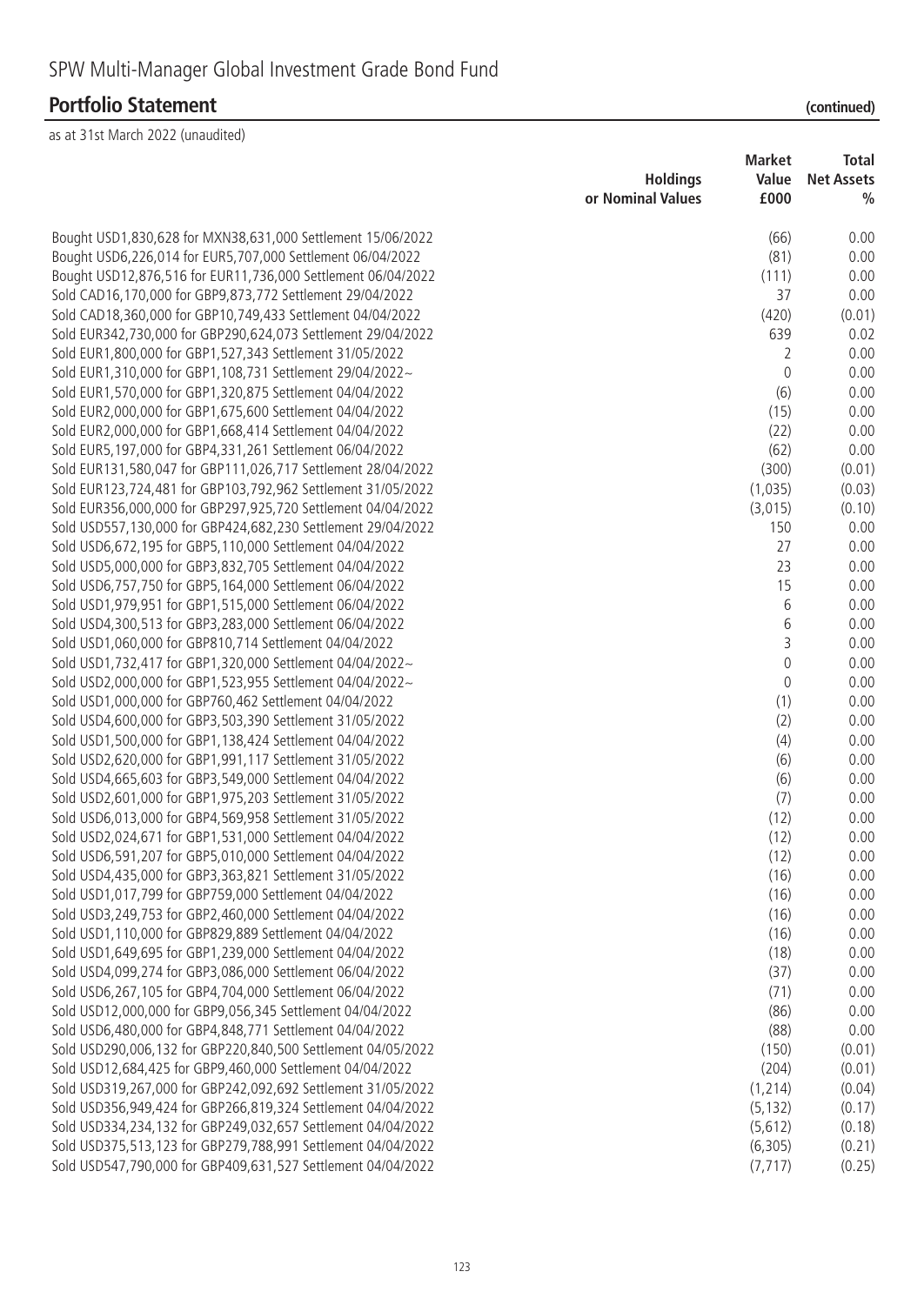# **Portfolio Statement**

| (continued) |  |
|-------------|--|

|                                                                                                                              | <b>Holdings</b><br>or Nominal Values | <b>Market</b><br>Value<br>£000 | <b>Total</b><br><b>Net Assets</b><br>$\frac{0}{0}$ |
|------------------------------------------------------------------------------------------------------------------------------|--------------------------------------|--------------------------------|----------------------------------------------------|
| Sold USD384,949,000 for GBP284,794,052 Settlement 28/04/2022<br>Sold USD994,250,153 for GBP741,867,000 Settlement 06/04/2022 |                                      | (8, 535)<br>(15, 642)          | (0.28)<br>(0.51)                                   |
|                                                                                                                              |                                      | (47, 979)                      | (1.57)                                             |
| <b>Futures Contracts</b>                                                                                                     |                                      |                                |                                                    |
| 90 Day Euro Futures March 2023                                                                                               | 208                                  | (745)                          | (0.02)                                             |
| 90 Day Euro Futures December 2024                                                                                            | (208)                                | 380                            | 0.01                                               |
| Australian Government Bond 10 Year Futures June 2022                                                                         | 25                                   | (76)                           | 0.00                                               |
| Canadian Government Bond 10 Year Futures June 2022                                                                           | 658                                  | (2, 167)                       | (0.07)                                             |
| Euro BTP Futures June 2022                                                                                                   | (72)                                 | 312                            | 0.01                                               |
| Euro BUXL 30 Year Bund Futures June 2022                                                                                     | (118)                                | 1,395                          | 0.05                                               |
| German Euro BOBL Futures June 2022                                                                                           | (755)                                | 2,241                          | 0.07                                               |
| German Euro Bund Futures June 2022<br>German Euro Schatz Futures June 2022                                                   | 17<br>199                            | (945)<br>(226)                 | (0.03)                                             |
| Japanese Government Bond 10 Year Mini Futures June 2022                                                                      | 5                                    | (29)                           | (0.01)<br>0.00                                     |
| UK Long Gilt Futures June 2022                                                                                               | 175                                  | (563)                          | (0.02)                                             |
| US Treasury Long Bond Futures June 2022                                                                                      | 1,196                                | (3,272)                        | (0.11)                                             |
| US Treasury Note 10 Year Futures June 2022                                                                                   | (2, 415)                             | 4,938                          | 0.16                                               |
| US Treasury Note 10 Year Ultra Bond Futures June 2022                                                                        | (613)                                | 1,667                          | 0.06                                               |
| US Treasury Note 2 Year Futures June 2022                                                                                    | 328                                  | (510)                          | (0.02)                                             |
| US Treasury Note 5 Year Futures June 2022                                                                                    | 1,156                                | (62)                           | 0.00                                               |
| US Treasury Ultra Bond Futures June 2022                                                                                     | 112                                  | (283)                          | (0.01)                                             |
|                                                                                                                              |                                      | 2,055                          | 0.07                                               |
| <b>Options Contracts</b>                                                                                                     |                                      |                                |                                                    |
| PIMCO 0.85 Put Option April 2022                                                                                             | (3,200,000)                          | (1)                            | 0.00                                               |
| PIMCO 0.9 Put Option April 2022                                                                                              | (10, 300, 000)                       | (1)                            | 0.00                                               |
| PIMCO 0.85 Put Option April 2022                                                                                             | (5,000,000)                          | (1)                            | 0.00                                               |
| PIMCO 0.85 Put Option May 2022                                                                                               | (2,100,000)                          | (1)                            | 0.00                                               |
| PIMCO 0.9 Put Option April 2022                                                                                              | (13,600,000)                         | (2)                            | 0.00                                               |
| PIMCO 0.9 Put Option May 2022                                                                                                | (5,600,000)                          | (2)                            | 0.00                                               |
| PIMCO 0.9 Put Option May 2022                                                                                                | (2,800,000)                          | (2)                            | 0.00<br>0.00                                       |
| PIMCO 1.0 Put Option June 2022<br>PIMCO 0.95 Put Option May 2022                                                             | (2,300,000)<br>(3,000,000)           | (2)<br>(2)                     | 0.00                                               |
| PIMCO 0.95 Put Option June 2022                                                                                              | (1,900,000)                          | (2)                            | 0.00                                               |
| PIMCO 1.2 Put Option June 2022                                                                                               | (2,800,000)                          | (2)                            | 0.00                                               |
| PIMCO 1.2 Put Option July 2022                                                                                               | (2,600,000)                          | (3)                            | 0.00                                               |
| PIMCO 1.2 Put Option July 2022                                                                                               | (10,000,000)                         | (11)                           | 0.00                                               |
| PIMCO 0.85 Put Option May 2022                                                                                               | (14,000,000)                         | (13)                           | 0.00                                               |
| PIMCO 1.2 Put Option July 2022                                                                                               | (2, 100, 000)                        | (2)                            | 0.00                                               |
| PIMCO 1.2 Put Option July 2022                                                                                               | (1,300,000)                          | (2)                            | 0.00                                               |
| PIMCO 101.0 Put Option May 2022                                                                                              | (800,000)                            | (2)                            | 0.00                                               |
| PIMCO 4.0 Put Option April 2022                                                                                              | (600,000)                            | (1)                            | 0.00                                               |
| PIMCO 4.25 Put Option April 2022                                                                                             | (700,000)                            | (1)                            | 0.00                                               |
| PIMCO 4.25 Put Option May 2022                                                                                               | (1,400,000)                          | (4)                            | 0.00                                               |
| PIMCO 4.25 Put Option May 2022                                                                                               | (6, 200, 000)                        | (19)                           | 0.00                                               |
| PIMCO 4.5 Put Option May 2022                                                                                                | (16,700,000)                         | (41)                           | 0.00                                               |
| PIMCO 5.25 Put Option July 2022                                                                                              | (800,000)                            | (4)                            | 0.00                                               |
| PIMCO 5.5 Put Option June 2022                                                                                               | (1, 100, 000)                        | (3)                            | 0.00                                               |
|                                                                                                                              |                                      | (124)                          | 0.00                                               |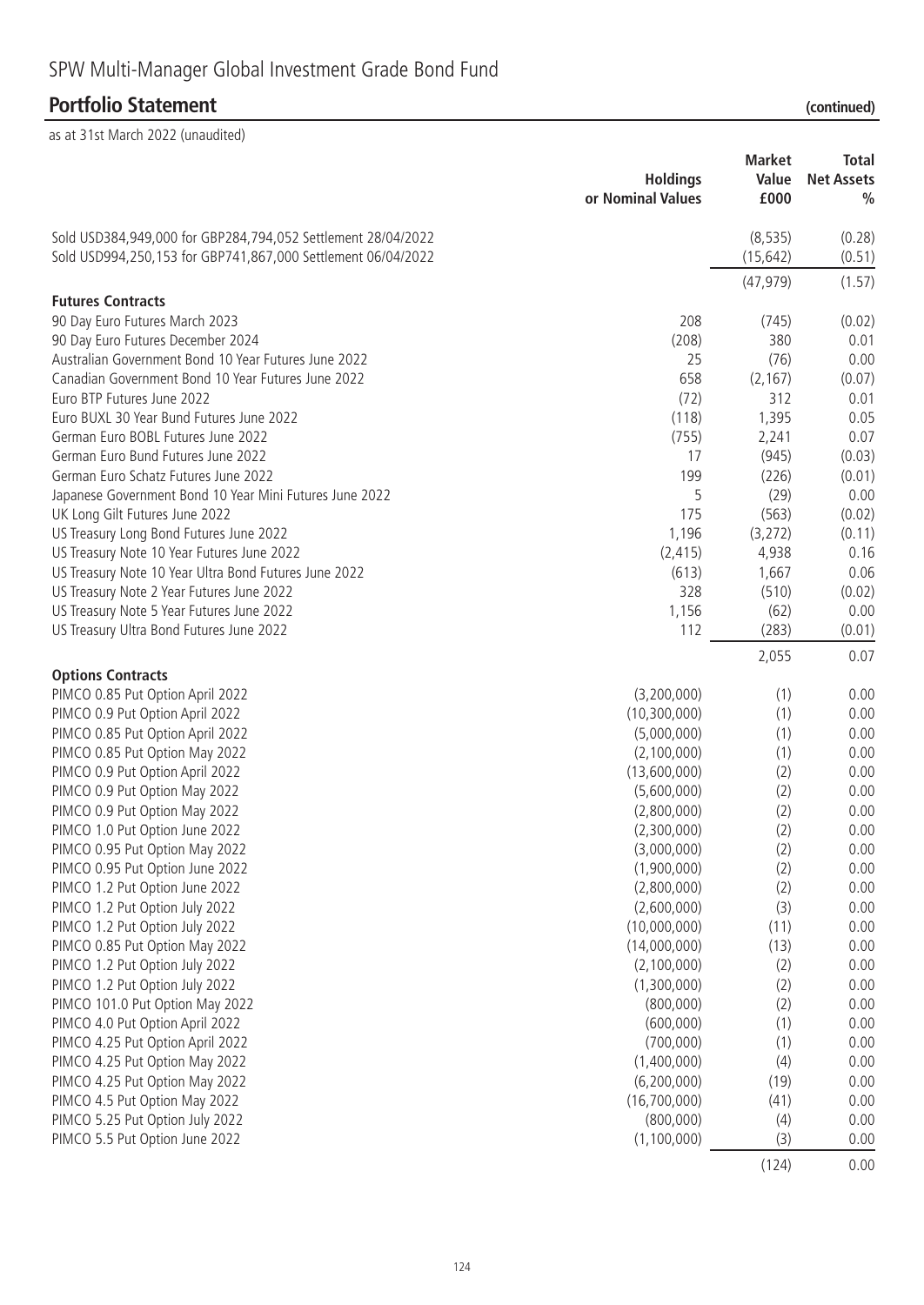|                                                       | <b>Holdings</b><br>or Nominal Values | <b>Market</b><br>Value<br>£000 | <b>Total</b><br><b>Net Assets</b><br>$\frac{0}{0}$ |
|-------------------------------------------------------|--------------------------------------|--------------------------------|----------------------------------------------------|
| <b>Credit Default Swaps</b>                           |                                      |                                |                                                    |
| Barclays Credit Default Swap Pay 1% 20/12/2026        | USD(800,000)                         | (349)                          | (0.01)                                             |
| Barclays Credit Default Swap Rec 1% 20/06/2027        | EUR3,710,000                         | 266                            | 0.01                                               |
| BNP Paribas Credit Default Swap Rec 1% 20/06/2027     | EUR4,850,000                         | 22                             | 0.00                                               |
| BNP Paribas Credit Default Swap Pay 5% 20/06/2027     | EUR(8,940,000)                       | (566)                          | (0.02)                                             |
| BNP Paribas Credit Default Swap Rec 1% 20/06/2027     | EUR3,020,000                         | 35                             | 0.00                                               |
| Goldman Sachs Credit Default Swap Pay 1% 20/06/2027   | EUR(5,790,000)                       | (94)                           | 0.00                                               |
| Goldman Sachs Credit Default Swap Pay 1% 20/06/2027   | EUR(2,550,000)                       | (54)                           | 0.00                                               |
| JP Morgan Chase Credit Default Swap Rec 5% 20/06/2022 | EUR4,660,000                         | 48                             | 0.00                                               |
| JP Morgan Chase Credit Default Swap Pay 1% 20/06/2027 | EUR(4,800,000)                       | (110)                          | 0.00                                               |
| Morgan Stanley Credit Default Swap Rec 1% 20/12/2022  | EUR1,300,000                         | 6                              | 0.00                                               |
| Morgan Stanley Credit Default Swap Rec 1% 20/06/2023  | USD6,100,000                         | 11                             | 0.00                                               |
| Morgan Stanley Credit Default Swap Rec 5% 20/06/2026  | EUR1,200,000                         | 160                            | 0.00                                               |
| Morgan Stanley Credit Default Swap Pay 1% 20/06/2026  | EUR(4,000,000)                       | (137)                          | 0.00                                               |
| Morgan Stanley Credit Default Swap Rec 1% 20/06/2026  | USD4,400,000                         | 41                             | 0.00                                               |
| Morgan Stanley Credit Default Swap Rec 1% 20/06/2026  | USD600,000                           | -1                             | 0.00                                               |
| Morgan Stanley Credit Default Swap Rec 1% 20/06/2026  | USD1,400,000                         | 12                             | 0.00                                               |
| Morgan Stanley Credit Default Swap Rec 5% 20/06/2026  | USD2,800,000                         | 339                            | 0.01                                               |
| Morgan Stanley Credit Default Swap Rec 1% 20/06/2026  | USD200,000                           | 1                              | 0.00                                               |
| Morgan Stanley Credit Default Swap Pay 5% 20/12/2026  | EUR(5,120,000)                       | (353)                          | (0.01)                                             |
| Morgan Stanley Credit Default Swap Rec 1% 20/12/2026  | EUR8,400,000                         | 115                            | 0.00                                               |
| Morgan Stanley Credit Default Swap Pay 1% 20/12/2026  | EUR(10,450,000)                      | (56)                           | 0.00                                               |
| Morgan Stanley Credit Default Swap Rec 1% 20/12/2026  | USD400,000                           | 3                              | 0.00                                               |
| Morgan Stanley Credit Default Swap Rec 1% 20/12/2026  | USD1,400,000                         | 19                             | 0.00                                               |
| Morgan Stanley Credit Default Swap Rec 1% 20/12/2026  | USD2,700,000                         | 21                             | 0.00                                               |
| Morgan Stanley Credit Default Swap Rec 5% 20/12/2026  | USD700,000                           | 86                             | 0.00                                               |
| Morgan Stanley Credit Default Swap Rec 1% 20/12/2026  | USD1,700,000                         | 10                             | 0.00                                               |
| Morgan Stanley Credit Default Swap Rec 1% 20/12/2026  | USD1,200,000                         | 11                             | 0.00                                               |
| Morgan Stanley Credit Default Swap Rec 1% 20/12/2026  | USD200,000                           | $\overline{2}$                 | 0.00                                               |
| Morgan Stanley Credit Default Swap Rec 1% 20/12/2026  | USD1,200,000                         | 8                              | 0.00                                               |
| Morgan Stanley Credit Default Swap Pay 1% 20/12/2026  | USD(600,000)                         | (1)                            | 0.00                                               |
| Morgan Stanley Credit Default Swap Rec 1% 20/12/2026  | USD100,000                           |                                | 0.00                                               |
| Morgan Stanley Credit Default Swap Rec 5% 20/06/2027  | EUR5,960,000                         | 967                            | 0.03                                               |
| Morgan Stanley Credit Default Swap Rec 5% 20/12/2026  | USD1,500,000                         | 168                            | 0.01                                               |
| Morgan Stanley Credit Default Swap Rec 1% 20/06/2028  | EUR1,600,000                         | 8                              | 0.00                                               |
| Morgan Stanley Credit Default Swap Pay 1% 20/06/2028  | EUR(3,700,000)                       | (47)                           | 0.00                                               |
| Morgan Stanley Credit Default Swap Pay 1% 20/06/2028  | EUR(900,000)                         | (72)                           | 0.00                                               |
| Morgan Stanley Credit Default Swap Rec 1% 20/06/2027  | USD1,400,000                         | 18                             | 0.00                                               |
| Morgan Stanley Credit Default Swap Rec 1% 20/12/2031  | USD30,400,000                        | 17                             | 0.00                                               |
| Morgan Stanley Credit Default Swap Rec 5% 20/12/2026  | EUR1,300,000                         | 183                            | 0.01                                               |
| Morgan Stanley Credit Default Swap Rec 1% 20/06/2027  | EUR1,400,000                         | 16                             | 0.00                                               |
|                                                       |                                      | 756                            | 0.03                                               |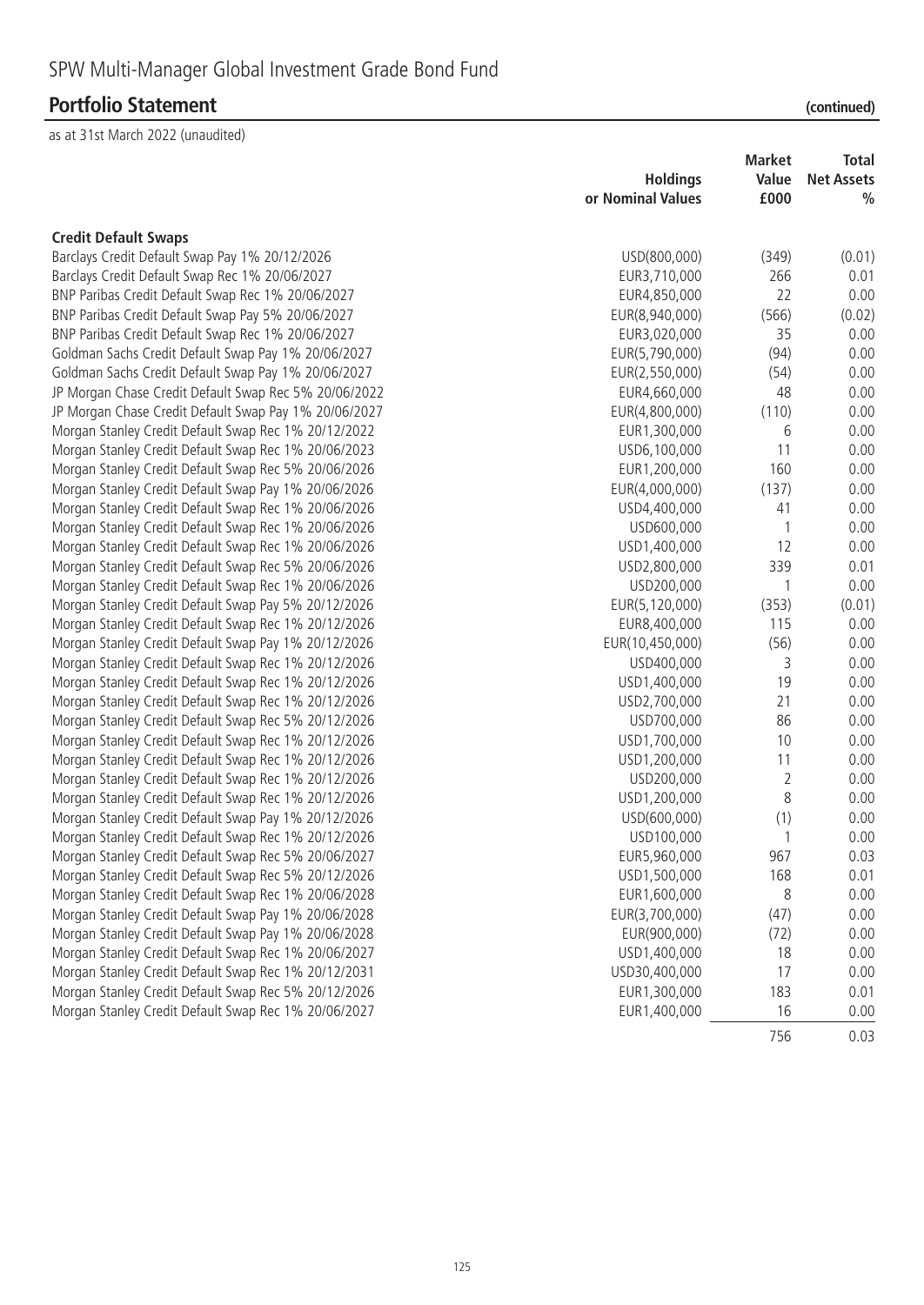as at 31st March 2022 (unaudited)

| <b>Interest Rate Swaps</b><br>BNP Paribas Interest Rate Swap Pay 0.54% 09/10/2026<br>EUR(19,085,068)<br>(375)<br>BNP Paribas Interest Rate Swap Pay 0.57% 09/10/2026<br>EUR(19,415,723)<br>(359)<br>BNP Paribas Interest Rate Swap Pay 0.268% 25/11/2026<br>CHF(1,340,000)<br>(43)<br>BNP Paribas Interest Rate Swap Pay 0.429% 15/02/2027<br>EUR(19,700,972)<br>(557)<br>BNP Paribas Interest Rate Swap Pay 4.191% 15/10/2031<br>GBP(4,880,000)<br>(349)<br>BNP Paribas Interest Rate Swap Pay 0.072% 25/11/2031<br>CHF(680,000)<br>(46)<br>Morgan Stanley Interest Rate Swap Rec 1% 15/12/2026<br>USD100,000<br>4<br>137 | <b>Total</b><br><b>Net Assets</b><br>$\frac{0}{0}$ |
|----------------------------------------------------------------------------------------------------------------------------------------------------------------------------------------------------------------------------------------------------------------------------------------------------------------------------------------------------------------------------------------------------------------------------------------------------------------------------------------------------------------------------------------------------------------------------------------------------------------------------|----------------------------------------------------|
|                                                                                                                                                                                                                                                                                                                                                                                                                                                                                                                                                                                                                            |                                                    |
|                                                                                                                                                                                                                                                                                                                                                                                                                                                                                                                                                                                                                            | (0.01)                                             |
|                                                                                                                                                                                                                                                                                                                                                                                                                                                                                                                                                                                                                            | (0.01)                                             |
|                                                                                                                                                                                                                                                                                                                                                                                                                                                                                                                                                                                                                            | 0.00                                               |
|                                                                                                                                                                                                                                                                                                                                                                                                                                                                                                                                                                                                                            | (0.02)                                             |
|                                                                                                                                                                                                                                                                                                                                                                                                                                                                                                                                                                                                                            | (0.01)                                             |
|                                                                                                                                                                                                                                                                                                                                                                                                                                                                                                                                                                                                                            | 0.00                                               |
|                                                                                                                                                                                                                                                                                                                                                                                                                                                                                                                                                                                                                            | 0.00                                               |
| Morgan Stanley Interest Rate Swap Rec 1% 15/06/2027<br>USD2,900,000                                                                                                                                                                                                                                                                                                                                                                                                                                                                                                                                                        | 0.00                                               |
| Morgan Stanley Interest Rate Swap Pay 1.25% 16/06/2031<br>CAD(28,100,000)<br>(2, 272)                                                                                                                                                                                                                                                                                                                                                                                                                                                                                                                                      | (0.08)                                             |
| (3,860)                                                                                                                                                                                                                                                                                                                                                                                                                                                                                                                                                                                                                    | (0.13)                                             |
| <b>Total Return Bond Swaps</b>                                                                                                                                                                                                                                                                                                                                                                                                                                                                                                                                                                                             |                                                    |
| BNP Paribas Total Rate Swap 1% 20/06/2022<br>USD10,000,000<br>(199)                                                                                                                                                                                                                                                                                                                                                                                                                                                                                                                                                        | (0.01)                                             |
| (199)                                                                                                                                                                                                                                                                                                                                                                                                                                                                                                                                                                                                                      | (0.01)                                             |
| <b>TOTAL DERIVATIVES</b><br>(49, 351)                                                                                                                                                                                                                                                                                                                                                                                                                                                                                                                                                                                      | (1.61)                                             |
| Portfolio of investments <sup>^</sup><br>2,981,212<br>Net other assets<br>85,590                                                                                                                                                                                                                                                                                                                                                                                                                                                                                                                                           | 97.21<br>2.79                                      |
| 3,066,802<br>Total net assets                                                                                                                                                                                                                                                                                                                                                                                                                                                                                                                                                                                              | 100.00                                             |

Fixed Interest securities are traded on a regulated market unless otherwise stated.

Derivative contracts can be exchange traded on a regulated market or over the counter (OTC). The futures contracts were traded on another regulated market.

Stocks shown as FRNs represent Floating Rate Notes - debt instruments that pay a floating rate of interest, usually based on an accepted market benchmark rate such as SONIA.

^Including investment liabilities.

◊Asset managed by the Investment Adviser.

†This investment is a related party.

~The market value of the holding is below £500 and is therefore rounded down to £0.

\*\*Security has been superseded during a merger and is now defunct.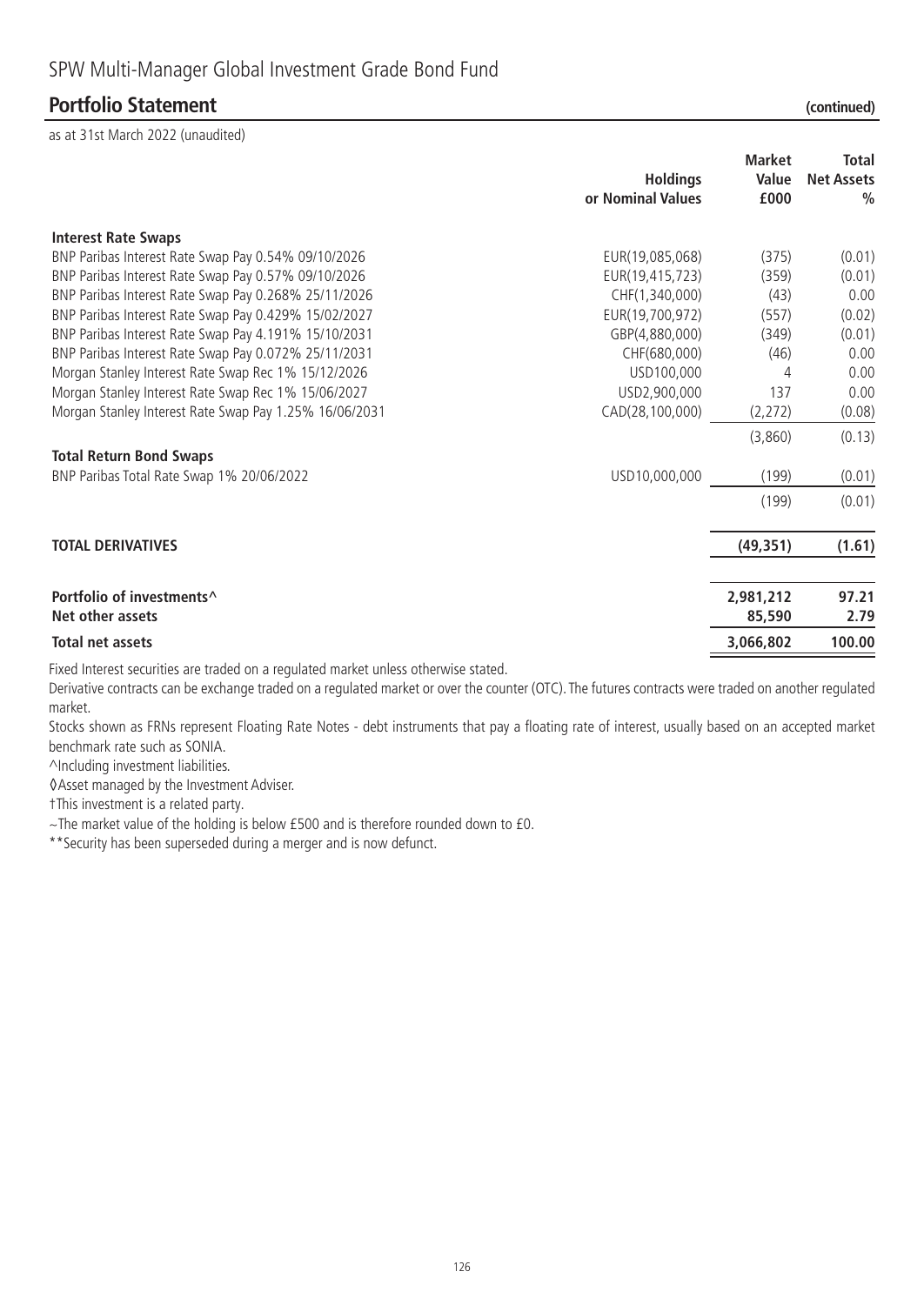# **Material Portfolio Changes**

for the six month period ended 31st March 2022 (unaudited)

|                                      | Cost<br>£000 |                                                     | <b>Proceeds</b><br>£000 |
|--------------------------------------|--------------|-----------------------------------------------------|-------------------------|
| <b>Major purchases</b>               |              | <b>Major sales</b>                                  |                         |
| US Treasury 0% 14/04/2022            | 44,833       | Fannie Mae 2.5% 14/10/2051                          | 36,282                  |
| US Treasury 0% 24/03/2022            | 31,038       | US Treasury 0% 14/04/2022                           | 32,638                  |
| US Treasury 0% 28/12/2021            | 26,506       | US Treasury 0% 24/03/2022                           | 30,934                  |
| US Treasury 0% 26/04/2022            | 25,641       | US Treasury 0% 28/12/2021                           | 26,597                  |
| Fannie Mae 2.5% 28/02/2022           | 23.528       | Fannie Mae 2.5% 11/02/2051                          | 22,132                  |
| US Treasury 0% 02/12/2021            | 22,142       | US Treasury 0% 02/12/2021                           | 16,419                  |
| Fannie Mae 2.5% 29/10/2021           | 20,137       | Canadian Treasury Bill 0% 20/01/2022                | 16,236                  |
| Fannie Mae 3% 27/04/2022             | 19,795       | Japan Treasury Discount Bill 0% 24/01/2022          | 16,219                  |
| US Treasury 0% 30/12/2021            | 16,403       | US Treasury 0% 13/12/2021                           | 13,684                  |
| Canadian Treasury Bill 0% 25/10/2021 | 16,368       | Federal Home Loan Banks Discount Note 0% 22/10/2021 | 12,900                  |

The above table compliments the data provided in the investment managers report by outlining the top 10 Portfolio components.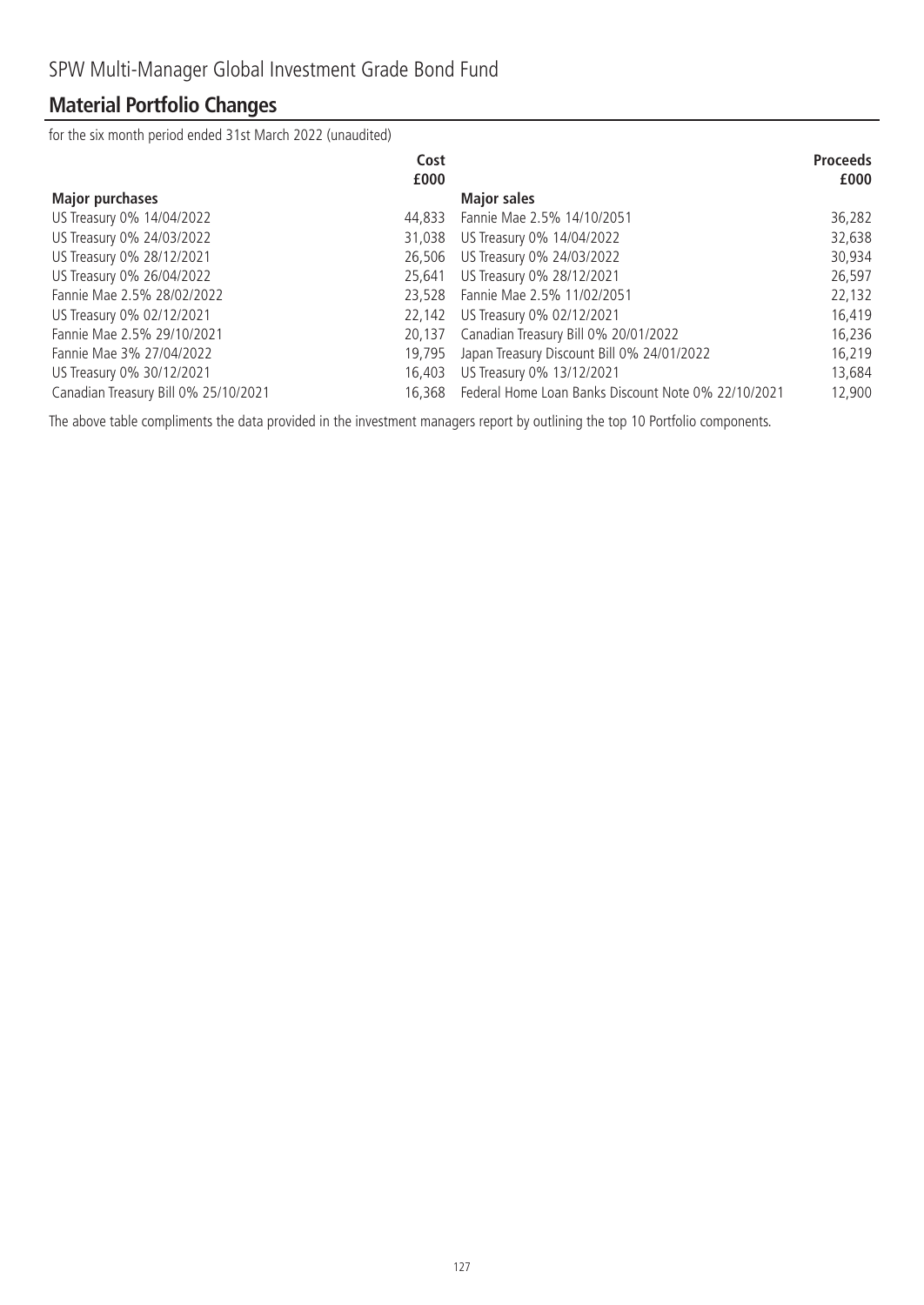### **Comparative Table**

as at 31st March 2022 (unaudited)

|                                       | 31/03/22      | 30/09/21      |
|---------------------------------------|---------------|---------------|
| <b>Share Class Q - Accumulation</b>   |               |               |
| Closing net asset value (£000)        | 306.164       | 306,276       |
| Closing number of shares              | 324,765,502   | 302,280,672   |
| Closing net asset value per share (p) | 94.27         | 101.39        |
| All in Charge#                        | 0.60%         | 0.62%         |
|                                       |               |               |
|                                       | 31/03/22      | 30/09/21      |
| Share Class Q - Income                |               |               |
| Closing net asset value (£000)        | 2,760,638     | 2,856,126     |
| Closing number of shares              | 2,991,381,142 | 2,849,326,580 |
| Closing net asset value per share (p) | 92.29         | 100.31        |

#The all-in charge covers the ACD's periodic charge together with the Depositary's, miscellaneous, professional and sub-advisers' fees. This is representative of the ongoing charges figure.

Share Classes Q Accumulation and Q Income were launched on 26th February 2021.

On 9th May 2022 all shareholdings in Q Accumulation were converted to the newly created X Accumulation share class.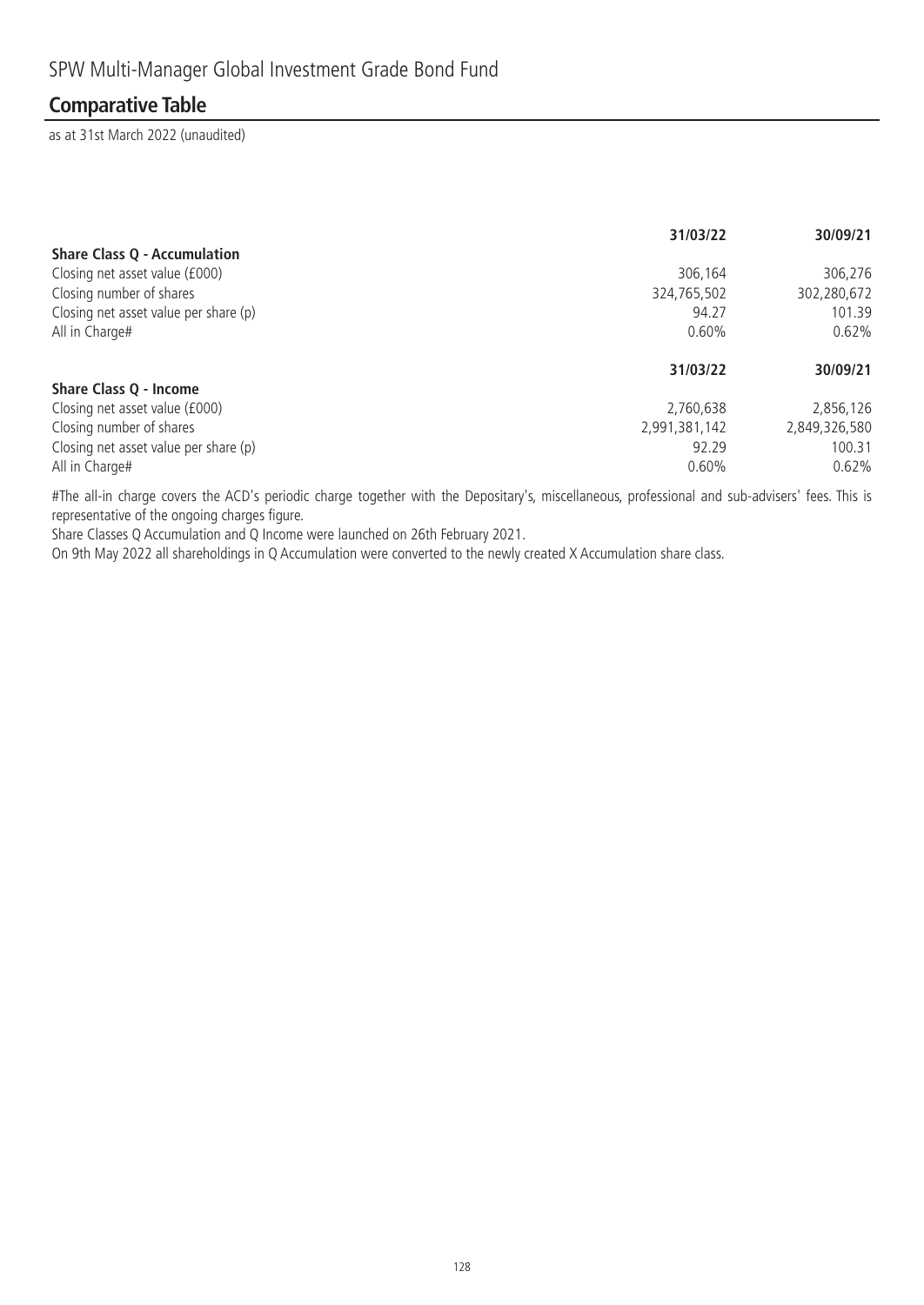### **Statement of Total Return**

for the six month period ended 31st March 2022 (unaudited)

|                                                                              | 01/10/21 to 31/03/22<br>£000 | £000       | 26/02/21 to 31/03/21<br>£000 | £000      |
|------------------------------------------------------------------------------|------------------------------|------------|------------------------------|-----------|
| Income                                                                       |                              |            |                              |           |
| Net capital losses                                                           |                              | (251, 811) |                              | (14, 586) |
| Revenue                                                                      | 33,133                       |            | 1,832                        |           |
| Expenses                                                                     | (9, 554)                     |            | (711)                        |           |
| Interest payable and similar charges                                         | (103)                        |            | (2)                          |           |
| Net revenue before taxation                                                  | 23,476                       |            | 1,119                        |           |
| Taxation                                                                     | (33)                         |            |                              |           |
| Net revenue after taxation                                                   |                              | 23,443     |                              | 1,119     |
| <b>Total return before distributions</b>                                     |                              | (228, 368) |                              | (13, 467) |
| <b>Distributions</b>                                                         |                              | (32, 992)  |                              | (1,828)   |
| Change in net assets attributable to shareholders from investment activities |                              | (261, 360) |                              | (15, 295) |

# **Statement of Change in Net Assets Attributable to Shareholders**

| for the six month period ended 31st March 2022 (unaudited)                   |                      |                      |           |
|------------------------------------------------------------------------------|----------------------|----------------------|-----------|
|                                                                              | 01/10/21 to 31/03/22 | 26/02/21 to 31/03/21 |           |
|                                                                              | £000<br>£000         | £000                 | £000      |
| Opening net assets attributable to shareholders                              | 3,162,402            |                      |           |
| Amounts receivable on creation of shares                                     | 252,720              | 2,278,889            |           |
| Less: Amounts payable on cancellation of shares                              | (90, 240)            | (4, 821)             |           |
|                                                                              | 162,480              |                      | 2,274,068 |
| Dilution adjustment                                                          | (4)                  |                      | 3,766     |
| Change in net assets attributable to shareholders from investment activities | (261, 360)           |                      | (15, 295) |
| Retained distributions on accumulation shares                                | 3,284                |                      | 396       |
| Closing net assets attributable to shareholders                              | 3,066,802            |                      | 2,262,935 |

Comparative information is provided for the Statement of Change in Net Assets Attributable to Shareholders. Since this information is for the prior interim period, the net assets at the end of that period do not correspond to the net assets at the start of the current period.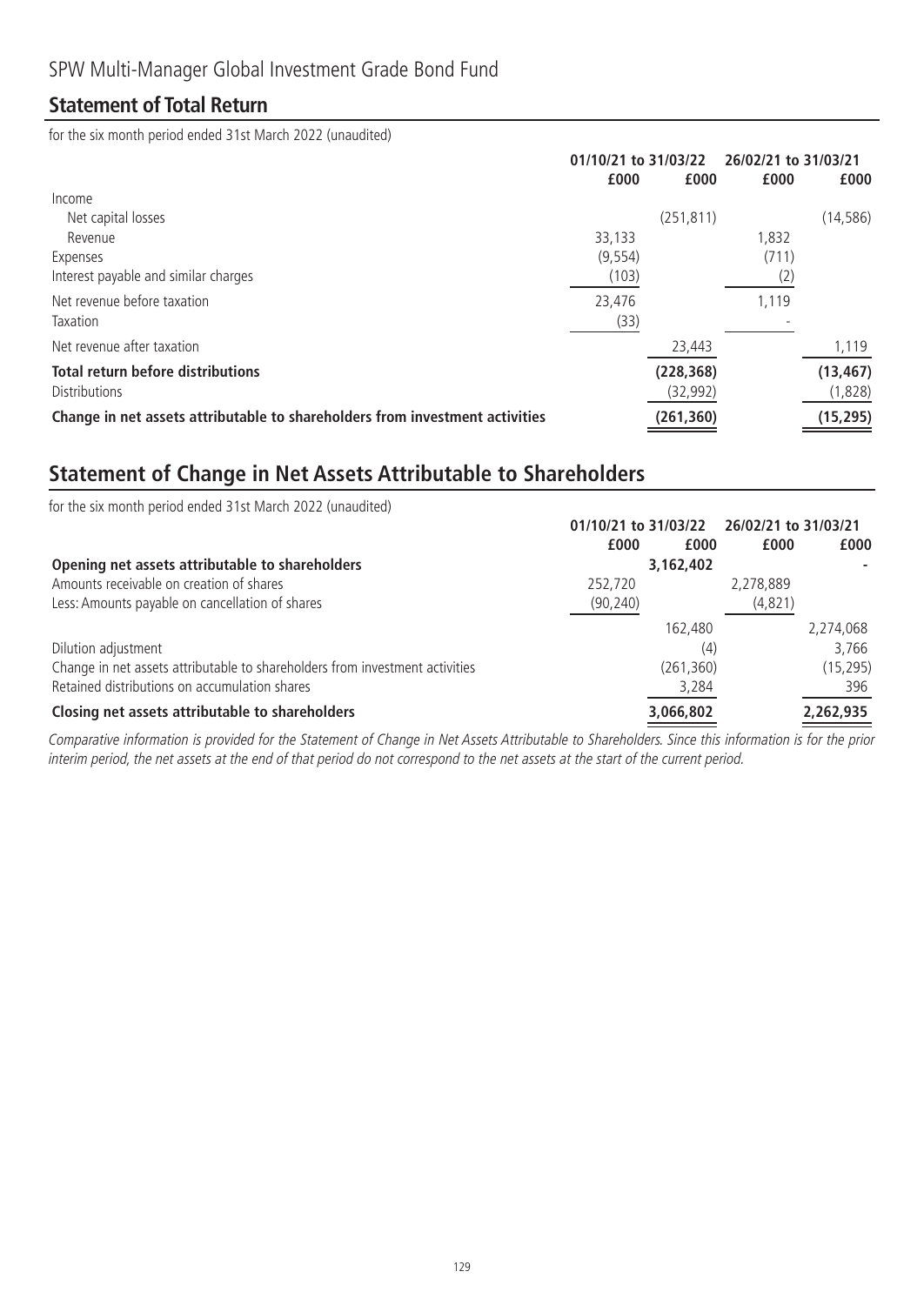# SPW Multi-Manager Global Investment Grade Bond Fund

# **Balance Sheet**

|                                         | 31/03/22<br>£000 | 30/09/21<br>£000 |
|-----------------------------------------|------------------|------------------|
| <b>Assets</b>                           |                  |                  |
| <b>Fixed assets</b>                     |                  |                  |
| Investments                             | 3,052,880        | 3,117,165        |
| <b>Current assets</b>                   |                  |                  |
| Debtors                                 | 66,220           | 68,192           |
| Cash and bank balances                  | 104,257          | 141,374          |
| <b>Total assets</b>                     | 3,223,357        | 3,326,731        |
| <b>Liabilities</b>                      |                  |                  |
| Investment liabilities                  | (71, 668)        | (78, 109)        |
| <b>Creditors</b>                        |                  |                  |
| Bank overdrafts                         | (3,781)          |                  |
| Distribution payable                    | (15, 792)        | (14, 768)        |
| Other creditors                         | (65, 314)        | (71, 452)        |
| <b>Total liabilities</b>                | (156, 555)       | (164, 329)       |
| Net assets attributable to shareholders | 3,066,802        | 3,162,402        |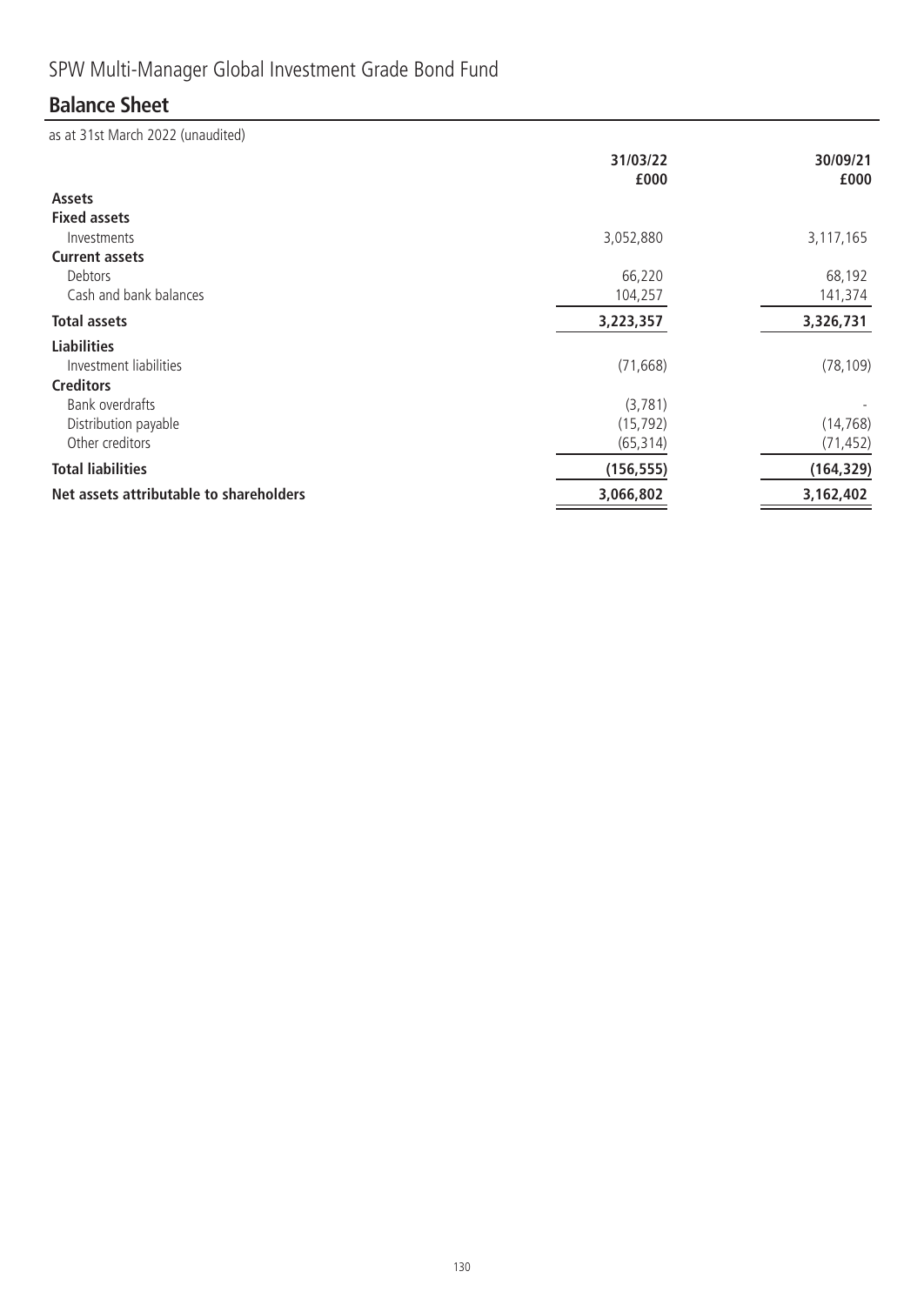### SPW Multi-Manager Global Investment Grade Bond Fund

### **Distribution Tables**

for the six month period ended 31st March 2022 (unaudited)

#### **Distribution in pence per share**

Group 1 First interim Shares purchased prior to 1st October 2021 Second interim Shares purchased prior to 1st January 2022

Group 2 First interim Shares purchased on or between 1st October 2021 and 31st December 2021 Second interim Shares purchased on or between 1st January 2022 and 31st March 2022

#### **Share Class Q - Accumulation**

|                | <b>Net</b><br>revenue | Equalisation             | <b>Distributions</b><br>paid/payable to<br>31/05/2022 | <b>Distributions</b><br>paid to<br>31/05/2021 |
|----------------|-----------------------|--------------------------|-------------------------------------------------------|-----------------------------------------------|
| Group 1        | (p)                   | (p)                      | (p)                                                   | (p)                                           |
| First interim  | 0.4885                |                          | 0.4885                                                | $\overline{\phantom{a}}$                      |
| Second interim | 0.5362                | $\overline{\phantom{0}}$ | 0.5362                                                | 0.1246                                        |
| Group 2        | (p)                   | (p)                      | (p)                                                   | (p)                                           |
| First interim  | 0.3363                | 0.1522                   | 0.4885                                                | $\overline{\phantom{a}}$                      |
| Second interim | 0.0670                | 0.4692                   | 0.5362                                                | 0.1246                                        |

Share Class Q Accumulation was launched on 26th February 2021.

#### **Share Class Q - Income**

|                | <b>Net</b><br>revenue | Equalisation             | <b>Distributions</b><br>paid/payable to<br>31/05/2022 | Distributions<br>paid to<br>31/05/2021 |
|----------------|-----------------------|--------------------------|-------------------------------------------------------|----------------------------------------|
| Group 1        | (p)                   | (p)                      | (p)                                                   | (p)                                    |
| First interim  | 0.4833                |                          | 0.4833                                                | $\overline{\phantom{a}}$               |
| Second interim | 0.5279                | $\overline{\phantom{0}}$ | 0.5279                                                | 0.0933                                 |
| Group 2        | (p)                   | (p)                      | (p)                                                   | (p)                                    |
| First interim  | 0.2512                | 0.2321                   | 0.4833                                                | $\overline{\phantom{a}}$               |
| Second interim | 0.2395                | 0.2884                   | 0.5279                                                | 0.0933                                 |

Share Class Q Income was launched on 26th February 2021.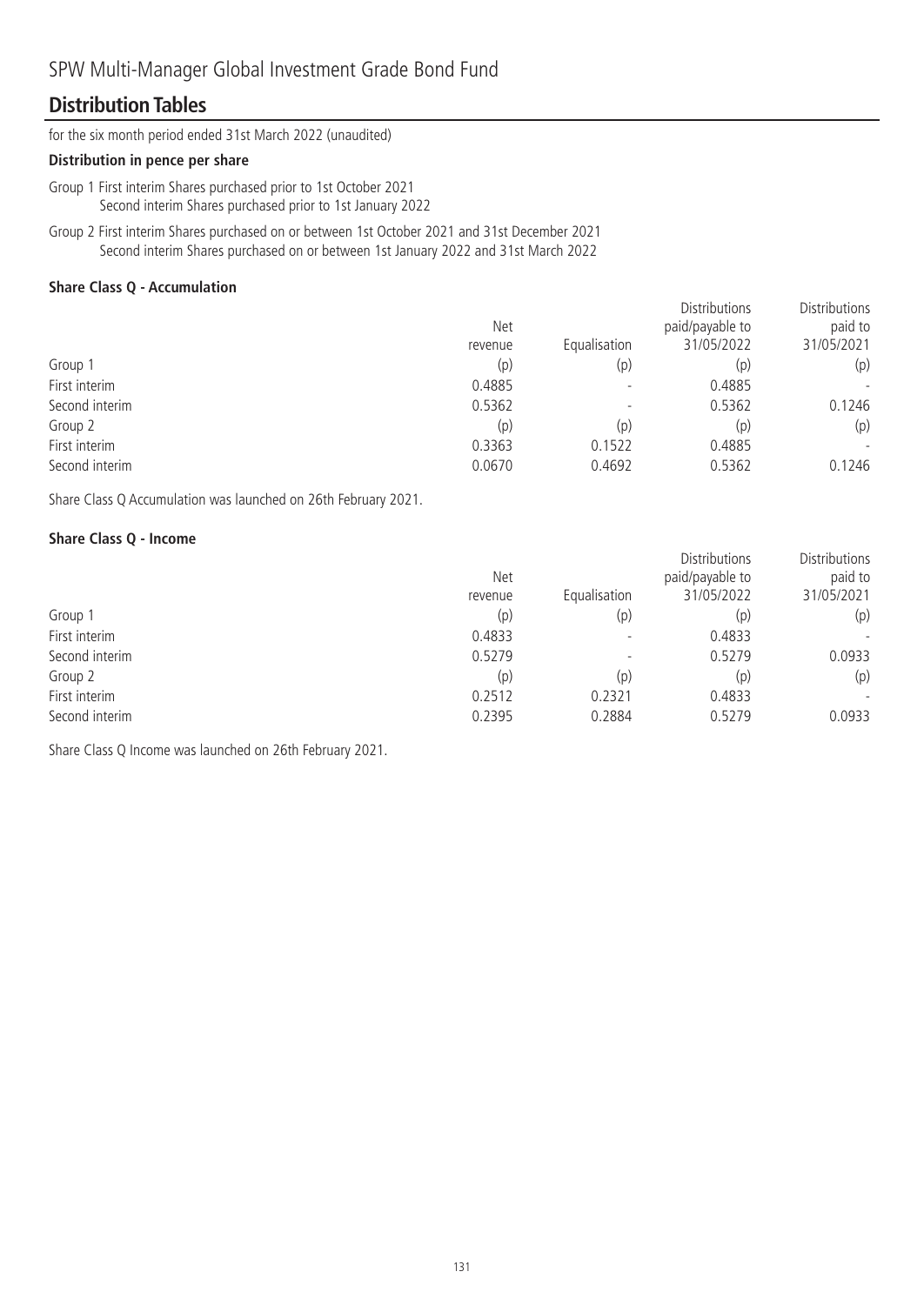### **Investment Markets Overview**

for the six month period ended 31st March 2022 (unaudited)

#### **Investment Objective**

The Fund aims to provide income and capital growth in excess of the MSCI World Investable Market Core Real Estate (Net Total Return) index (after fees have been deducted) over five to seven years by investing in property securities worldwide.

#### **Investment Policy**

The Fund is actively managed and invests at least 90% of its assets in equity or equity related securities of real estate companies worldwide. This includes investment in real estate investment trusts, exchange traded funds, or other closed ended funds which invest in real estate companies.

The Fund may also invest in other equity and equity related securities, fixed and floating rate securities, warrants and money market instruments, and may hold cash.The Fund may not invest more than 10% of its assets in open-ended collective investment schemes (which may include those managed by the ACD the Investment Adviser and their associates).

The Fund may use derivatives with the aim of reducing risk and managing the Fund more efficiently (often referred to as 'efficient portfolio management').

#### Further information

The Fund is actively managed on a multi-manager basis. The Investment Adviser will appoint individual investment firms (Sub-Investment Advisers) to manage elements of the Fund based on a variety of factors. There will be at least three Sub-Investment Advisers.

| The fund is ranked at 6 because, based on<br>historical data, it would have experienced<br>high levels of volatility over the past<br>5 years. | Typically lower rewards,<br>lower risks |  | Typically higher rewards,<br>higher risks |  |
|------------------------------------------------------------------------------------------------------------------------------------------------|-----------------------------------------|--|-------------------------------------------|--|
| *As disclosed in the key investor<br>information document<br>dated<br>15th                                                                     |                                         |  |                                           |  |
| February 2022.                                                                                                                                 |                                         |  |                                           |  |

#### **Investment Review**

| <b>Performance</b>                                       | 01/10/21 | 01/10/20      | 01/10/19      | 01/10/18                                                                | 01/10/17      | 01/10/16 |
|----------------------------------------------------------|----------|---------------|---------------|-------------------------------------------------------------------------|---------------|----------|
|                                                          |          |               |               | to 31/03/22 to 30/09/21 to 30/09/20 to 30/09/19 to 30/09/18 to 30/09/17 |               |          |
|                                                          | $\%$     | $\frac{0}{0}$ | $\frac{0}{n}$ | $\frac{0}{0}$                                                           | $\frac{0}{0}$ | $\%$     |
| SPW Multi-Manager Global Real Estate Securities Fund     |          |               |               |                                                                         |               |          |
| A Accumulation                                           | 7.42     | 24.74         | (17.55)       | 20.31                                                                   | 5.05          | (2.46)   |
| <b>FTSE EPRA Nareit Global Real Estate Index + 1.75%</b> | 10.63    | 27.49         | (25.04)       | 21.29                                                                   | 6.85          | 1.98     |

Source: Lipper for SPW Multi-Manager Global Real Estate Securities Fund. Basis: Net revenue reinvested and net of expenses.

Source: Financial Express for FTSE EPRA Nareit Global Real Estate Index + 1.75% (GBP). Basis: Total return net of tax.

The Index plus outperformance target and the Fund performance figures are shown on an annual basis. In practice the Investment Adviser's outperformance target applies over rolling 3 year periods, as explained in the 'Investment Objective and Policy'. In addition the Index plus outperformance target is calculated without deduction of charges whereas the performance of the Fund is calculated after deduction of charges.

Please note that the Fund and benchmark values are struck at different points in the day, with the benchmark struck at the close of business. This timing difference may have the effect of showing the Fund performing significantly above or below the benchmark.

Past performance is not a reliable indicator of future results. The value of an investment and any revenue from it is not guaranteed and can go down as well as up depending on investment performance and currency exchange rates.

The fund returned 7.4% in the six months to 31 March 2022.

The real estate market continues to recover from the COVID-19 pandemic. Demand accelerated in sectors heavily impacted by lockdown restrictions, as many countries move towards living with the virus rather than imposing restrictions. Those areas seeing the highest demand include offices, retail and hotels. However, a number of factors, such as geopolitical tensions, led to higher inflation. Concerns around possible new COVID-19 variants means the sector faces continued uncertainties.

In the office sector, demand remains strong for high-quality space in central city locations, as businesses seek to attract workers back to offices following an extended period of remote working. Employers are also seeking more sustainable spaces as they seek to achieve environmental targets. We believe the increase in prime office rents, which began in Cambridge, London and the big regional cities, could potentially continue through 2022-23. However, in our view, rents on secondary offices in other cities, could possibly stagnate or even decline. Demand for logistics space also continued unabated, with rents growing fast as e-commerce continues to expand, a process accelerated by the pandemic.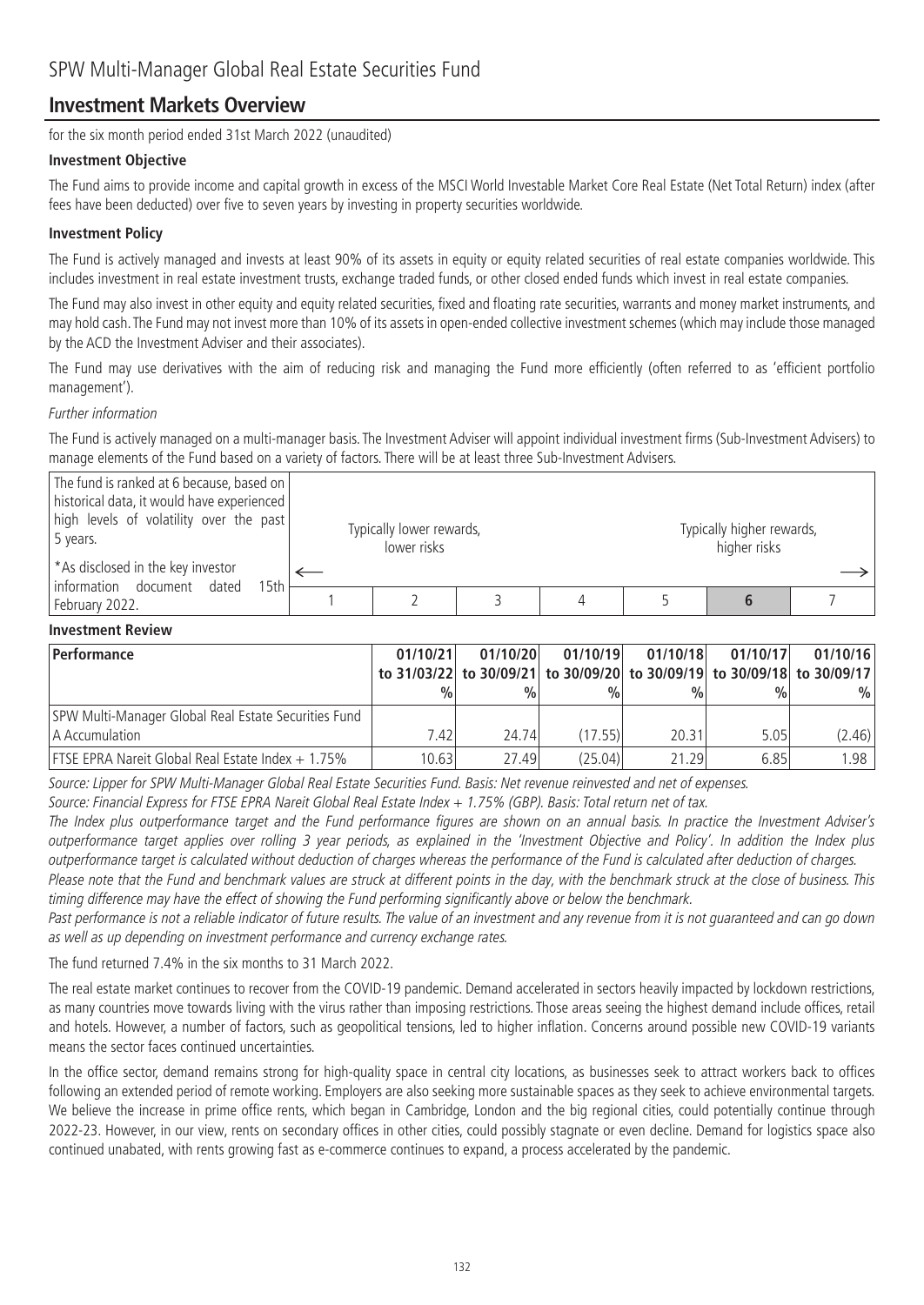### **Investment Markets Overview (continued)**

for the six month period ended 31st March 2022 (unaudited)

#### **Investment Review (continued)**

Town centre retail real estate continues to face serious challenges as the pandemic accelerated the switch to online shopping. We believe rents for shops and shopping centres could potentially fall further through 2022-23, as weaker retailers could fail and surviving retailers might shift more business online and close stores. In contrast, we think supermarket and retail park rents could possibly be more stable. Industrial demand hit a new record in 2021, driven by growth in online retailing and by higher stock levels as retailers and wholesalers tried to smooth out supply disruptions.

We believe industrial rental growth could potentially slow through 2022-23, as development of big distribution warehouses increases.

The UK residential property market performed robustly following the pandemic. The price of homes is significantly higher than before the pandemic and there is strong demand in many parts of the country. Property in rural and coastal areas saw strong gains as people sought larger homes with more outside space as they worked from home during the COVID-19 crisis.

> Schroder Investment Management Limited April 2022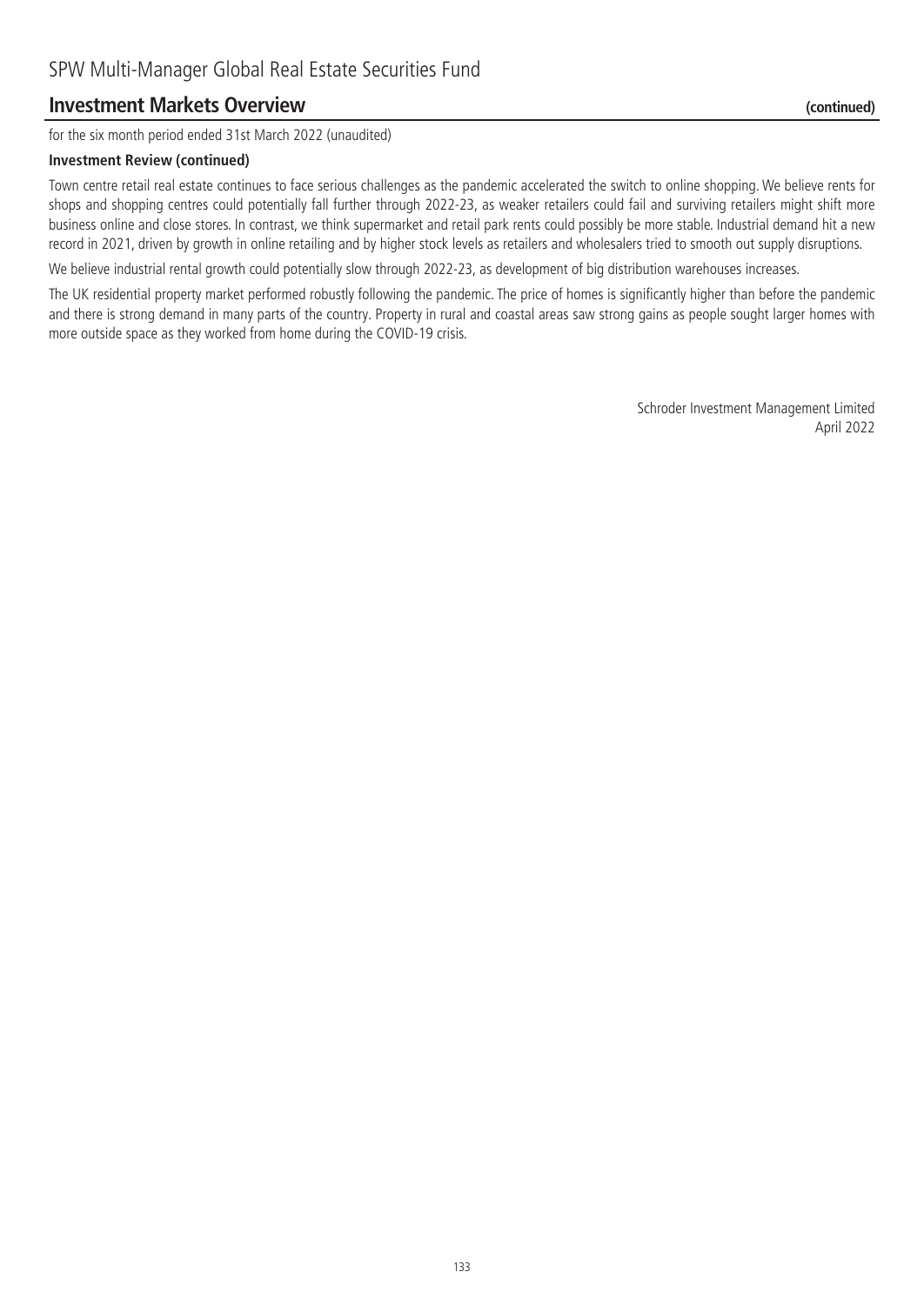# SPW Multi-Manager Global Real Estate Securities Fund

# **Portfolio Statement**

|                                                           |                 | <b>Market</b>  | <b>Total</b>      |
|-----------------------------------------------------------|-----------------|----------------|-------------------|
|                                                           |                 | Value          | <b>Net Assets</b> |
|                                                           | <b>Holdings</b> | £000           | $\frac{0}{0}$     |
| AUSTRALIA (3.95%, 30/09/21 4.31%)                         |                 |                |                   |
| Charter Hall*                                             | 504,321         | 4,751          | 0.76              |
| Charter Hall Social Infrastructure REIT*                  | 390,033         | 870            | 0.14              |
| Dexus*                                                    | 715,352         | 4,470          | 0.72              |
| Goodman*                                                  | 132,513         | 1,731          | 0.28              |
| GPT*                                                      | 931,484         | 2,753          | 0.44              |
| Mirvac*                                                   | 3,491,655       | 4,941          | 0.79              |
| Scentre*                                                  | 2,104,815       | 3,651          | 0.59              |
| Shopping Centres Australasia Property*                    | 868,170         | 1,447          | 0.23              |
| <b>TOTAL AUSTRALIA</b>                                    |                 | 24,614         | 3.95              |
|                                                           |                 |                |                   |
| BELGIUM (1.16%, 30/09/21 1.05%)                           |                 |                |                   |
| Aedifica*                                                 | 32,287          | 3,092          | 0.50              |
| VGP                                                       | 7,408           | 1,465          | 0.24              |
| Warehouses De Pauw*                                       | 80,488          | 2,647          | 0.42              |
| <b>TOTAL BELGIUM</b>                                      |                 | 7,204          | 1.16              |
| BERMUDA (0.07%, 30/09/21 0.19%)<br>Hongkong Land          | 124,700         | 466            | 0.07              |
| <b>TOTAL BERMUDA</b>                                      |                 | 466            | 0.07              |
| CANADA (1.62%, 30/09/21 0.97%)                            |                 |                |                   |
| Allied Properties Real Estate Investment Trust*           | 51,338          | 1,451          | 0.23              |
| RioCan Real Estate Investment Trust*                      | 313,237         | 4,859          | 0.78              |
| Tricon Residential                                        | 305,552         | 3,784          | 0.61              |
| <b>TOTAL CANADA</b>                                       |                 | 10,094         | 1.62              |
|                                                           |                 |                |                   |
| CAYMAN ISLANDS (1.75%, 30/09/21 1.65%)<br><b>CK Asset</b> | 955,058         |                | 0.80              |
| <b>ESR Cayman</b>                                         | 798,000         | 4,991<br>1,891 | 0.30              |
| Sands China                                               | 522,400         | 965            | 0.16              |
| Wharf Real Estate Investment                              | 809,000         |                | 0.49              |
|                                                           |                 | 3,058          |                   |
| <b>TOTAL CAYMAN ISLANDS</b>                               |                 | 10,905         | 1.75              |
|                                                           |                 |                |                   |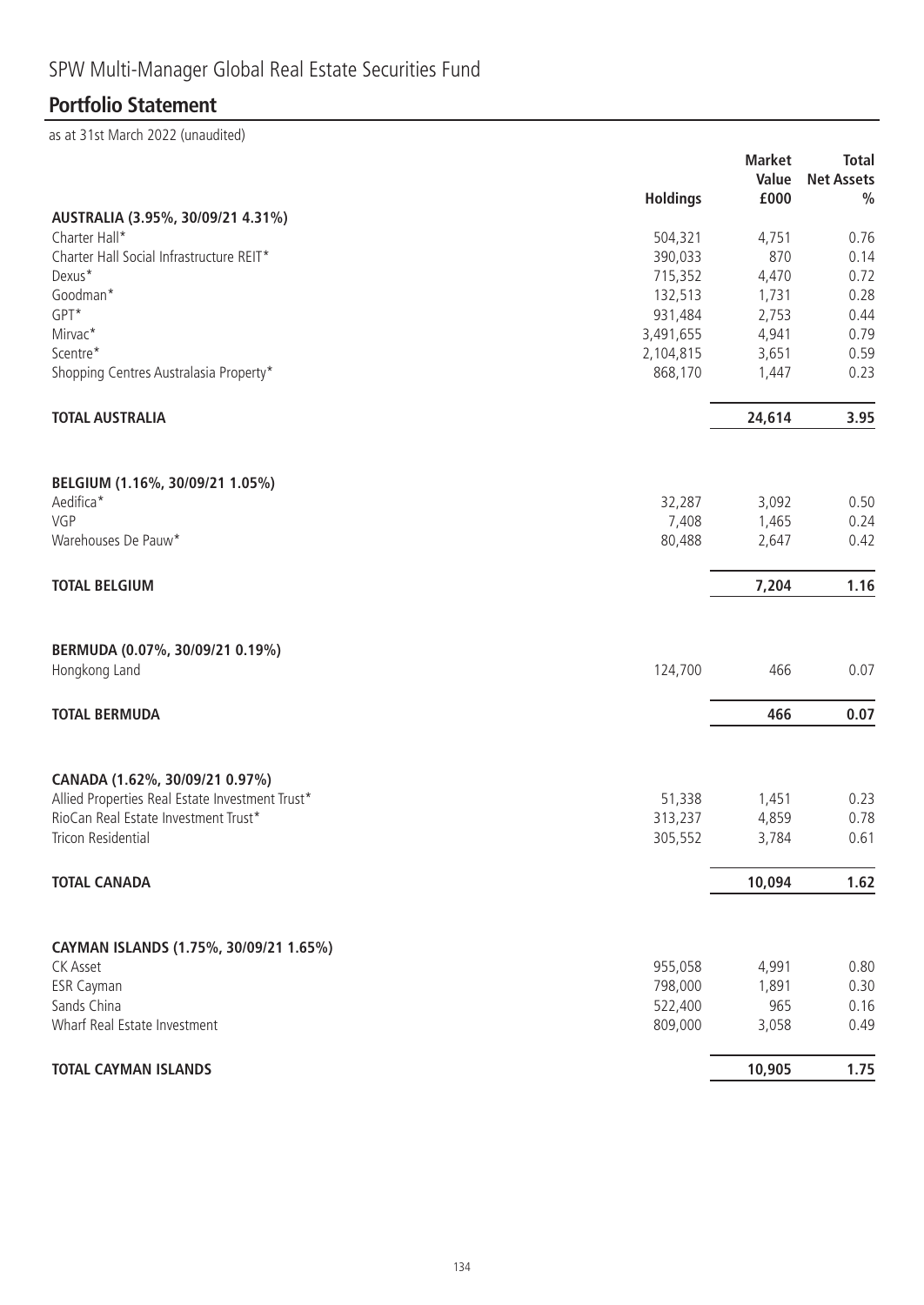# SPW Multi-Manager Global Real Estate Securities Fund

### **Portfolio Statement (continued)**

| as at 31st March 2022 (unaudited)                    |                  |                |                   |
|------------------------------------------------------|------------------|----------------|-------------------|
|                                                      |                  | <b>Market</b>  | <b>Total</b>      |
|                                                      |                  | Value          | <b>Net Assets</b> |
|                                                      | <b>Holdings</b>  | £000           | $\frac{0}{0}$     |
| FRANCE (2.00%, 30/09/21 2.29%)                       |                  |                |                   |
| ARGAN*                                               | 18,503           | 1,827          | 0.29              |
| Gecina*                                              | 5,313            | 516            | 0.08              |
| ICADE*                                               | 50,063           | 2,482          | 0.40              |
| Klepierre*                                           | 125,090          | 2,576          | 0.42              |
| Unibail-Rodamco-Westfield*                           | 87,547           | 5,047          | 0.81              |
| <b>TOTAL FRANCE</b>                                  |                  | 12,448         | 2.00              |
| GERMANY (2.93%, 30/09/21 4.03%)                      |                  |                |                   |
| alstria office REIT*                                 | 19,507           | 207            | 0.03              |
| Instone Real Estate                                  | 11,120           | 159            | 0.03              |
| LEG Immobilien                                       | 7,496            | 667            | 0.11              |
| VIB Vermoegen                                        | 2,428            | 75             | 0.01              |
| Vonovia                                              | 475,642          | 17,165         | 2.75              |
| <b>TOTAL GERMANY</b>                                 |                  | 18,273         | 2.93              |
|                                                      |                  |                |                   |
| GUERNSEY (0.20%, 30/09/21 0.07%)                     |                  |                |                   |
| Sirius Real Estate                                   | 978,040          | 1,246          | 0.20              |
| <b>TOTAL GUERNSEY</b>                                |                  | 1,246          | 0.20              |
|                                                      |                  |                |                   |
| HONG KONG (2.73%, 30/09/21 2.49%)                    |                  |                |                   |
| Hysan Development                                    | 49,000           | 109            | 0.02              |
| Link REIT*                                           | 1,181,279        | 7,696          | 1.24              |
| New World Development                                | 69,000           | 214            | 0.03              |
| Sun Hung Kai Properties                              | 834,127          | 7,597          | 1.22              |
| Swire Properties                                     | 627,067          | 1,187          | 0.19              |
| Yuexiu Real Estate Investment Trust*                 | 647,490          | 212            | 0.03              |
| <b>TOTAL HONG KONG</b>                               |                  | 17,015         | 2.73              |
|                                                      |                  |                |                   |
| JAPAN (9.89%, 30/09/21 11.59%)                       |                  |                |                   |
| Activia Properties*<br>Daibiru                       | 1,285            | 3,411<br>251   | 0.55              |
|                                                      | 18,300<br>95,800 |                | 0.04<br>0.31      |
| Daiwa House Industry<br>Daiwa House REIT Investment* | 778              | 1,919<br>1,595 | 0.25              |
| Global One Real Estate Investment*                   | 1,732            | 1,215          | 0.19              |
| GLP J-REIT*                                          | 2,779            | 3,219          | 0.52              |
| Hulic REIT*                                          | 1,455            | 1,517          | 0.24              |
| Industrial & Infrastructure Fund Investment*         | 944              | 1,089          | 0.17              |
| Invincible Investment*                               | 4,719            | 1,242          | 0.20              |
| Japan Excellent*                                     | 1,255            | 1,060          | 0.17              |
|                                                      |                  |                |                   |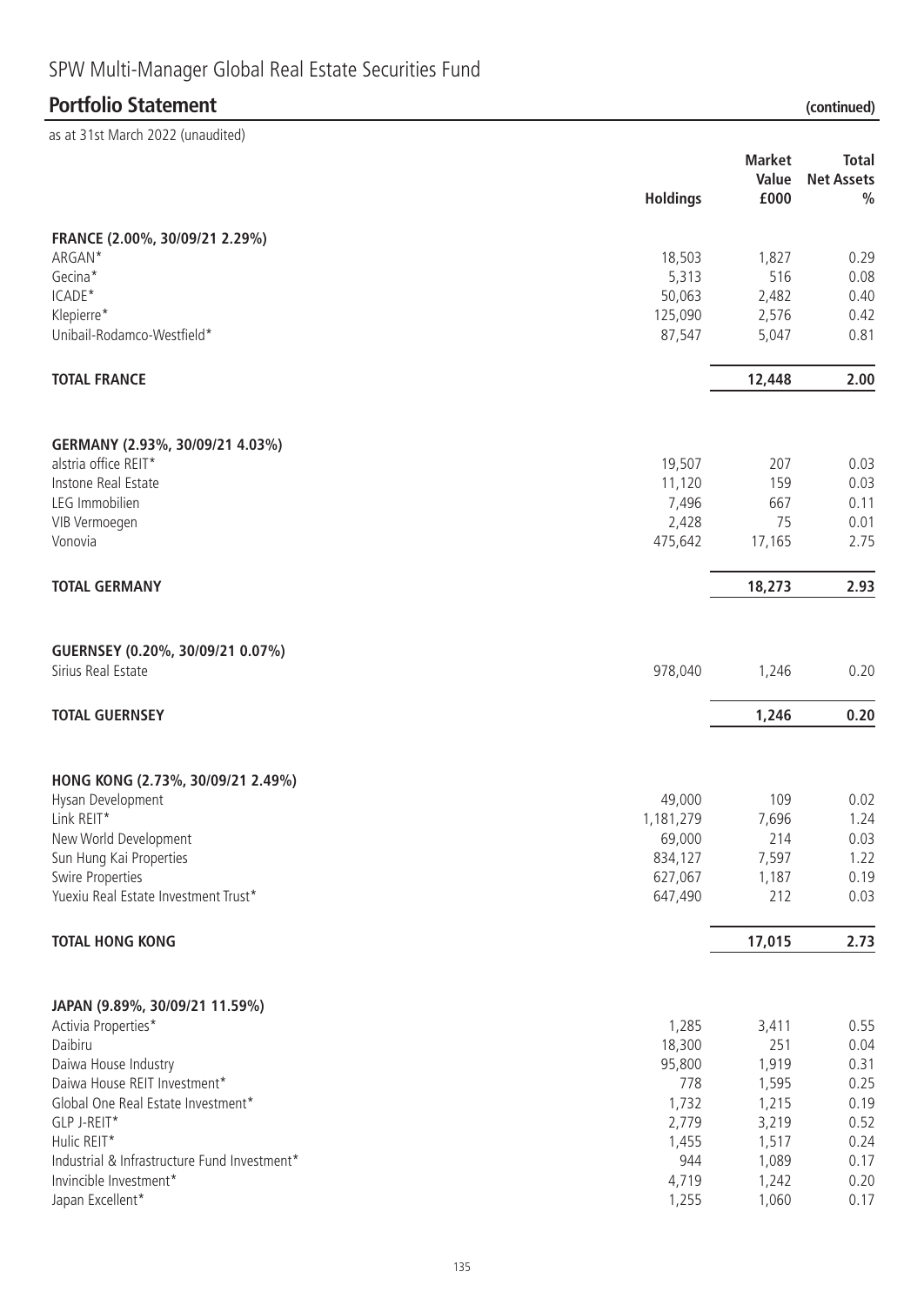|                                                                 | <b>Holdings</b> | <b>Market</b><br>Value<br>£000 | <b>Total</b><br><b>Net Assets</b><br>$\frac{0}{0}$ |
|-----------------------------------------------------------------|-----------------|--------------------------------|----------------------------------------------------|
| Japan Metropolitan Fund Investment*                             | 4,514           | 2,908                          | 0.47                                               |
| Keihanshin Building                                             | 144,500         | 1,355                          | 0.22                                               |
| Kenedix Retail REIT*                                            | 1,368           | 2,396                          | 0.38                                               |
| LaSalle Logiport REIT*                                          | 1,014           | 1,111                          | 0.18                                               |
| Mitsubishi Estate                                               | 464,100         | 5,278                          | 0.85                                               |
| Mitsui Fudosan                                                  | 664,700         | 10,902                         | 1.75                                               |
| Mitsui Fudosan Logistics Park*                                  | 544             | 1,955                          | 0.31                                               |
| Mori Trust Hotel REIT*                                          | 2,652           | 2,094                          | 0.34                                               |
| Mori Trust Sogo REIT*                                           | 2,287           | 2,046                          | 0.33                                               |
| Nippon Accommodations Fund*                                     | 49              | 195                            | 0.03                                               |
| Nippon Building Fund*                                           | 685             | 2,968                          | 0.48                                               |
| Nippon Prologis REIT*                                           | 390             | 871                            | 0.14                                               |
| NIPPON REIT Investment*                                         | 32              | 77                             | 0.01                                               |
| Nomura Real Estate*                                             | 122,900         | 2,256                          | 0.36                                               |
| Nomura Real Estate Master Fund*                                 | 2,265           | 2,282                          | 0.37                                               |
| Samty Residential Investment*                                   | 1,526           | 1,203                          | 0.19                                               |
| Sumitomo Realty & Development                                   | 14,700          | 312                            | 0.05                                               |
| <b>TOC</b>                                                      | 71,300          | 297                            | 0.05                                               |
| Tokyu Fudosan                                                   | 713,600         | 3,007                          | 0.48                                               |
| United Urban Investment*                                        | 1,860           | 1,637                          | 0.26                                               |
| <b>TOTAL JAPAN</b>                                              |                 | 61,668                         | 9.89                                               |
| MALTA (0.00%, 30/09/21 0.00%)<br>BGP**                          | 31,407,668      |                                |                                                    |
| <b>TOTAL MALTA</b>                                              |                 | $\overline{a}$                 |                                                    |
| NETHERLANDS (0.38%, 30/09/21 0.18%)<br><b>CTP</b>               | 161,998         | 2,047                          | 0.33                                               |
| Eurocommercial Properties*                                      | 16,593          | 344                            | 0.05                                               |
|                                                                 |                 |                                |                                                    |
| <b>TOTAL NETHERLANDS</b>                                        |                 | 2,391                          | 0.38                                               |
|                                                                 |                 |                                |                                                    |
| SINGAPORE (3.37%, 30/09/21 3.13%)<br>ARA LOGOS Logistics Trust* | 691,600         | 329                            | 0.05                                               |
| Ascott Residence Trust                                          | 1,452,400       | 915                            | 0.15                                               |
| CapitaLand China Trust*                                         | 1,180,146       | 797                            | 0.13                                               |
| CapitaLand Integrated Commercial Trust*                         | 3,684,921       | 4,665                          | 0.75                                               |
| Capitaland Investment                                           | 1,546,777       | 3,472                          | 0.56                                               |
| City Developments                                               | 314,500         | 1,393                          | 0.22                                               |
| Daiwa House Logistics Trust*                                    | 1,554,686       | 739                            | 0.12                                               |
| Frasers Logistics & Commercial Trust*                           | 2,058,000       | 1,690                          | 0.27                                               |
| Keppel REIT*                                                    | 2,987,800       | 2,051                          | 0.33                                               |
| Lendlease Global Commercial**                                   | 786,016         |                                |                                                    |
| Lendlease Global Commercial REIT*                               | 1,859,200       | 805                            | 0.13                                               |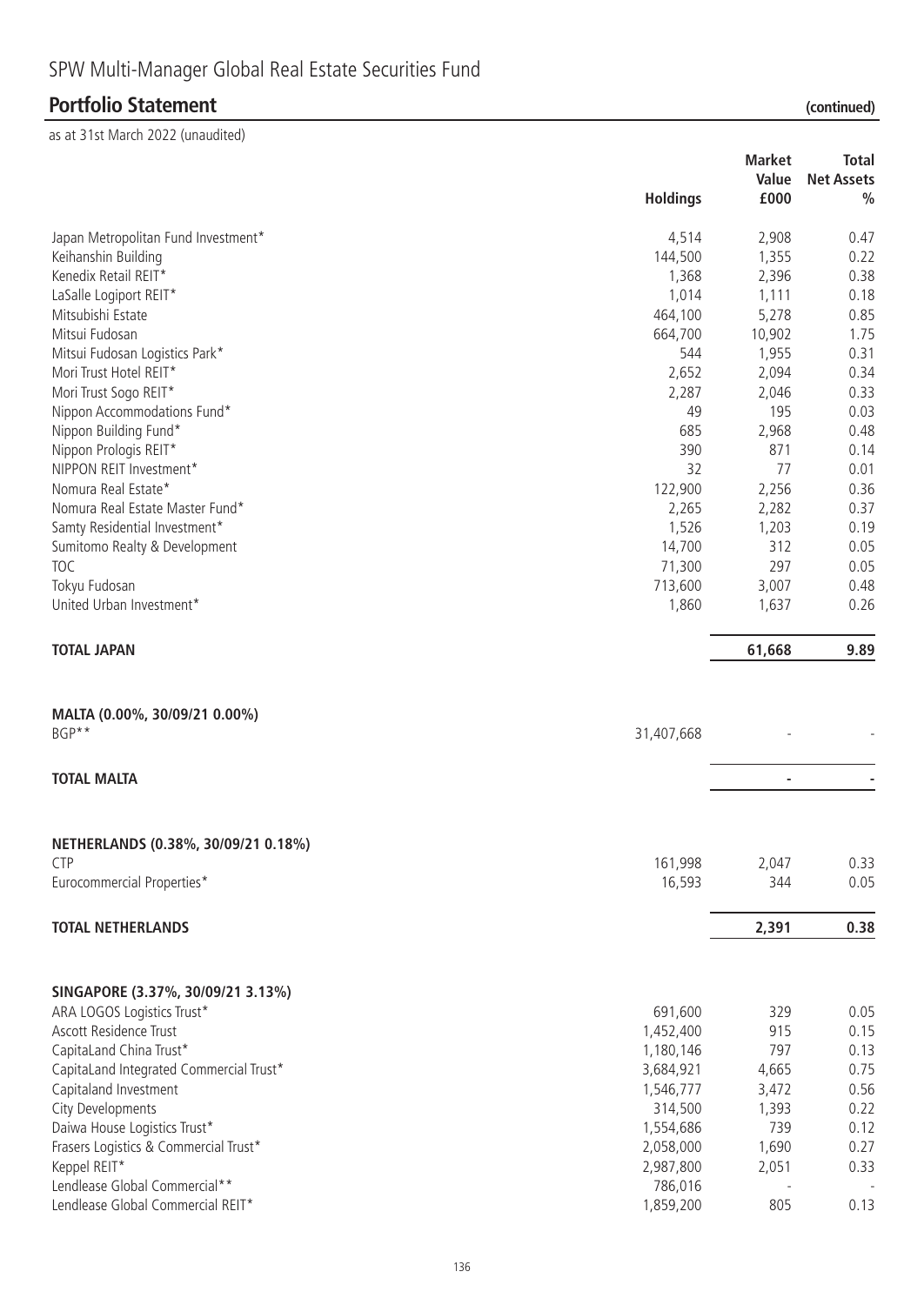# SPW Multi-Manager Global Real Estate Securities Fund

# **Portfolio Statement**

| (continued) |  |
|-------------|--|
|             |  |

| as at 31st March 2022 (unaudited)          |                      |                |                   |
|--------------------------------------------|----------------------|----------------|-------------------|
|                                            |                      | <b>Market</b>  | <b>Total</b>      |
|                                            |                      | Value          | <b>Net Assets</b> |
|                                            | <b>Holdings</b>      | £000           | $\frac{0}{0}$     |
| Mapletree Industrial Trust*                | 114,200              | 172            | 0.03              |
| Mapletree Logistics Trust*                 | 1,642,716            | 1,701          | 0.27              |
| Parkway Life Real Estate Investment Trust* | 865,200              | 2,283          | 0.36              |
| <b>TOTAL SINGAPORE</b>                     |                      | 21,012         | 3.37              |
| SPAIN (0.90%, 30/09/21 0.73%)              |                      |                |                   |
| Cellnex Telecom                            | 31,971               | 1,195          | 0.19              |
| Inmobiliaria Colonial Socimi*              | 228,633              | 1,595          | 0.26              |
| Merlin Properties Socimi*                  | 296,287              | 2,657          | 0.43              |
| Neinor Homes                               | 12,940               | 130            | 0.02              |
| <b>TOTAL SPAIN</b>                         |                      | 5,577          | 0.90              |
|                                            |                      |                |                   |
| SWEDEN (2.34%, 30/09/21 2.51%)             |                      |                |                   |
| Castellum                                  | 221,403              | 4,204          | 0.67              |
| Catena                                     | 33,838               | 1,566          | 0.25              |
| Fabege                                     | 249,345              | 2,833          | 0.46              |
| Fastighets Balder 'B' Shares               | 102,619              | 5,179          | 0.83              |
| Wihlborgs Fastigheter                      | 49,556               | 796            | 0.13              |
| <b>TOTAL SWEDEN</b>                        |                      | 14,578         | 2.34              |
| SWITZERLAND (0.11%, 30/09/21 0.00%)        |                      |                |                   |
| PSP Swiss Property                         | 6,596                | 666            | 0.11              |
| <b>TOTAL SWITZERLAND</b>                   |                      | 666            | 0.11              |
|                                            |                      |                |                   |
| UNITED KINGDOM (5.80%, 30/09/21 5.40%)     |                      |                |                   |
| Assura*                                    | 1,961,526            | 1,318          | 0.21              |
| Big Yellow*                                | 168,715              | 2,592          | 0.42              |
| <b>British Land</b>                        | 1,299,314            | 6,977          | 1.12              |
| Derwent London*                            | 69,916               | 2,280<br>3,917 | 0.36              |
| Grainger<br>Life Science REIT*             | 1,328,799<br>477,964 | 481            | 0.63<br>0.08      |
| Safestore*                                 | 184,803              | 2,477          | 0.40              |
| Segro*                                     | 546,373              | 7,395          | 1.19              |
| Tritax Big Box*                            | 1,009,337            | 2,459          | 0.39              |
| $\ensuremath{\mathsf{UNITE}}^\star$        | 385,305              | 4,506          | 0.72              |
|                                            |                      |                |                   |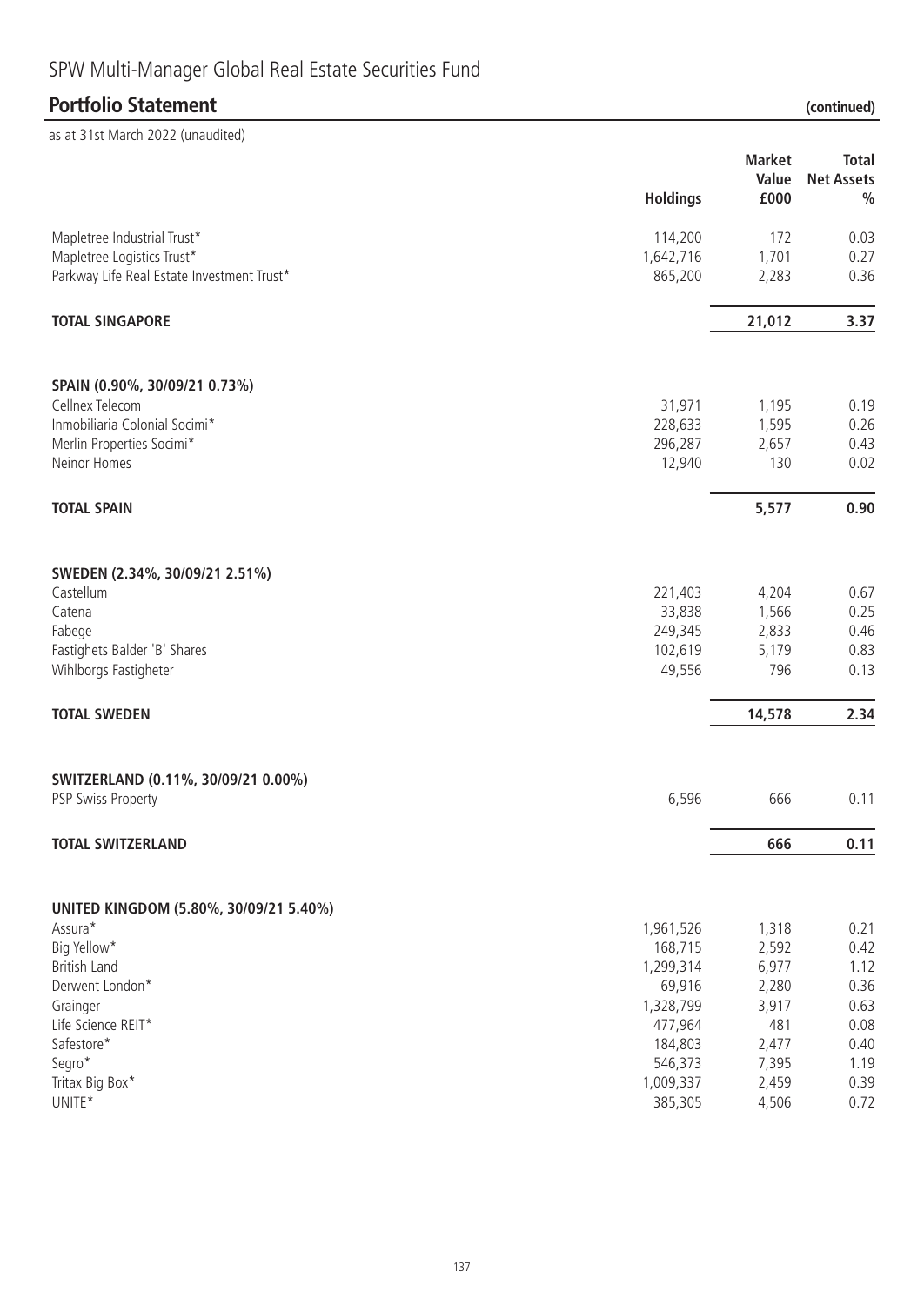# SPW Multi-Manager Global Real Estate Securities Fund

### **Portfolio Statement (continued)**

|                                         | <b>Holdings</b> | <b>Market</b><br>Value<br>£000 | <b>Total</b><br><b>Net Assets</b><br>$\frac{0}{0}$ |
|-----------------------------------------|-----------------|--------------------------------|----------------------------------------------------|
| Urban Logistics REIT*                   | 233,740         | 445                            | 0.07                                               |
| Workspace*                              | 194,274         | 1,311                          | 0.21                                               |
| <b>TOTAL UNITED KINGDOM</b>             |                 | 36,158                         | 5.80                                               |
| UNITED STATES (58.75%, 30/09/21 56.33%) |                 |                                |                                                    |
| Agree Realty                            | 88,203          | 4,385                          | 0.70                                               |
| Alexandria Real Estate Equities*        | 16,750          | 2,579                          | 0.41                                               |
| American Homes 4 Rent*                  | 156,945         | 4,874                          | 0.78                                               |
| American Tower*                         | 13,552          | 2,589                          | 0.42                                               |
| Americold Realty Trust*                 | 156,892         | 3,333                          | 0.53                                               |
| Apartment Income REIT*                  | 213,321         | 8,809                          | 1.41                                               |
| Apple Hospitality*                      | 128,977         | 1,804                          | 0.29                                               |
| AvalonBay Communities*                  | 80,943          | 15,532                         | 2.49                                               |
| Boston Properties*                      | 105,504         | 10,518                         | 1.69                                               |
| <b>Boyd Gaming</b>                      | 26,121          | 1,333                          | 0.21                                               |
| Brixmor Property*                       | 248,553         | 4,963                          | 0.80                                               |
| Caesars Entertainment                   | 4,614           | 272                            | 0.04                                               |
| Camden Property Trust*                  | 29,701          | 3,838                          | 0.62                                               |
| Digital Realty Trust*                   | 165,193         | 18,143                         | 2.91                                               |
| Duke Realty*                            | 187,314         | 8,436                          | 1.35                                               |
| EastGroup Properties*                   | 40,599          | 6,367                          | 1.02                                               |
| Empire State Realty Trust*              | 33,065          | 249                            | 0.04                                               |
| Equinix*                                | 20,422          | 11,726                         | 1.88                                               |
| Essential Properties Realty Trust*      | 215,956         | 4,187                          | 0.67                                               |
| Essex Property Trust*                   | 28,610          | 7,601                          | 1.22                                               |
| Extra Space Storage*                    | 41,118          | 6,547                          | 1.05                                               |
| First Industrial Realty Trust*          | 90,340          | 4,310                          | 0.69                                               |
| Healthcare Trust of America*            | 97,237          | 2,348                          | 0.38                                               |
| Healthpeak Properties*                  | 453,718         | 12,036                         | 1.93                                               |
| Highwoods Properties*                   | 84,031          | 2,980                          | 0.48                                               |
| Host Hotels & Resorts*                  | 416,833         | 6,329                          | 1.02                                               |
| Independence Realty Trust*              | 194,396         | 3,975                          | 0.64                                               |
| Invitation Homes*                       | 348,273         | 10,855                         | 1.74                                               |
| Jones Lang LaSalle                      | 13,468          | 2,496                          | 0.40                                               |
| Kilroy Realty*                          | 44,109          | 2,615                          | 0.42                                               |
| Kimco Realty*                           | 604,410         | 11,507                         | 1.85                                               |
| Kite Realty Group Trust*                | 267,009         | 4,677                          | 0.75                                               |
| Lamar Advertising*                      | 2,691           | 240                            | 0.04                                               |
| Life Storage*                           | 80,776          | 8,770                          | 1.41                                               |
| Medical Properties Trust*               | 30,950          | 504                            | 0.08                                               |
| Mid-America Apartment Communities*      | 53,210          | 8,631                          | 1.38                                               |
| NETST REIT*                             | 107,373         | 1,826                          | 0.29                                               |
| Omega Healthcare Investors*             | 139,228         | 3,358                          | 0.54                                               |
| Orion Office REIT*                      | 3,369           | 37                             | 0.01                                               |
| Prologis*                               | 291,808         | 36,474                         | 5.85                                               |
| Public Storage*                         | 83,677          | 25,258                         | 4.05                                               |
| Realty Income*                          | 150,829         | 8,076                          | 1.30                                               |
| Regency Centers*                        | 5,634           | 311                            | 0.05                                               |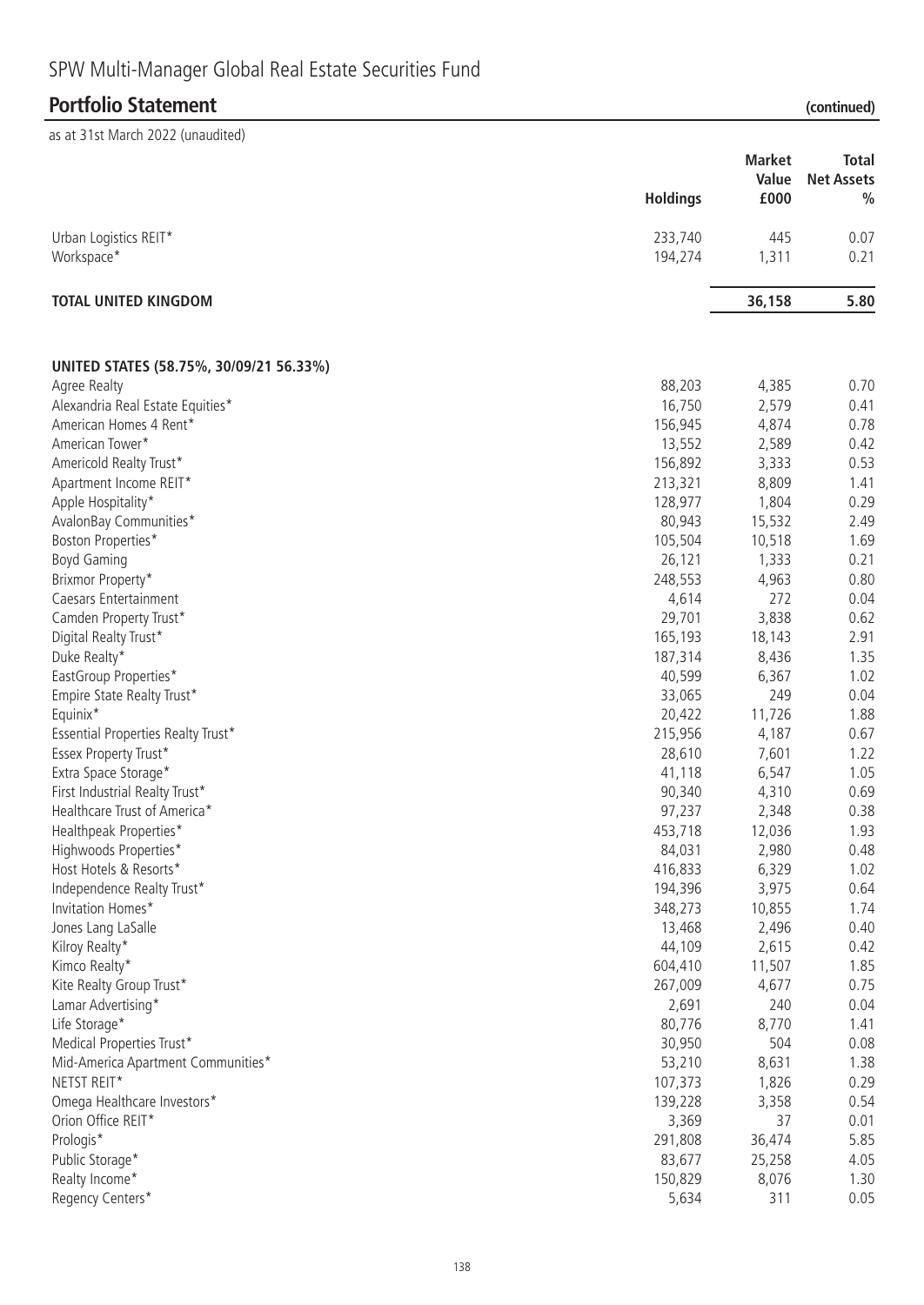|                                                                                                                  |                 | <b>Market</b>  | <b>Total</b>      |
|------------------------------------------------------------------------------------------------------------------|-----------------|----------------|-------------------|
|                                                                                                                  |                 | Value          | <b>Net Assets</b> |
|                                                                                                                  | <b>Holdings</b> | £000           | $\frac{0}{0}$     |
| Ryman Hospitality Properties*                                                                                    | 69,770          | 5,047          | 0.81              |
| <b>SBA Communications*</b>                                                                                       | 8,251           | 2,156          | 0.35              |
| Simon Property*                                                                                                  | 110,325         | 11,333         | 1.82              |
| SL Green Realty*                                                                                                 | 44,475          | 2,774          | 0.45              |
| Spirit Realty Capital*                                                                                           | 59,986          | 2,127          | 0.34              |
| STAG Industrial*                                                                                                 | 112,886         | 3,625          | 0.58              |
| Sun Communities*                                                                                                 | 73,040          | 9,911          | 1.59              |
| Sunstone Hotel Investors*                                                                                        | 173,071         | 1,578          | 0.25              |
| UDR*                                                                                                             | 201,015         | 8,886          | 1.43              |
| Ventas*                                                                                                          | 216,879         | 10,377         | 1.67              |
| Welltower*                                                                                                       | 300,029         | 22,369         | 3.59              |
| Weyerhaeuser*                                                                                                    | 8,791           | 258            | 0.04              |
| <b>TOTAL UNITED STATES</b>                                                                                       |                 | 366,139        | 58.75             |
| DERIVATIVES (0.08%, 30/09/21 -0.03%)<br><b>Forward Currency Contracts</b>                                        |                 |                |                   |
| Bought AUD927,411 for GBP515,988 Settlement 15/06/2022                                                           |                 | 14             | 0.00              |
|                                                                                                                  |                 | 13             | 0.00              |
| Bought AUD927,411 for GBP517,141 Settlement 15/06/2022                                                           |                 | 13             | 0.00              |
| Bought AUD927,411 for GBP516,789 Settlement 15/06/2022<br>Bought AUD551,654 for GBP308,576 Settlement 15/06/2022 |                 | 7              | 0.00              |
| Bought EUR931,116 for GBP784,804 Settlement 15/06/2022                                                           |                 | 5              | 0.00              |
|                                                                                                                  |                 | $\overline{4}$ | 0.00              |
| Bought EUR931,116 for GBP785,541 Settlement 15/06/2022                                                           |                 | 3              |                   |
| Bought EUR931,116 for GBP786,177 Settlement 15/06/2022                                                           |                 | $\overline{3}$ | 0.00              |
| Bought EUR371,441 for GBP311,922 Settlement 15/06/2022                                                           |                 |                | 0.00              |
| Bought JPY8,610,343 for GBP55,343 Settlement 15/06/2022                                                          |                 | (1)            | 0.00              |
| Bought JPY38,474,289 for GBP245,340 Settlement 15/06/2022                                                        |                 | (4)            | 0.00              |
| Bought JPY67,473,481 for GBP443,601 Settlement 15/06/2022                                                        |                 | (20)           | 0.00              |
| Bought JPY67,473,480 for GBP443,204 Settlement 15/06/2022                                                        |                 | (20)           | 0.00              |
| Bought JPY67,473,480 for GBP444,058 Settlement 15/06/2022                                                        |                 | (21)           | 0.00              |
| Bought USD3,211,229 for GBP2,439,009 Settlement 15/06/2022                                                       |                 | 8              | 0.00              |
| Bought USD3,211,229 for GBP2,441,090 Settlement 15/06/2022                                                       |                 | 6              | 0.00              |
| Bought USD3,211,229 for GBP2,442,454 Settlement 15/06/2022                                                       |                 | 5              | 0.00              |
| Bought USD1,934,571 for GBP1,471,604 Settlement 15/06/2022                                                       |                 | 3              | 0.00              |
| Bought USD444,677 for GBP339,503 Settlement 15/06/2022                                                           |                 | (1)            | 0.00              |
| Sold AUD383,347 for GBP218,684 Settlement 15/06/2022                                                             |                 | (1)            | 0.00              |
| Sold EUR340, 185 for GBP284, 333 Settlement 15/06/2022                                                           |                 | (4)            | 0.00              |
| Sold USD1,776,160 for GBP1,350,448 Settlement 15/06/2022                                                         |                 | (3)            | 0.00              |
| Sold USD754,943 for GBP572,506 Settlement 15/06/2022                                                             |                 | (3)            | 0.00              |
|                                                                                                                  |                 | 6              | 0.00              |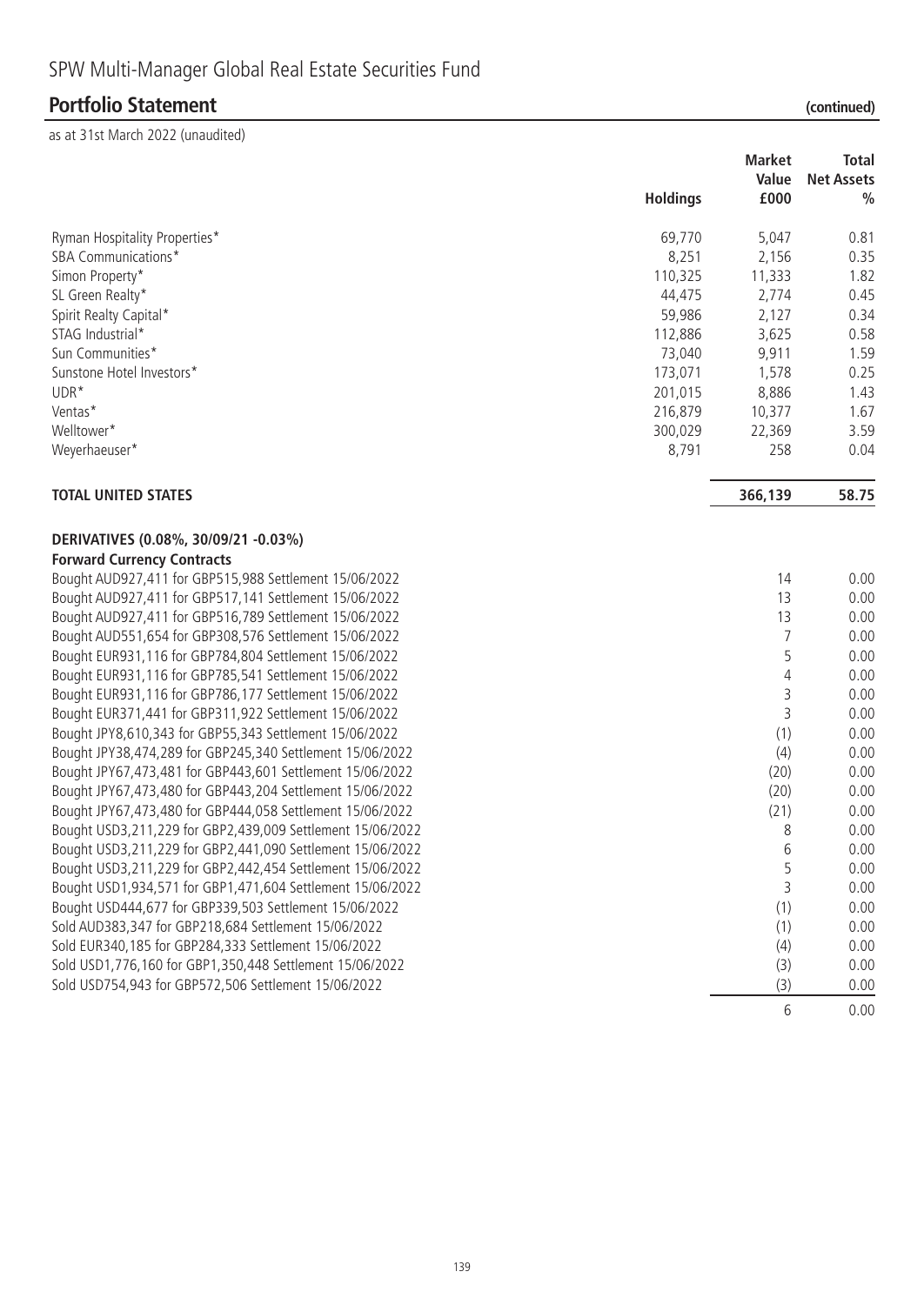| as at 31st March 2022 (unaudited)                 |                 | <b>Market</b><br>Value | <b>Total</b><br><b>Net Assets</b> |
|---------------------------------------------------|-----------------|------------------------|-----------------------------------|
|                                                   | <b>Holdings</b> | £000                   | $\frac{0}{0}$                     |
| <b>Futures Contracts</b>                          |                 |                        |                                   |
| Dow Jones US Real Estate Index June 2022          | 231             | 215                    | 0.03                              |
| FTSE EPRA/NAREIT Developed Europe Index June 2022 | 123             | 40                     | 0.01                              |
| SPI 200 Index Futures June 2022                   | 16              | 95                     | 0.02                              |
| TOPIX Index Futures June 2022                     | 12              | 145                    | 0.02                              |
|                                                   |                 | 495                    | 0.08                              |
| <b>TOTAL DERIVATIVES</b>                          |                 | 501                    | 0.08                              |

| Portfolio of investments <sup>^</sup> | 610.955 | 98.03  |
|---------------------------------------|---------|--------|
| Net other assets                      | 12,303  | 1.97   |
| Total net assets                      | 623.258 | 100.00 |

Collective investment schemes are regulated within the meaning of the FCA rules, equity investment instruments are quoted on a listed securities market, unless otherwise stated.

Derivative contracts can be exchange traded on a regulated market or over the counter (OTC). The futures contracts were traded on another regulated market.

Stocks shown as ADRs, GDRs and NVDRs represent American Depositary Receipts, Global Depositary Receipts and Non Voting Depositary Receipts ^Including investment liabilities.

\*Real Estate Investment Trust (REIT).

\*\*Security has been superseded during a merger and is now defunct.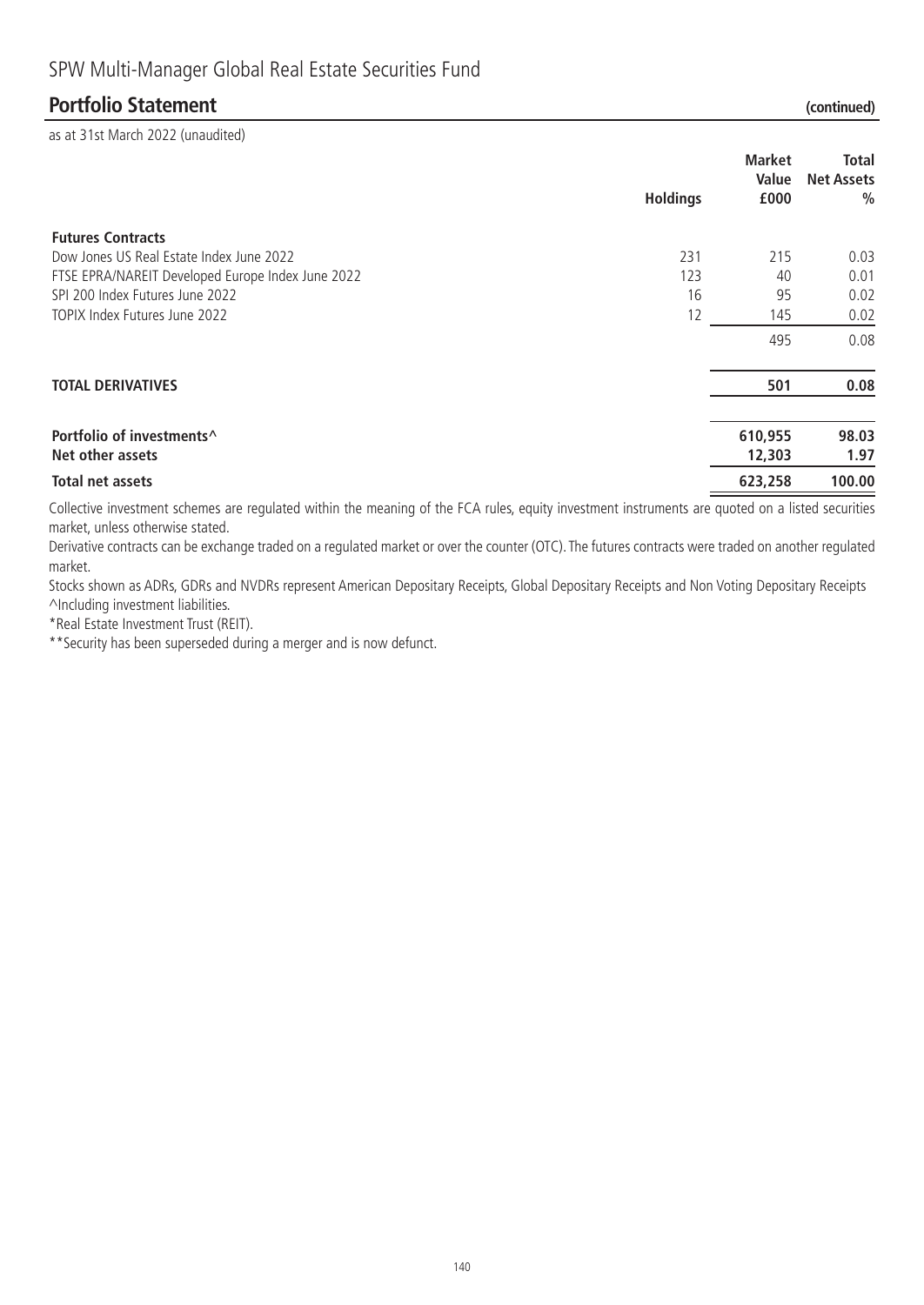# **Material Portfolio Changes**

for the six month period ended 31st March 2022 (unaudited)

|                               | Cost   |                                  | <b>Proceeds</b> |
|-------------------------------|--------|----------------------------------|-----------------|
|                               | £000   |                                  | £000            |
| <b>Major purchases</b>        |        | <b>Major sales</b>               |                 |
| Digital Realty Trust          | 12.029 | Extra Space Storage              | 10,873          |
| Public Storage                | 10,809 | Cyrusone                         | 9,026           |
| Vonovia                       | 7.685  | Simon Property*                  | 8,958           |
| Ventas*                       | 6.770  | Equinix <sup>*</sup>             | 8,634           |
| Healthpeak Properties*        | 6.204  | <b>Medical Properties Trust</b>  | 5,340           |
| Brixmor Property*             | 5.765  | Sun Communities                  | 4,996           |
| <b>Invitation Homes</b>       | 5.173  | VICI Properties*                 | 4,595           |
| Boston Properties*            | 3,855  | Alexandria Real Estate Equities* | 4,254           |
| Camden Property Trust         | 3,655  | Prologis*                        | 4,125           |
| Sumitomo Realty & Development | 3,369  | Ventas*                          | 4,118           |

The above table compliments the data provided in the investment managers report by outlining the top 10 Portfolio components. \*Real Estate Investment Trust (REIT).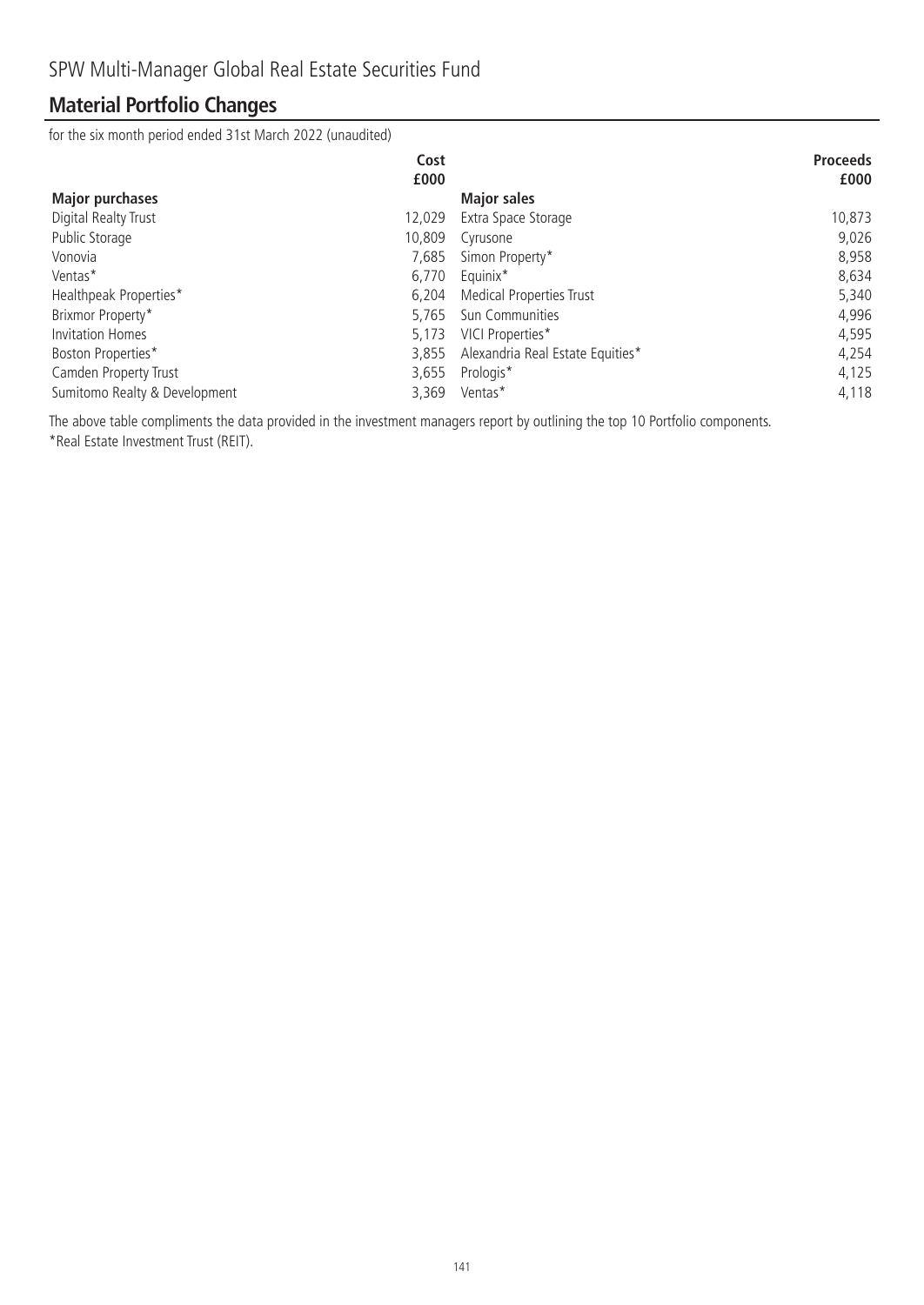# **Securities Financing Transactions (SFT)**

### $\frac{1}{21}$ ct March 2022

| as at 3 ist March 2022                                                                                          |         |                |
|-----------------------------------------------------------------------------------------------------------------|---------|----------------|
| 1) Global Data                                                                                                  |         |                |
| Proportion of securities and commodities on loan as at 31st March 2022                                          | £000    | $\frac{0}{0}$  |
| Total lendable assets excluding cash and cash equivalents:                                                      | 465,665 |                |
| Securities and commodities on loan                                                                              | 27,504  | 5.91%          |
| Assets engaged in SFTs and total return swaps as at 31st March 2022                                             | £000    | $\frac{0}{0}$  |
| Fund assets under management (AUM)                                                                              | 632,719 |                |
| Absolute value of assets engaged in:                                                                            |         |                |
| Securities lending                                                                                              | 27,504  | 4.35%          |
| 2) Concentration Data                                                                                           |         |                |
| <b>Top 10 Collateral Issuers</b><br>Name and value of collateral and commodities received as at 31st March 2022 |         | £000           |
|                                                                                                                 |         |                |
| United States of America                                                                                        |         | 4,680          |
| Kingdom of Belgium<br>Novo Nordisk                                                                              |         | 1,383<br>1,338 |
| Federal Republic of Germany                                                                                     |         | 1,179          |
| Government of United Kingdom                                                                                    |         | 1,101          |
| Republic of France                                                                                              |         | 1,060          |
| Johnson Controls International                                                                                  |         | 693            |
| ArcelorMittal                                                                                                   |         | 587            |
| <b>Stellantis</b>                                                                                               |         | 573            |
| Enel                                                                                                            |         | 490            |
| <b>Counterparties</b>                                                                                           |         |                |
| Name and value of outstanding transactions as at 31st March 2022                                                |         | £000           |
| <b>Securities lending</b>                                                                                       |         |                |
| <b>UBS</b>                                                                                                      |         | 14,112         |
| Barclays Bank<br>Bank of Nova Scotia                                                                            |         | 6,359<br>4,238 |
| <b>HSBC Bank</b>                                                                                                |         | 901            |
| <b>Barclays Capital Securities</b>                                                                              |         | 717            |
| JP Morgan Securities                                                                                            |         | 659            |
| <b>ING Bank</b>                                                                                                 |         | 248            |
| Morgan Stanley International                                                                                    |         | 222            |
| Citigroup Global Markets (UK)                                                                                   |         | 48             |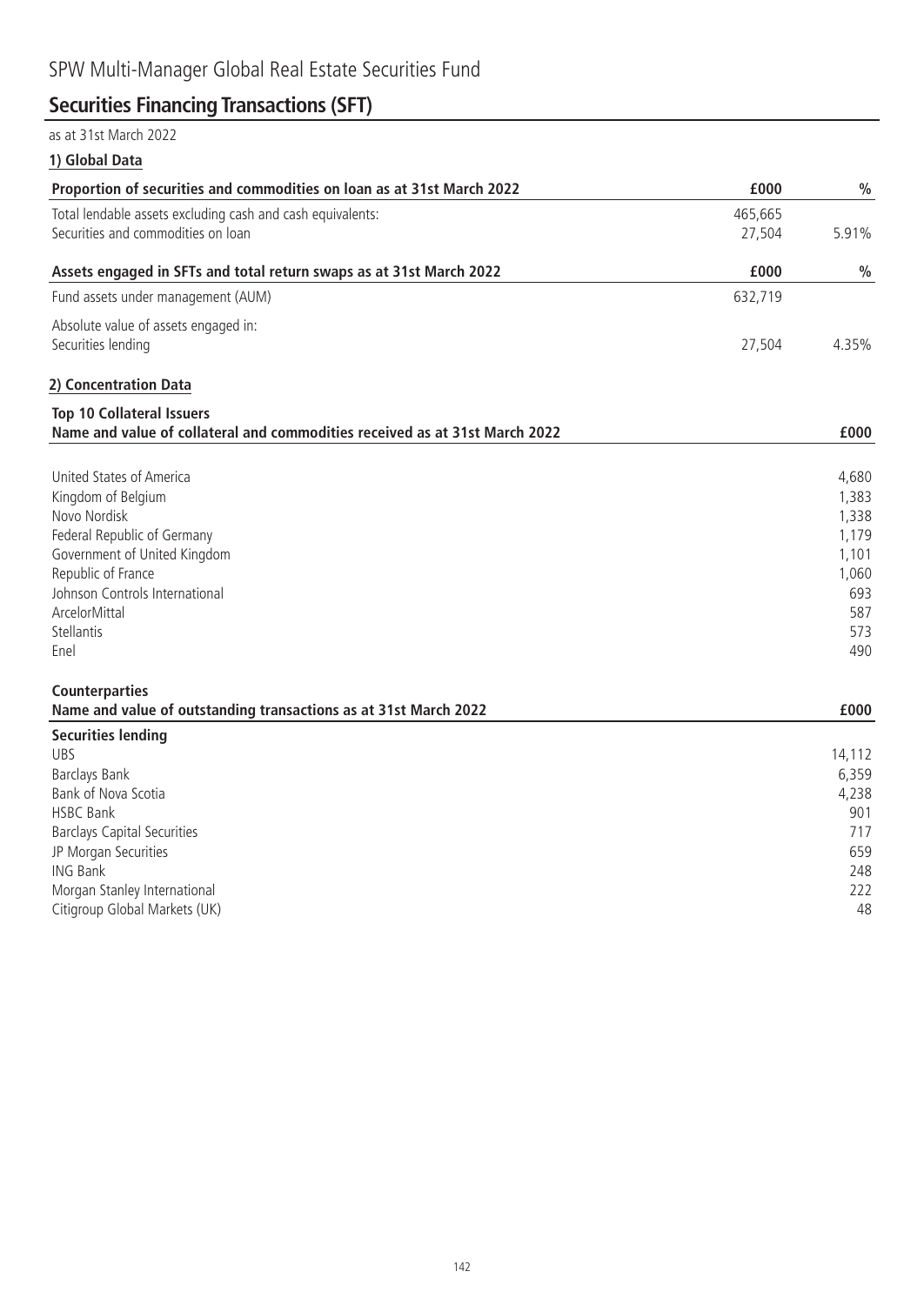### **Securities Financing Transactions (SFT)** *(continued)* (continued)

#### as at 31st March 2022

#### **3) Aggregate Transaction Data**

#### **Type, Quality and Currency of Collateral as at 31st March 2022**

| <b>Type</b>               | Quality                       | Currency           | £000   |
|---------------------------|-------------------------------|--------------------|--------|
| <b>Securities lending</b> |                               |                    |        |
| Equity                    | Traded on recognised exchange | Sterling           | 1,336  |
| Equity                    | Traded on recognised exchange | Australian dollar  | 11     |
| Equity                    | Traded on recognised exchange | Canadian dollar    | 1,734  |
| Equity                    | Traded on recognised exchange | Danish krone       | 1,816  |
| Equity                    | Traded on recognised exchange | Euro               | 3,765  |
| Equity                    | Traded on recognised exchange | Hong Kong dollar   | 513    |
| Equity                    | Traded on recognised exchange | Japanese yen       | 267    |
| Equity                    | Traded on recognised exchange | Norwegian krone    | 63     |
| Equity                    | Traded on recognised exchange | Singapore dollar   | 693    |
| Equity                    | Traded on recognised exchange | South African rand |        |
| Equity                    | Traded on recognised exchange | Swedish krona      | 68     |
| Equity                    | Traded on recognised exchange | Swiss franc        | 33     |
| Equity                    | Traded on recognised exchange | US dollar          | 9,184  |
| Fixed Income              | <b>Investment Grade</b>       | Sterling           | 1,101  |
| Fixed Income              | Investment Grade              | Canadian dollar    | 402    |
| Fixed Income              | Investment Grade              | Euro               | 4,080  |
| Fixed Income              | Investment Grade              | US dollar          | 4,680  |
| Total collateral held     |                               |                    | 29,747 |

#### **Maturity Tenor of Collateral (remaining period to maturity) as at 31st March 2022**

| <b>Type</b>        | Less than<br>one day<br>£000 | One day to<br>one week<br>£000 | One week<br>to one<br>month<br>£000 | One to<br>three<br>months<br>£000 | Three<br>months to<br>one year<br>£000 | Above one<br>year<br>£000 | <b>Open</b><br>maturity<br>£000 | Total<br>£000 |
|--------------------|------------------------------|--------------------------------|-------------------------------------|-----------------------------------|----------------------------------------|---------------------------|---------------------------------|---------------|
| Securities lending |                              | $\overline{\phantom{0}}$       | 182                                 | 579                               | 413                                    | 9.089                     | 19,484                          | 29,747        |
|                    |                              |                                | 182                                 | 579                               | 413                                    | 9.089                     | 19,484                          | 29,747        |

#### **Counterparty details as at 31st March 2022**

|                       | Country of counterparty |                         |        |  |  |
|-----------------------|-------------------------|-------------------------|--------|--|--|
| <b>Type</b>           | establishment           | Settlement and clearing | £000   |  |  |
| Securities lending    | Switzerland             | Bi-lateral              | 1,943  |  |  |
| Securities lending    | United Kingdom          | Bi-lateral              | 769    |  |  |
| Securities lending    | Canada                  | Tri-party               | 4,578  |  |  |
| Securities lending    | Netherlands             | Tri-party               | 270    |  |  |
| Securities lending    | Switzerland             | Tri-party               | 13,402 |  |  |
| Securities lending    | United Kingdom          | Tri-party               | 8,785  |  |  |
| Total collateral held |                         |                         | 29,747 |  |  |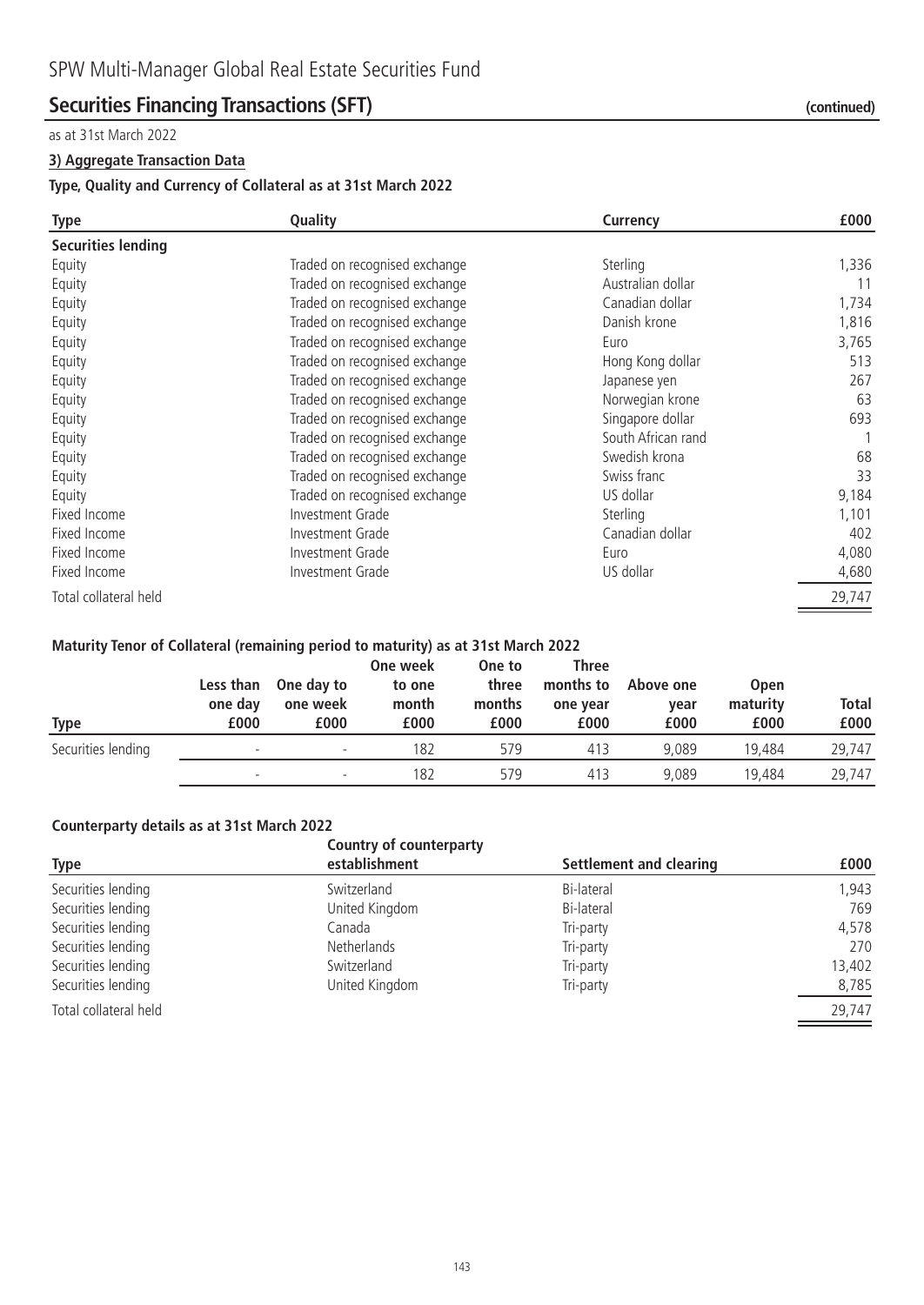### **Securities Financing Transactions (SFT)** *(continued)* (continued)

#### as at 31st March 2022

#### **3) Aggregate Transaction Data (continued)**

| Maturity Tenor of SFTs and Total Return Swaps (remaining period to maturity) as at 31st March 2022 |  |  |  |
|----------------------------------------------------------------------------------------------------|--|--|--|
|                                                                                                    |  |  |  |

| Type               | Less than<br>one day<br>£000 | One day to<br>one week<br>£000 | One week<br>to one<br>month<br>£000 | One to<br>three<br>months<br>£000 | <b>Three</b><br>months to<br>one year<br>£000 | Above one<br>vear<br>£000 | <b>Open</b><br>maturity<br>£000 | <b>Total</b><br>£000 |
|--------------------|------------------------------|--------------------------------|-------------------------------------|-----------------------------------|-----------------------------------------------|---------------------------|---------------------------------|----------------------|
| Securities lending | $\overline{\phantom{0}}$     | $\overline{\phantom{0}}$       | $\overline{\phantom{0}}$            | $\overline{\phantom{a}}$          | $\overline{\phantom{a}}$                      | $\overline{\phantom{0}}$  | 27.504                          | 27,504               |
|                    | $\overline{\phantom{0}}$     | $\overline{\phantom{0}}$       | $\overline{\phantom{a}}$            | $\overline{\phantom{a}}$          | $\overline{\phantom{a}}$                      | $\overline{\phantom{a}}$  | 27.504                          | 27,504               |

#### **4) Re-use of Collateral**

The Fund does not engage in re-use of collateral.

#### **5) Safekeeping of Collateral Received**

| Names and value of custodians safekeeping collateral as at 31st March 2022 | £000           |
|----------------------------------------------------------------------------|----------------|
| Bank of New York                                                           | 20.759         |
| JP Morgan                                                                  | 5,343          |
| <b>State Street</b>                                                        | 2.712          |
| Crest                                                                      | 933            |
| Number of custodians safekeeping collateral                                | $\overline{4}$ |

#### **6) Safekeeping of Collateral Granted**

The Fund does not borrow stock from counterparties; therefore, no collateral has been granted.

#### **7) Return and Cost**

#### **for the period ended 31st March 2022**

|                           |                                                    | <b>Manager of Collective</b>            |                                              |              |
|---------------------------|----------------------------------------------------|-----------------------------------------|----------------------------------------------|--------------|
|                           | <b>Collective Investment</b><br><b>Undertaking</b> | <b>Investment</b><br><b>Undertaking</b> | <b>Third Parties</b><br>(e.g. lending agent) | <b>Total</b> |
|                           | £000                                               | £000                                    | £000                                         | £000         |
| <b>Securities lending</b> |                                                    |                                         |                                              |              |
| Gross return              | 10                                                 |                                         |                                              | 15           |
| % of total gross return   | 75%                                                | 5%                                      | 20%                                          | 100%         |
| $Cost*$                   | $\overline{\phantom{0}}$                           |                                         | $\overline{\phantom{a}}$                     |              |

\*All direct costs from securities lending are borne by lending agent.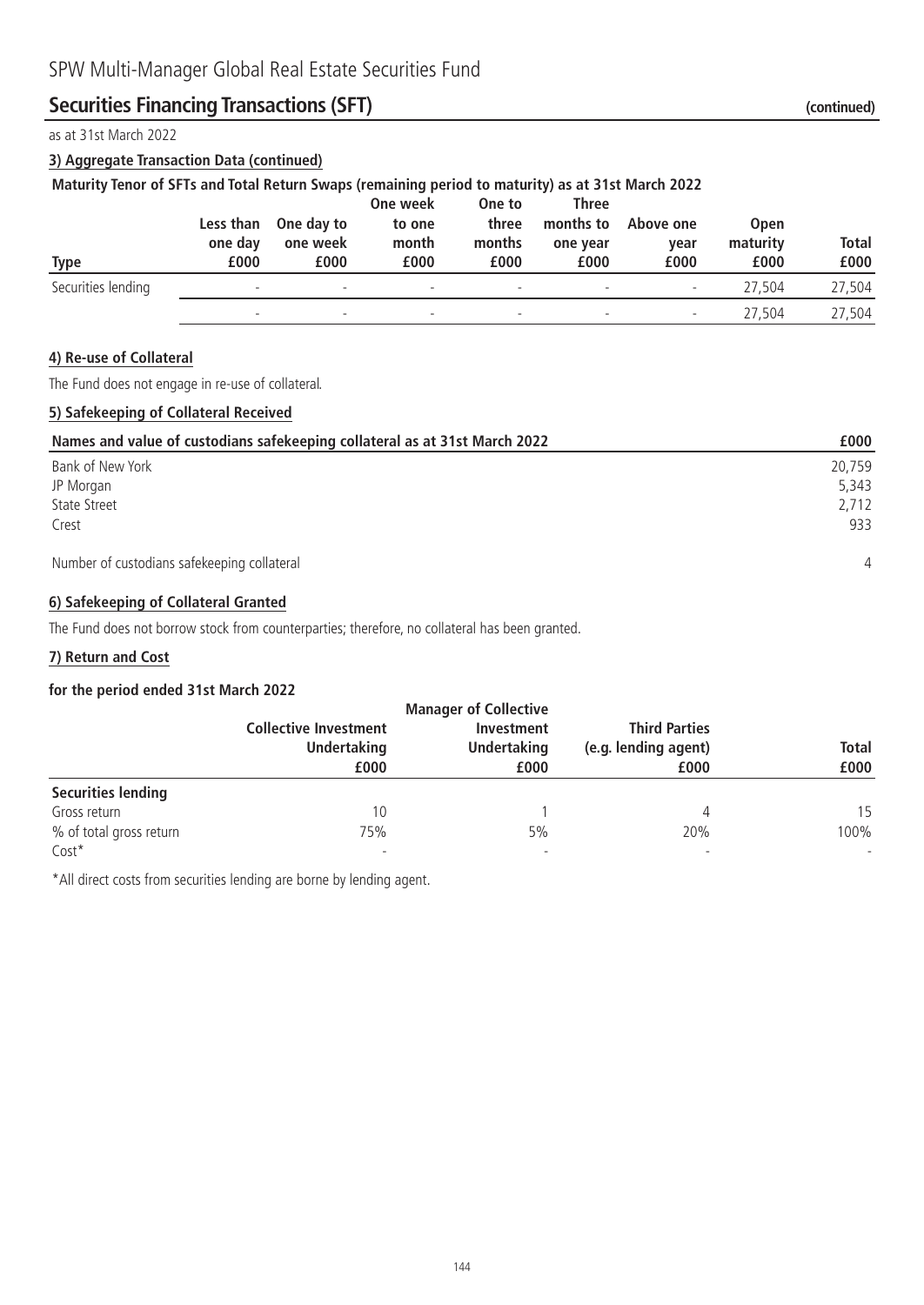# **Comparative Table**

|                                                             | 31/03/22             | 30/09/21             | 30/09/20             |
|-------------------------------------------------------------|----------------------|----------------------|----------------------|
| <b>Share Class A - Accumulation</b>                         |                      |                      |                      |
| Closing net asset value (£000)                              | 43,364               | 46,375               | 36,164               |
| Closing number of shares                                    | 14,544,007<br>298.16 | 16,908,260<br>274.27 | 16,263,389<br>222.37 |
| Closing net asset value per share (p)<br>Operating charges# | 1.38%                | 1.40%                | 1.88%                |
|                                                             |                      |                      |                      |
|                                                             | 31/03/22             | 30/09/21             | 30/09/20             |
| <b>Share Class A - Income</b>                               |                      |                      |                      |
| Closing net asset value (£000)                              | 31,387               | 33,457               | 22,138               |
| Closing number of shares                                    | 15,387,585           | 17,676,535           | 14,096,351           |
| Closing net asset value per share (p)                       | 203.98               | 189.27               | 157.04               |
| Operating charges#                                          | 1.38%                | 1.40%                | 1.88%                |
|                                                             | 31/03/22             | 30/09/21             | 30/09/20             |
| <b>Share Class B - Accumulation</b>                         |                      |                      |                      |
| Closing net asset value (£000)                              | 967                  | 922                  | 1,040                |
| Closing number of shares                                    | 433,153              | 449,757              | 627,910              |
| Closing net asset value per share (p)                       | 223.19               | 204.98               | 165.69               |
| Operating charges#                                          | 1.08%                | 1.10%                | 1.12%                |
|                                                             | 31/03/22             | 30/09/21             | 30/09/20             |
| <b>Share Class B - Income</b>                               |                      |                      |                      |
| Closing net asset value (£000)                              | 3,165                | 3,083                | 2,058                |
| Closing number of shares                                    | 1,734,007            | 1,822,988            | 1,471,157            |
| Closing net asset value per share (p)                       | 182.51               | 169.10               | 139.89               |
| Operating charges#                                          | 1.08%                | 1.10%                | 1.12%                |
|                                                             | 31/03/22             | 30/09/21             | 30/09/20             |
| <b>Share Class C - Accumulation</b>                         |                      |                      |                      |
| Closing net asset value (£000)                              | 657                  | 783                  | 907                  |
| Closing number of shares                                    | 262,852              | 340,151              | 485,977              |
| Closing net asset value per share (p)                       | 250.10               | 230.05               | 186.51               |
| Operating charges#                                          | 1.38%                | 1.40%                | 1.42%                |
|                                                             | 31/03/22             | 30/09/21             | 30/09/20             |
| <b>Share Class P - Income</b>                               |                      |                      |                      |
| Closing net asset value (£000)                              | 104,479              | 109,374              | 110,614              |
| Closing number of shares                                    | 46,979,380           | 53,120,775           | 65,053,316           |
| Closing net asset value per share (p)                       | 222.39               | 205.90               | 170.04               |
| Operating charges#                                          | 0.91%                | 0.93%                | 0.95%                |
|                                                             | 31/03/22             | 30/09/21             | 30/09/20             |
| <b>Share Class Q - Income</b>                               |                      |                      |                      |
| Closing net asset value (£000)                              | 424,254              | 387,968              | 197,428              |
| Closing number of shares                                    | 189,597,955          | 187,398,706          | 115,590,474          |
| Closing net asset value per share (p)                       | 223.77               | 207.03               | 170.80               |
| Operating charges#                                          | 0.81%                | 0.83%                | 0.85%                |
|                                                             |                      |                      |                      |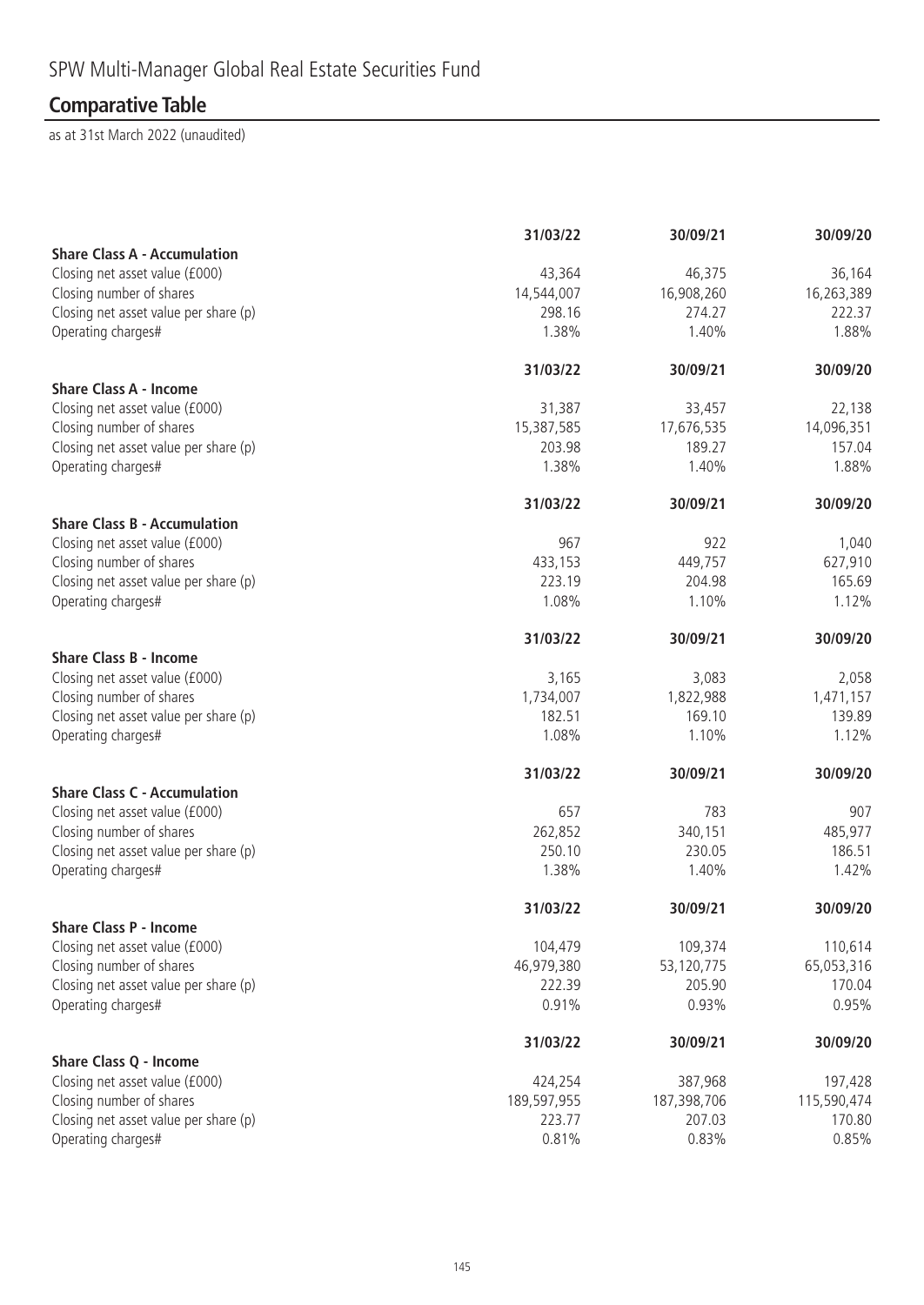### **Comparative Table (continued)**

as at 31st March 2022 (unaudited)

|                                       | 31/03/22  | 30/09/21  | 30/09/20  |
|---------------------------------------|-----------|-----------|-----------|
| <b>Share Class S - Accumulation</b>   |           |           |           |
| Closing net asset value (£000)        |           |           |           |
| Closing number of shares              |           |           |           |
| Closing net asset value per share (p) |           |           |           |
| Operating charges#                    |           | 1.93%     | 1.93%     |
|                                       | 31/03/22  | 30/09/21  | 30/09/20  |
| <b>Share Class X - Accumulation</b>   |           |           |           |
| Closing net asset value (£000)        | 14.985    | 14,803    | 13,480    |
| Closing number of shares              | 4,242,527 | 4,570,803 | 5,170,089 |
| Closing net asset value per share (p) | 353.21    | 323.86    | 260.72    |
| Operating charges#                    | 0.71%     | 0.73%     | 0.75%     |

#Operating charges are representative of the ongoing charges figure.

Share Class S Accumulation was closed on 9th December 2019.

Prices for Share Class X Accumulation are not published externally, as this is an internal share class.

On 9th May 2022 A Income and Accumulation shares held by related parties converted to X Accumulation shares.

On 9th May 2022 the remaining A class and C class shares converted to B class shares.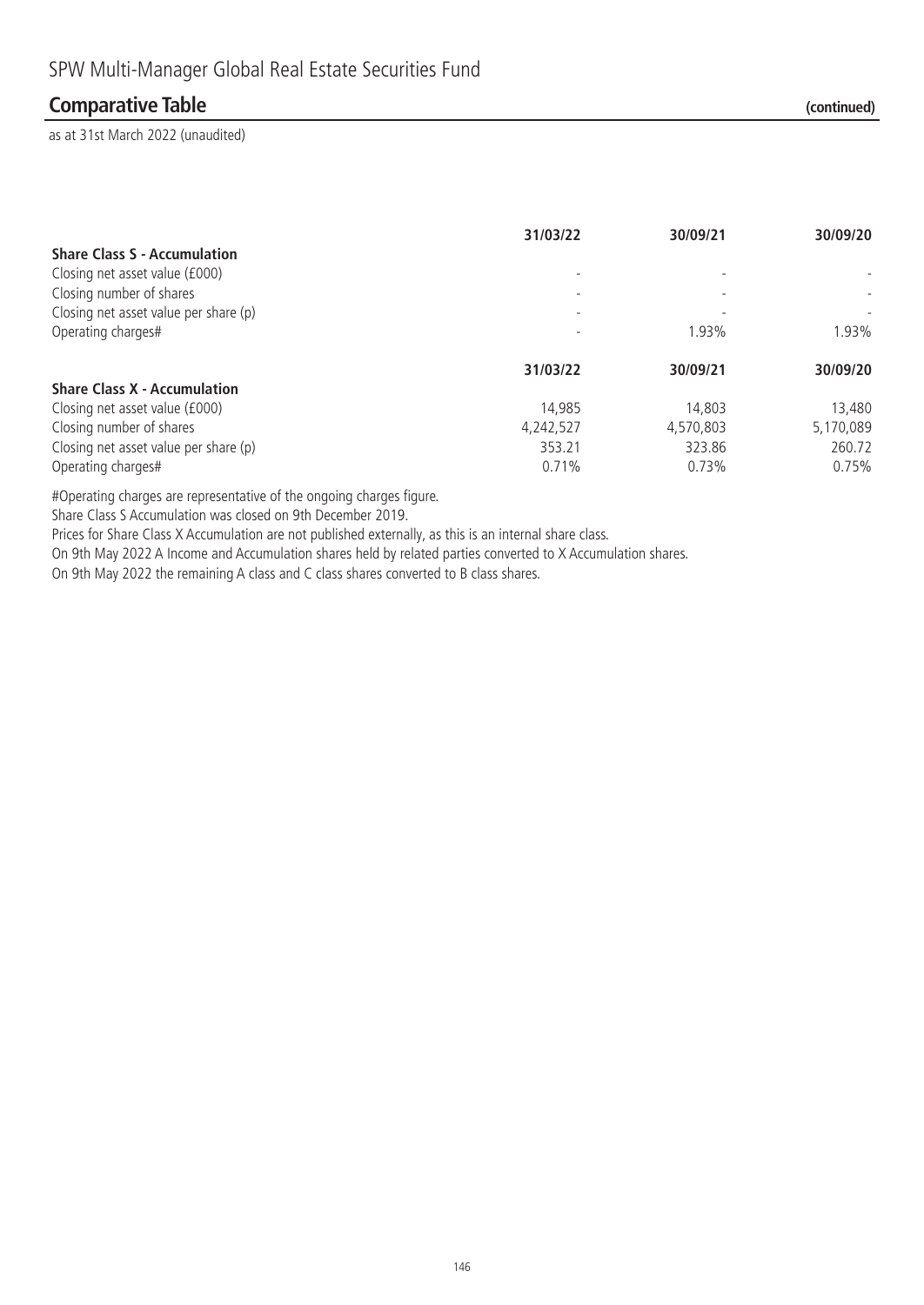### **Statement of Total Return**

for the six month period ended 31st March 2022 (unaudited)

| 01/10/21 to 31/03/22 |         | 01/10/20 to 31/03/21 |          |
|----------------------|---------|----------------------|----------|
|                      |         |                      | £000     |
|                      |         |                      |          |
|                      | 50,971  |                      | 49,288   |
| 6.331                |         | 6,141                |          |
| (2,730)              |         | (2, 108)             |          |
| (8)                  |         | (12)                 |          |
| 3,593                |         | 4,021                |          |
| (756)                |         | (744)                |          |
|                      | 2,837   |                      | 3,277    |
|                      | 53,808  |                      | 52,565   |
|                      | (5,665) |                      | (5, 435) |
|                      | 48,143  |                      | 47,130   |
|                      | £000    | £000                 | £000     |

### **Statement of Change in Net Assets Attributable to Shareholders**

| for the six month period ended 31st March 2022 (unaudited)                   |                      |              |                      |  |
|------------------------------------------------------------------------------|----------------------|--------------|----------------------|--|
|                                                                              | 01/10/21 to 31/03/22 |              | 01/10/20 to 31/03/21 |  |
|                                                                              | £000                 | £000<br>£000 | £000                 |  |
| Opening net assets attributable to shareholders                              | 596,765              |              | 383,829              |  |
| Amounts receivable on creation of shares                                     | 17.167               | 147,929      |                      |  |
| Less: Amounts payable on cancellation of shares                              | (39, 379)            | (21, 330)    |                      |  |
|                                                                              |                      | (22, 212)    | 126,599              |  |
| Dilution adjustment                                                          |                      |              | 173                  |  |
| Change in net assets attributable to shareholders from investment activities |                      | 48,143       | 47,130               |  |
| Retained distributions on accumulation shares                                |                      | 555          | 602                  |  |
| Closing net assets attributable to shareholders                              | 623,258              |              | 558,333              |  |

Comparative information is provided for the Statement of Change in Net Assets Attributable to Shareholders. Since this information is for the prior interim period, the net assets at the end of that period do not correspond to the net assets at the start of the current period.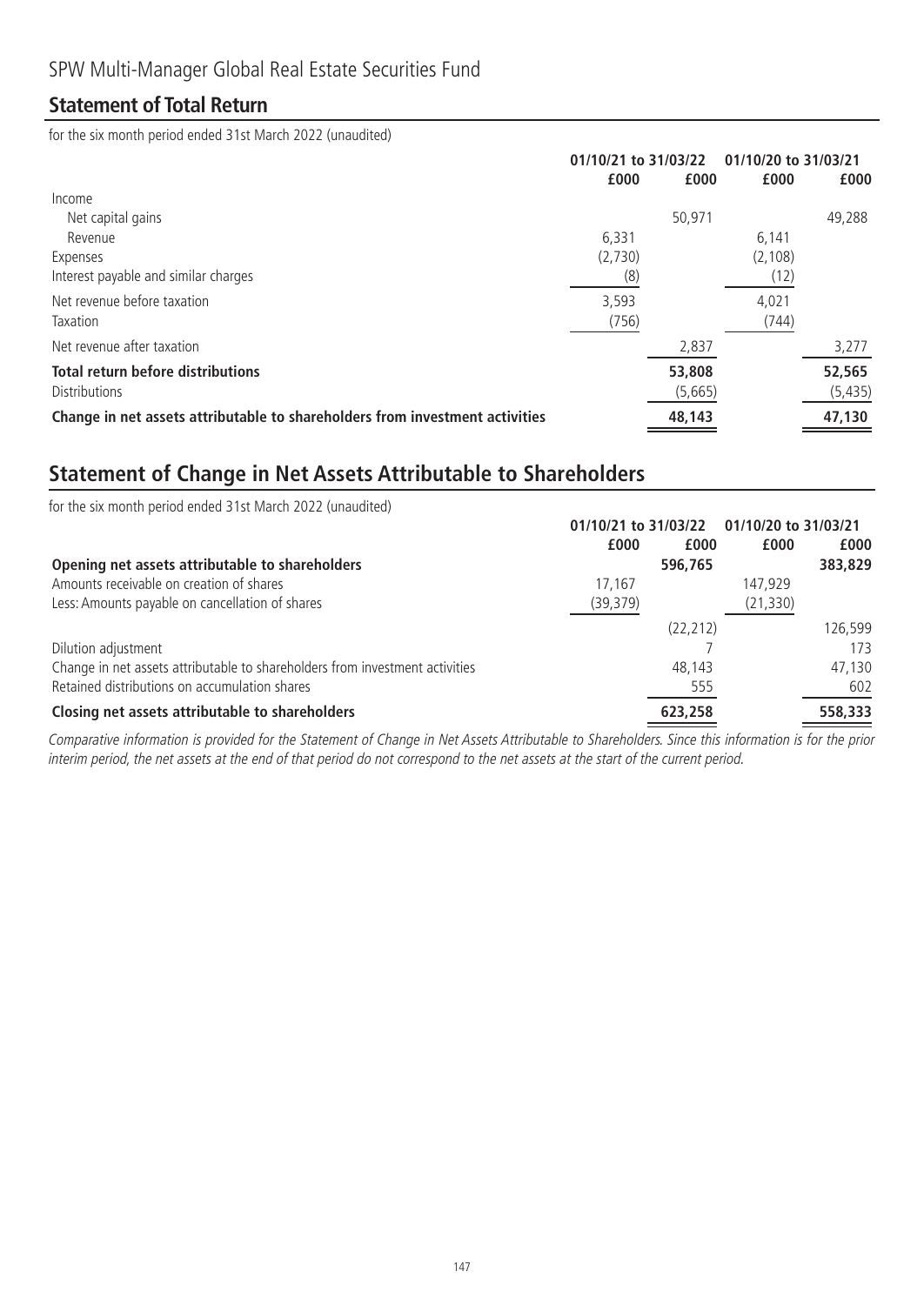# SPW Multi-Manager Global Real Estate Securities Fund

### **Balance Sheet**

|                                         | 31/03/22<br>£000 | 30/09/21<br>£000 |
|-----------------------------------------|------------------|------------------|
| <b>Assets</b>                           |                  |                  |
| <b>Fixed assets</b>                     |                  |                  |
| Investments                             | 611,033          | 578,648          |
| <b>Current assets</b>                   |                  |                  |
| Debtors                                 | 3,505            | 4,614            |
| Cash and bank balances                  | 20,009           | 21,210           |
| <b>Total assets</b>                     | 634,547          | 604,472          |
| <b>Liabilities</b>                      |                  |                  |
| Investment liabilities                  | (78)             | (433)            |
| Provision for liabilities               | (107)            | (95)             |
| <b>Creditors</b>                        |                  |                  |
| Bank overdrafts                         | (195)            | (830)            |
| Distribution payable                    | (2, 598)         | (2,858)          |
| Other creditors                         | (8, 311)         | (3, 491)         |
| <b>Total liabilities</b>                | (11, 289)        | (7, 707)         |
| Net assets attributable to shareholders | 623,258          | 596,765          |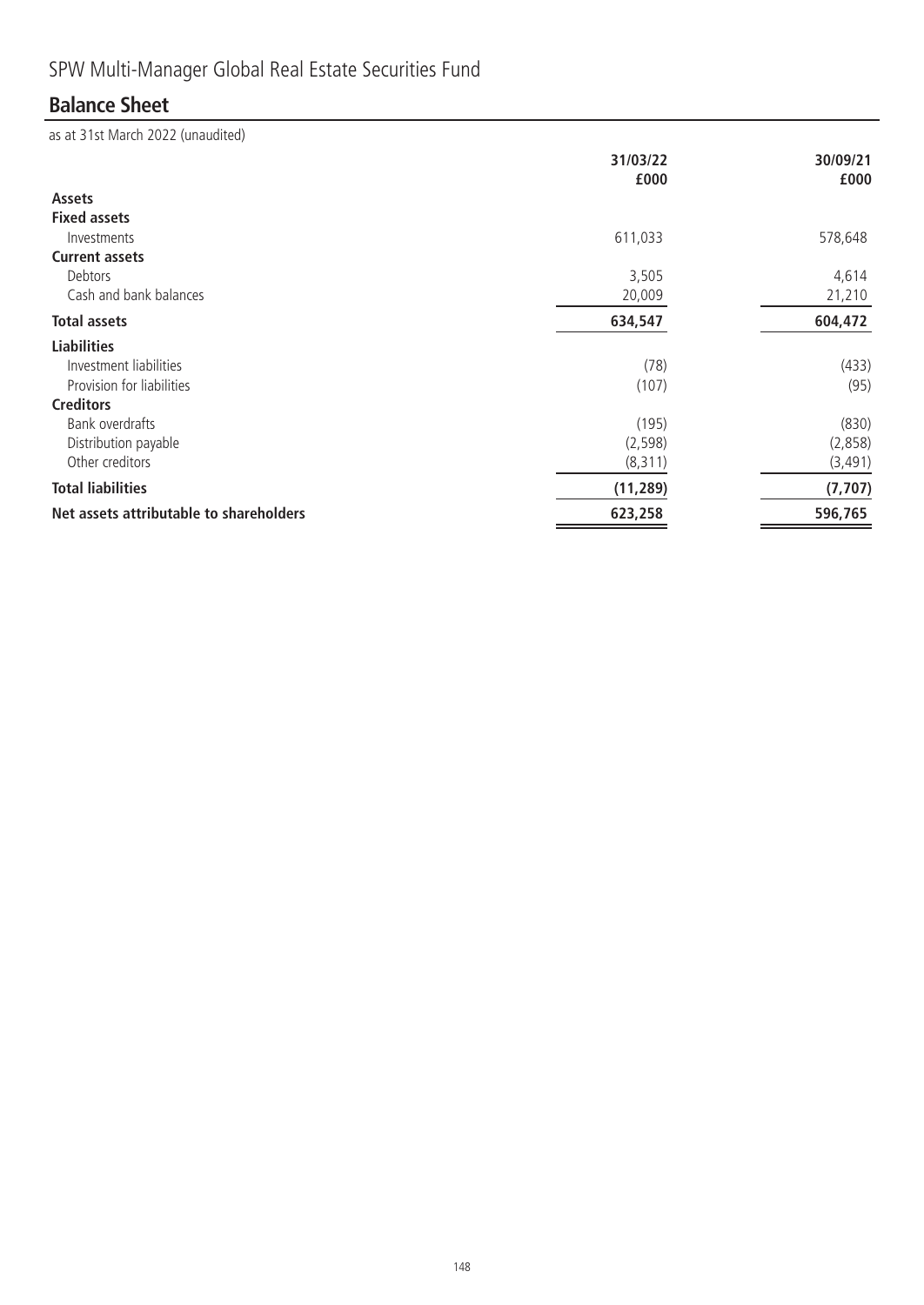### SPW Multi-Manager Global Real Estate Securities Fund

### **Distribution Tables**

for the six month period ended 31st March 2022 (unaudited)

#### **Distribution in pence per share**

Group 1 First interim Shares purchased prior to 1st October 2021 Second interim Shares purchased prior to 1st January 2022

Group 2 First interim Shares purchased on or between 1st October 2021 and 31st December 2021 Second interim Shares purchased on or between 1st January 2022 and 31st March 2022

#### **Share Class A - Accumulation**

|                | <b>Net</b> |                          | <b>Distributions</b><br>paid/payable to | Distributions<br>paid to |
|----------------|------------|--------------------------|-----------------------------------------|--------------------------|
|                | revenue    | Equalisation             | 31/05/2022                              | 31/05/2021               |
| Group 1        | (p)        | (p)                      | (p)                                     | (p)                      |
| First interim  | 1.2851     | $\overline{\phantom{0}}$ | 1.2851                                  | .3677                    |
| Second interim | 1.3706     |                          | 1.3706                                  | .3356                    |
| Group 2        | (p)        | (p)                      | (p)                                     | (p)                      |
| First interim  | 0.8924     | 0.3927                   | 1.2851                                  | .3677                    |
| Second interim | 0.2464     | 1.1242                   | 1.3706                                  | 1.3356                   |

#### **Share Class A - Income**

| <b>Net</b>               |            | paid to         |
|--------------------------|------------|-----------------|
| Equalisation             | 31/05/2022 | 31/05/2021      |
| (p)                      | (p)        | (p)             |
|                          | 0.8870     | 0.9661          |
| $\overline{\phantom{0}}$ | 0.9420     | 0.9378          |
| (p)                      | (p)        | (p)             |
| 0.0120                   | 0.8870     | 0.9661          |
| 0.4807                   | 0.9420     | 0.9378          |
|                          |            | paid/payable to |

Distributions

**Distributions** 

Distributions

Distributions

Distributions

Distributions

#### **Share Class B - Accumulation**

|                | Net     |                          | paid/payable to | paid to    |
|----------------|---------|--------------------------|-----------------|------------|
|                | revenue | Equalisation             | 31/05/2022      | 31/05/2021 |
| Group 1        | (p)     | (p)                      | (p)             | (p)        |
| First interim  | 0.9609  |                          | 0.9609          | 1.0193     |
| Second interim | 1.0251  | $\overline{\phantom{a}}$ | 1.0251          | 0.9965     |
| Group 2        | (p)     | (p)                      | (p)             | (p)        |
| First interim  | 0.3742  | 0.5867                   | 0.9609          | 1.0193     |
| Second interim | 0.6495  | 0.3756                   | 1.0251          | 0.9965     |

#### **Share Class B - Income**

|                | Net     | paid/payable to          |            | paid to    |
|----------------|---------|--------------------------|------------|------------|
|                | revenue | Equalisation             | 31/05/2022 | 31/05/2021 |
| Group 1        | (p)     | (p)                      | (p)        | (p)        |
| First interim  | 0.7927  | $\overline{\phantom{0}}$ | 0.7927     | 0.8608     |
| Second interim | 0.8419  | $\overline{\phantom{a}}$ | 0.8419     | 0.8367     |
| Group 2        | (p)     | (p)                      | (p)        | (p)        |
| First interim  | 0.2150  | 0.5777                   | 0.7927     | 0.8608     |
| Second interim | 0.2649  | 0.5770                   | 0.8419     | 0.8367     |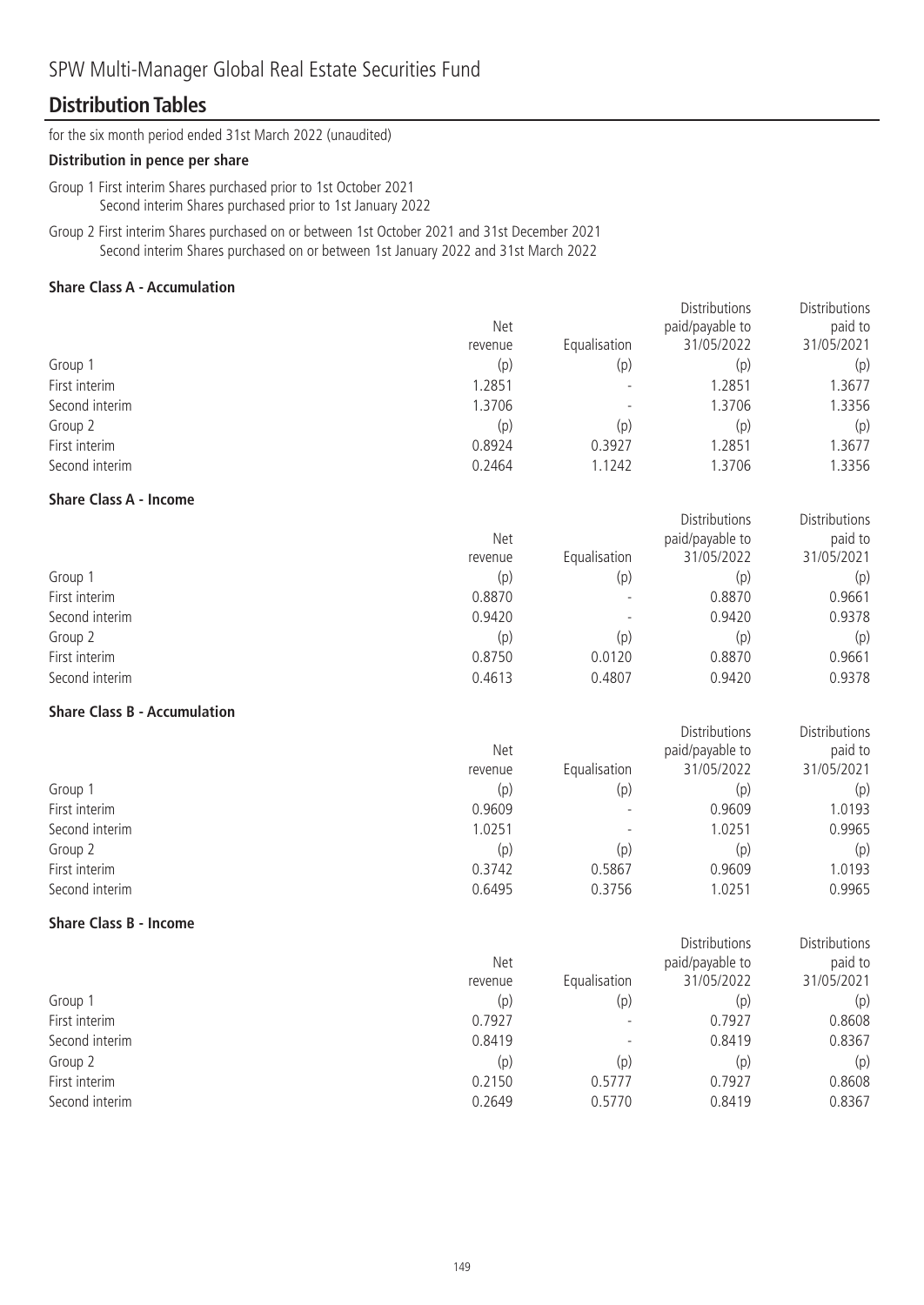### **Distribution Tables (continued)**

for the six month period ended 31st March 2022 (unaudited)

#### **Share Class C - Accumulation**

|                                     |         |              | Distributions   | Distributions |
|-------------------------------------|---------|--------------|-----------------|---------------|
|                                     | Net     |              | paid/payable to | paid to       |
|                                     | revenue | Equalisation | 31/05/2022      | 31/05/2021    |
| Group 1                             | (p)     | (p)          | (p)             | (p)           |
| First interim                       | 1.0779  |              | 1.0779          | 1.1471        |
| Second interim                      | 1.1509  |              | 1.1509          | 1.1203        |
| Group 2                             | (p)     | (p)          | (p)             | (p)           |
| First interim                       | 0.5861  | 0.4918       | 1.0779          | 1.1471        |
| Second interim                      | 0.2383  | 0.9126       | 1.1509          | 1.1203        |
| <b>Share Class P - Income</b>       |         |              |                 |               |
|                                     |         |              | Distributions   | Distributions |
|                                     | Net     |              | paid/payable to | paid to       |
|                                     | revenue | Equalisation | 31/05/2022      | 31/05/2021    |
| Group 1                             | (p)     | (p)          | (p)             | (p)           |
| First interim                       | 0.9655  |              | 0.9655          | 1.0466        |
| Second interim                      | 1.0264  |              | 1.0264          | 1.0332        |
| Group 2                             | (p)     | (p)          | (p)             | (p)           |
| First interim                       | 0.0000  | 0.9655       | 0.9655          | 1.0466        |
| Second interim                      | 0.6681  | 0.3583       | 1.0264          | 1.0332        |
| <b>Share Class Q - Income</b>       |         |              |                 |               |
|                                     |         |              | Distributions   | Distributions |
|                                     | Net     |              | paid/payable to | paid to       |
|                                     | revenue | Equalisation | 31/05/2022      | 31/05/2021    |
| Group 1                             | (p)     | (p)          | (p)             | (p)           |
| First interim                       | 0.9709  |              | 0.9709          | 1.0514        |
| Second interim                      | 1.0320  |              | 1.0320          | 1.0383        |
| Group 2                             | (p)     | (p)          | (p)             | (p)           |
| First interim                       | 0.6213  | 0.3496       | 0.9709          | 1.0514        |
| Second interim                      | 0.6168  | 0.4152       | 1.0320          | 1.0383        |
| <b>Share Class X - Accumulation</b> |         |              |                 |               |
|                                     |         |              | Distributions   | Distributions |
|                                     | Net     |              | paid/payable to | paid to       |
|                                     | revenue | Equalisation | 31/05/2022      | 31/05/2021    |
| Group 1                             | (p)     | (p)          | (p)             | (p)           |
| First interim                       | 1.5187  |              | 1.5187          | 1.6049        |
| Second interim                      | 1.6221  |              | 1.6221          | 0.6999        |
| Group 2                             | (p)     | (p)          | (p)             | (p)           |
| First interim                       | 0.8982  | 0.6205       | 1.5187          | 1.6049        |
| Second interim                      | 1.3225  | 0.2996       | 1.6221          | 0.6999        |
|                                     |         |              |                 |               |

#### **Corporate shareholder information (unaudited) for all share classes**

A shareholder liable to corporation tax receives this distribution, excluding equalisation, as follows:

First interim - 68.83% of the dividend is received as non-taxable income.

First interim - 0.00% of the dividend is received as an annual payment (non-foreign element) received after the deduction of tax.

First interim - 31.17% of the dividend is received as an annual payment (foreign element) received after the deduction of tax.

Second interim - 0.00% of the dividend is received as non-taxable income.

Second interim - 0.00% of the dividend is received as an annual payment (non-foreign element) received after the deduction of tax. Second interim - 100.00% of the dividend is received as an annual payment (foreign element) received after the deduction of tax.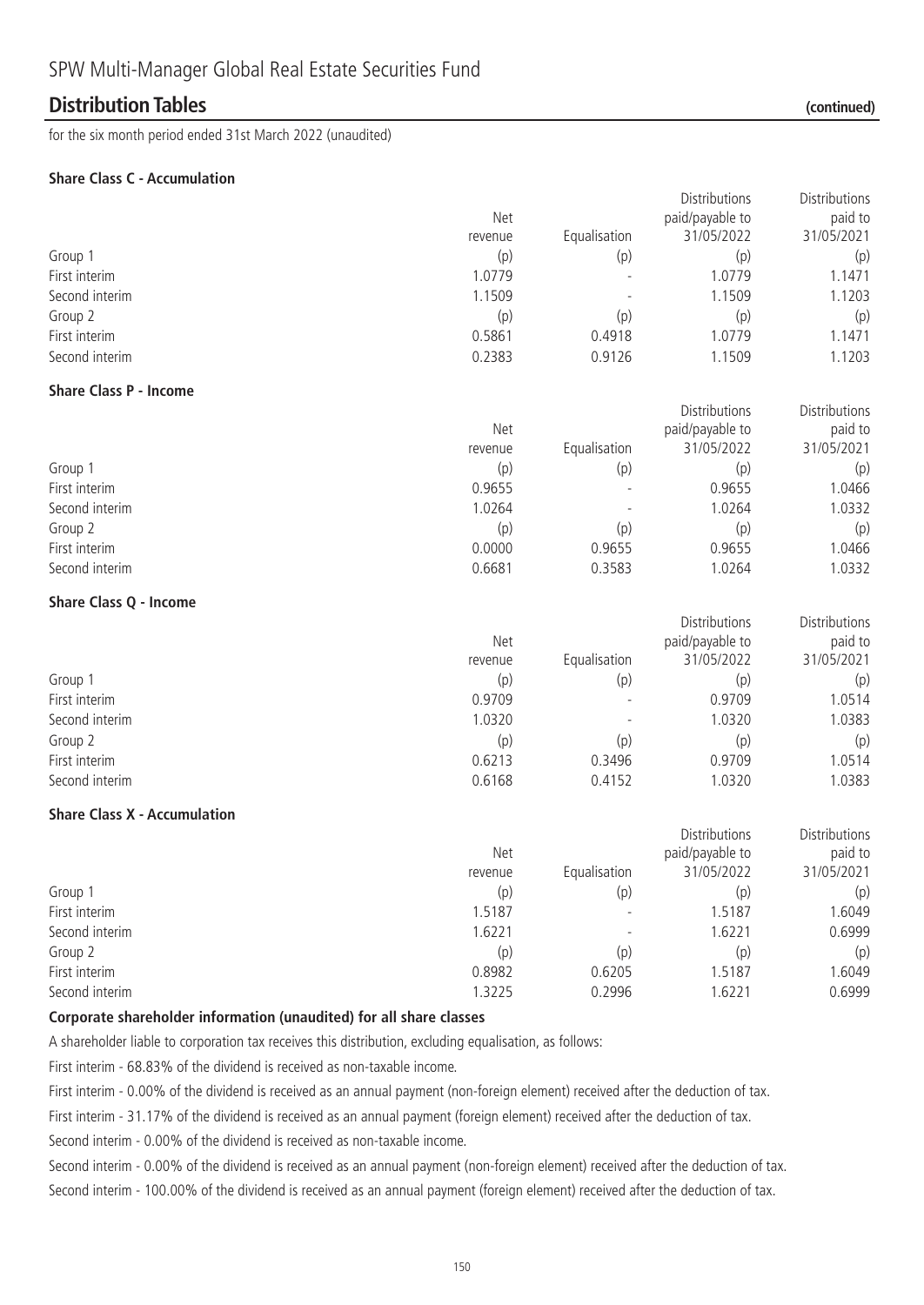### **Investment Markets Overview**

for the six month period ended 31st March 2022 (unaudited)

#### **Investment Objective**

The Fund aims to provide income and capital growth in excess of the Bloomberg Global Aggregate Treasury (Total Return) Value GBP Hedged index (after fees have been deducted) over five to seven years by investing in a range of bonds issued or guaranteed by governments worldwide.

#### **Investment Policy**

The Fund is actively managed and invests at least 80% of its assets in bonds denominated in sterling (or in other currencies and hedged back into sterling) issued or guaranteed by national governments, government agencies and supra-nationals worldwide.

The Fund may also invest up to 20% of its assets in bonds including convertible bonds, asset-backed securities and mortgage-backed securities issued by companies worldwide. Up to 10% of its assets may be invested in below investment grade bonds (as measured by Standard & Poor's or any other equivalent credit rating agencies) or in unrated securities.

The Fund may also invest in collective investment schemes (including those managed by the ACD, the Investment Adviser and their associates) and money market instruments, and hold cash.

The Fund may use derivatives with the aim of reducing risk, managing the Fund more efficiently (often referred to as 'efficient portfolio management') or for investment purposes. The Fund may use leverage and take short positions.

#### Further information

The Fund is actively managed on a multi-manager basis. The Investment Adviser will appoint individual investment firms (Sub-Investment Advisers) to manage elements of the Fund based on a variety of factors. There will be at least two Sub-Investment Advisers.

#### **Synthetic Risk and Reward Indicator**

There are several different ways of measuring risk. The table below uses an industry standard measure of fund risk based on measuring a fund's volatility using its returns over the past five years.Volatility is generated by both rising and falling prices.Volatility doesn't tell you how much a fund has lost or gained; it indicates how volatile its returns were historically. The Fund's ranking may change over time and may not be a reliable indication of its future risk profile.

| As this Fund has been available for less<br>than 5 years, we have used simulated<br>historical data for the part of the 5 year<br>period before the Fund began. The Fund is<br>ranked at 3 <sup>*</sup> because, based on<br>simulated data, it would<br>have<br>experienced low to medium levels of<br>volatility over the past 5 years. | Typically lower rewards,<br>lower risks |   | Typically higher rewards,<br>higher risks |  |
|-------------------------------------------------------------------------------------------------------------------------------------------------------------------------------------------------------------------------------------------------------------------------------------------------------------------------------------------|-----------------------------------------|---|-------------------------------------------|--|
| *As disclosed in the key investor                                                                                                                                                                                                                                                                                                         |                                         |   |                                           |  |
| information document dated<br>15th<br>February 2022.                                                                                                                                                                                                                                                                                      |                                         | 4 |                                           |  |

#### **Investment Review**

| Performance                                                         | 01/10/21      | 26/02/21                |
|---------------------------------------------------------------------|---------------|-------------------------|
|                                                                     |               | to 31/03/22 to 30/09/21 |
|                                                                     | $\frac{0}{0}$ | $\%$                    |
| SPW Multi-Manager Global Sovereign Bond Fund Q Accumulation (Gross) | (4.42)        | 0.071                   |

Source: Lipper for SPW Multi-Manager Global Sovereign Bond Fund. Basis: Gross revenue reinvested and net of expenses.

On 26th February 2021 SPW Multi-Manager Global Sovereign Bond Fund was launched with Share Classes Q Accumulation (Gross) and Q Income (Gross).

Past performance is not a reliable indicator of future results. The value of an investment and any revenue from it is not guaranteed and can go down as well as up depending on investment performance and currency exchange rates.

The fund returned -4.4% in the six months to 31 March 2022.

Markets began to focus on heightened inflationary pressures as the easing of lockdown measures in many countries led to a strong post-pandemic economic rebound.

Central banks often raise interest rates as a means to potentially control inflation, but they retained low interest rates for much of 2021, despite rising inflation. However, inflation proved stubbornly persistent as COVID-19 restrictions were eased, due to sharply resurgent economic demand, energy price rises and supply chain disruption. So, later in 2021, central banks became more willing to raise interest rates, particularly given the healthy economic backdrop and low unemployment.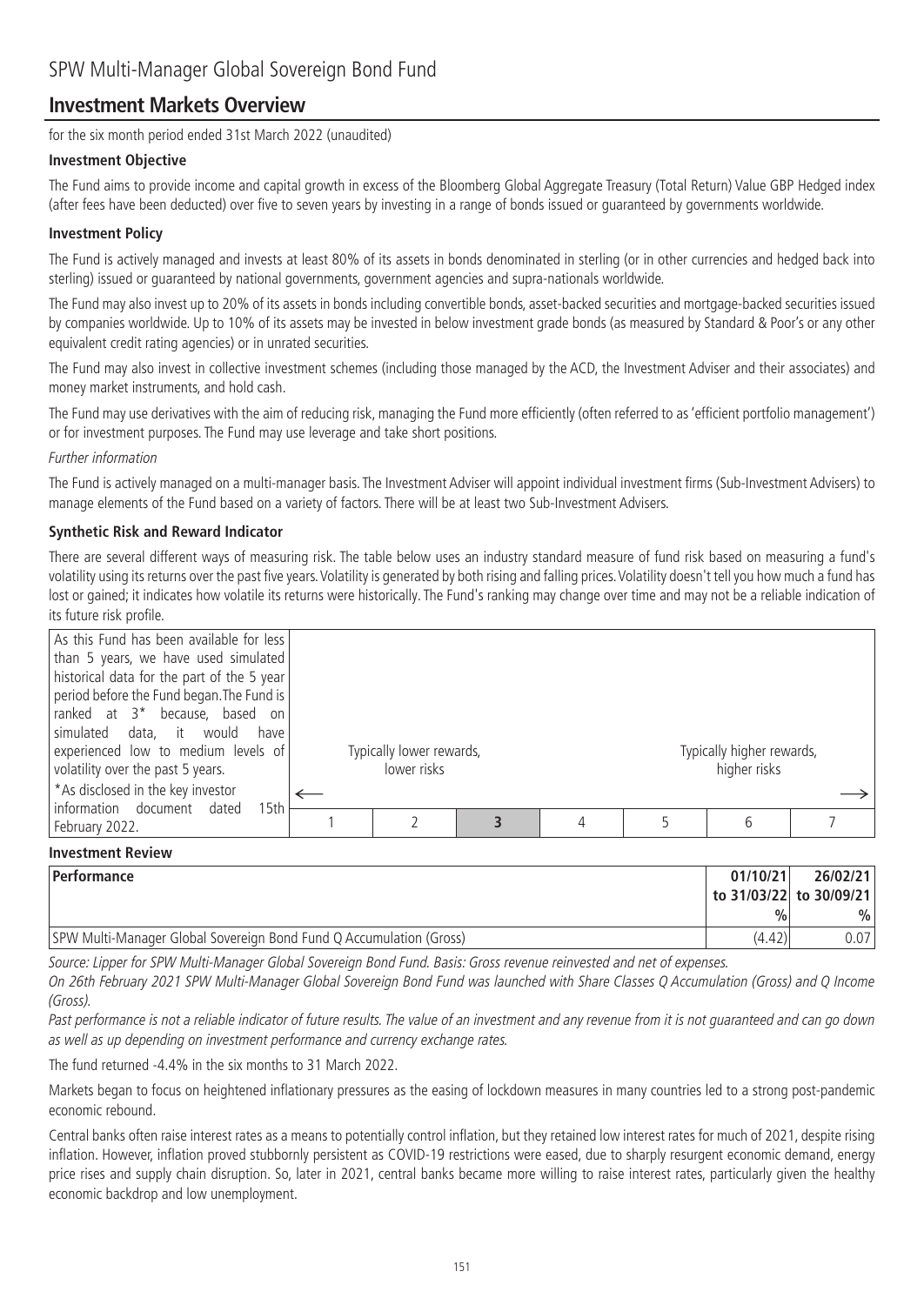### **Investment Markets Overview (continued)**

for the six month period ended 31st March 2022 (unaudited)

#### **Investment Review (continued)**

Bond prices fell sharply in the first three months of 2022. The Federal Reserve (Fed) began to reduce its bond-buying activity and also raised interest rates in March. Fed comments led investors to expect a series of further interest rate rises in 2022, and to reassess the value of bonds accordingly, as bond prices can often fall when interest rates go up.

The Bank of England (BoE) raised interest rates in December, February and March, despite concerns over rising cost of living pressures on consumers. In February, the European Central Bank (ECB) no longer ruled out the possibility of interest rate rises in 2022. The ECB also confirmed a faster reduction in their bond-buying programme.

Bond prices generally fell during the six-month period, and bond yields rise when prices fall. The yield on US government bonds with 10 years to expiry increased from 1.49% to 2.35%. But the sell-off in government bonds with a shorter time to expiry was even greater. Indeed the yield on US government bonds with a two-year expiry date rose from 0.28% to 2.33%.

The yield on 10-year UK government bonds rose from 1.02% to 1.61% and the two-year from 0.41% to 1.36%. The German 10-year yield increased from -0.19% to 0.55% and the German two-year yield rose from -0.69% to -0.07%. Meanwhile, the 10-year Italian yield rose from 0.86% to 2.04%.

Global corporate bonds produced negative total returns (in local currency terms), and performed more weakly than government bonds (source: ICE Data Indices). Bonds from companies perceived as higher risk generally performed better than those perceived as lower risk.

> Schroder Investment Management Limited April 2022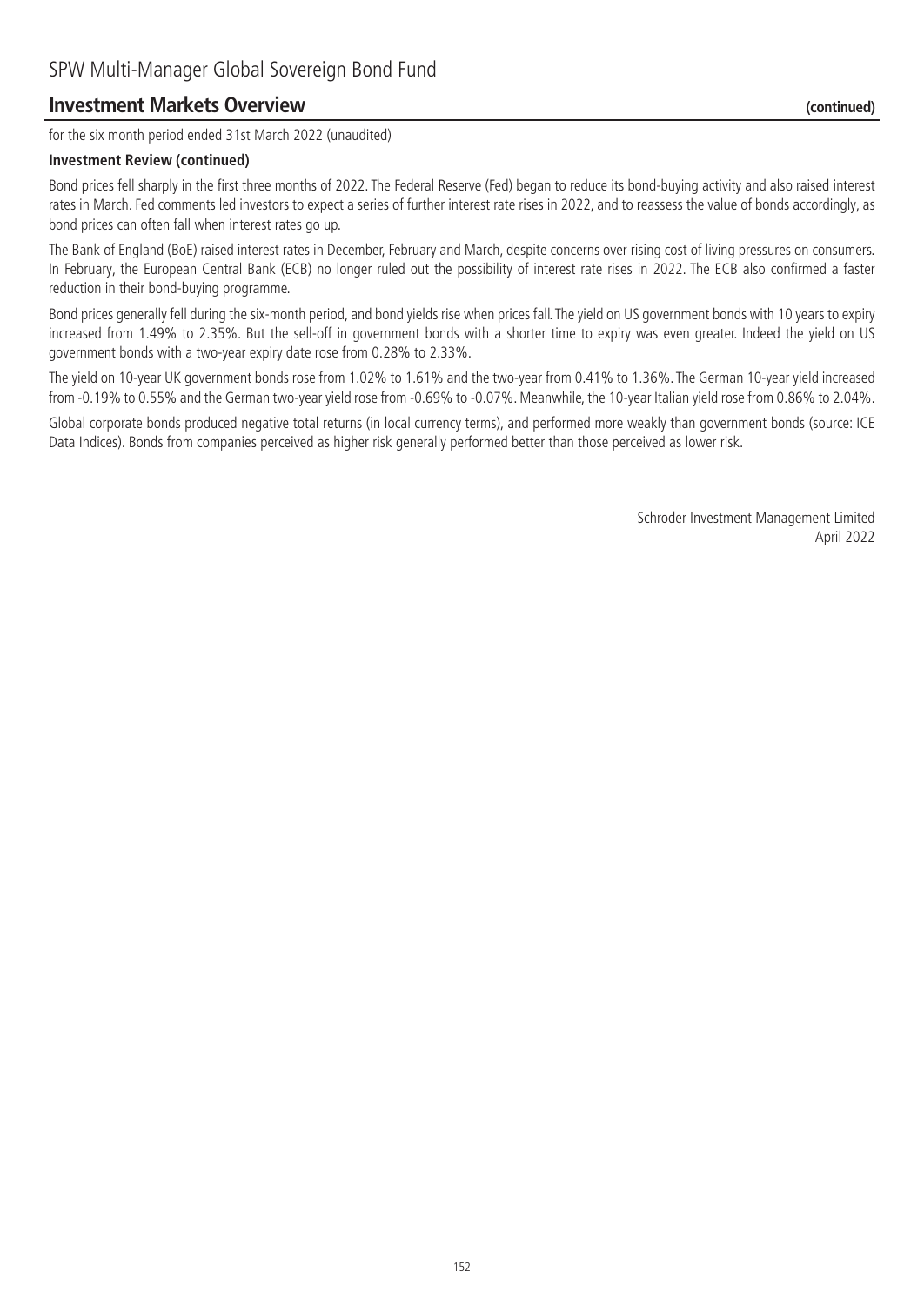## **Portfolio Statement**

|                                                                                       | <b>Holdings</b><br>or Nominal Values | <b>Market</b><br>Value<br>£000 | <b>Total</b><br><b>Net Assets</b><br>$\frac{0}{0}$ |
|---------------------------------------------------------------------------------------|--------------------------------------|--------------------------------|----------------------------------------------------|
| AUSTRALIAN DOLLAR DENOMINATED BONDS (1.59%, 30/09/2021 2.89%)                         |                                      |                                |                                                    |
| <b>Corporate Bonds</b>                                                                |                                      |                                |                                                    |
| Barclays FRN 1.9545% 15/06/2023                                                       | AUD500,000                           | 289                            | 0.03                                               |
| HSBC 3.35% 16/02/2024                                                                 | AUD1,300,000                         | 748                            | 0.08                                               |
| HSBC FRN 1.1784% 16/02/2024                                                           | AUD500,000                           | 286                            | 0.03                                               |
|                                                                                       |                                      | 1,323                          | 0.14                                               |
| <b>Government Bonds</b>                                                               |                                      |                                |                                                    |
| Australia Government Bond 0.25% 21/11/2025                                            | AUD6,172,000                         | 3,250                          | 0.35                                               |
| Australia Government Bond 2.75% 21/11/2029                                            | AUD3,168,000                         | 1,805                          | 0.19                                               |
| Australia Government Bond 3% 21/03/2047                                               | AUD1,407,000                         | 776                            | 0.08                                               |
| Australia Government Bond 1.75% 21/06/2051                                            | AUD2,400,000                         | 994                            | 0.11                                               |
| CPPIB Capital 1.5% 23/06/2028                                                         | AUD1,300,000                         | 661                            | 0.07                                               |
| Kommunalbanken 3.4% 24/07/2028                                                        | AUD8,600,000                         | 4,889                          | 0.53                                               |
| Nederlandse Waterschapsbank 3.45% 17/07/2028                                          | AUD2,000,000                         | 1,139                          | 0.12                                               |
|                                                                                       |                                      | 13,514                         | 1.45                                               |
| TOTAL AUSTRALIAN DOLLAR DENOMINATED BONDS                                             |                                      | 14,837                         | 1.59                                               |
|                                                                                       |                                      |                                |                                                    |
|                                                                                       |                                      |                                |                                                    |
| CANADIAN DOLLAR DENOMINATED BONDS (2.13%, 30/09/2021 2.27%)<br><b>Corporate Bonds</b> |                                      |                                |                                                    |
| Goldman Sachs 3.307% 31/10/2025                                                       | CAD2,300,000                         | 1,387                          | 0.15                                               |
|                                                                                       |                                      | 1,387                          | 0.15                                               |
| <b>Government Bonds</b>                                                               |                                      |                                |                                                    |
| Canadian Government Bond 0.25% 01/02/2023                                             | CAD7,409,000                         | 4,455                          | 0.48                                               |
| Canadian Government Bond 0.25% 01/04/2024                                             | CAD3,704,000                         | 2,165                          | 0.23                                               |
| Canadian Government Bond 0.25% 01/03/2026                                             | CAD2,951,000                         | 1,655                          | 0.18                                               |
| Canadian Government Bond 0.5% 01/12/2030                                              | CAD1,712,000                         | 889                            | 0.10                                               |
| Canadian Government Bond 1.25% 01/06/2031                                             | CAD726,000                           | 410                            | 0.04                                               |
| Canadian Government Bond 3.5% 01/12/2045                                              | CAD2,247,000                         | 1,629                          | 0.17                                               |
| Canadian Government Bond 2% 01/12/2051                                                | CAD932,000                           | 522                            | 0.06                                               |
| Province of Alberta Canada 2.9% 20/09/2029                                            | CAD5,200,000                         | 3,148                          | 0.34                                               |
| Province of Ontario Canada 6.5% 08/03/2029                                            | CAD2,300,000                         | 1,707                          | 0.18                                               |
| Province of Quebec Canada 6% 01/10/2029                                               | CAD2,600,000                         | 1,898                          | 0.20                                               |
|                                                                                       |                                      | 18,478                         | 1.98                                               |
|                                                                                       |                                      |                                |                                                    |
| <b>TOTAL CANADIAN DOLLAR DENOMINATED BONDS</b>                                        |                                      | 19,865                         | 2.13                                               |
|                                                                                       |                                      |                                |                                                    |
| CHILEAN PESO DENOMINATED BONDS (0.03%, 30/09/2021 0.03%)<br><b>Government Bonds</b>   |                                      |                                |                                                    |
| Bonos de la Tesoreria de la Republica en pesos 4.7% 01/09/2030                        | CLP330,000,000                       | 287                            | 0.03                                               |
|                                                                                       |                                      | 287                            | 0.03                                               |
| <b>TOTAL CHILEAN PESO DENOMINATED BONDS</b>                                           |                                      | 287                            | 0.03                                               |
|                                                                                       |                                      |                                |                                                    |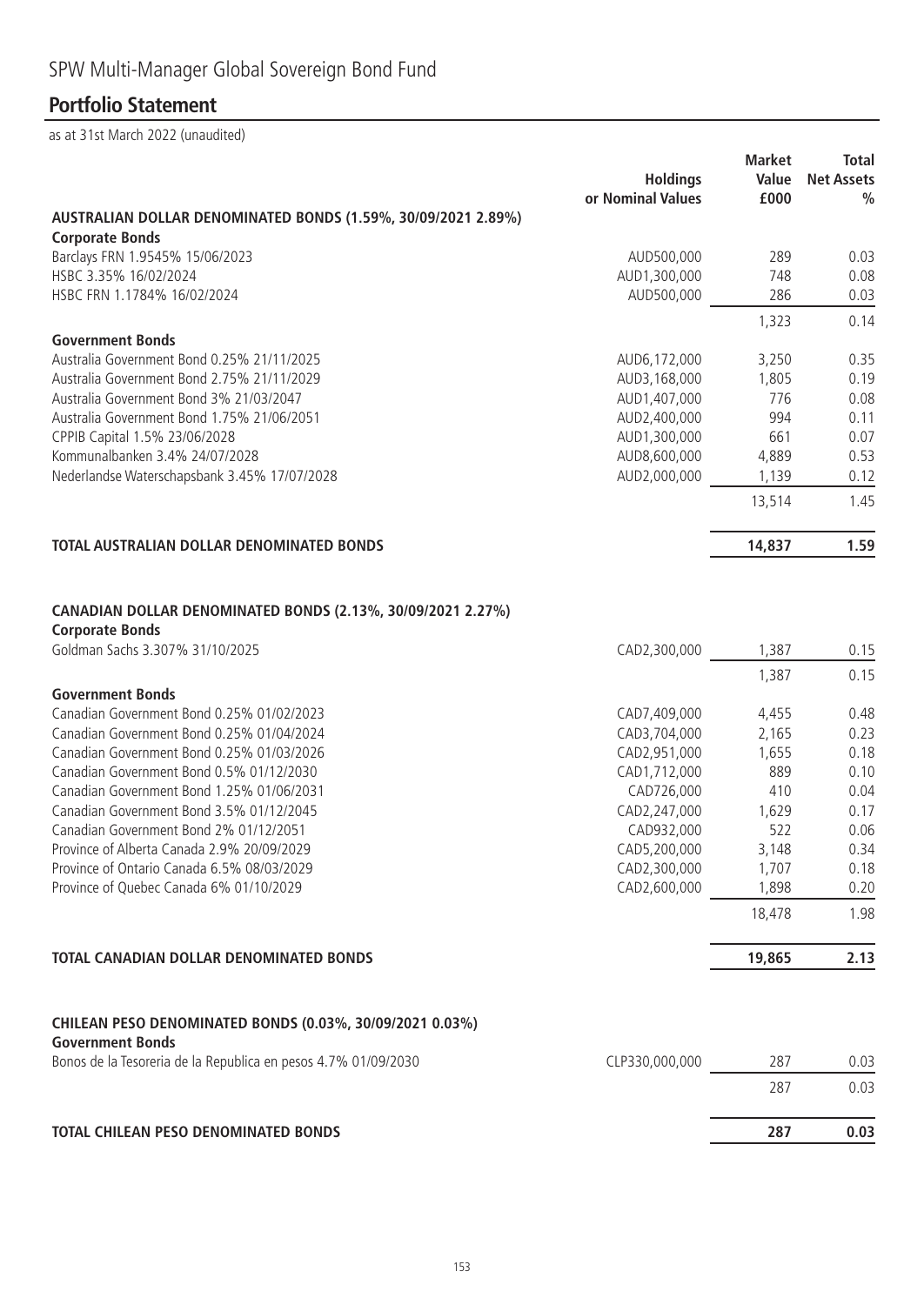# SPW Multi-Manager Global Sovereign Bond Fund

### **Portfolio Statement (continued)**

| as at 31st March 2022 (unaudited)                                                                                              |                                      |                                |                                                    |
|--------------------------------------------------------------------------------------------------------------------------------|--------------------------------------|--------------------------------|----------------------------------------------------|
|                                                                                                                                | <b>Holdings</b><br>or Nominal Values | <b>Market</b><br>Value<br>£000 | <b>Total</b><br><b>Net Assets</b><br>$\frac{0}{0}$ |
| COLOMBIAN PESO DENOMINATED BONDS (0.03%, 30/09/2021 0.03%)                                                                     |                                      |                                |                                                    |
| <b>Government Bonds</b>                                                                                                        |                                      |                                |                                                    |
| Colombian TES 5.75% 03/11/2027                                                                                                 | COP1,827,500,000                     | 312                            | 0.03                                               |
|                                                                                                                                |                                      | 312                            | 0.03                                               |
| <b>TOTAL COLOMBIAN PESO DENOMINATED BONDS</b>                                                                                  |                                      | 312                            | 0.03                                               |
| <b>CZECH KORUNA DENOMINATED BONDS (0.06%, 30/09/2021 0.06%)</b><br><b>Government Bonds</b>                                     |                                      |                                |                                                    |
| Czech Republic Government Bond 1.2% 13/03/2031                                                                                 | CZK18,200,000                        | 507                            | 0.06                                               |
|                                                                                                                                |                                      | 507                            | 0.06                                               |
| <b>TOTAL CZECH KORUNA DENOMINATED BONDS</b>                                                                                    |                                      | 507                            | 0.06                                               |
| DANISH KRONE DENOMINATED BONDS (0.15%, 30/09/2021 0.16%)<br><b>Government Bonds</b><br>Denmark Government Bond 0.5% 15/11/2029 | DKK12,121,000                        | 1,353                          | 0.14                                               |
| Denmark Government Bond 0.25% 15/11/2052                                                                                       | DKK695,000                           | 64                             | 0.01                                               |
|                                                                                                                                |                                      | 1,417                          | 0.15                                               |
| <b>TOTAL DANISH KRONE DENOMINATED BONDS</b>                                                                                    |                                      | 1,417                          | 0.15                                               |
| EURO DENOMINATED BONDS (20.60%, 30/09/2021 20.82%)<br><b>Corporate Bonds</b>                                                   |                                      |                                |                                                    |
| Aeroporti di Roma 1.75% 30/07/2031                                                                                             | EUR300,000                           | 231                            | 0.02                                               |
| AMCO - Asset Management 1.5% 17/07/2023                                                                                        | EUR300,000                           | 257                            | 0.03                                               |
| AMCO - Asset Management 0.75% 20/04/2028                                                                                       | EUR800,000                           | 622                            | 0.07                                               |
| Aroundtown 0.375% 15/04/2027                                                                                                   | EUR700,000                           | 539                            | 0.06                                               |
| Caisse Centrale du Credit Immobilier de France 0.125% 26/10/2022                                                               | EUR1,600,000                         | 1,356                          | 0.15                                               |
| Comcast 0% 14/09/2026                                                                                                          | EUR945,000                           | 758                            | 0.08                                               |
| CPI Property 1.75% 14/01/2030                                                                                                  | EUR1,300,000                         | 951                            | 0.10                                               |
| Credit Suisse 0.25% 05/01/2026<br>Credit Suisse 2.875% 02/04/2032                                                              | EUR500,000                           | 403                            | 0.04                                               |
| Cromwell EREIT Lux Finco 2.125% 19/11/2025                                                                                     | EUR1,300,000<br>EUR300,000           | 1,100<br>247                   | 0.12<br>0.03                                       |
| CTP 0.5% 21/06/2025                                                                                                            | EUR1,300,000                         | 1,040                          | 0.11                                               |
| Deutsche Bank 2.625% 12/02/2026                                                                                                | EUR100,000                           | 86                             | 0.01                                               |
| Deutsche Bank 1.375% 03/09/2026                                                                                                | EUR1,000,000                         | 828                            | 0.09                                               |
| Deutsche Bank 1.625% 20/01/2027                                                                                                | EUR1,600,000                         | 1,313                          | 0.14                                               |
| Deutsche Bank 0.75% 17/02/2027                                                                                                 | EUR300,000                           | 240                            | 0.03                                               |
| Deutsche Bank 1.375% 17/02/2032                                                                                                | EUR1,400,000                         | 1,057                          | 0.11                                               |
| Enel Finance International 0% 28/05/2026                                                                                       | EUR705,000                           | 562                            | 0.06                                               |
| Fairfax Financial 2.75% 29/03/2028                                                                                             | EUR100,000                           | 85                             | 0.01                                               |
| Fidelity National Information Services 0.75% 21/05/2023                                                                        | EUR650,000                           | 552                            | 0.06                                               |
| General Motors Financial 1% 24/02/2025                                                                                         | EUR650,000                           | 539                            | 0.06                                               |
| Goldman Sachs 0.01% 30/04/2024                                                                                                 | EUR900,000                           | 756                            | 0.08                                               |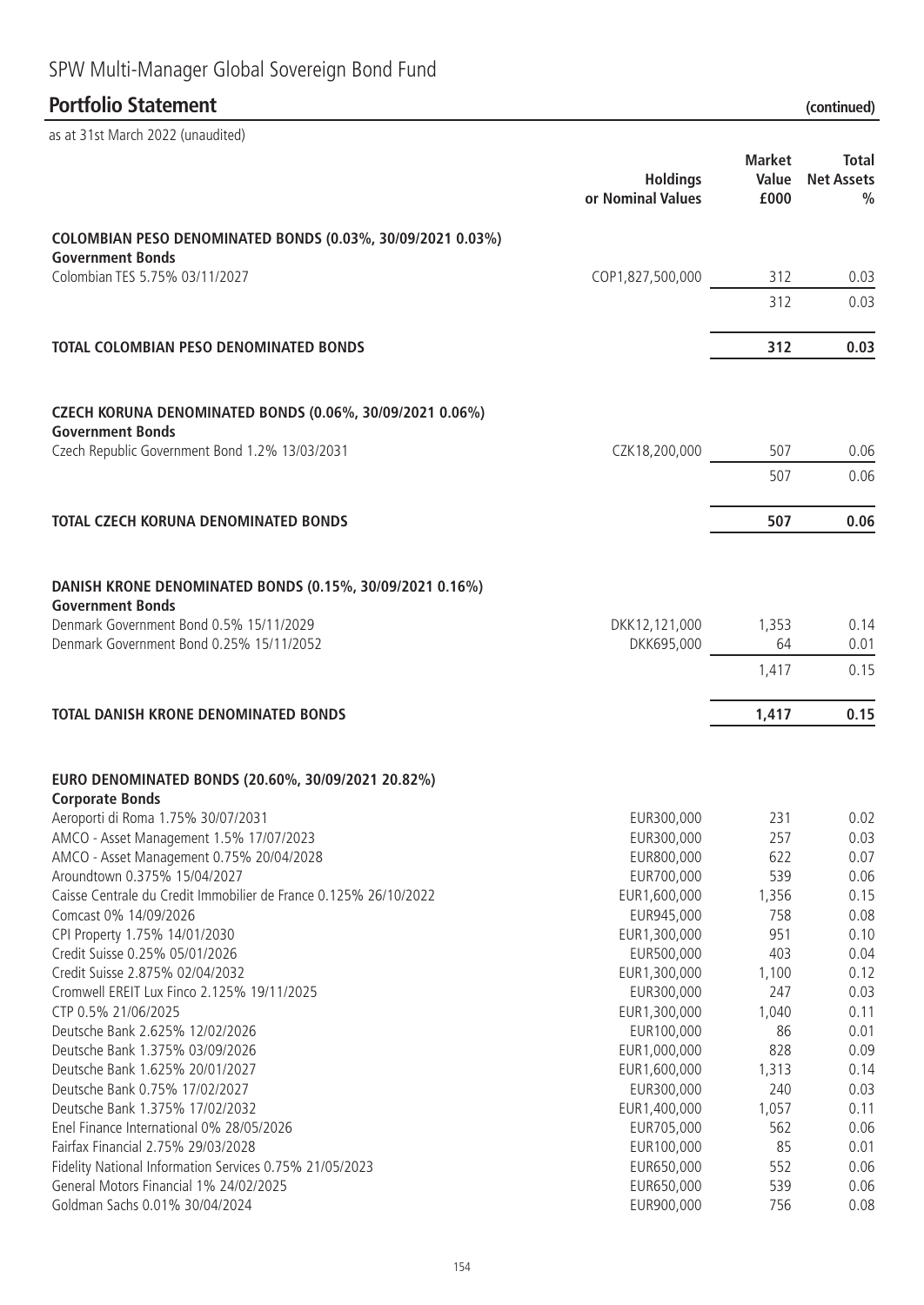|                                                                                                                  | <b>Market</b><br><b>Holdings</b><br>Value |                 | Total<br><b>Net Assets</b> |  |
|------------------------------------------------------------------------------------------------------------------|-------------------------------------------|-----------------|----------------------------|--|
|                                                                                                                  | or Nominal Values                         | £000            | $\frac{0}{0}$              |  |
| Goldman Sachs 1.25% 07/02/2029                                                                                   | EUR500,000                                | 403             | 0.04                       |  |
| Goldman Sachs FRN 0.449% 07/02/2025                                                                              | EUR500,000                                | 424             | 0.05                       |  |
| Hamburg Commercial Bank 0.5% 22/09/2026                                                                          | EUR300,000                                | 242             | 0.03                       |  |
| Logicor Financing 0.625% 17/11/2025                                                                              | EUR1,000,000                              | 807             | 0.09                       |  |
| Mondelez International 0.25% 17/03/2028                                                                          | EUR525,000                                | 412             | 0.04                       |  |
| Nova Kreditna Banka Maribor dd 1.875% 27/01/2025                                                                 | EUR600,000                                | 499             | 0.05                       |  |
| UniCredit 2.2% 22/07/2027                                                                                        | EUR500,000                                | 419             | 0.04                       |  |
| Virgin Money 0.375% 27/05/2024                                                                                   | EUR300,000                                | 253             | 0.03                       |  |
| Volkswagen Leasing 0% 19/07/2024                                                                                 | EUR485,000                                | 399             | 0.04                       |  |
| Wells Fargo 1.338% 04/05/2025                                                                                    | EUR600,000                                | 510             | 0.05                       |  |
|                                                                                                                  |                                           | 17,890          | 1.92                       |  |
| <b>Government Bonds</b>                                                                                          |                                           |                 |                            |  |
| Action Logement Services 0.375% 05/10/2031                                                                       | EUR800,000                                | 624             | 0.07                       |  |
| Action Logement Services 0.75% 19/07/2041                                                                        | EUR800,000                                | 578             | 0.06                       |  |
| Adif Alta Velocidad 0.55% 31/10/2031                                                                             | EUR400,000                                | 309             | 0.03                       |  |
| Agence Francaise de Developpement EPIC 1.125% 02/03/2037                                                         | EUR1,900,000                              | 1,528           | 0.16                       |  |
| Auckland Council 0.25% 17/11/2031                                                                                | EUR400,000                                | 303             | 0.03                       |  |
| Bundesobligation 0% 14/04/2023<br>Bundesobligation 0% 09/10/2026                                                 | EUR4,830,000                              | 4,102           | 0.44<br>1.32               |  |
|                                                                                                                  | EUR14,726,000                             | 12,249<br>2,155 | 0.23                       |  |
| Bundesrepublik Deutschland Bundesanleihe 0% 15/08/2031<br>Bundesrepublik Deutschland Bundesanleihe 0% 15/08/2031 | EUR2,681,000<br>EUR16,200,000             | 13,035          | 1.40                       |  |
| Bundesrepublik Deutschland Bundesanleihe 0% 15/05/2035                                                           | EUR5,669,000                              | 4,399           | 0.47                       |  |
| Bundesrepublik Deutschland Bundesanleihe 0% 15/05/2036                                                           | EUR5,630,000                              | 4,332           | 0.47                       |  |
| Bundesrepublik Deutschland Bundesanleihe 0% 15/08/2050                                                           | EUR698,000                                | 492             | 0.05                       |  |
| Deutsche Bundesrepublik Inflation Linked Bond 0.5% 15/04/2030                                                    | EUR610,000                                | 712             | 0.08                       |  |
| Development Bank of Japan 0.01% 09/09/2025                                                                       | EUR3, 100,000                             | 2,536           | 0.27                       |  |
| Finland Government Bond 0.125% 15/09/2031                                                                        | EUR845,000                                | 662             | 0.07                       |  |
| Finland Government Bond 0.25% 15/09/2040                                                                         | EUR294,000                                | 212             | 0.02                       |  |
| Finland Government Bond 1.375% 15/04/2047                                                                        | EUR151,000                                | 137             | 0.01                       |  |
| French Republic Government Bond OAT 0% 25/03/2023                                                                | EUR2,520,000                              | 2,139           | 0.23                       |  |
| French Republic Government Bond OAT 0% 25/02/2024                                                                | EUR3,337,000                              | 2,822           | 0.30                       |  |
| French Republic Government Bond OAT 0% 25/02/2026                                                                | EUR14,119,000                             | 11,727          | 1.26                       |  |
| French Republic Government Bond OAT 0.1% 25/07/2031                                                              | EUR584,000                                | 615             | 0.07                       |  |
| French Republic Government Bond OAT 0% 25/11/2031                                                                | EUR7,045,000                              | 5,433           | 0.58                       |  |
| French Republic Government Bond OAT 1.25% 25/05/2036                                                             | EUR1,074,000                              | 917             | 0.10                       |  |
| French Republic Government Bond OAT 0.5% 25/05/2040                                                              | EUR500,000                                | 368             | 0.04                       |  |
| French Republic Government Bond OAT 4.5% 25/04/2041                                                              | EUR1,206,000                              | 1,569           | 0.17                       |  |
| French Republic Government Bond OAT 0.5% 25/06/2044                                                              | EUR4,012,000                              | 2,839           | 0.30                       |  |
| French Republic Government Bond OAT 1.5% 25/05/2050                                                              | EUR540,000                                | 466             | 0.05                       |  |
| French Republic Government Bond OAT 0.75% 25/05/2052                                                             | EUR6,300,000                              | 4,430           | 0.48                       |  |
| French Republic Government Bond OAT 0.5% 25/05/2072                                                              | EUR600,000                                | 315             | 0.03                       |  |
| Ile-de-France Mobilites 0.95% 16/02/2032                                                                         | EUR800,000                                | 654             | 0.07                       |  |
| Ireland Government Bond 1% 15/05/2026                                                                            | EUR965,000                                | 830             | 0.09                       |  |
| Ireland Government Bond 0% 18/10/2031                                                                            | EUR778,000                                | 595             | 0.06                       |  |
| Ireland Government Bond 0.35% 18/10/2032                                                                         | EUR168,000                                | 131             | 0.01                       |  |
| Ireland Government Bond 1.5% 15/05/2050                                                                          | EUR428,000                                | 362             | 0.04                       |  |
| Israel Government International Bond 0% 22/07/2022                                                               | EUR500,000                                | 422             | 0.05                       |  |
| Italy Buoni Poliennali Del Tesoro 0% 29/11/2022                                                                  | EUR3,605,000                              | 3,056           | 0.33                       |  |
| Italy Buoni Poliennali Del Tesoro 0% 15/08/2024                                                                  | EUR4,270,000                              | 3,558           | 0.38                       |  |
| Italy Buoni Poliennali Del Tesoro 0% 01/04/2026                                                                  | EUR16,807,000                             | 13,582          | 1.46                       |  |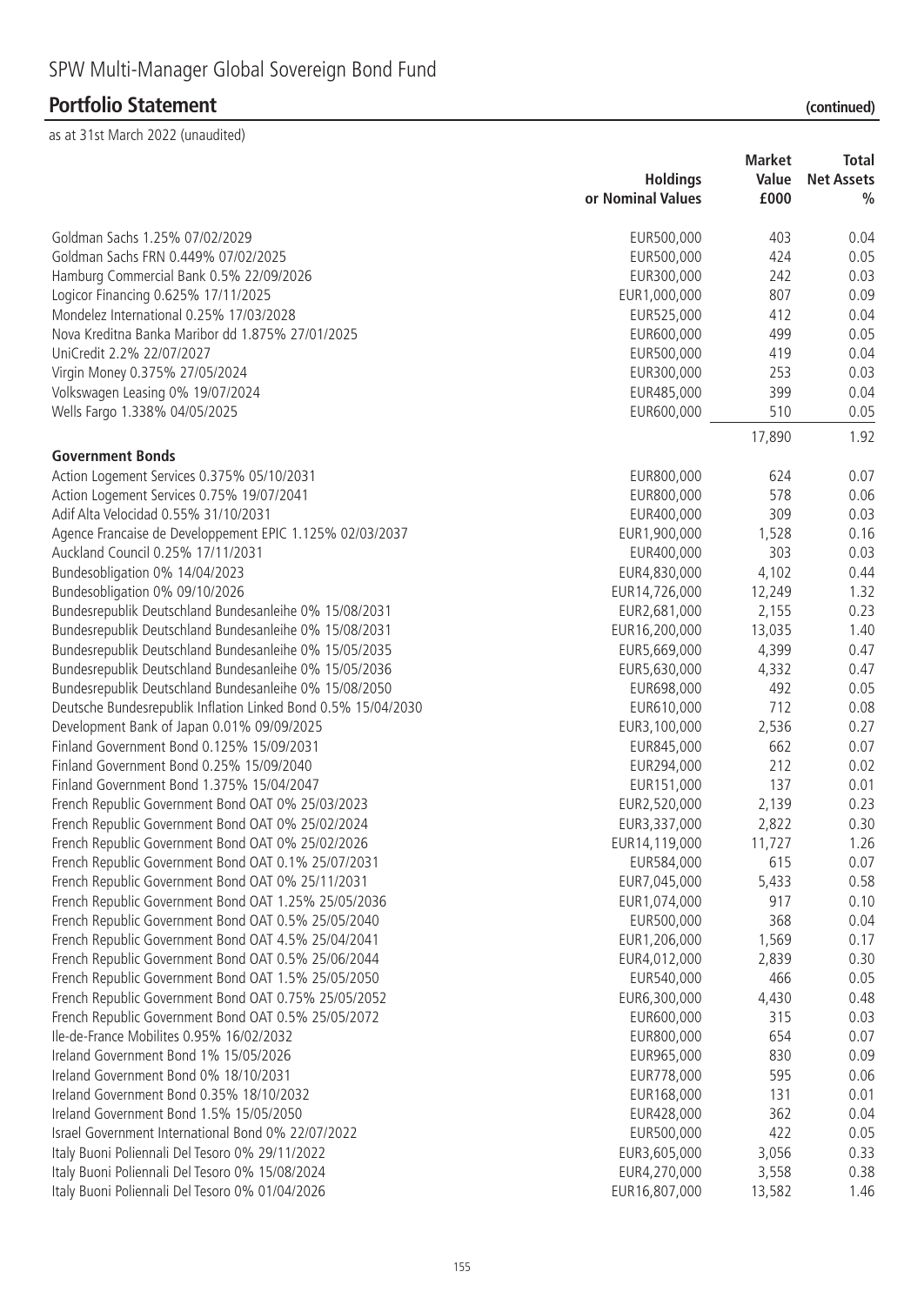|                                                               |                   | <b>Market</b> |                   |
|---------------------------------------------------------------|-------------------|---------------|-------------------|
|                                                               | <b>Holdings</b>   | Value         | <b>Net Assets</b> |
|                                                               | or Nominal Values | £000          | $\frac{0}{0}$     |
| Italy Buoni Poliennali Del Tesoro 0.25% 15/03/2028            | EUR5,700,000      | 4,474         | 0.48              |
| Italy Buoni Poliennali Del Tesoro 1.65% 01/12/2030            | EUR3,438,000      | 2,851         | 0.31              |
| Italy Buoni Poliennali Del Tesoro 0.95% 01/12/2031            | EUR1,955,000      | 1,502         | 0.16              |
| Italy Buoni Poliennali Del Tesoro 3.1% 01/03/2040             | EUR3,245,000      | 3,061         | 0.33              |
| Italy Buoni Poliennali Del Tesoro 1.5% 30/04/2045             | EUR871,000        | 625           | 0.07              |
| Italy Buoni Poliennali Del Tesoro 1.7% 01/09/2051             | EUR219,000        | 157           | 0.02              |
| Italy Buoni Poliennali Del Tesoro 2.8% 01/03/2067             | EUR550,000        | 467           | 0.05              |
| Italy Buoni Poliennali Del Tesoro 2.15% 01/03/2072            | EUR245,000        | 175           | 0.02              |
| Japan Finance Organization for Municipalities 0.1% 03/09/2031 | EUR1,200,000      | 902           | 0.10              |
| Kingdom of Belgium Government Bond 1% 22/06/2026              | EUR1,093,000      | 944           | 0.10              |
| Kingdom of Belgium Government Bond 0.35% 22/06/2032           | EUR2,800,000      | 2,207         | 0.24              |
| Kingdom of Belgium Government Bond 4.25% 28/03/2041           | EUR794,000        | 991           | 0.11              |
| Kingdom of Belgium Government Bond 1.4% 22/06/2053            | EUR855,000        | 689           | 0.07              |
| Ministeries Van de Vlaamse Gemeenschap 0.875% 21/03/2046      | EUR700,000        | 506           | 0.05              |
| Netherlands Government Bond 0% 15/01/2024                     | EUR1,979,000      | 1,674         | 0.18              |
| Netherlands Government Bond 0% 15/01/2027                     | EUR2,160,000      | 1,783         | 0.19              |
| Netherlands Government Bond 0% 15/07/2031                     | EUR1,089,000      | 862           | 0.09              |
| Netherlands Government Bond 0% 15/01/2038                     | EUR3, 172,000     | 2,315         | 0.25              |
| Netherlands Government Bond 0% 15/01/2052                     | EUR453,000        | 296           | 0.03              |
| Ontario Teachers' Finance Trust 0.1% 19/05/2028               | EUR5,900,000      | 4,652         | 0.50              |
| Portugal Obrigacoes do Tesouro 2.875% 21/07/2026              | EUR636,000        | 588           | 0.06              |
| Portugal Obrigacoes do Tesouro 0.475% 18/10/2030              | EUR842,000        | 667           | 0.07              |
| Portugal Obrigacoes do Tesouro 4.1% 15/04/2037                | EUR699,000        | 781           | 0.08              |
| Region Wallonne Belgium 0.375% 22/10/2031                     | EUR2,200,000      | 1,703         | 0.18              |
| Region Wallonne Belgium 0.5% 22/06/2037                       | EUR1,000,000      | 723           | 0.08              |
| Republic of Austria Government Bond 0.75% 20/10/2026          | EUR1,353,000      | 1,156         | 0.12              |
| Republic of Austria Government Bond 2.4% 23/05/2034           | EUR1,270,000      | 1,242         | 0.13              |
| Republic of Austria Government Bond 0.25% 20/10/2036          | EUR736,000        | 546           | 0.06              |
| Republic of Austria Government Bond 0.75% 20/03/2051          | EUR611,000        | 458           | 0.05              |
| Republic of Austria Government Bond 0.85% 30/06/2120          | EUR631,000        | 335           | 0.04              |
| Romanian Government International Bond 2.125% 07/03/2028      | EUR400,000        | 317           | 0.03              |
| Romanian Government International Bond 1.375% 02/12/2029      | EUR450,000        | 324           | 0.03              |
| Romanian Government International Bond 1.75% 13/07/2030       | EUR700,000        | 499           | 0.05              |
| Romanian Government International Bond 2.124% 16/07/2031      | EUR100,000        | 72            | 0.01              |
| Romanian Government International Bond 2% 28/01/2032          | EUR100,000        | 70            | 0.01              |
| Romanian Government International Bond 3.75% 07/02/2034       | EUR600,000        | 472           | 0.05              |
| Romanian Government International Bond 3.375% 08/02/2038      | EUR30,000         | 22            | 0.00              |
| Romanian Government International Bond 4.125% 11/03/2039      | EUR200,000        | 157           | 0.02              |
| Romanian Government International Bond 2.875% 13/04/2042      | EUR800,000        | 516           | 0.06              |
| Russian Foreign Bond - Eurobond 1.125% 20/11/2027**           | EUR1,100,000      |               |                   |
| Slovenia Government Bond 0% 12/02/2031                        | EUR230,000        | 172           | 0.02              |
| Societe Du Grand Paris EPIC 0.3% 25/11/2031                   | EUR1,900,000      | 1,469         | 0.16              |
| Societe Nationale SNCF 1% 25/05/2040                          | EUR1,100,000      | 819           | 0.09              |
| Spain Government Bond 0% 31/05/2024                           | EUR2,845,000      | 2,394         | 0.26              |
| Spain Government Bond 0% 31/01/2026                           | EUR6,888,000      | 5,671         | 0.61              |
| Spain Government Bond 0% 31/01/2028                           | EUR2,525,000      | 2,018         | 0.22              |
| Spain Government Bond 0.1% 30/04/2031                         | EUR9,000,000      | 6,821         | 0.73              |
| Spain Government Bond 0.5% 31/10/2031                         | EUR2,027,000      | 1,577         | 0.17              |
| Spain Government Bond 1.85% 30/07/2035                        | EUR1,363,000      | 1,182         | 0.13              |
| Spain Government Bond 0.85% 30/07/2037                        | EUR497,000        | 367           | 0.04              |
| Spain Government Bond 1% 30/07/2042                           | EUR739,000        | 536           | 0.06              |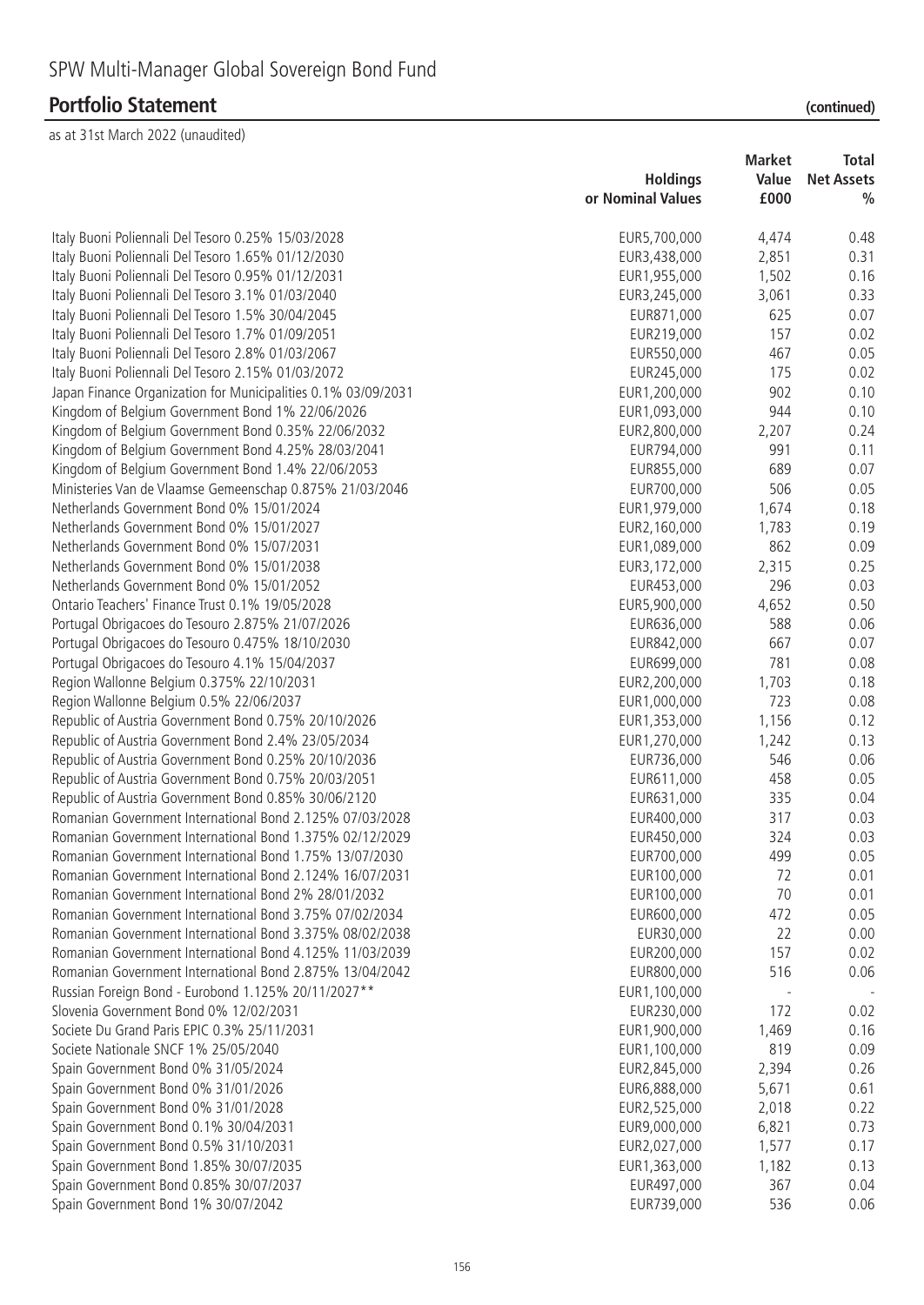| as at 31st March 2022 (unaudited)                                                        |                                      |                                |                                             |
|------------------------------------------------------------------------------------------|--------------------------------------|--------------------------------|---------------------------------------------|
|                                                                                          | <b>Holdings</b><br>or Nominal Values | <b>Market</b><br>Value<br>£000 | Total<br><b>Net Assets</b><br>$\frac{0}{0}$ |
| Spain Government Bond 1.9% 31/10/2052<br>Spain Government Bond 3.45% 30/07/2066          | EUR915,000<br>EUR3,011,000           | 732<br>3,291                   | 0.08<br>0.35                                |
|                                                                                          |                                      | 174,025                        | 18.68                                       |
| <b>TOTAL EURO DENOMINATED BONDS</b>                                                      |                                      | 191,915                        | 20.60                                       |
|                                                                                          |                                      |                                |                                             |
| HUNGARIAN FORINT DENOMINATED BONDS (0.03%, 30/09/2021 0.04%)<br><b>Government Bonds</b>  |                                      |                                |                                             |
| Hungary Government Bond 3.25% 22/10/2031                                                 | HUF167,170,000                       | 306                            | 0.03                                        |
|                                                                                          |                                      | 306                            | 0.03                                        |
| TOTAL HUNGARIAN FORINT DENOMINATED BONDS                                                 |                                      | 306                            | 0.03                                        |
|                                                                                          |                                      |                                |                                             |
| INDONESIAN RUPIAH DENOMINATED BONDS (0.52%, 30/09/2021 0.48%)<br><b>Government Bonds</b> |                                      |                                |                                             |
| Indonesia Treasury Bond 7% 15/05/2027                                                    | IDR33,859,000,000                    | 1,879                          | 0.20                                        |
| Indonesia Treasury Bond 9% 15/03/2029                                                    | IDR26,256,000,000                    | 1,571                          | 0.17                                        |
| Indonesia Treasury Bond 8.25% 15/05/2036                                                 | IDR20,336,000,000                    | 1,168                          | 0.13                                        |
| Indonesia Treasury Bond 7.125% 15/06/2042                                                | IDR3,780,000,000                     | 198                            | 0.02                                        |
|                                                                                          |                                      | 4,816                          | 0.52                                        |
| <b>TOTAL INDONESIAN RUPIAH DENOMINATED BONDS</b>                                         |                                      | 4,816                          | 0.52                                        |
| ISRAELI SHEKEL DENOMINATED BONDS (1.77%, 30/09/2021 0.75%)                               |                                      |                                |                                             |
| Government Bonds                                                                         |                                      |                                |                                             |
| Bank of Israel Bill - Makam 0% 06/04/2022                                                | ILS300,000                           | 72                             | 0.01                                        |
| Bank of Israel Bill - Makam 0% 08/06/2022                                                | ILS6,000,000                         | 1,440                          | 0.15                                        |
| Bank of Israel Bill - Makam 0% 03/08/2022                                                | ILS4,700,000                         | 1,127                          | 0.12                                        |
| Bank of Israel Bill - Makam 0% 07/10/2022                                                | ILS600,000                           | 144                            | 0.01                                        |
| Bank of Israel Bill - Makam 0% 02/11/2022<br>Bank of Israel Bill - Makam 0% 07/12/2022   | ILS14,000,000                        | 3,355                          | 0.36                                        |
| Bank of Israel Bill - Makam 0% 04/01/2023                                                | ILS16,200,000<br>ILS14,700,000       | 3,877<br>3,517                 | 0.42<br>0.38                                |
| Israel Government Bond - Fixed 0.75% 31/07/2022                                          | ILS4,300,000                         | 1,033                          | 0.11                                        |
| Israel Government Bond - Fixed 1.25% 30/11/2022                                          | ILS1,400,000                         | 337                            | 0.04                                        |
| Israel Government Bond - Fixed 1.75% 31/08/2025                                          | ILS1,300,000                         | 314                            | 0.03                                        |
| Israel Government Bond - Fixed 2% 31/03/2027                                             | ILS1,400,000                         | 340                            | 0.04                                        |
| Israel Government Bond - Fixed 1% 31/03/2030                                             | ILS3,634,000                         | 808                            | 0.09                                        |
| Israel Government Bond - Fixed 3.75% 31/03/2047                                          | ILS463,000                           | 126                            | 0.01                                        |
|                                                                                          |                                      | 16,490                         | 1.77                                        |
| <b>TOTAL ISRAELI SHEKEL DENOMINATED BONDS</b>                                            |                                      | 16,490                         | 1.77                                        |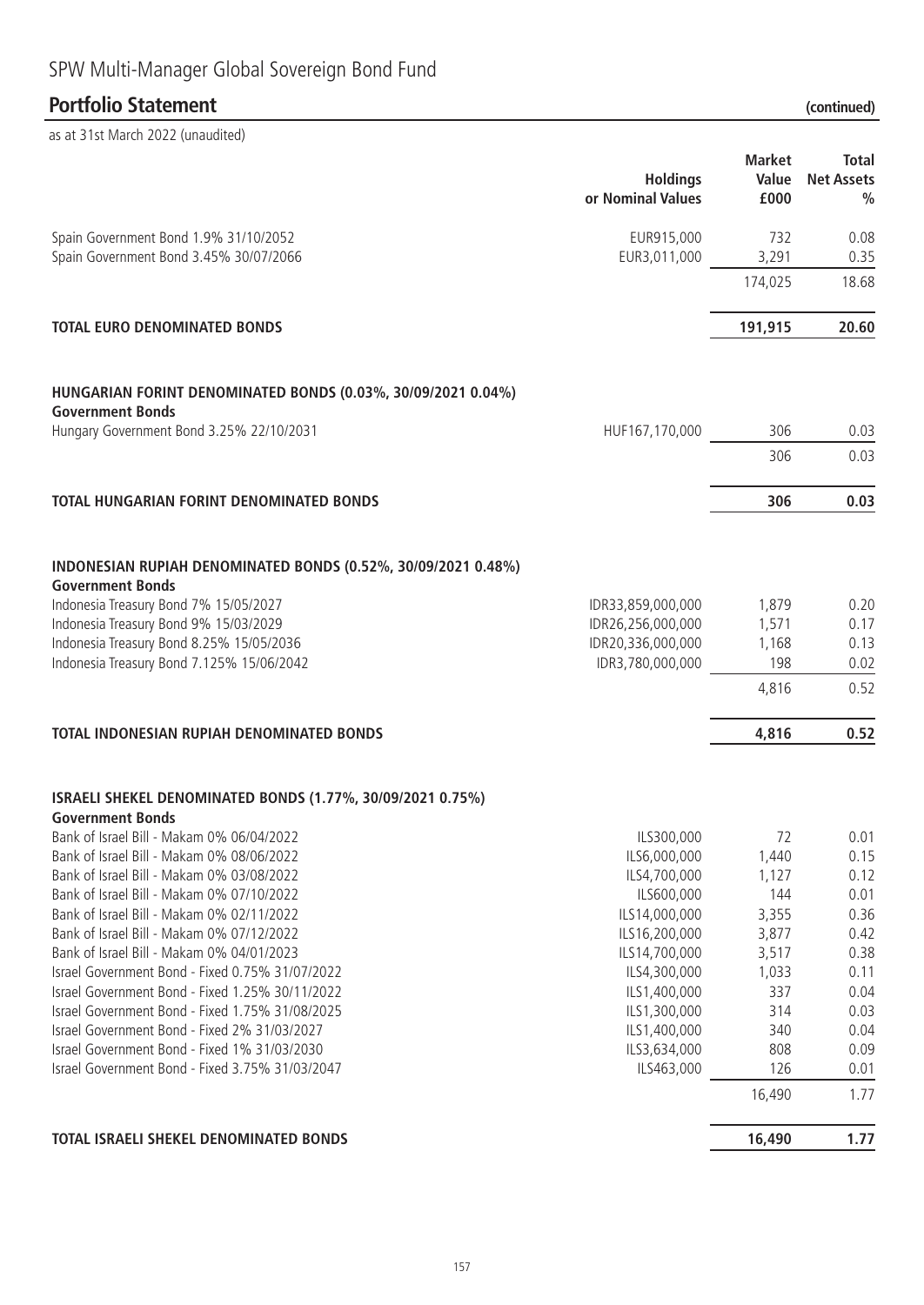# SPW Multi-Manager Global Sovereign Bond Fund

### **Portfolio Statement** *(continued)*

|                                                                                          |                                      | <b>Market</b> | <b>Total</b>                       |
|------------------------------------------------------------------------------------------|--------------------------------------|---------------|------------------------------------|
|                                                                                          | <b>Holdings</b><br>or Nominal Values | Value<br>£000 | <b>Net Assets</b><br>$\frac{0}{0}$ |
| JAPANESE YEN DENOMINATED BONDS (29.46%, 30/09/2021 29.13%)                               |                                      |               |                                    |
| <b>Government Bonds</b>                                                                  |                                      |               |                                    |
| Japan Government Forty Year Bond 0.4% 20/03/2056                                         | JPY553,450,000                       | 2,945         | 0.32                               |
| Japan Government Ten Year Bond 0.8% 20/09/2023                                           | JPY1,973,000,000                     | 12,507        | 1.34                               |
| Japan Government Ten Year Bond 0.4% 20/06/2025                                           | JPY2,398,350,000                     | 15,222        | 1.63                               |
| Japan Government Ten Year Bond 0.1% 20/12/2026                                           | JPY1,501,900,000                     | 9,430         | 1.01                               |
| Japan Government Ten Year Bond 0.1% 20/06/2028                                           | JPY1,168,950,000                     | 7,326         | 0.79                               |
| Japan Government Ten Year Bond 0.1% 20/12/2030                                           | JPY2,881,500,000                     | 17,910        | 1.92                               |
| Japan Government Ten Year Bond 0.1% 20/06/2031                                           | JPY5,420,000,000                     | 33,613        | 3.61                               |
| Japan Government Ten Year Bond 0.1% 20/09/2031                                           | JPY893,000,000                       | 5,532         | 0.59                               |
| Japan Government Thirty Year Bond 2.3% 20/03/2040                                        | JPY442,350,000                       | 3,553         | 0.38                               |
| Japan Government Thirty Year Bond 0.5% 20/09/2046                                        | JPY650,000,000                       | 3,785         | 0.41                               |
| Japan Government Thirty Year Bond 0.8% 20/09/2047                                        | JPY1,470,850,000                     | 9,122         | 0.98                               |
| Japan Government Thirty Year Bond 0.9% 20/09/2048                                        | JPY60,000,000                        | 378           | 0.04                               |
| Japan Government Thirty Year Bond 0.7% 20/12/2048                                        | JPY450,000,000                       | 2,696         | 0.29                               |
| Japan Government Thirty Year Bond 0.5% 20/03/2049                                        | JPY1,590,000,000                     | 9,023         | 0.97                               |
| Japan Government Thirty Year Bond 0.4% 20/12/2049                                        | JPY115,850,000                       | 635           | 0.07                               |
| Japan Government Thirty Year Bond 0.7% 20/06/2051                                        | JPY575,000,000                       | 3,402         | 0.37                               |
| Japan Government Thirty Year Bond 0.7% 20/09/2051                                        | JPY30,000,000                        | 177           | 0.02                               |
| Japan Government Thirty Year Bond 0.7% 20/12/2051                                        | JPY30,000,000                        | 177           | 0.02                               |
| Japan Government Twenty Year Bond 1.6% 20/03/2033                                        | JPY260,000,000                       | 1,861         | 0.20                               |
| Japan Government Twenty Year Bond 1.2% 20/09/2035                                        | JPY70,000,000                        | 484           | 0.05                               |
| Japan Government Twenty Year Bond 0.2% 20/06/2036                                        | JPY1,869,100,000                     | 11,327        | 1.22                               |
| Japan Government Twenty Year Bond 0.6% 20/12/2037                                        | JPY2,663,500,000                     | 16,907        | 1.82                               |
| Japan Government Twenty Year Bond 0.5% 20/03/2041                                        | JPY530,000,000                       | 3,212         | 0.34                               |
| Japan Treasury Discount Bill 0% 18/04/2022                                               | JPY1,850,000,000                     | 11,583        | 1.24                               |
| Japan Treasury Discount Bill 0% 06/06/2022                                               | JPY7,780,000,000                     | 48,714        | 5.23                               |
| Japan Treasury Discount Bill 0% 13/06/2022                                               | JPY3,560,000,000                     | 22,291        | 2.39                               |
| Japan Treasury Discount Bill 0% 04/07/2022                                               | JPY3,000,000,000                     | 18,788        | 2.02                               |
| Japanese Government CPI Linked Bond 0.1% 10/03/2028                                      | JPY270,000,000                       | 1,809         | 0.19                               |
|                                                                                          |                                      | 274,409       | 29.46                              |
| <b>TOTAL JAPANESE YEN DENOMINATED BONDS</b>                                              |                                      | 274,409       | 29.46                              |
|                                                                                          |                                      |               |                                    |
| MALAYSIAN RINGGIT DENOMINATED BONDS (1.05%, 30/09/2021 0.46%)<br><b>Government Bonds</b> |                                      |               |                                    |
| Malaysia Government Bond 3.955% 15/09/2025                                               | MYR8,409,000                         | 1,559         | 0.17                               |
| Malaysia Government Bond 2.632% 15/04/2031                                               | MYR7,970,000                         | 1,301         | 0.14                               |
| Malaysia Government Bond 3.844% 15/04/2033                                               | MYR1,600,000                         | 282           | 0.03                               |
| Malaysia Government Bond 3.828% 05/07/2034                                               | MYR2,100,000                         | 365           | 0.04                               |
| Malaysia Government Bond 4.254% 31/05/2035                                               | MYR13,600,000                        | 2,449         | 0.26                               |
| Malaysia Government Bond 3.757% 22/05/2040                                               | MYR1,439,000                         | 239           | 0.03                               |
| Malaysia Government Investment Issue 4.369% 31/10/2028                                   | MYR18,200,000                        | 3,406         | 0.36                               |
| Malaysia Government Investment Issue 3.447% 15/07/2036                                   | MYR1,300,000                         | 214           | 0.02                               |
|                                                                                          |                                      | 9,815         | 1.05                               |
| TOTAL MALAYSIAN RINGGIT DENOMINATED BONDS                                                |                                      | 9,815         | 1.05                               |

|  | (continued) |
|--|-------------|
|  |             |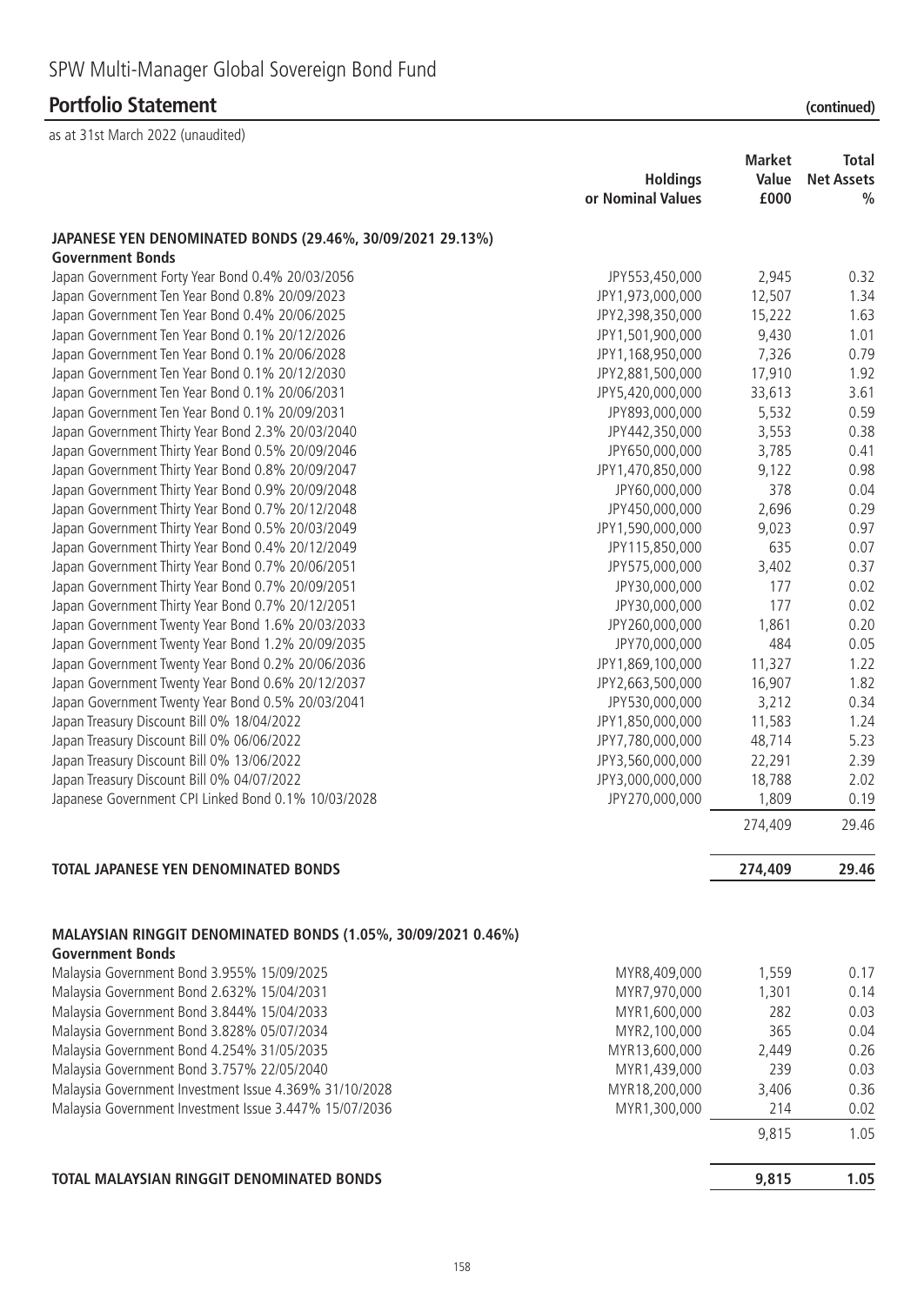# SPW Multi-Manager Global Sovereign Bond Fund

# **Portfolio Statement (continued)**

|                                                                                                                   | <b>Holdings</b><br>or Nominal Values | <b>Market</b><br>Value<br>£000 | <b>Total</b><br><b>Net Assets</b><br>$\frac{0}{0}$ |
|-------------------------------------------------------------------------------------------------------------------|--------------------------------------|--------------------------------|----------------------------------------------------|
| MEXICAN PESO DENOMINATED BONDS (0.21%, 30/09/2021 0.20%)<br><b>Government Bonds</b>                               |                                      |                                |                                                    |
| Mexican Bonos 5.75% 05/03/2026                                                                                    | MXN44,751,600                        | 1,560                          | 0.17                                               |
| Mexican Bonos 7.75% 13/11/2042                                                                                    | MXN11,364,700                        | 405                            | 0.04                                               |
|                                                                                                                   |                                      | 1,965                          | 0.21                                               |
| <b>TOTAL MEXICAN PESO DENOMINATED BONDS</b>                                                                       |                                      | 1,965                          | 0.21                                               |
| NEW RUSSIAN RUBLE DENOMINATED BONDS (%, 30/09/2021 0.21%)                                                         |                                      |                                |                                                    |
| NEW ZEALAND DOLLAR DENOMINATED BONDS (0.32%, 30/09/2021 0.19%)                                                    |                                      |                                |                                                    |
| <b>Government Bonds</b><br>New Zealand Government Bond 3% 20/04/2029                                              | NZD875,000                           | 457                            | 0.05                                               |
| New Zealand Government Bond 1.5% 15/05/2031                                                                       | NZD1,985,000                         | 907                            | 0.10                                               |
| New Zealand Government Bond 2% 15/05/2032                                                                         | NZD3,403,000                         | 1,608                          | 0.17                                               |
|                                                                                                                   |                                      | 2,972                          | 0.32                                               |
| TOTAL NEW ZEALAND DOLLAR DENOMINATED BONDS                                                                        |                                      | 2,972                          | 0.32                                               |
| NORWEGIAN KRONE DENOMINATED BONDS (0.13%, 30/09/2021 0.04%)<br><b>Government Bonds</b>                            |                                      |                                |                                                    |
| Norway Government Bond 1.25% 17/09/2031                                                                           | NOK4,422,000                         | 344                            | 0.04                                               |
| Norway Government Bond 2.125% 18/05/2032                                                                          | NOK10,320,000                        | 869                            | 0.09                                               |
|                                                                                                                   |                                      | 1,213                          | 0.13                                               |
| <b>TOTAL NORWEGIAN KRONE DENOMINATED BONDS</b>                                                                    |                                      | 1,213                          | 0.13                                               |
| PERUVIAN NOUVEAU SOL DENOMINATED BONDS (0.45%, 30/09/2021 0.39%)<br><b>Government Bonds</b>                       |                                      |                                |                                                    |
| Peru Government Bond 5.94% 12/02/2029                                                                             | PEN2,500,000                         | 497                            | 0.05                                               |
| Peru Government Bond 5.4% 12/08/2034                                                                              | PEN782,000                           | 140                            | 0.02                                               |
| Peruvian Government International Bond 6.35% 12/08/2028                                                           | PEN1,500,000                         | 307                            | 0.03                                               |
| Peruvian Government International Bond 6.35% 12/08/2028                                                           | PEN12,500,000                        | 2,556                          | 0.28                                               |
| Peruvian Government International Bond 5.94% 12/02/2029                                                           | PEN2,500,000                         | 496                            | 0.05                                               |
| Peruvian Government International Bond 5.4% 12/08/2034<br>Peruvian Government International Bond 5.35% 12/08/2040 | PEN500,000<br>PEN500,000             | 90<br>84                       | 0.01<br>0.01                                       |
|                                                                                                                   |                                      |                                |                                                    |
|                                                                                                                   |                                      | 4,170                          | 0.45                                               |
| TOTAL PERUVIAN NOUVEAU SOL DENOMINATED BONDS                                                                      |                                      | 4,170                          | 0.45                                               |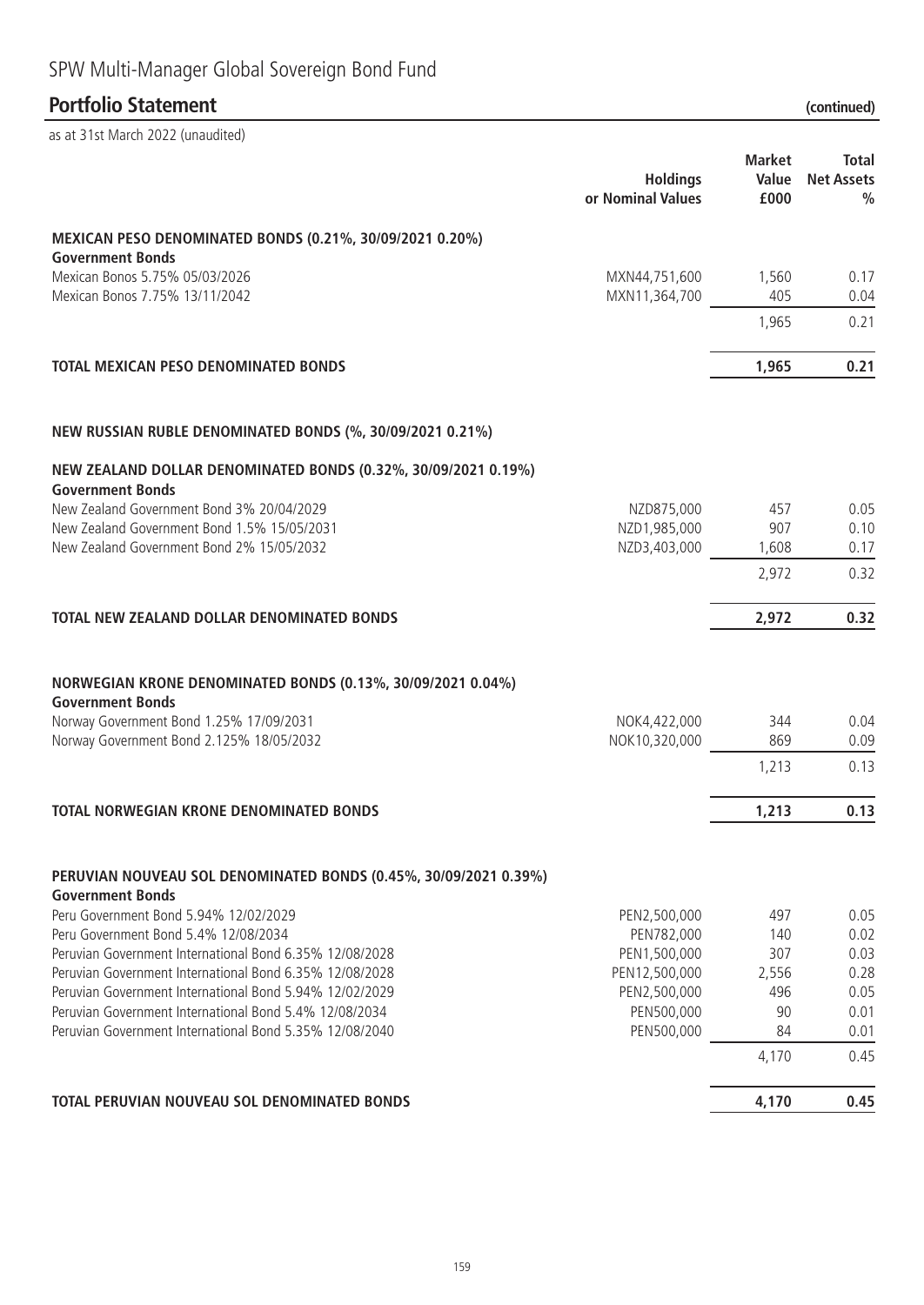| as at 31st March 2022 (unaudited)                                                       |                                      |                                |                                    |
|-----------------------------------------------------------------------------------------|--------------------------------------|--------------------------------|------------------------------------|
|                                                                                         | <b>Holdings</b><br>or Nominal Values | <b>Market</b><br>Value<br>£000 | Total<br><b>Net Assets</b><br>$\%$ |
| POLISH ZLOTY DENOMINATED BONDS (0.10%, 30/09/2021 0.12%)<br><b>Government Bonds</b>     |                                      |                                |                                    |
| Republic of Poland Government Bond 2.5% 25/07/2026                                      | PLN2,576,000                         | 414                            | 0.04                               |
| Republic of Poland Government Bond 1.25% 25/10/2030                                     | PLN3,923,000                         | 529                            | 0.06                               |
|                                                                                         |                                      | 943                            | 0.10                               |
| <b>TOTAL POLISH ZLOTY DENOMINATED BONDS</b>                                             |                                      | 943                            | 0.10                               |
| ROMANIAN LEU DENOMINATED BONDS (0.04%, 30/09/2021 0.04%)                                |                                      |                                |                                    |
| <b>Government Bonds</b>                                                                 |                                      |                                |                                    |
| Romania Government Bond 3.65% 28/07/2025                                                | RON2,160,000                         | 345                            | 0.04                               |
|                                                                                         |                                      | 345                            | 0.04                               |
| <b>TOTAL ROMANIAN LEU DENOMINATED BONDS</b>                                             |                                      | 345                            | 0.04                               |
| SINGAPORE DOLLAR DENOMINATED BONDS (0.76%, 30/09/2021 0.11%)<br><b>Government Bonds</b> |                                      |                                |                                    |
| Singapore Government Bond 2.875% 01/09/2030                                             | SGD1,564,000                         | 914                            | 0.10                               |
| Singapore Government Bond 1.625% 01/07/2031                                             | SGD11,400,000                        | 6,032                          | 0.65                               |
| Singapore Government Bond 2.375% 01/07/2039                                             | SGD273,000                           | 150                            | 0.01                               |
|                                                                                         |                                      | 7,096                          | 0.76                               |
| <b>TOTAL SINGAPORE DOLLAR DENOMINATED BONDS</b>                                         |                                      | 7,096                          | 0.76                               |
| SOUTH KOREAN WON DENOMINATED BONDS (0.98%, 30/09/2021 0.90%)<br><b>Government Bonds</b> |                                      |                                |                                    |
| Korea Treasury Bond 0.75% 10/03/2023                                                    | KRW4,594,140,000                     | 2,860                          | 0.31                               |
| Korea Treasury Bond 1.5% 10/12/2026<br>Korea Treasury Bond 1.5% 10/12/2030              | KRW2,775,410,000<br>KRW3,868,560,000 | 1,641<br>2,158                 | 0.18<br>0.23                       |
| Korea Treasury Bond 1.5% 10/09/2040                                                     | KRW1,945,060,000                     | 975                            | 0.10                               |
| Korea Treasury Bond 1.5% 10/03/2050                                                     | KRW2,926,970,000                     | 1,368                          | 0.15                               |
| Korea Treasury Bond 1.875% 10/03/2051                                                   | KRW175,380,000                       | 90                             | 0.01                               |
|                                                                                         |                                      | 9,092                          | 0.98                               |
| TOTAL SOUTH KOREAN WON DENOMINATED BONDS                                                |                                      | 9,092                          | 0.98                               |
| STERLING DENOMINATED BONDS (13.65%, 30/09/2021 12.82%)                                  |                                      |                                |                                    |
| <b>Corporate Bonds</b>                                                                  |                                      |                                |                                    |
| AA Bond 4.875% 31/07/2024                                                               | GBP900,000                           | 916                            | 0.10                               |
| Barclays 2.375% 06/10/2023<br>Deutsche Bank 2.625% 16/12/2024                           | GBP1,900,000<br>GBP1,000,000         | 1,901<br>984                   | 0.20<br>0.11                       |
| New York Life Global Funding 1.5% 15/07/2027                                            | GBP995,000                           | 940                            | 0.10                               |
| TP ICAP Finance 2.625% 18/11/2028                                                       | GBP500,000                           | 452                            | 0.05                               |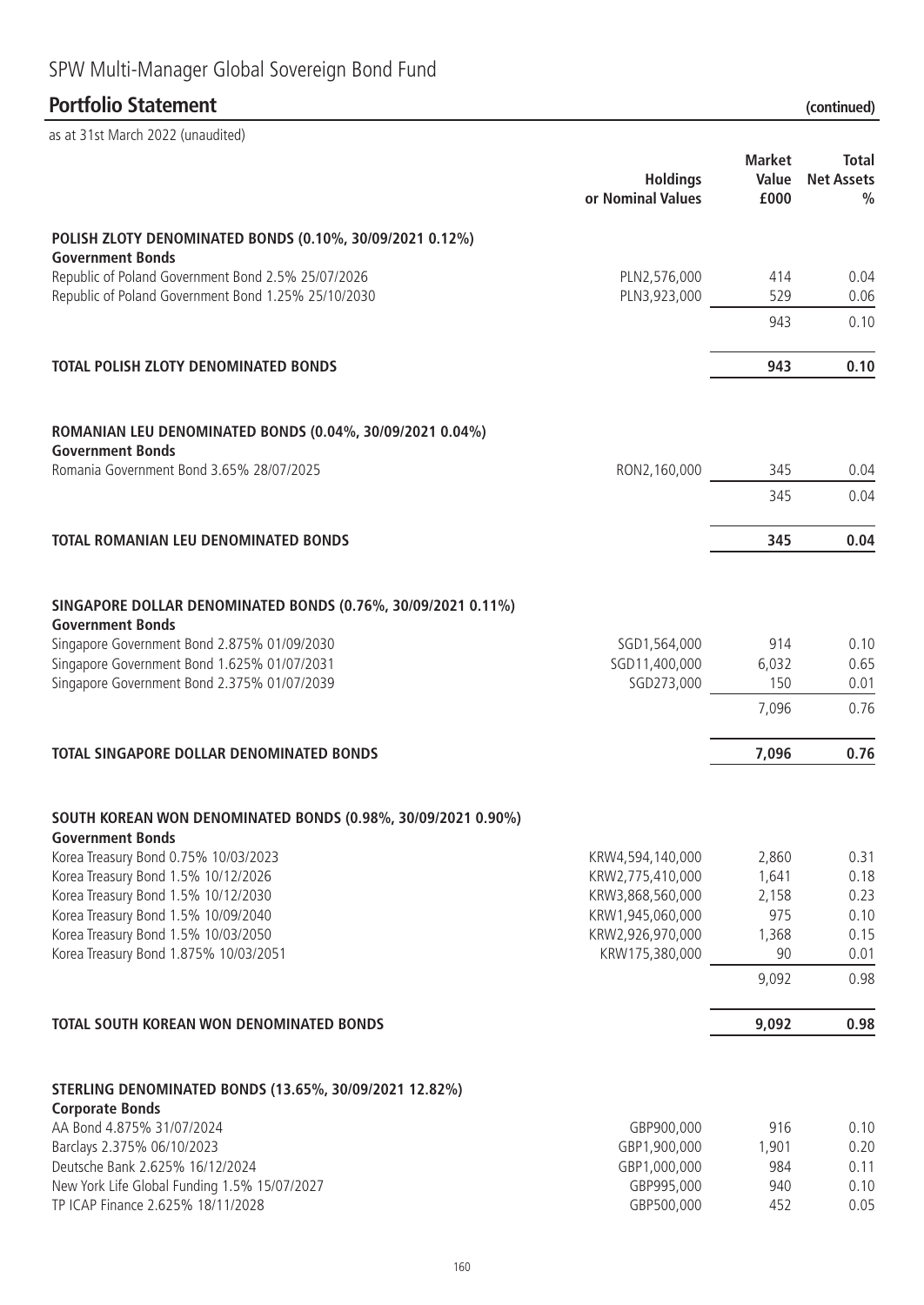|                                                                                      | <b>Holdings</b><br>or Nominal Values | <b>Market</b><br>Value<br>£000 | Total<br><b>Net Assets</b><br>$\%$ |
|--------------------------------------------------------------------------------------|--------------------------------------|--------------------------------|------------------------------------|
| Volkswagen Financial Services 4.25% 09/10/2025                                       | GBP400,000                           | 416                            | 0.04                               |
| Volkswagen Financial Services 2.125% 18/01/2028                                      | GBP800,000                           | 754                            | 0.08                               |
|                                                                                      |                                      | 6,363                          | 0.68                               |
| <b>Government Bonds</b>                                                              |                                      |                                |                                    |
| UK Treasury 0% 04/04/2022                                                            | GBP380,000                           | 380                            | 0.04                               |
| UK Treasury 0% 06/06/2022                                                            | GBP17,820,000                        | 17,801                         | 1.91                               |
| UK Treasury 0% 18/07/2022                                                            | GBP16,550,000                        | 16,512                         | 1.77                               |
| UK Treasury 0.5% 22/07/2022                                                          | GBP28,690,000                        | 28,679                         | 3.08                               |
| UK Treasury 0.125% 31/01/2024                                                        | GBP5,734,000                         | 5,602                          | 0.60                               |
| UK Treasury 0.375% 22/10/2026                                                        | GBP15,300,000                        | 14,569                         | 1.56                               |
| UK Treasury 0.875% 22/10/2029                                                        | GBP958,000                           | 915                            | 0.10                               |
| UK Treasury 0.25% 31/07/2031                                                         | GBP187,000                           | 165                            | 0.02                               |
| UK Treasury 0.875% 31/07/2033                                                        | GBP611,000                           | 560                            | 0.06                               |
| UK Treasury 0.625% 31/07/2035                                                        | GBP10,967,000                        | 9,421                          | 1.01                               |
| UK Treasury 1.75% 07/09/2037                                                         | GBP3,000,000                         | 2,961                          | 0.32                               |
| UK Treasury 1.125% 31/01/2039                                                        | GBP3,233,000                         | 2,894                          | 0.31                               |
| UK Treasury 4.25% 07/12/2040                                                         | GBP2,214,000                         | 3,058                          | 0.33                               |
| UK Treasury 0.625% 22/10/2050                                                        | GBP1,800,000                         | 1,340                          | 0.14                               |
| UK Treasury 1.25% 31/07/2051                                                         | GBP4,979,000                         | 4,365                          | 0.47                               |
| UK Treasury 1.5% 31/07/2053                                                          | GBP400,000                           | 376                            | 0.04                               |
| UK Treasury 0.5% 22/10/2061                                                          | GBP2,486,000                         | 1,657                          | 0.18                               |
|                                                                                      |                                      | 111,255                        | 11.94                              |
| <b>Mortgage-Backed Securities</b>                                                    |                                      |                                |                                    |
| Avon Finance NO 2 FRN 1.1967% 20/09/2048                                             | GBP1,266,496                         | 1,265                          | 0.14                               |
| Barley Hill NO 2 FRN 1.3957% 27/08/2058                                              | GBP1,244,765                         | 1,244                          | 0.13                               |
| Canada Square Funding 2021-1 FRN 1.2318% 17/06/2058                                  | GBP1,857,596                         | 1,849                          | 0.20                               |
| Canada Square Funding 2021-2 FRN 1.0618% 17/06/2058                                  | GBP1,173,845                         | 1,167                          | 0.13                               |
| PCL Funding V FRN 1.1951% 15/10/2025                                                 | GBP1,000,000                         | 999                            | 0.11                               |
| Polaris 2021-1 FRN 1.235% 23/12/2058                                                 | GBP1,160,596                         | 1,155                          | 0.12                               |
| RMAC NO 2 FRN 1.0646% 12/06/2046                                                     | GBP574,058                           | 577                            | 0.06                               |
| Stratton BTL Mortgage Funding 2022-1 FRN                                             | GBP1,300,000                         | 1,294                          | 0.14                               |
|                                                                                      |                                      | 9,550                          | 1.03                               |
| <b>TOTAL STERLING DENOMINATED BONDS</b>                                              |                                      | 127,168                        | 13.65                              |
|                                                                                      |                                      |                                |                                    |
| SWEDISH KRONA DENOMINATED BONDS (0.06%, 30/09/2021 0.07%)<br><b>Government Bonds</b> |                                      |                                |                                    |
| Sweden Government Bond 0.125% 12/05/2031                                             | SEK7,920,000                         | 587                            | 0.06                               |
|                                                                                      |                                      | 587                            | 0.06                               |
| TOTAL SWEDISH KRONA DENOMINATED BONDS                                                |                                      | 587                            | 0.06                               |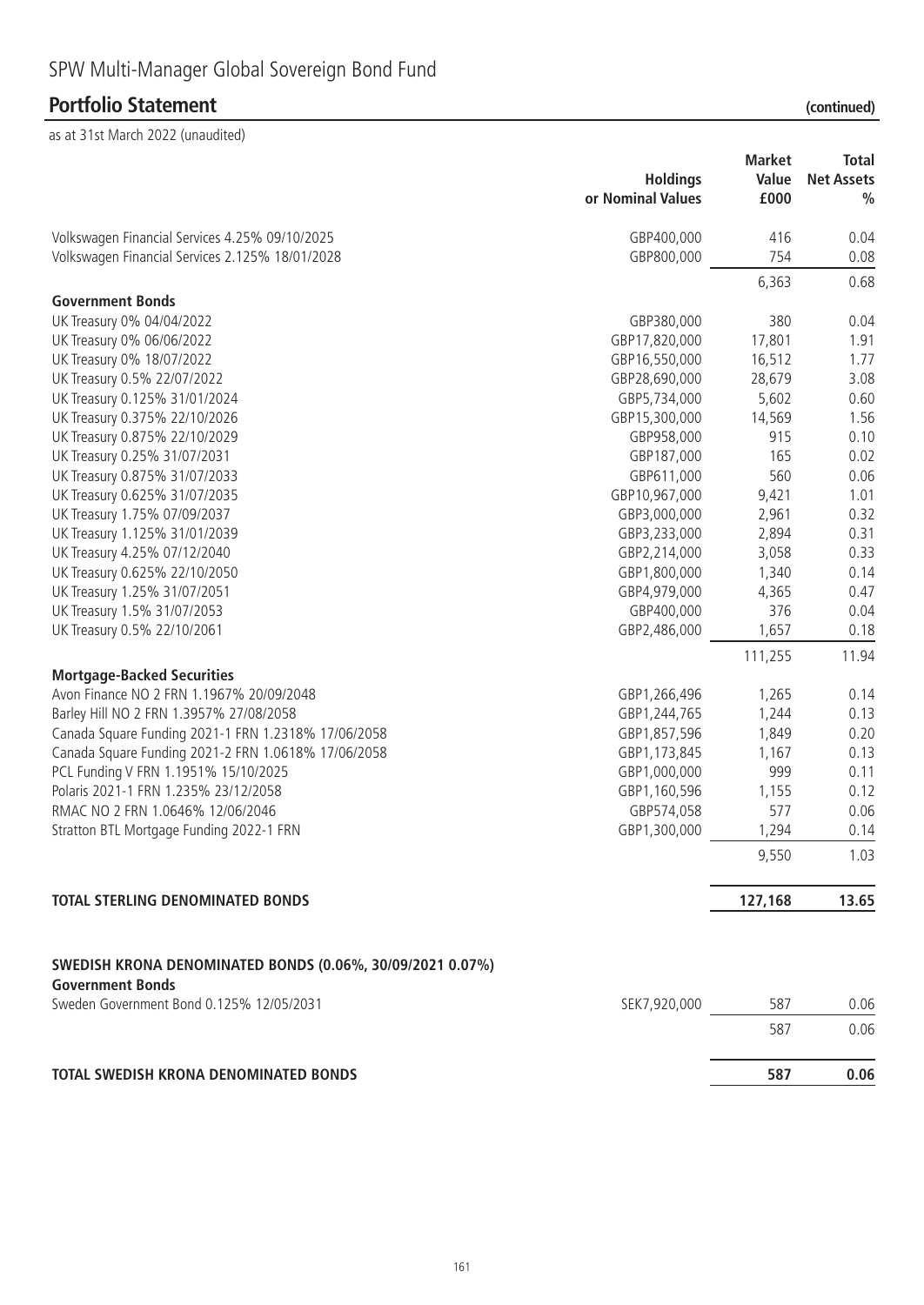# SPW Multi-Manager Global Sovereign Bond Fund

### **Portfolio Statement (continued)**

| as at 31st March 2022 (unaudited)                                                  |                   |               |                   |
|------------------------------------------------------------------------------------|-------------------|---------------|-------------------|
|                                                                                    |                   | <b>Market</b> | <b>Total</b>      |
|                                                                                    | <b>Holdings</b>   | Value         | <b>Net Assets</b> |
|                                                                                    | or Nominal Values | £000          | $\%$              |
| SWISS FRANC DENOMINATED BONDS (0.10%, 30/09/2021 0.10%)                            |                   |               |                   |
| <b>Government Bonds</b>                                                            |                   |               |                   |
| Swiss Confederation Government Bond 0% 22/06/2029                                  | CHF712,000        | 567           | 0.06              |
| Swiss Confederation Government Bond 1.5% 30/04/2042                                | CHF126,000        | 117           | 0.01              |
| Swiss Confederation Government Bond 4% 06/01/2049                                  | CHF151,000        | 222           | 0.03              |
|                                                                                    |                   | 906           | 0.10              |
| <b>TOTAL SWISS FRANC DENOMINATED BONDS</b>                                         |                   | 906           | 0.10              |
|                                                                                    |                   |               |                   |
| THAILAND BAHT DENOMINATED BONDS (0.20%, 30/09/2021 0.19%)                          |                   |               |                   |
| <b>Government Bonds</b>                                                            |                   |               |                   |
| Thailand Government Bond 1.6% 17/12/2029                                           | THB9,738,000      | 214           | 0.02              |
| Thailand Government Bond 3.65% 20/06/2031                                          | THB44,465,000     | 1,134         | 0.12              |
| Thailand Government Bond 2% 17/06/2042                                             | THB8,418,000      | 155           | 0.02              |
| Thailand Government Bond 1.875% 17/06/2049                                         | THB18,821,000     | 308           | 0.04              |
|                                                                                    |                   | 1,811         | 0.20              |
| <b>TOTAL THAILAND BAHT DENOMINATED BONDS</b>                                       |                   | 1,811         | 0.20              |
|                                                                                    |                   |               |                   |
| US DOLLAR DENOMINATED BONDS (19.47%, 30/09/2021 22.58%)<br><b>Corporate Bonds</b>  |                   |               |                   |
| AerCap Global Aviation Trust 1.15% 29/10/2023                                      | USD2,590,000      | 1,887         | 0.20              |
| AerCap Global Aviation Trust 1.65% 29/10/2024                                      | USD400,000        | 287           | 0.03              |
| AerCap Global Aviation Trust 1.75% 29/10/2024                                      | USD400,000        | 287           | 0.03              |
| Anthem 0.45% 15/03/2023                                                            | USD1,100,000      | 824           | 0.09              |
| AT&T 1.7% 25/03/2026                                                               | USD1,200,000      | 860           | 0.09              |
| Banco Santander 1.849% 25/03/2026                                                  | USD200,000        | 142           | 0.01              |
| Bank of America 3.366% 23/01/2026                                                  | USD1,050,000      | 800           | 0.09              |
| Bank of America 3.384% 02/04/2026                                                  | USD1,130,000      | 859           | 0.09              |
| Bank of America 2.551% 04/02/2028                                                  | USD500,000        | 365           | 0.04              |
| Bank of America 2.972% 04/02/2033                                                  | USD600,000        | 430           | 0.05              |
| Barclays 4.375% 12/01/2026                                                         | USD700,000        | 545           | 0.06              |
| Barclays 4.972% 16/05/2029                                                         | USD1,700,000      | 1,356         | 0.15              |
| BNP Paribas 2.219% 09/06/2026                                                      | USD3,700,000      | 2,681         | 0.29              |
| BOC Aviation USA 1.625% 29/04/2024                                                 | USD500,000        | 367           | 0.04              |
| Boeing 3.25% 01/02/2028                                                            | USD800,000        | 583           | 0.06              |
| BPCE 2.045% 19/10/2027                                                             | USD500,000        | 351           | 0.04              |
| Broadcom 3.469% 15/04/2034                                                         | USD900,000        | 635           | 0.07              |
| Canadian Pacific Railway 1.35% 02/12/2024                                          | USD1,710,000      | 1,249         | 0.13              |
| Central Nippon Expressway 0.886% 29/09/2025                                        | USD1,300,000      | 918           | 0.10              |
| Central Nippon Expressway 0.894% 10/12/2025                                        | USD2,200,000      | 1,548         | 0.17              |
| Charles Schwab 0.75% 18/03/2024                                                    | USD880,000        | 648           | 0.07              |
| Charter Communications Operating / Charter Communications Operating Capital 4.464% |                   |               |                   |
| 23/07/2022                                                                         | USD800,000        | 611           | 0.07              |
| Charter Communications Operating Capital 2.25% 15/01/2029                          | USD1,100,000      | 756           | 0.08              |
| Citigroup 3.07% 24/02/2028                                                         | USD1,000,000      | 744           | 0.08              |
| Cooperatieve Rabobank UA 3.649% 06/04/2028                                         | USD1,200,000      | 914           | 0.10              |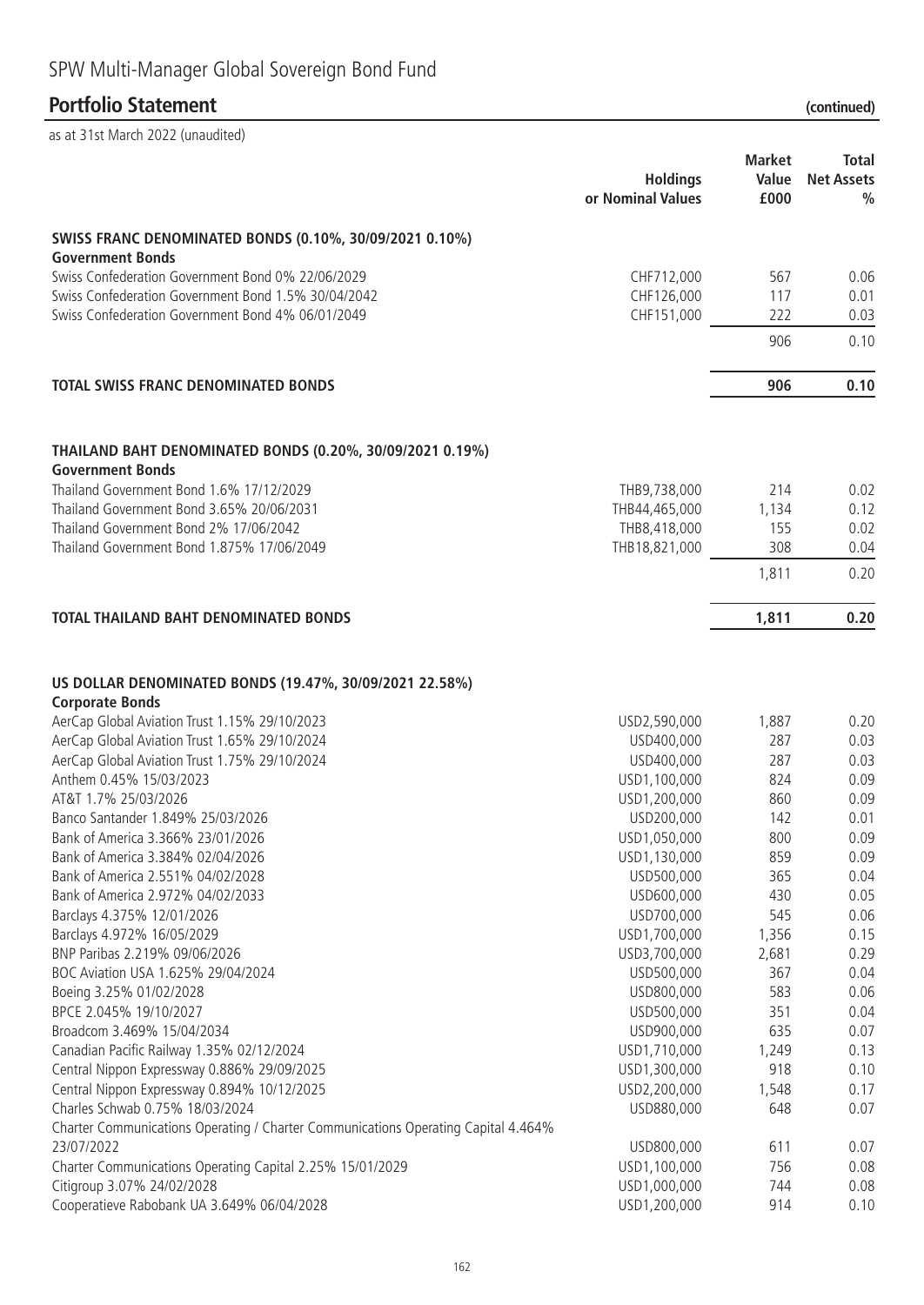## **Portfolio Statement**

| (continued) |
|-------------|
|-------------|

|                                                            |                   | <b>Market</b> | Total             |
|------------------------------------------------------------|-------------------|---------------|-------------------|
|                                                            | <b>Holdings</b>   | Value         | <b>Net Assets</b> |
|                                                            | or Nominal Values | £000          | $\frac{0}{0}$     |
| Cooperatieve Rabobank UA 3.758% 06/04/2033                 | USD300,000        | 228           | 0.02              |
| Credit Suisse 3.8% 09/06/2023                              | USD700,000        | 539           | 0.06              |
| Credit Suisse 4.194% 01/04/2031                            | USD600,000        | 451           | 0.05              |
| Credit Suisse 3.091% 14/05/2032                            | USD2,100,000      | 1,436         | 0.15              |
| Deutsche Bank 3.95% 27/02/2023                             | USD100,000        | 77            | 0.01              |
| Deutsche Bank 3.961% 26/11/2025                            | USD100,000        | 75            | 0.01              |
| Deutsche Bank 2.552% 07/01/2028                            | USD1,600,000      | 1,126         | 0.12              |
| Deutsche Bank 3.035% 28/05/2032                            | USD500,000        | 342           | 0.04              |
| Deutsche Bank FRN 1.7379% 27/02/2023                       | USD700,000        | 536           | 0.06              |
| Discovery Communications 3.9% 15/11/2024                   | USD1,360,000      | 1,045         | 0.11              |
| Enel Finance International 1.875% 12/07/2028               | USD1,300,000      | 890           | 0.09              |
| Equitable Financial Life Global Funding 0.5% 06/04/2023    | USD1,750,000      | 1,312         | 0.14              |
| GA Global Funding Trust 2.25% 06/01/2027                   | USD400,000        | 285           | 0.03              |
| General Motors Financial 3.5% 07/11/2024                   | USD950,000        | 724           | 0.08              |
| Hanwha Energy USA 2.375% 30/07/2022                        | USD200,000        | 152           | 0.02              |
| HSBC 4.292% 12/09/2026                                     | USD1,100,000      | 849           | 0.09              |
| HSBC 4.583% 19/06/2029                                     | USD200,000        | 157           | 0.02              |
| HSBC 2.848% 04/06/2031                                     | USD1,800,000      | 1,264         | 0.14              |
| Hyatt Hotels 1.8% 01/10/2024                               | USD300,000        | 219           | 0.02              |
| ING 3.869% 28/03/2026                                      | USD1,100,000      | 842           | 0.09              |
| Intesa Sanpaolo 4% 23/09/2029                              | USD600,000        | 442           | 0.05              |
| JP Morgan Chase 1.514% 01/06/2024                          | USD1,200,000      | 903           | 0.10              |
| JP Morgan Chase 2.947% 24/02/2028                          | USD300,000        | 224           | 0.02              |
| Lloyds Banking 2.907% 07/11/2023                           | USD1,900,000      | 1,449         | 0.16              |
| Lloyds Banking 3.75% 18/03/2028                            | USD500,000        | 380           | 0.04              |
| Morgan Stanley 0.529% 25/01/2024                           | USD800,000        | 599           | 0.06              |
| Morgan Stanley 0.79% 30/05/2025                            | USD590,000        | 427           | 0.05              |
| Morgan Stanley 2.63% 18/02/2026                            | USD1,000,000      | 748           | 0.08              |
| Nationwide Building Society 3.622% 26/04/2023              | USD700,000        | 531           | 0.06              |
| Nationwide Building Society 2.972% 16/02/2028              | USD1,100,000      | 800           | 0.09              |
| NatWest 4.892% 18/05/2029                                  | USD300,000        | 236           | 0.02              |
| NatWest FRN 1.9764% 15/05/2023                             | USD300,000        | 229           | 0.02              |
| NextEra Energy Capital 0.65% 01/03/2023                    | USD1,500,000      | 1,125         | 0.12              |
| Nissan Motor 4.345% 17/09/2027                             | USD2,400,000      | 1,805         | 0.19              |
| Nissan Motor 4.81% 17/09/2030                              | USD2,600,000      | 1,963         | 0.21              |
| Nomura 2.329% 22/01/2027                                   | USD500,000        | 357           | 0.04              |
| NTT Finance 1.162% 03/04/2026                              | USD800,000        | 563           | 0.06              |
| Pacific Gas and Electric 3.75% 15/02/2024                  | USD600,000        | 458           | 0.05              |
| Pacific Gas and Electric 3.15% 01/01/2026                  | USD100,000        | 73            | 0.01              |
| Pacific Gas and Electric 4.2% 01/03/2029                   | USD400,000        | 300           | 0.03              |
| Petronas Capital 2.48% 28/01/2032                          | USD1,000,000      | 708           |                   |
|                                                            |                   |               | 0.08              |
| Principal Life Global Funding II 1.25% 23/06/2025          | USD800,000        | 572           | 0.06              |
| QNB Finance FRN 1.315% 02/05/2022                          | USD300,000        | 228           | 0.02              |
| Sands China 5.4% 08/08/2028<br>Santander 2.469% 11/01/2028 | USD200,000        | 141           | 0.01              |
|                                                            | USD1,900,000      | 1,347         | 0.14              |
| Siemens Financieringsmaatschappij 1.2% 11/03/2026          | USD930,000        | 658           | 0.07              |
| Societe Generale 2.226% 21/01/2026                         | USD800,000        | 579           | 0.06              |
| Societe Generale 2.797% 19/01/2028                         | USD600,000        | 428           | 0.05              |
| Societe Generale 3.337% 21/01/2033                         | USD800,000        | 561           | 0.06              |
| Standard Chartered 1.822% 23/11/2025                       | USD1,700,000      | 1,230         | 0.13              |
| Standard Chartered 2.608% 12/01/2028                       | USD400,000        | 285           | 0.03              |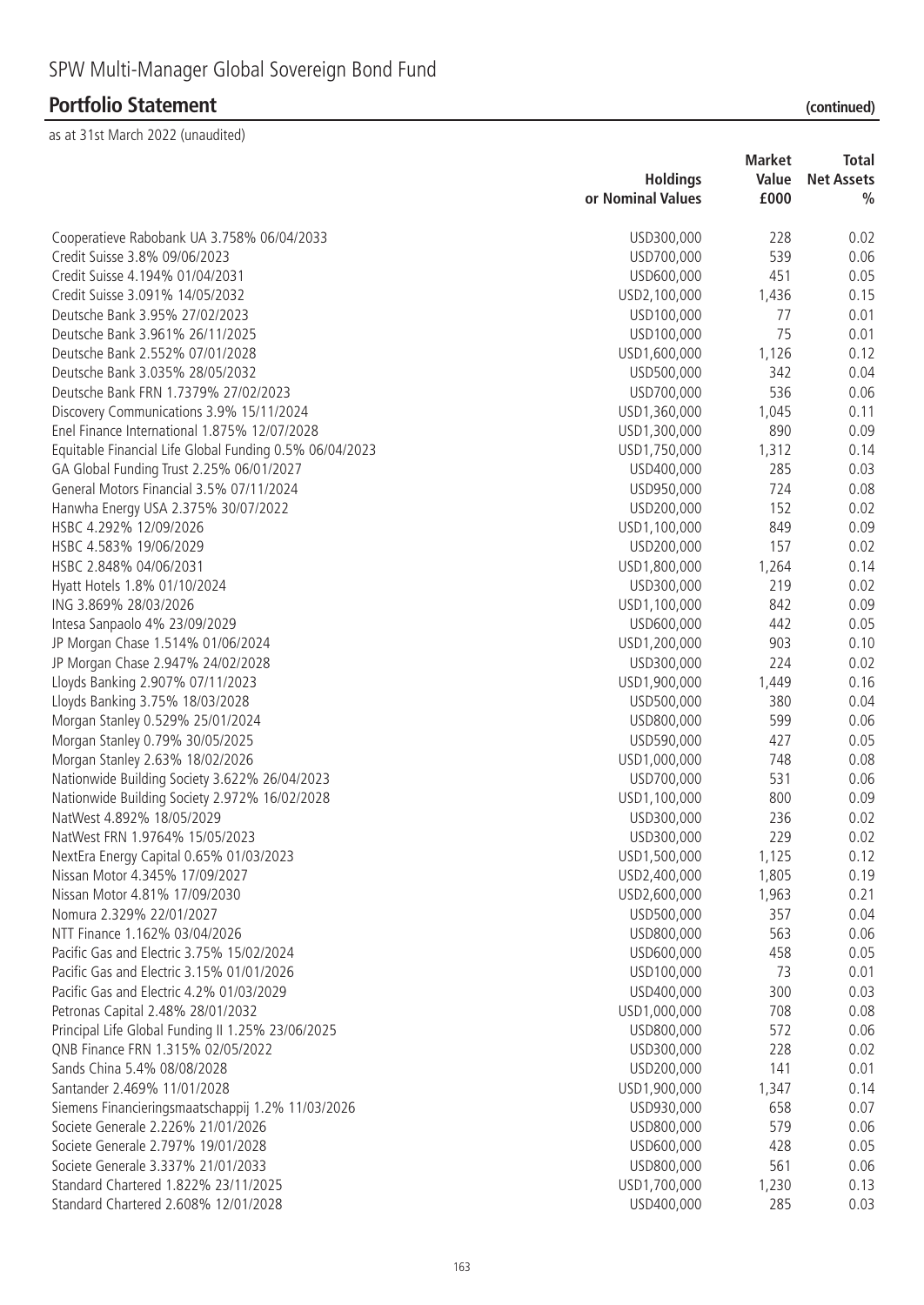|                                                                                | <b>Holdings</b><br>or Nominal Values | <b>Market</b><br>Value<br>£000 | Total<br><b>Net Assets</b><br>$\%$ |
|--------------------------------------------------------------------------------|--------------------------------------|--------------------------------|------------------------------------|
| Standard Chartered 2.678% 29/06/2032                                           | USD1,600,000                         | 1,071                          | 0.11                               |
| Verizon Communications 2.1% 22/03/2028                                         | USD1,000,000                         | 712                            | 0.08                               |
| Verizon Communications 2.355% 15/03/2032                                       | USD543,000                           | 373                            | 0.04                               |
|                                                                                |                                      | 55,701                         | 5.98                               |
| <b>Government Bonds</b><br>Development Bank of Japan 1.75% 20/10/2031          |                                      | 1,057                          | 0.11                               |
| Japan Finance Organization for Municipalities 0.625% 02/09/2025                | USD1,500,000<br>USD800,000           | 566                            | 0.06                               |
| Province of Ontario Canada 2.125% 21/01/2032                                   | USD1,100,000                         | 790                            | 0.08                               |
| Saudi Government International Bond 4.375% 16/04/2029                          | USD400,000                           | 329                            | 0.04                               |
| State of Israel 3.8% 13/05/2060                                                | USD600,000                           | 455                            | 0.05                               |
|                                                                                |                                      |                                |                                    |
| Tokyo Metropolitan Government 2.625% 29/05/2024                                | USD2,100,000                         | 1,599                          | 0.17                               |
| US Treasury 0% 15/11/2050                                                      | USD5,195,000                         | 1,946                          | 0.21                               |
| US Treasury Inflation Indexed Bonds 0.125% 15/07/2031                          | USD5,500,000                         | 4,478                          | 0.48                               |
| US Treasury Note 2.75% 15/02/2024                                              | USD12,940,000                        | 9,941                          | 1.07                               |
| US Treasury Note 1.25% 31/08/2024                                              | USD7,124,000                         | 5,279                          | 0.57                               |
| US Treasury Note 0.375% 31/01/2026                                             | USD33,307,600                        | 23,429                         | 2.52                               |
| US Treasury Note 0.75% 30/04/2026                                              | USD1,933,000                         | 1,375                          | 0.15                               |
| US Treasury Note 0.75% 31/08/2026                                              | USD15,300,000                        | 10,833                         | 1.16                               |
| US Treasury Note 1.625% 31/10/2026                                             | USD6,827,000                         | 5,020                          | 0.54                               |
| US Treasury Note 1.25% 30/11/2026                                              | USD13,455,000                        | 9,724                          | 1.04                               |
| US Treasury Note 1% 31/07/2028                                                 | USD10,391,000                        | 7,263                          | 0.78                               |
| US Treasury Note 1.125% 15/02/2031                                             | USD4,302,000                         | 2,966                          | 0.32                               |
| US Treasury Note 1.25% 15/08/2031                                              | USD10,662,000                        | 7,397                          | 0.79                               |
| US Treasury Note 1.375% 15/11/2040                                             | USD26,943,000                        | 16,778                         | 1.80                               |
| US Treasury Note 2% 15/11/2041                                                 | USD500,000                           | 344                            | 0.04                               |
| US Treasury Note 1.875% 15/02/2051                                             | USD15,603,300                        | 10,372                         | 1.11                               |
|                                                                                |                                      | 121,941                        | 13.09                              |
| <b>Mortgage-Backed Securities</b>                                              |                                      |                                |                                    |
| Ameriquest Mortgage Securities Asset Backed Pass-Through Ctfs Ser 2005-R11 FRN |                                      |                                |                                    |
| 1.1616% 25/01/2036                                                             | USD939,366                           | 713                            | 0.08                               |
| Fannie Mae 3% 15/04/2052                                                       | USD2,100,000                         | 1,564                          | 0.17                               |
| WaMu 0.8411% 25/03/2047                                                        | USD1,940,754                         | 1,386                          | 0.15                               |
|                                                                                |                                      | 3,663                          | 0.40                               |
| <b>TOTAL US DOLLAR DENOMINATED BONDS</b>                                       |                                      | 181,305                        | 19.47                              |
| YUAN RENMINBI DENOMINATED BONDS (2.54%, 30/09/2021 0.00%)                      |                                      |                                |                                    |
| <b>Government Bonds</b>                                                        |                                      |                                |                                    |
| China Development Bank 3.41% 07/06/2031                                        | CNY12,030,000                        | 1,474                          | 0.16                               |
| China Government Bond 2.69% 12/08/2026                                         | CNY56,710,000                        | 6,841                          | 0.73                               |
| China Government Bond 3.02% 27/05/2031                                         | CNY65,580,000                        | 7,964                          | 0.86                               |
| China Government Bond 3.72% 12/04/2051                                         | CNY58,060,000                        | 7,365                          | 0.79                               |
|                                                                                |                                      | 23,644                         | 2.54                               |
| TOTAL YUAN RENMINBI DENOMINATED BONDS                                          |                                      | 23,644                         | 2.54                               |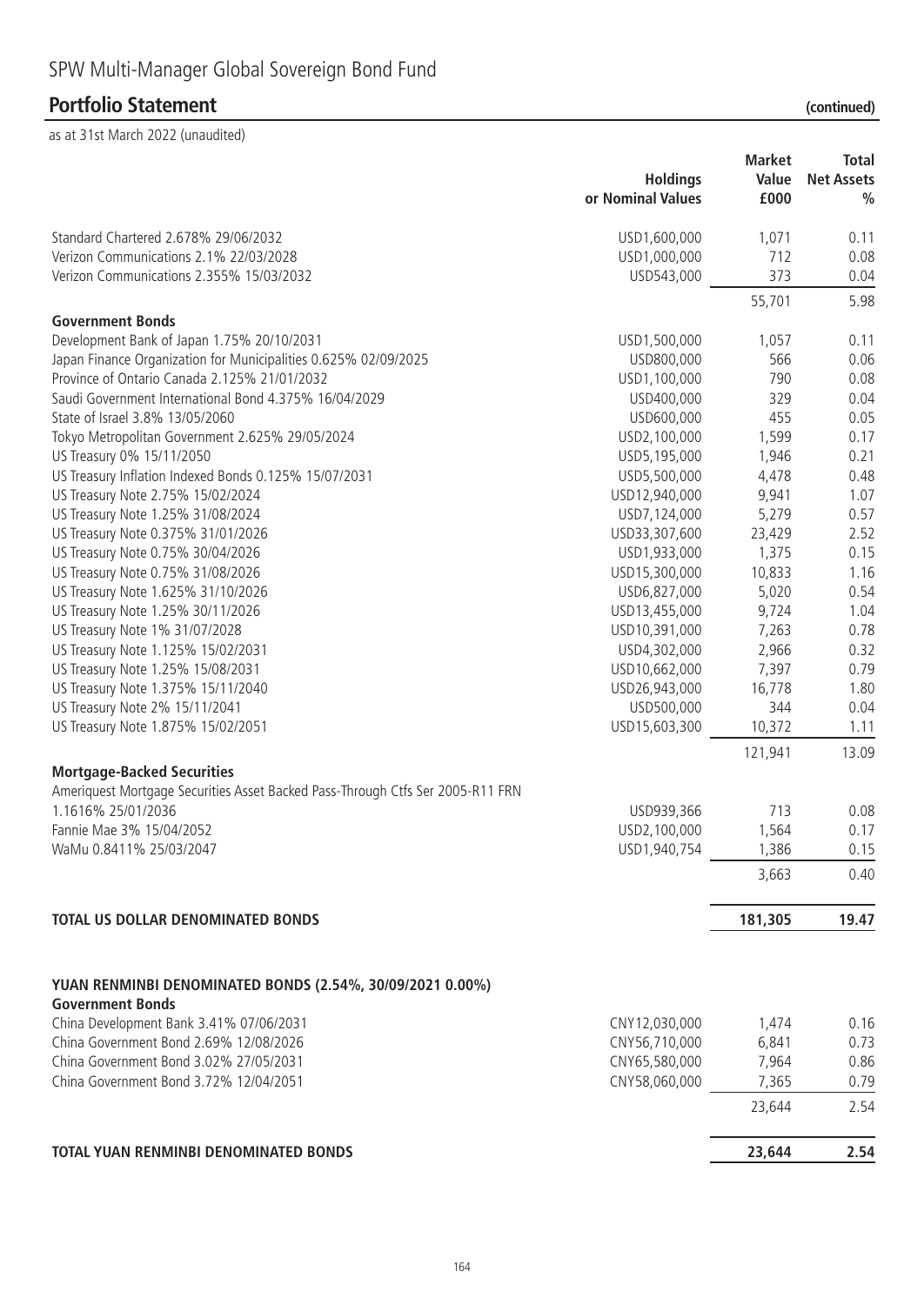# SPW Multi-Manager Global Sovereign Bond Fund

### **Portfolio Statement (continued)**

 $\frac{1}{2}$ s at 31st March 2022 (unaudited)

| ds at 3 ist March 2022 (unaudited)                                                                                 |                                      |                                |                                           |
|--------------------------------------------------------------------------------------------------------------------|--------------------------------------|--------------------------------|-------------------------------------------|
|                                                                                                                    | <b>Holdings</b><br>or Nominal Values | <b>Market</b><br>Value<br>£000 | <b>Total</b><br><b>Net Assets</b><br>$\%$ |
| COLLECTIVE INVESTMENT SCHEMES (0.03%, 30/09/2021 0.10%)<br>Schroder Sterling Liquidity Fund X Inc 0 t              | 300,942                              | 301                            | 0.03                                      |
| <b>TOTAL COLLECTIVE INVESTMENT SCHEMES</b>                                                                         |                                      | 301                            | 0.03                                      |
| SHORT TERM DEPOSITS (0.47%, 30/09/2021 0.00%)                                                                      |                                      |                                |                                           |
| KFW 0.001% 05/05/2022                                                                                              | USD5,700,000                         | 4,341                          | 0.47                                      |
| <b>TOTAL SHORT TERM DEPOSITS</b>                                                                                   |                                      | 4,341                          | 0.47                                      |
| DERIVATIVES (-0.07%, 30/09/2021 -0.68%)                                                                            |                                      |                                |                                           |
| <b>Forward Currency Contracts</b>                                                                                  |                                      |                                |                                           |
| Bought AUD1,590,000 for USD1,152,601 Settlement 06/04/2022                                                         |                                      | 29                             | 0.00                                      |
| Bought AUD1,660,000 for USD1,216,360 Settlement 06/04/2022                                                         |                                      | 21<br>14                       | 0.00                                      |
| Bought AUD1,155,000 for USD846,621 Settlement 06/04/2022<br>Bought AUD660,000 for USD479,136 Settlement 06/04/2022 |                                      | 12                             | 0.00<br>0.00                              |
| Bought AUD825,000 for USD601,648 Settlement 06/04/2022                                                             |                                      | 12                             | 0.00                                      |
| Bought AUD810,000 for USD593,033 Settlement 06/04/2022                                                             |                                      | 10                             | 0.00                                      |
| Bought AUD420,000 for USD304,701 Settlement 06/04/2022                                                             |                                      | 8                              | 0.00                                      |
| Bought AUD835,000 for USD616,447 Settlement 06/04/2022                                                             |                                      | 7                              | 0.00                                      |
| Bought AUD780,000 for USD578,408 Settlement 06/04/2022                                                             |                                      | 4                              | 0.00                                      |
| Bought AUD2,330,000 for USD1,745,047 Settlement 06/04/2022~                                                        |                                      | $\mathbf 0$                    | 0.00                                      |
| Bought AUD760,000 for USD570,029 Settlement 06/05/2022~                                                            |                                      | $\theta$                       | 0.00                                      |
| Bought AUD26,000 for USD19,007 Settlement 06/04/2022~                                                              |                                      | $\theta$                       | 0.00                                      |
| Bought AUD760,000 for USD570,456 Settlement 06/05/2022                                                             |                                      | (1)                            | 0.00                                      |
| Bought CAD2,315,000 for USD1,797,904 Settlement 06/04/2022                                                         |                                      | 39                             | 0.00                                      |
| Bought CAD2, 190, 000 for USD1, 708, 326 Settlement 06/04/2022                                                     |                                      | 31                             | 0.00                                      |
| Bought CAD2,315,000 for USD1,807,732 Settlement 06/04/2022                                                         |                                      | 31                             | 0.00                                      |
| Bought CAD2, 195,000 for USD1, 724, 403 Settlement 06/04/2022                                                      |                                      | 21                             | 0.00                                      |
| Bought CAD1,540,000 for USD1,205,887 Settlement 06/04/2022                                                         |                                      | 18                             | 0.00                                      |
| Bought CAD1,249,000 for GBP746,383 Settlement 04/04/2022                                                           |                                      | 13                             | 0.00                                      |
| Bought CAD775,000 for USD608,755 Settlement 06/04/2022<br>Bought CAD780,000 for USD612,266 Settlement 06/04/2022   |                                      | 8<br>8                         | 0.00<br>0.00                              |
| Bought CAD775,000 for USD609,435 Settlement 06/04/2022                                                             |                                      | 7                              | 0.00                                      |
| Bought CAD775,000 for USD611,408 Settlement 06/04/2022                                                             |                                      | 6                              | 0.00                                      |
| Bought CAD805,000 for USD635,198 Settlement 06/04/2022                                                             |                                      | 6                              | 0.00                                      |
| Bought CAD380,000 for USD298,777 Settlement 06/04/2022                                                             |                                      | 4                              | 0.00                                      |
| Bought CAD380,000 for USD298,734 Settlement 06/04/2022                                                             |                                      | 4                              | 0.00                                      |
| Bought CAD725,000 for USD576,512 Settlement 06/04/2022                                                             |                                      | $\overline{2}$                 | 0.00                                      |
| Bought CAD725,000 for USD575,996 Settlement 06/04/2022                                                             |                                      | $\overline{2}$                 | 0.00                                      |
| Bought CAD730,000 for USD580,867 Settlement 06/04/2022                                                             |                                      | $\overline{2}$                 | 0.00                                      |
| Bought CHF2,005,000 for USD2,131,697 Settlement 06/04/2022                                                         |                                      | 28                             | 0.00                                      |
| Bought CHF1,075,000 for USD1,144,542 Settlement 06/04/2022                                                         |                                      | 14                             | 0.00                                      |
| Bought CHF1,432,000 for GBP1,165,882 Settlement 04/04/2022                                                         |                                      | 14                             | 0.00                                      |
| Bought CHF1,075,000 for USD1,150,924 Settlement 06/04/2022                                                         |                                      | 9                              | 0.00                                      |
| Bought CHF540,000 for USD573,583 Settlement 06/04/2022                                                             |                                      | 8                              | 0.00                                      |
| Bought CHF545,000 for USD581,304 Settlement 06/04/2022                                                             |                                      | 6                              | 0.00                                      |
| Bought CHF545,000 for USD582,037 Settlement 06/04/2022                                                             |                                      | 6                              | 0.00                                      |
| Bought CHF530,000 for USD567,336 Settlement 06/05/2022                                                             |                                      | 5                              | 0.00                                      |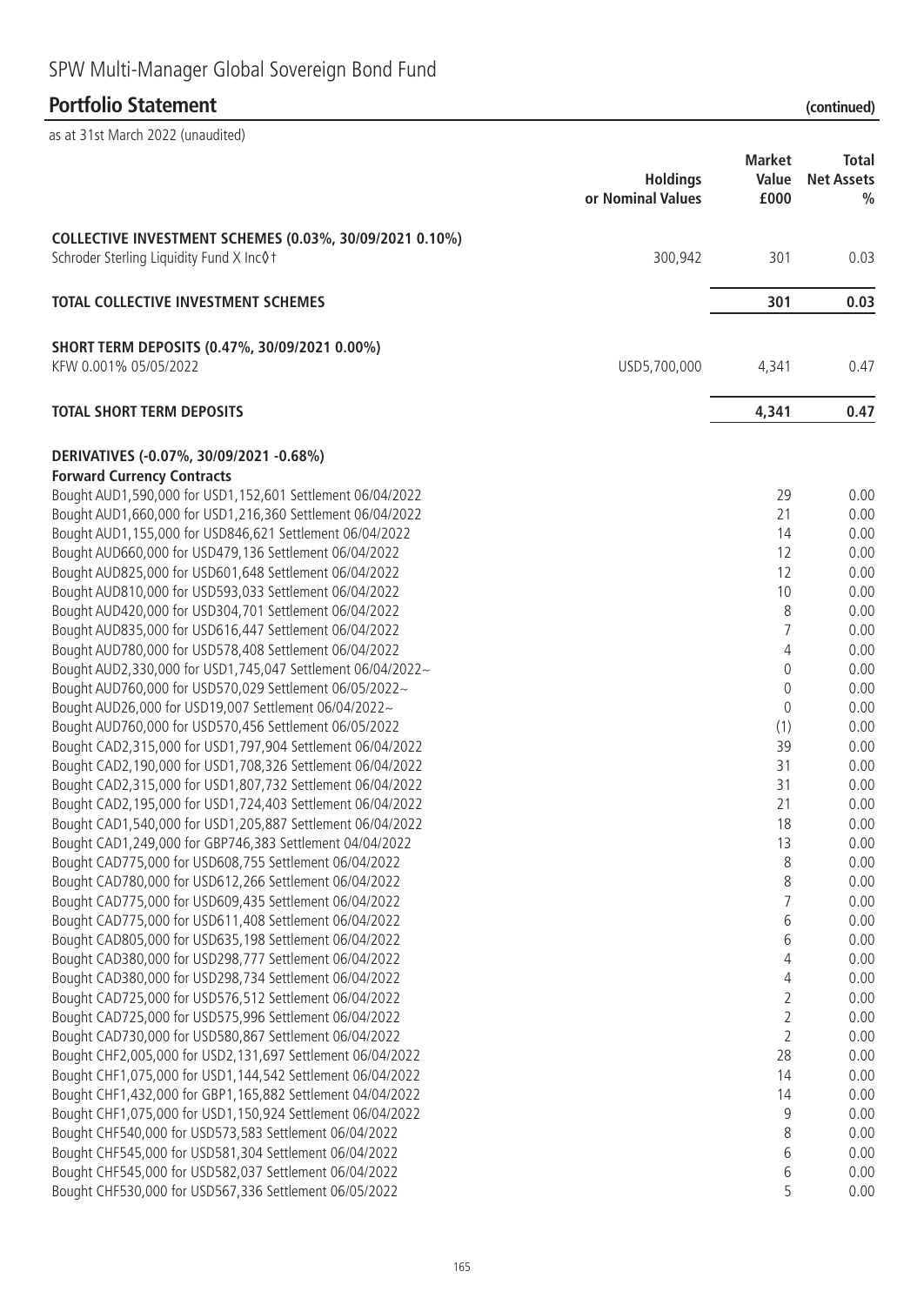|                                                              | <b>Holdings</b>   | <b>Market</b><br>Value | <b>Total</b><br><b>Net Assets</b> |
|--------------------------------------------------------------|-------------------|------------------------|-----------------------------------|
|                                                              | or Nominal Values | £000                   | $\frac{0}{0}$                     |
| Bought CHF545,000 for USD584,664 Settlement 06/04/2022       |                   | 4                      | 0.00                              |
| Bought CHF530,000 for USD567,867 Settlement 06/05/2022       |                   | $\overline{4}$         | 0.00                              |
| Bought CHF530,000 for USD569,397 Settlement 06/05/2022       |                   | 3                      | 0.00                              |
| Bought CHF560,000 for USD604,089 Settlement 06/04/2022       |                   | $\mathbf{1}$           | 0.00                              |
| Bought CLP101,884,200 for USD129,000 Settlement 29/04/2022~  |                   | $\mathbf 0$            | 0.00                              |
| Bought CLP306,542,700 for USD387,000 Settlement 18/05/2022   |                   | (1)                    | 0.00                              |
| Bought CLP864,337,630 for USD1,105,000 Settlement 29/04/2022 |                   | (11)                   | 0.00                              |
| Bought CNH25,851,960 for USD4,040,000 Settlement 20/05/2022  |                   | 15                     | 0.00                              |
| Bought CNH4,015,000 for USD618,044 Settlement 13/01/2023     |                   | 6                      | 0.00                              |
| Bought CNH2,839,824 for USD444,000 Settlement 20/05/2022     |                   |                        | 0.00                              |
| Bought CNH3,656,000 for USD574,141 Settlement 06/04/2022     |                   | 1                      | 0.00                              |
| Bought CNH3,650,000 for USD572,839 Settlement 06/04/2022     |                   | 1                      | 0.00                              |
| Bought CNH308,000 for USD48,423 Settlement 06/04/2022~       |                   | $\mathbf 0$            | 0.00                              |
| Bought CNH1,941,000 for USD305,958 Settlement 06/04/2022~    |                   | 0                      | 0.00                              |
| Bought CNH1,928,000 for USD304,472 Settlement 06/04/2022     |                   | (1)                    | 0.00                              |
| Bought CNH1,941,000 for USD306,407 Settlement 06/04/2022     |                   | (1)                    | 0.00                              |
| Bought CNY79,804,000 for USD12,560,636 Settlement 06/04/2022 |                   | 16                     | 0.00                              |
| Bought CNY15,676,000 for USD2,478,615 Settlement 06/04/2022  |                   | (6)                    | 0.00                              |
| Bought EUR2,370,000 for GBP1,979,057 Settlement 04/04/2022   |                   | 24                     | 0.00                              |
| Bought EUR2,334,000 for GBP1,959,889 Settlement 04/04/2022   |                   | 13                     | 0.00                              |
| Bought EUR1,529,000 for USD1,680,074 Settlement 06/04/2022   |                   | 13                     | 0.00                              |
| Bought EUR1,062,000 for USD1,163,461 Settlement 06/04/2022   |                   | 11                     | 0.00                              |
| Bought EUR1,508,000 for GBP1,264,674 Settlement 04/04/2022   |                   | 10                     | 0.00                              |
| Bought EUR2,042,000 for GBP1,716,770 Settlement 04/04/2022   |                   | 9                      | 0.00                              |
| Bought EUR816,000 for GBP680,409 Settlement 04/04/2022       |                   | 9                      | 0.00                              |
| Bought EUR621,000 for GBP516,097 Settlement 04/04/2022       |                   | 9                      | 0.00                              |
| Bought EUR1,002,000 for USD1,100,121 Settlement 06/04/2022   |                   | 9                      | 0.00                              |
| Bought EUR555,000 for USD606,116 Settlement 06/04/2022       |                   | $\overline{7}$         | 0.00                              |
| Bought EUR537,000 for GBP447,979 Settlement 04/04/2022       |                   | 6                      | 0.00                              |
| Bought EUR520,000 for USD569,455 Settlement 06/04/2022       |                   | 6                      | 0.00                              |
| Bought EUR555,000 for USD610,136 Settlement 06/05/2022       |                   | 5                      | 0.00                              |
| Bought EUR330,000 for GBP275,249 Settlement 04/04/2022       |                   | 4                      | 0.00                              |
| Bought EUR626,000 for GBP525,273 Settlement 04/04/2022       |                   | 4                      | 0.00                              |
| Bought EUR1,042,000 for USD1,150,645 Settlement 06/04/2022   |                   | 4                      | 0.00                              |
| Bought EUR548,000 for USD602,637 Settlement 06/04/2022       |                   | 4                      | 0.00                              |
| Bought EUR524,000 for USD576,756 Settlement 06/04/2022       |                   | 4                      | 0.00                              |
| Bought EUR522,000 for USD574,331 Settlement 06/04/2022       |                   | 4                      | 0.00                              |
| Bought EUR524,000 for USD576,987 Settlement 06/04/2022       |                   | 3                      | 0.00                              |
| Bought EUR544,000 for USD599,945 Settlement 06/04/2022       |                   | 3                      | 0.00                              |
| Bought EUR544,000 for USD599,727 Settlement 06/04/2022       |                   | 3                      | 0.00                              |
| Bought EUR522,000 for USD575,844 Settlement 06/04/2022       |                   | 3                      | 0.00                              |
| Bought EUR519,000 for USD572,637 Settlement 06/04/2022       |                   | $\overline{2}$         | 0.00                              |
| Bought EUR519,000 for USD574,195 Settlement 06/04/2022       |                   |                        | 0.00                              |
| Bought EUR519,000 for USD574,189 Settlement 06/04/2022       |                   |                        | 0.00                              |
| Bought EUR249,000 for USD275,342 Settlement 06/04/2022       |                   | 1                      | 0.00                              |
| Bought EUR50,000 for GBP41,833 Settlement 04/04/2022~        |                   | 0                      | 0.00                              |
| Bought EUR31,000 for USD34,636 Settlement 06/04/2022~        |                   | 0                      | 0.00                              |
| Bought EUR553,000 for USD614,134 Settlement 06/04/2022~      |                   | 0                      | 0.00                              |
| Bought EUR53,000 for USD58,606 Settlement 06/04/2022~        |                   | 0                      | 0.00                              |
| Bought EUR260,000 for GBP220,721 Settlement 03/05/2022       |                   | (1)                    | 0.00                              |
| Bought EUR1,436,000 for USD1,602,559 Settlement 29/04/2022   |                   | (6)                    | 0.00                              |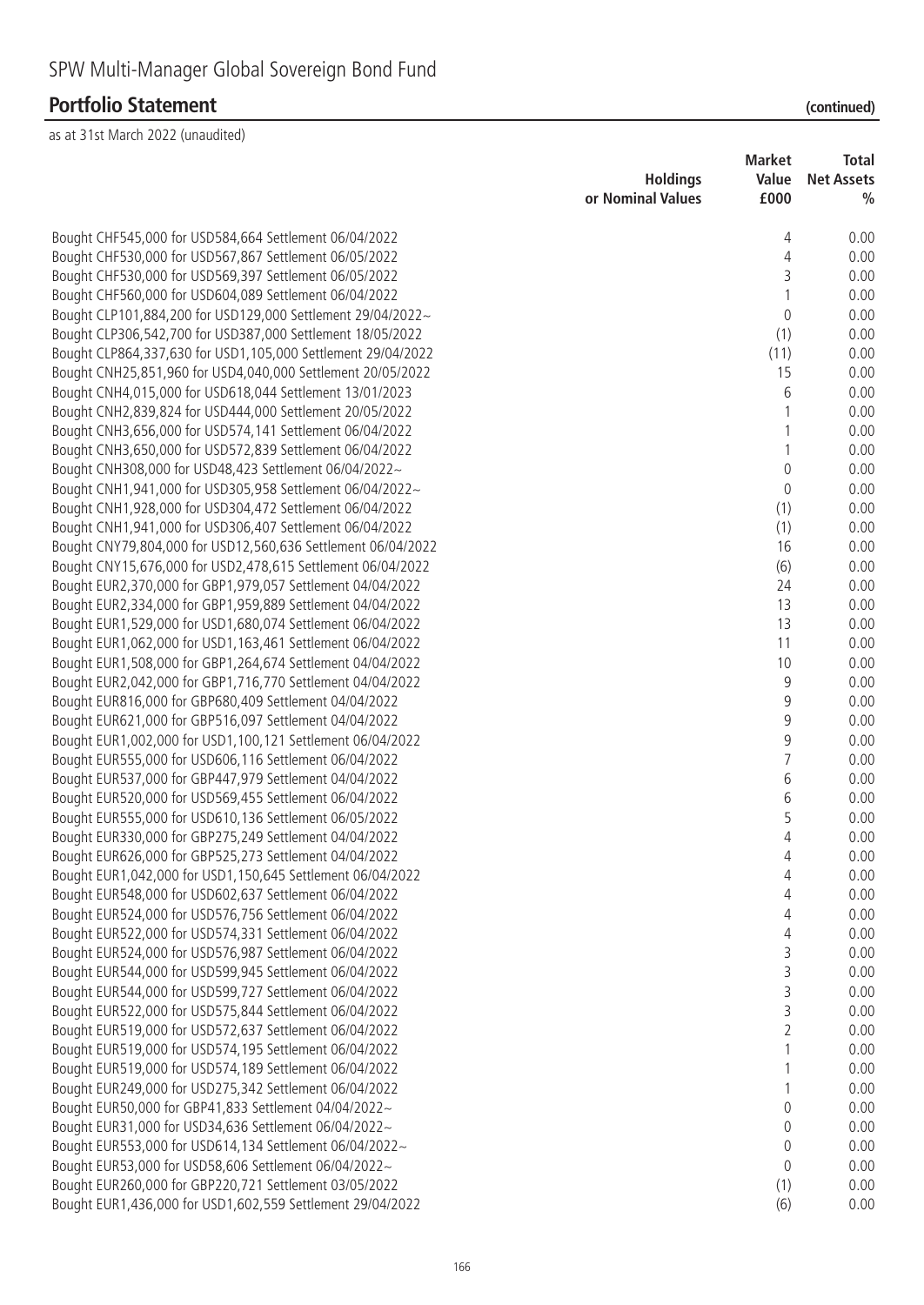|                                                                      | <b>Holdings</b>   | <b>Market</b><br>Value | Total<br><b>Net Assets</b> |
|----------------------------------------------------------------------|-------------------|------------------------|----------------------------|
|                                                                      | or Nominal Values | £000                   | $\frac{0}{0}$              |
| Bought EUR3, 135,000 for USD3, 526, 489 Settlement 06/04/2022        |                   | (36)                   | 0.00                       |
| Bought IDR37, 199, 174, 193 for USD2, 592, 819 Settlement 20/05/2022 |                   | (6)                    | 0.00                       |
| Bought IDR35,246,726,872 for USD2,458,102 Settlement 20/05/2022      |                   | (7)                    | 0.00                       |
| Bought JPY90,400,000 for GBP555,220 Settlement 04/04/2022            |                   | 11                     | 0.00                       |
| Bought JPY70,100,000 for USD570,679 Settlement 06/04/2022            |                   | 4                      | 0.00                       |
| Bought JPY70,100,000 for USD574,474 Settlement 06/04/2022            |                   | $\mathbf{1}$           | 0.00                       |
| Bought JPY70,100,000 for USD574,649 Settlement 06/04/2022            |                   | $\mathbf{1}$           | 0.00                       |
| Bought JPY69,800,000 for USD573,884 Settlement 06/05/2022~           |                   | $\mathbf 0$            | 0.00                       |
| Bought JPY69,600,000 for USD575,441 Settlement 06/04/2022            |                   | (3)                    | 0.00                       |
| Bought JPY68,700,000 for USD568,958 Settlement 06/04/2022            |                   | (3)                    | 0.00                       |
| Bought JPY67,600,000 for USD569,558 Settlement 06/04/2022            |                   | (11)                   | 0.00                       |
| Bought JPY208,900,000 for USD1,731,116 Settlement 06/04/2022         |                   | (11)                   | 0.00                       |
| Bought JPY67,900,000 for USD573,259 Settlement 06/04/2022            |                   | (12)                   | 0.00                       |
| Bought JPY67,400,000 for USD570,181 Settlement 06/04/2022            |                   | (12)                   | 0.00                       |
| Bought JPY68,100,000 for USD578,638 Settlement 06/04/2022            |                   | (14)                   | 0.00                       |
| Bought JPY68,100,000 for USD578,348 Settlement 06/04/2022            |                   | (14)                   | 0.00                       |
| Bought JPY86,000,000 for GBP560,242 Settlement 04/04/2022            |                   | (22)                   | 0.00                       |
| Bought JPY203,800,000 for USD1,721,066 Settlement 06/04/2022         |                   | (35)                   | 0.00                       |
| Bought JPY141,700,000 for USD1,234,632 Settlement 06/04/2022         |                   | (53)                   | 0.00                       |
| Bought JPY141,700,000 for USD1,235,580 Settlement 06/04/2022         |                   | (54)                   | (0.01)                     |
| Bought JPY157,900,000 for USD1,371,926 Settlement 06/04/2022         |                   | (57)                   | (0.01)                     |
| Bought JPY318,067,000 for USD2,701,769 Settlement 06/04/2022         |                   | (67)                   | (0.01)                     |
| Bought JPY312,000,000 for USD2,695,878 Settlement 06/04/2022         |                   | (100)                  | (0.01)                     |
| Bought JPY441,800,000 for USD3,847,309 Settlement 06/04/2022         |                   | (165)                  | (0.02)                     |
| Bought JPY1,954,316,000 for USD16,571,446 Settlement 06/04/2022      |                   | (389)                  | (0.04)                     |
| Bought KRW717,540,000 for USD579,666 Settlement 06/04/2022           |                   | 9                      | 0.00                       |
| Bought KRW739,750,000 for USD600,178 Settlement 06/04/2022           |                   | 8                      | 0.00                       |
| Bought KRW1,403,050,000 for USD1,150,041 Settlement 06/04/2022       |                   | 6                      | 0.00                       |
| Bought KRW710,830,000 for USD581,789 Settlement 06/04/2022           |                   | 4                      | 0.00                       |
| Bought KRW699,760,000 for USD573,245 Settlement 06/04/2022           |                   | 3                      | 0.00                       |
| Bought KRW699,760,000 for USD573,762 Settlement 06/04/2022           |                   | 3                      | 0.00                       |
| Bought KRW7,950,000 for USD6,426 Settlement 06/04/2022~              |                   | $\overline{0}$         | 0.00                       |
| Bought KRW368,830,000 for USD304,114 Settlement 06/04/2022~          |                   | $\mathbf 0$            | 0.00                       |
| Bought MXN29,718,000 for USD1,420,731 Settlement 01/07/2022          |                   | 38                     | 0.00                       |
| Bought MXN18,980,000 for USD910,430 Settlement 06/04/2022            |                   | 33                     | 0.00                       |
| Bought MXN20,919,000 for USD1,001,844 Settlement 15/06/2022          |                   | 28                     | 0.00                       |
| Bought MXN19,495,000 for USD944,280 Settlement 06/04/2022            |                   | 27                     | 0.00                       |
| Bought MXN15,426,000 for USD742,802 Settlement 18/05/2022            |                   | 20                     | 0.00                       |
| Bought MXN12,902,686 for USD616,056 Settlement 15/06/2022            |                   | 19                     | 0.00                       |
| Bought MXN9,921,000 for USD475,079 Settlement 15/06/2022             |                   | 13                     | 0.00                       |
| Bought MXN3,786,000 for USD172,356 Settlement 09/08/2022             |                   | 10                     | 0.00                       |
| Bought MYR8,913,950 for USD2,112,911 Settlement 22/06/2022           |                   | 3                      | 0.00                       |
| Bought MYR4,446,254 for USD1,052,667 Settlement 22/06/2022           |                   | $\overline{2}$         | 0.00                       |
| Bought MYR95,347 for USD22,701 Settlement 22/06/2022~                |                   | $\mathbf 0$            | 0.00                       |
| Bought NOK45,540,000 for GBP3,839,724 Settlement 04/04/2022          |                   | 129                    | 0.01                       |
| Bought NOK10,940,000 for USD1,214,368 Settlement 06/04/2022          |                   | 28                     | 0.00                       |
| Bought NOK10,770,000 for USD1,205,106 Settlement 06/04/2022          |                   | 20                     | 0.00                       |
| Bought NOK5,210,000 for USD581,198 Settlement 06/04/2022             |                   | 11                     | 0.00                       |
| Bought NOK5,380,000 for USD603,491 Settlement 06/04/2022             |                   | 9                      | 0.00                       |
| Bought NOK3,020,000 for USD344,741 Settlement 06/04/2022             |                   | 1                      | 0.00                       |
| Bought NOK210,000 for USD23,387 Settlement 06/04/2022~               |                   | 0                      | 0.00                       |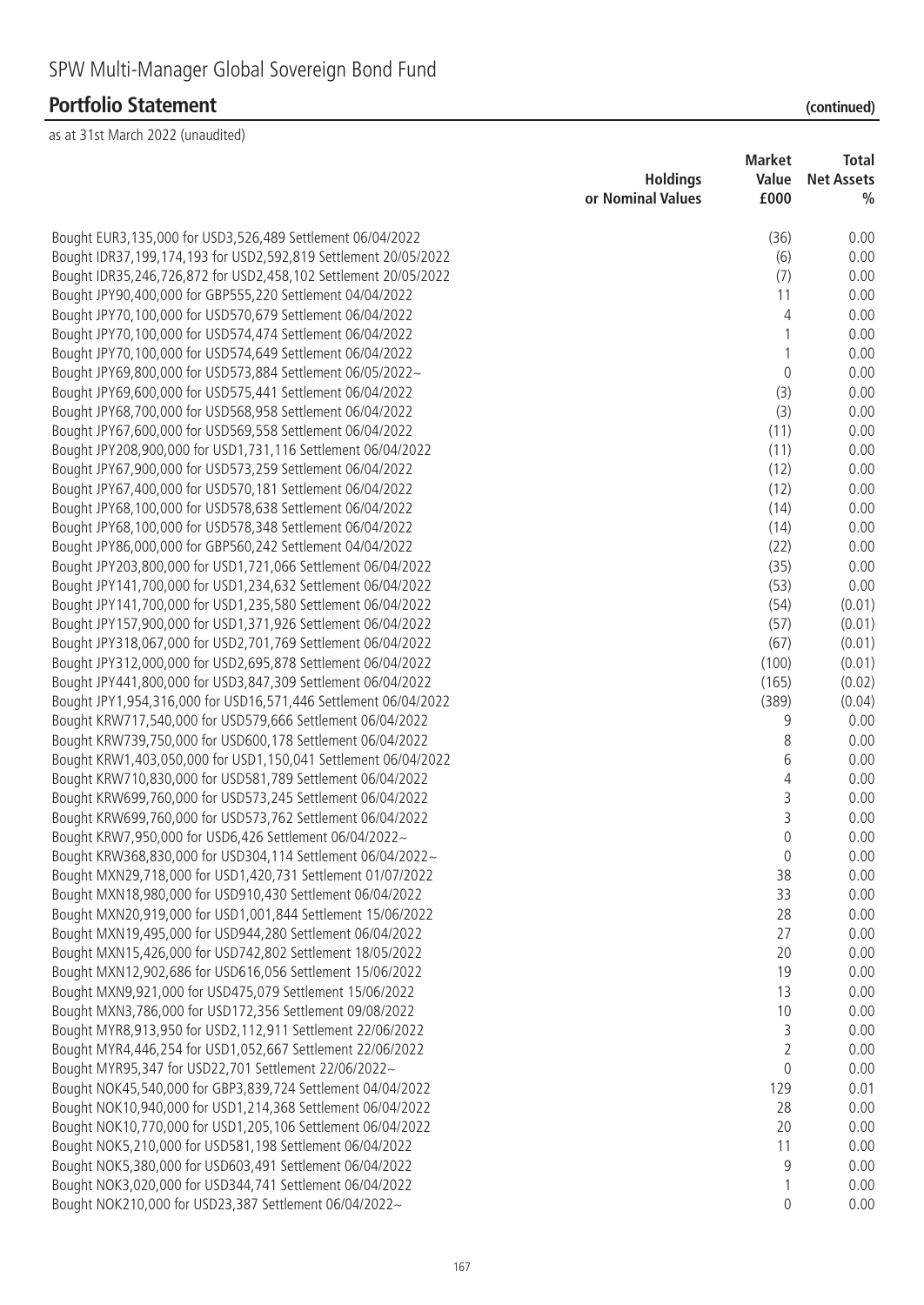|                                                                   | <b>Holdings</b>   | <b>Market</b><br>Value | Total<br><b>Net Assets</b> |
|-------------------------------------------------------------------|-------------------|------------------------|----------------------------|
|                                                                   | or Nominal Values | £000                   | $\%$                       |
| Bought NOK4,900,000 for USD562,162 Settlement 06/05/2022          |                   | (1)                    | 0.00                       |
| Bought NOK10,430,000 for GBP915,976 Settlement 04/04/2022         |                   | (7)                    | 0.00                       |
| Bought NZD7,097,000 for USD4,808,125 Settlement 06/04/2022        |                   | 87                     | 0.01                       |
| Bought NZD1,402,000 for GBP719,851 Settlement 04/04/2022          |                   | 21                     | 0.00                       |
| Bought NZD910,000 for USD614,236 Settlement 06/04/2022            |                   | 13                     | 0.00                       |
| Bought NZD910,000 for USD615,980 Settlement 06/04/2022            |                   | 12                     | 0.00                       |
| Bought NZD840,000 for USD568,576 Settlement 06/04/2022            |                   | 11                     | 0.00                       |
| Bought NZD850,000 for USD576,986 Settlement 06/04/2022            |                   | 10                     | 0.00                       |
| Bought NZD1,755,000 for USD1,205,439 Settlement 06/04/2022        |                   | 9                      | 0.00                       |
| Bought NZD1,685,000 for USD1,157,123 Settlement 06/04/2022        |                   | 9                      | 0.00                       |
| Bought NZD890,000 for USD607,808 Settlement 06/04/2022            |                   | $\overline{7}$         | 0.00                       |
| Bought NZD1,110,000 for GBP580,735 Settlement 04/04/2022          |                   | 6                      | 0.00                       |
| Bought NZD900,000 for USD620,357 Settlement 06/04/2022            |                   | 3                      | 0.00                       |
| Bought NZD3,909,000 for GBP2,063,221 Settlement 04/04/2022        |                   | 3                      | 0.00                       |
| Bought NZD835,000 for USD576,773 Settlement 06/04/2022            |                   | $\overline{2}$         | 0.00                       |
| Bought NZD825,000 for USD569,606 Settlement 06/05/2022            |                   | $\overline{2}$         | 0.00                       |
| Bought NZD835,000 for USD582,075 Settlement 06/04/2022            |                   | (2)                    | 0.00                       |
| Bought PEN1,442,045 for USD343,835 Settlement 06/12/2022          |                   | 27                     | 0.00                       |
| Bought PEN15, 179, 200 for USD4, 075, 719 Settlement 28/04/2022   |                   | 6                      | 0.00                       |
| Bought PEN787,667 for USD205,000 Settlement 08/08/2022            |                   | 4                      | 0.00                       |
| Bought RUB41,661,544 for USD283,701 Settlement 21/04/2022         |                   | 163                    | 0.02                       |
| Bought RUB923,241 for USD6,130 Settlement 23/05/2022              |                   | 3                      | 0.00                       |
| Bought SEK6,010,000 for USD604,861 Settlement 06/04/2022          |                   | 31                     | 0.00                       |
| Bought SEK5,980,000 for USD608,785 Settlement 06/04/2022          |                   | 25                     | 0.00                       |
| Bought SEK5,910,000 for USD609,566 Settlement 06/04/2022          |                   | 19                     | 0.00                       |
| Bought SEK5,910,000 for USD610,091 Settlement 06/04/2022          |                   | 18                     | 0.00                       |
| Bought SEK5,910,000 for USD611,934 Settlement 06/04/2022          |                   | 17                     | 0.00                       |
| Bought SEK16,280,000 for USD1,734,831 Settlement 06/04/2022       |                   | 10                     | 0.00                       |
| Bought SEK5,430,000 for USD576,818 Settlement 06/04/2022          |                   | 5                      | 0.00                       |
| Bought SGD420,000 for USD309,539 Settlement 06/04/2022~           |                   | $\mathbf 0$            | 0.00                       |
| Bought THB127,812,548 for USD3,816,895 Settlement 15/06/2022      |                   | 23                     | 0.00                       |
| Bought THB6,464,000 for USD193,884 Settlement 15/06/2022          |                   | 1                      | 0.00                       |
| Bought THB194,138 for USD5,807 Settlement 15/06/2022~             |                   | $\boldsymbol{0}$       | 0.00                       |
| Bought TWD5,000 for USD175 Settlement 06/04/2022~                 |                   | $\mathbf 0$            | 0.00                       |
| Bought TWD16,425,000 for USD582,447 Settlement 06/04/2022         |                   | (7)                    | 0.00                       |
| Bought USD149,011,499 for JPY17,111,512,000 Settlement 06/04/2022 |                   | 6,389                  | 0.69                       |
| Bought USD163,550,066 for EUR146,383,000 Settlement 06/04/2022    |                   | 855                    | 0.09                       |
| Bought USD8,770,356 for GBP6,535,000 Settlement 06/04/2022        |                   | 147                    | 0.02                       |
| Bought USD2,777,964 for JPY321,500,000 Settlement 06/04/2022      |                   | 103                    | 0.01                       |
| Bought USD1,995,273 for JPY230,400,000 Settlement 06/04/2022      |                   | 78                     | 0.01                       |
| Bought USD12,508,167 for KRW15,044,323,000 Settlement 06/04/2022  |                   | 73                     | 0.01                       |
| Bought USD36,934,210 for CNY233,764,000 Settlement 06/04/2022     |                   | 62                     | 0.01                       |
| Bought USD3,763,000 for GBP2,810,158 Settlement 04/04/2022        |                   | 57                     | 0.01                       |
| Bought USD1,774,493 for JPY207,700,000 Settlement 06/04/2022      |                   | 51                     | 0.01                       |
| Bought USD3,562,454 for ILS10,998,900 Settlement 02/11/2022       |                   | 51                     | 0.01                       |
| Bought USD3,964,090 for GBP2,973,446 Settlement 04/04/2022        |                   | 47                     | 0.01                       |
| Bought USD2,902,873 for GBP2,166,000 Settlement 06/04/2022        |                   | 46                     | 0.01                       |
| Bought USD1,749,944 for JPY207,700,000 Settlement 06/04/2022      |                   | 33                     | 0.00                       |
| Bought USD2,628,497 for THB86,057,000 Settlement 05/04/2022       |                   | 31                     | 0.00                       |
| Bought USD12,439,762 for MYR52,238,294 Settlement 28/09/2022      |                   | 29                     | 0.00                       |
| Bought USD4,085,300 for CHF3,747,000 Settlement 06/04/2022        |                   | 25                     | 0.00                       |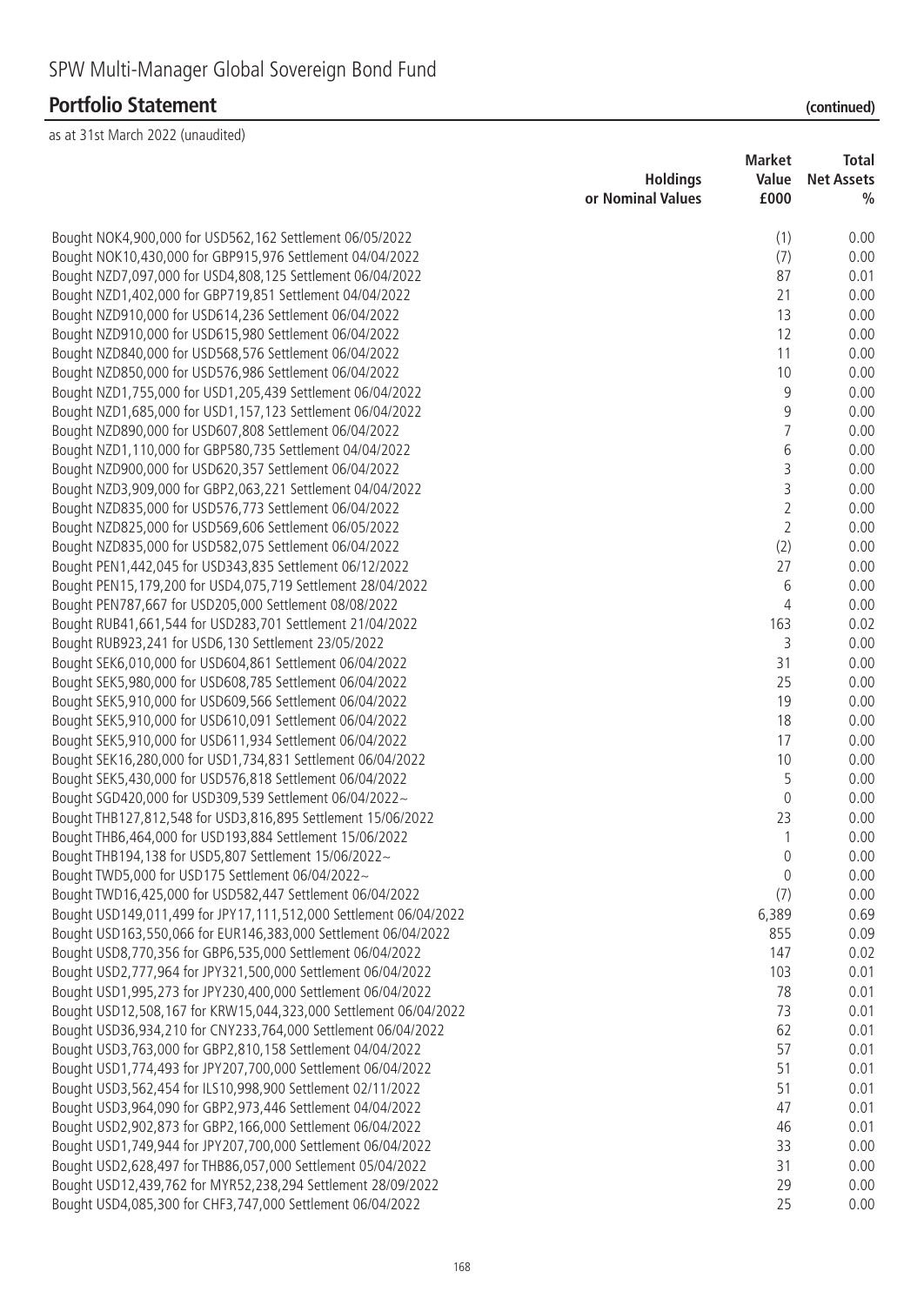|                                                                 | <b>Holdings</b><br>or Nominal Values | <b>Market</b><br>Value<br>£000 | Total<br><b>Net Assets</b><br>$\frac{0}{0}$ |
|-----------------------------------------------------------------|--------------------------------------|--------------------------------|---------------------------------------------|
| Bought USD599,784 for JPY69,600,000 Settlement 06/04/2022       |                                      | 21                             | 0.00                                        |
| Bought USD1,148,313 for JPY136,500,000 Settlement 06/04/2022    |                                      | 20                             | 0.00                                        |
| Bought USD592,152 for JPY69,200,000 Settlement 06/04/2022       |                                      | 18                             | 0.00                                        |
| Bought USD291,273 for RUB22,856,076 Settlement 21/04/2022       |                                      | 14                             | 0.00                                        |
| Bought USD1,219,631 for GBP918,000 Settlement 06/04/2022        |                                      | 11                             | 0.00                                        |
| Bought USD3,326,000 for GBP2,523,466 Settlement 04/04/2022      |                                      | 11                             | 0.00                                        |
| Bought USD2,025,962 for DKK13,494,000 Settlement 06/04/2022     |                                      | 10                             | 0.00                                        |
| Bought USD574,152 for JPY68,300,000 Settlement 06/04/2022       |                                      | 10                             | 0.00                                        |
| Bought USD1,839,412 for CHF1,690,000 Settlement 06/04/2022      |                                      | 9                              | 0.00                                        |
| Bought USD576,829 for JPY68,900,000 Settlement 06/04/2022       |                                      | 8                              | 0.00                                        |
| Bought USD574,219 for NOK4,930,000 Settlement 06/05/2022        |                                      | 8                              | 0.00                                        |
| Bought USD610,907 for GBP459,000 Settlement 06/04/2022          |                                      | 6                              | 0.00                                        |
| Bought USD613,576 for EUR547,000 Settlement 06/04/2022          |                                      | 5                              | 0.00                                        |
| Bought USD1,211,738 for GBP918,000 Settlement 06/04/2022        |                                      | 5                              | 0.00                                        |
| Bought USD387,378 for ILS1,200,000 Settlement 02/11/2022        |                                      | 5                              | 0.00                                        |
| Bought USD356,635 for ILS1,100,220 Settlement 07/12/2022        |                                      | 5                              | 0.00                                        |
| Bought USD1,843,734 for CHF1,700,000 Settlement 06/04/2022      |                                      | $\overline{4}$                 | 0.00                                        |
| Bought USD578,898 for GBP437,000 Settlement 06/04/2022          |                                      | 4                              | 0.00                                        |
| Bought USD355,383 for ILS1,100,000 Settlement 02/11/2022        |                                      | 4                              | 0.00                                        |
| Bought USD259,455 for ILS800,160 Settlement 07/12/2022          |                                      | 4                              | 0.00                                        |
| Bought USD57,785 for RUB4,412,434 Settlement 21/04/2022         |                                      | 4                              | 0.00                                        |
| Bought USD55,923 for RUB4,390,235 Settlement 23/05/2022         |                                      | 4                              | 0.00                                        |
| Bought USD56,242 for RUB4,408,152 Settlement 23/05/2022         |                                      | 4                              | 0.00                                        |
| Bought USD614,776 for CHF565,000 Settlement 06/04/2022          |                                      | 3                              | 0.00                                        |
| Bought USD195,066 for ILS600,120 Settlement 07/12/2022          |                                      | 3                              | 0.00                                        |
| Bought USD38,363 for RUB2,927,327 Settlement 21/04/2022         |                                      | 3                              | 0.00                                        |
| Bought USD38,363 for RUB2,928,355 Settlement 21/04/2022         |                                      | 3                              | 0.00                                        |
| Bought USD940,517 for CNH5,953,000 Settlement 06/04/2022        |                                      | $\overline{2}$                 | 0.00                                        |
| Bought USD1,739,827 for EUR1,565,000 Settlement 06/04/2022      |                                      | $\overline{2}$                 | 0.00                                        |
| Bought USD3,902,851 for MYR16,399,000 Settlement 06/04/2022     |                                      | $\overline{2}$                 | 0.00                                        |
| Bought USD346,519 for NOK3,010,000 Settlement 06/04/2022        |                                      | $\overline{2}$                 | 0.00                                        |
| Bought USD578,471 for GBP439,000 Settlement 06/04/2022          |                                      | $\overline{2}$                 | 0.00                                        |
| Bought USD721,844 for GBP548,000 Settlement 06/04/2022          |                                      | 2                              | 0.00                                        |
| Bought USD518,227 for IDR7,414,792,488 Settlement 31/05/2022    |                                      | 2                              | 0.00                                        |
| Bought USD447,842 for ILS1,400,000 Settlement 07/12/2022        |                                      | 2                              | 0.00                                        |
| Bought USD671,919 for ILS2,100,420 Settlement 07/12/2022        |                                      | 2                              | 0.00                                        |
| Bought USD36,218 for RUB2,783,878 Settlement 21/04/2022         |                                      | $\overline{2}$                 | 0.00                                        |
| Bought USD38,679 for RUB2,965,987 Settlement 21/04/2022         |                                      | $\overline{2}$                 | 0.00                                        |
| Bought USD36,219 for RUB2,787,487 Settlement 21/04/2022         |                                      | 2                              | 0.00                                        |
| Bought USD574,269 for AUD765,000 Settlement 06/04/2022          |                                      |                                | 0.00                                        |
| Bought USD573,949 for AUD765,000 Settlement 06/04/2022          |                                      |                                | 0.00                                        |
| Bought USD572,582 for CAD715,000 Settlement 06/04/2022          |                                      |                                | 0.00                                        |
| Bought USD574,698 for CHF530,000 Settlement 06/05/2022          |                                      |                                | 0.00                                        |
| Bought USD990,165 for CNY6,272,000 Settlement 06/04/2022        |                                      |                                | 0.00                                        |
| Bought USD1,062,739 for EUR957,000 Settlement 06/04/2022        |                                      |                                | 0.00                                        |
| Bought USD4,376,769 for IDR62,841,653,000 Settlement 06/04/2022 |                                      |                                | 0.00                                        |
| Bought USD585,108 for KRW708,390,000 Settlement 06/04/2022      |                                      |                                | 0.00                                        |
| Bought USD250,408 for KRW302,595,000 Settlement 06/04/2022      |                                      |                                | 0.00                                        |
| Bought USD285,353 for NZD410,000 Settlement 06/05/2022          |                                      |                                | 0.00                                        |
| Bought USD205,000 for IDR2,930,905,500 Settlement 20/05/2022    |                                      |                                | 0.00                                        |
| Bought USD260,000 for IDR3,727,776,000 Settlement 20/05/2022    |                                      | 1                              | 0.00                                        |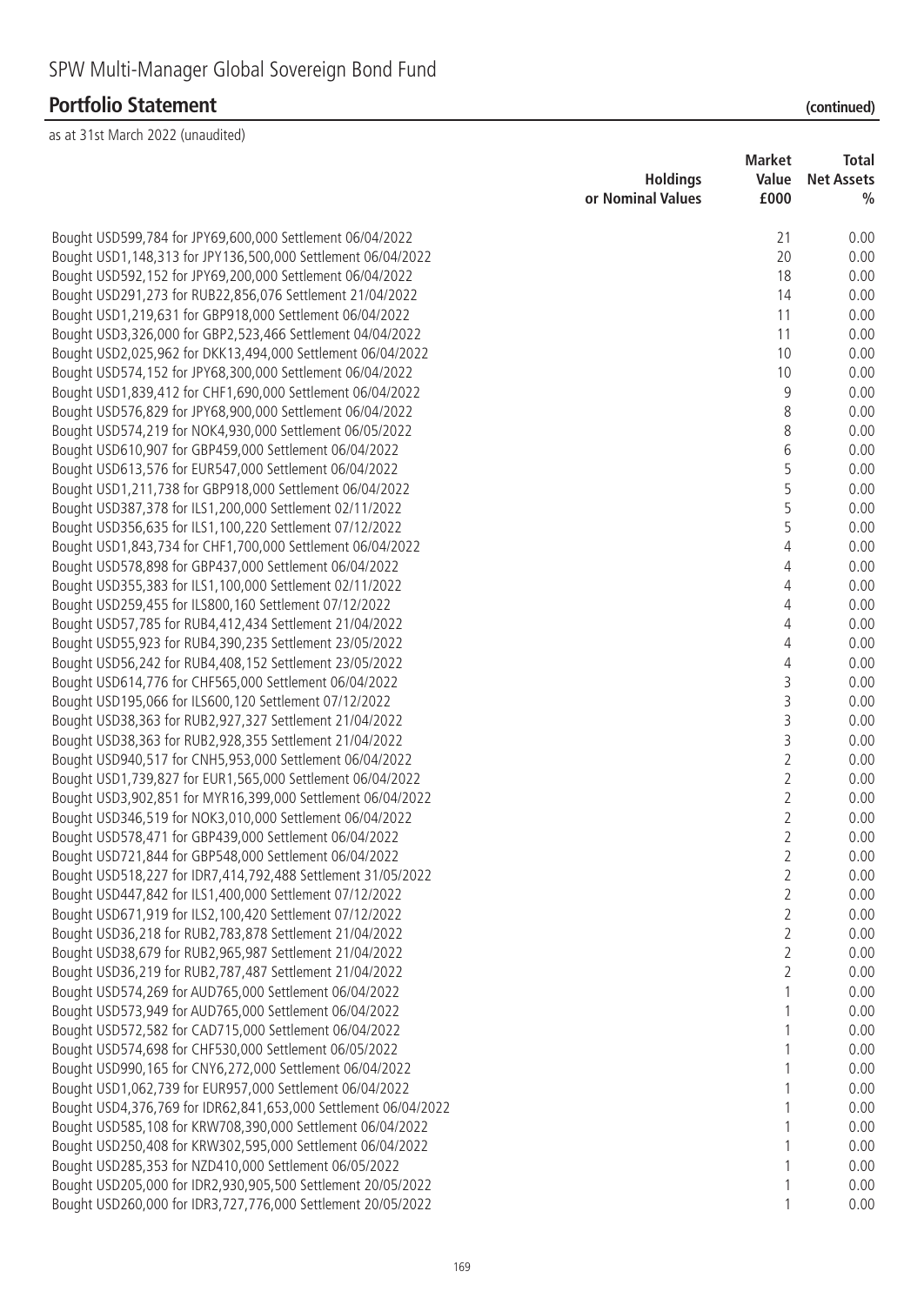| <b>Holdings</b><br>or Nominal Values                                                                               | <b>Market</b><br>Value<br>£000 | <b>Total</b><br><b>Net Assets</b><br>$\frac{0}{0}$ |
|--------------------------------------------------------------------------------------------------------------------|--------------------------------|----------------------------------------------------|
| Bought USD362,025 for IDR5,192,521,420 Settlement 24/05/2022                                                       |                                | 0.00                                               |
| Bought USD514,312 for IDR7,376,519,860 Settlement 24/05/2022                                                       |                                | 0.00                                               |
| Bought USD95,773 for ILS300,105 Settlement 06/04/2022                                                              |                                | 0.00                                               |
| Bought USD191,887 for ILS600,300 Settlement 07/10/2022                                                             |                                | 0.00                                               |
| Bought USD1,116,228 for ILS3,501,050 Settlement 07/12/2022                                                         |                                | 0.00                                               |
| Bought USD3,883,065 for THB128,921,641 Settlement 15/06/2022                                                       |                                | 0.00                                               |
| Bought USD400,000 for GBP303,746 Settlement 04/04/2022                                                             |                                | 0.00                                               |
| Bought USD120,000 for GBP90,830 Settlement 04/04/2022                                                              |                                | 0.00                                               |
| Bought USD50,000 for GBP37,299 Settlement 04/04/2022                                                               |                                | 0.00                                               |
| Bought USD1,165,717 for EUR1,051,000 Settlement 06/04/2022~                                                        | 0                              | 0.00                                               |
| Bought USD4,401 for EUR4,000 Settlement 06/04/2022~                                                                | 0                              | 0.00                                               |
| Bought USD584,625 for KRW708,390,000 Settlement 06/04/2022~                                                        | 0                              | 0.00                                               |
| Bought USD572,385 for KRW693,960,000 Settlement 06/05/2022~                                                        | 0                              | 0.00                                               |
| Bought USD388,403 for MYR1,633,000 Settlement 06/04/2022~                                                          | 0                              | 0.00                                               |
| Bought USD11,664 for NOK100,000 Settlement 06/04/2022~                                                             | 0                              | 0.00                                               |
| Bought USD1,151,569 for NZD1,660,000 Settlement 06/04/2022~                                                        | 0                              | 0.00                                               |
| Bought USD516,536 for RON2,303,000 Settlement 06/04/2022~                                                          | 0                              | 0.00                                               |
| Bought USD7,336 for SGD10,000 Settlement 06/04/2022~                                                               | 0                              | 0.00                                               |
| Bought USD575,183 for GBP438,000 Settlement 06/04/2022~                                                            | 0                              | 0.00                                               |
| Bought USD322,000 for KRW389,936,755 Settlement 20/05/2022~                                                        | 0                              | 0.00                                               |
| Bought USD400,000 for GBP304,271 Settlement 04/04/2022~                                                            | 0                              | 0.00                                               |
| Bought USD550,000 for GBP419,385 Settlement 04/04/2022~                                                            | 0                              | 0.00                                               |
| Bought USD358,000 for GBP273,096 Settlement 04/04/2022~                                                            | $\theta$                       | 0.00                                               |
| Bought USD578,714 for AUD775,000 Settlement 06/04/2022                                                             | (1)                            | 0.00                                               |
| Bought USD597,334 for CNH3,799,000 Settlement 06/04/2022                                                           | (1)                            | 0.00                                               |
| Bought USD646,281 for EUR584,000 Settlement 06/04/2022                                                             | (1)                            | 0.00                                               |
| Bought USD582,605 for KRW708,390,000 Settlement 06/04/2022                                                         | (1)                            | 0.00                                               |
| Bought USD576,384 for KRW699,730,000 Settlement 06/04/2022                                                         | (1)                            | 0.00                                               |
| Bought USD571,677 for TWD16,430,000 Settlement 06/04/2022                                                          | (1)                            | 0.00                                               |
| Bought USD573,167 for GBP438,000 Settlement 06/04/2022                                                             | (1)                            | 0.00                                               |
| Bought USD62,428 for ILS200,010 Settlement 03/08/2022                                                              | (1)                            | 0.00                                               |
| Bought USD449,526 for ILS1,417,220 Settlement 30/11/2022                                                           | (1)                            | 0.00                                               |
| Bought USD380,635 for ILS1,199,760 Settlement 04/01/2023                                                           | (1)                            | 0.00                                               |
| Bought USD194,000 for MYR823,821 Settlement 15/06/2022                                                             | (1)                            | 0.00                                               |
| Bought USD575,074 for CNH3,672,000 Settlement 06/04/2022                                                           | (2)                            | 0.00                                               |
| Bought USD991,607 for CNY6,309,000 Settlement 06/04/2022                                                           | (2)                            | 0.00                                               |
| Bought USD576,907 for EUR522,000 Settlement 06/04/2022                                                             | (2)                            | 0.00                                               |
| Bought USD299,468 for EUR272,000 Settlement 06/04/2022                                                             | (2)                            | 0.00                                               |
| Bought USD299,452 for EUR272,000 Settlement 06/04/2022                                                             | (2)                            | 0.00                                               |
| Bought USD1,222,424 for EUR1,104,000 Settlement 06/04/2022                                                         | (2)                            | 0.00                                               |
| Bought USD571,360 for JPY69,800,000 Settlement 06/04/2022                                                          | (2)                            | 0.00                                               |
| Bought USD577,235 for KRW703,130,000 Settlement 06/04/2022                                                         | (2)                            | 0.00                                               |
| Bought USD216,137 for PEN813,000 Settlement 06/04/2022                                                             | (2)                            | 0.00                                               |
| Bought USD1,517,480 for SGD2,059,000 Settlement 06/04/2022                                                         | (2)                            | 0.00                                               |
| Bought USD300,368 for SGD410,000 Settlement 06/04/2022                                                             | (2)                            | 0.00                                               |
| Bought USD444,000 for CNH2,871,570 Settlement 19/05/2023<br>Bought USD219,221 for ILS699,930 Settlement 02/11/2022 | (2)<br>(2)                     | 0.00<br>0.00                                       |
| Bought USD574,316 for CHF535,000 Settlement 06/04/2022                                                             | (3)                            | 0.00                                               |
| Bought USD580,255 for CHF540,000 Settlement 06/04/2022                                                             | (3)                            | 0.00                                               |
| Bought USD595,884 for CHF555,000 Settlement 06/04/2022                                                             | (3)                            | 0.00                                               |
| Bought USD573,938 for EUR521,000 Settlement 06/04/2022                                                             | (3)                            | 0.00                                               |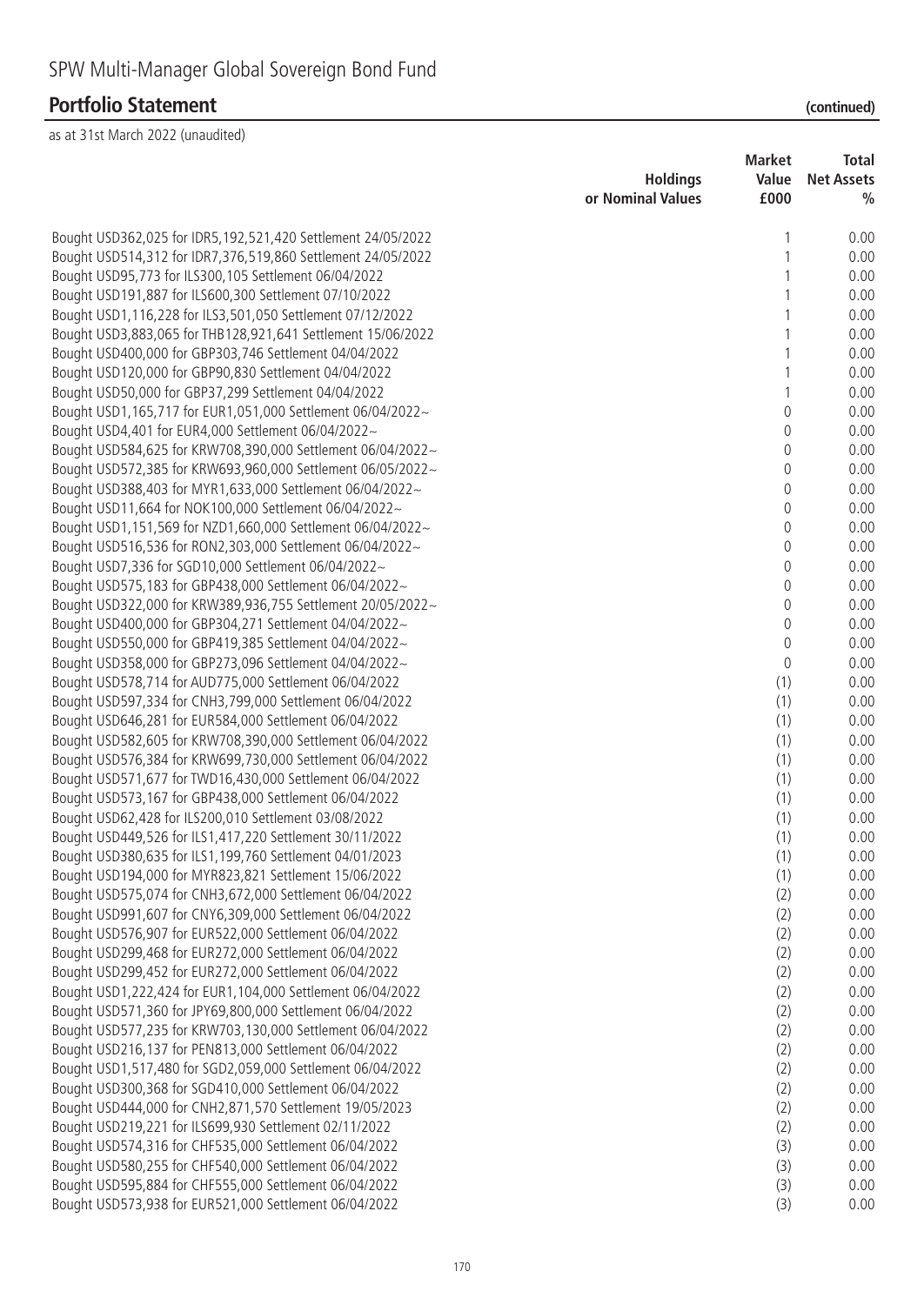|                                                                 | <b>Holdings</b><br>or Nominal Values | Market<br>Value | Total<br><b>Net Assets</b> |
|-----------------------------------------------------------------|--------------------------------------|-----------------|----------------------------|
|                                                                 |                                      | £000            | $\frac{0}{0}$              |
| Bought USD582,056 for NOK5,120,000 Settlement 06/04/2022        |                                      | (3)             | 0.00                       |
| Bought USD284,637 for NOK2,521,000 Settlement 06/04/2022        |                                      | (3)             | 0.00                       |
| Bought USD578,122 for NZD840,000 Settlement 06/04/2022          |                                      | (3)             | 0.00                       |
| Bought USD1,136,711 for NZD1,645,000 Settlement 06/05/2022      |                                      | (3)             | 0.00                       |
| Bought USD629,501 for GBP483,000 Settlement 06/04/2022          |                                      | (3)             | 0.00                       |
| Bought USD1,369,508 for GBP1,046,000 Settlement 06/04/2022      |                                      | (3)             | 0.00                       |
| Bought USD855,202 for ILS2,699,190 Settlement 07/12/2022        |                                      | (3)             | 0.00                       |
| Bought USD1,269,708 for ILS3,999,200 Settlement 07/12/2022      |                                      | (3)             | 0.00                       |
| Bought USD193,812 for MXN3,934,000 Settlement 12/04/2022        |                                      | (3)             | 0.00                       |
| Bought USD1,735,875 for AUD2,325,000 Settlement 06/04/2022      |                                      | (4)             | 0.00                       |
| Bought USD577,236 for CAD730,000 Settlement 06/04/2022          |                                      | (4)             | 0.00                       |
| Bought USD573,552 for CHF535,000 Settlement 06/04/2022          |                                      | (4)             | 0.00                       |
| Bought USD578,097 for CHF540,000 Settlement 06/04/2022          |                                      | (4)             | 0.00                       |
| Bought USD578,127 for CHF540,000 Settlement 06/04/2022          |                                      | (4)             | 0.00                       |
| Bought USD579,175 for CHF540,000 Settlement 06/04/2022          |                                      | (4)             | 0.00                       |
| Bought USD626,609 for CNH4,015,000 Settlement 13/04/2022        |                                      | (4)             | 0.00                       |
| Bought USD571,307 for EUR520,000 Settlement 06/04/2022          |                                      | (4)             | 0.00                       |
| Bought USD572,996 for EUR521,000 Settlement 06/04/2022          |                                      | (4)             | 0.00                       |
| Bought USD544,014 for EUR495,000 Settlement 06/04/2022          |                                      | (4)             | 0.00                       |
| Bought USD887,279 for ILS2,799,720 Settlement 04/01/2023        |                                      | (4)             | 0.00                       |
| Bought USD576,546 for CAD730,000 Settlement 06/04/2022          |                                      | (5)             | 0.00                       |
| Bought USD577,473 for CHF540,000 Settlement 06/04/2022          |                                      | (5)             | 0.00                       |
| Bought USD1,151,779 for EUR1,044,000 Settlement 06/04/2022      |                                      | (5)             | 0.00                       |
| Bought USD571,898 for EUR521,000 Settlement 06/04/2022          |                                      | (5)             | 0.00                       |
| Bought USD583,040 for EUR531,000 Settlement 06/04/2022          |                                      | (5)             | 0.00                       |
| Bought USD606,168 for EUR552,000 Settlement 06/04/2022          |                                      | (5)             | 0.00                       |
| Bought USD573,134 for EUR522,000 Settlement 06/04/2022          |                                      | (5)             | 0.00                       |
| Bought USD573,076 for EUR522,000 Settlement 06/04/2022          |                                      | (5)             | 0.00                       |
| Bought USD569,619 for KRW698,210,000 Settlement 06/05/2022      |                                      | (5)             | 0.00                       |
| Bought USD576,445 for AUD780,000 Settlement 06/04/2022          |                                      | (6)             | 0.00                       |
| Bought USD614,418 for CAD780,000 Settlement 06/04/2022          |                                      | (6)             | 0.00                       |
| Bought USD574,483 for CAD730,000 Settlement 06/04/2022          |                                      | (6)             | 0.00                       |
| Bought USD1,139,926 for CHF1,060,000 Settlement 06/05/2022      |                                      | (6)             | 0.00                       |
| Bought USD540,034 for HUF183,153,000 Settlement 06/04/2022      |                                      | (6)             | 0.00                       |
| Bought USD604,338 for KRW742,610,000 Settlement 06/04/2022      |                                      | (6)             | 0.00                       |
| Bought USD582,583 for AUD790,000 Settlement 06/04/2022          |                                      | (7)             | 0.00                       |
| Bought USD574,553 for CHF540,000 Settlement 06/04/2022          |                                      | (7)             | 0.00                       |
| Bought USD591,730 for EUR542,000 Settlement 06/04/2022          |                                      | (7)             | 0.00                       |
| Bought USD601,396 for NZD880,000 Settlement 06/04/2022          |                                      | (7)             | 0.00                       |
| Bought USD601,550 for NZD880,000 Settlement 06/04/2022          |                                      | (7)             | 0.00                       |
| Bought USD1,158,588 for GBP890,000 Settlement 06/04/2022        |                                      | (7)             | 0.00                       |
| Bought USD1,734,347 for CAD2,185,000 Settlement 06/04/2022      |                                      | (8)             | 0.00                       |
| Bought USD458,609 for CLP370,001,000 Settlement 06/04/2022      |                                      | (8)             | 0.00                       |
| Bought USD1,146,470 for EUR1,043,000 Settlement 06/04/2022      |                                      | (8)             | 0.00                       |
| Bought USD599,498 for NZD880,000 Settlement 06/04/2022          |                                      | (8)             | 0.00                       |
| Bought USD613,645 for AUD835,000 Settlement 06/04/2022          |                                      | (9)             | 0.00                       |
| Bought USD7, 208, 625 for CNY45, 800, 000 Settlement 06/04/2022 |                                      | (9)             | 0.00                       |
| Bought USD574,490 for NZD845,000 Settlement 06/04/2022          |                                      | (9)             | 0.00                       |
| Bought USD2,235,000 for CNH14,437,715 Settlement 15/03/2023     |                                      | (9)             | 0.00                       |
| Bought USD555,680 for ILS1,799,820 Settlement 08/06/2022        |                                      | (9)             | 0.00                       |
| Bought USD612,097 for AUD835,000 Settlement 06/04/2022          |                                      | (10)            | 0.00                       |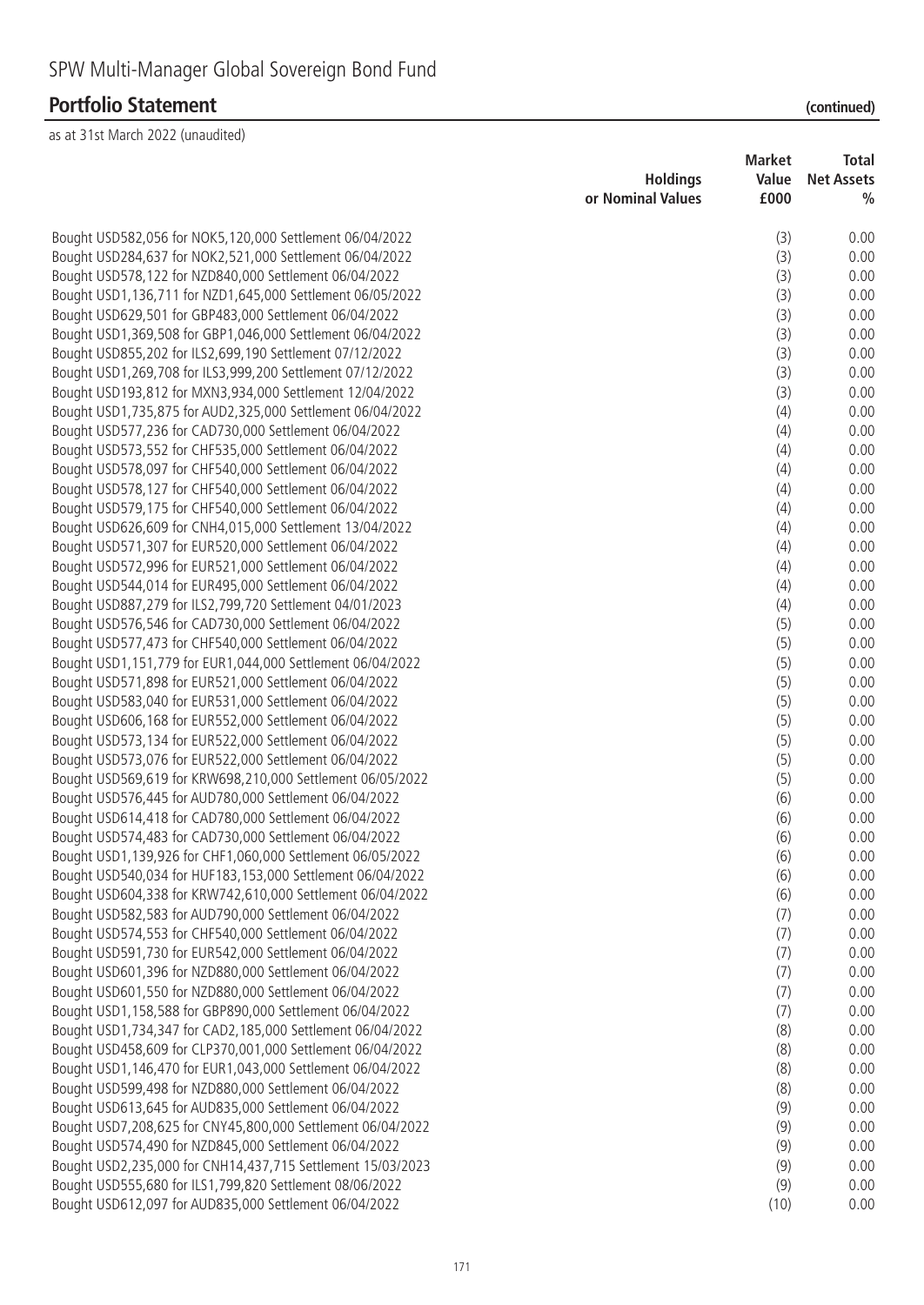|                                                                | <b>Holdings</b><br>or Nominal Values | <b>Market</b><br>Value<br>£000 | <b>Total</b><br><b>Net Assets</b><br>$\frac{0}{0}$ |
|----------------------------------------------------------------|--------------------------------------|--------------------------------|----------------------------------------------------|
| Bought USD1,355,855 for NOK11,969,000 Settlement 06/04/2022    |                                      | (10)                           | 0.00                                               |
| Bought USD590,880 for NZD870,000 Settlement 06/04/2022         |                                      | (10)                           | 0.00                                               |
| Bought USD570,070 for NZD840,000 Settlement 06/04/2022         |                                      | (10)                           | 0.00                                               |
| Bought USD361,868 for ILS1,187,000 Settlement 15/06/2022       |                                      | (10)                           | 0.00                                               |
| Bought USD2,408,074 for SGD3,278,328 Settlement 15/06/2022     |                                      | (10)                           | 0.00                                               |
| Bought USD603,719 for AUD825,000 Settlement 06/04/2022         |                                      | (11)                           | 0.00                                               |
| Bought USD616,283 for ILS1,999,900 Settlement 08/06/2022       |                                      | (11)                           | 0.00                                               |
| Bought USD533,129 for ILS1,733,362 Settlement 15/06/2022       |                                      | (11)                           | 0.00                                               |
| Bought USD609,076 for NOK5,460,000 Settlement 06/04/2022       |                                      | (12)                           | 0.00                                               |
| Bought USD677,671 for ILS2,195,723 Settlement 08/06/2022       |                                      | (12)                           | 0.00                                               |
| Bought USD1,355,014 for ILS4,332,250 Settlement 01/08/2022     |                                      | (12)                           | 0.00                                               |
| Bought USD607,513 for NOK5,460,000 Settlement 06/04/2022       |                                      | (13)                           | 0.00                                               |
| Bought USD607,357 for NOK5,460,000 Settlement 06/04/2022       |                                      | (13)                           | 0.00                                               |
| Bought USD607,487 for NOK5,460,000 Settlement 06/04/2022       |                                      | (13)                           | 0.00                                               |
| Bought USD588,862 for SEK5,650,000 Settlement 06/04/2022       |                                      | (13)                           | 0.00                                               |
| Bought USD606,837 for NOK5,460,000 Settlement 06/04/2022       |                                      | (14)                           | 0.00                                               |
| Bought USD1,410,348 for PLN5,998,000 Settlement 06/04/2022     |                                      | (14)                           | 0.00                                               |
| Bought USD587,734 for SEK5,650,000 Settlement 06/04/2022       |                                      | (14)                           | 0.00                                               |
| Bought USD1,404,499 for ILS4,500,225 Settlement 03/08/2022     |                                      | (15)                           | 0.00                                               |
| Bought USD2,340,744 for SGD3,196,000 Settlement 15/06/2022     |                                      | (15)                           | 0.00                                               |
| Bought USD4,348,000 for CNH27,824,352 Settlement 20/05/2022    |                                      | (16)                           | 0.00                                               |
| Bought USD2,787,000 for GBP2,139,353 Settlement 04/04/2022     |                                      | (16)                           | 0.00                                               |
| Bought USD569,458 for AUD790,000 Settlement 06/04/2022         |                                      | (17)                           | 0.00                                               |
| Bought USD1,221,162 for AUD1,660,000 Settlement 06/04/2022     |                                      | (17)                           | 0.00                                               |
| Bought USD487,480 for COP1,914,332,000 Settlement 06/04/2022   |                                      | (17)                           | 0.00                                               |
| Bought USD1,309,019 for ILS4,228,000 Settlement 06/04/2022     |                                      | (17)                           | 0.00                                               |
| Bought USD756,316 for CZK17,183,000 Settlement 06/04/2022      |                                      | (18)                           | 0.00                                               |
| Bought USD601,172 for SEK5,820,000 Settlement 06/04/2022       |                                      | (18)                           | 0.00                                               |
| Bought USD901,528 for SEK8,618,000 Settlement 06/04/2022       |                                      | (18)                           | 0.00                                               |
| Bought USD4,040,000 for CNH26,134,760 Settlement 19/05/2023    |                                      | (18)                           | 0.00                                               |
| Bought USD3,385,720 for ILS10,697,860 Settlement 04/01/2023    |                                      | (19)                           | 0.00                                               |
| Bought USD3,443,834 for SGD4,697,149 Settlement 15/06/2022     |                                      | (19)                           | 0.00                                               |
| Bought USD1,154,633 for CAD1,480,000 Settlement 06/04/2022     |                                      | (21)                           | 0.00                                               |
| Bought USD4,710,000 for GBP3,609,223 Settlement 04/04/2022     |                                      | (21)                           | 0.00                                               |
| Bought USD1,795,352 for EUR1,644,000 Settlement 06/04/2022     |                                      | (22)                           | 0.00                                               |
| Bought USD925,268 for AUD1,275,000 Settlement 06/04/2022       |                                      | (23)                           | 0.00                                               |
| Bought USD1,440,493 for NZD2,120,000 Settlement 06/04/2022     |                                      | (23)                           | 0.00                                               |
| Bought USD609,842 for SEK5,980,000 Settlement 06/04/2022       |                                      | (24)                           | 0.00                                               |
| Bought USD3,928,263 for PEN15,179,200 Settlement 14/03/2023    |                                      | (24)                           | 0.00                                               |
| Bought USD1,179,549 for AUD1,620,000 Settlement 06/04/2022     |                                      | (26)                           | 0.00                                               |
| Bought USD6,459,817 for GBP4,948,000 Settlement 06/04/2022     |                                      | (26)                           | 0.00                                               |
| Bought USD2,708,633 for NZD3,960,000 Settlement 06/04/2022     |                                      | (29)                           | 0.00                                               |
| Bought USD1,110,286 for SEK10,820,000 Settlement 06/04/2022    |                                      | (39)                           | 0.00                                               |
| Bought USD13,063,086 for GBP10,000,000 Settlement 06/04/2022   |                                      | (47)                           | 0.00                                               |
| Bought USD3, 163, 187 for NZD4, 669, 000 Settlement 06/04/2022 |                                      | (57)                           | (0.01)                                             |
| Bought USD1,047,380 for PEN4,233,090 Settlement 26/07/2022     |                                      | (62)                           | (0.01)                                             |
| Bought USD863,662 for PEN3,531,947 Settlement 05/05/2022       |                                      | (65)                           | (0.01)                                             |
| Bought USD2,772,922 for MXN57,248,000 Settlement 06/04/2022    |                                      | (80)                           | (0.01)                                             |
| Bought USD1,526,764 for MXN33,132,000 Settlement 18/04/2022    |                                      | (103)                          | (0.01)                                             |
| Bought USD15,336,095 for CAD19,427,000 Settlement 06/04/2022   |                                      | (134)                          | (0.01)                                             |
| Bought USD9,238,688 for AUD12,699,000 Settlement 06/04/2022    |                                      | (208)                          | (0.02)                                             |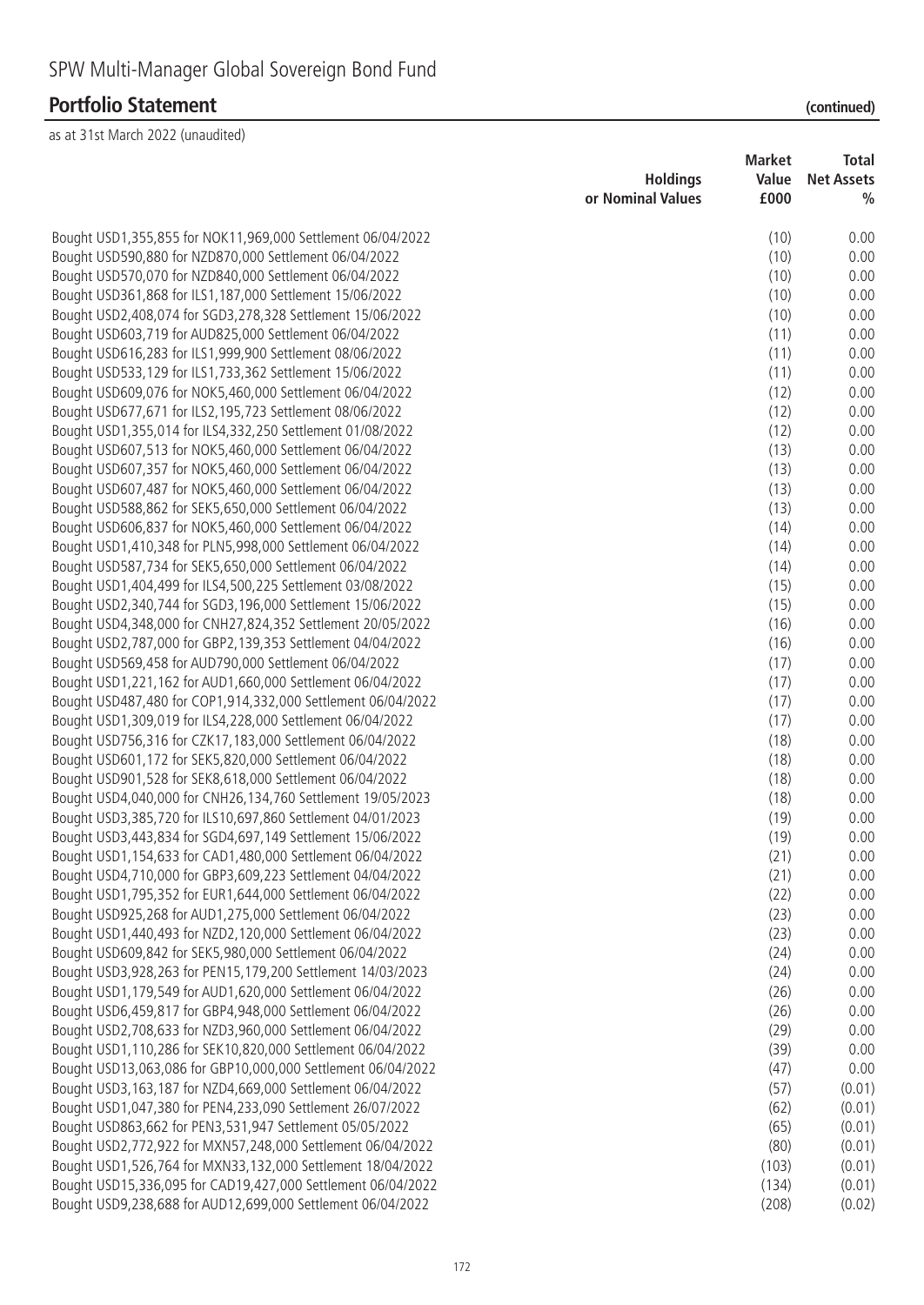| as at 31st March 2022 (unaudited)                                                                              |                   |                |                   |
|----------------------------------------------------------------------------------------------------------------|-------------------|----------------|-------------------|
|                                                                                                                |                   | <b>Market</b>  | <b>Total</b>      |
|                                                                                                                | <b>Holdings</b>   | Value          | <b>Net Assets</b> |
|                                                                                                                | or Nominal Values | £000           | $\frac{0}{0}$     |
| Bought USD3,770,949 for PEN15,179,200 Settlement 28/04/2022                                                    |                   | (238)          | (0.02)            |
| Sold AUD88,000 for GBP49,060 Settlement 04/04/2022                                                             |                   | (1)            | 0.00              |
| Sold AUD96,000 for GBP53,450 Settlement 04/04/2022                                                             |                   | (1)            | 0.00              |
| Sold AUD69,000 for GBP37,702 Settlement 04/04/2022                                                             |                   | (2)            | 0.00              |
| Sold AUD240,000 for GBP135,353 Settlement 04/04/2022                                                           |                   | (2)            | 0.00              |
| Sold AUD195,000 for GBP107,980 Settlement 04/04/2022                                                           |                   | (3)            | 0.00              |
| Sold AUD220,000 for GBP119,330 Settlement 04/04/2022                                                           |                   | (6)            | 0.00              |
| Sold AUD3,525,000 for GBP2,001,676 Settlement 04/04/2022                                                       |                   | (10)           | 0.00              |
| Sold AUD2,222,000 for GBP1,250,667 Settlement 04/04/2022                                                       |                   | (17)           | 0.00              |
| Sold AUD1,204,000 for GBP665,928 Settlement 04/04/2022                                                         |                   | (21)           | 0.00              |
| Sold CAD16,207,000 for GBP9,548,631 Settlement 04/04/2022                                                      |                   | (311)          | (0.04)            |
| Sold CHF241,000 for GBP197,755 Settlement 04/04/2022<br>Sold CHF243,000 for GBP196,727 Settlement 04/04/2022   |                   | (1)<br>(3)     | 0.00<br>0.00      |
| Sold EUR316,000 for GBP266,278 Settlement 04/04/2022                                                           |                   | (1)            | 0.00              |
| Sold EUR448,000 for GBP374,277 Settlement 04/04/2022                                                           |                   | (4)            | 0.00              |
| Sold EUR384,000 for GBP319,951 Settlement 04/04/2022                                                           |                   | (5)            | 0.00              |
| Sold EUR365,000 for GBP302,739 Settlement 04/04/2022                                                           |                   | (6)            | 0.00              |
| Sold EUR1,267,000 for GBP1,056,073 Settlement 04/04/2022                                                       |                   | (15)           | 0.00              |
| Sold EUR106,685,000 for GBP89,321,301 Settlement 04/04/2022                                                    |                   | (864)          | (0.09)            |
| Sold JPY12,427,100,000 for GBP80,740,423 Settlement 04/04/2022                                                 |                   | 2,934          | 0.31              |
| Sold JPY7,780,000,000 for GBP50,457,578 Settlement 06/06/2022                                                  |                   | 1,659          | 0.18              |
| Sold JPY3,560,000,000 for GBP23,179,936 Settlement 13/06/2022                                                  |                   | 845            | 0.09              |
| Sold JPY1,850,000,000 for GBP11,841,033 Settlement 19/04/2022                                                  |                   | 254            | 0.03              |
| Sold JPY45,700,000 for GBP298,731 Settlement 04/04/2022                                                        |                   | 13             | 0.00              |
| Sold JPY52,400,000 for GBP327,474 Settlement 06/05/2022                                                        |                   | (1)            | 0.00              |
| Sold JPY3,000,000,000 for GBP18,718,944 Settlement 05/07/2022                                                  |                   | (119)          | (0.01)            |
| Sold NOK2,830,000 for GBP244,827 Settlement 04/04/2022                                                         |                   | (2)            | 0.00              |
| Sold NZD73,000 for GBP37,926 Settlement 04/04/2022                                                             |                   | (1)            | 0.00              |
| Sold NZD7,910,000 for GBP3,994,584 Settlement 04/04/2022                                                       |                   | (186)          | (0.02)            |
| Sold USD2,706,000 for GBP2,071,782 Settlement 04/04/2022                                                       |                   | 10             | 0.00              |
| Sold USD1,060,867 for GBP814,000 Settlement 06/04/2022                                                         |                   | 6              | 0.00              |
| Sold USD580,710 for GBP445,000 Settlement 06/04/2022<br>Sold USD1,017,000 for GBP778,034 Settlement 04/04/2022 |                   | 3<br>3         | 0.00<br>0.00      |
| Sold USD567,001 for GBP434,000 Settlement 06/05/2022                                                           |                   | $\overline{2}$ | 0.00              |
| Sold USD567,003 for GBP434,000 Settlement 06/05/2022                                                           |                   | $\overline{2}$ | 0.00              |
| Sold USD723,142 for GBP552,000 Settlement 06/04/2022                                                           |                   | 1              | 0.00              |
| Sold USD568,182 for GBP434,000 Settlement 06/05/2022                                                           |                   | 1              | 0.00              |
| Sold USD574,491 for GBP438,000 Settlement 06/04/2022~                                                          |                   | 0              | 0.00              |
| Sold USD631,238 for GBP481,000 Settlement 06/04/2022~                                                          |                   | 0              | 0.00              |
| Sold USD604,811 for GBP461,000 Settlement 06/04/2022~                                                          |                   | 0              | 0.00              |
| Sold USD603,475 for GBP460,000 Settlement 06/04/2022~                                                          |                   | 0              | 0.00              |
| Sold USD1,323,000 for GBP1,007,431 Settlement 04/04/2022                                                       |                   | 0              | 0.00              |
| Sold USD605,893 for GBP461,000 Settlement 06/04/2022                                                           |                   | (1)            | 0.00              |
| Sold USD604,527 for GBP460,000 Settlement 06/04/2022                                                           |                   | (1)            | 0.00              |
| Sold USD602,903 for GBP458,000 Settlement 06/04/2022                                                           |                   | (1)            | 0.00              |
| Sold USD570,343 for GBP434,000 Settlement 06/05/2022                                                           |                   | (1)            | 0.00              |
| Sold USD700,072 for GBP530,000 Settlement 06/04/2022                                                           |                   | (3)            | 0.00              |
| Sold USD1,678,000 for GBP1,275,443 Settlement 04/04/2022                                                       |                   | (3)            | 0.00              |
| Sold USD1,374,000 for GBP1,044,184 Settlement 04/04/2022                                                       |                   | (3)            | 0.00              |
| Sold USD1,156,517 for GBP876,000 Settlement 06/04/2022                                                         |                   | (5)            | 0.00              |
| Sold USD1,213,155 for GBP918,000 Settlement 06/04/2022                                                         |                   | (6)            | 0.00              |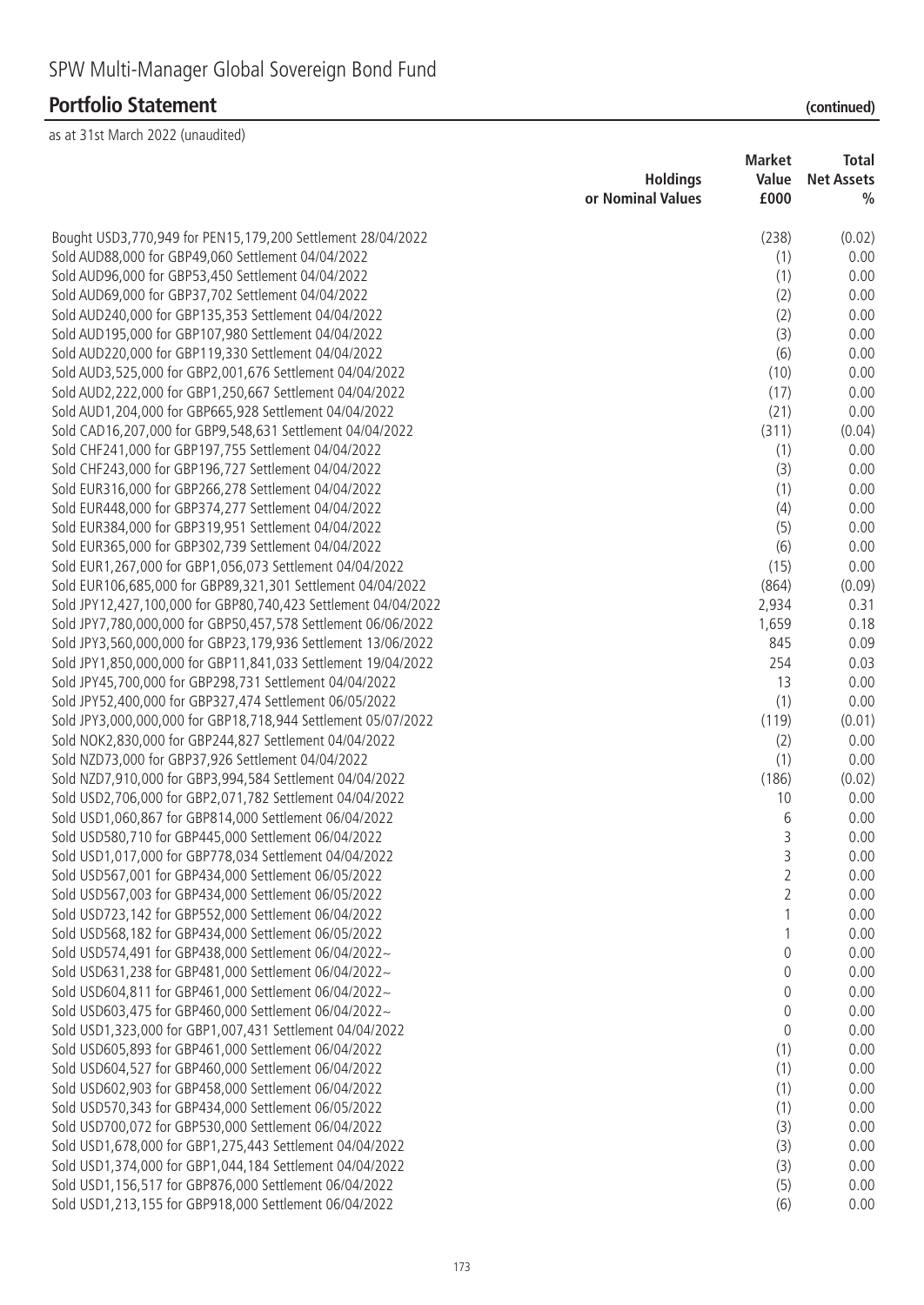| as at 31st March 2022 (unaudited)                                 |                            |               |                   |
|-------------------------------------------------------------------|----------------------------|---------------|-------------------|
|                                                                   |                            | <b>Market</b> | <b>Total</b>      |
|                                                                   | <b>Holdings</b>            | Value         | <b>Net Assets</b> |
|                                                                   | or Nominal Values          | £000          | $\frac{0}{0}$     |
| Sold USD2,702,828 for GBP2,051,000 Settlement 06/04/2022          |                            | (8)           | 0.00              |
| Sold USD744,022 for GBP558,000 Settlement 06/04/2022              |                            | (9)           | 0.00              |
| Sold USD2,045,000 for GBP1,539,310 Settlement 04/04/2022          |                            | (19)          | 0.00              |
| Sold USD2,395,462 for GBP1,798,000 Settlement 06/04/2022          |                            | (27)          | (0.01)            |
| Sold USD7,834,000 for GBP5,833,478 Settlement 04/04/2022          |                            | (135)         | (0.02)            |
| Sold USD141,730,401 for GBP105,601,118 Settlement 04/04/2022      |                            | (2,380)       | (0.26)            |
| Sold USD592,381,802 for GBP442,010,000 Settlement 06/04/2022      |                            | (9,320)       | (1.00)            |
|                                                                   |                            | (993)         | (0.11)            |
| <b>Futures Contracts</b>                                          |                            |               |                   |
| 3 Months EURIBOR Futures June 2022                                | (251)                      | (5)           | 0.00              |
| Australian Government Bond 10 Year Futures June 2022              | 209                        | (569)         | (0.06)            |
| Australian Government Bond 3 Year Futures June 2022               | 5                          | (5)           | 0.00              |
| Canadian Government Bond 10 Year Futures June 2022                | (18)                       | 66            | 0.01              |
| Canadian Government Bond 5 Year Futures June 2022                 | (4)                        | 8             | 0.00              |
| Euro BTP Futures June 2022                                        | 271                        | (1, 397)      | (0.15)            |
| Euro BUXL 30 Year Bund Futures June 2022                          | (28)                       | 33            | 0.00              |
| Euro OAT Futures June 2022                                        | (55)                       | 209           | 0.02              |
| German Euro BOBL Futures June 2022                                | (551)                      | 1,322         | 0.14              |
| German Euro Bund Futures June 2022                                | (392)                      | 2,324         | 0.25              |
| German Euro Schatz Futures June 2022                              | 371                        | (467)         | (0.05)            |
| Japanese Government Bond 10 Year Mini Futures June 2022           | (8)                        | 45            | 0.00              |
| UK Long Gilt Futures June 2022                                    | (43)                       | 75            | 0.01              |
| US Treasury Long Bond Futures June 2022                           | 4                          | (13)          | 0.00              |
| US Treasury Note 10 Year Futures June 2022                        | 373                        | (678)         | (0.07)            |
| US Treasury Note 10 Year Ultra Bond Futures June 2022             | 76                         | (234)         | (0.03)            |
| US Treasury Note 2 Year Futures June 2022                         | (44)                       | 93            | 0.01              |
| US Treasury Note 5 Year Futures June 2022                         | 486                        | (1,020)       | (0.11)            |
| US Treasury Ultra Bond Futures June 2022                          | 240                        | (947)         | (0.10)            |
|                                                                   |                            | (1, 160)      | (0.13)            |
| <b>Options Contracts</b>                                          |                            |               |                   |
| PIMCO 0.9 Put Option April 2022                                   | (4,800,000)<br>(3,500,000) | (1)           | 0.00<br>0.00      |
| PIMCO 0.85 Put Option April 2022<br>PIMCO 0.9 Put Option May 2022 | (2,900,000)                | (1)<br>(1)    | 0.00              |
| PIMCO 0.85 Put Option May 2022                                    | (2,200,000)                | (1)           | 0.00              |
| PIMCO 0.95 Put Option May 2022                                    | (1,800,000)                | (1)           | 0.00              |
| PIMCO 1.2 Put Option July 2022                                    | (1, 200, 000)              | (1)           | 0.00              |
| PIMCO 0.9 Put Option May 2022                                     | (1,700,000)                | (1)           | 0.00              |
| PIMCO 1.0 Put Option May 2022                                     | (1,400,000)                | (1)           | 0.00              |
| PIMCO 1.0 Put Option June 2022                                    | (1, 100, 000)              | (1)           | 0.00              |
| PIMCO 0.95 Put Option June 2022                                   | (1,800,000)                | (2)           | 0.00              |
| PIMCO 1.2 Put Option June 2022                                    | (3,500,000)                | (2)           | 0.00              |
| PIMCO 1.2 Put Option July 2022                                    | (1,800,000)                | (2)           | 0.00              |
| PIMCO 1.1 Put Option June 2022                                    | (1,900,000)                | (2)           | 0.00              |
| PIMCO 1.2 Put Option June 2022                                    | (3,500,000)                | (2)           | 0.00              |
| PIMCO 1.2 Put Option July 2022                                    | (3, 200, 000)              | (2)           | 0.00              |
| PIMCO 0.85 Put Option May 2022                                    | (3,500,000)                | (3)           | 0.00              |
| PIMCO 0.9 Put Option May 2022                                     | (3,600,000)                | (3)           | 0.00              |
| PIMCO 1.1 Put Option July 2022                                    | (3,200,000)                | (4)           | 0.00              |
| PIMCO 1.0 Put Option June 2022                                    | (6,300,000)                | (6)           | 0.00              |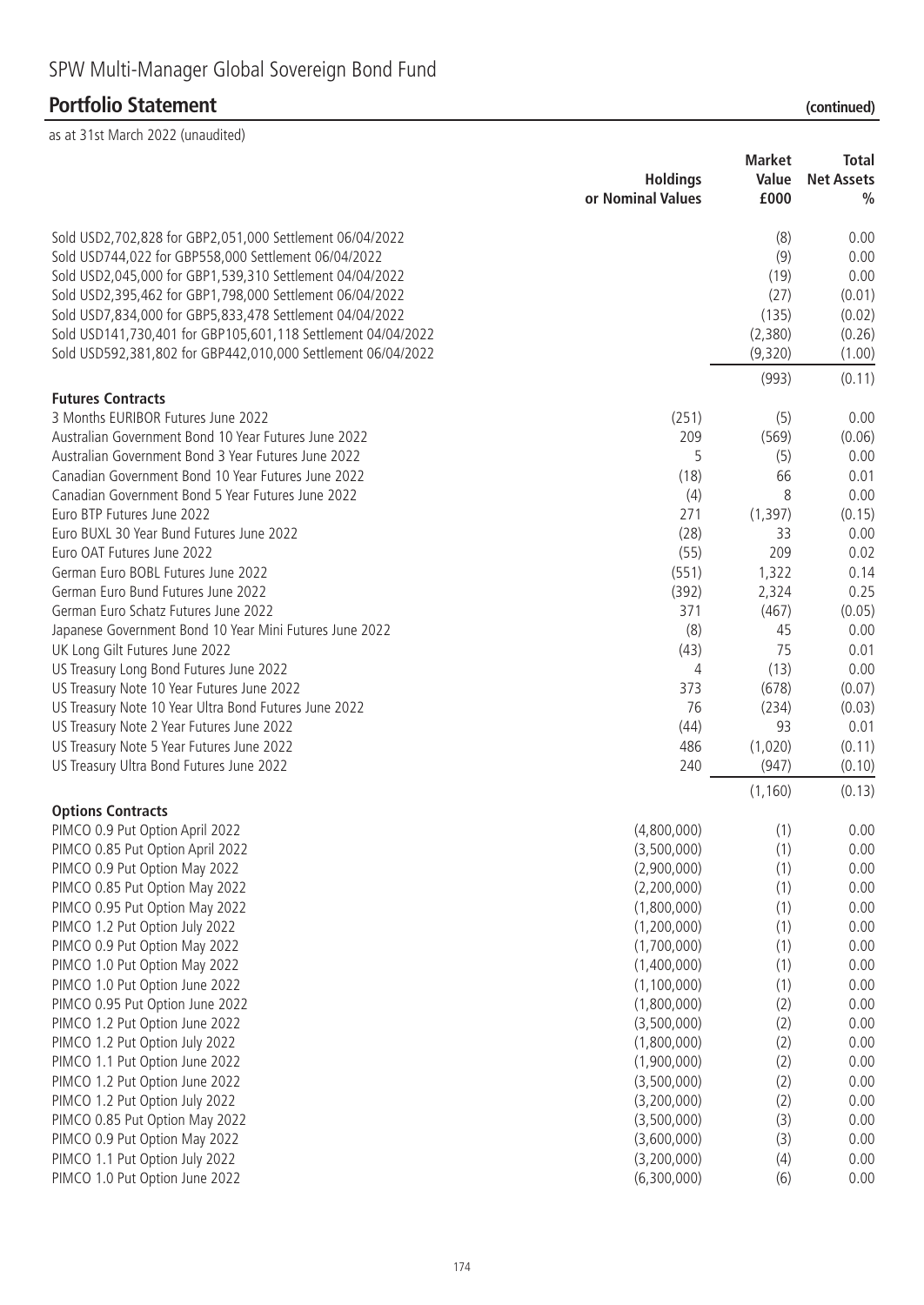## **Portfolio Statement**

| (continued) |  |
|-------------|--|

|                                                      | <b>Holdings</b><br>or Nominal Values | <b>Market</b><br>Value<br>£000 | Total<br><b>Net Assets</b><br>$\frac{0}{0}$ |
|------------------------------------------------------|--------------------------------------|--------------------------------|---------------------------------------------|
| PIMCO 0.9 Put Option April 2022~                     | (3,500,000)                          | (1)                            | 0.00                                        |
| PIMCO 0.9 Put Option April 2022~                     | (3,500,000)                          | (1)                            | 0.00                                        |
|                                                      |                                      | (39)                           | 0.00                                        |
| <b>Credit Default Swaps</b>                          |                                      |                                |                                             |
| Goldman Sachs Credit Default Swap Rec 1% 20/12/2025  | USD1,700,000                         | 29                             | 0.00                                        |
| Goldman Sachs Credit Default Swap Rec 1% 20/12/2026  | USD5,400,000                         | 103                            | 0.01                                        |
| Goldman Sachs Credit Default Swap Rec 1% 20/12/2026  | USD5,400,000                         | 99                             | 0.01                                        |
| Morgan Stanley Credit Default Swap Pay 1% 20/12/2030 | USD(2,700,000)                       | (13)                           | 0.00                                        |
| Morgan Stanley Credit Default Swap Pay 1% 20/12/2031 | USD(4,500,000)                       | (3)                            | 0.00                                        |
| Morgan Stanley Credit Default Swap Rec 1% 20/12/2028 | EUR500,000                           | (9)                            | 0.00                                        |
| Morgan Stanley Credit Default Swap Pay 1% 20/06/2032 | USD(700,000)                         |                                | 0.00                                        |
| Morgan Stanley Credit Default Swap Rec 1% 20/12/2026 | USD8,100,000                         | 109                            | 0.01                                        |
| Morgan Stanley Credit Default Swap Rec 5% 20/12/2026 | USD1,400,000                         | 157                            | 0.02                                        |
| Morgan Stanley Credit Default Swap Rec 1% 20/06/2027 | USD8,300,000                         | 109                            | 0.01                                        |
| Morgan Stanley Credit Default Swap Rec 5% 20/12/2026 | EUR1.600.000                         | 225                            | 0.03                                        |
|                                                      |                                      | 807                            | 0.09                                        |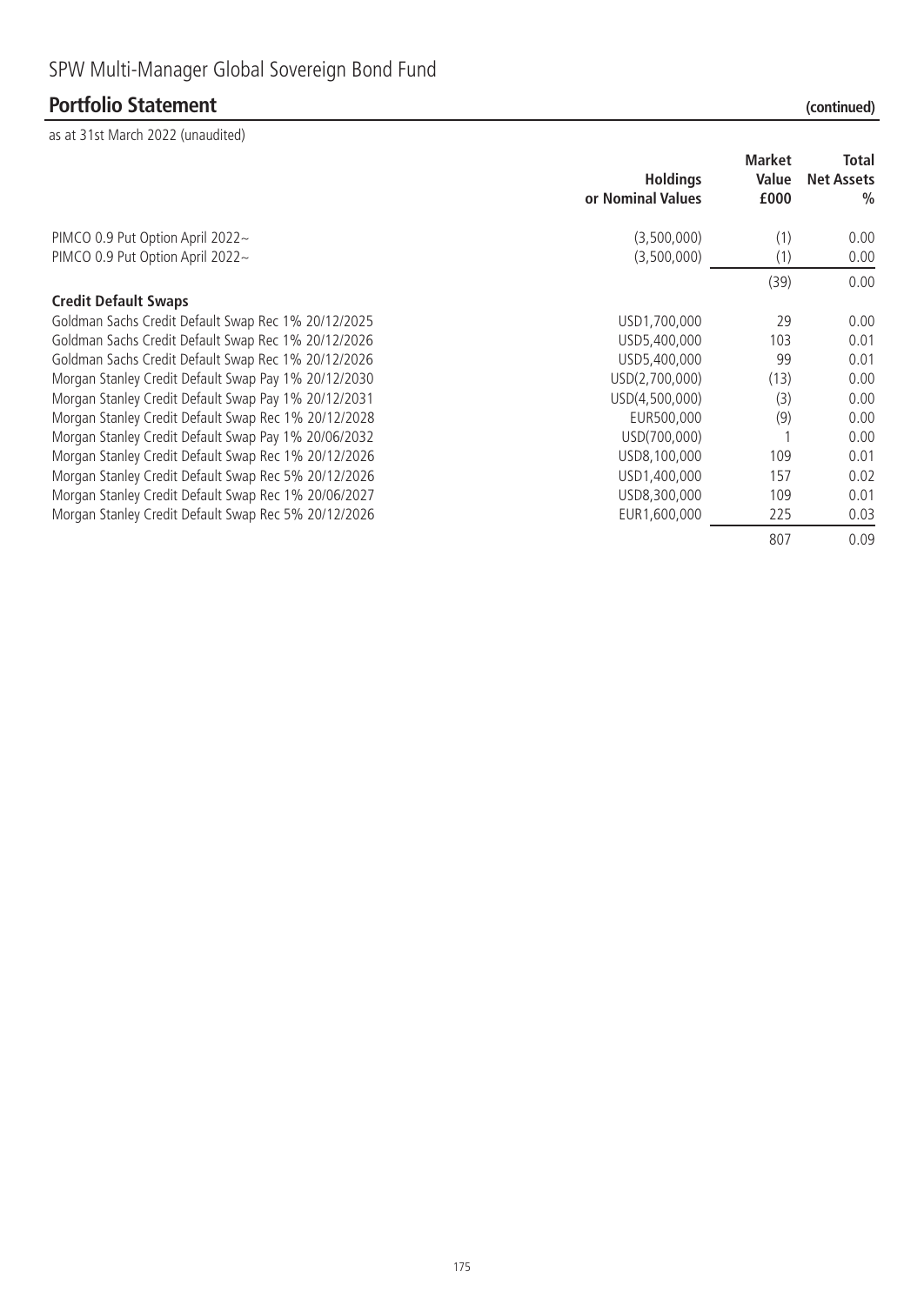## **Portfolio Statement**

| (continued) |  |
|-------------|--|
|             |  |

|                                                         |                   | <b>Market</b> | Total             |
|---------------------------------------------------------|-------------------|---------------|-------------------|
|                                                         | <b>Holdings</b>   | Value         | <b>Net Assets</b> |
|                                                         | or Nominal Values | £000          | $\%$              |
|                                                         |                   |               |                   |
| <b>Interest Rate Swaps</b>                              |                   |               |                   |
| JP Morgan Interest Rate Swap Rec 1.378% 20/03/2026      | USD970,000        | (14)          | 0.00              |
| Morgan Stanley Interest Rate Swap Pay 1.25% 15/12/2026  | USD(1,100,000)    | 45            | 0.01              |
| Morgan Stanley Interest Rate Swap Rec 2.75% 15/09/2026  | CNY342,700,000    | 598           | 0.06              |
| Morgan Stanley Interest Rate Swap Pay 0% 17/08/2031     | JPY(230,000,000)  | 42            | 0.00              |
| Morgan Stanley Interest Rate Swap Pay 0.5% 16/06/2026   | USD(700,000)      | 44            | 0.01              |
| Morgan Stanley Interest Rate Swap Rec 0% 15/12/2023     | JPY1,060,000,000  | (95)          | (0.01)            |
| JP Morgan Interest Rate Swap Pay 1.476% 20/03/2034      | USD(1,015,000)    | 44            | 0.01              |
| Morgan Stanley Interest Rate Swap Pay 0.5% 15/06/2024   | USD(400,000)      | 12            | 0.00              |
| Morgan Stanley Interest Rate Swap Pay 0.75% 21/09/2032  | GBP(1,900,000)    | 168           | 0.02              |
| JP Morgan Interest Rate Swap Rec 1.482% 20/03/2034      | USD(615,000)      | 26            | 0.00              |
| Morgan Stanley Interest Rate Swap Rec 1.43% 31/03/2024  | USD14,200,000     | (199)         | (0.02)            |
| Morgan Stanley Interest Rate Swap Rec 0.5% 21/09/2027   | GBP7,900,000      | (540)         | (0.06)            |
| Morgan Stanley Interest Rate Swap Pay 1% 15/06/2029     | USD(3,400,000)    | 208           | 0.02              |
| Morgan Stanley Interest Rate Swap 0% Pay 17/03/2036     | EUR(900,000)      | 134           | 0.01              |
| Morgan Stanley Interest Rate Swap Rec 0.5% 21/09/2024   | EUR1,800,000      | (47)          | 0.00              |
| Morgan Stanley Interest Rate Swap Pay 1.75% 15/12/2031  | AUD(7,700,000)    | 498           | 0.05              |
| JP Morgan Interest Rate Swap Pay 1.406% 20/03/2034      | USD(1,235,000)    | 59            | 0.01              |
| JP Morgan Interest Rate Swap Pay 1.472% 20/03/2034      | USD(1,025,000)    | 44            | 0.01              |
| JP Morgan Interest Rate Swap Rec 1.376% 20/03/2026      | USD2,910,000      | (41)          | 0.00              |
| JP Morgan Interest Rate Swap Rec 1.256% 20/03/2026      | USD5,819,000      | (93)          | (0.01)            |
| Morgan Stanley Interest Rate Swap Pay 1% 15/06/2027     | USD(9,600,000)    | 453           | 0.05              |
| Morgan Stanley Interest Rate Swap Pay 0.35% 17/03/2051  | JPY(284,000,000)  | 263           | 0.03              |
| Morgan Stanley Interest Rate Swap Pay 1.75% 15/12/2031  | USD(2,900,000)    | 120           | 0.01              |
| JP Morgan Interest Rate Swap Pay 1.453% 20/03/2034      | USD(1,015,000)    | 45            | 0.01              |
| JP Morgan Interest Rate Swap Pay 3.5% 16/03/2032        | MYR(2,400,000)    | 12            | 0.00              |
| Morgan Stanley Interest Rate Swap Rec 2% 14/2023        | CAD7,800,000      | (54)          | (0.01)            |
| Morgan Stanley Interest Rate Swap Rec 2.06% 28/10/2023  | CAD18,000,000     | (115)         | (0.01)            |
| Morgan Stanley Interest Rate Swap Rec 1.5% 15/12/2031   | USD8,200,000      | (334)         | (0.04)            |
| Morgan Stanley Interest Rate Swap Rec 2% 15/12/2031     | KRW10,627,800,000 | (365)         | (0.04)            |
| JP Morgan Interest Rate Swap Rec 1.505% 04/03/2026      | USD2,807,370      | (35)          | 0.00              |
| JP Morgan Interest Rate Swap Rec 1.476% 04/03/2026      | USD5,010,000      | (65)          | (0.01)            |
| JP Morgan Interest Rate Swap Rec 1.502% 04/03/2026      | USD5,610,000      | (71)          | (0.01)            |
| JP Morgan Interest Rate Swap Rec 1.517% 04/03/2026      | USD6,613,490      | (82)          | (0.01)            |
| Morgan Stanley Interest Rate Swap Rec 3.217% 15/11/2040 | GBP1,300,000      | (389)         | (0.04)            |
| Morgan Stanley Interest Rate Swap Pay 3.143% 15/11/2050 | GBP(600,000)      | 221           | 0.02              |
| Morgan Stanley Interest Rate Swap Rec 1% 15/09/2026     | CHF10,100,000     | (394)         | (0.04)            |
| JP Morgan Interest Rate Swap Rec 1.398% 20/03/2026      | USD4,795,000      | (67)          | (0.01)            |
| JP Morgan Interest Rate Swap Pay 1.473% 20/03/2034      | USD(1,017,000)    | 44            | 0.01              |
| Morgan Stanley Interest Rate Swap Rec 0.3% 15/02/2027   | CHF2,400,000      | (29)          | 0.00              |
| Morgan Stanley Interest Rate Swap Pay 1.25% 15/12/2026  | USD(11,100,000)   | 454           | 0.05              |
| Morgan Stanley Interest Rate Swap Pay 5.75% 16/03/2027  | INR(418,600,000)  | 41            | 0.00              |
| Morgan Stanley Interest Rate Swap Rec 2.5% 16/03/2027   | CNY7,000,000      | 3             | 0.00              |
| JP Morgan Interest Rate Swap Rec 1.382% 20/03/2026      | USD4,799,000      | (68)          | (0.01)            |
| JP Morgan Interest Rate Swap Pay 1.776% 15/06/2027      | SGD(2,156,000)    | 25            | 0.00              |
| Morgan Stanley Interest Rate Swap Pay 0.5% 21/09/2024   | GBP(100,000)      | 3             | 0.00              |
| Morgan Stanley Interest Rate Swap Rec 0% 02/11/2025     | JPY600,000,000    | (13)          | 0.00              |
| Morgan Stanley Interest Rate Swap Rec 0.295% 17/02/2027 | CHF3,000,000      | (37)          | 0.00              |
| Morgan Stanley Interest Rate Swap Rec 1.25% 15/06/2032  | USD7,100,000      | (457)         | (0.05)            |
| JP Morgan Interest Rate Swap Pay 3.28% 15/07/2027       | EUR(1,405,000)    | 2             | 0.00              |
| Morgan Stanley Interest Rate Swap Rec 0.367% 15/07/2027 | CHF8,200,000      | (114)         | (0.01)            |
|                                                         |                   |               |                   |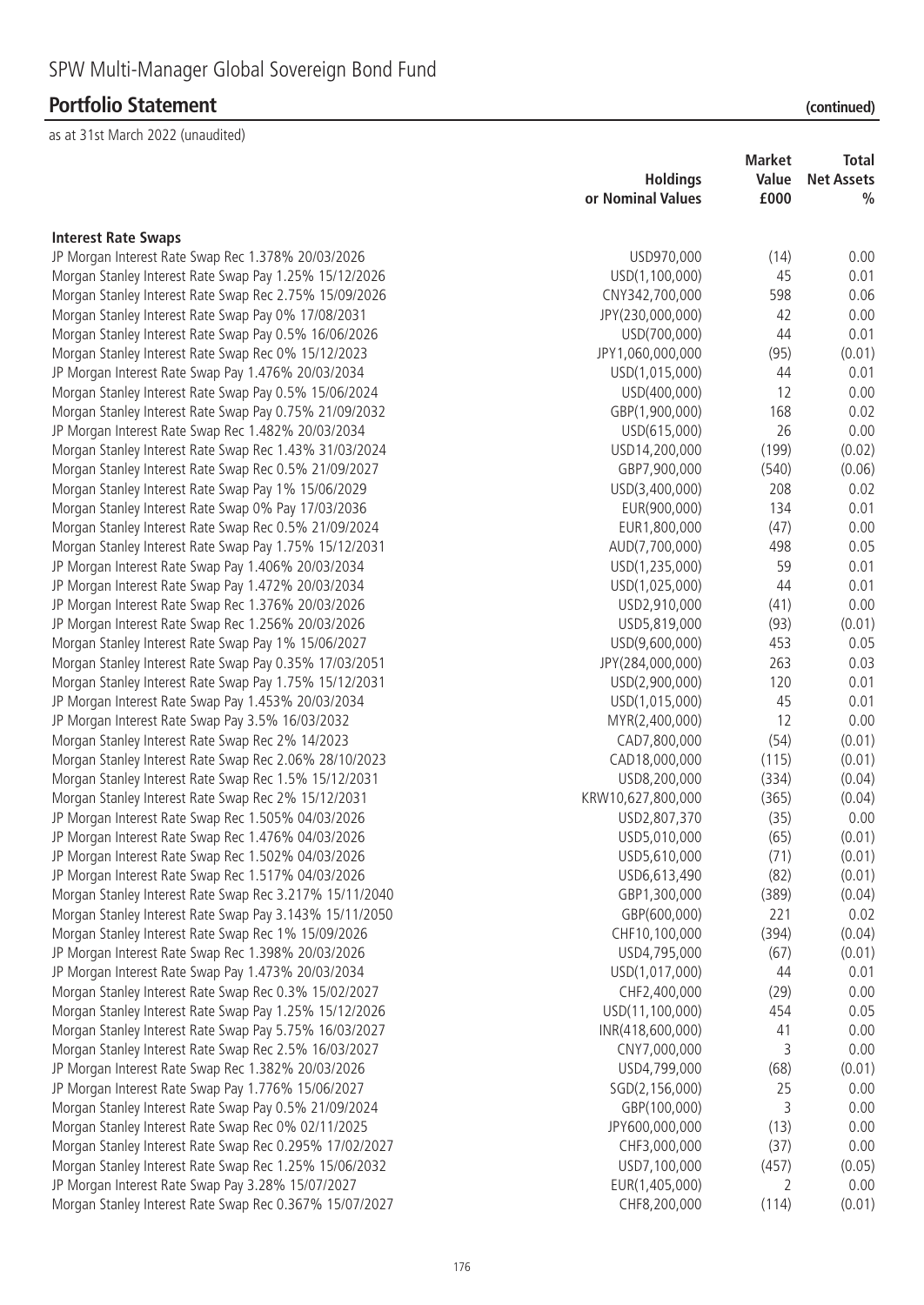|                                                         | <b>Holdings</b><br>or Nominal Values | Market<br>Value<br>£000 | Total<br><b>Net Assets</b><br>$\frac{0}{0}$ |
|---------------------------------------------------------|--------------------------------------|-------------------------|---------------------------------------------|
| Morgan Stanley Interest Rate Swap Rec 0.5% 15/12/2023   | USD100,000                           | (2)                     | 0.00                                        |
| Morgan Stanley Interest Rate Swap Rec 1.25% 16/06/2031  | CAD2,700,000                         | (218)                   | (0.02)                                      |
| Morgan Stanley Interest Rate Swap Pay 0.75% 16/06/2031  | USD(57,100,000)                      | 5,987                   | 0.64                                        |
| Morgan Stanley Interest Rate Swap Rec 3% 15/12/2023     | NZD15,800,000                        | (61)                    | (0.01)                                      |
| Morgan Stanley Interest Rate Swap Rec 1% 21/09/2027     | EUR41,400,000                        | (2, 596)                | (0.28)                                      |
| Morgan Stanley Interest Rate Swap Rec 1.695% 15/11/2031 | USD4,300,000                         | (140)                   | (0.01)                                      |
| Morgan Stanley Interest Rate Swap Rec 0.75% 21/09/2052  | GBP2,200,000                         | (386)                   | (0.04)                                      |
| Morgan Stanley Interest Rate Swap Pay 1.75% 15/12/2031  | USD(700,000)                         | 29                      | 0.00                                        |
| Morgan Stanley Interest Rate Swap Pay 0.5% 16/06/2026   | AUD(300,000)                         | 16                      | 0.00                                        |
| Morgan Stanley Interest Rate Swap Rec 3.74% 15/03/2031  | GBP300,000                           | (46)                    | 0.00                                        |
| Morgan Stanley Interest Rate Swap Rec 3.7% 15/04/2031   | GBP3,300,000                         | (521)                   | (0.06)                                      |
| Morgan Stanley Interest Rate Swap Rec 0.05% 15/09/2041  | EUR6,900,000                         | (808)                   | (0.09)                                      |
| Goldman Sachs Interest Rate Swap Rec 2.453% 15/03/2032  | KRW(1,975,929,000)                   | 17                      | 0.00                                        |
| JP Morgan Interest Rate Swap Pay 2.607% 15/03/2032      | EUR(330,000)                         | 6                       | 0.00                                        |
| JP Morgan Interest Rate Swap Pay 2.705% 15/03/2032      | EUR(330,000)                         | 2                       | 0.00                                        |
| Morgan Stanley Interest Rate Swap Rec 0.282% 14/02/2027 | CHF10,000,000                        | (127)                   | (0.01)                                      |
| Morgan Stanley Interest Rate Swap Pay 1.32% 21/12/2023  | USD(247,100,000)                     | 2,699                   | 0.29                                        |
| Morgan Stanley Interest Rate Swap Rep 0.5% 21/12/2052   | EUR(5,900,000)                       | 750                     | 0.08                                        |
| Morgan Stanley Interest Rate Swap Pay 0.4% 15/12/2051   | JPY(230,000,000)                     | 166                     | 0.02                                        |
| Bank of America Interest Rate Swap Rec 2% 16/03/2032    | THB94,300,000                        | (39)                    | 0.00                                        |
| Goldman Sachs Interest Rate Swap Rec 1.725% 15/12/2026  | KRW4,724,884,000                     | (127)                   | (0.01)                                      |
| Morgan Stanley Interest Rate Swap Pay 1% 15/12/2026     | USD(10,800,000)                      | 445                     | 0.05                                        |
| JP Morgan Interest Rate Swap Pay 1.489% 20/03/2034      | USD(205,000)                         | 9                       | 0.00                                        |
| Bank of America Interest Rate Swap Rec 2% 15/06/2032    | THB24,300,000                        | (14)                    | 0.00                                        |
| Morgan Stanley Interest Rate Swap Rec 5.75% 15/03/2024  | INR1,930,200,000                     | (17)                    | 0.00                                        |
| BNP Paribas Interest Rate Swap Rec 2% 15/06/2032        | THB82,700,000                        | (45)                    | 0.00                                        |
| Morgan Stanley Interest Rate Swap Rec 1% 16/06/2026     | CAD1,500,000                         | (65)                    | (0.01)                                      |
| Morgan Stanley Interest Rate Swap Rec 0.25% 15/08/2036  | EUR8,600,000                         | (1,071)                 | (0.11)                                      |
| JP Morgan Interest Rate Swap Pay 1.446% 20/03/2034      | USD(1,025,000)                       | 46                      | 0.01                                        |
| JP Morgan Interest Rate Swap Rec 1.349% 20/03/2026      | USD4,850,000                         | (71)                    | (0.01)                                      |
| JP Morgan Interest Rate Swap Rec 1.282% 20/03/2026      | USD4,850,000                         | (76)                    | (0.01)                                      |
| Morgan Stanley Interest Rate Swap Rec 1.5% 15/06/2052   | USD6,000,000                         | (536)                   | (0.06)                                      |
| Morgan Stanley Interest Rate Swap Pay 1% 15/12/2031     | JPY(1,140,000,000)                   | 189                     | 0.02                                        |
| Bank of America Interest Rate Swap Pay 3.25% 16/03/2032 | MYR(23,200,000)                      | 187                     | 0.02                                        |
| JP Morgan Interest Rate Swap Rec 2.679% 16/03/2027      | CNY13,059,000                        | 19                      | 0.00                                        |
| Morgan Stanley Interest Rate Swap Pay 0% 16/03/2024     | JPY(1,990,000,000)                   | 11                      | 0.00                                        |
| BNP Paribas Interest Rate Swap Pay 3.5% 16/03/2032      | MYR(1,500,000)                       | 7                       | 0.00                                        |
| Morgan Stanley Interest Rate Swap Rec 3% 01/11/2023     | NZD16,500,000                        | (59)                    | (0.01)                                      |
| JP Morgan Interest Rate Swap Rec 1.353% 20/03/2026      | USD4,805,000                         | (70)                    | (0.01)                                      |
| Morgan Stanley Interest Rate Swap Rec 0% 17/03/2031     | JPY1,220,000,000                     | (252)                   | (0.03)                                      |
| Morgan Stanley Interest Rate Swap Rec 1.5% 15/12/2031   | USD8,500,000                         | (346)                   | (0.04)                                      |
| JP Morgan Interest Rate Swap Pay 1.664% 04/03/2034      | USD(1,410,000)                       | 44                      | 0.01                                        |
| JP Morgan Interest Rate Swap Pay 1.656% 04/03/2034      | USD(1,195,000)                       | 38                      | 0.00                                        |
| JP Morgan Interest Rate Swap Pay 1.647% 04/03/2034      | USD(1,070,000)                       | 34                      | 0.00                                        |
| JP Morgan Interest Rate Swap Pay 1.664% 04/03/2034      | USD(599,220)                         | 19                      | 0.00                                        |
| Morgan Stanley Interest Rate Swap Pay 3.396% 15/11/2030 | GBP(700,000)                         | 131                     | 0.01                                        |
| Morgan Stanley Interest Rate Swap Rec 0.25% 21/09/2032  | EUR14,340,000                        | (1, 296)                | (0.14)                                      |
| JP Morgan Interest Rate Swap Rec 1.355% 20/03/2026      | USD4,830,000                         | (70)                    | (0.01)                                      |
| JP Morgan Interest Rate Swap Pay 1.461% 20/03/2034      | USD(1,020,000)                       | 45                      | 0.01                                        |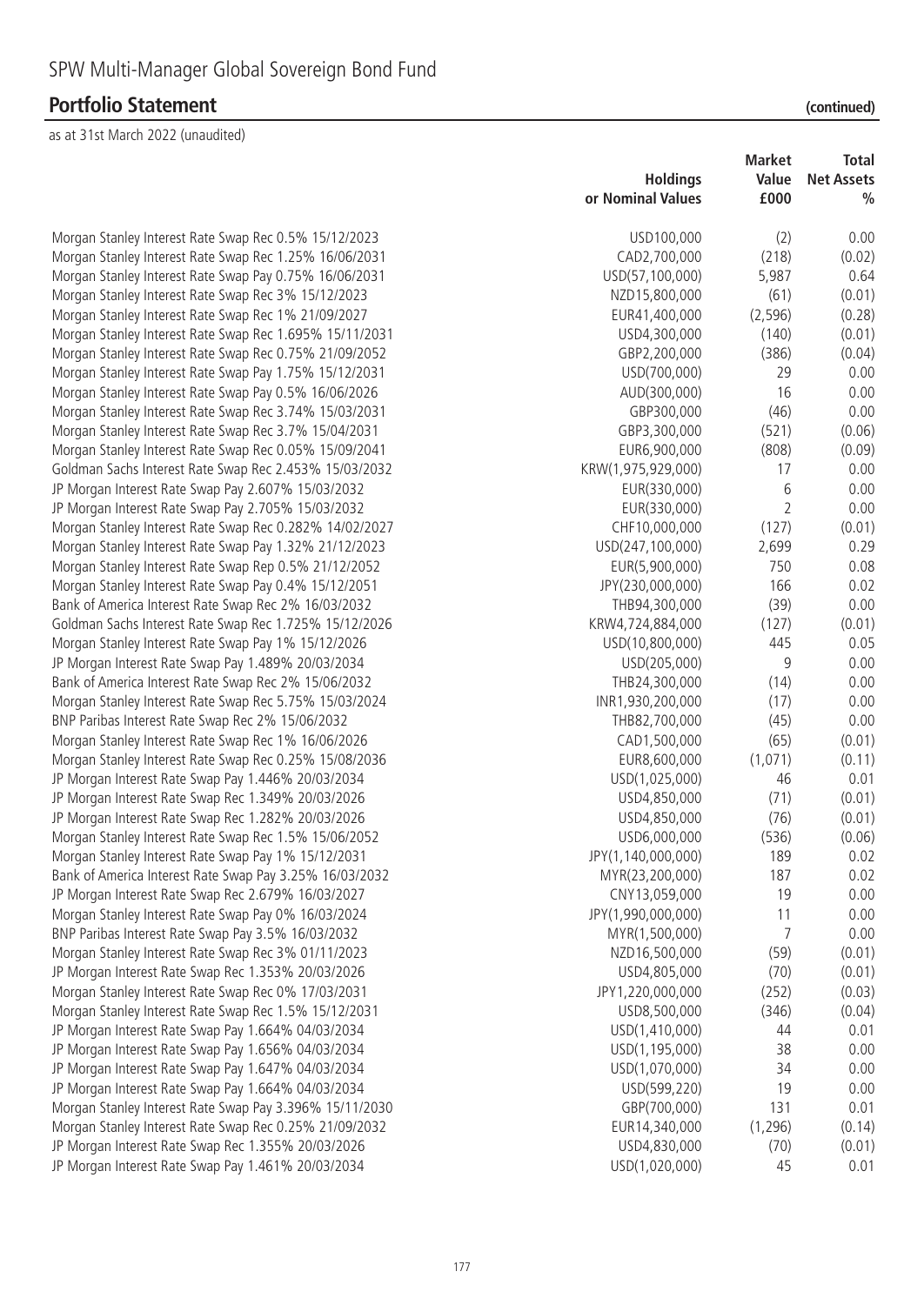### **Portfolio Statement**

as at 31st March 2022 (unaudited)

| (continued) |
|-------------|
|-------------|

| <b>Holdings</b><br>or Nominal Values                                                                                                           | <b>Market</b><br>Value<br>£000 | <b>Total</b><br><b>Net Assets</b><br>$\frac{0}{0}$ |
|------------------------------------------------------------------------------------------------------------------------------------------------|--------------------------------|----------------------------------------------------|
| Morgan Stanley Interest Rate Swap Rec 0.25% 16/06/2023<br>USD60,100,000<br>Morgan Stanley Interest Rate Swap Rec 1% 15/06/2027<br>USD(500,000) | (1, 015)<br>24                 | (0.11)<br>0.00                                     |
|                                                                                                                                                | 736                            | 0.08                                               |
| <b>Total Swaps</b>                                                                                                                             | 1,543                          | 0.17                                               |
| <b>TOTAL DERIVATIVES</b>                                                                                                                       | (649)                          | (0.07)                                             |
| Portfolio of investments^<br>Net other assets                                                                                                  | 902,186<br>29,291              | 96.86<br>3.14                                      |
| Total net assets                                                                                                                               | 931,477                        | 100.00                                             |

Collective investment schemes are regulated within the meaning of the FCA rules, equity investment instruments are quoted on a listed securities market, unless otherwise stated.

Stocks shown as FRNs represent Floating Rate Notes - debt instruments that pay a floating rate of interest, usually based on an accepted market benchmark rate such as SONIA.

Derivative contracts can be exchange traded on a regulated market or over the counter (OTC). The futures contracts were traded on another regulated market.

^Including investment liabilities.

◊Asset managed by the Investment Adviser.

†This investment is a related party.

\*\* Suspended.

~The market value of the holding is below £500 and is therefore rounded down to £0.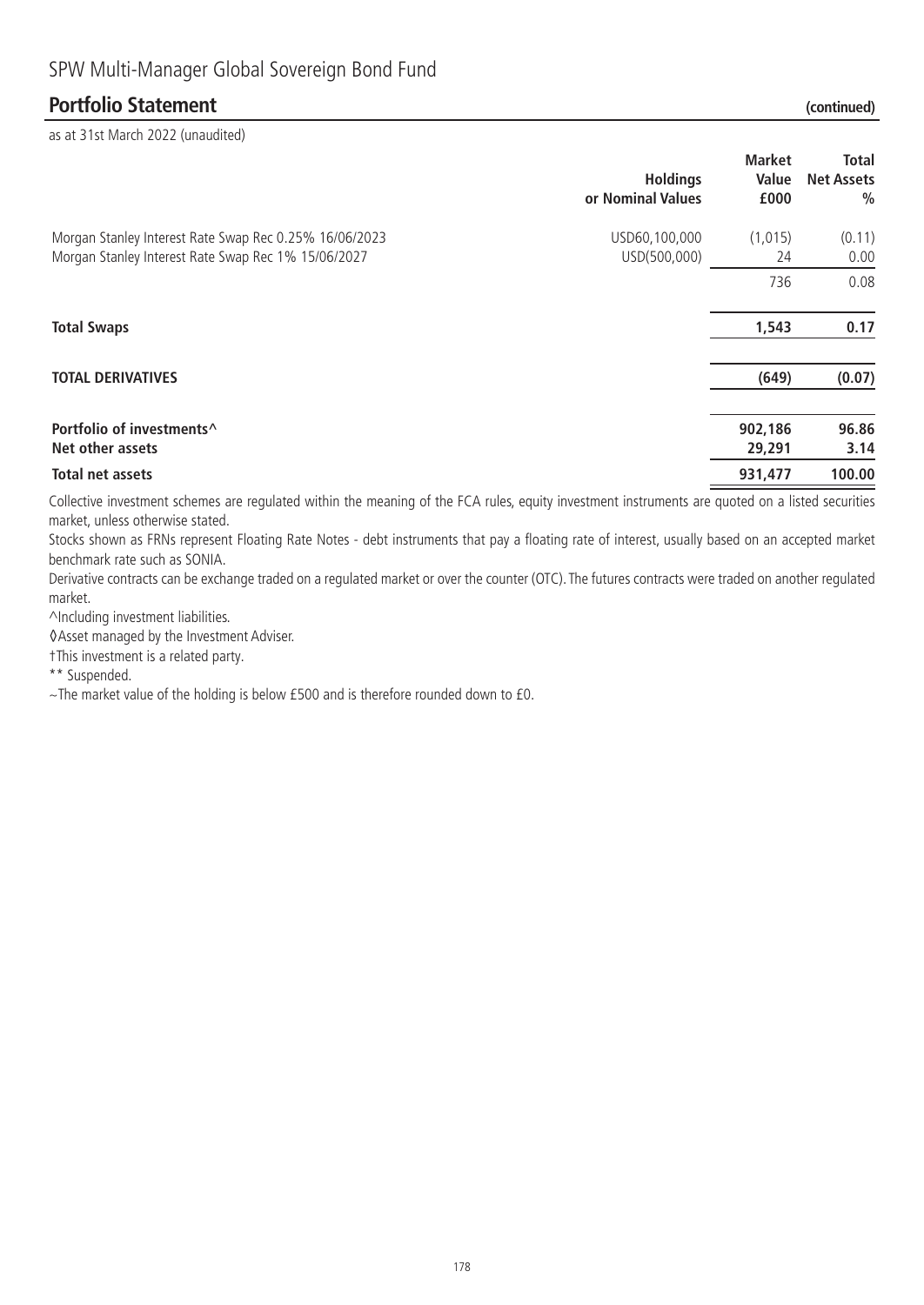## **Material Portfolio Changes**

for the six month period ended 31st March 2022 (unaudited)

|                                            | Cost<br>£000 |                                                | <b>Proceeds</b><br>£000 |
|--------------------------------------------|--------------|------------------------------------------------|-------------------------|
| <b>Major purchases</b>                     |              | <b>Major sales</b>                             |                         |
| UK Treasury 4% 07/03/2022                  | 103,617      | UK Treasury 4% 07/03/2022                      | 103,044                 |
| Japan Treasury Discount Bill 0% 06/06/2022 | 50.281       | UK Treasury 0% 14/02/2022                      | 34,573                  |
| UK Treasury 0.5% 22/07/2022                | 28,686       | US Treasury Note 0.5% 28/02/2026               | 34,217                  |
| UK Treasury 0% 06/06/2022                  | 27,482       | Japan Treasury Discount Bill 0% 29/11/2021     | 23,559                  |
| Japan Treasury Discount Bill 0% 07/03/2022 | 23,348       | Japan Treasury Discount Bill 0% 07/03/2022     | 23,440                  |
| Japan Treasury Discount Bill 0% 13/06/2022 | 23.123       | US Treasury Note 0.125% 31/01/2023             | 21,031                  |
| Japan Treasury Discount Bill 0% 28/03/2022 | 19,851       | Japan Treasury Discount Bill 0% 20/12/2021     | 19,929                  |
| Japan Treasury Discount Bill 0% 04/07/2022 | 18,650       | Japan Treasury Discount Bill 0% 28/03/2022     | 18,544                  |
| Japan Treasury Discount Bill 0% 07/02/2022 | 18,119       | Japan Government Ten Year Bond 0.6% 20/03/2023 | 18,365                  |
| UK Treasury 0% 18/07/2022                  | 16,518       | Japan Treasury Discount Bill 0% 07/02/2022     | 18,210                  |

The above table compliments the data provided in the investment managers report by outlining the top 10 Portfolio components.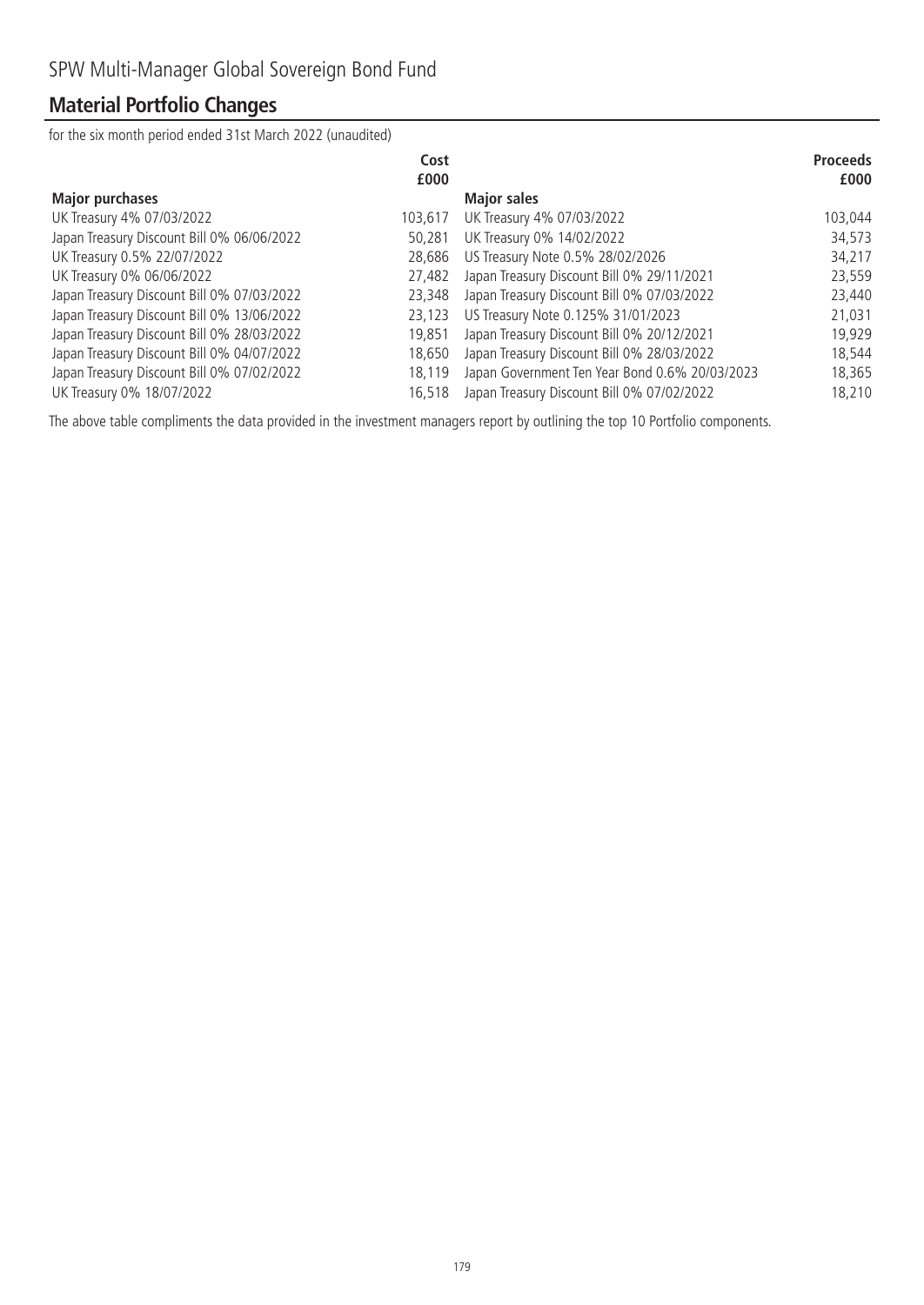### **Comparative Table**

as at 31st March 2022 (unaudited)

|                                       | 31/03/22      | 30/09/21    |
|---------------------------------------|---------------|-------------|
| <b>Share Class Q - Accumulation</b>   |               |             |
| Closing net asset value (£000)        | 82,802        | 94,603      |
| Closing number of shares              | 86,659,970    | 94,554,573  |
| Closing net asset value per share (p) | 95.55         | 100.05      |
| All in Charge#                        | 0.58%         | $0.57\%$    |
|                                       | 31/03/22      | 30/09/21    |
| <b>Share Class Q - Income</b>         |               |             |
| Closing net asset value (£000)        | 848,675       | 876,649     |
| Closing number of shares              | 894, 157, 218 | 878,987,766 |
| Closing net asset value per share (p) | 94.91         | 99.73       |
| All in Charge#                        | 0.58%         | 0.58%       |

#The all-in charge covers the ACD's periodic charge together with the Depositary's, miscellaneous, professional and sub-advisers' fees. This is representative of the ongoing charges figure.

Share Classes Q Accumulation and Q Income were launched on 26th February 2021.

On 9th May 2022 all shareholdings in Q Accumulation were converted to the newly created X Accumulation share class.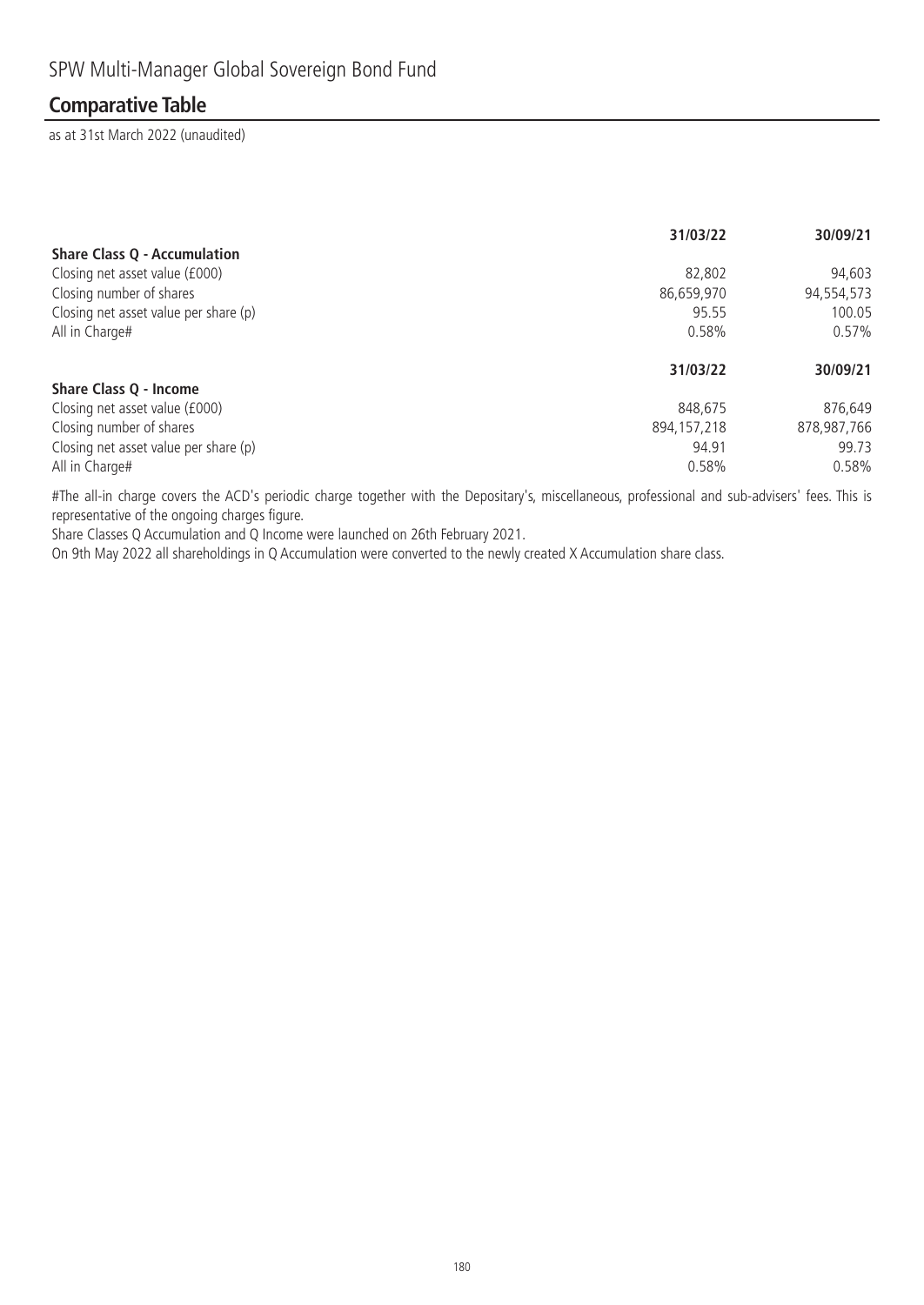### **Statement of Total Return**

for the six month period ended 31st March 2022 (unaudited)

|                                                                              | 01/10/21 to 31/03/22 |
|------------------------------------------------------------------------------|----------------------|
| £000                                                                         | £000                 |
| Income                                                                       |                      |
| Net capital losses                                                           | (45, 488)            |
| 3.392<br>Revenue                                                             |                      |
| (2,833)<br>Expenses                                                          |                      |
| Interest payable and similar charges<br>(11)                                 |                      |
| Net revenue before taxation<br>548                                           |                      |
| Taxation<br>(24)                                                             |                      |
| Net revenue after taxation                                                   | 524                  |
| <b>Total return before distributions</b>                                     | (44, 964)            |
| <b>Distributions</b>                                                         | (3, 357)             |
| Change in net assets attributable to shareholders from investment activities | (48, 321)            |

# **Statement of Change in Net Assets Attributable to Shareholders**

| for the six month period ended 31st March 2022 (unaudited)                   |           |
|------------------------------------------------------------------------------|-----------|
| 01/10/21 to 31/03/22                                                         |           |
| £000                                                                         | £000      |
| Opening net assets attributable to shareholders                              | 971,252   |
| Amounts receivable on creation of shares<br>62,482                           |           |
| Less: Amounts payable on cancellation of shares<br>(54, 257)                 |           |
|                                                                              | 8.225     |
| Dilution adjustment                                                          | 26        |
| Change in net assets attributable to shareholders from investment activities | (48, 321) |
| Retained distributions on accumulation shares                                | 295       |
| Closing net assets attributable to shareholders                              | 931,477   |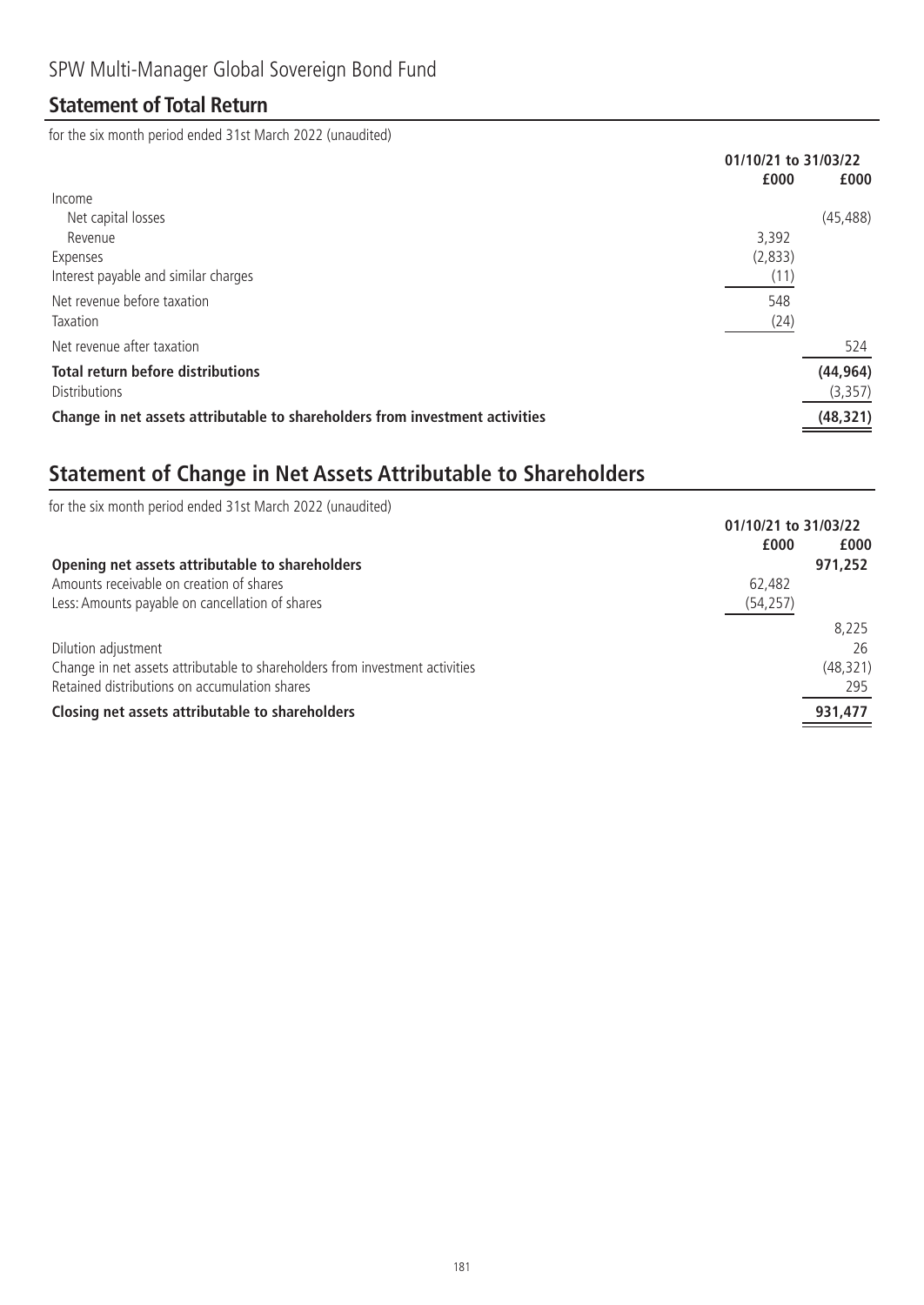# SPW Multi-Manager Global Sovereign Bond Fund

## **Balance Sheet**

|                                         | 31/03/22<br>£000 | 30/09/21<br>£000 |
|-----------------------------------------|------------------|------------------|
| Assets                                  |                  |                  |
| <b>Fixed assets</b>                     |                  |                  |
| Investments                             | 938,052          | 940,556          |
| <b>Current assets</b>                   |                  |                  |
| Debtors                                 | 10,897           | 9,426            |
| Cash and bank balances                  | 32,464           | 48,642           |
| <b>Total assets</b>                     | 981,413          | 998,624          |
| <b>Liabilities</b>                      |                  |                  |
| Investment liabilities                  | (35, 866)        | (22, 736)        |
| <b>Creditors</b>                        |                  |                  |
| Bank overdrafts                         | (1, 741)         | (65)             |
| Distribution payable                    | (1,804)          | (1, 213)         |
| Other creditors                         | (10, 525)        | (3, 358)         |
| <b>Total liabilities</b>                | (49, 936)        | (27, 372)        |
| Net assets attributable to shareholders | 931,477          | 971,252          |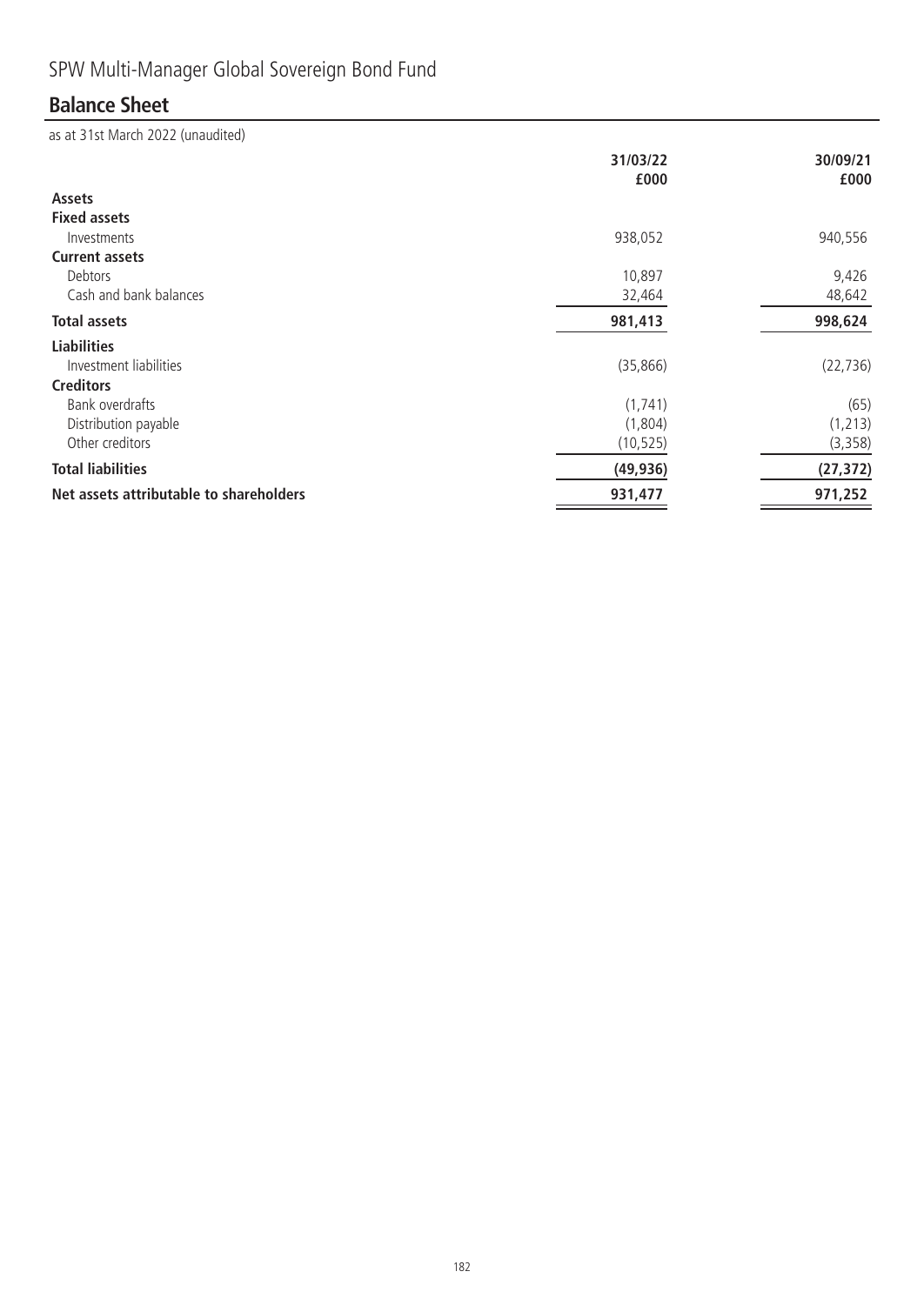### SPW Multi-Manager Global Sovereign Bond Fund

### **Distribution Tables**

for the six month period ended 31st March 2022 (unaudited)

#### **Distribution in pence per share**

Group 1 First interim Shares purchased prior to 1st October 2021 Second interim Shares purchased prior to 1st January 2022

Group 2 First interim Shares purchased on or between 1st October 2021 and 31st December 2021 Second interim Shares purchased on or between 1st January 2022 and 31st March 2022

#### **Share Class Q - Accumulation**

|                | <b>Net</b> | Equalisation | <b>Distributions</b><br>paid/payable to<br>31/05/2022 | Distributions<br>paid to<br>31/05/2021 |
|----------------|------------|--------------|-------------------------------------------------------|----------------------------------------|
|                | revenue    |              |                                                       |                                        |
| Group 1        | (p)        | (p)          | (p)                                                   | (p)                                    |
| First interim  | 0.1372     |              | 0.1372                                                |                                        |
| Second interim | 0.2022     |              | 0.2022                                                | 0.0480                                 |
| Group 2        | (p)        | (p)          | (p)                                                   | (p)                                    |
| First interim  | 0.1372     |              | 0.1372                                                | $\overline{\phantom{0}}$               |
| Second interim |            | 0.2022       | 0.2022                                                | 0.0480                                 |

Share Class Q Accumulation was launched on 26th February 2021.

#### **Share Class Q - Income**

|                | <b>Net</b><br>revenue | Equalisation | <b>Distributions</b><br>paid/payable to<br>31/05/2022 | Distributions<br>paid to<br>31/05/2021 |
|----------------|-----------------------|--------------|-------------------------------------------------------|----------------------------------------|
| Group 1        | (p)                   | (p)          | (p)                                                   | (p)                                    |
| First interim  | 0.1360                |              | 0.1360                                                | $\overline{\phantom{a}}$               |
| Second interim | 0.2018                |              | 0.2018                                                | 0.0441                                 |
| Group 2        | (p)                   | (p)          | (p)                                                   | (p)                                    |
| First interim  | 0.0671                | 0.0689       | 0.1360                                                | $\overline{\phantom{a}}$               |
| Second interim | 0.0946                | 0.1072       | 0.2018                                                | 0.0441                                 |

Share Class Q Income was launched on 26th February 2021.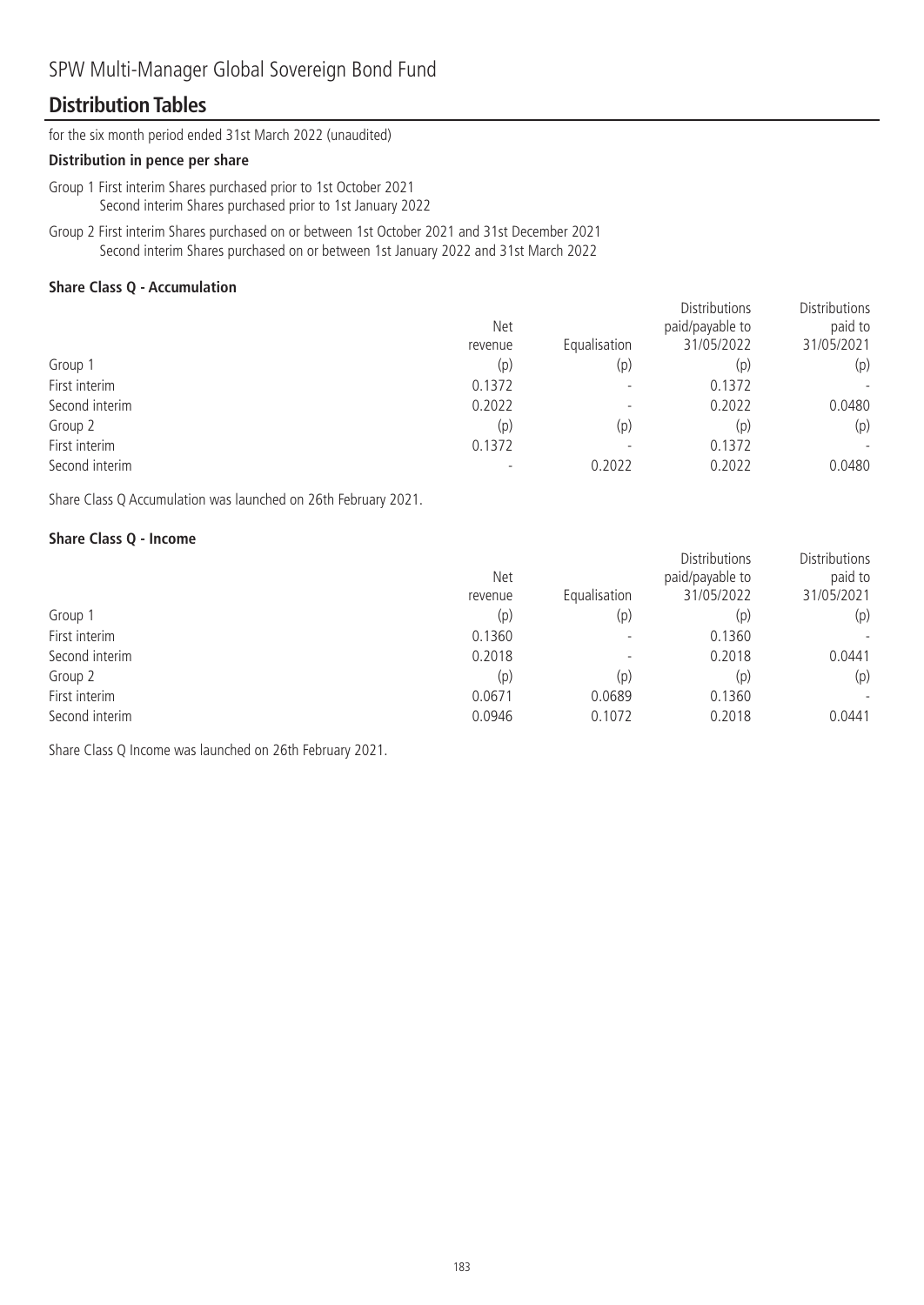### **Investment Markets Overview**

for the six month period ended 31st March 2022 (unaudited)

The SPW Multi-Manager International Equity Fund closed on 9th July 2021. Termination accounts will be issued within four months of completion date.

#### **Investment Objective**

The Fund aimed to provide capital growth and income in excess of the benchmark\* (after fees have been deducted) over five to seven years by investing in equity securities worldwide.

\*The Fund's benchmark was a composite of 63.2% MSCI North American index, 13.7% MSCI Europe ex UK index, 7.1% MSCI Japan index, 8% MSCI ACWI Asia ex Japan, 8% MSCI Emerging Markets index.

#### **Investment Policy**

The Fund was actively managed and invested at least 90% of its assets in a diversified portfolio of equity and equity related securities of companies worldwide.

The proportion of the Fund's investments that have been allocated to companies in each geographic region (North American, Europe ex UK index, Japan, Asia ex Japan and Emerging Markets) may change over time taking into consideration such matters as the specific risks in each region, the ACD's or the Investment Adviser's view of the prospects of that region and the changes to the asset allocation.

The Fund could also invest in fixed and floating rate securities, collective investment schemes (including those managed by the ACD the Investment Adviser and their associates), warrants and money market instruments, and may hold cash.

The Fund may have used derivatives with the aim of reducing risk and managing the Fund more efficiently (often referred to as 'efficient portfolio management').

#### **Synthetic Risk and Reward Indicator**

There are several different ways of measuring risk. The table below uses an industry standard measure of fund risk based on measuring a fund's volatility using its returns over the past five years. Volatility is generated by both rising and falling prices. Volatility doesn't tell you how much a fund has lost or gained; it indicates how volatile its returns were historically. The Fund's ranking may change over time and may not be a reliable indication of its future risk profile.

| The Fund is ranked at 5* because it has<br>experienced medium to high levels of<br>volatility over the past 5 years.<br>*As disclosed in the key investor | Typically lower rewards,<br>lower risks |  | Typically higher rewards,<br>higher risks |  |
|-----------------------------------------------------------------------------------------------------------------------------------------------------------|-----------------------------------------|--|-------------------------------------------|--|
| information document dated 16th April                                                                                                                     |                                         |  |                                           |  |
| 2021.                                                                                                                                                     |                                         |  |                                           |  |

#### **Investment Review**

| <b>Performance</b>                            | 01/10/21      | 01/10/20      | 01/10/19      | 01/10/18      | 01/10/17 | 01/10/16                                                                |
|-----------------------------------------------|---------------|---------------|---------------|---------------|----------|-------------------------------------------------------------------------|
|                                               |               |               |               |               |          | to 31/03/22 to 30/09/21 to 30/09/20 to 30/09/19 to 30/09/18 to 30/09/17 |
|                                               | $\frac{0}{0}$ | $\frac{0}{0}$ | $\frac{0}{0}$ | $\frac{0}{0}$ | $\%$     | %                                                                       |
| SPW Multi-Manager International Equity Fund A |               |               |               |               |          |                                                                         |
| <b>Accumulation</b>                           | n/a           | 21.32         | 4.03          | 4.17          | 10.26    | 15.771                                                                  |
| MSCI All Country Word (MSCI ACWI) Index       | n/a           | 24.56         | 5.27          | 8.68          | 14.401   | 16.36                                                                   |

Source: Lipper for Multi-Manager International Equity Fund. Basis: Net revenue reinvested and net of expenses.

Source: Financial Express for MSCI All Country World (MSCI ACWI) Index + 1.3% (GBP). Basis: Total return net of tax.

The Index plus outperformance target and the Fund performance figures are shown on an annual basis. In practice the Investment Adviser's outperformance target applies over rolling 3 year periods, as explained in the 'Investment Objective and Policy'. In addition the Index plus outperformance target is calculated without deduction of charges whereas the performance of the Fund is calculated after deduction of charges.

Please note that the Fund and benchmark values are struck at different points in the day, with the benchmark struck at the close of business. This timing difference may have the effect of showing the Fund performing significantly above or below the benchmark.

The benchmark was created using index data. The index provider does not warrant the completeness, accuracy or timeliness of the data or results to be obtained by using the data and Fund performance is not calculated by the Index provider. For full index disclaimer, warranty or copyright details, please refer to the Fund's prospectus.

Past performance is not a reliable indicator of future results. The value of an investment and any revenue from it is not guaranteed and can go down as well as up depending on investment performance and currency exchange rates.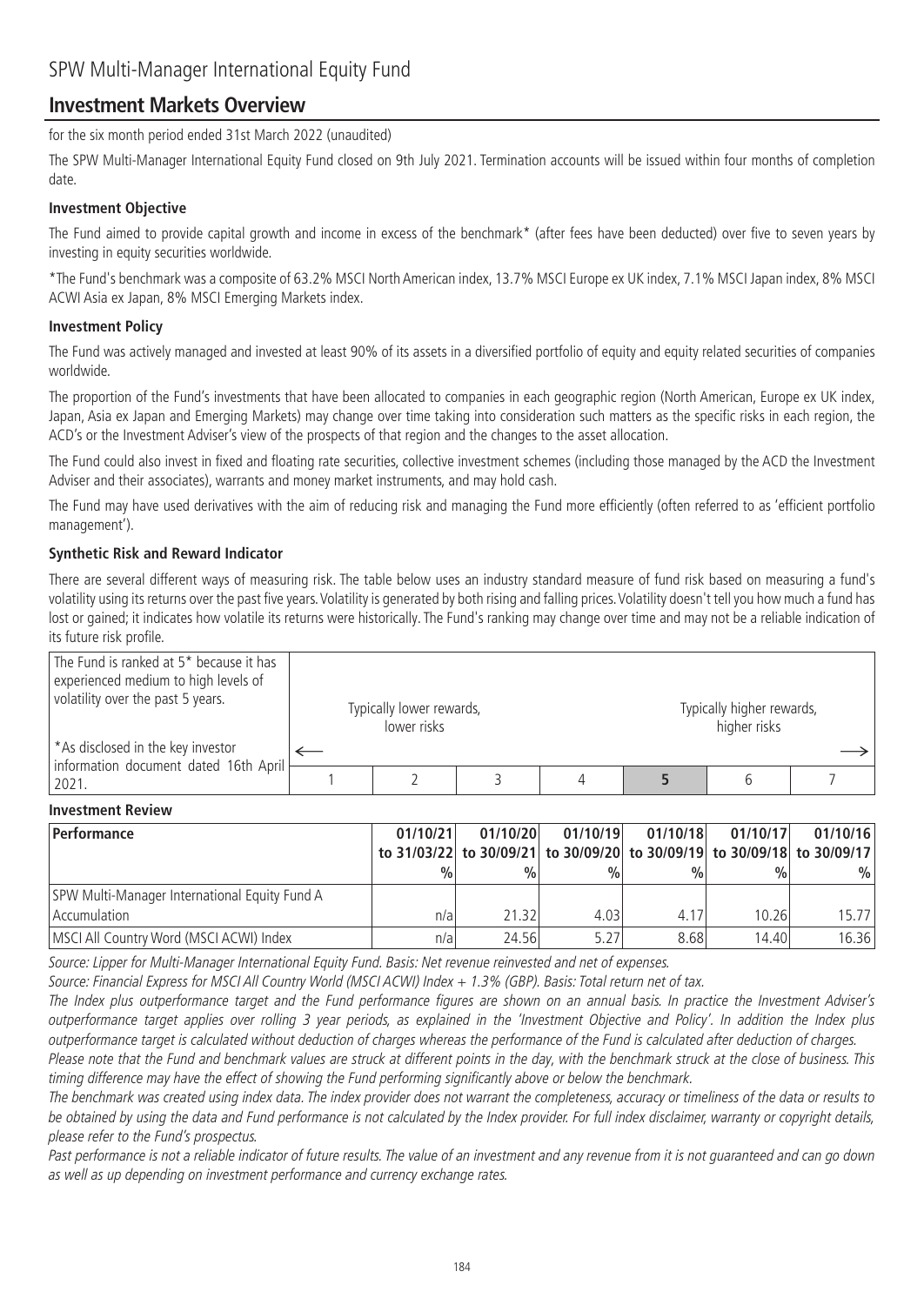### **Comparative Table**

as at 31st March 2022 (unaudited)

| 30/09/20                 |
|--------------------------|
|                          |
| 318,505<br>82,866,504    |
| 384.36                   |
| 1.55%                    |
| 30/09/20                 |
|                          |
| 55,983                   |
| 12,823,091               |
| 436.58                   |
| 0.80%                    |
| 30/09/20                 |
|                          |
|                          |
|                          |
| 1.10%                    |
|                          |
| 30/09/20                 |
|                          |
| 1,102,658<br>296,492,035 |
| 371.90                   |
| 0.66%                    |
| 30/09/20                 |
|                          |
| 1,421,962                |
| 382,330,450              |
| 371.92                   |
| 0.56%                    |
| 30/09/20                 |
|                          |
| 47,547<br>10,324,951     |
| 460.51                   |
| 0.46%                    |
|                          |

#Operating charges are representative of the ongoing charges figure.

Share Class C Accumulation was closed on 9th December 2019.

Share Classes A Accumulation, B Accumulation, P Income, Q Income and X Accumulation were closed on 9th July 2021.

Prices for Share Class X Accumulation are not published externally, as this is an internal share class.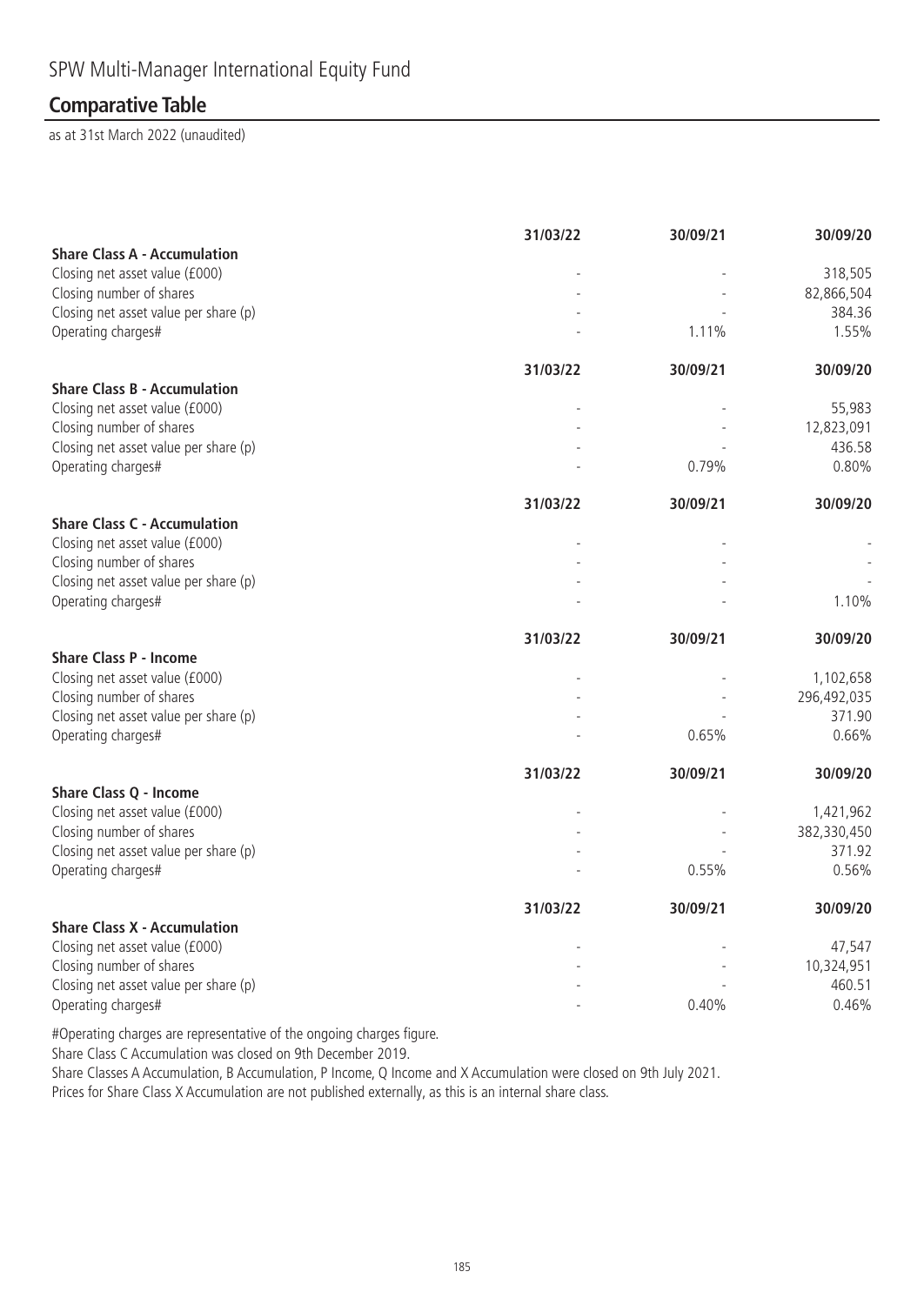### **Statement of Total Return**

for the six month period ended 31st March 2022 (unaudited)

|      |      | 01/10/20 to 31/03/21 |          |
|------|------|----------------------|----------|
| £000 | £000 | £000                 | £000     |
|      |      |                      |          |
|      | (36) |                      | 453,840  |
| (19) |      | 24,809               |          |
| 47   |      | (10, 688)            |          |
| (1)  |      | (53)                 |          |
| 27   |      | 14,068               |          |
| 9    |      | (5,040)              |          |
|      | 36   |                      | 9,028    |
|      |      |                      | 462,868  |
|      |      |                      | (9, 744) |
|      |      |                      | 453,124  |
|      |      | 01/10/21 to 31/03/22 |          |

## **Statement of Change in Net Assets Attributable to Shareholders**

| for the six month period ended 31st March 2022 (unaudited)                   |                      |      |                      |           |  |
|------------------------------------------------------------------------------|----------------------|------|----------------------|-----------|--|
|                                                                              | 01/10/21 to 31/03/22 |      | 01/10/20 to 31/03/21 |           |  |
|                                                                              | £000                 | £000 | £000                 | £000      |  |
| Opening net assets attributable to shareholders                              |                      |      |                      | 2,946,655 |  |
| Amounts receivable on creation of shares                                     |                      |      | 265,275              |           |  |
| Less: Amounts payable on cancellation of shares                              |                      |      | (341, 292)           |           |  |
|                                                                              |                      |      |                      | (76, 017) |  |
| Dilution adjustment                                                          |                      |      |                      | 361       |  |
| Change in net assets attributable to shareholders from investment activities |                      |      |                      | 453,124   |  |
| Retained distributions on accumulation shares                                |                      |      |                      | 697       |  |
| Closing net assets attributable to shareholders                              |                      |      |                      | 3,324,820 |  |

Comparative information is provided for the Statement of Change in Net Assets Attributable to Shareholders. Since this information is for the prior interim period, the net assets at the end of that period do not correspond to the net assets at the start of the current period.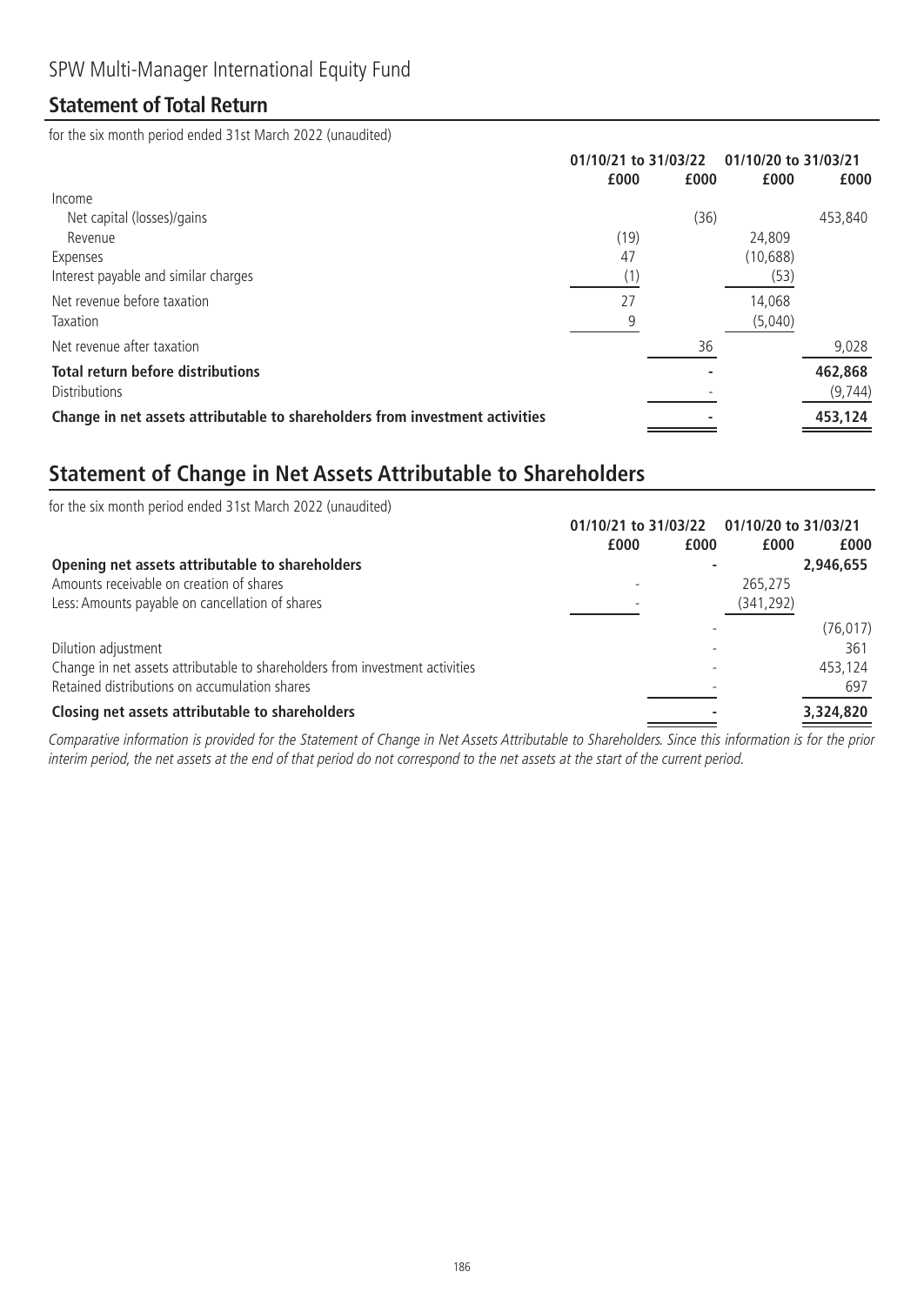# SPW Multi-Manager International Equity Fund

# **Balance Sheet**

|                                         | 31/03/22<br>£000 | 30/09/21<br>£000 |
|-----------------------------------------|------------------|------------------|
| Assets                                  |                  |                  |
| <b>Fixed assets</b>                     |                  |                  |
| Investments                             |                  |                  |
| <b>Current assets</b>                   |                  |                  |
| Debtors                                 | 1,317            | 1,495            |
| Cash and bank balances                  | 1,396            | 1,662            |
| <b>Total assets</b>                     | 2,713            | 3,157            |
| <b>Liabilities</b>                      |                  |                  |
| <b>Creditors</b>                        |                  |                  |
| Bank overdrafts                         | (1)              | (1)              |
| Other creditors                         | (2, 712)         | (3, 156)         |
| <b>Total liabilities</b>                | (2,713)          | (3, 157)         |
| Net assets attributable to shareholders |                  |                  |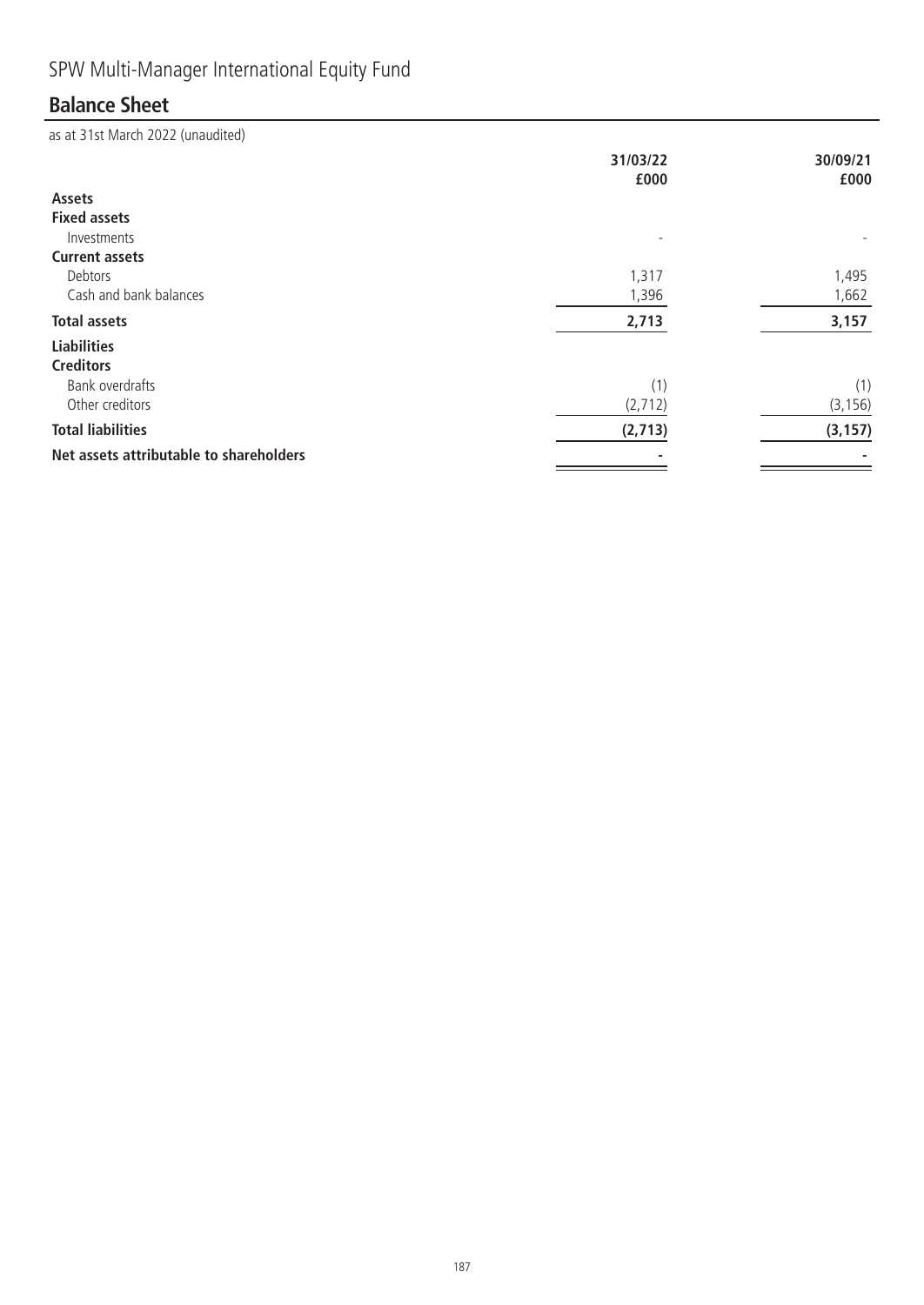## SPW Multi-Manager International Equity Fund

### **Distribution Tables**

for the six month period ended 31st March 2022 (unaudited)

#### **Distribution in pence per share**

Group 1 Interim Shares purchased prior to 1st October 2020 (for distribution paid to 31/05/2021)

Group 2 Interim Shares purchased prior to 1st October 2020 (for distribution paid to 31/05/2021)

#### **Share Class A - Accumulation**

|         | <b>Net</b><br>revenue    | Equalisation             | Distribution<br>payable to<br>31/05/2022 | Distribution<br>paid to<br>31/05/2021 |
|---------|--------------------------|--------------------------|------------------------------------------|---------------------------------------|
| Group 1 | (p)                      | (p)                      | (p)                                      | (p)                                   |
| Interim | $\overline{\phantom{0}}$ | $\overline{\phantom{0}}$ | $\overline{\phantom{a}}$                 | 0.3804                                |
| Group 2 | (p)                      | (p)                      | (p)                                      | (p)                                   |
| Interim |                          | $\overline{\phantom{0}}$ | $\overline{\phantom{a}}$                 | 0.3804                                |

Share Class A Accumulation was closed on 9th July 2021.

#### **Share Class B - Accumulation**

|         | <b>Net</b><br>revenue | Equalisation             | Distribution<br>payable to<br>31/05/2022 | Distribution<br>paid to<br>31/05/2021 |
|---------|-----------------------|--------------------------|------------------------------------------|---------------------------------------|
| Group 1 | (p)                   | (p)                      | (p)                                      | (p)                                   |
| Interim |                       | $\overline{\phantom{0}}$ | $\overline{\phantom{0}}$                 | 1.1445                                |
| Group 2 | (p)                   | (p)                      | (p)                                      | (p)                                   |
| Interim |                       | $\overline{\phantom{0}}$ | $\overline{\phantom{0}}$                 | 1.1445                                |

Share Class B Accumulation was closed on 9th July 2021.

#### **Share Class P - Income**

|         | <b>Net</b><br>revenue | Equalisation             | Distribution<br>payable to<br>31/05/2022 | Distribution<br>paid to<br>31/05/2021 |
|---------|-----------------------|--------------------------|------------------------------------------|---------------------------------------|
| Group 1 | (p)                   | (p)                      | (p)                                      | (p)                                   |
| Interim |                       | $\overline{\phantom{a}}$ | $\overline{\phantom{0}}$                 | .2583                                 |
| Group 2 | (p)                   | (p)                      | (p)                                      | (p)                                   |
| Interim | -                     |                          | $\overline{\phantom{0}}$                 | .2583                                 |

Share Class P Income was closed on 9th July 2021.

#### **Share Class Q - Income**

|         | <b>Net</b>               |                          | Distribution<br>payable to | Distribution<br>paid to |
|---------|--------------------------|--------------------------|----------------------------|-------------------------|
|         | revenue                  | Equalisation             | 31/05/2022                 | 31/05/2021              |
| Group 1 | (p)                      | (p)                      | (p)                        | (p)                     |
| Interim |                          | $\overline{\phantom{0}}$ | -                          | 1.4610                  |
| Group 2 | (p)                      | (p)                      | (p)                        | (p)                     |
| Interim | $\overline{\phantom{0}}$ | $\overline{\phantom{0}}$ | $\overline{\phantom{a}}$   | 1.4610                  |

Share Class Q Income was closed on 9th July 2021.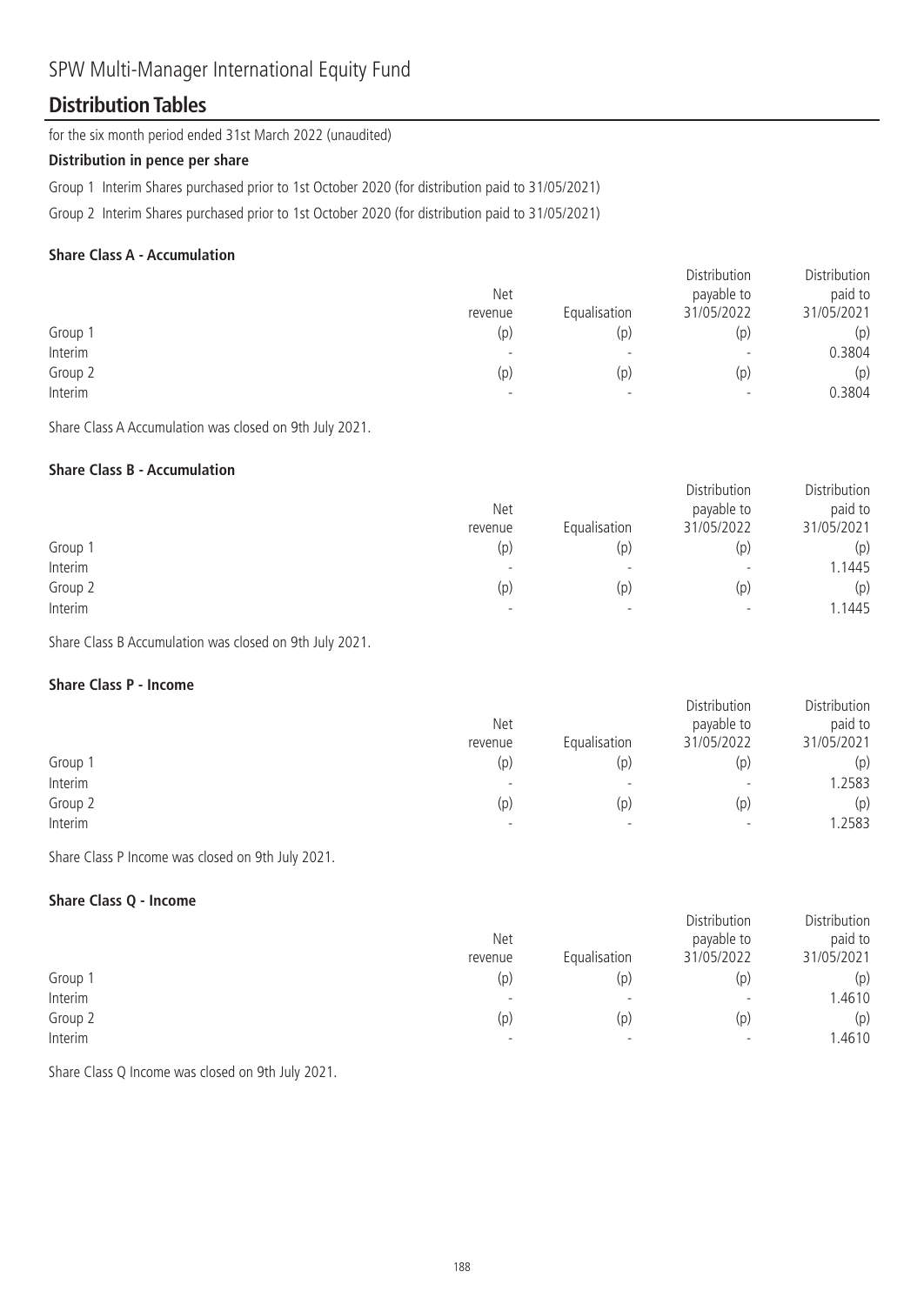### **Distribution Tables (continued)**

for the six month period ended 31st March 2022 (unaudited)

#### **Share Class X - Accumulation**

|         | <b>Net</b><br>revenue    | Equalisation             | Distribution<br>payable to<br>31/05/2022 | Distribution<br>paid to<br>31/05/2021 |
|---------|--------------------------|--------------------------|------------------------------------------|---------------------------------------|
| Group 1 | (p)                      | (p)                      | (p)                                      | (p)                                   |
| Interim | $\overline{\phantom{0}}$ | $\overline{\phantom{0}}$ | $\overline{\phantom{a}}$                 | 2.0600                                |
| Group 2 | (p)                      | (p)                      | (p)                                      | (p)                                   |
| Interim | $\overline{\phantom{0}}$ | $\overline{\phantom{0}}$ | $\overline{\phantom{a}}$                 | 2.0600                                |

Share Class X Accumulation was closed on 9th July 2021.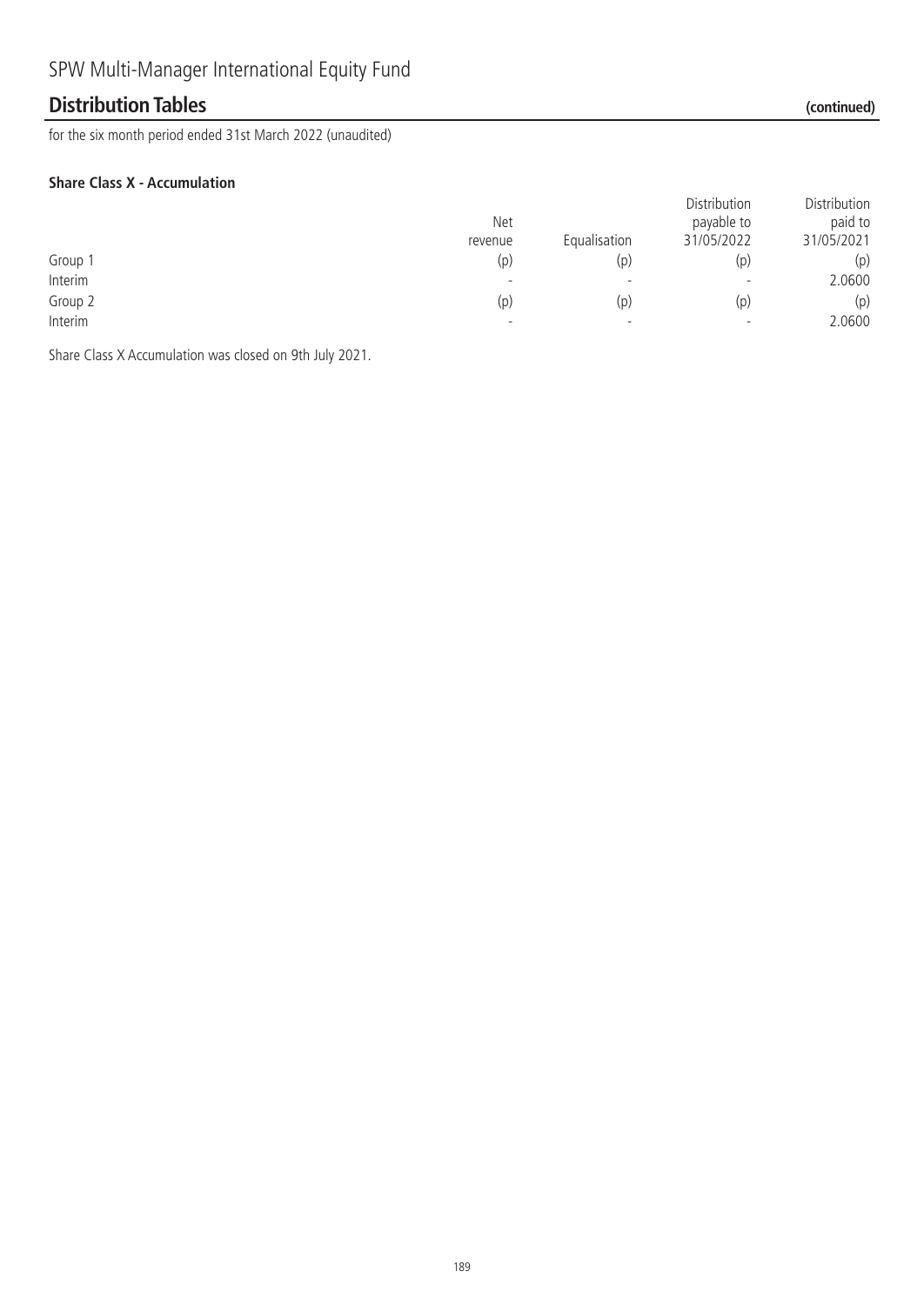### **Investment Markets Overview**

for the six month period ended 31st March 2022 (unaudited)

#### **Investment Objective**

The Fund aims to provide capital growth and income in excess of the MSCI Japan (Net Total Return) index (after fees have been deducted) over five to seven years by investing in the equities of Japanese companies.

#### **Investment Policy**

The Fund is actively managed and invests at least 80% of its assets in equity and equity related securities of Japanese companies or companies which have their principal business activities in Japan. These companies may be chosen from any industry or economic sector. There are no restrictions on the size of company in which the Fund may invest, however, investment will focus on large sized and medium sized companies.

The Fund may also invest in other securities, countries and regions.

The Fund may invest in collective investment schemes (including those managed by the ACD the Investment Adviser and their associates) and money market instruments, and hold cash.

The Fund may use derivatives with the aim of reducing risk and managing the Fund more efficiently (often referred to as 'efficient portfolio management').

#### Further information

The Fund is actively managed on a multi-manager basis. The Investment Adviser will appoint individual investment firms (Sub-Investment Advisers) to manage elements of the Fund based on a variety of factors. There will be at least two Sub-Investment Advisers.

#### **Synthetic Risk and Reward Indicator**

There are several different ways of measuring risk. The table below uses an industry standard measure of fund risk based on measuring a fund's volatility using its returns over the past five years.Volatility is generated by both rising and falling prices.Volatility doesn't tell you how much a fund has lost or gained; it indicates how volatile its returns were historically. The Fund's ranking may change over time and may not be a reliable indication of its future risk profile.

| ranked at 6 <sup>*</sup> because, based on<br>simulated data, it would<br>have<br>experienced high levels of volatility over<br>Typically lower rewards,<br>lower risks<br>the past five years.<br>*As disclosed in the key investor |  | Typically higher rewards,<br>higher risks |  |
|--------------------------------------------------------------------------------------------------------------------------------------------------------------------------------------------------------------------------------------|--|-------------------------------------------|--|
| Information document<br>dated<br>15th<br>February 2022.                                                                                                                                                                              |  |                                           |  |

#### **Investment Review**

| Performance                                           | 01/10/21                | 09/07/21      |
|-------------------------------------------------------|-------------------------|---------------|
|                                                       | to 31/03/22  to30/09/21 |               |
|                                                       | $\frac{0}{0}$           | $\frac{0}{0}$ |
| SPW Multi-Manager Japanese Equity Fund Q Accumulation |                         | 8.001         |

Source: Lipper for SPW Multi-Manager Japanese Equity Fund. Basis: Gross revenue reinvested and net of expenses.

On 9th July 2021 SPW Multi-Manager Japanese Equity Fund was launched with Share Classes Q Accumulation, Q Income and X Accumulation. Past performance is not a reliable indicator of future results. The value of an investment and any revenue from it is not guaranteed and can go down as well as up depending on investment performance and currency exchange rates.

The fund returned -7.3% in the six months to 31 March 2022.

The Japanese stock market and the Japanese yen both fell in the final three months of 2021.

The performance of Fumio Kishida's ruling Liberal Democratic Party (LDP) in the October general election was expected to be modest at best. In the event, the LDP lost only 15 seats and retained a solid majority in its own right.

The new government has implemented a substantial stimulus package. This includes direct cash handouts to households in an effort to kickstart a consumption recovery in the first half of 2022.

From late November, uncertainty regarding the Omicron variant of COVID-19 temporarily blighted Japan's increasingly positive outlook. Japan had its first known Omicron case in December, but overall infection rates remain remarkably low, as they did throughout 2021.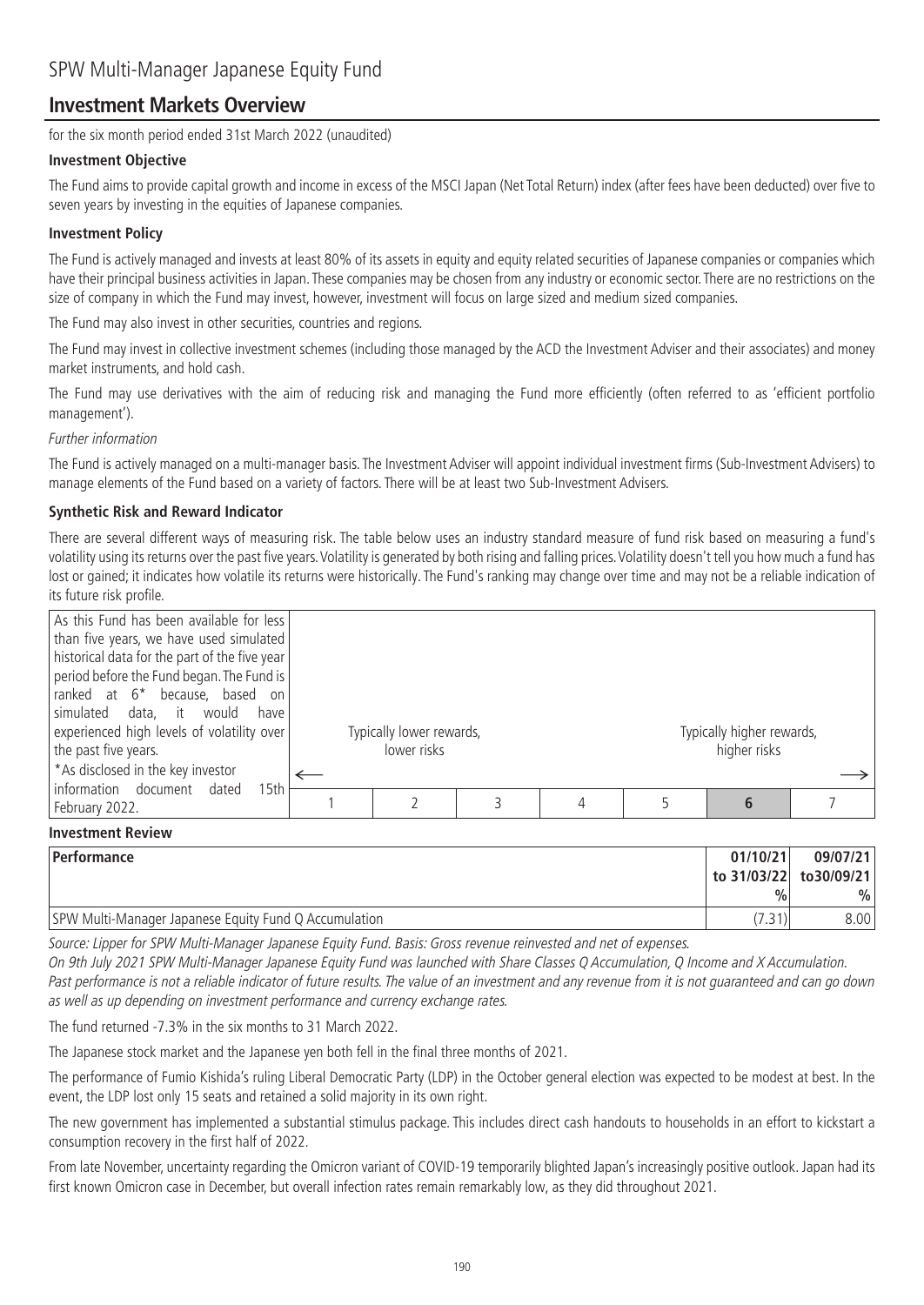### **Investment Markets Overview (continued)**

for the six month period ended 31st March 2022 (unaudited)

#### **Investment Review (continued)**

Industrial production underwent an unexpectedly strong bounceback. This was driven by a rise in automobile output, which began to recover from temporary weakness caused by the global semiconductor shortage.

The Japanese stock market fell in January and February, but rose in March to end the first three months of 2022 just slightly below its level at the end of 2021. This was despite the outbreak of war in Europe and sharply higher energy prices.

From the start of 2022, the tone for the equity market was set by expectations for rising US interest rates, which helped accelerate a change in market dynamics. In Japan, this was especially evident in the stronger performance of value stocks compared with growth stocks. Value stocks are shares in companies that appear to trade at a low share price relative to measures such as their earnings or sales figures. Growth stocks are shares in companies expected to grow at a significantly higher rate than the market.

Geopolitical events dominated equity markets from February onwards, although Russia is a relatively small trading partner for Japan, accounting for around 1% of exports and 2% of imports. Exports are predominantly in auto-related areas, but most Japanese automakers are now moving to suspend these links. The imports largely comprise Russian liquefied natural gas.

> Schroder Investment Management Limited April 2022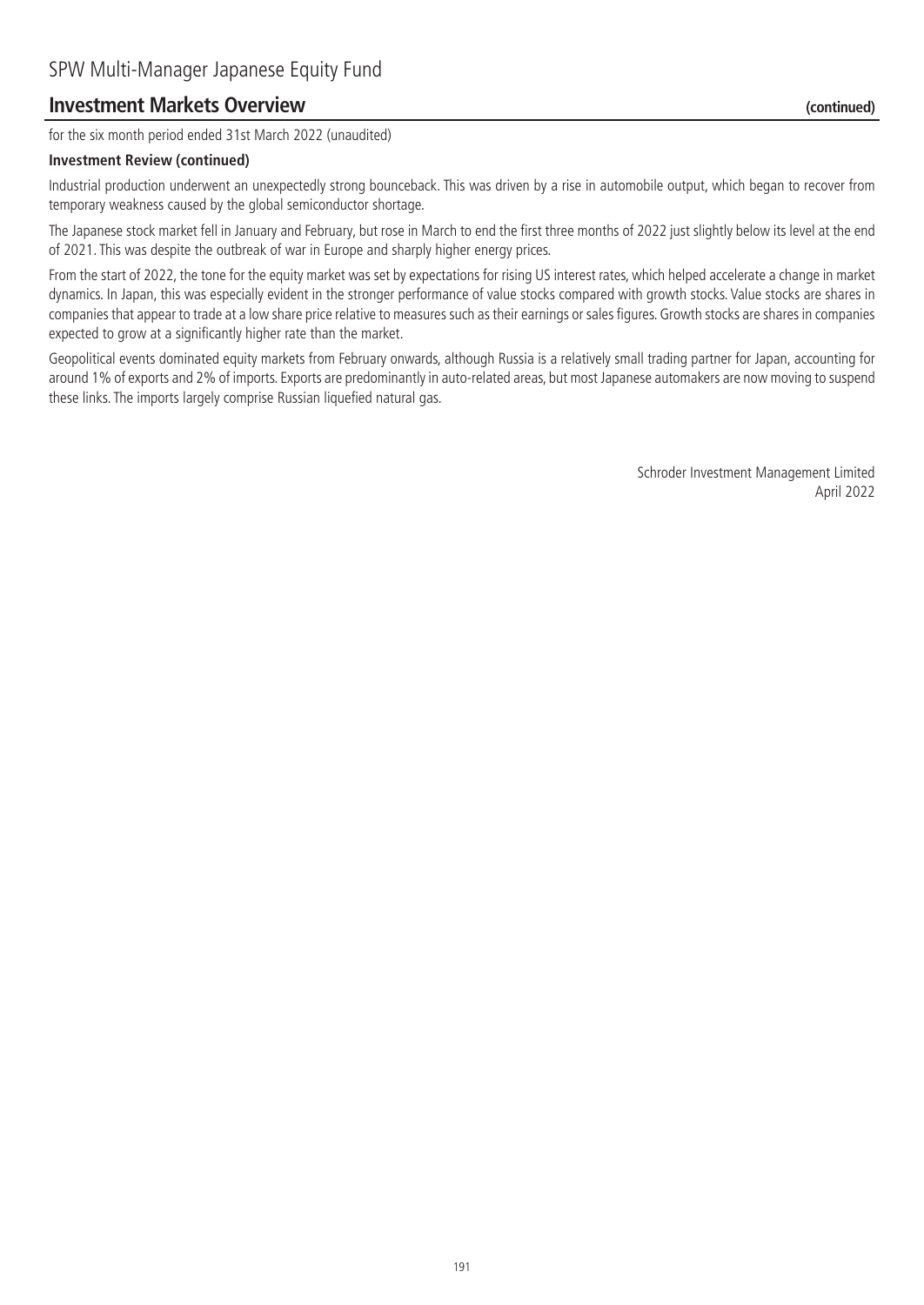# **Portfolio Statement**

|                                                  | <b>Holdings</b>   | <b>Market</b><br>Value<br>£000 | <b>Total</b><br><b>Net Assets</b><br>$\frac{0}{0}$ |
|--------------------------------------------------|-------------------|--------------------------------|----------------------------------------------------|
| BASIC MATERIALS (6.63%, 30/09/21 4.47%)          |                   |                                |                                                    |
| <b>Chemicals</b>                                 |                   |                                |                                                    |
| Asahi Kasei                                      | 359,800           | 2,389                          | 0.89                                               |
| Nippon Soda                                      | 39,500            | 830                            | 0.31                                               |
| Nitto Denko                                      | 16,500            | 909                            | 0.34                                               |
| <b>NOF</b>                                       | 25,600            | 803                            | 0.30                                               |
| Shin-Etsu Chemical                               | 17,600            | 2,070                          | 0.78                                               |
| Sumitomo Chemical                                | 415,800           | 1,460                          | 0.55                                               |
| Teijin                                           | 157,700           | 1,346                          | 0.50                                               |
| Toray Industries                                 | 535,900           | 2,141                          | 0.80                                               |
|                                                  |                   | 11,948                         | 4.47                                               |
| <b>Industrial Metals &amp; Mining</b>            |                   |                                |                                                    |
| <b>JFE</b>                                       | 90,800            | 978                            | 0.37                                               |
| Nippon Steel                                     | 147,900           | 2,009                          | 0.75                                               |
| <b>NSK</b>                                       | 438,400           | 2,017                          | 0.75                                               |
| <b>Non-Life Insurance</b>                        |                   | 5,004                          | 1.87                                               |
| Asahi                                            | 55,500            | 787                            | 0.29                                               |
|                                                  |                   | 787                            | 0.29                                               |
| <b>TOTAL BASIC MATERIALS</b>                     |                   | 17,739                         | 6.63                                               |
| CONSUMER DISCRETIONARY (23.89%, 30/09/21 22.36%) |                   |                                |                                                    |
| <b>Automobiles &amp; Parts</b>                   |                   |                                |                                                    |
| Aisin                                            | 56,400            | 1,480                          | 0.55                                               |
| Bridgestone                                      | 41,000            | 1,220                          | 0.46                                               |
| Honda Motor                                      | 228,200           | 4,981                          | 1.86                                               |
| Koito Manufacturing<br>Mazda Motor               | 18,000            | 559                            | 0.21<br>0.68                                       |
| NGK Spark Plug                                   | 319,300<br>64,700 | 1,815<br>800                   | 0.30                                               |
| Nissan Motor                                     | 967,000           | 3,314                          | 1.24                                               |
| Subaru                                           | 301,400           | 3,675                          | 1.37                                               |
| Sumitomo Electric Industries                     | 230,300           | 2,107                          | 0.79                                               |
| Toyota Industries                                | 17,300            | 916                            | 0.34                                               |
| Toyota Motor                                     | 736,100           | 10,241                         | 3.83                                               |
| Yokowo                                           | 47,000            | 761                            | 0.29                                               |
|                                                  |                   | 31,869                         | 11.92                                              |
| <b>Household Goods &amp; Home Construction</b>   |                   |                                |                                                    |
| Daiwa House Industry<br>Makita                   | 102,300           | 2,050                          | 0.77                                               |
| Sekisui Chemical                                 | 29,900<br>58,600  | 736<br>645                     | 0.27                                               |
|                                                  |                   | 3,431                          | 0.24<br>1.28                                       |
| <b>Leisure Goods</b>                             |                   |                                |                                                    |
| Bandai Namco                                     | 20,300            | 1,181                          | 0.44                                               |
| Nexon                                            | 160,400           | 2,942                          | 1.10                                               |
| Nikon                                            | 86,300            | 709                            | 0.26                                               |
| Nintendo                                         | 5,000             | 1,930                          | 0.72                                               |
| Panasonic                                        | 624,700           | 4,647                          | 1.74                                               |
| Shimano                                          | 4,500             | 793                            | 0.30                                               |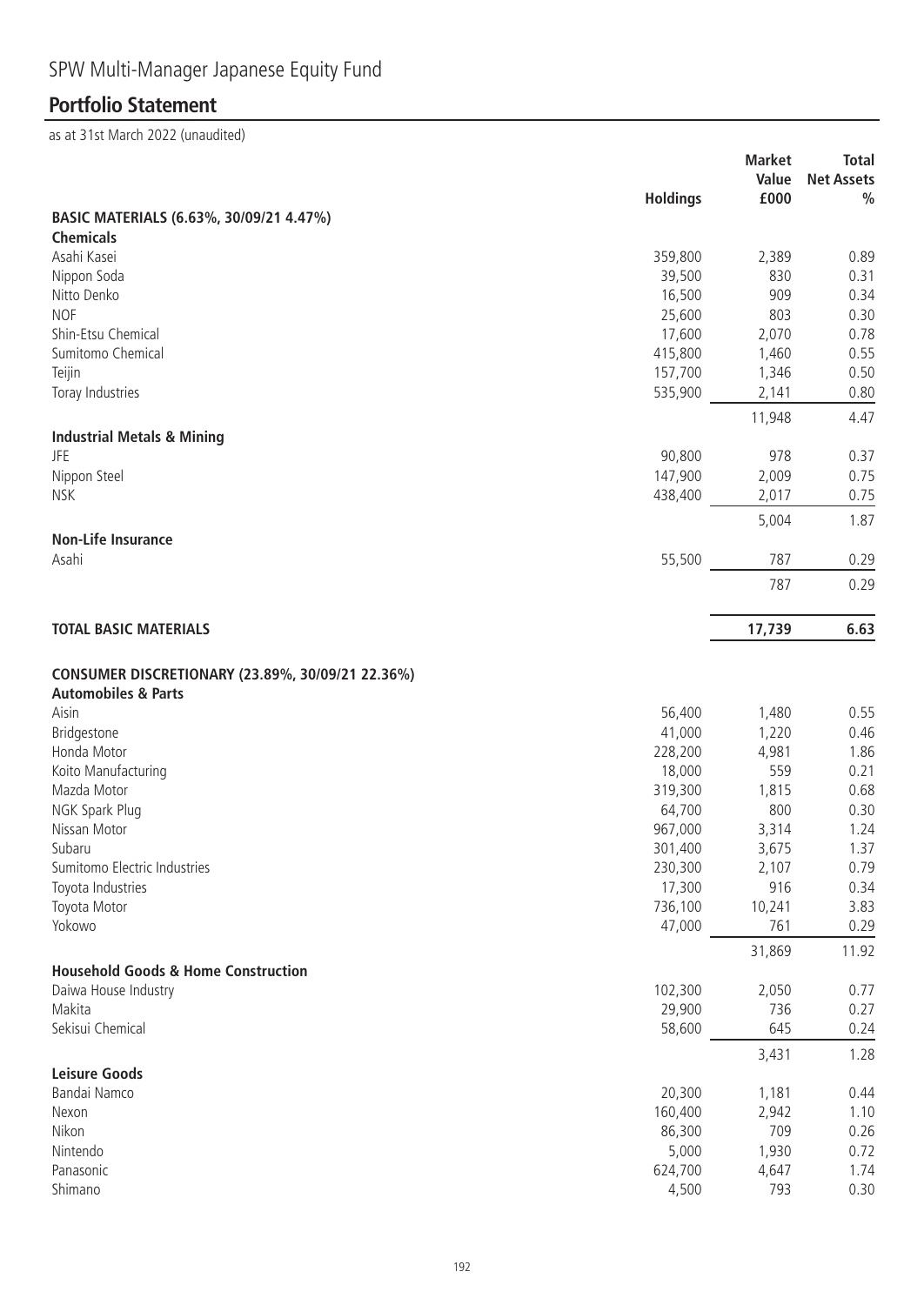**Holdings Market Value Net Assets £000 Total %** Sony 23,100 1,841 0.69 Yamaha Motor 16,700 288 0.11 14,331 5.36 **Media** Toho 31,100 902 0.34 902 0.34 **Personal Goods** Fancl 64,000 1,095 0.41 Kose 12,100 976 0.36 2,071 0.77 **Retailers** Fast Retailing 5,100 2,008 0.75 Nitori 9,700 932 0.35 Pan Pacific International 2012 0.47 Seven & i 105,700 3,842 1.44 8,044 3.01 **Travel & Leisure** Food & Life 85,100 1,827 0.68 Oriental Land 9,600 1,413 0.53 3,240 1.21 **TOTAL CONSUMER DISCRETIONARY 63,888 23.89 CONSUMER SERVICES-DISCONTINUED (0.00%, 30/09/21 0.05%) CONSUMER STAPLES (3.69%, 30/09/21 2.97%) Beverages** Asahi Group 45,200 1,261 0.47 Kirin 266,800 3,054 1.14 4,315 1.61 **Food Producers** Kikkoman 35,600 1,810 0.68 1,810 0.68 **Portfolio Statement (continued)** as at 31st March 2022 (unaudited)

### **Personal Products** Kao 47,800 1,502 0.56 PALTAC 27,300 777 0.29 Unicharm 53,800 1,468 0.55

#### **TOTAL CONSUMER STAPLES** 3.69

3,747 1.40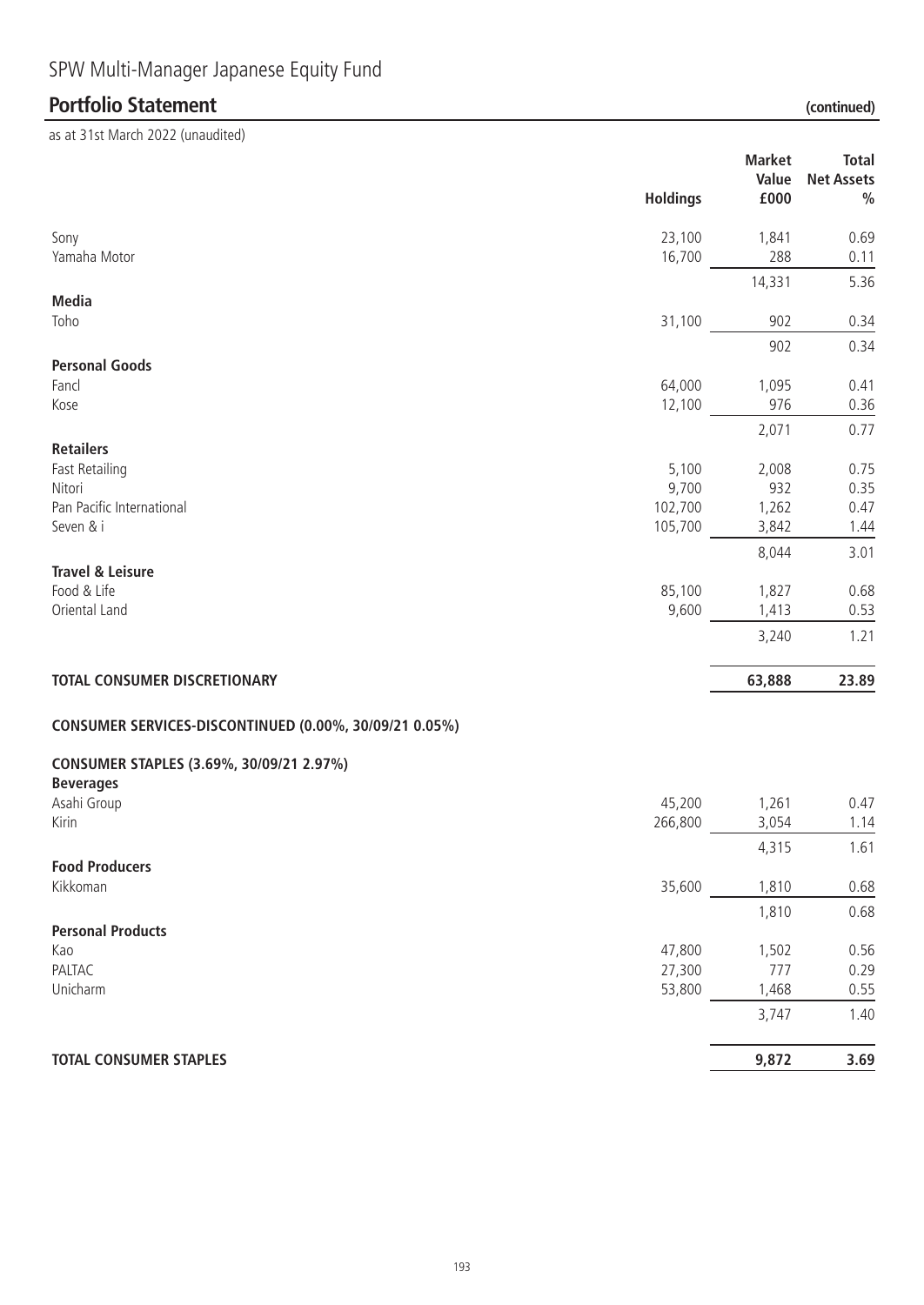# SPW Multi-Manager Japanese Equity Fund

### **Portfolio Statement (continued)**

as at 31st March 2022 (unaudited)

|                                                                       | <b>Holdings</b>  | <b>Market</b><br>Value<br>£000 | <b>Total</b><br><b>Net Assets</b><br>$\frac{0}{0}$ |
|-----------------------------------------------------------------------|------------------|--------------------------------|----------------------------------------------------|
| ENERGY (1.66%, 30/09/21 2.10%)<br>Oil, Gas & Coal                     |                  |                                |                                                    |
| <b>ENEOS</b>                                                          | 1,291,000        | 3,701                          | 1.38                                               |
| Inpex                                                                 | 83,200           | 750                            | 0.28                                               |
|                                                                       |                  | 4,451                          | 1.66                                               |
| <b>TOTAL ENERGY</b>                                                   |                  | 4,451                          | 1.66                                               |
| FINANCIALS (12.56%, 30/09/21 14.81%)                                  |                  |                                |                                                    |
| <b>Banks</b><br>Mitsubishi UFJ Financial                              | 707,800          | 3,369                          | 1.26                                               |
| Resona                                                                | 665,700          | 2,184                          | 0.82                                               |
| Sumitomo Mitsui Financial                                             | 248,400          | 6,072                          | 2.27                                               |
| Sumitomo Mitsui Trust                                                 | 67,600           | 1,693                          | 0.63                                               |
|                                                                       |                  | 13,318                         | 4.98                                               |
| <b>Finance &amp; Credit Services</b><br><b>AEON Financial Service</b> | 99,000           | 754                            | 0.28                                               |
| ORIX                                                                  | 235,700          | 3,611                          | 1.35                                               |
|                                                                       |                  | 4,365                          | 1.63                                               |
| <b>Investment Banking &amp; Brokerage</b>                             |                  |                                |                                                    |
| Daiwa Securities                                                      | 231,100          | 1,002                          | 0.38                                               |
| Nomura                                                                | 1,337,400        | 4,313                          | 1.61                                               |
|                                                                       |                  | 5,315                          | 1.99                                               |
| <b>Life Insurance</b><br>Dai-ichi Life                                | 175,000          | 2,738                          | 1.02                                               |
| <b>T&amp;D</b>                                                        | 337,500          | 3,531                          | 1.32                                               |
|                                                                       |                  | 6,269                          | 2.34                                               |
| <b>Non-Life Insurance</b><br>MS&AD Insurance                          | 74,500           | 1,855                          | 0.70                                               |
| <b>Tokio Marine</b>                                                   | 55,400           | 2,467                          | 0.92                                               |
|                                                                       |                  | 4,322                          | 1.62                                               |
| <b>TOTAL FINANCIALS</b>                                               |                  | 33,589                         | 12.56                                              |
| HEALTH CARE (6.50%, 30/09/21 7.67%)                                   |                  |                                |                                                    |
| <b>Health Care Providers</b>                                          |                  |                                |                                                    |
| M3                                                                    | 52,800           | 1,478                          | 0.55                                               |
|                                                                       |                  | 1,478                          | 0.55                                               |
| <b>Medical Equipment &amp; Services</b>                               |                  |                                |                                                    |
| Hoya<br>Ship Healthcare                                               | 34,200<br>49,200 | 3,003<br>611                   | 1.12<br>0.23                                       |
| Sysmex                                                                | 26,800           | 1,496                          | 0.56                                               |
| Terumo                                                                | 48,900           | 1,140                          | 0.43                                               |

6,250 2.34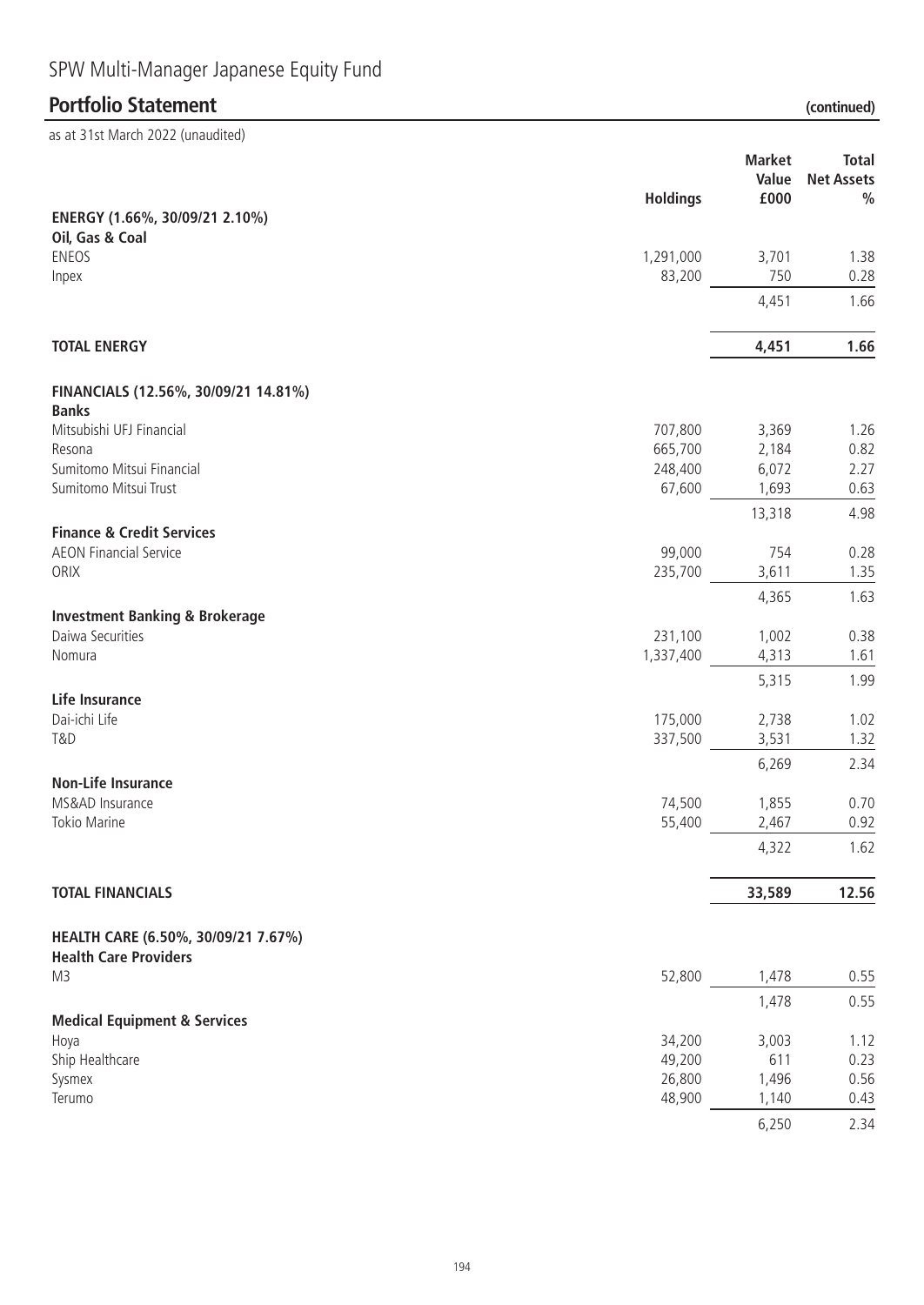| SPW Multi-Manager Japanese Equity Fund |  |  |  |
|----------------------------------------|--|--|--|
|----------------------------------------|--|--|--|

|                                                         |                  | <b>Market</b><br>Value<br>£000 | <b>Total</b><br><b>Net Assets</b><br>$\frac{0}{0}$ |
|---------------------------------------------------------|------------------|--------------------------------|----------------------------------------------------|
|                                                         | <b>Holdings</b>  |                                |                                                    |
| <b>Pharmaceuticals &amp; Biotechnology</b>              |                  |                                |                                                    |
| Astellas Pharma                                         | 149,500          | 1,788                          | 0.67                                               |
| Daiichi Sankyo                                          | 70,100           | 1,176                          | 0.44                                               |
| Otsuka                                                  | 77,800           | 2,061                          | 0.77                                               |
| Takeda Pharmaceutical                                   | 211,800          | 4,633                          | 1.73                                               |
|                                                         |                  | 9,658                          | 3.61                                               |
| <b>TOTAL HEALTH CARE</b>                                |                  | 17,386                         | 6.50                                               |
| INDUSTRIALS (21.37%, 30/09/21 21.70%)                   |                  |                                |                                                    |
| <b>Construction &amp; Materials</b>                     |                  |                                |                                                    |
| Aica Kogyo                                              | 27,700           | 518                            | 0.20                                               |
| Daikin Industries                                       | 11,500           | 1,612                          | 0.60                                               |
| Fukushima Galilei                                       | 27,700           | 664                            | 0.25                                               |
| <b>Nichias</b>                                          | 67,500           | 1,068                          | 0.40                                               |
| Nippon Densetsu Kogyo                                   | 57,400           | 569                            | 0.21                                               |
| Obayashi<br>Sanki Engineering                           | 327,200          | 1,842<br>648                   | 0.69                                               |
| Taisei                                                  | 74,000<br>67,300 | 1,487                          | 0.24<br>0.56                                       |
|                                                         |                  |                                |                                                    |
|                                                         |                  | 8,408                          | 3.15                                               |
| <b>Electronic &amp; Electrical Equipment</b><br>Hitachi | 60,100           | 2,319                          | 0.87                                               |
| Keyence                                                 | 4,500            | 1,613                          | 0.60                                               |
| Kohoku Kogyo                                            | 9,200            | 464                            | 0.17                                               |
| Shimadzu                                                | 43,200           | 1,146                          | 0.43                                               |
| Yokogawa Electric                                       | 56,700           | 744                            | 0.28                                               |
|                                                         |                  | 6,286                          | 2.35                                               |
| <b>General Industrials</b>                              |                  |                                |                                                    |
| AGC                                                     | 24,200           | 743                            | 0.28                                               |
| <b>ITOCHU</b>                                           | 63,200           | 1,639                          | 0.61                                               |
| Kureha                                                  | 18,600           | 1,142                          | 0.43                                               |
| Mitsubishi                                              | 67,400           | 1,942                          | 0.72                                               |
| Mitsubishi Electric                                     | 239,300          | 2,112                          | 0.79                                               |
| <b>Industrial Engineering</b>                           |                  | 7,578                          | 2.83                                               |
| Amada                                                   | 166,000          | 1,127                          | 0.42                                               |
| Daifuku                                                 | 27,600           | 1,517                          | 0.57                                               |
| Disco                                                   | 9,500            | 2,043                          | 0.76                                               |
| <b>FANUC</b>                                            | 9,300            | 1,260                          | 0.47                                               |
| Hosokawa Micron                                         | 44,500           | 744                            | 0.28                                               |
| Komatsu                                                 | 191,200          | 3,523                          | 1.32                                               |
| Mitsubishi Heavy Industries                             | 110,200          | 2,774                          | 1.04                                               |
| Nabtesco                                                | 20,300           | 414                            | 0.16                                               |
| Rheon Automatic Machinery                               | 59,300           | 377                            | 0.14                                               |
| SMC                                                     | 7,600            | 3,270                          | 1.22                                               |
| <b>THK</b>                                              | 11,500           | 196                            | 0.07                                               |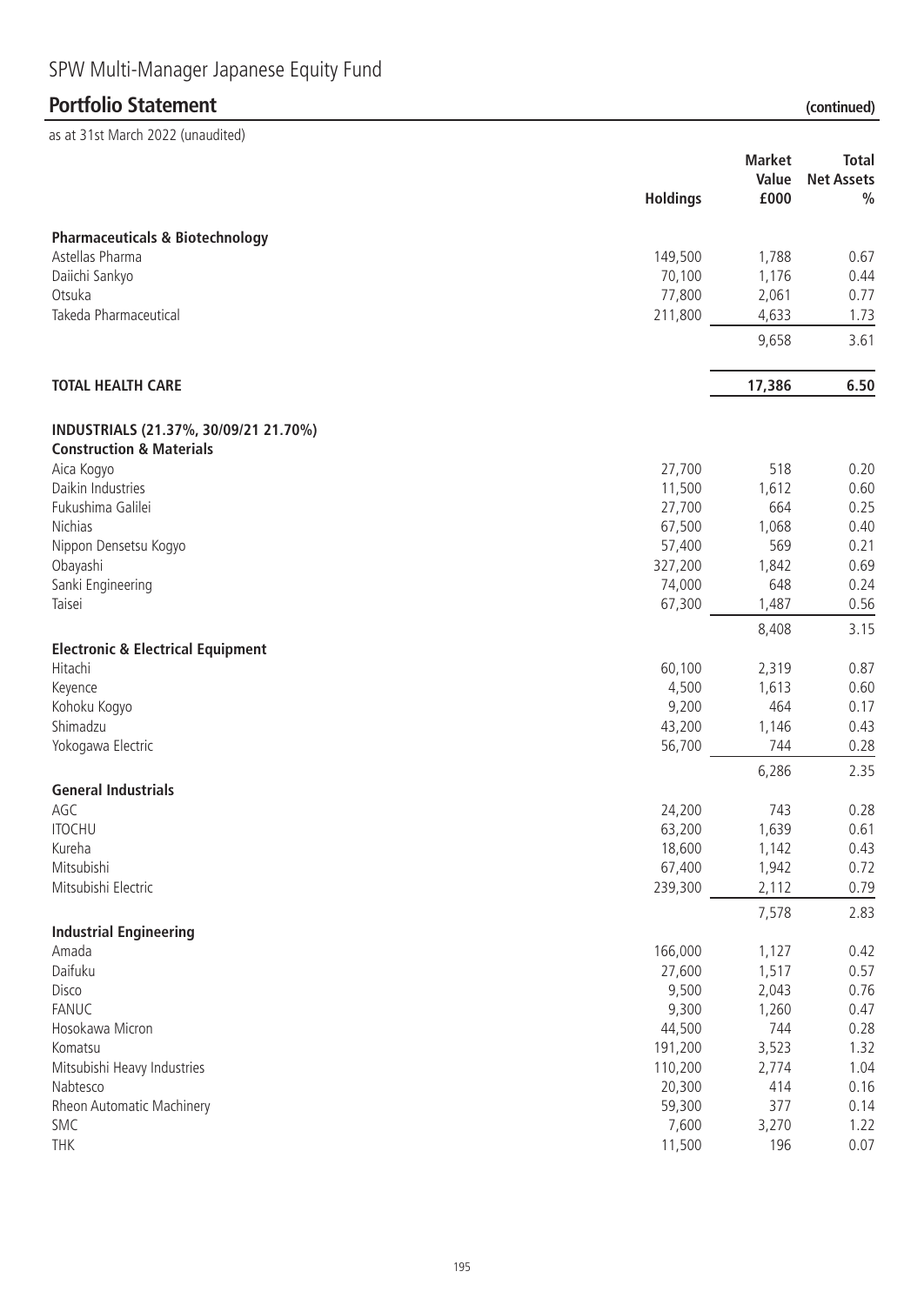|                                              | <b>Holdings</b> | <b>Market</b><br>Value<br>£000 | <b>Total</b><br><b>Net Assets</b><br>$\frac{0}{0}$ |
|----------------------------------------------|-----------------|--------------------------------|----------------------------------------------------|
| Trusco Nakayama                              | 52,000          | 781                            | 0.29                                               |
| Yaskawa Electric                             | 53,500          | 1,611                          | 0.60                                               |
|                                              |                 | 19,637                         | 7.34                                               |
| <b>Industrial Support Services</b>           |                 |                                |                                                    |
| Mitsui                                       | 155,400         | 3,238                          | 1.21                                               |
| Recruit                                      | 80,500          | 2,722                          | 1.02                                               |
| Sumitomo                                     | 141,300         | 1,874                          | 0.70                                               |
| <b>Industrial Transportation</b>             |                 | 7,834                          | 2.93                                               |
| East Japan Railway                           | 15,300          | 681                            | 0.26                                               |
| Hitachi Transport System                     | 15,700          | 660                            | 0.25                                               |
| <b>Isuzu Motors</b>                          | 92,400          | 918                            | 0.34                                               |
| Kawasaki Heavy Industries                    | 135,000         | 1,881                          | 0.70                                               |
| Park24                                       | 56,300          | 709                            | 0.27                                               |
| Sankyu                                       | 36,800          | 916                            | 0.34                                               |
|                                              |                 | 5,765                          | 2.16                                               |
| <b>Support Services</b><br>Secom             | 29,500          | 1,636                          | 0.61                                               |
|                                              |                 |                                |                                                    |
|                                              |                 | 1,636                          | 0.61                                               |
| <b>TOTAL INDUSTRIALS</b>                     |                 | 57,144                         | 21.37                                              |
| REAL ESTATE (4.15%, 30/09/21 3.95%)          |                 |                                |                                                    |
| <b>Real Estate Investment &amp; Services</b> |                 |                                |                                                    |
| Mitsubishi Estate                            | 549,000         | 6,244                          | 2.33                                               |
| Mitsui Fudosan                               | 296,000         | 4,854                          | 1.82                                               |
|                                              |                 | 11,098                         | 4.15                                               |
| <b>TOTAL REAL ESTATE</b>                     |                 | 11,098                         | 4.15                                               |
| TECHNOLOGY (12.33%, 30/09/21 14.26%)         |                 |                                |                                                    |
| <b>Software &amp; Computer Services</b>      |                 |                                |                                                    |
| BASE                                         | 372,200         | 1,039                          | 0.39                                               |
| CyberAgent                                   | 164,700         | 1,573                          | 0.59                                               |
| Digital Garage                               | 22,600          | 650                            | 0.24                                               |
| Mercari                                      | 29,600          | 596                            | 0.22                                               |
| Nomura Research Institute                    | 38,600          | 969                            | 0.36                                               |
| NTT Data                                     | 51,500          | 778                            | 0.29                                               |
| Otsuka                                       | 23,400          | 636                            | 0.24                                               |
| Rakuten                                      | 139,300         | 842                            | 0.32                                               |
| WingArc1st                                   | 52,600          | 467                            | 0.18                                               |
| Ζ                                            | 410,200         | 1,376                          | 0.51                                               |
|                                              |                 | 8,926                          | 3.34                                               |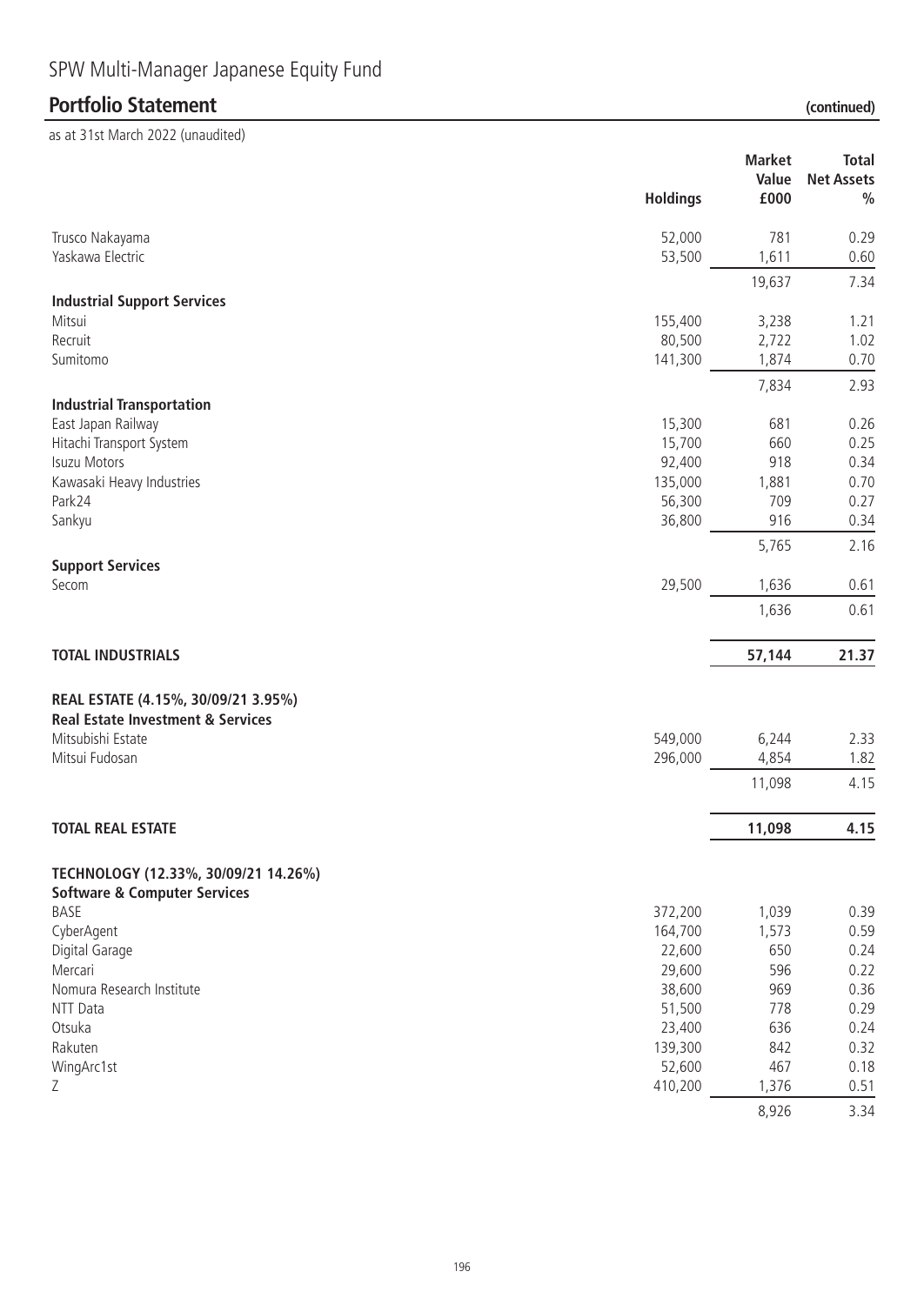|                                                                                   | <b>Holdings</b> | <b>Market</b><br>Value<br>£000 | <b>Total</b><br><b>Net Assets</b><br>$\frac{0}{0}$ |
|-----------------------------------------------------------------------------------|-----------------|--------------------------------|----------------------------------------------------|
| <b>Technology Hardware &amp; Equipment</b>                                        |                 |                                |                                                    |
| Advantest                                                                         | 41,400          | 2,507                          | 0.94                                               |
| Fujifilm                                                                          | 26,100          | 1,225                          | 0.46                                               |
| Ibiden                                                                            | 64,100          | 2,428                          | 0.91                                               |
| Kyocera                                                                           | 59,100          | 2,546                          | 0.95                                               |
| Lasertec                                                                          | 15,600          | 2,030                          | 0.76                                               |
| Mimasu Semiconductor Industry                                                     | 39,700          | 637                            | 0.24                                               |
| Murata Manufacturing                                                              | 27,300          | 1,387                          | 0.52                                               |
| Nidec                                                                             | 28,500          | 1,739                          | 0.65                                               |
| Renesas Electronics                                                               | 189,800         | 1,702                          | 0.63                                               |
| Ricoh                                                                             | 151,800         | 1,008                          | 0.37                                               |
| Rohm                                                                              | 39,400          | 2,366                          | 0.88                                               |
| <b>TDK</b>                                                                        | 78,600          | 2,192                          | 0.82                                               |
| Tokyo Electron                                                                    | 5,800           | 2,293                          | 0.86                                               |
|                                                                                   |                 | 24,060                         | 8.99                                               |
| <b>TOTAL TECHNOLOGY</b>                                                           |                 | 32,986                         | 12.33                                              |
| TELECOMMUNICATIONS (4.16%, 30/09/21 3.07%)<br><b>Telecommunications Equipment</b> |                 |                                |                                                    |
| Anritsu                                                                           | 121,000         | 1,176                          | 0.44                                               |
| NEC Networks & System Integration                                                 | 35,200          | 393                            | 0.15                                               |
| <b>Telecommunications Service Providers</b>                                       |                 | 1,569                          | 0.59                                               |
| <b>KDDI</b>                                                                       | 166,500         | 4,172                          | 1.56                                               |
| Nippon Telegraph & Telephone                                                      | 242,600         | 5,383                          | 2.01                                               |
|                                                                                   |                 | 9,555                          | 3.57                                               |
| <b>TOTAL TELECOMMUNICATIONS</b>                                                   |                 |                                | 4.16                                               |
|                                                                                   |                 | 11,124                         |                                                    |
| UTILITIES (1.33%, 30/09/21 0.98%)<br>Electricity                                  |                 |                                |                                                    |
| Kansai Electric Power                                                             | 162,600         | 1,167                          | 0.43                                               |
|                                                                                   |                 | 1,167                          | 0.43                                               |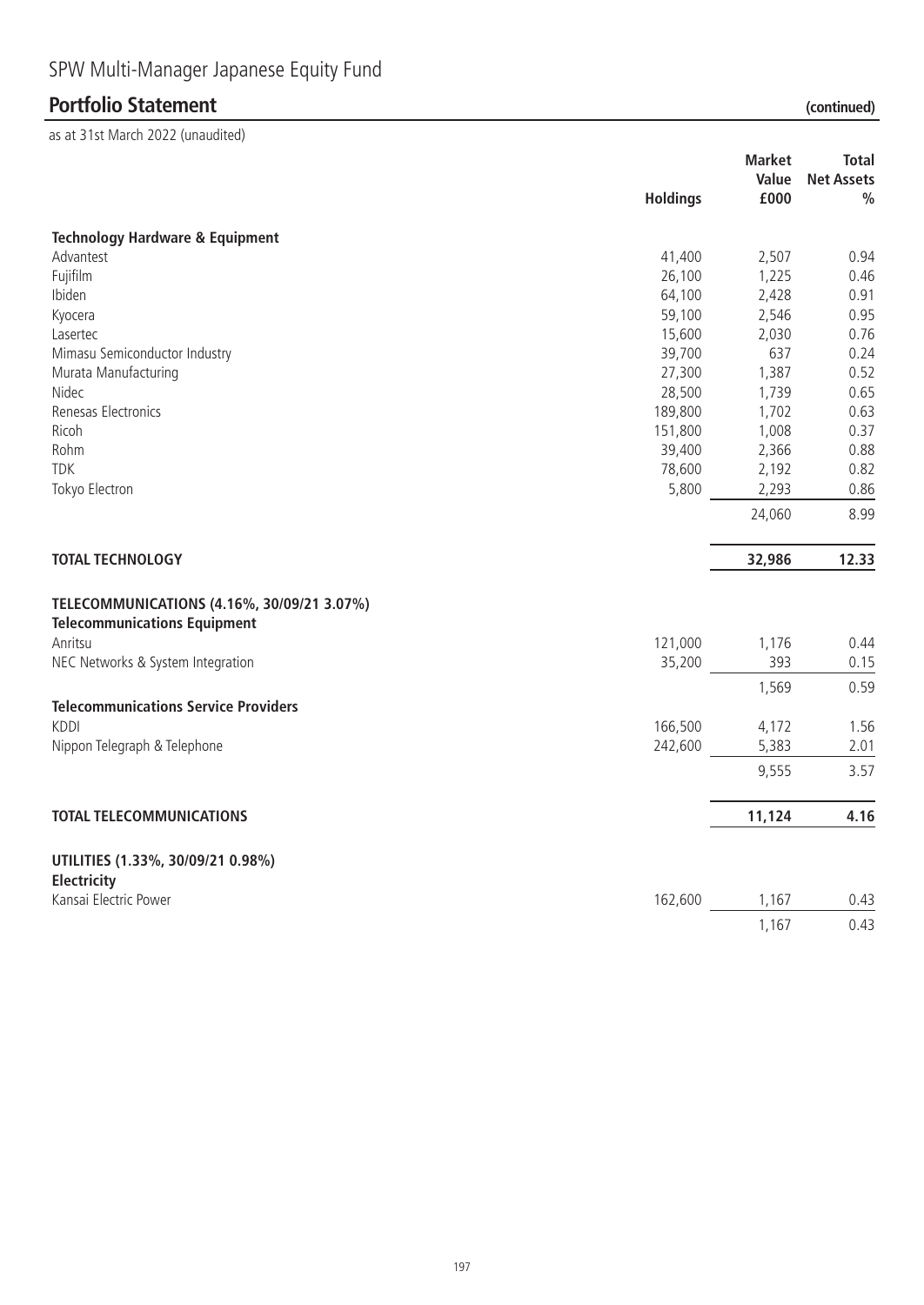as at 31st March 2022 (unaudited)

|                                                     | <b>Holdings</b> | <b>Market</b><br>Value<br>£000 | Total<br><b>Net Assets</b><br>% |
|-----------------------------------------------------|-----------------|--------------------------------|---------------------------------|
| <b>Gas, Water &amp; Multiutilities</b>              |                 |                                |                                 |
| Nippon Gas                                          | 157,200         | 1,465                          | 0.55                            |
| Tokyo Gas                                           | 66,800          | 933                            | 0.35                            |
|                                                     |                 | 2,398                          | 0.90                            |
| <b>TOTAL UTILITIES</b>                              |                 | 3,565                          | 1.33                            |
| DERIVATIVES (0.00%, 30/09/21 0.00%)                 |                 |                                |                                 |
| <b>Portfolio of investments</b><br>Net other assets |                 | 262,842<br>4,633               | 98.27<br>1.73                   |
|                                                     |                 |                                |                                 |
| Total net assets                                    |                 | 267,475                        | 100.00                          |

Equity investment instruments are quoted on a listed securities market, unless otherwise stated.

Derivative contracts can be exchange traded on a regulated market or over the counter (OTC). The futures contracts were traded on another regulated market.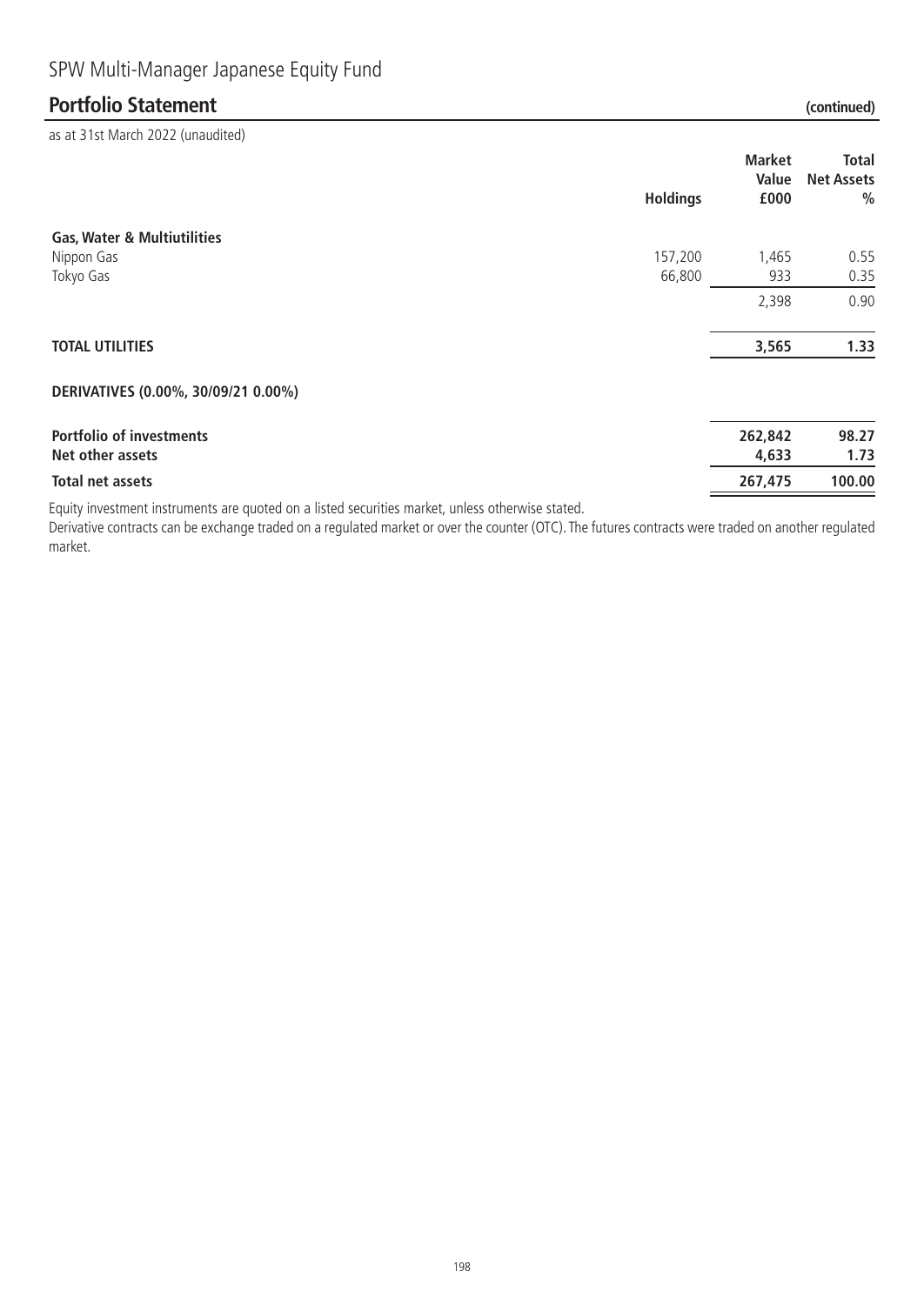## **Material Portfolio Changes**

for the six month period ended 31st March 2022 (unaudited)

|                        | Cost  |                             | <b>Proceeds</b> |
|------------------------|-------|-----------------------------|-----------------|
|                        | £000  |                             | £000            |
| <b>Major purchases</b> |       | <b>Major sales</b>          |                 |
| Panasonic              | 3.782 | Canon                       | 3,178           |
| Kirin                  | 2,153 | Inpex                       | 2,694           |
| NSK                    | 2,133 | Mitsubishi UFJ Financial    | 2,098           |
| <b>KDDI</b>            | 1.817 | Mitsubishi Heavy Industries | 2,070           |
| Komatsu                | 1,737 | Resona                      | 1,893           |
| Mitsubishi Estate      | 1,693 | T&D                         | 1,713           |
| Toyota Motor           | 1,679 | East Japan Railway          | 1,656           |
| Taisei                 | 1,572 | Japan Post                  | 1,600           |
| Subaru                 | 1,519 | Murata Manufacturing        | 1,575           |
| Kao                    | 1,496 | Nissan Motor                | 1,561           |

The above table compliments the data provided in the investment managers report by outlining the top 10 Portfolio components.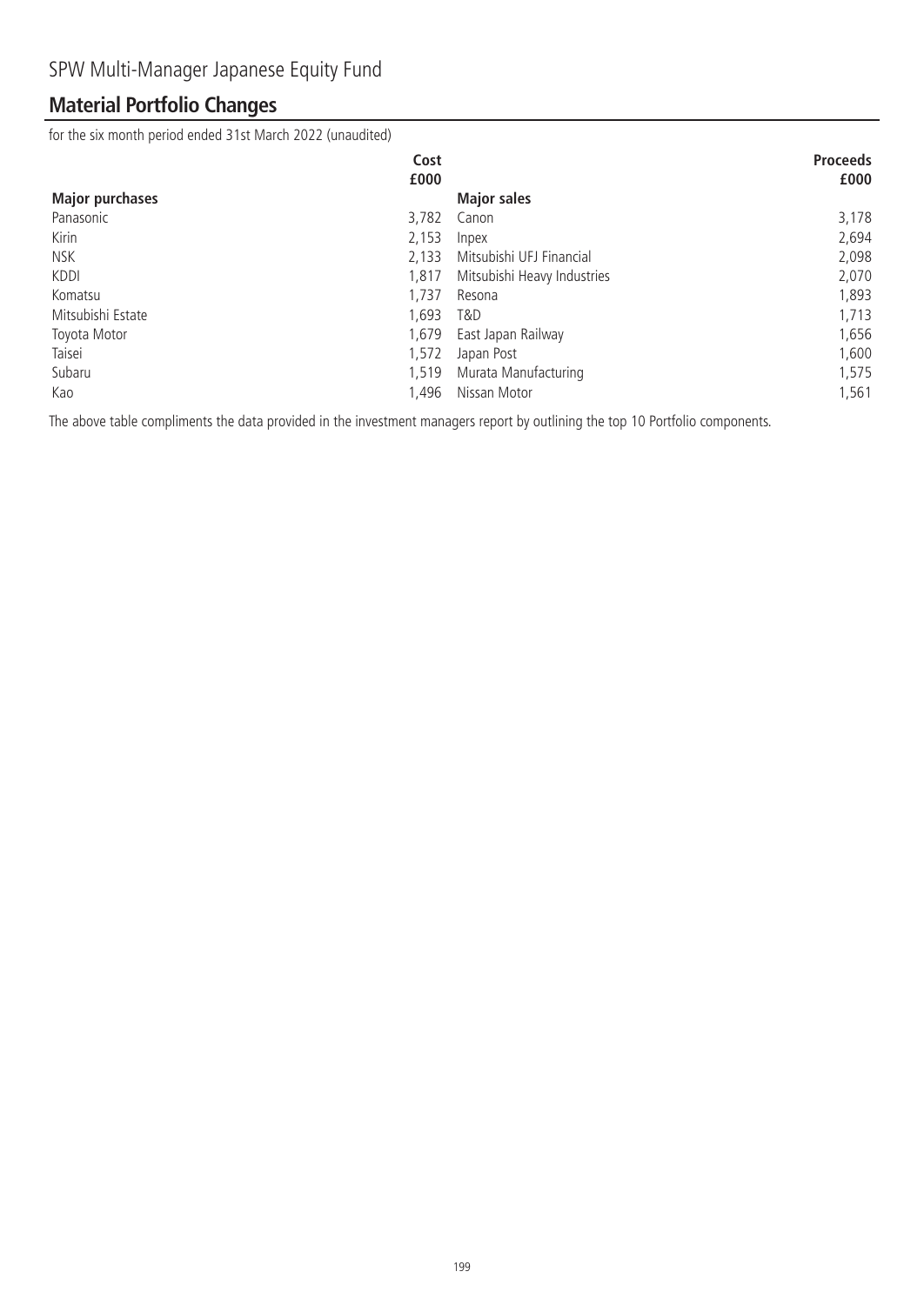### **Comparative Table**

as at 31st March 2022 (unaudited)

|                                       | 31/03/22    | 30/09/21    |
|---------------------------------------|-------------|-------------|
| <b>Share Class Q - Accumulation</b>   |             |             |
| Closing net asset value (£000)        | 4,410       | 9,411       |
| Closing number of shares              | 4,382,144   | 8,728,922   |
| Closing net asset value per share (p) | 100.63      | 107.81      |
| All in Charge#                        | 0.83%       | 0.76%       |
|                                       | 31/03/22    | 30/09/21    |
| Share Class Q - Income                |             |             |
| Closing net asset value (£000)        | 236,763     | 232,269     |
| Closing number of shares              | 238,651,822 | 216,892,931 |
| Closing net asset value per share (p) | 99.21       | 107.09      |
| All in Charge#                        | 0.82%       | 0.75%       |
|                                       | 31/03/22    | 30/09/21    |
| <b>Share Class X - Accumulation</b>   |             |             |
| Closing net asset value (£000)        | 26,302      | 26,676      |
| Closing number of shares              | 26,079,726  | 24,726,524  |
| Closing net asset value per share (p) | 100.85      | 107.88      |
| All in Charge#                        | 0.52%       | 0.45%       |

#The all-in charge covers the ACD's periodic charge together with the Depositary's, miscellaneous, professional and sub-advisers' fees. This is representative of the ongoing charges figure.

Share Classes Q Accumulation, Q Income and X Accumulation were launched on 9th July 2021.

Prices for Share Class X Accumulation are not published externally, as this is an internal share class.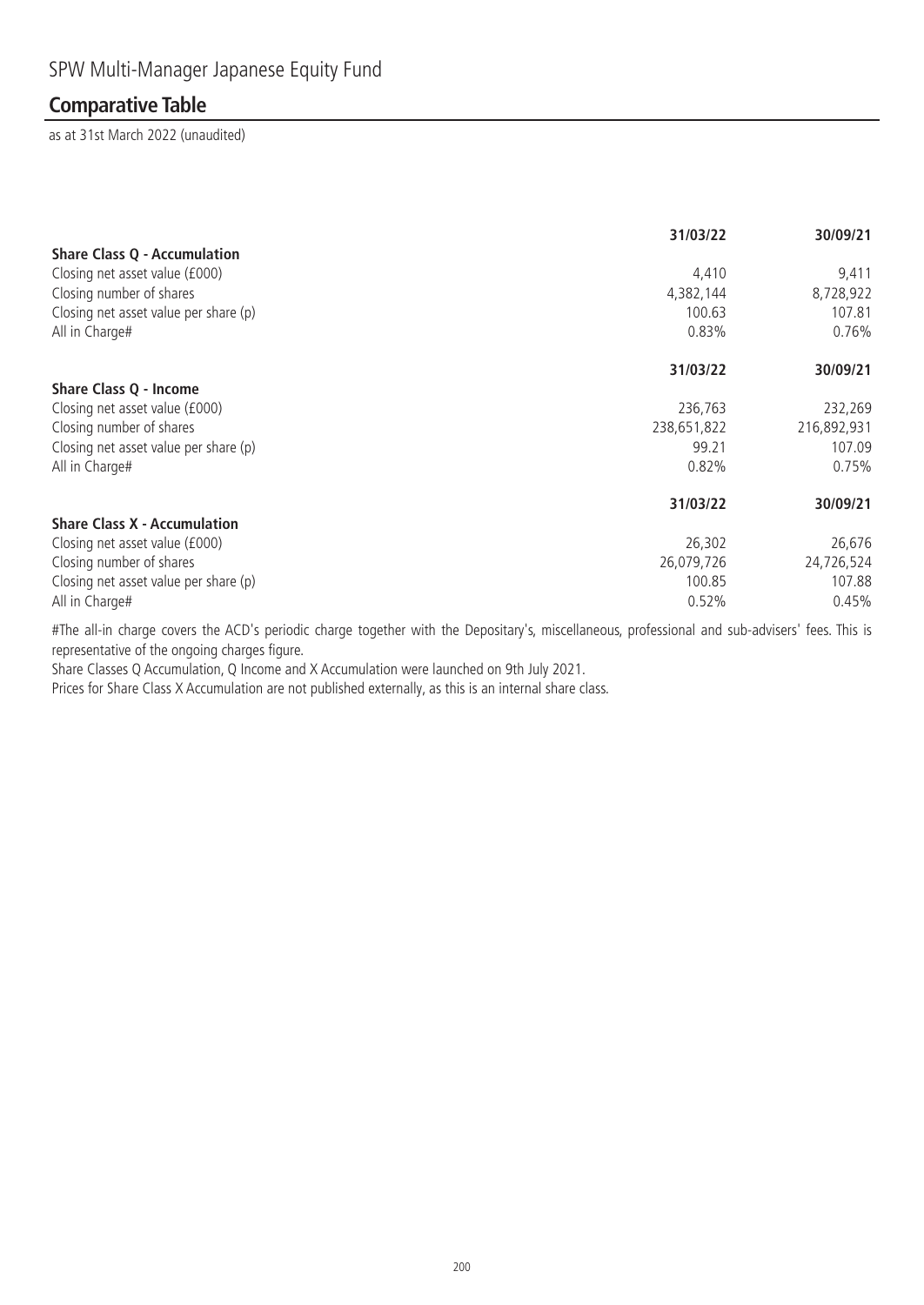### **Statement of Total Return**

for the six month period ended 31st March 2022 (unaudited)

|                                                                              | 01/10/21 to 31/03/22 |           |
|------------------------------------------------------------------------------|----------------------|-----------|
|                                                                              | £000                 | £000      |
| Income                                                                       |                      |           |
| Net capital losses                                                           |                      | (19,669)  |
| Revenue                                                                      | 3,428                |           |
| Expenses                                                                     | (1,020)              |           |
| Interest payable and similar charges                                         | (4)                  |           |
| Net revenue before taxation                                                  | 2,404                |           |
| Taxation                                                                     | (346)                |           |
| Net revenue after taxation                                                   |                      | 2,058     |
| <b>Total return before distributions</b>                                     |                      | (17, 611) |
| <b>Distributions</b>                                                         |                      | (2,058)   |
| Change in net assets attributable to shareholders from investment activities |                      | (19, 669) |

# **Statement of Change in Net Assets Attributable to Shareholders**

| for the six month period ended 31st March 2022 (unaudited)                   |                      |  |
|------------------------------------------------------------------------------|----------------------|--|
|                                                                              | 01/10/21 to 31/03/22 |  |
| £000                                                                         | £000                 |  |
| Opening net assets attributable to shareholders                              | 268,356              |  |
| Amounts receivable on creation of shares<br>30.611                           |                      |  |
| Less: Amounts payable on cancellation of shares<br>(12, 113)                 |                      |  |
|                                                                              | 18,498               |  |
| Dilution adjustment                                                          |                      |  |
| Change in net assets attributable to shareholders from investment activities | (19, 669)            |  |
| Retained distributions on accumulation shares                                | 263                  |  |
| Closing net assets attributable to shareholders                              | 267,475              |  |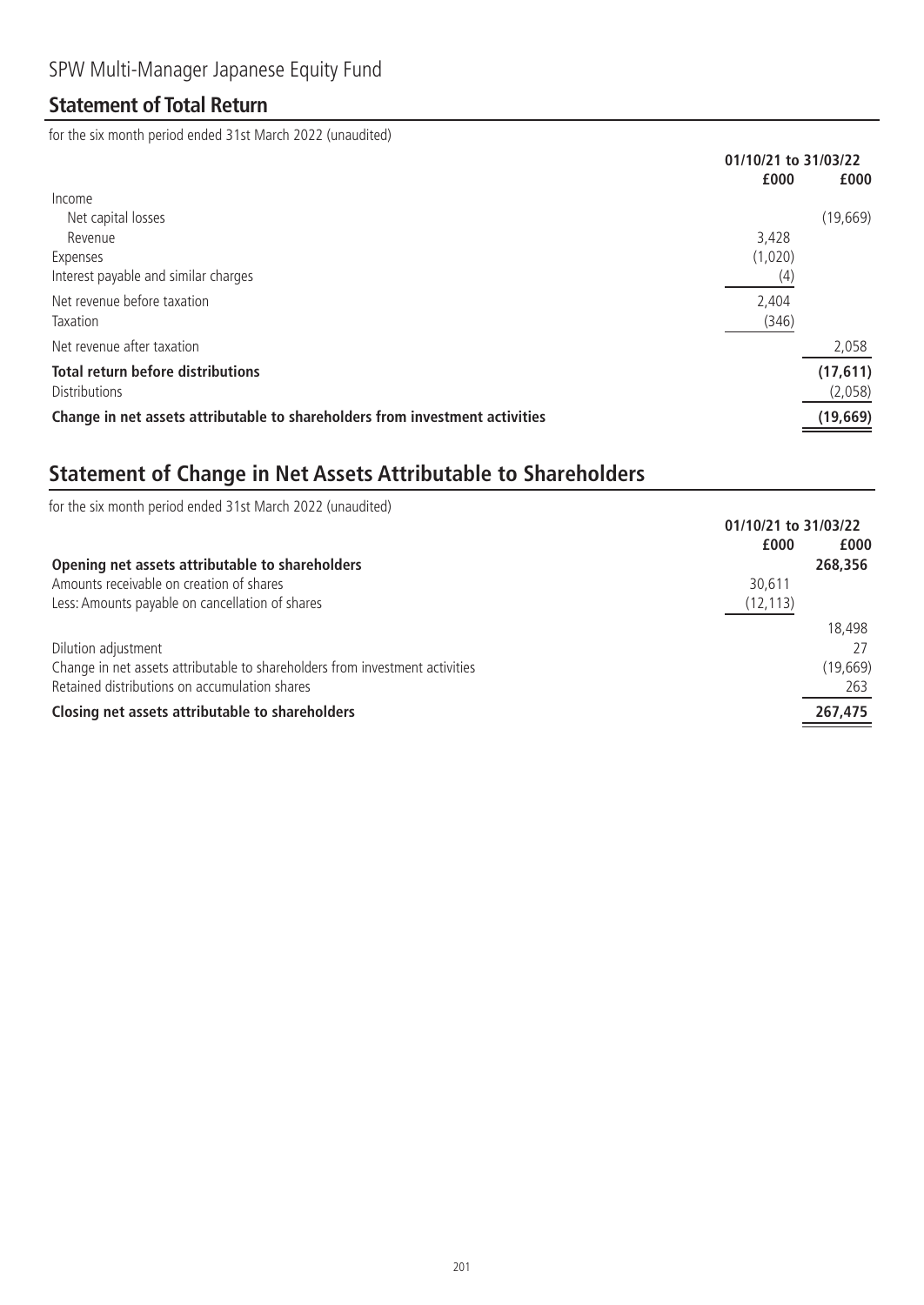# SPW Multi-Manager Japanese Equity Fund

# **Balance Sheet**

|                                         | 31/03/22<br>£000 | 30/09/21<br>£000 |
|-----------------------------------------|------------------|------------------|
| Assets                                  |                  |                  |
| <b>Fixed assets</b>                     |                  |                  |
| Investments                             | 262,842          | 264,031          |
| <b>Current assets</b>                   |                  |                  |
| Debtors                                 | 3,418            | 2,664            |
| Cash and bank balances                  | 4,020            | 4,055            |
| <b>Total assets</b>                     | 270,280          | 270,750          |
| <b>Liabilities</b>                      |                  |                  |
| Investment liabilities                  |                  | (1)              |
| <b>Creditors</b>                        |                  |                  |
| Distribution payable                    | (1,795)          | (1, 562)         |
| Other creditors                         | (1,010)          | (831)            |
| <b>Total liabilities</b>                | (2,805)          | (2, 394)         |
| Net assets attributable to shareholders | 267,475          | 268,356          |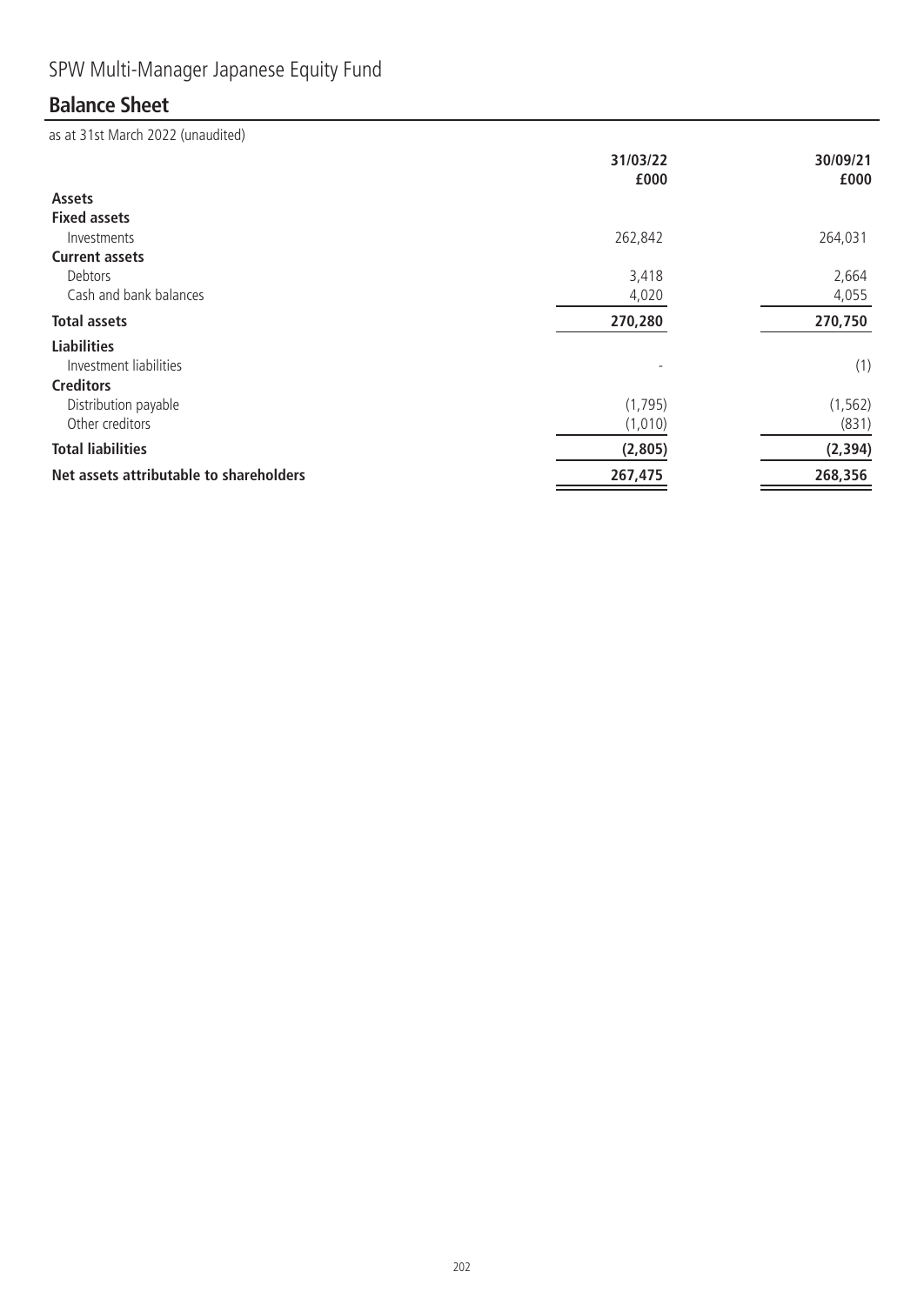### SPW Multi-Manager Japanese Equity Fund

### **Distribution Tables**

for the six month period ended 31st March 2022 (unaudited)

#### **Distribution in pence per share**

Group 1 Interim Shares purchased prior to 1st October 2021

Group 2 Interim Shares purchased on or between 1st October 2021 and 31st March 2022

#### **Share Class Q - Accumulation**

|         | Net     |                          | <b>DISTRIBUTION</b><br>payable to |  |
|---------|---------|--------------------------|-----------------------------------|--|
|         | revenue | Equalisation             | 31/05/2022                        |  |
| Group 1 | (p)     | (p)                      | (p)                               |  |
| Interim | 0.6503  | $\overline{\phantom{a}}$ | 0.6503                            |  |
| Group 2 | (p)     | (p)                      | (p)                               |  |
| Interim | 0.6503  | $\overline{\phantom{0}}$ | 0.6503                            |  |
|         |         |                          |                                   |  |

Distribution

Share Class Q Accumulation was launched on 9th July 2021.

#### **Share Class Q - Income**

|         | <b>Net</b> |                          | Distribution<br>payable to |
|---------|------------|--------------------------|----------------------------|
|         | revenue    | Equalisation             | 31/05/2022                 |
| Group 1 | (p)        | (p)                      | (p)                        |
| Interim | 0.7521     | $\overline{\phantom{a}}$ | 0.7521                     |
| Group 2 | (p)        | (p)                      | (p)                        |
| Interim | 0.7440     | 0.0081                   | 0.7521                     |

Share Class Q Income was launched on 9th July 2021.

#### **Share Class X - Accumulation**

|         | <b>Net</b><br>revenue | Equalisation             | Distribution<br>payable to<br>31/05/2022 |
|---------|-----------------------|--------------------------|------------------------------------------|
| Group 1 | (p)                   | (p)                      | (p)                                      |
| Interim | 0.8996                | $\overline{\phantom{0}}$ | 0.8996                                   |
| Group 2 | (p)                   | (p)                      | (p)                                      |
| Interim | 0.8499                | 0.0497                   | 0.8996                                   |

Share Class X Accumulation was launched on 9th July 2021.

### **Corporate shareholder information (unaudited) for all share classes**

A shareholder liable to corporation tax receives this distribution, excluding equalisation, as follows:

Interim - 100.00% of the dividend is received as non-taxable income.

Interim - 0.00% of the dividend is received as an annual payment (non-foreign element) received after the deduction of tax.

Interim - 0.00% of the dividend is received as an annual payment (foreign element) received after the deduction of tax.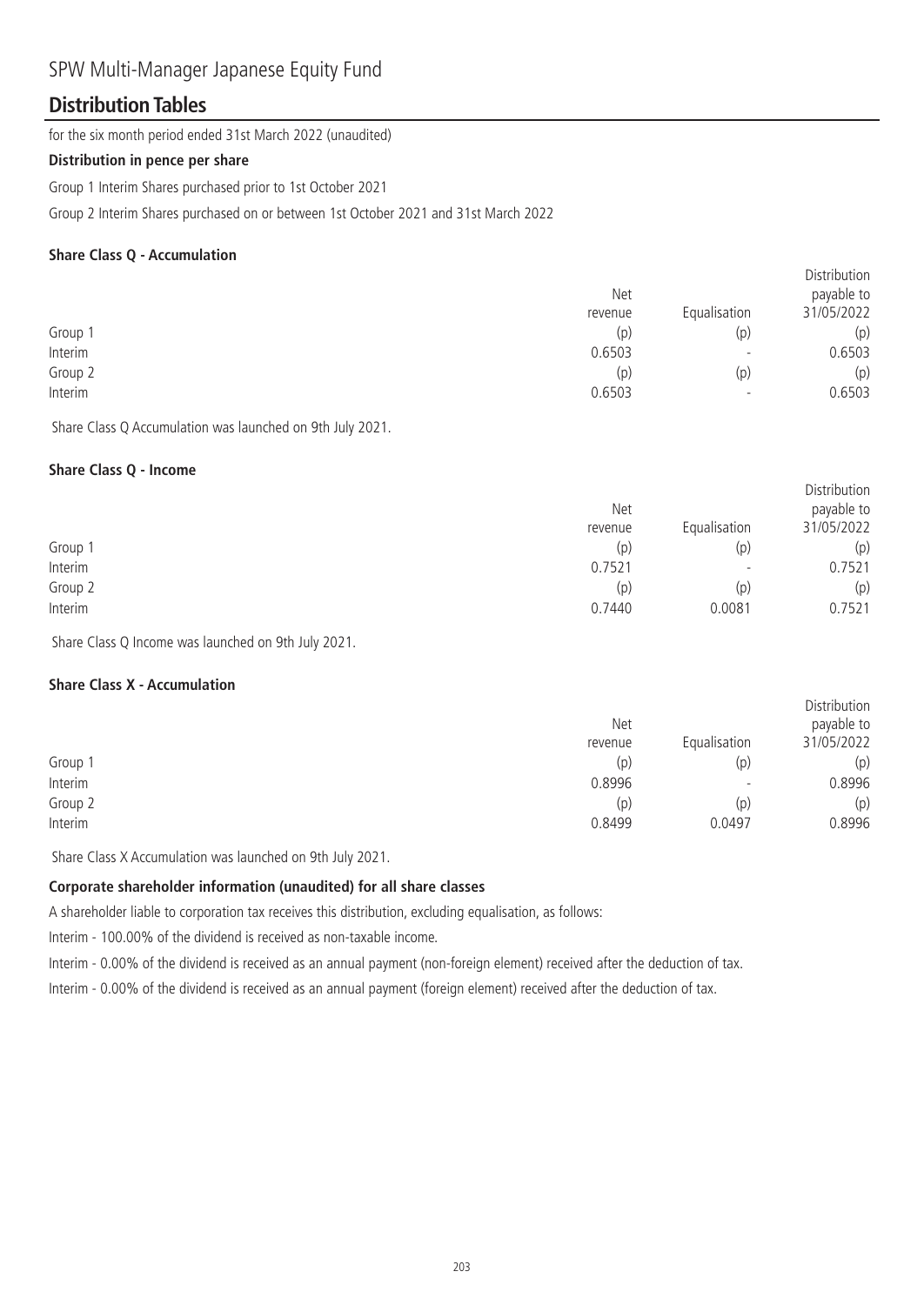### **Investment Markets Overview**

for the six month period ended 31st March 2022 (unaudited)

#### **Investment Objective**

The Fund aims to provide capital growth and income in excess of the MSCI North America (Net Total Return) index (after fees have been deducted) over five to seven years by investing in the equities of North American companies.

#### **Investment Policy**

The Fund is actively managed and invests at least 80% of its assets in equity and equity related securities of North American companies or companies which have their principal business activities in the United States and Canada. These companies may be chosen from any industry or economic sector. There are no restrictions on the size of company in which the Fund may invest, however, investment will focus on large sized and medium sized companies.

The Fund may also invest in other securities, countries and regions.

The Fund may invest in collective investment schemes (including those managed by the ACD, the Investment Adviser and their associates) and money market instruments, and hold cash.

The Fund may use derivatives with the aim of reducing risk and managing the Fund more efficiently (often referred to as 'efficient portfolio management').

#### Further information

The Fund is actively managed on a multi-manager basis. The Investment Adviser will appoint individual investment firms (Sub-Investment Advisers) to manage elements of the Fund based on a variety of factors. Elements of the Fund may be actively or passively managed. There will be at least two Sub-Investment Advisers.

#### **Synthetic Risk and Reward Indicator**

There are several different ways of measuring risk. The table below uses an industry standard measure of fund risk based on measuring a fund's volatility using its returns over the past five years.Volatility is generated by both rising and falling prices.Volatility doesn't tell you how much a fund has lost or gained; it indicates how volatile its returns were historically. The Fund's ranking may change over time and may not be a reliable indication of its future risk profile.

| As the Fund has been available for less<br>than 5 years, we have used simulated<br>historical data for the part of the 5 year<br>period before the Fund began. The fund is<br>ranked at 6 <sup>*</sup> because, based on<br>simulated data, it would<br>have |                                         |  |                                           |  |
|--------------------------------------------------------------------------------------------------------------------------------------------------------------------------------------------------------------------------------------------------------------|-----------------------------------------|--|-------------------------------------------|--|
| experienced high levels of volatility over<br>the past 5 years.                                                                                                                                                                                              | Typically lower rewards,<br>lower risks |  | Typically higher rewards,<br>higher risks |  |
| *As disclosed in the key investor<br>information document dated<br>15th                                                                                                                                                                                      |                                         |  |                                           |  |
| February 2022.                                                                                                                                                                                                                                               |                                         |  |                                           |  |

#### **Investment Review**

| <b>Performance</b>                                          | 01/10/21                | 09/07/21 |
|-------------------------------------------------------------|-------------------------|----------|
|                                                             | to 31/03/22  to30/09/21 |          |
|                                                             | $\frac{9}{6}$           | $\%$     |
| SPW Multi-Manager North American Equity Fund Q Accumulation | 0.06                    | 3.801    |

Source: Lipper for SPW Multi-Manager North American Equity Fund. Basis: Gross revenue reinvested and net of expenses.

On 9th July 2021 SPW Multi-Manager North American Equity Fund was launched with Share Classes Q Accumulation, Q Income and X Accumulation. Past performance is not a reliable indicator of future results. The value of an investment and any revenue from it is not guaranteed and can go down as well as up depending on investment performance and currency exchange rates.

The fund returned 7.1% in the six months to 31 March 2022.

US equities rose robustly in the final three months of 2021. This was despite a weaker November, when fears abounded about rising cases of the Omicron variant of COVID-19 and the reduction in the Federal Reserve's bond-buying programme. By the end of 2021, these worries had largely subsided, while data continue to indicate that the overall economy remains stable and company earnings are robust.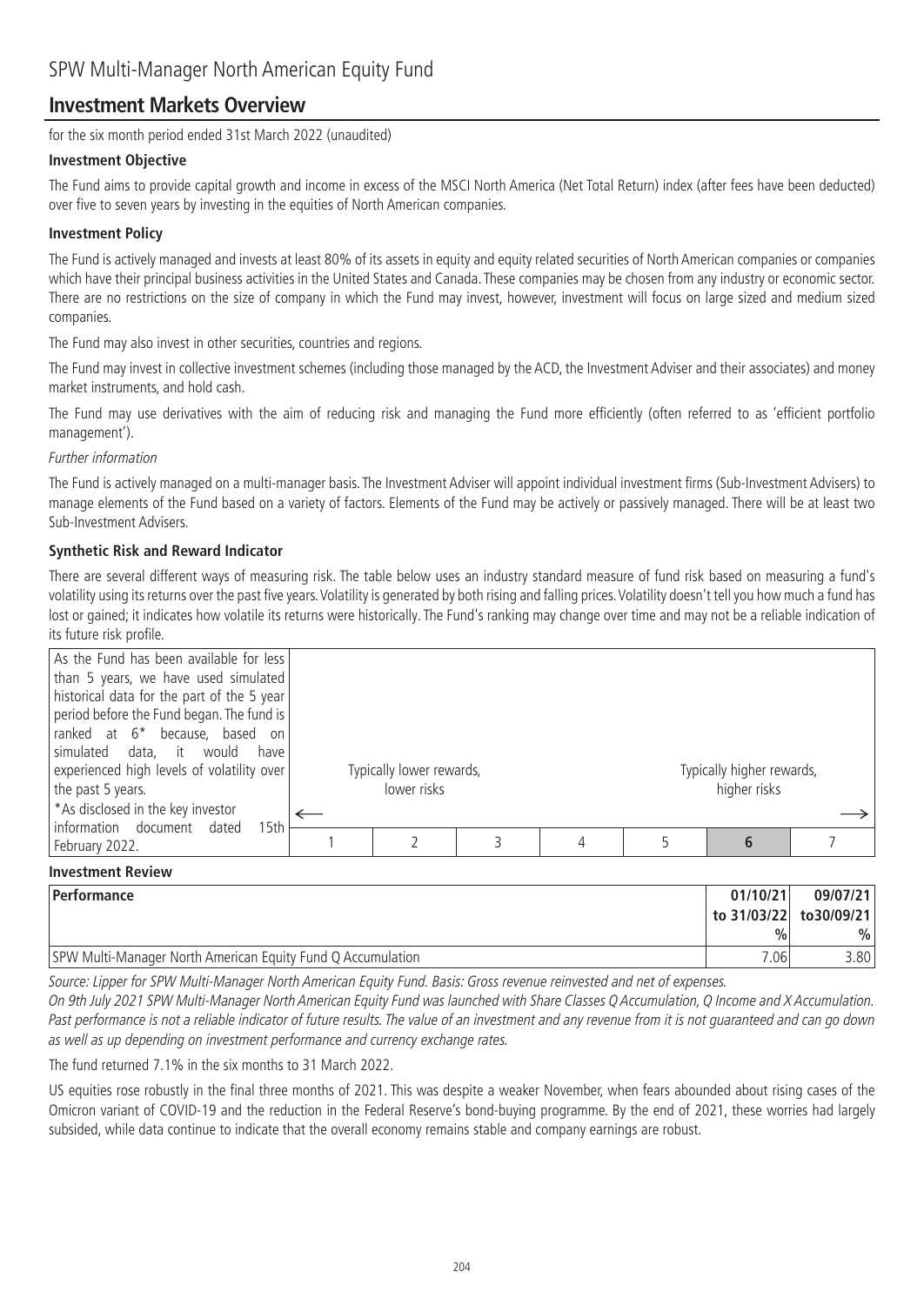### **Investment Markets Overview (continued)**

for the six month period ended 31st March 2022 (unaudited)

#### **Investment Review (continued)**

Technology was one of the strongest performing sectors in the three-month period, with chipmakers especially strong. Real estate also performed well, as investors expect e-commerce to continue to grow and drive further demand for industrial warehousing. Energy and financial companies generally made smaller gains.

US stocks were weaker in the first quarter of 2022. Russia's invasion of Ukraine drew widespread condemnation and elicited a range of strict sanctions from the US and its allies. US president Joe Biden targeted what he termed 'the main artery of Russia's economy' by banning Russian oil imports.

Sanctions also struck at the Russian financial system. Assets of the Russian central bank were frozen, and co-ordinated steps were taken with numerous allies to try to deny Russia access to the global financial system. Some of Russia's wealthiest people were targeted with asset freezes and seizures, while a slew of major international corporations have withdrawn from the country.

The invasion amplified existing concerns over inflationary pressures, particularly regarding rising food and energy price rises. However US economic data otherwise remained stable. The US unemployment rate dropped from 3.8% in February to 3.6% in March. Wages continue to rise, but have not yet matched the rate of inflation. The annual US inflation rate, as measured by the consumer price index, hit 8.4% in March.

The US Federal Reserve raised interest rates by 0.25%. Further interest rate rises are expected throughout the rest of 2022.

Schroder Investment Management Limited April 2022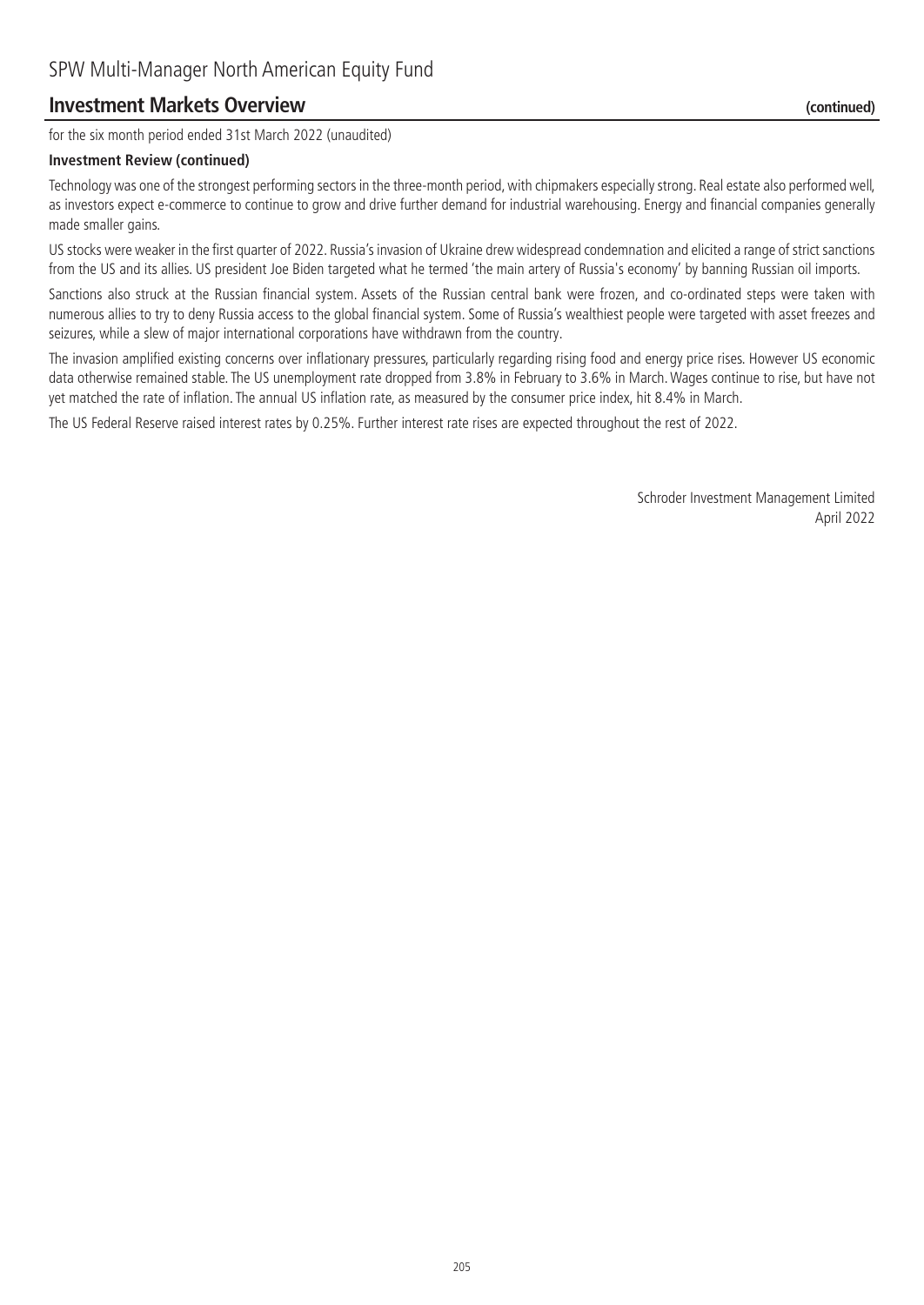## **Portfolio Statement**

|                                    |                 | <b>Market</b> | <b>Total</b>                       |
|------------------------------------|-----------------|---------------|------------------------------------|
|                                    | <b>Holdings</b> | Value<br>£000 | <b>Net Assets</b><br>$\frac{0}{0}$ |
| BERMUDA (0.02%, 30/09/21 0.05%)    |                 |               |                                    |
| Arch Capital                       | 4,069           | 150           | 0.01                               |
| <b>Bunge</b>                       | 1,476           | 123           | 0.01                               |
| Everest Re                         | 408             | 95            | 0.00                               |
| Invesco                            | 3,555           | 64            | 0.00                               |
| <b>TOTAL BERMUDA</b>               |                 | 432           | 0.02                               |
|                                    |                 |               |                                    |
| CANADA (2.53%, 30/09/21 1.95%)     |                 |               |                                    |
| Agnico Eagle Mines                 | 4,811           | 224           | 0.01                               |
| Air Canada                         | 1,848           | 27            | 0.00                               |
| Algonquin Power & Utilities        | 6,925           | 81            | 0.00                               |
| Alimentation Couche-Tard           | 8,841           | 296           | 0.01                               |
| AltaGas                            | 2,857           | 49            | 0.00                               |
| <b>Ballard Power Systems</b>       | 2,504           | 23            | 0.00                               |
| <b>Bank of Montreal</b>            | 6,817           | 614           | 0.03                               |
| <b>Bank of Nova Scotia</b>         | 12,805          | 712           | 0.03                               |
| <b>Barrick Gold</b>                | 18,750          | 354           | 0.02                               |
| Bausch Health                      | 3,122           | 55            | 0.00                               |
| <b>BCE</b>                         | 727             | 30            | 0.00                               |
| BlackBerry                         | 5,421           | 31            | 0.00                               |
| Brookfield Asset Management        | 14,873          | 649           | 0.03                               |
| Brookfield Renewable               | 1,317           | 43            | 0.00                               |
| CAE                                | 3,255           | 65            | 0.00                               |
| Cameco                             | 4,139           | 88            | 0.00                               |
| Canadian Imperial Bank of Commerce | 4,743           | 447           | 0.02                               |
| Canadian National Railway          | 7,453           | 772           | 0.04                               |
| Canadian Natural Resources (China) | 12,401          | 590           | 0.03                               |
| Canadian Natural Resources (USA)   | 800,000         | 38,222        | 1.74                               |
| Canadian Pacific Railway           | 9,793           | 620           | 0.03                               |
| Canadian Tire                      | 605             | 71            | 0.00                               |
| Canadian Utilities                 | 1,278           | 30            | 0.00                               |
| <b>CCL Industries</b>              | 1,541           | 54            | 0.00                               |
| Cenovus Energy                     | 13,820          | 175           | 0.01                               |
| CGI                                | 2,303           | 142           | 0.01                               |
| Constellation Software             | 212             | 274           | 0.01                               |
| Dollarama                          | 3,045           | 131           | 0.01                               |
| Emera                              | 2,707           | 101           | 0.01                               |
| Empire                             | 1,735           | 46            | 0.00                               |
| Enbridge                           | 21,350          | 750           | 0.04                               |
| Fairfax Financial                  | 262             | 107           | 0.01                               |
| <b>First Quantum Minerals</b>      | 6,189           | 163           | 0.01                               |
| FirstService                       | 404             | 45            | 0.00                               |
| Fortis                             | 4,983           | 187           | 0.01                               |
| Franco-Nevada                      | 2,014           | 246           | 0.01                               |
| George Weston                      | 773             | 72            | 0.00                               |
| <b>GFL Environmental</b>           | 1,634           | 39            | 0.00                               |
| Gildan Activewear                  | 2,002           | 59            | 0.00                               |
| Great-West Lifeco                  | 2,871           | 64            | 0.00                               |
| Hydro One                          | 3,394           | 69            | 0.00                               |
|                                    |                 |               |                                    |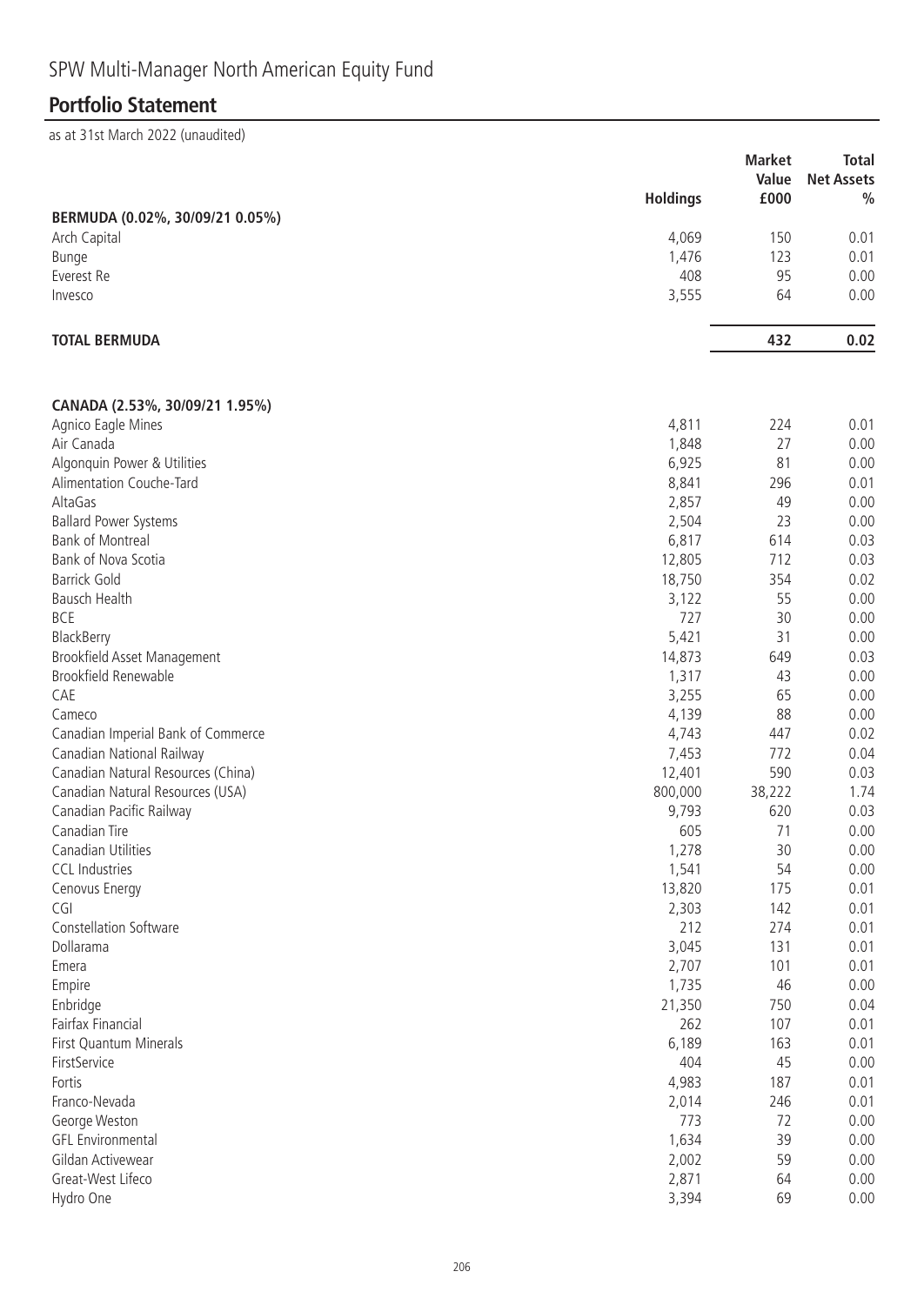|                                               |                 | <b>Market</b><br>Value | <b>Total</b><br><b>Net Assets</b> |
|-----------------------------------------------|-----------------|------------------------|-----------------------------------|
|                                               | <b>Holdings</b> | £000                   | $\frac{0}{0}$                     |
| iA Financial                                  | 1,117           | 52                     | 0.00                              |
| IGM Financial                                 | 882             | 24                     | 0.00                              |
| Imperial Oil                                  | 2,537           | 92                     | 0.01                              |
| Intact Financial                              | 1,882           | 212                    | 0.01                              |
| Ivanhoe Mines                                 | 6,171           | 44                     | 0.00                              |
| Keyera                                        | 2,257           | 44                     | 0.00                              |
| Kinross Gold                                  | 12,818          | 58                     | 0.00                              |
| Lightspeed Commerce                           | 1,184           | 28                     | 0.00                              |
| Loblaw                                        | 1,761           | 119                    | 0.01                              |
| Lundin Mining                                 | 6,721           | 52                     | 0.00                              |
| Magna International                           | 3,011           | 148                    | 0.01                              |
| Manulife Financial                            | 20,469          | 335                    | 0.02                              |
| Metro CN                                      | 2,568           | 112                    | 0.01                              |
| National Bank of Canada                       | 3,560           | 210                    | 0.01                              |
| Northland Power                               | 2,370           | 60                     | 0.00                              |
| Nutrien                                       | 6,016           | 466                    | 0.02                              |
| Onex                                          | 757             | 39                     | 0.00                              |
| Open Text                                     | 2,835           | 92                     | 0.01                              |
| Pan American Silver                           | 2,151           | 45                     | 0.00                              |
| Parkland                                      | 1,536           | 34                     | 0.00                              |
| Pembina Pipeline                              | 5,797           | 166                    | 0.01                              |
| Power Corp of Canada                          | 5,899           | 140                    | 0.01                              |
| Quebecor 'B' Shares                           | 1,675           | 30                     | 0.00                              |
| Restaurant Brands International               | 2,985           | 132                    | 0.01                              |
| RioCan Real Estate Investment Trust*          | 1,617           | 25                     | 0.00                              |
| Ritchie Bros Auctioneers                      | 1,158           | 52                     | 0.00                              |
|                                               | 3,735           | 159                    | 0.01                              |
| Rogers Communications<br>Royal Bank of Canada |                 | 1,275                  | 0.06                              |
|                                               | 15,018          | 46                     | 0.00                              |
| Saputo                                        | 2,546           |                        |                                   |
| <b>Shaw Communications</b>                    | 4,752           | 112                    | 0.01                              |
| Shopify                                       | 1,198           | 640                    | 0.03                              |
| Sun Life Financial                            | 6,174           | 264                    | 0.01                              |
| Suncor Energy                                 | 15,355          | 385                    | 0.02                              |
| <b>TC</b> Energy                              | 10,339          | 448                    | 0.02                              |
| <b>Teck Resources</b>                         | 4,984           | 154                    | 0.01                              |
| Telus (Canada)                                | 4,613           | 90                     | 0.00                              |
| Telus (China)                                 | 80              | $\overline{2}$         | 0.00                              |
| TFI International                             | 865             | 70                     | 0.00                              |
| Thomson Reuters                               | 1,796           | 148                    | 0.01                              |
| <b>TMX</b>                                    | 573             | 45                     | 0.00                              |
| Toromont Industries                           | 869             | 63                     | 0.00                              |
| <b>Toronto-Dominion Bank</b>                  | 19,206          | 1,184                  | 0.05                              |
| Tourmaline Oil                                | 3,258           | 112                    | 0.01                              |
| <b>Waste Connections</b>                      | 2,785           | 296                    | 0.01                              |
| West Fraser Timber                            | 967             | 63                     | 0.00                              |
| <b>Wheaton Precious Metals</b>                | 4,748           | 173                    | 0.01                              |
| <b>WSP Global</b>                             | 1,238           | 125                    | 0.01                              |
| <b>TOTAL CANADA</b>                           |                 | 55,482                 | 2.53                              |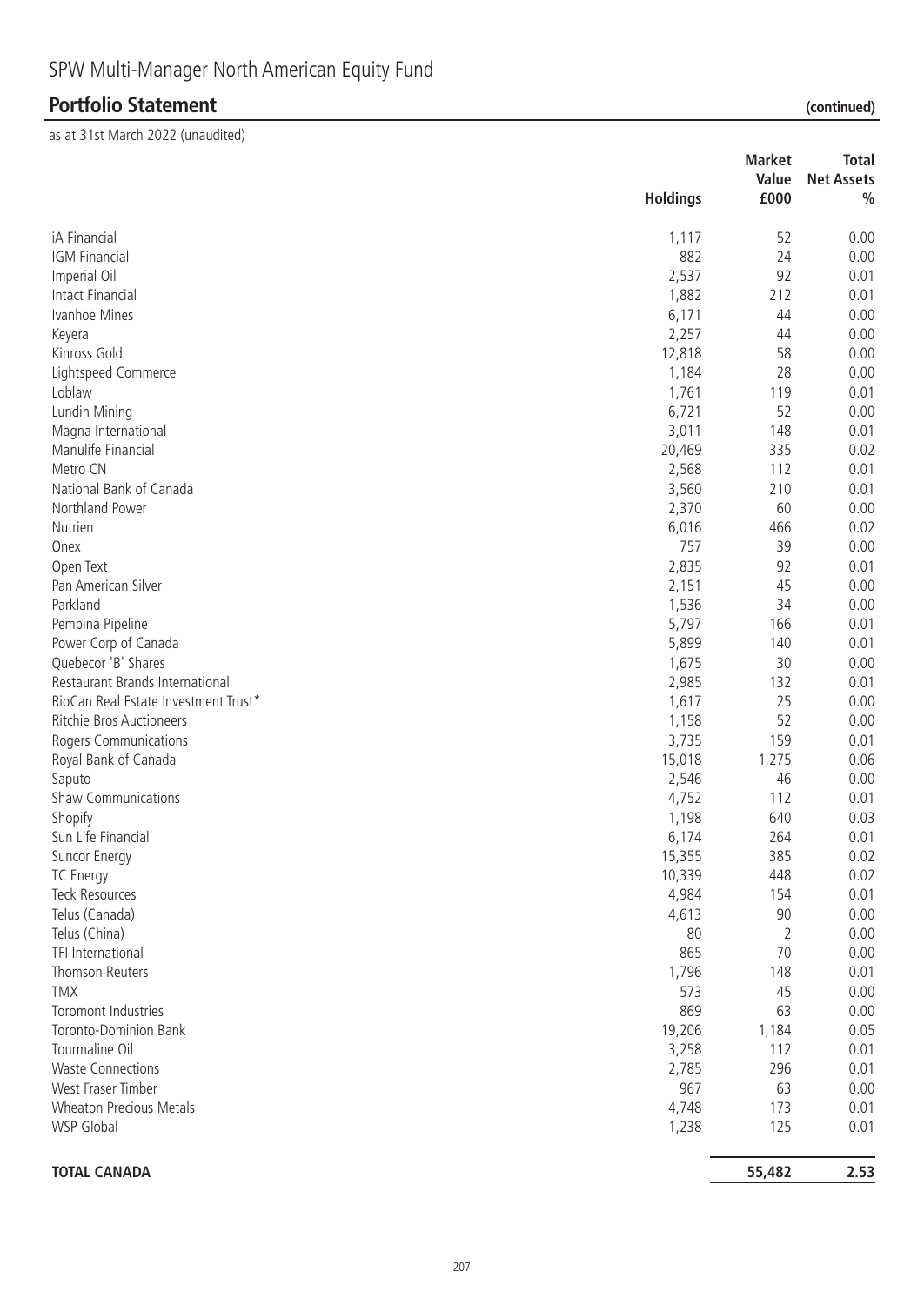# SPW Multi-Manager North American Equity Fund

# **Portfolio Statement (continued)**

| as at 31st March 2022 (unaudited)                |                 |                                |                                                    |
|--------------------------------------------------|-----------------|--------------------------------|----------------------------------------------------|
|                                                  | <b>Holdings</b> | <b>Market</b><br>Value<br>£000 | <b>Total</b><br><b>Net Assets</b><br>$\frac{0}{0}$ |
| CURACAO (0.02%, 30/09/21 0.02%)<br>Schlumberger  | 14,782          | 475                            | 0.02                                               |
| <b>TOTAL CURACAO</b>                             |                 | 475                            | 0.02                                               |
| FRANCE (2.03%, 30/09/21 2.11%)<br>Bollore        | 11,050,000      | 44,426                         | 2.03                                               |
| <b>TOTAL FRANCE</b>                              |                 | 44,426                         | 2.03                                               |
| IRELAND (2.84%, 30/09/21 2.89%)                  |                 |                                |                                                    |
| Accenture                                        | 18,450          | 4,755                          | 0.22                                               |
| Allegion                                         | 926             | 80                             | 0.00                                               |
| Aon                                              | 2,321           | 577                            | 0.03                                               |
| Eaton                                            | 60,705          | 7,187                          | 0.33                                               |
| Horizon Therapeutics                             | 2,270           | 183                            | 0.01                                               |
| iShares NASDAQ 100                               | 13,000          | 8,461                          | 0.39                                               |
| Jazz Pharmaceuticals                             | 921             | 110                            | 0.00                                               |
| Johnson Controls International                   | 7,423           | 379                            | 0.02                                               |
| Linde                                            | 78,817          | 19,545                         | 0.89                                               |
| Medtronic                                        | 120,550         | 10,247                         | 0.47                                               |
| Pentair                                          | 1,718           | 74                             | 0.00                                               |
| Seagate Technology                               | 44,303          | 3,084                          | 0.14                                               |
| <b>STERIS</b>                                    | 1,055           | 197                            | 0.01                                               |
| Trane Technologies                               | 59,124          | 7,145                          | 0.32                                               |
| Willis Towers Watson                             | 1,332           | 243                            | 0.01                                               |
| <b>TOTAL IRELAND</b>                             |                 | 62,267                         | 2.84                                               |
| ISRAEL (0.07%, 30/09/21 0.03%)<br>Kornit Digital | 24,608          | 1,587                          | 0.07                                               |
|                                                  |                 |                                |                                                    |
| <b>TOTAL ISRAEL</b>                              |                 | 1,587                          | 0.07                                               |
| JERSEY (0.02%, 30/09/21 0.04%)                   |                 |                                |                                                    |
| Amcor                                            | 16,155          | 142                            | 0.01                                               |
| Aptiv                                            | 2,850           | 265                            | 0.01                                               |
| Clarivate                                        | 3,606           | 46                             | 0.00                                               |
| Novocure                                         | 955             | 61                             | 0.00                                               |
| <b>TOTAL JERSEY</b>                              |                 | 514                            | 0.02                                               |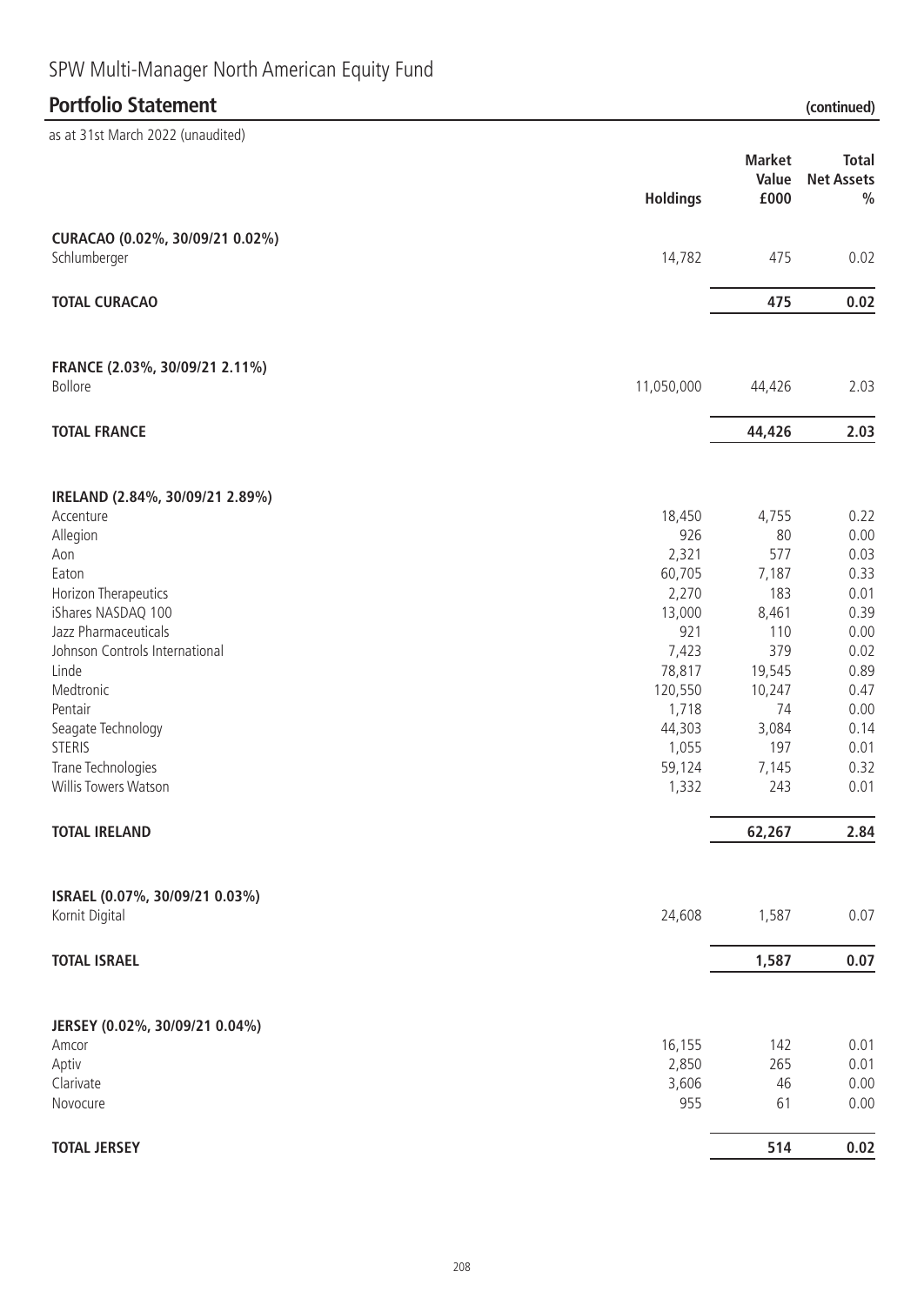# SPW Multi-Manager North American Equity Fund

# **Portfolio Statement (continued)**

| as at 31st March 2022 (unaudited)                                                                                         |                          |                                |                                                    |
|---------------------------------------------------------------------------------------------------------------------------|--------------------------|--------------------------------|----------------------------------------------------|
|                                                                                                                           | <b>Holdings</b>          | <b>Market</b><br>Value<br>£000 | <b>Total</b><br><b>Net Assets</b><br>$\frac{0}{0}$ |
| LIBERIA (0.01%, 30/09/21 0.01%)<br>Royal Caribbean Cruises                                                                | 2,417                    | 150                            | 0.01                                               |
| <b>TOTAL LIBERIA</b>                                                                                                      |                          | 150                            | 0.01                                               |
| LUXEMBOURG (0.15%, 30/09/21 0.17%)<br>Aberdeen Standard Liquidity Fund (Lux) - Sterling Fund Z-3 Inc                      | 3,321                    | 3,321                          | 0.15                                               |
| <b>TOTAL LUXEMBOURG</b>                                                                                                   |                          | 3,321                          | 0.15                                               |
| NETHERLANDS (0.09%, 30/09/21 0.04%)<br>LyondellBasell Industries<br><b>NXP Semiconductors</b><br><b>TOTAL NETHERLANDS</b> | 2,806<br>11,303          | 224<br>1,614<br>1,838          | 0.01<br>0.08<br>0.09                               |
| PANAMA (0.01%, 30/09/21 0.01%)<br>Carnival                                                                                | 8,749                    | 131                            | 0.01                                               |
| <b>TOTAL PANAMA</b>                                                                                                       |                          | 131                            | 0.01                                               |
| SOUTH KOREA (1.67%, 30/09/21 0.87%)<br>Samsung Electronics Preference Shares<br><b>TOTAL SOUTH KOREA</b>                  | 925,000                  | 36,631<br>36,631               | 1.67<br>1.67                                       |
|                                                                                                                           |                          |                                |                                                    |
| SWITZERLAND (0.40%, 30/09/21 0.33%)<br>Chubb<br>Garmin<br>TE Connectivity                                                 | 50,289<br>1,621<br>3,439 | 8,330<br>148<br>350            | 0.38<br>0.01<br>0.01                               |
| <b>TOTAL SWITZERLAND</b>                                                                                                  |                          | 8,828                          | 0.40                                               |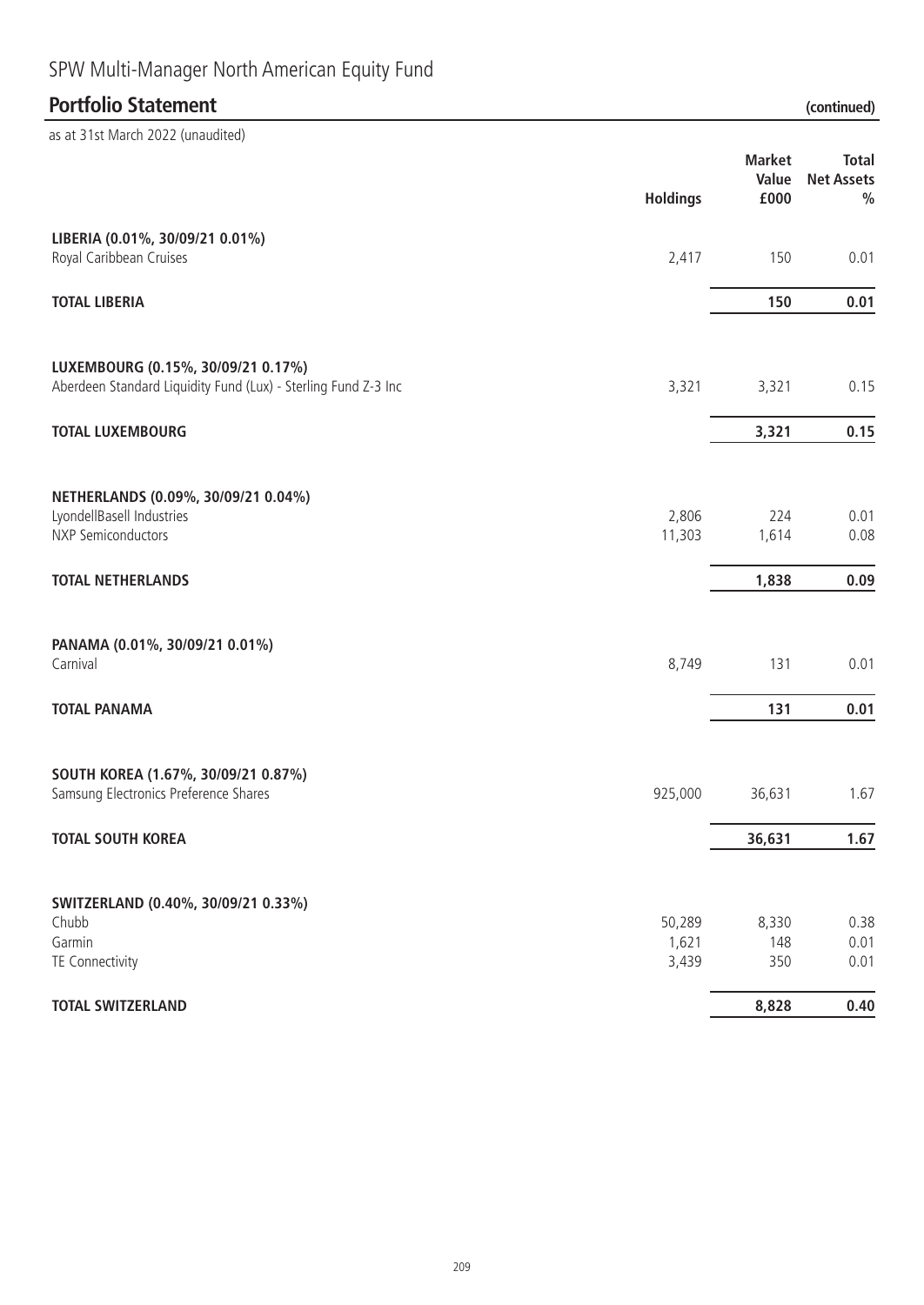| SPW Multi-Manager North American Equity Fund |  |  |
|----------------------------------------------|--|--|
|----------------------------------------------|--|--|

| as at 31st March 2022 (unaudited)       |                 |               |                   |
|-----------------------------------------|-----------------|---------------|-------------------|
|                                         |                 | <b>Market</b> | <b>Total</b>      |
|                                         |                 | Value         | <b>Net Assets</b> |
|                                         | <b>Holdings</b> | £000          | $\frac{0}{0}$     |
| UNITED KINGDOM (0.68%, 30/09/21 0.73%)  |                 |               |                   |
| <b>Associated British Foods</b>         | 863,500         | 14,615        | 0.67              |
| Liberty Global 'A' Shares               | 1,602           | 32            | 0.00              |
| Liberty Global 'C' Shares               | 3,487           | 70            | 0.00              |
| Royalty Pharma                          | 3,579           | 106           | 0.01              |
| Sensata Technologies                    | 1,640           | 65            | 0.00              |
| <b>TOTAL UNITED KINGDOM</b>             |                 | 14,888        | 0.68              |
| UNITED STATES (89.62%, 30/09/21 88.75%) |                 |               |                   |
| 10X Genomics                            | 790             | 45            | 0.00              |
| ЗM                                      | 6,072           | 700           | 0.03              |
| A O Smith                               | 1,376           | 69            | 0.00              |
| Abbott Laboratories                     | 69,975          | 6,416         | 0.29              |
| AbbVie                                  | 89,930          | 11,219        | 0.51              |
| ABIOMED                                 | 477             | 119           | 0.01              |
| <b>Activision Blizzard</b>              | 8,208           | 503           | 0.02              |
| Adobe                                   | 5,014           | 1,757         | 0.08              |
| Advance Auto Parts                      | 23,253          | 3,753         | 0.17              |
| Advanced Drainage Systems               | 82,314          | 7,783         | 0.36              |
| <b>Advanced Micro Devices</b>           | 17,227          | 1,564         | 0.07              |
| AES                                     | 7,020           | 136           | 0.01              |
| Affirm                                  | 1,021           | 36            | 0.00              |
| Aflac                                   | 6,622           | 330           | 0.02              |
| AGCO                                    | 42,832          | 4,734         | 0.22              |
| Agilent Technologies                    | 3,182           | 328           | 0.02              |
| AGNC Investment*                        | 5,375           | 54            | 0.00              |
| Air Products & Chemicals                | 43,176          | 8,326         | 0.38              |
| Airbnb                                  | 3,106           | 411           | 0.02              |
| Akamai Technologies                     | 1,712           | 158           | 0.01              |
| Albemarle                               | 1,232           | 209           | 0.01              |
| Alexandria Real Estate Equities*        | 18,866          | 2,905         | 0.13              |
| Align Technology                        | 789             | 266           | 0.01              |
| Alleghany                               | 142             | 91            | 0.00              |
| <b>Alliant Energy</b>                   | 2,632           | 126           | 0.01              |
| Allstate                                | 3,021           | 323           | 0.01              |
| Ally Financial                          | 3,810           | 129           | 0.01              |
| Alnylam Pharmaceuticals                 | 1,260           | 159           | 0.01              |
| Alphabet                                | 3,170           | 6,855         | 0.31              |
| Alphabet 'C' Shares                     | 39,210          | 85,218        | 3.89              |
| Altria                                  | 19,358          | 768           | 0.04              |
| Amazon.com                              | 22,821          | 57,837        | 2.64              |
| AMC Entertainment                       | 5,380           | 105           | 0.00              |
| AMERCO                                  | 50,604          | 23,306        | 1.06              |
| Ameren                                  | 2,714           | 194           | 0.01              |
| American Electric Power                 | 5,307           | 402           | 0.02              |
| American Express                        | 146,743         |               | 0.97              |
| American Financial                      | 750             | 21,210<br>84  | 0.00              |
| American International                  | 8,749           | 423           | 0.02              |
|                                         |                 |               |                   |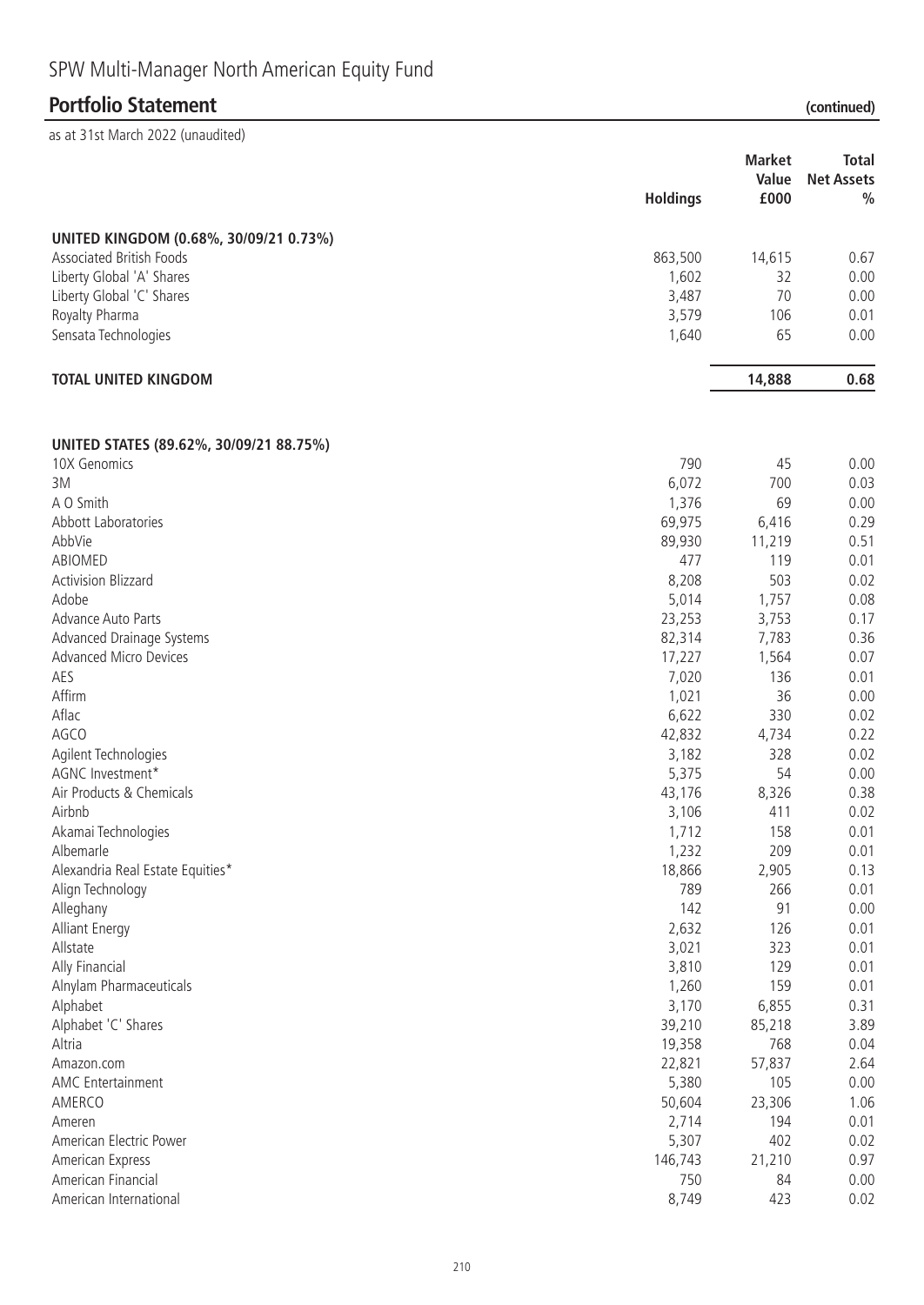|                                |                 | <b>Market</b> | <b>Total</b>      |
|--------------------------------|-----------------|---------------|-------------------|
|                                |                 | Value         | <b>Net Assets</b> |
|                                | <b>Holdings</b> | £000          | $\frac{0}{0}$     |
| American Tower*                | 4,799           | 917           | 0.04              |
| American Water Works           | 1,913           | 242           | 0.01              |
| Ameriprise Financial           | 1,179           | 279           | 0.01              |
| AmerisourceBergen              | 43,207          | 5,108         | 0.23              |
| AMETEK                         | 2,437           | 251           | 0.01              |
| Amgen                          | 23,926          | 4,422         | 0.20              |
| Amphenol                       | 6,302           | 368           | 0.02              |
| Analog Devices                 | 100,586         | 12,760        | 0.58              |
| Annaly Capital Management*     | 14,999          | 81            | 0.00              |
| ANSYS                          | 919             | 224           | 0.01              |
| Anthem                         | 106,173         | 40,627        | 1.85              |
| Apollo Global Management       | 3,537           | 170           | 0.01              |
| Apple                          | 573,802         | 77,667        | 3.54              |
| <b>Applied Materials</b>       | 9,515           | 985           | 0.04              |
| Aramark                        | 2,366           | 68            | 0.00              |
| Archer-Daniels-Midland         | 5,895           | 401           | 0.02              |
| Arcosa                         | 113,500         | 4,958         | 0.23              |
| Arista Networks                | 2,425           | 255           | 0.01              |
| Armstrong World Industries     | 83,000          | 5,868         | 0.27              |
| Arrow Electronics              | 722             | 66            | 0.00              |
| Arthur J Gallagher             | 38,158          | 5,053         | 0.23              |
| Asana                          | 651             | 21            | 0.00              |
| Assurant                       | 593             | 82            | 0.00              |
| AT&T                           | 75,253          | 1,384         | 0.06              |
| Atmos Energy                   | 1,384           | 127           | 0.01              |
| Autodesk                       | 43,569          | 7,337         | 0.33              |
| Automatic Data Processing      | 4,503           | 781           | 0.04              |
| AutoZone                       | 220             | 346           | 0.02              |
| Avalara                        | 893             | 68            | 0.00              |
| AvalonBay Communities*         | 20,307          | 3,897         | 0.18              |
| Avantor                        | 5,686           | 149           | 0.01              |
| Avery Dennison                 | 869             | 117           | 0.01              |
| <b>Baker Hughes</b>            | 259,580         | 7,387         | 0.34              |
| Ball                           | 3,413           | 238           | 0.01              |
| <b>Bank of America</b>         | 528,762         | 17,323        | 0.79              |
| Bank of New York Mellon        | 279,267         | 11,028        | 0.50              |
| <b>Baxter International</b>    | 5,276           | 319           | 0.01              |
| <b>Becton Dickinson</b>        | 31,706          | 6,509         | 0.30              |
| <b>Bentley Systems</b>         | 1,808           | 61            | 0.00              |
| Berkshire Hathaway             | 88,736          | 24,172        | 1.10              |
| Best Buy                       | 57,398          | 4,216         | 0.19              |
| Bill.com                       | 807             | 143           | 0.01              |
| Biogen                         | 1,547           | 249           | 0.01              |
| <b>BioMarin Pharmaceutical</b> | 1,927           | 114           | 0.01              |
| <b>Bio-Rad Laboratories</b>    | 7,507           | 3,315         | 0.15              |
| Bio-Techne                     | 412             | 139           | 0.01              |
| <b>Bioxcel Therapeutics</b>    | 161,833         | 2,674         | 0.12              |
| <b>Black Knight</b>            | 1,610           | 71            | 0.00              |
| BlackRock                      | 21,034          | 12,454        | 0.57              |
| Blackstone                     | 7,238           | 701           | 0.03              |
| Block                          | 5,352           | 571           | 0.03              |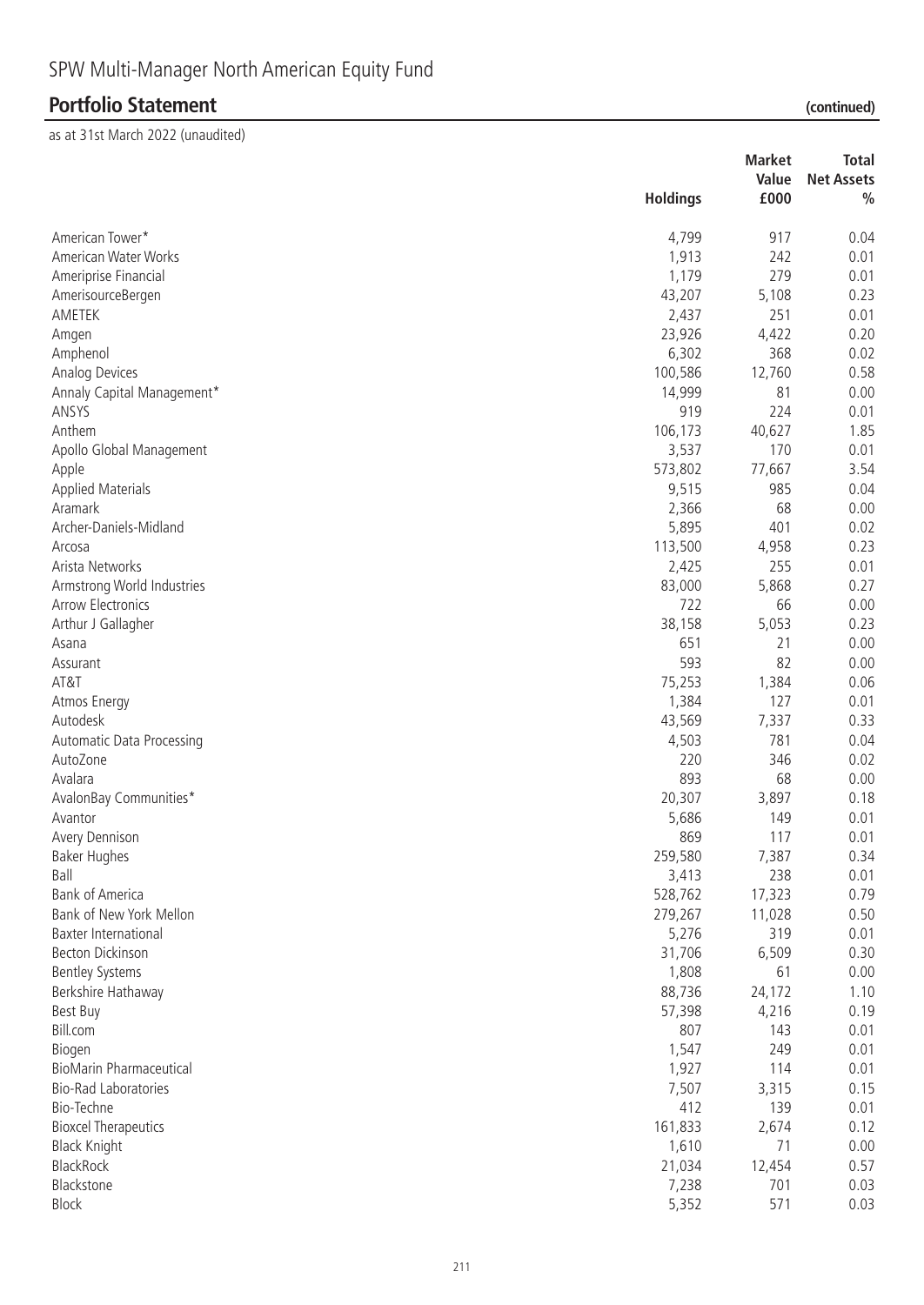|                                          |                 | <b>Market</b> | <b>Total</b>      |
|------------------------------------------|-----------------|---------------|-------------------|
|                                          |                 | Value         | <b>Net Assets</b> |
|                                          | <b>Holdings</b> | £000          | $\frac{0}{0}$     |
| Boeing                                   | 5,883           | 874           | 0.04              |
| Booking                                  | 6,832           | 12,118        | 0.55              |
| Booz Allen Hamilton                      | 1,397           | 95            | 0.00              |
| BorgWarner                               | 2,485           | 75            | 0.00              |
| Boston Properties*                       | 30,176          | 3,008         | 0.14              |
| <b>Boston Scientific</b>                 | 15,016          | 511           | 0.02              |
| Bristol-Myers Squibb                     | 529,025         | 29,713        | 1.36              |
| Broadcom                                 | 35,509          | 17,080        | 0.78              |
| <b>Broadridge Financial Solutions</b>    | 1,228           | 146           | 0.01              |
| Brown & Brown                            | 2,528           | 140           | 0.01              |
| Brown-Forman                             | 3,263           | 167           | 0.01              |
| <b>Burlington Stores</b>                 | 697             | 101           | 0.00              |
| Cable One                                | 58              | 68            | 0.00              |
| Cadence Design Systems                   | 2,920           | 363           | 0.02              |
| Caesars Entertainment                    | 2,251           | 133           | 0.01              |
| Camden Property Trust*                   | 1,070           | 138           | 0.01              |
| Campbell Soup                            | 2,034           | 68            | 0.00              |
| Capital One Financial                    | 59,113          | 6,055         | 0.28              |
| Cardinal Health                          | 2,965           | 130           | 0.01              |
| Carlyle                                  | 1,642           | 58            | 0.00              |
| CarMax                                   | 1,706           | 132           | 0.01              |
| Carrier Global                           | 8,675           | 314           | 0.01              |
| Carvana                                  | 821             | 79            | 0.00              |
| Catalent                                 | 1,804           | 152           | 0.01              |
| Caterpillar                              | 5,700           | 969           | 0.04              |
| Cboe Global Markets                      | 1,113           | 97            | 0.00              |
| CBRE                                     | 3,526           | 249           | 0.01              |
| CDW                                      | 1,430           | 195           | 0.01              |
| Celanese                                 | 31,323          | 3,452         | 0.16              |
| Centene                                  | 6,149           | 405           | 0.02              |
| CenterPoint Energy                       | 6,382           | 150           | 0.01              |
| Ceridian HCM                             | 1,453           | 77            | 0.00              |
| Cerner                                   | 3,100           | 221           | 0.01              |
| CF Industries                            | 2,260           | 174           | 0.01              |
| CH Robinson Worldwide                    | 1,365           | 114           | 0.01              |
| Charles River Laboratories International | 529             | 117           | 0.01              |
| Charles Schwab                           | 270,504         | 18,293        | 0.83              |
| <b>Charter Communications</b>            | 1,322           | 574           | 0.03              |
| Cheniere Energy                          | 2,538           | 273           | 0.01              |
| Chevron                                  | 78,286          | 9,870         | 0.45              |
| Chewy                                    | 916             | 30            | 0.00              |
| Chipotle Mexican Grill                   | 296             | 355           | 0.02              |
|                                          | 2,572           | 194           | 0.01              |
| Church & Dwight                          |                 | 494           |                   |
| Churchill Downs                          | 2,859           |               | 0.02              |
| Cigna                                    | 29,792          | 5,578         | 0.25              |
| Cincinnati Financial                     | 1,613           | 170           | 0.01              |
| Cintas                                   | 980             | 323           | 0.01              |
| Cisco Systems                            | 44,446          | 1,898         | 0.09              |
| Citigroup                                | 161,610         | 6,767         | 0.31              |
| Citizens Financial                       | 4,491           | 160           | 0.01              |
| Citrix Systems                           | 1,301           | 101           | 0.00              |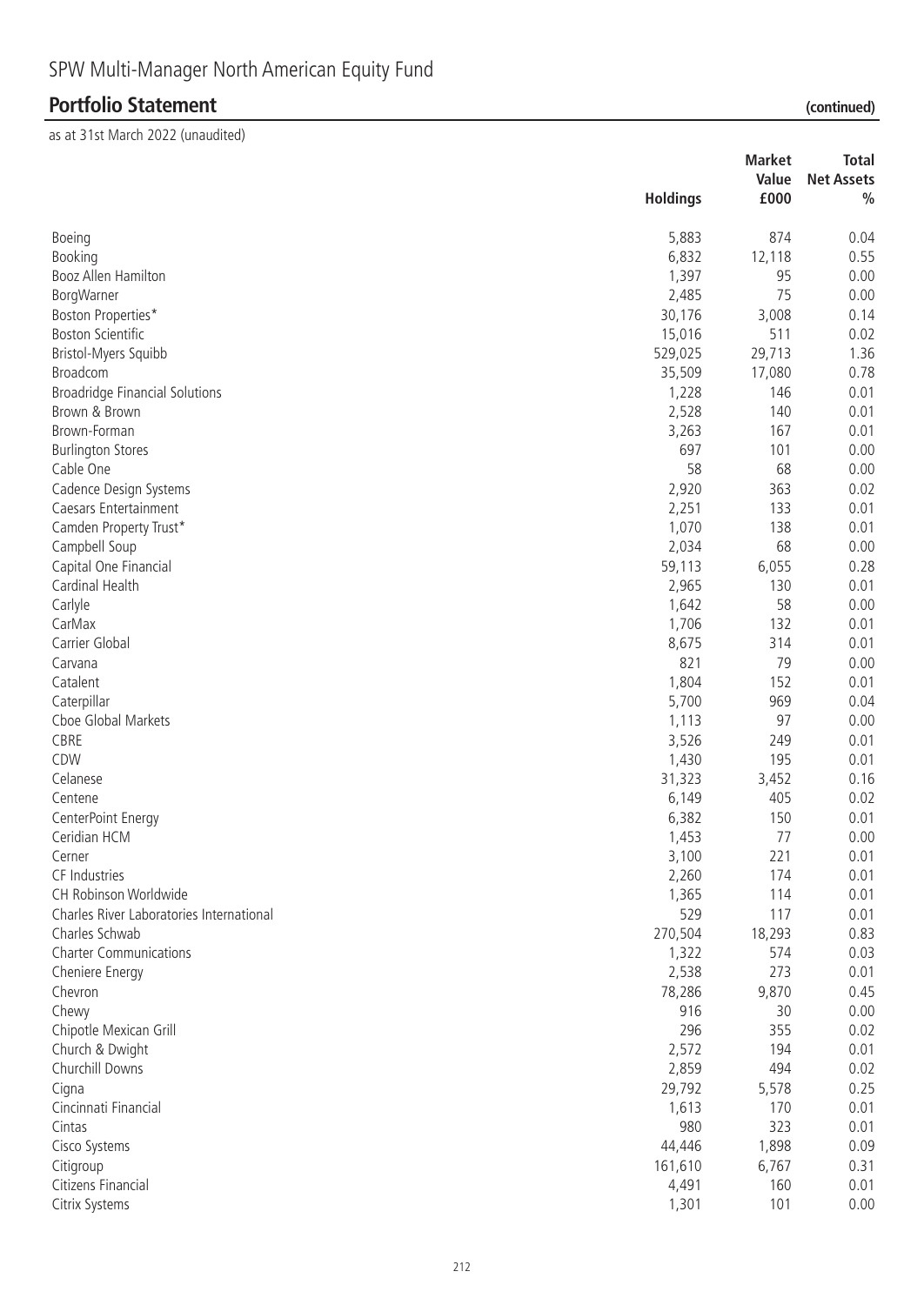| £000<br><b>Holdings</b><br>$\frac{0}{0}$<br>Clorox<br>1,293<br>137<br>0.01<br>Cloudflare<br>243<br>0.01<br>2,564<br>CME<br>63,956<br>0.54<br>11,781<br><b>CMS Energy</b><br>0.25<br>100,985<br>5,383<br>1.00<br>Coca-Cola<br>463,156<br>21,948<br>Cognex<br>1,853<br>110<br>0.01<br>270,535<br>18,841<br>0.86<br><b>Cognizant Technology Solutions</b><br>Coinbase Global<br>0.00<br>389<br>58<br>Colgate-Palmolive<br>57,938<br>3,371<br>0.15<br>Comcast<br>566,674<br>20,598<br>0.94<br>5,047<br>128<br>Conagra Brands<br>0.01<br>ConocoPhillips<br>646,430<br>49,792<br>2.27<br>Consolidated Edison<br>269<br>3,727<br>0.01<br>3,434<br>150<br><b>Constellation Energy</b><br>0.01<br>519<br>167<br>0.01<br>Cooper<br>2,249<br>218<br>0.01<br>Copart<br>3,605<br>0.16<br>125,906<br>Corning<br>342<br>0.02<br>Corteva<br>7,681<br>CoStar<br>218<br>4,220<br>0.01<br>Costco Wholesale<br>4,656<br>0.09<br>2,045<br>168<br>0.01<br>Coterra Energy<br>8,144<br>61<br>765<br>Coupa Software<br>0.00<br>Crowdstrike<br>11,013<br>1,887<br>0.09<br>1,345<br>131<br>0.01<br>Crown<br>4,554<br>640<br>Crown Castle International*<br>0.03<br>CSX<br>23,373<br>673<br>0.03<br>1,507<br>241<br>0.01<br>Cummins<br>CVS Health<br>138,749<br>10,944<br>0.50<br>Danaher<br>1,535<br>0.07<br>6,777<br>137<br>Darden Restaurants<br>1,366<br>0.01<br>Darling Ingredients<br>211,952<br>12,998<br>0.59<br>2,303<br>263<br>0.01<br>Datadog<br>DaVita<br>680<br>59<br>0.00<br>23,204<br>7,347<br>0.34<br>Deere<br>Dell Technologies<br>2,998<br>124<br>0.01<br>Delta Air Lines<br>1,669<br>50<br>0.00<br>DENTSPLY SIRONA<br>2,267<br>86<br>0.00<br>6,777<br>313<br>0.01<br>Devon Energy<br>1,021<br>404<br>0.02<br>Dexcom<br>1,813<br>192<br>0.01<br>Diamondback Energy<br>Digital Realty Trust*<br>2,990<br>328<br>0.02<br>Discover Financial Services<br>3,088<br>267<br>0.01<br>33<br>Discovery 'A' Shares<br>1,707<br>0.00<br>Discovery 'C' Shares<br>3,305<br>65<br>0.00<br><b>DISH Network</b><br>2,525<br>61<br>0.00<br>2,068<br>DocuSign<br>170<br>0.01<br>Dollar General<br>2,458<br>426<br>0.02<br><b>Dollar Tree</b><br>2,370<br>290<br>0.01<br>8,535<br>555<br><b>Dominion Energy</b><br>0.03<br>381<br>Domino's Pizza<br>118<br>0.01<br>DoorDash<br>1,137<br>102<br>0.00 |  | <b>Market</b> | <b>Total</b>      |
|------------------------------------------------------------------------------------------------------------------------------------------------------------------------------------------------------------------------------------------------------------------------------------------------------------------------------------------------------------------------------------------------------------------------------------------------------------------------------------------------------------------------------------------------------------------------------------------------------------------------------------------------------------------------------------------------------------------------------------------------------------------------------------------------------------------------------------------------------------------------------------------------------------------------------------------------------------------------------------------------------------------------------------------------------------------------------------------------------------------------------------------------------------------------------------------------------------------------------------------------------------------------------------------------------------------------------------------------------------------------------------------------------------------------------------------------------------------------------------------------------------------------------------------------------------------------------------------------------------------------------------------------------------------------------------------------------------------------------------------------------------------------------------------------------------------------------------------------------------------------------------------------------------------------------------------------------------------------------------------------------------------------------------------------------------------------------------------------------------------------------------------------------------------------------------------------------------------------------------------------------------------------|--|---------------|-------------------|
|                                                                                                                                                                                                                                                                                                                                                                                                                                                                                                                                                                                                                                                                                                                                                                                                                                                                                                                                                                                                                                                                                                                                                                                                                                                                                                                                                                                                                                                                                                                                                                                                                                                                                                                                                                                                                                                                                                                                                                                                                                                                                                                                                                                                                                                                        |  | Value         | <b>Net Assets</b> |
|                                                                                                                                                                                                                                                                                                                                                                                                                                                                                                                                                                                                                                                                                                                                                                                                                                                                                                                                                                                                                                                                                                                                                                                                                                                                                                                                                                                                                                                                                                                                                                                                                                                                                                                                                                                                                                                                                                                                                                                                                                                                                                                                                                                                                                                                        |  |               |                   |
|                                                                                                                                                                                                                                                                                                                                                                                                                                                                                                                                                                                                                                                                                                                                                                                                                                                                                                                                                                                                                                                                                                                                                                                                                                                                                                                                                                                                                                                                                                                                                                                                                                                                                                                                                                                                                                                                                                                                                                                                                                                                                                                                                                                                                                                                        |  |               |                   |
|                                                                                                                                                                                                                                                                                                                                                                                                                                                                                                                                                                                                                                                                                                                                                                                                                                                                                                                                                                                                                                                                                                                                                                                                                                                                                                                                                                                                                                                                                                                                                                                                                                                                                                                                                                                                                                                                                                                                                                                                                                                                                                                                                                                                                                                                        |  |               |                   |
|                                                                                                                                                                                                                                                                                                                                                                                                                                                                                                                                                                                                                                                                                                                                                                                                                                                                                                                                                                                                                                                                                                                                                                                                                                                                                                                                                                                                                                                                                                                                                                                                                                                                                                                                                                                                                                                                                                                                                                                                                                                                                                                                                                                                                                                                        |  |               |                   |
|                                                                                                                                                                                                                                                                                                                                                                                                                                                                                                                                                                                                                                                                                                                                                                                                                                                                                                                                                                                                                                                                                                                                                                                                                                                                                                                                                                                                                                                                                                                                                                                                                                                                                                                                                                                                                                                                                                                                                                                                                                                                                                                                                                                                                                                                        |  |               |                   |
|                                                                                                                                                                                                                                                                                                                                                                                                                                                                                                                                                                                                                                                                                                                                                                                                                                                                                                                                                                                                                                                                                                                                                                                                                                                                                                                                                                                                                                                                                                                                                                                                                                                                                                                                                                                                                                                                                                                                                                                                                                                                                                                                                                                                                                                                        |  |               |                   |
|                                                                                                                                                                                                                                                                                                                                                                                                                                                                                                                                                                                                                                                                                                                                                                                                                                                                                                                                                                                                                                                                                                                                                                                                                                                                                                                                                                                                                                                                                                                                                                                                                                                                                                                                                                                                                                                                                                                                                                                                                                                                                                                                                                                                                                                                        |  |               |                   |
|                                                                                                                                                                                                                                                                                                                                                                                                                                                                                                                                                                                                                                                                                                                                                                                                                                                                                                                                                                                                                                                                                                                                                                                                                                                                                                                                                                                                                                                                                                                                                                                                                                                                                                                                                                                                                                                                                                                                                                                                                                                                                                                                                                                                                                                                        |  |               |                   |
|                                                                                                                                                                                                                                                                                                                                                                                                                                                                                                                                                                                                                                                                                                                                                                                                                                                                                                                                                                                                                                                                                                                                                                                                                                                                                                                                                                                                                                                                                                                                                                                                                                                                                                                                                                                                                                                                                                                                                                                                                                                                                                                                                                                                                                                                        |  |               |                   |
|                                                                                                                                                                                                                                                                                                                                                                                                                                                                                                                                                                                                                                                                                                                                                                                                                                                                                                                                                                                                                                                                                                                                                                                                                                                                                                                                                                                                                                                                                                                                                                                                                                                                                                                                                                                                                                                                                                                                                                                                                                                                                                                                                                                                                                                                        |  |               |                   |
|                                                                                                                                                                                                                                                                                                                                                                                                                                                                                                                                                                                                                                                                                                                                                                                                                                                                                                                                                                                                                                                                                                                                                                                                                                                                                                                                                                                                                                                                                                                                                                                                                                                                                                                                                                                                                                                                                                                                                                                                                                                                                                                                                                                                                                                                        |  |               |                   |
|                                                                                                                                                                                                                                                                                                                                                                                                                                                                                                                                                                                                                                                                                                                                                                                                                                                                                                                                                                                                                                                                                                                                                                                                                                                                                                                                                                                                                                                                                                                                                                                                                                                                                                                                                                                                                                                                                                                                                                                                                                                                                                                                                                                                                                                                        |  |               |                   |
|                                                                                                                                                                                                                                                                                                                                                                                                                                                                                                                                                                                                                                                                                                                                                                                                                                                                                                                                                                                                                                                                                                                                                                                                                                                                                                                                                                                                                                                                                                                                                                                                                                                                                                                                                                                                                                                                                                                                                                                                                                                                                                                                                                                                                                                                        |  |               |                   |
|                                                                                                                                                                                                                                                                                                                                                                                                                                                                                                                                                                                                                                                                                                                                                                                                                                                                                                                                                                                                                                                                                                                                                                                                                                                                                                                                                                                                                                                                                                                                                                                                                                                                                                                                                                                                                                                                                                                                                                                                                                                                                                                                                                                                                                                                        |  |               |                   |
|                                                                                                                                                                                                                                                                                                                                                                                                                                                                                                                                                                                                                                                                                                                                                                                                                                                                                                                                                                                                                                                                                                                                                                                                                                                                                                                                                                                                                                                                                                                                                                                                                                                                                                                                                                                                                                                                                                                                                                                                                                                                                                                                                                                                                                                                        |  |               |                   |
|                                                                                                                                                                                                                                                                                                                                                                                                                                                                                                                                                                                                                                                                                                                                                                                                                                                                                                                                                                                                                                                                                                                                                                                                                                                                                                                                                                                                                                                                                                                                                                                                                                                                                                                                                                                                                                                                                                                                                                                                                                                                                                                                                                                                                                                                        |  |               |                   |
|                                                                                                                                                                                                                                                                                                                                                                                                                                                                                                                                                                                                                                                                                                                                                                                                                                                                                                                                                                                                                                                                                                                                                                                                                                                                                                                                                                                                                                                                                                                                                                                                                                                                                                                                                                                                                                                                                                                                                                                                                                                                                                                                                                                                                                                                        |  |               |                   |
|                                                                                                                                                                                                                                                                                                                                                                                                                                                                                                                                                                                                                                                                                                                                                                                                                                                                                                                                                                                                                                                                                                                                                                                                                                                                                                                                                                                                                                                                                                                                                                                                                                                                                                                                                                                                                                                                                                                                                                                                                                                                                                                                                                                                                                                                        |  |               |                   |
|                                                                                                                                                                                                                                                                                                                                                                                                                                                                                                                                                                                                                                                                                                                                                                                                                                                                                                                                                                                                                                                                                                                                                                                                                                                                                                                                                                                                                                                                                                                                                                                                                                                                                                                                                                                                                                                                                                                                                                                                                                                                                                                                                                                                                                                                        |  |               |                   |
|                                                                                                                                                                                                                                                                                                                                                                                                                                                                                                                                                                                                                                                                                                                                                                                                                                                                                                                                                                                                                                                                                                                                                                                                                                                                                                                                                                                                                                                                                                                                                                                                                                                                                                                                                                                                                                                                                                                                                                                                                                                                                                                                                                                                                                                                        |  |               |                   |
|                                                                                                                                                                                                                                                                                                                                                                                                                                                                                                                                                                                                                                                                                                                                                                                                                                                                                                                                                                                                                                                                                                                                                                                                                                                                                                                                                                                                                                                                                                                                                                                                                                                                                                                                                                                                                                                                                                                                                                                                                                                                                                                                                                                                                                                                        |  |               |                   |
|                                                                                                                                                                                                                                                                                                                                                                                                                                                                                                                                                                                                                                                                                                                                                                                                                                                                                                                                                                                                                                                                                                                                                                                                                                                                                                                                                                                                                                                                                                                                                                                                                                                                                                                                                                                                                                                                                                                                                                                                                                                                                                                                                                                                                                                                        |  |               |                   |
|                                                                                                                                                                                                                                                                                                                                                                                                                                                                                                                                                                                                                                                                                                                                                                                                                                                                                                                                                                                                                                                                                                                                                                                                                                                                                                                                                                                                                                                                                                                                                                                                                                                                                                                                                                                                                                                                                                                                                                                                                                                                                                                                                                                                                                                                        |  |               |                   |
|                                                                                                                                                                                                                                                                                                                                                                                                                                                                                                                                                                                                                                                                                                                                                                                                                                                                                                                                                                                                                                                                                                                                                                                                                                                                                                                                                                                                                                                                                                                                                                                                                                                                                                                                                                                                                                                                                                                                                                                                                                                                                                                                                                                                                                                                        |  |               |                   |
|                                                                                                                                                                                                                                                                                                                                                                                                                                                                                                                                                                                                                                                                                                                                                                                                                                                                                                                                                                                                                                                                                                                                                                                                                                                                                                                                                                                                                                                                                                                                                                                                                                                                                                                                                                                                                                                                                                                                                                                                                                                                                                                                                                                                                                                                        |  |               |                   |
|                                                                                                                                                                                                                                                                                                                                                                                                                                                                                                                                                                                                                                                                                                                                                                                                                                                                                                                                                                                                                                                                                                                                                                                                                                                                                                                                                                                                                                                                                                                                                                                                                                                                                                                                                                                                                                                                                                                                                                                                                                                                                                                                                                                                                                                                        |  |               |                   |
|                                                                                                                                                                                                                                                                                                                                                                                                                                                                                                                                                                                                                                                                                                                                                                                                                                                                                                                                                                                                                                                                                                                                                                                                                                                                                                                                                                                                                                                                                                                                                                                                                                                                                                                                                                                                                                                                                                                                                                                                                                                                                                                                                                                                                                                                        |  |               |                   |
|                                                                                                                                                                                                                                                                                                                                                                                                                                                                                                                                                                                                                                                                                                                                                                                                                                                                                                                                                                                                                                                                                                                                                                                                                                                                                                                                                                                                                                                                                                                                                                                                                                                                                                                                                                                                                                                                                                                                                                                                                                                                                                                                                                                                                                                                        |  |               |                   |
|                                                                                                                                                                                                                                                                                                                                                                                                                                                                                                                                                                                                                                                                                                                                                                                                                                                                                                                                                                                                                                                                                                                                                                                                                                                                                                                                                                                                                                                                                                                                                                                                                                                                                                                                                                                                                                                                                                                                                                                                                                                                                                                                                                                                                                                                        |  |               |                   |
|                                                                                                                                                                                                                                                                                                                                                                                                                                                                                                                                                                                                                                                                                                                                                                                                                                                                                                                                                                                                                                                                                                                                                                                                                                                                                                                                                                                                                                                                                                                                                                                                                                                                                                                                                                                                                                                                                                                                                                                                                                                                                                                                                                                                                                                                        |  |               |                   |
|                                                                                                                                                                                                                                                                                                                                                                                                                                                                                                                                                                                                                                                                                                                                                                                                                                                                                                                                                                                                                                                                                                                                                                                                                                                                                                                                                                                                                                                                                                                                                                                                                                                                                                                                                                                                                                                                                                                                                                                                                                                                                                                                                                                                                                                                        |  |               |                   |
|                                                                                                                                                                                                                                                                                                                                                                                                                                                                                                                                                                                                                                                                                                                                                                                                                                                                                                                                                                                                                                                                                                                                                                                                                                                                                                                                                                                                                                                                                                                                                                                                                                                                                                                                                                                                                                                                                                                                                                                                                                                                                                                                                                                                                                                                        |  |               |                   |
|                                                                                                                                                                                                                                                                                                                                                                                                                                                                                                                                                                                                                                                                                                                                                                                                                                                                                                                                                                                                                                                                                                                                                                                                                                                                                                                                                                                                                                                                                                                                                                                                                                                                                                                                                                                                                                                                                                                                                                                                                                                                                                                                                                                                                                                                        |  |               |                   |
|                                                                                                                                                                                                                                                                                                                                                                                                                                                                                                                                                                                                                                                                                                                                                                                                                                                                                                                                                                                                                                                                                                                                                                                                                                                                                                                                                                                                                                                                                                                                                                                                                                                                                                                                                                                                                                                                                                                                                                                                                                                                                                                                                                                                                                                                        |  |               |                   |
|                                                                                                                                                                                                                                                                                                                                                                                                                                                                                                                                                                                                                                                                                                                                                                                                                                                                                                                                                                                                                                                                                                                                                                                                                                                                                                                                                                                                                                                                                                                                                                                                                                                                                                                                                                                                                                                                                                                                                                                                                                                                                                                                                                                                                                                                        |  |               |                   |
|                                                                                                                                                                                                                                                                                                                                                                                                                                                                                                                                                                                                                                                                                                                                                                                                                                                                                                                                                                                                                                                                                                                                                                                                                                                                                                                                                                                                                                                                                                                                                                                                                                                                                                                                                                                                                                                                                                                                                                                                                                                                                                                                                                                                                                                                        |  |               |                   |
|                                                                                                                                                                                                                                                                                                                                                                                                                                                                                                                                                                                                                                                                                                                                                                                                                                                                                                                                                                                                                                                                                                                                                                                                                                                                                                                                                                                                                                                                                                                                                                                                                                                                                                                                                                                                                                                                                                                                                                                                                                                                                                                                                                                                                                                                        |  |               |                   |
|                                                                                                                                                                                                                                                                                                                                                                                                                                                                                                                                                                                                                                                                                                                                                                                                                                                                                                                                                                                                                                                                                                                                                                                                                                                                                                                                                                                                                                                                                                                                                                                                                                                                                                                                                                                                                                                                                                                                                                                                                                                                                                                                                                                                                                                                        |  |               |                   |
|                                                                                                                                                                                                                                                                                                                                                                                                                                                                                                                                                                                                                                                                                                                                                                                                                                                                                                                                                                                                                                                                                                                                                                                                                                                                                                                                                                                                                                                                                                                                                                                                                                                                                                                                                                                                                                                                                                                                                                                                                                                                                                                                                                                                                                                                        |  |               |                   |
|                                                                                                                                                                                                                                                                                                                                                                                                                                                                                                                                                                                                                                                                                                                                                                                                                                                                                                                                                                                                                                                                                                                                                                                                                                                                                                                                                                                                                                                                                                                                                                                                                                                                                                                                                                                                                                                                                                                                                                                                                                                                                                                                                                                                                                                                        |  |               |                   |
|                                                                                                                                                                                                                                                                                                                                                                                                                                                                                                                                                                                                                                                                                                                                                                                                                                                                                                                                                                                                                                                                                                                                                                                                                                                                                                                                                                                                                                                                                                                                                                                                                                                                                                                                                                                                                                                                                                                                                                                                                                                                                                                                                                                                                                                                        |  |               |                   |
|                                                                                                                                                                                                                                                                                                                                                                                                                                                                                                                                                                                                                                                                                                                                                                                                                                                                                                                                                                                                                                                                                                                                                                                                                                                                                                                                                                                                                                                                                                                                                                                                                                                                                                                                                                                                                                                                                                                                                                                                                                                                                                                                                                                                                                                                        |  |               |                   |
|                                                                                                                                                                                                                                                                                                                                                                                                                                                                                                                                                                                                                                                                                                                                                                                                                                                                                                                                                                                                                                                                                                                                                                                                                                                                                                                                                                                                                                                                                                                                                                                                                                                                                                                                                                                                                                                                                                                                                                                                                                                                                                                                                                                                                                                                        |  |               |                   |
|                                                                                                                                                                                                                                                                                                                                                                                                                                                                                                                                                                                                                                                                                                                                                                                                                                                                                                                                                                                                                                                                                                                                                                                                                                                                                                                                                                                                                                                                                                                                                                                                                                                                                                                                                                                                                                                                                                                                                                                                                                                                                                                                                                                                                                                                        |  |               |                   |
|                                                                                                                                                                                                                                                                                                                                                                                                                                                                                                                                                                                                                                                                                                                                                                                                                                                                                                                                                                                                                                                                                                                                                                                                                                                                                                                                                                                                                                                                                                                                                                                                                                                                                                                                                                                                                                                                                                                                                                                                                                                                                                                                                                                                                                                                        |  |               |                   |
|                                                                                                                                                                                                                                                                                                                                                                                                                                                                                                                                                                                                                                                                                                                                                                                                                                                                                                                                                                                                                                                                                                                                                                                                                                                                                                                                                                                                                                                                                                                                                                                                                                                                                                                                                                                                                                                                                                                                                                                                                                                                                                                                                                                                                                                                        |  |               |                   |
|                                                                                                                                                                                                                                                                                                                                                                                                                                                                                                                                                                                                                                                                                                                                                                                                                                                                                                                                                                                                                                                                                                                                                                                                                                                                                                                                                                                                                                                                                                                                                                                                                                                                                                                                                                                                                                                                                                                                                                                                                                                                                                                                                                                                                                                                        |  |               |                   |
|                                                                                                                                                                                                                                                                                                                                                                                                                                                                                                                                                                                                                                                                                                                                                                                                                                                                                                                                                                                                                                                                                                                                                                                                                                                                                                                                                                                                                                                                                                                                                                                                                                                                                                                                                                                                                                                                                                                                                                                                                                                                                                                                                                                                                                                                        |  |               |                   |
|                                                                                                                                                                                                                                                                                                                                                                                                                                                                                                                                                                                                                                                                                                                                                                                                                                                                                                                                                                                                                                                                                                                                                                                                                                                                                                                                                                                                                                                                                                                                                                                                                                                                                                                                                                                                                                                                                                                                                                                                                                                                                                                                                                                                                                                                        |  |               |                   |
|                                                                                                                                                                                                                                                                                                                                                                                                                                                                                                                                                                                                                                                                                                                                                                                                                                                                                                                                                                                                                                                                                                                                                                                                                                                                                                                                                                                                                                                                                                                                                                                                                                                                                                                                                                                                                                                                                                                                                                                                                                                                                                                                                                                                                                                                        |  |               |                   |
|                                                                                                                                                                                                                                                                                                                                                                                                                                                                                                                                                                                                                                                                                                                                                                                                                                                                                                                                                                                                                                                                                                                                                                                                                                                                                                                                                                                                                                                                                                                                                                                                                                                                                                                                                                                                                                                                                                                                                                                                                                                                                                                                                                                                                                                                        |  |               |                   |
|                                                                                                                                                                                                                                                                                                                                                                                                                                                                                                                                                                                                                                                                                                                                                                                                                                                                                                                                                                                                                                                                                                                                                                                                                                                                                                                                                                                                                                                                                                                                                                                                                                                                                                                                                                                                                                                                                                                                                                                                                                                                                                                                                                                                                                                                        |  |               |                   |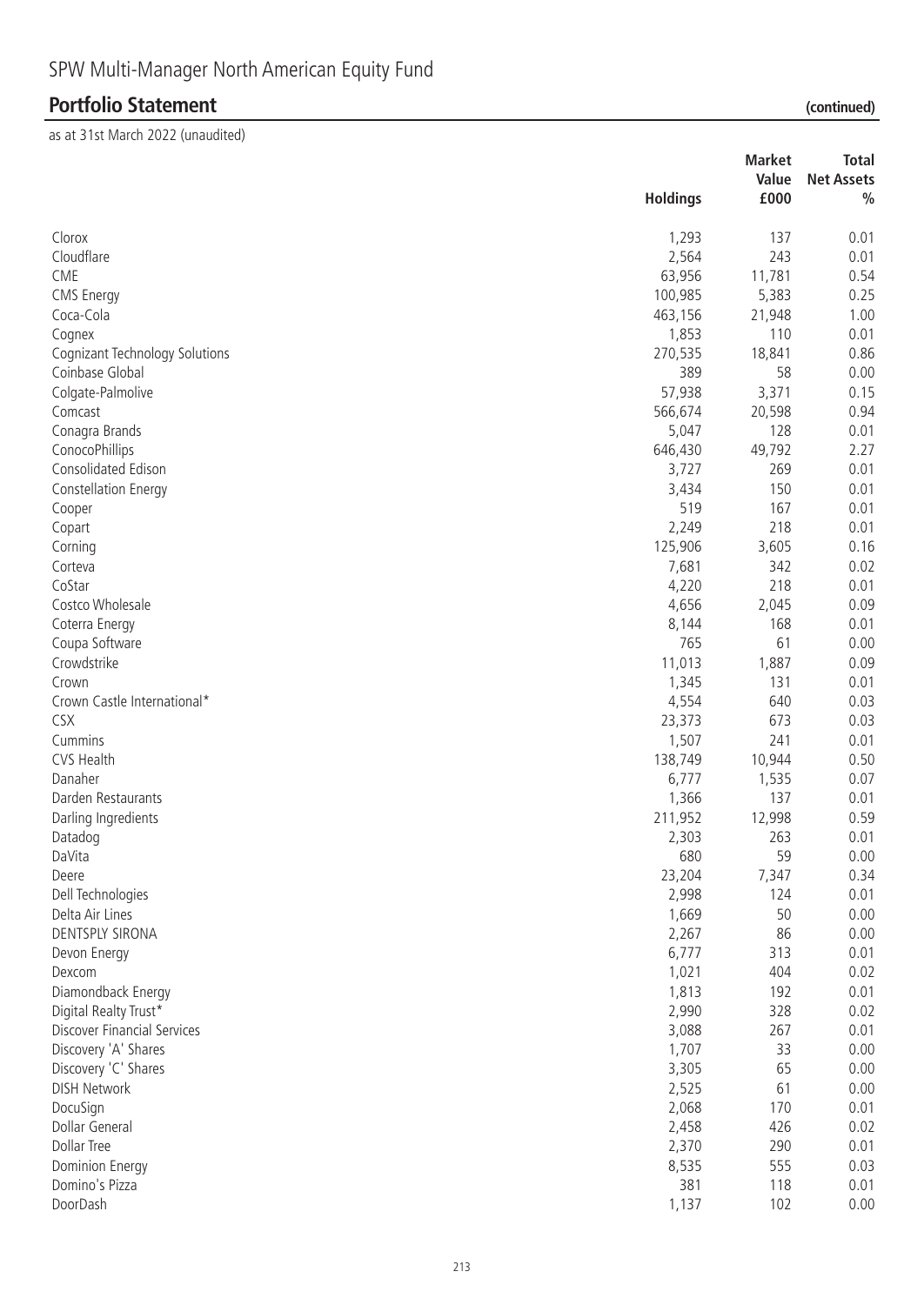|                                        |                 | <b>Market</b> | <b>Total</b>      |
|----------------------------------------|-----------------|---------------|-------------------|
|                                        |                 | Value         | <b>Net Assets</b> |
|                                        | <b>Holdings</b> | £000          | $\frac{0}{0}$     |
| Dover                                  | 72,932          | 8,927         | 0.41              |
| Dow                                    | 7,794           | 382           | 0.02              |
| DR Horton                              | 3,569           | 214           | 0.01              |
| DraftKings                             | 3,339           | 52            | 0.00              |
| Dropbox                                | 3,173           | 57            | 0.00              |
| DTE Energy                             | 2,041           | 206           | 0.01              |
| Duke Energy                            | 8,107           | 689           | 0.03              |
| Duke Realty*                           | 4,013           | 181           | 0.01              |
| DuPont de Nemours                      | 5,459           | 318           | 0.01              |
| Dynatrace                              | 1,902           | 69            | 0.00              |
| Eastman Chemical                       | 1,412           | 123           | 0.01              |
| eBay                                   | 6,596           | 298           | 0.01              |
| Ecolab                                 | 2,717           | 373           | 0.02              |
| Edison International                   | 4,003           | 212           | 0.01              |
| Edwards Lifesciences                   | 6,579           | 587           | 0.03              |
| Elanco Animal Health                   | 4,434           | 92            | 0.00              |
| <b>Electronic Arts</b>                 | 2,980           | 290           | 0.01              |
| Eli Lilly                              | 35,328          | 7,805         | 0.36              |
| <b>Emerson Electric</b>                | 6,269           | 473           | 0.02              |
|                                        | 1,350           | 202           | 0.01              |
| <b>Enphase Energy</b>                  | 1,428           | 147           | 0.01              |
| Entegris                               | 6,917           | 617           | 0.03              |
| Entergy                                |                 |               |                   |
| <b>EOG Resources</b>                   | 132,543         | 12,231        | 0.56              |
| <b>EPAM Systems</b>                    | 597             | 133           | 0.01              |
| Equifax                                | 21,709          | 3,961         | 0.18              |
| Equinix*                               | 948             | 544           | 0.02              |
| Equitable                              | 3,809           | 92            | 0.00              |
| Equity LifeStyle Properties*           | 1,832           | 108           | 0.01              |
| Equity Residential*                    | 3,754           | 262           | 0.01              |
| Erie Indemnity                         | 256             | 35            | 0.00              |
| <b>Essential Utilities</b>             | 2,489           | 99            | 0.00              |
| Essex Property Trust*                  | 685             | 182           | 0.01              |
| Estee Lauder                           | 2,441           | 519           | 0.02              |
| Etsy                                   | 1,335           | 137           | 0.01              |
| Evergy                                 | 2,411           | 125           | 0.01              |
| Eversource Energy                      | 3,623           | 245           | 0.01              |
| <b>Exact Sciences</b>                  | 1,794           | 97            | 0.00              |
| Exelon                                 | 10,309          | 371           | 0.02              |
| Expedia                                | 37,361          | 5,469         | 0.25              |
| Expeditors International of Washington | 1,785           | 143           | 0.01              |
| Extra Space Storage*                   | 1,410           | 225           | 0.01              |
| Exxon Mobil                            | 298,614         | 19,061        | 0.87              |
| F <sub>5</sub>                         | 636             | 103           | 0.00              |
| Facebook                               | 24,937          | 4,329         | 0.20              |
| FactSet Research Systems               | 395             | 132           | 0.01              |
| Fair Isaac                             | 286             | 104           | 0.00              |
| Fastenal                               | 6,061           | 276           | 0.01              |
| FedEx                                  | 2,659           | 477           | 0.02              |
| Fidelity National Financial            | 2,835           | 108           | 0.01              |
| Fidelity National Information Services | 51,706          | 3,980         | 0.18              |
| Fifth Third Bancorp                    | 7,205           | 243           | 0.01              |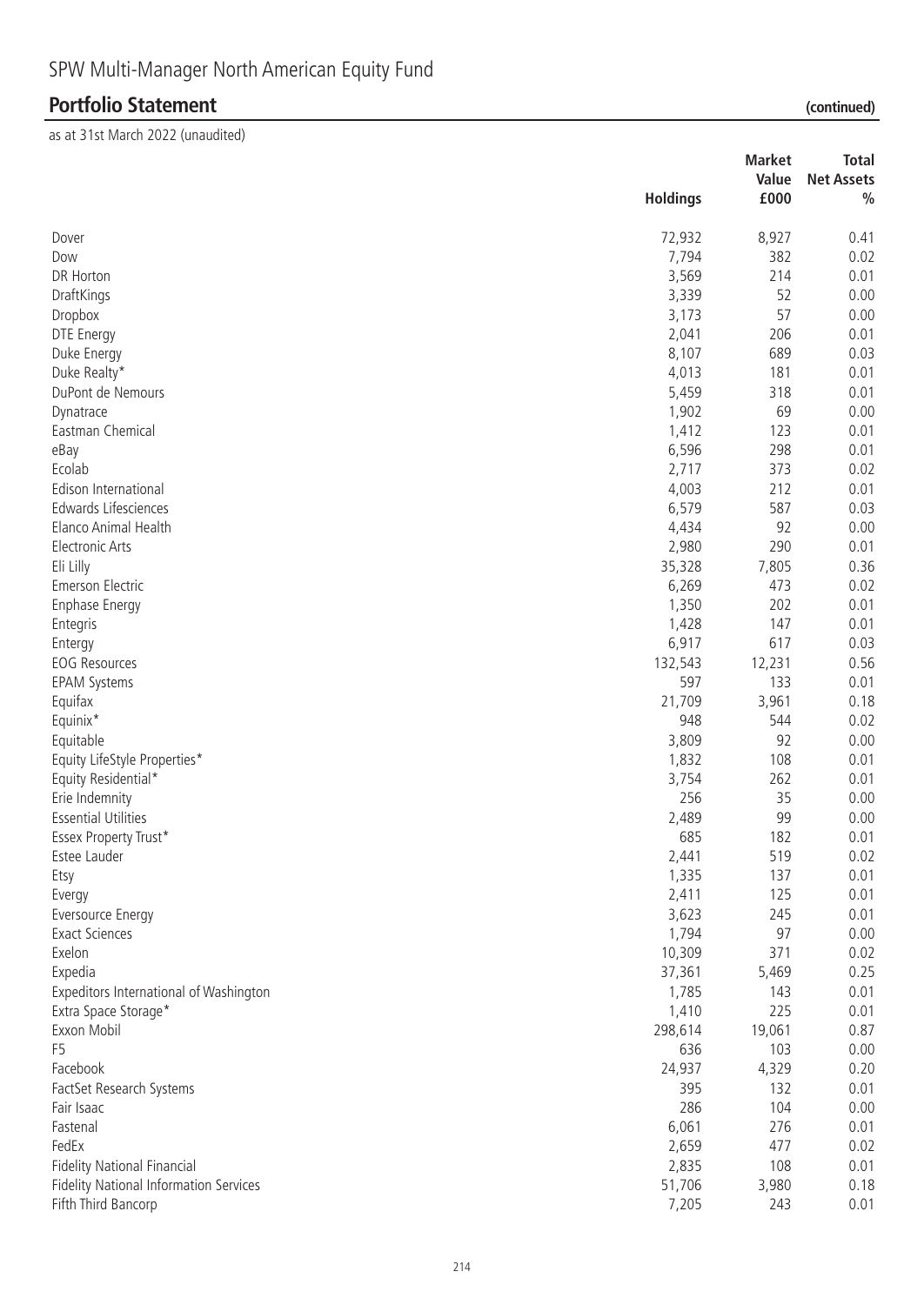|                                    | <b>Holdings</b> | <b>Market</b><br>Value<br>£000 | <b>Total</b><br><b>Net Assets</b><br>$\frac{0}{0}$ |
|------------------------------------|-----------------|--------------------------------|----------------------------------------------------|
| First Citizens BancShares          | 124             | 64                             | 0.00                                               |
| First Republic Bank                | 80,561          | 10,187                         | 0.46                                               |
| FirstCash                          | 58,500          | 3,075                          | 0.14                                               |
| FirstEnergy                        | 5,737           | 200                            | 0.01                                               |
| Fiserv                             | 6,261           | 487                            | 0.02                                               |
| FleetCor Technologies              | 812             | 155                            | 0.01                                               |
| <b>FMC</b>                         | 1,333           | 135                            | 0.01                                               |
| Ford Motor                         | 41,366          | 544                            | 0.02                                               |
| Fortinet                           | 1,464           | 381                            | 0.02                                               |
| Fortive                            | 3,589           | 170                            | 0.01                                               |
| Fortune Brands Home & Security     | 1,417           | 84                             | 0.00                                               |
| Fox 'A' Shares                     | 3,358           | 103                            | 0.00                                               |
| Fox 'B' Shares                     | 564,328         | 15,831                         | 0.72                                               |
| Franklin Resources                 | 3,092           | 67                             | 0.00                                               |
| Freeport-McMoRan                   | 15,475          | 599                            | 0.03                                               |
| Gap                                | 85,400          | 953                            | 0.04                                               |
| Gartner                            | 866             | 199                            | 0.01                                               |
| Generac                            | 664             | 157                            | 0.01                                               |
| General Dynamics                   | 2,501           | 466                            | 0.02                                               |
| General Electric                   | 11,572          | 834                            | 0.04                                               |
| <b>General Mills</b>               | 6,382           | 330                            | 0.02                                               |
| <b>General Motors</b>              | 13,770          | 474                            | 0.02                                               |
| <b>Genuine Parts</b>               | 1,500           | 147                            | 0.01                                               |
| Gilead Sciences                    | 13,218          | 601                            | 0.03                                               |
| Global Payments                    | 3,057           | 320                            | 0.01                                               |
| GoDaddy                            | 1,745           | 113                            | 0.01                                               |
| Goldman Sachs                      | 60,314          | 15,416                         | 0.70                                               |
| GrafTech International             | 415,000         | 3,124                          | 0.14                                               |
| Guidewire Software                 | 813             | 59                             | 0.00                                               |
| Halliburton                        | 9,432           | 277                            | 0.01                                               |
| <b>Hartford Financial Services</b> | 87,336          | 4,892                          | 0.22                                               |
| Hasbro                             | 1,364           | 88                             | 0.00                                               |
| <b>HCA Healthcare</b>              | 2,622           | 509                            | 0.02                                               |
| Healthpeak Properties*             | 5,680           | 151                            | 0.01                                               |
| <b>HEICO</b>                       | 450             | 53                             | 0.00                                               |
| HEICO 'A' Shares                   | 756             | 73                             | 0.00                                               |
| Henry Schein                       | 1,447           | 97                             | 0.00                                               |
| Hershey                            | 1,532           | 253                            | 0.01                                               |
| Hess                               | 44,453          | 3,677                          | 0.17                                               |
| Hewlett Packard Enterprise         | 13,784          | 181                            | 0.01                                               |
| Hilton Worldwide                   | 2,937           | 343                            | 0.02                                               |
| Hologic                            | 2,649           | 155                            | 0.01                                               |
| Home Depot                         | 43,818          | 10,296                         | 0.47                                               |
| Honeywell International            | 7,254           | 1,086                          | 0.05                                               |
| Hormel Foods                       | 3,136           | 123                            | 0.01                                               |
| Host Hotels & Resorts*             | 7,480           | 114                            | 0.01                                               |
| Howmet Aerospace                   | 4,036           | 112                            | 0.01                                               |
| HP                                 | 12,145          | 359                            | 0.02                                               |
| HubSpot                            | 473             | 182                            | 0.01                                               |
| Humana                             | 1,355           | 454                            | 0.02                                               |
| Huntington Bancshares              | 15,244          | 173                            | 0.01                                               |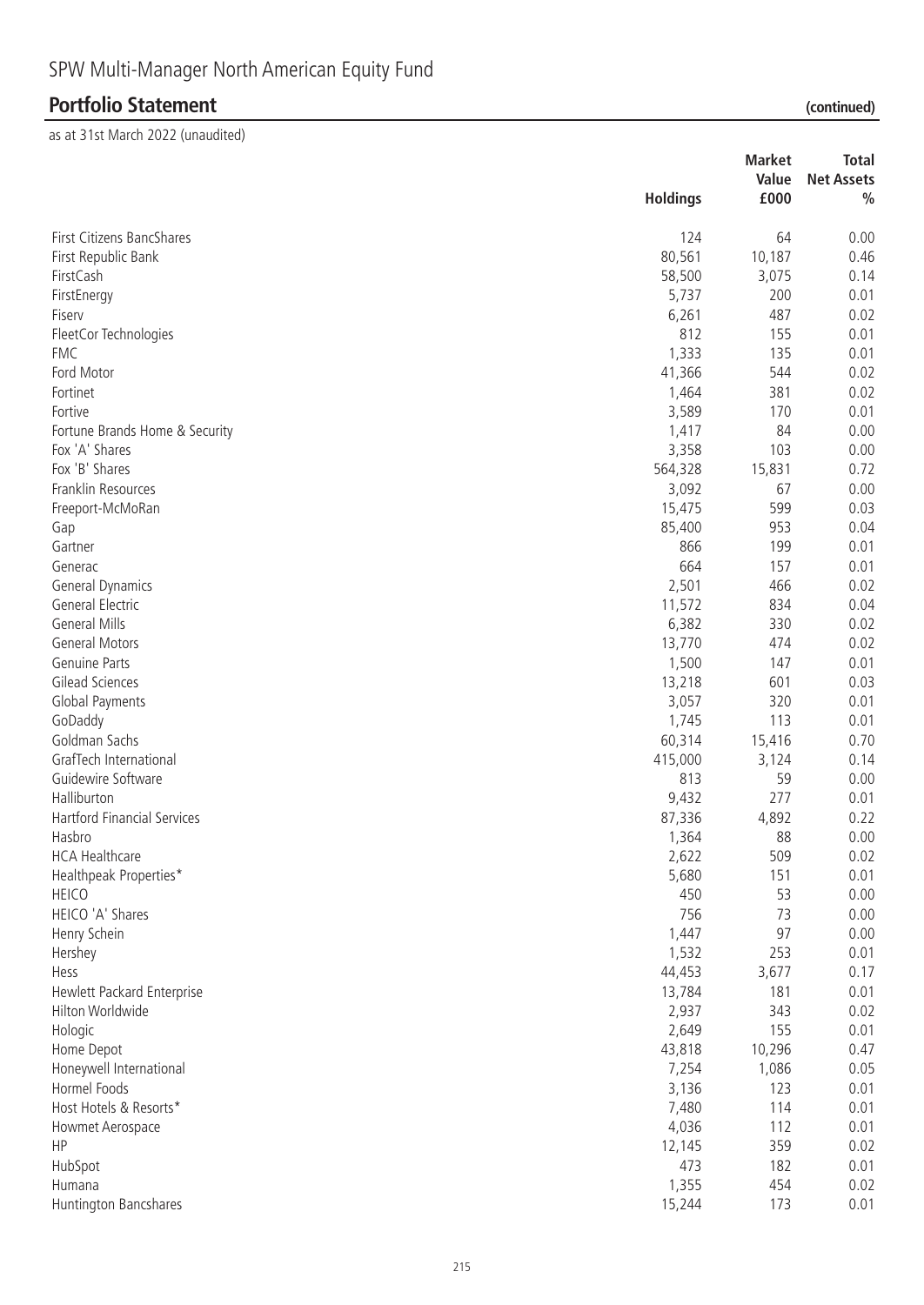|                                    |                 | <b>Market</b> | <b>Total</b>      |
|------------------------------------|-----------------|---------------|-------------------|
|                                    |                 | Value         | <b>Net Assets</b> |
|                                    | <b>Holdings</b> | £000          | $\frac{0}{0}$     |
| Huntington Ingalls Industries      | 422             | 65            | 0.00              |
| IAC                                | 817             | 64            | 0.00              |
| <b>IDEX</b>                        | 798             | 119           | 0.01              |
| <b>IDEXX Laboratories</b>          | 894             | 374           | 0.02              |
| Illinois Tool Works                | 3,308           | 541           | 0.02              |
| Illumina                           | 1,565           | 420           | 0.02              |
| Incyte                             | 1,964           | 119           | 0.01              |
| Ingersoll Rand                     | 4,296           | 166           | 0.01              |
| Ingredion                          | 165,000         | 11,060        | 0.50              |
| Insulet                            | 727             | 146           | 0.01              |
| Intel                              | 42,859          | 1,680         | 0.08              |
| Intercontinental Exchange          | 5,938           | 608           | 0.03              |
| International Business Machines    | 55,482          | 5,585         | 0.25              |
| International Flavors & Fragrances | 2,673           | 267           | 0.01              |
| International Paper                | 3,875           | 137           | 0.01              |
| Interpublic                        | 4,137           | 115           | 0.01              |
| Intuit                             | 17,758          | 6,384         | 0.29              |
| Intuitive Surgical                 | 45,602          | 10,577        | 0.48              |
| Invitation Homes*                  | 6,235           | 194           | 0.01              |
| <b>IPG Photonics</b>               | 377             | 33            | 0.00              |
| <b>IQVIA</b>                       | 40,363          | 7,113         | 0.32              |
| Iron Mountain*                     | 3,095           | 131           | 0.01              |
| J M Smucker                        | 1,135           | 117           | 0.01              |
| Jack Henry & Associates            | 775             | 116           | 0.01              |
| Jacobs Engineering                 | 1,359           | 145           | 0.01              |
| JB Hunt Transport Services         | 884             | 139           | 0.01              |
| Johnson & Johnson                  | 274,799         | 37,610        | 1.72              |
| JP Morgan                          | 31,144          | 3,335         | 0.15              |
| Juniper Networks                   | 3,392           | 97            | 0.00              |
| Kellogg                            | 2,692           | 131           | 0.01              |
| Keurig Dr Pepper                   | 7,472           | 217           | 0.01              |
| KeyCorp                            | 9,812           | 172           | 0.01              |
| Keysight Technologies              | 1,942           | 238           | 0.01              |
| Kimberly-Clark                     | 3,549           | 335           | 0.02              |
| Kimco Realty*                      | 6,484           | 123           | 0.01              |
| Kinder Morgan                      | 21,469          | 312           | 0.01              |
| <b>KKR</b>                         | 5,549           | 251           | 0.01              |
| <b>KLA</b>                         | 1,598           | 455           | 0.02              |
| Knight-Swift Transportation        | 1,634           | 65            | 0.00              |
| Kraft Heinz                        | 7,095           | 213           | 0.01              |
| Kroger                             | 7,445           | 320           | 0.01              |
| L Brands                           | 97,671          | 3,713         | 0.17              |
| L3Harris Technologies              | 41,368          | 7,936         | 0.36              |
| Laboratory Corp of America         | 1,023           | 210           | 0.01              |
| Lam Research                       | 1,484           | 620           | 0.03              |
| Las Vegas Sands                    | 3,600           | 109           | 0.01              |
| Lear                               | 616             | 68            | 0.00              |
| Leidos                             | 1,400           | 116           | 0.01              |
| Lennar                             | 2,865           | 184           | 0.01              |
| Lennox International               | 340             | 69            | 0.00              |
| Liberty Broadband 'A' Shares       | 235             | 24            | 0.00              |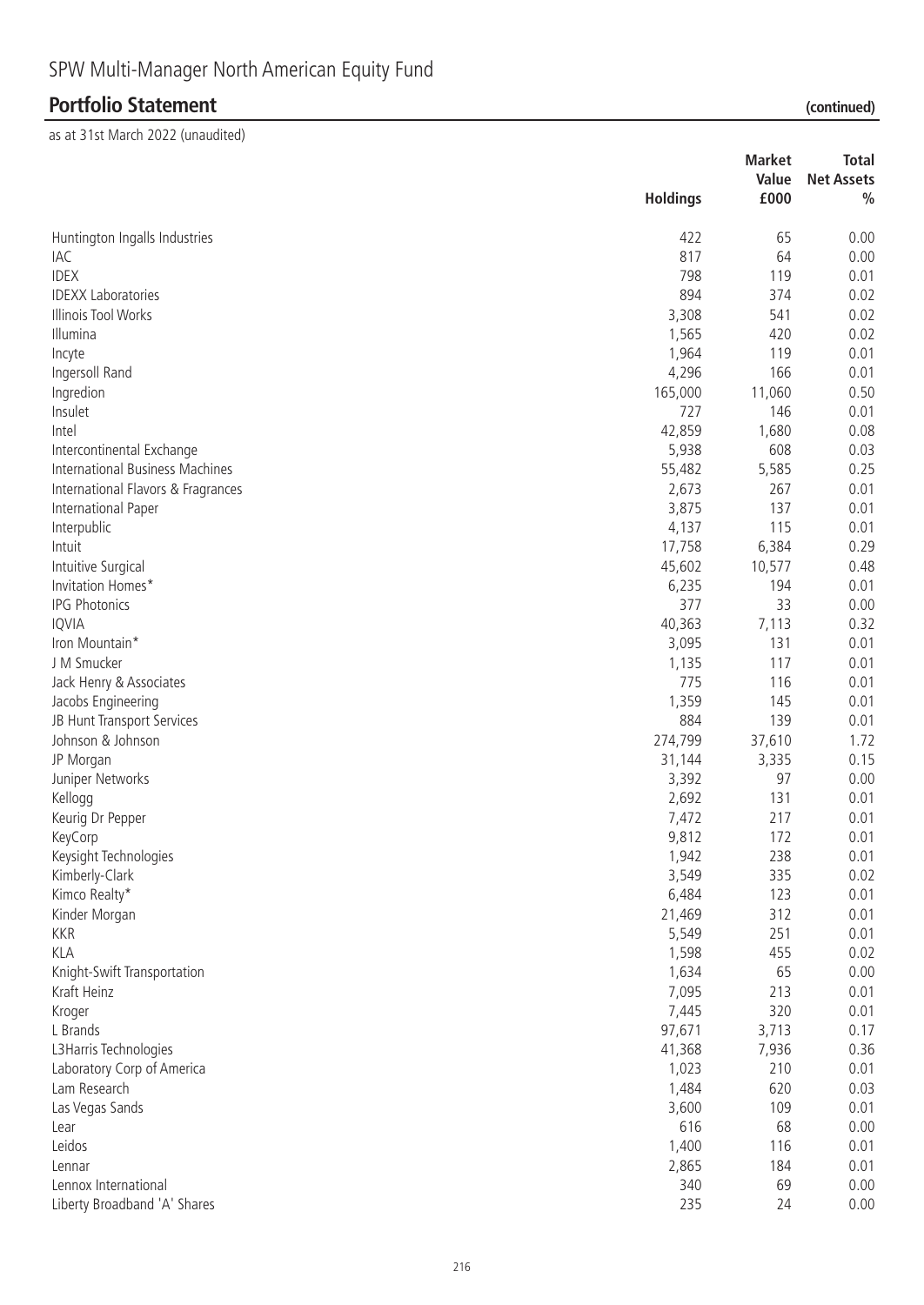| Value<br><b>Net Assets</b><br><b>Holdings</b><br>£000<br>$\frac{0}{0}$<br>Liberty Broadband 'C' Shares<br>160<br>0.01<br>1,491<br>108<br>Liberty Media Corp-Liberty Formula One<br>2,023<br>0.00<br>828<br>29<br>Liberty Media Corp-Liberty SiriusXM 'A' Shares<br>0.00<br>Liberty Media Corp-Liberty SiriusXM 'C' Shares<br>1,735<br>0.00<br>61<br>1,796<br>92<br>Lincoln National<br>0.00<br>1,742<br>Live Nation Entertainment<br>156<br>0.01<br>2,904<br>103<br><b>LKQ</b><br>0.00<br>Lockheed Martin<br>25,116<br>8,531<br>0.39<br>2,264<br>113<br>0.01<br>Loews<br>Lowe's<br>68,715<br>10,969<br>0.50<br>Lucid<br>4,292<br>87<br>0.00<br>358<br>0.02<br>Lululemon Athletica<br>1,248<br>9,069<br>79<br>0.00<br>Lumen Technologies<br>2,739<br>81<br>0.00<br>Lyft<br>178<br>0.01<br>M&T Bank<br>1,357<br>80,000<br>1,558<br>0.07<br>Macy's<br>Marathon Petroleum<br>6,488<br>422<br>0.02<br>Markel<br>165<br>145<br>0.01<br>396<br>MarketAxess<br>105<br>0.00<br>2,918<br>392<br>Marriott International<br>0.02<br>Marsh & McLennan<br>23,679<br>3,101<br>0.14<br>658<br>196<br>Martin Marietta Materials<br>0.01<br>483<br>0.02<br>Marvell Technology<br>8,680<br>0.00<br>2,561<br>104<br>Masco<br>Masimo<br>553<br>65<br>0.00<br>9,245<br>0.12<br><b>MasterCard</b><br>2,549<br>Match<br>2,816<br>238<br>0.01<br>McCormick<br>195<br>2,628<br>0.01<br>McDonald's<br>52,291<br>9,920<br>0.45<br>1,609<br>McKesson<br>376<br>0.02<br>102<br>Medical Properties Trust*<br>6,235<br>0.00<br>479<br>0.02<br>MercadoLibre<br>441<br>Merck<br>58,155<br>3,651<br>0.17<br>MetLife<br>213,725<br>11,664<br>0.53<br>Mettler-Toledo International<br>243<br>260<br>0.01<br>3,949<br>130<br>0.01<br><b>MGM Resorts International</b><br>Microchip Technology<br>340<br>5,848<br>0.02<br>300,289<br>18,110<br>0.83<br>Micron Technology<br>Microsoft<br>416,902<br>99,652<br>4.54<br>Mid-America Apartment Communities*<br>1,214<br>197<br>0.01<br>3,632<br>484<br>0.02<br>Moderna<br>Mohawk Industries<br>597<br>60<br>0.00<br>616<br>Molina Healthcare<br>160<br>0.01<br>1,977<br>82<br>Molson Coors Beverage<br>0.00<br>192,004<br>Mondelez International<br>9,179<br>0.42<br>623<br>204<br>MongoDB<br>0.01<br>468<br>174<br>Monolithic Power Systems<br>0.01<br>255<br>4,183<br>0.01<br>Monster Beverage<br>Moody's<br>455<br>1,764<br>0.02<br>0.55<br>Morgan Stanley<br>174,783<br>12,025<br>Mosaic<br>3,904<br>195<br>0.01 |  | <b>Market</b> | <b>Total</b> |
|----------------------------------------------------------------------------------------------------------------------------------------------------------------------------------------------------------------------------------------------------------------------------------------------------------------------------------------------------------------------------------------------------------------------------------------------------------------------------------------------------------------------------------------------------------------------------------------------------------------------------------------------------------------------------------------------------------------------------------------------------------------------------------------------------------------------------------------------------------------------------------------------------------------------------------------------------------------------------------------------------------------------------------------------------------------------------------------------------------------------------------------------------------------------------------------------------------------------------------------------------------------------------------------------------------------------------------------------------------------------------------------------------------------------------------------------------------------------------------------------------------------------------------------------------------------------------------------------------------------------------------------------------------------------------------------------------------------------------------------------------------------------------------------------------------------------------------------------------------------------------------------------------------------------------------------------------------------------------------------------------------------------------------------------------------------------------------------------------------------------------------------------------------------------------------------------------------------------------------------------------------------------------------------------------------------------------------------------------------------------------------------------------------------------------|--|---------------|--------------|
|                                                                                                                                                                                                                                                                                                                                                                                                                                                                                                                                                                                                                                                                                                                                                                                                                                                                                                                                                                                                                                                                                                                                                                                                                                                                                                                                                                                                                                                                                                                                                                                                                                                                                                                                                                                                                                                                                                                                                                                                                                                                                                                                                                                                                                                                                                                                                                                                                            |  |               |              |
|                                                                                                                                                                                                                                                                                                                                                                                                                                                                                                                                                                                                                                                                                                                                                                                                                                                                                                                                                                                                                                                                                                                                                                                                                                                                                                                                                                                                                                                                                                                                                                                                                                                                                                                                                                                                                                                                                                                                                                                                                                                                                                                                                                                                                                                                                                                                                                                                                            |  |               |              |
|                                                                                                                                                                                                                                                                                                                                                                                                                                                                                                                                                                                                                                                                                                                                                                                                                                                                                                                                                                                                                                                                                                                                                                                                                                                                                                                                                                                                                                                                                                                                                                                                                                                                                                                                                                                                                                                                                                                                                                                                                                                                                                                                                                                                                                                                                                                                                                                                                            |  |               |              |
|                                                                                                                                                                                                                                                                                                                                                                                                                                                                                                                                                                                                                                                                                                                                                                                                                                                                                                                                                                                                                                                                                                                                                                                                                                                                                                                                                                                                                                                                                                                                                                                                                                                                                                                                                                                                                                                                                                                                                                                                                                                                                                                                                                                                                                                                                                                                                                                                                            |  |               |              |
|                                                                                                                                                                                                                                                                                                                                                                                                                                                                                                                                                                                                                                                                                                                                                                                                                                                                                                                                                                                                                                                                                                                                                                                                                                                                                                                                                                                                                                                                                                                                                                                                                                                                                                                                                                                                                                                                                                                                                                                                                                                                                                                                                                                                                                                                                                                                                                                                                            |  |               |              |
|                                                                                                                                                                                                                                                                                                                                                                                                                                                                                                                                                                                                                                                                                                                                                                                                                                                                                                                                                                                                                                                                                                                                                                                                                                                                                                                                                                                                                                                                                                                                                                                                                                                                                                                                                                                                                                                                                                                                                                                                                                                                                                                                                                                                                                                                                                                                                                                                                            |  |               |              |
|                                                                                                                                                                                                                                                                                                                                                                                                                                                                                                                                                                                                                                                                                                                                                                                                                                                                                                                                                                                                                                                                                                                                                                                                                                                                                                                                                                                                                                                                                                                                                                                                                                                                                                                                                                                                                                                                                                                                                                                                                                                                                                                                                                                                                                                                                                                                                                                                                            |  |               |              |
|                                                                                                                                                                                                                                                                                                                                                                                                                                                                                                                                                                                                                                                                                                                                                                                                                                                                                                                                                                                                                                                                                                                                                                                                                                                                                                                                                                                                                                                                                                                                                                                                                                                                                                                                                                                                                                                                                                                                                                                                                                                                                                                                                                                                                                                                                                                                                                                                                            |  |               |              |
|                                                                                                                                                                                                                                                                                                                                                                                                                                                                                                                                                                                                                                                                                                                                                                                                                                                                                                                                                                                                                                                                                                                                                                                                                                                                                                                                                                                                                                                                                                                                                                                                                                                                                                                                                                                                                                                                                                                                                                                                                                                                                                                                                                                                                                                                                                                                                                                                                            |  |               |              |
|                                                                                                                                                                                                                                                                                                                                                                                                                                                                                                                                                                                                                                                                                                                                                                                                                                                                                                                                                                                                                                                                                                                                                                                                                                                                                                                                                                                                                                                                                                                                                                                                                                                                                                                                                                                                                                                                                                                                                                                                                                                                                                                                                                                                                                                                                                                                                                                                                            |  |               |              |
|                                                                                                                                                                                                                                                                                                                                                                                                                                                                                                                                                                                                                                                                                                                                                                                                                                                                                                                                                                                                                                                                                                                                                                                                                                                                                                                                                                                                                                                                                                                                                                                                                                                                                                                                                                                                                                                                                                                                                                                                                                                                                                                                                                                                                                                                                                                                                                                                                            |  |               |              |
|                                                                                                                                                                                                                                                                                                                                                                                                                                                                                                                                                                                                                                                                                                                                                                                                                                                                                                                                                                                                                                                                                                                                                                                                                                                                                                                                                                                                                                                                                                                                                                                                                                                                                                                                                                                                                                                                                                                                                                                                                                                                                                                                                                                                                                                                                                                                                                                                                            |  |               |              |
|                                                                                                                                                                                                                                                                                                                                                                                                                                                                                                                                                                                                                                                                                                                                                                                                                                                                                                                                                                                                                                                                                                                                                                                                                                                                                                                                                                                                                                                                                                                                                                                                                                                                                                                                                                                                                                                                                                                                                                                                                                                                                                                                                                                                                                                                                                                                                                                                                            |  |               |              |
|                                                                                                                                                                                                                                                                                                                                                                                                                                                                                                                                                                                                                                                                                                                                                                                                                                                                                                                                                                                                                                                                                                                                                                                                                                                                                                                                                                                                                                                                                                                                                                                                                                                                                                                                                                                                                                                                                                                                                                                                                                                                                                                                                                                                                                                                                                                                                                                                                            |  |               |              |
|                                                                                                                                                                                                                                                                                                                                                                                                                                                                                                                                                                                                                                                                                                                                                                                                                                                                                                                                                                                                                                                                                                                                                                                                                                                                                                                                                                                                                                                                                                                                                                                                                                                                                                                                                                                                                                                                                                                                                                                                                                                                                                                                                                                                                                                                                                                                                                                                                            |  |               |              |
|                                                                                                                                                                                                                                                                                                                                                                                                                                                                                                                                                                                                                                                                                                                                                                                                                                                                                                                                                                                                                                                                                                                                                                                                                                                                                                                                                                                                                                                                                                                                                                                                                                                                                                                                                                                                                                                                                                                                                                                                                                                                                                                                                                                                                                                                                                                                                                                                                            |  |               |              |
|                                                                                                                                                                                                                                                                                                                                                                                                                                                                                                                                                                                                                                                                                                                                                                                                                                                                                                                                                                                                                                                                                                                                                                                                                                                                                                                                                                                                                                                                                                                                                                                                                                                                                                                                                                                                                                                                                                                                                                                                                                                                                                                                                                                                                                                                                                                                                                                                                            |  |               |              |
|                                                                                                                                                                                                                                                                                                                                                                                                                                                                                                                                                                                                                                                                                                                                                                                                                                                                                                                                                                                                                                                                                                                                                                                                                                                                                                                                                                                                                                                                                                                                                                                                                                                                                                                                                                                                                                                                                                                                                                                                                                                                                                                                                                                                                                                                                                                                                                                                                            |  |               |              |
|                                                                                                                                                                                                                                                                                                                                                                                                                                                                                                                                                                                                                                                                                                                                                                                                                                                                                                                                                                                                                                                                                                                                                                                                                                                                                                                                                                                                                                                                                                                                                                                                                                                                                                                                                                                                                                                                                                                                                                                                                                                                                                                                                                                                                                                                                                                                                                                                                            |  |               |              |
|                                                                                                                                                                                                                                                                                                                                                                                                                                                                                                                                                                                                                                                                                                                                                                                                                                                                                                                                                                                                                                                                                                                                                                                                                                                                                                                                                                                                                                                                                                                                                                                                                                                                                                                                                                                                                                                                                                                                                                                                                                                                                                                                                                                                                                                                                                                                                                                                                            |  |               |              |
|                                                                                                                                                                                                                                                                                                                                                                                                                                                                                                                                                                                                                                                                                                                                                                                                                                                                                                                                                                                                                                                                                                                                                                                                                                                                                                                                                                                                                                                                                                                                                                                                                                                                                                                                                                                                                                                                                                                                                                                                                                                                                                                                                                                                                                                                                                                                                                                                                            |  |               |              |
|                                                                                                                                                                                                                                                                                                                                                                                                                                                                                                                                                                                                                                                                                                                                                                                                                                                                                                                                                                                                                                                                                                                                                                                                                                                                                                                                                                                                                                                                                                                                                                                                                                                                                                                                                                                                                                                                                                                                                                                                                                                                                                                                                                                                                                                                                                                                                                                                                            |  |               |              |
|                                                                                                                                                                                                                                                                                                                                                                                                                                                                                                                                                                                                                                                                                                                                                                                                                                                                                                                                                                                                                                                                                                                                                                                                                                                                                                                                                                                                                                                                                                                                                                                                                                                                                                                                                                                                                                                                                                                                                                                                                                                                                                                                                                                                                                                                                                                                                                                                                            |  |               |              |
|                                                                                                                                                                                                                                                                                                                                                                                                                                                                                                                                                                                                                                                                                                                                                                                                                                                                                                                                                                                                                                                                                                                                                                                                                                                                                                                                                                                                                                                                                                                                                                                                                                                                                                                                                                                                                                                                                                                                                                                                                                                                                                                                                                                                                                                                                                                                                                                                                            |  |               |              |
|                                                                                                                                                                                                                                                                                                                                                                                                                                                                                                                                                                                                                                                                                                                                                                                                                                                                                                                                                                                                                                                                                                                                                                                                                                                                                                                                                                                                                                                                                                                                                                                                                                                                                                                                                                                                                                                                                                                                                                                                                                                                                                                                                                                                                                                                                                                                                                                                                            |  |               |              |
|                                                                                                                                                                                                                                                                                                                                                                                                                                                                                                                                                                                                                                                                                                                                                                                                                                                                                                                                                                                                                                                                                                                                                                                                                                                                                                                                                                                                                                                                                                                                                                                                                                                                                                                                                                                                                                                                                                                                                                                                                                                                                                                                                                                                                                                                                                                                                                                                                            |  |               |              |
|                                                                                                                                                                                                                                                                                                                                                                                                                                                                                                                                                                                                                                                                                                                                                                                                                                                                                                                                                                                                                                                                                                                                                                                                                                                                                                                                                                                                                                                                                                                                                                                                                                                                                                                                                                                                                                                                                                                                                                                                                                                                                                                                                                                                                                                                                                                                                                                                                            |  |               |              |
|                                                                                                                                                                                                                                                                                                                                                                                                                                                                                                                                                                                                                                                                                                                                                                                                                                                                                                                                                                                                                                                                                                                                                                                                                                                                                                                                                                                                                                                                                                                                                                                                                                                                                                                                                                                                                                                                                                                                                                                                                                                                                                                                                                                                                                                                                                                                                                                                                            |  |               |              |
|                                                                                                                                                                                                                                                                                                                                                                                                                                                                                                                                                                                                                                                                                                                                                                                                                                                                                                                                                                                                                                                                                                                                                                                                                                                                                                                                                                                                                                                                                                                                                                                                                                                                                                                                                                                                                                                                                                                                                                                                                                                                                                                                                                                                                                                                                                                                                                                                                            |  |               |              |
|                                                                                                                                                                                                                                                                                                                                                                                                                                                                                                                                                                                                                                                                                                                                                                                                                                                                                                                                                                                                                                                                                                                                                                                                                                                                                                                                                                                                                                                                                                                                                                                                                                                                                                                                                                                                                                                                                                                                                                                                                                                                                                                                                                                                                                                                                                                                                                                                                            |  |               |              |
|                                                                                                                                                                                                                                                                                                                                                                                                                                                                                                                                                                                                                                                                                                                                                                                                                                                                                                                                                                                                                                                                                                                                                                                                                                                                                                                                                                                                                                                                                                                                                                                                                                                                                                                                                                                                                                                                                                                                                                                                                                                                                                                                                                                                                                                                                                                                                                                                                            |  |               |              |
|                                                                                                                                                                                                                                                                                                                                                                                                                                                                                                                                                                                                                                                                                                                                                                                                                                                                                                                                                                                                                                                                                                                                                                                                                                                                                                                                                                                                                                                                                                                                                                                                                                                                                                                                                                                                                                                                                                                                                                                                                                                                                                                                                                                                                                                                                                                                                                                                                            |  |               |              |
|                                                                                                                                                                                                                                                                                                                                                                                                                                                                                                                                                                                                                                                                                                                                                                                                                                                                                                                                                                                                                                                                                                                                                                                                                                                                                                                                                                                                                                                                                                                                                                                                                                                                                                                                                                                                                                                                                                                                                                                                                                                                                                                                                                                                                                                                                                                                                                                                                            |  |               |              |
|                                                                                                                                                                                                                                                                                                                                                                                                                                                                                                                                                                                                                                                                                                                                                                                                                                                                                                                                                                                                                                                                                                                                                                                                                                                                                                                                                                                                                                                                                                                                                                                                                                                                                                                                                                                                                                                                                                                                                                                                                                                                                                                                                                                                                                                                                                                                                                                                                            |  |               |              |
|                                                                                                                                                                                                                                                                                                                                                                                                                                                                                                                                                                                                                                                                                                                                                                                                                                                                                                                                                                                                                                                                                                                                                                                                                                                                                                                                                                                                                                                                                                                                                                                                                                                                                                                                                                                                                                                                                                                                                                                                                                                                                                                                                                                                                                                                                                                                                                                                                            |  |               |              |
|                                                                                                                                                                                                                                                                                                                                                                                                                                                                                                                                                                                                                                                                                                                                                                                                                                                                                                                                                                                                                                                                                                                                                                                                                                                                                                                                                                                                                                                                                                                                                                                                                                                                                                                                                                                                                                                                                                                                                                                                                                                                                                                                                                                                                                                                                                                                                                                                                            |  |               |              |
|                                                                                                                                                                                                                                                                                                                                                                                                                                                                                                                                                                                                                                                                                                                                                                                                                                                                                                                                                                                                                                                                                                                                                                                                                                                                                                                                                                                                                                                                                                                                                                                                                                                                                                                                                                                                                                                                                                                                                                                                                                                                                                                                                                                                                                                                                                                                                                                                                            |  |               |              |
|                                                                                                                                                                                                                                                                                                                                                                                                                                                                                                                                                                                                                                                                                                                                                                                                                                                                                                                                                                                                                                                                                                                                                                                                                                                                                                                                                                                                                                                                                                                                                                                                                                                                                                                                                                                                                                                                                                                                                                                                                                                                                                                                                                                                                                                                                                                                                                                                                            |  |               |              |
|                                                                                                                                                                                                                                                                                                                                                                                                                                                                                                                                                                                                                                                                                                                                                                                                                                                                                                                                                                                                                                                                                                                                                                                                                                                                                                                                                                                                                                                                                                                                                                                                                                                                                                                                                                                                                                                                                                                                                                                                                                                                                                                                                                                                                                                                                                                                                                                                                            |  |               |              |
|                                                                                                                                                                                                                                                                                                                                                                                                                                                                                                                                                                                                                                                                                                                                                                                                                                                                                                                                                                                                                                                                                                                                                                                                                                                                                                                                                                                                                                                                                                                                                                                                                                                                                                                                                                                                                                                                                                                                                                                                                                                                                                                                                                                                                                                                                                                                                                                                                            |  |               |              |
|                                                                                                                                                                                                                                                                                                                                                                                                                                                                                                                                                                                                                                                                                                                                                                                                                                                                                                                                                                                                                                                                                                                                                                                                                                                                                                                                                                                                                                                                                                                                                                                                                                                                                                                                                                                                                                                                                                                                                                                                                                                                                                                                                                                                                                                                                                                                                                                                                            |  |               |              |
|                                                                                                                                                                                                                                                                                                                                                                                                                                                                                                                                                                                                                                                                                                                                                                                                                                                                                                                                                                                                                                                                                                                                                                                                                                                                                                                                                                                                                                                                                                                                                                                                                                                                                                                                                                                                                                                                                                                                                                                                                                                                                                                                                                                                                                                                                                                                                                                                                            |  |               |              |
|                                                                                                                                                                                                                                                                                                                                                                                                                                                                                                                                                                                                                                                                                                                                                                                                                                                                                                                                                                                                                                                                                                                                                                                                                                                                                                                                                                                                                                                                                                                                                                                                                                                                                                                                                                                                                                                                                                                                                                                                                                                                                                                                                                                                                                                                                                                                                                                                                            |  |               |              |
|                                                                                                                                                                                                                                                                                                                                                                                                                                                                                                                                                                                                                                                                                                                                                                                                                                                                                                                                                                                                                                                                                                                                                                                                                                                                                                                                                                                                                                                                                                                                                                                                                                                                                                                                                                                                                                                                                                                                                                                                                                                                                                                                                                                                                                                                                                                                                                                                                            |  |               |              |
|                                                                                                                                                                                                                                                                                                                                                                                                                                                                                                                                                                                                                                                                                                                                                                                                                                                                                                                                                                                                                                                                                                                                                                                                                                                                                                                                                                                                                                                                                                                                                                                                                                                                                                                                                                                                                                                                                                                                                                                                                                                                                                                                                                                                                                                                                                                                                                                                                            |  |               |              |
|                                                                                                                                                                                                                                                                                                                                                                                                                                                                                                                                                                                                                                                                                                                                                                                                                                                                                                                                                                                                                                                                                                                                                                                                                                                                                                                                                                                                                                                                                                                                                                                                                                                                                                                                                                                                                                                                                                                                                                                                                                                                                                                                                                                                                                                                                                                                                                                                                            |  |               |              |
|                                                                                                                                                                                                                                                                                                                                                                                                                                                                                                                                                                                                                                                                                                                                                                                                                                                                                                                                                                                                                                                                                                                                                                                                                                                                                                                                                                                                                                                                                                                                                                                                                                                                                                                                                                                                                                                                                                                                                                                                                                                                                                                                                                                                                                                                                                                                                                                                                            |  |               |              |
|                                                                                                                                                                                                                                                                                                                                                                                                                                                                                                                                                                                                                                                                                                                                                                                                                                                                                                                                                                                                                                                                                                                                                                                                                                                                                                                                                                                                                                                                                                                                                                                                                                                                                                                                                                                                                                                                                                                                                                                                                                                                                                                                                                                                                                                                                                                                                                                                                            |  |               |              |
|                                                                                                                                                                                                                                                                                                                                                                                                                                                                                                                                                                                                                                                                                                                                                                                                                                                                                                                                                                                                                                                                                                                                                                                                                                                                                                                                                                                                                                                                                                                                                                                                                                                                                                                                                                                                                                                                                                                                                                                                                                                                                                                                                                                                                                                                                                                                                                                                                            |  |               |              |
|                                                                                                                                                                                                                                                                                                                                                                                                                                                                                                                                                                                                                                                                                                                                                                                                                                                                                                                                                                                                                                                                                                                                                                                                                                                                                                                                                                                                                                                                                                                                                                                                                                                                                                                                                                                                                                                                                                                                                                                                                                                                                                                                                                                                                                                                                                                                                                                                                            |  |               |              |
|                                                                                                                                                                                                                                                                                                                                                                                                                                                                                                                                                                                                                                                                                                                                                                                                                                                                                                                                                                                                                                                                                                                                                                                                                                                                                                                                                                                                                                                                                                                                                                                                                                                                                                                                                                                                                                                                                                                                                                                                                                                                                                                                                                                                                                                                                                                                                                                                                            |  |               |              |
|                                                                                                                                                                                                                                                                                                                                                                                                                                                                                                                                                                                                                                                                                                                                                                                                                                                                                                                                                                                                                                                                                                                                                                                                                                                                                                                                                                                                                                                                                                                                                                                                                                                                                                                                                                                                                                                                                                                                                                                                                                                                                                                                                                                                                                                                                                                                                                                                                            |  |               |              |
|                                                                                                                                                                                                                                                                                                                                                                                                                                                                                                                                                                                                                                                                                                                                                                                                                                                                                                                                                                                                                                                                                                                                                                                                                                                                                                                                                                                                                                                                                                                                                                                                                                                                                                                                                                                                                                                                                                                                                                                                                                                                                                                                                                                                                                                                                                                                                                                                                            |  |               |              |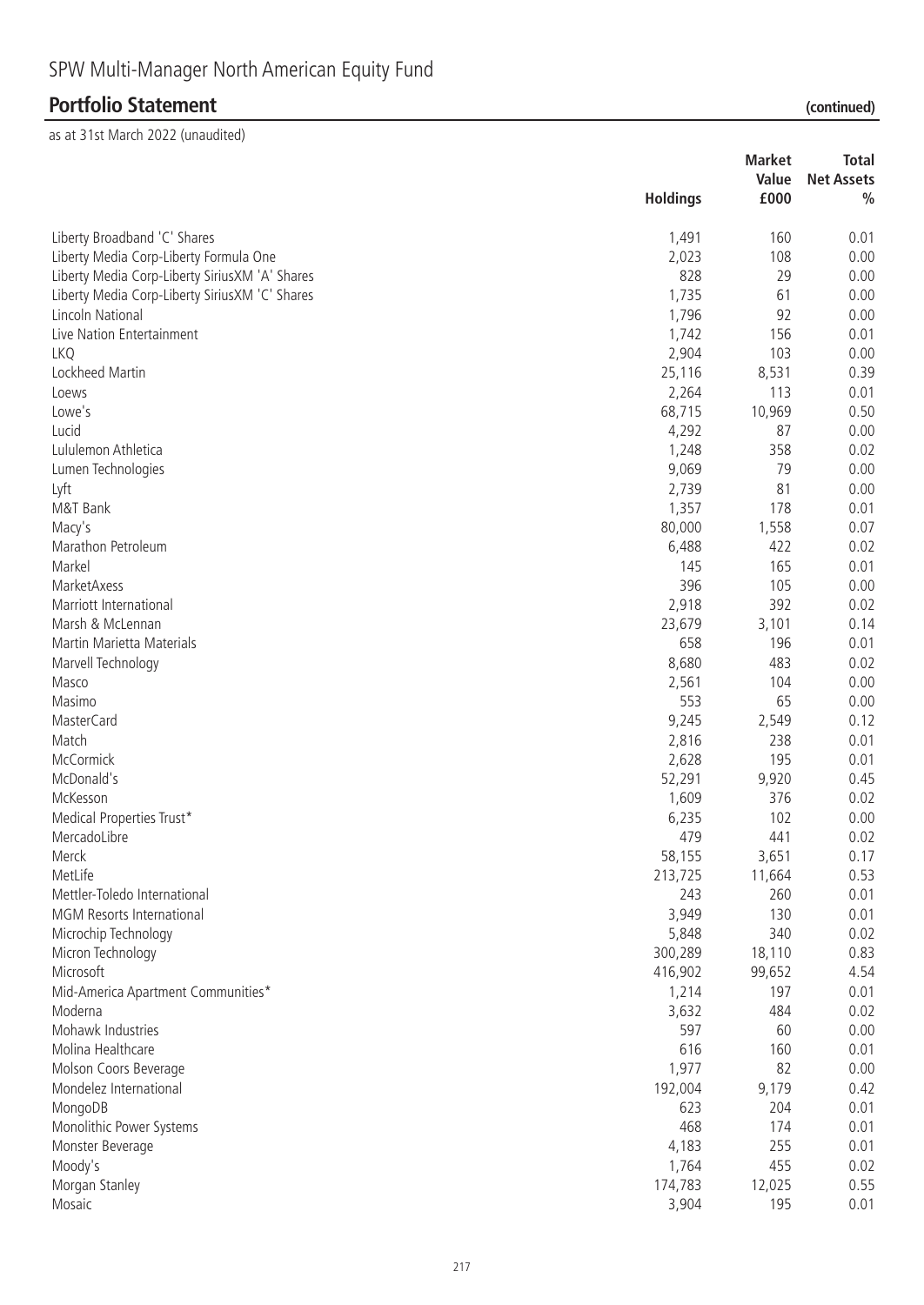|                               | <b>Holdings</b>  | <b>Market</b><br>Value<br>£000 | <b>Total</b><br><b>Net Assets</b><br>$\frac{0}{0}$ |
|-------------------------------|------------------|--------------------------------|----------------------------------------------------|
| Motorola Solutions            | 1,780            | 326                            | 0.01                                               |
| <b>MSC Industrial Direct</b>  | 69,500           | 4,545                          | 0.21                                               |
| <b>MSCI</b>                   | 869              | 338                            | 0.02                                               |
| Nasdaq                        | 1,234            | 171                            | 0.01                                               |
| NetApp                        | 2,357            | 155                            | 0.01                                               |
| Netflix                       | 4,668            | 1,357                          | 0.06                                               |
| Neurocrine Biosciences        | 1,000            | 70                             | 0.00                                               |
| Newell Brands                 | 3,954            | 67                             | 0.00                                               |
| Newmont                       | 8,404            | 512                            | 0.02                                               |
| News                          | 665,546          | 11,541                         | 0.53                                               |
| NextEra Energy                | 431,129          | 28,084                         | 1.28                                               |
| <b>NIKE</b>                   | 13,466           | 1,421                          | 0.06                                               |
| NiSource                      | 4,082            | 98                             | 0.00                                               |
| Nordson                       | 546              | 96                             | 0.00                                               |
| Norfolk Southern              | 103,742          | 22,854                         | 1.04                                               |
| Northern Trust                | 35,979           | 3,310                          | 0.15                                               |
| Northrop Grumman              | 26,988           | 9,318                          | 0.43                                               |
| NortonLifeLock                | 6,119            | 127                            | 0.01                                               |
| Novavax                       | 726              | 41                             | 0.00                                               |
| NRG Energy                    | 2,516            | 73                             | 0.00                                               |
| Nucor                         | 3,012            | 343                            | 0.02                                               |
| <b>NVIDIA</b>                 | 75,168           | 15,858                         | 0.72                                               |
| <b>NVR</b>                    | 35               | 125                            | 0.01                                               |
| Occidental Petroleum          | 9,843            | 431                            | 0.02                                               |
| Okta                          | 1,352            | 157                            | 0.01                                               |
| Old Dominion Freight Line     | 1,031            | 245                            | 0.01                                               |
| Omnicom                       | 2,240            | 147                            | 0.01                                               |
| ON Semiconductor              | 4,541            | 223                            | 0.01                                               |
| ONEOK                         | 4,700            | 257                            | 0.01                                               |
| Oracle                        | 287,140          | 18,236                         | 0.83                                               |
| O'Reilly Automotive           | 711              | 377                            | 0.02                                               |
| Otis Worldwide                | 4,253            | 252                            | 0.01                                               |
| Owens Corning                 | 1,047            | 75                             | 0.00                                               |
| PACCAR                        | 230,275          | 15,683                         | 0.72                                               |
| Packaging Corp of America     | 998              | 119                            | 0.01                                               |
| Palantir Technologies         | 16,971           | 179                            | 0.01                                               |
| Palo Alto Networks            | 1,040            | 488                            | 0.02                                               |
| Parker-Hannifin               | 34,803           | 7,735                          | 0.35                                               |
| Paychex                       | 3,420            | 357                            | 0.02                                               |
|                               | 538              | 142                            | 0.01                                               |
| Paycom Software               |                  |                                | 0.05                                               |
| PayPal<br>Peloton Interactive | 11,763           | 1,062<br>63                    | 0.00                                               |
| PepsiCo                       | 2,925            |                                | 1.69                                               |
| PerkinElmer                   | 289,286<br>1,196 | 37,018                         |                                                    |
|                               |                  | 163                            | 0.01                                               |
| Pfizer<br>PG&E                | 629,549          | 25,152                         | 1.15                                               |
|                               | 1,237,697        | 11,391                         | 0.52                                               |
| Philip Morris International   | 169,670          | 12,142                         | 0.55                                               |
| Phillips 66                   | 4,737            | 316                            | 0.01                                               |
| Pinterest                     | 5,905            | 115                            | 0.01                                               |
| Pioneer Natural Resources     | 2,445            | 480                            | 0.02                                               |
| Planet Fitness                | 127,743          | 8,273                          | 0.38                                               |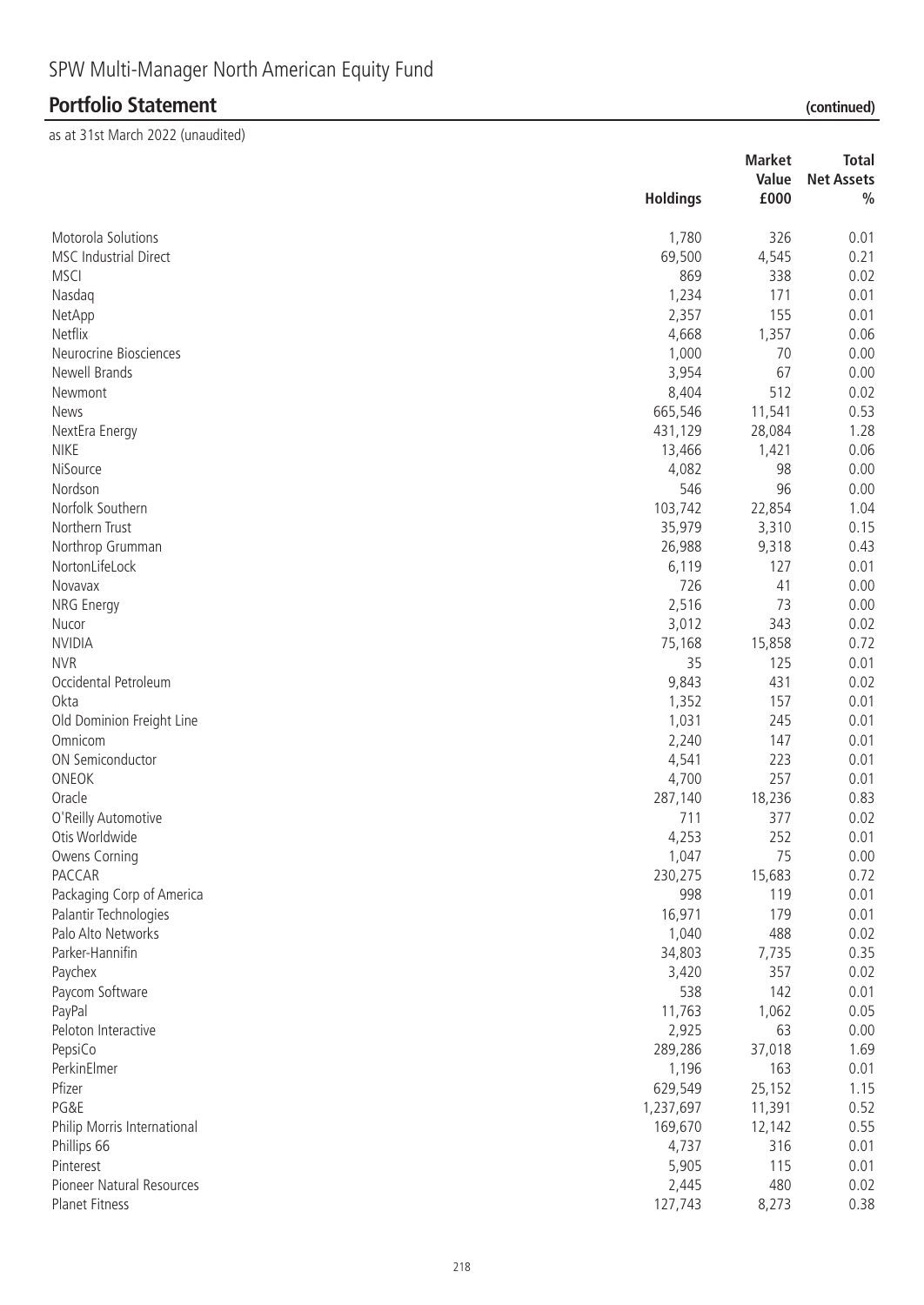|                               |                 | <b>Market</b> | <b>Total</b>      |
|-------------------------------|-----------------|---------------|-------------------|
|                               |                 | Value         | <b>Net Assets</b> |
|                               | <b>Holdings</b> | £000          | $\frac{0}{0}$     |
| Plug Power                    | 5,445           | 118           | 0.01              |
| <b>PNC Financial Services</b> | 76,741          | 11,151        | 0.51              |
| Pool                          | 49,200          | 16,822        | 0.77              |
| PPG Industries                | 76,994          | 7,796         | 0.36              |
| PPL                           | 7,912           | 173           | 0.01              |
| Principal Financial           | 2,794           | 159           | 0.01              |
| Procter & Gamble              | 282,062         | 33,178        | 1.51              |
| Progressive                   | 57,195          | 5,105         | 0.23              |
| Prologis*                     | 50,404          | 6,300         | 0.29              |
| Prudential Financial          | 3,984           | 365           | 0.02              |
| PTC                           | 1,170           | 97            | 0.00              |
| Public Service Enterprise     | 77,121          | 4,109         | 0.19              |
| Public Storage*               | 1,664           | 502           | 0.02              |
| PulteGroup                    | 2,647           | 89            | 0.00              |
| Qorvo                         | 1,158           | 112           | 0.01              |
| Qualcomm                      | 11,803          | 1,374         | 0.06              |
| Quest Diagnostics             | 1,292           | 137           | 0.01              |
| Raymond James Financial       | 1,952           | 166           | 0.01              |
| Raytheon Technologies         | 201,177         | 15,451        | 0.70              |
| Realty Income*                | 5,959           | 319           | 0.01              |
| Regency Centers*              | 1,590           | 88            | 0.00              |
| Regeneron Pharmaceuticals     | 1,115           | 588           | 0.03              |
| Regions Financial             | 10,046          | 173           | 0.01              |
| Reliance Steel & Aluminum     | 60,000          | 8,440         | 0.38              |
| Republic Services             | 37,705          | 3,867         | 0.18              |
| ResMed                        | 1,536           | 291           | 0.01              |
| RingCentral                   | 813             | 75            | 0.00              |
| Rivian Automotive             | 1,859           | 74            | 0.00              |
| Robert Half International     | 1,168           | 105           | 0.00              |
| Robinhood Markets             | 1,761           | 20            | 0.00              |
| Rockwell Automation           | 1,223           | 262           | 0.01              |
| Roku                          | 1,238           | 122           | 0.01              |
| Rollins                       | 2,260           | 61            | 0.00              |
| Roper Technologies            | 1,112           | 405           | 0.02              |
| Ross Stores                   | 3,745           | 264           | 0.01              |
| RPM International             | 1,339           | 84            | 0.00              |
| S&P Global                    | 3,733           | 1,191         | 0.05              |
| Saia                          | 79,860          | 15,894        | 0.72              |
| salesforce.com                | 10,317          | 1,689         | 0.08              |
| SBA Communications*           | 1,147           | 300           | 0.01              |
| Seagen                        | 1,446           | 156           | 0.01              |
| Sealed Air                    | 1,546           | 80            | 0.00              |
| SEI Investments               | 1,263           | 59            | 0.00              |
| Sempra Energy                 | 3,366           | 430           | 0.02              |
| ServiceNow                    | 2,098           | 917           | 0.04              |
| Sherwin-Williams              | 2,625           | 506           | 0.02              |
| Signature Bank                | 79,075          | 18,463        | 0.84              |
| Simon Property*               | 3,463           | 356           | 0.02              |
| Sirius XM                     | 10,522          | 53            | 0.00              |
| Skyworks Solutions            | 1,743           | 181           | 0.01              |
| Snap                          | 11,403          | 320           | 0.01              |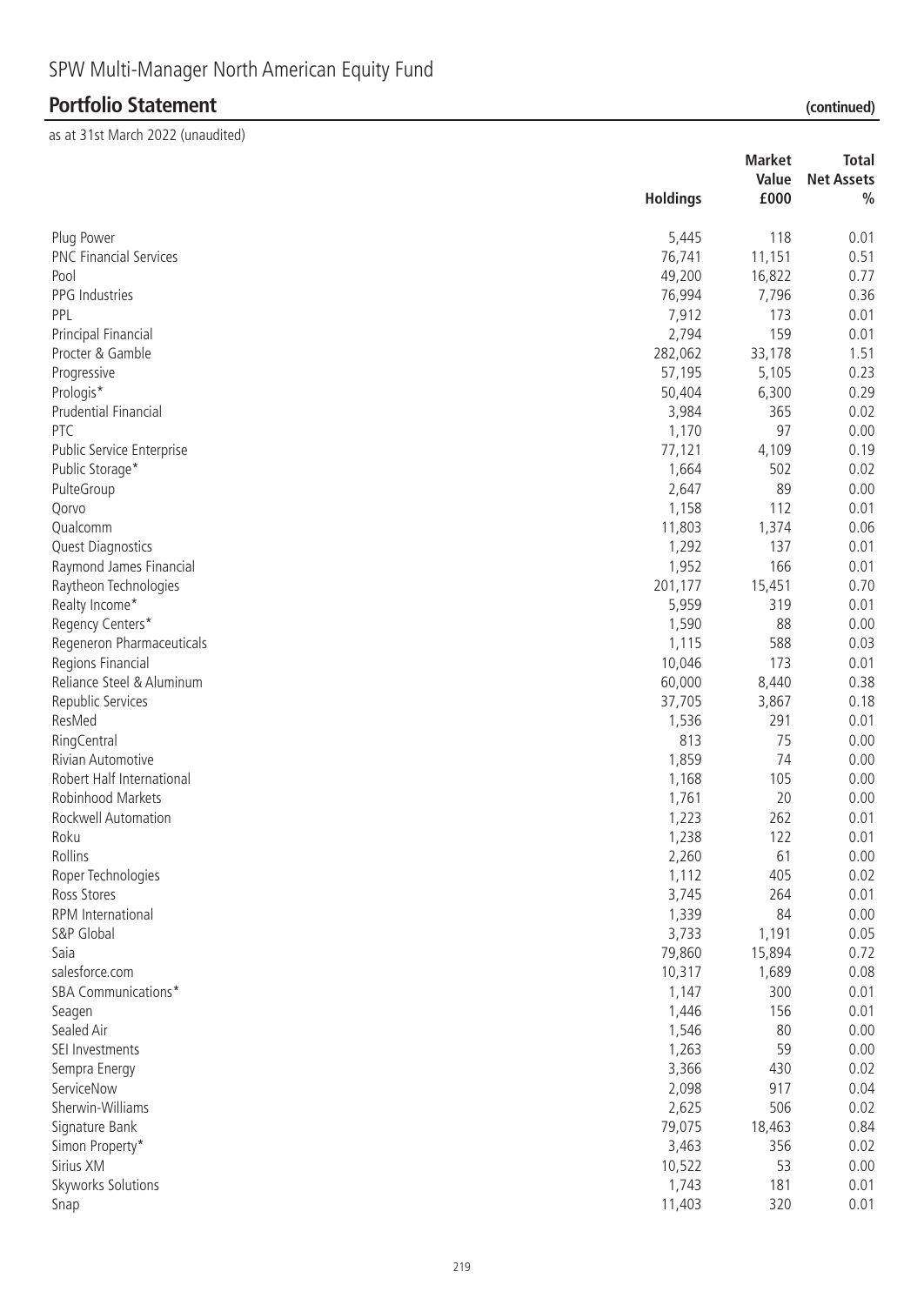|                               |                 | <b>Market</b> | <b>Total</b>      |
|-------------------------------|-----------------|---------------|-------------------|
|                               |                 | Value         | <b>Net Assets</b> |
|                               | <b>Holdings</b> | £000          | $\frac{0}{0}$     |
| Snap-on                       | 562             | 90            | 0.00              |
| Snowflake                     | 2,220           | 392           | 0.02              |
| SoFi Technologies             | 5,502           | 41            | 0.00              |
| SolarEdge Technologies        | 553             | 132           | 0.01              |
| Southern                      | 11,169          | 617           | 0.03              |
| Southwest Airlines            | 1,541           | 54            | 0.00              |
| Splunk                        | 235,502         | 25,498        | 1.16              |
| SS&C Technologies             | 2,412           | 140           | 0.01              |
| Stanley Black & Decker        | 1,719           | 187           | 0.01              |
| Starbucks                     | 61,230          | 4,247         | 0.19              |
| <b>State Street</b>           | 190,854         | 13,391        | 0.61              |
| <b>Steel Dynamics</b>         | 2,089           | 133           | 0.01              |
| Stryker                       | 3,578           | 734           | 0.03              |
| Sun Communities*              | 1,223           | 166           | 0.01              |
| Sunrun                        | 1,803           | 43            | 0.00              |
| <b>SVB Financial</b>          | 619             | 267           | 0.01              |
|                               | 5,768           | 157           | 0.01              |
| Synchrony Financial           | 1,608           | 408           | 0.02              |
| Synopsys                      |                 |               |                   |
| Sysco<br>T Rowe Price         | 337,010         | 21,309        | 0.97              |
|                               | 43,969          | 5,129<br>145  | 0.23              |
| Take-Two Interactive Software | 1,216           | 854           | 0.01              |
| Target                        | 5,050           | 83            | 0.04              |
| Teladoc Health                | 1,488<br>492    | 177           | 0.00              |
| Teledyne Technologies         | 490             | 130           | 0.01              |
| Teleflex                      |                 |               | 0.01              |
| Teradyne                      | 1,718           | 158           | 0.01              |
| Tesla                         | 15,274          | 12,727        | 0.58              |
| Texas Instruments             | 88,971          | 12,708        | 0.58              |
| Textron                       | 2,321           | 133           | 0.01              |
| Thermo Fisher Scientific      | 37,438          | 16,973        | 0.77              |
| <b>TJX</b><br>T-Mobile US     | 152,940         | 7,223<br>645  | 0.33              |
|                               | 6,582           |               | 0.03              |
| Torchmark                     | 1,014           | 79            | 0.00              |
| <b>Tractor Supply</b>         | 1,200           | 213           | 0.01              |
| Trade Desk                    | 4,596           | 251<br>72     | 0.01              |
| Tradeweb Markets              | 1,079           |               | 0.00              |
| TransDigm                     | 16,668          | 8,538         | 0.39              |
| TransUnion<br>Travelers       | 2,020           | 160<br>367    | 0.01              |
| Trimble                       | 2,593           |               | 0.02              |
|                               | 2,646           | 147           | 0.01              |
| <b>Truist Financial</b>       | 147,952         | 6,621         | 0.30              |
| Twilio                        | 1,776           | 228           | 0.01              |
| Twitter                       | 8,427           | 250           | 0.01              |
| Tyler Technologies            | 432             | 146           | 0.01              |
| Tyson Foods                   | 132,607         | 8,962         | 0.41              |
| Uber Technologies             | 15,335          | 427           | 0.02              |
| UDR*                          | 3,211           | 142           | 0.01              |
| UGI                           | 2,162           | 60            | 0.00              |
| Ulta Beauty                   | 545             | 167           | 0.01              |
| Union Pacific                 | 6,775           | 1,428         | 0.07              |
| United Parcel Service         | 65,785          | 11,033        | 0.50              |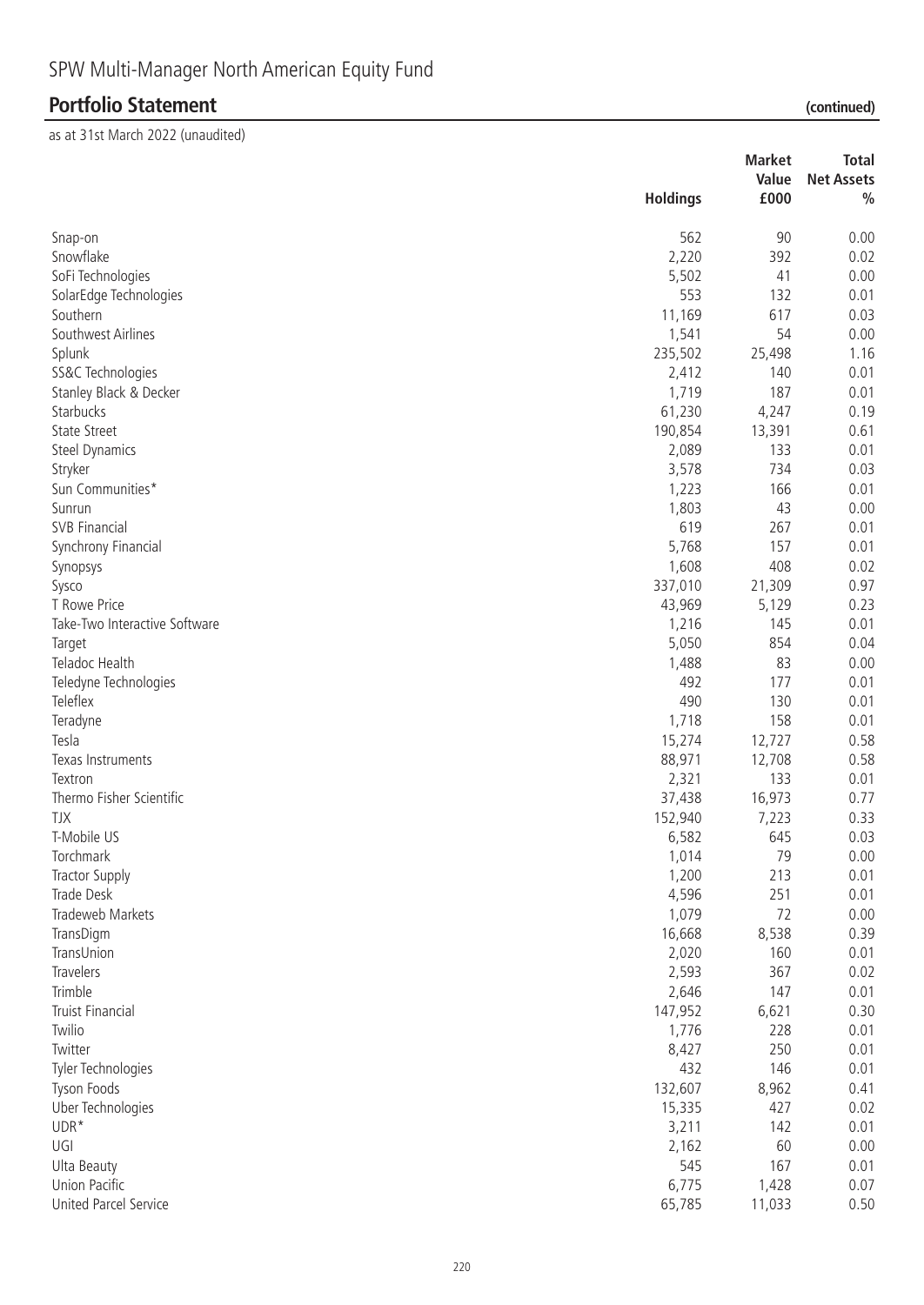|                                     |                 | <b>Market</b> | <b>Total</b>      |
|-------------------------------------|-----------------|---------------|-------------------|
|                                     |                 | Value         | <b>Net Assets</b> |
|                                     | <b>Holdings</b> | £000          | $\frac{0}{0}$     |
| <b>United Rentals</b>               | 763             | 209           | 0.01              |
| UnitedHealth                        | 57,130          | 22,659        | 1.03              |
| Unity Software                      | 597             | 46            | 0.00              |
| Universal Health Services           | 764             | 85            | 0.00              |
| Upstart                             | 41,406          | 3,596         | 0.16              |
| US Bancorp                          | 402,557         | 16,924        | 0.77              |
| Vail Resorts                        | 422             | 85            | 0.00              |
| Valero Energy                       | 17,853          | 1,367         | 0.06              |
| Veeva Systems                       | 1,462           | 238           | 0.01              |
| Ventas*                             | 66,339          | 3,174         | 0.14              |
| VeriSign                            | 1,054           | 178           | 0.01              |
| Verisk Analytics                    | 1,614           | 267           | 0.01              |
| Verizon Communications              | 170,102         | 6,688         | 0.31              |
| Vertex Pharmaceuticals              | 2,680           | 524           | 0.02              |
| VF                                  | 31,243          | 1,390         | 0.06              |
| ViacomCBS                           | 6,394           | 186           | 0.01              |
| Viatris                             | 12,689          | 106           | 0.00              |
| VICI Properties*                    | 6,549           | 144           | 0.01              |
| Victoria's Secret                   | 122,820         | 4,939         | 0.23              |
| Visa                                | 17,597          | 3,002         | 0.14              |
| Vistra                              | 4,528           | 80            | 0.00              |
| VMware                              | 2,212           | 196           | 0.01              |
| Vornado Realty Trust*               | 1,709           | 60            | 0.00              |
| Vulcan Materials                    | 1,399           | 199           | 0.01              |
| W R Berkley                         | 2,234           | 114           | 0.01              |
| Walgreens Boots Alliance            | 7,754           | 280           | 0.01              |
| Walmart                             | 86,194          | 9,843         | 0.45              |
| Walt Disney                         | 109,155         | 11,720        | 0.53              |
| Waste Management                    | 4,409           | 536           | 0.02              |
| Waters                              | 644             | 158           | 0.01              |
| Wayfair                             | 770             | 71            | 0.00              |
| Webster Financial                   | 1,873           | 82            | 0.00              |
| <b>WEC Energy</b>                   | 3,325           | 254           | 0.01              |
| Wells Fargo                         | 298,019         | 11,378        | 0.52              |
| Welltower*                          | 4,571           | 341           | 0.02              |
| West Pharmaceutical Services        | 781             | 249           | 0.01              |
| Western Digital                     | 3,260           | 126           | 0.01              |
| Western Union                       | 4,156           | 61            | 0.00              |
| Westinghouse Air Brake Technologies | 1,870           | 141           | 0.01              |
| Westrock                            | 2,777           | 100           | 0.00              |
| Weyerhaeuser*                       | 7,894           | 232           | 0.01              |
| Whirlpool                           | 635             | 87            | 0.00              |
| Williams                            | 12,805          | 328           | 0.02              |
| Workday                             | 2,034           | 374           | 0.02              |
| WP Carey*                           | 1,946           | 122           | 0.01              |
| <b>WW Grainger</b>                  | 462             | 183           | 0.01              |
| Wynn Resorts                        | 1,074           | 66            | 0.00              |
| Xcel Energy                         | 118,267         | 6,516         | 0.30              |
| Xylem                               | 1,898           | 127           | 0.01              |
| Yum! Brands                         | 3,090           | 284           | 0.01              |
| Zebra Technologies                  | 564             | 185           | 0.01              |
|                                     |                 |               |                   |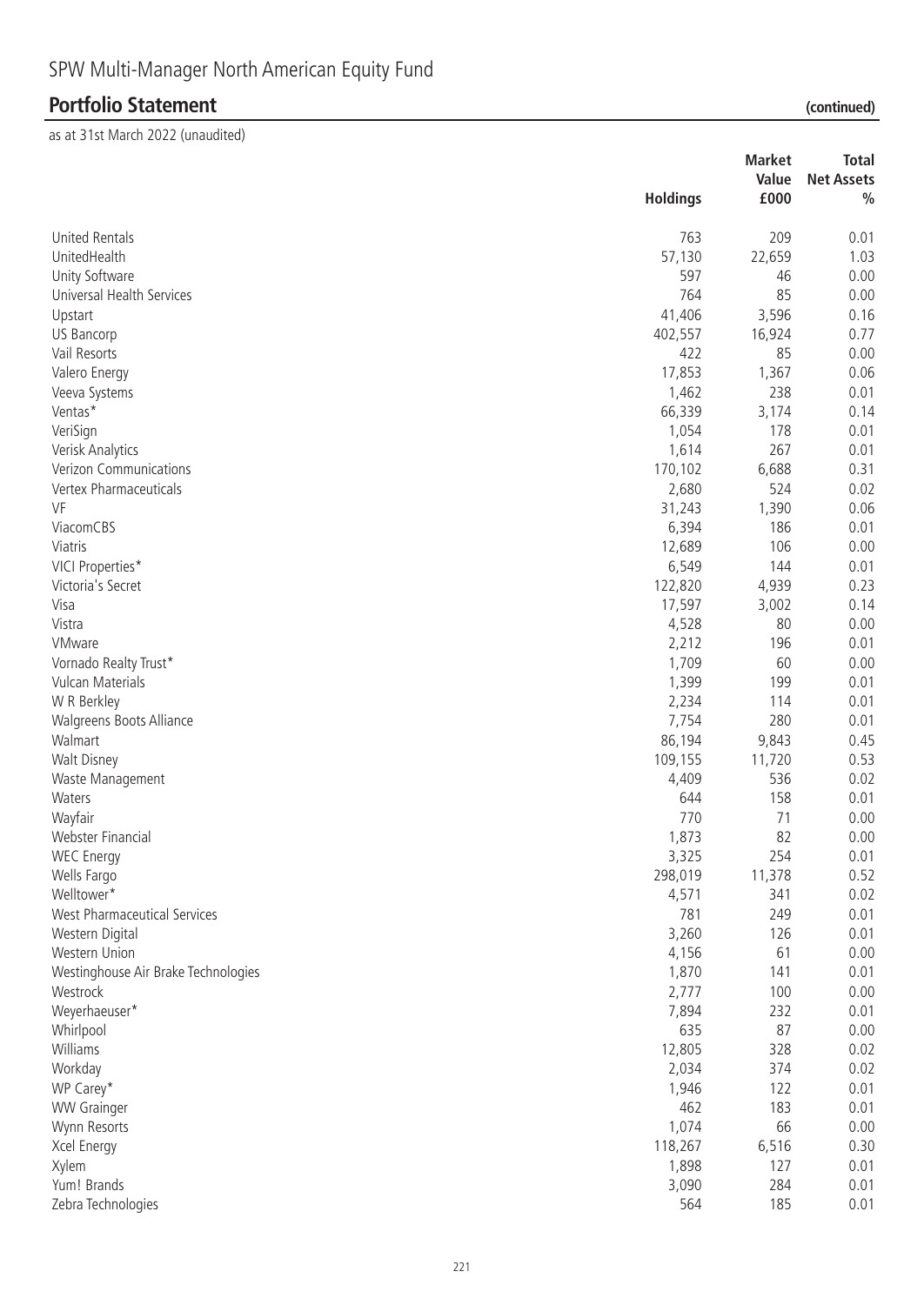as at 31st March 2022 (unaudited)

|                                                                                                                                                                                                                                                                                                                                                                                        | <b>Holdings</b> | <b>Market</b><br>Value<br>£000 | <b>Total</b><br><b>Net Assets</b><br>$\frac{0}{0}$ |
|----------------------------------------------------------------------------------------------------------------------------------------------------------------------------------------------------------------------------------------------------------------------------------------------------------------------------------------------------------------------------------------|-----------------|--------------------------------|----------------------------------------------------|
|                                                                                                                                                                                                                                                                                                                                                                                        |                 |                                |                                                    |
| Zendesk                                                                                                                                                                                                                                                                                                                                                                                | 1,263           | 115                            | 0.01                                               |
| Zillow 'A' Shares                                                                                                                                                                                                                                                                                                                                                                      | 607             | 24                             | 0.00                                               |
| Zillow 'C' Shares                                                                                                                                                                                                                                                                                                                                                                      | 1,745           | 70                             | 0.00                                               |
| Zimmer Biomet                                                                                                                                                                                                                                                                                                                                                                          | 2,202           | 216                            | 0.01                                               |
| Zoetis                                                                                                                                                                                                                                                                                                                                                                                 | 84,391          | 12,295                         | 0.56                                               |
| Zoom Video Communications                                                                                                                                                                                                                                                                                                                                                              | 2,298           | 214                            | 0.01                                               |
| ZoomInfo Technologies                                                                                                                                                                                                                                                                                                                                                                  | 2,424           | 107                            | 0.00                                               |
| Zscaler                                                                                                                                                                                                                                                                                                                                                                                | 879             | 161                            | 0.01                                               |
| <b>TOTAL UNITED STATES</b>                                                                                                                                                                                                                                                                                                                                                             |                 | 1,965,093                      | 89.62                                              |
| DERIVATIVES (0.01%, 30/09/21 0.00%)<br><b>Forward Currency Contracts</b><br>Bought USD4,000,000 for GBP3,034,698 Settlement 08/06/2022<br>Bought USD6,668,000 for GBP5,068,923 Settlement 08/06/2022<br>Bought USD628,000 for GBP479,671 Settlement 08/06/2022<br>Sold USD2,521,000 for GBP1,939,587 Settlement 08/06/2022<br>Sold USD2,579,000 for GBP1,974,321 Settlement 08/06/2022 |                 | 14<br>13<br>(1)<br>18<br>9     | 0.00<br>0.00<br>0.00<br>0.00<br>0.00               |
| <b>Futures Contracts</b>                                                                                                                                                                                                                                                                                                                                                               |                 | 53                             | 0.00                                               |
| S&P 500 E Mini Index Futures June 2022                                                                                                                                                                                                                                                                                                                                                 | 26              | 165                            | 0.01                                               |
|                                                                                                                                                                                                                                                                                                                                                                                        |                 | 165                            | 0.01                                               |
| <b>TOTAL DERIVATIVES</b>                                                                                                                                                                                                                                                                                                                                                               |                 | 218                            | 0.01                                               |
| Portfolio of investments^<br><b>Net other liabilities</b>                                                                                                                                                                                                                                                                                                                              |                 | 2,196,281<br>(3,626)           | 100.17<br>(0.17)                                   |
| <b>Total net assets</b>                                                                                                                                                                                                                                                                                                                                                                |                 | 2,192,655                      | 100.00                                             |
|                                                                                                                                                                                                                                                                                                                                                                                        |                 |                                |                                                    |

Collective investment schemes are regulated within the meaning of the FCA rules, equity investment instruments are quoted on a listed securities market, unless otherwise stated.

Derivative contracts can be exchange traded on a regulated market or over the counter (OTC). The futures contracts were traded on another regulated market.

^Including investment liabilities.

\*Real Estate Investment Trust (REIT).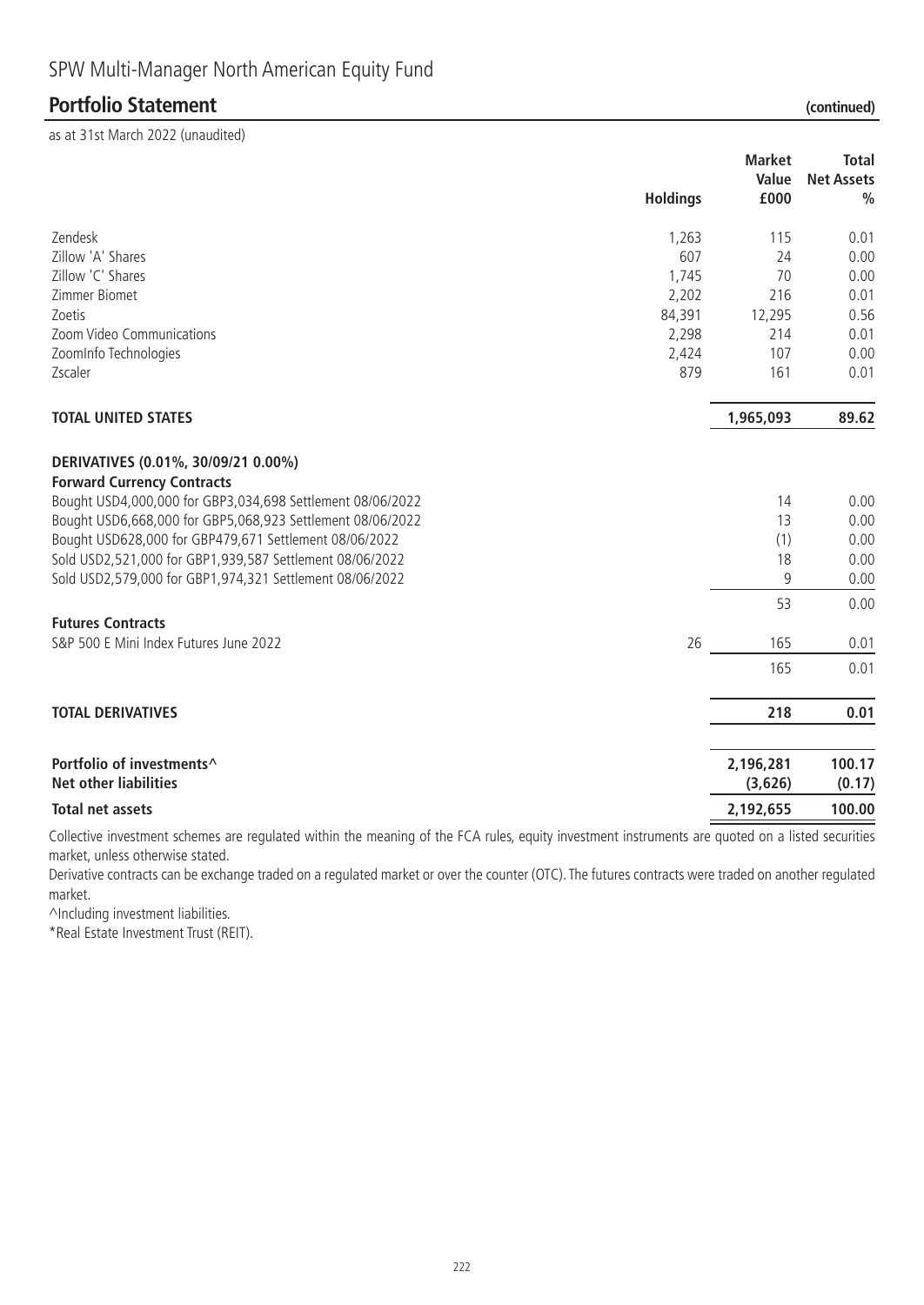### **Material Portfolio Changes**

for the six month period ended 31st March 2022 (unaudited)

| Cost<br>£000                                                   |                                                      | <b>Proceeds</b><br>£000 |
|----------------------------------------------------------------|------------------------------------------------------|-------------------------|
| <b>Major purchases</b>                                         | <b>Major sales</b>                                   |                         |
| Aberdeen Standard Liquidity Fund Lux - Sterling Fund<br>34,243 | Aberdeen Standard Liquidity Fund Lux - Sterling Fund | 34,687                  |
| 26.522<br>Amazon.com                                           | Goldman Sachs                                        | 33,423                  |
| Alphabet 'C' Shares<br>23,447                                  | Facebook                                             | 30,787                  |
| ConocoPhillips<br>21,079                                       | JP Morgan                                            | 30,262                  |
| Samsung Electronics Preference Shares<br>19.696                | Visa                                                 | 28,082                  |
| Microsoft<br>16,621                                            | Microsoft                                            | 25,889                  |
| PACCAR<br>15,187                                               | Apple                                                | 21,800                  |
| Bristol-Myers Squibb<br>14,659                                 | Alphabet 'C' Shares                                  | 21,087                  |
| 14,230<br>NextEra Energy                                       | Lowe's                                               | 17,256                  |
| Pfizer<br>13,704                                               | American Express                                     | 17,218                  |

The above table compliments the data provided in the investment managers report by outlining the top 10 Portfolio components.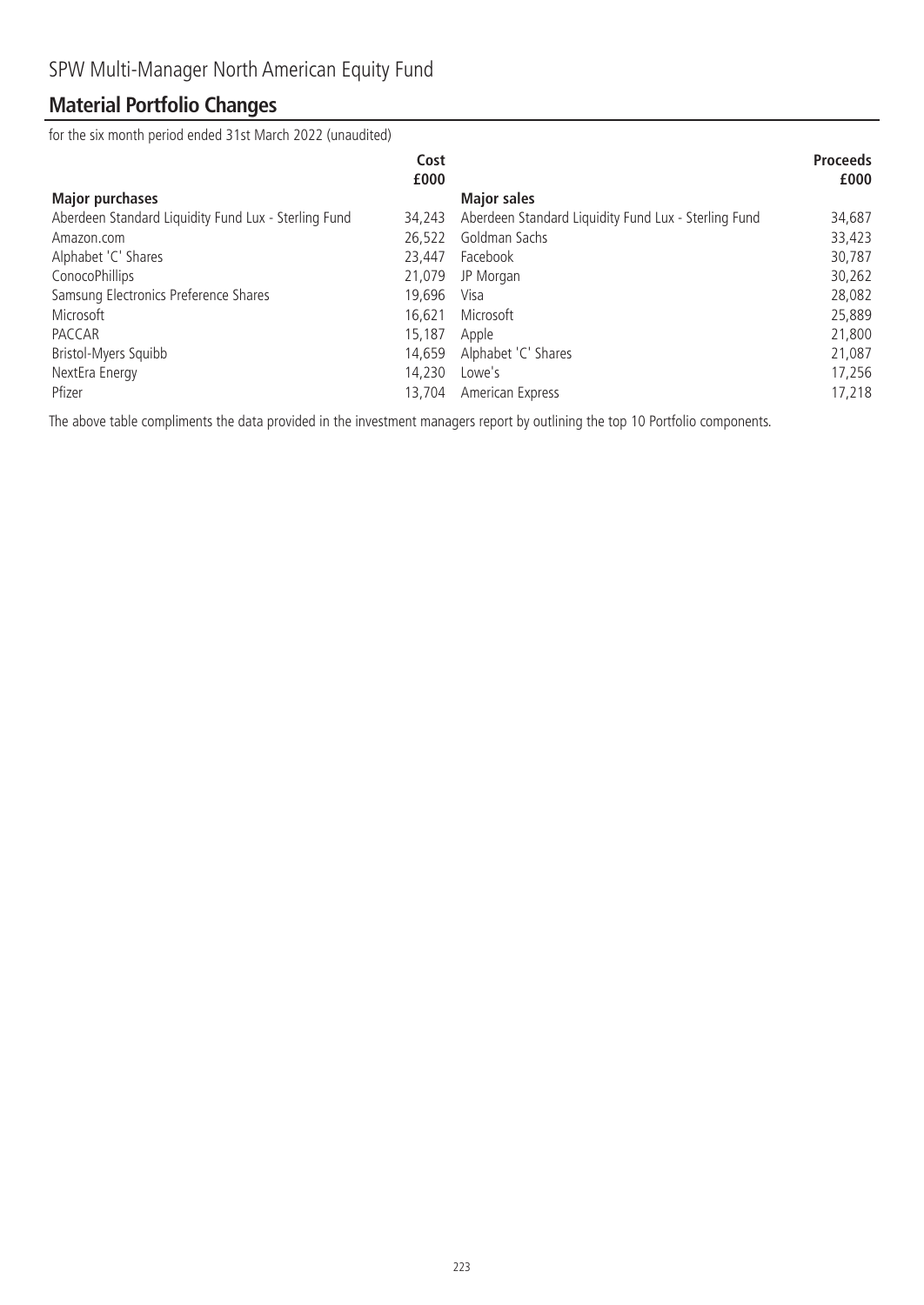### **Comparative Table**

as at 31st March 2022 (unaudited)

|                                       | 31/03/22      | 30/09/21      |
|---------------------------------------|---------------|---------------|
| <b>Share Class Q - Accumulation</b>   |               |               |
| Closing net asset value (£000)        | 48,859        | 49,036        |
| Closing number of shares              | 43,991,733    | 47,847,847    |
| Closing net asset value per share (p) | 111.06        | 102.48        |
| All in Charge#                        | 0.73%         | 0.67%         |
|                                       | 31/03/22      | 30/09/21      |
| Share Class Q - Income                |               |               |
| Closing net asset value (£000)        | 1,952,902     | 1,997,646     |
| Closing number of shares              | 1,765,609,270 | 1,951,449,270 |
| Closing net asset value per share (p) | 110.61        | 102.37        |
| All in Charge#                        | 0.73%         | 0.67%         |
|                                       | 31/03/22      | 30/09/21      |
| <b>Share Class X - Accumulation</b>   |               |               |
| Closing net asset value (£000)        | 190,894       | 210,221       |
| Closing number of shares              | 171,500,931   | 204,987,522   |
| Closing net asset value per share (p) | 111.31        | 102.55        |
| All in Charge#                        | 0.43%         | 0.37%         |

#The all-in charge covers the ACD's periodic charge together with the Depositary's, miscellaneous, professional and sub-advisers' fees. This is representative of the ongoing charges figure.

Share Classes Q Accumulation, Q Income and X Accumulation were launched on 9th July 2021.

Prices for Share Class X Accumulation are not published externally, as this is an internal share class.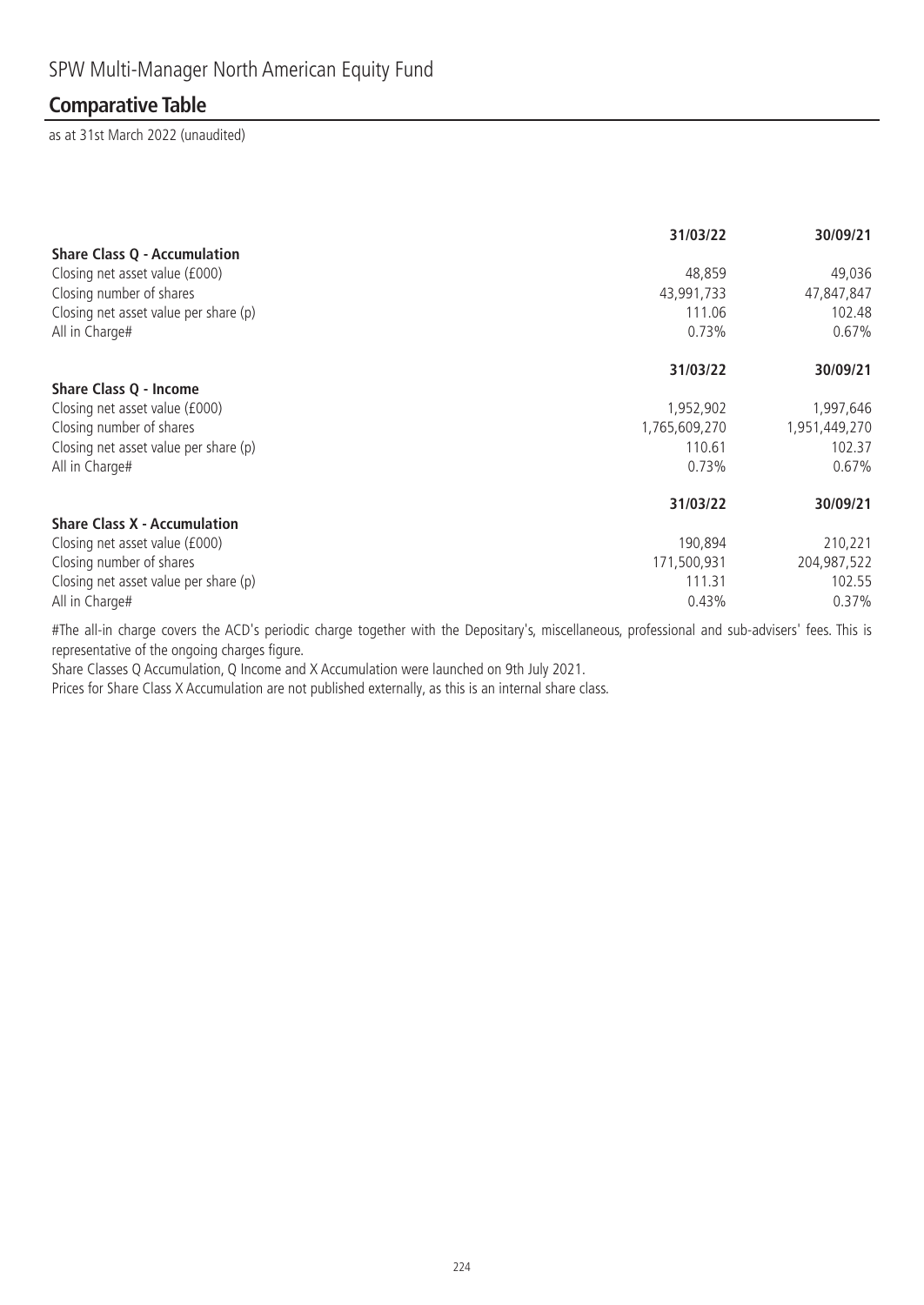### **Statement of Total Return**

for the six month period ended 31st March 2022 (unaudited)

|                                                                              | 01/10/21 to 31/03/22 |          |
|------------------------------------------------------------------------------|----------------------|----------|
|                                                                              | £000                 | £000     |
| Income                                                                       |                      |          |
| Net capital gains                                                            |                      | 175,742  |
| Revenue                                                                      | 17,653               |          |
| Expenses                                                                     | (7, 912)             |          |
| Interest payable and similar charges                                         | (4)                  |          |
| Net revenue before taxation                                                  | 9,737                |          |
| Taxation                                                                     | (2,487)              |          |
| Net revenue after taxation                                                   |                      | 7,250    |
| <b>Total return before distributions</b>                                     |                      | 182,992  |
| <b>Distributions</b>                                                         |                      | (7, 263) |
| Change in net assets attributable to shareholders from investment activities |                      | 175,729  |

# **Statement of Change in Net Assets Attributable to Shareholders**

| for the six month period ended 31st March 2022 (unaudited)                   |                      |            |
|------------------------------------------------------------------------------|----------------------|------------|
|                                                                              | 01/10/21 to 31/03/22 |            |
|                                                                              | £000                 | £000       |
| Opening net assets attributable to shareholders                              |                      | 2,256,903  |
| Amounts receivable on creation of shares                                     | 77.250               |            |
| Less: Amounts payable on cancellation of shares                              | (318, 288)           |            |
|                                                                              |                      | (241, 038) |
| Dilution adjustment                                                          |                      | 74         |
| Change in net assets attributable to shareholders from investment activities |                      | 175,729    |
| Retained distributions on accumulation shares                                |                      | 987        |
| Closing net assets attributable to shareholders                              |                      | 2,192,655  |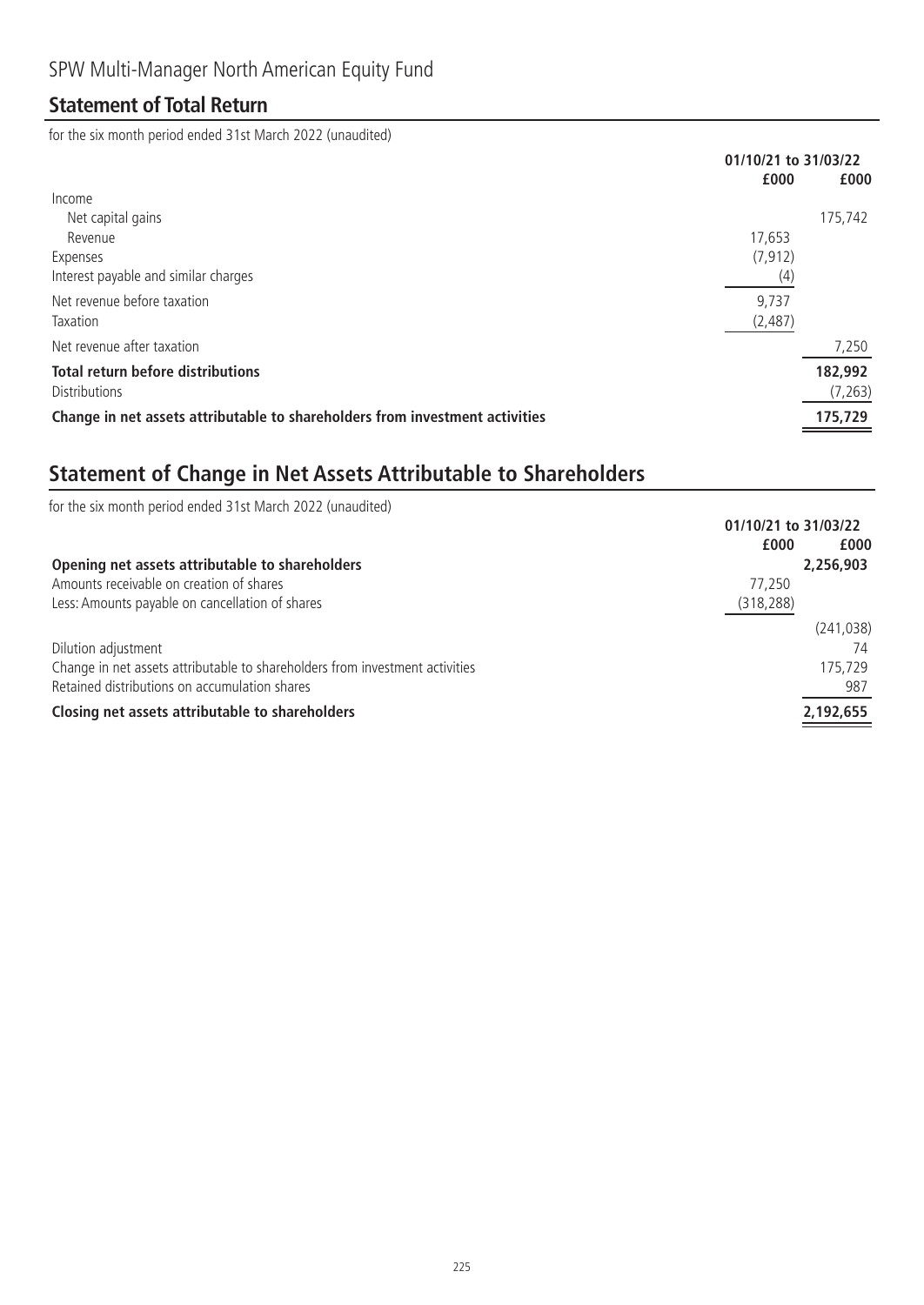# SPW Multi-Manager North American Equity Fund

# **Balance Sheet**

|                                         | 31/03/22<br>£000 | 30/09/21<br>£000 |
|-----------------------------------------|------------------|------------------|
| <b>Assets</b>                           |                  |                  |
| <b>Fixed assets</b>                     |                  |                  |
| Investments                             | 2,196,282        | 2,211,948        |
| <b>Current assets</b>                   |                  |                  |
| Debtors                                 | 8,232            | 8,696            |
| Cash and bank balances                  | 52,258           | 48,150           |
| <b>Total assets</b>                     | 2,256,772        | 2,268,794        |
| <b>Liabilities</b>                      |                  |                  |
| Investment liabilities                  | (1)              | (137)            |
| <b>Creditors</b>                        |                  |                  |
| Bank overdrafts                         | (271)            |                  |
| Distribution payable                    | (5,823)          | (2, 273)         |
| Other creditors                         | (58, 022)        | (9,481)          |
| <b>Total liabilities</b>                | (64, 117)        | (11, 891)        |
| Net assets attributable to shareholders | 2,192,655        | 2,256,903        |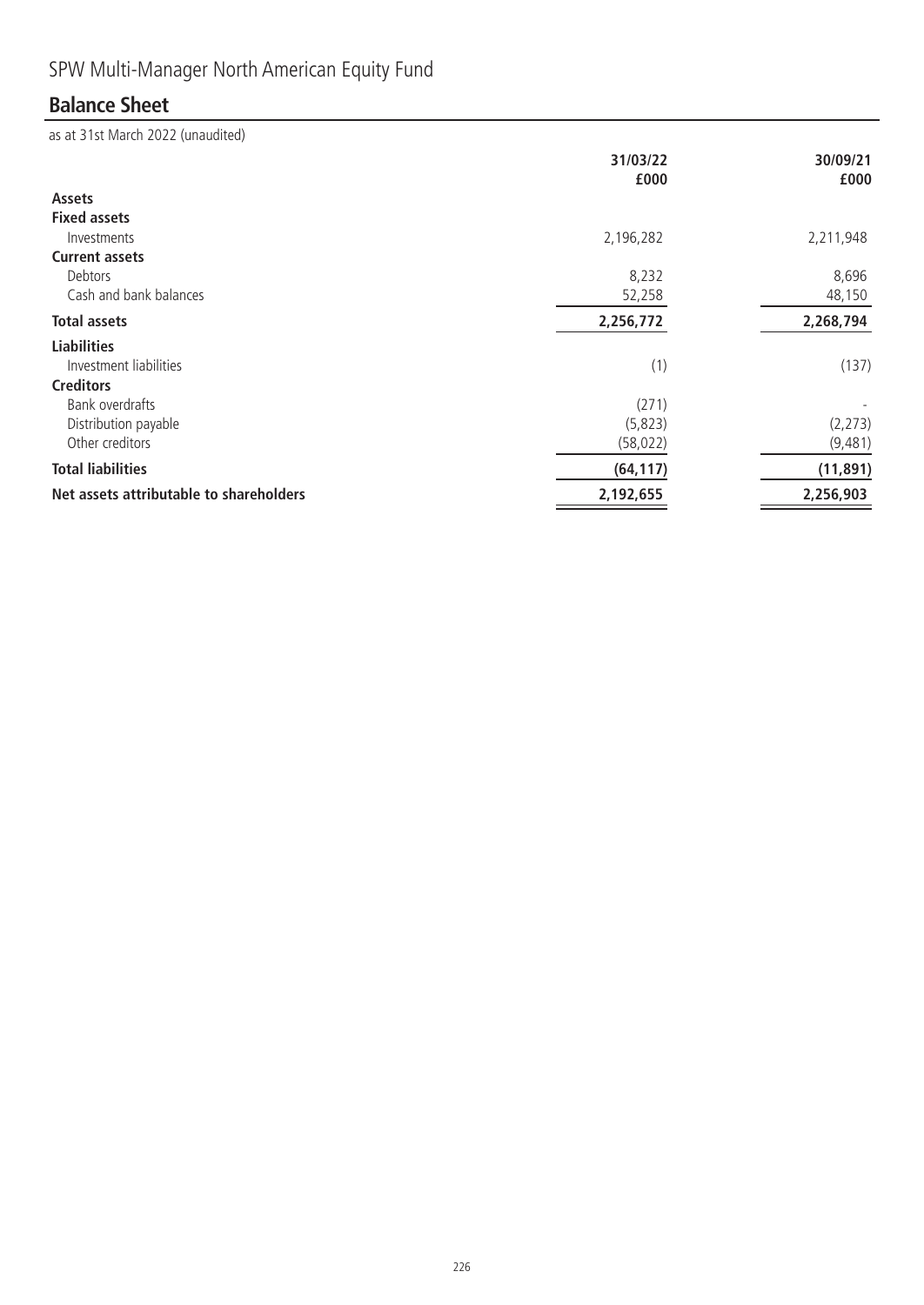### SPW Multi-Manager North American Equity Fund

### **Distribution Tables**

for the six month period ended 31st March 2022 (unaudited)

#### **Distribution in pence per share**

Group 1 Interim Shares purchased prior to 1st October 2021

Group 2 Interim Shares purchased on or between 1st October 2021 and 31st March 2022

#### **Share Class Q - Accumulation**

|         | Net     |                          | <b>DISTRIBUTION</b><br>payable to |
|---------|---------|--------------------------|-----------------------------------|
|         | revenue | Equalisation             | 31/05/2022                        |
| Group 1 | (p)     | (p)                      | (p)                               |
| Interim | 0.3302  | $\overline{\phantom{0}}$ | 0.3302                            |
| Group 2 | (p)     | (p)                      | (p)                               |
| Interim | 0.3302  | $\overline{\phantom{0}}$ | 0.3302                            |
|         |         |                          |                                   |

Distribution

Share Class Q Accumulation was launched on 9th July 2021.

#### **Share Class Q - Income**

|         | Net     |                          | Distribution<br>payable to |
|---------|---------|--------------------------|----------------------------|
|         | revenue | Equalisation             | 31/05/2022                 |
| Group 1 | (p)     | (p)                      | (p)                        |
| Interim | 0.3298  | $\overline{\phantom{0}}$ | 0.3298                     |
| Group 2 | (p)     | (p)                      | (p)                        |
| Interim | 0.1767  | 0.1531                   | 0.3298                     |

Share Class Q Income was launched on 9th July 2021.

#### **Share Class X - Accumulation**

|         | Net<br>revenue | Equalisation             | Distribution<br>payable to<br>31/05/2022 |
|---------|----------------|--------------------------|------------------------------------------|
| Group 1 | (p)            | (p)                      | (p)                                      |
| Interim | 0.4910         | $\overline{\phantom{0}}$ | 0.4910                                   |
| Group 2 | (p)            | (p)                      | (p)                                      |
| Interim | 0.2926         | 0.1984                   | 0.4910                                   |

Share Class X Accumulation was launched on 9th July 2021.

### **Corporate shareholder information (unaudited) for all share classes**

A shareholder liable to corporation tax receives this distribution, excluding equalisation, as follows:

Interim - 100.00% of the dividend is received as non-taxable income.

Interim - 0.00% of the dividend is received as an annual payment (non-foreign element) received after the deduction of tax.

Interim - 0.00% of the dividend is received as an annual payment (foreign element) received after the deduction of tax.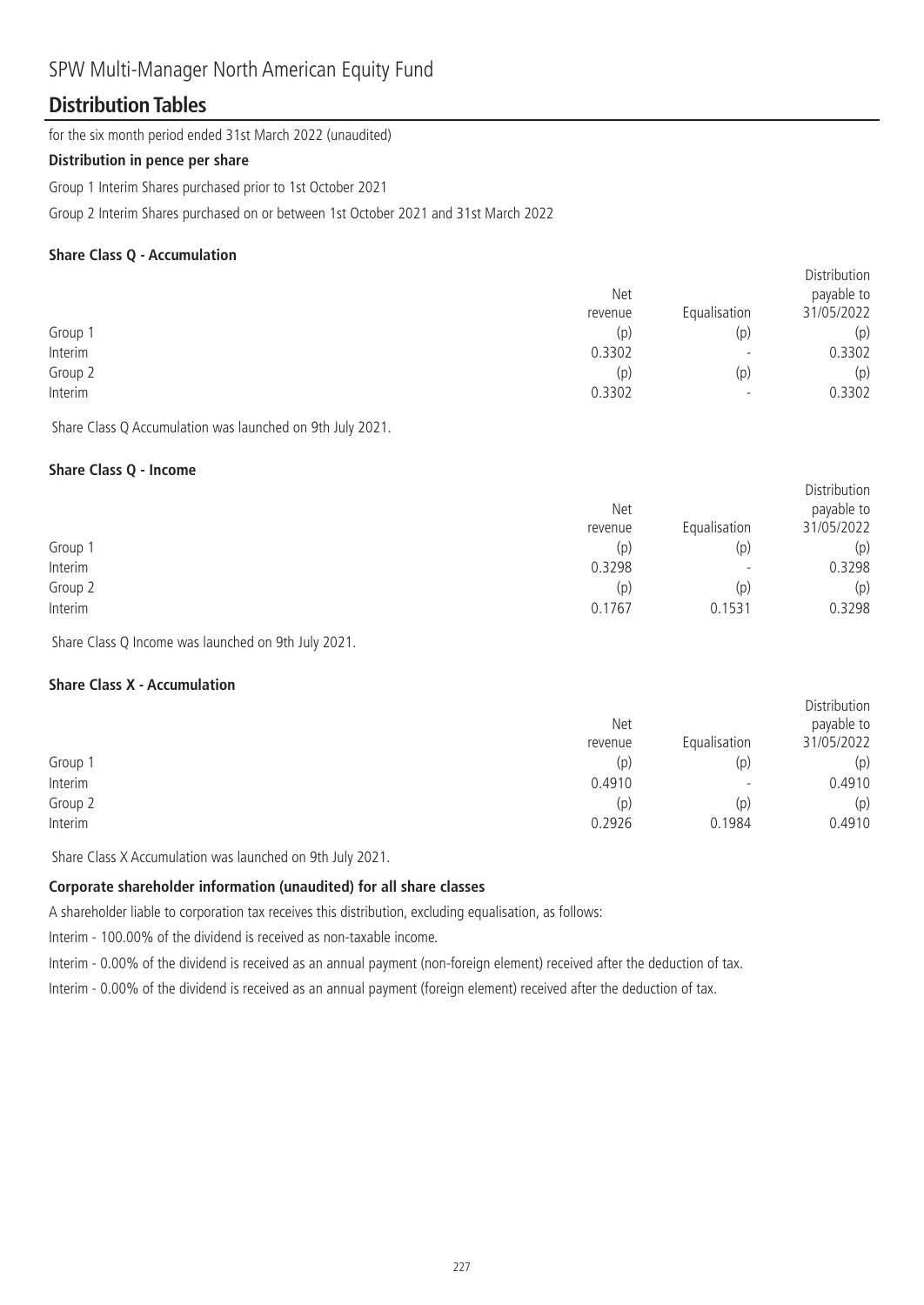### **Investment Markets Overview**

for the six month period ended 31st March 2022 (unaudited)

#### **Investment Objective**

The Fund aims to provide capital growth and income in excess of the MSCI UK Investable Market (Gross Total Return) index (after fees have been deducted) over five to seven years by investing in the equities of UK companies.

#### **Investment Policy**

The Fund is actively managed and invests at least 80% of its assets in equity and equity related securities of UK companies. These are companies which are incorporated, or domiciled, or have a significant part of their business in the UK.

The Fund may also invest in companies headquartered or quoted outside the UK which derive a significant proportion of their revenues or profits from the UK.

The Fund may invest in other equity and equity related securities, fixed and floating rate securities, collective investment schemes (including those managed by the ACD the Investment Adviser and their associates), warrants and money market instruments, and may hold cash.

The Fund may use derivatives with the aim of reducing risk and managing the Fund more efficiently (often referred to as 'efficient portfolio management').

#### Further information

The Fund is actively managed on a multi-manager basis. The Investment Adviser will appoint individual investment firms (Sub-Investment Advisers) to manage elements of the Fund based on a variety of factors. There will be at least three Sub-Investment Advisers.

#### **Synthetic Risk and Reward Indicator**

There are several different ways of measuring risk. The table below uses an industry standard measure of fund risk based on measuring a fund's volatility using its returns over the past five years.Volatility is generated by both rising and falling prices.Volatility doesn't tell you how much a fund has lost or gained; it indicates how volatile its returns were historically. The Fund's ranking may change over time and may not be a reliable indication of its future risk profile.

| The Fund is ranked at 6* because it has<br>experienced high levels of<br>volatility over the past 5 years. | Typically lower rewards,<br>lower risks |  | Typically higher rewards,<br>higher risks |  |
|------------------------------------------------------------------------------------------------------------|-----------------------------------------|--|-------------------------------------------|--|
| <sup>*</sup> As disclosed in the key investor<br>information document dated 15th                           |                                         |  |                                           |  |
| February 2022.                                                                                             |                                         |  |                                           |  |
| <b>Investment Review</b>                                                                                   |                                         |  |                                           |  |

# **Performance 01/10/21**

| <b>Performance</b>                              | 01/10/21 | 01/10/20      | 01/10/19      | 01/10/18                                                                | 01/10/17 | 01/10/16      |
|-------------------------------------------------|----------|---------------|---------------|-------------------------------------------------------------------------|----------|---------------|
|                                                 |          |               |               | to 31/03/22 to 30/09/21 to 30/09/20 to 30/09/19 to 30/09/18 to 30/09/17 |          |               |
|                                                 | $\%$     | $\frac{0}{0}$ | $\frac{0}{0}$ | %                                                                       | $\%$     | $\frac{0}{0}$ |
| SPW Multi-Manager UK Equity Fund A Accumulation | 0.15     | 29.93         | (19.52)       | 1.63                                                                    | 6.46     | 14.44         |
| <b>FTSE All Share Index</b>                     | 4.70     | 27.89         | (16.59)       | 4.75                                                                    | 7.981    | 14.17         |

Source: Lipper for Multi-Manager UK Equity Fund. Basis: Net revenue reinvested and net of expenses.

Source: Financial Express for FTSE All Share Index + 2% (GBP). Basis: Total return net of tax.

The Index plus outperformance target and the Fund performance figures are shown on an annual basis. In practice the Investment Adviser's outperformance target applies over rolling 5 to 7 periods, as explained in the 'Investment Objective and Policy'. In addition the Index plus outperformance target is calculated without deduction of charges whereas the performance of the Fund is calculated after deduction of charges. Please note that the Fund and benchmark values are struck at different points in the day, with the benchmark struck at the close of business. This

timing difference may have the effect of showing the Fund performing significantly above or below the benchmark. Past performance is not a reliable indicator of future results. The value of an investment and any revenue from it is not guaranteed and can go down as well as up depending on investment performance and currency exchange rates.

The fund returned 0.2% in the six months to 31 March 2022. The benchmark returned -2.9% in the same period.

UK equities rose in the final three months of 2021, due to encouraging news in December regarding the Omicron variant of Covid-19. This helped several economically sensitive areas of the market, including banks, largely recoup the sharp losses sustained in the initial sell-off in late November. However, some areas reliant on economies reopening, such as the travel and leisure sector and the oil and gas sector, were unable to make up for losses incurred in November. They ended the three-month period lower.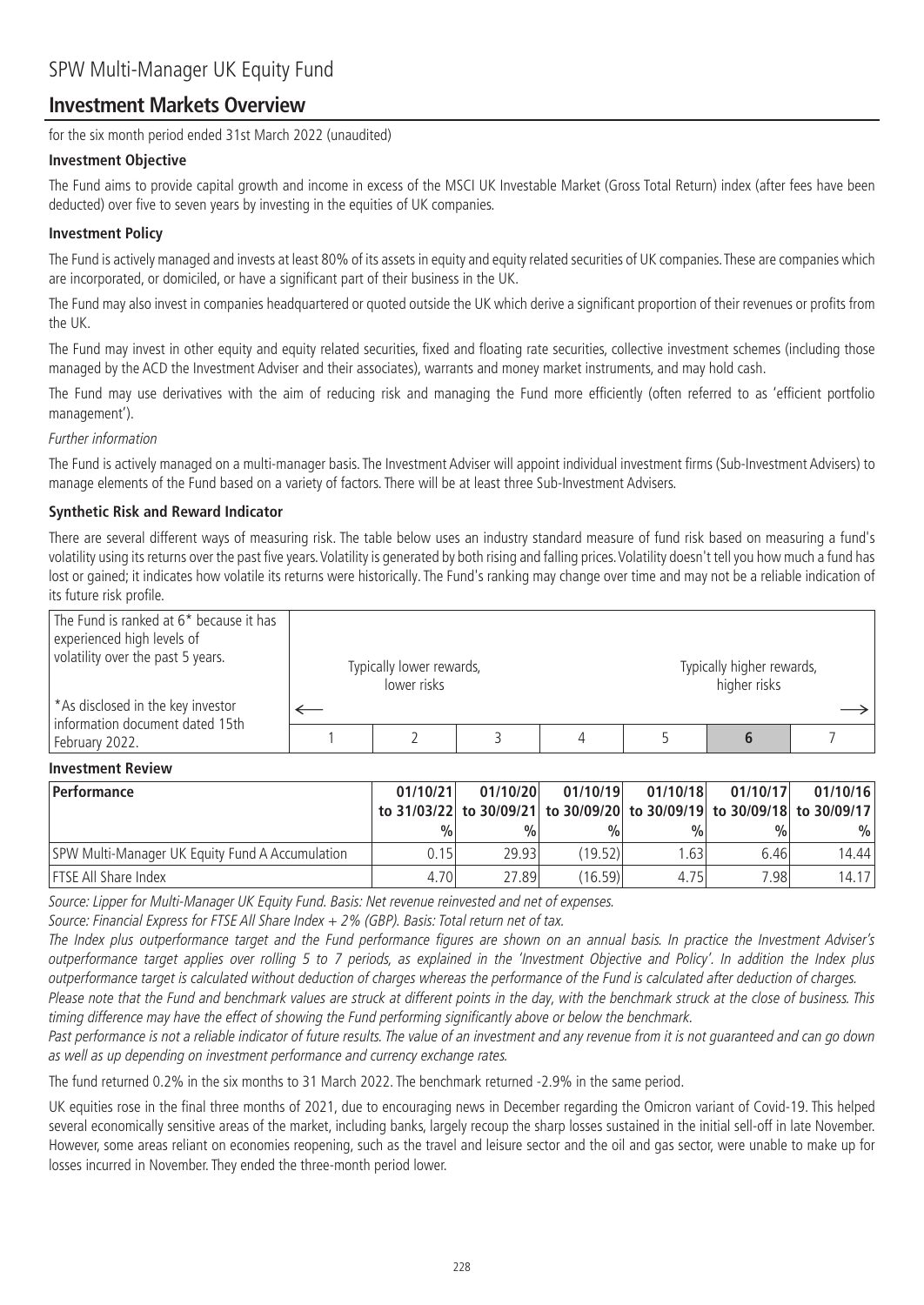### **Investment Markets Overview (continued)**

for the six month period ended 31st March 2022 (unaudited)

#### **Investment Review (continued)**

Some defensive areas, so-called because they generally have a consistent demand for their products irrespective of economic conditions, performed more strongly than the market as a whole. This included several of the large global consumer staples groups. But expectations China would maintain a zero-tolerance approach to Omicron continued to impact investor perceptions of several other large-sized global companies, which performed more weakly than the markets during the three-month period.

Many companies in UK consumer sectors such as retail and housebuilding experienced fluctuating share prices. This was driven by varying market expectations about whether, when and by how much the Bank of England (BoE) would impose its first rise in UK interest rates since August 2018. In the end, it increased rates by 0.15%, to 0.25%, in December. Supply chain disruptions led to profit warnings from several high-profile retail companies, despite strong demand for their goods.

The share prices of UK companies generally held up well in the first quarter of 2022, as investors began to weigh up the inflationary impact of the Russian invasion of Ukraine. Equities from large-sized companies rose during the three-month period, with many companies in the oil, mining, healthcare and banking sectors performing particularly well. Market expectations for interest rate rises helped boost shares in many banking companies.

The BoE raised rates more steeply than other developed market central banks, with a further 0.25% interest rise in February and another 0.25% rise in March. Companies in consumer-focused areas generally performed more weakly than the markets as a whole, as did companies in traditionally economically sensitive areas. Those parts of the market offering high future growth potential also lagged. These factors combined to drive a poor performance from small and medium-sized UK companies.

> Schroder Investment Management Limited April 2022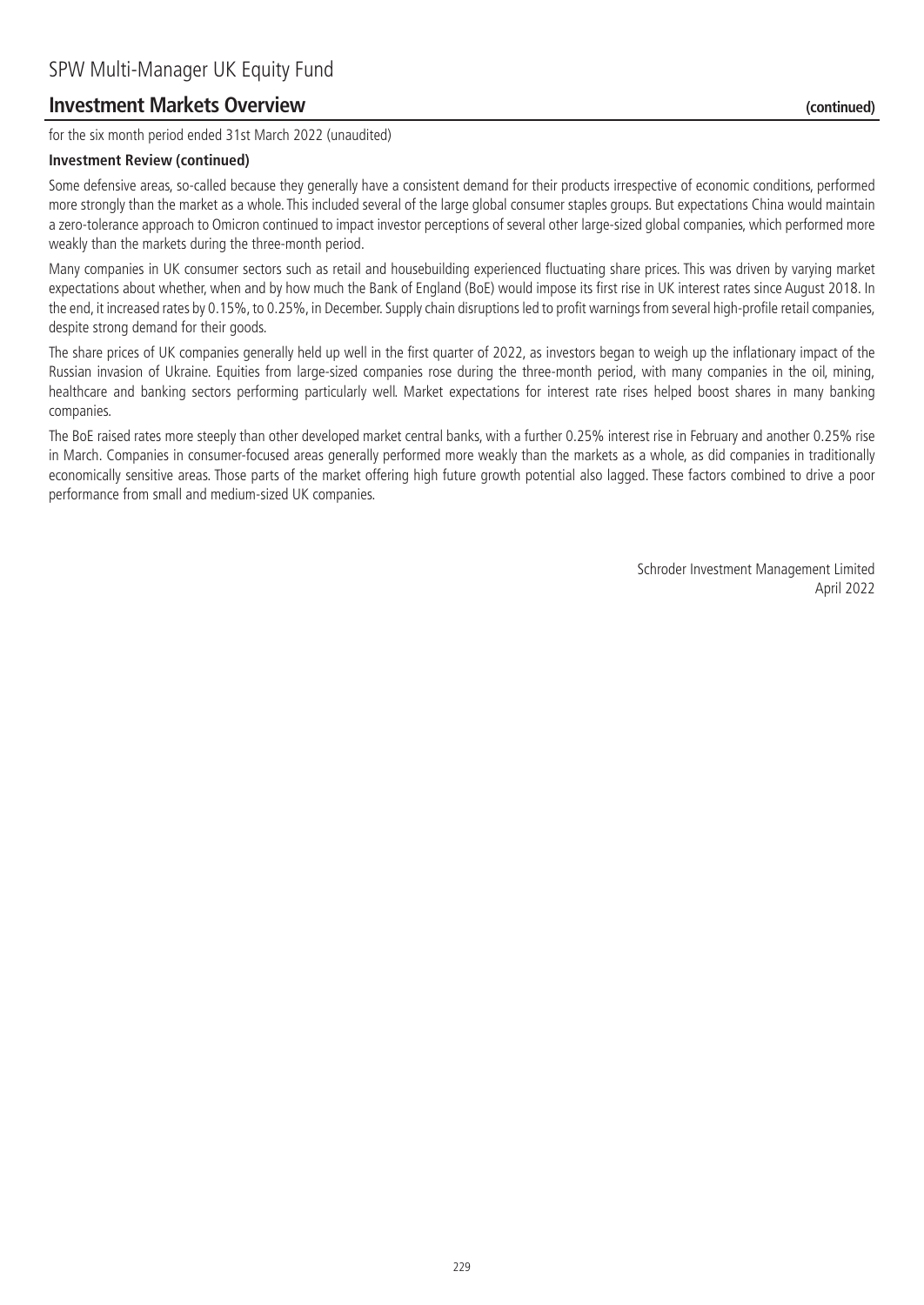# SPW Multi-Manager UK Equity Fund

# **Portfolio Statement**

|                                                                               | <b>Holdings</b>    | <b>Market</b><br>Value<br>£000 | <b>Total</b><br><b>Net Assets</b><br>$\frac{0}{0}$ |
|-------------------------------------------------------------------------------|--------------------|--------------------------------|----------------------------------------------------|
| BASIC MATERIALS (6.66%, 30/09/21 7.62%)                                       |                    |                                |                                                    |
| <b>Chemicals</b>                                                              |                    |                                |                                                    |
| Elementis                                                                     | 2,668,955          | 3,165                          | 0.22                                               |
| Johnson Matthey                                                               | 468,014            | 8,841                          | 0.62                                               |
| RHI Magnesita                                                                 | 178,934            | 4,423                          | 0.31                                               |
| Synthomer                                                                     | 300,794            | 920                            | 0.06                                               |
|                                                                               |                    | 17,349                         | 1.21                                               |
| <b>Industrial Metals &amp; Mining</b>                                         |                    |                                |                                                    |
| Anglo American                                                                | 455,848            | 18,214                         | 1.27                                               |
| Bodycote                                                                      | 321,253            | 2,072                          | 0.15                                               |
| Glencore                                                                      | 4,029,644          | 20,040                         | 1.40                                               |
| Rio Tinto<br>South32                                                          | 209,460            | 12,762                         | 0.89                                               |
|                                                                               | 4,000,000          | 11,580                         | 0.81                                               |
|                                                                               |                    | 64,668                         | 4.52                                               |
| <b>Precious Metals &amp; Mining</b><br><b>Barrick Gold</b>                    | 515,798            | 9,765                          | 0.68                                               |
| Newmont                                                                       | 59,208             | 3,607                          | 0.25                                               |
|                                                                               |                    |                                |                                                    |
|                                                                               |                    | 13,372                         | 0.93                                               |
| <b>TOTAL BASIC MATERIALS</b>                                                  |                    | 95,389                         | 6.66                                               |
| CONSUMER DISCRETIONARY (17.94%, 30/09/21 19.70%)                              |                    |                                |                                                    |
| <b>Automobiles &amp; Parts</b>                                                |                    |                                |                                                    |
| TI Fluid Systems                                                              | 1,355,265          | 2,637                          | 0.18                                               |
|                                                                               |                    | 2,637                          | 0.18                                               |
| <b>Consumer Services</b>                                                      |                    |                                |                                                    |
| Compass                                                                       | 560,715            | 9,305                          | 0.65                                               |
| <b>H&amp;R Block</b>                                                          | 600,000            | 11,972                         | 0.84                                               |
|                                                                               |                    | 21,277                         | 1.49                                               |
| <b>Household Goods &amp; Home Construction</b><br><b>Barratt Developments</b> | 592,057            | 3,093                          | 0.22                                               |
| Bellway                                                                       | 438,060            | 10,579                         | 0.74                                               |
| Berkeley                                                                      | 98,885             | 3,745                          | 0.26                                               |
| Crest Nicholson                                                               | 325,445            | 877                            | 0.06                                               |
| Glenveagh Properties                                                          | 3,944,429          | 3,961                          | 0.28                                               |
| Made.com                                                                      | 1,986,396          | 1,305                          | 0.09                                               |
| Redrow                                                                        | 3,123,461          | 16,317                         | 1.14                                               |
| Taylor Wimpey                                                                 | 1,103,057          | 1,443                          | 0.10                                               |
|                                                                               |                    | 41,320                         | 2.89                                               |
| <b>Leisure Goods</b>                                                          |                    |                                |                                                    |
| Harley-Davidson                                                               | 240,000            | 7,305                          | 0.51                                               |
|                                                                               |                    | 7,305                          | 0.51                                               |
| <b>Media</b>                                                                  |                    |                                |                                                    |
| 4imprint<br>Future                                                            | 105,293<br>336,540 | 2,996                          | 0.21                                               |
| Informa                                                                       | 496,598            | 8,898<br>3,014                 | 0.62<br>0.21                                       |
| <b>ITV</b>                                                                    | 11,564,995         | 9,543                          | 0.67                                               |
| Pearson                                                                       | 716,007            | 5,412                          | 0.38                                               |
|                                                                               |                    |                                |                                                    |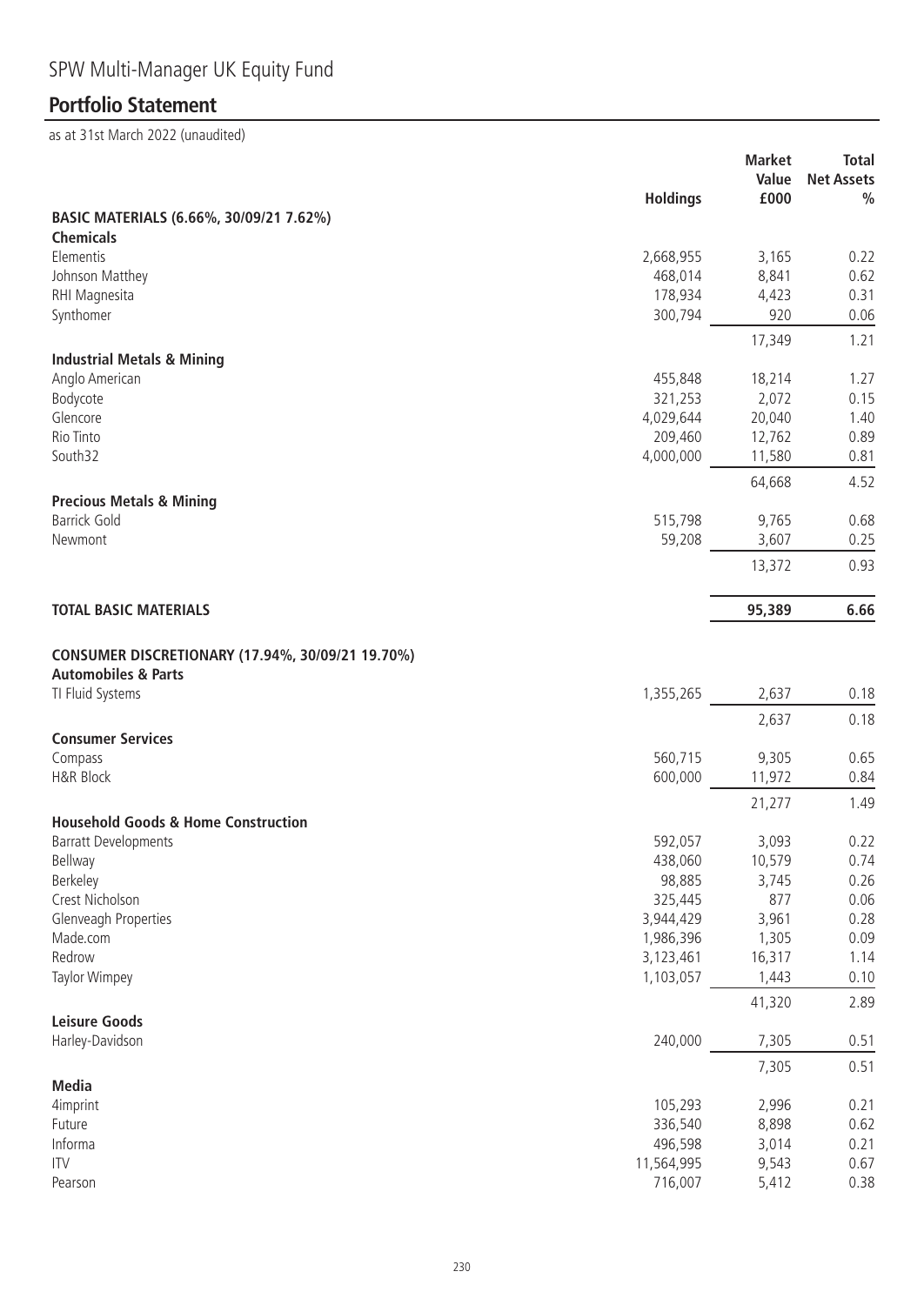# **Portfolio Statement**

|  | (continued) |
|--|-------------|
|  |             |

| <b>RELX</b><br>991,936<br>23,866<br>1.67<br><b>WPP</b><br>2.07<br>2,875,574<br>29,705<br>83,434<br>5.83<br><b>Personal Goods</b><br>Burberry<br>122,049<br>2,070<br>0.14<br>Dr. Martens<br>827,948<br>1,997<br>0.14<br>4,067<br>0.28<br><b>Retailers</b><br>boohoo<br>1,518,391<br>1,391<br>0.10<br>Card Factory<br>257<br>0.02<br>566,740<br>649<br>304,070<br>0.05<br>Cazoo<br>0.17<br>Currys<br>2,606,237<br>2,420<br>1,472<br>0.10<br>Dunelm<br>131,880<br>Howden Joinery<br>179,215<br>1,397<br>0.10<br>Kingfisher<br>4,800,000<br>12,624<br>0.88<br>782,916<br>1,242<br>0.09<br>Marks & Spencer<br>491,429<br>1,064<br>Moonpig<br>0.07<br>226,839<br>13,787<br>0.96<br>Next<br>36,303<br>2.54<br><b>Travel &amp; Leisure</b><br>Domino's Pizza<br>988,432<br>3,772<br>0.26<br>2,428,936<br>13,510<br>0.94<br>easyJet<br>Go-Ahead<br>898,267<br>7,397<br>0.52<br>1,828<br>InterContinental Hotels<br>35,459<br>0.13<br>J.D. Wetherspoon<br>269,226<br>2,127<br>0.15<br>Mitchells & Butlers<br>0.38<br>2,300,000<br>5,433<br>103,576<br>1,204<br>0.08<br>Ryanair<br>0.22<br>48,817<br>3,128<br>Ryanair ADR<br>0.58<br>SSP<br>3,557,171<br>8,288<br>1,576<br>0.11<br>Stagecoach<br>1,500,000<br>0.85<br>Whitbread<br>425,665<br>12,200<br>60,463<br>4.22<br>17.94<br><b>TOTAL CONSUMER DISCRETIONARY</b><br>256,806<br>CONSUMER STAPLES (8.36%, 30/09/21 10.84%)<br><b>Beverages</b><br>Diageo<br>201,311<br>0.55<br>7,839<br>Fevertree Drinks<br>261,824<br>4,671<br>0.32<br>12,510<br>0.87<br><b>Food Producers</b><br><b>Associated British Foods</b><br>247,092<br>4,182<br>0.29<br>Cranswick<br>124,375<br>0.31<br>4,438<br>Tate & Lyle<br>1,318,031<br>9,732<br>0.68<br>18,352<br>1.28 | <b>Holdings</b> | <b>Market</b><br>Value<br>£000 | <b>Total</b><br><b>Net Assets</b><br>$\frac{0}{0}$ |
|-------------------------------------------------------------------------------------------------------------------------------------------------------------------------------------------------------------------------------------------------------------------------------------------------------------------------------------------------------------------------------------------------------------------------------------------------------------------------------------------------------------------------------------------------------------------------------------------------------------------------------------------------------------------------------------------------------------------------------------------------------------------------------------------------------------------------------------------------------------------------------------------------------------------------------------------------------------------------------------------------------------------------------------------------------------------------------------------------------------------------------------------------------------------------------------------------------------------------------------------------------------------------------------------------------------------------------------------------------------------------------------------------------------------------------------------------------------------------------------------------------------------------------------------------------------------------------------------------------------------------------------------------------------------------------------------------|-----------------|--------------------------------|----------------------------------------------------|
|                                                                                                                                                                                                                                                                                                                                                                                                                                                                                                                                                                                                                                                                                                                                                                                                                                                                                                                                                                                                                                                                                                                                                                                                                                                                                                                                                                                                                                                                                                                                                                                                                                                                                                 |                 |                                |                                                    |
|                                                                                                                                                                                                                                                                                                                                                                                                                                                                                                                                                                                                                                                                                                                                                                                                                                                                                                                                                                                                                                                                                                                                                                                                                                                                                                                                                                                                                                                                                                                                                                                                                                                                                                 |                 |                                |                                                    |
|                                                                                                                                                                                                                                                                                                                                                                                                                                                                                                                                                                                                                                                                                                                                                                                                                                                                                                                                                                                                                                                                                                                                                                                                                                                                                                                                                                                                                                                                                                                                                                                                                                                                                                 |                 |                                |                                                    |
|                                                                                                                                                                                                                                                                                                                                                                                                                                                                                                                                                                                                                                                                                                                                                                                                                                                                                                                                                                                                                                                                                                                                                                                                                                                                                                                                                                                                                                                                                                                                                                                                                                                                                                 |                 |                                |                                                    |
|                                                                                                                                                                                                                                                                                                                                                                                                                                                                                                                                                                                                                                                                                                                                                                                                                                                                                                                                                                                                                                                                                                                                                                                                                                                                                                                                                                                                                                                                                                                                                                                                                                                                                                 |                 |                                |                                                    |
|                                                                                                                                                                                                                                                                                                                                                                                                                                                                                                                                                                                                                                                                                                                                                                                                                                                                                                                                                                                                                                                                                                                                                                                                                                                                                                                                                                                                                                                                                                                                                                                                                                                                                                 |                 |                                |                                                    |
|                                                                                                                                                                                                                                                                                                                                                                                                                                                                                                                                                                                                                                                                                                                                                                                                                                                                                                                                                                                                                                                                                                                                                                                                                                                                                                                                                                                                                                                                                                                                                                                                                                                                                                 |                 |                                |                                                    |
|                                                                                                                                                                                                                                                                                                                                                                                                                                                                                                                                                                                                                                                                                                                                                                                                                                                                                                                                                                                                                                                                                                                                                                                                                                                                                                                                                                                                                                                                                                                                                                                                                                                                                                 |                 |                                |                                                    |
|                                                                                                                                                                                                                                                                                                                                                                                                                                                                                                                                                                                                                                                                                                                                                                                                                                                                                                                                                                                                                                                                                                                                                                                                                                                                                                                                                                                                                                                                                                                                                                                                                                                                                                 |                 |                                |                                                    |
|                                                                                                                                                                                                                                                                                                                                                                                                                                                                                                                                                                                                                                                                                                                                                                                                                                                                                                                                                                                                                                                                                                                                                                                                                                                                                                                                                                                                                                                                                                                                                                                                                                                                                                 |                 |                                |                                                    |
|                                                                                                                                                                                                                                                                                                                                                                                                                                                                                                                                                                                                                                                                                                                                                                                                                                                                                                                                                                                                                                                                                                                                                                                                                                                                                                                                                                                                                                                                                                                                                                                                                                                                                                 |                 |                                |                                                    |
|                                                                                                                                                                                                                                                                                                                                                                                                                                                                                                                                                                                                                                                                                                                                                                                                                                                                                                                                                                                                                                                                                                                                                                                                                                                                                                                                                                                                                                                                                                                                                                                                                                                                                                 |                 |                                |                                                    |
|                                                                                                                                                                                                                                                                                                                                                                                                                                                                                                                                                                                                                                                                                                                                                                                                                                                                                                                                                                                                                                                                                                                                                                                                                                                                                                                                                                                                                                                                                                                                                                                                                                                                                                 |                 |                                |                                                    |
|                                                                                                                                                                                                                                                                                                                                                                                                                                                                                                                                                                                                                                                                                                                                                                                                                                                                                                                                                                                                                                                                                                                                                                                                                                                                                                                                                                                                                                                                                                                                                                                                                                                                                                 |                 |                                |                                                    |
|                                                                                                                                                                                                                                                                                                                                                                                                                                                                                                                                                                                                                                                                                                                                                                                                                                                                                                                                                                                                                                                                                                                                                                                                                                                                                                                                                                                                                                                                                                                                                                                                                                                                                                 |                 |                                |                                                    |
|                                                                                                                                                                                                                                                                                                                                                                                                                                                                                                                                                                                                                                                                                                                                                                                                                                                                                                                                                                                                                                                                                                                                                                                                                                                                                                                                                                                                                                                                                                                                                                                                                                                                                                 |                 |                                |                                                    |
|                                                                                                                                                                                                                                                                                                                                                                                                                                                                                                                                                                                                                                                                                                                                                                                                                                                                                                                                                                                                                                                                                                                                                                                                                                                                                                                                                                                                                                                                                                                                                                                                                                                                                                 |                 |                                |                                                    |
|                                                                                                                                                                                                                                                                                                                                                                                                                                                                                                                                                                                                                                                                                                                                                                                                                                                                                                                                                                                                                                                                                                                                                                                                                                                                                                                                                                                                                                                                                                                                                                                                                                                                                                 |                 |                                |                                                    |
|                                                                                                                                                                                                                                                                                                                                                                                                                                                                                                                                                                                                                                                                                                                                                                                                                                                                                                                                                                                                                                                                                                                                                                                                                                                                                                                                                                                                                                                                                                                                                                                                                                                                                                 |                 |                                |                                                    |
|                                                                                                                                                                                                                                                                                                                                                                                                                                                                                                                                                                                                                                                                                                                                                                                                                                                                                                                                                                                                                                                                                                                                                                                                                                                                                                                                                                                                                                                                                                                                                                                                                                                                                                 |                 |                                |                                                    |
|                                                                                                                                                                                                                                                                                                                                                                                                                                                                                                                                                                                                                                                                                                                                                                                                                                                                                                                                                                                                                                                                                                                                                                                                                                                                                                                                                                                                                                                                                                                                                                                                                                                                                                 |                 |                                |                                                    |
|                                                                                                                                                                                                                                                                                                                                                                                                                                                                                                                                                                                                                                                                                                                                                                                                                                                                                                                                                                                                                                                                                                                                                                                                                                                                                                                                                                                                                                                                                                                                                                                                                                                                                                 |                 |                                |                                                    |
|                                                                                                                                                                                                                                                                                                                                                                                                                                                                                                                                                                                                                                                                                                                                                                                                                                                                                                                                                                                                                                                                                                                                                                                                                                                                                                                                                                                                                                                                                                                                                                                                                                                                                                 |                 |                                |                                                    |
|                                                                                                                                                                                                                                                                                                                                                                                                                                                                                                                                                                                                                                                                                                                                                                                                                                                                                                                                                                                                                                                                                                                                                                                                                                                                                                                                                                                                                                                                                                                                                                                                                                                                                                 |                 |                                |                                                    |
|                                                                                                                                                                                                                                                                                                                                                                                                                                                                                                                                                                                                                                                                                                                                                                                                                                                                                                                                                                                                                                                                                                                                                                                                                                                                                                                                                                                                                                                                                                                                                                                                                                                                                                 |                 |                                |                                                    |
|                                                                                                                                                                                                                                                                                                                                                                                                                                                                                                                                                                                                                                                                                                                                                                                                                                                                                                                                                                                                                                                                                                                                                                                                                                                                                                                                                                                                                                                                                                                                                                                                                                                                                                 |                 |                                |                                                    |
|                                                                                                                                                                                                                                                                                                                                                                                                                                                                                                                                                                                                                                                                                                                                                                                                                                                                                                                                                                                                                                                                                                                                                                                                                                                                                                                                                                                                                                                                                                                                                                                                                                                                                                 |                 |                                |                                                    |
|                                                                                                                                                                                                                                                                                                                                                                                                                                                                                                                                                                                                                                                                                                                                                                                                                                                                                                                                                                                                                                                                                                                                                                                                                                                                                                                                                                                                                                                                                                                                                                                                                                                                                                 |                 |                                |                                                    |
|                                                                                                                                                                                                                                                                                                                                                                                                                                                                                                                                                                                                                                                                                                                                                                                                                                                                                                                                                                                                                                                                                                                                                                                                                                                                                                                                                                                                                                                                                                                                                                                                                                                                                                 |                 |                                |                                                    |
|                                                                                                                                                                                                                                                                                                                                                                                                                                                                                                                                                                                                                                                                                                                                                                                                                                                                                                                                                                                                                                                                                                                                                                                                                                                                                                                                                                                                                                                                                                                                                                                                                                                                                                 |                 |                                |                                                    |
|                                                                                                                                                                                                                                                                                                                                                                                                                                                                                                                                                                                                                                                                                                                                                                                                                                                                                                                                                                                                                                                                                                                                                                                                                                                                                                                                                                                                                                                                                                                                                                                                                                                                                                 |                 |                                |                                                    |
|                                                                                                                                                                                                                                                                                                                                                                                                                                                                                                                                                                                                                                                                                                                                                                                                                                                                                                                                                                                                                                                                                                                                                                                                                                                                                                                                                                                                                                                                                                                                                                                                                                                                                                 |                 |                                |                                                    |
|                                                                                                                                                                                                                                                                                                                                                                                                                                                                                                                                                                                                                                                                                                                                                                                                                                                                                                                                                                                                                                                                                                                                                                                                                                                                                                                                                                                                                                                                                                                                                                                                                                                                                                 |                 |                                |                                                    |
|                                                                                                                                                                                                                                                                                                                                                                                                                                                                                                                                                                                                                                                                                                                                                                                                                                                                                                                                                                                                                                                                                                                                                                                                                                                                                                                                                                                                                                                                                                                                                                                                                                                                                                 |                 |                                |                                                    |
|                                                                                                                                                                                                                                                                                                                                                                                                                                                                                                                                                                                                                                                                                                                                                                                                                                                                                                                                                                                                                                                                                                                                                                                                                                                                                                                                                                                                                                                                                                                                                                                                                                                                                                 |                 |                                |                                                    |
|                                                                                                                                                                                                                                                                                                                                                                                                                                                                                                                                                                                                                                                                                                                                                                                                                                                                                                                                                                                                                                                                                                                                                                                                                                                                                                                                                                                                                                                                                                                                                                                                                                                                                                 |                 |                                |                                                    |
|                                                                                                                                                                                                                                                                                                                                                                                                                                                                                                                                                                                                                                                                                                                                                                                                                                                                                                                                                                                                                                                                                                                                                                                                                                                                                                                                                                                                                                                                                                                                                                                                                                                                                                 |                 |                                |                                                    |
|                                                                                                                                                                                                                                                                                                                                                                                                                                                                                                                                                                                                                                                                                                                                                                                                                                                                                                                                                                                                                                                                                                                                                                                                                                                                                                                                                                                                                                                                                                                                                                                                                                                                                                 |                 |                                |                                                    |
|                                                                                                                                                                                                                                                                                                                                                                                                                                                                                                                                                                                                                                                                                                                                                                                                                                                                                                                                                                                                                                                                                                                                                                                                                                                                                                                                                                                                                                                                                                                                                                                                                                                                                                 |                 |                                |                                                    |
|                                                                                                                                                                                                                                                                                                                                                                                                                                                                                                                                                                                                                                                                                                                                                                                                                                                                                                                                                                                                                                                                                                                                                                                                                                                                                                                                                                                                                                                                                                                                                                                                                                                                                                 |                 |                                |                                                    |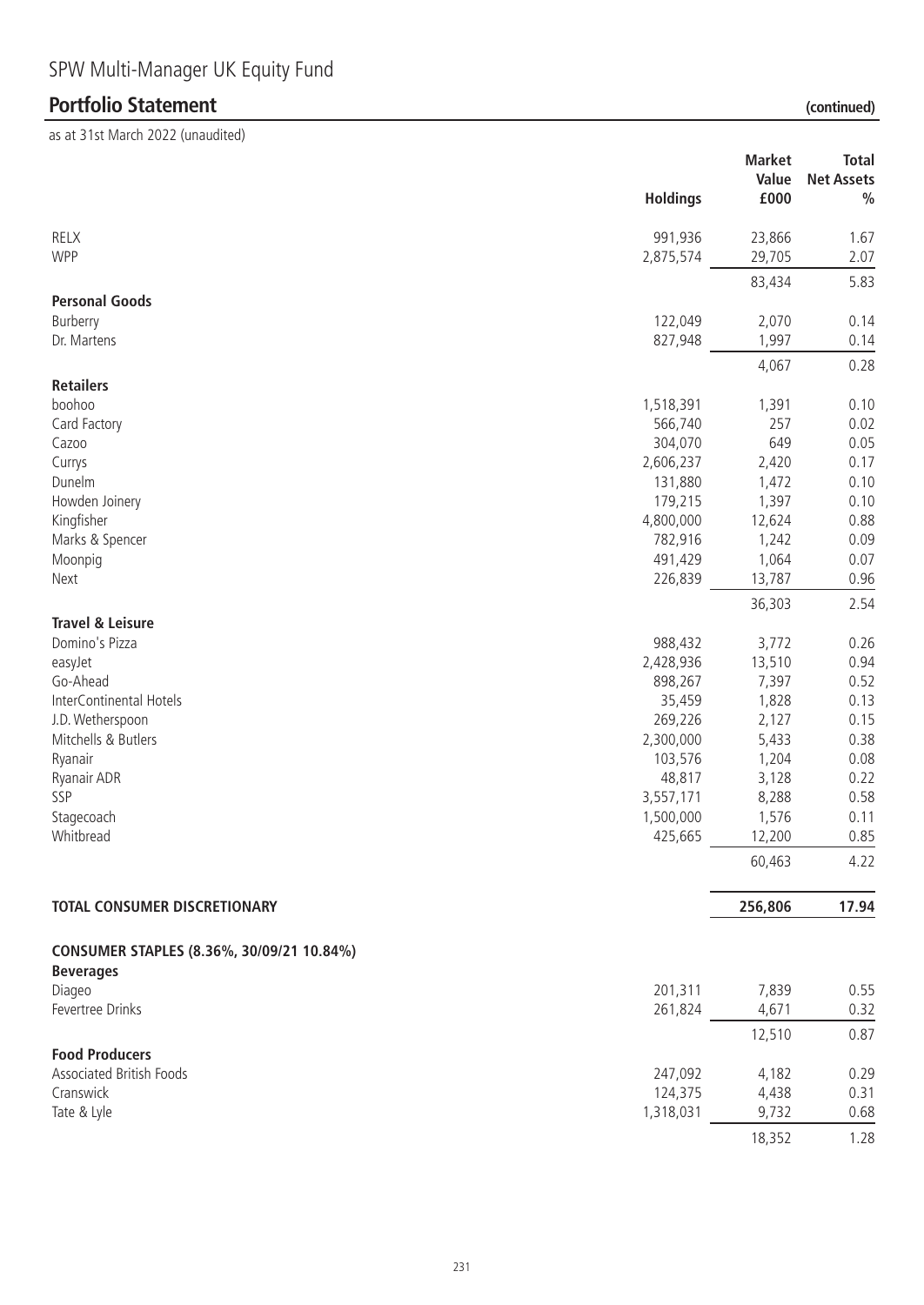$\frac{1}{2}$ s at 31st March 2022 (unaudited)

| ds dt 5 ist March 2022 (unduchted)                   |                        |                |                                    |
|------------------------------------------------------|------------------------|----------------|------------------------------------|
|                                                      |                        | <b>Market</b>  | <b>Total</b>                       |
|                                                      | <b>Holdings</b>        | Value<br>£000  | <b>Net Assets</b><br>$\frac{0}{0}$ |
|                                                      |                        |                |                                    |
| <b>Personal Care, Drug &amp; Grocery Stores</b>      |                        |                |                                    |
| Greggs                                               | 83,081                 | 2,064          | 0.14                               |
| PZ Cussons                                           | 885,302                | 1,737          | 0.12                               |
| Reckitt Benckiser                                    | 157,517                | 9,270          | 0.65                               |
| Tesco                                                | 9,302,617              | 25,987         | 1.82                               |
| Unilever                                             | 638,423                | 22,447         | 1.57                               |
| <b>Tobacco</b>                                       |                        | 61,505         | 4.30                               |
| <b>British American Tobacco</b>                      | 151,648                | 4,860          | 0.34                               |
| <b>Imperial Brands</b>                               | 1,387,918              | 22,436         | 1.57                               |
|                                                      |                        | 27,296         | 1.91                               |
| <b>TOTAL CONSUMER STAPLES</b>                        |                        | 119,663        | 8.36                               |
|                                                      |                        |                |                                    |
| ENERGY (8.87%, 30/09/21 7.84%)                       |                        |                |                                    |
| Oil, Gas & Coal                                      |                        |                |                                    |
| BP                                                   | 12,267,569             | 46,040         | 3.22                               |
| Diversified Energy<br>Hunting                        | 3,511,855<br>1,296,139 | 4,095<br>3,888 | 0.29<br>0.27                       |
| Jadestone Energy                                     | 808,335                | 744            | 0.05                               |
| Serica Energy                                        | 875,030                | 3,400          | 0.24                               |
| Shell                                                | 3,205,412              | 67,137         | 4.69                               |
| <b>TOTAL</b>                                         | 41,459                 | 1,621          | 0.11                               |
|                                                      |                        | 126,925        | 8.87                               |
| <b>TOTAL ENERGY</b>                                  |                        | 126,925        | 8.87                               |
|                                                      |                        |                |                                    |
| FINANCIALS (19.07%, 30/09/21 18.06%)<br><b>Banks</b> |                        |                |                                    |
| AIB                                                  | 1,538,237              | 2,605          | 0.18                               |
| Bank of Georgia                                      | 161,240                | 1,948          | 0.14                               |
| <b>Barclays</b>                                      | 13,765,208             | 20,766         | 1.45                               |
| Close Brothers                                       | 103,731                | 1,242          | 0.09                               |
| <b>HSBC</b>                                          | 2,774,417              | 14,682         | 1.02                               |
| NatWest                                              | 10,146,727             | 22,272         | 1.56                               |
| <b>Standard Chartered</b>                            | 6,523,976              | 33,598         | 2.35                               |
| <b>Finance &amp; Credit Services</b>                 |                        | 97,113         | 6.79                               |
| London Stock Exchange                                | 76,025                 | 6,053          | 0.42                               |
| OSB                                                  | 1,747,060              | 9,880          | 0.69                               |
|                                                      |                        | 15,933         | 1.11                               |
| <b>Investment Banking &amp; Brokerage</b>            |                        |                |                                    |
| 3i                                                   | 540,318                | 7,510          | 0.53                               |
| AJ Bell                                              | 819,122                | 2,480          | 0.17                               |
| Ashmore                                              | 3,668,678              | 8,533          | 0.60                               |
| <b>Burford Capital</b>                               | 471,190                | 3,301          | 0.23                               |
| Georgia Capital                                      | 213,776                | 1,347          | 0.09                               |
| Hargreaves Lansdown                                  | 685,481                | 7,064          | 0.49                               |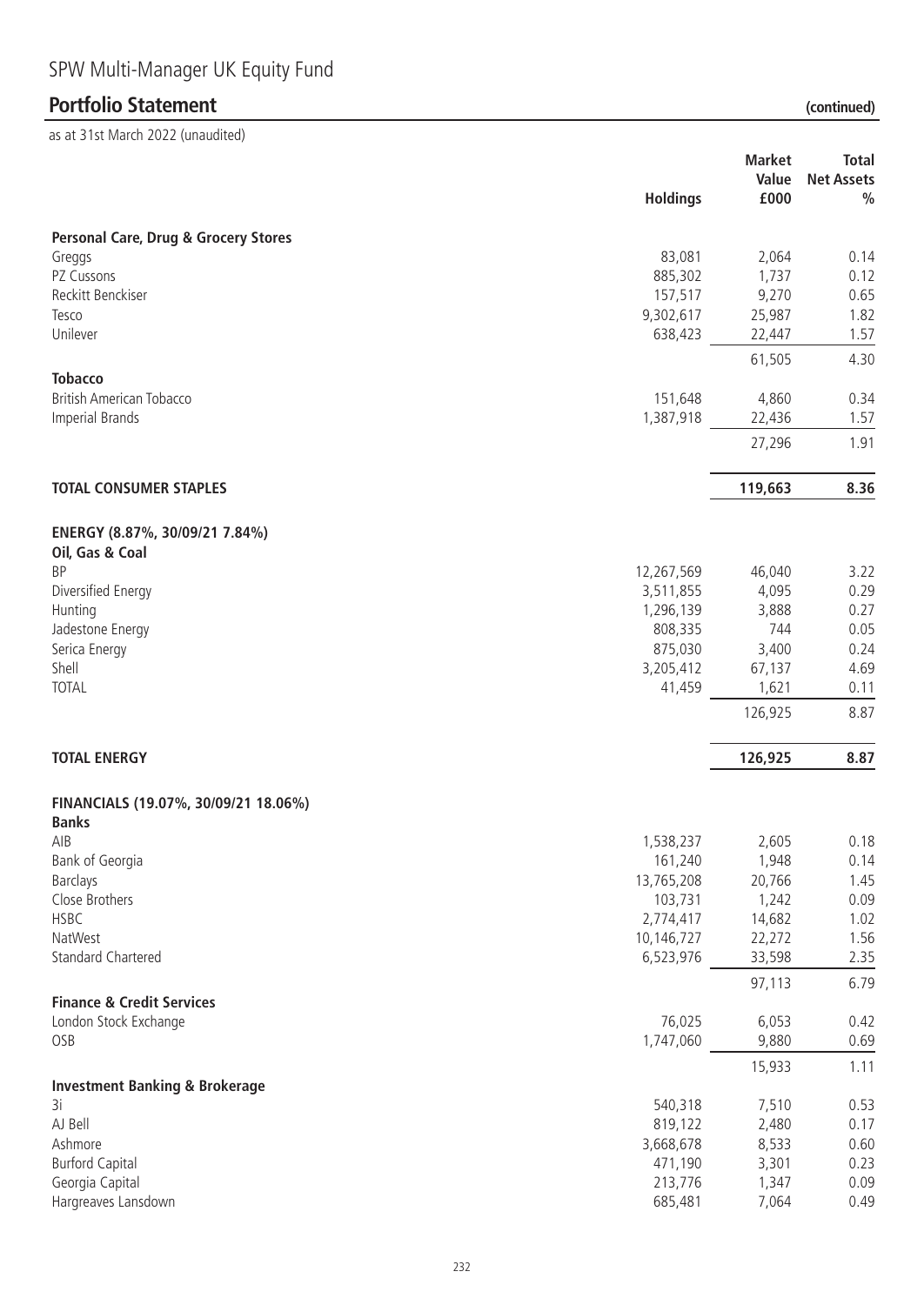| (continued |  |
|------------|--|

|                                                                                        | <b>Holdings</b> | <b>Market</b><br>Value<br>£000 | <b>Total</b><br><b>Net Assets</b><br>$\frac{0}{0}$ |
|----------------------------------------------------------------------------------------|-----------------|--------------------------------|----------------------------------------------------|
| IG                                                                                     | 293,106         | 2,423                          | 0.17                                               |
| Intermediate Capital                                                                   | 167,610         | 3,046                          | 0.21                                               |
| M&G                                                                                    | 6,000,000       | 13,488                         | 0.94                                               |
| Molten Ventures                                                                        | 117,464         | 909                            | 0.06                                               |
| Schroders 0+                                                                           | 72,352          | 1,385                          | 0.10                                               |
| St. James's Place                                                                      | 548,359         | 7,968                          | 0.56                                               |
| TP ICAP                                                                                | 3,380,580       | 5,088                          | 0.36                                               |
|                                                                                        |                 | 64,542                         | 4.51                                               |
| Life Insurance                                                                         |                 |                                |                                                    |
| Aviva                                                                                  | 5,400,000       | 24,673                         | 1.72                                               |
| Legal & General                                                                        | 2,770,972       | 7,587                          | 0.53                                               |
| Prudential                                                                             | 441,073         | 4,986                          | 0.35                                               |
|                                                                                        |                 | 37,246                         | 2.60                                               |
| <b>Non-Equity Investment Instruments</b><br>Schroder Sterling Liquidity Fund X Inc 0 t | 334,971         | 335                            | 0.02                                               |
|                                                                                        |                 | 335                            | 0.02                                               |
| <b>Non-Life Insurance</b>                                                              |                 |                                |                                                    |
| Beazley                                                                                | 2,232,534       | 9,488                          | 0.66                                               |
| Conduit                                                                                | 1,429,434       | 5,346                          | 0.37                                               |
| Direct Line Insurance                                                                  | 360,242         | 999                            | 0.07                                               |
| Hiscox                                                                                 | 730,416         | 7,150                          | 0.50                                               |
| HomeServe                                                                              | 1,349,186       | 11,536                         | 0.81                                               |
| Lancashire                                                                             | 1,041,501       | 4,447                          | 0.31                                               |
|                                                                                        |                 | 38,966                         | 2.72                                               |
| <b>Open end Investments</b><br>LF Majedie UK Smaller Companies Fund                    | 4,948,781       | 18,887                         | 1.32                                               |
|                                                                                        |                 |                                | 1.32                                               |
|                                                                                        |                 | 18,887                         |                                                    |
| <b>TOTAL FINANCIALS</b>                                                                |                 | 273,022                        | 19.07                                              |
| HEALTH CARE (6.37%, 30/09/21 5.69%)                                                    |                 |                                |                                                    |
| <b>Health Care Providers</b>                                                           |                 |                                |                                                    |
| Spire Healthcare                                                                       | 1,125,184       | 2,779                          | 0.20                                               |
|                                                                                        |                 | 2,779                          | 0.20                                               |
| <b>Medical Equipment &amp; Services</b>                                                |                 |                                |                                                    |
| ConvaTec                                                                               | 2,800,180       | 6,054                          | 0.42                                               |
| Smith & Nephew                                                                         | 1,098,123       | 13,435                         | 0.94                                               |
|                                                                                        |                 | 19,489                         | 1.36                                               |
| <b>Pharmaceuticals &amp; Biotechnology</b><br>AstraZeneca                              | 228,700         | 23,373                         | 1.63                                               |
| GlaxoSmithKline                                                                        | 2,283,143       | 37,983                         | 2.65                                               |
| Hikma Pharmaceuticals                                                                  | 123,122         | 2,560                          | 0.18                                               |
| Novartis                                                                               | 17,475          | 1,177                          | 0.08                                               |
|                                                                                        |                 |                                |                                                    |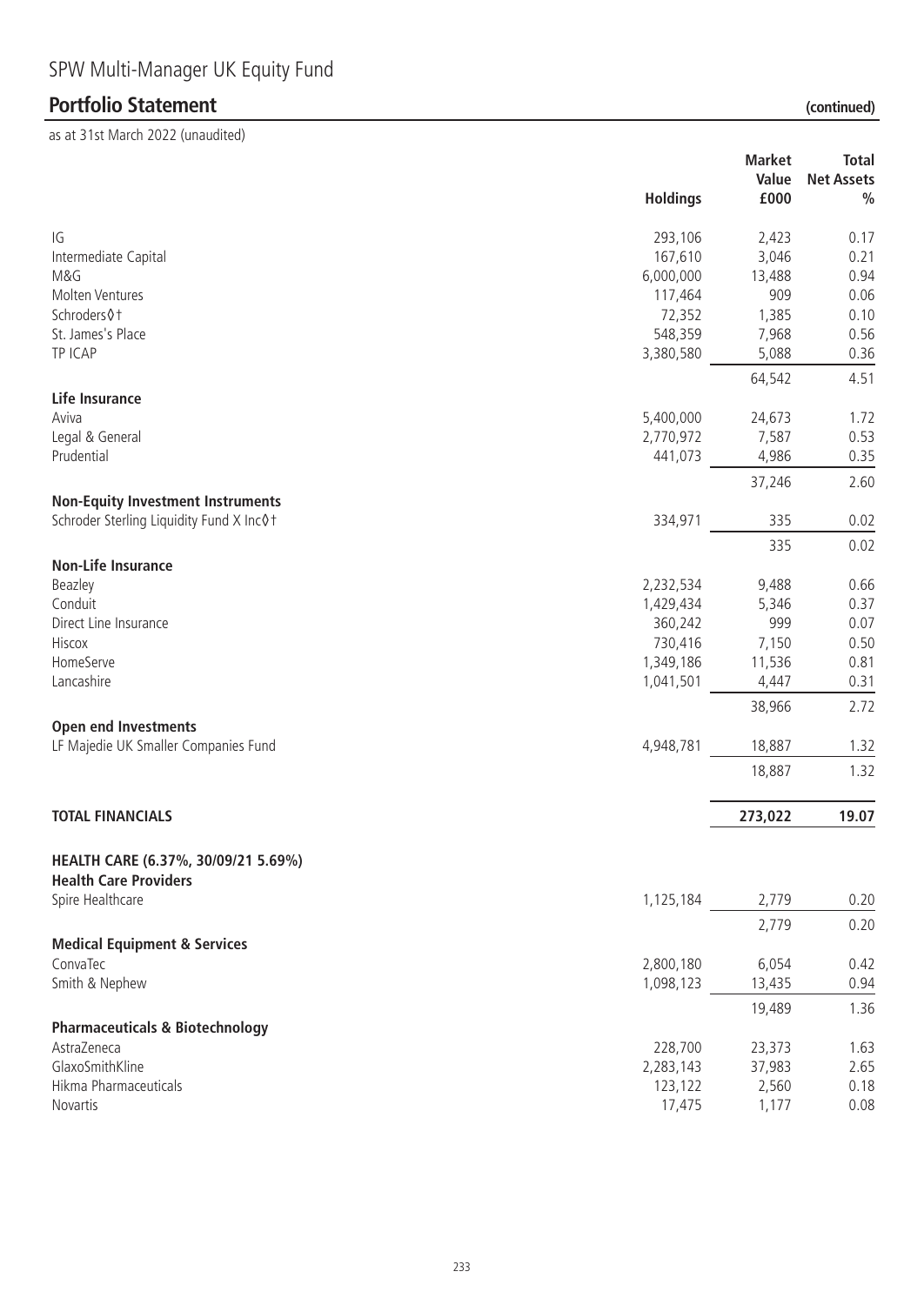$\frac{1}{2}$ s at 31st March 2022 (unaudited)

| ds at 3 ist March 2022 (unaudited)           |                 |                 |                   |
|----------------------------------------------|-----------------|-----------------|-------------------|
|                                              |                 | <b>Market</b>   | <b>Total</b>      |
|                                              |                 | Value           | <b>Net Assets</b> |
|                                              | <b>Holdings</b> | £000            | $\frac{0}{0}$     |
| Oxford Nanopore Technologies                 | 237,370         | 959             | 0.07              |
| Roche                                        | 9,167           | 2,804           | 0.20              |
|                                              |                 | 68,856          | 4.81              |
| <b>TOTAL HEALTH CARE</b>                     |                 | 91,124          | 6.37              |
| INDUSTRIALS (19.89%, 30/09/21 20.19%)        |                 |                 |                   |
| <b>Aerospace &amp; Defence</b>               |                 |                 |                   |
| <b>Babcock International</b>                 | 2,700,000       | 8,756           | 0.61              |
| <b>BAE Systems</b>                           | 3,260,383       | 23,390          | 1.63              |
| Chemring                                     | 1,213,294       | 3,950           | 0.28              |
| QinetiQ                                      | 6,849,908       | 20,673          | 1.44              |
| Senior                                       | 1,292,939       | 1,646           | 0.12              |
| Thales                                       | 8,943           | 862             | 0.06              |
| <b>Construction &amp; Materials</b>          |                 | 59,277          | 4.14              |
| Breedon                                      | 7,339,093       | 6,047           | 0.42              |
| CRH                                          | 264,888         | 8,249           | 0.58              |
| Forterra                                     | 1,800,000       | 4,176           | 0.29              |
| Genuit                                       | 420,886         | 2,073           | 0.15              |
| Ibstock                                      | 1,389,079       | 2,472           | 0.17              |
| Keller                                       | 196,806         | 1,635           | 0.12              |
| Marshalls                                    | 343,481         | 2,341           | 0.16              |
| Morgan Sindall                               | 74,911          | 1,802           | 0.13              |
| Tyman                                        | 548,694         | 1,778           | 0.12              |
|                                              |                 | 30,573          | 2.14              |
| <b>Electronic &amp; Electrical Equipment</b> |                 |                 |                   |
| IMI                                          | 818,215         | 11,275          | 0.79              |
| Morgan Advanced Materials                    | 1,213,455       | 3,737           | 0.26              |
| Rotork                                       | 335,487         | 1,092<br>16,104 | 0.07<br>1.12      |
| <b>General Industrials</b>                   |                 |                 |                   |
| DS Smith                                     | 435,222         | 1,411           | 0.10              |
| Koninklijke Philips                          | 60,123          | 1,430           | 0.10              |
| Melrose Industries                           | 1,183,122       | 1,494           | 0.10              |
| Mondi                                        | 650,716         | 9,826           | 0.69              |
| Smiths                                       | 1,557,503       | 22,670          | 1.58              |
| <b>Industrial Engineering</b>                |                 | 36,831          | 2.57              |
| Vesuvius                                     | 1,294,777       | 4,325           | 0.30              |
| Weir                                         | 475,098         | 7,955           | 0.56              |
|                                              |                 | 12,280          | 0.86              |
| <b>Industrial Support Services</b>           |                 |                 |                   |
| DCC                                          | 57,480          | 3,417           | 0.24              |
| Diploma                                      | 46,489          | 1,225           | 0.09              |
| Electrocomponents                            | 732,193         | 7,974           | 0.56              |
| Equifax                                      | 15,670          | 2,859           | 0.20              |
| Essentra                                     | 1,017,419       | 3,240           | 0.23              |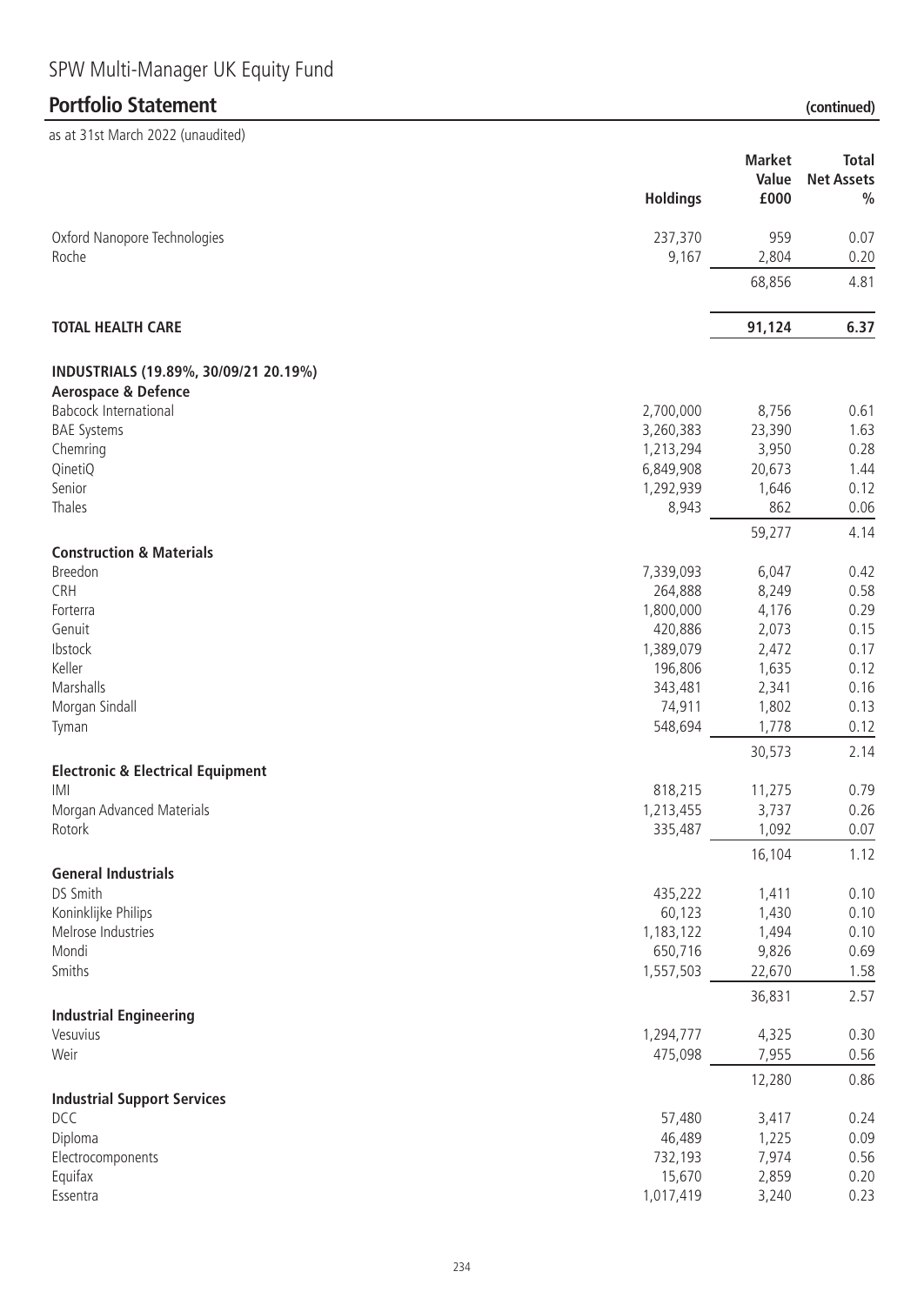|                                                        | <b>Holdings</b> | <b>Market</b><br>Value<br>£000 | <b>Total</b><br><b>Net Assets</b><br>$\%$ |
|--------------------------------------------------------|-----------------|--------------------------------|-------------------------------------------|
| Experian                                               | 387,151         | 11,618                         | 0.81                                      |
| Fair Isaac                                             | 3,050           | 1,108                          | 0.08                                      |
| Ferguson                                               | 90,931          | 9,507                          | 0.66                                      |
| Grafton                                                | 788,170         | 7,807                          | 0.54                                      |
| Hays                                                   | 13,732,441      | 17,138                         | 1.20                                      |
| Inchcape                                               | 1,078,440       | 7,344                          | 0.51                                      |
| Mears                                                  | 821,731         | 1,631                          | 0.11                                      |
| Mitie                                                  | 11,240,918      | 6,329                          | 0.44                                      |
| Rentokil Initial                                       | 1,047,485       | 5,535                          | 0.39                                      |
| Serco                                                  | 10,840,255      | 15,621                         | 1.09                                      |
|                                                        |                 | 102,353                        | 7.15                                      |
| <b>Industrial Transportation</b><br>AP Moller - Maersk | 478             |                                | 0.08                                      |
| Ashtead                                                | 296,846         | 1,106<br>14,477                | 1.01                                      |
| Royal Mail                                             | 2,900,000       | 9,727                          | 0.68                                      |
|                                                        |                 | 25,310                         | 1.77                                      |
| <b>Retailers</b>                                       |                 |                                |                                           |
| Travis Perkins                                         | 154,685         | 1,938                          | 0.14                                      |
|                                                        |                 | 1,938                          | 0.14                                      |
| <b>TOTAL INDUSTRIALS</b>                               |                 | 284,666                        | 19.89                                     |
| REAL ESTATE (2.76%, 30/09/21 2.17%)                    |                 |                                |                                           |
| <b>Real Estate Investment &amp; Services</b>           |                 |                                |                                           |
| Grainger                                               | 4,909,890       | 14,474                         | 1.01                                      |
|                                                        |                 | 14,474                         | 1.01                                      |
| <b>Real Estate Investment Trusts</b>                   |                 |                                |                                           |
| Capital & Counties Properties                          | 3,500,000       | 6,118                          | 0.43                                      |
| Derwent London                                         | 31,967          | 1,043                          | 0.07                                      |
| Hammerson                                              | 10,000,000      | 3,342                          | 0.23                                      |
| Land Securities                                        | 1,200,000       | 9,571                          | 0.67                                      |
| Tritax Big Box                                         | 2,025,882       | 4,935                          | 0.35                                      |
|                                                        |                 | 25,009                         | 1.75                                      |
| <b>TOTAL REAL ESTATE</b>                               |                 | 39,483                         | 2.76                                      |
| TECHNOLOGY (1.59%, 30/09/21 2.30%)                     |                 |                                |                                           |
| <b>Software &amp; Computer Services</b>                |                 |                                |                                           |
| Ascential                                              | 1,984,988       | 6,650                          | 0.46                                      |
| Auto Trader                                            | 424,352         | 2,731                          | 0.19                                      |
| AVEVA                                                  | 218,220         | 5,373                          | 0.37                                      |
| Kape Technologies                                      | 357,434         | 1,383                          | 0.10                                      |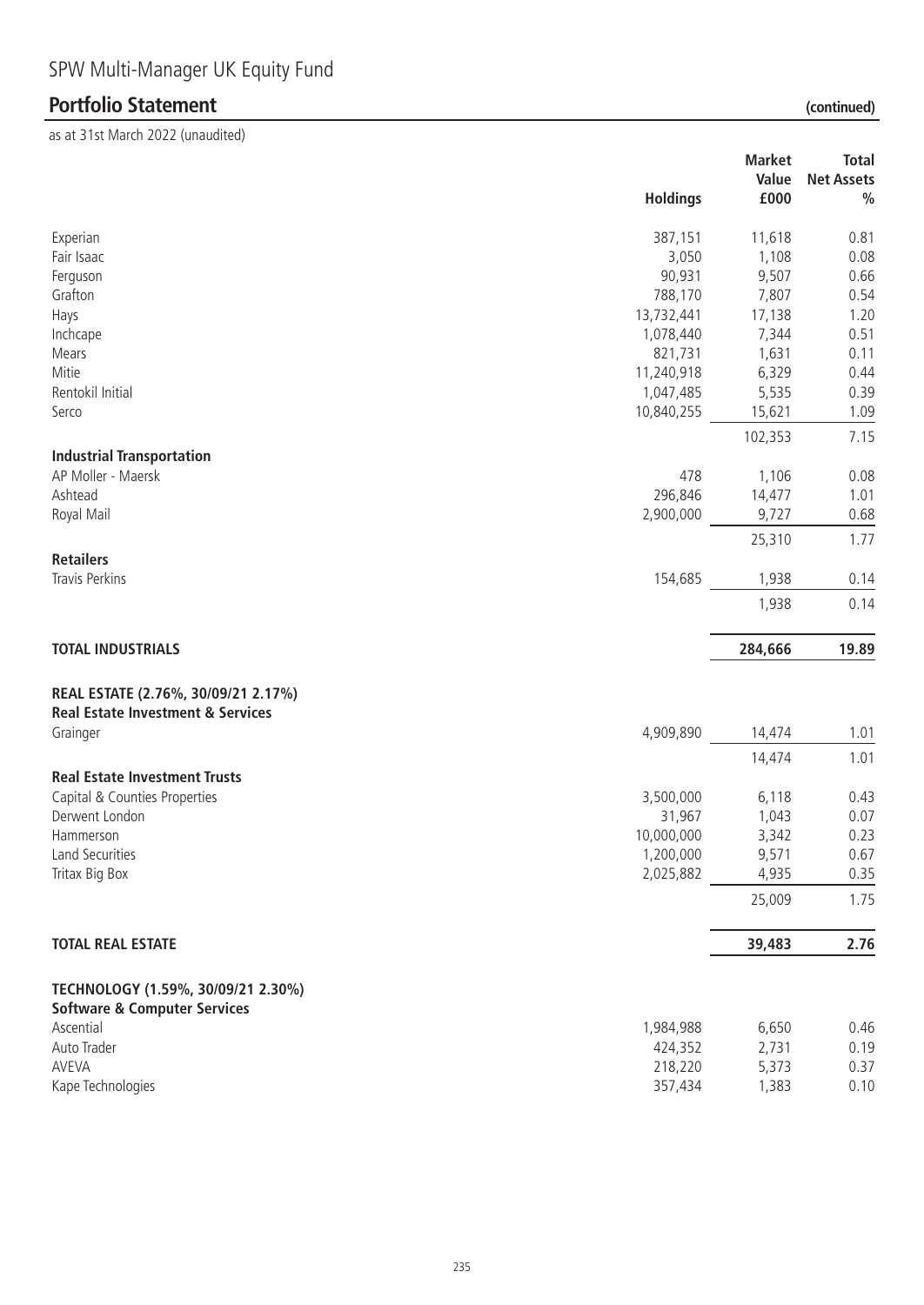# SPW Multi-Manager UK Equity Fund

### **Portfolio Statement**

as at 31st March 2022 (unaudited)

| (continued) |  |
|-------------|--|
|             |  |

|                                                                                                  | <b>Holdings</b>      | <b>Market</b><br>Value<br>£000 | <b>Total</b><br><b>Net Assets</b><br>$\frac{0}{0}$ |
|--------------------------------------------------------------------------------------------------|----------------------|--------------------------------|----------------------------------------------------|
| Moneysupermarket.com<br>Sage                                                                     | 2,000,000<br>402,067 | 3,838<br>2,859                 | 0.27<br>0.20                                       |
|                                                                                                  |                      | 22,834                         | 1.59                                               |
| <b>TOTAL TECHNOLOGY</b>                                                                          |                      | 22,834                         | 1.59                                               |
| TELECOMMUNICATIONS (2.76%, 30/09/21 2.64%)<br><b>Telecommunications Service Providers</b>        |                      |                                |                                                    |
| <b>BT</b>                                                                                        | 11,673,869           | 21,281                         | 1.49                                               |
| Koninklijke KPN                                                                                  | 702,691              | 1,846                          | 0.13                                               |
| Vodafone                                                                                         | 13,000,000           | 16,320                         | 1.14                                               |
|                                                                                                  |                      | 39,447                         | 2.76                                               |
| <b>TOTAL TELECOMMUNICATIONS</b>                                                                  |                      | 39,447                         | 2.76                                               |
| UTILITIES (2.65%, 30/09/21 1.48%)<br>Electricity                                                 |                      |                                |                                                    |
| SSE                                                                                              | 668,880              | 11,762                         | 0.82                                               |
|                                                                                                  |                      | 11,762                         | 0.82                                               |
| <b>Gas, Water &amp; Multiutilities</b>                                                           |                      |                                |                                                    |
| Centrica                                                                                         | 17,108,016           | 13,957                         | 0.97                                               |
| National Grid                                                                                    | 1,041,686            | 12,277                         | 0.86                                               |
|                                                                                                  |                      | 26,234                         | 1.83                                               |
| <b>TOTAL UTILITIES</b>                                                                           |                      | 37,996                         | 2.65                                               |
| DERIVATIVES (0.00%, 30/09/21 -0.01%)<br><b>Forward Currency Contracts</b>                        |                      |                                |                                                    |
| Sold EUR302,274 for GBP252,052 Settlement 21/04/2022                                             |                      | (4)                            | 0.00                                               |
| Sold EUR7,453,795 for GBP6,300,145 Settlement 21/04/2022                                         |                      | (5)                            | 0.00                                               |
| Sold USD5,094,884 for GBP3,912,633 Settlement 21/04/2022                                         |                      | 31                             | 0.00                                               |
|                                                                                                  |                      | 22                             | 0.00                                               |
| <b>TOTAL DERIVATIVES</b>                                                                         |                      | 22                             | 0.00                                               |
| Portfolio of investments^<br>Net other assets                                                    |                      | 1,387,377<br>44,159            | 96.92<br>3.08                                      |
| <b>Total net assets</b>                                                                          |                      | 1,431,536                      | 100.00                                             |
| Equity investment instruments are quoted on a listed securities market, unless otherwise stated. |                      |                                |                                                    |

Derivative contracts can be exchange traded on a regulated market or over the counter (OTC).

†This investment is a related party.

^Including investment liabilities.

◊Asset managed by the Investment Adviser.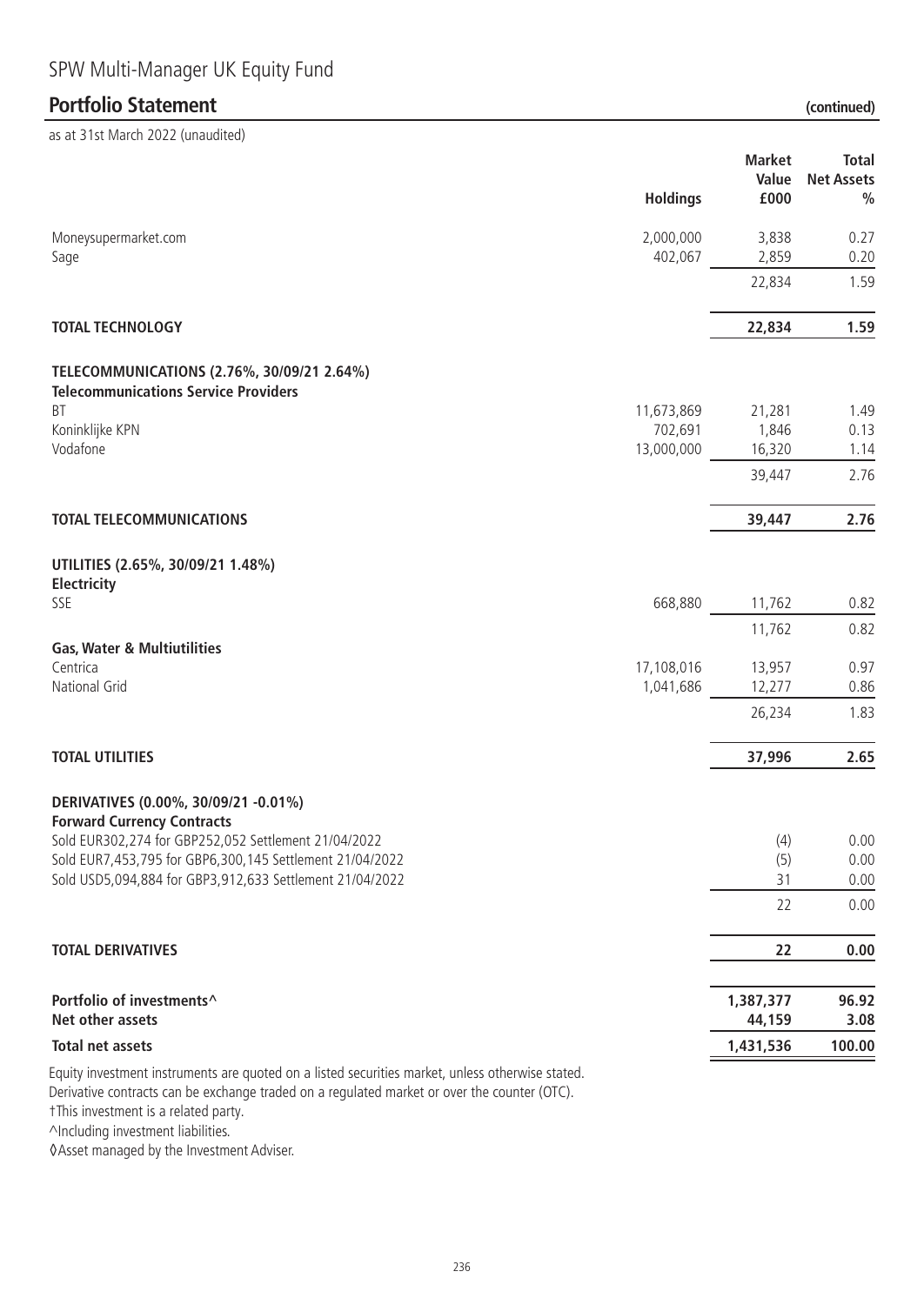# **Material Portfolio Changes**

for the six month period ended 31st March 2022 (unaudited)

| Cost                     |                          | <b>Proceeds</b> |
|--------------------------|--------------------------|-----------------|
| £000                     |                          | £000            |
| <b>Major purchases</b>   | <b>Major sales</b>       |                 |
| <b>HSBC</b><br>14,561    | Anglo American           | 11,239          |
| 11,194<br><b>ITV</b>     | Derwent London           | 10,644          |
| 11,103<br>Experian       | IMI                      | 9,106           |
| Centrica<br>9,873        | QinetiQ                  | 9,548           |
| 8,743<br>easyJet         | Wm Morrison Supermarkets | 9,395           |
| Land Securities<br>8,524 | John Wood                | 8,366           |
| 8,321<br><b>CRH</b>      | Rio Tinto                | 8,019           |
| GlaxoSmithKline<br>7,513 | <b>BHP</b>               | 7,621           |
| 7,019<br>Hays            | <b>BP</b>                | 7,575           |
| <b>BP</b><br>7,007       | Moneysupermarket.com     | 7,005           |

The above table compliments the data provided in the investment managers report by outlining the top 10 Portfolio components.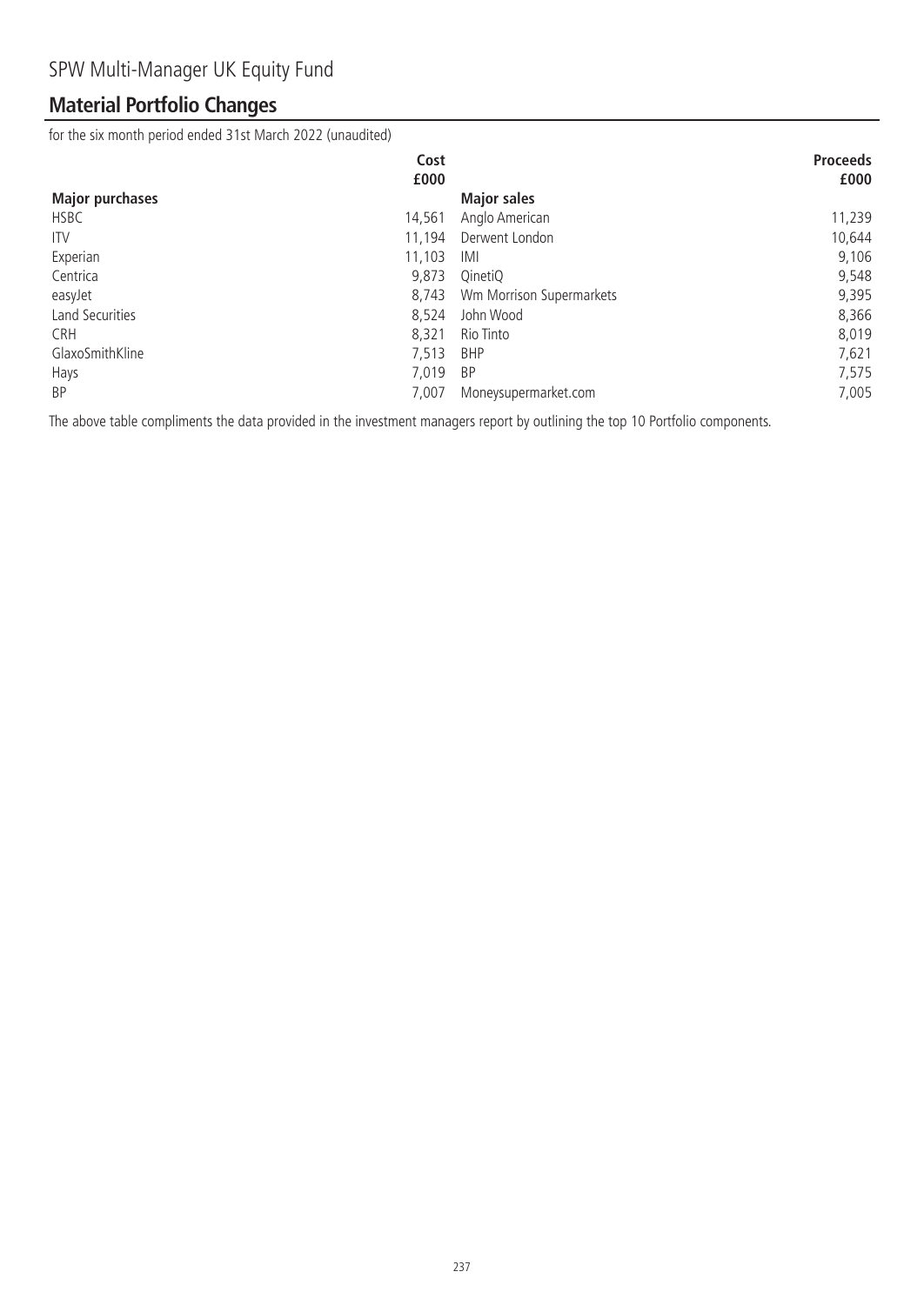# **Securities Financing Transactions (SFT)**

### as at 31st March 2022

**1) Global Data**

| Proportion of securities and commodities on loan as at 31st March 2022      | £000      | $\%$          |
|-----------------------------------------------------------------------------|-----------|---------------|
| Total lendable assets excluding cash and cash equivalents:                  | 1,038,782 |               |
| Securities and commodities on loan                                          | 117,274   | 11.29%        |
|                                                                             |           |               |
| Assets engaged in SFTs and total return swaps as at 31st March 2022         | £000      | $\frac{0}{0}$ |
| Fund assets under management (AUM)                                          | 1,446,196 |               |
| Absolute value of assets engaged in:                                        |           |               |
| Securities lending                                                          | 117,274   | 8.11%         |
| 2) Concentration Data                                                       |           |               |
| <b>Top 10 Collateral Issuers</b>                                            |           |               |
| Name and value of collateral and commodities received as at 31st March 2022 |           | £000          |
|                                                                             |           |               |
| Government of United Kingdom                                                |           | 13,680        |
| Republic of France                                                          |           | 6,975         |
| United States of America                                                    |           | 5,047         |
| Fairfax Financial Holdings                                                  |           | 4,841         |
| Shell                                                                       |           | 4,627         |
| Kingdom of Belgium                                                          |           | 4,572         |
| Alimentation Couche-Tard                                                    |           | 3,253         |
| <b>Imperial Brands</b>                                                      |           | 2,738         |
| Federal Republic of Germany<br>AstraZeneca                                  |           | 2,720         |
|                                                                             |           | 2,411         |
| <b>Top 10 Counterparties</b>                                                |           |               |
| Name and value of outstanding transactions as at 31st March 2022            |           | £000          |
| <b>Securities lending</b>                                                   |           |               |
| Bank of Nova Scotia                                                         |           | 54,287        |
| Barclays Bank                                                               |           | 19,226        |
| JP Morgan Securities                                                        |           | 12,485        |
| Citigroup Global Markets (UK)                                               |           | 9,623         |
| <b>HSBC Bank</b>                                                            |           | 9,351         |
| Morgan Stanley International                                                |           | 3,619         |
| <b>Barclays Capital Securities</b>                                          |           | 3,555         |
| <b>ING Bank</b>                                                             |           | 1,860         |
| Societe Generale                                                            |           | 1,699         |
| Merrill Lynch                                                               |           | 929           |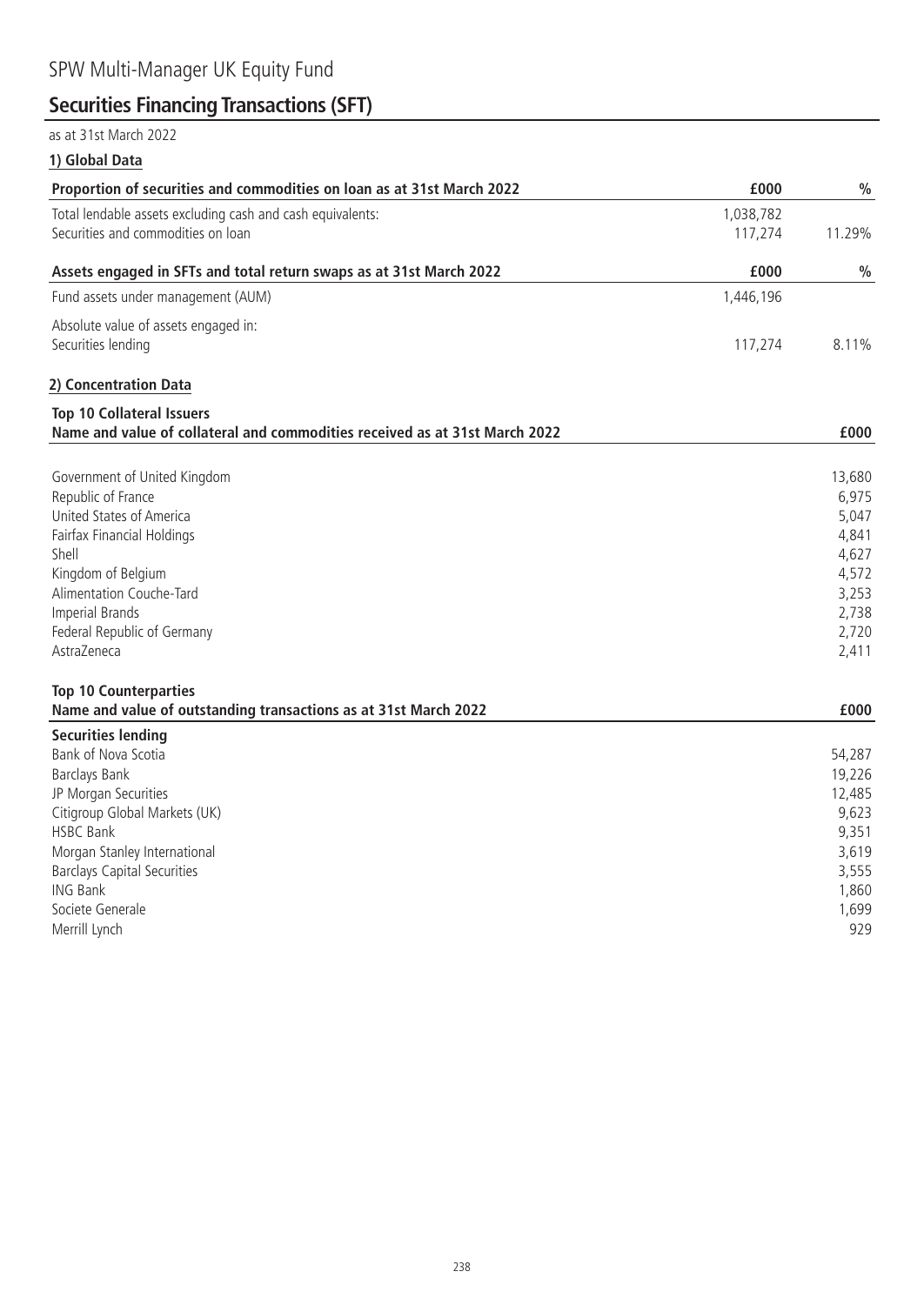### **Securities Financing Transactions (SFT)** *(continued)* (continued)

#### as at 31st March 2022

#### **3) Aggregate Transaction Data**

#### **Type, Quality and Currency of Collateral as at 31st March 2022**

| <b>Type</b>               | Quality                       | <b>Currency</b>    | £000    |
|---------------------------|-------------------------------|--------------------|---------|
| <b>Securities lending</b> |                               |                    |         |
| Equity                    | Traded on recognised exchange | Sterling           | 17,383  |
| Equity                    | Traded on recognised exchange | Australian dollar  | 749     |
| Equity                    | Traded on recognised exchange | Canadian dollar    | 17,191  |
| Equity                    | Traded on recognised exchange | Danish krone       | 53      |
| Equity                    | Traded on recognised exchange | Euro               | 4,228   |
| Equity                    | Traded on recognised exchange | Hong Kong dollar   | 571     |
| Equity                    | Traded on recognised exchange | Japanese yen       | 1,779   |
| Equity                    | Traded on recognised exchange | New Zealand dollar | 21      |
| Equity                    | Traded on recognised exchange | Norwegian krone    | 168     |
| Equity                    | Traded on recognised exchange | Singapore dollar   | 512     |
| Equity                    | Traded on recognised exchange | South African rand | 37      |
| Equity                    | Traded on recognised exchange | Swedish krona      | 15      |
| Equity                    | Traded on recognised exchange | Swiss franc        | 271     |
| Equity                    | Traded on recognised exchange | US dollar          | 47,610  |
| Fixed Income              | Investment Grade              | Sterling           | 13,680  |
| Fixed Income              | Investment Grade              | Canadian dollar    | 85      |
| Fixed Income              | Investment Grade              | Euro               | 16,268  |
| Fixed Income              | Investment Grade              | Japanese yen       | 144     |
| Fixed Income              | Investment Grade              | Swedish krona      | 43      |
| Fixed Income              | Investment Grade              | US dollar          | 5,047   |
| Total collateral held     |                               |                    | 125,855 |

#### **Maturity Tenor of Collateral (remaining period to maturity) as at 31st March 2022**

| <b>Type</b>        | Less than<br>one day<br>£000 | One day to<br>one week<br>£000 | One week<br>to one<br>month<br>£000 | One to<br>three<br>months<br>£000 | Three<br>months to<br>one year<br>£000 | Above one<br>year<br>£000 | <b>Open</b><br>maturity<br>£000 | <b>Total</b><br>£000 |
|--------------------|------------------------------|--------------------------------|-------------------------------------|-----------------------------------|----------------------------------------|---------------------------|---------------------------------|----------------------|
| Securities lending |                              | $\overline{\phantom{a}}$       | 459                                 | 675                               | 2.886                                  | 31,247                    | 90.588                          | 125,855              |
|                    | $\overline{\phantom{0}}$     | $\overline{\phantom{0}}$       | 459                                 | 675                               | 2.886                                  | 31,247                    | 90,588                          | 125,855              |

#### **Counterparty details as at 31st March 2022**

|                       | Country of counterparty |                         |         |
|-----------------------|-------------------------|-------------------------|---------|
| <b>Type</b>           | establishment           | Settlement and clearing | £000    |
| Securities lending    | United Kingdom          | Bi-lateral              | 247     |
| Securities lending    | Australia               | Tri-party               | 506     |
| Securities lending    | Canada                  | Tri-party               | 58,625  |
| Securities lending    | France                  | Tri-party               | 1,833   |
| Securities lending    | Germany                 | Tri-party               | 43      |
| Securities lending    | <b>Netherlands</b>      | Tri-party               | 2,022   |
| Securities lending    | Switzerland             | Tri-party               | 151     |
| Securities lending    | United Kingdom          | Tri-party               | 62,428  |
| Total collateral held |                         |                         | 125,855 |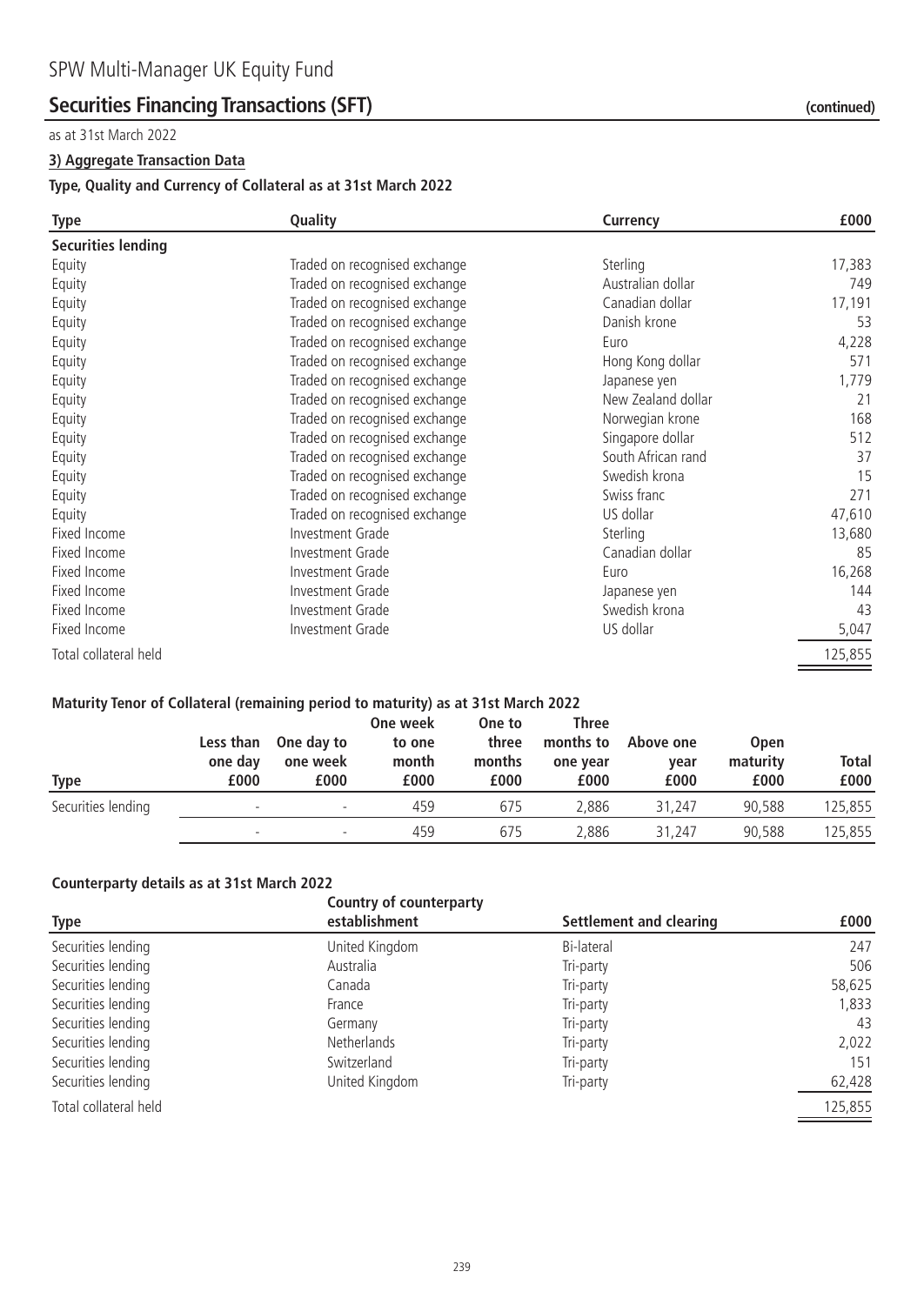# **Securities Financing Transactions (SFT)** *(continued)* (continued)

as at 31st March 2022

#### **3) Aggregate Transaction Data (continued)**

#### **Maturity Tenor of SFTs and Total Return Swaps (remaining period to maturity) as at 31st March 2022**

| Type               | Less than<br>one day<br>£000 | One day to<br>one week<br>£000 | One week<br>to one<br>month<br>£000 | One to<br>three<br>months<br>£000 | Three<br>months to<br>one year<br>£000 | Above one<br>year<br>£000 | <b>Open</b><br>maturity<br>£000 | <b>Total</b><br>£000 |
|--------------------|------------------------------|--------------------------------|-------------------------------------|-----------------------------------|----------------------------------------|---------------------------|---------------------------------|----------------------|
| Securities lending | $\overline{\phantom{0}}$     | $\overline{\phantom{0}}$       | $\overline{\phantom{a}}$            | $\overline{\phantom{a}}$          | $\overline{\phantom{a}}$               | $\overline{\phantom{a}}$  | 117.274                         | 117,274              |
|                    |                              | $\overline{\phantom{0}}$       | $\overline{\phantom{a}}$            | $\overline{\phantom{a}}$          | $\overline{\phantom{a}}$               | $\overline{\phantom{a}}$  | 117.274                         | 117.274              |

#### **4) Re-use of Collateral**

The Fund does not engage in re-use of collateral.

#### **5) Safekeeping of Collateral Received**

| Names and value of custodians safekeeping collateral as at 31st March 2022 | £000           |
|----------------------------------------------------------------------------|----------------|
| JP Morgan                                                                  | 82,915         |
| Bank of New York                                                           | 33,252         |
| Crest                                                                      | 9.441          |
| <b>State Street</b>                                                        | 247            |
| Number of custodians safekeeping collateral                                | $\overline{4}$ |

#### **6) Safekeeping of Collateral Granted**

The Fund does not borrow stock from counterparties; therefore, no collateral has been granted.

#### **7) Return and Cost**

#### **for the period ended 31st March 2022**

|                           |                              | <b>Manager of Collective</b> |                              |                      |
|---------------------------|------------------------------|------------------------------|------------------------------|----------------------|
|                           | <b>Collective Investment</b> | Investment                   |                              |                      |
|                           | <b>Undertaking</b><br>£000   | <b>Undertaking</b><br>£000   | (e.g. lending agent)<br>£000 | <b>Total</b><br>£000 |
|                           |                              |                              |                              |                      |
| <b>Securities lending</b> |                              |                              |                              |                      |
| Gross return              | 45                           |                              |                              | 60                   |
| % of total gross return   | 75%                          | 5%                           | 20%                          | 100%                 |
| $Cost*$                   | $\overline{\phantom{a}}$     |                              |                              |                      |

\*All direct costs from securities lending are borne by lending agent.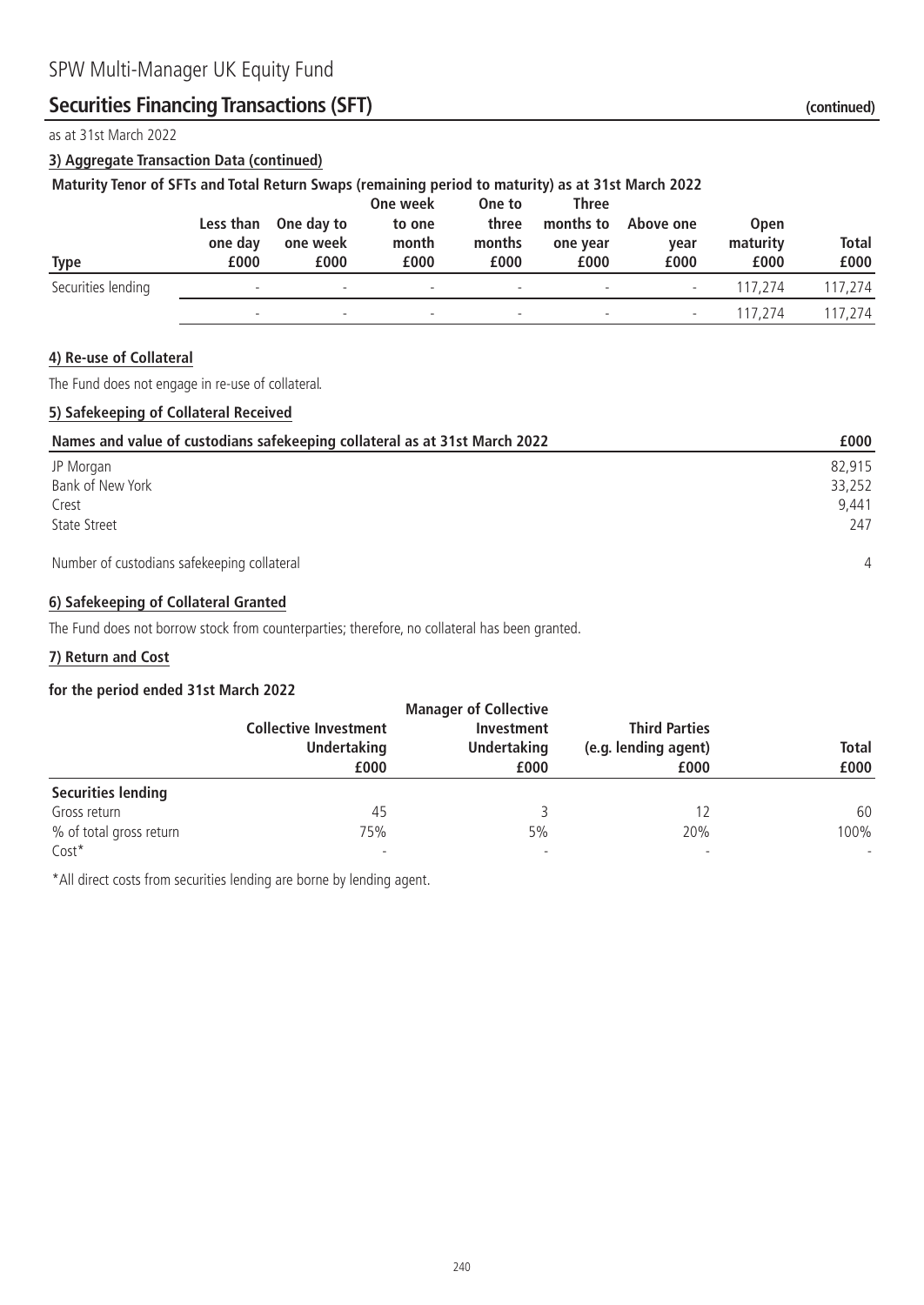### **Comparative Table**

as at 31st March 2022 (unaudited)

|                                       | 31/03/22    | 30/09/21    | 30/09/20    |
|---------------------------------------|-------------|-------------|-------------|
| <b>Share Class A - Accumulation</b>   |             |             |             |
| Closing net asset value (£000)        | 198,893     | 213,969     | 308,745     |
| Closing number of shares              | 76,151,550  | 82,025,941  | 154,630,043 |
| Closing net asset value per share (p) | 261.18      | 260.85      | 199.67      |
| Operating charges#                    | 1.14%       | 1.13%       | 1.63%       |
|                                       | 31/03/22    | 30/09/21    | 30/09/20    |
| <b>Share Class B - Accumulation</b>   |             |             |             |
| Closing net asset value (£000)        | 7,892       | 8,114       | 5,802       |
| Closing number of shares              | 5,120,522   | 5,278,985   | 4,946,255   |
| Closing net asset value per share (p) | 154.13      | 153.71      | 117.30      |
| Operating charges#                    | 0.84%       | 0.83%       | 0.86%       |
|                                       | 31/03/22    | 30/09/21    | 30/09/20    |
| <b>Share Class P - Income</b>         |             |             |             |
| Closing net asset value (£000)        | 387,611     | 417,953     | 512,911     |
| Closing number of shares              | 191,354,617 | 204,732,024 | 321,847,115 |
| Closing net asset value per share (p) | 202.56      | 204.15      | 159.36      |
| Operating charges#                    | 0.72%       | 0.71%       | 0.74%       |
|                                       | 31/03/22    | 30/09/21    | 30/09/20    |
| <b>Share Class Q - Income</b>         |             |             |             |
| Closing net asset value (£000)        | 815,150     | 767,671     | 630,642     |
| Closing number of shares              | 402,474,117 | 376,085,771 | 395,788,365 |
| Closing net asset value per share (p) | 202.53      | 204.12      | 159.34      |
| Operating charges#                    | 0.62%       | 0.61%       | 0.64%       |
|                                       | 31/03/22    | 30/09/21    | 30/09/20    |
| <b>Share Class X - Accumulation</b>   |             |             |             |
| Closing net asset value (£000)        | 21,990      | 22,211      | 8,387       |
| Closing number of shares              | 8,286,011   | 8,405,571   | 4,171,915   |
| Closing net asset value per share (p) | 265.39      | 264.24      | 201.03      |
| Operating charges#                    | 0.52%       | 0.51%       | 0.54%       |

#Operating charges are representative of the ongoing charges figure.

On 9th May 2022 A Accumulation shares held by related parties converted to X Accumulation shares. Prices for Share Class X Accumulation are not published externally, as this is an internal share class. On 9th May 2022 all shareholdings in A class shares were converted to B class shares.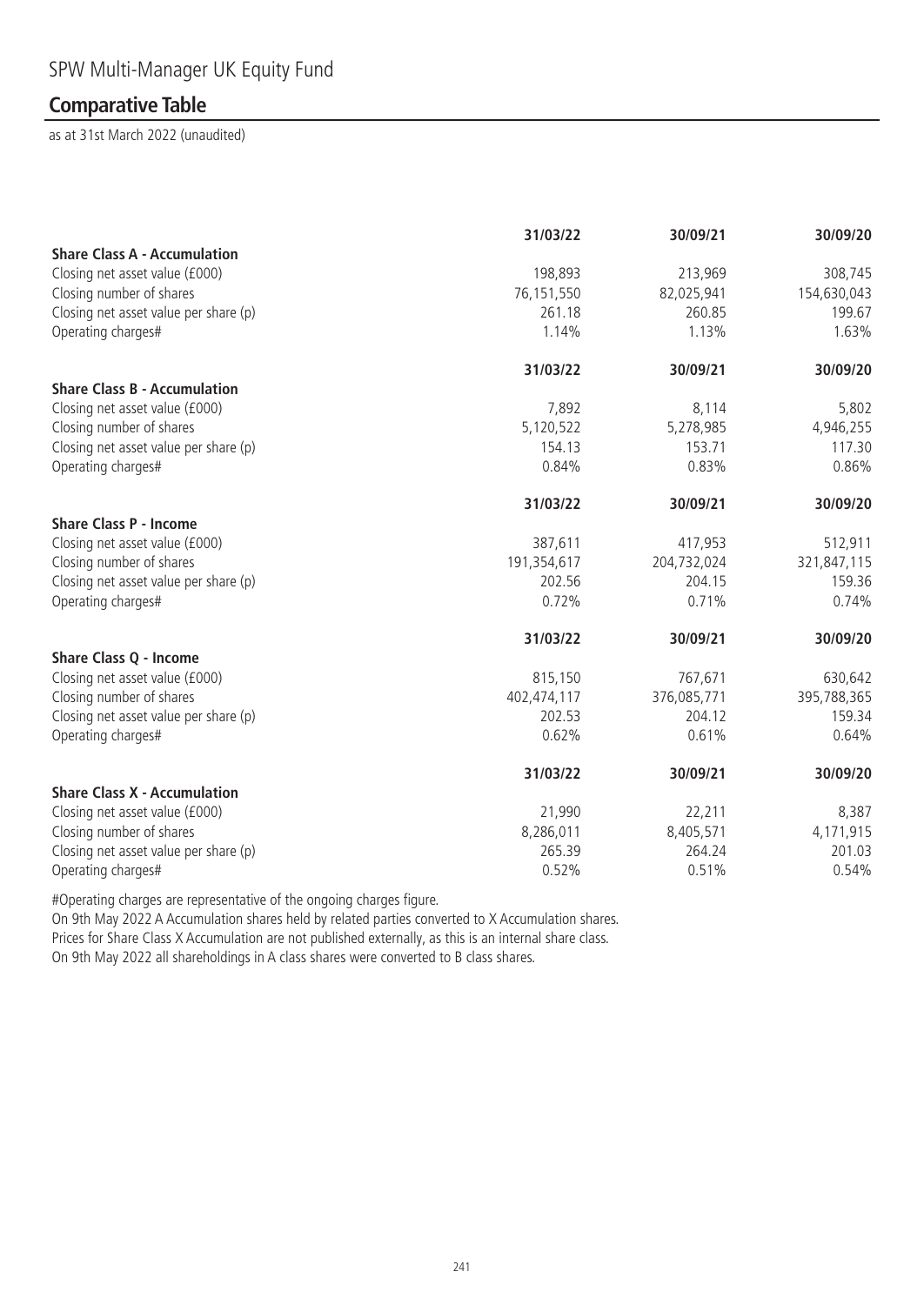### **Statement of Total Return**

for the six month period ended 31st March 2022 (unaudited)

|                                                                              | 01/10/21 to 31/03/22 |           | 01/10/20 to 31/03/21 |           |
|------------------------------------------------------------------------------|----------------------|-----------|----------------------|-----------|
|                                                                              | £000                 | £000      | £000                 | £000      |
| Income                                                                       |                      |           |                      |           |
| Net capital (losses)/gains                                                   |                      | (10, 319) |                      | 351,411   |
| Revenue                                                                      | 21,350               |           | 21.769               |           |
| Expenses                                                                     | (5, 197)             |           | (6, 377)             |           |
| Interest payable and similar charges                                         |                      |           |                      |           |
| Net revenue before taxation                                                  | 16,152               |           | 15,390               |           |
| Taxation                                                                     | (168)                |           | (207)                |           |
| Net revenue after taxation                                                   |                      | 15,984    |                      | 15,183    |
| <b>Total return before distributions</b>                                     |                      | 5,665     |                      | 366,594   |
| <b>Distributions</b>                                                         |                      | (15, 985) |                      | (15, 183) |
| Change in net assets attributable to shareholders from investment activities |                      | (10, 320) |                      | 351,411   |

### **Statement of Change in Net Assets Attributable to Shareholders**

| for the six month period ended 31st March 2022 (unaudited)                   |                      |                      |            |
|------------------------------------------------------------------------------|----------------------|----------------------|------------|
|                                                                              | 01/10/21 to 31/03/22 | 01/10/20 to 31/03/21 |            |
|                                                                              | £000                 | £000<br>£000         | £000       |
| Opening net assets attributable to shareholders                              | 1,429,918            |                      | 1,466,487  |
| Amounts receivable on creation of shares                                     | 72.821               | 236,805              |            |
| Less: Amounts payable on cancellation of shares                              | (63, 024)            | (526,047)            |            |
|                                                                              |                      | 9.797                | (289, 242) |
| Dilution adjustment                                                          |                      |                      | 1.475      |
| Change in net assets attributable to shareholders from investment activities |                      | (10, 320)            | 351,411    |
| Retained distributions on accumulation shares                                |                      | 2,139                | 2,176      |
| Closing net assets attributable to shareholders                              | 1,431,536            |                      | 1,532,307  |

Comparative information is provided for the Statement of Change in Net Assets Attributable to Shareholders. Since this information is for the prior interim period, the net assets at the end of that period do not correspond to the net assets at the start of the current period.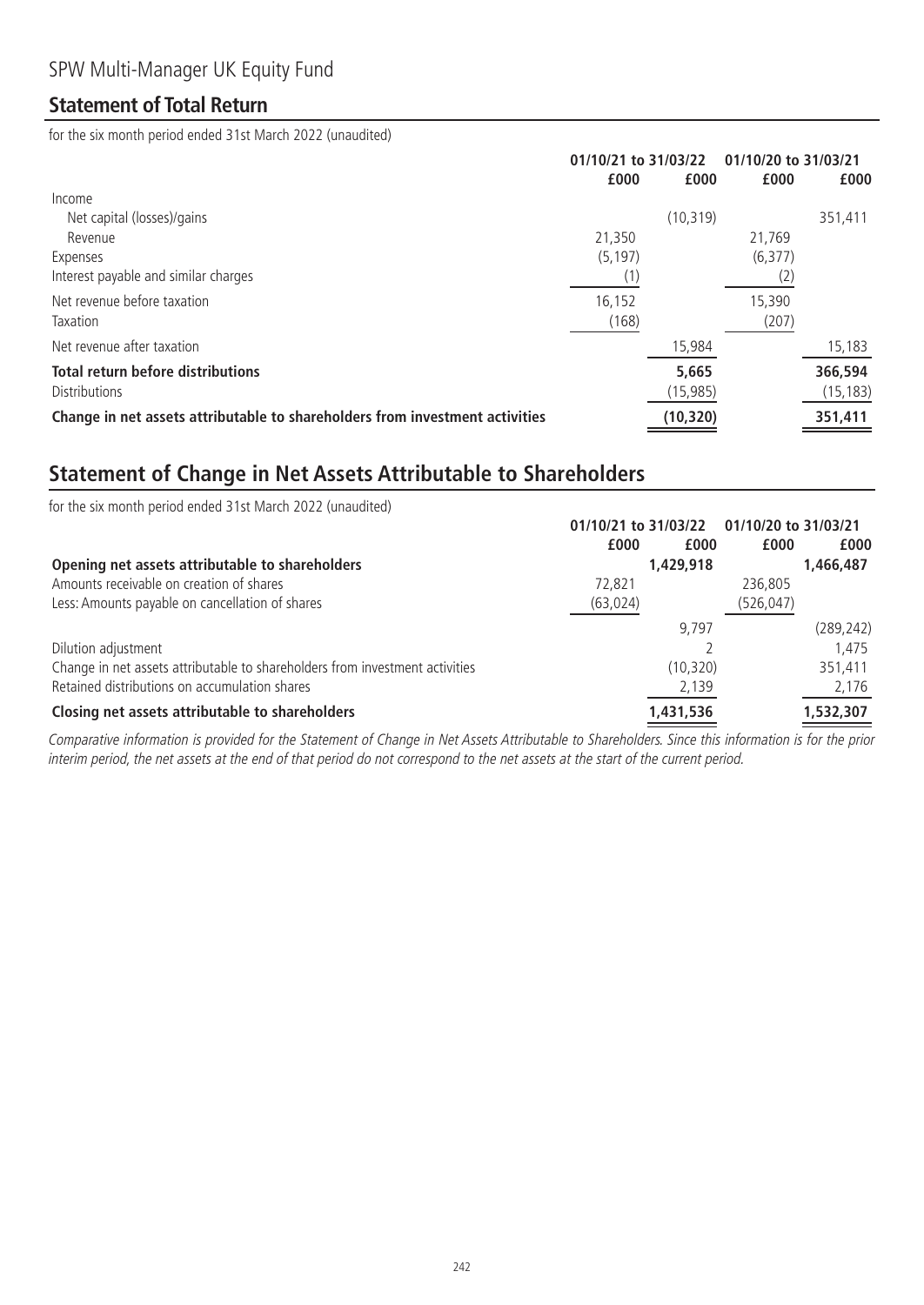# SPW Multi-Manager UK Equity Fund

# **Balance Sheet**

|                                         | 31/03/22<br>£000 | 30/09/21<br>£000 |
|-----------------------------------------|------------------|------------------|
| Assets                                  |                  |                  |
| <b>Fixed assets</b>                     |                  |                  |
| Investments                             | 1,387,386        | 1,408,902        |
| <b>Current assets</b>                   |                  |                  |
| Debtors                                 | 15,812           | 20,149           |
| Cash and bank balances                  | 47,080           | 35,361           |
| <b>Total assets</b>                     | 1,450,278        | 1,464,412        |
| <b>Liabilities</b>                      |                  |                  |
| Investment liabilities                  | (9)              | (171)            |
| <b>Creditors</b>                        |                  |                  |
| Distribution payable                    | (13,903)         | (18, 560)        |
| Other creditors                         | (4,830)          | (15, 763)        |
| <b>Total liabilities</b>                | (18, 742)        | (34, 494)        |
| Net assets attributable to shareholders | 1,431,536        | 1,429,918        |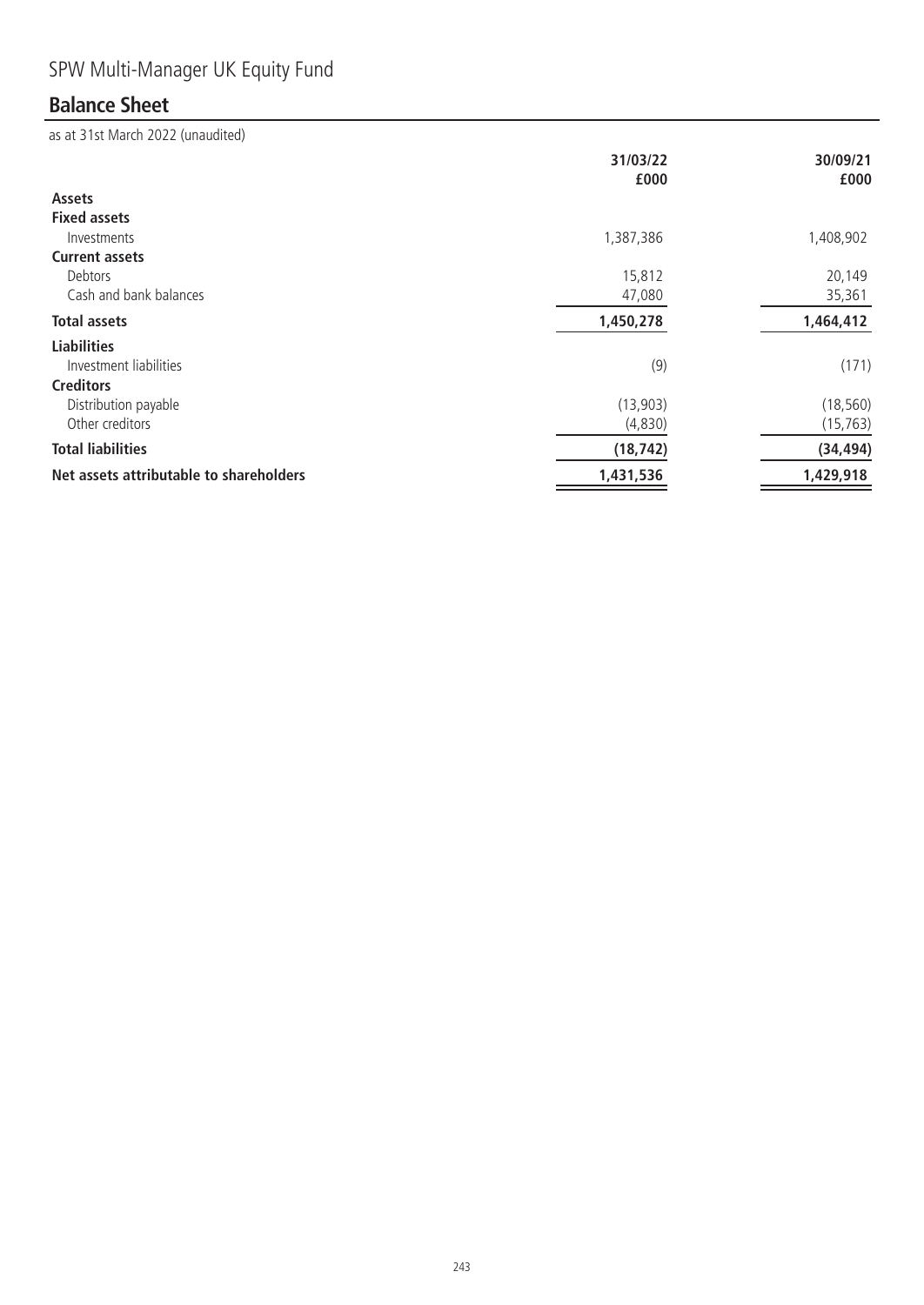### SPW Multi-Manager UK Equity Fund

### **Distribution Tables**

for the six month period ended 31st March 2022 (unaudited)

#### **Distribution in pence per share**

Group 1 Interim Shares purchased prior to 1st October 2021

Group 2 Interim Shares purchased on or between 1st October 2021 and 31st March 2022

#### **Share Class A - Accumulation**

|                                     |         |              | Distribution | Distribution |
|-------------------------------------|---------|--------------|--------------|--------------|
|                                     | Net     |              | payable to   | paid to      |
|                                     | revenue | Equalisation | 31/05/2022   | 31/05/2021   |
| Group 1                             | (p)     | (p)          | (p)          | (p)          |
| Interim                             | 2.3514  |              | 2.3514       | 1.6608       |
| Group 2                             | (p)     | (p)          | (p)          | (p)          |
| Interim                             | 1.7353  | 0.6161       | 2.3514       | 1.6608       |
| <b>Share Class B - Accumulation</b> |         |              |              |              |
|                                     |         |              | Distribution | Distribution |
|                                     | Net     |              | payable to   | paid to      |
|                                     | revenue | Equalisation | 31/05/2022   | 31/05/2021   |
| Group 1                             | (p)     | (p)          | (p)          | (p)          |
| Interim                             | 1.6179  |              | 1.6179       | 1.1762       |
| Group 2                             | (p)     | (p)          | (p)          | (p)          |
| Interim                             | 0.6046  | 1.0133       | 1.6179       | 1.1762       |
| <b>Share Class P - Income</b>       |         |              |              |              |
|                                     |         |              | Distribution | Distribution |
|                                     | Net     |              | payable to   | paid to      |
|                                     | revenue | Equalisation | 31/05/2022   | 31/05/2021   |
| Group 1                             | (p)     | (p)          | (p)          | (p)          |
| Interim                             | 2.2717  |              | 2.2717       | 1.7064       |
| Group 2                             | (p)     | (p)          | (p)          | (p)          |
| Interim                             | 1.8605  | 0.4112       | 2.2717       | 1.7064       |
| Share Class Q - Income              |         |              |              |              |
|                                     |         |              | Distribution | Distribution |
|                                     | Net     |              | payable to   | paid to      |
|                                     | revenue | Equalisation | 31/05/2022   | 31/05/2021   |
| Group 1                             | (p)     | (p)          | (p)          | (p)          |
| Interim                             | 2.3743  |              | 2.3743       | 1.7969       |
| Group 2                             | (p)     | (p)          | (p)          | (p)          |
| Interim                             | 1.4215  | 0.9528       | 2.3743       | 1.7969       |
| <b>Share Class X - Accumulation</b> |         |              |              |              |
|                                     |         |              | Distribution | Distribution |
|                                     | Net     |              | payable to   | paid to      |
|                                     | revenue | Equalisation | 31/05/2022   | 31/05/2021   |
| Group 1                             | (p)     | (p)          | (p)          | (p)          |
| Interim                             | 3.2064  |              | 3.2064       | 2.3821       |
| Group 2                             | (p)     | (p)          | (p)          | (p)          |
| Interim                             | 2.1565  | 1.0499       | 3.2064       | 2.3821       |

#### **Corporate shareholder information (unaudited) for all share classes**

A shareholder liable to corporation tax receives this distribution, excluding equalisation, as follows:

Interim - 100.00% of the dividend is received as non-taxable income.

Interim - 0.00% of the dividend is received as an annual payment (non-foreign element) received after the deduction of tax.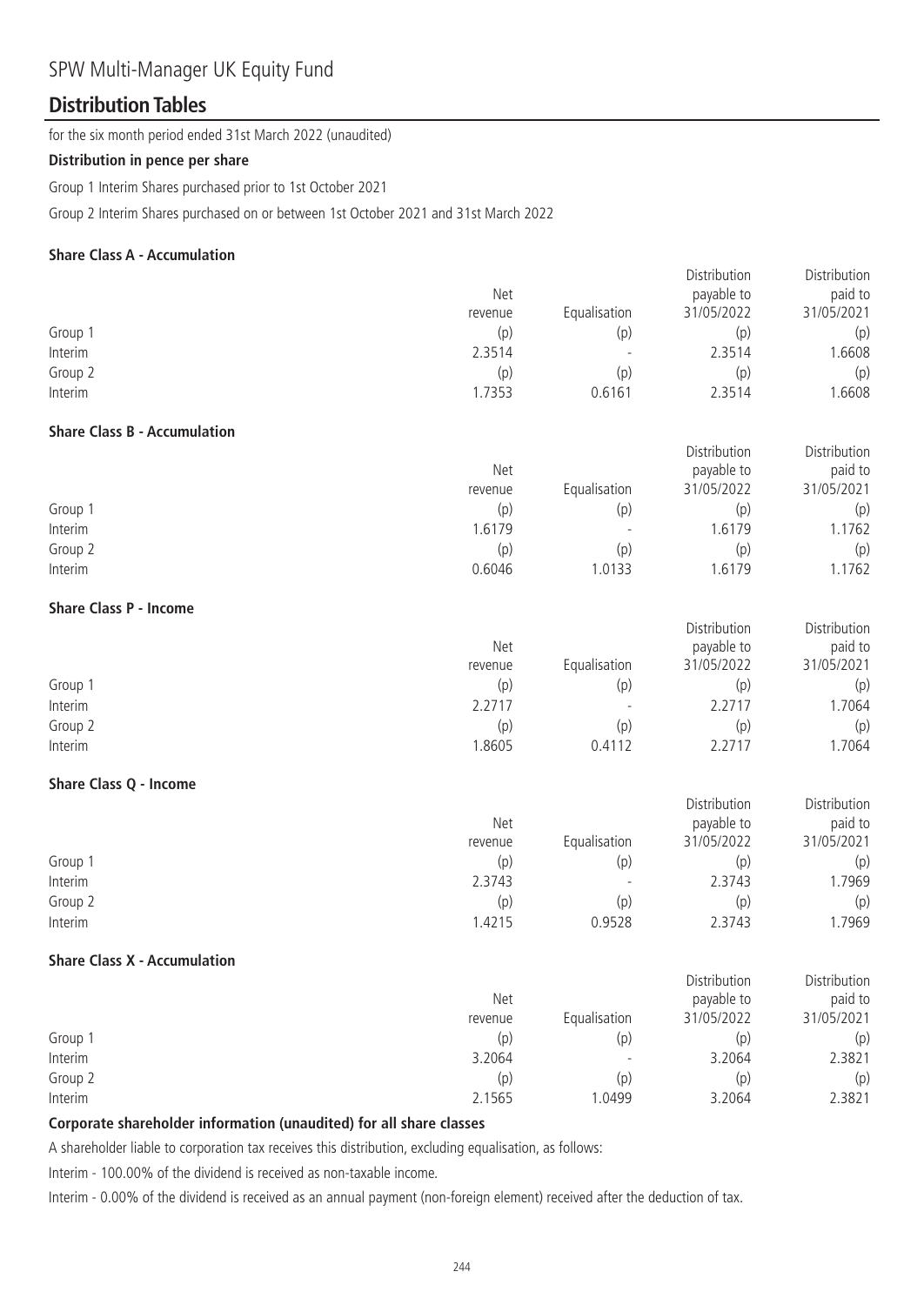### **Distribution Tables (continued)**

for the six month period ended 31st March 2022 (unaudited)

#### **Corporate shareholder information (unaudited) for all share classes (continued)**

Interim - 0.00% of the dividend is received as an annual payment (foreign element) received after the deduction of tax.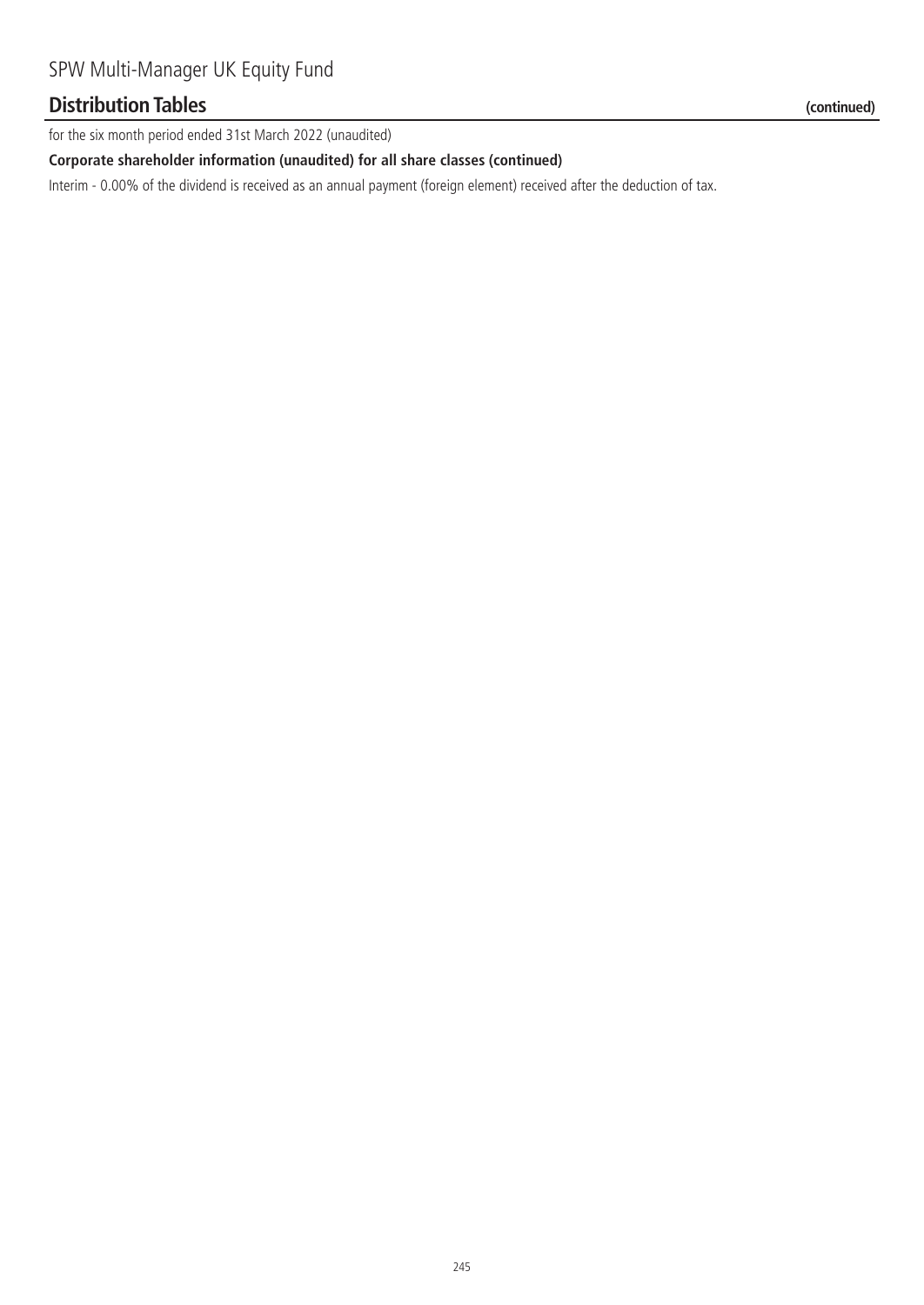### **Investment Markets Overview**

for the six month period ended 31st March 2022 (unaudited)

The SPW Multi-Manager UK Equity Growth Fund closed on 18th June 2021. Termination accounts will be issued within four months of completion date.

#### **Investment Objective**

The Fund aimed to provide capital growth and income in excess of the FTSE All Share index (after fees have been deducted) over five to seven years by investing in the equities of UK companies.

#### **Investment Policy**

The Fund was actively managed and invested at least 80% of its assets in equity and equity related securities of UK companies. These were companies which are incorporated, or domiciled, or have a significant part of their business in the UK.

The Fund sought to invest in a diversified portfolio of equity and equity related securities that had positive growth prospects over the medium to long term.

The Fund may also have invested in companies headquartered or quoted outside the UK which derived a significant proportion of their revenues or profits from the UK.

The Fund may have invested in other equity and equity related securities, fixed and floating rate securities, collective investment schemes (including those managed by the ACD the Investment Adviser and their associates), warrants and money market instruments, and may have held cash.

The Fund may have used derivatives with the aim of reducing risk and managing the Fund more efficiently (often referred to as 'efficient portfolio management').

#### **Synthetic Risk and Reward Indicator**

There are several different ways of measuring risk. The table below uses an industry standard measure of fund risk based on measuring a fund's volatility using its returns over the past five years. Volatility is generated by both rising and falling prices. Volatility doesn't tell you how much a fund has lost or gained; it indicates how volatile its returns were historically. The Fund's ranking may change over time and may not be a reliable indication of its future risk profile.

| The Fund is ranked at 6 * because it has<br>experienced medium to high levels of<br>volatility over the past 5 years.<br>*As disclosed in the key investor | Typically lower rewards,<br>lower risks |  |  |  | Typically higher rewards,<br>higher risks |  |
|------------------------------------------------------------------------------------------------------------------------------------------------------------|-----------------------------------------|--|--|--|-------------------------------------------|--|
|                                                                                                                                                            |                                         |  |  |  |                                           |  |
| information document dated 16th April<br> 2021.                                                                                                            |                                         |  |  |  |                                           |  |

#### **Investment Review**

| Performance                               | 01/10/21 | 01/10/20      | 01/10/19      | 01/10/18 | 01/10/17                                                                | 01/10/16 |
|-------------------------------------------|----------|---------------|---------------|----------|-------------------------------------------------------------------------|----------|
|                                           |          |               |               |          | to 31/03/22 to 30/09/21 to 30/09/20 to 30/09/19 to 30/09/18 to 30/09/17 |          |
|                                           | $\%$     | $\frac{0}{0}$ | $\frac{0}{0}$ | $\%$     | $\frac{0}{0}$                                                           | $\%$     |
| SPW Multi-Manager UK Equity Growth Fund A |          |               |               |          |                                                                         |          |
| Accumulation                              | n/a      | 31.17         | (20.35)       | 0.59     | 5.10                                                                    | 14.36    |
| <b>FTSE All Share Index + 1.75%</b>       | n/a      | 23.13         | (16.59)       | 4.49     | 7.72                                                                    | 13.89    |

Source: Lipper for Multi-Manager UK Equity Growth Fund. Basis: Net revenue reinvested and net of expenses.

Source: Financial Express for FTSE All Share Index + 1.75% (GBP). Basis: Total return net of tax.

The Index plus outperformance target and the Fund performance figures are shown on an annual basis. In practice the Investment Adviser's outperformance target applies over rolling 3 year periods, as explained in the 'Investment Objective and Policy'. In addition the Index plus outperformance target is calculated without deduction of charges whereas the performance of the Fund is calculated after deduction of charges.

Please note that the Fund and benchmark values are struck at different points in the day, with the benchmark struck at the close of business. This timing difference may have the effect of showing the Fund performing significantly above or below the benchmark.

Past performance is not a reliable indicator of future results. The value of an investment and any revenue from it is not guaranteed and can go down as well as up depending on investment performance and currency exchange rates.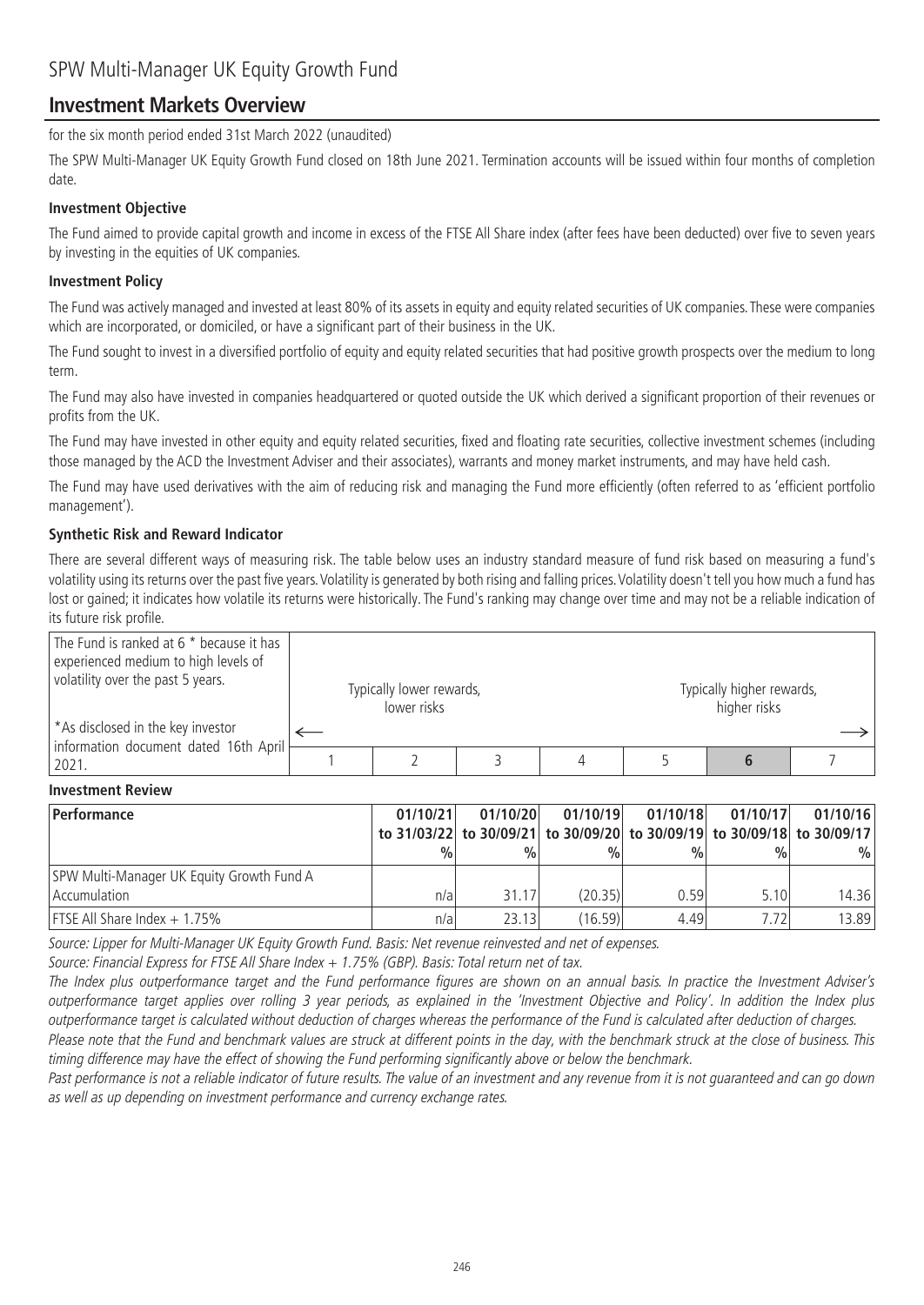### **Comparative Table**

as at 31st March 2022 (unaudited)

|                                                                   | 31/03/22 | 30/09/21                 | 30/09/20             |
|-------------------------------------------------------------------|----------|--------------------------|----------------------|
| <b>Share Class A - Accumulation</b>                               |          |                          |                      |
| Closing net asset value (£000)                                    |          |                          | 61,060               |
| Closing number of shares<br>Closing net asset value per share (p) |          |                          | 32,162,782<br>189.85 |
| Operating charges#                                                |          | 1.35%                    | 1.81%                |
|                                                                   |          |                          |                      |
|                                                                   | 31/03/22 | 30/09/21                 | 30/09/20             |
| <b>Share Class B - Accumulation</b>                               |          |                          |                      |
| Closing net asset value (£000)                                    | 1        | 3                        | 14                   |
| Closing number of shares                                          |          | $\overline{\phantom{a}}$ | 12,628               |
| Closing net asset value per share (p)                             |          |                          | 111.62               |
| Operating charges#                                                |          | 0.91%                    | 1.05%                |
|                                                                   | 31/03/22 | 30/09/21                 | 30/09/20             |
| <b>Share Class B - Income</b>                                     |          |                          |                      |
| Closing net asset value (£000)                                    | 1        | $\overline{2}$           | 2,381                |
| Closing number of shares                                          |          |                          | 1,873,994            |
| Closing net asset value per share (p)                             |          |                          | 127.05               |
| Operating charges#                                                |          | 1.05%                    | 1.05%                |
|                                                                   | 31/03/22 | 30/09/21                 | 30/09/20             |
| <b>Share Class P - Income</b>                                     |          |                          |                      |
| Closing net asset value (£000)                                    |          |                          |                      |
| Closing number of shares                                          |          |                          |                      |
| Closing net asset value per share (p)                             |          |                          |                      |
| Operating charges#                                                |          |                          | 0.77%                |
|                                                                   | 31/03/22 | 30/09/21                 | 30/09/20             |
| <b>Share Class Q - Income</b>                                     |          |                          |                      |
| Closing net asset value (£000)                                    |          |                          | 86                   |
| Closing number of shares                                          |          |                          | 58,421               |
| Closing net asset value per share (p)                             |          |                          | 146.95               |
| Operating charges#                                                |          | 0.66%                    | 0.70%                |
|                                                                   | 31/03/22 | 30/09/21                 | 30/09/20             |
| <b>Share Class X - Accumulation</b>                               |          |                          |                      |
| Closing net asset value (£000)                                    | 2        | $\overline{2}$           | 10,688               |
| Closing number of shares                                          |          |                          | 5,471,572            |
| Closing net asset value per share (p)                             |          |                          | 195.33               |
| Operating charges#                                                |          | 0.60%                    | 0.61%                |

#Operating charges are representative of the ongoing charges figure.

Share Classes A Accumulation, B Accumulation, B Income, B Income and X Accumulation were closed on 18th June 2021.

Share Class P Income was closed on 9th December 2019.

Share Class Q Income was closed on 19th January 2021.

Prices for Share Class X Accumulation are not published externally, as this is an internal share class.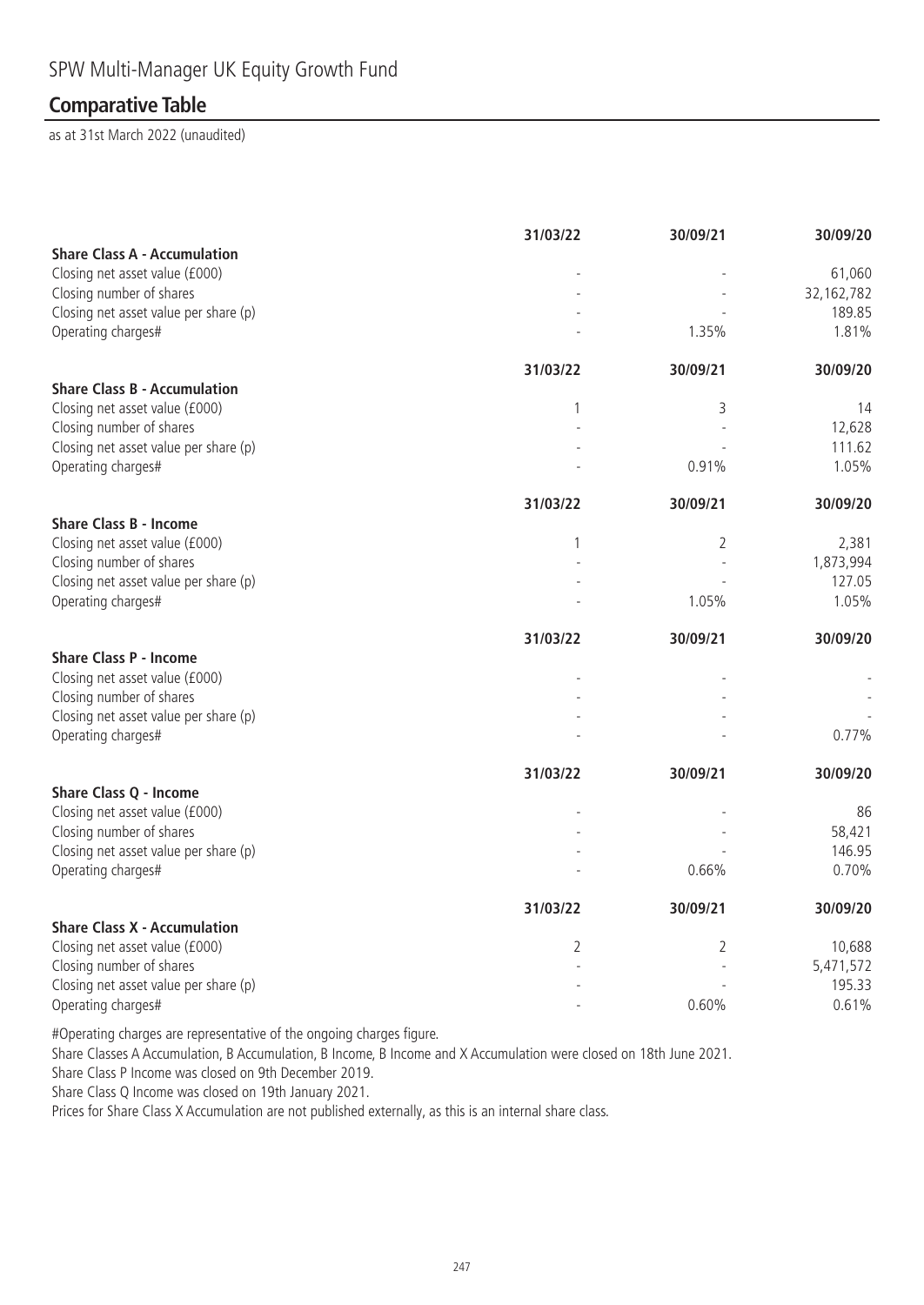### **Statement of Total Return**

for the six month period ended 31st March 2022 (unaudited)

| 01/10/21 to 31/03/22 |      | 01/10/20 to 31/03/21 |        |
|----------------------|------|----------------------|--------|
| £000                 | £000 | £000                 | £000   |
|                      |      |                      |        |
|                      |      |                      | 20,568 |
|                      |      | 951                  |        |
|                      |      | (508)                |        |
|                      |      |                      |        |
|                      |      | 443                  |        |
| (3)                  |      | (5)                  |        |
|                      | (3)  |                      | 438    |
|                      | (3)  |                      | 21,006 |
|                      |      |                      | (438)  |
|                      | (3)  |                      | 20,568 |
|                      |      |                      |        |

### **Statement of Change in Net Assets Attributable to Shareholders**

| for the six month period ended 31st March 2022 (unaudited)                   |                      |      |                      |         |
|------------------------------------------------------------------------------|----------------------|------|----------------------|---------|
|                                                                              | 01/10/21 to 31/03/22 |      | 01/10/20 to 31/03/21 |         |
|                                                                              | £000                 | £000 | £000                 | £000    |
| Opening net assets attributable to shareholders                              |                      |      |                      | 74,229  |
| Amounts receivable on creation of shares                                     |                      |      | 3,400                |         |
| Less: Amounts payable on cancellation of shares                              |                      |      | (13, 258)            |         |
|                                                                              |                      |      |                      | (9,858) |
| Dilution adjustment                                                          |                      |      |                      |         |
| Change in net assets attributable to shareholders from investment activities |                      | (3)  |                      | 20,568  |
| Retained distributions on accumulation shares                                |                      |      |                      | 400     |
| Closing net assets attributable to shareholders                              |                      |      |                      | 85,371  |

Comparative information is provided for the Statement of Change in Net Assets Attributable to Shareholders. Since this information is for the prior interim period, the net assets at the end of that period do not correspond to the net assets at the start of the current period.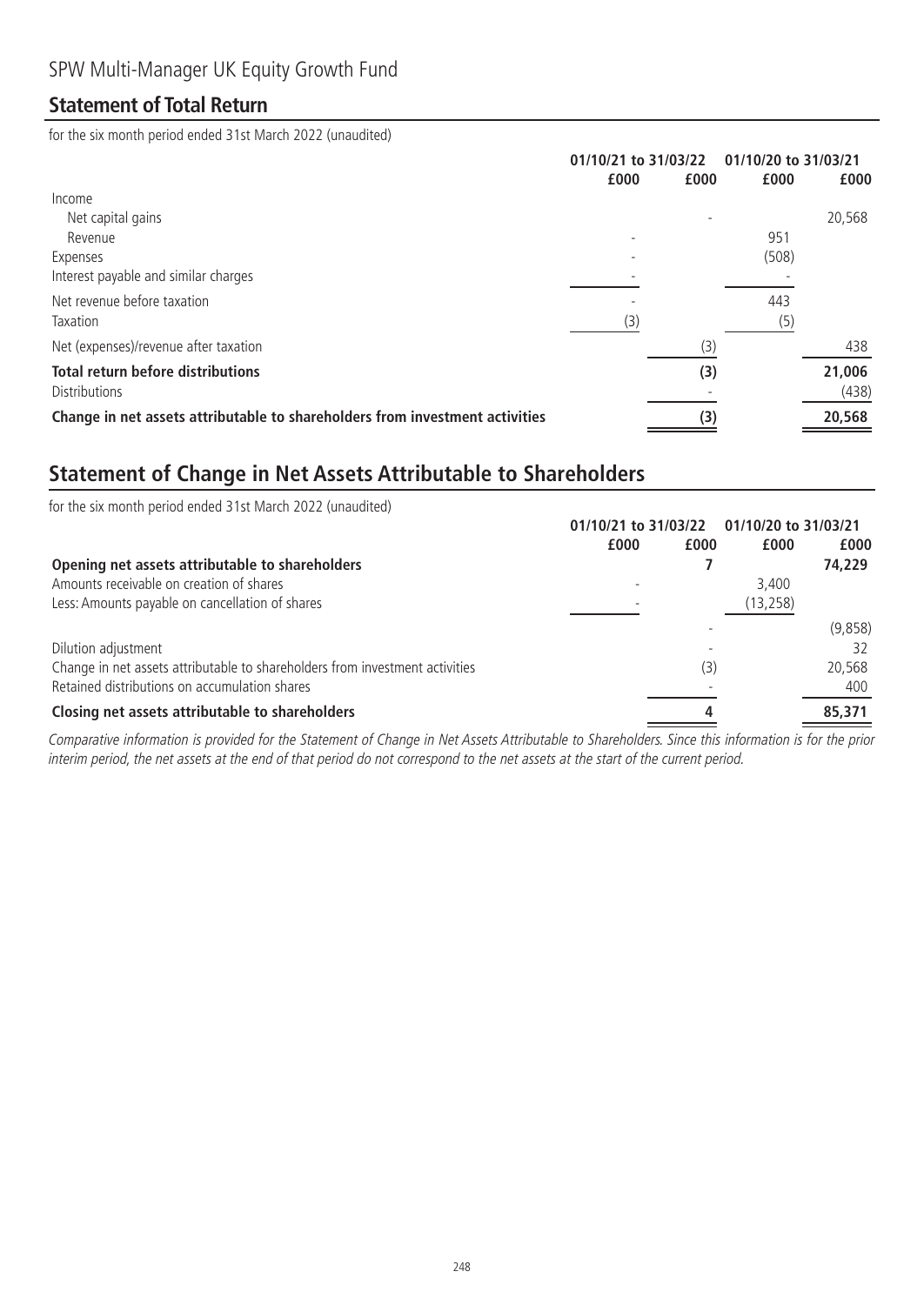# SPW Multi-Manager UK Equity Growth Fund

# **Balance Sheet**

|                                         | 31/03/22<br>£000 | 30/09/21<br>£000 |
|-----------------------------------------|------------------|------------------|
| Assets                                  |                  |                  |
| <b>Fixed assets</b>                     |                  |                  |
| Investments                             |                  |                  |
| <b>Current assets</b>                   |                  |                  |
| Debtors                                 | 3                | 6                |
| Cash and bank balances                  | 8                | 15               |
| <b>Total assets</b>                     | 11               | 21               |
| <b>Liabilities</b>                      |                  |                  |
| <b>Creditors</b>                        |                  |                  |
| Other creditors                         | (7)              | (14)             |
| <b>Total liabilities</b>                | (7)              | (14)             |
| Net assets attributable to shareholders | 4                |                  |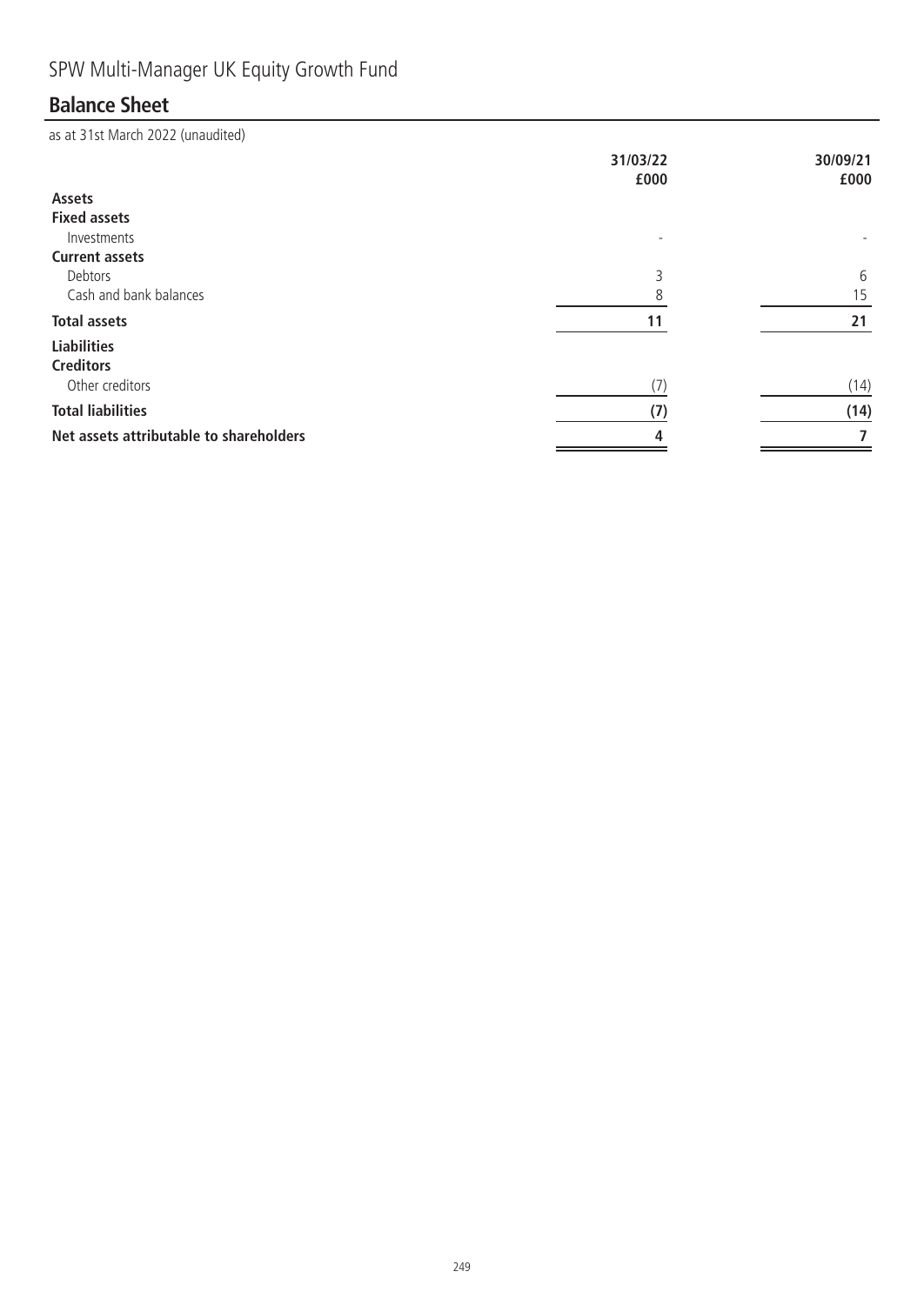### SPW Multi-Manager UK Equity Growth Fund

### **Distribution Tables**

for the six month period ended 31st March 2022 (unaudited)

#### **Distribution in pence per share**

Group 1 Interim Shares purchased prior to 1st October 2021

Group 2 Interim Shares purchased on or between 1st October 2021 and 31st March 2022

#### **Share Class A - Accumulation**

| Net<br>revenue           | Equalisation             | Distribution<br>payable to | <b>DISTRIBUTION</b><br>paid to<br>31/05/2021 |
|--------------------------|--------------------------|----------------------------|----------------------------------------------|
| (p)                      | (p)                      | (p)                        | (p)                                          |
| $\overline{\phantom{0}}$ | $\overline{\phantom{0}}$ | $\overline{\phantom{0}}$   | 1.0424                                       |
| (p)                      | (p)                      | (p)                        | (p)                                          |
| $\overline{\phantom{0}}$ | $\overline{\phantom{a}}$ | $\overline{\phantom{0}}$   | 1.0424                                       |
|                          |                          |                            |                                              |

Distribution

**Distribution** 

Share Class A Accumulation was closed on 18th June 2021.

#### **Share Class B - Accumulation**

|         | <b>Net</b><br>revenue    | Equalisation             | Distribution<br>payable to | Distribution<br>paid to<br>31/05/2021 |
|---------|--------------------------|--------------------------|----------------------------|---------------------------------------|
| Group 1 | (p)                      | (p)                      | (p)                        | (p)                                   |
| Interim |                          | $\overline{\phantom{0}}$ | $\overline{\phantom{0}}$   | 0.8028                                |
| Group 2 | (p)                      | (p)                      | (p)                        | (p)                                   |
| Interim | $\overline{\phantom{0}}$ | $\overline{\phantom{0}}$ | $\overline{\phantom{0}}$   | 0.8028                                |

Share Class B Accumulation was closed on 18th June 2021.

#### **Share Class B - Income**

|         | <b>Net</b><br>revenue    | Equalisation             | Distribution<br>payable to | <b>DISLINGUOIL</b><br>paid to<br>31/05/2021 |
|---------|--------------------------|--------------------------|----------------------------|---------------------------------------------|
|         |                          |                          |                            |                                             |
| Group 1 | (p)                      | (p)                      | (p)                        | (p)                                         |
| Interim | $\overline{\phantom{0}}$ | $\overline{\phantom{0}}$ | $\overline{\phantom{a}}$   | 0.9209                                      |
| Group 2 | (p)                      | (p)                      | (p)                        | (p)                                         |
| Interim | $\overline{\phantom{0}}$ | $\overline{\phantom{0}}$ | $\overline{\phantom{0}}$   | 0.9209                                      |

Share Class B Income was closed on 18th June 2021.

#### **Share Class P - Income**

|         | Net<br>revenue           | Equalisation | Distribution<br>payable to | Distribution<br>paid to<br>31/05/2021 |
|---------|--------------------------|--------------|----------------------------|---------------------------------------|
| Group 1 | (p)                      | (p)          | (p)                        | (p)                                   |
| Interim | $\overline{\phantom{0}}$ |              |                            | $\overline{\phantom{a}}$              |
| Group 2 | (p)                      | (p)          | (p)                        | (p)                                   |
| Interim | $\overline{\phantom{0}}$ |              | $\overline{\phantom{a}}$   | $\overline{\phantom{0}}$              |

Share Class P Income was closed on 18th June 2021.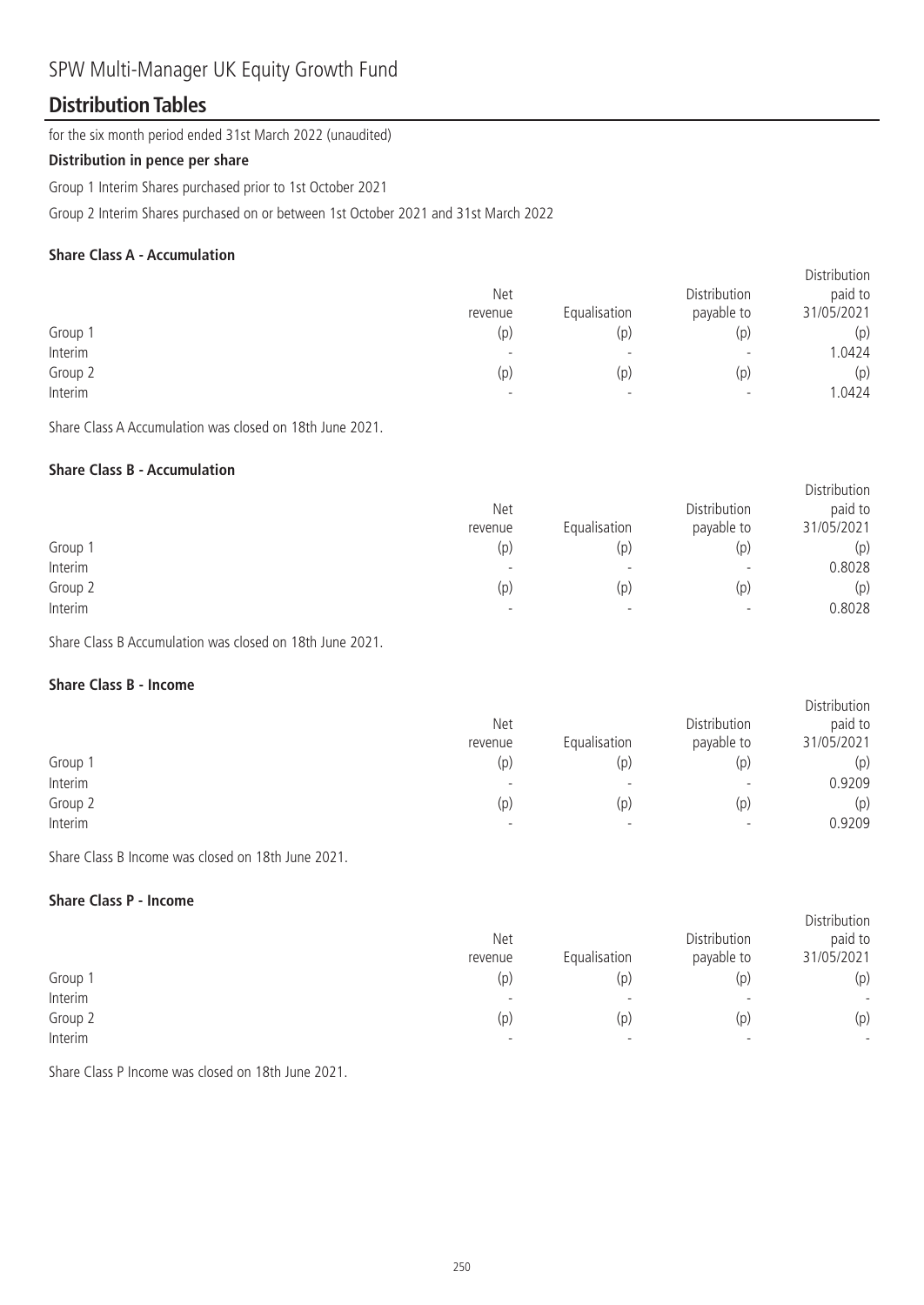### **Distribution Tables (continued)**

for the six month period ended 31st March 2022 (unaudited)

#### **Share Class Q - Income**

|         | Net<br>revenue | Equalisation             | Distribution<br>payable to | Distribution<br>paid to<br>31/05/2021 |
|---------|----------------|--------------------------|----------------------------|---------------------------------------|
| Group 1 | (p)            | (p)                      | (p)                        | (p)                                   |
| Interim |                | $\overline{\phantom{a}}$ | $\overline{\phantom{0}}$   | $\overline{\phantom{a}}$              |
| Group 2 | (p)            | (p)                      | (p)                        | (p)                                   |
| Interim |                | $\overline{\phantom{a}}$ | $\overline{\phantom{0}}$   | $\overline{\phantom{0}}$              |

Share Class Q Income was closed on 19th January 2021.

#### **Share Class X - Accumulation**

|         | <b>Net</b><br>revenue | Equalisation             | Distribution<br>payable to | Distribution<br>paid to<br>31/05/2021 |
|---------|-----------------------|--------------------------|----------------------------|---------------------------------------|
| Group 1 | (p)                   | (p)                      | (p)                        | (p)                                   |
| Interim |                       | $\overline{\phantom{0}}$ | $\overline{\phantom{0}}$   | 1.9301                                |
| Group 2 | (p)                   | (p)                      | (p)                        | (p)                                   |
| Interim | -                     | $\overline{\phantom{0}}$ | $\overline{\phantom{0}}$   | 1.9301                                |

Share Class X Accumulation was closed on 18th June 2021.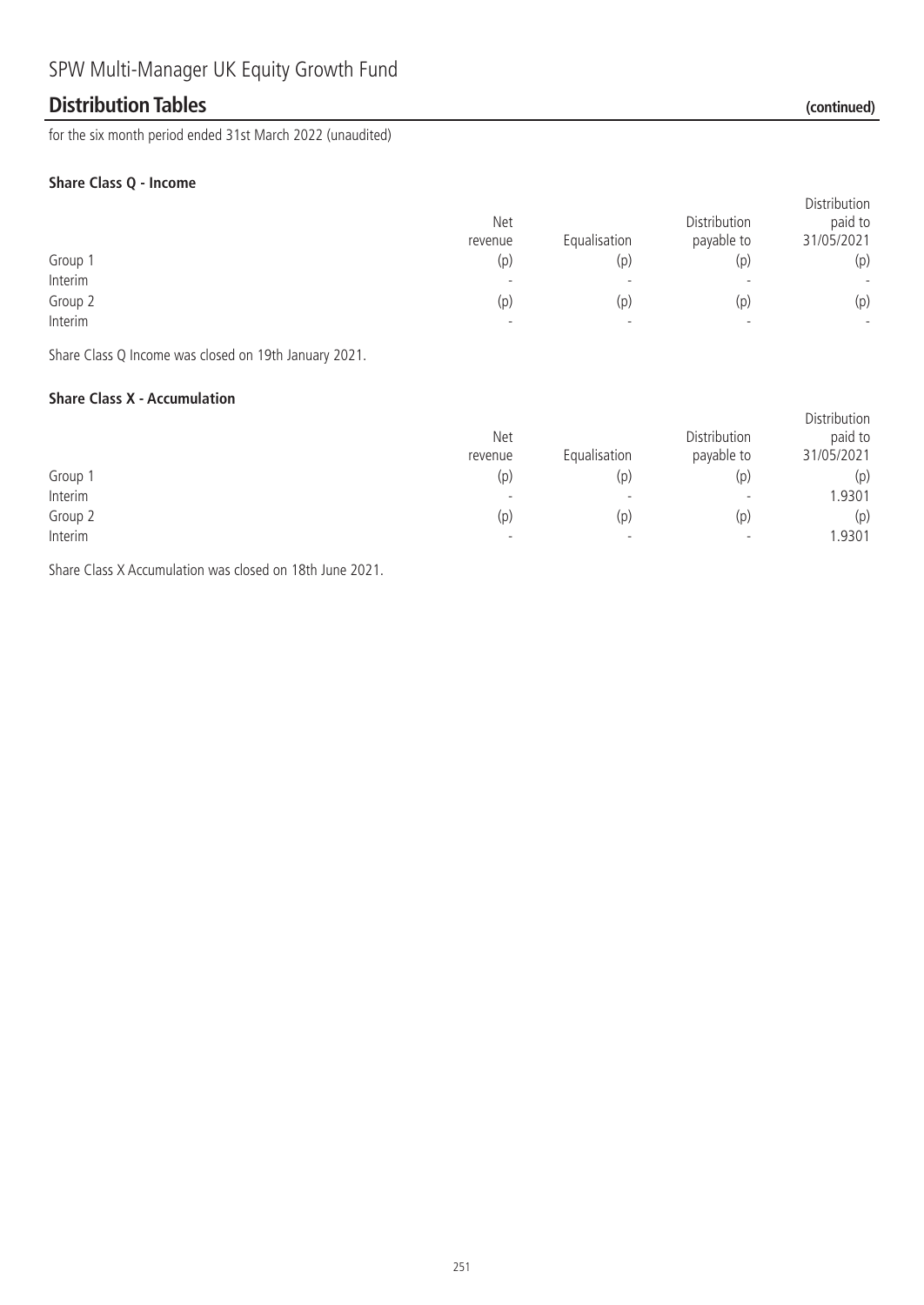### **Investment Markets Overview**

for the six month period ended 31st March 2022 (unaudited)

#### **Investment Objective**

The Fund aims to provide income and capital growth in excess of the MSCI UK Investable Market (Gross Total Return) index (after fees have been deducted) over five to seven years by investing in the equities of UK companies. The Fund will also aim to provide a dividend yield that is at least equal to that of the MSCI UK Investable Market (Gross Total Return) index on a three year rolling basis.

#### **Investment Policy**

The Fund is actively managed and invests at least 80% of its assets in equity and equity related securities of UK companies.These are companies which are incorporated, or domiciled, or have a significant part of their business in the UK.

The Fund seeks to invest in a diversified portfolio of equity and equity related securities whose dividend yield in aggregate is at least equal to that of the MSCI United Kingdom Investable Market index. Equities with a dividend yield below the MSCI United Kingdom Investable Market index average may be included in the portfolio when the Investment Adviser considers that they have the potential to pay above average income in the future.

The Fund may also invest in companies headquartered or quoted outside the UK which derive a significant proportion of their revenues or profits from the UK.

The Fund may invest in other equity and equity related securities, fixed and floating rate securities, collective investment schemes (including those managed by the ACD the Investment Adviser and their associates), warrants and money market instruments, and may hold cash.

The Fund may use derivatives with the aim of reducing risk and managing the Fund more efficiently (often referred to as 'efficient portfolio management').

#### Further information

The Fund is actively managed on a multi-manager basis. The Investment Adviser will appoint individual investment firms (Sub-Investment Advisers) to manage elements of the Fund based on a variety of factors. There will be at least three Sub-Investment Advisers.

#### **Synthetic Risk and Reward Indicator**

There are several different ways of measuring risk. The table below uses an industry standard measure of fund risk based on measuring a fund's volatility using its returns over the past five years.Volatility is generated by both rising and falling prices.Volatility doesn't tell you how much a fund has lost or gained; it indicates how volatile its returns were historically. The Fund's ranking may change over time and may not be a reliable indication of its future risk profile.

| The fund is ranked at 6* because, based<br>on historical data, it would have<br>experienced high levels of volatility over<br>the past five years. | Typically lower rewards,<br>lower risks |  | Typically higher rewards,<br>higher risks |  |
|----------------------------------------------------------------------------------------------------------------------------------------------------|-----------------------------------------|--|-------------------------------------------|--|
| *As disclosed in the key investor<br>information document dated                                                                                    |                                         |  |                                           |  |
| 15th February 2022.                                                                                                                                |                                         |  |                                           |  |

#### **Investment Review**

| Performance                               | 01/10/21      | 01/10/20      | 01/10/19      | 01/10/18      | 01/10/17      | 01/10/16                                                                |
|-------------------------------------------|---------------|---------------|---------------|---------------|---------------|-------------------------------------------------------------------------|
|                                           |               |               |               |               |               | to 31/03/22 to 30/09/21 to 30/09/20 to 30/09/19 to 30/09/18 to 30/09/17 |
|                                           | $\frac{0}{0}$ | $\frac{0}{0}$ | $\frac{0}{0}$ | $\frac{0}{0}$ | $\frac{0}{0}$ | $\frac{0}{0}$                                                           |
| SPW Multi-Manager UK Equity Income Fund A |               |               |               |               |               |                                                                         |
| Accumulation                              | 4.63          | 38.37         | (19.85)       | (0.62)        | 2.64          | 9.88                                                                    |
| <b>FTSE All Share Index + 2%</b>          | 4.70          | 27.89         | (16.59)       | 4.75          | 7.98          | 14.17                                                                   |

Source: Lipper for Multi-Manager UK Equity Income Fund. Basis: Net revenue reinvested and net of expenses.

Source: Financial Express for FTSE All-Share Index + 2% (GBP). Basis: Total return net of tax.

The Index plus outperformance target and the Fund performance figures are shown on an annual basis. In practice the Investment Adviser's outperformance target applies over rolling 3 year periods, as explained in the 'Investment Objective and Policy'. In addition the Index plus outperformance target is calculated without deduction of charges whereas the performance of the Fund is calculated after deduction of charges.

Please note that the Fund and benchmark values are struck at different points in the day, with the benchmark struck at the close of business. This timing difference may have the effect of showing the Fund performing significantly above or below the benchmark.

Past performance is not a reliable indicator of future results. The value of an investment and any revenue from it is not guaranteed and can go down as well as up depending on investment performance and currency exchange rates.

The fund returned 4.6% in the six months to 31 March 2022. The benchmark returned 3.1% in the same period.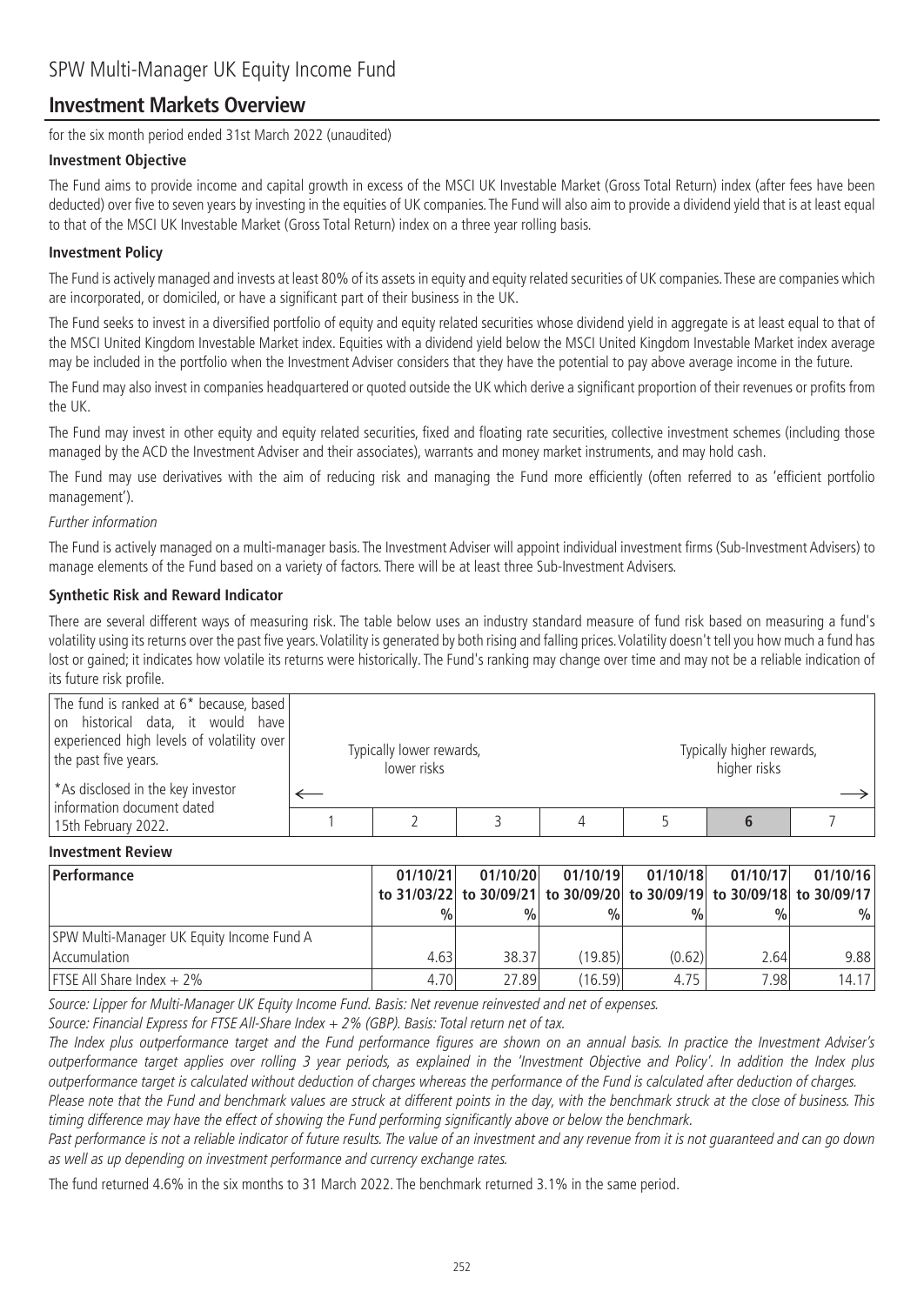### **Investment Markets Overview (continued)**

for the six month period ended 31st March 2022 (unaudited)

#### **Investment Review (continued)**

UK equities rose in the final three months of 2021, due to encouraging news in December regarding the Omicron variant of Covid-19. This helped several economically sensitive areas of the market, including banks, largely recoup the sharp losses sustained in the initial sell-off in late November. However, some areas reliant on economies reopening, such as the travel and leisure sector and the oil and gas sector, were unable to make up for losses incurred in November. They ended the three-month period lower.

Some defensive areas, so-called because they generally have a consistent demand for their products irrespective of economic conditions, performed more strongly than the market as a whole. This included several of the large global consumer staples groups. But expectations China would maintain a zero-tolerance approach to Omicron continued to impact investor perceptions of several other large-sized global companies, which performed more weakly than the markets during the three-month period.

Many companies in UK consumer sectors such as retail and housebuilding experienced fluctuating share prices. This was driven by varying market expectations about whether, when and by how much the Bank of England (BoE) would impose its first rise in UK interest rates since August 2018. In the end, it increased rates by 0.15%, to 0.25%, in December. Supply chain disruptions led to profit warnings from several high-profile retail companies, despite strong demand for their goods.

The share prices of UK companies generally held up well in the first quarter of 2022, as investors began to weigh up the inflationary impact of the Russian invasion of Ukraine. Equities from large-sized companies rose during the three-month period, with many companies in the oil, mining, healthcare and banking sectors performing particularly well. Market expectations for interest rate rises helped boost shares in many banking companies.

The BoE raised rates more steeply than other developed market central banks, with a further 0.25% interest rise in February and another 0.25% rise in March. Companies in consumer-focused areas generally performed more weakly than the markets as a whole, as did companies in traditionally economically sensitive areas. Those parts of the market offering high future growth potential also lagged. These factors combined to drive a poor performance from small and medium-sized UK companies.

> Schroder Investment Management Limited April 2022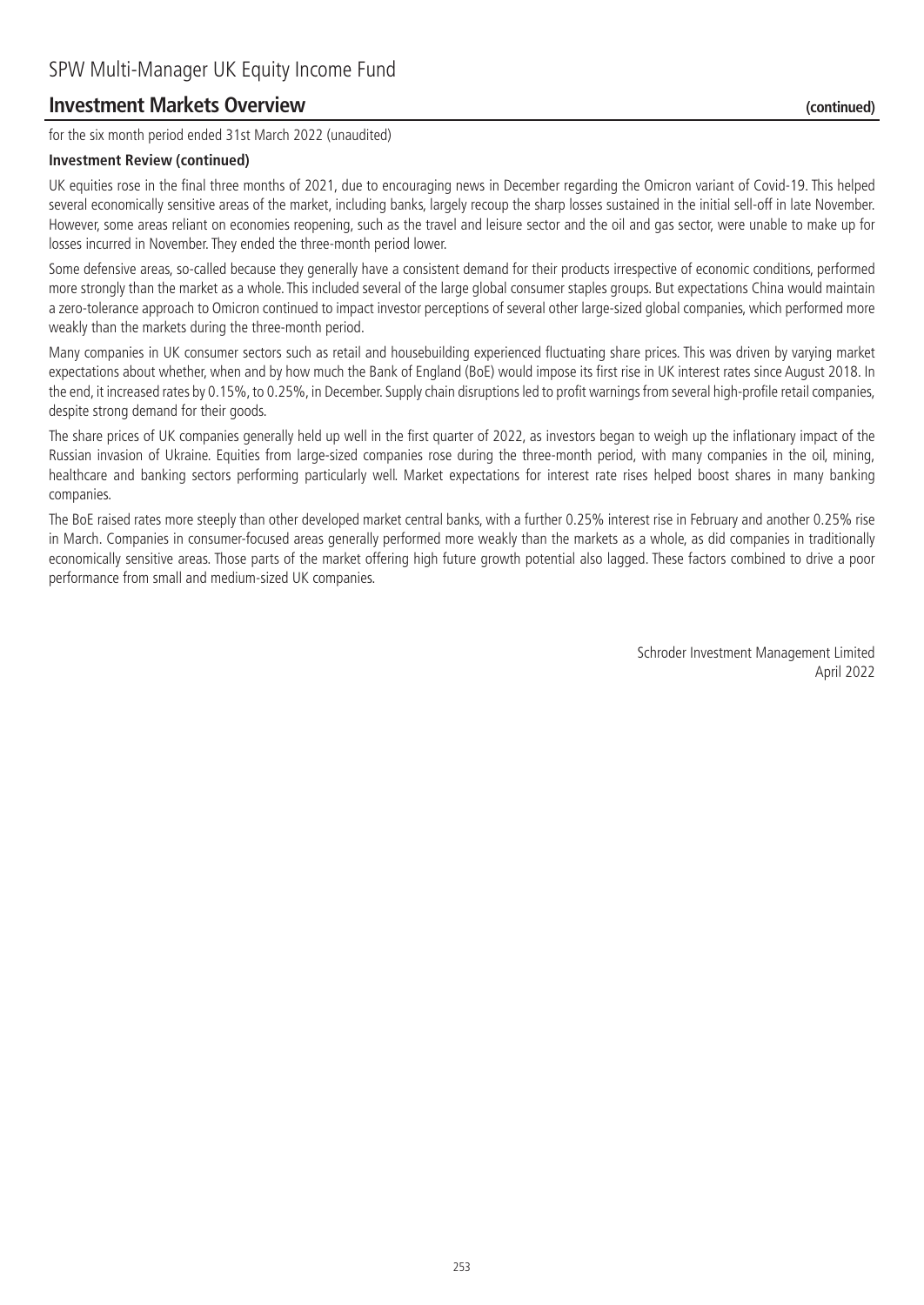# **Portfolio Statement**

| BASIC MATERIALS (5.60%, 30/09/21 4.96%)<br><b>Chemicals</b><br>Elementis<br>2,341,460<br>2,777<br>0.58<br>Johnson Matthey<br>177,300<br>3,349<br>0.70<br>6,126<br>1.28<br><b>Industrial Metals &amp; Mining</b><br>Anglo American<br>266,924<br>10,665<br>2.23<br><b>BHP</b><br>37,687<br>1,114<br>0.23<br>Rio Tinto<br>102,577<br>6,250<br>1.31<br>South32<br>545,804<br>1,580<br>0.33<br>19,609<br>4.10<br><b>Precious Metals &amp; Mining</b><br>17,013<br>1,036<br>0.22<br>Newmont<br>0.22<br>1,036<br>5.60<br><b>TOTAL BASIC MATERIALS</b><br>26,771<br>CONSUMER DISCRETIONARY (14.48%, 30/09/21 14.73%)<br><b>Consumer Services</b><br>Compass<br>180,298<br>2,992<br>0.63<br>2,992<br>0.63<br><b>Household Goods &amp; Home Construction</b><br>Taylor Wimpey<br>1,050,000<br>1,373<br>0.29<br>1,373<br>0.29<br><b>Media</b><br>Informa<br>723,626<br>4,393<br>0.92<br>8,773,665<br><b>ITV</b><br>7,240<br>1.52<br>9,021<br>1.89<br>Pearson<br>1,193,521<br><b>RELX</b><br>315,228<br>7,584<br>1.59<br>Wilmington<br>710,000<br>1,789<br>0.37<br><b>WPP</b><br>5,466<br>529,116<br>1.14<br>35,493<br>7.43<br><b>Retailers</b><br>57,490<br>123<br>0.03<br>Cazoo<br>Currys<br>3,622,428<br>3,364<br>0.70<br>Dunelm<br>283,600<br>3,165<br>0.66<br>Joules<br>903<br>0.19<br>1,647,743<br>Kingfisher<br>2,600<br>988,723<br>0.54<br>Marks & Spencer<br>4,962,166<br>7,870<br>1.65<br><b>WH Smith</b><br>111,100<br>1,617<br>0.34<br>4.11<br>19,642<br><b>Travel &amp; Leisure</b><br>easyJet<br>98,972<br>550<br>0.12<br>Go-Ahead<br>57,679<br>475<br>0.10<br>Hostelworld<br>1,704,052<br>1,293<br>0.27<br>99,723<br>63<br>0.01<br>Hostmore<br>116,686<br>922<br>J.D. Wetherspoon<br>0.19<br>National Express<br>1,570,890<br>3,670<br>0.77<br>Rank<br>713,295<br>0.20<br>942 | <b>Holdings</b> | <b>Market</b><br>Value<br>£000 | <b>Total</b><br><b>Net Assets</b><br>$\frac{0}{0}$ |
|-----------------------------------------------------------------------------------------------------------------------------------------------------------------------------------------------------------------------------------------------------------------------------------------------------------------------------------------------------------------------------------------------------------------------------------------------------------------------------------------------------------------------------------------------------------------------------------------------------------------------------------------------------------------------------------------------------------------------------------------------------------------------------------------------------------------------------------------------------------------------------------------------------------------------------------------------------------------------------------------------------------------------------------------------------------------------------------------------------------------------------------------------------------------------------------------------------------------------------------------------------------------------------------------------------------------------------------------------------------------------------------------------------------------------------------------------------------------------------------------------------------------------------------------------------------------------------------------------------------------------------------------------------------------------------------------------------------------------------------------------------------------------------------|-----------------|--------------------------------|----------------------------------------------------|
|                                                                                                                                                                                                                                                                                                                                                                                                                                                                                                                                                                                                                                                                                                                                                                                                                                                                                                                                                                                                                                                                                                                                                                                                                                                                                                                                                                                                                                                                                                                                                                                                                                                                                                                                                                                   |                 |                                |                                                    |
|                                                                                                                                                                                                                                                                                                                                                                                                                                                                                                                                                                                                                                                                                                                                                                                                                                                                                                                                                                                                                                                                                                                                                                                                                                                                                                                                                                                                                                                                                                                                                                                                                                                                                                                                                                                   |                 |                                |                                                    |
|                                                                                                                                                                                                                                                                                                                                                                                                                                                                                                                                                                                                                                                                                                                                                                                                                                                                                                                                                                                                                                                                                                                                                                                                                                                                                                                                                                                                                                                                                                                                                                                                                                                                                                                                                                                   |                 |                                |                                                    |
|                                                                                                                                                                                                                                                                                                                                                                                                                                                                                                                                                                                                                                                                                                                                                                                                                                                                                                                                                                                                                                                                                                                                                                                                                                                                                                                                                                                                                                                                                                                                                                                                                                                                                                                                                                                   |                 |                                |                                                    |
|                                                                                                                                                                                                                                                                                                                                                                                                                                                                                                                                                                                                                                                                                                                                                                                                                                                                                                                                                                                                                                                                                                                                                                                                                                                                                                                                                                                                                                                                                                                                                                                                                                                                                                                                                                                   |                 |                                |                                                    |
|                                                                                                                                                                                                                                                                                                                                                                                                                                                                                                                                                                                                                                                                                                                                                                                                                                                                                                                                                                                                                                                                                                                                                                                                                                                                                                                                                                                                                                                                                                                                                                                                                                                                                                                                                                                   |                 |                                |                                                    |
|                                                                                                                                                                                                                                                                                                                                                                                                                                                                                                                                                                                                                                                                                                                                                                                                                                                                                                                                                                                                                                                                                                                                                                                                                                                                                                                                                                                                                                                                                                                                                                                                                                                                                                                                                                                   |                 |                                |                                                    |
|                                                                                                                                                                                                                                                                                                                                                                                                                                                                                                                                                                                                                                                                                                                                                                                                                                                                                                                                                                                                                                                                                                                                                                                                                                                                                                                                                                                                                                                                                                                                                                                                                                                                                                                                                                                   |                 |                                |                                                    |
|                                                                                                                                                                                                                                                                                                                                                                                                                                                                                                                                                                                                                                                                                                                                                                                                                                                                                                                                                                                                                                                                                                                                                                                                                                                                                                                                                                                                                                                                                                                                                                                                                                                                                                                                                                                   |                 |                                |                                                    |
|                                                                                                                                                                                                                                                                                                                                                                                                                                                                                                                                                                                                                                                                                                                                                                                                                                                                                                                                                                                                                                                                                                                                                                                                                                                                                                                                                                                                                                                                                                                                                                                                                                                                                                                                                                                   |                 |                                |                                                    |
|                                                                                                                                                                                                                                                                                                                                                                                                                                                                                                                                                                                                                                                                                                                                                                                                                                                                                                                                                                                                                                                                                                                                                                                                                                                                                                                                                                                                                                                                                                                                                                                                                                                                                                                                                                                   |                 |                                |                                                    |
|                                                                                                                                                                                                                                                                                                                                                                                                                                                                                                                                                                                                                                                                                                                                                                                                                                                                                                                                                                                                                                                                                                                                                                                                                                                                                                                                                                                                                                                                                                                                                                                                                                                                                                                                                                                   |                 |                                |                                                    |
|                                                                                                                                                                                                                                                                                                                                                                                                                                                                                                                                                                                                                                                                                                                                                                                                                                                                                                                                                                                                                                                                                                                                                                                                                                                                                                                                                                                                                                                                                                                                                                                                                                                                                                                                                                                   |                 |                                |                                                    |
|                                                                                                                                                                                                                                                                                                                                                                                                                                                                                                                                                                                                                                                                                                                                                                                                                                                                                                                                                                                                                                                                                                                                                                                                                                                                                                                                                                                                                                                                                                                                                                                                                                                                                                                                                                                   |                 |                                |                                                    |
|                                                                                                                                                                                                                                                                                                                                                                                                                                                                                                                                                                                                                                                                                                                                                                                                                                                                                                                                                                                                                                                                                                                                                                                                                                                                                                                                                                                                                                                                                                                                                                                                                                                                                                                                                                                   |                 |                                |                                                    |
|                                                                                                                                                                                                                                                                                                                                                                                                                                                                                                                                                                                                                                                                                                                                                                                                                                                                                                                                                                                                                                                                                                                                                                                                                                                                                                                                                                                                                                                                                                                                                                                                                                                                                                                                                                                   |                 |                                |                                                    |
|                                                                                                                                                                                                                                                                                                                                                                                                                                                                                                                                                                                                                                                                                                                                                                                                                                                                                                                                                                                                                                                                                                                                                                                                                                                                                                                                                                                                                                                                                                                                                                                                                                                                                                                                                                                   |                 |                                |                                                    |
|                                                                                                                                                                                                                                                                                                                                                                                                                                                                                                                                                                                                                                                                                                                                                                                                                                                                                                                                                                                                                                                                                                                                                                                                                                                                                                                                                                                                                                                                                                                                                                                                                                                                                                                                                                                   |                 |                                |                                                    |
|                                                                                                                                                                                                                                                                                                                                                                                                                                                                                                                                                                                                                                                                                                                                                                                                                                                                                                                                                                                                                                                                                                                                                                                                                                                                                                                                                                                                                                                                                                                                                                                                                                                                                                                                                                                   |                 |                                |                                                    |
|                                                                                                                                                                                                                                                                                                                                                                                                                                                                                                                                                                                                                                                                                                                                                                                                                                                                                                                                                                                                                                                                                                                                                                                                                                                                                                                                                                                                                                                                                                                                                                                                                                                                                                                                                                                   |                 |                                |                                                    |
|                                                                                                                                                                                                                                                                                                                                                                                                                                                                                                                                                                                                                                                                                                                                                                                                                                                                                                                                                                                                                                                                                                                                                                                                                                                                                                                                                                                                                                                                                                                                                                                                                                                                                                                                                                                   |                 |                                |                                                    |
|                                                                                                                                                                                                                                                                                                                                                                                                                                                                                                                                                                                                                                                                                                                                                                                                                                                                                                                                                                                                                                                                                                                                                                                                                                                                                                                                                                                                                                                                                                                                                                                                                                                                                                                                                                                   |                 |                                |                                                    |
|                                                                                                                                                                                                                                                                                                                                                                                                                                                                                                                                                                                                                                                                                                                                                                                                                                                                                                                                                                                                                                                                                                                                                                                                                                                                                                                                                                                                                                                                                                                                                                                                                                                                                                                                                                                   |                 |                                |                                                    |
|                                                                                                                                                                                                                                                                                                                                                                                                                                                                                                                                                                                                                                                                                                                                                                                                                                                                                                                                                                                                                                                                                                                                                                                                                                                                                                                                                                                                                                                                                                                                                                                                                                                                                                                                                                                   |                 |                                |                                                    |
|                                                                                                                                                                                                                                                                                                                                                                                                                                                                                                                                                                                                                                                                                                                                                                                                                                                                                                                                                                                                                                                                                                                                                                                                                                                                                                                                                                                                                                                                                                                                                                                                                                                                                                                                                                                   |                 |                                |                                                    |
|                                                                                                                                                                                                                                                                                                                                                                                                                                                                                                                                                                                                                                                                                                                                                                                                                                                                                                                                                                                                                                                                                                                                                                                                                                                                                                                                                                                                                                                                                                                                                                                                                                                                                                                                                                                   |                 |                                |                                                    |
|                                                                                                                                                                                                                                                                                                                                                                                                                                                                                                                                                                                                                                                                                                                                                                                                                                                                                                                                                                                                                                                                                                                                                                                                                                                                                                                                                                                                                                                                                                                                                                                                                                                                                                                                                                                   |                 |                                |                                                    |
|                                                                                                                                                                                                                                                                                                                                                                                                                                                                                                                                                                                                                                                                                                                                                                                                                                                                                                                                                                                                                                                                                                                                                                                                                                                                                                                                                                                                                                                                                                                                                                                                                                                                                                                                                                                   |                 |                                |                                                    |
|                                                                                                                                                                                                                                                                                                                                                                                                                                                                                                                                                                                                                                                                                                                                                                                                                                                                                                                                                                                                                                                                                                                                                                                                                                                                                                                                                                                                                                                                                                                                                                                                                                                                                                                                                                                   |                 |                                |                                                    |
|                                                                                                                                                                                                                                                                                                                                                                                                                                                                                                                                                                                                                                                                                                                                                                                                                                                                                                                                                                                                                                                                                                                                                                                                                                                                                                                                                                                                                                                                                                                                                                                                                                                                                                                                                                                   |                 |                                |                                                    |
|                                                                                                                                                                                                                                                                                                                                                                                                                                                                                                                                                                                                                                                                                                                                                                                                                                                                                                                                                                                                                                                                                                                                                                                                                                                                                                                                                                                                                                                                                                                                                                                                                                                                                                                                                                                   |                 |                                |                                                    |
|                                                                                                                                                                                                                                                                                                                                                                                                                                                                                                                                                                                                                                                                                                                                                                                                                                                                                                                                                                                                                                                                                                                                                                                                                                                                                                                                                                                                                                                                                                                                                                                                                                                                                                                                                                                   |                 |                                |                                                    |
|                                                                                                                                                                                                                                                                                                                                                                                                                                                                                                                                                                                                                                                                                                                                                                                                                                                                                                                                                                                                                                                                                                                                                                                                                                                                                                                                                                                                                                                                                                                                                                                                                                                                                                                                                                                   |                 |                                |                                                    |
|                                                                                                                                                                                                                                                                                                                                                                                                                                                                                                                                                                                                                                                                                                                                                                                                                                                                                                                                                                                                                                                                                                                                                                                                                                                                                                                                                                                                                                                                                                                                                                                                                                                                                                                                                                                   |                 |                                |                                                    |
|                                                                                                                                                                                                                                                                                                                                                                                                                                                                                                                                                                                                                                                                                                                                                                                                                                                                                                                                                                                                                                                                                                                                                                                                                                                                                                                                                                                                                                                                                                                                                                                                                                                                                                                                                                                   |                 |                                |                                                    |
|                                                                                                                                                                                                                                                                                                                                                                                                                                                                                                                                                                                                                                                                                                                                                                                                                                                                                                                                                                                                                                                                                                                                                                                                                                                                                                                                                                                                                                                                                                                                                                                                                                                                                                                                                                                   |                 |                                |                                                    |
|                                                                                                                                                                                                                                                                                                                                                                                                                                                                                                                                                                                                                                                                                                                                                                                                                                                                                                                                                                                                                                                                                                                                                                                                                                                                                                                                                                                                                                                                                                                                                                                                                                                                                                                                                                                   |                 |                                |                                                    |
|                                                                                                                                                                                                                                                                                                                                                                                                                                                                                                                                                                                                                                                                                                                                                                                                                                                                                                                                                                                                                                                                                                                                                                                                                                                                                                                                                                                                                                                                                                                                                                                                                                                                                                                                                                                   |                 |                                |                                                    |
|                                                                                                                                                                                                                                                                                                                                                                                                                                                                                                                                                                                                                                                                                                                                                                                                                                                                                                                                                                                                                                                                                                                                                                                                                                                                                                                                                                                                                                                                                                                                                                                                                                                                                                                                                                                   |                 |                                |                                                    |
|                                                                                                                                                                                                                                                                                                                                                                                                                                                                                                                                                                                                                                                                                                                                                                                                                                                                                                                                                                                                                                                                                                                                                                                                                                                                                                                                                                                                                                                                                                                                                                                                                                                                                                                                                                                   |                 |                                |                                                    |
|                                                                                                                                                                                                                                                                                                                                                                                                                                                                                                                                                                                                                                                                                                                                                                                                                                                                                                                                                                                                                                                                                                                                                                                                                                                                                                                                                                                                                                                                                                                                                                                                                                                                                                                                                                                   |                 |                                |                                                    |
|                                                                                                                                                                                                                                                                                                                                                                                                                                                                                                                                                                                                                                                                                                                                                                                                                                                                                                                                                                                                                                                                                                                                                                                                                                                                                                                                                                                                                                                                                                                                                                                                                                                                                                                                                                                   |                 |                                |                                                    |
|                                                                                                                                                                                                                                                                                                                                                                                                                                                                                                                                                                                                                                                                                                                                                                                                                                                                                                                                                                                                                                                                                                                                                                                                                                                                                                                                                                                                                                                                                                                                                                                                                                                                                                                                                                                   |                 |                                |                                                    |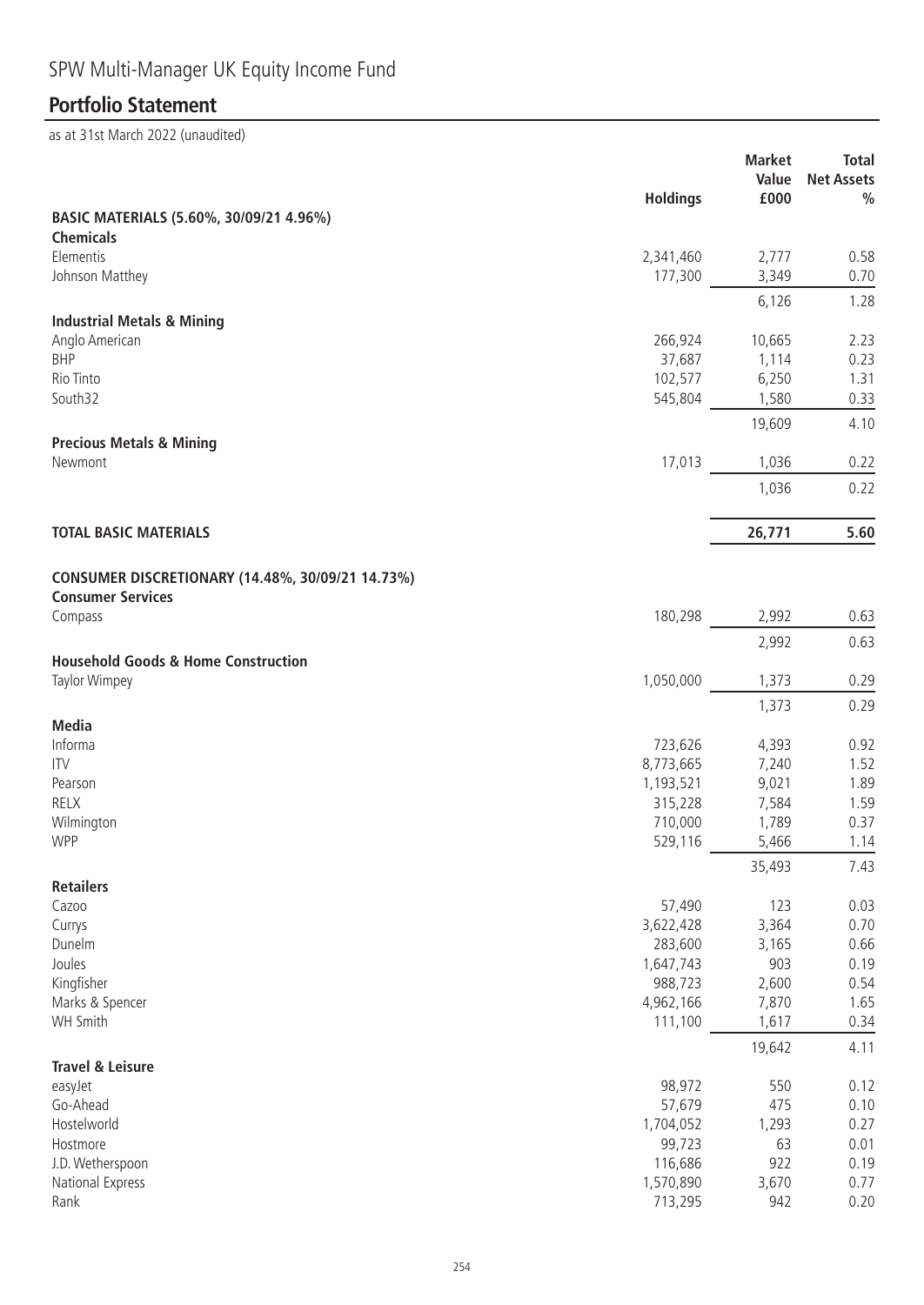# **Portfolio Statement (continued)**

|                                                                | <b>Holdings</b>       | <b>Market</b><br>Value<br>£000 | <b>Total</b><br><b>Net Assets</b><br>$\frac{0}{0}$ |
|----------------------------------------------------------------|-----------------------|--------------------------------|----------------------------------------------------|
| Restaurant                                                     | 950,000               | 590                            | 0.12                                               |
| SSP                                                            | 500,563               | 1,166                          | 0.24                                               |
|                                                                |                       | 9,671                          | 2.02                                               |
| TOTAL CONSUMER DISCRETIONARY                                   |                       | 69,171                         | 14.48                                              |
| CONSUMER STAPLES (10.49%, 30/09/21 12.00%)<br><b>Beverages</b> |                       |                                |                                                    |
| C&C                                                            | 466,418               | 923                            | 0.19                                               |
|                                                                |                       | 923                            | 0.19                                               |
| <b>Food Producers</b>                                          |                       |                                |                                                    |
| Bakkavor                                                       | 897,025               | 969                            | 0.20                                               |
| Devro                                                          | 1,004,478             | 2,084                          | 0.44                                               |
| Tate & Lyle                                                    | 417,743               | 3,085                          | 0.64                                               |
|                                                                |                       | 6,138                          | 1.28                                               |
| Personal Care, Drug & Grocery Stores                           |                       |                                |                                                    |
| J Sainsbury                                                    | 803,899               | 2,059                          | 0.43                                               |
| Tesco                                                          | 3,093,477             | 8,642                          | 1.81                                               |
| Unilever                                                       | 171,990               | 6,047                          | 1.27                                               |
|                                                                |                       | 16,748                         | 3.51                                               |
| <b>Tobacco</b>                                                 |                       |                                |                                                    |
| <b>British American Tobacco</b>                                | 374,724               | 12,008                         | 2.51                                               |
| <b>Imperial Brands</b>                                         | 884,885               | 14,304                         | 3.00                                               |
|                                                                |                       | 26,312                         | 5.51                                               |
| <b>TOTAL CONSUMER STAPLES</b>                                  |                       | 50,121                         | 10.49                                              |
| ENERGY (10.14%, 30/09/21 9.34%)                                |                       |                                |                                                    |
| Oil, Gas & Coal                                                |                       |                                |                                                    |
| ΒP                                                             | 4,602,748             | 17,274                         | 3.62                                               |
| Diversified Energy                                             | 2,579,953             | 3,008                          | 0.63                                               |
| Eni                                                            | 426,150               | 4,797                          | 1.00                                               |
| Shell<br><b>TOTAL</b>                                          | 1,000,040<br>62,080   | 20,946<br>2,427                | 4.38<br>0.51                                       |
|                                                                |                       |                                |                                                    |
|                                                                |                       | 48,452                         | 10.14                                              |
| <b>TOTAL ENERGY</b>                                            |                       | 48,452                         | 10.14                                              |
| FINANCIALS (22.08%, 30/09/21 20.66%)                           |                       |                                |                                                    |
| <b>Banks</b>                                                   |                       |                                |                                                    |
| <b>Barclays</b>                                                | 3,868,331             | 5,836                          | 1.22                                               |
| Close Brothers                                                 | 380,361               | 4,553                          | 0.95                                               |
| HSBC                                                           | 1,017,292             | 5,384                          | 1.13                                               |
| Investec<br>Lloyds Bankingt                                    | 566,300<br>12,660,932 | 2,838<br>6,047                 | 0.59<br>1.27                                       |
|                                                                |                       |                                |                                                    |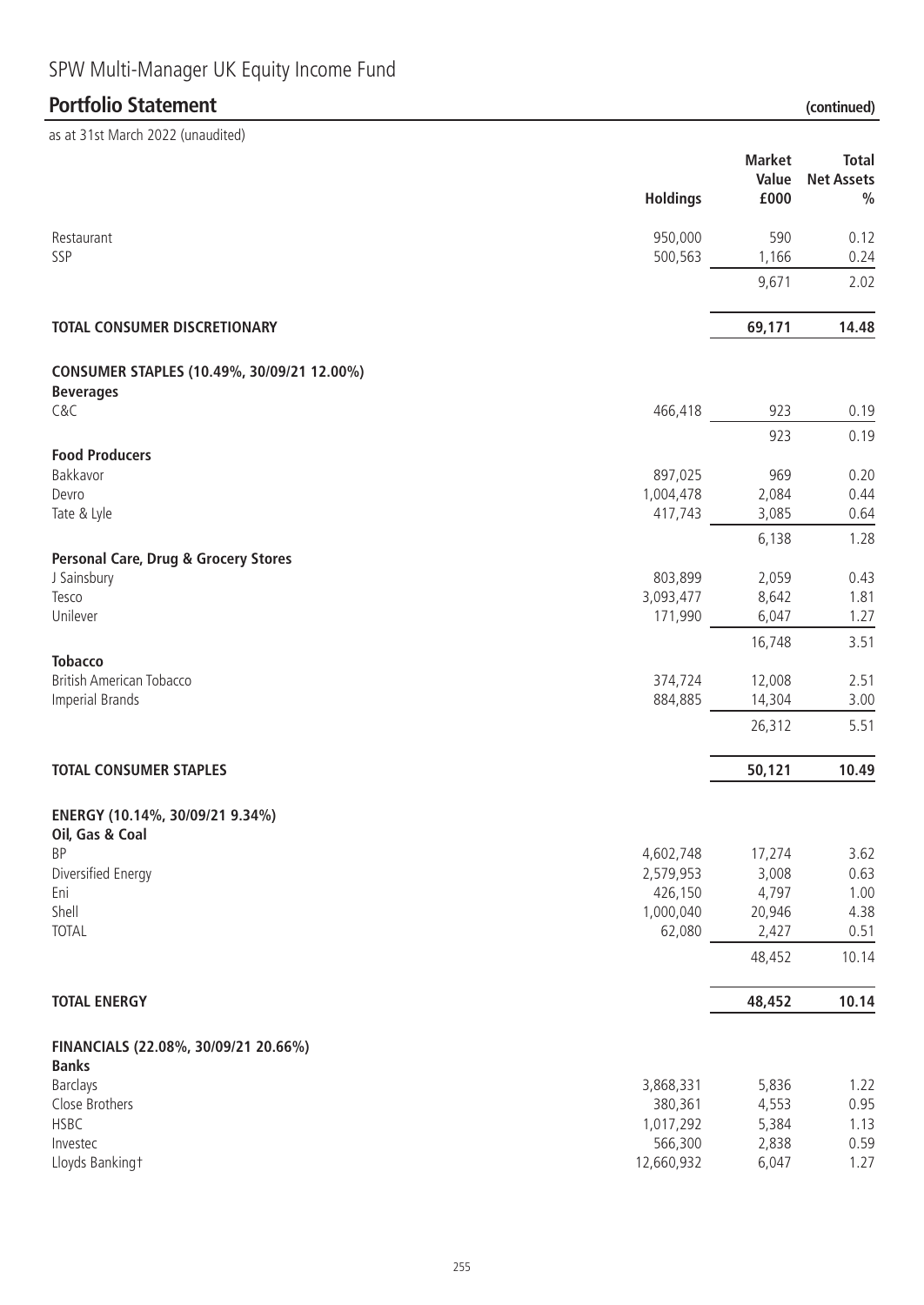# **Portfolio Statement (continued)**

|                                                                                        | <b>Holdings</b> | <b>Market</b><br>Value<br>£000 | <b>Total</b><br><b>Net Assets</b><br>$\frac{0}{0}$ |
|----------------------------------------------------------------------------------------|-----------------|--------------------------------|----------------------------------------------------|
|                                                                                        |                 |                                |                                                    |
| NatWest                                                                                | 2,368,902       | 5,200                          | 1.09                                               |
| <b>Standard Chartered</b>                                                              | 1,720,668       | 8,861                          | 1.85                                               |
|                                                                                        |                 | 38,719                         | 8.10                                               |
| <b>Closed End Investments</b>                                                          |                 |                                |                                                    |
| Unbound                                                                                | 34,591          | 12                             | 0.00                                               |
| <b>Finance &amp; Credit Services</b>                                                   |                 | 12                             | 0.00                                               |
| OSB                                                                                    | 456,967         | 2,584                          | 0.54                                               |
| Paragon Banking                                                                        | 610,400         | 3,098                          | 0.65                                               |
| Provident Financial                                                                    | 320,961         | 1,025                          | 0.21                                               |
|                                                                                        |                 | 6,707                          | 1.40                                               |
| <b>Investment Banking &amp; Brokerage</b>                                              |                 |                                |                                                    |
| 3i                                                                                     | 623,684         | 8,669                          | 1.81                                               |
| <b>Brewin Dolphin</b>                                                                  | 700,600         | 3,580                          | 0.75                                               |
| Hargreaves Lansdown                                                                    | 149,400         | 1,540                          | 0.32                                               |
| IG                                                                                     | 467,800         | 3,866                          | 0.81                                               |
| Intermediate Capital                                                                   | 82,800          | 1,505                          | 0.32                                               |
| M&G                                                                                    | 900,670         | 2,025                          | 0.42                                               |
| Ninety One                                                                             | 437,400         | 1,122                          | 0.24                                               |
| Premier Miton                                                                          | 1,119,866       | 1,657                          | 0.35                                               |
| Rathbone Brothers                                                                      | 149,971         | 2,940                          | 0.62                                               |
| Sherborne Investors (Guernsey) 'C' Shares                                              | 1,039,748       | 474                            | 0.10                                               |
| TP ICAP                                                                                | 681,710         | 1,026                          | 0.21                                               |
|                                                                                        |                 | 28,404                         | 5.95                                               |
| Life Insurance                                                                         |                 |                                |                                                    |
| Aviva                                                                                  | 2,373,062       | 10,842                         | 2.27                                               |
| Chesnara                                                                               | 1,226,005       | 3,733                          | 0.78                                               |
| Legal & General                                                                        | 2,683,646       | 7,348                          | 1.54                                               |
| Phoenix                                                                                | 570,810         | 3,530                          | 0.74                                               |
|                                                                                        |                 | 25,453                         | 5.33                                               |
| <b>Non-Equity Investment Instruments</b><br>Schroder Sterling Liquidity Fund X Inc 0 t | 47,060          | 47                             | 0.01                                               |
|                                                                                        |                 |                                |                                                    |
| <b>Non-Life Insurance</b>                                                              |                 | 47                             | 0.01                                               |
| Beazley                                                                                | 290,174         | 1,233                          | 0.26                                               |
| Direct Line Insurance                                                                  | 1,628,408       | 4,517                          | 0.95                                               |
| Personal                                                                               | 124,000         | 397                            | 0.08                                               |
|                                                                                        |                 | 6,147                          | 1.29                                               |
|                                                                                        |                 |                                |                                                    |
| <b>TOTAL FINANCIALS</b>                                                                |                 | 105,489                        | 22.08                                              |
| HEALTH CARE (8.23%, 30/09/21 8.31%)                                                    |                 |                                |                                                    |
| <b>Health Care Providers</b>                                                           |                 |                                |                                                    |
| Medica                                                                                 | 473,605         | 736                            | 0.16                                               |
|                                                                                        |                 | 736                            | 0.16                                               |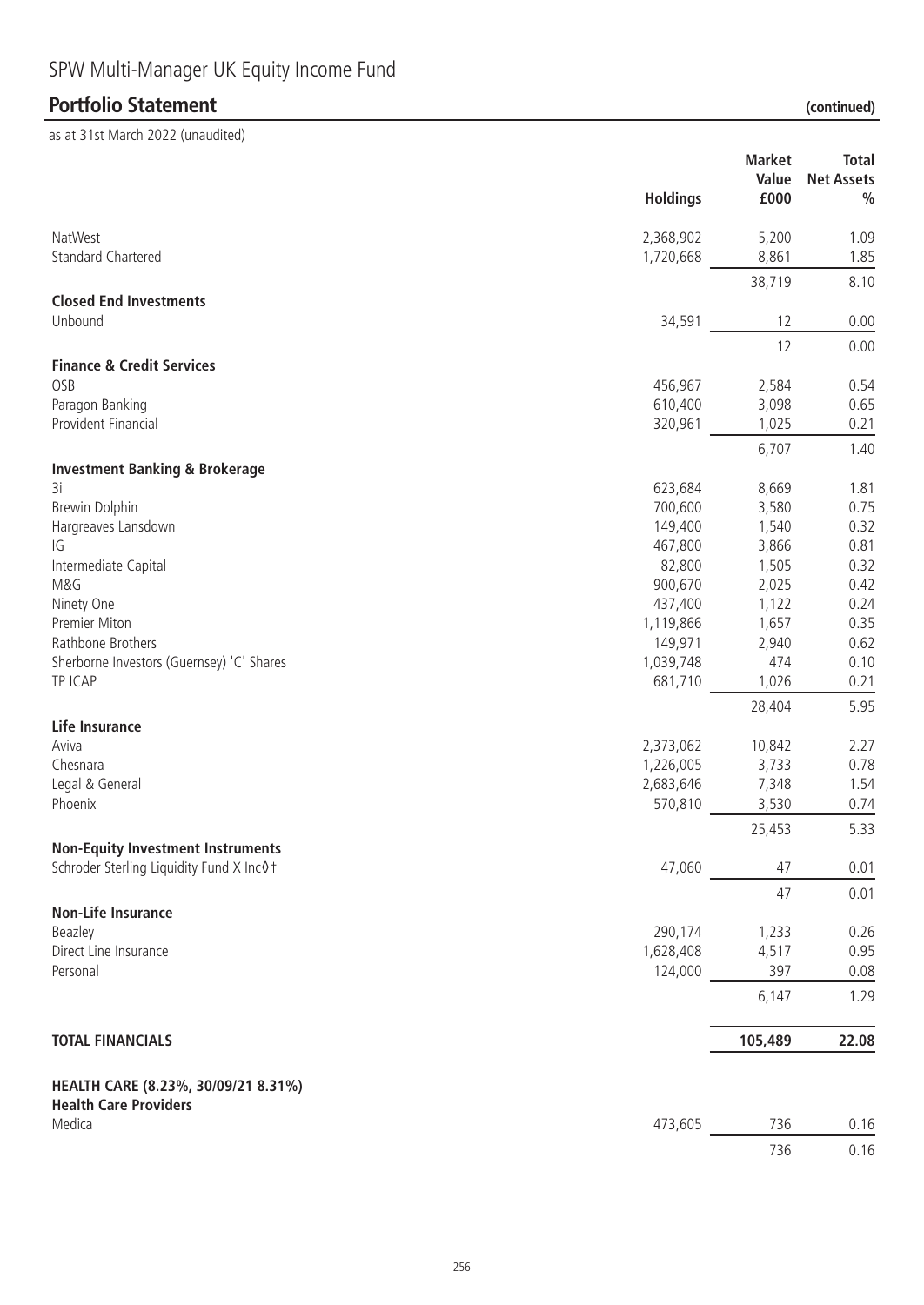as at 31st March 2022 (unaudited)

**Holdings Market Value Net Assets £000 Total % Portfolio Statement (continued)**

| <b>Medical Equipment &amp; Services</b>      |           |                 |              |
|----------------------------------------------|-----------|-----------------|--------------|
| Smith & Nephew                               | 56,200    | 688             | 0.14         |
| <b>Pharmaceuticals &amp; Biotechnology</b>   |           | 688             | 0.14         |
| AstraZeneca                                  | 168,103   | 17,180          | 3.60         |
| GlaxoSmithKline                              | 1,013,367 | 16,858          | 3.53         |
| Pfizer                                       | 38,789    | 1,550           | 0.33         |
| Sanofi                                       | 9,830     | 778             |              |
| Viatris                                      | 178,904   |                 | 0.16         |
|                                              |           | 1,498<br>37,864 | 0.31<br>7.93 |
|                                              |           |                 |              |
| <b>TOTAL HEALTH CARE</b>                     |           | 39,288          | 8.23         |
| INDUSTRIALS (15.50%, 30/09/21 17.80%)        |           |                 |              |
| <b>Aerospace &amp; Defence</b>               |           |                 |              |
| <b>BAE Systems</b>                           | 647,071   | 4,642           | 0.97         |
| Rolls-Royce                                  | 997,398   | 1,011           | 0.21         |
| <b>Construction &amp; Materials</b>          |           | 5,653           | 1.18         |
| <b>Balfour Beatty</b>                        | 419,800   | 1,085           | 0.23         |
| Ibstock                                      | 673,334   | 1,198           | 0.25         |
| Marshalls                                    | 316,300   | 2,156           | 0.45         |
| Morgan Sindall                               | 67,316    | 1,619           | 0.34         |
| Ricardo                                      | 191,231   | 751             | 0.16         |
|                                              |           | 6,809           | 1.43         |
| <b>Electronic &amp; Electrical Equipment</b> |           |                 |              |
| Halma                                        | 31,400    | 794             | 0.17         |
| IMI                                          | 289,715   | 3,992           | 0.83         |
| Morgan Advanced Materials                    | 804,336   | 895             | 0.19         |
| Oxford Instruments                           | 91,384    | 1,873           | 0.39         |
| Spectris                                     | 91,000    | 2,364           | 0.49         |
| Strix                                        | 392,278   | 802             | 0.17         |
|                                              |           | 10,720          | 2.24         |
| <b>General Industrials</b>                   |           |                 |              |
| CK Hutchison                                 | 133,500   | 747             | 0.16         |
| DS Smith                                     | 552,253   | 1,791           | 0.37         |
| Melrose Industries                           | 1,006,578 | 1,271           | 0.27         |
| Smiths                                       | 315,963   | 4,599           | 0.96         |
| <b>Industrial Engineering</b>                |           | 8,408           | 1.76         |
| Spirax-Sarco Engineering                     | 7,300     | 913             | 0.19         |
| Vitec                                        | 119,600   | 1,591           | 0.34         |
|                                              |           | 2,504           | 0.53         |
| <b>Industrial Support Services</b>           |           |                 |              |
| Capita                                       | 5,006,874 | 1,066           | 0.22         |
| De La Rue                                    | 750,000   | 825             | 0.17         |

Diploma 71,400 1,882 0.39 DWF 1,151,234 1,307 0.27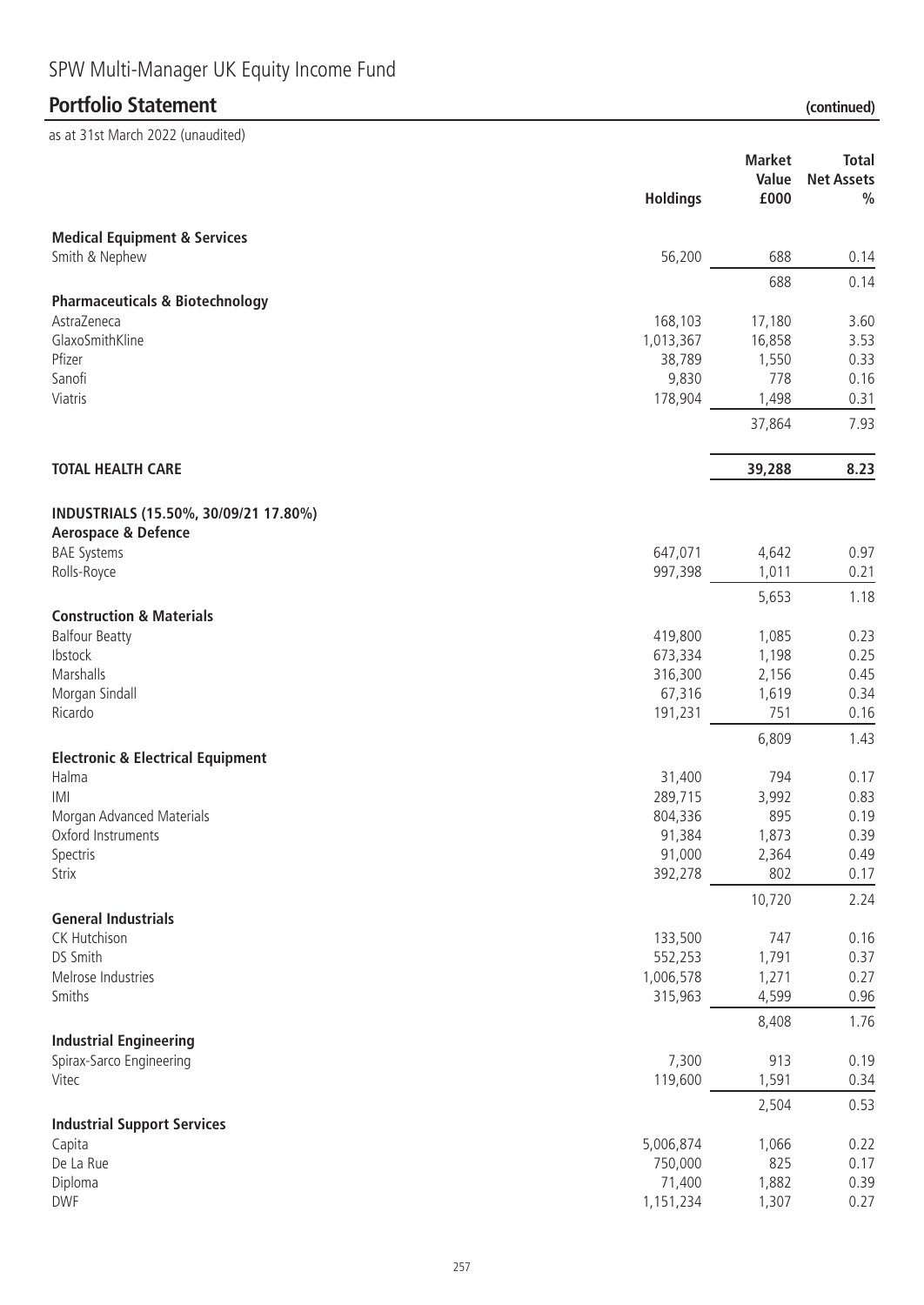# **Portfolio Statement (continued)**

|                                              |                 | <b>Market</b> | <b>Total</b>      |
|----------------------------------------------|-----------------|---------------|-------------------|
|                                              |                 | Value         | <b>Net Assets</b> |
|                                              | <b>Holdings</b> | £000          | $\frac{0}{0}$     |
| Electrocomponents                            | 674,025         | 7,340         | 1.54              |
| Essentra                                     | 348,200         | 1,109         | 0.23              |
| Euromoney Institutional Investor             | 266,246         | 2,617         | 0.55              |
| Ferguson                                     | 30,821          | 3,222         | 0.68              |
| Gateley                                      | 184,333         | 365           | 0.08              |
| Hays                                         | 1,547,658       | 1,931         | 0.41              |
| Johnson Service                              | 1,101,642       | 1,307         | 0.27              |
| Rentokil Initial                             | 1,014,802       | 5,362         | 1.12              |
| <b>RWS</b>                                   | 2,320           | 9             | 0.00              |
| Serco                                        | 760,996         | 1,097         | 0.23              |
|                                              |                 | 29,439        | 6.16              |
| <b>Industrial Transportation</b>             |                 |               |                   |
| Esken                                        | 2,500,000       | 266           | 0.05              |
| Royal Mail                                   | 1,962,467       | 6,582         | 1.38              |
| Speedy Hire                                  | 2,083,138       | 1,133         | 0.24              |
| Wincanton                                    | 668,235         | 2,546         | 0.53              |
|                                              |                 | 10,527        | 2.20              |
| <b>TOTAL INDUSTRIALS</b>                     |                 | 74,060        | 15.50             |
| REAL ESTATE (2.42%, 30/09/21 1.98%)          |                 |               |                   |
| <b>Real Estate Investment &amp; Services</b> |                 |               |                   |
| Henry Boot                                   | 321,325         | 1,012         | 0.21              |
|                                              |                 | 1,012         | 0.21              |
| <b>Real Estate Investment Trusts</b>         |                 |               |                   |
| <b>Empiric Student Property</b>              | 1,898,503       | 1,741         | 0.36              |
| Land Securities                              | 729,697         | 5,820         | 1.22              |
| Segro                                        | 220,700         | 2,987         | 0.63              |
|                                              |                 | 10,548        | 2.21              |
| <b>TOTAL REAL ESTATE</b>                     |                 | 11,560        | 2.42              |
| TECHNOLOGY (1.03%, 30/09/21 1.07%)           |                 |               |                   |
| <b>Software &amp; Computer Services</b>      |                 |               |                   |
| <b>EMIS</b>                                  | 24,458          | 326           | 0.07              |
| Sage                                         | 382,400         | 2,720         | 0.57              |
|                                              |                 | 3,046         | 0.64              |
| <b>Technology Hardware &amp; Equipment</b>   |                 |               |                   |
| Intel                                        | 47,603          | 1,866         | 0.39              |
|                                              |                 | 1,866         | 0.39              |
|                                              |                 |               |                   |
| <b>TOTAL TECHNOLOGY</b>                      |                 | 4,912         | 1.03              |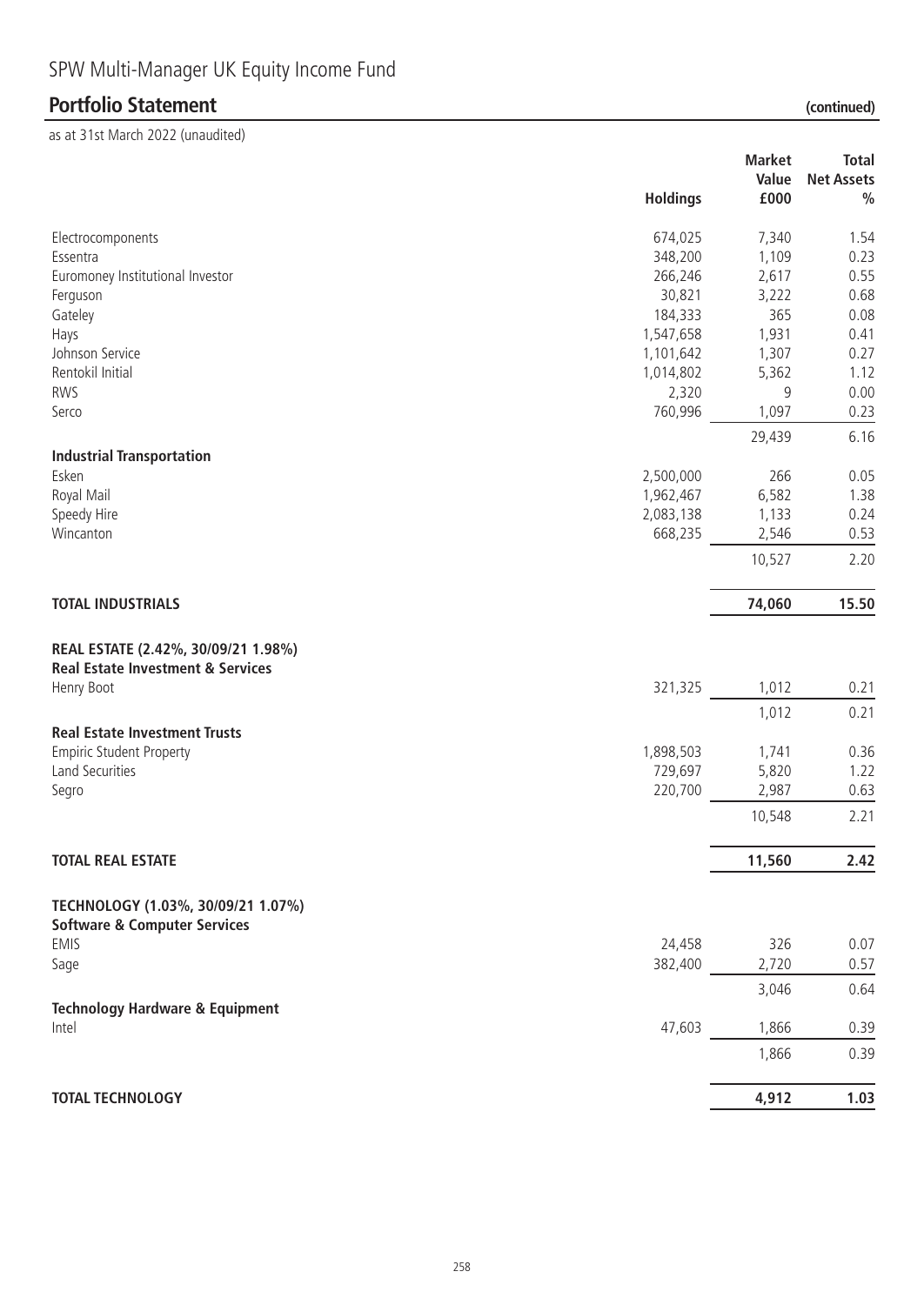# SPW Multi-Manager UK Equity Income Fund

### **Portfolio Statement (continued)**

| as at 31st March 2022 (unaudited)                                                                                  |                        |                                |                                                    |
|--------------------------------------------------------------------------------------------------------------------|------------------------|--------------------------------|----------------------------------------------------|
|                                                                                                                    | <b>Holdings</b>        | <b>Market</b><br>Value<br>£000 | <b>Total</b><br><b>Net Assets</b><br>$\frac{0}{0}$ |
| TELECOMMUNICATIONS (4.02%, 30/09/21 3.54%)                                                                         |                        |                                |                                                    |
| <b>Telecommunications Service Providers</b>                                                                        |                        |                                |                                                    |
| <b>BT</b><br>Vodafone                                                                                              | 5,945,983<br>6,672,340 | 10,840<br>8,376                | 2.27<br>1.75                                       |
|                                                                                                                    |                        | 19,216                         | 4.02                                               |
| <b>TOTAL TELECOMMUNICATIONS</b>                                                                                    |                        | 19,216                         | 4.02                                               |
| UTILITIES (4.46%, 30/09/21 4.67%)                                                                                  |                        |                                |                                                    |
| <b>Gas, Water &amp; Multiutilities</b>                                                                             |                        |                                |                                                    |
| Centrica<br>National Grid                                                                                          | 9,526,254<br>240,500   | 7,771<br>2,835                 | 1.63<br>0.59                                       |
| Pennon                                                                                                             | 281,664                | 3,036                          | 0.63                                               |
| Severn Trent                                                                                                       | 94,400                 | 2,907                          | 0.61                                               |
| <b>United Utilities</b>                                                                                            | 421,021                | 4,758                          | 1.00                                               |
|                                                                                                                    |                        | 21,307                         | 4.46                                               |
| <b>TOTAL UTILITIES</b>                                                                                             |                        | 21,307                         | 4.46                                               |
| DERIVATIVES (-0.01%, 30/09/21 -0.03%)                                                                              |                        |                                |                                                    |
| <b>Forward Currency Contracts</b>                                                                                  |                        |                                | 0.00                                               |
| Bought USD219,000 for GBP165,284 Settlement 08/06/2022<br>Sold EUR4,021,000 for GBP3,345,969 Settlement 08/06/2022 |                        | 2<br>(62)                      | (0.01)                                             |
| Sold USD5,680,000 for GBP4,331,116 Settlement 08/06/2022                                                           |                        | 2                              | 0.00                                               |
| Sold USD265,000 for GBP200,500 Settlement 08/06/2022                                                               |                        | (1)                            | 0.00                                               |
| Sold USD292,000 for GBP221,894 Settlement 08/06/2022                                                               |                        | (1)                            | 0.00                                               |
|                                                                                                                    |                        | (60)                           | (0.01)                                             |
| <b>TOTAL DERIVATIVES</b>                                                                                           |                        | (60)                           | (0.01)                                             |
| Portfolio of investments^                                                                                          |                        | 470,287                        | 98.44                                              |
| Net other assets                                                                                                   |                        | 7,440                          | 1.56                                               |
| <b>Total net assets</b>                                                                                            |                        | 477,727                        | 100.00                                             |
| Equity investment instruments are quoted on a listed securities market, unless otherwise stated.                   |                        |                                |                                                    |

Derivative contracts can be exchange traded on a regulated market or over the counter (OTC).

†This investment is a related party.

^Including investment liabilities.

◊Asset managed by the Investment Adviser.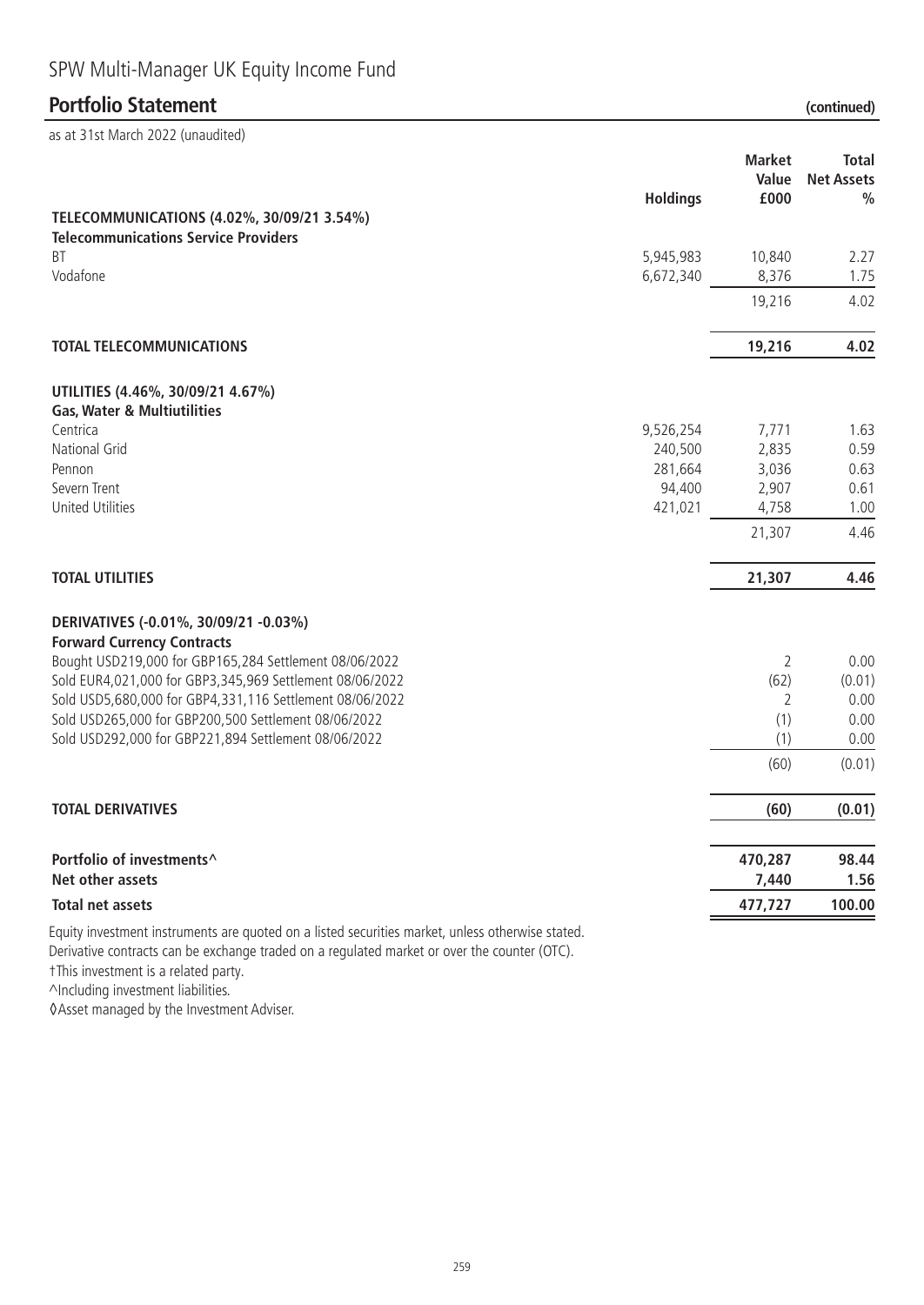# **Material Portfolio Changes**

for the six month period ended 31st March 2022 (unaudited)

|                                 | Cost  |                          | <b>Proceeds</b> |
|---------------------------------|-------|--------------------------|-----------------|
|                                 | £000  |                          | £000            |
| <b>Major purchases</b>          |       | <b>Major sales</b>       |                 |
| Unilever                        | 2,538 | Wm Morrison Supermarkets | 12,053          |
| Direct Line Insurance           | 2,336 | <b>BAE Systems</b>       | 4,148           |
| <b>ITV</b>                      | 2.173 | GlaxoSmithKline          | 3,806           |
| Joules                          | 1.829 | AstraZeneca              | 3,122           |
| <b>Barclays</b>                 | 1,725 | National Grid            | 2,941           |
| <b>British American Tobacco</b> | 1.673 | Shell                    | 2,407           |
| Taylor Wimpey                   | 1.670 | Clinigen                 | 2,358           |
| Marks & Spencer                 | 1.564 | <b>SSE</b>               | 2,172           |
| Intermediate Capital            | 1,540 | Electrocomponents        | 1,797           |
| Royal Mail                      | 1.456 | Marks & Spencer          | 1,787           |

The above table compliments the data provided in the investment managers report by outlining the top 10 Portfolio components.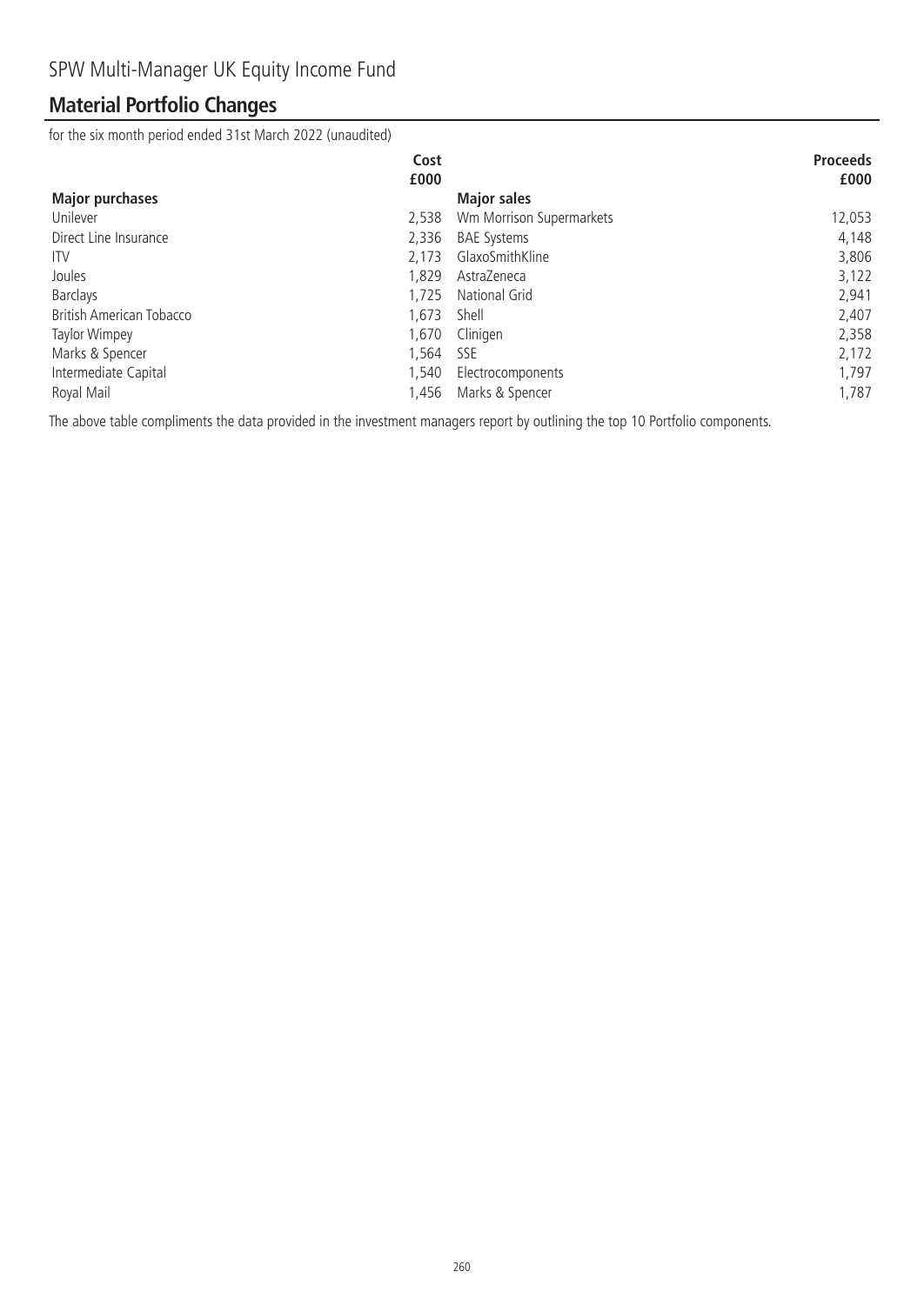# **Securities Financing Transactions (SFT)**

### as at 31st March 2022

**1) Global Data**

| Proportion of securities and commodities on loan as at 31st March 2022      | £000    | $\frac{0}{0}$ |
|-----------------------------------------------------------------------------|---------|---------------|
| Total lendable assets excluding cash and cash equivalents:                  | 375,900 |               |
| Securities and commodities on loan                                          | 25,248  | 6.72%         |
| Assets engaged in SFTs and total return swaps as at 31st March 2022         | £000    | $\frac{0}{0}$ |
| Fund assets under management (AUM)                                          | 481,142 |               |
| Absolute value of assets engaged in:                                        |         |               |
| Securities lending                                                          | 25,248  | 5.25%         |
| 2) Concentration Data                                                       |         |               |
| <b>Top 10 Collateral Issuers</b>                                            |         |               |
| Name and value of collateral and commodities received as at 31st March 2022 |         | £000          |
| Republic of France                                                          |         | 1,677         |
| Government of United Kingdom                                                |         | 1,515         |
| Fairfax Financial Holdings                                                  |         | 1,164         |
| United States of America                                                    |         | 1,163         |
| Shell                                                                       |         | 1,111         |
| Kingdom of Belgium                                                          |         | 1,038         |
| Alimentation Couche-Tard                                                    |         | 873           |
| <b>Imperial Brands</b>                                                      |         | 704           |
| AstraZeneca                                                                 |         | 616           |
| MEG Energy                                                                  |         | 560           |
| <b>Top 10 Counterparties</b>                                                |         |               |
| Name and value of outstanding transactions as at 31st March 2022            |         | £000          |
| <b>Securities lending</b>                                                   |         |               |
| Bank of Nova Scotia                                                         |         | 13,279        |
| JP Morgan Securities                                                        |         | 4,609         |
| <b>Barclays Capital Securities</b>                                          |         | 4,258         |
| Morgan Stanley International                                                |         | 1,033         |
| <b>HSBC Bank</b>                                                            |         | 799           |
| <b>ING Bank</b>                                                             |         | 482           |
| Societe Generale                                                            |         | 277           |
| <b>UBS</b>                                                                  |         | 226           |
| Merrill Lynch                                                               |         | 146           |
| Citigroup Global Markets (UK)                                               |         | 139           |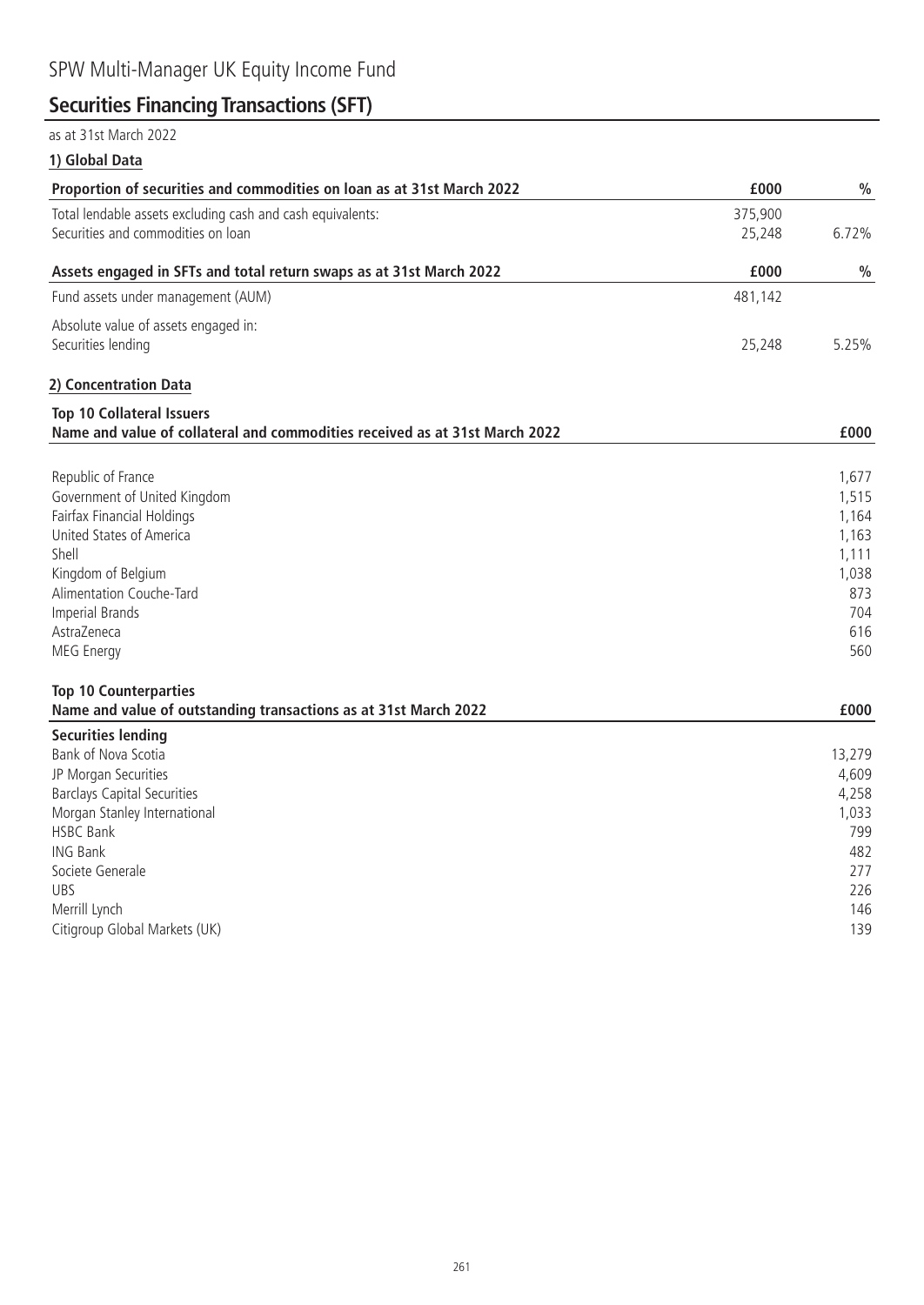### **Securities Financing Transactions (SFT)** *(continued)* (continued)

#### as at 31st March 2022

#### **3) Aggregate Transaction Data**

#### **Type, Quality and Currency of Collateral as at 31st March 2022**

| <b>Type</b>               | Quality<br>Currency           |                    | £000   |
|---------------------------|-------------------------------|--------------------|--------|
| <b>Securities lending</b> |                               |                    |        |
| Equity                    | Traded on recognised exchange | Sterling           | 4,513  |
| Equity                    | Traded on recognised exchange | Australian dollar  | 135    |
| Equity                    | Traded on recognised exchange | Canadian dollar    | 4,321  |
| Equity                    | Traded on recognised exchange | Danish krone       | 6      |
| Equity                    | Traded on recognised exchange | Euro               | 1,301  |
| Equity                    | Traded on recognised exchange | Hong Kong dollar   | 92     |
| Equity                    | Traded on recognised exchange | Japanese yen       | 3,110  |
| Equity                    | Traded on recognised exchange | New Zealand dollar | 13     |
| Equity                    | Traded on recognised exchange | Norwegian krone    | 28     |
| Equity                    | Traded on recognised exchange | Singapore dollar   | 221    |
| Equity                    | Traded on recognised exchange | South African rand | 24     |
| Equity                    | Traded on recognised exchange | Swiss franc        | 71     |
| Equity                    | Traded on recognised exchange | US dollar          | 7,344  |
| Fixed Income              | Investment Grade              | Sterling           | 1,516  |
| Fixed Income              | Investment Grade              | Australian dollar  | 21     |
| Fixed Income              | Investment Grade              | Canadian dollar    | 49     |
| Fixed Income              | Investment Grade              | Euro               | 3,292  |
| Fixed Income              | Investment Grade              | Swedish krona      | 6      |
| Fixed Income              | Investment Grade              | US dollar          | 1,163  |
| Total collateral held     |                               |                    | 27,226 |
|                           |                               |                    |        |

#### **Maturity Tenor of Collateral (remaining period to maturity) as at 31st March 2022**

| <b>Type</b>        | Less than<br>one day<br>£000 | One day to<br>one week<br>£000 | One week<br>to one<br>month<br>£000 | One to<br>three<br>months<br>£000 | <b>Three</b><br>months to<br>one year<br>£000 | Above one<br>year<br>£000 | <b>Open</b><br>maturity<br>£000 | <b>Total</b><br>£000 |
|--------------------|------------------------------|--------------------------------|-------------------------------------|-----------------------------------|-----------------------------------------------|---------------------------|---------------------------------|----------------------|
| Securities lending |                              | $\overline{\phantom{a}}$       | 134                                 | 28                                | 363                                           | 5.522                     | 21.179                          | 27,226               |
|                    | $\overline{\phantom{0}}$     | $\overline{\phantom{a}}$       | 134                                 | 28                                | 363                                           | 5.522                     | 21.179                          | 27,226               |

#### **Counterparty details as at 31st March 2022**

|                       | <b>Country of counterparty</b> |                         |        |
|-----------------------|--------------------------------|-------------------------|--------|
| Type                  | establishment                  | Settlement and clearing | £000   |
| Securities lending    | United Kingdom                 | Bi-lateral              | 76     |
| Securities lending    | Canada                         | Tri-party               | 14,341 |
| Securities lending    | France                         | Tri-party               | 299    |
| Securities lending    | <b>Netherlands</b>             | Tri-party               | 524    |
| Securities lending    | Switzerland                    | Tri-party               | 240    |
| Securities lending    | United Kingdom                 | Tri-party               | 11,746 |
| Total collateral held |                                |                         | 27,226 |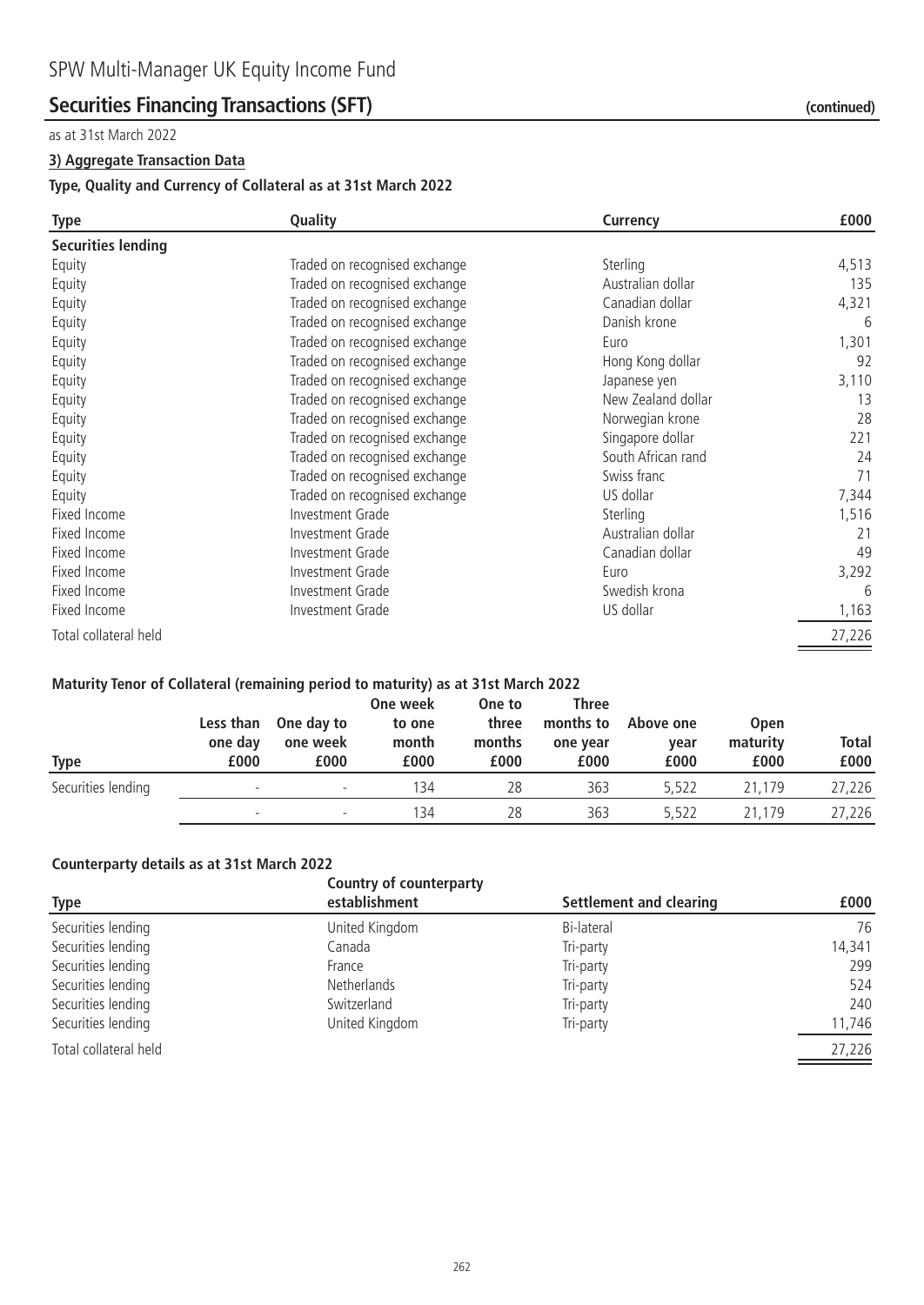### **Securities Financing Transactions (SFT)** *(continued)* (continued)

as at 31st March 2022

### **3) Aggregate Transaction Data (continued)**

### **Maturity Tenor of SFTs and Total Return Swaps (remaining period to maturity) as at 31st March 2022**

| Type               | Less than<br>one day<br>£000 | One day to<br>one week<br>£000 | One week<br>to one<br>month<br>£000 | One to<br>three<br>months<br>£000 | Three<br>months to<br>one year<br>£000 | Above one<br>vear<br>£000 | <b>Open</b><br>maturity<br>£000 | <b>Total</b><br>£000 |
|--------------------|------------------------------|--------------------------------|-------------------------------------|-----------------------------------|----------------------------------------|---------------------------|---------------------------------|----------------------|
| Securities lending | $\overline{\phantom{0}}$     | $\overline{\phantom{a}}$       | $\overline{\phantom{a}}$            | $\overline{\phantom{a}}$          | $\overline{\phantom{a}}$               | $\overline{\phantom{a}}$  | 25,248                          | 25,248               |
|                    | $\overline{\phantom{0}}$     | $\overline{\phantom{0}}$       | $\overline{\phantom{a}}$            | $\overline{\phantom{a}}$          | $\overline{\phantom{0}}$               | $\overline{\phantom{0}}$  | 25,248                          | 25,248               |

### **4) Re-use of Collateral**

The Fund does not engage in re-use of collateral.

### **5) Safekeeping of Collateral Received**

| Names and value of custodians safekeeping collateral as at 31st March 2022 | £000           |
|----------------------------------------------------------------------------|----------------|
| JP Morgan                                                                  | 19,469         |
| Bank of New York                                                           | 6,855          |
| Crest                                                                      | 826            |
| State Street                                                               | 76             |
| Number of custodians safekeeping collateral                                | $\overline{4}$ |

#### **6) Safekeeping of Collateral Granted**

The Fund does not borrow stock from counterparties; therefore, no collateral has been granted.

#### **7) Return and Cost**

#### **for the period ended 31st March 2022**

|                           |                              | <b>Manager of Collective</b> |                              |                      |
|---------------------------|------------------------------|------------------------------|------------------------------|----------------------|
|                           | <b>Collective Investment</b> | Investment                   | <b>Third Parties</b>         |                      |
|                           | <b>Undertaking</b><br>£000   | <b>Undertaking</b><br>£000   | (e.g. lending agent)<br>£000 | <b>Total</b><br>£000 |
|                           |                              |                              |                              |                      |
| <b>Securities lending</b> |                              |                              |                              |                      |
| Gross return              | ' 7                          |                              | 4                            | 22                   |
| % of total gross return   | 75%                          | 5%                           | 20%                          | 100%                 |
| $Cost*$                   | $\overline{\phantom{a}}$     |                              |                              |                      |

\*All direct costs from securities lending are borne by lending agent.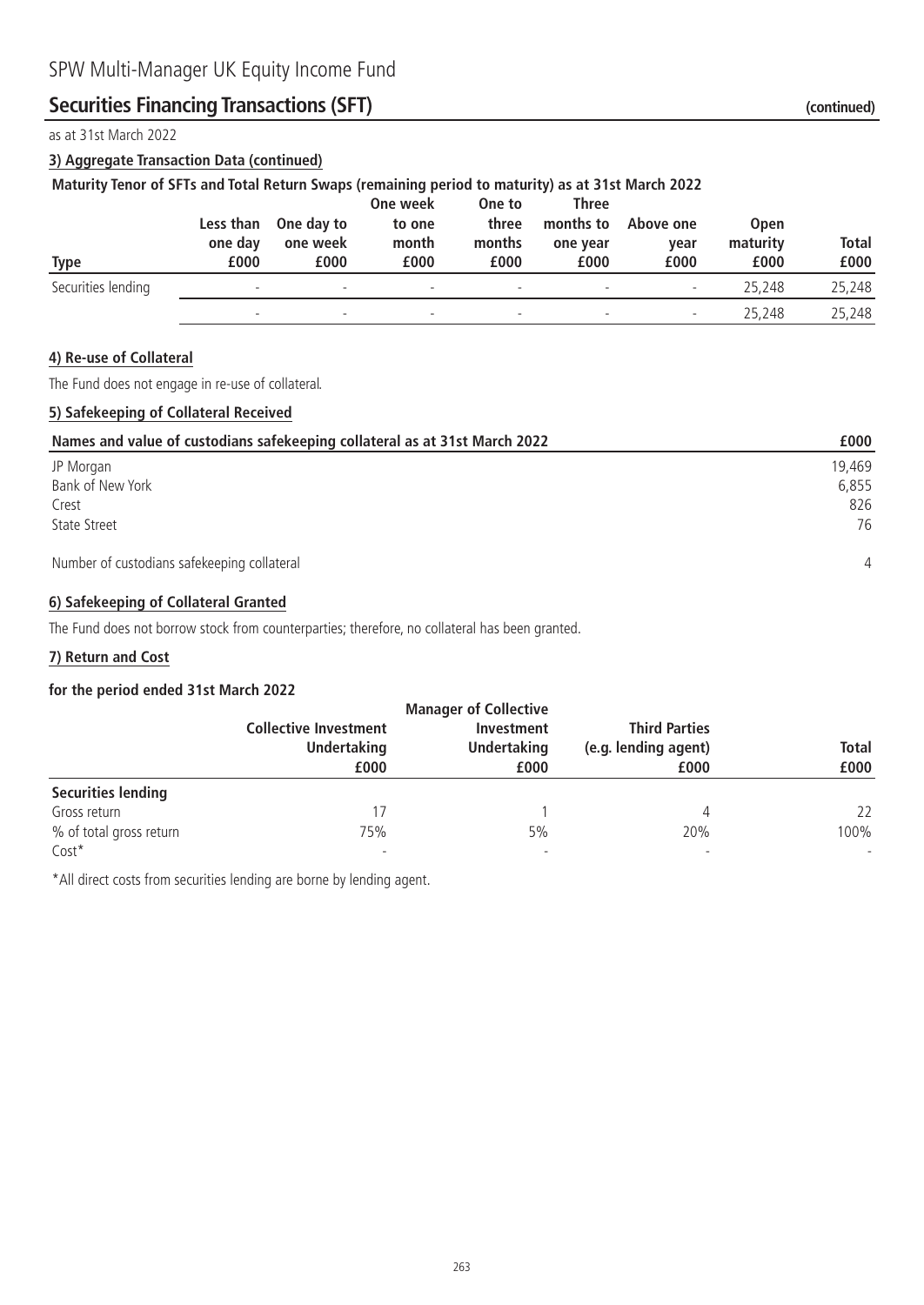# **Comparative Table**

| <b>Share Class A - Accumulation</b><br>Closing net asset value (£000)<br>23,701<br>23,836<br>66,162<br>Closing number of shares<br>8,542,063<br>9,032,105<br>34,480,339<br>Closing net asset value per share (p)<br>277.47<br>263.90<br>191.88<br>Operating charges#<br>1.23%<br>1.23%<br>1.66%<br>30/09/20<br>31/03/22<br>30/09/21<br><b>Share Class A - Income</b><br>Closing net asset value (£000)<br>9,023<br>27,835<br>9,344<br>Closing number of shares<br>7,512,786<br>8,036,832<br>31,747,140<br>Closing net asset value per share (p)<br>116.27<br>120.10<br>87.68<br>1.23%<br>Operating charges#<br>1.23%<br>1.66%<br>31/03/22<br>30/09/20<br>30/09/21<br><b>Share Class B - Accumulation</b><br>Closing net asset value (£000)<br>307<br>241<br>166<br>Closing number of shares<br>184,989<br>153,142<br>145,147<br>Closing net asset value per share (p)<br>165.83<br>157.48<br>114.16<br>0.93%<br>Operating charges#<br>0.93%<br>0.89%<br>30/09/20<br>31/03/22<br>30/09/21<br><b>Share Class B - Income</b><br>Closing net asset value (£000)<br>3,022<br>3,061<br>2,402<br>Closing number of shares<br>2,581,791<br>2,636,814<br>2,787,854<br>Closing net asset value per share (p)<br>86.15<br>118.55<br>114.59<br>Operating charges#<br>0.93%<br>0.93%<br>0.89%<br>30/09/20<br>31/03/22<br>30/09/21<br><b>Share Class C - Accumulation</b><br>276<br>Closing net asset value (£000)<br>465<br>204<br>Closing number of shares<br>280,189<br>174,643<br>177,738<br>Closing net asset value per share (p)<br>165.86<br>157.76<br>114.72<br>Operating charges#<br>1.23%<br>1.23%<br>1.19%<br>31/03/22<br>30/09/21<br>30/09/20<br><b>Share Class C - Income</b><br>Closing net asset value (£000)<br>78,778<br>78,361<br>63,311<br>Closing number of shares<br>67,485,996<br>69,341,046<br>74,293,802<br>Closing net asset value per share (p)<br>113.01<br>85.22<br>116.73<br>Operating charges#<br>1.23%<br>1.23%<br>1.19%<br>30/09/20<br>31/03/22<br>30/09/21<br><b>Share Class P - Income</b><br>Closing net asset value (£000)<br>35,987<br>49,360<br>114,111<br>Closing number of shares<br>22,615,932<br>32,126,595<br>Closing net asset value per share (p)<br>159.12<br>153.64<br>115.26<br>Operating charges#<br>0.71%<br>0.67%<br>0.71% | 31/03/22 | 30/09/21 | 30/09/20 |
|-----------------------------------------------------------------------------------------------------------------------------------------------------------------------------------------------------------------------------------------------------------------------------------------------------------------------------------------------------------------------------------------------------------------------------------------------------------------------------------------------------------------------------------------------------------------------------------------------------------------------------------------------------------------------------------------------------------------------------------------------------------------------------------------------------------------------------------------------------------------------------------------------------------------------------------------------------------------------------------------------------------------------------------------------------------------------------------------------------------------------------------------------------------------------------------------------------------------------------------------------------------------------------------------------------------------------------------------------------------------------------------------------------------------------------------------------------------------------------------------------------------------------------------------------------------------------------------------------------------------------------------------------------------------------------------------------------------------------------------------------------------------------------------------------------------------------------------------------------------------------------------------------------------------------------------------------------------------------------------------------------------------------------------------------------------------------------------------------------------------------------------------------------------------------------------------------------------------------------------------------------------------|----------|----------|----------|
|                                                                                                                                                                                                                                                                                                                                                                                                                                                                                                                                                                                                                                                                                                                                                                                                                                                                                                                                                                                                                                                                                                                                                                                                                                                                                                                                                                                                                                                                                                                                                                                                                                                                                                                                                                                                                                                                                                                                                                                                                                                                                                                                                                                                                                                                 |          |          |          |
|                                                                                                                                                                                                                                                                                                                                                                                                                                                                                                                                                                                                                                                                                                                                                                                                                                                                                                                                                                                                                                                                                                                                                                                                                                                                                                                                                                                                                                                                                                                                                                                                                                                                                                                                                                                                                                                                                                                                                                                                                                                                                                                                                                                                                                                                 |          |          |          |
|                                                                                                                                                                                                                                                                                                                                                                                                                                                                                                                                                                                                                                                                                                                                                                                                                                                                                                                                                                                                                                                                                                                                                                                                                                                                                                                                                                                                                                                                                                                                                                                                                                                                                                                                                                                                                                                                                                                                                                                                                                                                                                                                                                                                                                                                 |          |          |          |
|                                                                                                                                                                                                                                                                                                                                                                                                                                                                                                                                                                                                                                                                                                                                                                                                                                                                                                                                                                                                                                                                                                                                                                                                                                                                                                                                                                                                                                                                                                                                                                                                                                                                                                                                                                                                                                                                                                                                                                                                                                                                                                                                                                                                                                                                 |          |          |          |
|                                                                                                                                                                                                                                                                                                                                                                                                                                                                                                                                                                                                                                                                                                                                                                                                                                                                                                                                                                                                                                                                                                                                                                                                                                                                                                                                                                                                                                                                                                                                                                                                                                                                                                                                                                                                                                                                                                                                                                                                                                                                                                                                                                                                                                                                 |          |          |          |
|                                                                                                                                                                                                                                                                                                                                                                                                                                                                                                                                                                                                                                                                                                                                                                                                                                                                                                                                                                                                                                                                                                                                                                                                                                                                                                                                                                                                                                                                                                                                                                                                                                                                                                                                                                                                                                                                                                                                                                                                                                                                                                                                                                                                                                                                 |          |          |          |
|                                                                                                                                                                                                                                                                                                                                                                                                                                                                                                                                                                                                                                                                                                                                                                                                                                                                                                                                                                                                                                                                                                                                                                                                                                                                                                                                                                                                                                                                                                                                                                                                                                                                                                                                                                                                                                                                                                                                                                                                                                                                                                                                                                                                                                                                 |          |          |          |
|                                                                                                                                                                                                                                                                                                                                                                                                                                                                                                                                                                                                                                                                                                                                                                                                                                                                                                                                                                                                                                                                                                                                                                                                                                                                                                                                                                                                                                                                                                                                                                                                                                                                                                                                                                                                                                                                                                                                                                                                                                                                                                                                                                                                                                                                 |          |          |          |
| 99,006,099                                                                                                                                                                                                                                                                                                                                                                                                                                                                                                                                                                                                                                                                                                                                                                                                                                                                                                                                                                                                                                                                                                                                                                                                                                                                                                                                                                                                                                                                                                                                                                                                                                                                                                                                                                                                                                                                                                                                                                                                                                                                                                                                                                                                                                                      |          |          |          |
|                                                                                                                                                                                                                                                                                                                                                                                                                                                                                                                                                                                                                                                                                                                                                                                                                                                                                                                                                                                                                                                                                                                                                                                                                                                                                                                                                                                                                                                                                                                                                                                                                                                                                                                                                                                                                                                                                                                                                                                                                                                                                                                                                                                                                                                                 |          |          |          |
|                                                                                                                                                                                                                                                                                                                                                                                                                                                                                                                                                                                                                                                                                                                                                                                                                                                                                                                                                                                                                                                                                                                                                                                                                                                                                                                                                                                                                                                                                                                                                                                                                                                                                                                                                                                                                                                                                                                                                                                                                                                                                                                                                                                                                                                                 |          |          |          |
|                                                                                                                                                                                                                                                                                                                                                                                                                                                                                                                                                                                                                                                                                                                                                                                                                                                                                                                                                                                                                                                                                                                                                                                                                                                                                                                                                                                                                                                                                                                                                                                                                                                                                                                                                                                                                                                                                                                                                                                                                                                                                                                                                                                                                                                                 |          |          |          |
|                                                                                                                                                                                                                                                                                                                                                                                                                                                                                                                                                                                                                                                                                                                                                                                                                                                                                                                                                                                                                                                                                                                                                                                                                                                                                                                                                                                                                                                                                                                                                                                                                                                                                                                                                                                                                                                                                                                                                                                                                                                                                                                                                                                                                                                                 |          |          |          |
|                                                                                                                                                                                                                                                                                                                                                                                                                                                                                                                                                                                                                                                                                                                                                                                                                                                                                                                                                                                                                                                                                                                                                                                                                                                                                                                                                                                                                                                                                                                                                                                                                                                                                                                                                                                                                                                                                                                                                                                                                                                                                                                                                                                                                                                                 |          |          |          |
|                                                                                                                                                                                                                                                                                                                                                                                                                                                                                                                                                                                                                                                                                                                                                                                                                                                                                                                                                                                                                                                                                                                                                                                                                                                                                                                                                                                                                                                                                                                                                                                                                                                                                                                                                                                                                                                                                                                                                                                                                                                                                                                                                                                                                                                                 |          |          |          |
|                                                                                                                                                                                                                                                                                                                                                                                                                                                                                                                                                                                                                                                                                                                                                                                                                                                                                                                                                                                                                                                                                                                                                                                                                                                                                                                                                                                                                                                                                                                                                                                                                                                                                                                                                                                                                                                                                                                                                                                                                                                                                                                                                                                                                                                                 |          |          |          |
|                                                                                                                                                                                                                                                                                                                                                                                                                                                                                                                                                                                                                                                                                                                                                                                                                                                                                                                                                                                                                                                                                                                                                                                                                                                                                                                                                                                                                                                                                                                                                                                                                                                                                                                                                                                                                                                                                                                                                                                                                                                                                                                                                                                                                                                                 |          |          |          |
|                                                                                                                                                                                                                                                                                                                                                                                                                                                                                                                                                                                                                                                                                                                                                                                                                                                                                                                                                                                                                                                                                                                                                                                                                                                                                                                                                                                                                                                                                                                                                                                                                                                                                                                                                                                                                                                                                                                                                                                                                                                                                                                                                                                                                                                                 |          |          |          |
|                                                                                                                                                                                                                                                                                                                                                                                                                                                                                                                                                                                                                                                                                                                                                                                                                                                                                                                                                                                                                                                                                                                                                                                                                                                                                                                                                                                                                                                                                                                                                                                                                                                                                                                                                                                                                                                                                                                                                                                                                                                                                                                                                                                                                                                                 |          |          |          |
|                                                                                                                                                                                                                                                                                                                                                                                                                                                                                                                                                                                                                                                                                                                                                                                                                                                                                                                                                                                                                                                                                                                                                                                                                                                                                                                                                                                                                                                                                                                                                                                                                                                                                                                                                                                                                                                                                                                                                                                                                                                                                                                                                                                                                                                                 |          |          |          |
|                                                                                                                                                                                                                                                                                                                                                                                                                                                                                                                                                                                                                                                                                                                                                                                                                                                                                                                                                                                                                                                                                                                                                                                                                                                                                                                                                                                                                                                                                                                                                                                                                                                                                                                                                                                                                                                                                                                                                                                                                                                                                                                                                                                                                                                                 |          |          |          |
|                                                                                                                                                                                                                                                                                                                                                                                                                                                                                                                                                                                                                                                                                                                                                                                                                                                                                                                                                                                                                                                                                                                                                                                                                                                                                                                                                                                                                                                                                                                                                                                                                                                                                                                                                                                                                                                                                                                                                                                                                                                                                                                                                                                                                                                                 |          |          |          |
|                                                                                                                                                                                                                                                                                                                                                                                                                                                                                                                                                                                                                                                                                                                                                                                                                                                                                                                                                                                                                                                                                                                                                                                                                                                                                                                                                                                                                                                                                                                                                                                                                                                                                                                                                                                                                                                                                                                                                                                                                                                                                                                                                                                                                                                                 |          |          |          |
|                                                                                                                                                                                                                                                                                                                                                                                                                                                                                                                                                                                                                                                                                                                                                                                                                                                                                                                                                                                                                                                                                                                                                                                                                                                                                                                                                                                                                                                                                                                                                                                                                                                                                                                                                                                                                                                                                                                                                                                                                                                                                                                                                                                                                                                                 |          |          |          |
|                                                                                                                                                                                                                                                                                                                                                                                                                                                                                                                                                                                                                                                                                                                                                                                                                                                                                                                                                                                                                                                                                                                                                                                                                                                                                                                                                                                                                                                                                                                                                                                                                                                                                                                                                                                                                                                                                                                                                                                                                                                                                                                                                                                                                                                                 |          |          |          |
|                                                                                                                                                                                                                                                                                                                                                                                                                                                                                                                                                                                                                                                                                                                                                                                                                                                                                                                                                                                                                                                                                                                                                                                                                                                                                                                                                                                                                                                                                                                                                                                                                                                                                                                                                                                                                                                                                                                                                                                                                                                                                                                                                                                                                                                                 |          |          |          |
|                                                                                                                                                                                                                                                                                                                                                                                                                                                                                                                                                                                                                                                                                                                                                                                                                                                                                                                                                                                                                                                                                                                                                                                                                                                                                                                                                                                                                                                                                                                                                                                                                                                                                                                                                                                                                                                                                                                                                                                                                                                                                                                                                                                                                                                                 |          |          |          |
|                                                                                                                                                                                                                                                                                                                                                                                                                                                                                                                                                                                                                                                                                                                                                                                                                                                                                                                                                                                                                                                                                                                                                                                                                                                                                                                                                                                                                                                                                                                                                                                                                                                                                                                                                                                                                                                                                                                                                                                                                                                                                                                                                                                                                                                                 |          |          |          |
|                                                                                                                                                                                                                                                                                                                                                                                                                                                                                                                                                                                                                                                                                                                                                                                                                                                                                                                                                                                                                                                                                                                                                                                                                                                                                                                                                                                                                                                                                                                                                                                                                                                                                                                                                                                                                                                                                                                                                                                                                                                                                                                                                                                                                                                                 |          |          |          |
|                                                                                                                                                                                                                                                                                                                                                                                                                                                                                                                                                                                                                                                                                                                                                                                                                                                                                                                                                                                                                                                                                                                                                                                                                                                                                                                                                                                                                                                                                                                                                                                                                                                                                                                                                                                                                                                                                                                                                                                                                                                                                                                                                                                                                                                                 |          |          |          |
|                                                                                                                                                                                                                                                                                                                                                                                                                                                                                                                                                                                                                                                                                                                                                                                                                                                                                                                                                                                                                                                                                                                                                                                                                                                                                                                                                                                                                                                                                                                                                                                                                                                                                                                                                                                                                                                                                                                                                                                                                                                                                                                                                                                                                                                                 |          |          |          |
|                                                                                                                                                                                                                                                                                                                                                                                                                                                                                                                                                                                                                                                                                                                                                                                                                                                                                                                                                                                                                                                                                                                                                                                                                                                                                                                                                                                                                                                                                                                                                                                                                                                                                                                                                                                                                                                                                                                                                                                                                                                                                                                                                                                                                                                                 |          |          |          |
|                                                                                                                                                                                                                                                                                                                                                                                                                                                                                                                                                                                                                                                                                                                                                                                                                                                                                                                                                                                                                                                                                                                                                                                                                                                                                                                                                                                                                                                                                                                                                                                                                                                                                                                                                                                                                                                                                                                                                                                                                                                                                                                                                                                                                                                                 |          |          |          |
|                                                                                                                                                                                                                                                                                                                                                                                                                                                                                                                                                                                                                                                                                                                                                                                                                                                                                                                                                                                                                                                                                                                                                                                                                                                                                                                                                                                                                                                                                                                                                                                                                                                                                                                                                                                                                                                                                                                                                                                                                                                                                                                                                                                                                                                                 |          |          |          |
|                                                                                                                                                                                                                                                                                                                                                                                                                                                                                                                                                                                                                                                                                                                                                                                                                                                                                                                                                                                                                                                                                                                                                                                                                                                                                                                                                                                                                                                                                                                                                                                                                                                                                                                                                                                                                                                                                                                                                                                                                                                                                                                                                                                                                                                                 |          |          |          |
|                                                                                                                                                                                                                                                                                                                                                                                                                                                                                                                                                                                                                                                                                                                                                                                                                                                                                                                                                                                                                                                                                                                                                                                                                                                                                                                                                                                                                                                                                                                                                                                                                                                                                                                                                                                                                                                                                                                                                                                                                                                                                                                                                                                                                                                                 |          |          |          |
|                                                                                                                                                                                                                                                                                                                                                                                                                                                                                                                                                                                                                                                                                                                                                                                                                                                                                                                                                                                                                                                                                                                                                                                                                                                                                                                                                                                                                                                                                                                                                                                                                                                                                                                                                                                                                                                                                                                                                                                                                                                                                                                                                                                                                                                                 |          |          |          |
|                                                                                                                                                                                                                                                                                                                                                                                                                                                                                                                                                                                                                                                                                                                                                                                                                                                                                                                                                                                                                                                                                                                                                                                                                                                                                                                                                                                                                                                                                                                                                                                                                                                                                                                                                                                                                                                                                                                                                                                                                                                                                                                                                                                                                                                                 |          |          |          |
|                                                                                                                                                                                                                                                                                                                                                                                                                                                                                                                                                                                                                                                                                                                                                                                                                                                                                                                                                                                                                                                                                                                                                                                                                                                                                                                                                                                                                                                                                                                                                                                                                                                                                                                                                                                                                                                                                                                                                                                                                                                                                                                                                                                                                                                                 |          |          |          |
|                                                                                                                                                                                                                                                                                                                                                                                                                                                                                                                                                                                                                                                                                                                                                                                                                                                                                                                                                                                                                                                                                                                                                                                                                                                                                                                                                                                                                                                                                                                                                                                                                                                                                                                                                                                                                                                                                                                                                                                                                                                                                                                                                                                                                                                                 |          |          |          |
|                                                                                                                                                                                                                                                                                                                                                                                                                                                                                                                                                                                                                                                                                                                                                                                                                                                                                                                                                                                                                                                                                                                                                                                                                                                                                                                                                                                                                                                                                                                                                                                                                                                                                                                                                                                                                                                                                                                                                                                                                                                                                                                                                                                                                                                                 |          |          |          |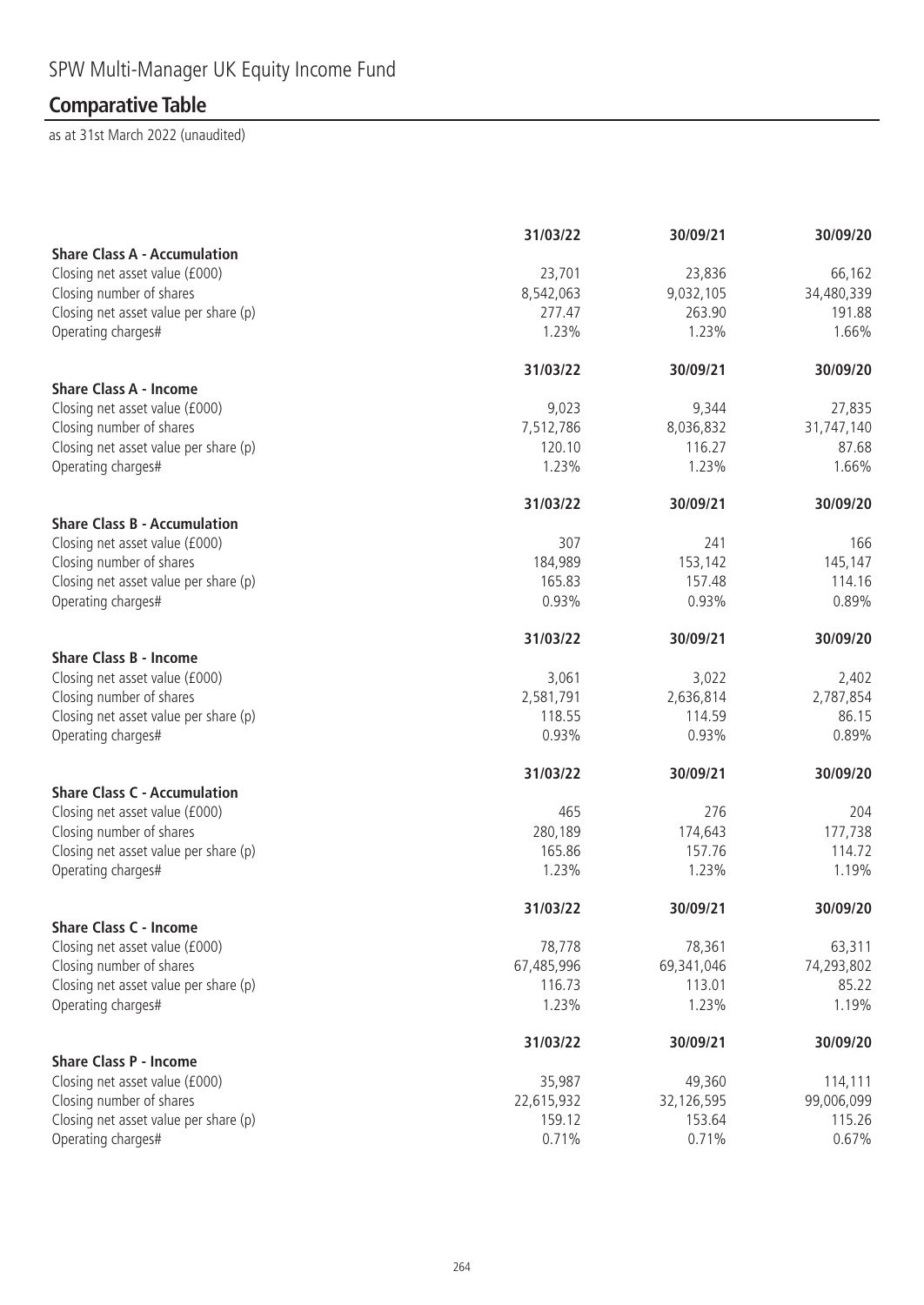### **Comparative Table (continued)**

as at 31st March 2022 (unaudited)

|                                       | 31/03/22    | 30/09/21    | 30/09/20    |
|---------------------------------------|-------------|-------------|-------------|
| Share Class Q - Income                |             |             |             |
| Closing net asset value (£000)        | 178,587     | 170.223     | 189,374     |
| Closing number of shares              | 111,365,614 | 109,990,147 | 163,281,054 |
| Closing net asset value per share (p) | 160.36      | 154.76      | 115.98      |
| Operating charges#                    | 0.61%       | 0.61%       | 0.57%       |
|                                       | 31/03/22    | 30/09/21    | 30/09/20    |
| <b>Share Class X - Accumulation</b>   |             |             |             |
| Closing net asset value (£000)        | 147,818     | 147,808     | 135,732     |
| Closing number of shares              | 52,069,680  | 54,939,375  | 69,879,543  |
| Closing net asset value per share (p) | 283.88      | 269.04      | 194.24      |
| Operating charges#                    | 0.51%       | 0.51%       | $0.47\%$    |

#Operating charges are representative of the ongoing charges figure.

Prices for Share Class X Accumulation are not published externally, as this is an internal share class. On 9th May 2022 all shareholdings in A class shares were converted to B class shares.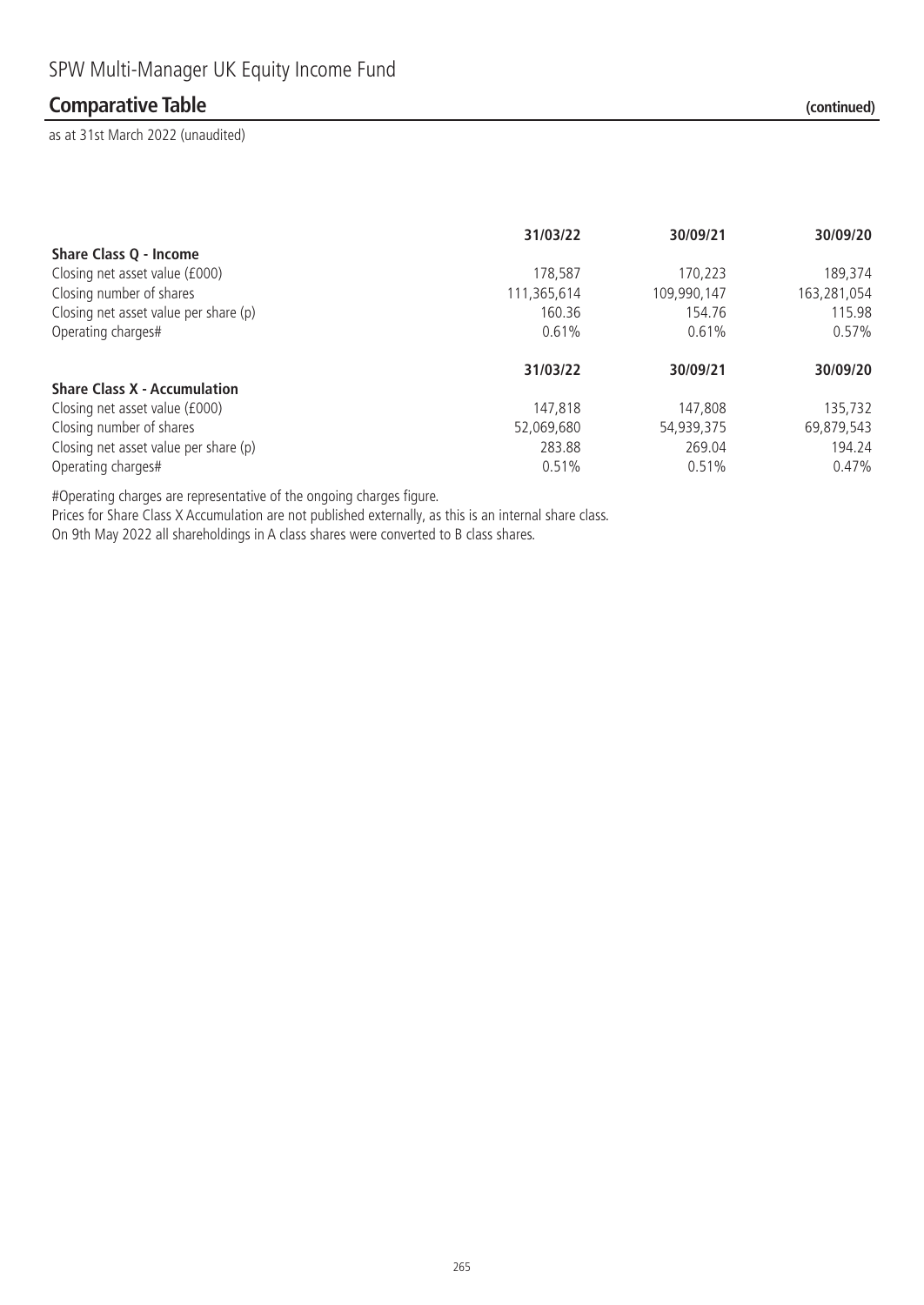### **Statement of Total Return**

for the six month period ended 31st March 2022 (unaudited)

|                                                                              | 01/10/21 to 31/03/22 |         | 01/10/20 to 31/03/21 |          |
|------------------------------------------------------------------------------|----------------------|---------|----------------------|----------|
|                                                                              | £000                 | £000    | £000                 | £000     |
| Income                                                                       |                      |         |                      |          |
| Net capital gains                                                            |                      | 18,884  |                      | 128,625  |
| Revenue                                                                      | 8.713                |         | 8,652                |          |
| Expenses                                                                     | (1, 772)             |         | (1, 978)             |          |
| Interest payable and similar charges                                         | (1)                  |         |                      |          |
| Net revenue before taxation                                                  | 6,940                |         | 6,673                |          |
| Taxation                                                                     | (51)                 |         | (100)                |          |
| Net revenue after taxation                                                   |                      | 6,889   |                      | 6,573    |
| <b>Total return before distributions</b>                                     |                      | 25,773  |                      | 135,198  |
| <b>Distributions</b>                                                         |                      | (8,661) |                      | (8, 552) |
| Change in net assets attributable to shareholders from investment activities |                      | 17,112  |                      | 126,646  |

# **Statement of Change in Net Assets Attributable to Shareholders**

| for the six month period ended 31st March 2022 (unaudited)                   |                      |           |                      |            |
|------------------------------------------------------------------------------|----------------------|-----------|----------------------|------------|
|                                                                              | 01/10/21 to 31/03/22 |           | 01/10/20 to 31/03/21 |            |
|                                                                              | £000                 | £000      | £000                 | £000       |
| Opening net assets attributable to shareholders                              |                      | 482,471   |                      | 599,297    |
| Amounts receivable on creation of shares                                     | 8.331                |           | 8.699                |            |
| Less: Amounts payable on cancellation of shares                              | (33, 258)            |           | (235,215)            |            |
|                                                                              |                      | (24, 927) |                      | (226, 516) |
| Dilution adjustment                                                          |                      |           |                      | 279        |
| Change in net assets attributable to shareholders from investment activities |                      | 17.112    |                      | 126,646    |
| Retained distributions on accumulation shares                                |                      | 3,071     |                      | 2,980      |
| Closing net assets attributable to shareholders                              |                      | 477.727   |                      | 502,686    |

Comparative information is provided for the Statement of Change in Net Assets Attributable to Shareholders. Since this information is for the prior interim period, the net assets at the end of that period do not correspond to the net assets at the start of the current period.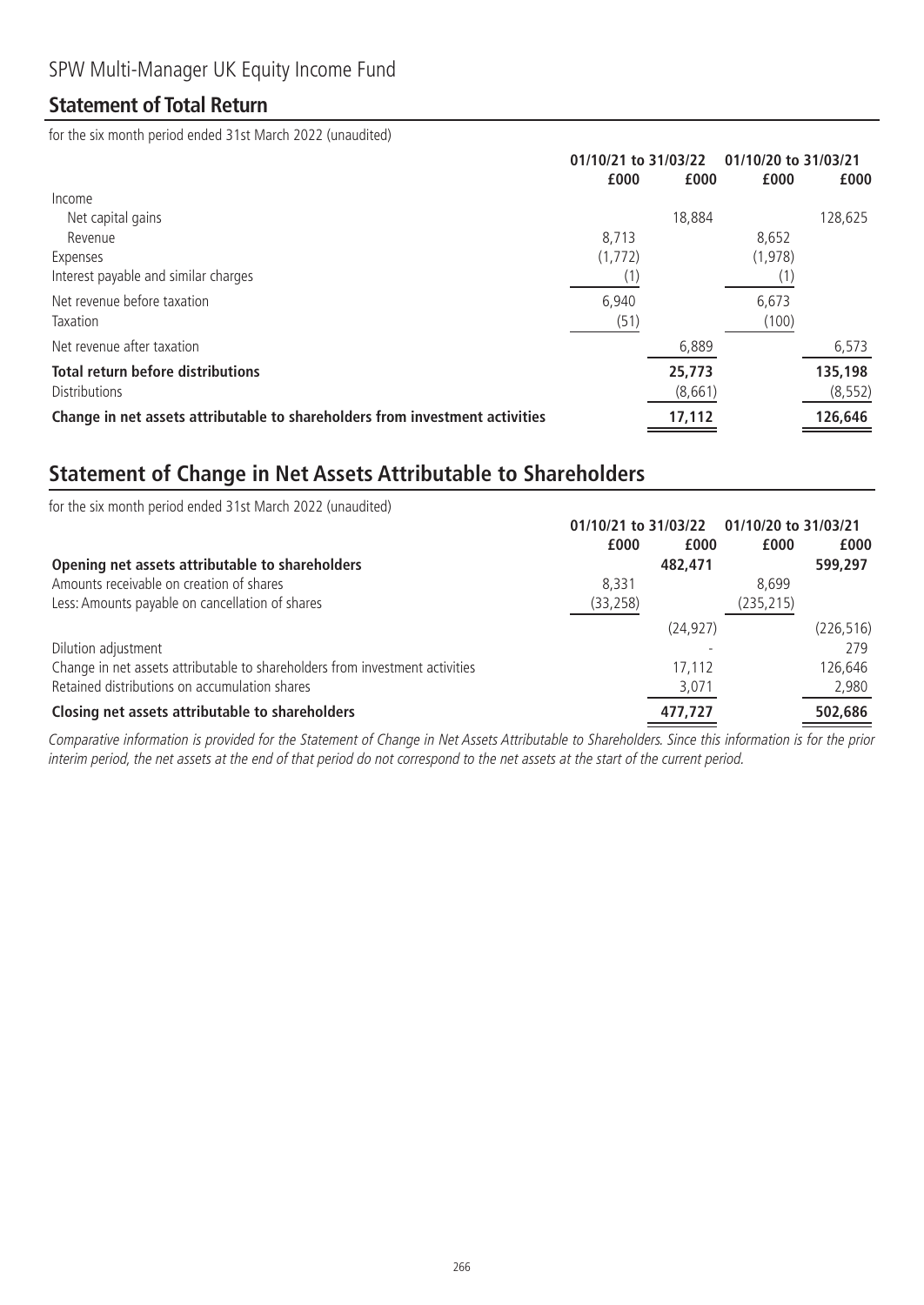# SPW Multi-Manager UK Equity Income Fund

# **Balance Sheet**

|                                         | 31/03/22<br>£000 | 30/09/21<br>£000 |
|-----------------------------------------|------------------|------------------|
| Assets                                  |                  |                  |
| <b>Fixed assets</b>                     |                  |                  |
| Investments                             | 470,351          | 477,935          |
| <b>Current assets</b>                   |                  |                  |
| Debtors                                 | 3,060            | 1,786            |
| Cash and bank balances                  | 10,126           | 7,710            |
| <b>Total assets</b>                     | 483,537          | 487,431          |
| <b>Liabilities</b>                      |                  |                  |
| Investment liabilities                  | (64)             | (162)            |
| <b>Creditors</b>                        |                  |                  |
| Distribution payable                    | (2,970)          | (3, 331)         |
| Other creditors                         | (2,776)          | (1, 467)         |
| <b>Total liabilities</b>                | (5, 810)         | (4, 960)         |
| Net assets attributable to shareholders | 477,727          | 482,471          |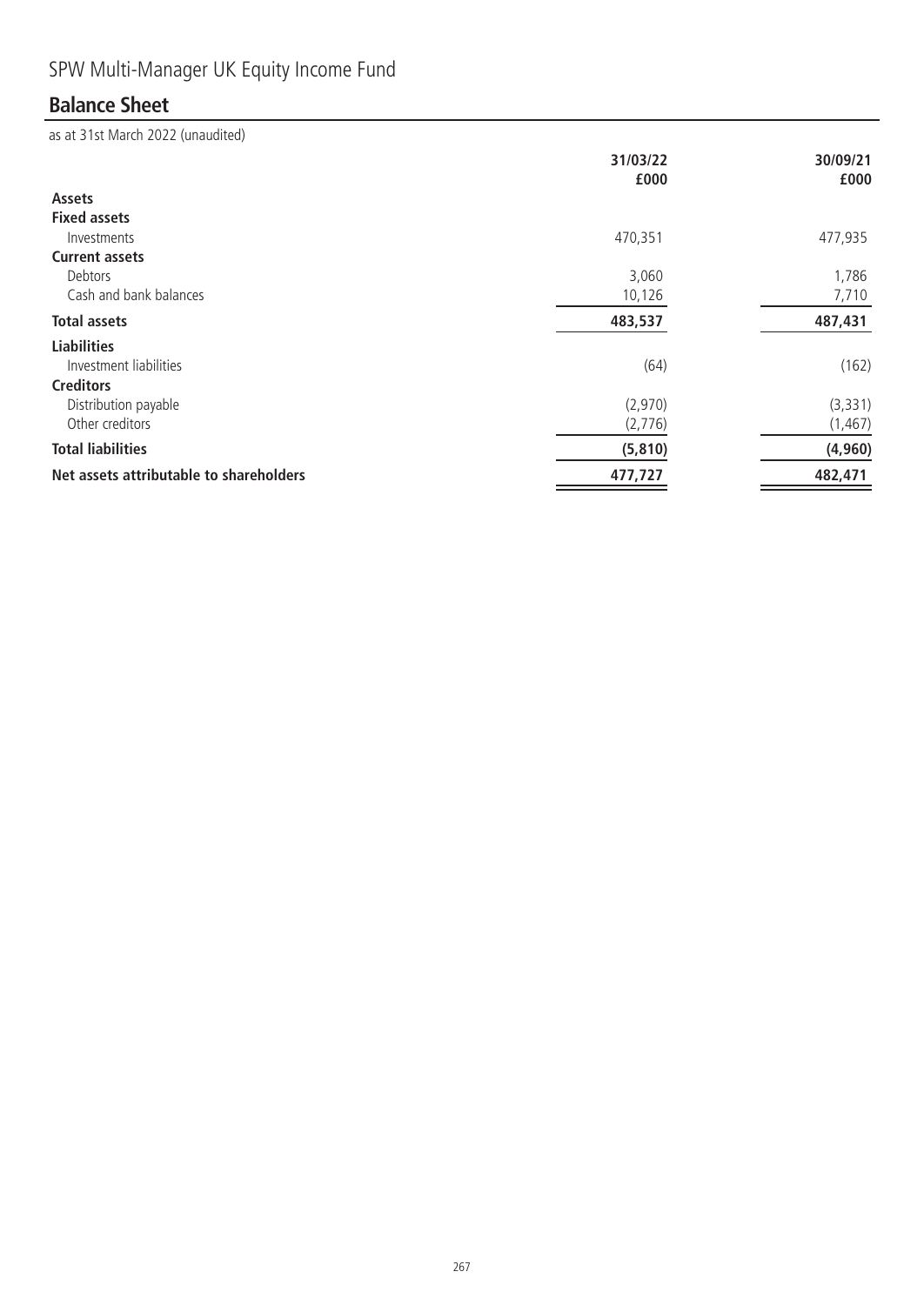# SPW Multi-Manager UK Equity Income Fund

### **Distribution Tables**

for the six month period ended 31st March 2022 (unaudited)

#### **Distribution in pence per share**

Group 1 First interim Shares purchased prior to 1st October 2021 Second interim Shares purchased prior to 1st January 2022

Group 2 First interim Shares purchased on or between 1st October 2021 and 31st December 2021 Second interim Shares purchased on or between 1st January 2022 and 31st March 2022

#### **Share Class A - Accumulation**

|                | <b>Net</b> |              | <b>Distributions</b><br>paid/payable to | Distributions<br>paid to |
|----------------|------------|--------------|-----------------------------------------|--------------------------|
|                | revenue    | Equalisation | 31/05/2022                              | 31/05/2021               |
| Group 1        | (p)        | (p)          | (p)                                     | (p)                      |
| First interim  | 2.2093     |              | 2.2093                                  | 1.8544                   |
| Second interim | 2.6722     |              | 2.6722                                  | 1.7717                   |
| Group 2        | (p)        | (p)          | (p)                                     | (p)                      |
| First interim  | 2.2093     |              | 2.2093                                  | .8544                    |
| Second interim | 2.6504     | 0.0218       | 2.6722                                  | .7717                    |

#### **Share Class A - Income**

|                | <b>Net</b> |                          |            | paid to    |
|----------------|------------|--------------------------|------------|------------|
|                | revenue    | Equalisation             | 31/05/2022 | 31/05/2021 |
| Group 1        | (p)        | (p)                      | (p)        | (p)        |
| First interim  | 0.9738     | $\overline{\phantom{0}}$ | 0.9738     | 0.8569     |
| Second interim | 1.1684     |                          | .1684      | 0.8032     |
| Group 2        | (p)        | (p)                      | (p)        | (p)        |
| First interim  | 0.2695     | 0.7043                   | 0.9738     | 0.8569     |
| Second interim | 0.5200     | 0.6484                   | .1684      | 0.8032     |

Distributions

**Distributions** 

Distributions

Distributions

Distributions

Distributions

#### **Share Class B - Accumulation**

|                | <b>Net</b> |                          | paid/payable to | paid to    |
|----------------|------------|--------------------------|-----------------|------------|
|                | revenue    | Equalisation             | 31/05/2022      | 31/05/2021 |
| Group 1        | (p)        | (p)                      | (p)             | (p)        |
| First interim  | 1.3194     |                          | 1.3194          | 1.0960     |
| Second interim | 1.5973     |                          | 1.5973          | 1.0558     |
| Group 2        | (p)        | (p)                      | (p)             | (p)        |
| First interim  | 1.3194     | $\overline{\phantom{a}}$ | 1.3194          | 1.0960     |
| Second interim | 0.8493     | 0.7480                   | 1.5973          | 1.0558     |

#### **Share Class B - Income**

|                | Net     |                          | paid/payable to | paid to    |
|----------------|---------|--------------------------|-----------------|------------|
|                | revenue | Equalisation             | 31/05/2022      | 31/05/2021 |
| Group 1        | (p)     | (p)                      | (p)             | (p)        |
| First interim  | 0.9601  | $\overline{\phantom{0}}$ | 0.9601          | 0.8271     |
| Second interim | 1.1530  | $\overline{\phantom{a}}$ | 1.1530          | 0.7902     |
| Group 2        | (p)     | (p)                      | (p)             | (p)        |
| First interim  | 0.2381  | 0.7220                   | 0.9601          | 0.8271     |
| Second interim | 0.9501  | 0.2029                   | 1.1530          | 0.7902     |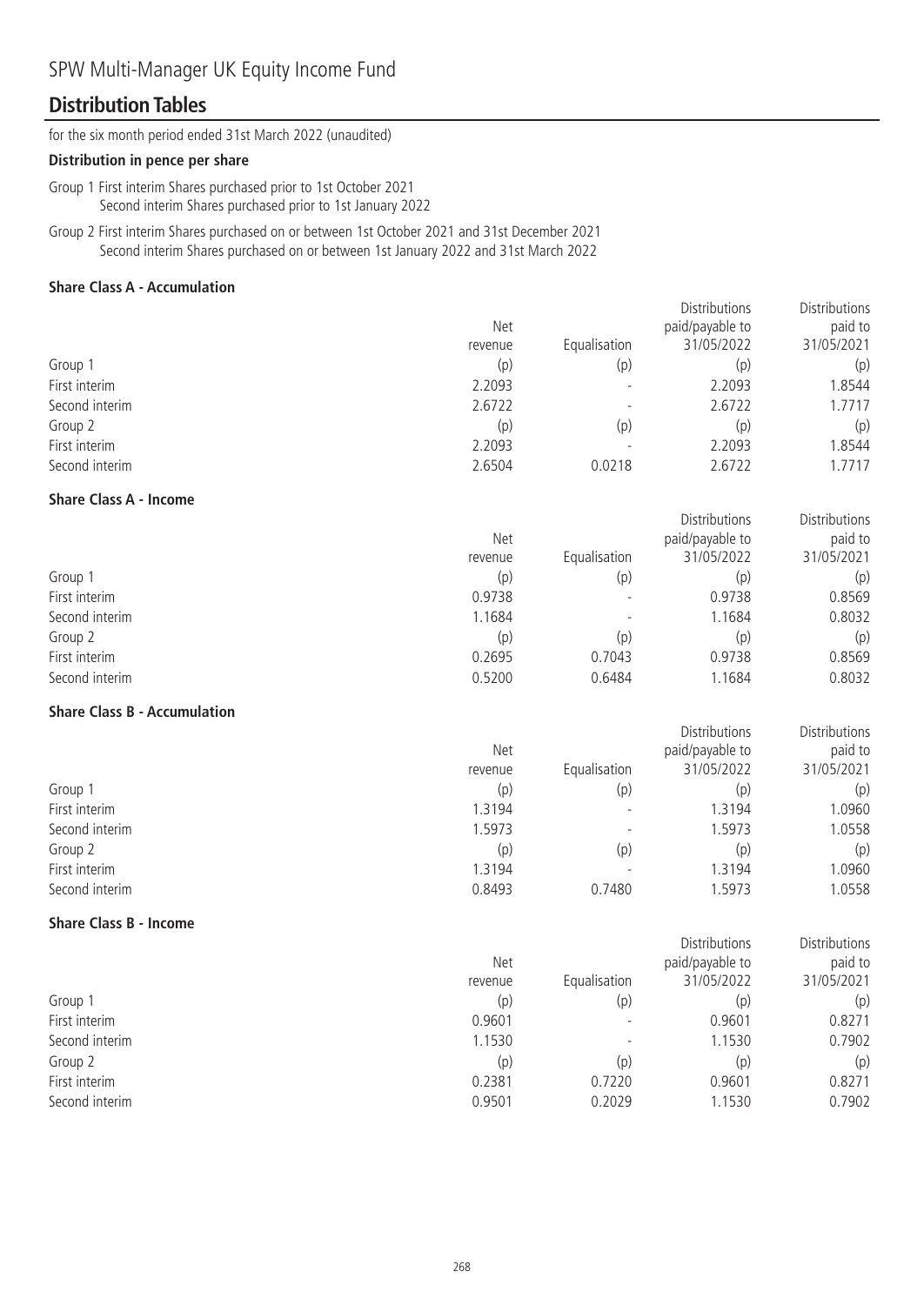### **Distribution Tables (continued)**

for the six month period ended 31st March 2022 (unaudited)

#### **Share Class C - Accumulation**

|                                 |                  |                  | Distributions                 | Distributions         |
|---------------------------------|------------------|------------------|-------------------------------|-----------------------|
|                                 | Net              |                  | paid/payable to               | paid to               |
|                                 | revenue          | Equalisation     | 31/05/2022                    | 31/05/2021            |
| Group 1                         | (p)              | (p)              | (p)                           | (p)                   |
| First interim                   | 1.3208           |                  | 1.3208                        | 1.1011                |
| Second interim                  | 1.5974           |                  | 1.5974                        | 1.0591                |
| Group 2                         | (p)              | (p)              | (p)                           | (p)                   |
| First interim                   | 0.8761           | 0.4447           | 1.3208                        | 1.1011                |
| Second interim                  | 0.8358           | 0.7616           | 1.5974                        | 1.0591                |
| <b>Share Class C - Income</b>   |                  |                  |                               |                       |
|                                 |                  |                  | Distributions                 | <b>Distributions</b>  |
|                                 | Net              |                  | paid/payable to               | paid to               |
|                                 | revenue          | Equalisation     | 31/05/2022                    | 31/05/2021            |
| Group 1                         | (p)              | (p)              | (p)                           | (p)                   |
| First interim                   | 0.9464           |                  | 0.9464                        | 0.8183                |
| Second interim                  | 1.1355           |                  | 1.1355                        | 0.7806                |
| Group 2                         | (p)              | (p)              | (p)                           | (p)                   |
| First interim                   | 0.3382           | 0.6082           | 0.9464                        | 0.8183                |
| Second interim                  | 0.4693           | 0.6662           | 1.1355                        | 0.7806                |
| <b>Share Class P - Income</b>   |                  |                  |                               |                       |
|                                 |                  |                  | Distributions                 | Distributions         |
|                                 | Net              |                  | paid/payable to               | paid to               |
|                                 | revenue          | Equalisation     | 31/05/2022                    | 31/05/2021            |
| Group 1                         | (p)              | (p)              | (p)                           | (p)                   |
| First interim                   | 1.2876           |                  | 1.2876                        | 1.1183                |
| Second interim                  | 1.5472           |                  | 1.5472                        | 1.0579                |
| Group 2                         | (p)              | (p)              | (p)                           | (p)                   |
| First interim                   | 0.7308           | 0.5568           | 1.2876                        | 1.1183                |
| Second interim                  | 0.9970           | 0.5502           | 1.5472                        | 1.0579                |
| <b>Share Class Q - Income</b>   |                  |                  |                               |                       |
|                                 |                  |                  |                               |                       |
|                                 |                  |                  |                               |                       |
|                                 | Net              |                  | Distributions                 | Distributions         |
|                                 | revenue          |                  | paid/payable to<br>31/05/2022 | paid to<br>31/05/2021 |
|                                 |                  | Equalisation     |                               |                       |
| Group 1                         | (p)              | (p)              | (p)                           | (p)                   |
| First interim                   | 1.2971           |                  | 1.2971                        | 1.1166                |
| Second interim                  | 1.5591           |                  | 1.5591                        | 1.0651                |
| Group 2                         | (p)              | (p)              | (p)                           | (p)                   |
| First interim<br>Second interim | 0.7448<br>0.9519 | 0.5523<br>0.6072 | 1.2971<br>1.5591              | 1.1166<br>1.0651      |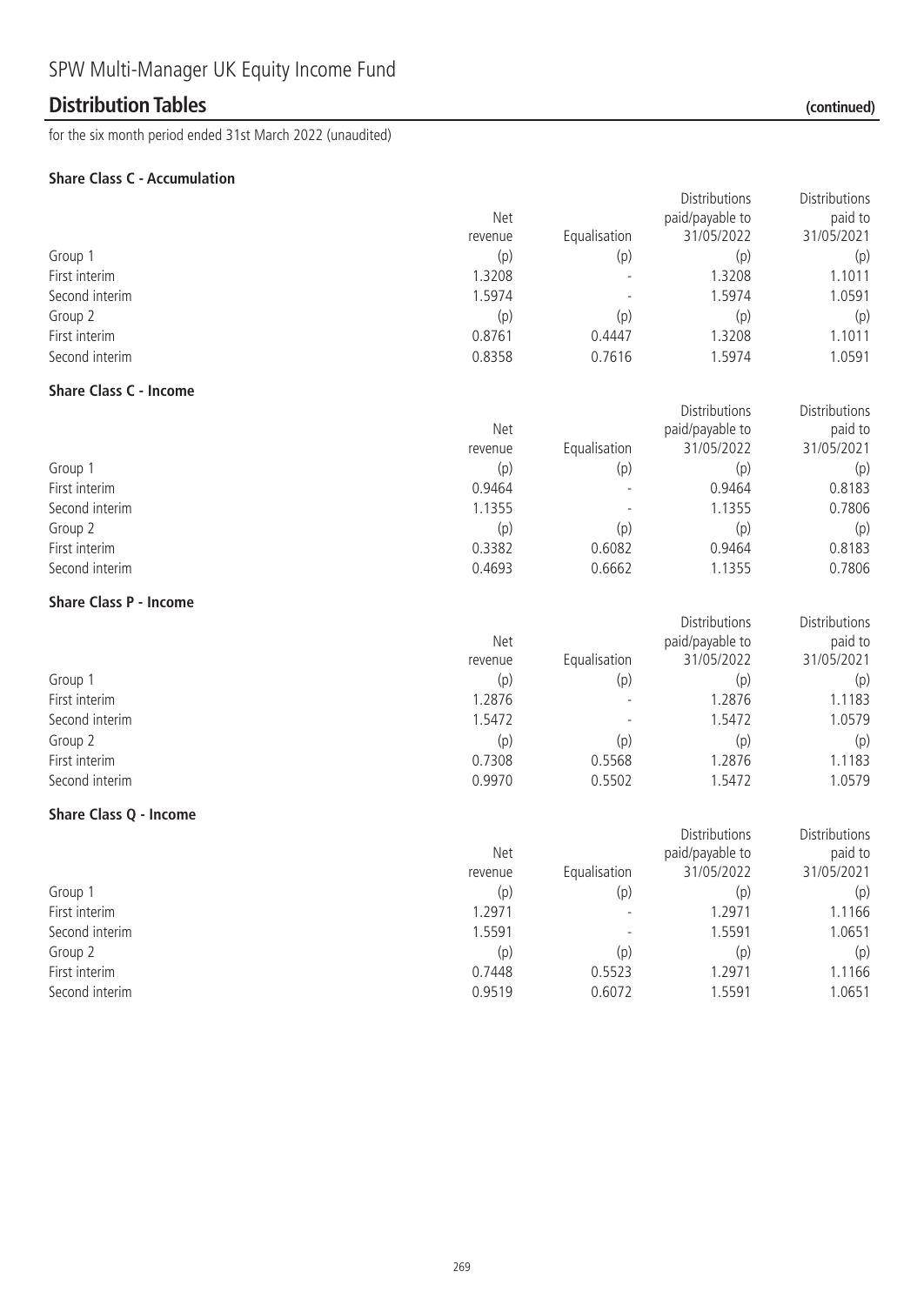### **Distribution Tables (continued)**

for the six month period ended 31st March 2022 (unaudited)

#### **Share Class X - Accumulation**

|                |            |              | <b>Distributions</b> | Distributions |
|----------------|------------|--------------|----------------------|---------------|
|                | <b>Net</b> |              | paid/payable to      | paid to       |
|                | revenue    | Equalisation | 31/05/2022           | 31/05/2021    |
| Group 1        | (p)        | (p)          | (p)                  | (p)           |
| First interim  | 2.2546     |              | 2.2546               | 1.8673        |
| Second interim | 2.7323     |              | 2.7323               | 1.7985        |
| Group 2        | (p)        | (p)          | (p)                  | (p)           |
| First interim  | 0.8803     | 1.3743       | 2.2546               | 1.8673        |
| Second interim | 1.9743     | 0.7580       | 2.7323               | 1.7985        |
|                |            |              |                      |               |

#### **Corporate shareholder information (unaudited) for all share classes**

A shareholder liable to corporation tax receives this distribution, excluding equalisation, as follows:

First Interim - 100.00% of the dividend is received as non-taxable income.

First Interim - 0.00% of the dividend is received as an annual payment (non-foreign element) received after the deduction of tax.

First Interim - 0.00% of the dividend is received as an annual payment (foreign element) received after the deduction of tax.

Second interim - 100.00% of the dividend is received as non-taxable income.

Second Interim - 0.00% of the dividend is received as an annual payment (non-foreign element) received after the deduction of tax. Second Interim - 0.00% of the dividend is received as an annual payment (foreign element) received after the deduction of tax.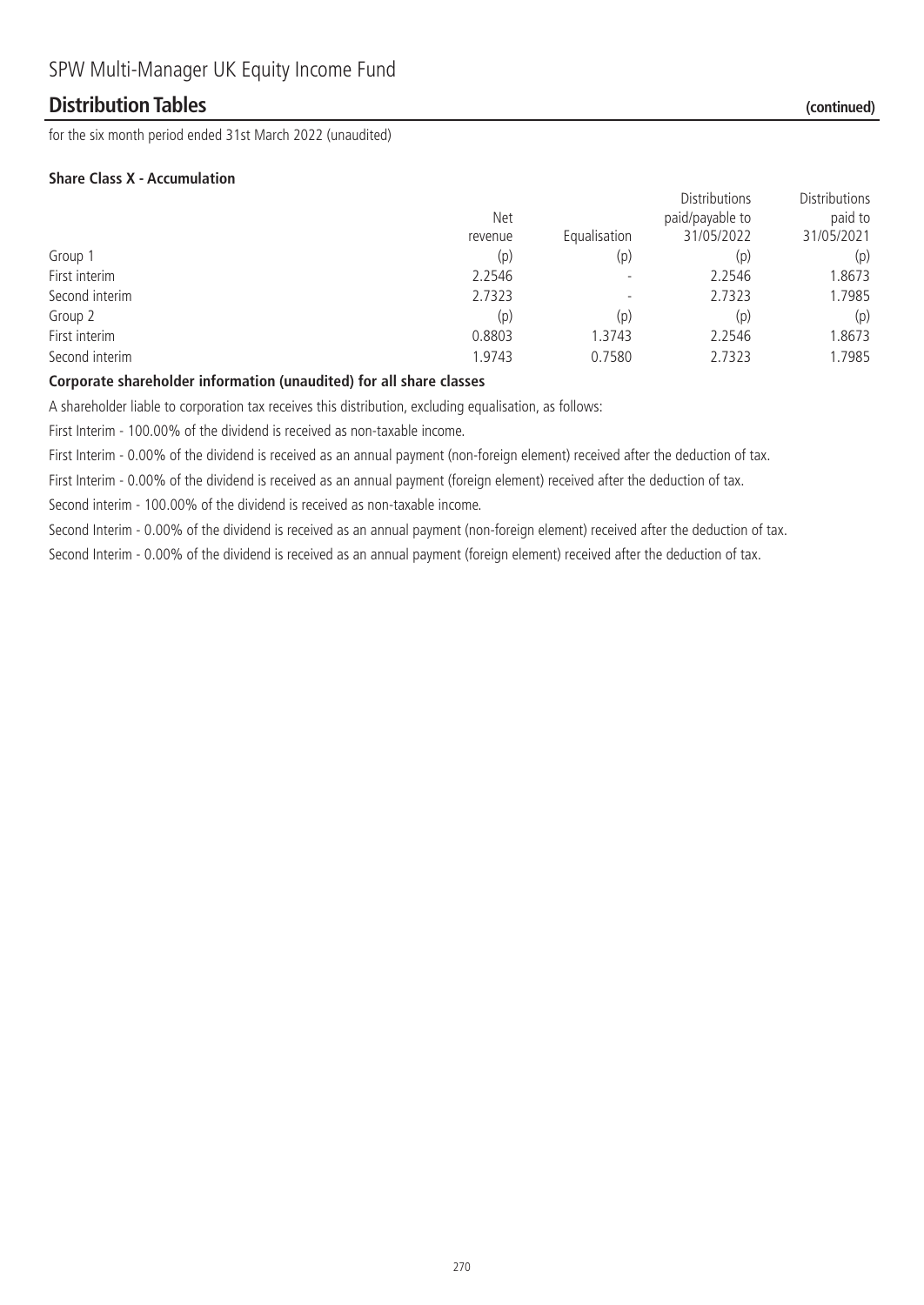### **General Information**

#### **About OEICs**

The SPW Multi-Manager ICVC (the "Company") is an umbrella Open Ended Investment Company ("OEIC"). An OEIC is a collective investment vehicle with variable capital in which your sub-funds are pooled with a portfolio of investments in accordance with its Prospectus and the Collective Investment Schemes Sourcebook (COLL Sourcebook).

Scottish Widows Schroder Personal Wealth is committed to being a responsible investor on behalf of our customers, with particular focus on Stewardship, Ethical investment and Environmental, Social and Governance (ESG) issues. Our commitment to responsible investment is explained in more detail through this link: www.scottishwidows.co.uk/about\_us/responsibleinvestment

It should be remembered that the value of your shares will be affected by fluctuations in the relevant markets and foreign currency exchange rates (where applicable) and may, therefore, go down as well as up. You should view your investment over the medium to long term.

Please contact us on 0344 822 8910 for more information. We may record and monitor calls to help us improve our service.

All sub-funds are classified as UCITS schemes which comply with Chapter 5 of the COLL Sourcebook.

The base currency of the Company is Sterling, but a class of shares in respect of any sub-fund may be designated in any currency other than Sterling.

#### **Value Assessment**

SPW's Value Assessment is available for review on SPW's website -

https://assets.ctfassets.net/l7z7tzydh3um/7sSCE5VvcwYWg3D1JQhknz/8fde906c7132d2ff2e22e5d78491c2d7/Assessment\_of\_Value\_Document\_V7.pdf

#### **Shares**

The Company currently offers six share classes; Class A, Class B, Class C, Class P, Class Q and Class X. Each share class has a different ACD fee.

#### **Prices and Dealing Times**

The price used for either the purchase or sale of shares is normally the next price calculated after your instructions are received and accepted at our Edinburgh Office. Advisers have no authority to guarantee applications or prices.

The latest prices are obtainable from the Dealing Desk on 0344 822 8910.

Shares may be bought or sold between 9:00am and 5:30pm on Mondays to Fridays inclusive.

#### **Liability**

Shareholders are not liable for the debts of the Company.

#### **Prospectus**

The Prospectus, which is available from the ACD free of charge, outlines how the Company is managed and gives details of the types of assets in which each sub-fund may invest.The Prospectus and (where applicable) the Instrument of Incorporation have been amended during six month period to 31st March 2022 (as noted on page 2 and 3). Full terms and conditions are available from the ACD.

#### **Personal Taxation**

Unless your shares are held within an ISA, if you sell your shares or switch your shares to a different sub-fund, this is treated as a disposal for Capital Gains Tax purposes. Tax rules can change. The value to an investor of the tax advantages of an ISA will depend on personal circumstances, which may change.

Shareholders are recommended to consult with their professional tax advisors if they are in any doubt about their position.

#### **Queries**

If you have any queries about the operation of your sub-fund you should in the first instance contact the ACD. Please supply details of your holding (including surname, initials and account number).